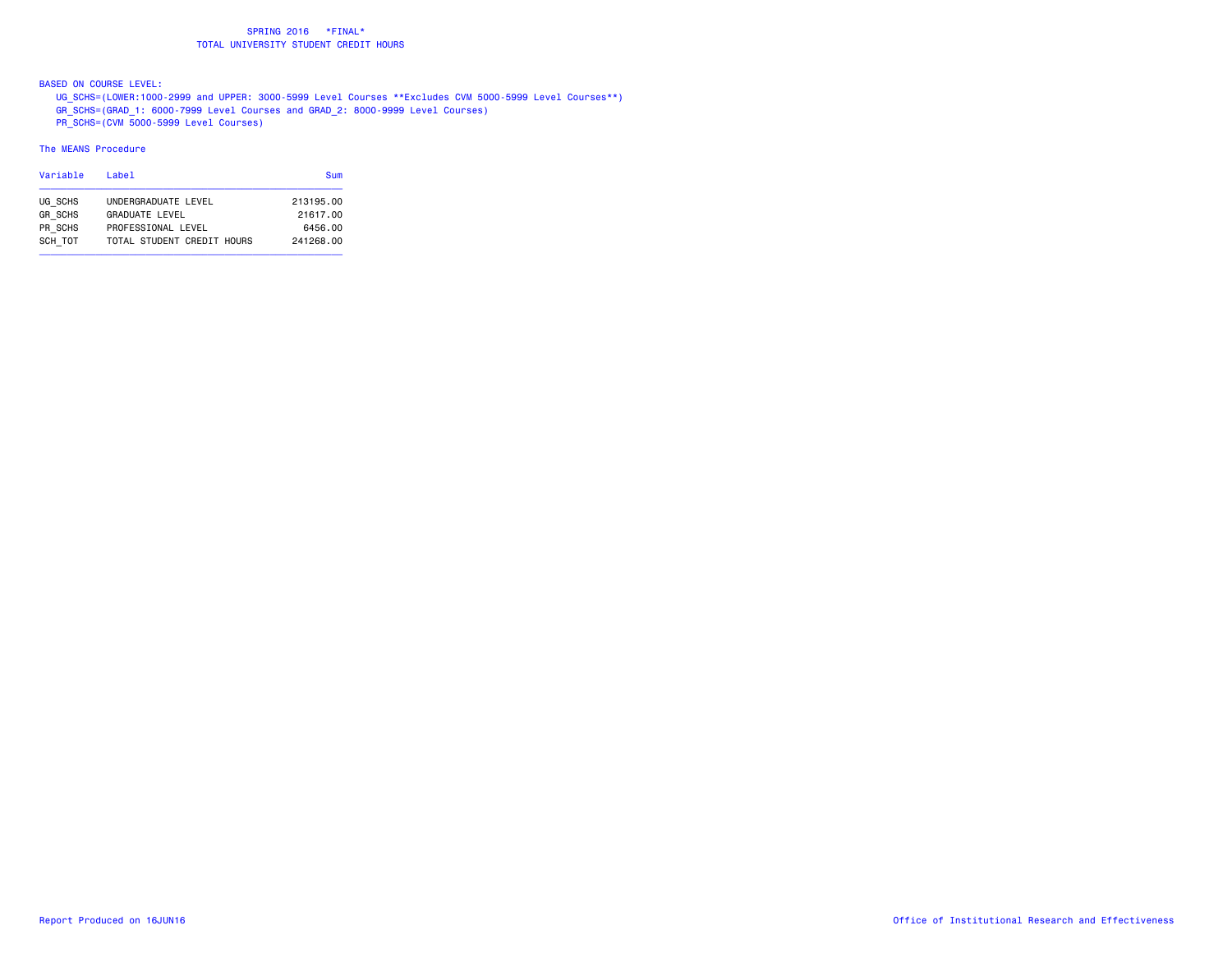BASED ON COURSE LEVEL:

 UG\_SCHS=(LOWER:1000-2999 and UPPER: 3000-5999 Level Courses \*\*Excludes CVM 5000-5999 Level Courses\*\*) GR\_SCHS=(GRAD\_1: 6000-7999 Level Courses and GRAD\_2: 8000-9999 Level Courses)

PR\_SCHS=(CVM 5000-5999 Level Courses)

| <b>CAMPUS</b> | N<br><b>Obs</b> | Variable       | Label                      | Sum       |
|---------------|-----------------|----------------|----------------------------|-----------|
| Main          | 4965            | UG SCHS        | UNDERGRADUATE LEVEL        | 208416.00 |
|               |                 | <b>GR SCHS</b> | <b>GRADUATE LEVEL</b>      | 21109.00  |
|               |                 | PR SCHS        | PROFESSIONAL LEVEL         | 6456.00   |
|               |                 | SCH TOT        | TOTAL STUDENT CREDIT HOURS | 235981.00 |
| Meridian      | 168             | UG SCHS        | UNDERGRADUATE LEVEL        | 4779.00   |
|               |                 | <b>GR SCHS</b> | <b>GRADUATE LEVEL</b>      | 508,00    |
|               |                 | PR SCHS        | PROFESSIONAL LEVEL         | 0.00      |
|               |                 | SCH TOT        | TOTAL STUDENT CREDIT HOURS | 5287.00   |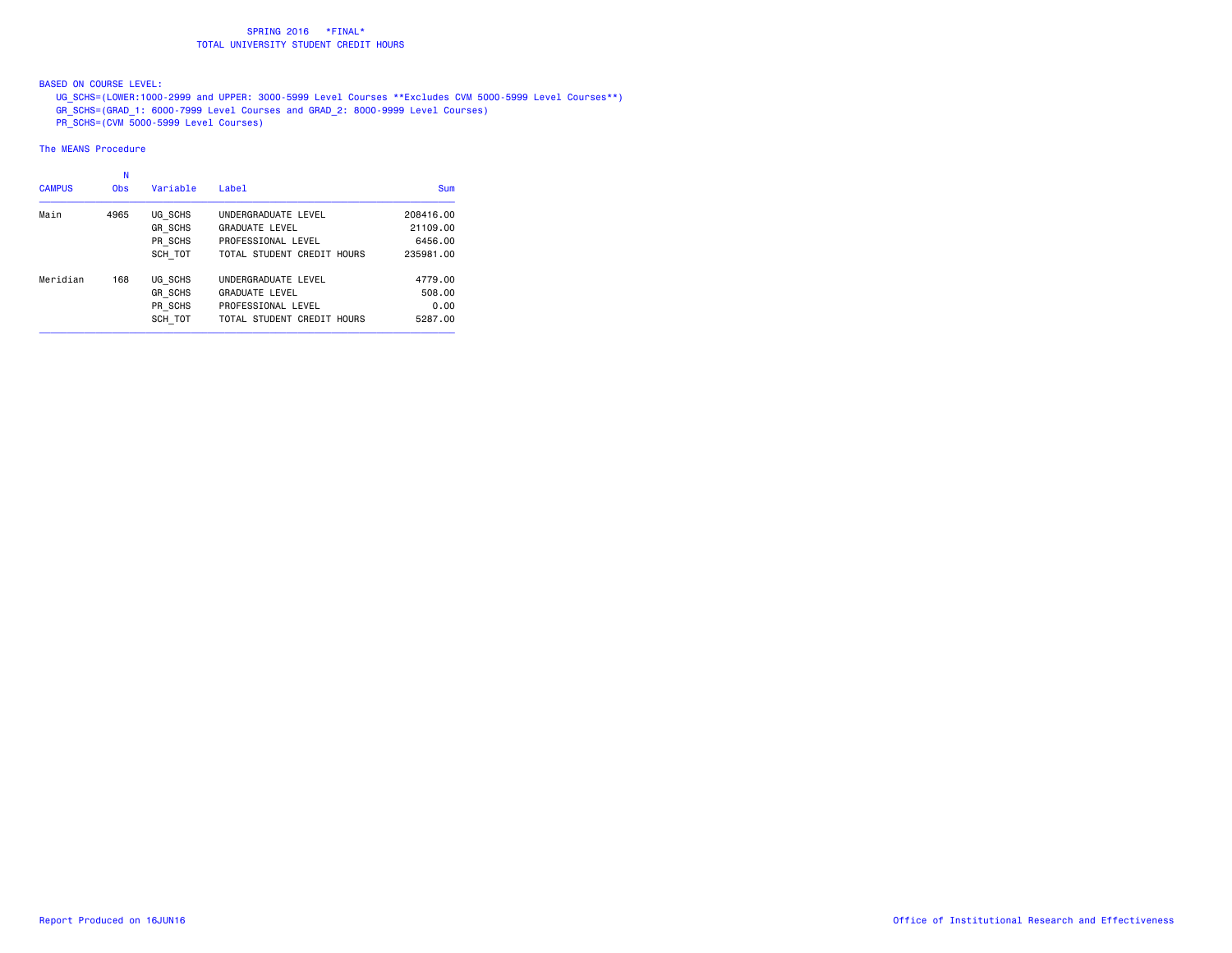## BASED ON COURSE LEVEL:

 UG\_SCHS=(LOWER:1000-2999 and UPPER: 3000-5999 Level Courses \*\*Excludes CVM 5000-5999 Level Courses\*\*) GR\_SCHS=(GRAD\_1: 6000-7999 Level Courses and GRAD\_2: 8000-9999 Level Courses)

PR\_SCHS=(CVM 5000-5999 Level Courses)

|                      | N          |          |                            |            |
|----------------------|------------|----------|----------------------------|------------|
| <b>COURSE CAMPUS</b> | <b>Obs</b> | Variable | Label                      | <b>Sum</b> |
| Starkville           | 4589       | UG_SCHS  | UNDERGRADUATE LEVEL        | 198986.00  |
|                      |            | GR SCHS  | <b>GRADUATE LEVEL</b>      | 16270.00   |
|                      |            | PR SCHS  | PROFESSIONAL LEVEL         | 6456.00    |
|                      |            | SCH TOT  | TOTAL STUDENT CREDIT HOURS | 221712.00  |
| Meridian             | 168        | UG_SCHS  | UNDERGRADUATE LEVEL        | 4779.00    |
|                      |            | GR_SCHS  | <b>GRADUATE LEVEL</b>      | 508,00     |
|                      |            | PR_SCHS  | PROFESSIONAL LEVEL         | 0.00       |
|                      |            | SCH TOT  | TOTAL STUDENT CREDIT HOURS | 5287.00    |
| Distance Education   | 368        | UG_SCHS  | UNDERGRADUATE LEVEL        | 9194.00    |
|                      |            | GR SCHS  | <b>GRADUATE LEVEL</b>      | 4839,00    |
|                      |            | PR_SCHS  | PROFESSIONAL LEVEL         | 0.00       |
|                      |            | SCH TOT  | TOTAL STUDENT CREDIT HOURS | 14033.00   |
| MSU Gulf Coast       | 4          | UG_SCHS  | UNDERGRADUATE LEVEL        | 14.00      |
|                      |            | GR SCHS  | <b>GRADUATE LEVEL</b>      | 0.00       |
|                      |            | PR_SCHS  | PROFESSIONAL LEVEL         | 0.00       |
|                      |            | SCH TOT  | TOTAL STUDENT CREDIT HOURS | 14.00      |
| Study Abroad         | 4          | UG SCHS  | UNDERGRADUATE LEVEL        | 222.00     |
|                      |            | GR SCHS  | <b>GRADUATE LEVEL</b>      | 0.00       |
|                      |            | PR SCHS  | PROFESSIONAL LEVEL         | 0.00       |
|                      |            | SCH TOT  | TOTAL STUDENT CREDIT HOURS | 222.00     |
|                      |            |          |                            |            |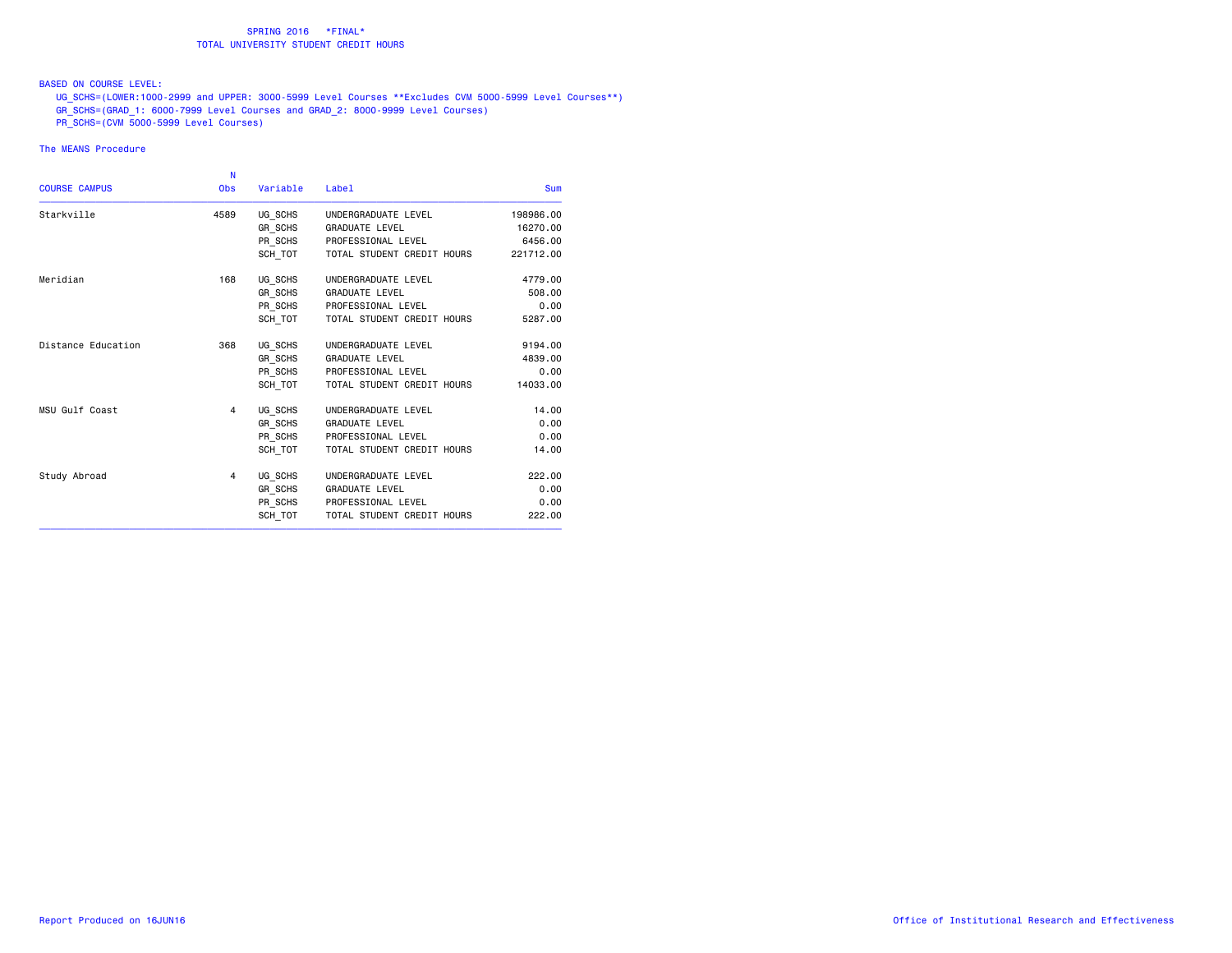## BASED ON COURSE LEVEL:

 UG\_SCHS=(LOWER:1000-2999 and UPPER: 3000-5999 Level Courses \*\*Excludes CVM 5000-5999 Level Courses\*\*) GR\_SCHS=(GRAD\_1: 6000-7999 Level Courses and GRAD\_2: 8000-9999 Level Courses)

PR\_SCHS=(CVM 5000-5999 Level Courses)

|                             | N          |          |                            |            |
|-----------------------------|------------|----------|----------------------------|------------|
| <b>ACADEMIC COLLEGE</b>     | <b>Obs</b> | Variable | Label                      | <b>Sum</b> |
| Agriculture & Life Sciences | 643        | UG SCHS  | UNDERGRADUATE LEVEL        | 16313.30   |
|                             |            | GR SCHS  | <b>GRADUATE LEVEL</b>      | 2673.20    |
|                             |            | PR SCHS  | PROFESSIONAL LEVEL         | 133.50     |
|                             |            | SCH TOT  | TOTAL STUDENT CREDIT HOURS | 19120.00   |
| Architecture, Art & Design  | 164        | UG SCHS  | UNDERGRADUATE LEVEL        | 8250.00    |
|                             |            | GR SCHS  | <b>GRADUATE LEVEL</b>      | 2.00       |
|                             |            | PR_SCHS  | PROFESSIONAL LEVEL         | 0.00       |
|                             |            | SCH TOT  | TOTAL STUDENT CREDIT HOURS | 8252.00    |
| Arts & Sciences             | 2222       | UG SCHS  | UNDERGRADUATE LEVEL        | 106168.50  |
|                             |            | GR SCHS  | <b>GRADUATE LEVEL</b>      | 6445.00    |
|                             |            | PR SCHS  | PROFESSIONAL LEVEL         | 0.00       |
|                             |            | SCH TOT  | TOTAL STUDENT CREDIT HOURS | 112613.50  |
| <b>Business</b>             | 259        | UG SCHS  | UNDERGRADUATE LEVEL        | 27331.75   |
|                             |            | GR_SCHS  | <b>GRADUATE LEVEL</b>      | 1865.00    |
|                             |            | PR_SCHS  | PROFESSIONAL LEVEL         | 0.00       |
|                             |            | SCH TOT  | TOTAL STUDENT CREDIT HOURS | 29196.75   |
| Education                   | 800        | UG_SCHS  | UNDERGRADUATE LEVEL        | 30095.45   |
|                             |            | GR SCHS  | <b>GRADUATE LEVEL</b>      | 4559.00    |
|                             |            | PR SCHS  | PROFESSIONAL LEVEL         | 0.00       |
|                             |            | SCH TOT  | TOTAL STUDENT CREDIT HOURS | 34654.45   |
| Engineering                 | 703        | UG_SCHS  | UNDERGRADUATE LEVEL        | 21952.50   |
|                             |            | GR_SCHS  | <b>GRADUATE LEVEL</b>      | 4427.80    |
|                             |            | PR_SCHS  | PROFESSIONAL LEVEL         | 0.00       |
|                             |            | SCH TOT  | TOTAL STUDENT CREDIT HOURS | 26380.30   |
| Forest Resources            | 165        | UG SCHS  | UNDERGRADUATE LEVEL        | 2215.00    |
|                             |            | GR SCHS  | <b>GRADUATE LEVEL</b>      | 1156.00    |
|                             |            | PR SCHS  | PROFESSIONAL LEVEL         | 0.00       |
|                             |            | SCH TOT  | TOTAL STUDENT CREDIT HOURS | 3371.00    |
| Veterinary Medicine         | 177        | UG SCHS  | UNDERGRADUATE LEVEL        | 868.50     |
|                             |            | GR SCHS  | <b>GRADUATE LEVEL</b>      | 489.00     |
|                             |            | PR SCHS  | PROFESSIONAL LEVEL         | 6322.50    |
|                             |            | SCH TOT  | TOTAL STUDENT CREDIT HOURS | 7680.00    |
|                             |            |          |                            |            |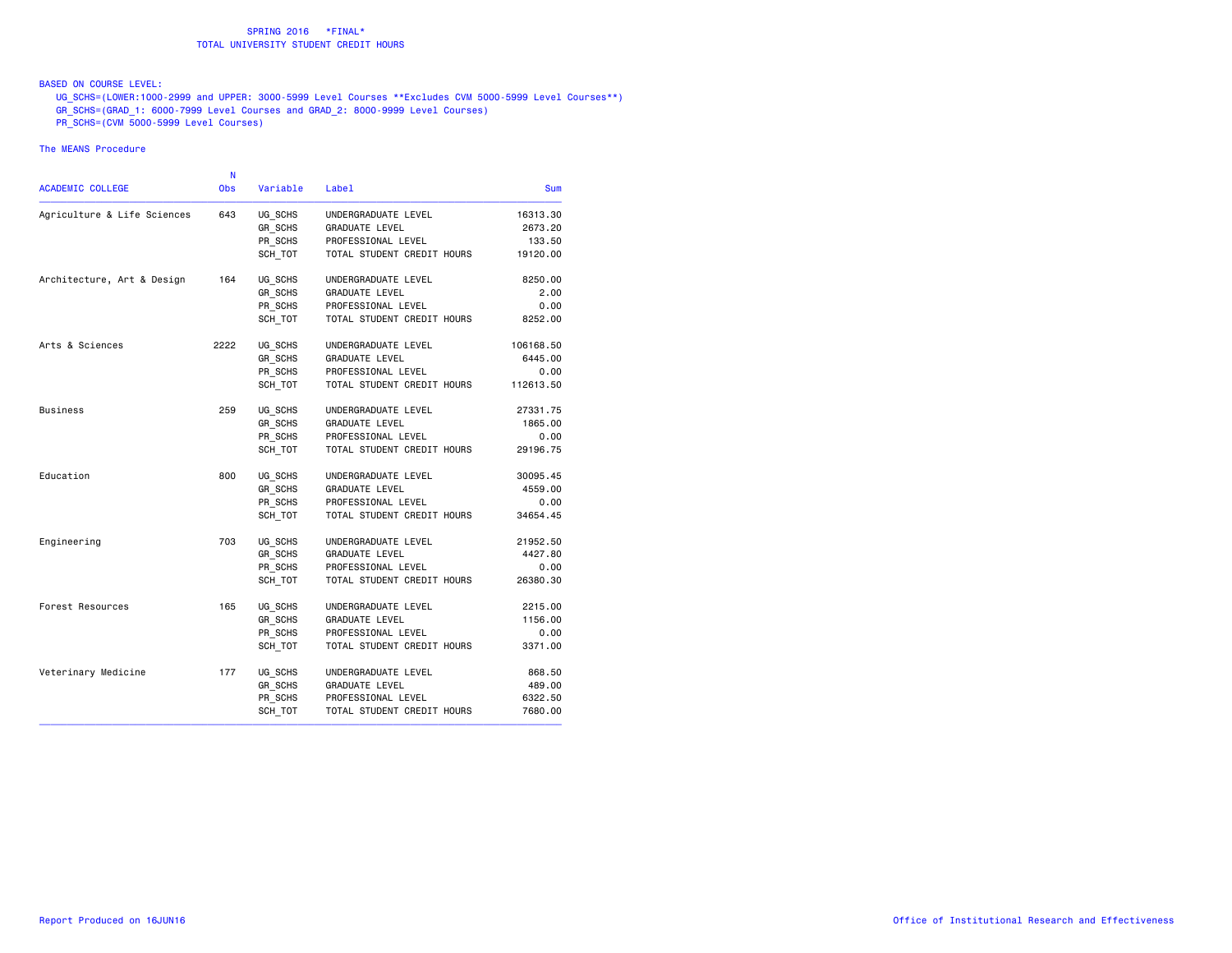#### BASED ON COURSE LEVEL:

UG\_SCHS=(LOWER:1000-2999 and UPPER: 3000-5999 Level Courses \*\*Excludes CVM 5000-5999 Level Courses\*\*)

GR\_SCHS=(GRAD\_1: 6000-7999 Level Courses and GRAD\_2: 8000-9999 Level Courses)

PR\_SCHS=(CVM 5000-5999 Level Courses)

|                                                               | <b>UNDERGRADUATE</b> | <b>GRADUATE</b> | <b>PROFESSIONAL</b> |              |
|---------------------------------------------------------------|----------------------|-----------------|---------------------|--------------|
| <b>ACADEMIC DEPARTMENT</b>                                    | <b>LEVEL</b>         | <b>LEVEL</b>    | <b>LEVEL</b>        | <b>TOTAL</b> |
|                                                               |                      |                 |                     |              |
| Ag & Bio Engineering                                          | 441.00               | 68,00           | 0.00                | 509,00       |
| Agricultural Economics                                        | 1154.00              | 157.00          | 0.00                | 1311,00      |
| Animal Dairy Science                                          | 2241.00              | 104.00          | 0.00                | 2345.00      |
| Biochemistry, Molecular Biology, Entomology & Plant Pathology | 1840.00              | 568,20          | 133.50              | 2541.70      |
| Food Science, Nutrition & Health Promotion                    | 2320.00              | 593,00          | 0.00                | 2913.00      |
| Landscape Architecture                                        | 1093.00              | 109.00          | 0.00                | 1202.00      |
| Plant & Soil Sciences                                         | 2314.30              | 452,00          | 0.00                | 2766.30      |
| Poultry Science                                               | 918,00               | 87.00           | 0.00                | 1005.00      |
| School of Human Sciences                                      | 3992.00              | 535.00          | 0.00                | 4527.00      |
|                                                               |                      |                 |                     |              |
|                                                               | 16313.30             | 2673.20         | 133.50              | 19120.00     |
|                                                               |                      |                 |                     |              |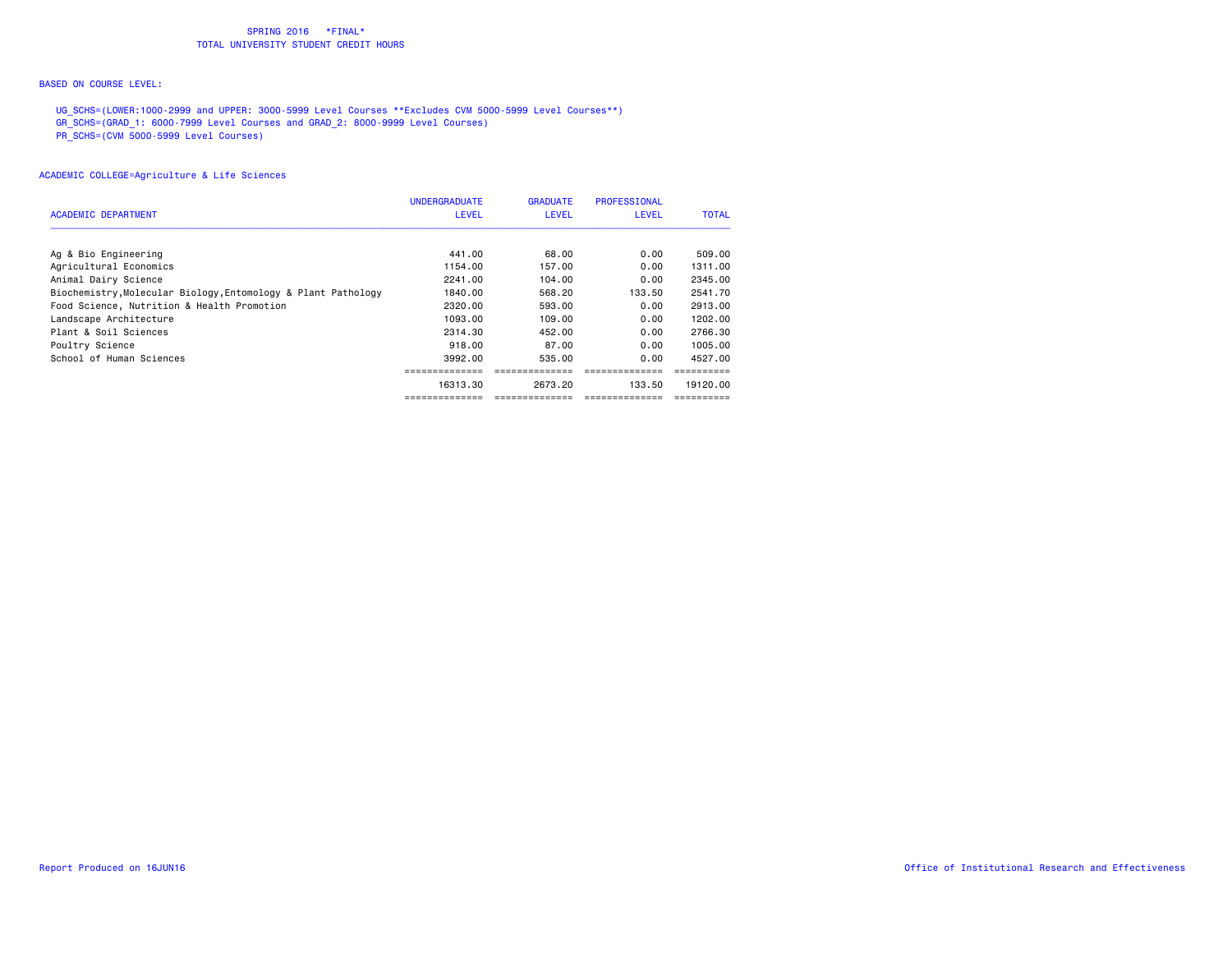#### BASED ON COURSE LEVEL:

UG\_SCHS=(LOWER:1000-2999 and UPPER: 3000-5999 Level Courses \*\*Excludes CVM 5000-5999 Level Courses\*\*)

GR\_SCHS=(GRAD\_1: 6000-7999 Level Courses and GRAD\_2: 8000-9999 Level Courses)

PR\_SCHS=(CVM 5000-5999 Level Courses)

ACADEMIC COLLEGE=Architecture, Art & Design

|                               | <b>UNDERGRADUATE</b> | <b>GRADUATE</b> | <b>PROFESSIONAL</b> |              |
|-------------------------------|----------------------|-----------------|---------------------|--------------|
| <b>ACADEMIC DEPARTMENT</b>    | LEVEL                | <b>LEVEL</b>    | <b>LEVEL</b>        | <b>TOTAL</b> |
| Art AAD                       | 3468,00              | 2.00            | 0.00                | 3470.00      |
| Building Construction Science | 488.94               | 0.00            | 0.00                | 488.94       |
| Interior Design               | 922.00               | 0.00            | 0.00                | 922.00       |
| School of Architecture        | 3371.06              | 0.00            | 0.00                | 3371,06      |
|                               | ----------           |                 |                     |              |
|                               | 8250.00              | 2.00            | 0.00                | 8252.00      |
|                               | ---------            |                 |                     |              |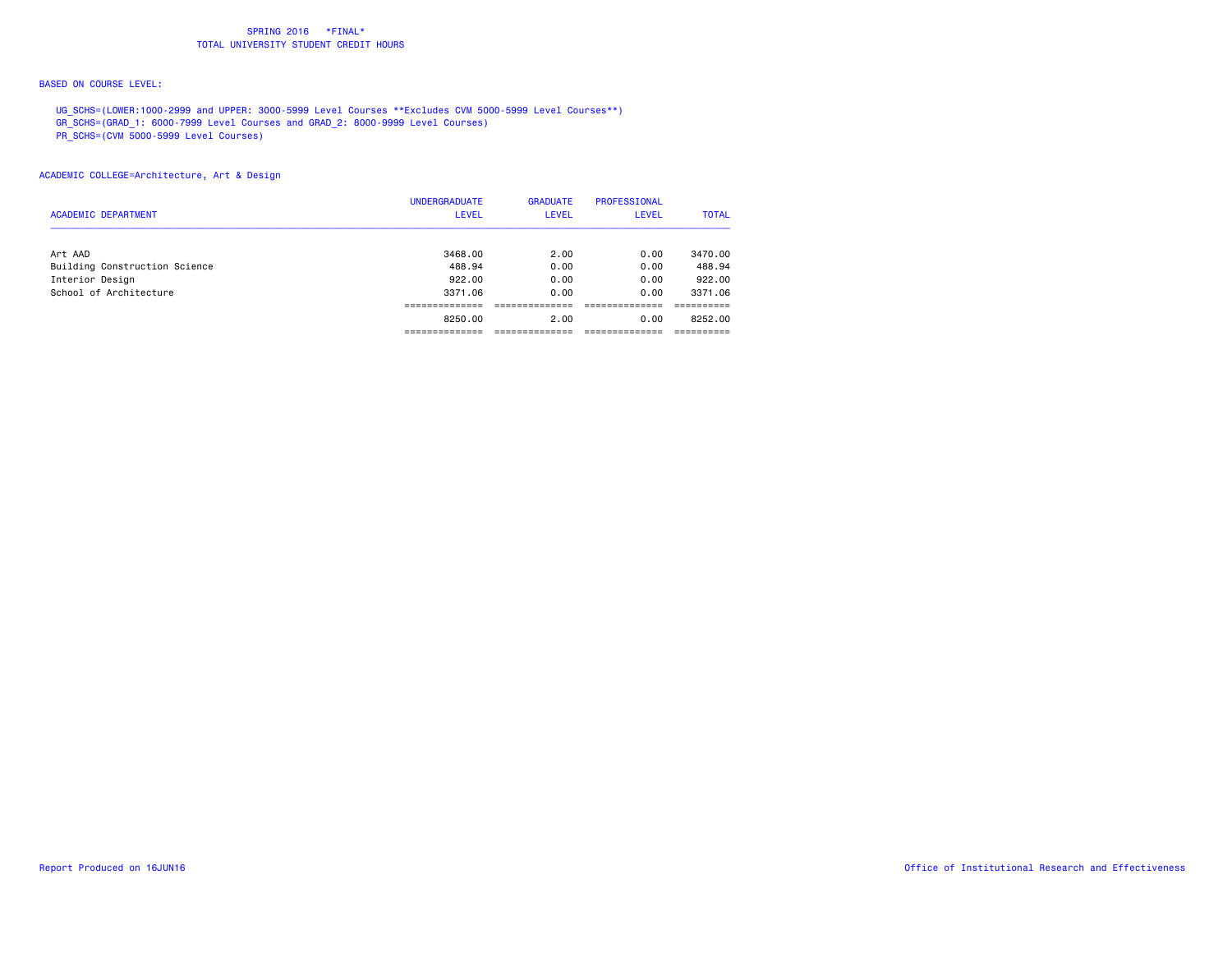#### BASED ON COURSE LEVEL:

UG\_SCHS=(LOWER:1000-2999 and UPPER: 3000-5999 Level Courses \*\*Excludes CVM 5000-5999 Level Courses\*\*)

- GR\_SCHS=(GRAD\_1: 6000-7999 Level Courses and GRAD\_2: 8000-9999 Level Courses)
- PR\_SCHS=(CVM 5000-5999 Level Courses)

#### ACADEMIC COLLEGE=Arts & Sciences

|                                            | <b>UNDERGRADUATE</b> | <b>GRADUATE</b> | <b>PROFESSIONAL</b> |              |
|--------------------------------------------|----------------------|-----------------|---------------------|--------------|
| <b>ACADEMIC DEPARTMENT</b>                 | <b>LEVEL</b>         | <b>LEVEL</b>    | <b>LEVEL</b>        | <b>TOTAL</b> |
| Aerospace Studies                          | 156.00               | 0.00            | 0.00                | 156.00       |
| Anthropology & Middle Eastern Cultures     | 1265,00              | 262.00          | 0.00                | 1527.00      |
| Biological Sciences                        | 13331.00             | 664.00          | 0.00                | 13995.00     |
| Chemistry                                  | 8683,00              | 628,00          | 0.00                | 9311,00      |
| Classical & Modern Languages & Literatures | 5456.00              | 54.00           | 0.00                | 5510.00      |
| Communication                              | 8875.00              | 64.00           | 0.00                | 8939,00      |
| English                                    | 10627.50             | 345.00          | 0.00                | 10972.50     |
| Geosciences                                | 7475.00              | 1435.00         | 0.00                | 8910.00      |
| History                                    | 5321.00              | 503,00          | 0.00                | 5824.00      |
| Mathematics & Statistics                   | 15676.00             | 776.00          | 0.00                | 16452.00     |
| Military Science                           | 211.00               | 0.00            | 0.00                | 211.00       |
| Philosophy & Religion                      | 4860.00              | 0.00            | 0.00                | 4860,00      |
| Physics & Astronomy                        | 4693.00              | 432,00          | 0.00                | 5125.00      |
| Political Science & Public Administration  | 3363.00              | 526,00          | 0.00                | 3889,00      |
| Psychology                                 | 7330.00              | 488.00          | 0.00                | 7818,00      |
| Sociology                                  | 8846.00              | 268,00          | 0.00                | 9114.00      |
|                                            |                      | =======         |                     |              |
|                                            | 106168.5             | 6445.00         | 0.00                | 112613.50    |
|                                            | ==============       | ==============  | --------------      | ==========   |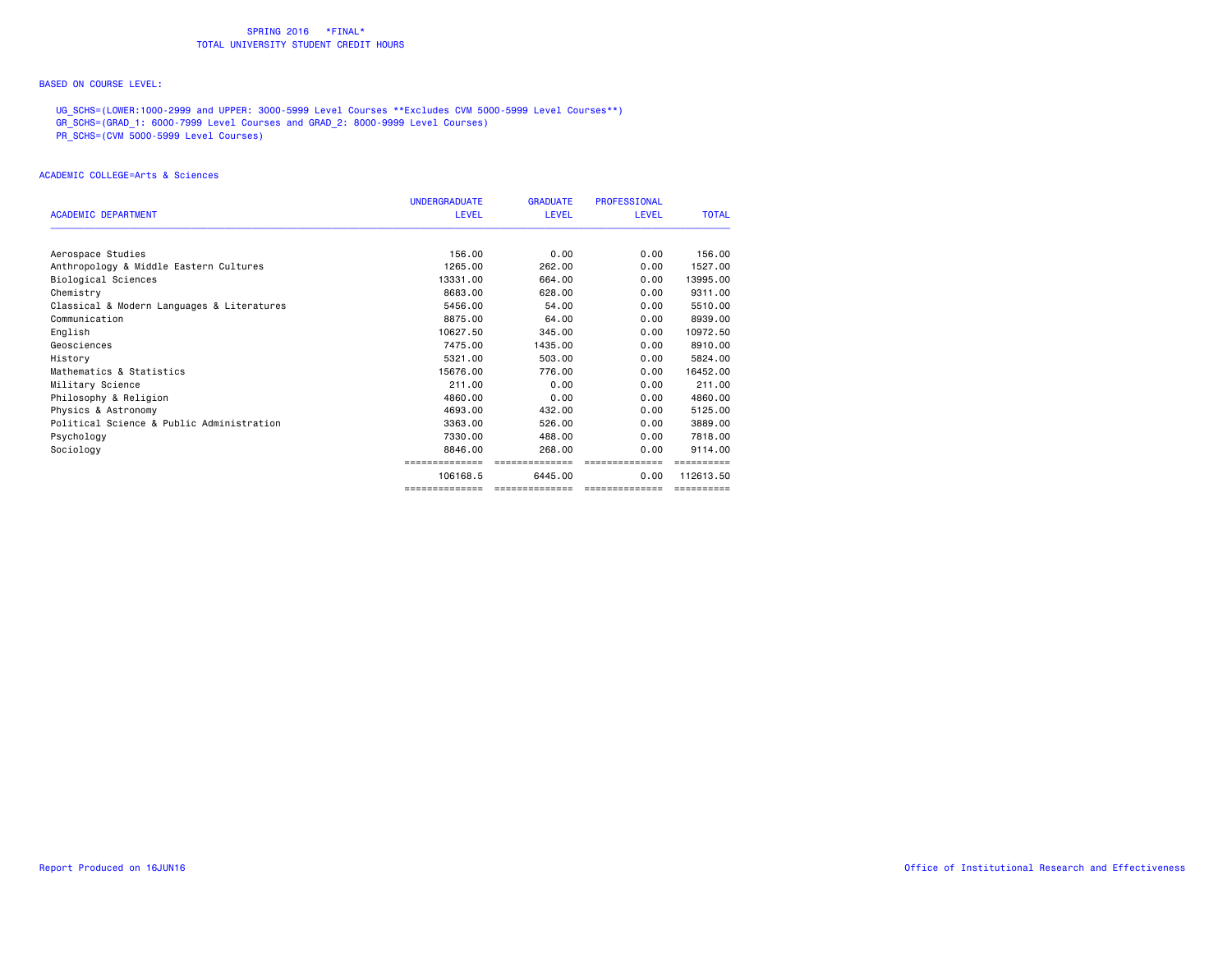#### BASED ON COURSE LEVEL:

UG\_SCHS=(LOWER:1000-2999 and UPPER: 3000-5999 Level Courses \*\*Excludes CVM 5000-5999 Level Courses\*\*)

- GR\_SCHS=(GRAD\_1: 6000-7999 Level Courses and GRAD\_2: 8000-9999 Level Courses)
- PR\_SCHS=(CVM 5000-5999 Level Courses)

#### ACADEMIC COLLEGE=Business

|                                                 | <b>UNDERGRADUATE</b> | <b>GRADUATE</b> | PROFESSIONAL |              |
|-------------------------------------------------|----------------------|-----------------|--------------|--------------|
| ACADEMIC DEPARTMENT                             | <b>LEVEL</b>         | <b>LEVEL</b>    | LEVEL        | <b>TOTAL</b> |
| Finance & Economics                             | 7610.00              | 349.00          | 0.00         | 7959.00      |
| Management & Information Systems                | 7915.35              | 540.00          | 0.00         | 8455.35      |
| Marketing, Quantitative Analysis & Business Law | 7657.40              | 607.00          | 0.00         | 8264.40      |
| School of Accountancy                           | 4149.00              | 369.00          | 0.00         | 4518.00      |
|                                                 |                      |                 |              |              |
|                                                 | 27331.75             | 1865.00         | 0.00         | 29196.75     |
|                                                 |                      |                 |              |              |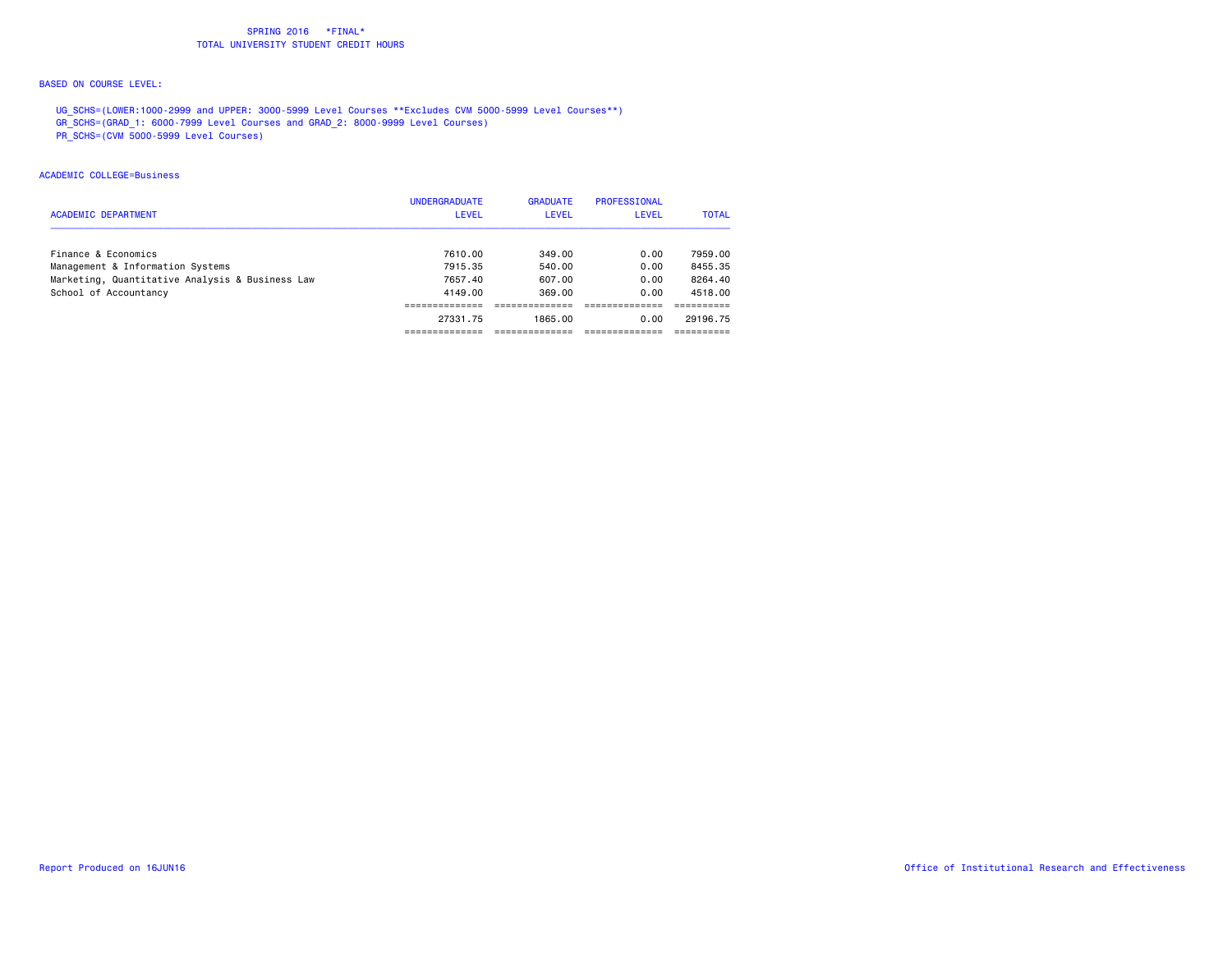#### BASED ON COURSE LEVEL:

UG\_SCHS=(LOWER:1000-2999 and UPPER: 3000-5999 Level Courses \*\*Excludes CVM 5000-5999 Level Courses\*\*)

GR\_SCHS=(GRAD\_1: 6000-7999 Level Courses and GRAD\_2: 8000-9999 Level Courses)

PR\_SCHS=(CVM 5000-5999 Level Courses)

### ACADEMIC COLLEGE=Education

|                                                     | <b>UNDERGRADUATE</b> | <b>GRADUATE</b> | <b>PROFESSIONAL</b> |              |
|-----------------------------------------------------|----------------------|-----------------|---------------------|--------------|
| <b>ACADEMIC DEPARTMENT</b>                          | <b>LEVEL</b>         | LEVEL           | LEVEL               | <b>TOTAL</b> |
| Counseling, Educational Psychology, and Foundations | 5054.45              | 1699.00         | 0.00                | 6753.45      |
| Curriculum, Instruction & Special Education         | 7777.00              | 1126.00         | 0.00                | 8903.00      |
| Educational Leadership                              | 1354.00              | 1000.00         | 0.00                | 2354.00      |
| Instructional Systems & Workforce Development       | 3654.00              | 358.00          | 0.00                | 4012.00      |
| Kinesiology                                         | 8899.00              | 376.00          | 0.00                | 9275.00      |
| Music                                               | 3357.00              | 0.00            | 0.00                | 3357.00      |
|                                                     |                      |                 |                     |              |
|                                                     | 30095.45             | 4559.00         | 0.00                | 34654.45     |
|                                                     |                      |                 |                     |              |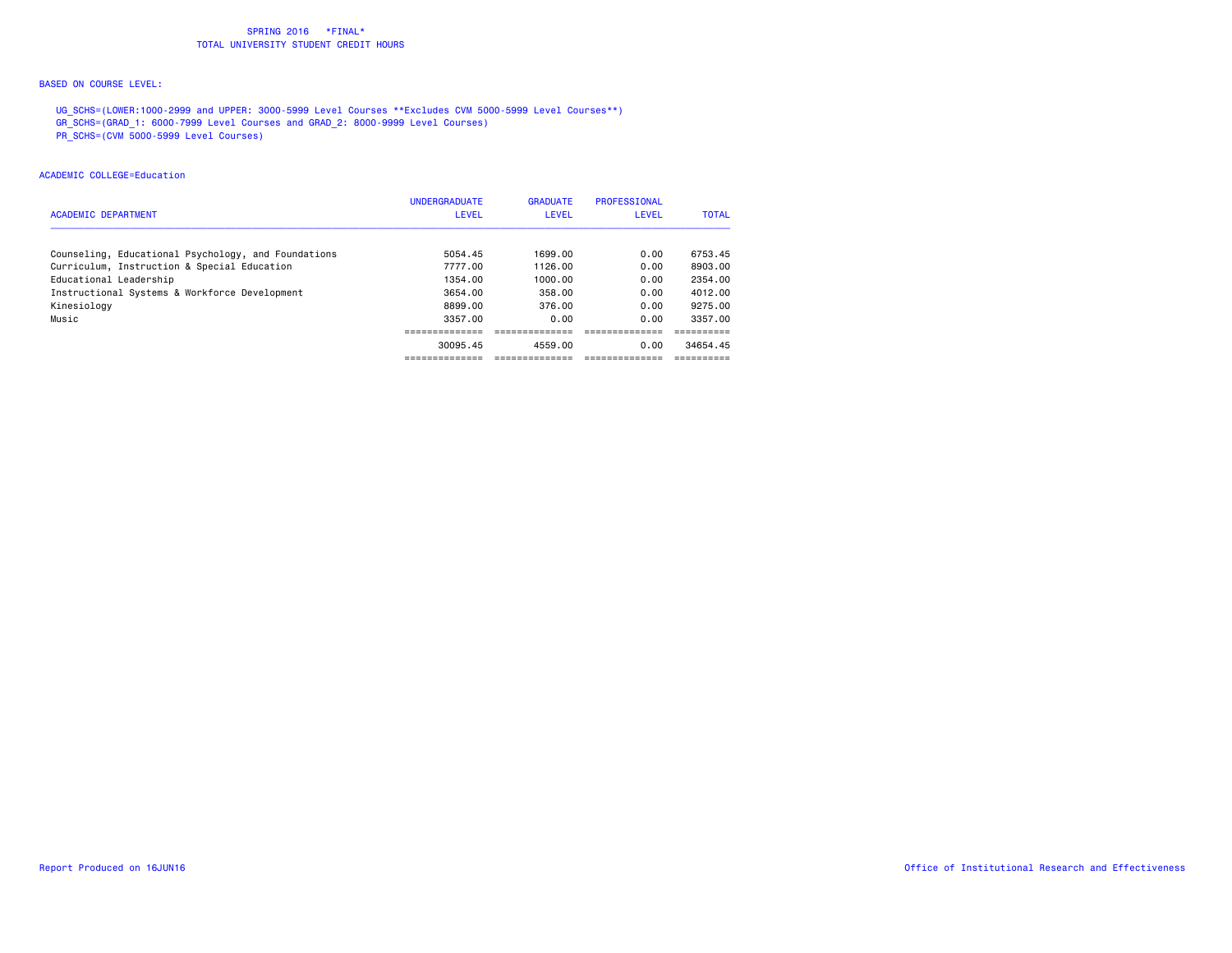#### BASED ON COURSE LEVEL:

UG\_SCHS=(LOWER:1000-2999 and UPPER: 3000-5999 Level Courses \*\*Excludes CVM 5000-5999 Level Courses\*\*)

- GR\_SCHS=(GRAD\_1: 6000-7999 Level Courses and GRAD\_2: 8000-9999 Level Courses)
- PR\_SCHS=(CVM 5000-5999 Level Courses)

### ACADEMIC COLLEGE=Engineering

|                                   | <b>UNDERGRADUATE</b> | <b>GRADUATE</b> | <b>PROFESSIONAL</b> |              |
|-----------------------------------|----------------------|-----------------|---------------------|--------------|
| <b>ACADEMIC DEPARTMENT</b>        | <b>LEVEL</b>         | <b>LEVEL</b>    | <b>LEVEL</b>        | <b>TOTAL</b> |
|                                   |                      |                 |                     |              |
| Aerospace Engineering             | 3462.00              | 677.00          | 0.00                | 4139.00      |
| Ag & Bio Engineering              | 977.00               | 157.00          | 0.00                | 1134.00      |
| Civil & Environmental Engineering | 1985.00              | 434.00          | 0.00                | 2419.00      |
| Computer Science & Engineering    | 4032.50              | 756.00          | 0.00                | 4788.50      |
| Electrical & Computer Engineering | 2588.00              | 749.00          | 0.00                | 3337.00      |
| Industrial & Systems Engineering  | 2872.00              | 584.00          | 0.00                | 3456.00      |
| Mechanical Engineering            | 3359.00              | 880.80          | 0.00                | 4239.80      |
| School of Chemical Engineering    | 2677.00              | 190.00          | 0.00                | 2867.00      |
|                                   |                      |                 |                     |              |
|                                   | 21952.50             | 4427.80         | 0.00                | 26380.30     |
|                                   |                      |                 |                     |              |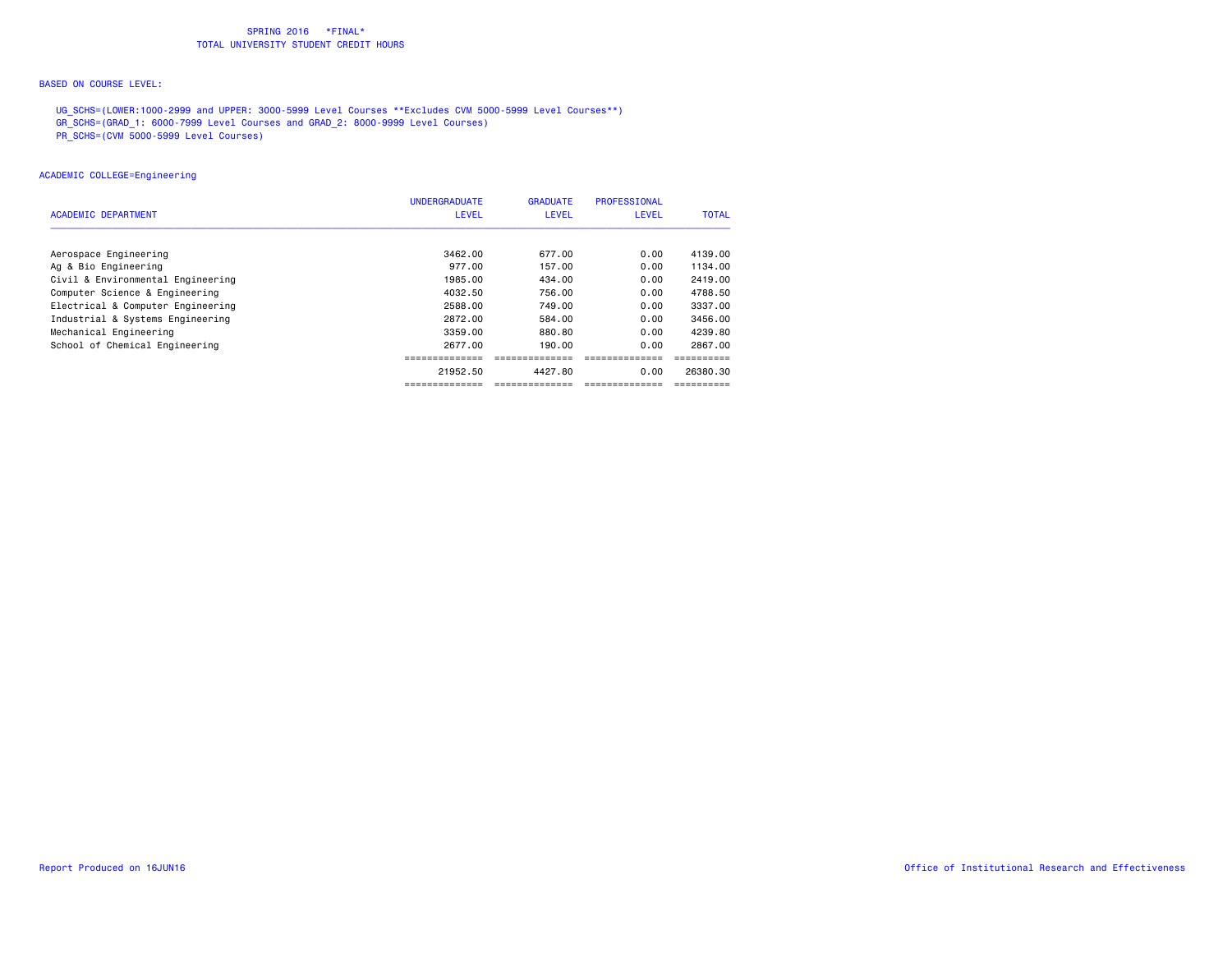#### BASED ON COURSE LEVEL:

UG\_SCHS=(LOWER:1000-2999 and UPPER: 3000-5999 Level Courses \*\*Excludes CVM 5000-5999 Level Courses\*\*)

GR\_SCHS=(GRAD\_1: 6000-7999 Level Courses and GRAD\_2: 8000-9999 Level Courses)

PR\_SCHS=(CVM 5000-5999 Level Courses)

#### ACADEMIC COLLEGE=Forest Resources

|                                   | <b>UNDERGRADUATE</b> | <b>GRADUATE</b> | PROFESSIONAL |              |
|-----------------------------------|----------------------|-----------------|--------------|--------------|
| <b>ACADEMIC DEPARTMENT</b>        | <b>LEVEL</b>         | <b>LEVEL</b>    | <b>LEVEL</b> | <b>TOTAL</b> |
| Forestry                          | 1363.00              | 324.00          | 0.00         | 1687.00      |
| Sustainable Bioproducts           | 30.00                | 311,00          | 0.00         | 341.00       |
| Wildlife, Fisheries & Aquaculture | 822.00               | 521.00          | 0.00         | 1343.00      |
|                                   |                      |                 |              |              |
|                                   | 2215.00              | 1156.00         | 0.00         | 3371.00      |
|                                   |                      |                 |              |              |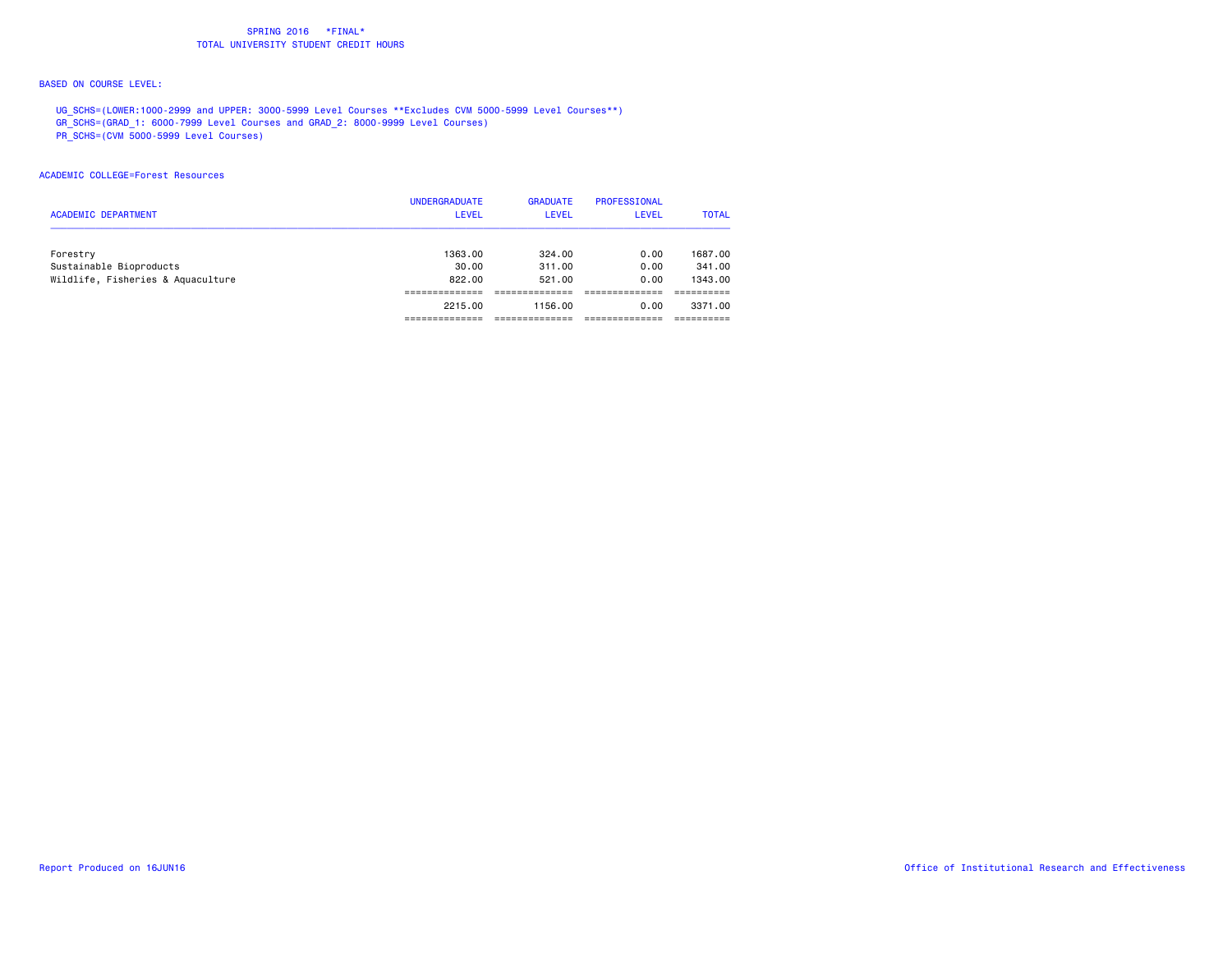#### BASED ON COURSE LEVEL:

UG\_SCHS=(LOWER:1000-2999 and UPPER: 3000-5999 Level Courses \*\*Excludes CVM 5000-5999 Level Courses\*\*)

GR\_SCHS=(GRAD\_1: 6000-7999 Level Courses and GRAD\_2: 8000-9999 Level Courses)

PR\_SCHS=(CVM 5000-5999 Level Courses)

### ACADEMIC COLLEGE=Veterinary Medicine

| <b>ACADEMIC DEPARTMENT</b> | <b>UNDERGRADUATE</b><br><b>LEVEL</b> | <b>GRADUATE</b><br><b>LEVEL</b> | PROFESSIONAL<br><b>LEVEL</b> | <b>TOTAL</b> |
|----------------------------|--------------------------------------|---------------------------------|------------------------------|--------------|
| Veterinary Medicine        | 868.50                               | 489.00                          | 6322.50                      | 7680.00      |
|                            |                                      |                                 |                              |              |
|                            | 868.50                               | 489.00                          | 6322.50                      | 7680,00      |
|                            |                                      |                                 |                              |              |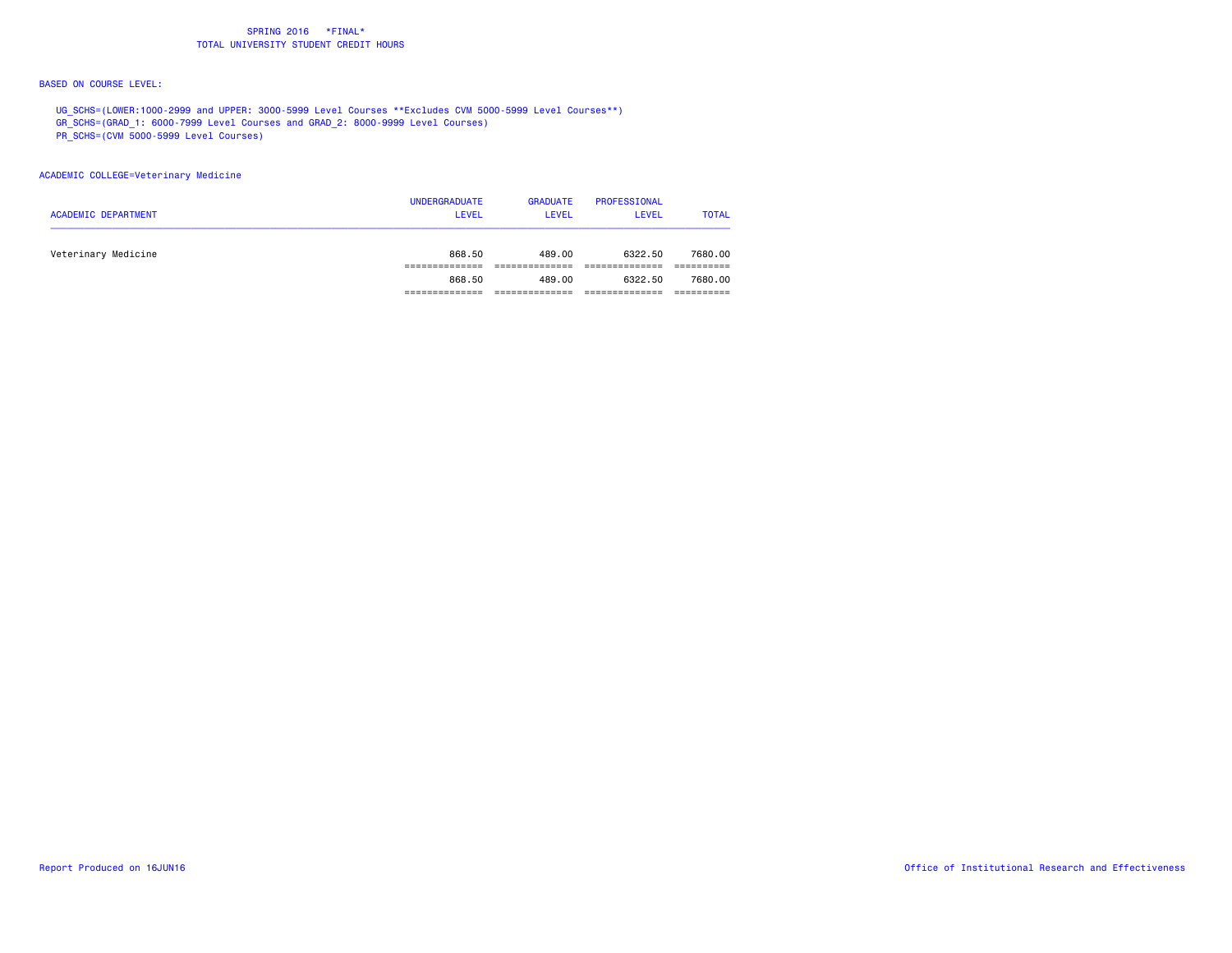### ACADEMIC COLLEGE=Agriculture & Life Sciences

| <b>ACADEMIC DEPARTMENT</b>                                     | Instructor Name    | Rank                              | <b>Tenure</b><br><b>Status</b> | <b>Course</b><br>Cip# | <b>CRN</b>            | Course #                   |          |                   | Sec Type Title                                         | Inst<br>Per  | UG<br><b>SCHS</b>                                                       | GR<br><b>SCHS</b> | <b>PR</b><br><b>SCHS</b> | <b>Total</b><br><b>SCHS</b>                                                                                                                                                                                                                                                                                                                                                                                                         |
|----------------------------------------------------------------|--------------------|-----------------------------------|--------------------------------|-----------------------|-----------------------|----------------------------|----------|-------------------|--------------------------------------------------------|--------------|-------------------------------------------------------------------------|-------------------|--------------------------|-------------------------------------------------------------------------------------------------------------------------------------------------------------------------------------------------------------------------------------------------------------------------------------------------------------------------------------------------------------------------------------------------------------------------------------|
| Ag & Bio Engineering                                           | Chesser, Gary      | Non-Faculty                       | Not Applicable                 | 150699                | 10012                 | ABE 1083                   | 01       | C <sub>1</sub>    | Technology Design II 1.00                              |              | 30.00                                                                   | 0.00              | 0.00                     | 30.00                                                                                                                                                                                                                                                                                                                                                                                                                               |
|                                                                |                    |                                   |                                |                       | 10013                 | ABE 1083<br>10014 ABE 1083 | 02<br>03 | К<br>$\mathsf{K}$ | Technology Design II 1.00<br>Technology Design II 1.00 |              | 0.00<br>0.00                                                            | 0.00<br>0.00      | 0.00<br>0.00             | 0.00<br>0.00                                                                                                                                                                                                                                                                                                                                                                                                                        |
|                                                                |                    |                                   |                                |                       |                       |                            |          |                   |                                                        |              | 30.00                                                                   | 0.00              | 0.00                     | 30.00                                                                                                                                                                                                                                                                                                                                                                                                                               |
|                                                                | Horton, Renita     | Research Assist Pro Non-Ten Track |                                |                       |                       | 140301 15711 ABE 8000      | 03       | $\mathsf{D}$      | Research / Thesis                                      | 1.00         | 0.00                                                                    | 1.00              | 0.00                     | 1.00                                                                                                                                                                                                                                                                                                                                                                                                                                |
|                                                                |                    |                                   |                                |                       |                       |                            |          |                   |                                                        |              | 0.00                                                                    | 1.00              | 0.00                     | 1.00                                                                                                                                                                                                                                                                                                                                                                                                                                |
|                                                                | Linhoss, John      | Non-Faculty                       | Not Applicable                 |                       |                       | 140301  16415  ABE  4000   | 16       | $\mathbf{I}$      | Directed Indiv Study 1.00                              |              | 3.00                                                                    | 0.00              | 0.00                     | 3.00                                                                                                                                                                                                                                                                                                                                                                                                                                |
|                                                                |                    |                                   |                                |                       |                       |                            |          |                   |                                                        |              | 3.00                                                                    | 0.00              | 0.00                     | 3.00                                                                                                                                                                                                                                                                                                                                                                                                                                |
|                                                                | Paz, Joel          | Associate Professor Tenured       |                                |                       | 140301 10028<br>10029 | ABE 4263<br>ABE 4263       | 01<br>02 | C<br>К            | Soil & Water Mgt<br>Soil & Water Mgt                   | 1.00<br>1.00 | 105.00<br>0.00                                                          | 0.00<br>0.00      | 0.00<br>0.00             | 105.00<br>0.00                                                                                                                                                                                                                                                                                                                                                                                                                      |
|                                                                |                    |                                   |                                |                       | 15715                 | ABE 8000                   | 07       | D                 | Research / Thesis                                      | 1.00         | 0.00                                                                    | 9.00              | 0.00                     | 9.00                                                                                                                                                                                                                                                                                                                                                                                                                                |
|                                                                |                    |                                   |                                |                       | 15731                 | ABE 9000                   | 07       | D                 | Research / Diss                                        | 1.00         | 0.00                                                                    | 23.00             | 0.00                     | 23.00                                                                                                                                                                                                                                                                                                                                                                                                                               |
|                                                                |                    |                                   |                                |                       | 143801 10018          | ABE 2873                   | 01       | C                 | Land Surveying                                         | 1.00         | 63.00                                                                   | 0.00              | 0.00                     | 63.00                                                                                                                                                                                                                                                                                                                                                                                                                               |
|                                                                |                    |                                   |                                |                       | 10019                 | ABE 2873                   | 02       | К                 | Land Surveying                                         | 1.00         | 0.00                                                                    | 0.00              | 0.00                     | 0.00                                                                                                                                                                                                                                                                                                                                                                                                                                |
|                                                                |                    |                                   |                                |                       | 10020                 | ABE 2873                   | 03       | $\mathsf{K}$      | Land Surveying                                         | 1.00         | 0.00                                                                    | 0.00              | 0.00                     | 0.00                                                                                                                                                                                                                                                                                                                                                                                                                                |
|                                                                |                    |                                   |                                |                       | 10021                 | ABE 2873                   | HO1 C    |                   | Land Surveying                                         | 1.00         | 3.00                                                                    | 0.00              | 0.00                     | 3.00                                                                                                                                                                                                                                                                                                                                                                                                                                |
|                                                                |                    |                                   |                                |                       |                       |                            |          |                   |                                                        |              |                                                                         |                   |                          |                                                                                                                                                                                                                                                                                                                                                                                                                                     |
|                                                                |                    |                                   |                                | 150699                | 10036                 | ABE 6263                   | 01       | C                 | Soil & Water Mgt                                       | 1.00         | 0.00                                                                    | 3.00              | 0.00                     | 3.00                                                                                                                                                                                                                                                                                                                                                                                                                                |
|                                                                |                    |                                   |                                |                       | 10037                 | ABE 6263                   | 02 K     |                   | Soil & Water Mgt                                       | 1.00         | 0.00                                                                    | 0.00              | 0.00                     | 0.00                                                                                                                                                                                                                                                                                                                                                                                                                                |
|                                                                |                    |                                   |                                |                       |                       |                            |          |                   |                                                        |              | 171.00                                                                  | 35.00             | 0.00                     | 206.00                                                                                                                                                                                                                                                                                                                                                                                                                              |
|                                                                | Purswell, Joseph   | Non-Employee                      | Not Applicable                 |                       |                       | 140301 15733 ABE 9000      | 09       | $\mathsf{D}$      | Research / Diss                                        | 1.00         | 0.00                                                                    | 11.00             | 0.00                     | 11.00                                                                                                                                                                                                                                                                                                                                                                                                                               |
|                                                                |                    |                                   |                                |                       |                       |                            |          |                   |                                                        |              | 0.00                                                                    | 11.00             | 0.00                     | 11.00                                                                                                                                                                                                                                                                                                                                                                                                                               |
|                                                                | Simpson, Chartrisa | Assistant Professor Ten Track     |                                |                       | 140301 15261          | ABE 4000                   | 04       | $\blacksquare$    | Directed Indiv Study 1.00                              |              | 3.00                                                                    | 0.00              | 0.00                     | 3.00                                                                                                                                                                                                                                                                                                                                                                                                                                |
|                                                                |                    |                                   |                                |                       | 15262                 | ABE 4000                   | 05       | $\mathbf{I}$      | Directed Indiv Study 1.00                              |              | 3.00                                                                    | 0.00              | 0.00                     | 3.00                                                                                                                                                                                                                                                                                                                                                                                                                                |
|                                                                |                    |                                   |                                |                       | 15263                 | ABE 4000                   | 06       | I                 | Directed Indiv Study 1.00                              |              | 3.00                                                                    | 0.00              | 0.00                     | 3.00                                                                                                                                                                                                                                                                                                                                                                                                                                |
|                                                                |                    |                                   |                                |                       | 15264                 | ABE 4000                   | 07       | $\mathbf{I}$      | Directed Indiv Study 1.00                              |              | 1.00                                                                    | 0.00              | 0.00                     | 1.00                                                                                                                                                                                                                                                                                                                                                                                                                                |
|                                                                |                    |                                   |                                |                       | 15265                 | ABE 4000                   | 08       | $\mathbf{I}$      | Directed Indiv Study 1.00                              |              | 2.00                                                                    | 0.00              | 0.00                     | 2.00                                                                                                                                                                                                                                                                                                                                                                                                                                |
|                                                                |                    |                                   |                                |                       | 15734                 | ABE 9000                   | 10       | D                 | Research / Diss                                        | 1.00         | 0.00                                                                    | 2.00              | 0.00                     | 2.00                                                                                                                                                                                                                                                                                                                                                                                                                                |
|                                                                |                    |                                   |                                |                       | 140501 10025          | ABE 3813                   | 01       | C                 | Bio Prop Of Mat                                        | 1.00         | 225.00                                                                  | 0.00              | 0.00                     | 225.00                                                                                                                                                                                                                                                                                                                                                                                                                              |
|                                                                |                    |                                   |                                |                       | 10026                 | ABE 3813                   | 02       | K                 | Bio Prop Of Mat                                        | 1.00         | 0.00                                                                    | 0.00              | 0.00                     | 0.00                                                                                                                                                                                                                                                                                                                                                                                                                                |
|                                                                |                    |                                   |                                |                       | 10027                 | ABE 3813                   | 03       | K                 | Bio Prop Of Mat                                        | 1.00         | 0.00                                                                    | 0.00              | 0.00                     | 0.00                                                                                                                                                                                                                                                                                                                                                                                                                                |
|                                                                |                    |                                   |                                |                       |                       |                            |          |                   |                                                        |              | 237.00                                                                  | 2.00              | 0.00                     | 239.00                                                                                                                                                                                                                                                                                                                                                                                                                              |
|                                                                | Ward, Jason        | Extension Assist Pr Non-Ten Track |                                |                       |                       | 140301 15738 ABE 9000      | 14       | $\mathsf{D}$      | Research / Diss                                        | 1.00         | 0.00                                                                    | 6.00              | 0.00                     | 6.00                                                                                                                                                                                                                                                                                                                                                                                                                                |
|                                                                |                    |                                   |                                |                       |                       |                            |          |                   |                                                        |              | 0.00                                                                    | 6.00              | 0.00                     | 6.00                                                                                                                                                                                                                                                                                                                                                                                                                                |
|                                                                | Yu, Fei            | Associate Professor Tenured       |                                |                       |                       | 140301 15740 ABE 9000      | 16       | D                 | Research / Diss                                        | 1.00         | 0.00                                                                    | 13.00             | 0.00                     | 13.00                                                                                                                                                                                                                                                                                                                                                                                                                               |
|                                                                |                    |                                   |                                |                       |                       |                            |          |                   |                                                        |              | 0.00                                                                    | 13.00             | 0.00                     | 13.00                                                                                                                                                                                                                                                                                                                                                                                                                               |
| ----------------------------------                             |                    |                                   |                                |                       |                       |                            |          |                   |                                                        |              | $\qquad \qquad \equiv \equiv \equiv \equiv \equiv \equiv \equiv \equiv$ | ========          | <b>ESSESSE</b>           | $\begin{minipage}{0.9\linewidth} \hspace*{-0.2cm} \textbf{1} & \textbf{2} & \textbf{3} & \textbf{5} & \textbf{6} & \textbf{7} & \textbf{8} \\ \textbf{5} & \textbf{6} & \textbf{7} & \textbf{8} & \textbf{8} & \textbf{8} & \textbf{8} & \textbf{8} \\ \textbf{6} & \textbf{8} & \textbf{8} & \textbf{8} & \textbf{8} & \textbf{8} & \textbf{8} & \textbf{8} & \textbf{8} \\ \textbf{7} & \textbf{8} & \textbf{8} & \textbf{8} & \$ |
| Ag & Bio Engineering<br>====================================== |                    |                                   |                                |                       |                       |                            |          |                   |                                                        |              | 441.00                                                                  | 68.00             | 0.00                     | 509.00<br>-------- -------- -------- ---------                                                                                                                                                                                                                                                                                                                                                                                      |
|                                                                |                    |                                   |                                |                       |                       |                            |          |                   |                                                        |              |                                                                         |                   |                          |                                                                                                                                                                                                                                                                                                                                                                                                                                     |

Report Produced on 16JUN16 Office of Institutional Research and Effectiveness

TOTAL University - BASED ON COURSE LEVEL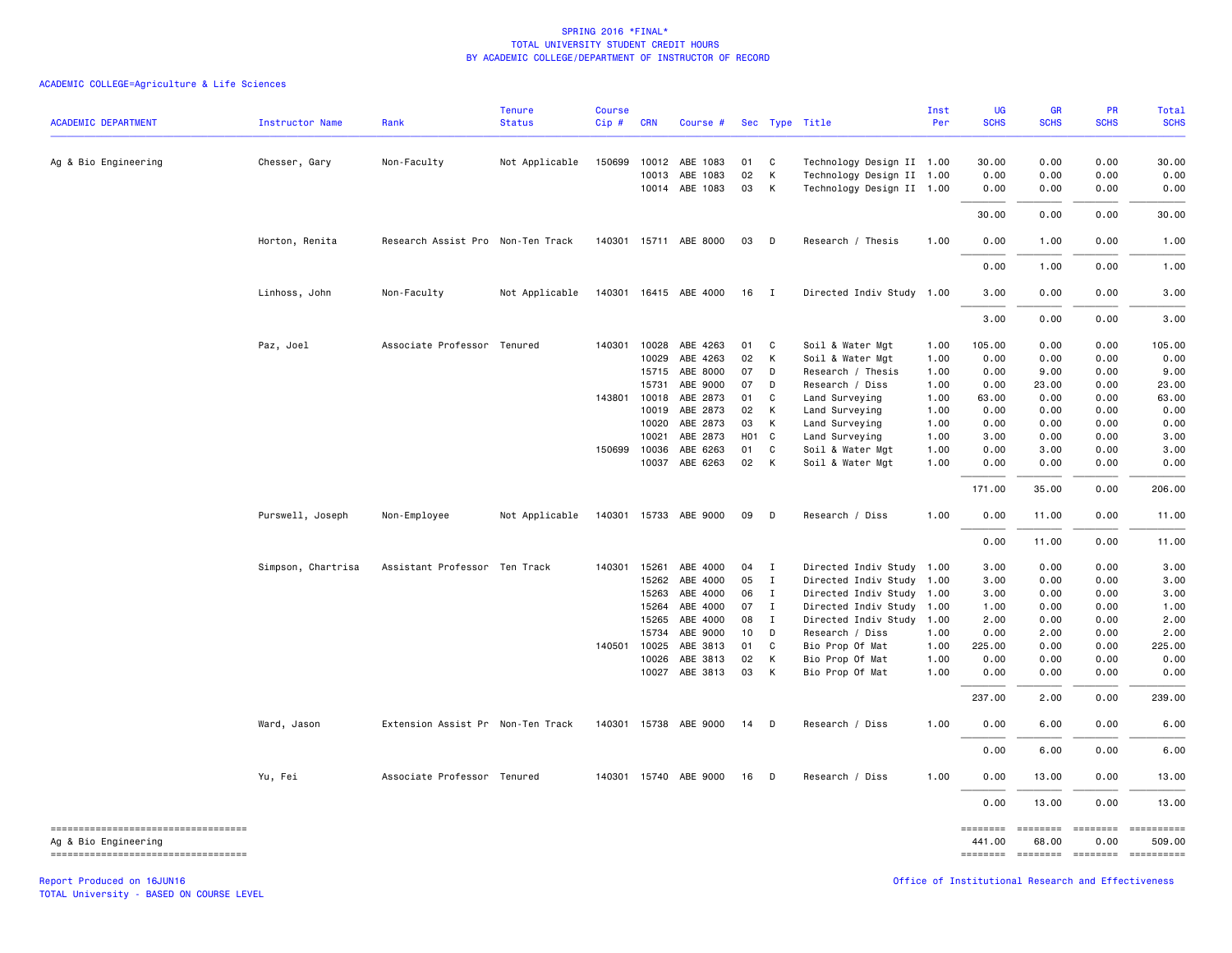|                            |                        |                                                        | <b>Tenure</b>  | <b>Course</b> |              |                            |       |              |                           | Inst | UG          | <b>GR</b>   | PR          | Total       |
|----------------------------|------------------------|--------------------------------------------------------|----------------|---------------|--------------|----------------------------|-------|--------------|---------------------------|------|-------------|-------------|-------------|-------------|
| <b>ACADEMIC DEPARTMENT</b> | <b>Instructor Name</b> | Rank                                                   | <b>Status</b>  | Cip#          | <b>CRN</b>   | Course #                   |       |              | Sec Type Title            | Per  | <b>SCHS</b> | <b>SCHS</b> | <b>SCHS</b> | <b>SCHS</b> |
| Agricultural Economics     | Barefield, Danny       | Extension Professor Non-Ten Track                      |                |               |              | 010103 10135 AEC 2713      | 01    | C.           | Intro to Food & Reso 1.00 |      | 303.00      | 0.00        | 0.00        | 303.00      |
|                            |                        |                                                        |                |               | 10136        | AEC 2713                   |       | HO1 C        | Honors Intro Food & 1.00  |      | 6.00        | 0.00        | 0.00        | 6.00        |
|                            |                        |                                                        |                |               |              | 13664 AEC 8713             | 501 C |              | Rural Comm & Econ De 1.00 |      | 0.00        | 27.00       | 0.00        | 27.00       |
|                            |                        |                                                        |                |               |              |                            |       |              |                           |      | 309.00      | 27.00       | 0.00        | 336.00      |
|                            | Barnett, Barry         | Professor                                              | Tenured        |               |              | 010103 14864 AEC 8000      | 01    | $\Box$       | Research / Thesis         | 1.00 | 0.00        | 3.00        | 0.00        | 3.00        |
|                            |                        |                                                        |                |               |              |                            |       |              |                           |      | 0.00        | 3.00        | 0.00        | 3.00        |
|                            | Coatney, Kalyn         | Associate Professor Tenured                            |                | 010103        | 14088        | AEC 8403                   | 01    | C            | Game Theory               | 1.00 | 0.00        | 36.00       | 0.00        | 36.00       |
|                            |                        |                                                        |                |               | 14865        | AEC 8000                   | 02    | D            | Research / Thesis         | 1.00 | 0.00        | 6.00        | 0.00        | 6.00        |
|                            |                        |                                                        |                |               | 240101 16231 | <b>HON 4000</b>            | 26    | $\mathbf{I}$ | Directed Individual       | 1.00 | 3.00        | 0.00        | 0.00        | 3.00        |
|                            |                        |                                                        |                |               |              |                            |       |              |                           |      | 3.00        | 42.00       | 0.00        | 45.00       |
|                            | Coble, Keith           | Professor                                              | Tenured        |               | 010103 10144 | AEC 4413                   | 01    | C.           | Public Problems of A 1.00 |      | 123.00      | 0.00        | 0.00        | 123.00      |
|                            |                        |                                                        |                |               | 10149        | AEC 6413                   | 01    | C            | Public Problem Of Ag 1.00 |      | 0.00        | 9.00        | 0.00        | 9.00        |
|                            |                        |                                                        |                |               |              | 10154 AEC 8621             | 01    | $\mathbf{C}$ | Research Seminar II 1.00  |      | 0.00        | 6.00        | 0.00        | 6.00        |
|                            |                        |                                                        |                |               |              |                            |       |              |                           |      | 123.00      | 15.00       | 0.00        | 138.00      |
|                            |                        | Collart Dinarte, Alb Extension Assist Pr Non-Ten Track |                |               |              | 010103 10146 AEC 4711 01 L |       |              | Agri-marketing Pract 1.00 |      | 5.00        | 0.00        | 0.00        | 5.00        |
|                            |                        |                                                        |                |               |              |                            |       |              |                           |      | 5.00        | 0.00        | 0.00        | 5.00        |
|                            | Harri, Ardian          | Associate Professor Tenured                            |                |               |              | 010103 14866 AEC 8000      | 03 D  |              | Research / Thesis         | 1.00 | 0.00        | 6.00        | 0.00        | 6.00        |
|                            |                        |                                                        |                |               |              |                            |       |              |                           |      | 0.00        | 6.00        | 0.00        | 6.00        |
|                            | Interis, Matthew       | Associate Professor Tenured                            |                |               |              | 010103 10148 AEC 6233      | 01    | C            | Environmental Econom 1.00 |      | 0.00        | 3.00        | 0.00        | 3.00        |
|                            |                        |                                                        |                |               | 16171        | AEC 4000                   | 01    | $\mathbf{I}$ | Directed Indiv Study 1.00 |      | 3.00        | 0.00        | 0.00        | 3.00        |
|                            |                        |                                                        |                |               | 030103 10140 | AEC 3233                   | 01    | $\mathbf{C}$ | Intro to Env Econ & 1.00  |      | 180.00      | 0.00        | 0.00        | 180.00      |
|                            |                        |                                                        |                |               | 10141        | AEC 3233                   |       | HO1 C        | Honors Intro Env Eco 1.00 |      | 9.00        | 0.00        | 0.00        | 9.00        |
|                            |                        |                                                        |                |               | 10143        | AEC 4233                   | 01    | C            | Environmental Econom 1.00 |      | 36.00       | 0.00        | 0.00        | 36.00       |
|                            |                        |                                                        |                |               |              |                            |       |              |                           |      | 228.00      | 3.00        | 0.00        | 231.00      |
|                            | Li, Xiaofei            | Non-Faculty                                            | Not Applicable |               |              | 010103 10152 AEC 8143      | 01 C  |              | Ag Prod Economics         | 1.00 | 0.00        | 18.00       | 0.00        | 18.00       |
|                            |                        |                                                        |                |               |              |                            |       |              |                           |      | 0.00        | 18.00       | 0.00        | 18.00       |
|                            | Little, Randall        | Professor                                              | Tenured        |               | 010101 10145 | AEC 4530                   | 01    | E            | Internship AEC-AGBM       | 1.00 | 6.00        | 0.00        | 0.00        | 6.00        |
|                            |                        |                                                        |                |               | 10150        | AEC 6530                   | 01    | E            | Internship AEC-AGBM       | 1.00 | 0.00        | 3.00        | 0.00        | 3.00        |
|                            |                        |                                                        |                |               |              | 450603 10137 AEC 3113      | 01    | C            | Intro To Quant Econ       | 1.00 | 90.00       | 0.00        | 0.00        | 90.00       |
|                            |                        |                                                        |                |               |              |                            |       |              |                           |      | 96.00       | 3.00        | 0.00        | 99.00       |
|                            | Petrolia, Daniel       | Associate Professor Tenured                            |                |               |              | 010103 14867 AEC 8000      | 04    | D            | Research / Thesis         | 1.00 | 0.00        | 6.00        | 0.00        | 6.00        |
|                            |                        |                                                        |                |               |              |                            |       |              |                           |      | 0.00        | 6.00        | 0.00        | 6.00        |
|                            | Tack, Jesse            | Associate Professor Tenured                            |                |               |              | 010103 10147 AEC 6223      | 01    | $\mathbf{C}$ | Applied Quant Anal I 1.00 |      | 0.00        | 9.00        | 0.00        | 9.00        |
|                            |                        |                                                        |                |               |              | 10151 AEC 8123             | 01    | C            | Market Org & Struc        | 1.00 | 0.00        | 21.00       | 0.00        | 21.00       |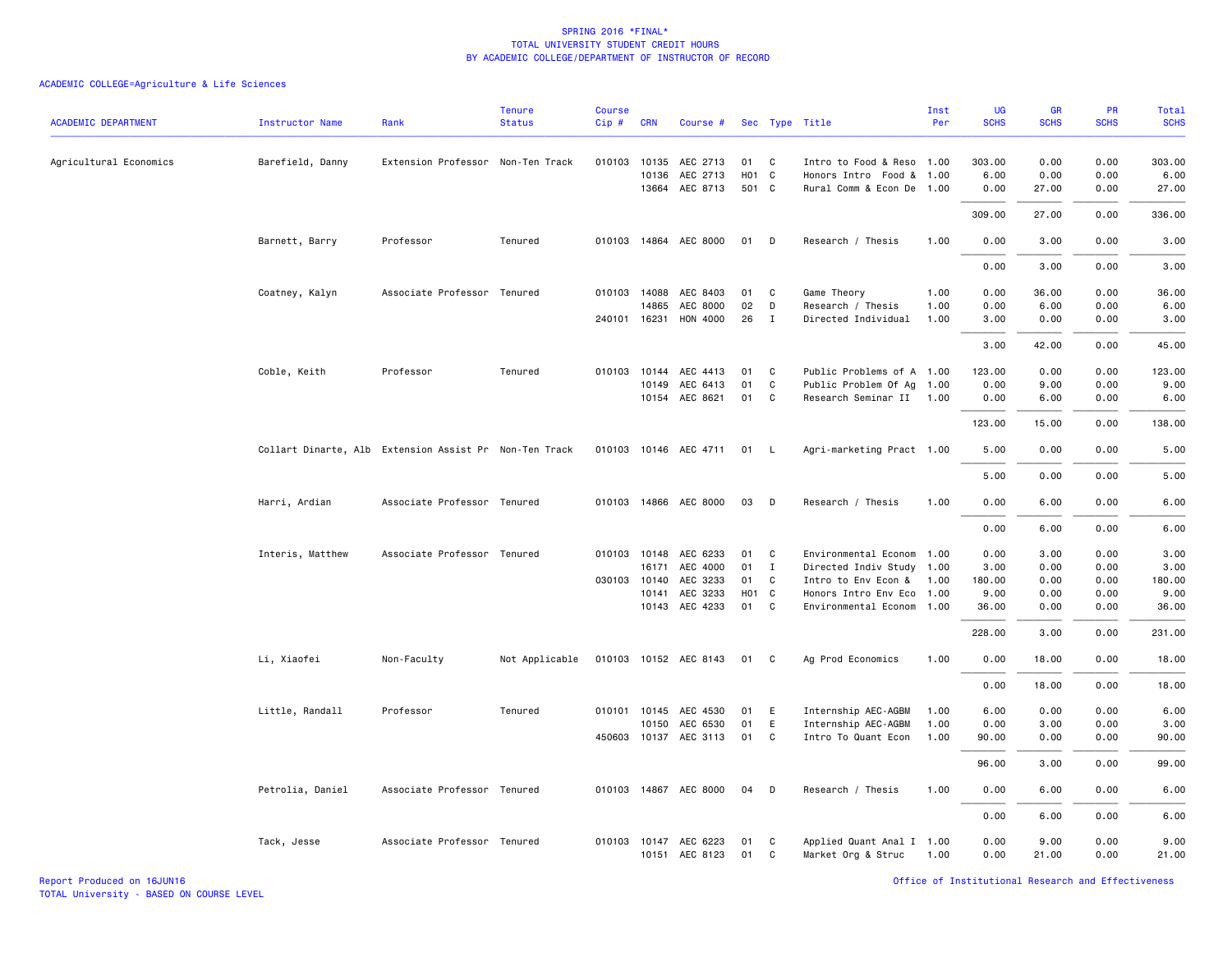| <b>ACADEMIC DEPARTMENT</b>           | Instructor Name  | Rank                          | Tenure<br><b>Status</b> | Course<br>Cip#   | <b>CRN</b>     | Course #                   |          |    | Sec Type Title                                   | Inst<br>Per  | UG<br><b>SCHS</b>                                                       | <b>GR</b><br><b>SCHS</b> | <b>PR</b><br><b>SCHS</b> | <b>Total</b><br><b>SCHS</b>                                                                                                                                                                                                                                                                                                                                                                                                                                                                     |
|--------------------------------------|------------------|-------------------------------|-------------------------|------------------|----------------|----------------------------|----------|----|--------------------------------------------------|--------------|-------------------------------------------------------------------------|--------------------------|--------------------------|-------------------------------------------------------------------------------------------------------------------------------------------------------------------------------------------------------------------------------------------------------------------------------------------------------------------------------------------------------------------------------------------------------------------------------------------------------------------------------------------------|
| Agricultural Economics               | Tack, Jesse      | Associate Professor Tenured   |                         | 010103<br>450603 | 14868          | AEC 8000<br>10142 AEC 4223 | 05<br>01 | C. | Research / Thesis<br>Applied Quant Anal i        | 1.00<br>1.00 | 0.00<br>84.00                                                           | 4.00<br>0.00             | 0.00<br>0.00             | 4.00<br>84.00                                                                                                                                                                                                                                                                                                                                                                                                                                                                                   |
|                                      |                  |                               |                         |                  |                |                            |          |    |                                                  |              | 84.00                                                                   | 34.00                    | 0.00                     | 118.00                                                                                                                                                                                                                                                                                                                                                                                                                                                                                          |
|                                      | Walters, Lurleen | Assistant Professor Ten Track |                         | 010101<br>450605 | 10138<br>10139 | AEC 3133<br>AEC 3213       | 01<br>01 | C. | Introductory Agribus 1.00<br>International Trade | 1.00         | 177.00<br>129.00                                                        | 0.00<br>0.00             | 0.00<br>0.00             | 177.00<br>129.00                                                                                                                                                                                                                                                                                                                                                                                                                                                                                |
|                                      |                  |                               |                         |                  |                |                            |          |    |                                                  |              | 306.00                                                                  | 0.00                     | 0.00                     | 306.00                                                                                                                                                                                                                                                                                                                                                                                                                                                                                          |
| ==================================== |                  |                               |                         |                  |                |                            |          |    |                                                  |              |                                                                         | ========                 | $=$ = = = = = = =        | $\begin{minipage}{0.9\linewidth} \begin{tabular}{l} \multicolumn{2}{l} {\textbf{1}} & \multicolumn{2}{l} {\textbf{2}} & \multicolumn{2}{l} {\textbf{3}} & \multicolumn{2}{l} {\textbf{4}} \\ \multicolumn{2}{l} {\textbf{5}} & \multicolumn{2}{l} {\textbf{6}} & \multicolumn{2}{l} {\textbf{7}} & \multicolumn{2}{l} {\textbf{8}} \\ \multicolumn{2}{l} {\textbf{6}} & \multicolumn{2}{l} {\textbf{7}} & \multicolumn{2}{l} {\textbf{8}} & \multicolumn{2}{l} {\textbf{9}} & \multicolumn{2}{$ |
| Agricultural Economics               |                  |                               |                         |                  |                |                            |          |    |                                                  |              | 1154.00                                                                 | 157.00                   | 0.00                     | 1311.00                                                                                                                                                                                                                                                                                                                                                                                                                                                                                         |
| ==================================== |                  |                               |                         |                  |                |                            |          |    |                                                  |              | $\qquad \qquad \equiv \equiv \equiv \equiv \equiv \equiv \equiv \equiv$ | $=$ = = = = = = =        | ========                 | ==========                                                                                                                                                                                                                                                                                                                                                                                                                                                                                      |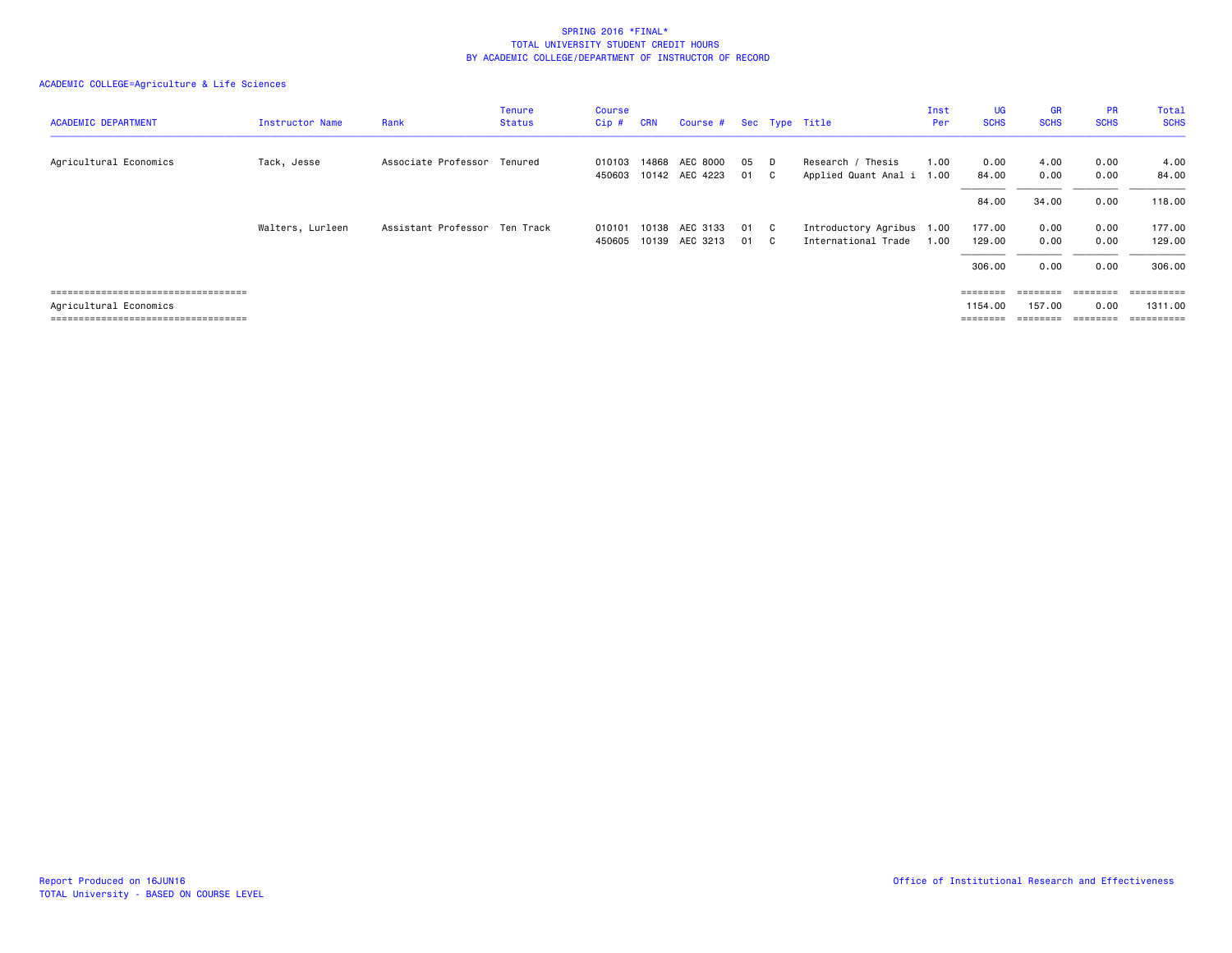ACADEMIC COLLEGE=Agriculture & Life Sciences

| <b>ACADEMIC DEPARTMENT</b> | <b>Instructor Name</b>                             | Rank                              | <b>Tenure</b><br><b>Status</b> | <b>Course</b><br>Cip# | <b>CRN</b>   | Course #              |        |                | Sec Type Title            | Inst<br>Per | <b>UG</b><br><b>SCHS</b> | <b>GR</b><br><b>SCHS</b> | <b>PR</b><br><b>SCHS</b> | Total<br><b>SCHS</b> |
|----------------------------|----------------------------------------------------|-----------------------------------|--------------------------------|-----------------------|--------------|-----------------------|--------|----------------|---------------------------|-------------|--------------------------|--------------------------|--------------------------|----------------------|
|                            |                                                    |                                   |                                |                       |              |                       |        |                |                           |             |                          |                          |                          |                      |
| Animal Dairy Science       | Blanton, John                                      | Professor                         | Tenured                        |                       | 010901 14179 | ADS 1113              | 03     | C              | Animal Science            | 1.00        | 54.00                    | 0.00                     | 0.00                     | 54.00                |
|                            |                                                    |                                   |                                |                       | 14180        | ADS 1113              | 04     | C              | Animal Science            | 1.00        | 90.00                    | 0.00                     | 0.00                     | 90.00                |
|                            |                                                    |                                   |                                |                       |              | 14869 ADS 8000        | 01     | D              | Research/Thesis           | 1.00        | 0.00                     | 1.00                     | 0.00                     | 1.00                 |
|                            |                                                    |                                   |                                |                       |              |                       |        |                |                           |             | 144.00                   | 1.00                     | 0.00                     | 145.00               |
|                            | Cavinder, Clay                                     | Associate Professor Tenured       |                                | 010000                | 16088        | GA 4000               | $14$ I |                | Dis in Agriculture        | 1.00        | 3.00                     | 0.00                     | 0.00                     | 3.00                 |
|                            |                                                    |                                   |                                | 010101                | 16130        | ADS 4000              | 01     | $\mathbf I$    | Directed Indiv Study      | 1.00        | 3.00                     | 0.00                     | 0.00                     | 3.00                 |
|                            |                                                    |                                   |                                |                       | 16131        | ADS 4000              | 02     | I              | Directed Indiv Study 1.00 |             | 3.00                     | 0.00                     | 0.00                     | 3.00                 |
|                            |                                                    |                                   |                                |                       | 16132        | ADS 4000              | 03     | I              | Directed Indiv Study 1.00 |             | 3.00                     | 0.00                     | 0.00                     | 3.00                 |
|                            |                                                    |                                   |                                |                       | 16133        | ADS 4000              | 04     | $\mathbf{I}$   | Directed Indiv Study 1.00 |             | 3.00                     | 0.00                     | 0.00                     | 3.00                 |
|                            |                                                    |                                   |                                | 010507                | 10089        | ADS 2102              | 01     | L.             | Equine Conf/Perf Ev       | 1.00        | 76.00                    | 0.00                     | 0.00                     | 76.00                |
|                            |                                                    |                                   |                                | 010901                | 14870        | ADS 8000              | 02     | D              | Research/Thesis           | 1.00        | 0.00                     | 3.00                     | 0.00                     | 3.00                 |
|                            |                                                    |                                   |                                |                       |              | 010999 15979 ADS 4520 | 02     | E              | Livestock Extension       | 1.00        | 2.00                     | 0.00                     | 0.00                     | 2.00                 |
|                            |                                                    |                                   |                                |                       |              |                       |        |                |                           |             | 93.00                    | 3.00                     | 0.00                     | 96.00                |
|                            | Crow, Brett                                        | Instructor                        | Non-Ten Track                  |                       | 010901 10103 | ADS 4212              | 01     | - L            | Livestock Eval            | 1.00        | 52.00                    | 0.00                     | 0.00                     | 52.00                |
|                            |                                                    |                                   |                                |                       | 10106        | ADS 4232              | 01     | L.             | Adv Livestk Eval          | 1.00        | 12.00                    | 0.00                     | 0.00                     | 12.00                |
|                            |                                                    |                                   |                                | 010905                | 10099        | ADS 3812              | 01     | $\mathsf{L}$   | Dairy Cattle Apprais 1.00 |             | 38.00                    | 0.00                     | 0.00                     | 38.00                |
|                            |                                                    |                                   |                                |                       |              |                       |        |                |                           |             | 102.00                   | 0.00                     | 0.00                     | 102.00               |
|                            | Devost-Burnett, Derr Assistant Professor Ten Track |                                   |                                | 010000                | 16525        | GA 4000               | 21     | $\blacksquare$ | Dis in Agriculture        | 1.00        | 3.00                     | 0.00                     | 0.00                     | 3.00                 |
|                            |                                                    |                                   |                                |                       | 010101 16572 | ADS 4000              | 05     | I              | Directed Indiv Study      | 1.00        | 3.00                     | 0.00                     | 0.00                     | 3.00                 |
|                            |                                                    |                                   |                                |                       | 010901 16471 | ADS 7000              | 04     | $\mathbf{I}$   | Directed Indiv Study 1.00 |             | 0.00                     | 3.00                     | 0.00                     | 3.00                 |
|                            |                                                    |                                   |                                |                       | 16477        | ADS 7000              | 07     | $\mathbf{I}$   | Directed Indiv Study 1.00 |             | 0.00                     | 3.00                     | 0.00                     | 3.00                 |
|                            |                                                    |                                   |                                |                       |              | 010999 14187 ADS 4440 | 13     | E              | Research Exp Pract        | 1.00        | 4.00                     | 0.00                     | 0.00                     | 4.00                 |
|                            |                                                    |                                   |                                |                       |              |                       |        |                |                           |             | 10.00                    | 6.00                     | 0.00                     | 16.00                |
|                            | Dinh, Thu                                          | Assistant Professor Ten Track     |                                | 010000                | 16087        | GA 4000               | 13     | $\mathbf{I}$   | Dis in Agriculture        | 1.00        | 3.00                     | 0.00                     | 0.00                     | 3.00                 |
|                            |                                                    |                                   |                                |                       | 010401 10096 | ADS 3314              | 01     | C              | Intro to Meat Scienc 1.00 |             | 180.00                   | 0.00                     | 0.00                     | 180.00               |
|                            |                                                    |                                   |                                |                       | 10097        | ADS 3314              | 03     | K              | Intro to Meat Scienc 1.00 |             | 0.00                     | 0.00                     | 0.00                     | 0.00                 |
|                            |                                                    |                                   |                                |                       | 10098        | ADS 3314              | 04     | K              | Intro to Meat Scienc 1.00 |             | 0.00                     | 0.00                     | 0.00                     | 0.00                 |
|                            |                                                    |                                   |                                |                       | 11914        | FNH 3314              | 01     | C              | Intro to Meat Scienc 1.00 |             | 4.00                     | 0.00                     | 0.00                     | 4.00                 |
|                            |                                                    |                                   |                                |                       | 11916        | FNH 3314              | 04     | K              | Intro to Meat Scienc 1.00 |             | 0.00                     | 0.00                     | 0.00                     | 0.00                 |
|                            |                                                    |                                   |                                |                       | 010901 14889 | ADS 9000              | 09     | D              | Research/Diss             | 1.00        | 0.00                     | 8.00                     | 0.00                     | 8.00                 |
|                            |                                                    |                                   |                                |                       |              |                       |        |                |                           |             | 187.00                   | 8.00                     | 0.00                     | 195.00               |
|                            | Graves, Jessica                                    | Instructor                        | Non-Ten Track                  | 010101                | 10109        | ADS 4420              | 01     | E              | ADS Internship            | 1.00        | 17.00                    | 0.00                     | 0.00                     | 17.00                |
|                            |                                                    |                                   |                                |                       | 010901 10080 | ADS 1111              | 01     | C              | Orientation to ADS        | 1.00        | 51.00                    | 0.00                     | 0.00                     | 51.00                |
|                            |                                                    |                                   |                                |                       |              | 10105 ADS 4221        | S01 S  |                | Capstone in Animal &      | 0.50        | 11.50                    | 0.00                     | 0.00                     | 11.50                |
|                            |                                                    |                                   |                                |                       |              |                       |        |                |                           |             | 79.50                    | 0.00                     | 0.00                     | 79.50                |
|                            | Karisch, Brandi                                    | Extension Assist Pr Non-Ten Track |                                |                       |              | 010901 10105 ADS 4221 | S01 S  |                | Capstone in Animal & 0.50 |             | 11.50                    | 0.00                     | 0.00                     | 11.50                |
|                            |                                                    |                                   |                                |                       | 14872        | ADS 8000              | 04     | D              | Research/Thesis           | 1.00        | 0.00                     | 3.00                     | 0.00                     | 3.00                 |
|                            |                                                    |                                   |                                | 010999                |              | 10122 ADS 4520        | 01     | E              | Livestock Extension       | 1.00        | 5.00                     | 0.00                     | 0.00                     | 5.00                 |
|                            |                                                    |                                   |                                |                       |              |                       |        |                |                           |             | 16.50                    | 3.00                     | 0.00                     | 19.50                |
|                            | Larson, Jamie                                      | Associate Professor Tenured       |                                |                       |              | 010000 16384 GA 4000  | 18     | $\blacksquare$ | Dis in Agriculture        | 1.00        | 1.00                     | 0.00                     | 0.00                     | 1.00                 |

Report Produced on 16JUN16 Office of Institutional Research and Effectiveness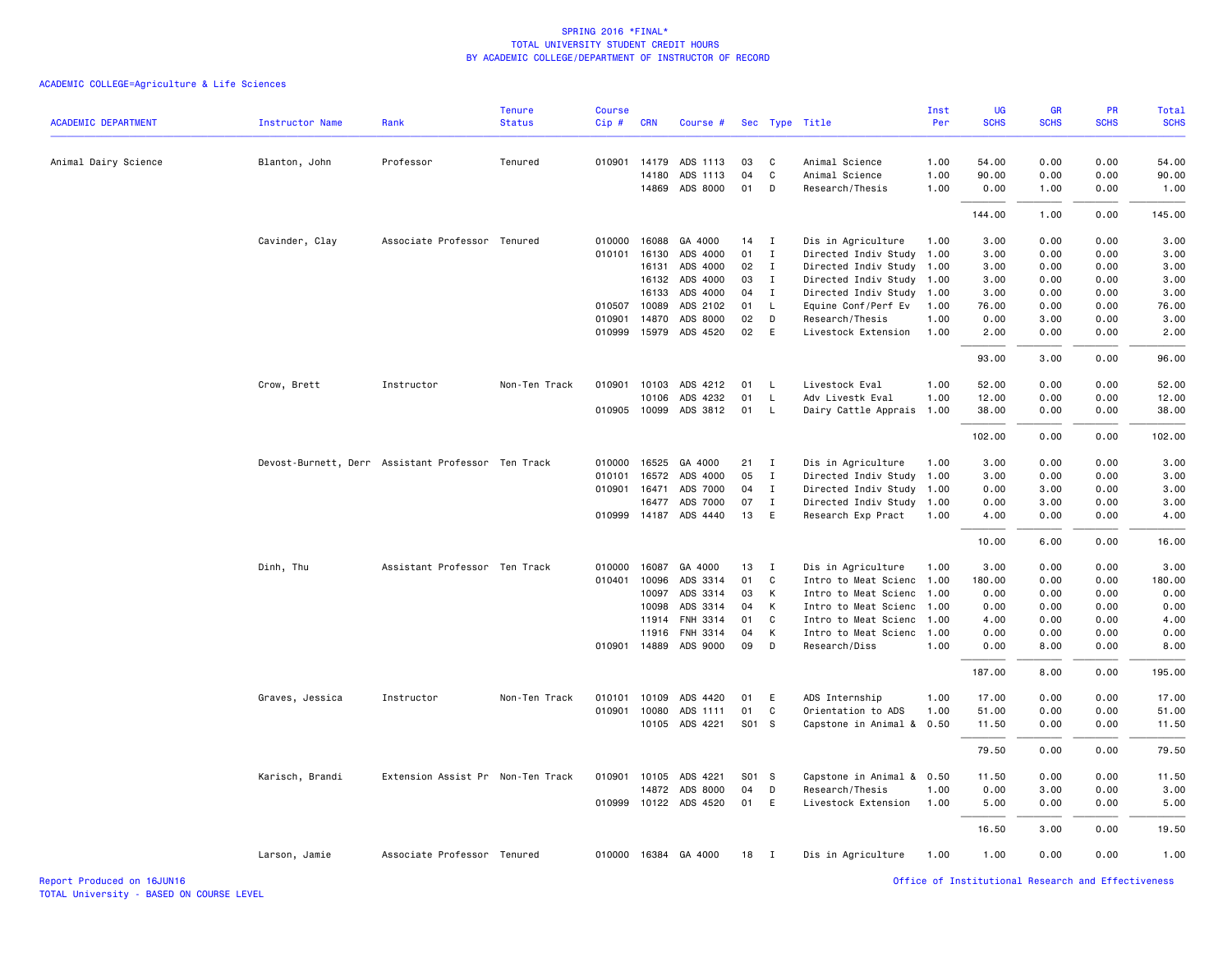|                            |                  |                               | <b>Tenure</b> | <b>Course</b> |              |                |                   |                |                           | Inst | UG          | GR          | PR          | Total       |
|----------------------------|------------------|-------------------------------|---------------|---------------|--------------|----------------|-------------------|----------------|---------------------------|------|-------------|-------------|-------------|-------------|
| <b>ACADEMIC DEPARTMENT</b> | Instructor Name  | Rank                          | <b>Status</b> | Cip #         | <b>CRN</b>   | Course #       |                   |                | Sec Type Title            | Per  | <b>SCHS</b> | <b>SCHS</b> | <b>SCHS</b> | <b>SCHS</b> |
| Animal Dairy Science       | Larson, Jamie    | Associate Professor Tenured   |               |               | 010901 14890 | ADS 9000       | 10                | D              | Research/Diss             | 1.00 | 0.00        | 9.00        | 0.00        | 9.00        |
|                            |                  |                               |               | 010904        | 10130        | ADS 8111       | 01                | S              | Nutrition Seminar         | 1.00 | 0.00        | 3.00        | 0.00        | 3.00        |
|                            |                  |                               |               | 010999        | 10114        | ADS 4440       | 05                | E              | Research Exp Pract        | 1.00 | 3.00        | 0.00        | 0.00        | 3.00        |
|                            |                  |                               |               | 011001        | 10131        | ADS 8121       | 01                | s              | Nutrition Seminar         | 1.00 | 0.00        | 2.00        | 0.00        | 2.00        |
|                            |                  |                               |               | 260707        | 10123        | ADS 4611       | 01                | $\mathsf{L}$   | Prac In Phy & Repro       | 1.00 | 22.00       | 0.00        | 0.00        | 22.00       |
|                            |                  |                               |               |               | 10124        | ADS 4613       | 01                | C              | Physiology Of Repro       | 1.00 | 120.00      | 0.00        | 0.00        | 120.00      |
|                            |                  |                               |               |               | 13056        | PHY 6613       | 01                | C              | Physiology Of Repro       | 1.00 | 0.00        | 3.00        | 0.00        | 3.00        |
|                            |                  |                               |               |               | 13059        | PHY 8841       | 01                | - S            | Animal Phys Seminar       | 1.00 | 0.00        | 3.00        | 0.00        | 3.00        |
|                            |                  |                               |               |               | 14189        | ADS 4611       | 02                | L              | Prac In Phy & Repro       | 1.00 | 16.00       | 0.00        | 0.00        | 16.00       |
|                            |                  |                               |               |               |              | 14191 ADS 4613 | H <sub>01</sub> C |                | Physiology Of Repro       | 1.00 | 6.00        | 0.00        | 0.00        | 6.00        |
|                            |                  |                               |               |               |              |                |                   |                |                           |      | 168.00      | 20.00       | 0.00        | 188.00      |
|                            | Lemley, Caleb    | Assistant Professor Ten Track |               | 010901        | 14891        | ADS 9000       | 11                | D              | Research/Diss             | 1.00 | 0.00        | 5.00        | 0.00        | 5.00        |
|                            |                  |                               |               | 512501        | 13480        | VS 3014        | 03                | B              | Anatomy & Physiology      | 1.00 | 84.00       | 0.00        | 0.00        | 84.00       |
|                            |                  |                               |               |               |              | 13481 VS 3014  | 04                | B              | Anatomy & Physiology      | 1.00 | 92.00       | 0.00        | 0.00        | 92.00       |
|                            |                  |                               |               |               |              |                |                   |                |                           |      | 176.00      | 5.00        | 0.00        | 181.00      |
|                            | Liao, Shengfa    | Assistant Professor Ten Track |               | 010000        | 15835        | GA 4000        | $11 \quad I$      |                | Dis in Agriculture        | 1.00 | 3.00        | 0.00        | 0.00        | 3.00        |
|                            |                  |                               |               | 010302        | 10100        | ADS 4111       | 01                | $\mathsf{L}$   | Swine Production & M      | 1.00 | 10.00       | 0.00        | 0.00        | 10.00       |
|                            |                  |                               |               |               | 16082        | ADS 6111       | 01                | $\mathsf{L}$   | Swine Production & M      | 1.00 | 0.00        | 1.00        | 0.00        | 1.00        |
|                            |                  |                               |               |               | 010901 10101 | ADS 4113       | 01                | C              | Swine Science             | 1.00 | 63.00       | 0.00        | 0.00        | 63.00       |
|                            |                  |                               |               |               | 14892        | ADS 9000       | 12                | D              | Research/Diss             | 1.00 | 0.00        | 12.00       | 0.00        | 12.00       |
|                            |                  |                               |               |               |              | 16083 ADS 6113 | 01                | $\mathbf{C}$   | Swine Science             | 1.00 | 0.00        | 3.00        | 0.00        | 3.00        |
|                            |                  |                               |               |               |              |                |                   |                |                           |      | 76.00       | 16.00       | 0.00        | 92.00       |
|                            | Martin, James M. | Lecturer                      | Non-Ten Track | 190501        |              | 11912 FNH 3111 | 01                | -S             | FNH Seminar               | 1.00 | 40.00       | 0.00        | 0.00        | 40.00       |
|                            |                  |                               |               |               |              | 14164 FNH 1103 | 01                | $\mathbf{C}$   | Intro Food Sci, Nutr 1.00 |      | 177.00      | 0.00        | 0.00        | 177.00      |
|                            |                  |                               |               |               |              |                |                   |                |                           |      | 217.00      | 0.00        | 0.00        | 217.00      |
|                            | Memili, Erdogan  | Associate Professor Tenured   |               |               | 010901 14200 | ADS 8973       | 01                | C              | Scientific Writing        | 1.00 | 0.00        | 15.00       | 0.00        | 15.00       |
|                            |                  |                               |               |               |              | 14893 ADS 9000 | 13                | D              | Research/Diss             | 1.00 | 0.00        | 4.00        | 0.00        | 4.00        |
|                            |                  |                               |               |               |              |                |                   |                |                           |      | 0.00        | 19.00       | 0.00        | 19.00       |
|                            |                  |                               |               |               |              |                |                   |                |                           |      |             |             |             |             |
|                            | Nicodemus, Molly | Associate Professor Tenured   |               |               | 010507 10087 | ADS 1132       | 01                | C.             | Intro to Horsemanshi 1.00 |      | 38.00       | 0.00        | 0.00        | 38.00       |
|                            |                  |                               |               |               | 10088        | ADS 1132       | 02                | К              | Intro to Horsemanshi 1.00 |      | 0.00        | 0.00        | 0.00        | 0.00        |
|                            |                  |                               |               |               | 10094        | ADS 3223       | 01                | B              | Horse Management          | 1.00 | 129.00      | 0.00        | 0.00        | 129.00      |
|                            |                  |                               |               |               | 14185        | ADS 1132       | 03                | K              | Intro to Horsemanshi      | 1.00 | 0.00        | 0.00        | 0.00        | 0.00        |
|                            |                  |                               |               |               | 010901 10090 | ADS 2111       | 01                | C              | ADS Career Planning       | 1.00 | 50.00       | 0.00        | 0.00        | 50.00       |
|                            |                  |                               |               |               | 14878        | ADS 8000       | 10                | D              | Research/Thesis           | 1.00 | 0.00        | 1.00        | 0.00        | 1.00        |
|                            |                  |                               |               |               | 512313 14194 | ADS 3233       | 01                | В              | Equine Assisted Ther 1.00 |      | 27.00       | 0.00        | 0.00        | 27.00       |
|                            |                  |                               |               |               |              | 14195 ADS 3233 | 02                | $\overline{B}$ | Equine Assisted Ther 1.00 |      | 30.00       | 0.00        | 0.00        | 30.00       |
|                            |                  |                               |               |               |              |                |                   |                |                           |      | 274.00      | 1.00        | 0.00        | 275.00      |
|                            | Rude, Brian      | Professor                     | Tenured       |               | 010901 10081 | ADS 1113       | 01                | C.             | Animal Science            | 1.00 | 21.00       | 0.00        | 0.00        | 21.00       |
|                            |                  |                               |               |               | 10082        | ADS 1113       | 02                | C.             | Animal Science            | 1.00 | 60.00       | 0.00        | 0.00        | 60.00       |
|                            |                  |                               |               |               | 10083        | ADS 1121       | 01                | L              | Animal Science Labor      | 1.00 | 19.00       | 0.00        | 0.00        | 19.00       |
|                            |                  |                               |               |               | 10084        | ADS 1121       | 02                | <b>L</b>       | Animal Science Labor 1.00 |      | 15.00       | 0.00        | 0.00        | 15.00       |
|                            |                  |                               |               |               | 10085        | ADS 1121       | 03                | L              | Animal Science Labor 1.00 |      | 19,00       | 0.00        | 0.00        | 19.00       |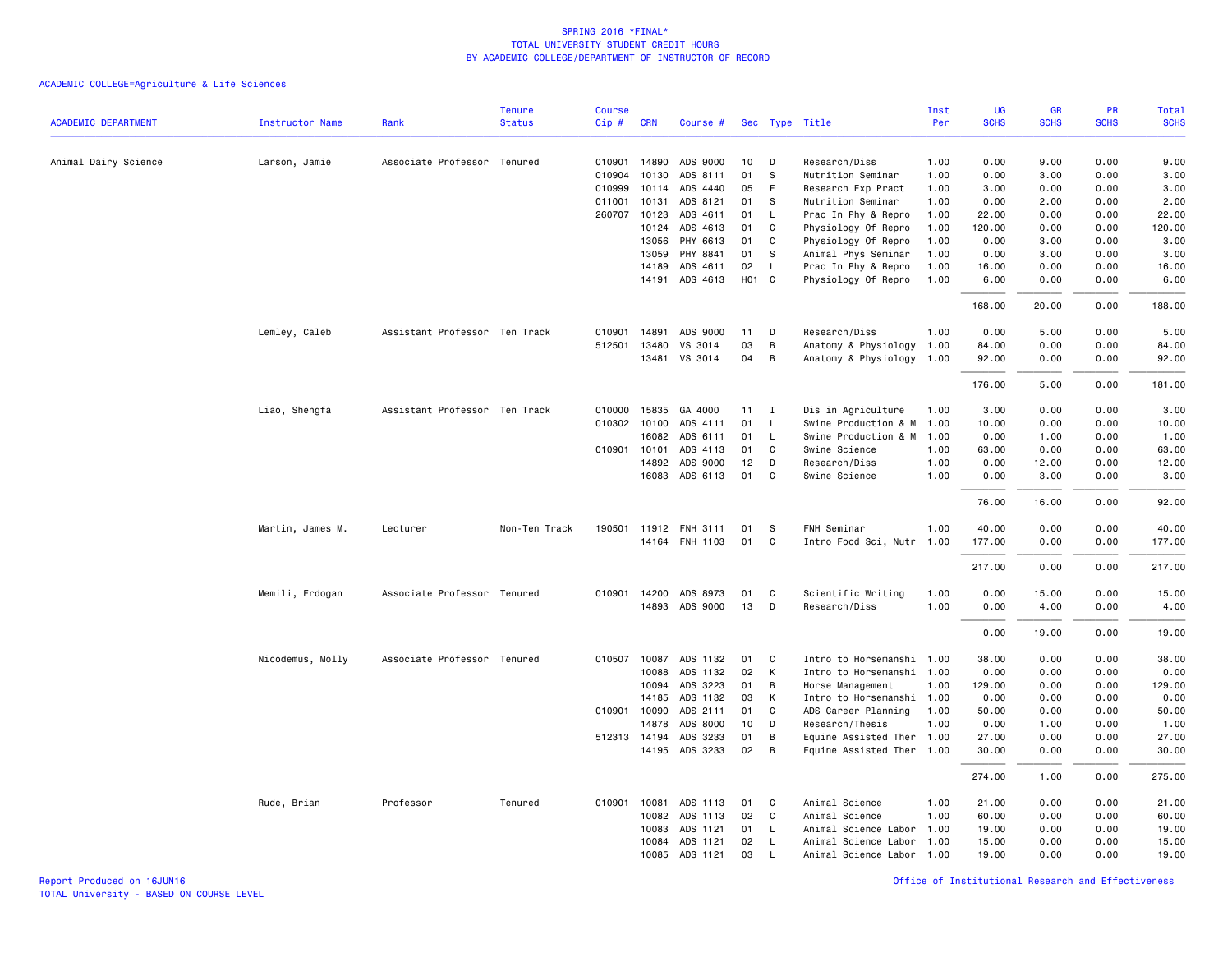|                                                               |                 |                             | <b>Tenure</b> | <b>Course</b> |            |                       |      |                |                           | Inst | <b>UG</b>           | <b>GR</b>          | <b>PR</b>              | Total                 |
|---------------------------------------------------------------|-----------------|-----------------------------|---------------|---------------|------------|-----------------------|------|----------------|---------------------------|------|---------------------|--------------------|------------------------|-----------------------|
| <b>ACADEMIC DEPARTMENT</b>                                    | Instructor Name | Rank                        | <b>Status</b> | Cip#          | <b>CRN</b> | Course #              |      |                | Sec Type Title            | Per  | <b>SCHS</b>         | <b>SCHS</b>        | <b>SCHS</b>            | <b>SCHS</b>           |
| Animal Dairy Science                                          | Rude, Brian     | Professor                   | Tenured       | 010901        | 10086      | ADS 1121              | 04   | $\perp$        | Animal Science Labor      | 1.00 | 8.00                | 0.00               | 0.00                   | 8.00                  |
|                                                               |                 |                             |               |               | 14881      | ADS 9000              | 01   | D.             | Research/Diss             | 1.00 | 0.00                | 6.00               | 0.00                   | 6.00                  |
|                                                               |                 |                             |               |               | 16127      | ADS 8000              | 13   | D              | Research/Thesis           | 1.00 | 0.00                | 2.00               | 0.00                   | 2.00                  |
|                                                               |                 |                             |               |               |            | 010904 10104 ADS 4213 | 01   | B              | Feeds and Feeding         | 1.00 | 78.00               | 0.00               | 0.00                   | 78.00                 |
|                                                               |                 |                             |               |               |            |                       |      |                |                           |      | 220.00              | 8.00               | 0.00                   | 228.00                |
|                                                               | Ryan, Peter     | Professor                   | Tenured       | 260707        |            | 15822 PHY 9000        | 02   | D              | Research / Diss           | 1.00 | 0.00                | 1.00               | 0.00                   | 1.00                  |
|                                                               |                 |                             |               |               |            |                       |      |                |                           |      | 0.00                | 1.00               | 0.00                   | 1.00                  |
|                                                               | Smith, Trent    | Associate Professor Tenured |               | 010302        | 14183      | ADS 4321              | 01   | $\mathsf{L}$   | Beef Cattle Laborato 1.00 |      | 16.00               | 0.00               | 0.00                   | 16.00                 |
|                                                               |                 |                             |               | 010901 14181  |            | ADS 4323              | 01   | C <sub>c</sub> | Beef Cattle Science       | 1.00 | 72.00               | 0.00               | 0.00                   | 72.00                 |
|                                                               |                 |                             |               |               |            | 14182 ADS 6323        | 01 C |                | Beef Cattle Science       | 1.00 | 0.00                | 3.00               | 0.00                   | 3.00                  |
|                                                               |                 |                             |               |               |            | 010902 10102 ADS 4123 | 01 C |                | Animal Breeding           | 1.00 | 207.00              | 0.00               | 0.00                   | 207.00                |
|                                                               |                 |                             |               |               |            |                       |      |                |                           |      | 295.00              | 3.00               | 0.00                   | 298.00                |
|                                                               | Ward, Stephanie | Associate Professor         | Tenured       | 010000        | 15395      | GA 4000               | 07 I |                | Dis in Agriculture        | 1.00 | 3.00                | 0.00               | 0.00                   | 3.00                  |
|                                                               |                 |                             |               | 010901        | 10091      | ADS 2223              | 01 C |                | Companion Animal          | 1.00 | 126.00              | 0.00               | 0.00                   | 126.00                |
|                                                               |                 |                             |               |               |            | 16128 ADS 8000        | 14   | D              | Research/Thesis           | 1.00 | 0.00                | 7.00               | 0.00                   | 7.00                  |
|                                                               |                 |                             |               | 260707        | 14199      | ADS 4623              | 01   | B              | Physiol Of Lactation      | 1.00 | 54.00               | 0.00               | 0.00                   | 54.00                 |
|                                                               |                 |                             |               |               |            | 14820 ADS 6623        | 01   | B              | Physiol Of Lactation 1.00 |      | 0.00                | 3.00               | 0.00                   | 3.00                  |
|                                                               |                 |                             |               |               |            |                       |      |                |                           |      | 183.00              | 10.00              | 0.00                   | 193.00                |
| ======================================                        |                 |                             |               |               |            |                       |      |                |                           |      | ========            | ========           | <b>ESSESSE</b>         | ==========            |
| Animal Dairy Science<br>===================================== |                 |                             |               |               |            |                       |      |                |                           |      | 2241.00<br>======== | 104.00<br>======== | 0.00<br><b>ESSESSE</b> | 2345.00<br>ESSESSESSE |
|                                                               |                 |                             |               |               |            |                       |      |                |                           |      |                     |                    |                        |                       |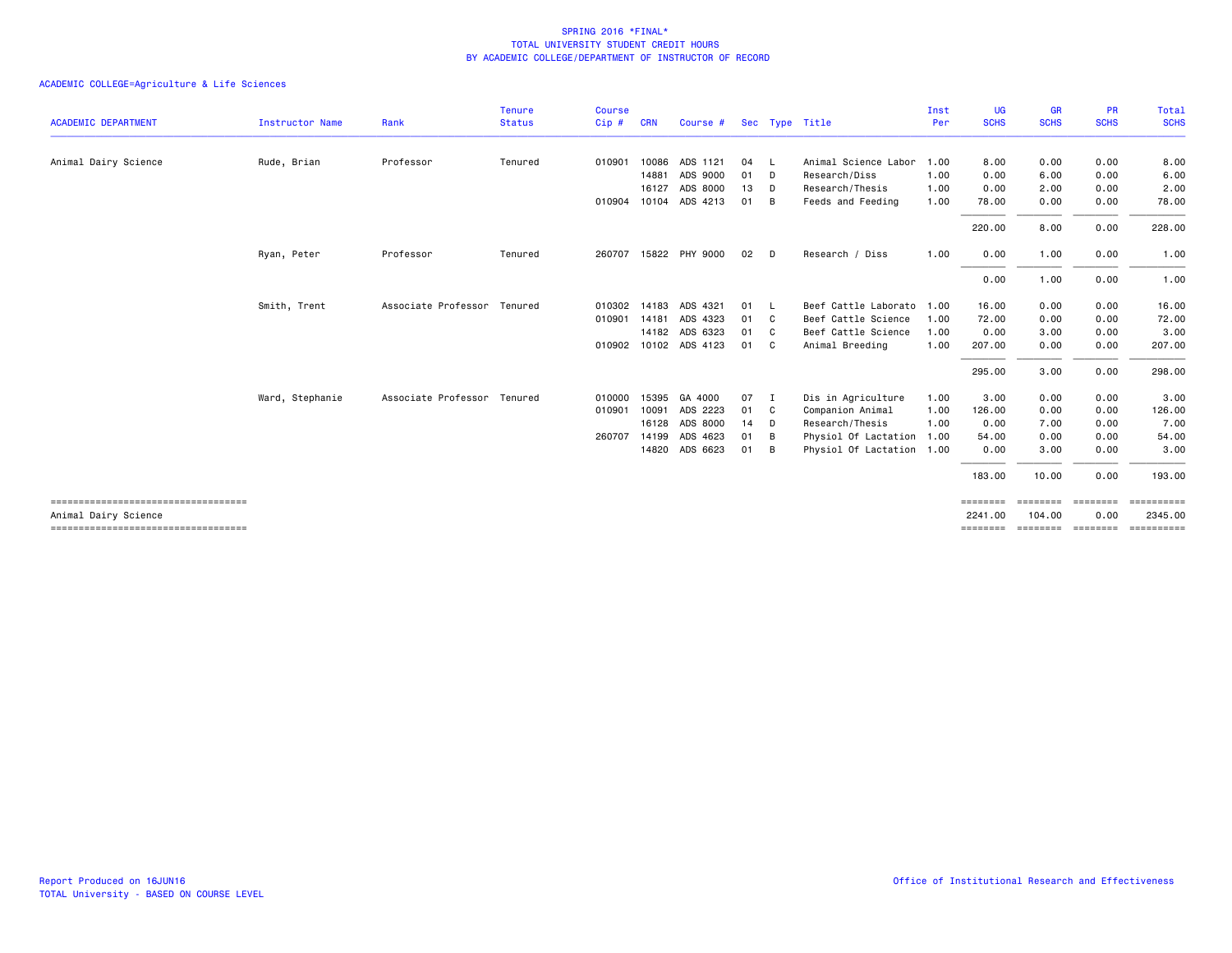| <b>ACADEMIC DEPARTMENT</b>                          | <b>Instructor Name</b> | Rank                                             | <b>Tenure</b><br><b>Status</b> | <b>Course</b><br>Cip# | <b>CRN</b>   | Course #              |    |                | Sec Type Title            | Inst<br>Per | <b>UG</b><br><b>SCHS</b> | <b>GR</b><br><b>SCHS</b> | <b>PR</b><br><b>SCHS</b> | Total<br><b>SCHS</b> |
|-----------------------------------------------------|------------------------|--------------------------------------------------|--------------------------------|-----------------------|--------------|-----------------------|----|----------------|---------------------------|-------------|--------------------------|--------------------------|--------------------------|----------------------|
| Biochemistry, Molecular Biology, Ento Allen, Thomas |                        | Extension Assoc Pro Non-Ten Track                |                                |                       |              | 260702 15118 EPP 8000 | 01 | D              | Research / Thesis         | 1.00        | 0.00                     | 16.00                    | 0.00                     | 16.00                |
|                                                     |                        |                                                  |                                |                       |              |                       |    |                |                           |             | 0.00                     | 16.00                    | 0.00                     | 16.00                |
|                                                     | Baird, Richard         | Professor                                        | Tenured                        |                       |              | 260702 16036 EPP 4000 | 01 | $\blacksquare$ | Directed Indiv Study 1.00 |             | 2.00                     | 0.00                     | 0.00                     | 2.00                 |
|                                                     |                        |                                                  |                                |                       |              |                       |    |                |                           |             | 2.00                     | 0.00                     | 0.00                     | 2.00                 |
|                                                     | Baker, Gerald          | Professor                                        | Tenured                        |                       | 260101 11693 | EPP 8144              | 02 | K              | Transmission E M          | 1.00        | 0.00                     | 0.00                     | 0.00                     | 0.00                 |
|                                                     |                        |                                                  |                                |                       | 14652        | EPP 8144              | 01 | C              | Transmission E M          | 0.60        | 0.00                     | 7.20                     | 0.00                     | 7.20                 |
|                                                     |                        |                                                  |                                |                       | 14653        | ME 8144               | 01 | C              | Transmission E M          | 1.00        | 0.00                     | 20.00                    | 0.00                     | 20.00                |
|                                                     |                        |                                                  |                                |                       | 14654        | ME 8144               | 02 | K              | Transmission E M          | 1.00        | 0.00                     | 0.00                     | 0.00                     | 0.00                 |
|                                                     |                        |                                                  |                                |                       | 260702 11663 | EPP 2213              | 01 | C              | Intro To Insects          | 1.00        | 126.00                   | 0.00                     | 0.00                     | 126.00               |
|                                                     |                        |                                                  |                                |                       | 11664        | EPP 2213              | 02 | К              | Intro To Insects          | 1.00        | 0.00                     | 0.00                     | 0.00                     | 0.00                 |
|                                                     |                        |                                                  |                                |                       | 11665        | EPP 2213              | 03 | K              | Intro To Insects          | 1.00        | 0.00                     | 0.00                     | 0.00                     | 0.00                 |
|                                                     |                        |                                                  |                                |                       | 11666        | EPP 2213              | 04 | K              | Intro To Insects          | 1.00        | 0.00                     | 0.00                     | 0.00                     | 0.00                 |
|                                                     |                        |                                                  |                                |                       |              | 11667 EPP 2213        | 05 | K              | Intro To Insects          | 1.00        | 0.00                     | 0.00                     | 0.00                     | 0.00                 |
|                                                     |                        |                                                  |                                |                       |              |                       |    |                |                           |             | 126.00                   | 27.20                    | 0.00                     | 153.20               |
|                                                     |                        | Brown Johnson, Ashli Associate Professor Tenured |                                |                       | 260202 10367 | <b>BCH 1001</b>       | 01 | C              | Intro To Biochem          | 1.00        | 147.00                   | 0.00                     | 0.00                     | 147.00               |
|                                                     |                        |                                                  |                                |                       |              | 15103 BCH 9000        | 01 | D              | Research/Diss             | 1.00        | 0.00                     | 18.00                    | 0.00                     | 18.00                |
|                                                     |                        |                                                  |                                |                       |              |                       |    |                |                           |             | 147.00                   | 18.00                    | 0.00                     | 165.00               |
|                                                     | Brown, Richard         | Professor                                        | Tenured                        |                       | 260702 11679 | EPP 6164              | 01 | C              | Insect Taxonomy           | 1.00        | 0.00                     | 12.00                    | 0.00                     | 12.00                |
|                                                     |                        |                                                  |                                |                       |              | 11680 EPP 6164        | 02 | К              | Insect Taxonomy           | 1.00        | 0.00                     | 0.00                     | 0.00                     | 0.00                 |
|                                                     |                        |                                                  |                                |                       |              | 15122 EPP 8000        | 05 | D              | Research / Thesis         | 1.00        | 0.00                     | 21.00                    | 0.00                     | 21.00                |
|                                                     |                        |                                                  |                                |                       |              |                       |    |                |                           |             | 0.00                     | 33.00                    | 0.00                     | 33.00                |
|                                                     | Caprio, Michael        | Professor                                        | Tenured                        |                       | 260305 11688 | EPP 8111              | 01 | s              | Seminar                   | 1.00        | 0.00                     | 7.00                     | 0.00                     | 7.00                 |
|                                                     |                        |                                                  |                                |                       |              | 11689 EPP 8121        | 01 | s              | Seminar                   | 1.00        | 0.00                     | 2.00                     | 0.00                     | 2.00                 |
|                                                     |                        |                                                  |                                |                       |              |                       |    |                |                           |             | 0.00                     | 9.00                     | 0.00                     | 9.00                 |
|                                                     | Catchot, Angus         | Extension Professor Non-Ten Track                |                                |                       |              | 260702 15124 EPP 8000 | 07 | D              | Research / Thesis         | 1.00        | 0.00                     | 2.00                     | 0.00                     | 2.00                 |
|                                                     |                        |                                                  |                                |                       |              | 15141 EPP 9000        | 06 | D              | Research / Diss           | 1.00        | 0.00                     | 24.00                    | 0.00                     | 24.00                |
|                                                     |                        |                                                  |                                |                       |              |                       |    |                |                           |             | 0.00                     | 26.00                    | 0.00                     | 26.00                |
|                                                     | Edwards, Kristine      | Research Assist Pro Non-Ten Track                |                                |                       |              | 512401 11109 CVM 5163 | 01 | B              | Vet Parasitology          | 0.50        | 0.00                     | 0.00                     | 133.50                   | 133.50               |
|                                                     |                        |                                                  |                                |                       |              |                       |    |                |                           |             | 0.00                     | 0.00                     | 133.50                   | 133.50               |
|                                                     | Farnell, Yuhua         | Assistant Professor Ten Track                    |                                |                       | 010000 15037 | GA 4000               | 02 | $\mathbf{I}$   | Dis in Agriculture        | 1.00        | 3.00                     | 0.00                     | 0.00                     | 3.00                 |
|                                                     |                        |                                                  |                                |                       |              | 260202 15090 BCH 8000 | 03 | D              | Research / Thesis         | 1.00        | 0.00                     | 9.00                     | 0.00                     | 9.00                 |
|                                                     |                        |                                                  |                                |                       |              |                       |    |                |                           |             | 3.00                     | 9.00                     | 0.00                     | 12.00                |
|                                                     | Goddard, Jerome        | Extension Professor Non-Ten Track                |                                |                       |              | 260702 15144 EPP 9000 | 09 | D              | Research / Diss           | 1.00        | 0.00                     | 15.00                    | 0.00                     | 15.00                |
|                                                     |                        |                                                  |                                |                       | 15954        | EPP 7000              | 01 | $\mathbf{I}$   | Directed Indiv Study      | 1.00        | 0.00                     | 2.00                     | 0.00                     | 2.00                 |
|                                                     |                        |                                                  |                                | 430106                |              | 11674 EPP 4313        | 01 | В              | Forensic Entomology       | 1.00        | 54.00                    | 0.00                     | 0.00                     | 54.00                |
|                                                     |                        |                                                  |                                |                       |              | 11684 EPP 6313        | 01 | B              | Forensic Entomology       | 1.00        | 0.00                     | 6.00                     | 0.00                     | 6.00                 |
|                                                     |                        |                                                  |                                |                       |              |                       |    |                |                           |             |                          |                          |                          |                      |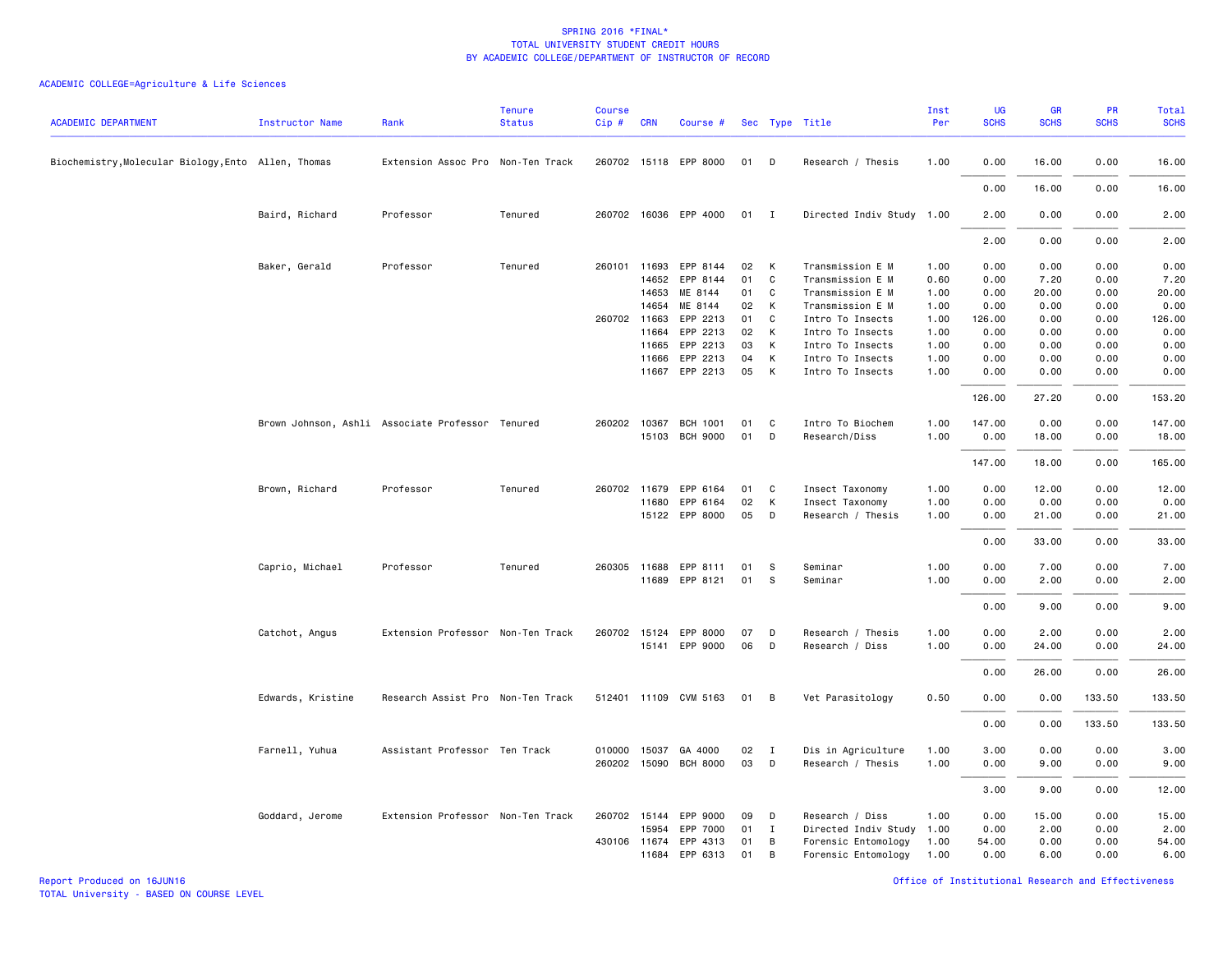| <b>ACADEMIC DEPARTMENT</b>                            | <b>Instructor Name</b> | Rank                              | <b>Tenure</b><br><b>Status</b> | <b>Course</b><br>Cip# | <b>CRN</b>     | Course #                           |          |                             | Sec Type Title                               | Inst<br>Per  | <b>UG</b><br><b>SCHS</b> | <b>GR</b><br><b>SCHS</b> | <b>PR</b><br><b>SCHS</b> | Total<br><b>SCHS</b> |
|-------------------------------------------------------|------------------------|-----------------------------------|--------------------------------|-----------------------|----------------|------------------------------------|----------|-----------------------------|----------------------------------------------|--------------|--------------------------|--------------------------|--------------------------|----------------------|
|                                                       |                        |                                   |                                |                       |                |                                    |          |                             |                                              |              | 54.00                    | 23.00                    | 0.00                     | 77.00                |
| Biochemistry, Molecular Biology, Ento Harris, Jeffrey |                        | Extension Assist Pr Non-Ten Track |                                |                       |                | 260702 15128 EPP 8000              | 11       | $\Box$                      | Research / Thesis                            | 1.00         | 0.00                     | 9.00                     | 0.00                     | 9.00                 |
|                                                       |                        |                                   |                                |                       |                |                                    |          |                             |                                              |              | 0.00                     | 9.00                     | 0.00                     | 9.00                 |
|                                                       | Hoffmann, Federico     | Assistant Professor Ten Track     |                                | 010000                | 16363          | GA 4000                            | 17       | $\mathbf{I}$                | Dis in Agriculture                           | 1.00         | 3.00                     | 0.00                     | 0.00                     | 3.00                 |
|                                                       |                        |                                   |                                | 260202                | 10369          | <b>BCH 3901</b>                    | 01       | S                           | Senior Seminar                               | 1.00         | 25.00                    | 0.00                     | 0.00                     | 25.00                |
|                                                       |                        |                                   |                                |                       | 15106<br>16414 | <b>BCH 9000</b><br><b>BCH 4000</b> | 04<br>10 | D<br>$\mathbf{I}$           | Research/Diss<br>Directed Indiv Study        | 1.00<br>1.00 | 0.00<br>3.00             | 9.00<br>0.00             | 0.00<br>0.00             | 9.00<br>3.00         |
|                                                       |                        |                                   |                                |                       |                |                                    |          |                             |                                              |              | 31.00                    | 9.00                     | 0.00                     | 40.00                |
|                                                       | King, Jonas            | Assistant Professor Ten Track     |                                | 240101                | 16090          | HON 4000                           | 04       | $\mathbf{I}$                | Directed Individual                          | 1.00         | 3.00                     | 0.00                     | 0.00                     | 3.00                 |
|                                                       |                        |                                   |                                | 260202                | 10375          | BCH 4613                           | 01       | C                           | Gen Biochem                                  | 1.00         | 162.00                   | 0.00                     | 0.00                     | 162.00               |
|                                                       |                        |                                   |                                |                       | 10376          | BCH 4613                           | HO1 C    |                             | Gen Biochem                                  | 1.00         | 6.00                     | 0.00                     | 0.00                     | 6.00                 |
|                                                       |                        |                                   |                                |                       | 10384          | BCH 6613                           | 01       | C                           | Gen Biochem                                  | 1.00         | 0.00                     | 18.00                    | 0.00                     | 18.00                |
|                                                       |                        |                                   |                                |                       | 15092          | <b>BCH 8000</b>                    | 05       | D                           | Research / Thesis                            | 1.00         | 0.00                     | 3.00                     | 0.00                     | 3.00                 |
|                                                       |                        |                                   |                                |                       | 15153<br>15155 | <b>BCH 4000</b><br><b>BCH 4000</b> | 02<br>04 | $\mathbf I$<br>$\mathbf{I}$ | Directed Indiv Study<br>Directed Indiv Study | 1.00<br>1.00 | 3.00<br>3.00             | 0.00<br>0.00             | 0.00<br>0.00             | 3.00<br>3.00         |
|                                                       |                        |                                   |                                |                       | 16463          | <b>BCH 4000</b>                    | 11       | $\mathbf I$                 | Directed Indiv Study 1.00                    |              | 2.00                     | 0.00                     | 0.00                     | 2.00                 |
|                                                       |                        |                                   |                                |                       |                |                                    |          |                             |                                              |              | 179.00                   | 21.00                    | 0.00                     | 200.00               |
|                                                       | Krishnan, Natraj       | Assistant Professor Ten Track     |                                | 010000                | 16116          | GA 4000                            | 15       | $\mathbf{I}$                | Dis in Agriculture                           | 1.00         | 3.00                     | 0.00                     | 0.00                     | 3.00                 |
|                                                       |                        |                                   |                                | 260202                | 10377          | BCH 4623                           | 01       | C                           | Biochem Spec Tissues                         | 0.50         | 61.50                    | 0.00                     | 0.00                     | 61.50                |
|                                                       |                        |                                   |                                |                       | 10385          | <b>BCH 6623</b>                    | 01       | C                           | Biochem Spec Tissues 0.50                    |              | 0.00                     | 1.50                     | 0.00                     | 1.50                 |
|                                                       |                        |                                   |                                |                       |                | 260702 11685 EPP 6335              | 01       | B                           | Anat Physiol Insects 1.00                    |              | 0.00                     | 40.00                    | 0.00                     | 40.00                |
|                                                       |                        |                                   |                                |                       |                |                                    |          |                             |                                              |              | 64.50                    | 41.50                    | 0.00                     | 106.00               |
|                                                       | Lawrence, Gary         | Associate Professor Tenured       |                                |                       | 260702 15129   | EPP 8000                           | 12       | D                           | Research / Thesis                            | 1.00         | 0.00                     | 1.00                     | 0.00                     | 1.00                 |
|                                                       |                        |                                   |                                |                       | 15146          | EPP 9000                           | 11       | D                           | Research / Diss                              | 1.00         | 0.00                     | 2.00                     | 0.00                     | 2.00                 |
|                                                       |                        |                                   |                                |                       |                |                                    |          |                             |                                              |              | 0.00                     | 3.00                     | 0.00                     | 3.00                 |
|                                                       | Li, Jiaxu              | Associate Professor Tenured       |                                | 010000                | 15038          | GA 4000                            | 03       | $\mathbf{I}$                | Dis in Agriculture                           | 1.00         | 3.00                     | 0.00                     | 0.00                     | 3.00                 |
|                                                       |                        |                                   |                                | 260202                | 10370          | <b>BCH 4013</b>                    | 01       | C                           | Principles of Bioche                         | 1.00         | 483.00                   | 0.00                     | 0.00                     | 483.00               |
|                                                       |                        |                                   |                                |                       | 15093          | <b>BCH 8000</b>                    | 06       | D                           | Research / Thesis                            | 1.00         | 0.00                     | 3.00                     | 0.00                     | 3.00                 |
|                                                       |                        |                                   |                                |                       | 15108          | <b>BCH 9000</b>                    | 06       | D                           | Research/Diss                                | 1.00         | 0.00                     | 5.00                     | 0.00                     | 5.00                 |
|                                                       |                        |                                   |                                |                       | 16242          | <b>BCH 7000</b>                    | 01       | $\mathbf I$                 | Directed Indiv Study                         | 1.00         | 0.00                     | 2.00                     | 0.00                     | 2.00                 |
|                                                       |                        |                                   |                                |                       |                |                                    |          |                             |                                              |              | 486.00                   | 10.00                    | 0.00                     | 496.00               |
|                                                       | Lu, Shien              | Associate Professor Tenured       |                                |                       | 010000 15938   | GA 4000                            | 12       | $\blacksquare$              | Dis in Agriculture                           | 1.00         | 3.00                     | 0.00                     | 0.00                     | 3.00                 |
|                                                       |                        |                                   |                                |                       | 260305 11668   | EPP 4163                           | 01       | B                           | Plant Dis Mgmt                               | 1.00         | 84.00                    | 0.00                     | 0.00                     | 84.00                |
|                                                       |                        |                                   |                                |                       | 11678          | EPP 6163                           | 01       | B                           | Plant Dis Mgmt                               | 1.00         | 0.00                     | 12.00                    | 0.00                     | 12.00                |
|                                                       |                        |                                   |                                | 260702 15131          | 15148          | EPP 8000<br>EPP 9000               | 14<br>13 | D<br>D                      | Research / Thesis<br>Research / Diss         | 1.00<br>1.00 | 0.00<br>0.00             | 8.00<br>9.00             | 0.00<br>0.00             | 8.00<br>9.00         |
|                                                       |                        |                                   |                                |                       |                |                                    |          |                             |                                              |              | 87.00                    | 29.00                    | 0.00                     | 116.00               |
|                                                       |                        |                                   |                                |                       |                |                                    |          |                             |                                              |              |                          |                          |                          |                      |
|                                                       | Ma, Din-Pow            | Professor                         | Tenured                        |                       |                | 010000 15177 GA 4000               | 06       | $\blacksquare$              | Dis in Agriculture                           | 1.00         | 3.00                     | 0.00                     | 0.00                     | 3.00                 |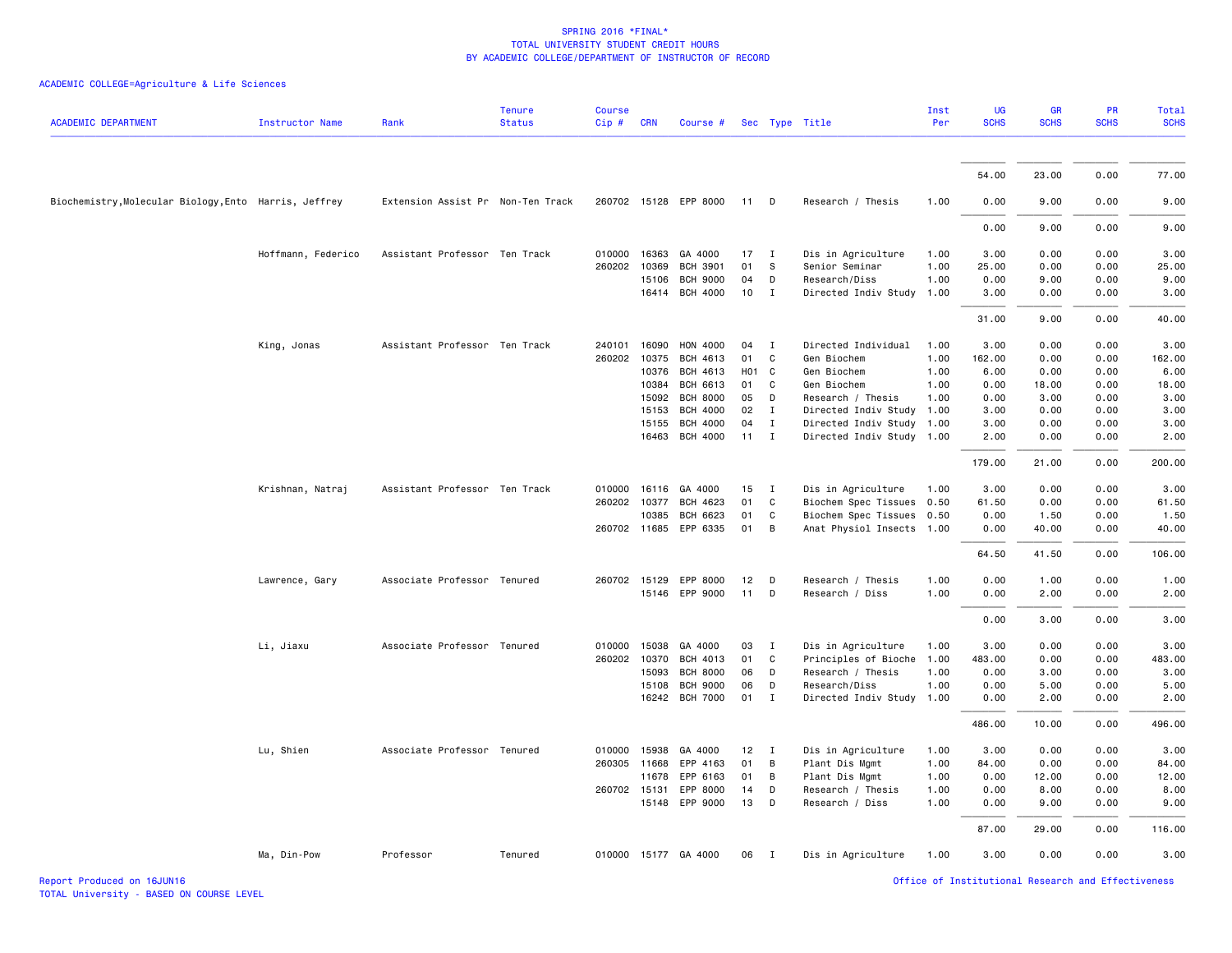| <b>ACADEMIC DEPARTMENT</b>                        | <b>Instructor Name</b> | Rank                          | <b>Tenure</b><br><b>Status</b> | <b>Course</b><br>Cip# | <b>CRN</b>   | Course #              |                   |                | Sec Type Title            | Inst<br>Per | <b>UG</b><br><b>SCHS</b> | <b>GR</b><br><b>SCHS</b> | PR<br><b>SCHS</b> | Total<br><b>SCHS</b> |
|---------------------------------------------------|------------------------|-------------------------------|--------------------------------|-----------------------|--------------|-----------------------|-------------------|----------------|---------------------------|-------------|--------------------------|--------------------------|-------------------|----------------------|
|                                                   |                        |                               |                                |                       |              |                       |                   |                |                           |             |                          |                          |                   |                      |
| Biochemistry, Molecular Biology, Ento Ma, Din-Pow |                        | Professor                     | Tenured                        |                       | 260202 10386 | BCH 6804              | 01                | C              | Molecular Biology Me 1.00 |             | 0.00                     | 36.00                    | 0.00              | 36.00                |
|                                                   |                        |                               |                                |                       | 10387        | <b>BCH 6804</b>       | 02                | $\mathsf{K}$   | Molecular Biology Me 1.00 |             | 0.00                     | 0.00                     | 0.00              | 0.00                 |
|                                                   |                        |                               |                                |                       | 10388        | <b>BCH 6804</b>       | 03                | K              | Molecular Biology Me 1.00 |             | 0.00                     | 0.00                     | 0.00              | 0.00                 |
|                                                   |                        |                               |                                |                       | 15109        | <b>BCH 9000</b>       | 07                | D              | Research/Diss             | 1.00        | 0.00                     | 9.00                     | 0.00              | 9.00                 |
|                                                   |                        |                               |                                |                       | 260210 10379 | <b>BCH 4804</b>       | 01                | C              | Molecular Biology Me 1.00 |             | 192.00                   | 0.00                     | 0.00              | 192.00               |
|                                                   |                        |                               |                                |                       | 10380        | <b>BCH 4804</b>       | 02                | K              | Molecular Biology Me 1.00 |             | 0.00                     | 0.00                     | 0.00              | 0.00                 |
|                                                   |                        |                               |                                |                       | 10381        | BCH 4804              | 03                | K              | Molecular Biology Me 1.00 |             | 0.00                     | 0.00                     | 0.00              | 0.00                 |
|                                                   |                        |                               |                                |                       |              |                       |                   |                |                           |             | 195.00                   | 45.00                    | 0.00              | 240.00               |
|                                                   | Meyer, Florencia       | Assistant Professor Ten Track |                                | 010000                |              | 16152 GA 4000         | 16                | $\mathbf I$    | Dis in Agriculture        | 1.00        | 3.00                     | 0.00                     | 0.00              | 3.00                 |
|                                                   |                        |                               |                                |                       | 260202 15110 | <b>BCH 9000</b>       | 08                | D              | Research/Diss             | 1.00        | 0.00                     | 3.00                     | 0.00              | 3.00                 |
|                                                   |                        |                               |                                |                       | 16452        | <b>BCH 7000</b>       | 04                | $\mathbf{I}$   | Directed Indiv Study 1.00 |             | 0.00                     | 3.00                     | 0.00              | 3.00                 |
|                                                   |                        |                               |                                |                       | 16486        | <b>BCH 4000</b>       | 12                | $\mathbf{I}$   | Directed Indiv Study 1.00 |             | 3.00                     | 0.00                     | 0.00              | 3.00                 |
|                                                   |                        |                               |                                |                       | 400510 10368 | BCH 2013              | 01                | C              | Intro to Forensic Sc 1.00 |             | 78.00                    | 0.00                     | 0.00              | 78.00                |
|                                                   |                        |                               |                                |                       |              |                       |                   |                |                           |             | 84.00                    | 6.00                     | 0.00              | 90.00                |
|                                                   | Musser, Fred           | Associate Professor Tenured   |                                |                       | 011102 13155 | PSS 3423              | 01                | E              | Agronomy Internship       | 1.00        | 3.00                     | 0.00                     | 0.00              | 3.00                 |
|                                                   |                        |                               |                                |                       | 260702 11673 | EPP 4263              | 01                | В              | Prin Insect Pest Mgt 1.00 |             | 60.00                    | 0.00                     | 0.00              | 60.00                |
|                                                   |                        |                               |                                |                       |              | 11683 EPP 6263        | 01                | $\overline{B}$ | Prin Insect Pest Mgt 1.00 |             | 0.00                     | 18.00                    | 0.00              | 18.00                |
|                                                   |                        |                               |                                |                       |              |                       |                   |                |                           |             | 63.00                    | 18.00                    | 0.00              | 81.00                |
|                                                   | Peng, Zhaohua          | Professor                     | Tenured                        |                       |              | 260202 15111 BCH 9000 | 09                | D              | Research/Diss             | 1.00        | 0.00                     | 12.00                    | 0.00              | 12.00                |
|                                                   |                        |                               |                                |                       |              |                       |                   |                |                           |             | 0.00                     | 12.00                    | 0.00              | 12.00                |
|                                                   | Popescu, Sorina        | Assistant Professor Ten Track |                                | 260202                | 10373        | BCH 4603              | 01                | C.             | Gen Biochem               | 1.00        | 84.00                    | 0.00                     | 0.00              | 84.00                |
|                                                   |                        |                               |                                |                       | 10374        | BCH 4603              | H <sub>01</sub> C |                | Honors Gen Biochem        | 1.00        | 12.00                    | 0.00                     | 0.00              | 12.00                |
|                                                   |                        |                               |                                |                       | 10383        | <b>BCH 6603</b>       | 01                | $\mathbf{C}$   | Gen Biochem               | 1.00        | 0.00                     | 21.00                    | 0.00              | 21.00                |
|                                                   |                        |                               |                                |                       | 15097        | <b>BCH 8000</b>       | 10                | D              | Research / Thesis         | 1.00        | 0.00                     | 3.00                     | 0.00              | 3.00                 |
|                                                   |                        |                               |                                |                       | 15202        | <b>BCH 4000</b>       | 05                | $\mathbf I$    | Directed Indiv Study      | 1.00        | 3.00                     | 0.00                     | 0.00              | 3.00                 |
|                                                   |                        |                               |                                |                       | 15567        | <b>BCH 4000</b>       | 06                | I              | Directed Indiv Study 1.00 |             | 2.00                     | 0.00                     | 0.00              | 2.00                 |
|                                                   |                        |                               |                                |                       | 15581        | <b>BCH 4000</b>       | 07                | $\mathbf{I}$   | Directed Indiv Study 1.00 |             | 2.00                     | 0.00                     | 0.00              | 2.00                 |
|                                                   |                        |                               |                                |                       | 15744        | <b>BCH 4000</b>       | 08                | $\mathbf{I}$   | Directed Indiv Study 1.00 |             | 3.00                     | 0.00                     | 0.00              | 3.00                 |
|                                                   |                        |                               |                                |                       |              | 16423 BCH 7000        | 03                | $\mathbf{I}$   | Directed Indiv Study 1.00 |             | 0.00                     | 3.00                     | 0.00              | 3.00                 |
|                                                   |                        |                               |                                |                       |              |                       |                   |                |                           |             | 106.00                   | 27.00                    | 0.00              | 133.00               |
|                                                   | Riggins, John          | Associate Professor Tenured   |                                |                       |              | 260702 15133 EPP 8000 | 16                | D              | Research / Thesis         | 1.00        | 0.00                     | 12.00                    | 0.00              | 12.00                |
|                                                   |                        |                               |                                |                       |              | 15150 EPP 9000        | 15                | D              | Research / Diss           | 1.00        | 0.00                     | 9.00                     | 0.00              | 9.00                 |
|                                                   |                        |                               |                                |                       |              |                       |                   |                |                           |             | 0.00                     | 21.00                    | 0.00              | 21.00                |
|                                                   | Sabanadzovic, Sead     | Professor                     | Tenured                        |                       | 260305 11671 | EPP 4214              | 01                | C.             | Diseases Of Crops         | 1.00        | 56.00                    | 0.00                     | 0.00              | 56.00                |
|                                                   |                        |                               |                                |                       |              | 11672 EPP 4214        | 02                | K              | Diseases Of Crops         | 1.00        | 0.00                     | 0.00                     | 0.00              | 0.00                 |
|                                                   |                        |                               |                                |                       | 11681        | EPP 6214              | 01                | C              | Diseases Of Crops         | 1.00        | 0.00                     | 24.00                    | 0.00              | 24.00                |
|                                                   |                        |                               |                                |                       | 11682        | EPP 6214              | 02                | K              | Diseases Of Crops         | 1.00        | 0.00                     | 0.00                     | 0.00              | 0.00                 |
|                                                   |                        |                               |                                |                       | 11690        | EPP 8123              | 01                | C              | Plant Virology            | 1.00        | 0.00                     | 18.00                    | 0.00              | 18.00                |
|                                                   |                        |                               |                                |                       | 11691        | EPP 8123              | 02                | K              | Plant Virology            | 1.00        | 0.00                     | 0.00                     | 0.00              | 0.00                 |
|                                                   |                        |                               |                                |                       |              |                       |                   |                |                           |             | 56.00                    | 42.00                    | 0.00              | 98.00                |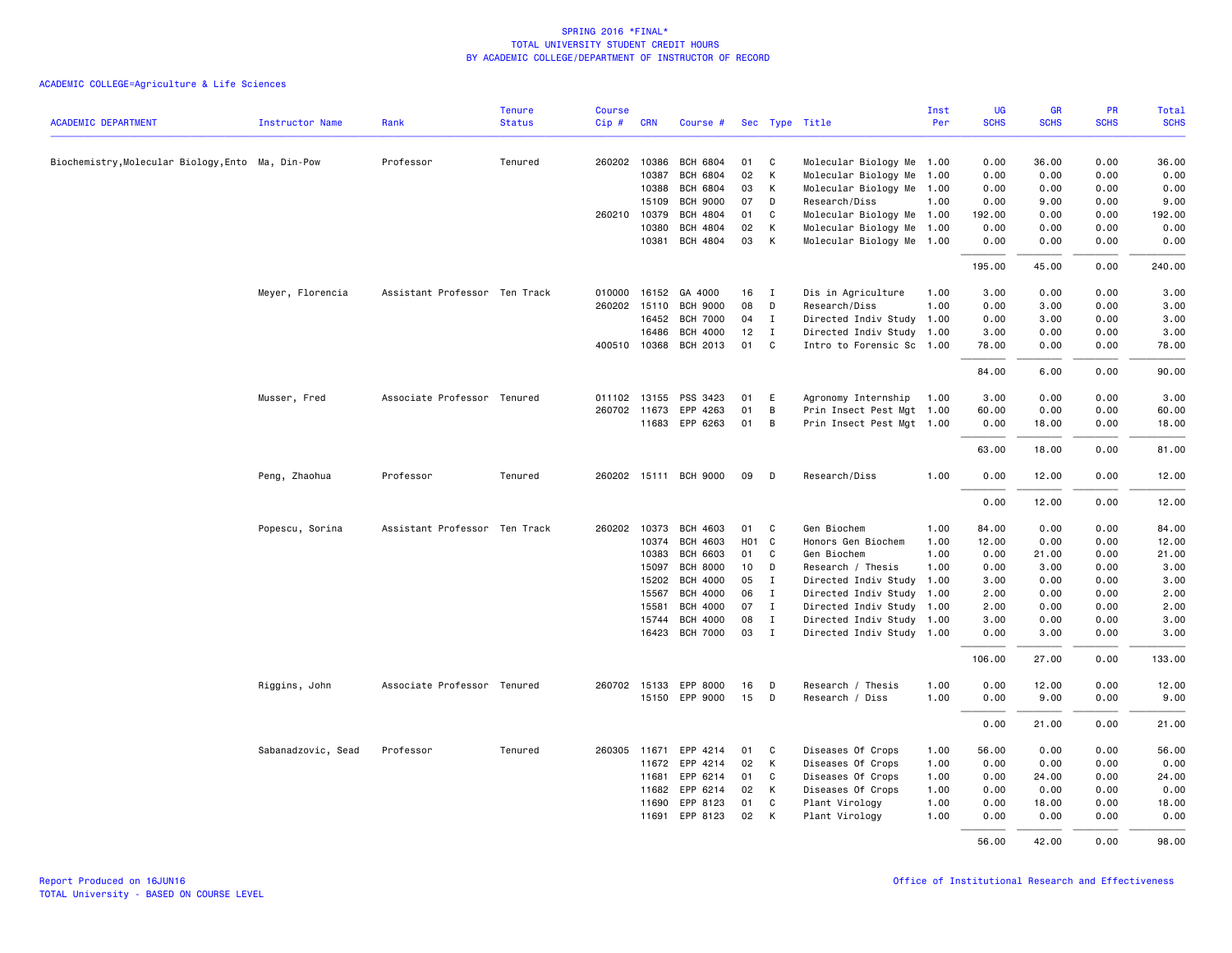|                                                                                |                    |                                                        | <b>Tenure</b>  | <b>Course</b> |       |                       |                   |                |                           | Inst | UG                  | <b>GR</b>   | <b>PR</b>                            | Total                 |
|--------------------------------------------------------------------------------|--------------------|--------------------------------------------------------|----------------|---------------|-------|-----------------------|-------------------|----------------|---------------------------|------|---------------------|-------------|--------------------------------------|-----------------------|
| <b>ACADEMIC DEPARTMENT</b>                                                     | Instructor Name    | Rank                                                   | <b>Status</b>  | Cip # CRN     |       | Course #              |                   |                | Sec Type Title            | Per  | <b>SCHS</b>         | <b>SCHS</b> | <b>SCHS</b>                          | <b>SCHS</b>           |
| Biochemistry, Molecular Biology, Ento Shan, Xueyan                             |                    | Research Assist Pro Non-Ten Track                      |                | 260202 10390  |       | <b>BCH 8633</b>       | 01                | C.             | Enzymes                   | 1.00 | 0.00                | 51.00       | 0.00                                 | 51.00                 |
|                                                                                |                    |                                                        |                |               | 15098 | <b>BCH 8000</b>       | 11                | D              | Research / Thesis         | 1.00 | 0.00                | 6.00        | 0.00                                 | 6.00                  |
|                                                                                |                    |                                                        |                |               |       |                       |                   |                |                           |      | 0.00                | 57.00       | 0.00                                 | 57.00                 |
|                                                                                | Sparks, Darrell    | Assistant Professor Ten Track                          |                | 260202 10371  |       | BCH 4013              | HO <sub>1</sub> C |                | Honors - Prin. of Bi 1.00 |      | 93.00               | 0.00        | 0.00                                 | 93.00                 |
|                                                                                |                    |                                                        |                |               | 10382 | <b>BCH 6013</b>       | 01 C              |                | Principles of Bioche 1.00 |      | 0.00                | 21.00       | 0.00                                 | 21.00                 |
|                                                                                |                    |                                                        |                |               | 15114 | <b>BCH 9000</b>       | 12                | $\Box$         | Research/Diss             | 1.00 | 0.00                | 2.00        | 0.00                                 | 2.00                  |
|                                                                                |                    |                                                        |                |               |       | 260707 16255 PHY 9000 | 06                | <b>D</b>       | Research / Diss           | 1.00 | 0.00                | 5.00        | 0.00                                 | 5.00                  |
|                                                                                |                    |                                                        |                |               |       |                       |                   |                |                           |      | 93.00               | 28.00       | 0.00                                 | 121.00                |
|                                                                                |                    | Tomaso-Peterson, Mar Research Assoc Prof Non-Ten Track |                |               |       | 260702 15135 EPP 8000 | 18                | <b>D</b>       | Research / Thesis         | 1.00 | 0.00                | 2.00        | 0.00                                 | 2.00                  |
|                                                                                |                    |                                                        |                |               |       |                       |                   |                |                           |      | 0.00                | 2.00        | 0.00                                 | 2.00                  |
|                                                                                | Vance, Carrie      | Research Assist Pro Non-Ten Track                      |                |               |       | 260202 15100 BCH 8000 | 13                | D              | Research / Thesis         | 1.00 | 0.00                | 2.00        | 0.00                                 | 2.00                  |
|                                                                                |                    |                                                        |                |               |       |                       |                   |                |                           |      | 0.00                | 2.00        | 0.00                                 | 2.00                  |
|                                                                                | Warburton, Marilyn | Non-Employee                                           | Not Applicable | 011101 15030  |       | PSS 9000              | 32                | - D            | Research / Diss           | 1.00 | 0.00                | 3.00        | 0.00                                 | 3.00                  |
|                                                                                |                    |                                                        |                |               |       | 260202 16250 BCH 8101 | 02 S              |                | Seminar                   | 0.50 | 0.00                | 2.00        | 0.00                                 | 2.00                  |
|                                                                                |                    |                                                        |                |               |       |                       |                   |                |                           |      | 0.00                | 5.00        | 0.00                                 | 5.00                  |
|                                                                                | Willard, Scott     | Professor                                              | Tenured        |               |       | 260707 15824 PHY 9000 | 04                | D              | Research / Diss           | 1.00 | 0.00                | 10.00       | 0.00                                 | 10.00                 |
|                                                                                |                    |                                                        |                |               |       |                       |                   |                |                           |      | 0.00                | 10.00       | 0.00                                 | 10.00                 |
|                                                                                | Willeford, Kenneth | Professor                                              | Tenured        | 260202 10377  |       | BCH 4623              | 01                | $\mathbf{C}$   | Biochem Spec Tissues 0.50 |      | 61.50               | 0.00        | 0.00                                 | 61.50                 |
|                                                                                |                    |                                                        |                |               |       | 10385 BCH 6623        | 01 C              |                | Biochem Spec Tissues 0.50 |      | 0.00                | 1.50        | 0.00                                 | 1.50                  |
|                                                                                |                    |                                                        |                |               | 15117 | <b>BCH 9000</b>       | 15                | D              | Research/Diss             | 1.00 | 0.00                | 6.00        | 0.00                                 | 6.00                  |
|                                                                                |                    |                                                        |                |               | 16250 | <b>BCH 8101</b>       | 02                | - S            | Seminar                   | 0.50 | 0.00                | 2.00        | 0.00                                 | 2.00                  |
|                                                                                |                    |                                                        |                |               |       | 16389 BCH 4000        | 09                | $\blacksquare$ | Directed Indiv Study      | 1.00 | 2.00                | 0.00        | 0.00                                 | 2.00                  |
|                                                                                |                    |                                                        |                |               |       |                       |                   |                |                           |      | 63.50               | 9.50        | 0.00                                 | 73.00                 |
| -------------------------------------<br>Biochemistry, Molecular Biology, Ento |                    |                                                        |                |               |       |                       |                   |                |                           |      | ========<br>1840.00 | 568.20      | <b>SESSESSE</b><br>133.50            | ==========<br>2541.70 |
| -------------------------------------                                          |                    |                                                        |                |               |       |                       |                   |                |                           |      |                     |             | ======== ======== ======== ========= |                       |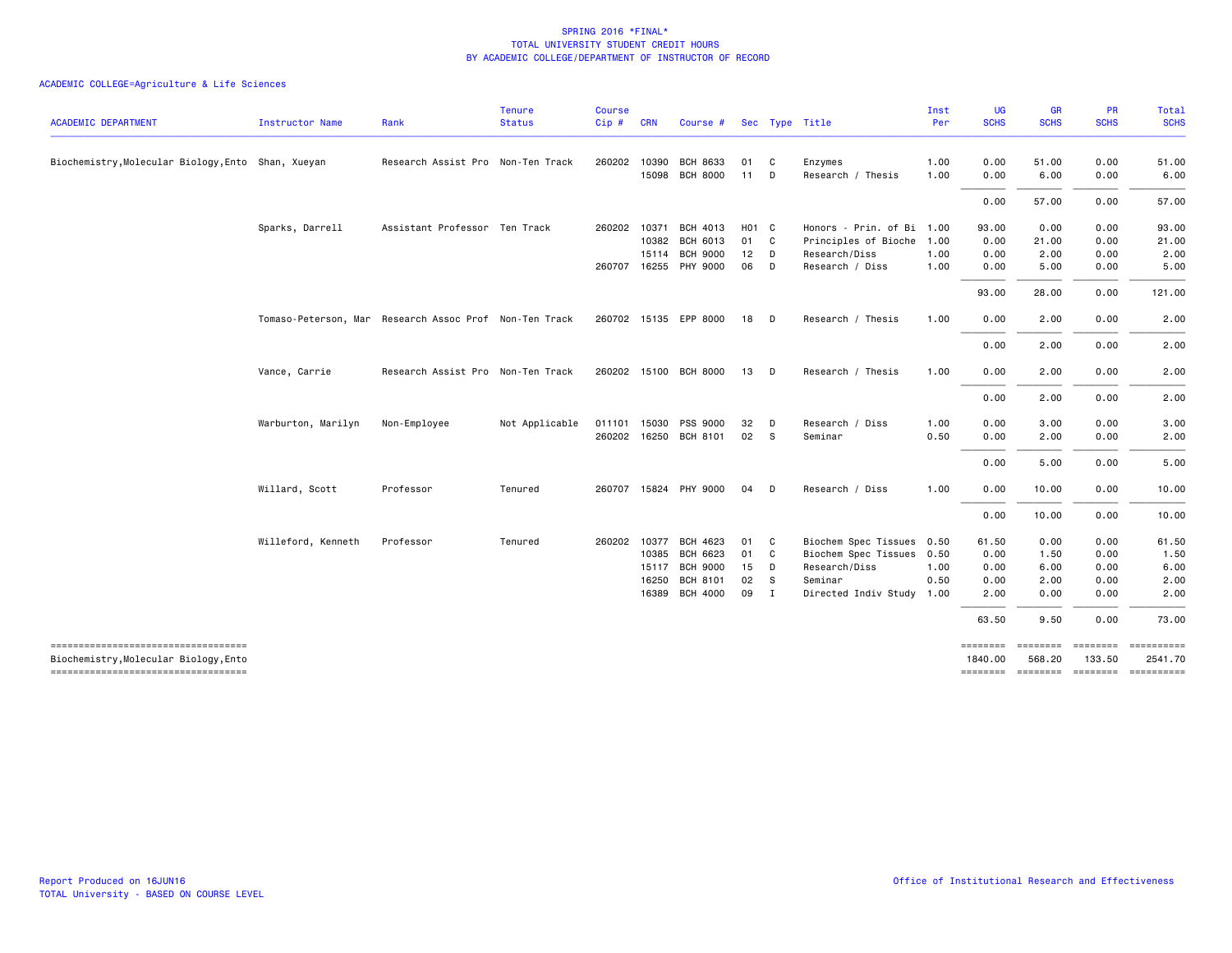### ACADEMIC COLLEGE=Agriculture & Life Sciences

| <b>ACADEMIC DEPARTMENT</b>                       | <b>Instructor Name</b> | Rank                          | <b>Tenure</b><br><b>Status</b> | <b>Course</b><br>Cip# | <b>CRN</b>     | Course #                           |          |        | Sec Type Title                               | Inst<br>Per  | UG<br><b>SCHS</b> | <b>GR</b><br><b>SCHS</b> | PR<br><b>SCHS</b> | Total<br><b>SCHS</b> |
|--------------------------------------------------|------------------------|-------------------------------|--------------------------------|-----------------------|----------------|------------------------------------|----------|--------|----------------------------------------------|--------------|-------------------|--------------------------|-------------------|----------------------|
|                                                  |                        |                               |                                |                       |                |                                    |          |        |                                              |              |                   |                          |                   |                      |
| Food Science, Nutrition & Health Pr Byrd, Sylvia |                        | Professor                     | Tenured                        | 190599 14829          | 14841          | <b>FNH 8000</b><br><b>FNH 9000</b> | 01<br>01 | D<br>D | Research/Thesis<br>Research/Diss             | 1.00<br>1.00 | 0.00<br>0.00      | 2.00<br>1.00             | 0.00<br>0.00      | 2.00<br>1.00         |
|                                                  |                        |                               |                                |                       |                |                                    |          |        |                                              |              | 0.00              | 3.00                     | 0.00              | 3.00                 |
|                                                  |                        | Professor                     | Tenured                        |                       | 190599 14830   | <b>FNH 8000</b>                    | 02       | D      | Research/Thesis                              | 1.00         | 0.00              | 4.00                     | 0.00              | 4.00                 |
|                                                  | Chang, Kow-Ching       |                               |                                |                       |                | 14842 FNH 9000                     | 02       | D      | Research/Diss                                | 1.00         | 0.00              | 23.00                    | 0.00              | 23.00                |
|                                                  |                        |                               |                                |                       |                |                                    |          |        |                                              |              |                   |                          |                   |                      |
|                                                  |                        |                               |                                |                       |                |                                    |          |        |                                              |              | 0.00              | 27.00                    | 0.00              | 27.00                |
|                                                  | Cheng, Wen-Hsing       | Associate Professor Ten Track |                                | 190504                | 11937          | FNH 6123                           | 01       | C      | Nutrition and Chroni 1.00                    |              | 0.00              | 12.00                    | 0.00              | 12.00                |
|                                                  |                        |                               |                                | 190599                | 14843          | <b>FNH 9000</b>                    | 03       | D      | Research/Diss                                | 1.00         | 0.00              | 21.00                    | 0.00              | 21.00                |
|                                                  |                        |                               |                                |                       | 301901 16013   | FNH 8293                           | 01       | C      | Molecular Nutrition                          | 1.00         | 0.00              | 12.00                    | 0.00              | 12.00                |
|                                                  |                        |                               |                                |                       |                | 513102 11918 FNH 4123              | 01       | C      | Nutrition and Chroni 1.00                    |              | 90.00             | 0.00                     | 0.00              | 90.00                |
|                                                  |                        |                               |                                |                       |                |                                    |          |        |                                              |              | 90.00             | 45.00                    | 0.00              | 135.00               |
|                                                  | Conrad, Amanda         | Non-Faculty                   | Not Applicable                 | 190504                | 11909          | <b>FNH 2293</b>                    | 02       | C      | Indiv & Family Nutri 1.00                    |              | 123.00            | 0.00                     | 0.00              | 123.00               |
|                                                  |                        |                               |                                |                       |                | 12279 HS 2293                      | 02       | C      | Indiv & Family Nutri 1.00                    |              | 36.00             | 0.00                     | 0.00              | 36.00                |
|                                                  |                        |                               |                                |                       |                |                                    |          |        |                                              |              | 159.00            | 0.00                     | 0.00              | 159.00               |
|                                                  | Cord, Christine        | Lecturer                      | Non-Ten Track                  | 011002                | 14161          | FNH 4593                           | 01       | B      | New Food Product Dev 1.00                    |              | 45.00             | 0.00                     | 0.00              | 45.00                |
|                                                  |                        |                               |                                | 190501                |                | 14162 FNH 6593                     | 01       | B      | New Food Product Dev 1.00                    |              | 0.00              | 3.00                     | 0.00              | 3.00                 |
|                                                  |                        |                               |                                |                       |                |                                    |          |        |                                              |              | 45.00             | 3.00                     | 0.00              | 48.00                |
|                                                  |                        |                               | Non-Ten Track                  | 011001                | 11919          | FNH 4143                           | 01       |        |                                              |              | 27.00             | 0.00                     | 0.00              | 27.00                |
|                                                  | Gillis, William        | Lecturer                      |                                |                       | 11920          | FNH 4143                           | 02       | C<br>K | Dairy Foods Proc<br>Dairy Foods Proc         | 1.00<br>1.00 | 0.00              | 0.00                     | 0.00              | 0.00                 |
|                                                  |                        |                               |                                |                       |                | FNH 4164                           | 01       | C      |                                              |              | 36.00             |                          | 0.00              | 36.00                |
|                                                  |                        |                               |                                |                       | 11921<br>11922 | FNH 4164                           | 02       | K      | Qual Assur Food Prod<br>Qual Assur Food Prod | 1.00<br>1.00 | 0.00              | 0.00<br>0.00             | 0.00              | 0.00                 |
|                                                  |                        |                               |                                |                       | 11938          | FNH 6143                           | 01       | C      | Dairy Foods Proc                             | 1.00         | 0.00              | 3.00                     | 0.00              | 3.00                 |
|                                                  |                        |                               |                                |                       | 11939          | FNH 6143                           | 02       | K      | Dairy Foods Proc                             | 1.00         | 0.00              | 0.00                     | 0.00              | 0.00                 |
|                                                  |                        |                               |                                |                       | 11940          | FNH 6164                           | 01       | C      | Qual Assur Food Prod 1.00                    |              | 0.00              | 12.00                    | 0.00              | 12.00                |
|                                                  |                        |                               |                                |                       | 11941          | FNH 6164                           | 02       | K      | Qual Assur Food Prod 1.00                    |              | 0.00              | 0.00                     | 0.00              | 0.00                 |
|                                                  |                        |                               |                                |                       |                |                                    |          |        |                                              |              | 63.00             | 15.00                    | 0.00              | 78.00                |
|                                                  | Hall, Michael          | Lecturer                      | Non-Ten Track                  | 190501                | 13805          | FNH 4773                           | 501 C    |        | Intro to Env Health                          | 1.00         | 39.00             | 0.00                     | 0.00              | 39.00                |
|                                                  |                        |                               |                                | 512207                |                | 13810 FNH 6773                     | 501 C    |        | Intro to Env Health                          | 1.00         | 0.00              | 15.00                    | 0.00              | 15.00                |
|                                                  |                        |                               |                                |                       |                |                                    |          |        |                                              |              | 39.00             | 15.00                    | 0.00              | 54.00                |
|                                                  | Haque, Zahur           | Professor                     | Tenured                        |                       |                | 190504 11930 FNH 4293              | 01       | C.     | Micronutrients                               | 1.00         | 105.00            | 0.00                     | 0.00              | 105.00               |
|                                                  |                        |                               |                                |                       | 11946          | FNH 6293                           | 01       | C      | Micronutrients                               | 1.00         | 0.00              | 15.00                    | 0.00              | 15.00                |
|                                                  |                        |                               |                                |                       | 13798          | FNH 1003                           | 501 C    |        | Intro to Vitamins &                          | 1.00         | 42.00             | 0.00                     | 0.00              | 42.00                |
|                                                  |                        |                               |                                |                       | 190599 14832   | <b>FNH 8000</b>                    | 04       | D      | Research/Thesis                              | 1.00         | 0.00              | 1.00                     | 0.00              | 1.00                 |
|                                                  |                        |                               |                                |                       |                | 14844 FNH 9000                     | 04       | D      | Research/Diss                                | 1.00         | 0.00              | 9.00                     | 0.00              | 9.00                 |
|                                                  |                        |                               |                                |                       |                |                                    |          |        |                                              |              | 147.00            | 25.00                    | 0.00              | 172.00               |
|                                                  | Hunt, Barry            | Professor                     | Tenured                        |                       |                | 512207 11958 FNH 8553              | 01 C     |        | Behavioral Epidemiol 1.00                    |              | 0.00              | 21.00                    | 0.00              | 21.00                |
|                                                  |                        |                               |                                |                       | 13811          | <b>FNH 8553</b>                    | 501 C    |        | Behavioral Epidemiol 1.00                    |              | 0.00              | 45.00                    | 0.00              | 45.00                |
|                                                  |                        |                               |                                |                       |                | 13814 FNH 8673                     | 501 I    |        | Appl Proj for CHES                           | 1.00         | 0.00              | 21.00                    | 0.00              | 21.00                |

Report Produced on 16JUN16 Office of Institutional Research and Effectiveness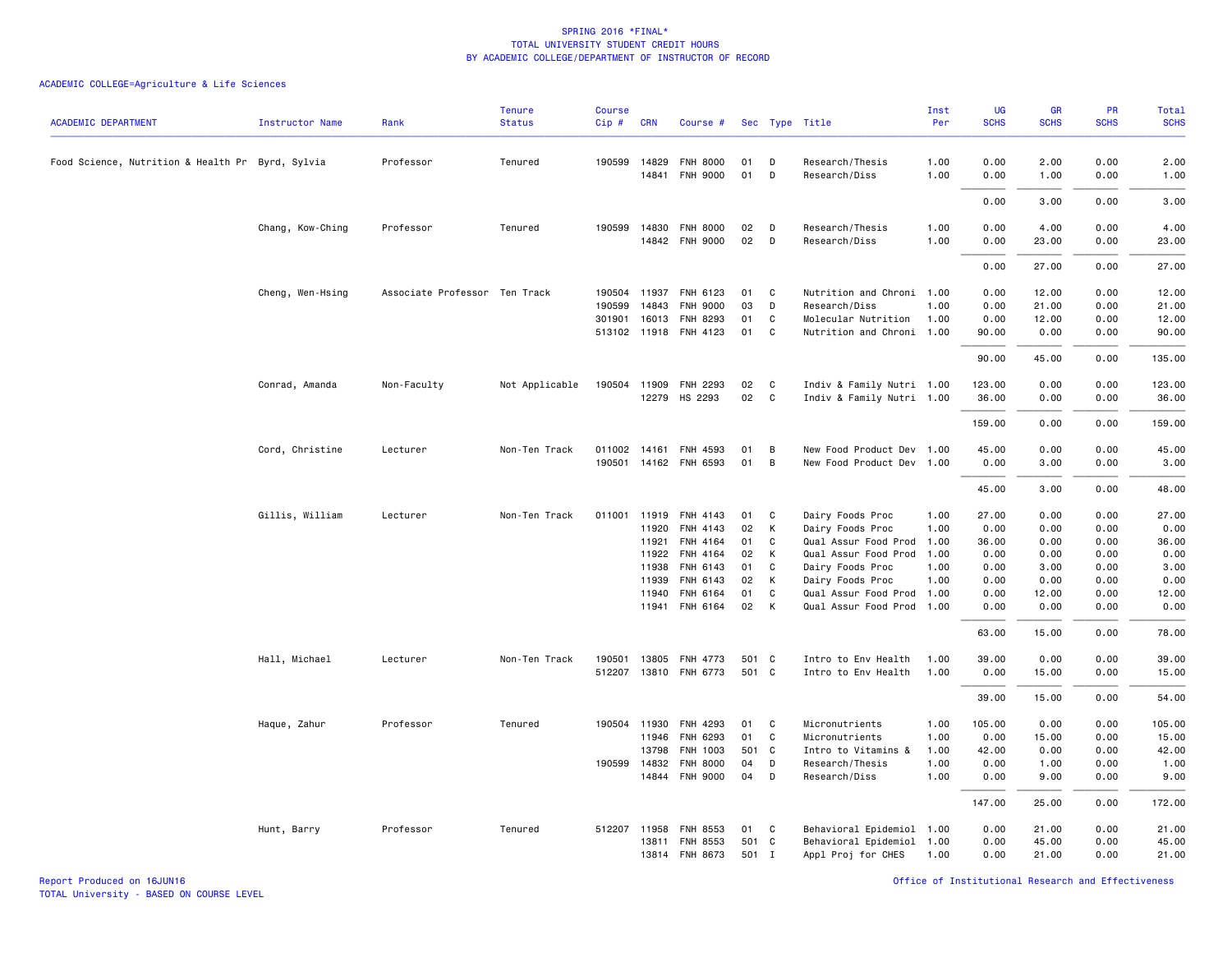|                                                  |                  |                                                        | <b>Tenure</b>  | <b>Course</b> |              |                       |       |              |                           | Inst | UG          | <b>GR</b>   | <b>PR</b>   | Total       |
|--------------------------------------------------|------------------|--------------------------------------------------------|----------------|---------------|--------------|-----------------------|-------|--------------|---------------------------|------|-------------|-------------|-------------|-------------|
| <b>ACADEMIC DEPARTMENT</b>                       | Instructor Name  | Rank                                                   | <b>Status</b>  | Cip #         | <b>CRN</b>   | Course #              |       |              | Sec Type Title            | Per  | <b>SCHS</b> | <b>SCHS</b> | <b>SCHS</b> | <b>SCHS</b> |
|                                                  |                  |                                                        |                |               |              |                       |       |              |                           |      |             |             |             |             |
|                                                  |                  |                                                        |                |               |              |                       |       |              |                           |      | 0.00        | 87.00       | 0.00        | 87.00       |
| Food Science, Nutrition & Health Pr Khan, Fauzia |                  | Lecturer                                               | Non-Ten Track  | 190501        | 13801        | FNH 4193              | 501 C |              | Soc-Cult Aspect Food 1.00 |      | 6.00        | 0.00        | 0.00        | 6.00        |
|                                                  |                  |                                                        |                |               | 13806        | FNH 6193              | 501 C |              | Soc-Cult Aspect Food 1.00 |      | 0.00        | 18.00       | 0.00        | 18.00       |
|                                                  |                  |                                                        |                |               | 14155        | FNH 4193              | 01    | C            | Soc-Cult Aspect Food 1.00 |      | 30.00       | 0.00        | 0.00        | 30.00       |
|                                                  |                  |                                                        |                |               |              | 14156 FNH 6193        | 01    | $\mathbf{C}$ | Soc-Cult Aspect Food 1.00 |      | 0.00        | 6.00        | 0.00        | 6.00        |
|                                                  |                  |                                                        |                |               |              |                       |       |              |                           |      | 36.00       | 24.00       | 0.00        | 60.00       |
|                                                  | Kim, Tae Jo      | Research Assist Pro Non-Ten Track                      |                | 190599        |              | 14833 FNH 8000        | 05    | D            | Research/Thesis           | 1.00 | 0.00        | 6.00        | 0.00        | 6.00        |
|                                                  |                  |                                                        |                |               |              |                       |       |              |                           |      | 0.00        | 6.00        | 0.00        | 6.00        |
|                                                  | Matich, June     | Instructor                                             | Non-Ten Track  | 190505        | 11929        | <b>FNH 4284</b>       | 01    | В            | Quantity Food Prod & 1.00 |      | 140.00      | 0.00        | 0.00        | 140.00      |
|                                                  |                  |                                                        |                |               | 513102 11911 | FNH 3003              | 01    | E            | Nutr Field Experienc 1.00 |      | 54.00       | 0.00        | 0.00        | 54.00       |
|                                                  |                  |                                                        |                |               |              | 11917 FNH 3723        | 01    | C            | Community Nutrition 1.00  |      | 84.00       | 0.00        | 0.00        | 84.00       |
|                                                  |                  |                                                        |                |               |              |                       |       |              |                           |      | 278.00      | 0.00        | 0.00        | 278.00      |
|                                                  | Mosby, Terezie   | Assistant Professor Ten Track                          |                |               |              | 190599 14834 FNH 8000 | 06    | D            | Research/Thesis           | 1.00 | 0.00        | 2.00        | 0.00        | 2.00        |
|                                                  |                  |                                                        |                |               | 14846        | <b>FNH 9000</b>       | 06    | D            | Research/Diss             | 1.00 | 0.00        | 5.00        | 0.00        | 5.00        |
|                                                  |                  |                                                        |                |               | 513101 11955 | FNH 8273              | 01    | C            | Advan Clinical Nutri 1.00 |      | 0.00        | 24.00       | 0.00        | 24.00       |
|                                                  |                  |                                                        |                |               |              | 11956 FNH 8286        | 01    | E            | Supervised Practice       | 1.00 | 0.00        | 48.00       | 0.00        | 48.00       |
|                                                  |                  |                                                        |                |               |              |                       |       |              |                           |      | 0.00        | 79.00       | 0.00        | 79.00       |
|                                                  |                  | Nannapaneni, Ramakri Research Assoc Prof Non-Ten Track |                | 190501        | 11933        | <b>FNH 4414</b>       | 01    | C            | Microbiology of Food 1.00 |      | 60.00       | 0.00        | 0.00        | 60.00       |
|                                                  |                  |                                                        |                |               | 11934        | FNH 4414              | 02    | К            | Microbiology of Food      | 1.00 | 0.00        | 0.00        | 0.00        | 0.00        |
|                                                  |                  |                                                        |                |               | 11948        | FNH 6414              | 01    | C            | Microbiology of Food      | 1.00 | 0.00        | 12.00       | 0.00        | 12.00       |
|                                                  |                  |                                                        |                |               | 11949        | FNH 6414              | 02    | К            | Microbiology in Food      | 1.00 | 0.00        | 0.00        | 0.00        | 0.00        |
|                                                  |                  |                                                        |                |               | 11952        | FNH 8121              | 01    | S            | Food Sc Ntr & Health 1.00 |      | 0.00        | 8.00        | 0.00        | 8.00        |
|                                                  |                  |                                                        |                |               | 11953        | FNH 8131              | 01    | s            | Food Sc Ntr & Health      | 1.00 | 0.00        | 1.00        | 0.00        | 1.00        |
|                                                  |                  |                                                        |                |               | 190599 14835 | <b>FNH 8000</b>       | 07    | D            | Research/Thesis           | 1.00 | 0.00        | 1.00        | 0.00        | 1.00        |
|                                                  |                  |                                                        |                |               | 14847        | <b>FNH 9000</b>       | 07    | D            | Research/Diss             | 1.00 | 0.00        | 2.00        | 0.00        | 2.00        |
|                                                  |                  |                                                        |                | 260502 10505  |              | BIO 4414              | 01    | C            | Micro Of Foods            | 1.00 | 20.00       | 0.00        | 0.00        | 20.00       |
|                                                  |                  |                                                        |                |               | 10506        | BIO 4414              | 02    | К            | Micro Of Foods            | 1.00 | 0.00        | 0.00        | 0.00        | 0.00        |
|                                                  |                  |                                                        |                |               | 512207 11951 | <b>FNH 8111</b>       | 01    | S            | Food Sc Nutr & Healt 1.00 |      | 0.00        | 11.00       | 0.00        | 11.00       |
|                                                  |                  |                                                        |                |               |              |                       |       |              |                           |      | 80.00       | 35.00       | 0.00        | 115.00      |
|                                                  | Oliver, Brittney | Assistant Professor Ten Track                          |                | 512207        | 11959        | FNH 8613              | 01    | C            | Dsgn Admin Hp Prog        | 1.00 | 0.00        | 27.00       | 0.00        | 27.00       |
|                                                  |                  |                                                        |                |               |              | 13812 FNH 8563        | 501 C |              | Prin Epic & Hlth Sci      | 1.00 | 0.00        | 45.00       | 0.00        | 45.00       |
|                                                  |                  |                                                        |                |               |              | 13813 FNH 8613        | 501 C |              | Dsgn Admin Hp Prog        | 1.00 | 0.00        | 45.00       | 0.00        | 45.00       |
|                                                  |                  |                                                        |                |               |              |                       |       |              |                           |      | 0.00        | 117.00      | 0.00        | 117.00      |
|                                                  | Pylate, Leah     | Non-Faculty                                            | Not Applicable |               |              | 512207 11913 FNH 3163 | 01 C  |              | Basic Principle Heal 1.00 |      | 147.00      | 0.00        | 0.00        | 147.00      |
|                                                  |                  |                                                        |                |               |              |                       |       |              |                           |      | 147.00      | 0.00        | 0.00        | 147.00      |
|                                                  | Schilling, Mark  | Professor                                              | Tenured        |               |              | 010904 10107 ADS 4243 | 01    | $\mathbf{C}$ | Food Comp & Reaction 1.00 |      | 3.00        | 0.00        | 0.00        | 3.00        |
|                                                  |                  |                                                        |                | 011001        | 11927        | FNH 4241              | 01    | L.           | Applied Food Chemist 1.00 |      | 14.00       | 0.00        | 0.00        | 14.00       |
|                                                  |                  |                                                        |                |               |              | 11928 FNH 4243        | 01    | C            | Food Comp & Reaction 1.00 |      | 135.00      | 0.00        | 0.00        | 135.00      |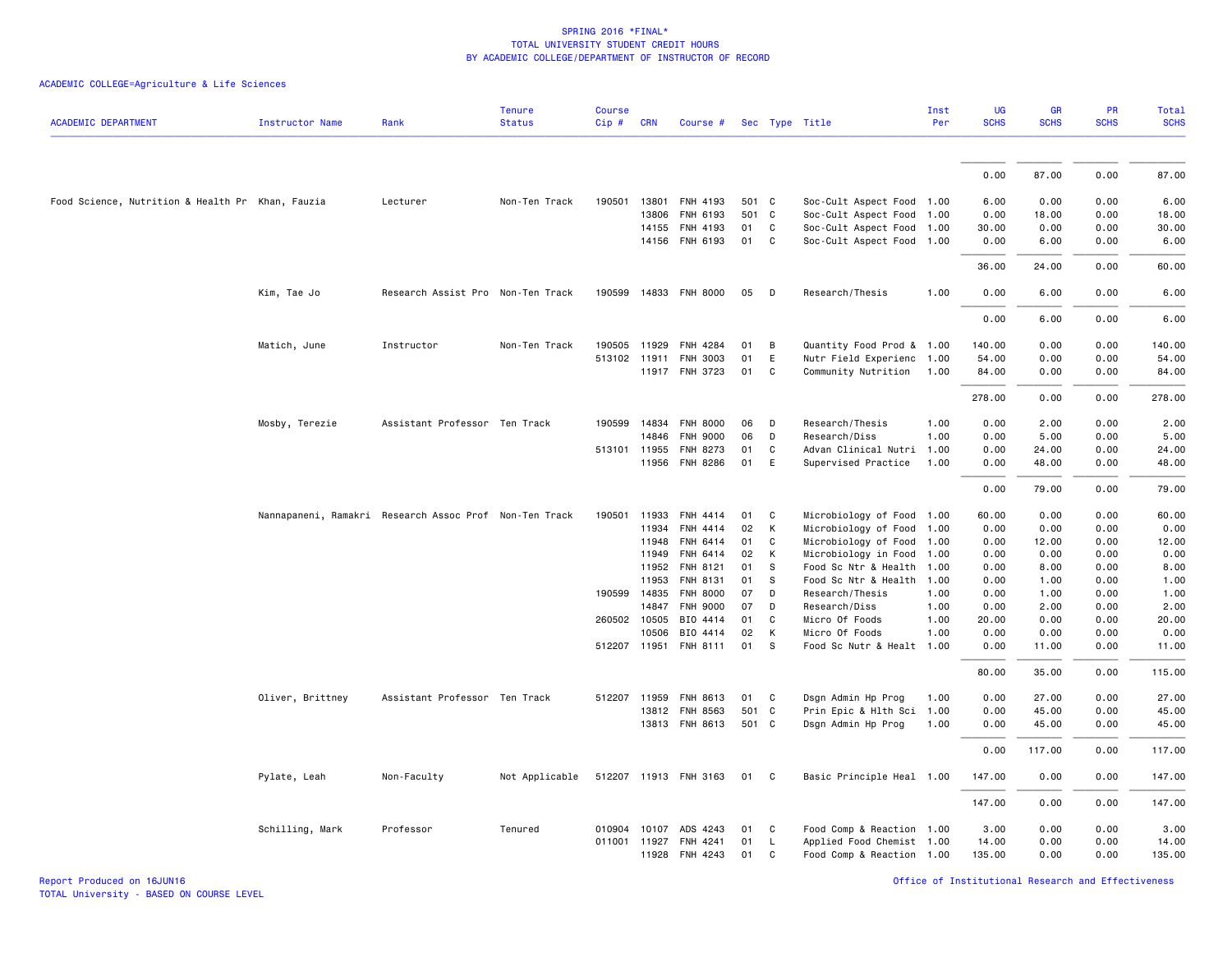| <b>ACADEMIC DEPARTMENT</b>                                                 | <b>Instructor Name</b> | Rank                              | <b>Tenure</b><br><b>Status</b> | <b>Course</b><br>Cip# | <b>CRN</b>   | Course #                          |                 |                   | Sec Type Title                             | Inst<br>Per | UG<br><b>SCHS</b>   | <b>GR</b><br><b>SCHS</b>   | PR<br><b>SCHS</b> | Total<br><b>SCHS</b>                |
|----------------------------------------------------------------------------|------------------------|-----------------------------------|--------------------------------|-----------------------|--------------|-----------------------------------|-----------------|-------------------|--------------------------------------------|-------------|---------------------|----------------------------|-------------------|-------------------------------------|
|                                                                            |                        |                                   |                                |                       |              |                                   |                 |                   |                                            |             |                     |                            |                   |                                     |
| Food Science, Nutrition & Health Pr Schilling, Mark                        |                        | Professor                         | Tenured                        |                       | 011001 11944 | FNH 6241                          | 01              | - L               | Applied Food Chemist 1.00                  |             | 0.00                | 2.00                       | 0.00              | 2.00                                |
|                                                                            |                        |                                   |                                |                       | 11945        | FNH 6243                          | 01              | C                 | Food Comp & Reaction 1.00                  |             | 0.00                | 6.00                       | 0.00              | 6.00                                |
|                                                                            |                        |                                   |                                | 120509 11923          |              | FNH 4200                          | 01              | C                 | Dual Enroll MUW Culi 1.00                  |             | 38.00               | 0.00                       | 0.00              | 38.00                               |
|                                                                            |                        |                                   |                                | 190501                | 16391        | FNH 4000                          | 01              | $\blacksquare$    | Directed Indiv Study 1.00                  |             | 3.00                | 0.00                       | 0.00              | 3.00                                |
|                                                                            |                        |                                   |                                | 190599                | 14836        | <b>FNH 8000</b>                   | 08              | D                 | Research/Thesis                            | 1.00        | 0.00                | 16.00                      | 0.00              | 16.00                               |
|                                                                            |                        |                                   |                                |                       | 14848        | <b>FNH 9000</b><br>16114 FNH 7000 | 08<br>01        | D<br>$\mathbf{I}$ | Research/Diss<br>Directed Indiv Study 1.00 | 1.00        | 0.00<br>0.00        | 23.00<br>3.00              | 0.00<br>0.00      | 23.00<br>3.00                       |
|                                                                            |                        |                                   |                                |                       |              |                                   |                 |                   |                                            |             | 193.00              | 50.00                      | 0.00              | 243.00                              |
|                                                                            | Silva, Juan            | Professor                         | Tenured                        |                       | 190599 14837 | <b>FNH 8000</b>                   | 09              | D                 | Research/Thesis                            | 1.00        | 0.00                | 3.00                       | 0.00              | 3.00                                |
|                                                                            |                        |                                   |                                |                       | 14849        | <b>FNH 9000</b>                   | 09              | D                 | Research/Diss                              | 1.00        | 0.00                | 9.00                       | 0.00              | 9.00                                |
|                                                                            |                        |                                   |                                |                       |              |                                   |                 |                   |                                            |             | 0.00                | 12.00                      | 0.00              | 12.00                               |
|                                                                            | Street, Susan          | Lecturer                          | Non-Ten Track                  | 190504                | 13799        | FNH 2283                          | 501 C           |                   | Child Health & Nutri 1.00                  |             | 21.00               | 0.00                       | 0.00              | 21.00                               |
|                                                                            |                        |                                   |                                |                       | 13800        | FNH 2293                          | 501 C           |                   | Indiv & Family Nutri 1.00                  |             | 120.00              | 0.00                       | 0.00              | 120.00                              |
|                                                                            |                        |                                   |                                |                       | 13868        | HS 2283                           | 501 C           |                   | Child Health & Nutri 1.00                  |             | 39.00               | 0.00                       | 0.00              | 39.00                               |
|                                                                            |                        |                                   |                                |                       | 13869        | HS 2293                           | 501 C           |                   | Indiv & Family Nutri 1.00                  |             | 21.00               | 0.00                       | 0.00              | 21.00                               |
|                                                                            |                        |                                   |                                |                       |              |                                   |                 |                   |                                            |             | 201.00              | 0.00                       | 0.00              | 201.00                              |
|                                                                            | Thompson, Amy          | Lecturer                          | Non-Ten Track                  | 190501                | 13804        | FNH 4393                          | 501 C           |                   | Prevention of Diseas 1.00                  |             | 42.00               | 0.00                       | 0.00              | 42.00                               |
|                                                                            |                        |                                   |                                |                       |              | 190504 13809 FNH 6393             | 501 C           |                   | Prevention of Diseas 1.00                  |             | 0.00                | 24.00                      | 0.00              | 24.00                               |
|                                                                            |                        |                                   |                                |                       |              |                                   |                 |                   |                                            |             | 42.00               | 24.00                      | 0.00              | 66.00                               |
|                                                                            | Tidwell, Diane         | Professor                         | Tenured                        |                       | 190504 11908 | FNH 2293                          | 01              | $\mathbf{C}$      | Indiv & Family Nutri 1.00                  |             | 456.00              | 0.00                       | 0.00              | 456.00                              |
|                                                                            |                        |                                   |                                |                       | 11931        | FNH 4353                          | 01              | C                 | Nutrition/ Life Cycl 1.00                  |             | 99.00               | 0.00                       | 0.00              | 99.00                               |
|                                                                            |                        |                                   |                                |                       | 11947        | FNH 6353                          | 01              | C                 | Nutrition / Life Cyc 1.00                  |             | 0.00                | 3.00                       | 0.00              | 3.00                                |
|                                                                            |                        |                                   |                                |                       | 12278        | HS 2293                           | 01              | $\mathbf{C}$      | Indiv & Family Nutri 1.00                  |             | 180.00              | 0.00                       | 0.00              | 180.00                              |
|                                                                            |                        |                                   |                                |                       | 190599 14838 | <b>FNH 8000</b>                   | 10 <sup>1</sup> | $\mathsf{D}$      | Research/Thesis                            | 1.00        | 0.00                | 1.00                       | 0.00              | 1.00                                |
|                                                                            |                        |                                   |                                |                       | 14850        | <b>FNH 9000</b>                   | 10              | D                 | Research/Diss                              | 1.00        | 0.00                | 6.00                       | 0.00              | 6.00                                |
|                                                                            |                        |                                   |                                |                       |              |                                   |                 |                   |                                            |             | 735.00              | 10.00                      | 0.00              | 745.00                              |
|                                                                            | White, Kelly           | Lecturer                          | Non-Ten Track                  |                       | 190501 13807 | FNH 6223                          | 501 C           |                   | Sports Nutrition                           | 1.00        | 0.00                | 15.00                      | 0.00              | 15.00                               |
|                                                                            |                        |                                   |                                |                       |              | 190504 13802 FNH 4223             | 501 C           |                   | Sports Nutrition                           | 1.00        | 21.00               | 0.00                       | 0.00              | 21.00                               |
|                                                                            |                        |                                   |                                |                       |              |                                   |                 |                   |                                            |             | 21.00               | 15.00                      | 0.00              | 36.00                               |
|                                                                            | Williams, J. Byron     | Extension Assoc Pro Non-Ten Track |                                |                       |              | 190599 14839 FNH 8000             | 11              | D                 | Research/Thesis                            | 1.00        | 0.00                | 1.00                       | 0.00              | 1.00                                |
|                                                                            |                        |                                   |                                |                       |              |                                   |                 |                   |                                            |             | 0.00                | 1.00                       | 0.00              | 1.00                                |
|                                                                            | Wilson, Julie          | Non-Faculty                       | Not Applicable                 |                       |              | 011001 11905 FNH 2112             | 01 B            |                   | Food Products Evalua 1.00                  |             | 44.00               | 0.00                       | 0.00              | 44.00                               |
|                                                                            |                        |                                   |                                |                       |              |                                   |                 |                   |                                            |             | 44.00               | 0.00                       | 0.00              | 44.00                               |
| -----------------------------------<br>Food Science, Nutrition & Health Pr |                        |                                   |                                |                       |              |                                   |                 |                   |                                            |             | ========<br>2320.00 | ======== =======<br>593.00 | 0.00              | ==========<br>2913.00               |
| ----------------------------------                                         |                        |                                   |                                |                       |              |                                   |                 |                   |                                            |             |                     |                            |                   | -------- ------- -------- --------- |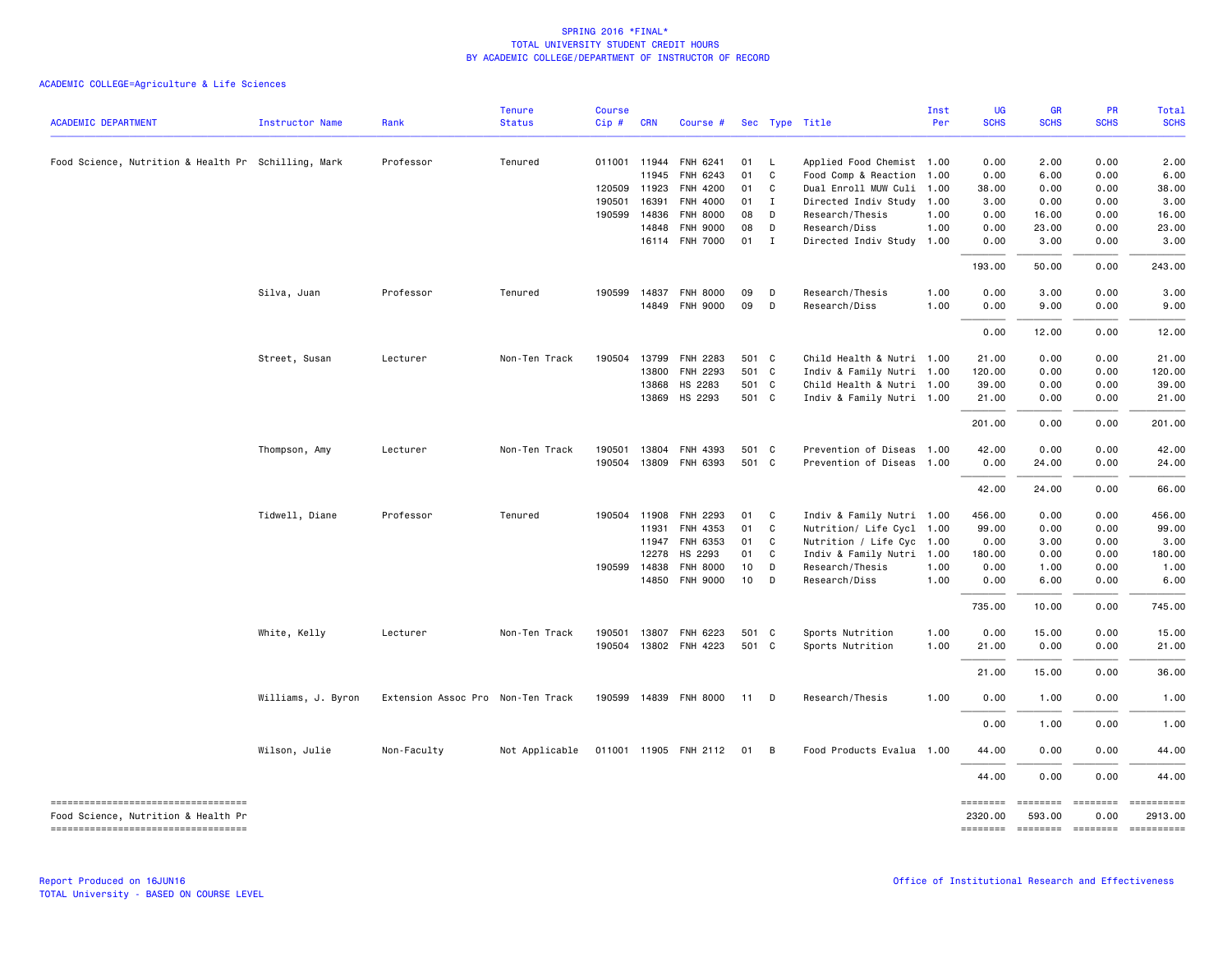| <b>ACADEMIC DEPARTMENT</b> | <b>Instructor Name</b>                           | Rank                          | <b>Tenure</b><br><b>Status</b> | <b>Course</b><br>Cip# | <b>CRN</b>   | Course #                              |          |                   | Sec Type Title                                         | Inst<br>Per | UG<br><b>SCHS</b> | GR<br><b>SCHS</b> | PR<br><b>SCHS</b> | <b>Total</b><br><b>SCHS</b> |
|----------------------------|--------------------------------------------------|-------------------------------|--------------------------------|-----------------------|--------------|---------------------------------------|----------|-------------------|--------------------------------------------------------|-------------|-------------------|-------------------|-------------------|-----------------------------|
|                            |                                                  |                               |                                |                       |              |                                       |          |                   |                                                        |             |                   |                   |                   |                             |
| Landscape Architecture     | Artunc, Sadik                                    | Professor                     | Tenured                        |                       |              | 040601 12412 LA 2644<br>16162 LA 7000 | 01<br>01 | B<br>$\mathbf{I}$ | Construction II: Gra 1.00<br>Directed Indiv Study 1.00 |             | 84.00<br>0.00     | 0.00<br>4.00      | 0.00<br>0.00      | 84.00<br>4.00               |
|                            |                                                  |                               |                                |                       |              |                                       |          |                   |                                                        |             | 84.00             | 4.00              | 0.00              | 88.00                       |
|                            | Brzuszek, Robert                                 | Professor                     | Tenured                        |                       |              | 040601 12416 LA 3652                  | 01       | $\mathsf{L}$      | LA Case Studies                                        | 1.00        | 8.00              | 0.00              | 0.00              | 8.00                        |
|                            |                                                  |                               |                                |                       | 12424        | LA 4514                               | 01       | Q                 | Eco. Planting Desig                                    | 1.00        | 12.00             | 0.00              | 0.00              | 12.00                       |
|                            |                                                  |                               |                                |                       |              | 12430 LA 6514                         | 01       | Q                 | Eco Planting Design                                    | 1.00        | 0.00              | 16.00             | 0.00              | 16.00                       |
|                            |                                                  |                               |                                |                       |              | 12434 LA 8721                         | 01       | C                 | Seminar Land Manage                                    | 1.00        | 0.00              | 1.00              | 0.00              | 1.00                        |
|                            |                                                  |                               |                                |                       | 15054        | LA 8000                               | 02       | D                 | Research / Thesis                                      | 1.00        | 0.00              | 10.00             | 0.00              | 10.00                       |
|                            |                                                  |                               |                                |                       | 16228        | LA 4000                               | 02       | $\mathbf{I}$      | Directed Indiv Study                                   | 1.00        | 1.00              | 0.00              | 0.00              | 1.00                        |
|                            |                                                  |                               |                                |                       |              |                                       |          |                   |                                                        |             | 21.00             | 27.00             | 0.00              | 48.00                       |
|                            | Fulford, Charles                                 | Associate Professor Tenured   |                                |                       |              | 040601 12433 LA 8545                  | 01       | Q                 | LA Studio IV-Case St 1.00                              |             | 0.00              | 35.00             | 0.00              | 35.00                       |
|                            |                                                  |                               |                                |                       |              | 12436 LA 8751                         | 01       | s                 | LA Seminar IV- Cont. 1.00                              |             | 0.00              | 5.00              | 0.00              | 5.00                        |
|                            |                                                  |                               |                                |                       |              |                                       |          |                   |                                                        |             | 0.00              | 40.00             | 0.00              | 40.00                       |
|                            | Gallo, Katarzyna                                 | Lecturer                      | Non-Ten Track                  |                       |              | 130101 11707 EPY 4033                 | 01       | C                 | Lear Theo Ed Rel Set 1.00                              |             | 48.00             | 0.00              | 0.00              | 48.00                       |
|                            |                                                  |                               |                                |                       | 15847        | EPY 4033                              | 02       | $\mathsf{C}$      | Lear Theo Ed Rel Set 1.00                              |             | 42.00             | 0.00              | 0.00              | 42.00                       |
|                            |                                                  |                               |                                |                       |              | 231303 11704 EPY 3513                 | 01       | C                 | Behavioral Sci Writi 1.00                              |             | 66.00             | 0.00              | 0.00              | 66.00                       |
|                            |                                                  |                               |                                |                       |              |                                       |          |                   |                                                        |             | 156.00            | 0.00              | 0.00              | 156.00                      |
|                            | Gallo, Warren                                    | Associate Professor Tenured   |                                |                       | 040601 12423 | LA 4443                               | S01 Q    |                   | Exterior Design/Buil 1.00                              |             | 3.00              | 0.00              | 0.00              | 3.00                        |
|                            |                                                  |                               |                                |                       | 12429        | LA 6443                               | 01       | Q                 | Exterior Design/Buil 1.00                              |             | 0.00              | 15.00             | 0.00              | 15.00                       |
|                            |                                                  |                               |                                |                       | 12431        | LA 6844                               | 01       | C                 | Sustainable Communit 1.00                              |             | 0.00              | 4.00              | 0.00              | 4.00                        |
|                            |                                                  |                               |                                |                       | 15056        | LA 8000                               | 04       | D                 | Research / Thesis                                      | 1.00        | 0.00              | 5.00              | 0.00              | 5.00                        |
|                            |                                                  |                               |                                |                       |              | 303301 12427 LA 4844                  | 01       | B                 | Sustainable Communit 1.00                              |             | 20.00             | 0.00              | 0.00              | 20.00                       |
|                            |                                                  |                               |                                |                       |              |                                       |          |                   |                                                        |             | 23.00             | 24.00             | 0.00              | 47.00                       |
|                            | Li, Chuo                                         | Assistant Professor Ten Track |                                | 040601                |              | 12418 LA 3654                         | 01       | Q                 | LA Design IV- Urban                                    | 1.00        | 28.00             | 0.00              | 0.00              | 28.00                       |
|                            |                                                  |                               |                                |                       |              | 12432 LA 8523                         | 01       | Q                 | LA Grad Design Studi                                   | 1.00        | 0.00              | 6.00              | 0.00              | 6.00                        |
|                            |                                                  |                               |                                |                       |              | 15057 LA 8000                         | 05       | D                 | Research / Thesis                                      | 1.00        | 0.00              | 1.00              | 0.00              | 1.00                        |
|                            |                                                  |                               |                                |                       |              |                                       |          |                   |                                                        |             | 28.00             | 7.00              | 0.00              | 35.00                       |
|                            | Rood, Cynthia                                    | Lecturer                      | Non-Ten Track                  | 040601                |              | 12411 LA 1803                         | 01       | C                 | Land Arch Appre                                        | 1.00        | 300.00            | 0.00              | 0.00              | 300.00                      |
|                            |                                                  |                               |                                |                       |              | 13882 LA 1803                         | 501 C    |                   | Land Arch Appre                                        | 1.00        | 96.00             | 0.00              | 0.00              | 96.00                       |
|                            |                                                  |                               |                                |                       |              |                                       |          |                   |                                                        |             | 396.00            | 0.00              | 0.00              | 396.00                      |
|                            | Schauwecker, Timothy Associate Professor Tenured |                               |                                |                       |              | 010605 12420 LA 3721                  | 01       | C                 | LC Field Trip I                                        | 0.50        | 5.00              | 0.00              | 0.00              | 5.00                        |
|                            |                                                  |                               |                                |                       | 12425        | LA 4721                               | 01       | C                 | LC Field Trip II                                       | 0.50        | 5.00              | 0.00              | 0.00              | 5.00                        |
|                            |                                                  |                               |                                |                       | 12426        | LA 4724                               | 01       | В                 | Landscape Contr II                                     | 1.00        | 24.00             | 0.00              | 0.00              | 24.00                       |
|                            |                                                  |                               |                                | 040601                | 12435        | LA 8741                               | 01       | C                 | Proposal Writing Sem                                   | 1.00        | 0.00              | 5.00              | 0.00              | 5.00                        |
|                            |                                                  |                               |                                |                       | 15058        | LA 8000                               | 06       | D                 | Research / Thesis                                      | 1.00        | 0.00              | 1.00              | 0.00              | 1.00                        |
|                            |                                                  |                               |                                |                       |              | 16208 LA 4000                         | 01 I     |                   | Directed Indiv Study 1.00                              |             | 1.00              | 0.00              | 0.00              | 1.00                        |
|                            |                                                  |                               |                                |                       |              |                                       |          |                   |                                                        |             | 35.00             | 6.00              | 0.00              | 41.00                       |
|                            | Seymour, Michael                                 | Associate Professor Tenured   |                                |                       |              | 040601 12409 LA 1423                  | 01       | C                 | Hist of Land Arch                                      | 1.00        | 87.00             | 0.00              | 0.00              | 87.00                       |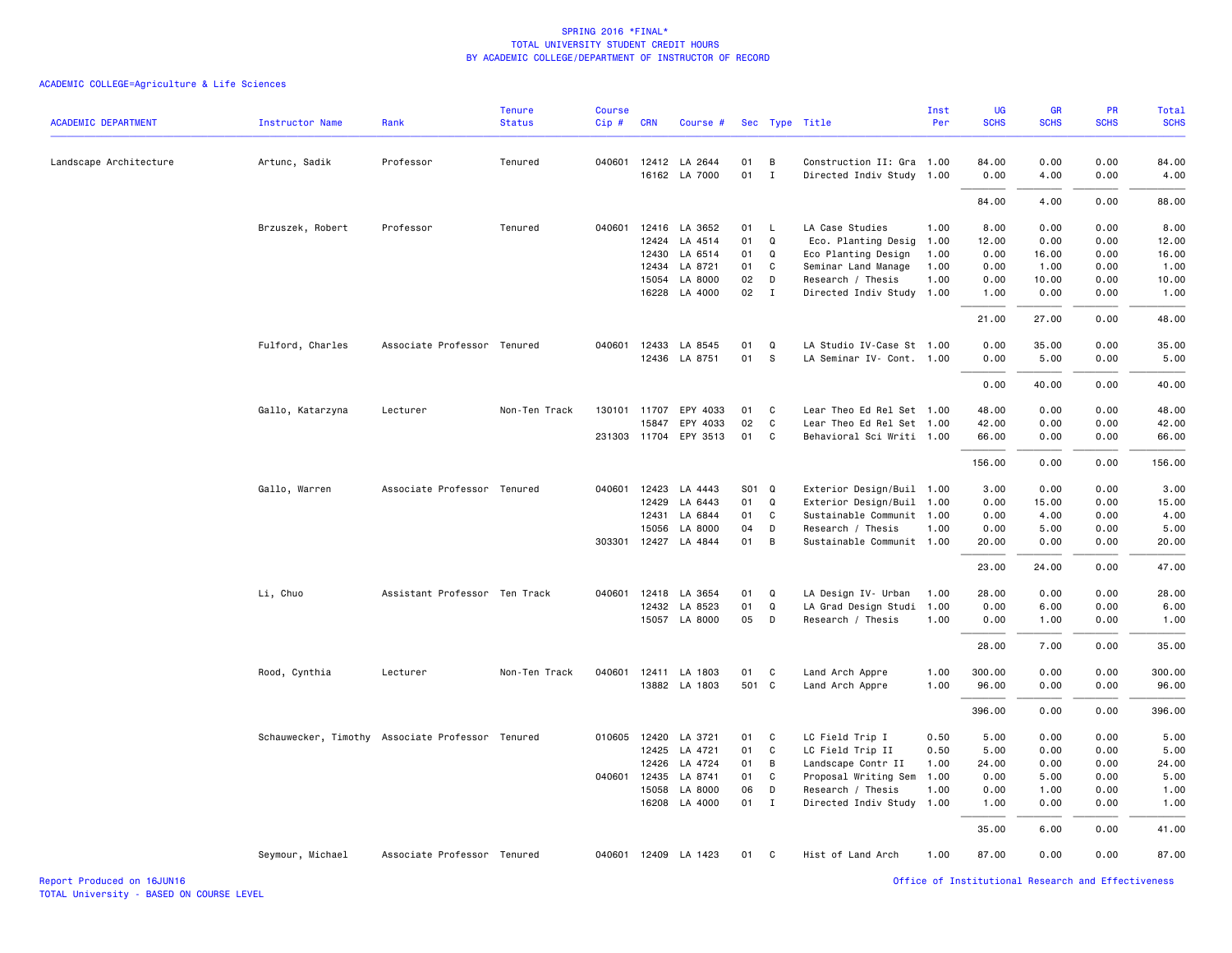|                                       |                        |                               | Tenure        | <b>Course</b> |            |               |      |     |                           | Inst | <b>UG</b>   | <b>GR</b>   | <b>PR</b>   | Total          |
|---------------------------------------|------------------------|-------------------------------|---------------|---------------|------------|---------------|------|-----|---------------------------|------|-------------|-------------|-------------|----------------|
| <b>ACADEMIC DEPARTMENT</b>            | <b>Instructor Name</b> | Rank                          | <b>Status</b> | Cip#          | <b>CRN</b> | Course #      |      |     | Sec Type Title            | Per  | <b>SCHS</b> | <b>SCHS</b> | <b>SCHS</b> | <b>SCHS</b>    |
|                                       |                        |                               |               |               |            |               |      |     |                           |      | 87.00       | 0.00        | 0.00        | 87.00          |
| Landscape Architecture                | Summerlin, Peter       | Assistant Professor Ten Track |               | 040601        |            | 12407 LA 1223 | 01   | B   | Computers in Land Ar 1.00 |      | 36.00       | 0.00        | 0.00        | 36.00          |
|                                       |                        |                               |               |               |            | 12408 LA 1223 | 02   | B   | Computers in Land Ar 1.00 |      | 36.00       | 0.00        | 0.00        | 36.00          |
|                                       |                        |                               |               |               |            | 16281 LA 7000 | 02   | I   | Directed Indiv Study 1.00 |      | 0.00        | 1.00        | 0.00        | 1.00           |
|                                       |                        |                               |               |               |            |               |      |     |                           |      | 72.00       | 1.00        | 0.00        | 73.00          |
|                                       | Tofte, Elizabeth       | Assistant Professor Ten Track |               | 040601        |            | 12417 LA 3653 | 01   | B   | Plant Design Fund in 1.00 |      | 21.00       | 0.00        | 0.00        | 21.00          |
|                                       |                        |                               |               |               |            | 12428 LA 4854 | 01 L |     | LA Capstone Studio        | 1.00 | 28.00       | 0.00        | 0.00        | 28.00          |
|                                       |                        |                               |               |               |            |               |      |     |                           |      | 49.00       | 0.00        | 0.00        | 49.00          |
|                                       | Walker, Jason          | Associate Professor Tenured   |               | 010605        |            | 12420 LA 3721 | 01 C |     | LC Field Trip I           | 0.50 | 5.00        | 0.00        | 0.00        | 5.00           |
|                                       |                        |                               |               |               |            | 12425 LA 4721 | 01   | - C | LC Field Trip II          | 0.50 | 5.00        | 0.00        | 0.00        | 5.00           |
|                                       |                        |                               |               | 040601        |            | 12414 LA 2654 | 01   | Q   | Design II:Neighborho      | 1.00 | 68.00       | 0.00        | 0.00        | 68.00          |
|                                       |                        |                               |               |               |            | 12422 LA 4344 | 01   | B   | Land Arch Constr IV       | 1.00 | 64.00       | 0.00        | 0.00        | 64.00          |
|                                       |                        |                               |               |               |            |               |      |     |                           |      | 142.00      | 0.00        | 0.00        | 142.00         |
| ----------------------------------    |                        |                               |               |               |            |               |      |     |                           |      | ========    | ========    |             | $=$ ========== |
| Landscape Architecture                |                        |                               |               |               |            |               |      |     |                           |      | 1093.00     | 109,00      | 0.00        | 1202.00        |
| ===================================== |                        |                               |               |               |            |               |      |     |                           |      | ========    |             |             | ==========     |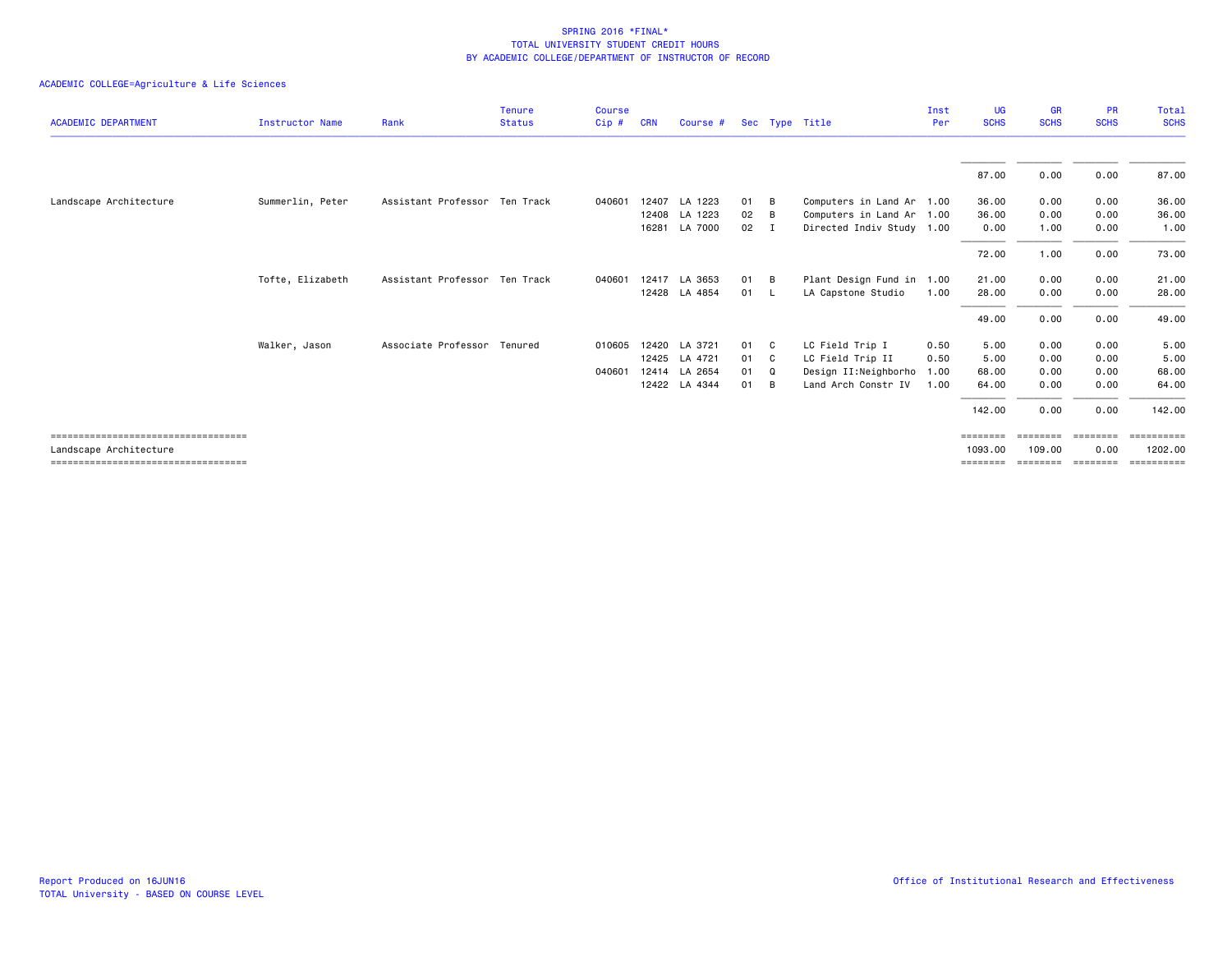|                            |                        |                                   | <b>Tenure</b> | <b>Course</b> |              |                       |    |              |                    | Inst | UG          | <b>GR</b>   | <b>PR</b>   | Total       |
|----------------------------|------------------------|-----------------------------------|---------------|---------------|--------------|-----------------------|----|--------------|--------------------|------|-------------|-------------|-------------|-------------|
| <b>ACADEMIC DEPARTMENT</b> | <b>Instructor Name</b> | Rank                              | <b>Status</b> | Cip#          | <b>CRN</b>   | Course #              |    |              | Sec Type Title     | Per  | <b>SCHS</b> | <b>SCHS</b> | <b>SCHS</b> | <b>SCHS</b> |
| Plant & Soil Sciences      | Baldwin, Brian         | Professor                         | Tenured       |               | 010304 14965 | PSS 8000              | 01 | D            | Research / Thesis  | 1.00 | 0.00        | 2.00        | 0.00        | 2.00        |
|                            |                        |                                   |               |               | 011101 14999 | PSS 9000              | 01 | D            | Research / Diss    | 1.00 | 0.00        | 7.00        | 0.00        | 7.00        |
|                            |                        |                                   |               |               | 011104 14107 | PSS 8513              | 01 | C            | Adv Plant Breeding | 1.00 | 0.00        | 21.00       | 0.00        | 21.00       |
|                            |                        |                                   |               |               | 030101 11618 | ENS 2103              | 01 | C            | Intro Environ Sci  | 1.00 | 135.00      | 0.00        | 0.00        | 135.00      |
|                            |                        |                                   |               |               |              |                       |    |              |                    |      | 135.00      | 30.00       | 0.00        | 165.00      |
|                            | Baldwin, Christian     | Assistant Professor Ten Track     |               |               | 010304 14966 | PSS 8000              | 02 | D            | Research / Thesis  | 1.00 | 0.00        | 18.00       | 0.00        | 18.00       |
|                            |                        |                                   |               | 010607        | 13173        | PSS 4423              | 01 | C            | Golf Course Oper   | 1.00 | 24.00       | 0.00        | 0.00        | 24.00       |
|                            |                        |                                   |               | 011103        | 13132        | PSS 1313              | 01 | C            | Plant Science      | 1.00 | 174.00      | 0.00        | 0.00        | 174.00      |
|                            |                        |                                   |               |               | 13133        | PSS 1313              | 02 | K            | Plant Science      | 1.00 | 0.00        | 0.00        | 0.00        | 0.00        |
|                            |                        |                                   |               |               | 13134        | PSS 1313              | 03 | К            | Plant Science      | 1.00 | 0.00        | 0.00        | 0.00        | 0.00        |
|                            |                        |                                   |               |               |              | 13135 PSS 1313        | 04 | К            | Plant Science      | 1.00 | 0.00        | 0.00        | 0.00        | 0.00        |
|                            |                        |                                   |               |               |              |                       |    |              |                    |      | 198.00      | 18.00       | 0.00        | 216.00      |
|                            | Barickman, Thomas      | Extension Assist Pr Non-Ten Track |               |               |              | 010304 14967 PSS 8000 | 03 | D            | Research / Thesis  | 1.00 | 0.00        | 2.00        | 0.00        | 2.00        |
|                            |                        |                                   |               |               |              |                       |    |              |                    |      | 0.00        | 2.00        | 0.00        | 2.00        |
|                            | Bi, Guihong            | Research Assoc Prof Non-Ten Track |               |               | 010601 13143 | PSS 2423              | 01 | C            | Plant Matl I       | 1.00 | 42.00       | 0.00        | 0.00        | 42.00       |
|                            |                        |                                   |               |               | 13144        | PSS 2423              | 02 | К            | Plant Matl I       | 1.00 | 0.00        | 0.00        | 0.00        | 0.00        |
|                            |                        |                                   |               |               | 010605 13157 | PSS 3473              | 01 | B            | Plant Matl II      | 1.00 | 39.00       | 0.00        | 0.00        | 39.00       |
|                            |                        |                                   |               |               | 13158        | PSS 3473              | 02 | B            | Plant Matl II      | 1.00 | 24.00       | 0.00        | 0.00        | 24.00       |
|                            |                        |                                   |               |               | 010606 13160 | PSS 3923              | 01 | C            | Plant Propagation  | 1.00 | 69.00       | 0.00        | 0.00        | 69.00       |
|                            |                        |                                   |               |               | 13161        | PSS 3923              | 02 | К            | Plant Propagation  | 1.00 | 0.00        | 0.00        | 0.00        | 0.00        |
|                            |                        |                                   |               |               | 011101 15002 | PSS 9000              | 04 | D            | Research / Diss    | 1.00 | 0.00        | 9.00        | 0.00        | 9.00        |
|                            |                        |                                   |               |               |              |                       |    |              |                    |      | 174.00      | 9.00        | 0.00        | 183.00      |
|                            | Bond, Jason            | Extension Professor Non-Ten Track |               |               |              | 010304 14970 PSS 8000 | 06 | D            | Research / Thesis  | 1.00 | 0.00        | 2.00        | 0.00        | 2.00        |
|                            |                        |                                   |               |               |              |                       |    |              |                    |      | 0.00        | 2.00        | 0.00        | 2.00        |
|                            | Byrd, John             | Extension Professor Non-Ten Track |               |               | 010304 14972 | PSS 8000              | 08 | D            | Research / Thesis  | 1.00 | 0.00        | 11.00       | 0.00        | 11.00       |
|                            |                        |                                   |               |               | 011101 15006 | PSS 9000              | 08 | D            | Research / Diss    | 1.00 | 0.00        | 5.00        | 0.00        | 5.00        |
|                            |                        |                                   |               |               |              |                       |    |              |                    |      | 0.00        | 16.00       | 0.00        | 16.00       |
|                            | Cox, Michael           | Professor                         | Tenured       |               | 010304 14973 | PSS 8000              | 09 | D            | Research / Thesis  | 1.00 | 0.00        | 7.00        | 0.00        | 7.00        |
|                            |                        |                                   |               |               | 010605 13145 | PSS 3301              | 01 | L            | Soils Laboratory   | 1.00 | 25.00       | 0.00        | 0.00        | 25.00       |
|                            |                        |                                   |               |               | 13146        | PSS 3301              | 02 | $\mathsf{L}$ | Soils Laboratory   | 1.00 | 25.00       | 0.00        | 0.00        | 25.00       |
|                            |                        |                                   |               |               | 13147        | PSS 3301              | 03 | L            | Soils Laboratory   | 1.00 | 22.00       | 0.00        | 0.00        | 22.00       |
|                            |                        |                                   |               |               | 13148        | PSS 3303              | 01 | C            | Soils              | 1.00 | 405.00      | 0.00        | 0.00        | 405.00      |
|                            |                        |                                   |               |               | 15896        | PSS 3301              | 04 | <b>L</b>     | Soils Laboratory   | 1.00 | 22.00       | 0.00        | 0.00        | 22.00       |
|                            |                        |                                   |               |               |              |                       |    |              |                    |      | 499.00      | 7.00        | 0.00        | 506.00      |
|                            | Denny, Geoffrey        | Extension Assist Pr Non-Ten Track |               |               |              | 010304 14974 PSS 8000 | 10 | $\Box$       | Research / Thesis  | 1.00 | 0.00        | 1.00        | 0.00        | 1.00        |
|                            |                        |                                   |               |               |              |                       |    |              |                    |      | 0.00        | 1.00        | 0.00        | 1.00        |
|                            | Dodds, Darrin          | Extension Assoc Pro Non-Ten Track |               | 010304        | 14975        | PSS 8000              | 11 | D            | Research / Thesis  | 1.00 | 0.00        | 2.00        | 0.00        | 2.00        |
|                            |                        |                                   |               |               | 011101 15010 | PSS 9000              | 12 | D            | Research / Diss    | 1.00 | 0.00        | 9.00        | 0.00        | 9.00        |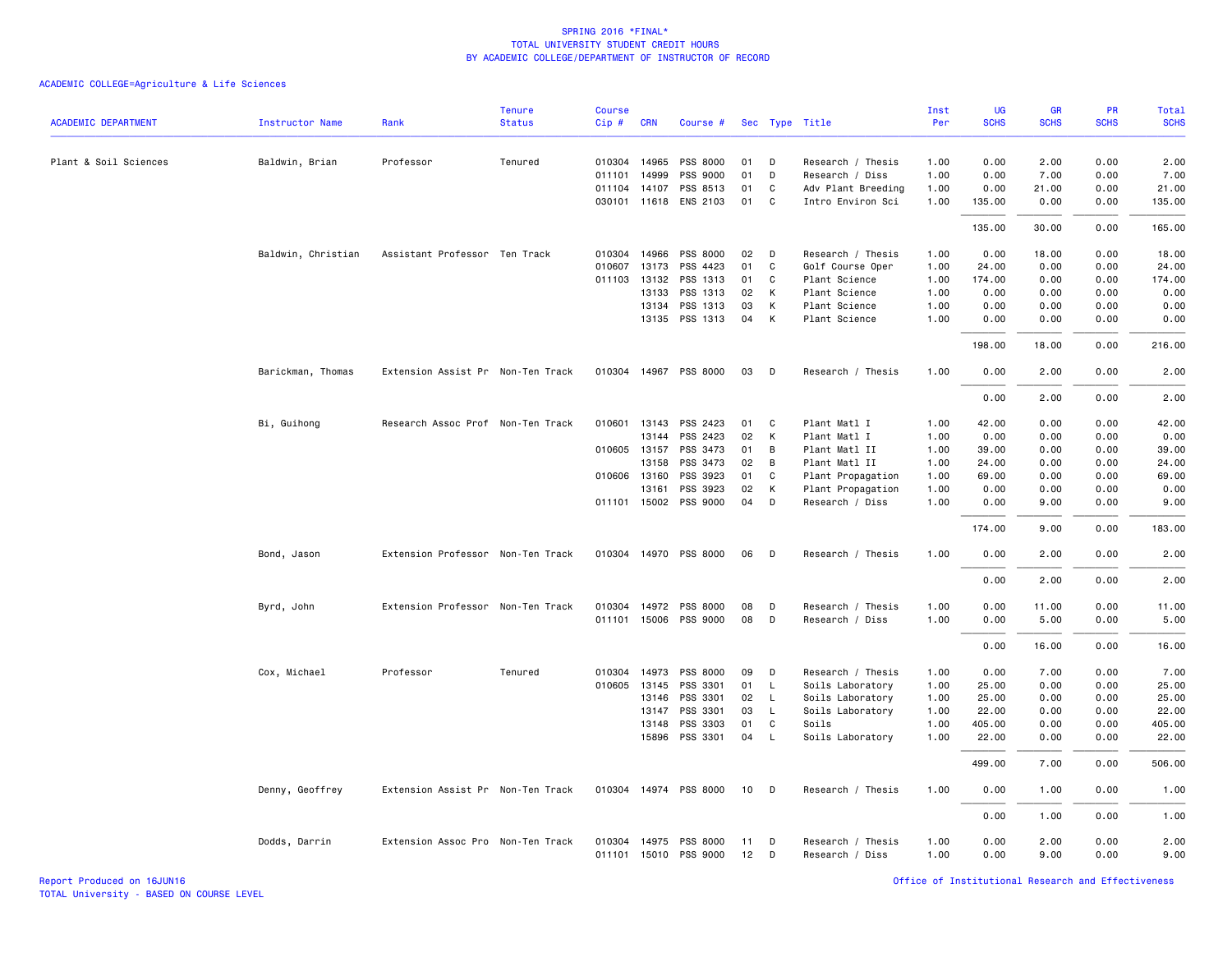|                            |                        |                                   | <b>Tenure</b> | <b>Course</b> |              |                       |    |   |                           | Inst | UG          | <b>GR</b>   | PR          | <b>Total</b> |
|----------------------------|------------------------|-----------------------------------|---------------|---------------|--------------|-----------------------|----|---|---------------------------|------|-------------|-------------|-------------|--------------|
| <b>ACADEMIC DEPARTMENT</b> | <b>Instructor Name</b> | Rank                              | <b>Status</b> | Cip#          | <b>CRN</b>   | Course #              |    |   | Sec Type Title            | Per  | <b>SCHS</b> | <b>SCHS</b> | <b>SCHS</b> | <b>SCHS</b>  |
|                            |                        |                                   |               |               |              |                       |    |   |                           |      |             |             |             |              |
|                            |                        |                                   |               |               |              |                       |    |   |                           |      | 0.00        | 11.00       | 0.00        | 11.00        |
| Plant & Soil Sciences      | Etheredge, Coleman     | Instructor                        | Non-Ten Track | 010605        |              | 13149 PSS 3313        | 01 | C | Int Plant Des & Mint 1.00 |      | 36.00       | 0.00        | 0.00        | 36.00        |
|                            |                        |                                   |               |               | 13150        | PSS 3313              | 02 | К | Int Plant Des & Mint      | 1.00 | 0.00        | 0.00        | 0.00        | 0.00         |
|                            |                        |                                   |               |               | 010608 13136 | PSS 2343              | 01 | C | Floral Design             | 1.00 | 261.00      | 0.00        | 0.00        | 261.00       |
|                            |                        |                                   |               |               | 13137        | PSS 2343              | 02 | К | Floral Design             | 1.00 | 0.00        | 0.00        | 0.00        | 0.00         |
|                            |                        |                                   |               |               | 13138        | PSS 2343              | 03 | K | Floral Design             | 1.00 | 0.00        | 0.00        | 0.00        | 0.00         |
|                            |                        |                                   |               |               | 13139        | PSS 2343              | 04 | К | Floral Design             | 1.00 | 0.00        | 0.00        | 0.00        | 0.00         |
|                            |                        |                                   |               |               | 13140        | PSS 2343              | 05 | K | Floral Design             | 1.00 | 0.00        | 0.00        | 0.00        | 0.00         |
|                            |                        |                                   |               |               | 13151        | PSS 3343              | 01 | C | Wedding Floral Desig      | 1.00 | 36.00       | 0.00        | 0.00        | 36.00        |
|                            |                        |                                   |               |               |              | 13152 PSS 3343        | 02 | К | Wedding Floral Desig      | 1.00 | 0.00        | 0.00        | 0.00        | 0.00         |
|                            |                        |                                   |               |               |              |                       |    |   |                           |      | 333.00      | 0.00        | 0.00        | 333.00       |
|                            | Golden, Bobby          | Extension Assist Pr Non-Ten Track |               |               |              | 010304 14977 PSS 8000 | 13 | D | Research / Thesis         | 1.00 | 0.00        | 8.00        | 0.00        | 8.00         |
|                            |                        |                                   |               |               |              |                       |    |   |                           |      | 0.00        | 8.00        | 0.00        | 8.00         |
|                            | Harkess, Richard       | Professor                         | Tenured       |               |              | 010304 14978 PSS 8000 | 14 | D | Research / Thesis         | 1.00 | 0.00        | 10.00       | 0.00        | 10.00        |
|                            |                        |                                   |               | 010601        | 13156        | PSS 3433              | 01 | E | Hort Internship           | 1.00 | 3.00        | 0.00        | 0.00        | 3.00         |
|                            |                        |                                   |               |               | 010606 13172 | PSS 4363              | 01 | C | Sustain Nursery Prod      | 1.00 | 51.00       | 0.00        | 0.00        | 51.00        |
|                            |                        |                                   |               |               | 13193        | PSS 6363              | 01 | C | Sustain Nursery Prod      | 1.00 | 0.00        | 3.00        | 0.00        | 3.00         |
|                            |                        |                                   |               |               | 011101 15013 | PSS 9000              | 15 | D | Research / Diss           | 1.00 | 0.00        | 3.00        | 0.00        | 3.00         |
|                            |                        |                                   |               | 011103        | 13163        | PSS 4113              | 01 | C | Agricultural Crop Ph 1.00 |      | 156.00      | 0.00        | 0.00        | 156.00       |
|                            |                        |                                   |               |               |              | 13184 PSS 6113        | 01 | C | Agricultural Crop Ph 1.00 |      | 0.00        | 12.00       | 0.00        | 12.00        |
|                            |                        |                                   |               |               |              |                       |    |   |                           |      | 210.00      | 28.00       | 0.00        | 238.00       |
|                            | Henry, William         | Associate Professor Ten Track     |               | 010304        | 13164        | PSS 4123              | 01 | C | Grain Crops               | 1.00 | 69.00       | 0.00        | 0.00        | 69.00        |
|                            |                        |                                   |               |               | 13165        | PSS 4123              | 02 | K | Grain Crops               | 1.00 | 0.00        | 0.00        | 0.00        | 0.00         |
|                            |                        |                                   |               |               | 13185        | PSS 6123              | 01 | C | Grain Crops               | 1.00 | 0.00        | 30.00       | 0.00        | 30.00        |
|                            |                        |                                   |               |               | 13186        | PSS 6123              | 02 | К | Grain Crops               | 1.00 | 0.00        | 0.00        | 0.00        | 0.00         |
|                            |                        |                                   |               |               |              | 011101 15014 PSS 9000 | 16 | D | Research / Diss           | 1.00 | 0.00        | 5.00        | 0.00        | 5.00         |
|                            |                        |                                   |               |               |              |                       |    |   |                           |      | 69.00       | 35.00       | 0.00        | 104.00       |
|                            | Kingery, William       | Professor                         | Tenured       |               | 011102 15895 | PSS 3423              | 02 | E | Agronomy Internship       | 1.00 | 3.00        | 0.00        | 0.00        | 3.00         |
|                            |                        |                                   |               | 011201        | 14106        | PSS 8343              | 01 | C | Soil Plant Atmospher      | 1.00 | 0.00        | 9.00        | 0.00        | 9.00         |
|                            |                        |                                   |               | 011203        | 13170        | PSS 4314              | 01 | C | Microbiology & Ecolo      | 1.00 | 16.00       | 0.00        | 0.00        | 16.00        |
|                            |                        |                                   |               |               | 13171        | PSS 4314              | 02 | К | Microbiology & Ecolo      | 1.00 | 0.00        | 0.00        | 0.00        | 0.00         |
|                            |                        |                                   |               |               | 13191        | PSS 6314              | 01 | C | Microbiology & Ecolo 1.00 |      | 0.00        | 4.00        | 0.00        | 4.00         |
|                            |                        |                                   |               |               |              | 13192 PSS 6314        | 02 | К | Microbiology & Ecolo 1.00 |      | 0.00        | 0.00        | 0.00        | 0.00         |
|                            |                        |                                   |               |               |              |                       |    |   |                           |      | 19.00       | 13.00       | 0.00        | 32.00        |
|                            | Krutz, Larry           | Extension Assoc Pro Non-Ten Track |               |               | 010304 14981 | PSS 8000              | 17 | D | Research / Thesis         | 1.00 | 0.00        | 8.00        | 0.00        | 8.00         |
|                            |                        |                                   |               |               |              | 011101 15016 PSS 9000 | 18 | D | Research / Diss           | 1.00 | 0.00        | 4.00        | 0.00        | 4.00         |
|                            |                        |                                   |               |               |              |                       |    |   |                           |      | 0.00        | 12.00       | 0.00        | 12.00        |
|                            | Lang, David            | Professor                         | Tenured       |               |              | 011102 14108 PSS 8103 | 01 | C | Pasture Development       | 1.00 | 0.00        | 30.00       | 0.00        | 30.00        |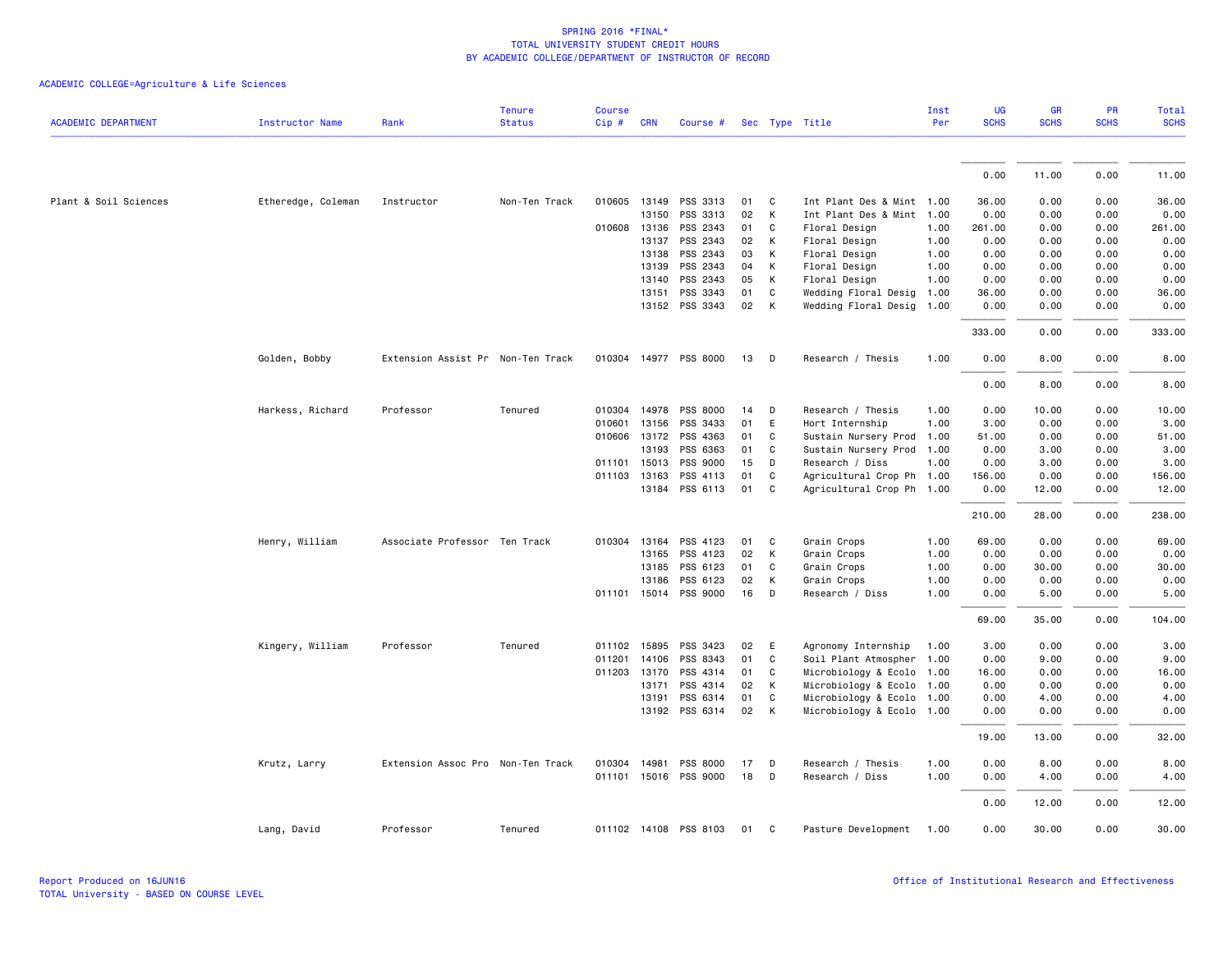| <b>ACADEMIC DEPARTMENT</b> | <b>Instructor Name</b> | Rank                              | <b>Tenure</b><br><b>Status</b> | <b>Course</b><br>Cip# | <b>CRN</b>   | Course #              |    |              | Sec Type Title            | Inst<br>Per | UG<br><b>SCHS</b> | <b>GR</b><br><b>SCHS</b> | PR<br><b>SCHS</b> | <b>Total</b><br><b>SCHS</b> |
|----------------------------|------------------------|-----------------------------------|--------------------------------|-----------------------|--------------|-----------------------|----|--------------|---------------------------|-------------|-------------------|--------------------------|-------------------|-----------------------------|
|                            |                        |                                   |                                |                       |              |                       |    |              |                           |             |                   |                          |                   |                             |
|                            |                        |                                   |                                |                       |              |                       |    |              |                           |             | 0.00              | 30.00                    | 0.00              | 30.00                       |
| Plant & Soil Sciences      | Larson, Erick          | Extension Assoc Pro Non-Ten Track |                                |                       |              | 010304 14982 PSS 8000 | 18 | - D          | Research / Thesis         | 1.00        | 0.00              | 3.00                     | 0.00              | 3.00                        |
|                            |                        |                                   |                                |                       |              |                       |    |              |                           |             | 0.00              | 3.00                     | 0.00              | 3.00                        |
|                            | Lemus, Rocky           | Extension Assoc Pro Non-Ten Track |                                |                       |              | 011101 15017 PSS 9000 | 19 | D            | Research / Diss           | 1.00        | 0.00              | 6.00                     | 0.00              | 6.00                        |
|                            |                        |                                   |                                |                       |              |                       |    |              |                           |             | 0.00              | 6.00                     | 0.00              | 6.00                        |
|                            | McCurdy, James         | Assistant Professor Ten Track     |                                |                       |              | 010304 14984 PSS 8000 | 20 | D            | Research / Thesis         | 1.00        | 0.00              | 2.00                     | 0.00              | 2.00                        |
|                            |                        |                                   |                                |                       |              |                       |    |              |                           |             | 0.00              | 2.00                     | 0.00              | 2.00                        |
|                            | McDougald, Lynette     | Instructor                        | Non-Ten Track                  |                       |              | 010608 14109 PSS 4023 | 01 | C            | Floral Management         | 1.00        | 30.00             | 0.00                     | 0.00              | 30.00                       |
|                            |                        |                                   |                                |                       | 14111        | PSS 4093              | 01 | B            | Psthrvst Care Floral      | 1.00        | 39.00             | 0.00                     | 0.00              | 39.00                       |
|                            |                        |                                   |                                |                       | 011101 13159 | PSS 3511              | 01 | S            | Seminar                   | 1.00        | 10.00             | 0.00                     | 0.00              | 10.00                       |
|                            |                        |                                   |                                |                       | 16489        | PSS 4000              | 01 | $\mathbf{I}$ | Directed Indiv Study 1.00 |             | 3.00              | 0.00                     | 0.00              | 3.00                        |
|                            |                        |                                   |                                |                       |              |                       |    |              |                           |             | 82.00             | 0.00                     | 0.00              | 82.00                       |
|                            | Meyers, Stephen        | Extension Assist Pr Non-Ten Track |                                |                       |              | 010304 14985 PSS 8000 | 21 | D            | Research / Thesis         | 1.00        | 0.00              | 1.00                     | 0.00              | 1.00                        |
|                            |                        |                                   |                                |                       |              |                       |    |              |                           |             | 0.00              | 1.00                     | 0.00              | 1.00                        |
|                            | Peterson, Daniel       | Professor                         | Tenured                        |                       |              | 260202 16288 BCH 9000 | 16 | D            | Research/Diss             | 1.00        | 0.00              | 6.00                     | 0.00              | 6.00                        |
|                            |                        |                                   |                                |                       |              |                       |    |              |                           |             | 0.00              | 6.00                     | 0.00              | 6.00                        |
|                            | Phillips, Jerry        | Professor                         | Tenured                        |                       |              | 011101 13213 PSS 8811 | 01 | -S           | Seminar                   | 1.00        | 0.00              | 7.00                     | 0.00              | 7.00                        |
|                            |                        |                                   |                                |                       |              | 13214 PSS 8821        | 01 | S            | Seminar                   | 1.00        | 0.00              | 6.00                     | 0.00              | 6.00                        |
|                            |                        |                                   |                                |                       |              | 13215 PSS 8831        | 01 | - S          | Seminar                   | 1.00        | 0.00              | 3.00                     | 0.00              | 3.00                        |
|                            |                        |                                   |                                |                       |              |                       |    |              |                           |             | 0.00              | 16.00                    | 0.00              | 16.00                       |
|                            | Reddy, Kambham         | Research Professor                | Non-Ten Track                  | 010000                | 15683        | GA 4000               | 09 | $\mathbf{I}$ | Dis in Agriculture        | 1.00        | 3.00              | 0.00                     | 0.00              | 3.00                        |
|                            |                        |                                   |                                |                       | 010304 14988 | PSS 8000              | 24 | D            | Research / Thesis         | 1.00        | 0.00              | 11.00                    | 0.00              | 11.00                       |
|                            |                        |                                   |                                | 011101                | 15023        | PSS 9000              | 25 | D            | Research / Diss           | 1.00        | 0.00              | 18.00                    | 0.00              | 18.00                       |
|                            |                        |                                   |                                |                       |              | 260307 13205 PSS 8163 | 01 | C.           | Environment Plt Phys 1.00 |             | 0.00              | 27.00                    | 0.00              | 27.00                       |
|                            |                        |                                   |                                |                       |              |                       |    |              |                           |             | 3.00              | 56.00                    | 0.00              | 59.00                       |
|                            | Reynolds, Daniel       | Professor                         | Tenured                        |                       | 010304 13181 | PSS 4813              | 01 | C            | Herbicide Technology 1.00 |             | 69.00             | 0.00                     | 0.00              | 69.00                       |
|                            |                        |                                   |                                |                       | 13182        | PSS 4813              | 02 | К            | Herbicide Technology 1.00 |             | 0.00              | 0.00                     | 0.00              | 0.00                        |
|                            |                        |                                   |                                |                       | 13202        | PSS 6813              | 01 | C            | Herbicide Technology 1.00 |             | 0.00              | 24.00                    | 0.00              | 24.00                       |
|                            |                        |                                   |                                |                       | 13203        | PSS 6813              | 02 | К            | Herbicide Technology 1.00 |             | 0.00              | 0.00                     | 0.00              | 0.00                        |
|                            |                        |                                   |                                |                       | 14989        | PSS 8000              | 25 | D            | Research / Thesis         | 1.00        | 0.00              | 1.00                     | 0.00              | 1.00                        |
|                            |                        |                                   |                                |                       |              | 011101 15024 PSS 9000 | 26 | D            | Research / Diss           | 1.00        | 0.00              | 1.00                     | 0.00              | 1.00                        |
|                            |                        |                                   |                                |                       |              |                       |    |              |                           |             | 69.00             | 26.00                    | 0.00              | 95.00                       |
|                            | Rushing, Jason         | Extension Assist Pr Non-Ten Track |                                |                       |              | 010304 14990 PSS 8000 | 26 | D            | Research / Thesis         | 1.00        | 0.00              | 3.00                     | 0.00              | 3.00                        |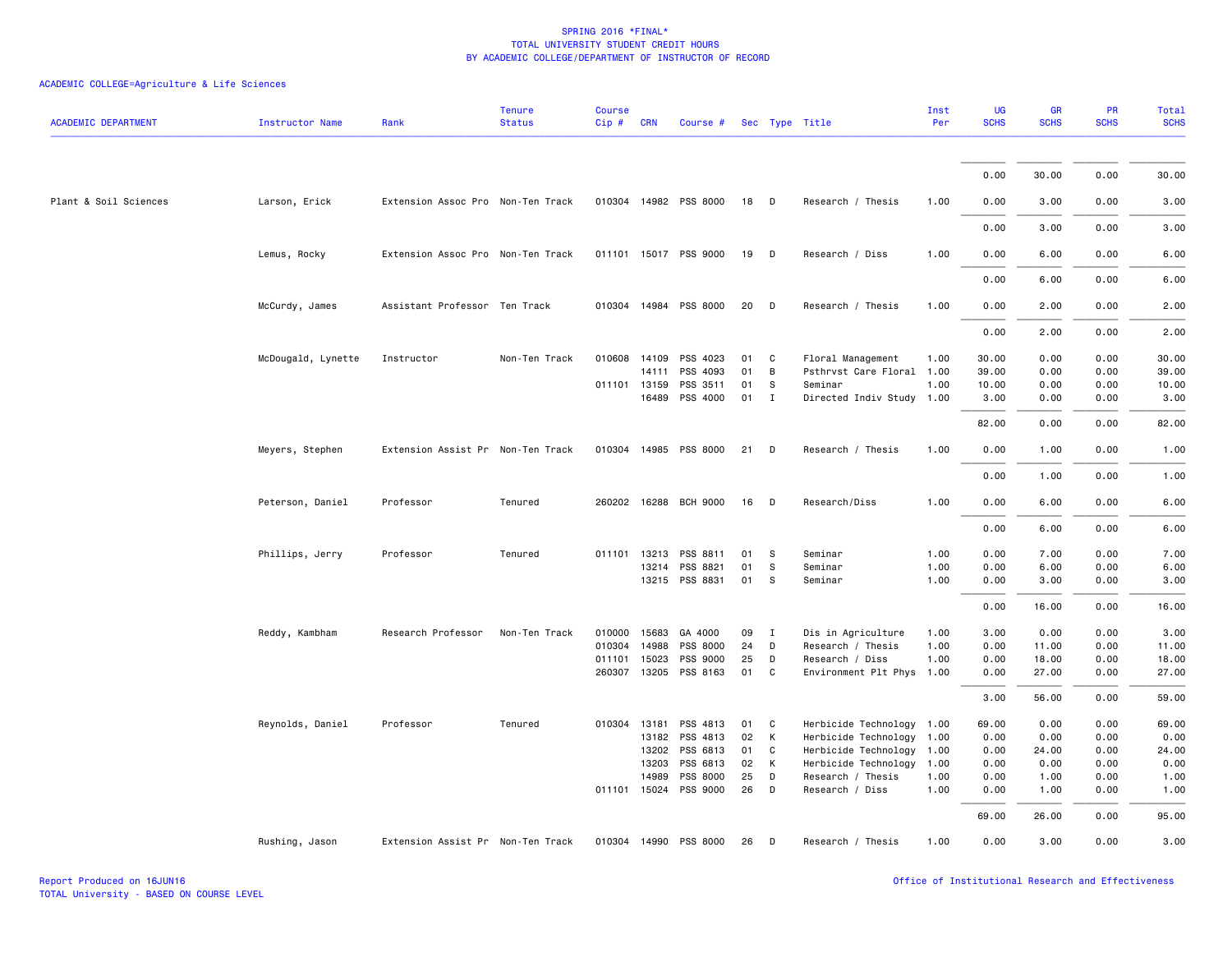## ACADEMIC COLLEGE=Agriculture & Life Sciences

| <b>ACADEMIC DEPARTMENT</b>                                       | <b>Instructor Name</b> | Rank                          | <b>Tenure</b><br><b>Status</b> | <b>Course</b><br>Cip# | <b>CRN</b>   | Course #                   |                |                | Sec Type Title                                         | Inst<br>Per | <b>UG</b><br><b>SCHS</b> | <b>GR</b><br><b>SCHS</b>                                              | <b>PR</b><br><b>SCHS</b> | Total<br><b>SCHS</b>   |
|------------------------------------------------------------------|------------------------|-------------------------------|--------------------------------|-----------------------|--------------|----------------------------|----------------|----------------|--------------------------------------------------------|-------------|--------------------------|-----------------------------------------------------------------------|--------------------------|------------------------|
|                                                                  |                        |                               |                                |                       |              |                            |                |                |                                                        |             |                          |                                                                       |                          |                        |
|                                                                  |                        |                               |                                |                       |              |                            |                |                |                                                        |             | 0.00                     | 3.00                                                                  | 0.00                     | 3.00                   |
| Plant & Soil Sciences                                            | Shaw, David            | Professor                     | Tenured                        |                       |              | 011101 15026 PSS 9000      | 28             | $\Box$         | Research / Diss                                        | 1.00        | 0.00                     | 3.00                                                                  | 0.00                     | 3.00                   |
|                                                                  |                        |                               |                                |                       |              |                            |                |                |                                                        |             | 0.00                     | 3.00                                                                  | 0.00                     | 3.00                   |
|                                                                  | Smith, Marshall        | Non-Faculty                   | Not Applicable                 | 521003                | 12006        | FYE 1001<br>12007 FYE 1001 | F01 C<br>F02 C |                | Freshman Year Experi 0.10<br>Freshman Year Experi 0.50 |             | 16.80<br>100.50          | 0.00<br>0.00                                                          | 0.00<br>0.00             | 16.80<br>100.50        |
|                                                                  |                        |                               |                                |                       |              |                            |                |                |                                                        |             | 117.30                   | 0.00                                                                  | 0.00                     | 117.30                 |
|                                                                  | Sneed, James           | Non-Faculty                   | Not Applicable                 |                       |              | 010607 13174 PSS 4423      | 02             | <b>K</b>       | Golf Course Oper                                       | 1.00        | 0.00                     | 0.00                                                                  | 0.00                     | 0.00                   |
|                                                                  |                        |                               |                                |                       |              |                            |                |                |                                                        |             | 0.00                     | 0.00                                                                  | 0.00                     | 0.00                   |
|                                                                  | Stewart, Barry         | Associate Professor Tenured   |                                |                       | 010607 13154 | PSS 3421                   | 01             | $^{\circ}$ s   | Turf Seminar II                                        | 1.00        | 19.00                    | 0.00                                                                  | 0.00                     | 19.00                  |
|                                                                  |                        |                               |                                |                       | 13175        | PSS 4443                   | 01             | C              | Athletic Field Mgt                                     | 1.00        | 27.00                    | 0.00                                                                  | 0.00                     | 27.00                  |
|                                                                  |                        |                               |                                |                       |              | 13176 PSS 4443             | 02             | C              | Athletic Field Mgt-A 1.00                              |             | 18.00                    | 0.00                                                                  | 0.00                     | 18.00                  |
|                                                                  |                        |                               |                                |                       |              | 13197 PSS 6443             | 02             | $\overline{B}$ | Athletic Field Mgt-                                    | 1.00        | 0.00                     | 6.00                                                                  | 0.00                     | 6.00                   |
|                                                                  |                        |                               |                                |                       |              |                            |                |                |                                                        |             | 64.00                    | 6.00                                                                  | 0.00                     | 70.00                  |
|                                                                  | Tseng, Te Ming         | Assistant Professor Ten Track |                                | 010304                | 14994        | PSS 8000                   | 30             | $\mathsf{D}$   | Research / Thesis                                      | 1.00        | 0.00                     | 3.00                                                                  | 0.00                     | 3.00                   |
|                                                                  |                        |                               |                                | 011105                | 13179        | PSS 4633                   | 01             | C              | Weed Biology/Ecology 1.00                              |             | 66.00                    | 0.00                                                                  | 0.00                     | 66.00                  |
|                                                                  |                        |                               |                                |                       | 13180        | PSS 4633                   | 02             | К              | Weed Biology/Ecology 1.00                              |             | 0.00                     | 0.00                                                                  | 0.00                     | 0.00                   |
|                                                                  |                        |                               |                                |                       | 13200        | PSS 6633                   | 01             | C              | Weed Biology/Ecology 1.00                              |             | 0.00                     | 27.00                                                                 | 0.00                     | 27.00                  |
|                                                                  |                        |                               |                                |                       | 13201        | PSS 6633                   | 02             | $\mathsf{K}$   | Weed Biology/Ecology 1.00                              |             | 0.00                     | 0.00                                                                  | 0.00                     | 0.00                   |
|                                                                  |                        |                               |                                |                       |              |                            |                |                |                                                        |             | 66.00                    | 30.00                                                                 | 0.00                     | 96.00                  |
|                                                                  | Varco, Jac             | Professor                     | Tenured                        | 010304                | 14995        | PSS 8000                   | 31             | D              | Research / Thesis                                      | 1.00        | 0.00                     | 9.00                                                                  | 0.00                     | 9.00                   |
|                                                                  |                        |                               |                                | 011201                | 13169        | PSS 4313                   | 01             | C              | Soil Fertility                                         | 1.00        | 90.00                    | 0.00                                                                  | 0.00                     | 90.00                  |
|                                                                  |                        |                               |                                |                       |              | 13190 PSS 6313             | 01             | $\mathbf{C}$   | Soil Fertility                                         | 1.00        | 0.00                     | 45.00                                                                 | 0.00                     | 45.00                  |
|                                                                  |                        |                               |                                |                       |              |                            |                |                |                                                        |             | 90.00                    | 54.00                                                                 | 0.00                     | 144.00                 |
|                                                                  | Wallace, Teddy         | Associate Professor Tenured   |                                | 010304                | 13166        | PSS 4133                   | 01             | $\mathbf{C}$   | Fiber&Oilseed Crops                                    | 1.00        | 123.00                   | 0.00                                                                  | 0.00                     | 123.00                 |
|                                                                  |                        |                               |                                |                       |              | 13187 PSS 6133             | 01             | C              | Fiber&Oilseed Crops                                    | 1.00        | 0.00                     | 9.00                                                                  | 0.00                     | 9.00                   |
|                                                                  |                        |                               |                                |                       |              | 14996 PSS 8000             | 32 D           |                | Research / Thesis                                      | 1.00        | 0.00                     | 3.00                                                                  | 0.00                     | 3.00                   |
|                                                                  |                        |                               |                                |                       |              |                            |                |                |                                                        |             | 123.00                   | 12.00                                                                 | 0.00                     | 135.00                 |
|                                                                  | White, Joshua          | Non-Faculty                   | Not Applicable                 |                       |              | 010304 14105 PSS 4103      | 01 B           |                | Forage Pasture                                         | 1.00        | 63.00                    | 0.00                                                                  | 0.00                     | 63.00                  |
|                                                                  |                        |                               |                                |                       |              |                            |                |                |                                                        |             | 63.00                    | 0.00                                                                  | 0.00                     | 63.00                  |
|                                                                  | Williams, W.           | Non-Employee                  | Not Applicable                 |                       |              | 011101 15031 PSS 9000      | 33             | $\mathsf{D}$   | Research / Diss                                        | 1.00        | 0.00                     | 6.00                                                                  | 0.00                     | 6.00                   |
|                                                                  |                        |                               |                                |                       |              |                            |                |                |                                                        |             | 0.00                     | 6.00                                                                  | 0.00                     | 6.00                   |
| ----------------------------------<br>Plant & Soil Sciences      |                        |                               |                                |                       |              |                            |                |                |                                                        |             | ========<br>2314.30      | ======== =======<br>452.00                                            | 0.00                     | -==========<br>2766.30 |
| ----------------------------------<br>Report Produced on 16JUN16 |                        |                               |                                |                       |              |                            |                |                |                                                        |             | ========                 | <b>ESSESSES</b><br>Office of Institutional Research and Effectiveness | ========                 | - ==========           |

TOTAL University - BASED ON COURSE LEVEL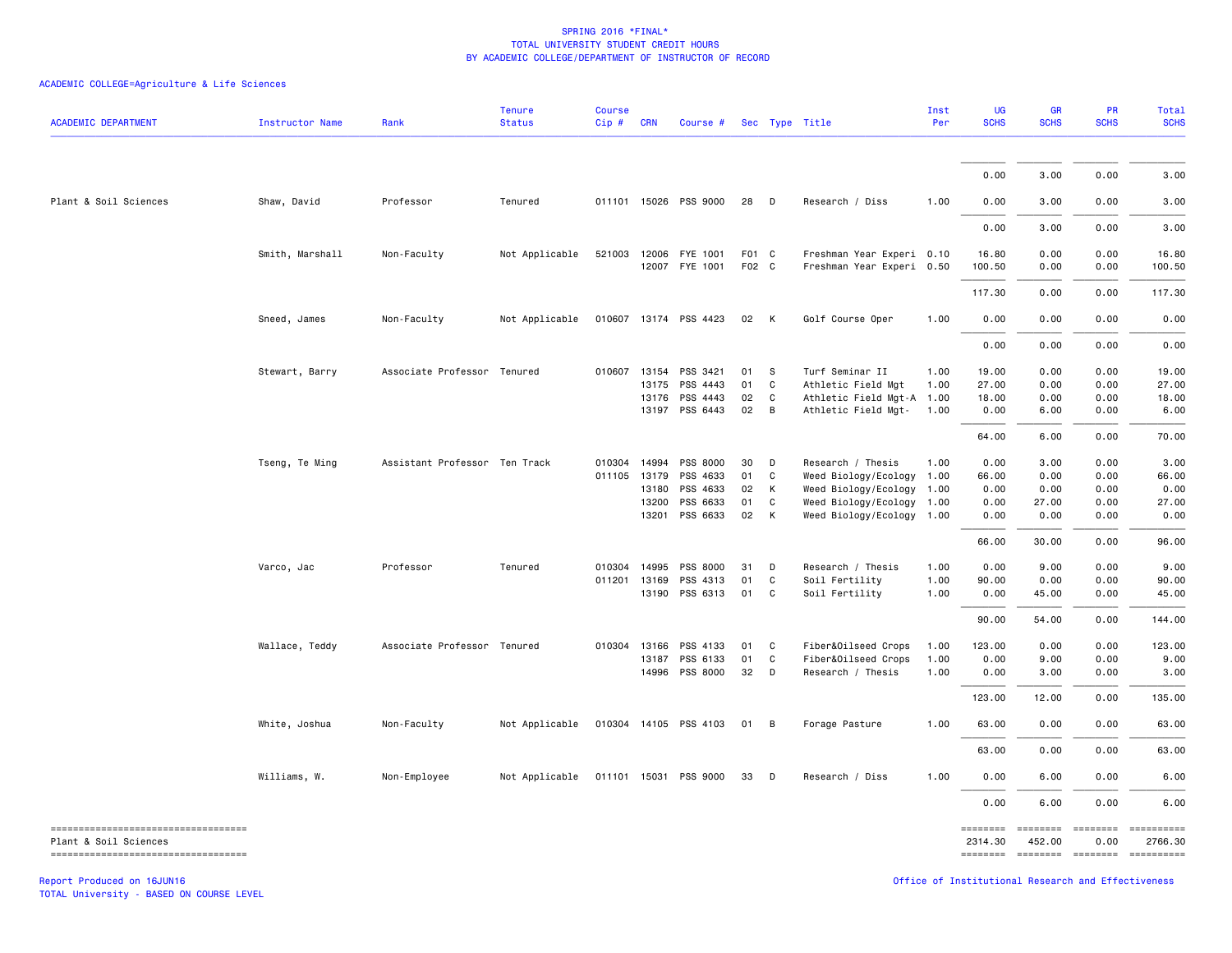| <b>ACADEMIC DEPARTMENT</b> | Instructor Name                | Rank                          | <b>Tenure</b><br><b>Status</b> | <b>Course</b><br>Cip# | <b>CRN</b>   | Course #             |    |              | Sec Type Title       | Inst<br>Per | <b>UG</b><br><b>SCHS</b> | <b>GR</b><br><b>SCHS</b> | PR<br><b>SCHS</b> | Total<br><b>SCHS</b> |
|----------------------------|--------------------------------|-------------------------------|--------------------------------|-----------------------|--------------|----------------------|----|--------------|----------------------|-------------|--------------------------|--------------------------|-------------------|----------------------|
|                            |                                |                               |                                |                       |              |                      |    |              |                      |             |                          |                          |                   |                      |
| Poultry Science            | Beck, Mary                     | Professor                     | Tenured                        |                       |              | 010907 16154 P0 8011 | 01 | s            | Graduate Seminar in  | 1.00        | 0.00                     | 2.00                     | 0.00              | 2.00                 |
|                            |                                |                               |                                |                       |              |                      |    |              |                      |             | 0.00                     | 2.00                     | 0.00              | 2.00                 |
|                            | Farnell, Morgan                | Associate Professor Tenured   |                                |                       |              | 010907 13067 PO 4313 | 01 | C            | Mgt Comm Layers      | 1.00        | 69.00                    | 0.00                     | 0.00              | 69.00                |
|                            |                                |                               |                                |                       | 13072        | PO 6313              | 01 | C            | Mgt Comm Layers      | 1.00        | 0.00                     | 9.00                     | 0.00              | 9.00                 |
|                            |                                |                               |                                |                       | 15507        | PO 8000              | 01 | D            | Research / Thesis    | 1.00        | 0.00                     | 4.00                     | 0.00              | 4.00                 |
|                            |                                |                               |                                |                       |              | 16236 PO 7000        | 02 | $\mathbf{I}$ | Directed Indiv Study | 1.00        | 0.00                     | 1.00                     | 0.00              | 1.00                 |
|                            |                                |                               |                                |                       |              |                      |    |              |                      |             | 69.00                    | 14.00                    | 0.00              | 83.00                |
|                            | Kiess, Aaron                   | Associate Professor Tenured   |                                |                       | 010907 13060 | PO 3021              | 01 | -S           | Seminar              | 1.00        | 13.00                    | 0.00                     | 0.00              | 13.00                |
|                            |                                |                               |                                |                       | 13065        | PO 4031              | 01 | S            | Seminar              | 1.00        | 9.00                     | 0.00                     | 0.00              | 9.00                 |
|                            |                                |                               |                                |                       | 13066        | PO 4041              | 01 | s            | Seminar              | 1.00        | 9.00                     | 0.00                     | 0.00              | 9.00                 |
|                            |                                |                               |                                |                       | 13070        | PO 4844              | 01 | C            | Avian Anatomy & Phys | 1.00        | 72.00                    | 0.00                     | 0.00              | 72.00                |
|                            |                                |                               |                                |                       | 13071        | PO 4844              | 02 | К            | Avian Anatomy & Phys | 1.00        | 0.00                     | 0.00                     | 0.00              | 0.00                 |
|                            |                                |                               |                                |                       | 15508        | PO 8000              | 02 | D            | Research / Thesis    | 1.00        | 0.00                     | 1.00                     | 0.00              | 1.00                 |
|                            |                                |                               |                                |                       |              |                      |    |              |                      |             | 103.00                   | 1.00                     | 0.00              | 104.00               |
|                            | McDaniel, Christophe Professor |                               | Tenured                        |                       |              | 010000 14900 GA 4000 | 01 | I            | Dis in Agriculture   | 1.00        | 3.00                     | 0.00                     | 0.00              | 3.00                 |
|                            |                                |                               |                                |                       | 010907 15509 | PO 8000              | 03 | D            | Research / Thesis    | 1.00        | 0.00                     | 8.00                     | 0.00              | 8.00                 |
|                            |                                |                               |                                |                       |              | 15516 PO 9000        | 03 | D            | Research / Diss      | 1.00        | 0.00                     | 2.00                     | 0.00              | 2.00                 |
|                            |                                |                               |                                |                       |              |                      |    |              |                      |             | 3.00                     | 10.00                    | 0.00              | 13.00                |
|                            | Peebles, Edgar                 | Professor                     | Tenured                        |                       |              | 010907 15510 PO 8000 | 04 | D            | Research / Thesis    | 1.00        | 0.00                     | 3.00                     | 0.00              | 3.00                 |
|                            |                                |                               |                                |                       | 15517        | PO 9000              | 04 | D            | Research / Diss      | 1.00        | 0.00                     | 9.00                     | 0.00              | 9.00                 |
|                            |                                |                               |                                |                       | 260801 10474 | BIO 3103             | 01 | C            | Genetics I           | 1.00        | 330.00                   | 0.00                     | 0.00              | 330.00               |
|                            |                                |                               |                                |                       | 10475        | BIO 3103             | 02 | К            | Genetics I           | 1.00        | 0.00                     | 0.00                     | 0.00              | 0.00                 |
|                            |                                |                               |                                |                       | 10476        | BIO 3103             | 03 | К            | Genetics I           | 1.00        | 0.00                     | 0.00                     | 0.00              | 0.00                 |
|                            |                                |                               |                                |                       | 12077        | GNS 3103             | 01 | C            | Genetics I           | 1.00        | 54.00                    | 0.00                     | 0.00              | 54.00                |
|                            |                                |                               |                                |                       | 12078        | GNS 3103             | 02 | К            | Genetics I           | 1.00        | 0.00                     | 0.00                     | 0.00              | 0.00                 |
|                            |                                |                               |                                |                       | 12079        | GNS 3103             | 03 | К            | Genetics I           | 1.00        | 0.00                     | 0.00                     | 0.00              | 0.00                 |
|                            |                                |                               |                                |                       | 13061        | PO 3103              | 01 | C            | Genetics I           | 1.00        | 192.00                   | 0.00                     | 0.00              | 192.00               |
|                            |                                |                               |                                |                       | 13062        | PO 3103              | 02 | К            | Genetics I           | 1.00        | 0.00                     | 0.00                     | 0.00              | 0.00                 |
|                            |                                |                               |                                |                       | 13063        | PO 3103              | 03 | К            | Genetics I           | 1.00        | 0.00                     | 0.00                     | 0.00              | 0.00                 |
|                            |                                |                               |                                |                       |              |                      |    |              |                      |             | 576.00                   | 12.00                    | 0.00              | 588.00               |
|                            | Sadler, Clarence               | Lecturer                      | Non-Ten Track                  |                       |              | 010907 16018 P0 4033 | 01 | B            | Diseases of Poultry  | 1.00        | 42.00                    | 0.00                     | 0.00              | 42.00                |
|                            |                                |                               |                                |                       |              |                      |    |              |                      |             | 42.00                    | 0.00                     | 0.00              | 42.00                |
|                            | Sharma, Chander                | Assistant Professor Ten Track |                                |                       | 010907 11936 | FNH 4512             | 01 | C            | Poult. Prod. Safety  | 1.00        | 4.00                     | 0.00                     | 0.00              | 4.00                 |
|                            |                                |                               |                                |                       | 11950        | FNH 6512             | 01 | C            | Poult. Prod. Safety  | 1.00        | 0.00                     | 4.00                     | 0.00              | 4.00                 |
|                            |                                |                               |                                |                       | 13069        | P0 4512              | 01 | C            | Poult. Prod. Safety  | 1.00        | 30.00                    | 0.00                     | 0.00              | 30.00                |
|                            |                                |                               |                                |                       | 13074        | PO 6512              | 01 | C            | Poult. Prod. Safety  | 1.00        | 0.00                     | 2.00                     | 0.00              | 2.00                 |
|                            |                                |                               |                                |                       | 15511        | PO 8000              | 05 | D            | Research / Thesis    | 1.00        | 0.00                     | 7.00                     | 0.00              | 7.00                 |
|                            |                                |                               |                                |                       |              | 15518 PO 9000        | 05 | D            | Research / Diss      | 1.00        | 0.00                     | 8.00                     | 0.00              | 8.00                 |
|                            |                                |                               |                                |                       |              |                      |    |              |                      |             | 34.00                    | 21.00                    | 0.00              | 55.00                |
|                            | Wamsley, Kelley                | Assistant Professor Ten Track |                                |                       |              | 010904 13068 P0 4423 | 01 | C            | Feed Manufacturing   | 1.00        | 42.00                    | 0.00                     | 0.00              | 42.00                |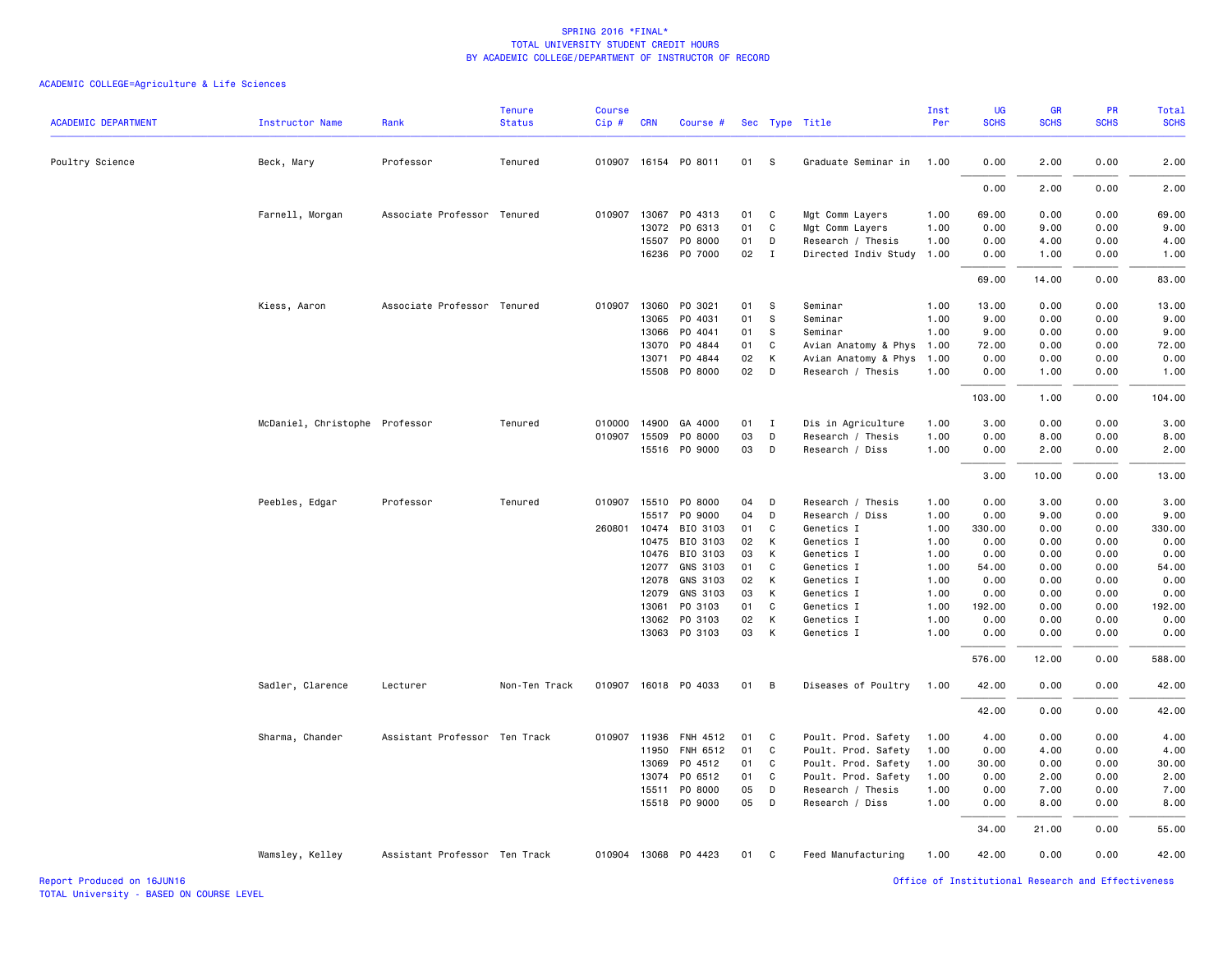|                                        |                        |                                   | <b>Tenure</b> | <b>Course</b> |            |               |      |             |                           | Inst | <b>UG</b>   | <b>GR</b>   | <b>PR</b>   | Total       |
|----------------------------------------|------------------------|-----------------------------------|---------------|---------------|------------|---------------|------|-------------|---------------------------|------|-------------|-------------|-------------|-------------|
| <b>ACADEMIC DEPARTMENT</b>             | <b>Instructor Name</b> | Rank                              | <b>Status</b> | Cip#          | <b>CRN</b> | Course #      |      |             | Sec Type Title            | Per  | <b>SCHS</b> | <b>SCHS</b> | <b>SCHS</b> | <b>SCHS</b> |
| Poultry Science                        | Wamsley, Kelley        | Assistant Professor Ten Track     |               | 010904        |            | 13073 PO 6423 | 01 C |             | Feed Manufacturing        | 1.00 | 0.00        | 12.00       | 0.00        | 12.00       |
|                                        |                        |                                   |               | 010907        |            | 15512 PO 8000 | 06   | D           | Research / Thesis         | 1.00 | 0.00        | 7.00        | 0.00        | 7.00        |
|                                        |                        |                                   |               |               |            | 15519 PO 9000 | 06   | - D         | Research / Diss           | 1.00 | 0.00        | 6.00        | 0.00        | 6.00        |
|                                        |                        |                                   |               |               | 15583      | PO 7000       | 01 I |             | Directed Indiv Study      | 1.00 | 0.00        | 1.00        | 0.00        | 1.00        |
|                                        |                        |                                   |               |               |            | 15614 PO 4000 | 03   | I           | Directed Indiv Study 1.00 |      | 3.00        | 0.00        | 0.00        | 3.00        |
|                                        |                        |                                   |               |               |            | 15757 PO 4000 | 04 I |             | Directed Indiv Study 1.00 |      | 3.00        | 0.00        | 0.00        | 3.00        |
|                                        |                        |                                   |               |               | 16235      | PO 4000       | 05   | I           | Directed Indiv Study 1.00 |      | 3.00        | 0.00        | 0.00        | 3.00        |
|                                        |                        |                                   |               |               |            | 16558 PO 4000 | 06   | I           | Directed Indiv Study 1.00 |      | 1.00        | 0.00        | 0.00        | 1.00        |
|                                        |                        |                                   |               |               |            |               |      |             |                           |      | 52.00       | 26.00       | 0.00        | 78.00       |
|                                        | Wells, Jessica         | Extension Instructo Non-Ten Track |               | 010907        | 13064      | PO 3423       | 01 B |             | Poultry Evaluation I 1.00 |      | 33.00       | 0.00        | 0.00        | 33.00       |
|                                        |                        |                                   |               |               |            | 15549 PO 4000 | 02   | $\mathbf I$ | Directed Indiv Study 1.00 |      | 3.00        | 0.00        | 0.00        | 3.00        |
|                                        |                        |                                   |               |               |            |               |      |             |                           |      | 36.00       | 0.00        | 0.00        | 36.00       |
|                                        | Zhai, Wei              | Assistant Professor Ten Track     |               | 010907        |            | 15520 PO 9000 | 07   | D.          | Research / Diss           | 1.00 | 0.00        | 1.00        | 0.00        | 1.00        |
|                                        |                        |                                   |               |               |            | 15547 PO 4000 | 01 I |             | Directed Indiv Study      | 1.00 | 3.00        | 0.00        | 0.00        | 3.00        |
|                                        |                        |                                   |               |               |            |               |      |             |                           |      | 3.00        | 1.00        | 0.00        | 4.00        |
| ====================================== |                        |                                   |               |               |            |               |      |             |                           |      | ========    | ========    | ========    | ==========  |
| Poultry Science                        |                        |                                   |               |               |            |               |      |             |                           |      | 918.00      | 87.00       | 0.00        | 1005.00     |
| =====================================  |                        |                                   |               |               |            |               |      |             |                           |      | ========    | ========    | ---------   | ==========  |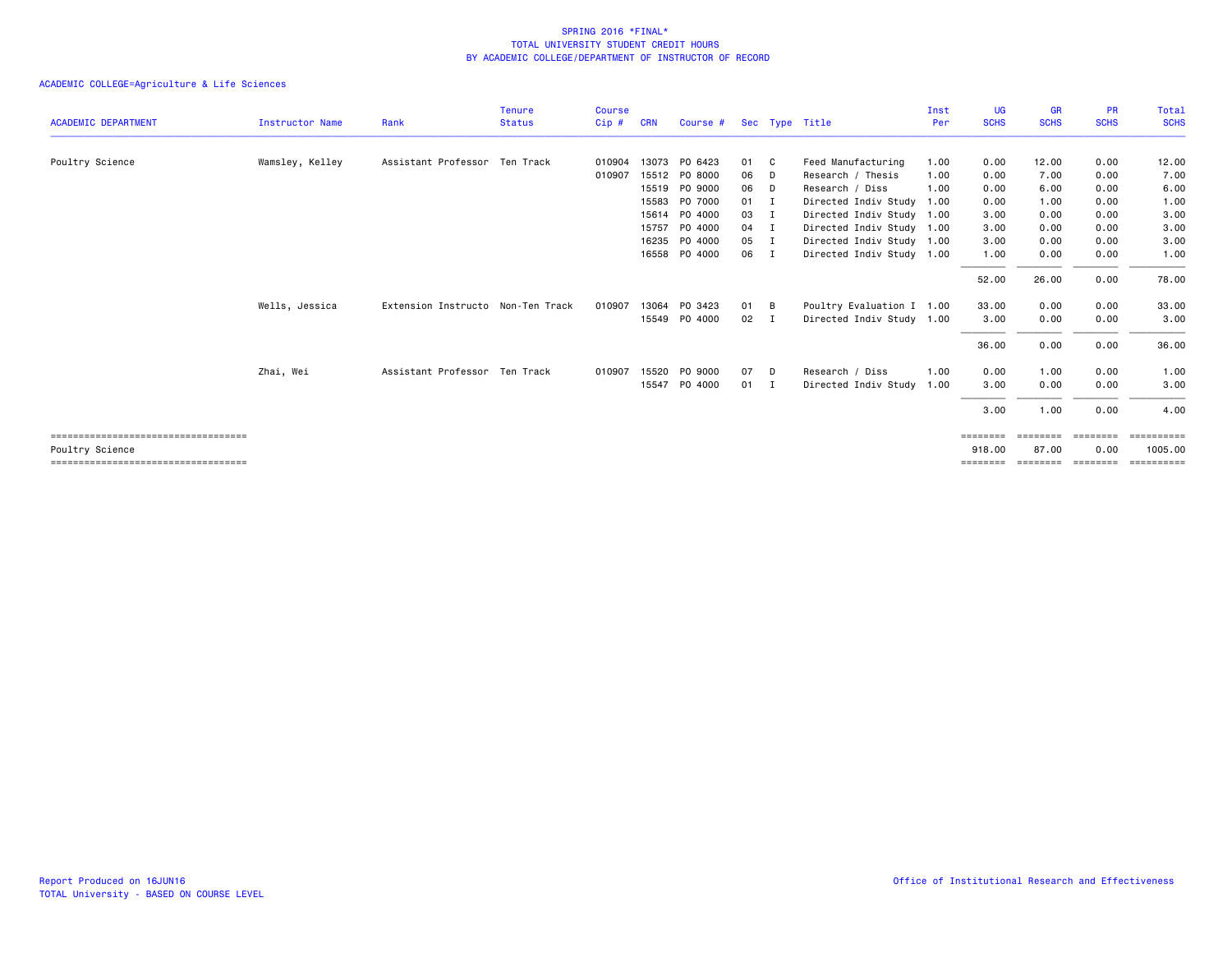| <b>ACADEMIC DEPARTMENT</b> | Instructor Name  | Rank                                              | <b>Tenure</b><br><b>Status</b> | Course<br>Cip# | <b>CRN</b>            | Course #                         |          |                     | Sec Type Title                                 | Inst<br>Per  | <b>UG</b><br><b>SCHS</b> | <b>GR</b><br><b>SCHS</b> | PR<br><b>SCHS</b> | Total<br><b>SCHS</b> |
|----------------------------|------------------|---------------------------------------------------|--------------------------------|----------------|-----------------------|----------------------------------|----------|---------------------|------------------------------------------------|--------------|--------------------------|--------------------------|-------------------|----------------------|
| School of Human Sciences   | Akande, Katrina  | Assistant Professor Ten Track                     |                                |                |                       | 190701 15532 HS 9000             | 01       | D                   | Research/Dissertatio 1.00                      |              | 0.00                     | 2.00                     | 0.00              | 2.00                 |
|                            |                  |                                                   |                                |                |                       |                                  |          |                     |                                                |              | 0.00                     | 2.00                     | 0.00              | 2.00                 |
|                            |                  |                                                   |                                |                |                       |                                  |          |                     |                                                |              |                          |                          |                   |                      |
|                            | Black, Catherine | Visiting Professor                                | Non-Ten Track                  | 500407         |                       | 190101 15985 HS 4990             | 02       | $\mathbf{C}$        | Special Topic In HS                            | 1.00         | 15.00                    | 0.00                     | 0.00              | 15.00                |
|                            |                  |                                                   |                                |                |                       | 12272 HS 1523<br>12274 HS 1533   | 01<br>01 | C<br>$\overline{B}$ | Visual Dsgn & Dress<br>Apparel Design I        | 1.00<br>1.00 | 126.00<br>51.00          | 0.00<br>0.00             | 0.00<br>0.00      | 126.00<br>51.00      |
|                            |                  |                                                   |                                |                |                       |                                  |          |                     |                                                |              | 192.00                   | 0.00                     | 0.00              | 192.00               |
|                            | Boutwell, Angela | Lecturer                                          | Non-Ten Track                  |                |                       | 190706 13870 HS 2813             | 501 B    |                     | Child Development                              | 1.00         | 42.00                    | 0.00                     | 0.00              | 42.00                |
|                            |                  |                                                   |                                |                |                       |                                  |          |                     |                                                |              | 42.00                    | 0.00                     | 0.00              | 42.00                |
|                            | Browning, Ned    | Lecturer                                          | Non-Ten Track                  |                |                       | 090101 10839 CO 1013             | 20       | $\mathbf{C}$        | Intro to Communicati 1.00                      |              | 93.00                    | 0.00                     | 0.00              | 93.00                |
|                            |                  |                                                   |                                |                |                       |                                  |          |                     |                                                |              | 93.00                    | 0.00                     | 0.00              | 93.00                |
|                            |                  |                                                   |                                |                |                       |                                  |          |                     |                                                |              |                          |                          |                   |                      |
|                            | Calico, Carley   | Grad Research Assis Not Applicable                |                                | 010801         |                       | 10160 AIS 3333<br>15894 AIS 3333 | 01<br>02 | C.<br>$\mathbf{C}$  | Present Ag and Life<br>Present Ag and Life     | 1.00<br>1.00 | 57.00<br>33.00           | 0.00<br>0.00             | 0.00<br>0.00      | 57.00<br>33.00       |
|                            |                  |                                                   |                                |                |                       |                                  |          |                     |                                                |              |                          |                          |                   |                      |
|                            |                  |                                                   |                                |                |                       |                                  |          |                     |                                                |              | 90.00                    | 0.00                     | 0.00              | 90.00                |
|                            | Denny, Marina    | Assistant Professor Ten Track                     |                                | 010801         |                       | 10163 AIS 4103                   | 01       | C.                  | Principles of Extens 1.00                      |              | 18,00                    | 0.00                     | 0.00              | 18.00                |
|                            |                  |                                                   |                                |                |                       | 131301 10175 AIS 6103            | 01       | C                   | Principles of Extens 1.00                      |              | 0.00                     | 3.00                     | 0.00              | 3.00                 |
|                            |                  |                                                   |                                |                |                       |                                  |          |                     |                                                |              | 18,00                    | 3.00                     | 0.00              | 21.00                |
|                            | Downey, Laura    | Extension Assoc Pro Non-Ten Track                 |                                |                |                       | 131301 15500 AIS 9000            | 01       | D                   | Research/Diss                                  | 1.00         | 0.00                     | 18.00                    | 0.00              | 18.00                |
|                            |                  |                                                   |                                |                |                       | 190701 15174 HS 8000             | 07       | D                   | Research/Thesis                                | 1.00         | 0.00                     | 1.00                     | 0.00              | 1.00                 |
|                            |                  |                                                   |                                |                |                       |                                  |          |                     |                                                |              | 0.00                     | 19,00                    | 0.00              | 19.00                |
|                            |                  | Elmore-Staton, Lori Assistant Professor Ten Track |                                |                |                       | 190701 12277 HS 1813             | 01 C     |                     | Devel through Lifesp 1.00                      |              | 216.00                   | 0.00                     | 0.00              | 216.00               |
|                            |                  |                                                   |                                |                | 15533                 | <b>HS 9000</b>                   | 02       | D                   | Research/Dissertatio 1.00                      |              | 0.00                     | 1.00                     | 0.00              | 1.00                 |
|                            |                  |                                                   |                                | 199999         |                       | 16156 HS 8990                    | 01       | B                   | Special Topic In HS                            | 1.00         | 0.00                     | 18.00                    | 0.00              | 18.00                |
|                            |                  |                                                   |                                |                |                       |                                  |          |                     |                                                |              | 216.00                   | 19.00                    | 0.00              | 235.00               |
|                            | Fason, Angel     | Instructor                                        | Non-Ten Track                  |                |                       | 131308 15542 HS 4886             | 01 F     |                     | Teaching Intern in H 1.00                      |              | 6.00                     | 0.00                     | 0.00              | 6.00                 |
|                            |                  |                                                   |                                |                | 15543                 | HS 4896                          | 01       | - F                 | Teaching Intern Huma 1.00                      |              | 6.00                     | 0.00                     | 0.00              | 6.00                 |
|                            |                  |                                                   |                                | 190101         | 12311                 | HS 4701                          | 01       | $\mathbf{C}$        | Internship Placement 1.00                      |              | 31.00                    | 0.00                     | 0.00              | 31.00                |
|                            |                  |                                                   |                                |                | 16118                 | HS 4000                          | 03       | $\mathbf I$         | Directed Indiv Study 1.00                      |              | 2.00                     | 0.00                     | 0.00              | 2.00                 |
|                            |                  |                                                   |                                |                | 16119                 | HS 4000                          | 04       | $\mathbf{I}$        | Directed Indiv Study 1.00                      |              | 2.00                     | 0.00                     | 0.00              | 2.00                 |
|                            |                  |                                                   |                                | 190701         | 12315                 | HS 4740                          | 01       | E                   | PreK-K Teacher Cand                            | 1.00         | 72.00                    | 0.00                     | 0.00              | 72.00                |
|                            |                  |                                                   |                                |                | 12317                 | HS 4760                          | 01       | E                   | Child Development In 1.00                      |              | 36.00                    | 0.00                     | 0.00              | 36.00                |
|                            |                  |                                                   |                                |                | 12318                 | HS 4770                          | 01       | E                   | Child Life Internshi 1.00                      |              | 12.00                    | 0.00                     | 0.00              | 12.00                |
|                            |                  |                                                   |                                |                |                       | 12319 HS 4780                    | 01       | E                   | Youth Development In 1.00                      |              | 36.00                    | 0.00                     | 0.00              | 36.00                |
|                            |                  |                                                   |                                |                | 12320                 | HS 4790                          | 01       | E                   | Family Science Inter 1.00                      |              | 72.00                    | 0.00                     | 0.00              | 72.00                |
|                            |                  |                                                   |                                |                | 190706 12286<br>12287 | HS 2803<br>HS 2813               | 01<br>01 | $\overline{B}$<br>B | Prenatal & Infant De 1.00<br>Child Development | 1.00         | 105.00<br>123.00         | 0.00<br>0.00             | 0.00<br>0.00      | 105.00<br>123.00     |
|                            |                  |                                                   |                                |                |                       |                                  |          |                     |                                                |              | 503.00                   | 0.00                     | 0.00              | 503.00               |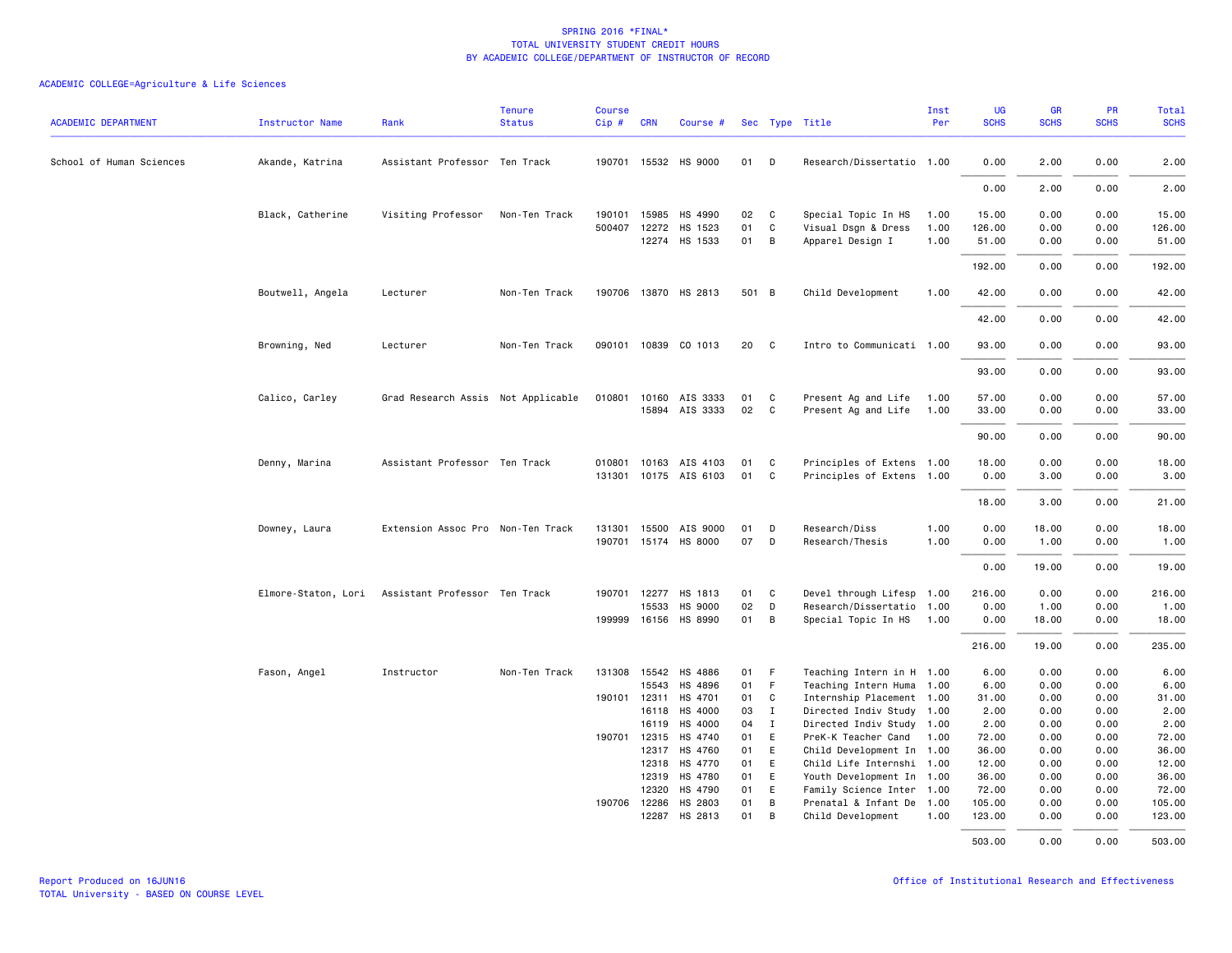|                            |                        |                               | <b>Tenure</b>  | <b>Course</b> |              |                       |    |              |                           | Inst | <b>UG</b>   | <b>GR</b>   | PR          | <b>Total</b> |
|----------------------------|------------------------|-------------------------------|----------------|---------------|--------------|-----------------------|----|--------------|---------------------------|------|-------------|-------------|-------------|--------------|
| <b>ACADEMIC DEPARTMENT</b> | <b>Instructor Name</b> | Rank                          | <b>Status</b>  | Cip#          | <b>CRN</b>   | Course #              |    |              | Sec Type Title            | Per  | <b>SCHS</b> | <b>SCHS</b> | <b>SCHS</b> | <b>SCHS</b>  |
| School of Human Sciences   | Freeman, Charles       | Assistant Professor Ten Track |                |               |              | 190101 12312 HS 4701  | 03 | C            | Internship Placement 0.50 |      | 21.50       | 0.00        | 0.00        | 21.50        |
|                            |                        |                               |                |               | 12313        | HS 4702               | 01 | $\mathsf{C}$ | HS Senior Seminar         | 0.50 | 44.00       | 0.00        | 0.00        | 44.00        |
|                            |                        |                               |                |               |              | 15182 HS 4000         | 01 | $\mathbf{I}$ | Directed Indiv Study 1.00 |      | 3.00        | 0.00        | 0.00        | 3.00         |
|                            |                        |                               |                |               | 190901 12292 | HS 3563               | 01 | В            | Visual Merchandising      | 1.00 | 138.00      | 0.00        | 0.00        | 138.00       |
|                            |                        |                               |                |               | 12314        | HS 4711               | 01 | $\mathsf{L}$ | ATM Senior Portfolio      | 0.75 | 17.25       | 0.00        | 0.00        | 17.25        |
|                            |                        |                               |                |               |              | 500407 12293 HS 3573  | 01 | C            | Historic Costume          | 1.00 | 105.00      | 0.00        | 0.00        | 105.00       |
|                            |                        |                               |                |               |              |                       |    |              |                           |      |             | 0.00        | 0.00        | 328.75       |
|                            |                        |                               |                |               |              |                       |    |              |                           |      | 328.75      |             |             |              |
|                            | Green, Tina            | Non-Faculty                   | Not Applicable |               |              | 010801 14128 AIS 4203 | 01 | B            | App Compute Tech AIS 1.00 |      | 90.00       | 0.00        | 0.00        | 90.00        |
|                            |                        |                               |                |               |              |                       |    |              |                           |      | 90.00       | 0.00        | 0.00        | 90.00        |
|                            | Hardman, Alisha        | Assistant Professor Ten Track |                |               |              | 190701 15032 HS 8000  | 01 | D            | Research/Thesis           | 1.00 | 0.00        | 9.00        | 0.00        | 9.00         |
|                            |                        |                               |                |               |              |                       |    |              |                           |      | 0.00        | 9.00        | 0.00        | 9.00         |
|                            | Hock, Gaea             | Assistant Professor Ten Track |                |               | 010000 16445 | GA 4000               | 19 | $\mathbf{I}$ | Dis in Agriculture        | 1.00 | 1.00        | 0.00        | 0.00        | 1.00         |
|                            |                        |                               |                |               | 010801 10164 | AIS 4403              | 01 | C            | Dev of Youth Program      | 1.00 | 69.00       | 0.00        | 0.00        | 69.00        |
|                            |                        |                               |                |               | 10172        | AIS 4873              | 01 | C            | Prof Seminar In AIS       | 1.00 | 15.00       | 0.00        | 0.00        | 15.00        |
|                            |                        |                               |                |               | 14569        | AIS 8100              | 01 | I            | Creative Component A 1.00 |      | 0.00        | 1.00        | 0.00        | 1.00         |
|                            |                        |                               |                |               | 131301 10165 | AIS 4424              | 01 | C            | Teach Meth in Ag & H      | 1.00 | 40.00       | 0.00        | 0.00        | 40.00        |
|                            |                        |                               |                |               | 10166        | AIS 4424              | 02 | К            | Teach Meth in Ag & H 1.00 |      | 0.00        | 0.00        | 0.00        | 0.00         |
|                            |                        |                               |                |               | 10167        | AIS 4424              | 03 | К            | Teach Meth in Ag & H 1.00 |      | 0.00        | 0.00        | 0.00        | 0.00         |
|                            |                        |                               |                |               | 10168        | AIS 4424              | 04 | К            | Teach Meth in Ag & H 1.00 |      | 0.00        | 0.00        | 0.00        | 0.00         |
|                            |                        |                               |                |               | 10169        | AIS 4424              | 05 | К            | Teach Meth in Ag & H 1.00 |      | 0.00        | 0.00        | 0.00        | 0.00         |
|                            |                        |                               |                |               | 10173        | AIS 4886              | 01 | -F           | Stu Teach AIS             | 1.00 | 24.00       | 0.00        | 0.00        | 24.00        |
|                            |                        |                               |                |               | 10174        | AIS 4896              | 01 | F            | Stu Teach AIS             | 1.00 | 24.00       | 0.00        | 0.00        | 24.00        |
|                            |                        |                               |                |               | 10176        | AIS 6403              | 01 | C            | Dev of Youth Program      | 1.00 | 0.00        | 9.00        | 0.00        | 9.00         |
|                            |                        |                               |                |               |              | 14117 AIS 4424        | 07 | К            | Teach Meth in Ag & H      | 1.00 | 0.00        | 0.00        | 0.00        | 0.00         |
|                            |                        |                               |                |               | 15501        | AIS 9000              | 02 | D            | Research/Diss             | 1.00 | 0.00        | 9.00        | 0.00        | 9.00         |
|                            |                        |                               |                |               | 16189        | AIS 7000              | 01 | $\mathbf{I}$ | Directed Indiv Study      | 1.00 | 0.00        | 1.00        | 0.00        | 1.00         |
|                            |                        |                               |                |               | 131308 12304 | HS 4424               | 01 | C            | Teach Methods in Ag       | 1.00 | 156.00      | 0.00        | 0.00        | 156.00       |
|                            |                        |                               |                |               | 12305        | HS 4424               | 02 | К            | Teach Methods in Ag       | 1.00 | 0.00        | 0.00        | 0.00        | 0.00         |
|                            |                        |                               |                |               | 12306        | HS 4424               | 03 | К            | Teach Methods in Ag       | 1.00 | 0.00        | 0.00        | 0.00        | 0.00         |
|                            |                        |                               |                |               | 12307        | HS 4424               | 04 | К            | Teach Methods in Ag       | 1.00 | 0.00        | 0.00        | 0.00        | 0.00         |
|                            |                        |                               |                |               | 12308        | HS 4424               | 05 | К            | Teach Methods in Ag       | 1.00 | 0.00        | 0.00        | 0.00        | 0.00         |
|                            |                        |                               |                |               | 12309        | HS 4424               | 06 | К            | Teach Methods in Ag       | 1.00 | 0.00        | 0.00        | 0.00        | 0.00         |
|                            |                        |                               |                |               |              | 14116 HS 4424         | 07 | K            | Teach Methods in Ag       | 1.00 | 0.00        | 0.00        | 0.00        | 0.00         |
|                            |                        |                               |                |               |              |                       |    |              |                           |      | 329.00      | 20.00       | 0.00        | 349.00       |
|                            | Kobia, Caroline        | Assistant Professor Ten Track |                | 190901        | 12283        | HS 2553               | 01 | C            | Fashion Msd               | 1.00 | 153.00      | 0.00        | 0.00        | 153.00       |
|                            |                        |                               |                |               |              | 12310 HS 4533         | 01 | $\mathbf c$  | Merchandise Plan and      | 1.00 | 63.00       | 0.00        | 0.00        | 63.00        |
|                            |                        |                               |                |               |              |                       |    |              |                           |      | 216.00      | 0.00        | 0.00        | 216.00       |
|                            | Lee, JuYoung           | Assistant Professor Ten Track |                |               |              | 010000 15176 GA 4000  | 05 | $\mathbf{I}$ | Dis in Agriculture        | 1.00 | 3.00        | 0.00        | 0.00        | 3.00         |
|                            |                        |                               |                | 190101        | 12312        | HS 4701               | 03 | C            | Internship Placement      | 0.50 | 21.50       | 0.00        | 0.00        | 21.50        |
|                            |                        |                               |                | 190901        | 12284        | HS 2593               | 01 | В            | Product Development       | 1.00 | 84.00       | 0.00        | 0.00        | 84.00        |
|                            |                        |                               |                |               | 12291        | HS 3553               | 01 | B            | Fashion Retailing         | 1.00 | 54.00       | 0.00        | 0.00        | 54.00        |
|                            |                        |                               |                |               | 15930        | HS 2593               | 02 | <b>B</b>     | Product Development       | 1.00 | 48.00       | 0.00        | 0.00        | 48.00        |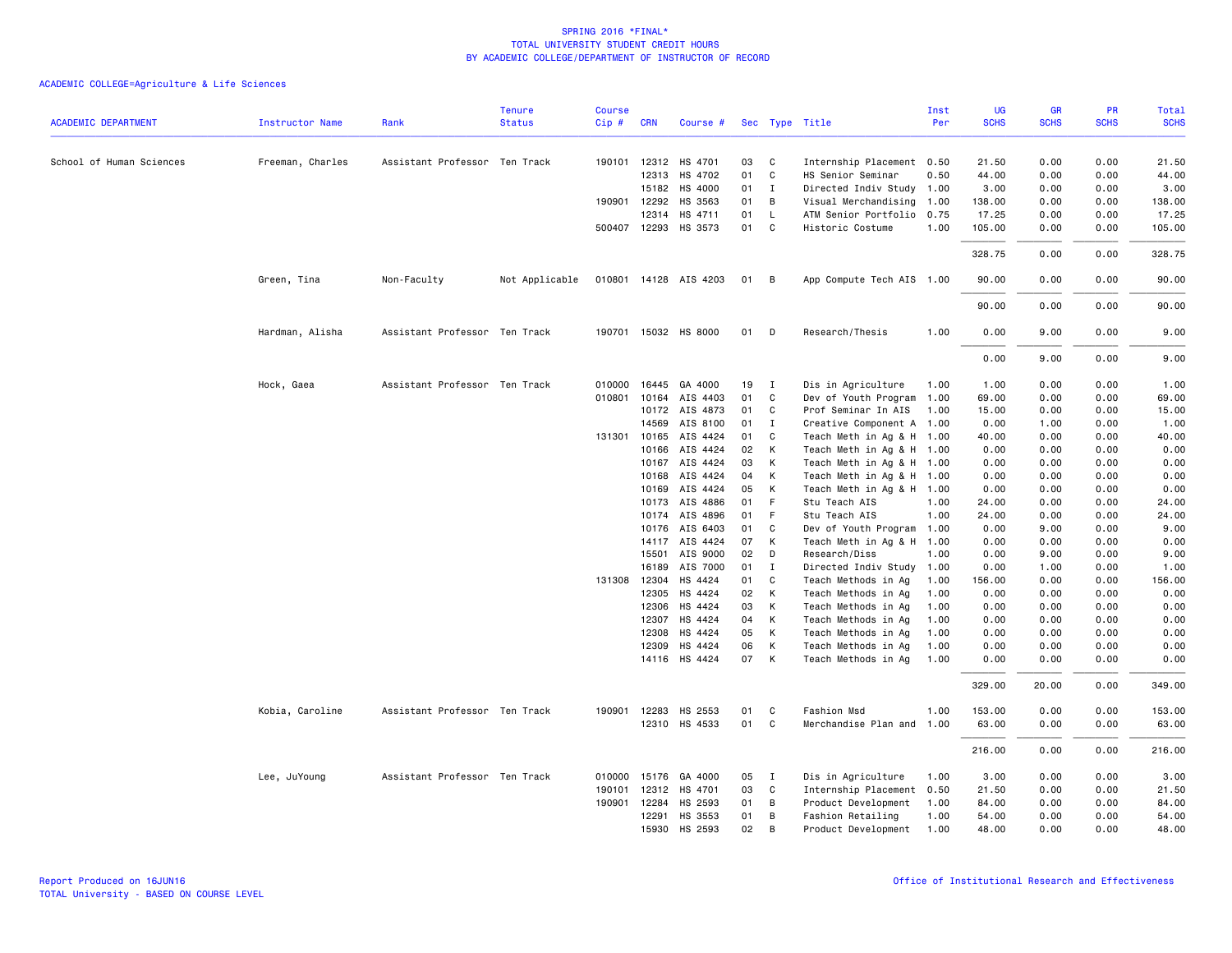|                            |                        |                                   | <b>Tenure</b>  | <b>Course</b> |              |                                         |    |              |                           | Inst | UG          | <b>GR</b>   | <b>PR</b>   | Total       |
|----------------------------|------------------------|-----------------------------------|----------------|---------------|--------------|-----------------------------------------|----|--------------|---------------------------|------|-------------|-------------|-------------|-------------|
| <b>ACADEMIC DEPARTMENT</b> | <b>Instructor Name</b> | Rank                              | <b>Status</b>  | Cip#          | <b>CRN</b>   | Course #                                |    |              | Sec Type Title            | Per  | <b>SCHS</b> | <b>SCHS</b> | <b>SCHS</b> | <b>SCHS</b> |
|                            |                        |                                   |                |               |              |                                         |    |              |                           |      |             |             |             |             |
|                            |                        |                                   |                |               |              |                                         |    |              |                           |      | 210.50      | 0.00        | 0.00        | 210.50      |
| School of Human Sciences   | Lemons, Laura          | Assistant Professor Ten Track     |                |               |              | 010000 16476 GA 4000                    | 20 | $\mathbf{I}$ | Dis in Agriculture        | 1.00 | 2.00        | 0.00        | 0.00        | 2.00        |
|                            |                        |                                   |                | 010801        |              | 10162 AIS 3813                          |    | S01 C        | Team Leadership AIS       | 1.00 | 72.00       | 0.00        | 0.00        | 72.00       |
|                            |                        |                                   |                |               | 14120        | AIS 4803                                | 01 | $\mathsf{C}$ | Contemporary Issues       | 1.00 | 45.00       | 0.00        | 0.00        | 45.00       |
|                            |                        |                                   |                |               | 131301 10161 | AIS 3500                                | 01 | E            | Internship                | 1.00 | 3.00        | 0.00        | 0.00        | 3.00        |
|                            |                        |                                   |                |               | 15591        | AIS 9000                                | 04 | D            | Research/Diss             | 1.00 | 0.00        | 6.00        | 0.00        | 6.00        |
|                            |                        |                                   |                |               | 16184        | AIS 8000                                | 03 | D            | Research/Thesis           | 1.00 | 0.00        | 3.00        | 0.00        | 3.00        |
|                            |                        |                                   |                |               | 16291        | AIS 4000                                | 02 | $\mathbf{I}$ | Directed Indiv Study      | 1.00 | 3.00        | 0.00        | 0.00        | 3.00        |
|                            |                        |                                   |                |               | 16455        | AIS 4000                                | 03 | $\mathbf{I}$ | Directed Indiv Study 1.00 |      | 3.00        | 0.00        | 0.00        | 3.00        |
|                            |                        |                                   |                |               | 16456        | AIS 4000                                | 04 | $\mathbf{I}$ | Directed Indiv Study 1.00 |      | 3.00        | 0.00        | 0.00        | 3.00        |
|                            |                        |                                   |                |               | 16457        | AIS 4000                                | 05 | $\mathbf{I}$ | Directed Indiv Study 1.00 |      | 3.00        | 0.00        | 0.00        | 3.00        |
|                            |                        |                                   |                |               |              | 16498 AIS 4000                          | 06 | I            | Directed Indiv Study 1.00 |      | 2.00        | 0.00        | 0.00        | 2.00        |
|                            |                        |                                   |                |               |              |                                         |    |              |                           |      | 136.00      | 9.00        | 0.00        | 145.00      |
|                            | Miller, Phyllis        | Professor                         | Tenured        | 190101        | 15964        | HS 4990                                 | 01 | C            | Special Topic In HS       | 1.00 | 36.00       | 0.00        | 0.00        | 36.00       |
|                            |                        |                                   |                | 190403        | 12302        | HS 4343                                 | 01 | B            | Apparel Design II         | 1.00 | 24.00       | 0.00        | 0.00        | 24.00       |
|                            |                        |                                   |                |               |              | 190901 12314 HS 4711                    | 01 | $\mathsf{L}$ | ATM Senior Portfolio 0.25 |      | 5.75        | 0.00        | 0.00        | 5.75        |
|                            |                        |                                   |                |               |              | 14122 HS 2573                           | 01 | C            | Fashion Portfolio De 1.00 |      | 33.00       | 0.00        | 0.00        | 33.00       |
|                            |                        |                                   |                |               |              |                                         |    |              |                           |      | 98.75       | 0.00        | 0.00        | 98.75       |
|                            | Newman, Michael        | Professor                         | Tenured        |               |              | 131301 15743 AIS 9000                   | 05 | D            | Research/Diss             | 1.00 | 0.00        | 11.00       | 0.00        | 11.00       |
|                            |                        |                                   |                |               |              | 190101 12275 HS 1701                    | 01 | C            | Survey Of Human Sci       | 1.00 | 58.00       | 0.00        | 0.00        | 58.00       |
|                            |                        |                                   |                |               |              |                                         |    |              |                           |      | 58.00       | 11.00       | 0.00        | 69.00       |
|                            |                        |                                   |                |               |              |                                         | 01 | C            | Prof Writing ANR Hum 1.00 |      | 81.00       | 0.00        | 0.00        | 81.00       |
|                            | Noffsinger, Rick       | Non-Faculty                       | Not Applicable |               |              | 231303 10156 AIS 3203<br>10158 AIS 3203 | 03 | $\mathsf{C}$ | Prof Writing ANR Hum 1.00 |      | 78.00       | 0.00        | 0.00        | 78.00       |
|                            |                        |                                   |                |               |              |                                         |    |              |                           |      | 159.00      | 0.00        | 0.00        | 159.00      |
|                            |                        |                                   |                |               |              |                                         |    |              |                           |      |             |             |             |             |
|                            | Owen, Sean             | Research Assoc Prof Non-Ten Track |                |               |              | 130901 11368 EDF 3333                   | 05 | C            | Social Foundation Ed 1.00 |      | 84.00       | 0.00        | 0.00        | 84.00       |
|                            |                        |                                   |                |               |              |                                         |    |              |                           |      | 84.00       | 0.00        | 0.00        | 84.00       |
|                            | Parker, Julie          | Assistant Professor Ten Track     |                | 190101        |              | 16402 HS 4000                           | 05 | $\mathbf{I}$ | Directed Indiv Study 1.00 |      | 3.00        | 0.00        | 0.00        | 3.00        |
|                            |                        |                                   |                |               |              | 190701 14124 HS 8113                    | 01 | $\mathsf{C}$ | Trends Infant Child       | 1.00 | 0.00        | 30.00       | 0.00        | 30.00       |
|                            |                        |                                   |                |               |              | 15172 HS 8000                           | 05 | D            | Research/Thesis           | 1.00 | 0.00        | 6.00        | 0.00        | 6.00        |
|                            |                        |                                   |                |               | 15534        | HS 9000                                 | 03 | D            | Research/Dissertatio      | 1.00 | 0.00        | 7.00        | 0.00        | 7.00        |
|                            |                        |                                   |                |               | 190706 12322 | HS 4832                                 | 01 | H            | Child Life Clinical       | 1.00 | 4.00        | 0.00        | 0.00        | 4.00        |
|                            |                        |                                   |                |               | 12323        | HS 4832                                 | 02 | H            | Child Life Clinical       | 1.00 | 4.00        | 0.00        | 0.00        | 4.00        |
|                            |                        |                                   |                |               | 190708 12321 | HS 4823                                 | 01 | $\mathsf{C}$ | Dev Child Serv Prog       | 1.00 | 111.00      | 0.00        | 0.00        | 111.00      |
|                            |                        |                                   |                |               | 12335        | HS 6823                                 | 01 | C            | Dev Child Serv Prog       | 1.00 | 0.00        | 3.00        | 0.00        | 3.00        |
|                            |                        |                                   |                |               |              | 240101 16095 HON 4000                   | 09 | $\mathbf{I}$ | Directed Individual       | 1.00 | 3.00        | 0.00        | 0.00        | 3.00        |
|                            |                        |                                   |                |               |              |                                         |    |              |                           |      | 125.00      | 46.00       | 0.00        | 171.00      |
|                            | Peterson, Donna        | Extension Assoc Pro Non-Ten Track |                |               |              | 010801 10181 AIS 8703                   | 01 | C            | Eval of Ag & Ext Ed       | 1.00 | 0.00        | 72.00       | 0.00        | 72.00       |
|                            |                        |                                   |                |               |              |                                         |    |              |                           |      | 0.00        | 72.00       | 0.00        | 72.00       |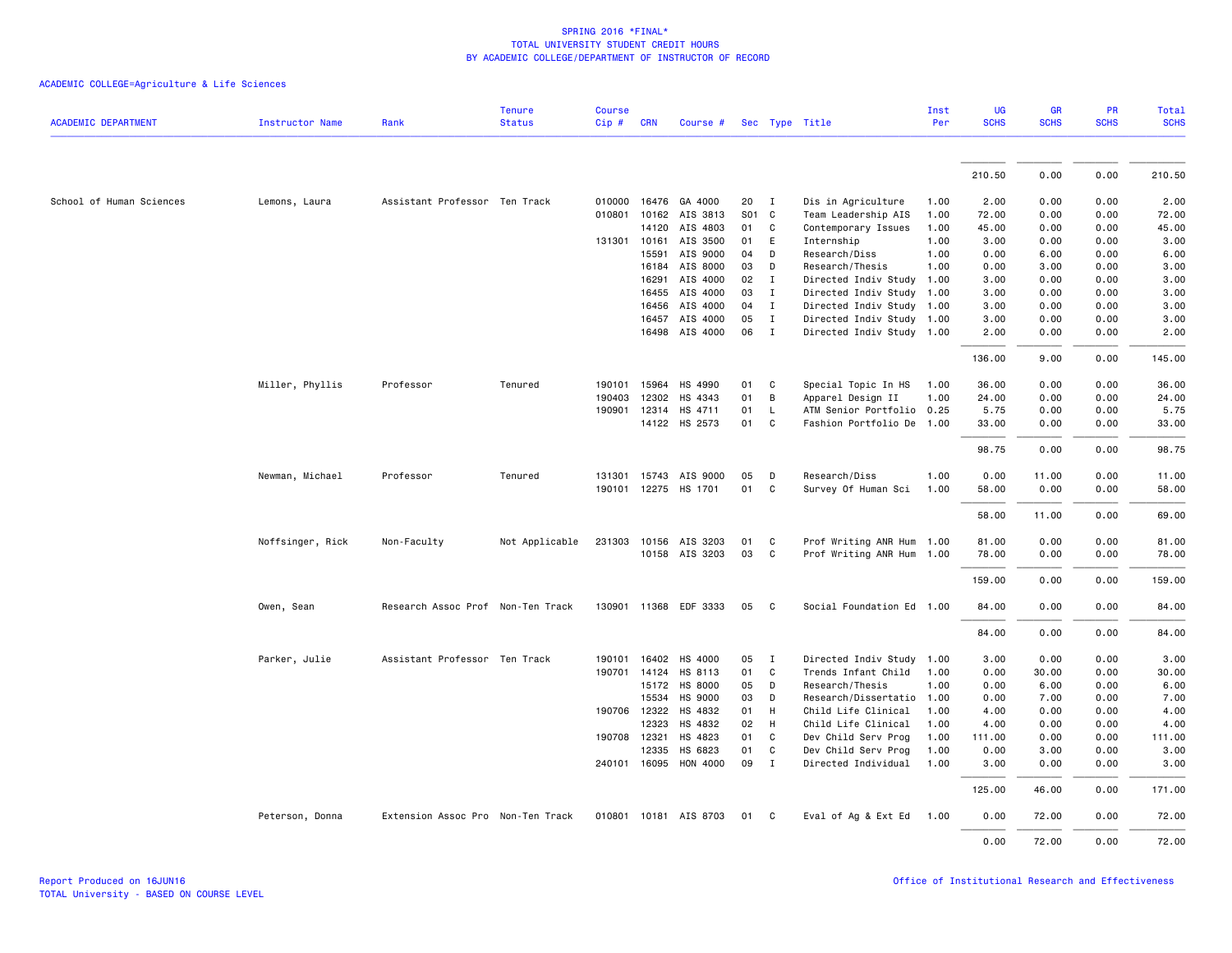# ACADEMIC COLLEGE=Agriculture & Life Sciences

|                            |                                  |                               | <b>Tenure</b>  | Course |                |                       |          |              |                                              | Inst         | <b>UG</b>    | <b>GR</b>     | PR           | Total         |
|----------------------------|----------------------------------|-------------------------------|----------------|--------|----------------|-----------------------|----------|--------------|----------------------------------------------|--------------|--------------|---------------|--------------|---------------|
| <b>ACADEMIC DEPARTMENT</b> | <b>Instructor Name</b>           | Rank                          | <b>Status</b>  | Cip#   | <b>CRN</b>     | Course #              |          |              | Sec Type Title                               | Per          | <b>SCHS</b>  | <b>SCHS</b>   | <b>SCHS</b>  | <b>SCHS</b>   |
| School of Human Sciences   | Phillips, Tommy                  | Associate Professor Tenured   |                | 190101 | 12288          | HS 3000               | 01       | E            | Field Experience                             | 0.50         | 12.00        | 0.00          | 0.00         | 12.00         |
|                            |                                  |                               |                | 190701 | 12297          | HS 3813               | 01       | $\mathtt{C}$ | Lifespan Theory                              | 1.00         | 186.00       | 0.00          | 0.00         | 186.00        |
|                            |                                  |                               |                |        | 12324          | HS 4883               | 01       | C            | Risk, Resilience & Pr                        | 1.00         | 105.00       | 0.00          | 0.00         | 105.00        |
|                            |                                  |                               |                |        | 12336          | HS 6883               | 01       | C            | Risk, Resilience & Pr                        | 1.00         | 0.00         | 21.00         | 0.00         | 21.00         |
|                            |                                  |                               |                |        | 14123          | HS 8833               | 01       | C            | Foundations of HDFS                          | 1.00         | 0.00         | 42.00         | 0.00         | 42.00         |
|                            |                                  |                               |                |        |                | 15170 HS 8000         | 03       | D            | Research/Thesis                              | 1.00         | 0.00         | 15.00         | 0.00         | 15.00         |
|                            |                                  |                               |                |        |                |                       |          |              |                                              |              | 303.00       | 78.00         | 0.00         | 381.00        |
|                            | Schloemer, Amelia                | Non-Faculty                   | Not Applicable |        |                | 231303 10159 AIS 3203 | 04       | C            | Prof Writing ANR Hum 1.00                    |              | 75.00        | 0.00          | 0.00         | 75.00         |
|                            |                                  |                               |                |        |                |                       |          |              |                                              |              | 75.00        | 0.00          | 0.00         | 75.00         |
|                            | Seal, Susan                      | Assistant Professor Ten Track |                |        |                | 010701 14118 AIS 4503 | S01 C    |              | International Ag Ed                          | 1.00         | 24.00        | 0.00          | 0.00         | 24.00         |
|                            |                                  |                               |                |        |                | 14119 AIS 6503        | 01       | C            | International Ag Ed                          | 1.00         | 0.00         | 18.00         | 0.00         | 18.00         |
|                            |                                  |                               |                |        |                |                       |          |              |                                              |              | 24.00        | 18.00         | 0.00         | 42.00         |
|                            | Settle, Quisto                   | Assistant Professor Ten Track |                |        |                | 010000 15048 GA 4000  | 04       | $\mathbf{I}$ | Dis in Agriculture                           | 1.00         | 3.00         | 0.00          | 0.00         | 3.00          |
|                            |                                  |                               |                |        |                | 010801 10178 AIS 8203 | 01       | $\mathsf{C}$ | Adv Commun In AIS                            | 1.00         | 0.00         | 36.00         | 0.00         | 36.00         |
|                            |                                  |                               |                |        |                | 10179 AIS 8413        | 01       | C            | Methods of Planned C                         | 1.00         | 0.00         | 42.00         | 0.00         | 42.00         |
|                            |                                  |                               |                |        |                |                       |          |              |                                              |              | 3.00         | 78.00         | 0.00         | 81.00         |
|                            |                                  |                               |                |        |                |                       |          |              |                                              |              |              |               |              |               |
|                            | Swortzel, Kirk                   | Professor                     | Tenured        |        |                | 010801 10171 AIS 4703 | 01       | C            | Experiential Learnin 1.00                    |              | 36.00        | 0.00          | 0.00         | 36.00         |
|                            |                                  |                               |                |        |                | 10177 AIS 6703        | 01       | C            | Experiential Learnin 1.00                    |              | 0.00         | 9.00          | 0.00         | 9.00          |
|                            |                                  |                               |                |        | 15544          | AIS 8100              | 02       | $\mathbf{I}$ | Creative Component A 1.00                    |              | 0.00         | 4.00          | 0.00         | 4.00          |
|                            |                                  |                               |                |        | 131301 14567   | AIS 4113              | 01       | B            | Methods of Teaching                          | 1.00         | 15.00        | 0.00          | 0.00         | 15.00         |
|                            |                                  |                               |                |        | 14568          | AIS 6113              | 01       | B            | Methods of Teaching                          | 1.00         | 0.00         | 3.00          | 0.00         | 3.00          |
|                            |                                  |                               |                |        | 14570          | AIS 8593              | 01       | C            | Hist Found of Ag & H                         | 1.00         | 0.00         | 45.00         | 0.00         | 45.00         |
|                            |                                  |                               |                |        | 15502<br>15503 | AIS 9000<br>AIS 8000  | 03<br>01 | D<br>D       | Research/Diss<br>Research/Thesis             | 1.00<br>1.00 | 0.00<br>0.00 | 57.00<br>6.00 | 0.00<br>0.00 | 57.00<br>6.00 |
|                            |                                  |                               |                |        |                |                       |          |              |                                              |              | 51.00        | 124.00        | 0.00         | 175.00        |
|                            | Tenhet, Melissa                  | Instructor                    | Non-Ten Track  |        |                | 190706 12298 HS 3823  | 01       | В            | Early Child Mthd/Mtr 1.00                    |              | 108.00       | 0.00          | 0.00         | 108.00        |
|                            |                                  |                               |                |        |                |                       |          |              |                                              |              | 108.00       | 0.00          | 0.00         | 108.00        |
|                            | Washington, Adrienne Non-Faculty |                               | Not Applicable |        |                | 190101 12276 HS 1711  | 01       | C            | Profess Protocol                             | 1.00         | 50.00        | 0.00          | 0.00         | 50.00         |
|                            |                                  |                               |                |        |                |                       |          |              |                                              |              | 50.00        | 0.00          | 0.00         | 50.00         |
|                            | Wheeler, Brandan                 | Assistant Professor Ten Track |                |        |                | 190402 12290 HS 3303  | 01       | C            | Consumer Economics                           | 1.00         | 111.00       | 0.00          | 0.00         | 111.00        |
|                            |                                  |                               |                |        |                | 190403 12299 HS 4333  | 01       | C            | Family Public Policy 1.00                    |              | 93.00        | 0.00          | 0.00         | 93.00         |
|                            |                                  |                               |                |        |                |                       |          |              |                                              |              | 204.00       | 0.00          | 0.00         | 204.00        |
|                            |                                  |                               |                |        |                |                       |          |              |                                              |              |              |               |              |               |
|                            | Wilmoth, Joe                     | Associate Professor Tenured   |                | 190101 | 12288          | HS 3000               | 01<br>01 | E            | Field Experience                             | 0.50         | 12.00        | 0.00          | 0.00         | 12.00         |
|                            |                                  |                               |                |        | 12313          | HS 4702               |          | C            | HS Senior Seminar                            | 0.50         | 44.00        | 0.00          | 0.00         | 44.00         |
|                            |                                  |                               |                |        | 190701 14125   | HS 8413               | 01       | C            | Issues in Family Stu                         | 1.00         | 0.00         | 18.00         | 0.00         | 18.00         |
|                            |                                  |                               |                |        | 15173<br>15536 | HS 8000<br>HS 9000    | 06<br>05 | D<br>D       | Research/Thesis<br>Research/Dissertatio 1.00 | 1.00         | 0.00<br>0.00 | 3.00<br>3.00  | 0.00<br>0.00 | 3.00<br>3.00  |
|                            |                                  |                               |                |        | 190702 12303   | HS 4403               | 01       | C            |                                              |              | 129.00       | 0.00          | 0.00         | 129.00        |
|                            |                                  |                               |                |        |                |                       |          |              | Intro To Gerontology 1.00                    |              |              |               |              |               |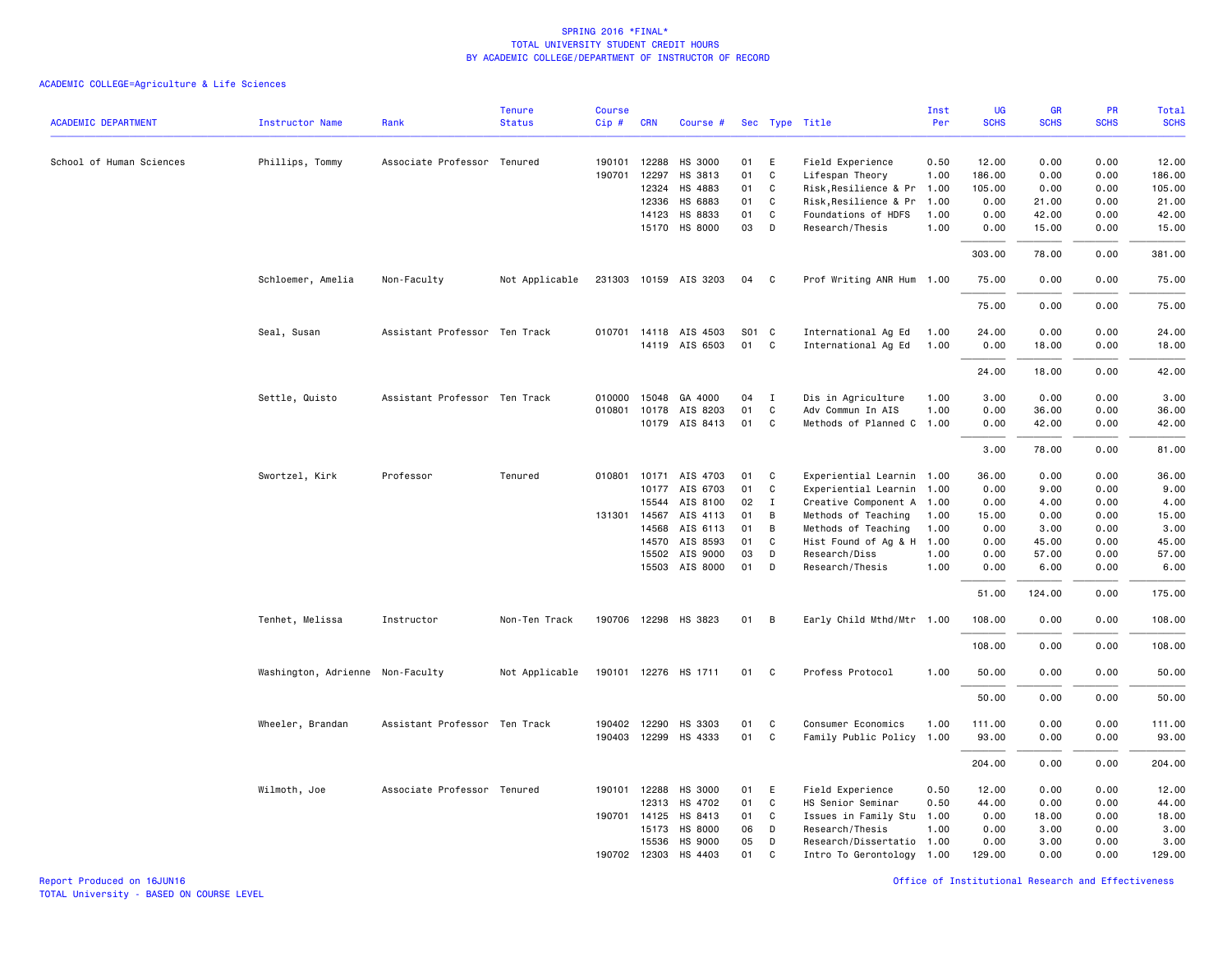# ACADEMIC COLLEGE=Agriculture & Life Sciences

| <b>ACADEMIC DEPARTMENT</b>                                                                                   | Instructor Name | Rank                        | <b>Tenure</b><br><b>Status</b> | Course<br>$Cip$ # | <b>CRN</b> | Course # Sec Type Title |      |                      | Inst<br>Per | UG<br><b>SCHS</b>                        | <b>GR</b><br><b>SCHS</b>       | <b>PR</b><br><b>SCHS</b>     | Total<br><b>SCHS</b>                                      |
|--------------------------------------------------------------------------------------------------------------|-----------------|-----------------------------|--------------------------------|-------------------|------------|-------------------------|------|----------------------|-------------|------------------------------------------|--------------------------------|------------------------------|-----------------------------------------------------------|
| School of Human Sciences                                                                                     | Wilmoth, Joe    | Associate Professor Tenured |                                |                   |            | 190702 12328 HS 6403    | 01 C | Intro to Gerontology | 1.00        | 0.00<br>185.00                           | 3,00<br>27.00                  | 0.00<br>0.00                 | 3.00<br>212.00                                            |
| ======================================<br>School of Human Sciences<br>====================================== |                 |                             |                                |                   |            |                         |      |                      |             | $=$ = = = = = = =<br>3992.00<br>======== | ========<br>535,00<br>======== | ========<br>0.00<br>======== | $=$ = = = = = = = = =<br>4527.00<br>$=$ = = = = = = = = = |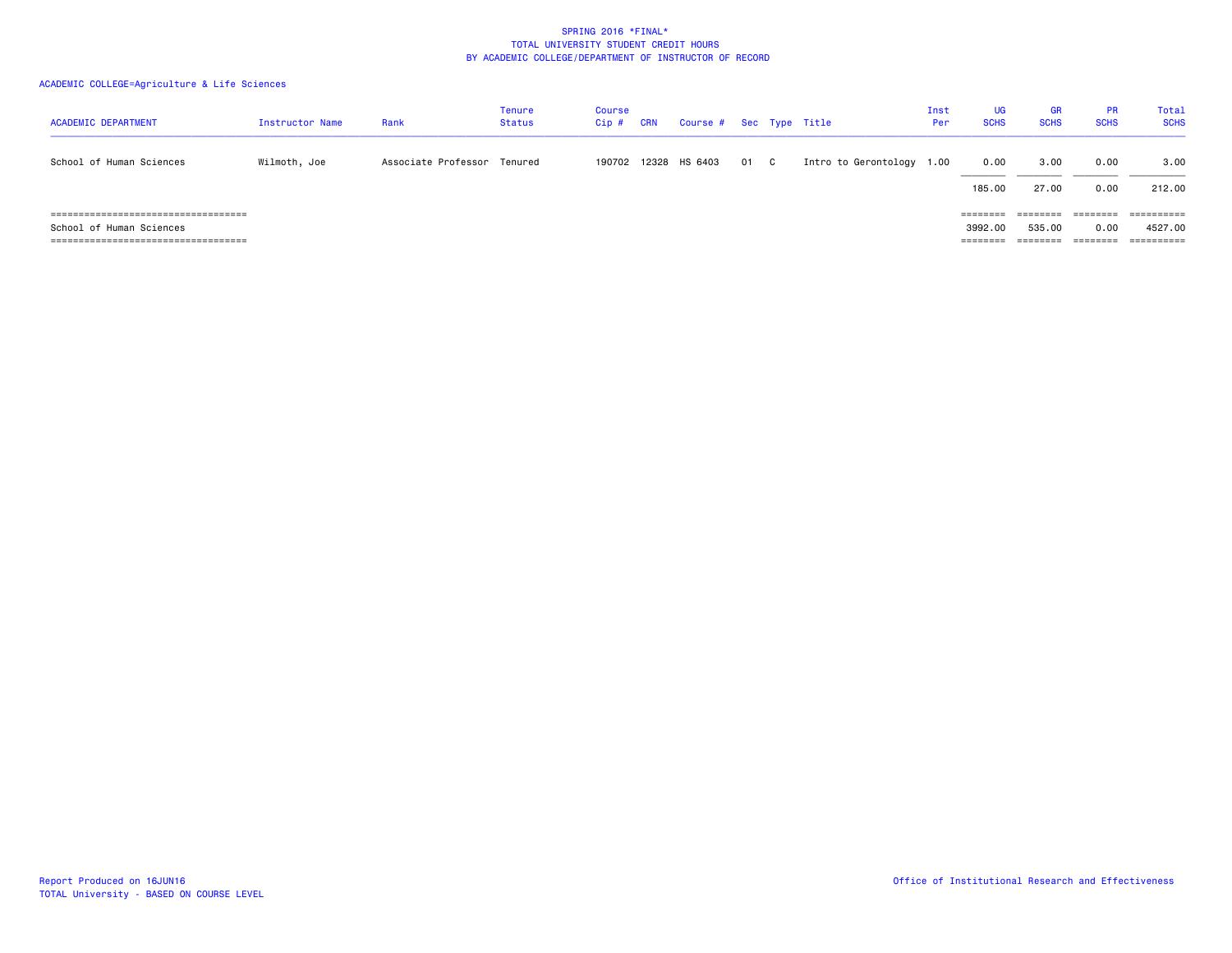| <b>ACADEMIC DEPARTMENT</b> | <b>Instructor Name</b> | Rank                              | Tenure<br><b>Status</b> | <b>Course</b><br>$Cip \#$ | <b>CRN</b> | Course #              |                   |              | Sec Type Title            | Inst<br>Per | <b>UG</b><br><b>SCHS</b> | <b>GR</b><br><b>SCHS</b> | PR<br><b>SCHS</b> | Total<br><b>SCHS</b> |
|----------------------------|------------------------|-----------------------------------|-------------------------|---------------------------|------------|-----------------------|-------------------|--------------|---------------------------|-------------|--------------------------|--------------------------|-------------------|----------------------|
| Art AAD                    | Baham, Tracey          | Non-Faculty                       | Not Applicable          |                           |            | 500409 10333 ART 4883 | 01 B              |              | Graphic Design for W 1.00 |             | 39.00                    | 0.00                     | 0.00              | 39.00                |
|                            |                        |                                   |                         |                           |            |                       |                   |              |                           |             | 39.00                    | 0.00                     | 0.00              | 39.00                |
|                            | Bostic, Alexander      | Associate Professor Tenured       |                         |                           |            | 500410 14213 ART 3443 | 01                | <b>L</b>     | Illustration              | 1.00        | 42.00                    | 0.00                     | 0.00              | 42.00                |
|                            |                        |                                   |                         | 500703                    | 10266      | ART 1113              | 01                | C            | Art Appreciation          | 1.00        | 432.00                   | 0.00                     | 0.00              | 432.00               |
|                            |                        |                                   |                         | 500705                    |            | 10282 ART 1213        | 02                | $\mathsf{L}$ | Drawing I                 | 1.00        | 57.00                    | 0.00                     | 0.00              | 57.00                |
|                            |                        |                                   |                         |                           |            |                       |                   |              |                           |             | 531.00                   | 0.00                     | 0.00              | 531.00               |
|                            | Callander, Neil        | Assistant Professor Ten Track     |                         | 500401                    |            | 10276 ART 1133        | 04                | L.           | Design II                 | 1.00        | 39.00                    | 0.00                     | 0.00              | 39.00                |
|                            |                        |                                   |                         | 500705                    |            | 10286 ART 1223        | 03                | L.           | Drawing II                | 1.00        | 45.00                    | 0.00                     | 0.00              | 45.00                |
|                            |                        |                                   |                         |                           |            |                       |                   |              |                           |             | 84.00                    | 0.00                     | 0.00              | 84.00                |
|                            | Campbell, Frank        | Associate Professor Tenured       |                         | 500709                    |            | 10294 ART 2403        | 01                | L            | Sculpture Survey          | 1.00        | 36.00                    | 0.00                     | 0.00              | 36.00                |
|                            |                        |                                   |                         |                           | 10295      | ART 2403              | 02                | $\mathsf{L}$ | Sculpture Survey          | 1.00        | 45.00                    | 0.00                     | 0.00              | 45.00                |
|                            |                        |                                   |                         |                           |            | 14217 ART 4630        | 01                | Q            | Advanced Studio - Sc 1.00 |             | 36.00                    | 0.00                     | 0.00              | 36.00                |
|                            |                        |                                   |                         |                           |            |                       |                   |              |                           |             | 117.00                   | 0.00                     | 0.00              | 117.00               |
|                            | Funderburk, Thomas     | Professor                         | Tenured                 | 500101                    | 10329      | ART 4693              | 01                | L.           | Intern-Fine Art           | 1.00        | 3.00                     | 0.00                     | 0.00              | 3.00                 |
|                            |                        |                                   |                         | 500701                    | 16330      | ART 4000              | 04                | $\mathbf{I}$ | Directed Indiv Study      | 1.00        | 3.00                     | 0.00                     | 0.00              | 3.00                 |
|                            |                        |                                   |                         |                           |            | 16506 ART 4000        | 05                | $\mathbf{I}$ | Directed Indiv Study      | 1.00        | 3.00                     | 0.00                     | 0.00              | 3.00                 |
|                            |                        |                                   |                         |                           | 16507      | ART 4000              | 06                | $\mathbf I$  | Directed Indiv Study      | 1.00        | 3.00                     | 0.00                     | 0.00              | 3.00                 |
|                            |                        |                                   |                         | 500708                    | 10288      | ART 2013              | 01                | L.           | Painting Survey           | 1.00        | 48.00                    | 0.00                     | 0.00              | 48.00                |
|                            |                        |                                   |                         |                           | 14211      | ART 3053              | 01                | $\mathsf{L}$ | Watercolor Painting       | 1.00        | 48.00                    | 0.00                     | 0.00              | 48.00                |
|                            |                        |                                   |                         | 500799                    |            | 10316 ART 4093        | 01                | -S           | Senior Thesis             | 1.00        | 33.00                    | 0.00                     | 0.00              | 33.00                |
|                            |                        |                                   |                         |                           |            |                       |                   |              |                           |             | 141.00                   | 0.00                     | 0.00              | 141.00               |
|                            | Gipson, Claire         | Visiting Assist Pro Non-Ten Track |                         | 500401                    |            | 10300 ART 2813        | 03                | B            | Intermed Comp for De 1.00 |             | 48.00                    | 0.00                     | 0.00              | 48.00                |
|                            |                        |                                   |                         | 500402                    | 10330      | ART 4723              | 01                | Q            | Adv Concept Dev.          | 1.00        | 39.00                    | 0.00                     | 0.00              | 39.00                |
|                            |                        |                                   |                         | 500409                    |            | 10325 ART 4640        | 02                | Q            | Adv Studio - Graphic 1.00 |             | 27.00                    | 0.00                     | 0.00              | 27.00                |
|                            |                        |                                   |                         |                           |            |                       |                   |              |                           |             | 114.00                   | 0.00                     | 0.00              | 114.00               |
|                            | Gootee, Marita         | Professor                         | Tenured                 | 500605                    | 10322      | ART 4583              | 01                | Q            | Photographic Portfol 1.00 |             | 21.00                    | 0.00                     | 0.00              | 21.00                |
|                            |                        |                                   |                         |                           |            | 10327 ART 4660        | 01                | $\mathsf{L}$ | Advanced Photography 1.00 |             | 18.00                    | 0.00                     | 0.00              | 18.00                |
|                            |                        |                                   |                         |                           |            | 14216 ART 4223        | 01                | $\mathsf{L}$ | Alternative Photogra 1.00 |             | 27.00                    | 0.00                     | 0.00              | 27.00                |
|                            |                        |                                   |                         |                           |            |                       |                   |              |                           |             | 66.00                    | 0.00                     | 0.00              | 66.00                |
|                            | Gordon, Jeffery        | Non-Faculty                       | Not Applicable          | 500703                    |            | 13666 ART 1113        | 501 C             |              | Art Appreciation          | 1.00        | 87.00                    | 0.00                     | 0.00              | 87.00                |
|                            |                        |                                   |                         |                           |            |                       |                   |              |                           |             | 87.00                    | 0.00                     | 0.00              | 87.00                |
|                            | Harvey, Benjamin       | Associate Professor               | Tenured                 | 500703                    | 10263      | ART 1023              | 01                | C            | History Of Art II         | 1.00        | 99.00                    | 0.00                     | 0.00              | 99.00                |
|                            |                        |                                   |                         |                           | 10264      | ART 1023              | 02                | C            | History Of Art II         | 1.00        | 126.00                   | 0.00                     | 0.00              | 126.00               |
|                            |                        |                                   |                         |                           | 10265      | ART 1023              | H <sub>01</sub> C |              | Honors History Of Ar 1.00 |             | 18.00                    | 0.00                     | 0.00              | 18.00                |
|                            |                        |                                   |                         |                           | 14214      | ART 3643              | 01                | C            | Art of the Graphic N 1.00 |             | 96.00                    | 0.00                     | 0.00              | 96.00                |
|                            |                        |                                   |                         |                           |            |                       |                   |              |                           |             | 339.00                   | 0.00                     | 0.00              | 339.00               |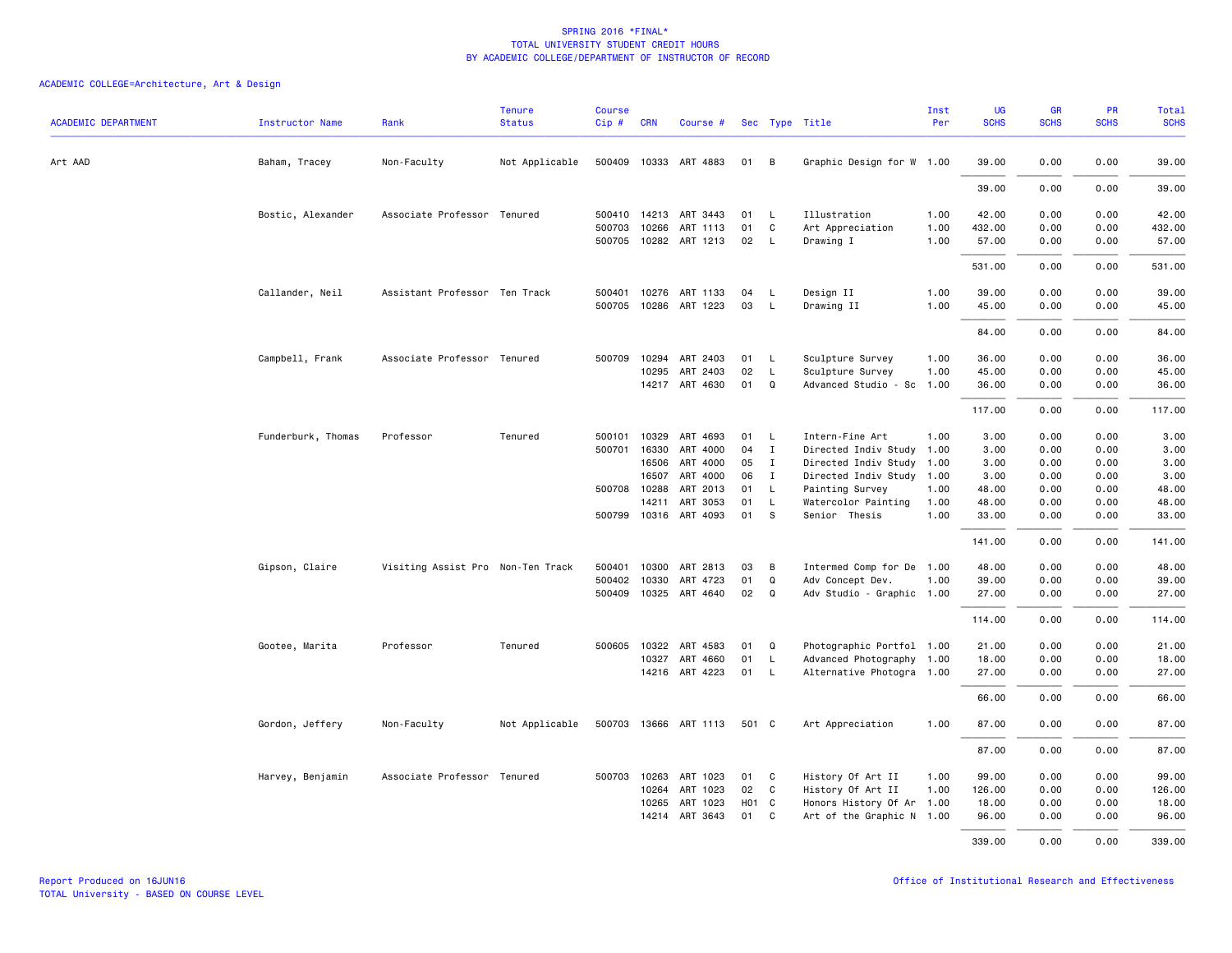# ACADEMIC COLLEGE=Architecture, Art & Design

| <b>ACADEMIC DEPARTMENT</b> | Instructor Name   | Rank                          | <b>Tenure</b><br><b>Status</b> | <b>Course</b><br>Cip# | <b>CRN</b>   | Course #                          |          |              | Sec Type Title                                         | Inst<br>Per | UG<br><b>SCHS</b> | GR<br><b>SCHS</b> | PR<br><b>SCHS</b> | Total<br><b>SCHS</b> |
|----------------------------|-------------------|-------------------------------|--------------------------------|-----------------------|--------------|-----------------------------------|----------|--------------|--------------------------------------------------------|-------------|-------------------|-------------------|-------------------|----------------------|
|                            |                   |                               |                                |                       |              |                                   |          |              |                                                        |             |                   |                   |                   |                      |
| Art AAD                    | Haug, Rowan       | Lecturer                      | Non-Ten Track                  |                       | 500401 10279 | ART 1153                          | 02       | $\mathsf{L}$ | Three-Dimen Design                                     | 1.00        | 39.00             | 0.00              | 0.00              | 39.00                |
|                            |                   |                               |                                |                       |              | 10280 ART 1153                    | 03       | $\mathsf{L}$ | Three-Dimen Design                                     | 1.00        | 36.00             | 0.00              | 0.00              | 36.00                |
|                            |                   |                               |                                |                       |              |                                   |          |              |                                                        |             | 75.00             | 0.00              | 0.00              | 75.00                |
|                            | Haupt, Jeffrey    | Professor                     | Tenured                        | 500705                | 10291        | ART 2213                          | 01       | L            | Life Drawing I                                         | 1.00        | 45.00             | 0.00              | 0.00              | 45.00                |
|                            |                   |                               |                                | 500799                |              | 15047 ART 4990                    | 01       | Q            | Special Topic In ART                                   | 1.00        | 51.00             | 0.00              | 0.00              | 51.00                |
|                            |                   |                               |                                |                       |              |                                   |          |              |                                                        |             | 96.00             | 0.00              | 0.00              | 96.00                |
|                            | Hester, Cassie    | Assistant Professor Ten Track |                                | 500402                | 10317        | ART 4113                          | 01       | $\mathsf{L}$ | Typography II                                          | 1.00        | 27.00             | 0.00              | 0.00              | 27.00                |
|                            |                   |                               |                                |                       | 500701 15746 | ART 4000                          | 01       | $\mathbf{I}$ | Directed Indiv Study                                   | 1.00        | 3.00              | 0.00              | 0.00              | 3.00                 |
|                            |                   |                               |                                |                       | 15747        | ART 4000                          | 02       | Ι.           | Directed Indiv Study 1.00                              |             | 3.00              | 0.00              | 0.00              | 3.00                 |
|                            |                   |                               |                                |                       | 500703 10302 | ART 3163<br>500799 15762 ART 4990 | 01<br>04 | C<br>Q       | History of Graphic D 1.00<br>Special Topic In ART 1.00 |             | 57.00<br>30.00    | 0.00<br>0.00      | 0.00<br>0.00      | 57.00<br>30.00       |
|                            |                   |                               |                                |                       |              |                                   |          |              |                                                        |             |                   |                   |                   |                      |
|                            |                   |                               |                                |                       |              |                                   |          |              |                                                        |             | 120.00            | 0.00              | 0.00              | 120.00               |
|                            | Hitt, Candace     | Lecturer                      | Non-Ten Track                  |                       | 500605 10289 | ART 2103                          | 01       | В            | Photography Survey                                     | 1.00        | 42.00             | 0.00              | 0.00              | 42.00                |
|                            |                   |                               |                                |                       | 10290        | ART 2103                          | 02       | B            | Photography Survey                                     | 1.00        | 48.00             | 0.00              | 0.00              | 48.00                |
|                            |                   |                               |                                | 500701                | 15975        | ART 4000                          | 03       | $\mathbf{I}$ | Directed Indiv Study                                   | 1.00        | 3.00              | 0.00              | 0.00              | 3.00                 |
|                            |                   |                               |                                |                       |              | 500799 15065 ART 4990             | 03       | Q            | Special Topic In ART 1.00                              |             | 33.00             | 0.00              | 0.00              | 33.00                |
|                            |                   |                               |                                |                       |              |                                   |          |              |                                                        |             | 126.00            | 0.00              | 0.00              | 126.00               |
|                            | Koch, Zachary     | Lecturer                      | Non-Ten Track                  | 500401                | 10270        | ART 1123                          | 03       | - L          | Design I                                               | 1.00        | 45.00             | 0.00              | 0.00              | 45.00                |
|                            |                   |                               |                                |                       | 10271        | ART 1123                          | 04       | L            | Design I                                               | 1.00        | 45.00             | 0.00              | 0.00              | 45.00                |
|                            |                   |                               |                                |                       | 10275        | ART 1133                          | 03       | L            | Design II                                              | 1.00        | 48.00             | 0.00              | 0.00              | 48.00                |
|                            |                   |                               |                                |                       | 14208        | ART 1133                          | 06       | L            | Design II                                              | 1.00        | 36.00             | 0.00              | 0.00              | 36.00                |
|                            |                   |                               |                                |                       |              |                                   |          |              |                                                        |             | 174.00            | 0.00              | 0.00              | 174.00               |
|                            | Lippillo, Dominic | Assistant Professor Ten Track |                                |                       |              | 500605 14215 ART 3873             | 01       | L,           | Digital Photography                                    | 1.00        | 33.00             | 0.00              | 0.00              | 33.00                |
|                            |                   |                               |                                |                       | 500702 14212 | ART 3233                          | 01       | Q            | Studio Lighting                                        | 1.00        | 33.00             | 0.00              | 0.00              | 33.00                |
|                            |                   |                               |                                |                       |              | 500703 10311 ART 3633             | 01       | C            | History of Photograp                                   | 1.00        | 87.00             | 0.00              | 0.00              | 87.00                |
|                            |                   |                               |                                |                       |              |                                   |          |              |                                                        |             | 153.00            | 0.00              | 0.00              | 153.00               |
|                            | Long, Robert      | Professor                     | Tenured                        |                       | 500711 10296 | ART 2503                          | 01       | $\mathsf{L}$ | Ceramic Art Survey                                     | 1.00        | 36.00             | 0.00              | 0.00              | 36.00                |
|                            |                   |                               |                                |                       | 10297        | ART 2503                          | 02       | - L          | Ceramic Art Survey                                     | 1.00        | 39.00             | 0.00              | 0.00              | 39.00                |
|                            |                   |                               |                                |                       | 10326        | ART 4650                          | 01       | L            | Advanced Studio-Cera                                   | 1.00        | 51.00             | 0.00              | 0.00              | 51.00                |
|                            |                   |                               |                                |                       |              | 500799 16309 ART 7000             | 01       | $\mathbf{I}$ | Directed Indiv Study 1.00                              |             | 0.00              | 2.00              | 0.00              | 2.00                 |
|                            |                   |                               |                                |                       |              |                                   |          |              |                                                        |             | 126.00            | 2.00              | 0.00              | 128.00               |
|                            | Martin, Gregory   | Assistant Professor Ten Track |                                |                       | 500705 10281 | ART 1213                          | 01       | $\mathsf{L}$ | Drawing I                                              | 1.00        | 48.00             | 0.00              | 0.00              | 48.00                |
|                            |                   |                               |                                |                       | 10283        | ART 1213                          | 03       | $\mathsf{L}$ | Drawing I                                              | 1.00        | 45.00             | 0.00              | 0.00              | 45.00                |
|                            |                   |                               |                                |                       |              | 10285 ART 1223                    | 02       | $\mathsf{L}$ | Drawing II                                             | 1.00        | 39.00             | 0.00              | 0.00              | 39.00                |
|                            |                   |                               |                                |                       |              |                                   |          |              |                                                        |             | 132.00            | 0.00              | 0.00              | 132.00               |
|                            | McCourt, Timothy  | Professor                     | Tenured                        |                       |              | 500401 10273 ART 1133             | 01       | <b>L</b>     | Design II                                              | 1.00        | 45.00             | 0.00              | 0.00              | 45.00                |
|                            |                   |                               |                                |                       | 10274        | ART 1133                          | 02       | $\mathsf{L}$ | Design II                                              | 1.00        | 45.00             | 0.00              | 0.00              | 45.00                |
|                            |                   |                               |                                |                       |              | 10277 ART 1133                    | 05       | L            | Design II                                              | 1.00        | 39.00             | 0.00              | 0.00              | 39.00                |

Report Produced on 16JUN16 Office of Institutional Research and Effectiveness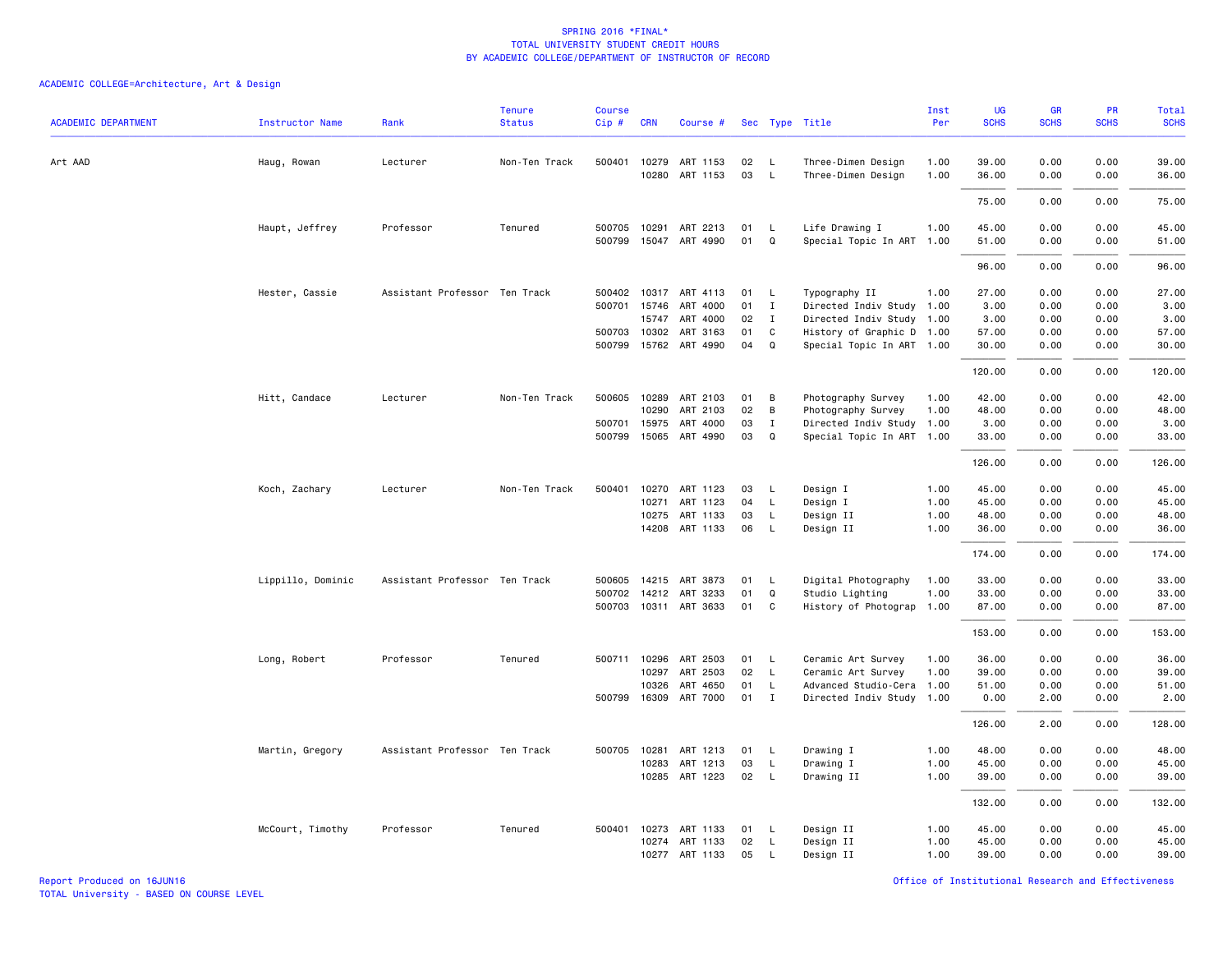| <b>ACADEMIC DEPARTMENT</b>          | Instructor Name   | Rank                          | <b>Tenure</b><br><b>Status</b> | <b>Course</b><br>Cip# | <b>CRN</b>   | Course #              |      |                | Sec Type Title            | Inst<br>Per | <b>UG</b><br><b>SCHS</b> | <b>GR</b><br><b>SCHS</b> | PR<br><b>SCHS</b>  | Total<br><b>SCHS</b> |
|-------------------------------------|-------------------|-------------------------------|--------------------------------|-----------------------|--------------|-----------------------|------|----------------|---------------------------|-------------|--------------------------|--------------------------|--------------------|----------------------|
|                                     |                   |                               |                                |                       |              |                       |      |                |                           |             |                          |                          |                    |                      |
|                                     |                   |                               |                                |                       |              |                       |      |                |                           |             | 129.00                   | 0.00                     | 0.00               | 129.00               |
| Art AAD                             | Mixon, Jamie      | Professor                     | Tenured                        |                       | 500409 10305 | ART 3323              | 01   | <b>L</b>       | Graphic Art Des II        | 1.00        | 48.00                    | 0.00                     | 0.00               | 48.00                |
|                                     |                   |                               |                                |                       | 10306        | ART 3323              | 02   | $\mathsf{L}$   | Graphic Art Des II        | 1.00        | 36.00                    | 0.00                     | 0.00               | 36.00                |
|                                     |                   |                               |                                |                       |              | 10321 ART 4523        | 01 L |                | Graphic Art Intern        | 1.00        | 39.00                    | 0.00                     | 0.00               | 39.00                |
|                                     |                   |                               |                                |                       |              |                       |      |                |                           |             | 123.00                   | 0.00                     | 0.00               | 123.00               |
|                                     | Neuenfeldt, Lori  | Instructor                    | Non-Ten Track                  |                       | 500407 12294 | HS 3573               | 02   | K              | Historic Costume          | 1.00        | 0.00                     | 0.00                     | 0.00               | 0.00                 |
|                                     |                   |                               |                                |                       | 12295        | HS 3573               | 03   | K              | Historic Costume          | 1.00        | 0.00                     | 0.00                     | 0.00               | 0.00                 |
|                                     |                   |                               |                                |                       | 500703 10262 | ART 1013              | 01   | $\mathbf{C}$   | History Of Art I          | 1.00        | 135.00                   | 0.00                     | 0.00               | 135.00               |
|                                     |                   |                               |                                |                       | 500799 15046 | ART 4990              | 02 C |                | Special Topic In ART 1.00 |             | 84.00                    | 0.00                     | 0.00               | 84.00                |
|                                     |                   |                               |                                |                       |              |                       |      |                |                           |             | 219.00                   | 0.00                     | 0.00               | 219.00               |
|                                     | Ngoh, Soon        | Professor                     | Tenured                        | 500701                | 10323        | ART 4620              | 01   | Q              | Advanced Studio - Fi 1.00 |             | 42.00                    | 0.00                     | 0.00               | 42.00                |
|                                     |                   |                               |                                | 500705                | 10287        | ART 1223              | 04   | $\mathsf{L}$   | Drawing II                | 1.00        | 30.00                    | 0.00                     | 0.00               | 30.00                |
|                                     |                   |                               |                                |                       |              | 10319 ART 4343        | 01 L |                | Drawing IV                | 1.00        | 36.00                    | 0.00                     | 0.00               | 36.00                |
|                                     |                   |                               |                                |                       |              |                       |      |                |                           |             | 108.00                   | 0.00                     | 0.00               | 108.00               |
|                                     | Powney, Jeralyn   | Assistant Professor Ten Track |                                |                       | 500401 14210 | ART 2813              | 02   | $\overline{B}$ | Intermed Comp for De 1.00 |             | 42.00                    | 0.00                     | 0.00               | 42.00                |
|                                     |                   |                               |                                |                       |              | 500409 10324 ART 4640 | 01   | Q              | Adv Studio - Graphic 1.00 |             | 30.00                    | 0.00                     | 0.00               | 30.00                |
|                                     |                   |                               |                                |                       |              |                       |      |                |                           |             | 72.00                    | 0.00                     | 0.00               | 72.00                |
|                                     | Seckinger, Linda  | Professor                     | Tenured                        |                       | 500710 10292 | ART 2303              | 01   | $\mathsf{L}$   | Printmaking Survey        | 1.00        | 33.00                    | 0.00                     | 0.00               | 33.00                |
|                                     |                   |                               |                                |                       | 10293        | ART 2303              | 03   | $\mathsf{L}$   | Printmaking Survey        | 1.00        | 30.00                    | 0.00                     | 0.00               | 30.00                |
|                                     |                   |                               |                                |                       |              | 10304 ART 3303        | 01 L |                | Printmaking II            | 1.00        | 33.00                    | 0.00                     | 0.00               | 33.00                |
|                                     |                   |                               |                                |                       |              |                       |      |                |                           |             | 96.00                    | 0.00                     | 0.00               | 96.00                |
|                                     | Shafer, Debra     | Lecturer                      | Non-Ten Track                  |                       |              | 500402 10320 ART 4413 | 02   | $\mathsf{L}$   | Advertising Dsgn II 1.00  |             | 36.00                    | 0.00                     | 0.00               | 36.00                |
|                                     |                   |                               |                                |                       |              |                       |      |                |                           |             | 36.00                    | 0.00                     | 0.00               | 36.00                |
|                                     | Spencer, Brittany | Lecturer                      | Non-Ten Track                  |                       | 500401 10268 | ART 1123              | 01   | - L            | Design I                  | 1.00        | 45.00                    | 0.00                     | 0.00               | 45.00                |
|                                     |                   |                               |                                |                       | 10269        | ART 1123              | 02   | $\mathsf{L}$   | Design I                  | 1.00        | 48.00                    | 0.00                     | 0.00               | 48.00                |
|                                     |                   |                               |                                |                       | 10298        | ART 2803              | 01   | B              | Intro to Computing A      | 1.00        | 42.00                    | 0.00                     | 0.00               | 42.00                |
|                                     |                   |                               |                                |                       | 10332        | ART 4863              | 01   | $\mathsf{L}$   | Adv Computer Studio       | 1.00        | 30.00                    | 0.00                     | 0.00               | 30.00                |
|                                     |                   |                               |                                |                       |              |                       |      |                |                           |             | 165.00                   | 0.00                     | 0.00               | 165.00               |
| ----------------------------------- |                   |                               |                                |                       |              |                       |      |                |                           |             | ========                 | ========                 | ========           | ==========           |
| Art AAD                             |                   |                               |                                |                       |              |                       |      |                |                           |             | 3468.00                  | 2.00                     | 0.00               | 3470.00              |
| ----------------------------------- |                   |                               |                                |                       |              |                       |      |                |                           |             | ========                 |                          | --------- -------- |                      |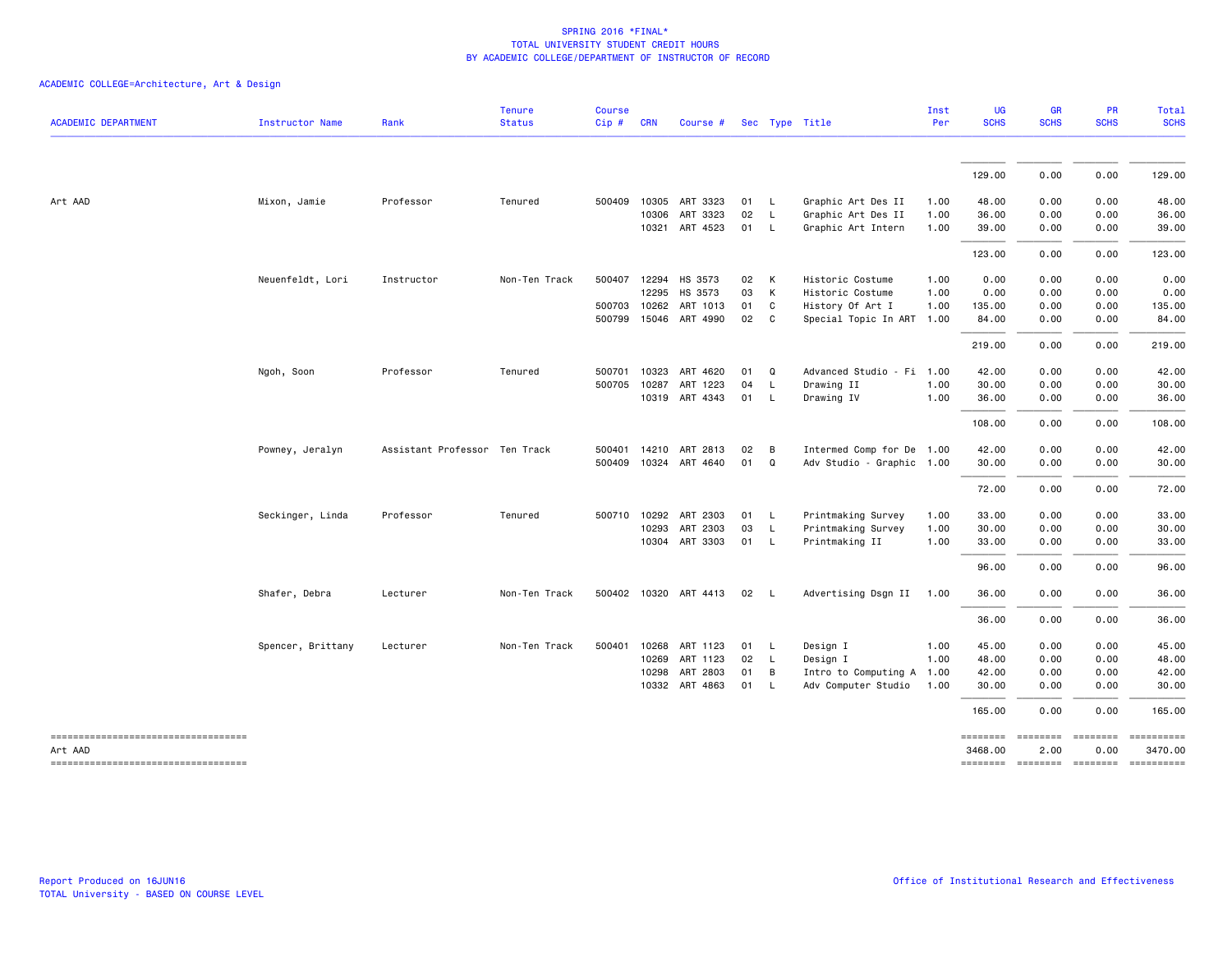|                                        |                        |                                   | <b>Tenure</b> | <b>Course</b> |            |                       |      |          |                           | Inst | <b>UG</b>   | <b>GR</b>   | <b>PR</b>      | Total       |
|----------------------------------------|------------------------|-----------------------------------|---------------|---------------|------------|-----------------------|------|----------|---------------------------|------|-------------|-------------|----------------|-------------|
| <b>ACADEMIC DEPARTMENT</b>             | <b>Instructor Name</b> | Rank                              | <b>Status</b> | Cip#          | <b>CRN</b> | Course #              |      |          | Sec Type Title            | Per  | <b>SCHS</b> | <b>SCHS</b> | <b>SCHS</b>    | <b>SCHS</b> |
| Building Construction Science          | Capano, Craig          | Professor                         | Tenured       | 522001        | 10393      | BCS 1126              | 01   | $\Omega$ | Build Construct Stud 0.50 |      | 93.00       | 0.00        | 0.00           | 93.00       |
|                                        |                        |                                   |               |               |            | 10396 BCS 3323        | 01 C |          | High Perform Constru 0.25 |      | 7.50        | 0.00        | 0.00           | 7.50        |
|                                        |                        |                                   |               |               |            |                       |      |          |                           |      | 100.50      | 0.00        | 0.00           | 100.50      |
|                                        | Duff, Mike             | Visiting Assist Pro Non-Ten Track |               | 522001        | 10394      | BCS 2226              | 01   | $\Omega$ | Build Construct Stud 1.00 |      | 108,00      | 0.00        | 0.00           | 108.00      |
|                                        |                        |                                   |               |               |            | 10396 BCS 3323        | 01 C |          | High Perform Constru 0.50 |      | 15.00       | 0.00        | 0.00           | 15.00       |
|                                        |                        |                                   |               |               |            |                       |      |          |                           |      | 123.00      | 0.00        | 0.00           | 123.00      |
|                                        | Herrmann, Michele      | Assistant Professor Ten Track     |               |               |            | 522001 10399 BCS 4126 | 01   | - L      | Build Contruct Studi 1.00 |      | 78.00       | 0.00        | 0.00           | 78.00       |
|                                        |                        |                                   |               |               |            |                       |      |          |                           |      | 78.00       | 0.00        | 0.00           | 78.00       |
|                                        | Leathem, Thomas        | Assistant Professor Ten Track     |               | 040201        | 10239      | ARC 3546              | 01   | B        | Arch Design III-B         | 0.01 | 0.72        | 0.00        | 0.00           | 0.72        |
|                                        |                        |                                   |               |               | 10240      | ARC 3546              | 02   | B        | Arch Design III-B         | 0.01 | 0.72        | 0.00        | 0.00           | 0.72        |
|                                        |                        |                                   |               | 151303        | 12346      | ID 3363               | 02   | B        | 3/D & CAD Modeling i      | 1.00 | 114.00      | 0.00        | 0.00           | 114.00      |
|                                        |                        |                                   |               | 460412        | 16001      | <b>BCS 3006</b>       | 01   | - E      | Construction Interns 1.00 |      | 6.00        | 0.00        | 0.00           | 6.00        |
|                                        |                        |                                   |               | 522001        |            | 10395 BCS 3126        | 01   | - 1.     | Build Construct Stud 1.00 |      | 66.00       | 0.00        | 0.00           | 66.00       |
|                                        |                        |                                   |               |               |            |                       |      |          |                           |      | 187.44      | 0.00        | 0.00           | 187.44      |
| ====================================== |                        |                                   |               |               |            |                       |      |          |                           |      | ========    | ========    |                | ==========  |
| Building Construction Science          |                        |                                   |               |               |            |                       |      |          |                           |      | 488.94      | 0.00        | 0.00           | 488.94      |
| ====================================   |                        |                                   |               |               |            |                       |      |          |                           |      | ========    | ========    | <b>EEEEEEE</b> | ESSESSESSE  |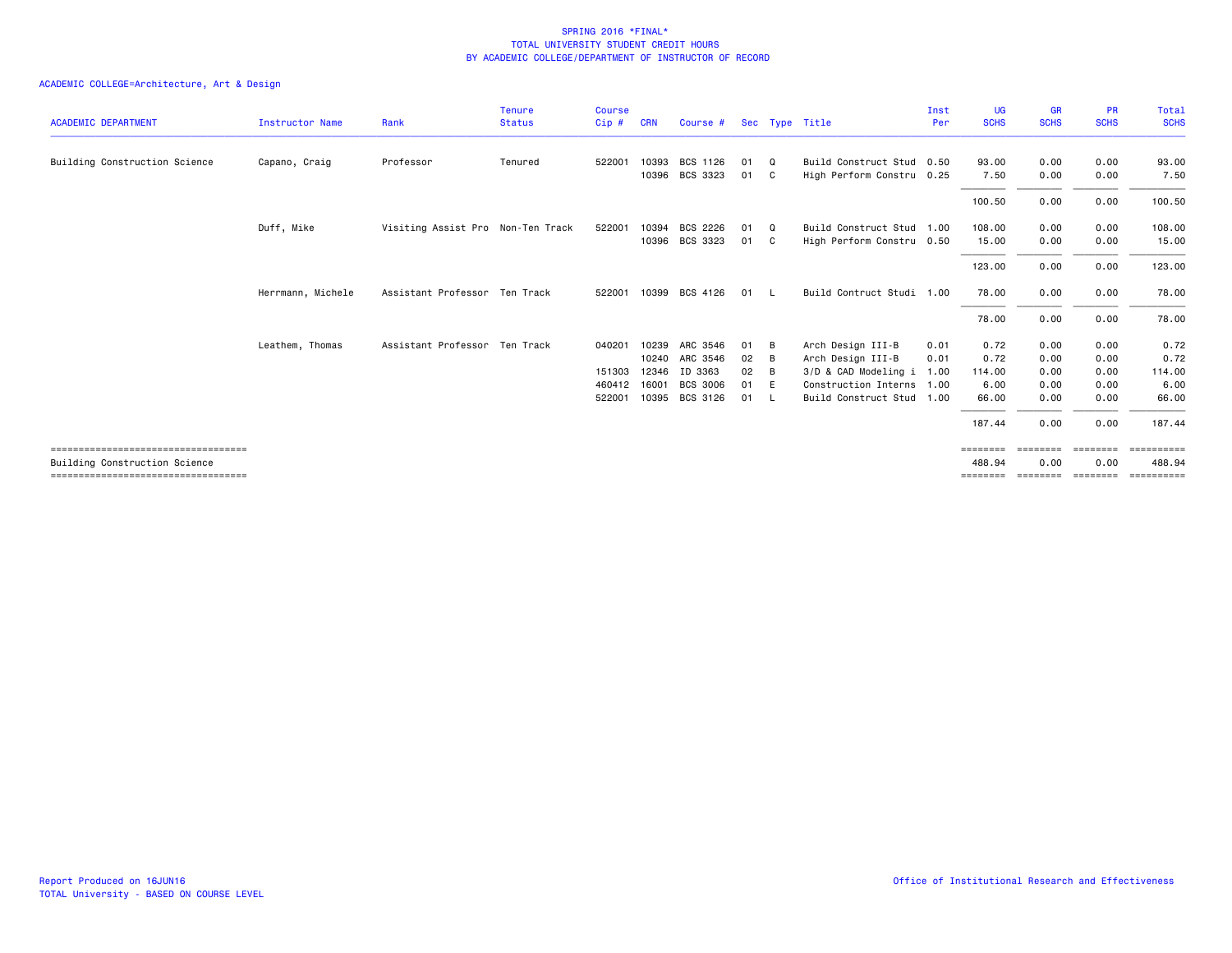|                                                       |                 |                               | <b>Tenure</b> | <b>Course</b> |              |                      |       |                |                           | Inst | UG                 | <b>GR</b>   | <b>PR</b>                           | Total       |
|-------------------------------------------------------|-----------------|-------------------------------|---------------|---------------|--------------|----------------------|-------|----------------|---------------------------|------|--------------------|-------------|-------------------------------------|-------------|
| <b>ACADEMIC DEPARTMENT</b>                            | Instructor Name | Rank                          | <b>Status</b> | Cip#          | <b>CRN</b>   | Course #             |       |                | Sec Type Title            | Per  | <b>SCHS</b>        | <b>SCHS</b> | <b>SCHS</b>                         | <b>SCHS</b> |
| Interior Design                                       | Carroll, Robin  | Instructor                    | Non-Ten Track |               |              | 190601 12344 ID 2603 | 01 C  |                | Interior Design Fund 1.00 |      | 45.00              | 0.00        | 0.00                                | 45.00       |
|                                                       |                 |                               |               |               |              | 13871 ID 2603        | 501 C |                | Interior Design Fund 1.00 |      | 30.00              | 0.00        | 0.00                                | 30.00       |
|                                                       |                 |                               |               |               | 500408 12285 | HS 2603              | 01 C  |                | Inter Design Fundame 1.00 |      | 60.00              | 0.00        | 0.00                                | 60.00       |
|                                                       |                 |                               |               |               | 12347        | ID 3603              | 01 C  |                | Digital Design for I 1.00 |      | 33.00              | 0.00        | 0.00                                | 33.00       |
|                                                       |                 |                               |               |               |              | 14828 ID 4990        | 01 C  |                | Special Topics In ID 0.50 |      | 16.50              | 0.00        | 0.00                                | 16.50       |
|                                                       |                 |                               |               |               |              |                      |       |                |                           |      | 184.50             | 0.00        | 0.00                                | 184.50      |
|                                                       | Cothren, Claire | Lecturer                      | Non-Ten Track |               |              | 190601 12354 ID 4654 | 01 C  |                | Interior Design Stud 1.00 |      | 48.00              | 0.00        | 0.00                                | 48.00       |
|                                                       |                 |                               |               |               |              |                      |       |                |                           |      | 48.00              | 0.00        | 0.00                                | 48.00       |
|                                                       | Crumpton, Amy   | Associate Professor Tenured   |               |               | 500408 12348 | ID 3611              | 01 C  |                | Career and Portfolio 1.00 |      | 26.00              | 0.00        | 0.00                                | 26.00       |
|                                                       |                 |                               |               |               | 12349        | ID 3624              | 01 B  |                | Interior Design Stud 1.00 |      | 64.00              | 0.00        | 0.00                                | 64.00       |
|                                                       |                 |                               |               |               |              | 12352 ID 4611        | 01 C  |                | Principles of LEED        | 1.00 | 18.00              | 0.00        | 0.00                                | 18.00       |
|                                                       |                 |                               |               |               |              |                      |       |                |                           |      | 108.00             | 0.00        | 0.00                                | 108.00      |
|                                                       | Fulton, Glen    | Lecturer                      | Non-Ten Track |               | 040501 12340 | ID 1694              | 01 B  |                | Interior Design I         | 1.00 | 64.00              | 0.00        | 0.00                                | 64.00       |
|                                                       |                 |                               |               |               |              | 12341 ID 1694        | 02    | $\overline{B}$ | Interior Design I         | 1.00 | 44.00              | 0.00        | 0.00                                | 44.00       |
|                                                       |                 |                               |               |               |              | 14220 ID 1694        | 03 B  |                | Interior Design I         | 1.00 | 64.00              | 0.00        | 0.00                                | 64.00       |
|                                                       |                 |                               |               |               |              |                      |       |                |                           |      | 172.00             | 0.00        | 0.00                                | 172.00      |
|                                                       | Miller, Beth    | Professor                     | Tenured       |               | 040501 12353 | ID 4651              | 01    | $\mathbf{C}$   | ID Internship Placem      | 1.00 | 12.00              | 0.00        | 0.00                                | 12.00       |
|                                                       |                 |                               |               |               |              | 500410 12343 ID 2203 | 01 Q  |                | Rendering                 | 1.00 | 36.00              | 0.00        | 0.00                                | 36.00       |
|                                                       |                 |                               |               |               |              |                      |       |                |                           |      | 48.00              | 0.00        | 0.00                                | 48.00       |
|                                                       | Miller, Lyndsey | Assistant Professor Ten Track |               |               |              | 151303 12342 ID 2103 | 01    | B              | CAD for Interior Des 1.00 |      | 60.00              | 0.00        | 0.00                                | 60.00       |
|                                                       |                 |                               |               |               |              | 12345 ID 3363        | 01    | $\overline{B}$ | 3/D & CAD Modeling i 1.00 |      | 42.00              | 0.00        | 0.00                                | 42.00       |
|                                                       |                 |                               |               |               |              | 14219 ID 2103        | 02 B  |                | CAD for Interior Des 1.00 |      | 75.00              | 0.00        | 0.00                                | 75.00       |
|                                                       |                 |                               |               |               |              |                      |       |                |                           |      | 177.00             | 0.00        | 0.00                                | 177.00      |
|                                                       | Riehm, William  | Assistant Professor Ten Track |               |               | 040501 12350 | ID 3633              | 01 C  |                | ID Detail & Constr D 1.00 |      | 45.00              | 0.00        | 0.00                                | 45.00       |
|                                                       |                 |                               |               |               |              | 12351 ID 3653        | 01 C  |                | History of Interiors 1.00 |      | 96.00              | 0.00        | 0.00                                | 96.00       |
|                                                       |                 |                               |               |               | 190601 12356 | ID 4693              | 01 B  |                | Furniture Design          | 1.00 | 27.00              | 0.00        | 0.00                                | 27.00       |
|                                                       |                 |                               |               |               |              | 500408 14828 ID 4990 | 01 C  |                | Special Topics In ID 0.50 |      | 16.50              | 0.00        | 0.00                                | 16.50       |
|                                                       |                 |                               |               |               |              |                      |       |                |                           |      | 184.50             | 0.00        | 0.00                                | 184.50      |
| ----------------------------------<br>Interior Design |                 |                               |               |               |              |                      |       |                |                           |      | ========<br>922.00 | 0.00        | -------- -------- ---------<br>0.00 | 922.00      |
| -----------------------------------                   |                 |                               |               |               |              |                      |       |                |                           |      |                    |             |                                     |             |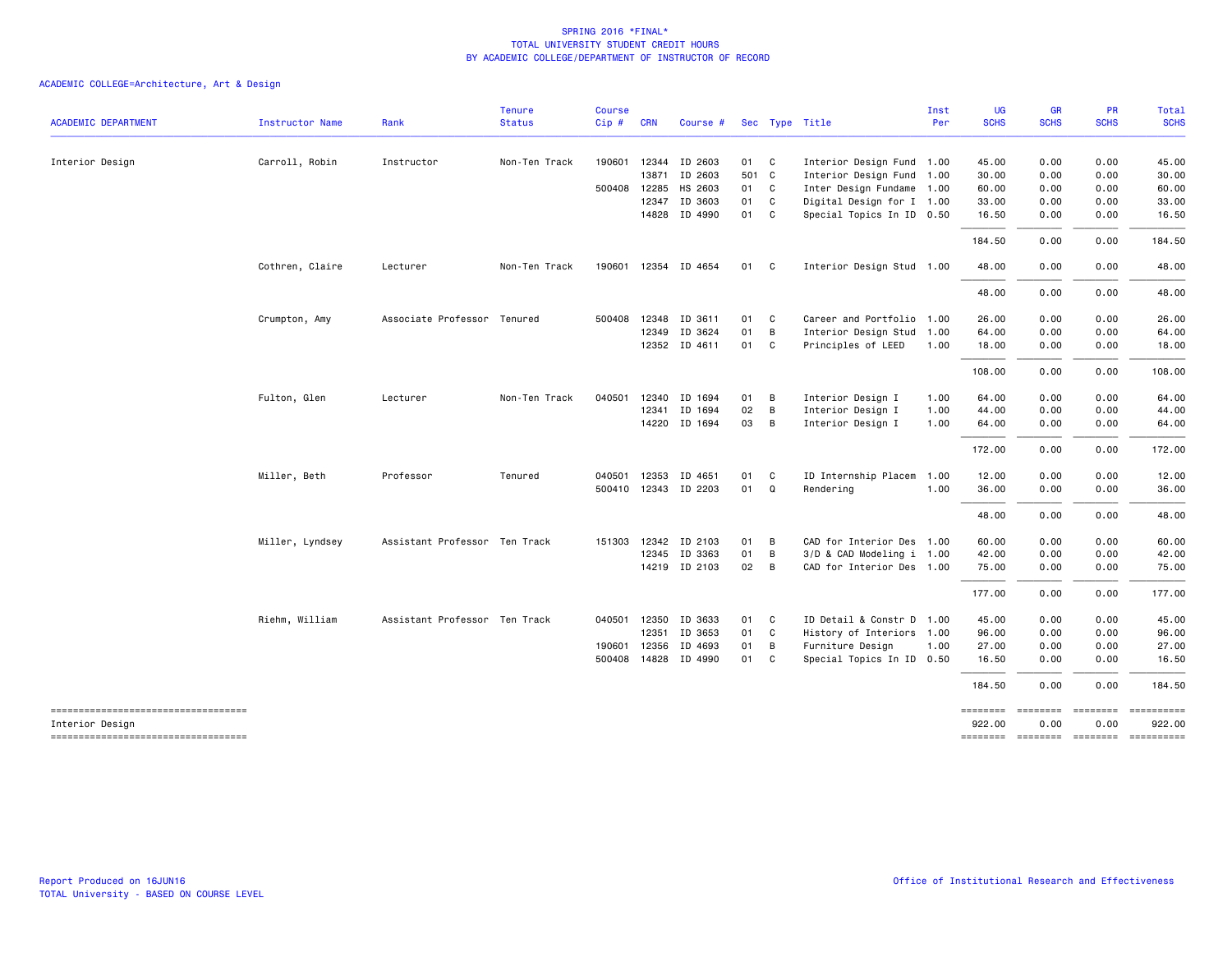| <b>ACADEMIC DEPARTMENT</b> | <b>Instructor Name</b> | Rank                              | <b>Tenure</b><br><b>Status</b> | Course<br>Cip# | <b>CRN</b>   | Course #              |       |              | Sec Type Title            | Inst<br>Per | UG<br><b>SCHS</b> | GR<br><b>SCHS</b> | PR<br><b>SCHS</b> | <b>Total</b><br><b>SCHS</b> |
|----------------------------|------------------------|-----------------------------------|--------------------------------|----------------|--------------|-----------------------|-------|--------------|---------------------------|-------------|-------------------|-------------------|-------------------|-----------------------------|
| School of Architecture     | Ammon, Theodore        | Lecturer                          | Non-Ten Track                  |                |              | 040201 10252 ARC 5353 | 01    | C            | Philosophy Of Arch        | 1.00        | 72.00             | 0.00              | 0.00              | 72.00                       |
|                            |                        |                                   |                                |                |              |                       |       |              |                           |             | 72.00             | 0.00              | 0.00              | 72.00                       |
|                            | Ayub, Zulaikha         | Visiting Assist Pro Non-Ten Track |                                |                |              | 040201 10226 ARC 1013 | 02    | $\mathbf{C}$ | Arch Appreciation         | 1.00        | 405.00            | 0.00              | 0.00              | 405.00                      |
|                            |                        |                                   |                                |                | 10234        | ARC 2546              | 02    | B            | Arch Design II-B          | 0.99        | 77.22             | 0.00              | 0.00              | 77.22                       |
|                            |                        |                                   |                                |                | 10392        | BCS 1013              | 02    | C            | Architecture Appreci      | 1.00        | 24.00             | 0.00              | 0.00              | 24.00                       |
|                            |                        |                                   |                                |                |              | 16515 ARC 4000        | 05    | I            | Directed Indiv Study 1.00 |             | 3.00              | 0.00              | 0.00              | 3.00                        |
|                            |                        |                                   |                                |                |              |                       |       |              |                           |             | 509.22            | 0.00              | 0.00              | 509.22                      |
|                            | Callender, Jassen      | Associate Professor Tenured       |                                | 040201         | 10255        | ARC 5589              | 01    | B            | Arch Design V-B           | 1.00        | 144.00            | 0.00              | 0.00              | 144.00                      |
|                            |                        |                                   |                                |                |              | 16292 ARC 4000        | 01    | $\mathbf{I}$ | Directed Indiv Study      | 1.00        | 3.00              | 0.00              | 0.00              | 3.00                        |
|                            |                        |                                   |                                |                |              |                       |       |              |                           |             | 147.00            | 0.00              | 0.00              | 147.00                      |
|                            | Carson, Foster         | Lecturer                          | Non-Ten Track                  | 522001         |              | 10393 BCS 1126        | 01    | Q            | Build Construct Stud 0.50 |             | 93.00             | 0.00              | 0.00              | 93.00                       |
|                            |                        |                                   |                                |                |              |                       |       |              |                           |             | 93.00             | 0.00              | 0.00              | 93.00                       |
|                            |                        |                                   |                                |                |              |                       |       |              |                           |             |                   |                   |                   |                             |
|                            | Esenwein, Frederick    | Assistant Professor Ten Track     |                                | 040201         | 10232        | ARC 2313              | 01    | C            | History Of Arch I         | 1.00        | 186.00            | 0.00              | 0.00              | 186.00                      |
|                            |                        |                                   |                                |                | 10235        | ARC 2546              | 03    | B            | Arch Design II-B          | 0.99        | 77.22             | 0.00              | 0.00              | 77.22                       |
|                            |                        |                                   |                                |                |              |                       |       |              |                           |             | 263.22            | 0.00              | 0.00              | 263.22                      |
|                            | Gines, Jacob           | Assistant Professor Ten Track     |                                | 040201         | 10236        | ARC 2723              | 01    | C            | Materials                 | 1.00        | 114.00            | 0.00              | 0.00              | 114.00                      |
|                            |                        |                                   |                                |                | 10247        | ARC 4546              | 01    | B            | Arch Design IV-B          | 0.99        | 89.10             | 0.00              | 0.00              | 89.10                       |
|                            |                        |                                   |                                |                | 16358        | ARC 4000              | 02    | $\mathbf{I}$ | Directed Indiv Study      | 1.00        | 3.00              | 0.00              | 0.00              | 3.00                        |
|                            |                        |                                   |                                |                |              |                       |       |              |                           |             | 206.10            | 0.00              | 0.00              | 206.10                      |
|                            | Gregory, Alexis        | Assistant Professor Ten Track     |                                | 040201         | 10239        | ARC 3546              | 01    | B            | Arch Design III-B         | 0.98        | 70.56             | 0.00              | 0.00              | 70.56                       |
|                            |                        |                                   |                                |                | 15045        | ARC 4990              | 01    | S            | Special Topic In ARC      | 1.00        | 21.00             | 0.00              | 0.00              | 21.00                       |
|                            |                        |                                   |                                |                | 16454        | ARC 4000              | 04    | $\mathbf I$  | Directed Indiv Study      | 1.00        | 1.00              | 0.00              | 0.00              | 1.00                        |
|                            |                        |                                   |                                |                | 240101 16500 | HON 4003              | H11 S |              | Oxbridge Tutorial         | 1.00        | 3.00              | 0.00              | 0.00              | 3.00                        |
|                            |                        |                                   |                                |                |              |                       |       |              |                           |             | 95.56             | 0.00              | 0.00              | 95.56                       |
|                            | Hall, Gregory          | Professor                         | Ten Track                      | 040201         | 16527        | ARC 4000              | 06    | I            | Directed Indiv Study 1.00 |             | 1.00              | 0.00              | 0.00              | 1.00                        |
|                            |                        |                                   |                                |                | 16528        | ARC 4000              | 07    | $\mathbf{I}$ | Directed Indiv Study 1.00 |             | 1.00              | 0.00              | 0.00              | 1.00                        |
|                            |                        |                                   |                                |                | 16529        | ARC 4000              | 08    | $\mathbf I$  | Directed Indiv Study 1.00 |             | 1.00              | 0.00              | 0.00              | 1.00                        |
|                            |                        |                                   |                                |                | 16530        | ARC 4000              | 09    | $\mathbf{I}$ | Directed Indiv Study 1.00 |             | 1.00              | 0.00              | 0.00              | 1.00                        |
|                            |                        |                                   |                                |                |              |                       |       |              |                           |             | 4.00              | 0.00              | 0.00              | 4.00                        |
|                            | Herrmann, Hans         | Associate Professor Tenured       |                                | 040201         | 10247        | ARC 4546              | 01    | B            | Arch Design IV-B          | 0.01        | 0.90              | 0.00              | 0.00              | 0.90                        |
|                            |                        |                                   |                                |                | 10248        | ARC 4546              | 02    | B            | Arch Design IV-B          | 1.00        | 90.00             | 0.00              | 0.00              | 90.00                       |
|                            |                        |                                   |                                |                | 10251        | ARC 4733              | 01    | C            | Site Planning             | 1.00        | 90.00             | 0.00              | 0.00              | 90.00                       |
|                            |                        |                                   |                                |                |              |                       |       |              |                           |             | 180.90            | 0.00              | 0.00              | 180.90                      |
|                            | Jones, William         | Lecturer                          | Non-Ten Track                  | 040201         |              | 10225 ARC 1013        | 01    | C            | Arch Appreciation         | 1.00        | 423.00            | 0.00              | 0.00              | 423.00                      |
|                            |                        |                                   |                                |                |              | 10391 BCS 1013        | 01    | $\mathbf{C}$ | Architecture Appreci 1.00 |             | 18.00             | 0.00              | 0.00              | 18.00                       |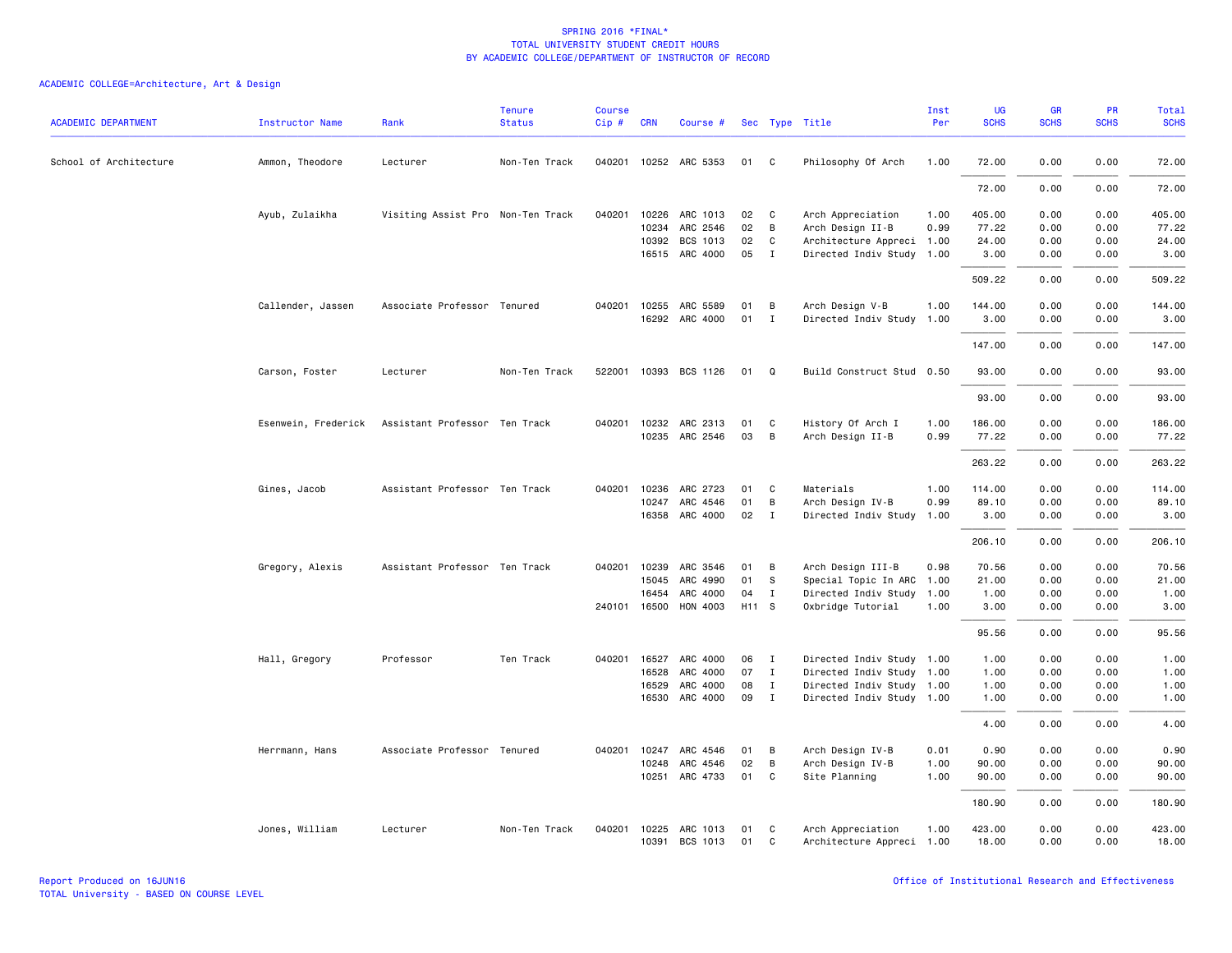| <b>ACADEMIC DEPARTMENT</b> | Instructor Name    | Rank                              | <b>Tenure</b><br><b>Status</b> | <b>Course</b><br>Cip# | <b>CRN</b>   | Course #              |       |              | Sec Type Title            | Inst<br>Per | UG<br><b>SCHS</b> | <b>GR</b><br><b>SCHS</b> | PR<br><b>SCHS</b> | Total<br><b>SCHS</b> |
|----------------------------|--------------------|-----------------------------------|--------------------------------|-----------------------|--------------|-----------------------|-------|--------------|---------------------------|-------------|-------------------|--------------------------|-------------------|----------------------|
|                            |                    |                                   |                                |                       |              |                       |       |              |                           |             |                   |                          |                   |                      |
|                            |                    |                                   |                                |                       |              |                       |       |              |                           |             | 441.00            | 0.00                     | 0.00              | 441.00               |
| School of Architecture     | Kemp, Leah         | Non-Faculty                       | Not Applicable                 | 040201                |              | 10249 ARC 4613        | S01 S |              | CREATE Common Ground 1.00 |             | 6.00              | 0.00                     | 0.00              | 6.00                 |
|                            |                    |                                   |                                |                       |              | 13665 ARC 1013        | 501 C |              | Arch Appreciation         | 1.00        | 51.00             | 0.00                     | 0.00              | 51.00                |
|                            |                    |                                   |                                |                       |              |                       |       |              |                           |             | 57.00             | 0.00                     | 0.00              | 57.00                |
|                            | Latham, Angela     | Instructor                        | Non-Ten Track                  | 500799                | 13440        | TKI 2413              | 01    | C            | Hi & Appr Artcrafts       | 1.00        | 72.00             | 0.00                     | 0.00              | 72.00                |
|                            |                    |                                   |                                |                       | 13441        | TKI 2413              | 02    | C            | Hi & Appr Artcrafts       | 1.00        | 75.00             | 0.00                     | 0.00              | 75.00                |
|                            |                    |                                   |                                |                       | 13442        | TKI 2413              | 03    | C            | Hi & Appr Artcrafts       | 1.00        | 69.00             | 0.00                     | 0.00              | 69.00                |
|                            |                    |                                   |                                |                       | 13443        | TKI 2413              | H04 C |              | Honors Hi & Appr Art 1.00 |             | 69.00             | 0.00                     | 0.00              | 69.00                |
|                            |                    |                                   |                                |                       |              |                       |       |              |                           |             | 285.00            | 0.00                     | 0.00              | 285.00               |
|                            | McGlohn, Emily     | Assistant Professor Ten Track     |                                | 040201                | 10239        | ARC 3546              | 01    | B            | Arch Design III-B         | 0.01        | 0.72              | 0.00                     | 0.00              | 0.72                 |
|                            |                    |                                   |                                |                       | 10240        | ARC 3546              | 02    | B            | Arch Design III-B         | 0.99        | 71.28             | 0.00                     | 0.00              | 71.28                |
|                            |                    |                                   |                                |                       | 10243        | ARC 3723              | 01    | C            | Active Bldg Systems       | 1.00        | 57.00             | 0.00                     | 0.00              | 57.00                |
|                            |                    |                                   |                                |                       | 10397        | BCS 3723              | 01    | C            | Active Building Syst 1.00 |             | 45.00             | 0.00                     | 0.00              | 45.00                |
|                            |                    |                                   |                                |                       |              |                       |       |              |                           |             | 174.00            | 0.00                     | 0.00              | 174.00               |
|                            | Mihalache, Andreea | Assistant Professor Ten Track     |                                | 040201                |              | 10230 ARC 1546        | 03    | B            | Arch Design I-B           | 0.99        | 41.58             | 0.00                     | 0.00              | 41.58                |
|                            |                    |                                   |                                |                       |              | 10238 ARC 3323        | 01    | C            | History Of Arch III       | 1.00        | 108.00            | 0.00                     | 0.00              | 108.00               |
|                            |                    |                                   |                                |                       |              |                       |       |              |                           |             | 149.58            | 0.00                     | 0.00              | 149.58               |
|                            | Mockbee, David     | Lecturer                          | Non-Ten Track                  |                       |              | 040201 10253 ARC 5383 | 01    | C.           | Legal Aspects Arch        | 1.00        | 72.00             | 0.00                     | 0.00              | 72.00                |
|                            |                    |                                   |                                |                       |              |                       |       |              |                           |             | 72.00             | 0.00                     | 0.00              | 72.00                |
|                            | Poros, John        | Associate Professor Tenured       |                                |                       | 040201 10244 | ARC 3914              | 01    | C            | Structures II             | 1.00        | 128.00            | 0.00                     | 0.00              | 128.00               |
|                            |                    |                                   |                                |                       | 10398        | BCS 3914              | 01    | $\mathsf{C}$ | Structures II             | 1.00        | 72.00             | 0.00                     | 0.00              | 72.00                |
|                            |                    |                                   |                                |                       | 16386        | ARC 4000              | 03    | $\mathbf{I}$ | Directed Indiv Study      | 1.00        | 1.00              | 0.00                     | 0.00              | 1.00                 |
|                            |                    |                                   |                                |                       |              |                       |       |              |                           |             | 201.00            | 0.00                     | 0.00              | 201.00               |
|                            | Roberson, Jeffery  | Instructor                        | Non-Ten Track                  | 040201                | 10228        | ARC 1546              | 01    | B            | Arch Design I-B           | 0.01        | 0.84              | 0.00                     | 0.00              | 0.84                 |
|                            |                    |                                   |                                |                       | 10229        | ARC 1546              | 02    | В            | Arch Design I-B           | 1.00        | 60.00             | 0.00                     | 0.00              | 60.00                |
|                            |                    |                                   |                                |                       | 10230        | ARC 1546              | 03    | B            | Arch Design I-B           | 0.01        | 0.42              | 0.00                     | 0.00              | 0.42                 |
|                            |                    |                                   |                                |                       | 10231        | ARC 1546              | HO1 B |              | Arch Design I-B           | 1.00        | 6.00              | 0.00                     | 0.00              | 6.00                 |
|                            |                    |                                   |                                |                       | 10245        | ARC 4313              | 01    | C            | Architectural Theory      | 1.00        | 27.00             | 0.00                     | 0.00              | 27.00                |
|                            |                    |                                   |                                |                       |              |                       |       |              |                           |             | 94.26             | 0.00                     | 0.00              | 94.26                |
|                            | Taylor, Justin     | Clinical Assist Pro Non-Ten Track |                                | 040201                | 10233        | ARC 2546              | 01    | В            | Arch Design II-B          | 1.00        | 84.00             | 0.00                     | 0.00              | 84.00                |
|                            |                    |                                   |                                |                       | 10234        | ARC 2546              | 02    | В            | Arch Design II-B          | 0.01        | 0.78              | 0.00                     | 0.00              | 0.78                 |
|                            |                    |                                   |                                |                       | 10235        | ARC 2546              | 03    | B            | Arch Design II-B          | 0.01        | 0.78              | 0.00                     | 0.00              | 0.78                 |
|                            |                    |                                   |                                |                       | 10242        | ARC 3573              | 01    | C            | Portfolio Packaging       | 1.00        | 21.00             | 0.00                     | 0.00              | 21.00                |
|                            |                    |                                   |                                |                       |              | 15552 ARC 4990        | 02    | C            | Special Topic In ARC      | 1.00        | 18.00             | 0.00                     | 0.00              | 18.00                |
|                            |                    |                                   |                                |                       |              |                       |       |              |                           |             | 124.56            | 0.00                     | 0.00              | 124.56               |
|                            | Tripp, Andrew      | Assistant Professor Ten Track     |                                |                       |              | 040201 10228 ARC 1546 | 01    | B            | Arch Design I-B           | 0.99        | 83.16             | 0.00                     | 0.00              | 83.16                |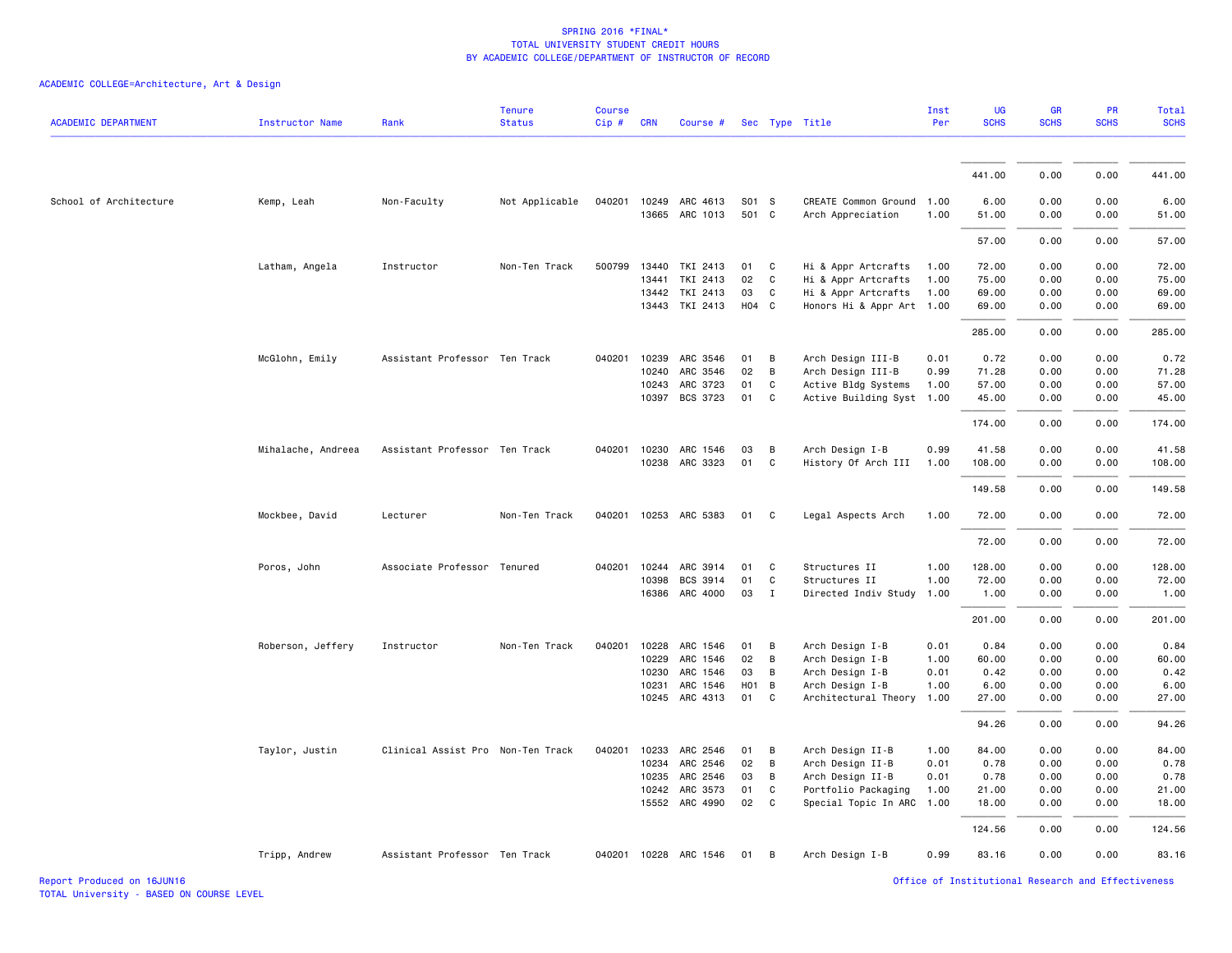| <b>ACADEMIC DEPARTMENT</b>            | Instructor Name | Rank                          | Tenure<br><b>Status</b> | <b>Course</b><br>Cip# | <b>CRN</b> | Course # |    |     | Sec Type Title            | Inst<br>Per | UG<br><b>SCHS</b> | GR<br><b>SCHS</b> | <b>PR</b><br><b>SCHS</b> | Total<br><b>SCHS</b> |
|---------------------------------------|-----------------|-------------------------------|-------------------------|-----------------------|------------|----------|----|-----|---------------------------|-------------|-------------------|-------------------|--------------------------|----------------------|
| School of Architecture                | Tripp, Andrew   | Assistant Professor Ten Track |                         | 040201                | 15553      | ARC 4990 | 03 | - S | Special Topic In ARC 1.00 |             | 39.00             | 0.00              | 0.00                     | 39.00                |
|                                       |                 |                               |                         |                       |            |          |    |     |                           |             | 122.16            | 0.00              | 0.00                     | 122.16               |
|                                       | Vaughan, Mark   | Lecturer                      | Non-Ten Track           | 040201                | 10256      | ARC 5589 | 02 | - B | Arch Design V-B           | 1.00        | 72.00             | 0.00              | 0.00                     | 72.00                |
|                                       |                 |                               |                         |                       |            |          |    |     |                           |             | 72.00             | 0.00              | 0.00                     | 72.00                |
|                                       | West, James     | Professor                     | Tenured                 | 522001                | 10396      | BCS 3323 | 01 | C.  | High Perform Constru 0.25 |             | 7.50              | 0.00              | 0.00                     | 7.50                 |
|                                       |                 |                               |                         |                       |            |          |    |     |                           |             | 7.50              | 0.00              | 0.00                     | 7.50                 |
| ===================================== |                 |                               |                         |                       |            |          |    |     |                           |             |                   |                   |                          | ========             |
| School of Architecture                |                 |                               |                         |                       |            |          |    |     |                           |             | 3371.06           | 0.00              | 0.00                     | 3371.06              |
| ===================================== |                 |                               |                         |                       |            |          |    |     |                           |             | ========          | ========          | ========                 | ==========           |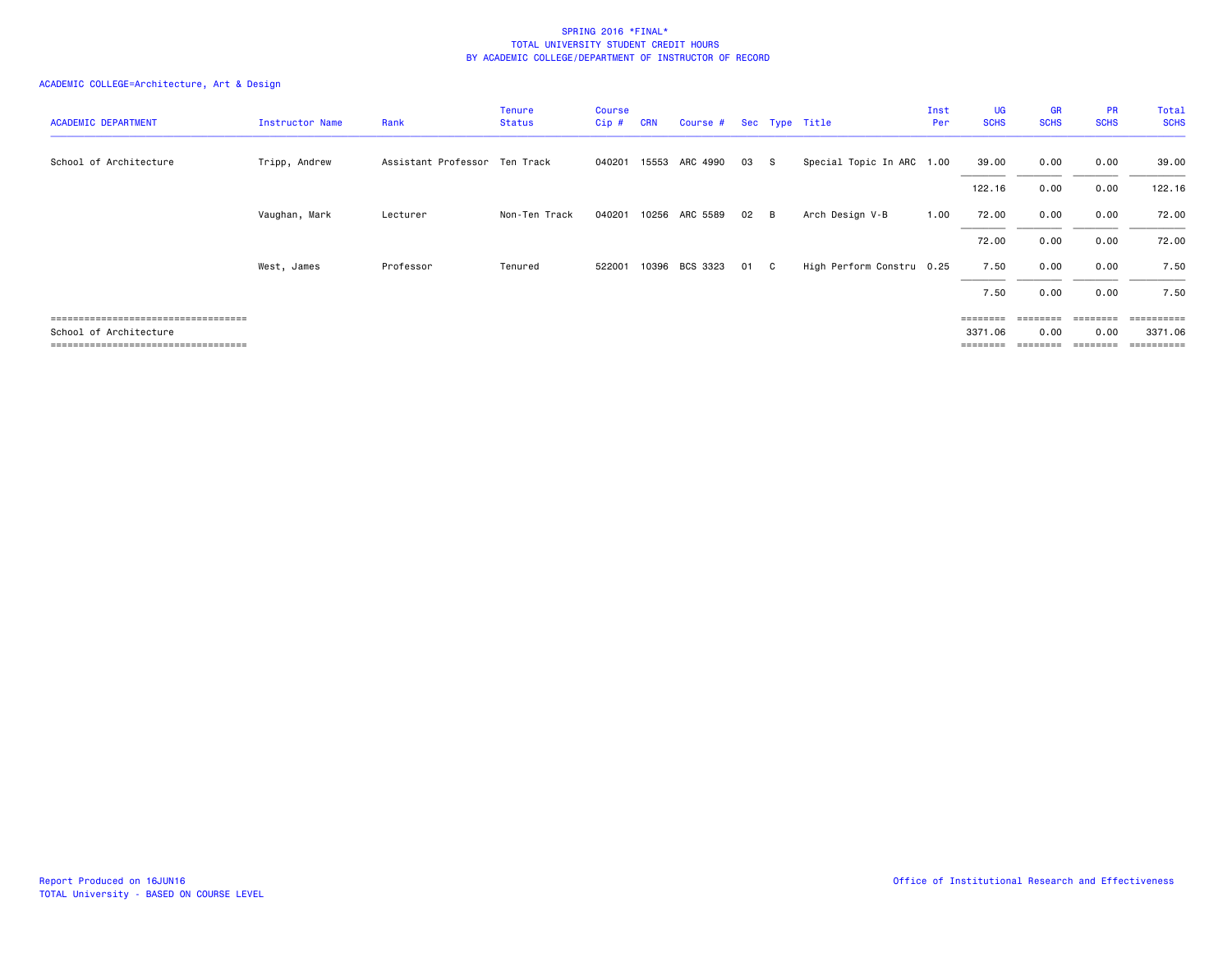| <b>ACADEMIC DEPARTMENT</b>                                  | <b>Instructor Name</b> | Rank         | <b>Tenure</b><br><b>Status</b> | Course<br>Cip # | <b>CRN</b>     | Course #                            |                |              | Sec Type Title                                                                        | Inst<br>Per | UG<br><b>SCHS</b>           | <b>GR</b><br><b>SCHS</b> | <b>PR</b><br><b>SCHS</b> | Total<br><b>SCHS</b>     |
|-------------------------------------------------------------|------------------------|--------------|--------------------------------|-----------------|----------------|-------------------------------------|----------------|--------------|---------------------------------------------------------------------------------------|-------------|-----------------------------|--------------------------|--------------------------|--------------------------|
| Aerospace Studies                                           | Charney, Nicholas      | Non-Employee | Not Applicable                 | 280101          | 10335          | AS 1022<br>10336 AS 1022            | 01<br>02       | - B<br>- B   | Foundations of USAF- 1.00<br>Foundations of USAF- 1.00                                |             | 36.00<br>12.00              | 0.00<br>0.00             | 0.00<br>0.00             | 36.00<br>12.00           |
|                                                             |                        |              |                                |                 | 10339<br>10341 | 10338 AS 2022<br>AS 2022<br>AS 3023 | 01<br>02<br>01 | B<br>B<br>C. | Air & Space Power - I 1.00<br>Air & Space Power - I 1.00<br>Af Leadership Stud I 1.00 |             | 30.00<br>12.00<br>36.00     | 0.00<br>0.00<br>0.00     | 0.00<br>0.00<br>0.00     | 30.00<br>12.00<br>36.00  |
|                                                             |                        |              |                                |                 |                | 10342 AS 4023                       | 01             | - B          | NSE/Prep for Act Dut 1.00                                                             |             | 30.00<br>156.00             | 0.00<br>0.00             | 0.00<br>0.00             | 30.00<br>156.00          |
| ======================================<br>Aerospace Studies |                        |              |                                |                 |                |                                     |                |              |                                                                                       |             | $=$ = = = = = = =<br>156.00 | ========<br>0.00         | ========<br>0.00         | $=$ ==========<br>156.00 |
| =====================================                       |                        |              |                                |                 |                |                                     |                |              |                                                                                       |             | ========                    |                          | $=$ = = = = = = =        | ==========               |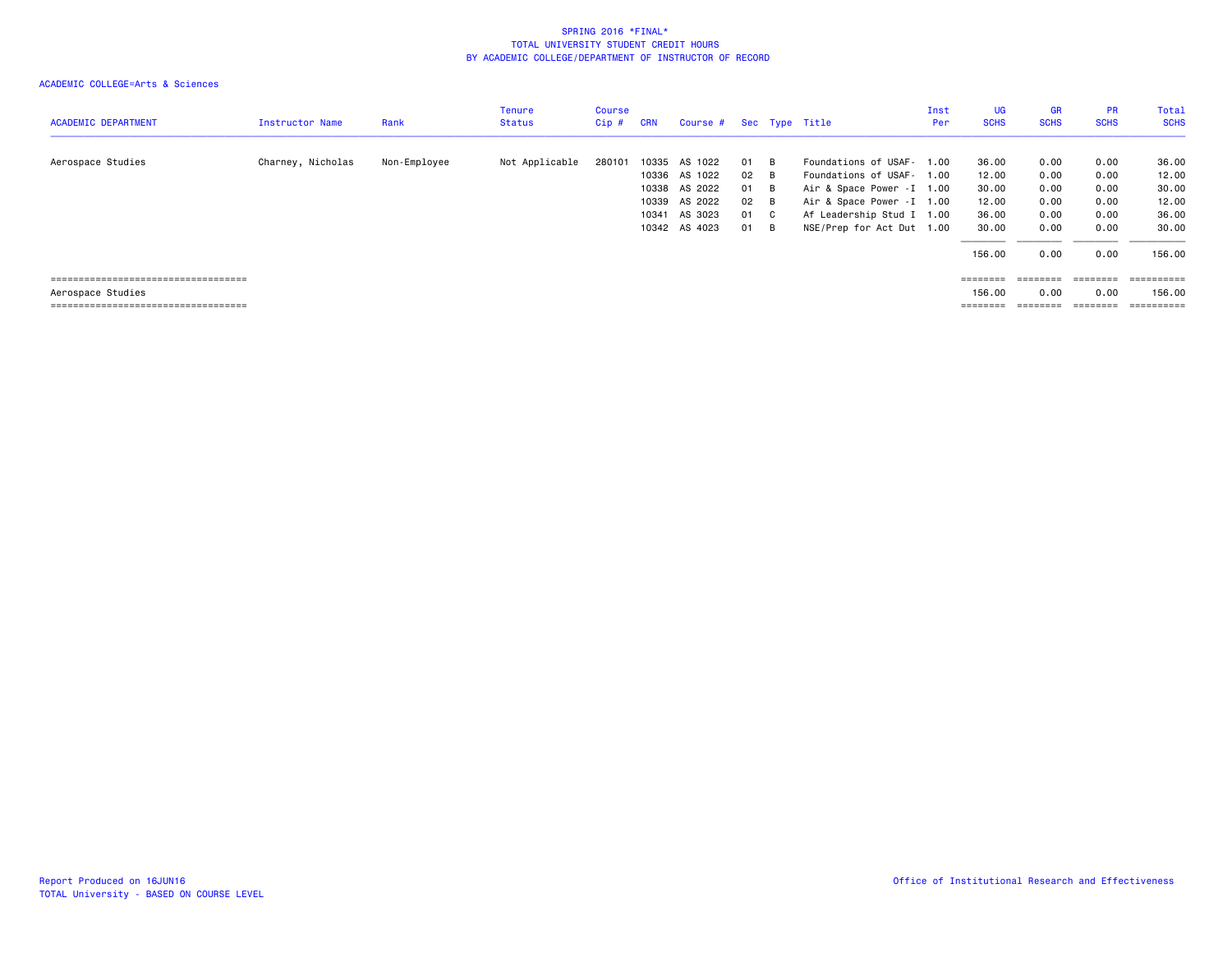|                                                    |                        |                                   | <b>Tenure</b> | <b>Course</b> |            |                          |                   |              |                                       | Inst         | <b>UG</b>    | <b>GR</b>     | PR           | <b>Total</b> |
|----------------------------------------------------|------------------------|-----------------------------------|---------------|---------------|------------|--------------------------|-------------------|--------------|---------------------------------------|--------------|--------------|---------------|--------------|--------------|
| <b>ACADEMIC DEPARTMENT</b>                         | <b>Instructor Name</b> | Rank                              | <b>Status</b> | Cip #         | <b>CRN</b> | Course #                 |                   |              | Sec Type Title                        | Per          | <b>SCHS</b>  | <b>SCHS</b>   | <b>SCHS</b>  | <b>SCHS</b>  |
|                                                    |                        |                                   |               |               |            |                          |                   |              |                                       |              |              |               |              |              |
| Anthropology & Middle Eastern Cultu Copeland, Toni |                        | Assistant Professor Ten Track     |               | 450201        | 14696      | AN 8000                  | 01                | D            | Thesis Research                       | 1.00         | 0.00         | 20.00         | 0.00         | 20.00        |
|                                                    |                        |                                   |               | 450204        | 15952      | AN 3193                  | 01                | C            | African Cultures                      | 1.00         | 18.00        | 0.00          | 0.00         | 18.00        |
|                                                    |                        |                                   |               |               | 15956      | AAS 3193                 | 01                | C            | African Cultures                      | 1.00         | 3.00         | 0.00          | 0.00         | 3.00         |
|                                                    |                        |                                   |               | 450301        | 14396      | AN 4163                  | 01                | C            | Anth Internatl Dev                    | 1.00         | 15.00        | 0.00          | 0.00         | 15.00        |
|                                                    |                        |                                   |               |               |            | 14397 AN 6163            | 01                | C.           | Anth Internatl Dev                    | 1.00         | 0.00         | 9.00          | 0.00         | 9.00         |
|                                                    |                        |                                   |               |               |            |                          |                   |              |                                       |              | 36.00        | 29.00         | 0.00         | 65.00        |
|                                                    | Galaty, Michael        | Professor                         | Tenured       | 450201        |            | 14697 AN 8000            | 02                | D            | Thesis Research                       | 1.00         | 0.00         | 9.00          | 0.00         | 9.00         |
|                                                    |                        |                                   |               |               |            |                          |                   |              |                                       |              | 0.00         | 9.00          | 0.00         | 9.00         |
|                                                    | Hardin, James          | Associate Professor Tenured       |               | 240101        | 16306      | <b>HON 4000</b>          | 28                | $\mathbf I$  | Directed Individual                   | 1.00         | 3.00         | 0.00          | 0.00         | 3.00         |
|                                                    |                        |                                   |               | 380201        | 15922      | <b>REL 7000</b>          | 01                | $\mathbf I$  | Directed Indiv Study                  | 1.00         | 0.00         | 3.00          | 0.00         | 3.00         |
|                                                    |                        |                                   |               | 380203        | 14391      | MEC 2233                 | 01                | C            | Intro Old Test Archl 1.00             |              | 21.00        | 0.00          | 0.00         | 21.00        |
|                                                    |                        |                                   |               | 450201        | 10186      | AN 1103                  | H <sub>01</sub> C |              | Intro To Anthro-Hono 1.00             |              | 75.00        | 0.00          | 0.00         | 75.00        |
|                                                    |                        |                                   |               |               | 14698      | AN 8000                  | 03                | D            | Thesis Research                       | 1.00         | 0.00         | 2.00          | 0.00         | 2.00         |
|                                                    |                        |                                   |               |               | 15530      | AN 4000                  | 02                | $\mathbf{I}$ | Directed Indiv Study 1.00             |              | 3.00         | 0.00          | 0.00         | 3.00         |
|                                                    |                        |                                   |               |               | 15610      | AN 4000                  | 05                | $\mathbf{I}$ | Directed Indiv Study 1.00             |              | 3.00         | 0.00          | 0.00         | 3.00         |
|                                                    |                        |                                   |               |               | 15878      | AN 4000                  | 06                | $\mathbf{I}$ | Directed Indiv Study 1.00             |              | 3.00         | 0.00          | 0.00         | 3.00         |
|                                                    |                        |                                   |               |               | 15884      | AN 4000                  | 08                | $\mathbf I$  | Directed Indiv Study 1.00             |              | 3.00         | 0.00          | 0.00         | 3.00         |
|                                                    |                        |                                   |               |               | 15916      | AN 4000                  | 09                | $\mathbf{I}$ | Directed Indiv Study 1.00             |              | 1.00         | 0.00          | 0.00         | 1.00         |
|                                                    |                        |                                   |               |               | 15958      | AN 4000                  | 10                | $\mathbf{I}$ | Directed Indiv Study 1.00             |              | 3.00         | 0.00          | 0.00         | 3.00         |
|                                                    |                        |                                   |               |               | 16232      | AN 4000                  | 11                | $\mathbf{I}$ | Directed Indiv Study 1.00             |              | 3.00         | 0.00          | 0.00         | 3.00         |
|                                                    |                        |                                   |               |               | 16251      | AN 4000                  | 12                | $\mathbf{I}$ | Directed Indiv Study 1.00             |              | 3.00         | 0.00          | 0.00         | 3.00         |
|                                                    |                        |                                   |               | 450301        |            | 14388 REL 2233           | 01                | C            | Int Old Test Archlgy 1.00             |              | 48.00        | 0.00          | 0.00         | 48.00        |
|                                                    |                        |                                   |               |               |            |                          |                   |              |                                       |              | 169.00       | 5.00          | 0.00         | 174.00       |
|                                                    |                        |                                   |               |               |            |                          |                   |              |                                       |              |              |               |              |              |
|                                                    | Hoffman, David         | Associate Professor Tenured       |               | 450201        | 14398      | AN 8123<br>14699 AN 8000 | 01<br>04          | -S<br>D      | Environmental Anth<br>Thesis Research | 1.00<br>1.00 | 0.00<br>0.00 | 18.00<br>2.00 | 0.00<br>0.00 | 18.00        |
|                                                    |                        |                                   |               |               |            |                          |                   |              |                                       |              |              |               |              | 2.00         |
|                                                    |                        |                                   |               |               |            |                          |                   |              |                                       |              | 0.00         | 20.00         | 0.00         | 20.00        |
|                                                    | Kennett, Curtis        | Lecturer                          | Non-Ten Track | 450204        |            | 10190 AN 1143            | 05                | C            | Cultural Anthro                       | 1.00         | 72.00        | 0.00          | 0.00         | 72.00        |
|                                                    |                        |                                   |               |               |            |                          |                   |              |                                       |              | 72.00        | 0.00          | 0.00         | 72.00        |
|                                                    | Marcus, Jean           | Instructor                        | Non-Ten Track | 450201        |            | 10182 AN 1103            | 01                | C.           | Intro To Anthro                       | 1.00         | 96.00        | 0.00          | 0.00         | 96.00        |
|                                                    |                        |                                   |               |               | 10183      | AN 1103                  | 02                | C            | Intro To Anthro                       | 1.00         | 126.00       | 0.00          | 0.00         | 126.00       |
|                                                    |                        |                                   |               |               |            | 10184 AN 1103            | 03                | C            | Intro To Anthro                       | 1.00         | 135.00       | 0.00          | 0.00         | 135.00       |
|                                                    |                        |                                   |               |               |            |                          |                   |              |                                       |              | 357.00       | 0.00          | 0.00         | 357.00       |
|                                                    | McClellan, Laura       | Assistant Professor Non-Ten Track |               | 240101        | 16549      | <b>HON 4000</b>          | 31                | I            | Directed Individual                   | 1.00         | 3.00         | 0.00          | 0.00         | 3.00         |
|                                                    |                        |                                   |               | 380201        | 14392      | MEC 3473                 | 01                | C            | Islam                                 | 1.00         | 27.00        | 0.00          | 0.00         | 27.00        |
|                                                    |                        |                                   |               | 380205        | 14393      | REL 3473                 | 01                | C            | Islam                                 | 1.00         | 39.00        | 0.00          | 0.00         | 39.00        |
|                                                    |                        |                                   |               | 450201        | 15586      | AN 4000                  | 04                | $\mathbf{I}$ | Directed Indiv Study                  | 1.00         | 3.00         | 0.00          | 0.00         | 3.00         |
|                                                    |                        |                                   |               | 450204        | 10187      | AN 1143                  | 01                | C            | Cultural Anthro                       | 1.00         | 60.00        | 0.00          | 0.00         | 60.00        |
|                                                    |                        |                                   |               |               | 10188      | AN 1143                  | 02                | C            | Cultural Anthro                       | 1.00         | 63.00        | 0.00          | 0.00         | 63.00        |
|                                                    |                        |                                   |               |               | 10189      | AN 1143                  | 03                | C            | Cultural Anthro                       | 1.00         | 57.00        | 0.00          | 0.00         | 57.00        |
|                                                    |                        |                                   |               |               |            |                          |                   |              |                                       |              | 252.00       | 0.00          | 0.00         | 252.00       |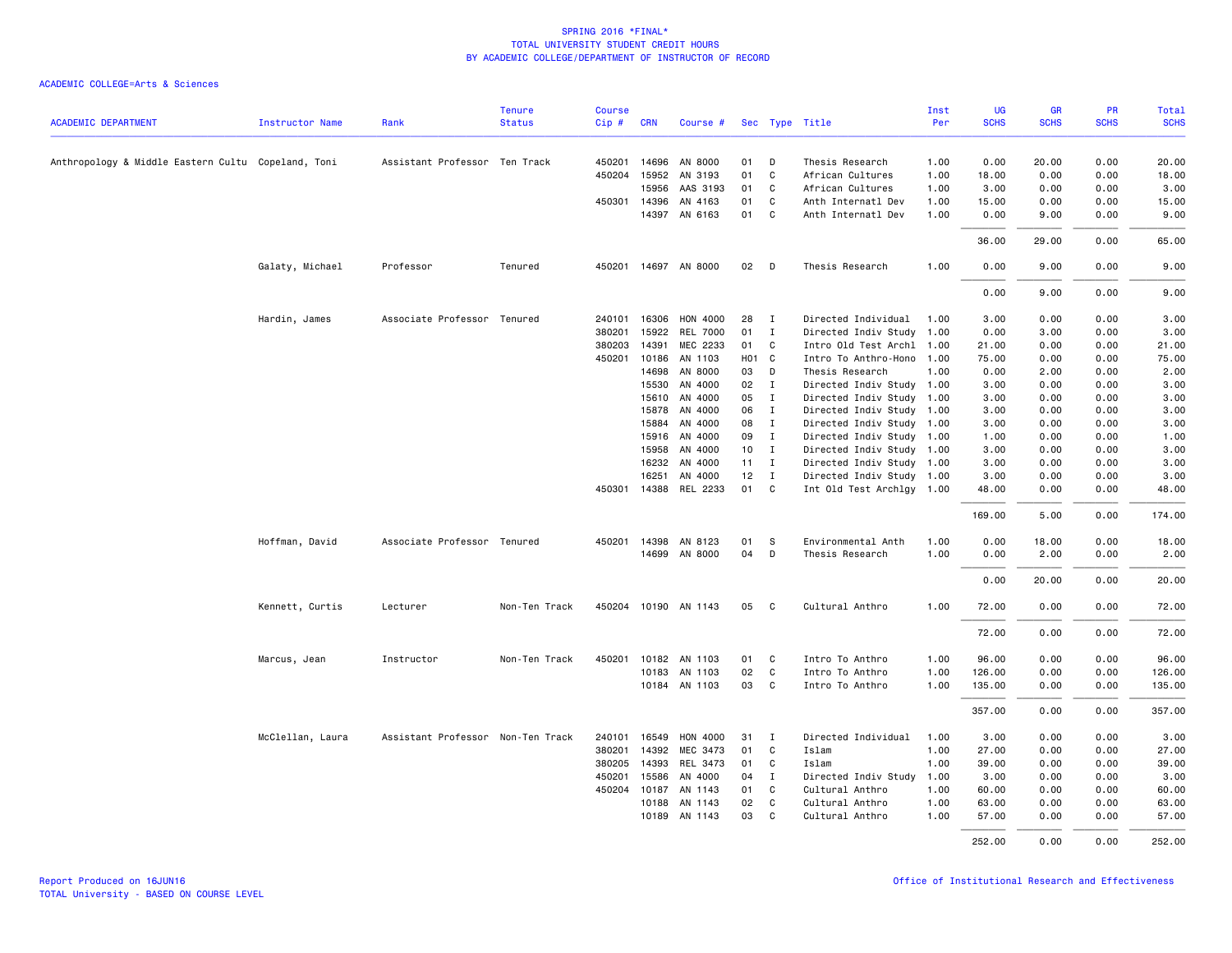|                                                                             |                  |                               | <b>Tenure</b> | <b>Course</b> |            |                      |       |              |                           | Inst | UG          | <b>GR</b>   | <b>PR</b>   | Total       |
|-----------------------------------------------------------------------------|------------------|-------------------------------|---------------|---------------|------------|----------------------|-------|--------------|---------------------------|------|-------------|-------------|-------------|-------------|
| <b>ACADEMIC DEPARTMENT</b>                                                  | Instructor Name  | Rank                          | <b>Status</b> | Cip#          | <b>CRN</b> | Course #             |       |              | Sec Type Title            | Per  | <b>SCHS</b> | <b>SCHS</b> | <b>SCHS</b> | <b>SCHS</b> |
| Anthropology & Middle Eastern Cultu Miller, Darcy                           |                  | Assistant Professor Ten Track |               | 450201        | 14390      | AN 8013              | 01    | C            | Quantitative Methods      | 1.00 | 0.00        | 57.00       | 0.00        | 57.00       |
|                                                                             |                  |                               |               |               | 14701      | AN 8000              | 06    | D            | Thesis Research           | 1.00 | 0.00        | 20.00       | 0.00        | 20.00       |
|                                                                             |                  |                               |               |               |            | 15772 AN 7000        | 01    | $\mathbf{I}$ | Directed Indiv Study 1.00 |      | 0.00        | 3.00        | 0.00        | 3.00        |
|                                                                             |                  |                               |               |               | 15883      | AN 4000              | 07    | $\mathbf{I}$ | Directed Indiv Study 1.00 |      | 3.00        | 0.00        | 0.00        | 3.00        |
|                                                                             |                  |                               |               | 450301        | 10197      | AN 1543              | 01    | $\mathbf{C}$ | Intro To Archaeology 1.00 |      | 42.00       | 0.00        | 0.00        | 42.00       |
|                                                                             |                  |                               |               |               |            | 10198 AN 1543        | 02    | C            | Intro To Archaeology 1.00 |      | 57.00       | 0.00        | 0.00        | 57.00       |
|                                                                             |                  |                               |               |               |            | 10199 AN 1543        | 03    | C            | Intro To Archaeology 1.00 |      | 24.00       | 0.00        | 0.00        | 24.00       |
|                                                                             |                  |                               |               |               |            |                      |       |              |                           |      | 126.00      | 80.00       | 0.00        | 206.00      |
|                                                                             | Peacock, Claude  | Professor                     | Tenured       | 450201        | 10206      | AN 3513              | 01    | C            | Artifact Analysis         | 1.00 | 63.00       | 0.00        | 0.00        | 63.00       |
|                                                                             |                  |                               |               |               |            | 10207 AN 3513        | 02    | K            | Artifact Analysis         | 1.00 | 0.00        | 0.00        | 0.00        | 0.00        |
|                                                                             |                  |                               |               |               | 14395      | AN 6523              | 01    | $\mathbf{C}$ | Public Archaeology        | 1.00 | 0.00        | 45.00       | 0.00        | 45.00       |
|                                                                             |                  |                               |               |               |            | 14702 AN 8000        | 07    | D            | Thesis Research           | 1.00 | 0.00        | 39.00       | 0.00        | 39.00       |
|                                                                             |                  |                               |               | 450301        |            | 14394 AN 4523        | 01 C  |              | Public Archaeology        | 1.00 | 15.00       | 0.00        | 0.00        | 15.00       |
|                                                                             |                  |                               |               |               |            |                      |       |              |                           |      | 78.00       | 84.00       | 0.00        | 162.00      |
|                                                                             | Turner, James    | Lecturer                      | Non-Ten Track |               |            | 450201 13511 AN 3113 | 201 C |              | Societies Of World        | 1.00 | 51.00       | 0.00        | 0.00        | 51.00       |
|                                                                             |                  |                               |               |               |            |                      |       |              |                           |      | 51.00       | 0.00        | 0.00        | 51.00       |
|                                                                             | Zuckerman, Molly | Assistant Professor Ten Track |               | 450201        | 10194      | AN 1344              | 01    | $\mathbf{C}$ | Intro to Biol Anthro      | 1.00 | 88.00       | 0.00        | 0.00        | 88.00       |
|                                                                             |                  |                               |               |               |            | 10195 AN 1344        | 02    | K            | Intro to Biol Anthro      | 1.00 | 0.00        | 0.00        | 0.00        | 0.00        |
|                                                                             |                  |                               |               |               | 10196      | AN 1344              | 03    | K            | Intro to Biol Anthro      | 1.00 | 0.00        | 0.00        | 0.00        | 0.00        |
|                                                                             |                  |                               |               |               | 14671      | AN 2990              | 01    | C            | Special Topic In AN       | 1.00 | 33.00       | 0.00        | 0.00        | 33.00       |
|                                                                             |                  |                               |               |               |            | 14703 AN 8000        | 08    | D            | Thesis Research           | 1.00 | 0.00        | 35.00       | 0.00        | 35.00       |
|                                                                             |                  |                               |               |               |            | 15181 AN 4000        | 01 I  |              | Directed Indiv Study      | 1.00 | 3.00        | 0.00        | 0.00        | 3.00        |
|                                                                             |                  |                               |               |               |            |                      |       |              |                           |      | 124.00      | 35.00       | 0.00        | 159.00      |
| -------------------------------------                                       |                  |                               |               |               |            |                      |       |              |                           |      | ========    | ========    | ========    |             |
| Anthropology & Middle Eastern Cultu<br>------------------------------------ |                  |                               |               |               |            |                      |       |              |                           |      | 1265,00     | 262,00      | 0.00        | 1527.00     |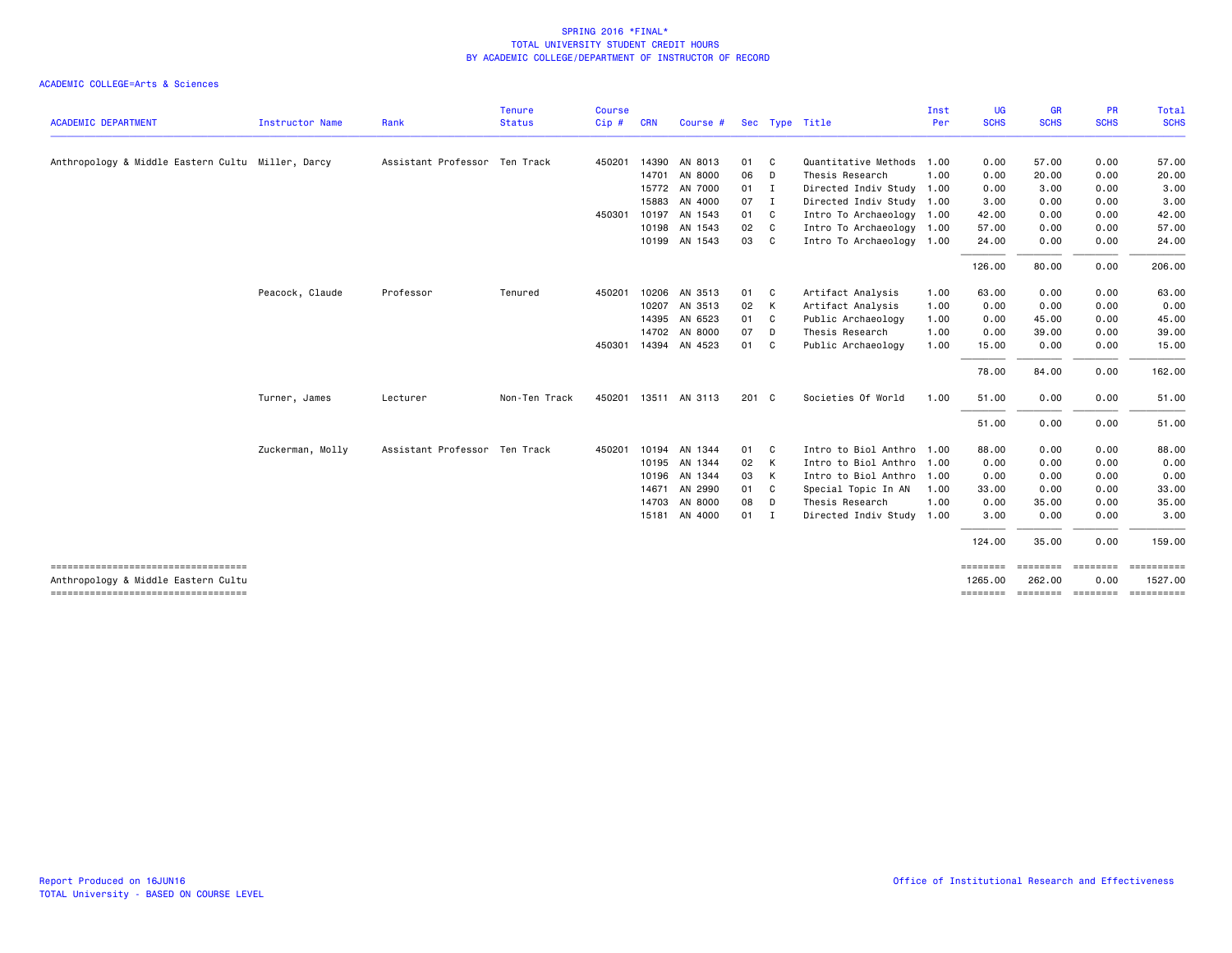| <b>ACADEMIC DEPARTMENT</b> | <b>Instructor Name</b> | Rank                          | <b>Tenure</b><br><b>Status</b> | <b>Course</b><br>Cip# | <b>CRN</b>   | Course #              |          |              | Sec Type Title            | Inst<br>Per | UG<br><b>SCHS</b> | GR<br><b>SCHS</b> | PR<br><b>SCHS</b> | Total<br><b>SCHS</b> |
|----------------------------|------------------------|-------------------------------|--------------------------------|-----------------------|--------------|-----------------------|----------|--------------|---------------------------|-------------|-------------------|-------------------|-------------------|----------------------|
| Biological Sciences        | Barton, Brandon        | Assistant Professor Ten Track |                                | 269999                | 14914        | BIO 4990              | 01       | C            | Special Topic in BIO      | 1.00        | 21.00             | 0.00              | 0.00              | 21.00                |
|                            |                        |                               |                                |                       | 14915        | BIO 6990              | 02       | $\mathsf{C}$ | Special Topic in BIO      | 1.00        | 0.00              | 15.00             | 0.00              | 15.00                |
|                            |                        |                               |                                |                       |              | 15362 BIO 9000        | 01       | D            | Research / Diss           | 1.00        | 0.00              | 2.00              | 0.00              | 2.00                 |
|                            |                        |                               |                                |                       |              |                       |          |              |                           |             | 21.00             | 17.00             | 0.00              | 38.00                |
|                            | Brooks, Christopher    | Associate Professor Tenured   |                                | 261301                | 14443        | BIO 8103              | 01       | B            | Advanced Ecology          | 1.00        | 0.00              | 33.00             | 0.00              | 33.00                |
|                            |                        |                               |                                | 269999                |              | 15363 BIO 9000        | 02       | D            | Research / Diss           | 1.00        | 0.00              | 8.00              | 0.00              | 8.00                 |
|                            |                        |                               |                                |                       |              |                       |          |              |                           |             | 0.00              | 41.00             | 0.00              | 41.00                |
|                            | Brown, Matthew         | Assistant Professor Ten Track |                                |                       |              | 269999 15364 BIO 9000 | 03       | D            | Research / Diss           | 1.00        | 0.00              | 16.00             | 0.00              | 16.00                |
|                            |                        |                               |                                |                       |              |                       |          |              |                           |             | 0.00              | 16.00             | 0.00              | 16.00                |
|                            | Chevalier, David       | Lecturer                      | Non-Ten Track                  |                       |              | 260301 13673 BIO 8063 | 501 C    |              | Comp Study of Plants 1.00 |             | 0.00              | 45.00             | 0.00              | 45.00                |
|                            |                        |                               |                                |                       |              |                       |          |              |                           |             | 0.00              | 45.00             | 0.00              | 45.00                |
|                            | Counterman, Brian      | Assistant Professor Ten Track |                                |                       |              | 269999 15348 BIO 8000 | 04       | D            | Research/Thesis           | 1.00        | 0.00              | 22.00             | 0.00              | 22.00                |
|                            |                        |                               |                                |                       |              | 15365 BIO 9000        | 04       | D            | Research / Diss           | 1.00        | 0.00              | 21.00             | 0.00              | 21.00                |
|                            |                        |                               |                                |                       |              |                       |          |              |                           |             | 0.00              | 43.00             | 0.00              | 43.00                |
|                            | Donaldson, Janet       | Associate Professor Tenured   |                                | 240101                | 12271        | HON 4093              | H05 E    |              | Honors Thesis             | 1.00        | 3.00              | 0.00              | 0.00              | 3.00                 |
|                            |                        |                               |                                | 260101                | 10546        | BIO 8021              | 01       | S            | Seminar II                | 1.00        | 0.00              | 5.00              | 0.00              | 5.00                 |
|                            |                        |                               |                                |                       | 260502 10478 | BIO 3304              | 01       | C            | General Microbiology      | 1.00        | 1132.00           | 0.00              | 0.00              | 1132.00              |
|                            |                        |                               |                                |                       | 15064        | BIO 3304              | 02       | C            | General Microbiology      | 1.00        | 148.00            | 0.00              | 0.00              | 148.00               |
|                            |                        |                               |                                |                       | 269999 10545 | BIO 8011              | 01       | S            | Seminar I                 | 1.00        | 0.00              | 34.00             | 0.00              | 34.00                |
|                            |                        |                               |                                |                       | 15349        | BIO 8000              | 05       | D            | Research/Thesis           | 1.00        | 0.00              | 3.00              | 0.00              | 3.00                 |
|                            |                        |                               |                                |                       | 15366        | BIO 9000              | 05       | D            | Research / Diss           | 1.00        | 0.00              | 21.00             | 0.00              | 21.00                |
|                            |                        |                               |                                |                       | 16354        | BIO 4000              | 13       | $\mathbf{I}$ | Directed Indiv Study      | 1.00        | 3.00              | 0.00              | 0.00              | 3.00                 |
|                            |                        |                               |                                |                       | 16355        | BIO 4000              | 14       | $\mathbf{I}$ | Directed Indiv Study 1.00 |             | 3.00              | 0.00              | 0.00              | 3.00                 |
|                            |                        |                               |                                |                       |              | 16517 BIO 4000        | 18       | $\mathbf{I}$ | Directed Indiv Study 1.00 |             | 3.00              | 0.00              | 0.00              | 3.00                 |
|                            |                        |                               |                                |                       |              |                       |          |              |                           |             | 1292.00           | 63.00             | 0.00              | 1355.00              |
|                            | Echols, Jeffrey        | Instructor                    | Non-Ten Track                  |                       | 260502 10479 | BIO 3304              | 10       | К            | General Microbiology 1.00 |             | 0.00              | 0.00              | 0.00              | 0.00                 |
|                            |                        |                               |                                |                       | 10480        | BIO 3304              | 03       | К            | General Microbiology 1.00 |             | 0.00              | 0.00              | 0.00              | 0.00                 |
|                            |                        |                               |                                |                       | 10481        | BIO 3304              | 04       | К            | General Microbiology 1.00 |             | 0.00              | 0.00              | 0.00              | 0.00                 |
|                            |                        |                               |                                |                       | 10482        | BIO 3304              | 05       | К            | General Microbiology 1.00 |             | 0.00              | 0.00              | 0.00              | 0.00                 |
|                            |                        |                               |                                |                       | 10484        | BIO 3304              | 07       | К            | General Microbiology 1.00 |             | 0.00              | 0.00              | 0.00              | 0.00                 |
|                            |                        |                               |                                |                       | 10485        | BIO 3304              | 08       | К            | General Microbiology 1.00 |             | 0.00              | 0.00              | 0.00              | 0.00                 |
|                            |                        |                               |                                |                       | 10486        | BIO 3304              | 09       | К            | General Microbiology      | 1.00        | 0.00              | 0.00              | 0.00              | 0.00                 |
|                            |                        |                               |                                | 260701                | 10400        | BIO 1004              | 01       | C            | Anatomy & Physiology      | 1.00        | 804.00            | 0.00              | 0.00              | 804.00               |
|                            |                        |                               |                                |                       | 10401        | BIO 1004              | 02       | К            | Anatomy & Physiology      | 1.00        | 0.00              | 0.00              | 0.00              | 0.00                 |
|                            |                        |                               |                                |                       | 10402        | BIO 1004              | 03       | К            | Anatomy & Physiology      | 1.00        | 0.00              | 0.00              | 0.00              | 0.00                 |
|                            |                        |                               |                                |                       | 10403        | BIO 1004              | 04       | К            | Anatomy & Physiology      | 1.00        | 0.00              | 0.00              | 0.00              | 0.00                 |
|                            |                        |                               |                                |                       | 10404        | BIO 1004              | 05       | К            | Anatomy & Physiology      | 1.00        | 0.00              | 0.00              | 0.00              | 0.00                 |
|                            |                        |                               |                                |                       | 10405        | BIO 1004              | 06       | К            | Anatomy & Physiology      | 1.00        | 0.00              | 0.00              | 0.00              | 0.00                 |
|                            |                        |                               |                                |                       | 10406        | BIO 1004              | 07<br>09 | К<br>К       | Anatomy & Physiology 1.00 |             | 0.00              | 0.00              | 0.00              | 0.00                 |
|                            |                        |                               |                                |                       | 10408        | BIO 1004              |          |              | Anatomy & Physiology 1.00 |             | 0.00              | 0.00              | 0.00              | 0.00                 |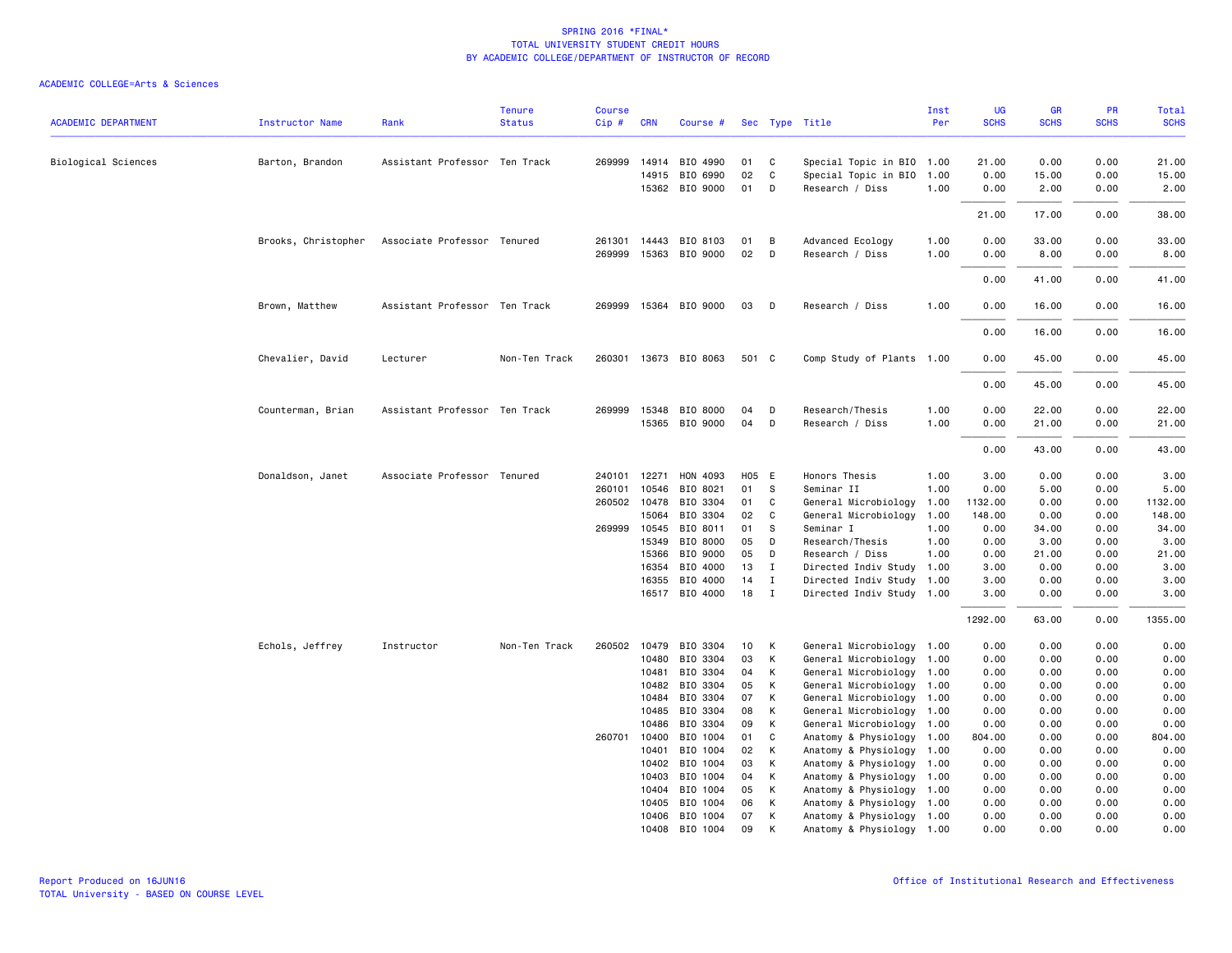|                            |                        |                             | <b>Tenure</b> | <b>Course</b> |                |                       |          |                   |                                         | Inst         | UG           | GR           | PR           | Total        |
|----------------------------|------------------------|-----------------------------|---------------|---------------|----------------|-----------------------|----------|-------------------|-----------------------------------------|--------------|--------------|--------------|--------------|--------------|
| <b>ACADEMIC DEPARTMENT</b> | <b>Instructor Name</b> | Rank                        | <b>Status</b> | Cip#          | <b>CRN</b>     | Course #              |          |                   | Sec Type Title                          | Per          | <b>SCHS</b>  | <b>SCHS</b>  | <b>SCHS</b>  | <b>SCHS</b>  |
|                            |                        |                             |               |               |                |                       |          |                   |                                         |              | 804.00       | 0.00         | 0.00         | 804.00       |
| Biological Sciences        |                        | Professor                   |               |               | 14444          | BIO 8163              | 01       | C                 |                                         |              | 0.00         | 15.00        | 0.00         | 15.00        |
|                            | Ervin, Gary            |                             | Tenured       | 261301        |                |                       |          |                   | Invasion Ecology                        | 1.00         |              |              |              |              |
|                            |                        |                             |               | 269999        | 15351          | BIO 8000              | 07       | D                 | Research/Thesis                         | 1.00         | 0.00         | 2.00         | 0.00         | 2.00         |
|                            |                        |                             |               |               | 15367<br>15814 | BIO 9000<br>BIO 4000  | 06<br>01 | D<br>$\mathbf{I}$ | Research / Diss<br>Directed Indiv Study | 1.00<br>1.00 | 0.00<br>4.00 | 8.00<br>0.00 | 0.00<br>0.00 | 8.00<br>4.00 |
|                            |                        |                             |               |               |                |                       |          |                   |                                         |              |              |              |              |              |
|                            |                        |                             |               |               |                |                       |          |                   |                                         |              | 4.00         | 25.00        | 0.00         | 29.00        |
|                            | Fogarty, Jarrod        | Instructor                  | Non-Ten Track |               | 240102 13613   | IDS 4111              | 201 C    |                   | Professional Seminar                    | 1.00         | 16.00        | 0.00         | 0.00         | 16.00        |
|                            |                        |                             |               |               |                | 260701 13512 BIO 1023 | 201 B    |                   | Plants & Humans                         | 1.00         | 18.00        | 0.00         | 0.00         | 18.00        |
|                            |                        |                             |               |               | 14147          | BIO 3213              | 201 B    |                   | Bio Reps Amphibians                     | 1.00         | 39.00        | 0.00         | 0.00         | 39.00        |
|                            |                        |                             |               | 269999        | 15649          | BIO 4990              | 201 C    |                   | Special Topic in BIO                    | 1.00         | 3.00         | 0.00         | 0.00         | 3.00         |
|                            |                        |                             |               | 270501        | 13619          | MA 2113               | 201 C    |                   | Intro to Stats                          | 1.00         | 51.00        | 0.00         | 0.00         | 51.00        |
|                            |                        |                             |               |               |                | 13652 ST 2113         | 201 C    |                   | Intro to Stats                          | 1.00         | 15.00        | 0.00         | 0.00         | 15.00        |
|                            |                        |                             |               |               |                |                       |          |                   |                                         |              | 142.00       | 0.00         | 0.00         | 142.00       |
|                            | Gordon, Donna          | Associate Professor Tenured |               | 240101        | 12270          | HON 4093              | H04 E    |                   | Honors Thesis                           | 1.00         | 3.00         | 0.00         | 0.00         | 3.00         |
|                            |                        |                             |               | 260101        | 13675          | BIO 8191              | 501 S    |                   | Seminar in General B                    | 1.00         | 0.00         | 2.00         | 0.00         | 2.00         |
|                            |                        |                             |               | 260401        | 13672          | BIO 8033              | 501 C    |                   | Adv. Cell Biology                       | 1.00         | 0.00         | 39.00        | 0.00         | 39.00        |
|                            |                        |                             |               | 260706        | 14440          | BIO 6114              | 01       | B                 | Cellular Physiology                     | 1.00         | 0.00         | 28.00        | 0.00         | 28.00        |
|                            |                        |                             |               | 260903        | 14439          | BIO 4114              | 01       | B                 | Cellular Physiology                     | 1.00         | 56.00        | 0.00         | 0.00         | 56.00        |
|                            |                        |                             |               |               | 269999 15352   | BIO 8000              | 08       | D                 | Research/Thesis                         | 1.00         | 0.00         | 16.00        | 0.00         | 16.00        |
|                            |                        |                             |               |               |                | 16357 BIO 4000        | 16       | $\blacksquare$    | Directed Indiv Study                    | 1.00         | 1.00         | 0.00         | 0.00         | 1.00         |
|                            |                        |                             |               |               |                |                       |          |                   |                                         |              | 60.00        | 85.00        | 0.00         | 145.00       |
|                            | Holder, Thomas         | Instructor                  | Non-Ten Track | 260101        |                | 10443 BIO 1144        | 01       | C                 | Biology II-SI                           | 1.00         | 768.00       | 0.00         | 0.00         | 768.00       |
|                            |                        |                             |               |               | 10445          | BIO 1144              | 03       | C                 | Biology II- SI                          | 1.00         | 816.00       | 0.00         | 0.00         | 816.00       |
|                            |                        |                             |               |               | 10446          | BIO 1144              | 04       | К                 | Biology II                              | 0.50         | 0.00         | 0.00         | 0.00         | 0.00         |
|                            |                        |                             |               |               | 10447          | BIO 1144              | 05       | K                 | Biology II                              | 0.50         | 0.00         | 0.00         | 0.00         | 0.00         |
|                            |                        |                             |               |               | 10448          | BIO 1144              | 06       | К                 | Biology II                              | 0.50         | 0.00         | 0.00         | 0.00         | 0.00         |
|                            |                        |                             |               |               | 10449          | BIO 1144              | 07       | К                 | Biology II                              | 0.50         | 0.00         | 0.00         | 0.00         | 0.00         |
|                            |                        |                             |               |               | 10450          | BIO 1144              | 08       | K                 | Biology II                              | 0.50         | 0.00         | 0.00         | 0.00         | 0.00         |
|                            |                        |                             |               |               | 10451          | BIO 1144              | 09       | К                 | Biology II                              | 0.50         | 0.00         | 0.00         | 0.00         | 0.00         |
|                            |                        |                             |               |               | 10452          | BIO 1144              | 10       | K                 | Biology II                              | 0.50         | 0.00         | 0.00         | 0.00         | 0.00         |
|                            |                        |                             |               |               | 10453          | BIO 1144              | 11       | К                 | Biology II                              | 0.50         | 0.00         | 0.00         | 0.00         | 0.00         |
|                            |                        |                             |               |               | 10454          | BIO 1144              | 12       | K                 | Biology II                              | 0.50         | 0.00         | 0.00         | 0.00         | 0.00         |
|                            |                        |                             |               |               | 10455          | BIO 1144              | 14       | K                 | Biology II                              | 0.50         | 0.00         | 0.00         | 0.00         | 0.00         |
|                            |                        |                             |               |               | 10456          | BIO 1144              | 15       | K                 | Biology II                              | 0.50         | 0.00         | 0.00         | 0.00         | 0.00         |
|                            |                        |                             |               |               | 10457          | BIO 1144              | 16       | K                 | Biology II                              | 0.50         | 0.00         | 0.00         | 0.00         | 0.00         |
|                            |                        |                             |               |               | 10458          | BIO 1144              | 17       | K                 | Biology II                              | 0.50         | 0.00         | 0.00         | 0.00         | 0.00         |
|                            |                        |                             |               | 260301        | 10464          | BIO 2213              | 01       | C                 | Survey Plant Kingdom                    | 1.00         | 99.00        | 0.00         | 0.00         | 99.00        |
|                            |                        |                             |               |               | 10465          | BIO 2213              | 02       | K                 | Survey Plant Kingdom                    | 1.00         | 0.00         | 0.00         | 0.00         | 0.00         |
|                            |                        |                             |               | 260701        | 10411          | BIO 1023              | 03       | K                 | Plants & Humans                         | 0.50         | 0.00         | 0.00         | 0.00         | 0.00         |
|                            |                        |                             |               |               | 10412          | BIO 1023              | 04       | K                 | Plants & Humans                         | 0.50         | 0.00         | 0.00         | 0.00         | 0.00         |
|                            |                        |                             |               |               | 10413          | BIO 1023              | 05       | K                 | Plants & Humans                         | 0.50         | 0.00         | 0.00         | 0.00         | 0.00         |
|                            |                        |                             |               |               | 10414          | BIO 1023              | 06       | K                 | Plants & Humans                         | 0.50         | 0.00         | 0.00         | 0.00         | 0.00         |
|                            |                        |                             |               |               | 10415          | BIO 1023              | 07       | K                 | Plants & Humans                         | 0.50         | 0.00         | 0.00         | 0.00         | 0.00         |
|                            |                        |                             |               |               | 10416          | BIO 1023              | 08       | K                 | Plants & Humans                         | 0.50         | 0.00         | 0.00         | 0.00         | 0.00         |
|                            |                        |                             |               |               |                | 10417 BIO 1023        | 09       | К                 | Plants & Humans                         | 0.50         | 0.00         | 0.00         | 0.00         | 0.00         |
|                            |                        |                             |               |               |                | 10418 BIO 1023        | 10       | К                 | Plants & Humans                         | 0.50         | 0.00         | 0.00         | 0.00         | 0.00         |
|                            |                        |                             |               |               |                |                       |          |                   |                                         |              |              |              |              |              |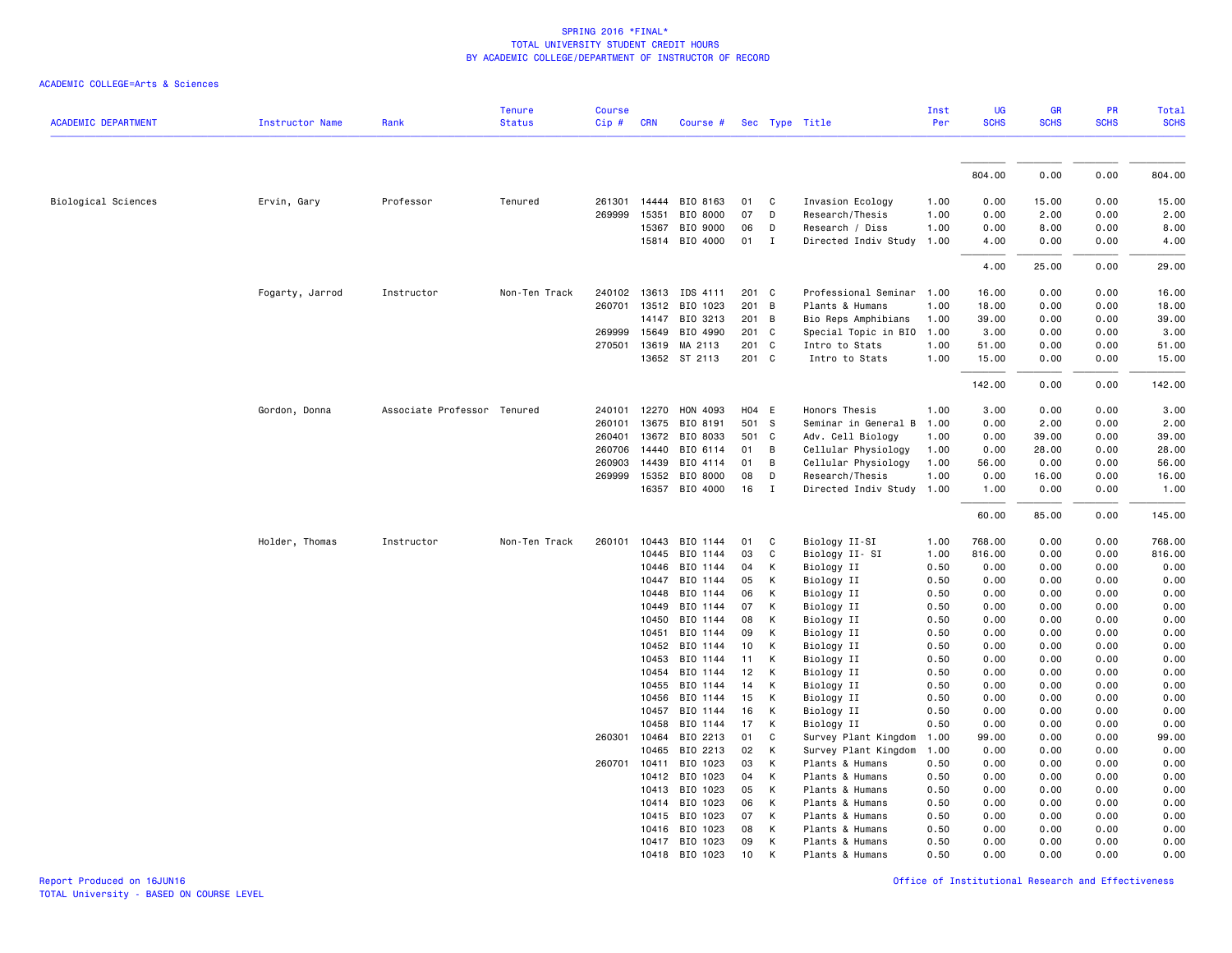| <b>ACADEMIC DEPARTMENT</b> | <b>Instructor Name</b> | Rank                          | <b>Tenure</b><br><b>Status</b> | <b>Course</b><br>Cip# | <b>CRN</b>     | Course #              |          |                | Sec Type Title            | Inst<br>Per  | UG<br><b>SCHS</b> | <b>GR</b><br><b>SCHS</b> | PR<br><b>SCHS</b> | <b>Total</b><br><b>SCHS</b> |
|----------------------------|------------------------|-------------------------------|--------------------------------|-----------------------|----------------|-----------------------|----------|----------------|---------------------------|--------------|-------------------|--------------------------|-------------------|-----------------------------|
|                            |                        |                               |                                |                       |                |                       |          |                |                           |              |                   |                          |                   |                             |
| Biological Sciences        | Holder, Thomas         | Instructor                    | Non-Ten Track                  | 260701                | 10489          | BIO 3524              | 01       | C              | Biol Of Vertebrates       | 1.00         | 240.00            | 0.00                     | 0.00              | 240.00                      |
|                            |                        |                               |                                |                       | 10490          | BIO 3524              | 02       | К              | Biol Of Vertebrates       | 1.00         | 0.00              | 0.00                     | 0.00              | 0.00                        |
|                            |                        |                               |                                |                       | 10491          | BIO 3524              | 03       | K              | Biol Of Vertebrates       | 1.00         | 0.00              | 0.00                     | 0.00              | 0.00                        |
|                            |                        |                               |                                |                       |                |                       |          |                |                           |              | 1923.00           | 0.00                     | 0.00              | 1923.00                     |
|                            | Jolley, Rachel         | Lecturer                      | Non-Ten Track                  |                       |                | 261102 13674 BIO 8093 | 501 C    |                | Experm Bio & Biostat 1.00 |              | 0.00              | 45.00                    | 0.00              | 45.00                       |
|                            |                        |                               |                                |                       |                |                       |          |                |                           |              | 0.00              | 45.00                    | 0.00              | 45.00                       |
|                            | Jordan, Heather        | Assistant Professor Ten Track |                                | 269999                | 15369          | BIO 9000              | 08       | D              | Research / Diss           | 1.00         | 0.00              | 6.00                     | 0.00              | 6.00                        |
|                            |                        |                               |                                |                       | 16510          | BIO 4000              | 17       | $\mathbf{I}$   | Directed Indiv Study 1.00 |              | 3.00              | 0.00                     | 0.00              | 3.00                        |
|                            |                        |                               |                                |                       |                | 16521 BIO 4000        | 20 I     |                | Directed Indiv Study 1.00 |              | 2.00              | 0.00                     | 0.00              | 2.00                        |
|                            |                        |                               |                                |                       |                |                       |          |                |                           |              | 5.00              | 6.00                     | 0.00              | 11.00                       |
|                            | Kaplan, Evan           | Instructor                    | Non-Ten Track                  | 260101                | 10431          | BIO 1134              | 01       | C              | Biology I-SI              | 1.00         | 832.00            | 0.00                     | 0.00              | 832.00                      |
|                            |                        |                               |                                | 260401                | 10463          | BIO 2103              | 01       | C              | Cell Biology              | 1.00         | 651.00            | 0.00                     | 0.00              | 651.00                      |
|                            |                        |                               |                                |                       | 511005 10503   | BIO 4303              | 01       | B              | Bioinstrumentation        | 1.00         | 51.00             | 0.00                     | 0.00              | 51.00                       |
|                            |                        |                               |                                |                       | 10534          | BIO 6303              | 01       | B              | Bioinstrumentation        | 1.00         | 0.00              | 6.00                     | 0.00              | 6.00                        |
|                            |                        |                               |                                |                       |                |                       |          |                |                           |              | 1534.00           | 6.00                     | 0.00              | 1540.00                     |
|                            | Klink, Vincent         | Associate Professor Tenured   |                                |                       | 260307 10501   | BIO 4214              | 01       | C              | Gen Plant Physiology 1.00 |              | 92.00             | 0.00                     | 0.00              | 92.00                       |
|                            |                        |                               |                                |                       | 10502          | BIO 4214              | 02       | К              | Gen Plant Physiology      | 1.00         | 0.00              | 0.00                     | 0.00              | 0.00                        |
|                            |                        |                               |                                |                       | 10532          | BIO 6214              | 01       | C              | Gen Plant Physiology      | 1.00         | 0.00              | 28.00                    | 0.00              | 28.00                       |
|                            |                        |                               |                                |                       | 10533          | BIO 6214              | 02       | К              | Gen Plant Physiology      | 1.00         | 0.00              | 0.00                     | 0.00              | 0.00                        |
|                            |                        |                               |                                |                       | 269999 15354   | BIO 8000              | 10       | D              | Research/Thesis           | 1.00         | 0.00              | 8.00                     | 0.00              | 8.00                        |
|                            |                        |                               |                                |                       | 15370          | BIO 9000              | 09       | D              | Research / Diss           | 1.00         | 0.00              | 30.00                    | 0.00              | 30.00                       |
|                            |                        |                               |                                |                       | 15901          | BIO 4000              | 05       | $\mathbf I$    | Directed Indiv Study 1.00 |              | 3.00              | 0.00                     | 0.00              | 3.00                        |
|                            |                        |                               |                                |                       |                | 15902 BIO 4000        | 06       | $\blacksquare$ | Directed Indiv Study 1.00 |              | 1.00              | 0.00                     | 0.00              | 1.00                        |
|                            |                        |                               |                                |                       |                |                       |          |                |                           |              | 96.00             | 66.00                    | 0.00              | 162.00                      |
|                            | McCurdy, Victoria      | Instructor                    | Non-Ten Track                  | 260101                | 10432          | BIO 1134              | 02       | C              | Biology I-SI              | 1.00         | 828.00            | 0.00                     | 0.00              | 828.00                      |
|                            |                        |                               |                                |                       | 10433          | BIO 1134              | 03       | К              | Biology I                 | 0.50         | 0.00              | 0.00                     | 0.00              | 0.00                        |
|                            |                        |                               |                                |                       | 10434          | BIO 1134              | 04       | К              | Biology I                 | 0.50         | 0.00              | 0.00                     | 0.00              | 0.00                        |
|                            |                        |                               |                                |                       | 10435          | BIO 1134              | 05       | К              | Biology I                 | 0.50         | 0.00              | 0.00                     | 0.00              | 0.00                        |
|                            |                        |                               |                                |                       | 10436          | BIO 1134              | 06       | К              | Biology I                 | 0.50         | 0.00              | 0.00                     | 0.00              | 0.00                        |
|                            |                        |                               |                                |                       | 10437          | BIO 1134              | 07       | К              | Biology I                 | 0.50         | 0.00              | 0.00                     | 0.00              | 0.00                        |
|                            |                        |                               |                                |                       | 10438          | BIO 1134              | 08       | К              | Biology I                 | 0.50         | 0.00              | 0.00                     | 0.00              | 0.00                        |
|                            |                        |                               |                                |                       | 10439          | BIO 1134              | 09       | К              | Biology I                 | 0.50         | 0.00              | 0.00                     | 0.00              | 0.00                        |
|                            |                        |                               |                                |                       | 10440          | BIO 1134              | 10       | К              | Biology I                 | 0.50         | 0.00              | 0.00                     | 0.00              | 0.00                        |
|                            |                        |                               |                                |                       | 10441          | BIO 1134              | 11       | К              | Biology I                 | 0.50         | 0.00              | 0.00                     | 0.00              | 0.00                        |
|                            |                        |                               |                                |                       | 14434<br>14435 | BIO 1134<br>BIO 1134  | 12<br>13 | K<br>К         | Biology I                 | 0.50<br>0.50 | 0.00<br>0.00      | 0.00<br>0.00             | 0.00<br>0.00      | 0.00<br>0.00                |
|                            |                        |                               |                                |                       | 14436          | BIO 1134              | 14       | К              | Biology I<br>Biology I    | 0.50         | 0.00              | 0.00                     | 0.00              | 0.00                        |
|                            |                        |                               |                                |                       | 260507 10504   | BIO 4413              | 01       | C              | Immunology                | 1.00         | 585.00            | 0.00                     | 0.00              | 585.00                      |
|                            |                        |                               |                                |                       | 10535          | BIO 6413              | 01       | C              | Immunology                | 1.00         | 0.00              | 3.00                     | 0.00              | 3.00                        |
|                            |                        |                               |                                | 260806                | 10496          | BIO 4133              | 01       | C              | Human Genetics            | 1.00         | 570.00            | 0.00                     | 0.00              | 570.00                      |
|                            |                        |                               |                                |                       | 10528          | BIO 6133              | 01       | C              | Human Genetics            | 1.00         | 0.00              | 3.00                     | 0.00              | 3.00                        |
|                            |                        |                               |                                |                       |                | 12080 GNS 4133        | 01       | C              | Human Genetics            | 1.00         | 45.00             | 0.00                     | 0.00              | 45.00                       |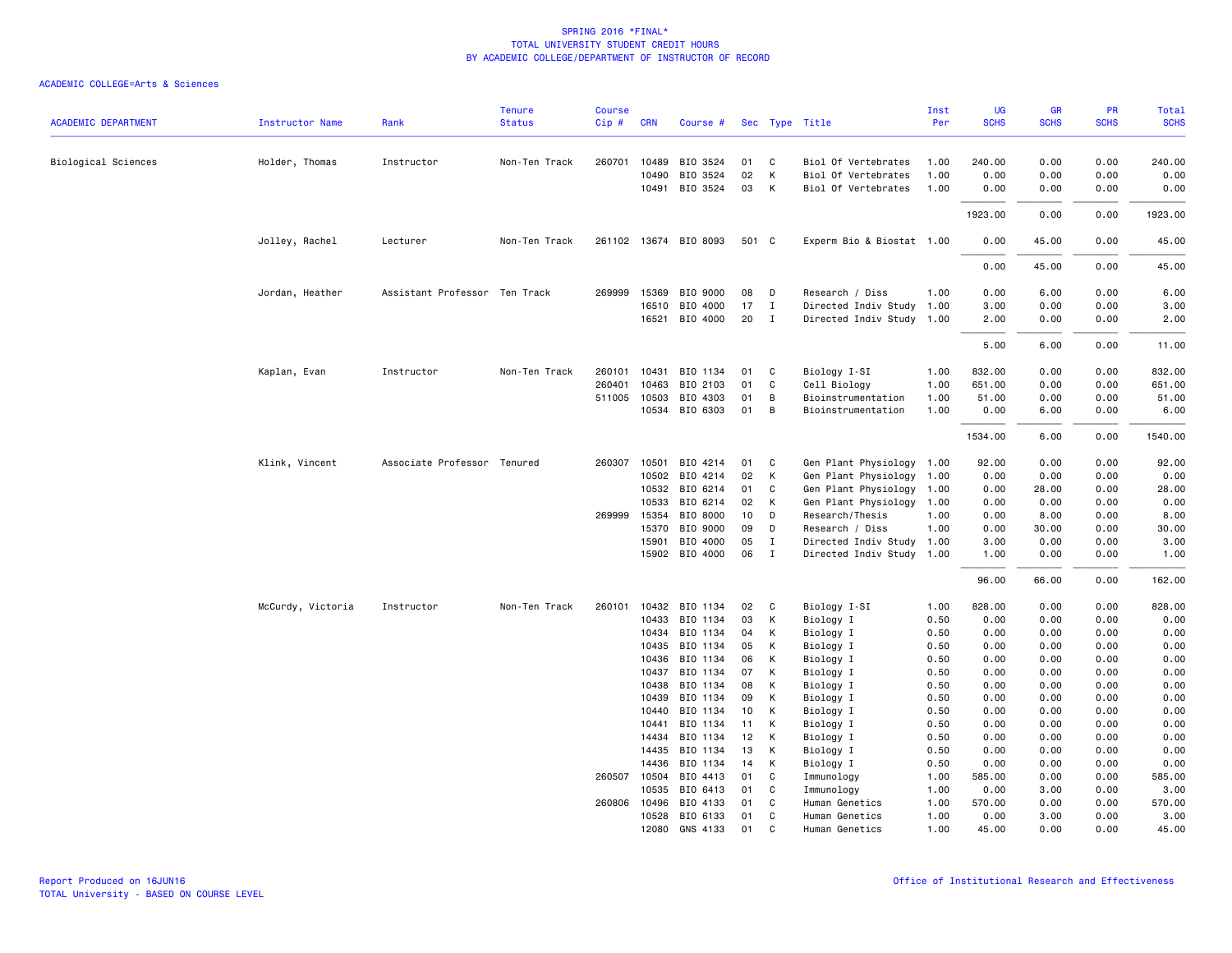| <b>ACADEMIC DEPARTMENT</b> | <b>Instructor Name</b> | Rank                          | <b>Tenure</b><br><b>Status</b> | <b>Course</b><br>Cip# | <b>CRN</b>   | Course # |    |                | Sec Type Title            | Inst<br>Per | <b>UG</b><br><b>SCHS</b> | <b>GR</b><br><b>SCHS</b> | PR<br><b>SCHS</b> | Total<br><b>SCHS</b> |
|----------------------------|------------------------|-------------------------------|--------------------------------|-----------------------|--------------|----------|----|----------------|---------------------------|-------------|--------------------------|--------------------------|-------------------|----------------------|
|                            |                        |                               |                                |                       |              |          |    |                |                           |             |                          |                          |                   |                      |
|                            |                        |                               |                                |                       |              |          |    |                |                           |             | 2028.00                  | 6.00                     | 0.00              | 2034.00              |
| Biological Sciences        | Outlaw, Diana          | Assistant Professor Ten Track |                                | 260706                | 10512        | BIO 4514 | 01 | C              | Animal Physiology         | 1.00        | 460.00                   | 0.00                     | 0.00              | 460.00               |
|                            |                        |                               |                                |                       | 10541        | BIO 6514 | 01 | C              | Animal Physiology         | 1.00        | 0.00                     | 32.00                    | 0.00              | 32.00                |
|                            |                        |                               |                                |                       | 10542        | BIO 6514 | 02 | K              | Animal Physiology         | 0.50        | 0.00                     | 0.00                     | 0.00              | 0.00                 |
|                            |                        |                               |                                |                       | 10543        | BIO 6514 | 03 | К              | Animal Physiology         | 0.50        | 0.00                     | 0.00                     | 0.00              | 0.00                 |
|                            |                        |                               |                                | 260707                | 13051        | PHY 6514 | 01 | C              | Animal Physiology         | 1.00        | 0.00                     | 4.00                     | 0.00              | 4.00                 |
|                            |                        |                               |                                | 269999                | 15355        | BIO 8000 | 11 | D              | Research/Thesis           | 1.00        | 0.00                     | 13.00                    | 0.00              | 13.00                |
|                            |                        |                               |                                |                       | 16244        | BIO 4000 | 12 | $\blacksquare$ | Directed Indiv Study      | 1.00        | 3.00                     | 0.00                     | 0.00              | 3.00                 |
|                            |                        |                               |                                |                       | 16356        | BIO 4000 | 15 | $\blacksquare$ | Directed Indiv Study 1.00 |             | 3.00                     | 0.00                     | 0.00              | 3.00                 |
|                            |                        |                               |                                |                       |              |          |    |                |                           |             | 466.00                   | 49.00                    | 0.00              | 515.00               |
|                            | Outlaw, Robert         | Instructor                    | Non-Ten Track                  | 260101                | 10433        | BIO 1134 | 03 | K              | Biology I                 | 0.50        | 0.00                     | 0.00                     | 0.00              | 0.00                 |
|                            |                        |                               |                                |                       | 10434        | BIO 1134 | 04 | K              | Biology I                 | 0.50        | 0.00                     | 0.00                     | 0.00              | 0.00                 |
|                            |                        |                               |                                |                       | 10435        | BIO 1134 | 05 | К              | Biology I                 | 0.50        | 0.00                     | 0.00                     | 0.00              | 0.00                 |
|                            |                        |                               |                                |                       | 10436        | BIO 1134 | 06 | К              | Biology I                 | 0.50        | 0.00                     | 0.00                     | 0.00              | 0.00                 |
|                            |                        |                               |                                |                       | 10437        | BIO 1134 | 07 | К              | Biology I                 | 0.50        | 0.00                     | 0.00                     | 0.00              | 0.00                 |
|                            |                        |                               |                                |                       | 10438        | BIO 1134 | 08 | K              | Biology I                 | 0.50        | 0.00                     | 0.00                     | 0.00              | 0.00                 |
|                            |                        |                               |                                |                       | 10439        | BIO 1134 | 09 | К              | Biology I                 | 0.50        | 0.00                     | 0.00                     | 0.00              | 0.00                 |
|                            |                        |                               |                                |                       | 10440        | BIO 1134 | 10 | К              | Biology I                 | 0.50        | 0.00                     | 0.00                     | 0.00              | 0.00                 |
|                            |                        |                               |                                |                       | 10441        | BIO 1134 | 11 | К              | Biology I                 | 0.50        | 0.00                     | 0.00                     | 0.00              | 0.00                 |
|                            |                        |                               |                                |                       | 14434        | BIO 1134 | 12 | К              | Biology I                 | 0.50        | 0.00                     | 0.00                     | 0.00              | 0.00                 |
|                            |                        |                               |                                |                       | 14435        | BIO 1134 | 13 | К              | Biology I                 | 0.50        | 0.00                     | 0.00                     | 0.00              | 0.00                 |
|                            |                        |                               |                                |                       | 14436        | BIO 1134 | 14 | К              | Biology I                 | 0.50        | 0.00                     | 0.00                     | 0.00              | 0.00                 |
|                            |                        |                               |                                | 260701                | 10409        | BIO 1023 | 01 | C              | Plants & Humans           | 1.00        | 612.00                   | 0.00                     | 0.00              | 612.00               |
|                            |                        |                               |                                |                       | 10410        | BIO 1023 | 02 | C              | Plants & Humans           | 1.00        | 606.00                   | 0.00                     | 0.00              | 606.00               |
|                            |                        |                               |                                |                       | 10411        | BIO 1023 | 03 | К              | Plants & Humans           | 0.50        | 0.00                     | 0.00                     | 0.00              | 0.00                 |
|                            |                        |                               |                                |                       | 10412        | BIO 1023 | 04 | K              | Plants & Humans           | 0.50        | 0.00                     | 0.00                     | 0.00              | 0.00                 |
|                            |                        |                               |                                |                       | 10413        | BIO 1023 | 05 | K              | Plants & Humans           | 0.50        | 0.00                     | 0.00                     | 0.00              | 0.00                 |
|                            |                        |                               |                                |                       | 10414        | BIO 1023 | 06 | K              | Plants & Humans           | 0.50        | 0.00                     | 0.00                     | 0.00              | 0.00                 |
|                            |                        |                               |                                |                       | 10415        | BIO 1023 | 07 | К              | Plants & Humans           | 0.50        | 0.00                     | 0.00                     | 0.00              | 0.00                 |
|                            |                        |                               |                                |                       | 10416        | BIO 1023 | 08 | K              | Plants & Humans           | 0.50        | 0.00                     | 0.00                     | 0.00              | 0.00                 |
|                            |                        |                               |                                |                       | 10417        | BIO 1023 | 09 | К              | Plants & Humans           | 0.50        | 0.00                     | 0.00                     | 0.00              | 0.00                 |
|                            |                        |                               |                                |                       | 10418        | BIO 1023 | 10 | К              | Plants & Humans           | 0.50        | 0.00                     | 0.00                     | 0.00              | 0.00                 |
|                            |                        |                               |                                |                       | 260706 10513 | BIO 4514 | 02 | К              | Animal Physiology         | 1.00        | 0.00                     | 0.00                     | 0.00              | 0.00                 |
|                            |                        |                               |                                |                       | 10514        | BIO 4514 | 03 | K              | Animal Physiology         | 1.00        | 0.00                     | 0.00                     | 0.00              | 0.00                 |
|                            |                        |                               |                                |                       | 10515        | BIO 4514 | 04 | К              | Animal Physiology         | 1.00        | 0.00                     | 0.00                     | 0.00              | 0.00                 |
|                            |                        |                               |                                |                       | 10542        | BIO 6514 | 02 | К              | Animal Physiology         | 0.50        | 0.00                     | 0.00                     | 0.00              | 0.00                 |
|                            |                        |                               |                                |                       | 10543        | BIO 6514 | 03 | К              | Animal Physiology         | 0.50        | 0.00                     | 0.00                     | 0.00              | 0.00                 |
|                            |                        |                               |                                | 260707                | 13052        | PHY 6514 | 02 | К              | Animal Physiology         | 1.00        | 0.00                     | 0.00                     | 0.00              | 0.00                 |
|                            |                        |                               |                                |                       |              |          |    |                |                           |             | 1218.00                  | 0.00                     | 0.00              | 1218.00              |
|                            | Range, Ryan            | Assistant Professor Ten Track |                                |                       | 260701 10510 | BIO 4504 | 01 | C              | Compar Verte Embryo       | 1.00        | 28.00                    | 0.00                     | 0.00              | 28.00                |
|                            |                        |                               |                                |                       | 10511        | BIO 4504 | 02 | K              | Compar Verte Embryo       | 1.00        | 0.00                     | 0.00                     | 0.00              | 0.00                 |
|                            |                        |                               |                                |                       | 10539        | BIO 6504 | 01 | C              | Compar Verte Embryo       | 1.00        | 0.00                     | 4.00                     | 0.00              | 4.00                 |
|                            |                        |                               |                                |                       | 10540        | BIO 6504 | 02 | К              | Compar Verte Embryo       | 1.00        | 0.00                     | 0.00                     | 0.00              | 0.00                 |
|                            |                        |                               |                                | 269999                | 15372        | BIO 9000 | 11 | D              | Research / Diss           | 1.00        | 0.00                     | 16.00                    | 0.00              | 16.00                |
|                            |                        |                               |                                |                       | 15932        | BIO 4000 | 07 | $\mathbf I$    | Directed Indiv Study      | 1.00        | 3.00                     | 0.00                     | 0.00              | 3.00                 |
|                            |                        |                               |                                |                       |              |          |    |                |                           |             | 31.00                    | 20.00                    | 0.00              | 51.00                |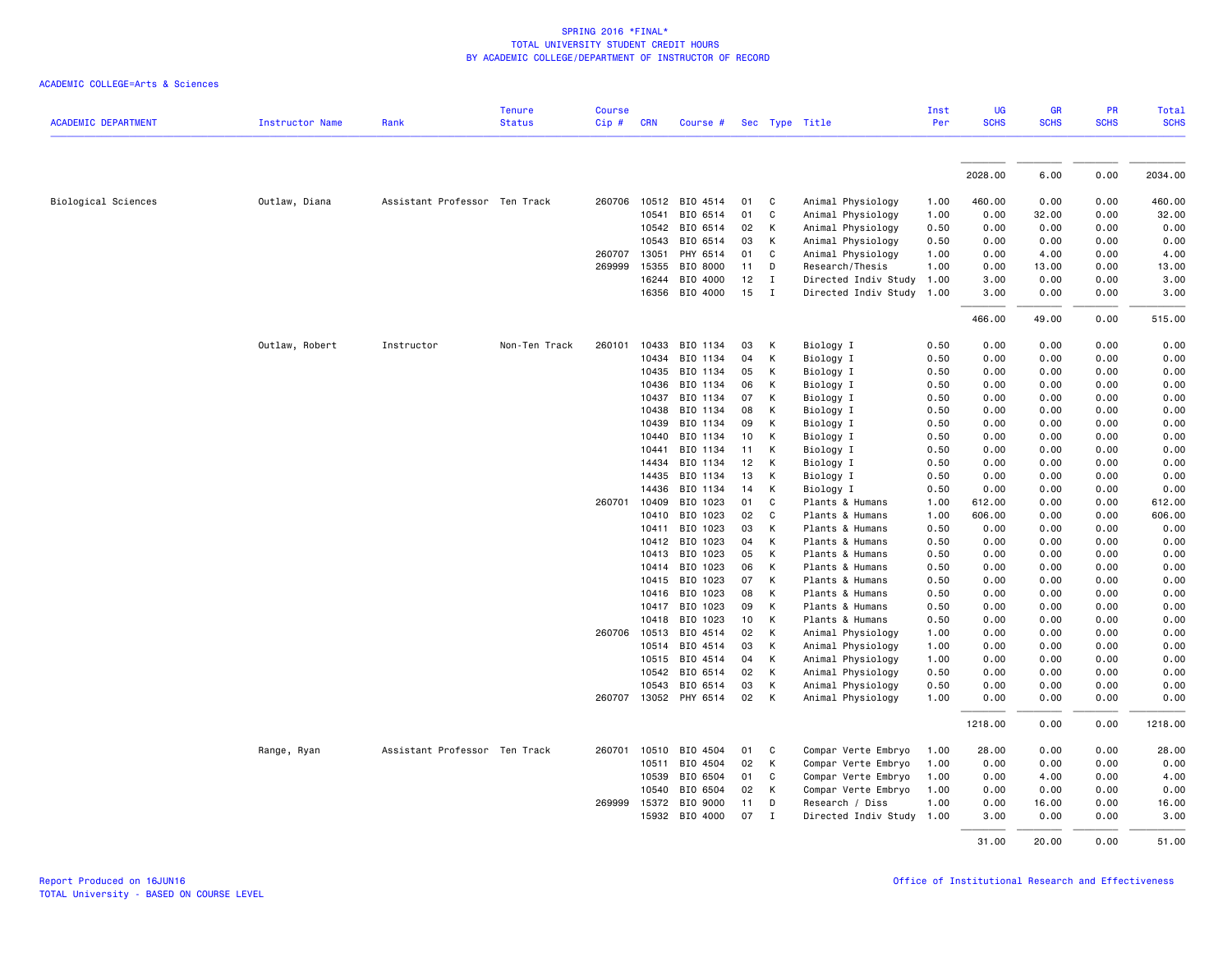| <b>ACADEMIC DEPARTMENT</b> | <b>Instructor Name</b> | Rank                          | <b>Tenure</b><br><b>Status</b> | <b>Course</b>    | <b>CRN</b>     | Course #                         |          |                  |                                     | Inst<br>Per  | UG<br><b>SCHS</b> | GR<br><b>SCHS</b> | PR<br><b>SCHS</b> | Total<br><b>SCHS</b> |
|----------------------------|------------------------|-------------------------------|--------------------------------|------------------|----------------|----------------------------------|----------|------------------|-------------------------------------|--------------|-------------------|-------------------|-------------------|----------------------|
|                            |                        |                               |                                | Cip #            |                |                                  |          |                  | Sec Type Title                      |              |                   |                   |                   |                      |
| Biological Sciences        | Reese, Mary            | Instructor                    | Non-Ten Track                  | 269999           | 15885          | BIO 4000                         | 03       | I                | Directed Indiv Study                | 1.00         | 1.00              | 0.00              | 0.00              | 1.00                 |
|                            |                        |                               |                                | 511005           |                | 10494 BIO 4100                   | 01       | H                | Med Tech Clinicals                  | 1.00         | 60.00             | 0.00              | 0.00              | 60.00                |
|                            |                        |                               |                                |                  |                |                                  |          |                  |                                     |              | 61.00             | 0.00              | 0.00              | 61.00                |
|                            | Reichert, Nancy        | Professor                     | Tenured                        | 269999           | 15357          | BIO 8000                         | 13       | D                | Research/Thesis                     | 1.00         | 0.00              | 2.00              | 0.00              | 2.00                 |
|                            |                        |                               |                                |                  | 15373          | BIO 9000                         | 12       | D                | Research / Diss                     | 1.00         | 0.00              | 1.00              | 0.00              | 1.00                 |
|                            |                        |                               |                                |                  | 15865          | BIO 4990                         | 03       | C                | Special Topic in BIO                | 1.00         | 12.00             | 0.00              | 0.00              | 12.00                |
|                            |                        |                               |                                |                  | 15867          | BIO 6990                         | 03       | C                | Special Topic in BIO 1.00           |              | 0.00              | 6.00              | 0.00              | 6.00                 |
|                            |                        |                               |                                |                  |                |                                  |          |                  |                                     |              | 12.00             | 9.00              | 0.00              | 21.00                |
|                            | Stewart, James         | Assistant Professor Ten Track |                                |                  | 240101 12263   | HON 4003                         | H05 I    |                  | Oxbridge Tutorial                   | 1.00         | 3.00              | 0.00              | 0.00              | 3.00                 |
|                            |                        |                               |                                |                  | 12264          | HON 4003                         | H06 I    |                  | Oxbridge Tutorial                   | 1.00         | 3.00              | 0.00              | 0.00              | 3.00                 |
|                            |                        |                               |                                |                  | 12265          | HON 4003                         | H07 I    |                  | Oxbridge Tutorial                   | 1.00         | 3.00              | 0.00              | 0.00              | 3.00                 |
|                            |                        |                               |                                |                  | 260701 10466   | BIO 3014                         | 01       | C                | Human Physiology                    | 1.00         | 1072.00           | 0.00              | 0.00              | 1072.00              |
|                            |                        |                               |                                |                  | 10467          | BIO 3014                         | 11       | K                | Human Physiology                    | 1.00         | 0.00              | 0.00              | 0.00              | 0.00                 |
|                            |                        |                               |                                |                  | 10468          | BIO 3014                         | 03       | К                | Human Physiology                    | 1.00         | 0.00              | 0.00              | 0.00              | 0.00                 |
|                            |                        |                               |                                |                  | 10469          | BIO 3014                         | 04       | К                | Human Physiology                    | 1.00         | 0.00              | 0.00              | 0.00              | 0.00                 |
|                            |                        |                               |                                |                  | 10470          | BIO 3014                         | 05       | К                | Human Physiology                    | 1.00         | 0.00              | 0.00              | 0.00              | 0.00                 |
|                            |                        |                               |                                |                  | 10471          | BIO 3014                         | 06       | К                | Human Physiology                    | 1.00         | 0.00              | 0.00              | 0.00              | 0.00                 |
|                            |                        |                               |                                |                  | 10472          | BIO 3014                         | 07       | K                | Human Physiology                    | 1.00         | 0.00              | 0.00              | 0.00              | 0.00                 |
|                            |                        |                               |                                |                  | 10473          | BIO 3014                         | 08       | K                | Human Physiology                    | 1.00         | 0.00              | 0.00              | 0.00              | 0.00                 |
|                            |                        |                               |                                |                  | 14437          | BIO 3014                         | 09       | K                | Human Physiology                    | 1.00         | 0.00              | 0.00              | 0.00              | 0.00                 |
|                            |                        |                               |                                |                  | 14438          | BIO 3014                         | 10<br>02 | К                | Human Physiology                    | 1.00         | 0.00              | 0.00              | 0.00              | 0.00                 |
|                            |                        |                               |                                | 269999           | 15063<br>15358 | BIO 3014<br>BIO 8000             | 14       | C<br>D           | Human Physiology<br>Research/Thesis | 1.00<br>1.00 | 196.00<br>0.00    | 0.00<br>5.00      | 0.00<br>0.00      | 196.00<br>5.00       |
|                            |                        |                               |                                |                  | 16084          | BIO 4000                         | 08       | $\mathbf I$      | Directed Indiv Study                | 1.00         | 3.00              | 0.00              | 0.00              | 3.00                 |
|                            |                        |                               |                                |                  | 16085          | BIO 4000                         | 09       | Ι.               | Directed Indiv Study                | 1.00         | 3.00              | 0.00              | 0.00              | 3.00                 |
|                            |                        |                               |                                |                  |                |                                  |          |                  |                                     |              | 1283.00           | 5.00              | 0.00              | 1288.00              |
|                            | Thornton, Justin       | Assistant Professor Ten Track |                                | 260503           | 14441          | BIO 4443                         | 01       | C.               | Bacterial Genetics                  | 1.00         | 123.00            | 0.00              | 0.00              | 123.00               |
|                            |                        |                               |                                |                  | 14442          | BIO 6443                         | 01       | C                | Bacterial Genetics                  | 1.00         | 0.00              | 3.00              | 0.00              | 3.00                 |
|                            |                        |                               |                                | 269999           | 15375          | BIO 9000                         | 14       | D                | Research / Diss                     | 1.00         | 0.00              | 5.00              | 0.00              | 5.00                 |
|                            |                        |                               |                                |                  | 16186          | BIO 4000                         | 10       | $\mathbf{I}$     | Directed Indiv Study                | 1.00         | 1.00              | 0.00              | 0.00              | 1.00                 |
|                            |                        |                               |                                |                  |                | 16187 BIO 4000                   | 11       | I                | Directed Indiv Study 1.00           |              | 3.00              | 0.00              | 0.00              | 3.00                 |
|                            |                        |                               |                                |                  |                |                                  |          |                  |                                     |              | 127.00            | 8.00              | 0.00              | 135.00               |
|                            | Wallace, Lisa          | Associate Professor Tenured   |                                | 260399           | 10497          | BIO 4203                         | 01       | C                | Tax Of Spermatophyte 1.00           |              | 78.00             | 0.00              | 0.00              | 78.00                |
|                            |                        |                               |                                |                  | 10498          | BIO 4203                         | 02       | K                | Tax Of Spermatophyte 1.00           |              | 0.00              | 0.00              | 0.00              | 0.00                 |
|                            |                        |                               |                                |                  | 10499          | BIO 4203                         | 03       | К                | Tax Of Spermatophyte 1.00           |              | 0.00              | 0.00              | 0.00              | 0.00                 |
|                            |                        |                               |                                |                  | 10529          | BIO 6203                         | 01       | C                | Tax Of Spermatophyte 1.00           |              | 0.00              | 6.00              | 0.00              | 6.00                 |
|                            |                        |                               |                                |                  | 10530          | BIO 6203                         | 02       | К                | Tax Of Spermatophyte 1.00           |              | 0.00              | 0.00              | 0.00              | 0.00                 |
|                            |                        |                               |                                |                  | 10531          | BIO 6203                         | 03       | K                | Tax Of Spermatophyte                | 1.00         | 0.00              | 0.00              | 0.00              | 0.00                 |
|                            |                        |                               |                                | 269999           | 15360          | BIO 8000                         | 16       | D                | Research/Thesis                     | 1.00         | 0.00              | 1.00              | 0.00              | 1.00                 |
|                            |                        |                               |                                |                  | 15376          | BIO 9000                         | 15       | D                | Research / Diss                     | 1.00         | 0.00              | 10.00             | 0.00              | 10.00                |
|                            |                        |                               |                                |                  | 15877          | BIO 4000                         | 02       | $\mathbf{I}$     | Directed Indiv Study                | 1.00         | 3.00              | 0.00              | 0.00              | 3.00                 |
|                            |                        |                               |                                |                  |                |                                  |          |                  |                                     |              | 81.00             | 17.00             | 0.00              | 98.00                |
|                            | Welch, Mark            | Associate Professor Tenured   |                                | 260101<br>261310 |                | 10527 BIO 6113<br>10495 BIO 4113 | 01<br>01 | C<br>$\mathbf C$ | Evolution<br>Evolution              | 1.00<br>1.00 | 0.00<br>150.00    | 18.00<br>0.00     | 0.00<br>0.00      | 18.00<br>150.00      |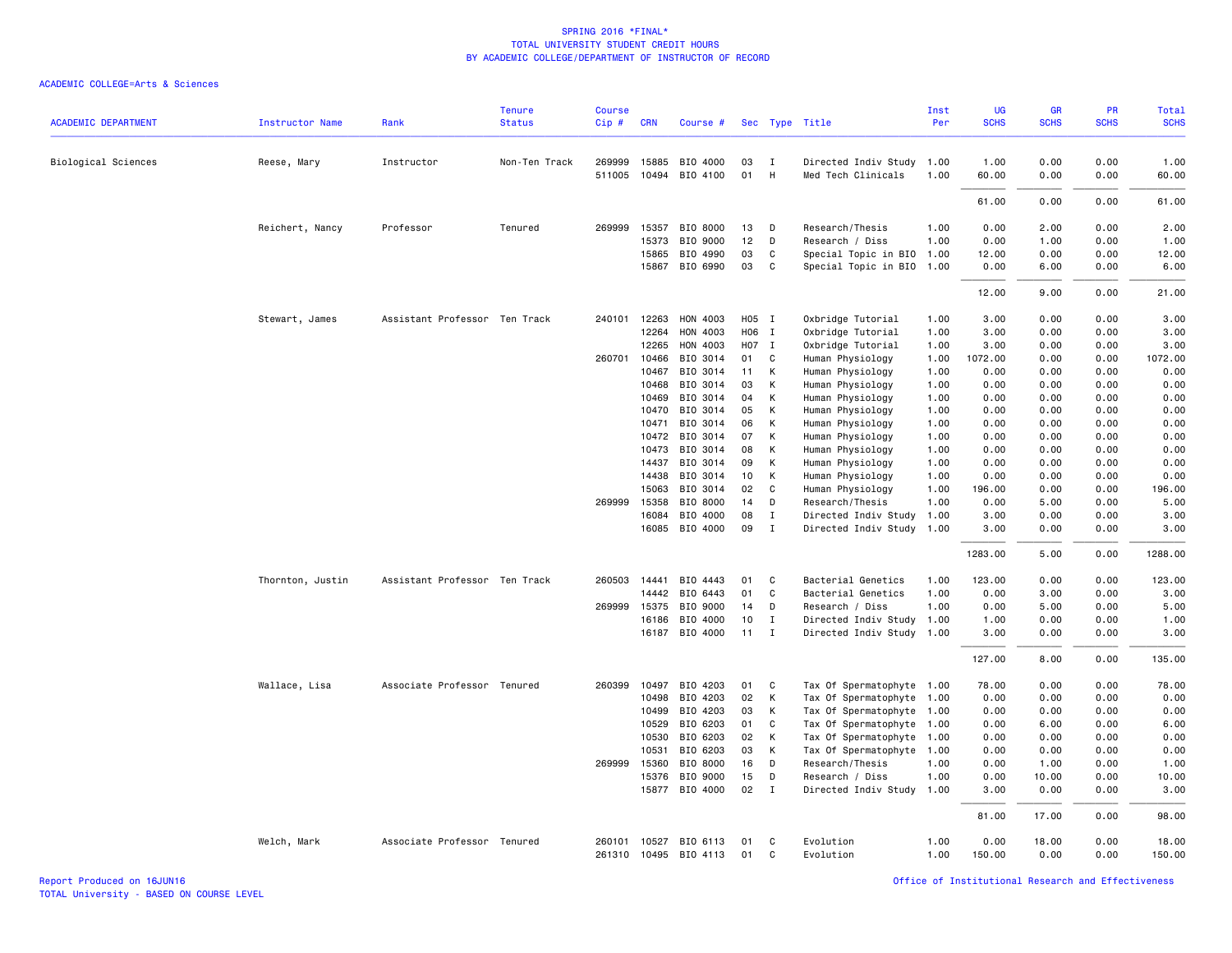|                                                                  |                        |                             | <b>Tenure</b> | <b>Course</b> |              |          |       |              |                      | Inst | <b>UG</b><br><b>SCHS</b> | <b>GR</b><br><b>SCHS</b> | <b>PR</b><br><b>SCHS</b> | Total<br><b>SCHS</b>               |
|------------------------------------------------------------------|------------------------|-----------------------------|---------------|---------------|--------------|----------|-------|--------------|----------------------|------|--------------------------|--------------------------|--------------------------|------------------------------------|
| <b>ACADEMIC DEPARTMENT</b>                                       | <b>Instructor Name</b> | Rank                        | <b>Status</b> | Cip#          | <b>CRN</b>   | Course # |       |              | Sec Type Title       | Per  |                          |                          |                          |                                    |
| <b>Biological Sciences</b>                                       | Welch, Mark            | Associate Professor Tenured |               | 261310        | 13671        | BIO 6023 | 501 C |              | Prin Evolutionary Bi | 1.00 | 0.00                     | 48.00                    | 0.00                     | 48.00                              |
|                                                                  |                        |                             |               |               | 269999 15377 | BIO 9000 | 16    | D.           | Research / Diss      | 1.00 | 0.00                     | 26.00                    | 0.00                     | 26.00                              |
|                                                                  |                        |                             |               |               |              |          |       |              |                      |      | 150.00                   | 92.00                    | 0.00                     | 242.00                             |
|                                                                  | Williamson, Emily      | Instructor                  | Non-Ten Track | 260101        | 10444        | BIO 1144 | 02    | $\mathbf{C}$ | Biology II-SI        | 1.00 | 784.00                   | 0.00                     | 0.00                     | 784.00                             |
|                                                                  |                        |                             |               |               | 10446        | BIO 1144 | 04    | К            | Biology II           | 0.50 | 0.00                     | 0.00                     | 0.00                     | 0.00                               |
|                                                                  |                        |                             |               |               | 10447        | BIO 1144 | 05    | К            | Biology II           | 0.50 | 0.00                     | 0.00                     | 0.00                     | 0.00                               |
|                                                                  |                        |                             |               |               | 10448        | BIO 1144 | 06    | К            | Biology II           | 0.50 | 0.00                     | 0.00                     | 0.00                     | 0.00                               |
|                                                                  |                        |                             |               |               | 10449        | BIO 1144 | 07    | К            | Biology II           | 0.50 | 0.00                     | 0.00                     | 0.00                     | 0.00                               |
|                                                                  |                        |                             |               |               | 10450        | BIO 1144 | 08    | К            | Biology II           | 0.50 | 0.00                     | 0.00                     | 0.00                     | 0.00                               |
|                                                                  |                        |                             |               |               | 10451        | BIO 1144 | 09    | К            | Biology II           | 0.50 | 0.00                     | 0.00                     | 0.00                     | 0.00                               |
|                                                                  |                        |                             |               |               | 10452        | BIO 1144 | 10    | К            | Biology II           | 0.50 | 0.00                     | 0.00                     | 0.00                     | 0.00                               |
|                                                                  |                        |                             |               |               | 10453        | BIO 1144 | 11    | K            | Biology II           | 0.50 | 0.00                     | 0.00                     | 0.00                     | 0.00                               |
|                                                                  |                        |                             |               |               | 10454        | BIO 1144 | 12    | К            | Biology II           | 0.50 | 0.00                     | 0.00                     | 0.00                     | 0.00                               |
|                                                                  |                        |                             |               |               | 10455        | BIO 1144 | 14    | К            | Biology II           | 0.50 | 0.00                     | 0.00                     | 0.00                     | 0.00                               |
|                                                                  |                        |                             |               |               | 10456        | BIO 1144 | 15    | K            | Biology II           | 0.50 | 0.00                     | 0.00                     | 0.00                     | 0.00                               |
|                                                                  |                        |                             |               |               | 10457        | BIO 1144 | 16    | К            | Biology II           | 0.50 | 0.00                     | 0.00                     | 0.00                     | 0.00                               |
|                                                                  |                        |                             |               |               | 10458        | BIO 1144 | 17    | K            | Biology II           | 0.50 | 0.00                     | 0.00                     | 0.00                     | 0.00                               |
|                                                                  |                        |                             |               | 260701        | 10420        | BIO 1123 | 01    | - C          | Animal Biology       | 1.00 | 606,00                   | 0.00                     | 0.00                     | 606.00                             |
|                                                                  |                        |                             |               |               | 10421        | BIO 1123 | 02    | C            | Animal Biology       | 1.00 | 603.00                   | 0.00                     | 0.00                     | 603.00                             |
|                                                                  |                        |                             |               |               | 10422        | BIO 1123 | 03    | K            | Animal Biology       | 1.00 | 0.00                     | 0.00                     | 0.00                     | 0.00                               |
|                                                                  |                        |                             |               |               | 10423        | BIO 1123 | 04    | K            | Animal Biology       | 1.00 | 0.00                     | 0.00                     | 0.00                     | 0.00                               |
|                                                                  |                        |                             |               |               | 10424        | BIO 1123 | 05    | К            | Animal Biology       | 1.00 | 0.00                     | 0.00                     | 0.00                     | 0.00                               |
|                                                                  |                        |                             |               |               | 10425        | BIO 1123 | 06    | K            | Animal Biology       | 1.00 | 0.00                     | 0.00                     | 0.00                     | 0.00                               |
|                                                                  |                        |                             |               |               | 10426        | BIO 1123 | 07    | K            | Animal Biology       | 1.00 | 0.00                     | 0.00                     | 0.00                     | 0.00                               |
|                                                                  |                        |                             |               |               | 10427        | BIO 1123 | 08    | K            | Animal Biology       | 1.00 | 0.00                     | 0.00                     | 0.00                     | 0.00                               |
|                                                                  |                        |                             |               |               | 10428        | BIO 1123 | 09    | K            | Animal Biology       | 1.00 | 0.00                     | 0.00                     | 0.00                     | 0.00                               |
|                                                                  |                        |                             |               |               | 10429        | BIO 1123 | 10    | K            | Animal Biology       | 1.00 | 0.00                     | 0.00                     | 0.00                     | 0.00                               |
|                                                                  |                        |                             |               |               |              |          |       |              |                      |      | 1993.00                  | 0.00                     | 0.00                     | 1993.00                            |
| ----------------------------------<br><b>Biological Sciences</b> |                        |                             |               |               |              |          |       |              |                      |      | ========<br>13331.00     | ========<br>664.00       | ========<br>0.00         | ==========<br>13995.00             |
| -----------------------------------                              |                        |                             |               |               |              |          |       |              |                      |      |                          |                          |                          | -------- ------- ------- --------- |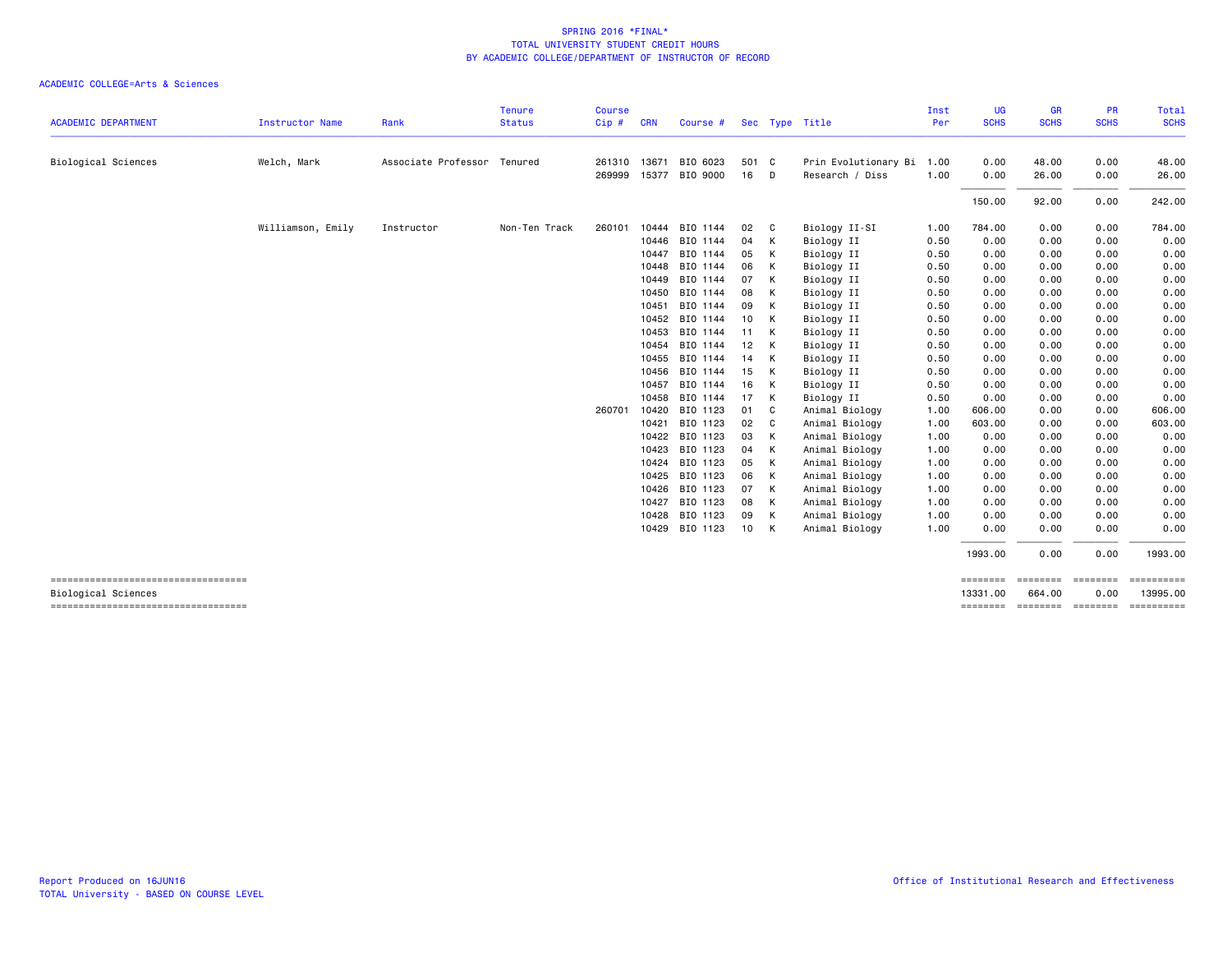|                            |                        |                               | <b>Tenure</b>  | <b>Course</b> |            |               |                  |                |                           | Inst | UG          | <b>GR</b>   | PR          | Total       |
|----------------------------|------------------------|-------------------------------|----------------|---------------|------------|---------------|------------------|----------------|---------------------------|------|-------------|-------------|-------------|-------------|
| <b>ACADEMIC DEPARTMENT</b> | <b>Instructor Name</b> | Rank                          | <b>Status</b>  | Cip#          | <b>CRN</b> | Course #      |                  |                | Sec Type Title            | Per  | <b>SCHS</b> | <b>SCHS</b> | <b>SCHS</b> | <b>SCHS</b> |
|                            |                        |                               |                |               |            |               |                  |                |                           |      |             |             |             |             |
| Chemistry                  | Abeyratne Kuragama,    | Grad Teach Assist             | Not Applicable | 400504        | 10736      | CH 4511       | 01               | L.             | Org Chem Lab I            | 1.00 | 12.00       | 0.00        | 0.00        | 12.00       |
|                            |                        |                               |                |               | 10737      | CH 4511       | 02               | $\mathsf{L}$   | Org Chem Lab I            | 1.00 | 21.00       | 0.00        | 0.00        | 21.00       |
|                            |                        |                               |                |               | 10738      | CH 4511       | 03               | L.             | Org Chem Lab I            | 1.00 | 22.00       | 0.00        | 0.00        | 22.00       |
|                            |                        |                               |                |               | 10739      | CH 4511       | 04               | L.             | Org Chem Lab I            | 1.00 | 22.00       | 0.00        | 0.00        | 22.00       |
|                            |                        |                               |                |               | 10740      | CH 4511       | 05               | $\mathsf{L}$   | Org Chem Lab I            | 1.00 | 10.00       | 0.00        | 0.00        | 10.00       |
|                            |                        |                               |                |               | 10741      | CH 4511       | 06               | L.             | Org Chem Lab I            | 1.00 | 21.00       | 0.00        | 0.00        | 21.00       |
|                            |                        |                               |                |               | 10744      | CH 4521       | 01               | L.             | Org Chem Lab II           | 1.00 | 24.00       | 0.00        | 0.00        | 24.00       |
|                            |                        |                               |                |               | 10745      | CH 4521       | 03               | L.             | Org Chem Lab II           | 1.00 | 24.00       | 0.00        | 0.00        | 24.00       |
|                            |                        |                               |                |               | 10746      | CH 4521       | 04               | $\mathsf{L}$   | Org Chem Lab II           | 1.00 | 24.00       | 0.00        | 0.00        | 24.00       |
|                            |                        |                               |                |               | 10747      | CH 4521       | 05               | L              | Org Chem Lab II           | 1.00 | 24.00       | 0.00        | 0.00        | 24.00       |
|                            |                        |                               |                |               | 10748      | CH 4521       | 06               | $\mathsf{L}$   | Org Chem Lab II           | 1.00 | 23.00       | 0.00        | 0.00        | 23.00       |
|                            |                        |                               |                |               | 10749      | CH 4521       | 07               | $\mathsf{L}$   | Org Chem Lab II           | 1.00 | 23.00       | 0.00        | 0.00        | 23.00       |
|                            |                        |                               |                |               | 10750      | CH 4521       | 08               | L              | Org Chem Lab II           | 1.00 | 23.00       | 0.00        | 0.00        | 23.00       |
|                            |                        |                               |                |               | 10751      | CH 4521       | 09               | L              | Org Chem Lab II           | 1.00 | 23.00       | 0.00        | 0.00        | 23.00       |
|                            |                        |                               |                |               |            | 10752 CH 4521 | 10 <sup>1</sup>  | $\mathsf{L}$   | Org Chem Lab II           | 1.00 | 16.00       | 0.00        | 0.00        | 16.00       |
|                            |                        |                               |                |               |            |               |                  |                |                           |      | 312.00      | 0.00        | 0.00        | 312.00      |
|                            | Dornshuld, Eric        | Non-Faculty                   | Not Applicable | 400501        | 10685      | CH 1213       | 06               | C              | Chemistry I               | 0.75 | 72.00       | 0.00        | 0.00        | 72.00       |
|                            |                        |                               |                |               | 10686      | CH 1213       | 11               | C              | Chemistry I               | 0.75 | 76.50       | 0.00        | 0.00        | 76.50       |
|                            |                        |                               |                |               | 14488      | CH 1213       | 07               | C              | Chemistry I               | 0.75 | 76.50       | 0.00        | 0.00        | 76.50       |
|                            |                        |                               |                |               | 14489      | CH 1213       | 08               | C              | Chemistry I               | 0.75 | 87.75       | 0.00        | 0.00        | 87.75       |
|                            |                        |                               |                |               | 14490      | CH 1213       | 09               | C              | Chemistry I               | 0.75 | 83.25       | 0.00        | 0.00        | 83.25       |
|                            |                        |                               |                |               | 14491      | CH 1213       | 10               | C              | Chemistry I               | 0.75 | 85.50       | 0.00        | 0.00        | 85.50       |
|                            |                        |                               |                |               | 14492      | CH 1213       | 12               | C              | Chemistry I               | 0.75 | 47.25       | 0.00        | 0.00        | 47.25       |
|                            |                        |                               |                |               | 14493      | CH 1213       | 13               | <b>C</b>       | Chemistry I               | 0.75 | 85.50       | 0.00        | 0.00        | 85.50       |
|                            |                        |                               |                |               | 14494      | CH 1213       | 14               | $\mathbf{C}$   | Chemistry I               | 0.75 | 45.00       | 0.00        | 0.00        | 45.00       |
|                            |                        |                               |                |               |            | 14495 CH 1213 | 15               | C              | Chemistry I               | 0.75 | 78.75       | 0.00        | 0.00        | 78.75       |
|                            |                        |                               |                |               |            |               |                  |                |                           |      | 738.00      | 0.00        | 0.00        | 738.00      |
|                            | Emerson, Joseph        | Assistant Professor Ten Track |                | 400501        |            | 10718 CH 1223 | 03               | C              | Chemistry II-SI           | 1.00 | 603.00      | 0.00        | 0.00        | 603.00      |
|                            |                        |                               |                |               | 14933      | CH 9000       | 01               | D              | Research / Diss           | 1.00 | 0.00        | 54.00       | 0.00        | 54.00       |
|                            |                        |                               |                |               | 16239      | CH 4000       | 10 <sup>1</sup>  | $\mathbf{I}$   | Directed Indiv Study      | 1.00 | 1.00        | 0.00        | 0.00        | 1.00        |
|                            |                        |                               |                |               | 16284      | CH 4000       | 13               | $\mathbf{I}$   | Directed Indiv Study 1.00 |      | 1.00        | 0.00        | 0.00        | 1.00        |
|                            |                        |                               |                |               | 16289      | CH 4000       | 14               | $\mathbf{I}$   | Directed Indiv Study 1.00 |      | 2.00        | 0.00        | 0.00        | 2.00        |
|                            |                        |                               |                |               | 16364      | CH 4000       | 18               | $\mathbf I$    | Directed Indiv Study 1.00 |      | 2.00        | 0.00        | 0.00        | 2.00        |
|                            |                        |                               |                |               |            | 16482 CH 4000 | 24               | $\mathbf{I}$   | Directed Indiv Study 1.00 |      | 2.00        | 0.00        | 0.00        | 2.00        |
|                            |                        |                               |                |               |            |               |                  |                |                           |      | 611.00      | 54.00       | 0.00        | 665.00      |
|                            | Fitzkee, Nicholas      | Assistant Professor Ten Track |                | 400501        | 10726      | CH 2141       | 01               | $\mathbf{C}$   | Prof Chem:Tools           | 1.00 | 41.00       | 0.00        | 0.00        | 41.00       |
|                            |                        |                               |                |               | 10766      | CH 4603       | 08               | L              | Undergraduate Resear      | 1.00 | 3.00        | 0.00        | 0.00        | 3.00        |
|                            |                        |                               |                |               | 14934      | CH 9000       | 02               | $\mathsf{D}$   | Research / Diss           | 1.00 | 0.00        | 67.00       | 0.00        | 67.00       |
|                            |                        |                               |                |               | 14947      | CH 8000       | 02               | D              | Research / Thesis         | 1.00 | 0.00        | 1.00        | 0.00        | 1.00        |
|                            |                        |                               |                |               | 15525      | CH 4000       | 02               | $\mathbf{I}$   | Directed Indiv Study      | 1.00 | 3.00        | 0.00        | 0.00        | 3.00        |
|                            |                        |                               |                |               | 15803      | CH 4000       | 06               | $\mathbf{I}$   | Directed Indiv Study 1.00 |      | 2.00        | 0.00        | 0.00        | 2.00        |
|                            |                        |                               |                |               | 16302      | CH 4000       | 17               | $\mathbf{I}$   | Directed Indiv Study 1.00 |      | 3.00        | 0.00        | 0.00        | 3.00        |
|                            |                        |                               |                |               | 16370      | CH 4000       | 20               | $\mathbf{I}$   | Directed Indiv Study 1.00 |      | 3.00        | 0.00        | 0.00        | 3.00        |
|                            |                        |                               |                |               | 16371      | CH 4000       | 21               | $\mathbf{I}$   | Directed Indiv Study 1.00 |      | 3.00        | 0.00        | 0.00        | 3.00        |
|                            |                        |                               |                | 400506        |            | 14912 CH 4403 | 01               | C <sub>c</sub> | Biophysical Chemistr 1.00 |      | 93.00       | 0.00        | 0.00        | 93.00       |
|                            |                        |                               |                |               | 15220      | CH 4403       | H <sub>0</sub> 1 | C              | Biophysical Chemistr 1.00 |      | 3.00        | 0.00        | 0.00        | 3.00        |
|                            |                        |                               |                |               |            |               |                  |                |                           |      |             |             |             |             |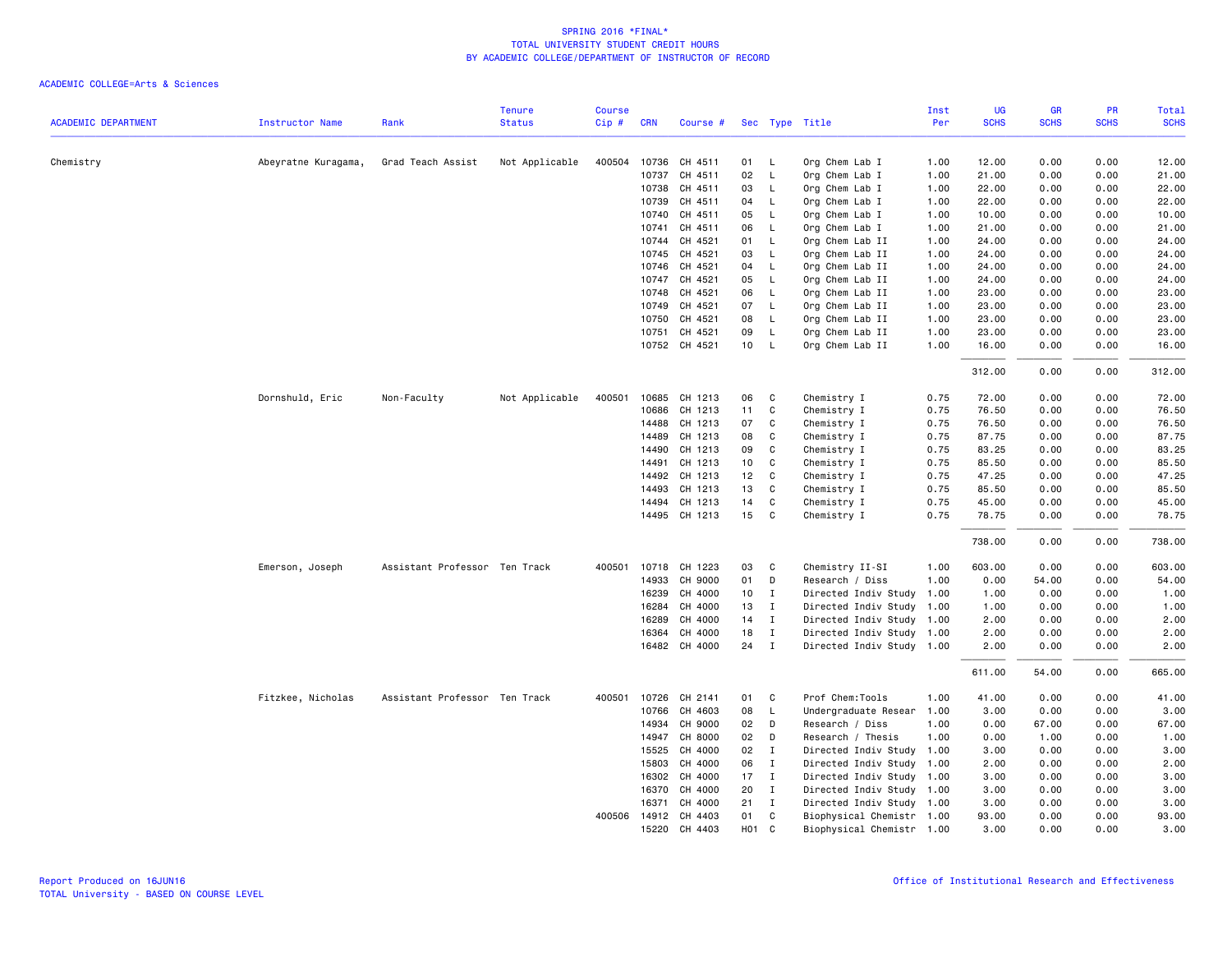|                            |                        |                               | <b>Tenure</b> | Course |                |                      |          |                   |                            | Inst         | UG               | GR           | PR           | <b>Total</b>     |
|----------------------------|------------------------|-------------------------------|---------------|--------|----------------|----------------------|----------|-------------------|----------------------------|--------------|------------------|--------------|--------------|------------------|
| <b>ACADEMIC DEPARTMENT</b> | <b>Instructor Name</b> | Rank                          | <b>Status</b> | Cip#   | <b>CRN</b>     | Course #             |          |                   | Sec Type Title             | Per          | <b>SCHS</b>      | <b>SCHS</b>  | <b>SCHS</b>  | <b>SCHS</b>      |
|                            |                        |                               |               |        |                |                      |          |                   |                            |              |                  |              |              |                  |
|                            |                        |                               |               |        |                |                      |          |                   |                            |              | 154.00           | 68.00        | 0.00         | 222.00           |
| Chemistry                  | Foster, Stephen        | Associate Professor Tenured   |               |        |                | 400501 10716 CH 1223 | 01       | C                 | Chemistry II-SI            | 1.00         | 579.00           | 0.00         | 0.00         | 579.00           |
|                            |                        |                               |               |        | 10719          | CH 1223              | 04       | $\mathsf{C}$      | Chemistry II-SI            | 1.00         | 582.00           | 0.00         | 0.00         | 582.00           |
|                            |                        |                               |               |        | 400502 10731   | CH 4351              | 01       | L.                | Analytical Chem Lab        | 0.30         | 2.70             | 0.00         | 0.00         | 2.70             |
|                            |                        |                               |               |        | 10732          | CH 4351              | 02       | $\mathsf{L}$      | Analytical Chem Lab        | 0.30         | 3.30             | 0.00         | 0.00         | 3.30             |
|                            |                        |                               |               |        |                | 400506 10734 CH 4421 | 01       | $\mathsf{L}$      | Physical Chem-Lab II 0.30  |              | 4.20             | 0.00         | 0.00         | 4.20             |
|                            |                        |                               |               |        |                |                      |          |                   |                            |              | 1171.20          | 0.00         | 0.00         | 1171.20          |
|                            | Gwaltney, Steven       | Associate Professor Tenured   |               | 400501 | 14936          | CH 9000              | 04       | D                 | Research / Diss            | 1.00         | 0.00             | 7.00         | 0.00         | 7.00             |
|                            |                        |                               |               | 400506 |                | 10735 CH 4423        | 01       | C                 | Quantum Mech & Spect 1.00  |              | 135.00           | 0.00         | 0.00         | 135.00           |
|                            |                        |                               |               |        |                |                      |          |                   |                            |              |                  |              |              |                  |
|                            |                        |                               |               |        |                |                      |          |                   |                            |              | 135.00           | 7.00         | 0.00         | 142.00           |
|                            | Hollis, Thedford       | Associate Professor Tenured   |               | 400504 | 10753          | CH 4523              | 01       | C                 | Organic Chemistry II 1.00  |              | 207.00           | 0.00         | 0.00         | 207.00           |
|                            |                        |                               |               |        | 10755          | CH 4523              | 03       | $\mathsf{C}$      | Organic Chemistry II 1.00  |              | 258.00           | 0.00         | 0.00         | 258.00           |
|                            |                        |                               |               |        |                | 14499 CH 4523        | 04       | C                 | Organic Chemistry II 1.00  |              | 75.00            | 0.00         | 0.00         | 75.00            |
|                            |                        |                               |               |        |                |                      |          |                   |                            |              | 540.00           | 0.00         | 0.00         | 540.00           |
|                            | Lewis, Edwin           | Professor                     | Tenured       |        |                | 400501 10762 CH 4603 | 03       | $\mathsf{L}$      | Undergraduate Resear       | 1.00         | 6.00             | 0.00         | 0.00         | 6.00             |
|                            |                        |                               |               |        | 14937          | CH 9000              | 05       | D                 | Research / Diss            | 1.00         | 0.00             | 20.00        | 0.00         | 20.00            |
|                            |                        |                               |               |        |                | 400599 16198 CH 8990 | 03       | C                 | Special Topic In CH        | 1.00         | 0.00             | 27.00        | 0.00         | 27.00            |
|                            |                        |                               |               |        |                |                      |          |                   |                            |              | 6.00             | 47.00        | 0.00         | 53.00            |
|                            | Mead, Keith            | Professor                     | Tenured       | 400501 | 14938          | CH 9000              | 06       | D                 | Research / Diss            | 1.00         | 0.00             | 20.00        | 0.00         | 20.00            |
|                            |                        |                               |               | 400504 |                | 10754 CH 4523        | 02       | C                 | Organic Chemistry II 1.00  |              | 249.00           | 0.00         | 0.00         | 249.00           |
|                            |                        |                               |               |        |                |                      |          |                   |                            |              |                  |              |              |                  |
|                            |                        |                               |               |        |                |                      |          |                   |                            |              | 249.00           | 20.00        | 0.00         | 269.00           |
|                            | Mlsna, Debra           | Assistant Professor Ten Track |               | 400501 | 10684          | CH 1213              | 01       | C                 | Chemistry I                | 1.00         | 117.00           | 0.00         | 0.00         | 117.00           |
|                            |                        |                               |               |        | 10685          | CH 1213              | 06       | C                 | Chemistry I                | 0.25         | 24.00            | 0.00         | 0.00         | 24.00            |
|                            |                        |                               |               |        | 10686          | CH 1213              | 11       | C                 | Chemistry I                | 0.25         | 25.50            | 0.00         | 0.00         | 25.50            |
|                            |                        |                               |               |        | 14484          | CH 1213              | 02       | C                 | Chemistry I                | 1.00         | 120.00           | 0.00         | 0.00         | 120.00           |
|                            |                        |                               |               |        | 14485          | CH 1213              | 03       | $\mathsf{C}$<br>C | Chemistry I                | 1.00         | 117.00           | 0.00         | 0.00         | 117.00           |
|                            |                        |                               |               |        | 14486<br>14487 | CH 1213<br>CH 1213   | 04<br>05 | C                 | Chemistry I<br>Chemistry I | 1.00<br>1.00 | 114.00<br>114.00 | 0.00<br>0.00 | 0.00<br>0.00 | 114.00<br>114.00 |
|                            |                        |                               |               |        | 14488          | CH 1213              | 07       | C                 | Chemistry I                | 0.25         | 25.50            | 0.00         | 0.00         | 25.50            |
|                            |                        |                               |               |        | 14489          | CH 1213              | 08       | C                 | Chemistry I                | 0.25         | 29.25            | 0.00         | 0.00         | 29.25            |
|                            |                        |                               |               |        | 14490          | CH 1213              | 09       | $\mathsf{C}$      | Chemistry I                | 0.25         | 27.75            | 0.00         | 0.00         | 27.75            |
|                            |                        |                               |               |        | 14491          | CH 1213              | 10       | $\mathsf{C}$      | Chemistry I                | 0.25         | 28.50            | 0.00         | 0.00         | 28.50            |
|                            |                        |                               |               |        | 14492          | CH 1213              | 12       | C                 | Chemistry I                | 0.25         | 15.75            | 0.00         | 0.00         | 15.75            |
|                            |                        |                               |               |        | 14493          | CH 1213              | 13       | C                 | Chemistry I                | 0.25         | 28.50            | 0.00         | 0.00         | 28.50            |
|                            |                        |                               |               |        | 14494          | CH 1213              | 14       | C                 | Chemistry I                | 0.25         | 15.00            | 0.00         | 0.00         | 15.00            |
|                            |                        |                               |               |        | 14495          | CH 1213              | 15       | C                 | Chemistry I                | 0.25         | 26.25            | 0.00         | 0.00         | 26.25            |
|                            |                        |                               |               |        | 14950          | CH 8000              | 05       | D                 | Research / Thesis          | 1.00         | 0.00             | 3.00         | 0.00         | 3.00             |
|                            |                        |                               |               |        | 15524          | CH 4000              | 01       | Ι.                | Directed Indiv Study       | 1.00         | 2.00             | 0.00         | 0.00         | 2.00             |
|                            |                        |                               |               |        | 15569          | CH 4000              | 04       | $\mathbf{I}$      | Directed Indiv Study       | 1.00         | 3.00             | 0.00         | 0.00         | 3.00             |
|                            |                        |                               |               | 400504 | 10721          | CH 1244              | 01       | C                 | Integrated Chem II         | 1.00         | 88.00            | 0.00         | 0.00         | 88.00            |
|                            |                        |                               |               |        | 10722          | CH 1244              | 02       | К                 | Integrated Chem II         | 1.00         | 0.00             | 0.00         | 0.00         | 0.00             |
|                            |                        |                               |               |        | 10723          | CH 1244              | 03       | K                 | Integrated Chem II         | 1.00         | 0.00             | 0.00         | 0.00         | 0.00             |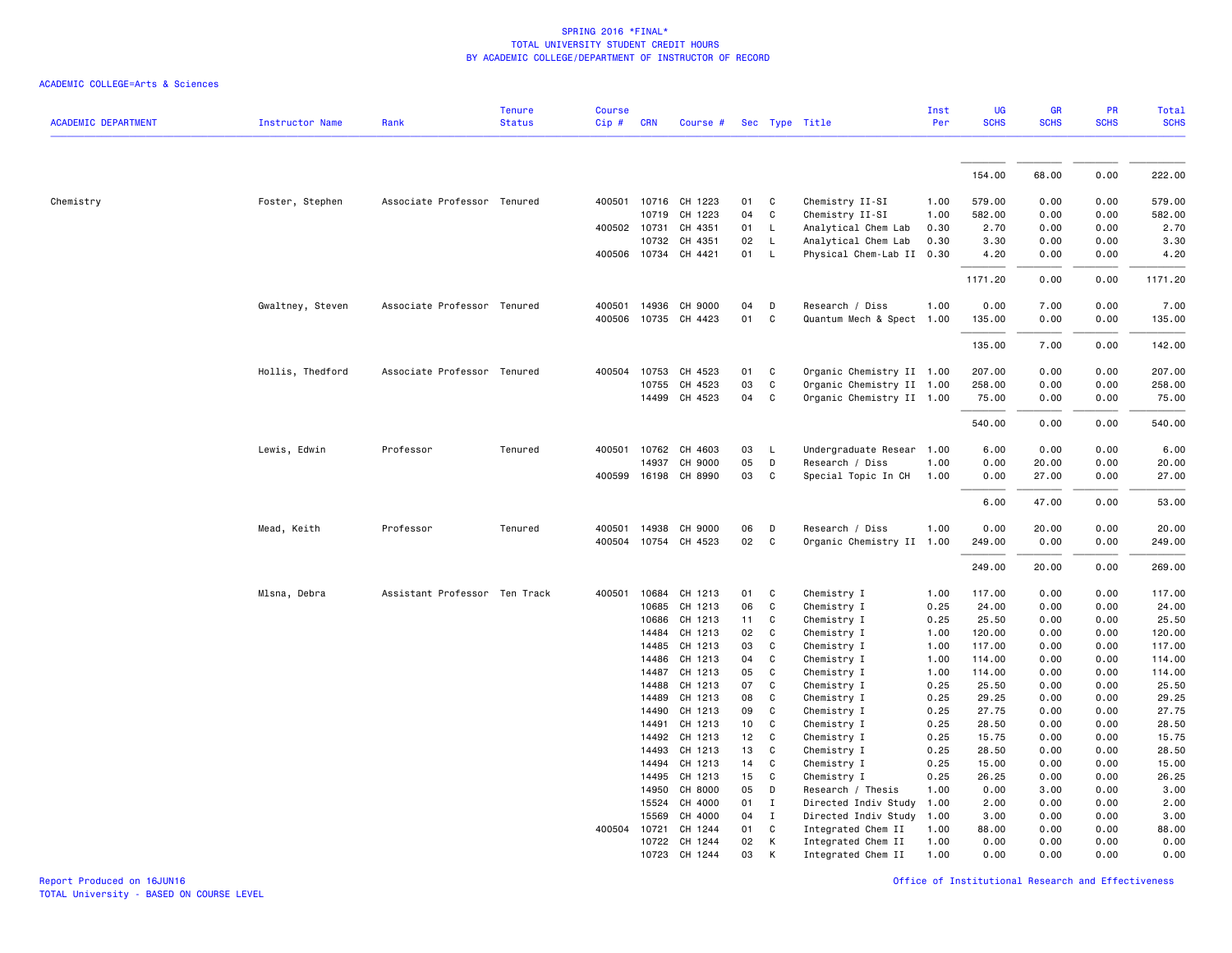| <b>ACADEMIC DEPARTMENT</b> | <b>Instructor Name</b> | Rank                          | <b>Tenure</b><br><b>Status</b> | Course<br>Cip# | <b>CRN</b>     | Course #                              |                         |                              | Sec Type Title                            | Inst<br>Per  | UG<br><b>SCHS</b> | GR<br><b>SCHS</b> | PR<br><b>SCHS</b> | Total<br><b>SCHS</b> |
|----------------------------|------------------------|-------------------------------|--------------------------------|----------------|----------------|---------------------------------------|-------------------------|------------------------------|-------------------------------------------|--------------|-------------------|-------------------|-------------------|----------------------|
|                            |                        |                               |                                |                |                |                                       |                         |                              |                                           |              |                   |                   |                   |                      |
| Chemistry                  | Mlsna, Debra           | Assistant Professor Ten Track |                                |                |                | 400504 10724 CH 1244<br>10725 CH 1244 | 04<br>H <sub>01</sub> C | К                            | Integrated Chem II<br>Integrated Chem II  | 1.00<br>1.00 | 0.00<br>28.00     | 0.00<br>0.00      | 0.00<br>0.00      | 0.00<br>28.00        |
|                            |                        |                               |                                |                |                |                                       |                         |                              |                                           |              | 949.00            | 3.00              | 0.00              | 952.00               |
|                            |                        |                               |                                |                |                |                                       |                         |                              |                                           |              |                   |                   |                   |                      |
|                            | Mlsna, Todd            | Associate Professor Tenured   |                                | 400501         | 14940          | CH 9000                               | 08                      | D                            | Research / Diss                           | 1.00         | 0.00              | 65.00             | 0.00              | 65.00                |
|                            |                        |                               |                                |                | 14951<br>15526 | CH 8000<br>CH 4000                    | 06<br>03                | D<br>$\mathbf I$             | Research / Thesis<br>Directed Indiv Study | 1.00<br>1.00 | 0.00<br>2.00      | 17.00<br>0.00     | 0.00<br>0.00      | 17.00<br>2.00        |
|                            |                        |                               |                                |                | 15759          | CH 4000                               | 05                      | $\mathbf{I}$                 | Directed Indiv Study                      | 1.00         | 1.00              | 0.00              | 0.00              | 1.00                 |
|                            |                        |                               |                                |                | 15831          | CH 4000                               | 07                      | $\mathbf{I}$                 | Directed Indiv Study 1.00                 |              | 1.00              | 0.00              | 0.00              |                      |
|                            |                        |                               |                                |                | 16210          | CH 4000                               | 09                      | $\mathbf{I}$                 | Directed Indiv Study 1.00                 |              | 2.00              | 0.00              | 0.00              | 1.00<br>2.00         |
|                            |                        |                               |                                |                | 16293          | CH 4000                               | 15                      | $\mathbf{I}$                 | Directed Indiv Study 1.00                 |              | 2.00              | 0.00              | 0.00              | 2.00                 |
|                            |                        |                               |                                |                | 16294          | CH 4000                               | 16                      | $\mathbf{I}$                 | Directed Indiv Study 1.00                 |              | 2.00              | 0.00              | 0.00              | 2.00                 |
|                            |                        |                               |                                |                | 16385          | CH 4000                               | 22                      | $\mathbf{I}$                 | Directed Indiv Study                      | 1.00         | 1.00              | 0.00              | 0.00              | 1.00                 |
|                            |                        |                               |                                |                | 16501          | CH 4000                               | 26                      | $\mathbf{I}$                 | Directed Indiv Study 1.00                 |              | 2.00              | 0.00              | 0.00              | 2.00                 |
|                            |                        |                               |                                |                | 16519          | CH 4000                               | 27                      | $\mathbf{I}$                 | Directed Indiv Study 1.00                 |              | 2.00              | 0.00              | 0.00              | 2.00                 |
|                            |                        |                               |                                |                | 16551          | CH 4000                               | 28                      | $\mathbf{I}$                 | Directed Indiv Study 1.00                 |              | 1.00              | 0.00              | 0.00              | 1.00                 |
|                            |                        |                               |                                |                | 400599 15861   | CH 8990                               | 02                      | C <sub>c</sub>               | Special Topic In CH                       | 1.00         | 0.00              | 39.00             | 0.00              | 39.00                |
|                            |                        |                               |                                |                |                |                                       |                         |                              |                                           |              | 16.00             | 121.00            | 0.00              | 137.00               |
|                            | Nettles, Whitnee       | Grad Teach Assist             | Not Applicable                 | 400501         | 10660          | CH 1211                               | 01                      | L                            | Invst In Chemistry I 1.00                 |              | 23.00             | 0.00              | 0.00              | 23.00                |
|                            |                        |                               |                                |                | 10661          | CH 1211                               | 02                      | $\mathsf{L}$                 | Invst In Chemistry I 1.00                 |              | 17.00             | 0.00              | 0.00              | 17.00                |
|                            |                        |                               |                                |                | 10662          | CH 1211                               | 03                      | $\mathsf{L}$                 | Invst In Chemistry I 1.00                 |              | 24.00             | 0.00              | 0.00              | 24.00                |
|                            |                        |                               |                                |                | 10663          | CH 1211                               | 04                      | $\mathsf{L}$                 | Invst In Chemistry I 1.00                 |              | 21.00             | 0.00              | 0.00              | 21.00                |
|                            |                        |                               |                                |                | 10664          | CH 1211                               | 05                      | L                            | Invst In Chemistry I 1.00                 |              | 23.00             | 0.00              | 0.00              | 23.00                |
|                            |                        |                               |                                |                | 10665          | CH 1211                               | 06                      | $\mathsf{L}$                 | Invst In Chemistry I 1.00                 |              | 24.00             | 0.00              | 0.00              | 24.00                |
|                            |                        |                               |                                |                | 10666          | CH 1211                               | 07                      | $\mathsf{L}$                 | Invst In Chemistry I 1.00                 |              | 24.00             | 0.00              | 0.00              | 24.00                |
|                            |                        |                               |                                |                | 10667          | CH 1211                               | 08                      | $\mathsf{L}$                 | Invst In Chemistry I 1.00                 |              | 23.00             | 0.00              | 0.00              | 23.00                |
|                            |                        |                               |                                |                | 10668          | CH 1211                               | 09                      | $\mathsf{L}$                 | Invst In Chemistry I 1.00                 |              | 23.00             | 0.00              | 0.00              | 23.00                |
|                            |                        |                               |                                |                | 10669          | CH 1211                               | 10                      | $\mathsf{L}$                 | Invst In Chemistry I 1.00                 |              | 24.00             | 0.00              | 0.00              | 24.00                |
|                            |                        |                               |                                |                | 10670          | CH 1211                               | 11                      | $\mathsf{L}$                 | Invst In Chemistry I 1.00                 |              | 23.00             | 0.00              | 0.00              | 23.00                |
|                            |                        |                               |                                |                | 10672          | CH 1211                               | 13                      | L                            | Invst In Chemistry I 1.00                 |              | 22.00             | 0.00              | 0.00              | 22.00                |
|                            |                        |                               |                                |                | 10674          | CH 1211                               | 15 <sub>1</sub>         | $\mathsf{L}$                 | Invst In Chemistry I 1.00                 |              | 22.00             | 0.00              | 0.00              | 22.00                |
|                            |                        |                               |                                |                | 10675          | CH 1211                               | 16                      | $\mathsf{L}$                 | Invst In Chemistry I 1.00                 |              | 20.00             | 0.00              | 0.00              | 20.00                |
|                            |                        |                               |                                |                | 10676          | CH 1211                               | 17                      | $\mathsf{L}$                 | Invst In Chemistry I 1.00                 |              | 22.00             | 0.00              | 0.00              | 22.00                |
|                            |                        |                               |                                |                |                | 10677 CH 1211                         | 18                      | $\mathsf{L}$                 | Invst In Chemistry I 1.00                 |              | 20.00             | 0.00              | 0.00              | 20.00                |
|                            |                        |                               |                                |                | 10678          | CH 1211                               | 19                      | $\mathsf{L}$                 | Invst In Chemistry I 1.00                 |              | 23.00             | 0.00              | 0.00              | 23.00                |
|                            |                        |                               |                                |                | 10679          | CH 1211                               | 20                      | $\mathsf{L}$                 | Invst In Chemistry I 1.00                 |              | 23.00             | 0.00              | 0.00              | 23.00                |
|                            |                        |                               |                                |                | 10681          | CH 1211                               | 22                      | $\mathsf{L}$                 | Invst In Chemistry I 1.00                 |              | 20.00             | 0.00              | 0.00              | 20.00                |
|                            |                        |                               |                                |                | 10682          | CH 1211                               | 24                      | L                            | Invst In Chemistry I                      | 1.00         | 24.00             | 0.00              | 0.00              | 24.00                |
|                            |                        |                               |                                |                | 10688          | CH 1221                               | 01                      | $\mathsf{L}$                 | Invst Chemistry II                        | 1.00         | 22.00             | 0.00              | 0.00              | 22.00                |
|                            |                        |                               |                                |                | 10689          | CH 1221                               | 02                      | $\mathsf{L}$                 | Invst Chemistry II                        | 1.00         | 23.00             | 0.00              | 0.00              | 23.00                |
|                            |                        |                               |                                |                | 10690          | CH 1221                               | 03                      | $\mathsf{L}$                 | Invst Chemistry II                        | 1.00         | 23.00             | 0.00              | 0.00              | 23.00                |
|                            |                        |                               |                                |                | 10691          | CH 1221                               | 04                      | $\mathsf{L}$                 | Invst Chemistry II                        | 1.00         | 23.00             | 0.00              | 0.00              | 23.00                |
|                            |                        |                               |                                |                | 10692          | CH 1221                               | 05                      | <b>L</b>                     | Invst Chemistry II                        | 1.00         | 24.00             | 0.00              | 0.00              | 24.00                |
|                            |                        |                               |                                |                | 10693          | CH 1221                               | 06                      | L                            | Invst Chemistry II                        | 1.00         | 21.00             | 0.00              | 0.00              | 21.00                |
|                            |                        |                               |                                |                | 10694          | CH 1221                               | 07                      | $\mathsf{L}$                 | Invst Chemistry II                        | 1.00         | 17.00             | 0.00              | 0.00              | 17.00                |
|                            |                        |                               |                                |                | 10695          | CH 1221                               | 08                      | $\mathsf{L}$                 | Invst Chemistry II                        | 1.00         | 24.00             | 0.00              | 0.00              | 24.00                |
|                            |                        |                               |                                |                | 10696          | CH 1221                               | 09                      | $\mathsf{L}$                 | Invst Chemistry II                        | 1.00         | 23.00             | 0.00              | 0.00              | 23.00                |
|                            |                        |                               |                                |                | 10697          | CH 1221                               | 10                      | $\mathsf{L}$                 | Invst Chemistry II                        | 1.00         | 22.00             | 0.00              | 0.00              | 22.00                |
|                            |                        |                               |                                |                | 10698          | CH 1221<br>CH 1221                    | 11                      | $\mathsf{L}$<br>$\mathsf{L}$ | Invst Chemistry II                        | 1.00         | 24.00             | 0.00              | 0.00<br>0.00      | 24.00<br>23.00       |
|                            |                        |                               |                                |                | 10699          |                                       | 12                      |                              | Invst Chemistry II                        | 1.00         | 23.00<br>23.00    | 0.00              |                   |                      |
|                            |                        |                               |                                |                |                | 10700 CH 1221                         | 13                      | L                            | Invst Chemistry II                        | 1.00         |                   | 0.00              | 0.00              | 23.00                |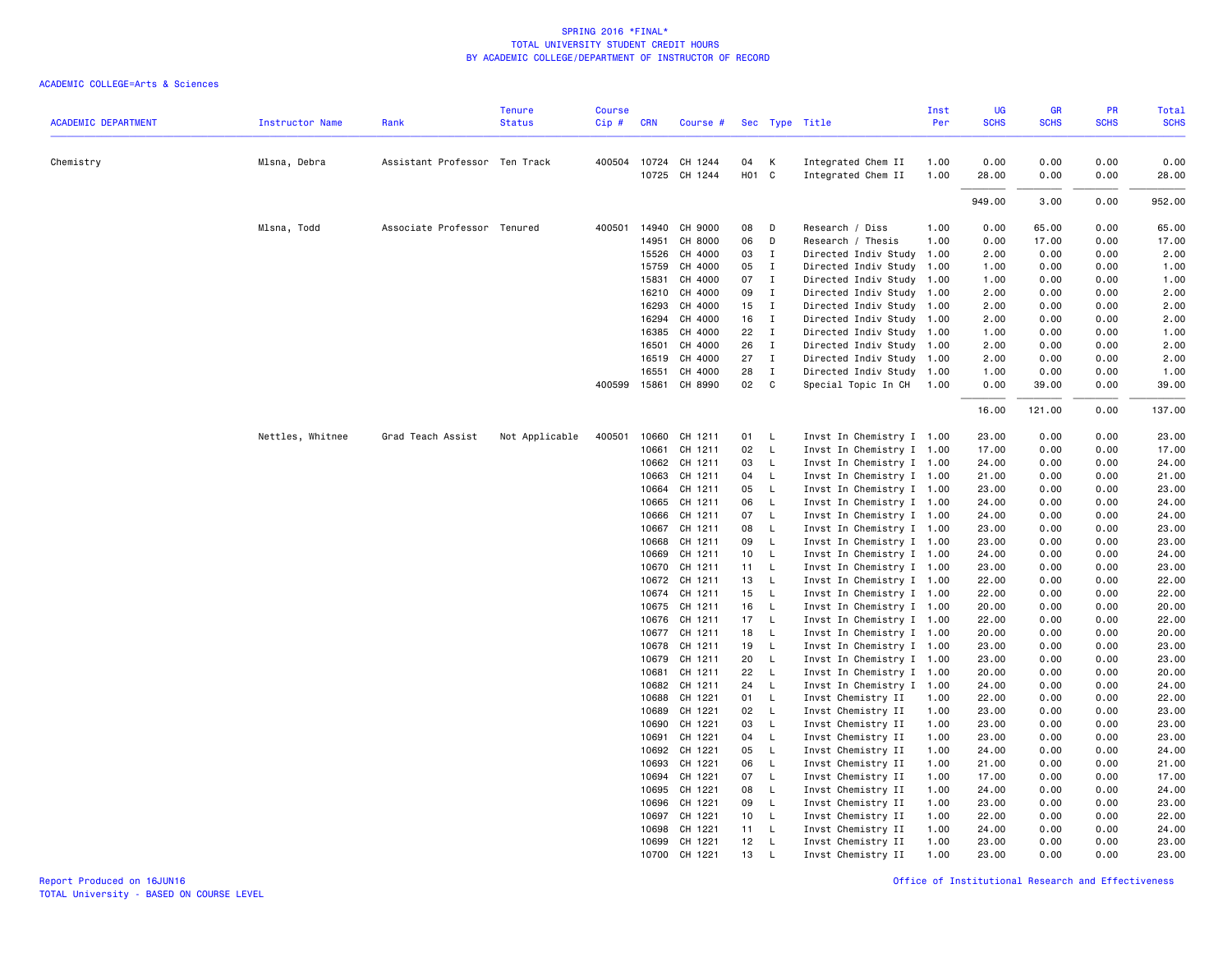|                            |                        |                               | <b>Tenure</b>  | <b>Course</b> |                |                      |                   |                              |                                          | Inst         | UG             | GR           | PR           | Total          |
|----------------------------|------------------------|-------------------------------|----------------|---------------|----------------|----------------------|-------------------|------------------------------|------------------------------------------|--------------|----------------|--------------|--------------|----------------|
| <b>ACADEMIC DEPARTMENT</b> | <b>Instructor Name</b> | Rank                          | <b>Status</b>  | Cip#          | <b>CRN</b>     | Course #             |                   |                              | Sec Type Title                           | Per          | <b>SCHS</b>    | <b>SCHS</b>  | <b>SCHS</b>  | <b>SCHS</b>    |
|                            |                        |                               |                |               |                |                      |                   |                              |                                          |              |                |              |              |                |
| Chemistry                  | Nettles, Whitnee       | Grad Teach Assist             | Not Applicable | 400501        | 10701          | CH 1221              | 14                | - L                          | Invst Chemistry II                       | 1.00         | 22.00          | 0.00         | 0.00         | 22.00          |
|                            |                        |                               |                |               | 10702          | CH 1221              | 15                | $\mathsf{L}$                 | Invst Chemistry II                       | 1.00         | 19.00          | 0.00         | 0.00         | 19.00          |
|                            |                        |                               |                |               | 10703          | CH 1221              | 16                | $\mathsf{L}$                 | Invst Chemistry II                       | 1.00         | 16.00          | 0.00         | 0.00         | 16.00<br>24.00 |
|                            |                        |                               |                |               | 10704          | CH 1221              | 17                | $\mathsf{L}$                 | Invst Chemistry II                       | 1.00         | 24.00          | 0.00         | 0.00         |                |
|                            |                        |                               |                |               | 10705          | CH 1221              | 18                | $\mathsf{L}$                 | Invst Chemistry II                       | 1.00         | 22.00          | 0.00         | 0.00         | 22.00          |
|                            |                        |                               |                |               | 10706          | CH 1221<br>CH 1221   | 19                | $\mathsf{L}$                 | Invst Chemistry II                       | 1.00         | 21.00          | 0.00         | 0.00         | 21.00          |
|                            |                        |                               |                |               | 10707<br>10708 | CH 1221              | 20<br>21          | $\mathsf{L}$<br>$\mathsf{L}$ | Invst Chemistry II                       | 1.00<br>1.00 | 21.00<br>19.00 | 0.00<br>0.00 | 0.00<br>0.00 | 21.00<br>19.00 |
|                            |                        |                               |                |               |                | CH 1221              | 22                | $\mathsf{L}$                 | Invst Chemistry II                       | 1.00         | 21.00          | 0.00         | 0.00         | 21.00          |
|                            |                        |                               |                |               | 10709<br>10710 | CH 1221              | 23                | $\mathsf{L}$                 | Invst Chemistry II                       | 1.00         | 10.00          |              | 0.00         | 10.00          |
|                            |                        |                               |                |               | 10711          | CH 1221              | 25                | $\mathsf{L}$                 | Invst Chemistry II                       |              | 16.00          | 0.00<br>0.00 | 0.00         | 16.00          |
|                            |                        |                               |                |               |                | 10712 CH 1221        | 26                | $\mathsf{L}$                 | Invst Chemistry II<br>Invst Chemistry II | 1.00<br>1.00 | 14.00          | 0.00         | 0.00         | 14.00          |
|                            |                        |                               |                |               |                |                      |                   |                              |                                          |              |                |              |              |                |
|                            |                        |                               |                |               | 10714          | CH 1221              | 27                | $\mathsf{L}$                 | Invst Chemistry II                       | 1.00         | 15.00          | 0.00         | 0.00         | 15.00          |
|                            |                        |                               |                |               |                | 10715 CH 1221        | 28                | $\mathsf{L}$                 | Invst Chemistry II                       | 1.00         | 8.00           | 0.00         | 0.00         | 8.00           |
|                            |                        |                               |                |               |                |                      |                   |                              |                                          |              | 985.00         | 0.00         | 0.00         | 985.00         |
|                            | Scott, Colleen         | Assistant Professor Ten Track |                | 400501        | 10764          | CH 4603              | 06                | L                            | Undergraduate Resear                     | 1.00         | 3.00           | 0.00         | 0.00         | 3.00           |
|                            |                        |                               |                | 400599        |                | 15856 CH 8990        | 01                | C                            | Special Topic In CH                      | 1.00         | 0.00           | 18.00        | 0.00         | 18.00          |
|                            |                        |                               |                |               |                |                      |                   |                              |                                          |              |                |              |              |                |
|                            |                        |                               |                |               |                |                      |                   |                              |                                          |              | 3.00           | 18.00        | 0.00         | 21.00          |
|                            | Smith, Laura           | Instructor                    | Non-Ten Track  | 400501        | 10657          | CH 1043              | 01                | C                            | Survey of Chemistry                      | 1.00         | 807.00         | 0.00         | 0.00         | 807.00         |
|                            |                        |                               |                |               | 10658          | CH 1051              | 01                | L                            | Experimental Chem                        | 1.00         | 106.00         | 0.00         | 0.00         | 106.00         |
|                            |                        |                               |                |               | 10659          | CH 1053              | 01                | C                            | Survey of Chemistry                      | 1.00         | 345.00         | 0.00         | 0.00         | 345.00         |
|                            |                        |                               |                |               | 14962          | CH 1043              | 501 C             |                              | Survey of Chemistry                      | 1.00         | 54.00          | 0.00         | 0.00         | 54.00          |
|                            |                        |                               |                |               | 14963          | CH 1051              | 501 L             |                              | Experimental Chem                        | 1.00         | 15.00          | 0.00         | 0.00         | 15.00          |
|                            |                        |                               |                |               | 400502 10731   | CH 4351              | 01                | $\mathsf{L}$                 | Analytical Chem Lab                      | 0.70         | 6.30           | 0.00         | 0.00         | 6.30           |
|                            |                        |                               |                |               | 10732          | CH 4351              | 02                | $\mathsf{L}$                 | Analytical Chem Lab                      | 0.70         | 7.70           | 0.00         | 0.00         | 7.70           |
|                            |                        |                               |                |               |                | 400506 10734 CH 4421 | 01                | $\mathsf{L}$                 | Physical Chem-Lab II 0.70                |              | 9.80           | 0.00         | 0.00         | 9.80           |
|                            |                        |                               |                |               |                |                      |                   |                              |                                          |              | 1350.80        | 0.00         | 0.00         | 1350.80        |
|                            | Stokes, Sean           | Instructor                    | Non-Ten Track  | 400504        | 10727          | CH 2501              | 01                | L                            | Elem Org Chem-Lab                        | 0.20         | 4.40           | 0.00         | 0.00         | 4.40           |
|                            |                        |                               |                |               | 10728          | CH 2503              | 01                | $\mathsf{C}$                 | Elem Organic Chem                        | 1.00         | 261.00         | 0.00         | 0.00         | 261.00         |
|                            |                        |                               |                |               | 10756          | CH 4564              | 01                | C                            | Integrated Organic I                     | 1.00         | 92.00          | 0.00         | 0.00         | 92.00          |
|                            |                        |                               |                |               | 10757          | CH 4564              | 02                | К                            | Integrated Organic I                     | 1.00         | 0.00           | 0.00         | 0.00         | 0.00           |
|                            |                        |                               |                |               | 10758          | CH 4564              | 03                | К                            | Integrated Organic I                     | 1.00         | 0.00           | 0.00         | 0.00         | 0.00           |
|                            |                        |                               |                |               | 10759          | CH 4564              | H <sub>01</sub> B |                              | Integrated Organic I                     | 1.00         | 28.00          | 0.00         | 0.00         | 28.00          |
|                            |                        |                               |                |               | 14496          | CH 2501              | 02                | $\mathsf{L}$                 | Elem Org Chem-Lab                        | 0.20         | 4.40           | 0.00         | 0.00         | 4.40           |
|                            |                        |                               |                |               | 14497          | CH 2501              | 03                | L                            | Elem Org Chem-Lab                        | 0.20         | 4.60           | 0.00         | 0.00         | 4.60           |
|                            |                        |                               |                |               | 15758          | CH 2501              | 04                | $\mathsf{L}$                 | Elem Org Chem-Lab                        | 0.20         | 2.00           | 0.00         | 0.00         | 2.00           |
|                            |                        |                               |                |               |                |                      |                   |                              |                                          |              | 396.40         | 0.00         | 0.00         | 396.40         |
|                            | Sygula, Andrzej        | Professor                     | Tenured        | 400501        | 14942          | CH 9000              | 10                | D                            | Research / Diss                          | 1.00         | 0.00           | 11.00        | 0.00         | 11.00          |
|                            |                        |                               |                |               | 16565          | CH 4000              | 30                | $\mathbf{I}$                 | Directed Indiv Study                     | 1.00         | 2.00           | 0.00         | 0.00         | 2.00           |
|                            |                        |                               |                |               |                | 400504 10742 CH 4513 | 01                | C                            | Organic Chemistry I                      | 1.00         | 240.00         | 0.00         | 0.00         | 240.00         |
|                            |                        |                               |                |               |                |                      |                   |                              |                                          |              | 242.00         | 11.00        | 0.00         | 253.00         |
|                            | Webster, Charles       | Associate Professor Tenured   |                | 400501        |                | 10717 CH 1223        | 02                | C                            | Chemistry II-SI                          | 1.00         | 501.00         | 0.00         | 0.00         | 501.00         |
|                            |                        |                               |                |               |                | 14943 CH 9000        | 11                | D                            | Research / Diss                          | 1.00         | 0.00           | 67.00        | 0.00         | 67.00          |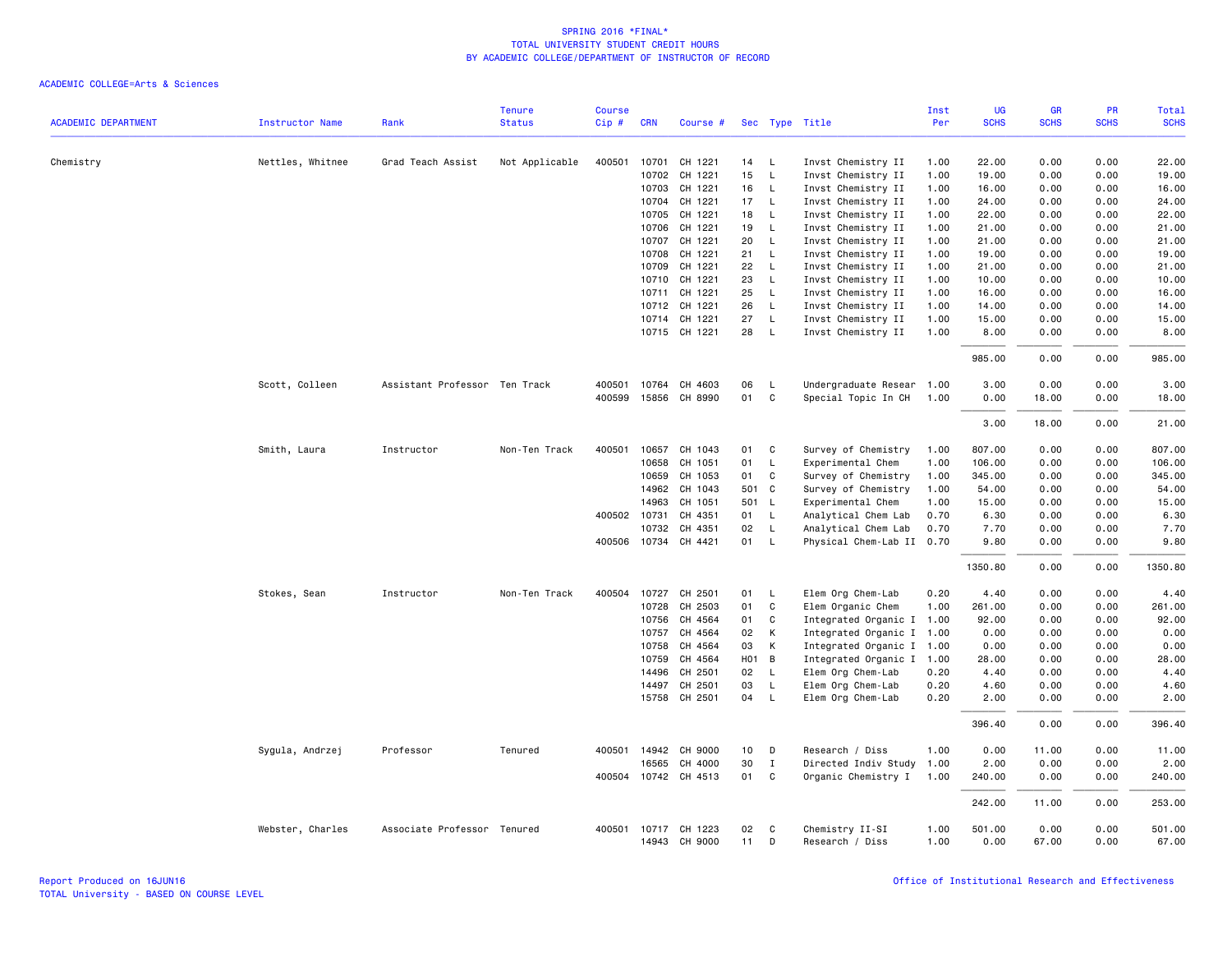| <b>ACADEMIC DEPARTMENT</b>                      | Instructor Name | Rank                        | <b>Tenure</b><br><b>Status</b> | <b>Course</b><br>Cip# | <b>CRN</b> | Course #      |    |              | Sec Type Title            | Inst<br>Per | <b>UG</b><br><b>SCHS</b> | <b>GR</b><br><b>SCHS</b>   | <b>PR</b><br><b>SCHS</b> | Total<br><b>SCHS</b>  |
|-------------------------------------------------|-----------------|-----------------------------|--------------------------------|-----------------------|------------|---------------|----|--------------|---------------------------|-------------|--------------------------|----------------------------|--------------------------|-----------------------|
|                                                 |                 |                             |                                |                       |            |               |    |              |                           |             |                          |                            |                          |                       |
|                                                 |                 |                             |                                |                       |            |               |    |              |                           |             | 501.00                   | 67.00                      | 0.00                     | 568.00                |
| Chemistry                                       | Wipf, David     | Professor                   | Tenured                        | 400501                |            | 10729 CH 4141 | 01 | C            | Prof Chem: Research       | 1.00        | 26.00                    | 0.00                       | 0.00                     | 26.00                 |
|                                                 |                 |                             |                                |                       |            | 10773 CH 4711 | 01 | C            | Senior Seminar            | 1.00        | 11.00                    | 0.00                       | 0.00                     | 11.00                 |
|                                                 |                 |                             |                                |                       |            | 10776 CH 8711 | 01 | - S          | Seminar                   | 1.00        | 0.00                     | 7.00                       | 0.00                     | 7.00                  |
|                                                 |                 |                             |                                |                       | 10777      | CH 8721       | 01 | - S          | Seminar                   | 1.00        | 0.00                     | 6.00                       | 0.00                     | 6.00                  |
|                                                 |                 |                             |                                |                       | 10778      | CH 8731       | 01 | -S           | Seminar                   | 1.00        | 0.00                     | 4.00                       | 0.00                     | 4.00                  |
|                                                 |                 |                             |                                |                       | 14944      | CH 9000       | 12 | D            | Research / Diss           | 1.00        | 0.00                     | 45.00                      | 0.00                     | 45.00                 |
|                                                 |                 |                             |                                |                       | 14952      | CH 8000       | 07 | D            | Research / Thesis         | 1.00        | 0.00                     | 15.00                      | 0.00                     | 15.00                 |
|                                                 |                 |                             |                                |                       | 16416      | CH 7000       | 01 | $\mathbf{I}$ | Directed Indiv Study      | 1.00        | 0.00                     | 1.00                       | 0.00                     | 1.00                  |
|                                                 |                 |                             |                                |                       | 16554      | CH 4000       | 29 | I            | Directed Indiv Study      | 1.00        | 1.00                     | 0.00                       | 0.00                     | 1.00                  |
|                                                 |                 |                             |                                | 400502 14500          |            | CH 8343       | 01 | C            | Electroanal Chem          | 1.00        | 0.00                     | 30.00                      | 0.00                     | 30.00                 |
|                                                 |                 |                             |                                |                       |            |               |    |              |                           |             | 38.00                    | 108.00                     | 0.00                     | 146.00                |
|                                                 | Zhang, Dongmao  | Associate Professor Tenured |                                | 400501 14945          |            | CH 9000       | 13 | D            | Research / Diss           | 1.00        | 0.00                     | 74.00                      | 0.00                     | 74.00                 |
|                                                 |                 |                             |                                |                       |            | 14953 CH 8000 | 08 | D            | Research / Thesis         | 1.00        | 0.00                     | 27.00                      | 0.00                     | 27.00                 |
|                                                 |                 |                             |                                |                       | 16260      | CH 4000       | 12 | $\mathbf{I}$ | Directed Indiv Study      | 1.00        | 2.00                     | 0.00                       | 0.00                     | 2.00                  |
|                                                 |                 |                             |                                | 400502 10733          |            | CH 4353       | 01 | C            | Analytical Chemistry 1.00 |             | 57.00                    | 0.00                       | 0.00                     | 57.00                 |
|                                                 |                 |                             |                                |                       |            | 10775 CH 6353 | 01 | C            | Analytical Chemistry 1.00 |             | 0.00                     | 3.00                       | 0.00                     | 3.00                  |
|                                                 |                 |                             |                                |                       |            |               |    |              |                           |             | 59.00                    | 104.00                     | 0.00                     | 163.00                |
|                                                 | Zhang, Xiaofei  | Non-Faculty                 | Not Applicable                 | 400504                | 10727      | CH 2501       | 01 | - L          | Elem Org Chem-Lab         | 0.80        | 17.60                    | 0.00                       | 0.00                     | 17.60                 |
|                                                 |                 |                             |                                |                       |            | 10743 CH 4513 | 02 | C            | Organic Chemistry I       | 1.00        | 165.00                   | 0.00                       | 0.00                     | 165.00                |
|                                                 |                 |                             |                                |                       | 14496      | CH 2501       | 02 | <b>L</b>     | Elem Org Chem-Lab         | 0.80        | 17.60                    | 0.00                       | 0.00                     | 17.60                 |
|                                                 |                 |                             |                                |                       | 14497      | CH 2501       | 03 | <b>L</b>     | Elem Org Chem-Lab         | 0.80        | 18.40                    | 0.00                       | 0.00                     | 18.40                 |
|                                                 |                 |                             |                                |                       |            | 15758 CH 2501 | 04 | <b>L</b>     | Elem Org Chem-Lab         | 0.80        | 8.00                     | 0.00                       | 0.00                     | 8.00                  |
|                                                 |                 |                             |                                |                       |            |               |    |              |                           |             | 226.60                   | 0.00                       | 0.00                     | 226.60                |
| ------------------------------------            |                 |                             |                                |                       |            |               |    |              |                           |             | ========<br>8683.00      | ========<br>628.00         | <b>ESSESSE</b><br>0.00   | ==========<br>9311.00 |
| Chemistry<br>---------------------------------- |                 |                             |                                |                       |            |               |    |              |                           |             |                          | -------- -------- -------- |                          | ==========            |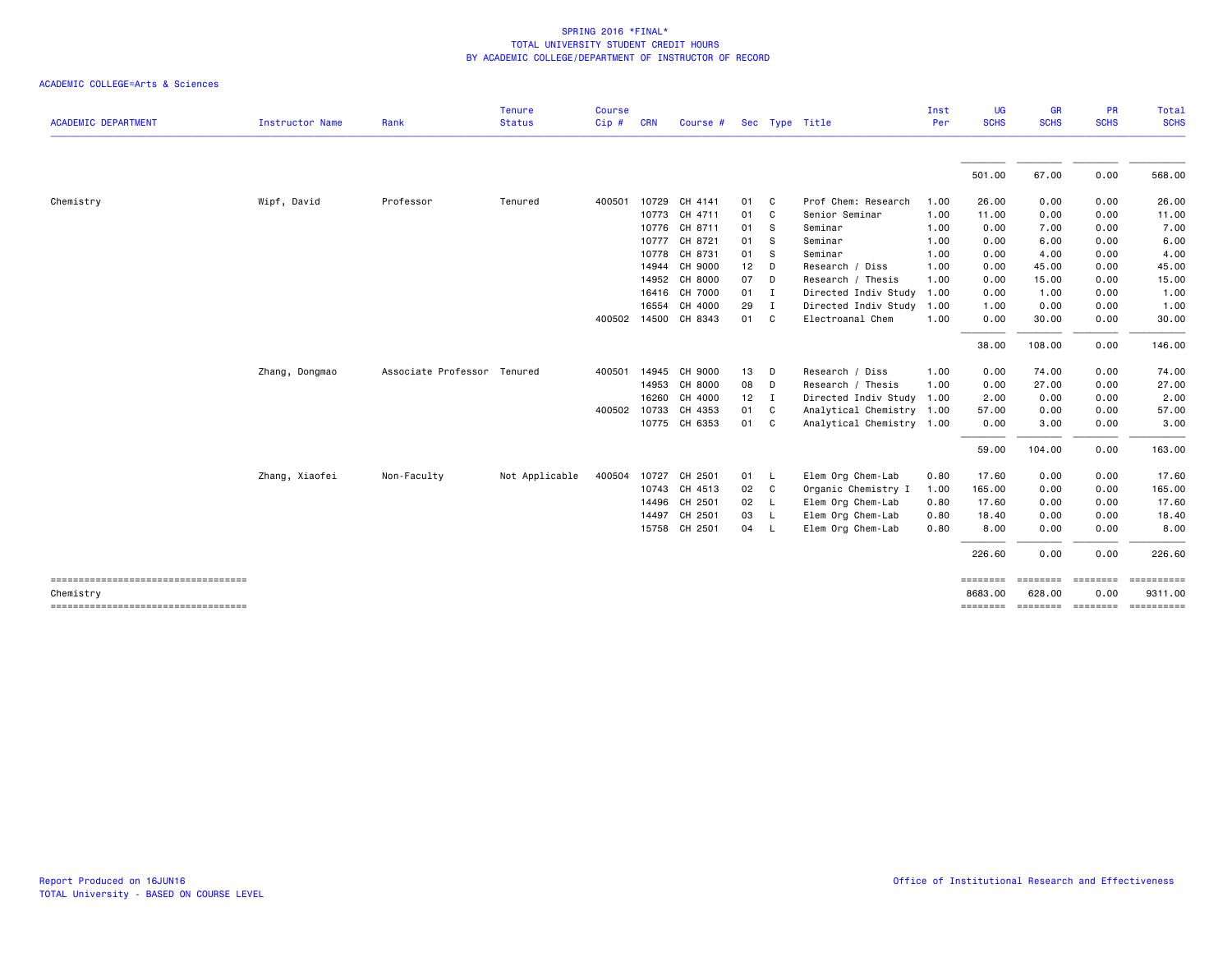|                                                     |                              |                               | <b>Tenure</b>  | <b>Course</b> |              |                       |                   |              |                           | Inst | UG          | GR          | PR          | Total       |
|-----------------------------------------------------|------------------------------|-------------------------------|----------------|---------------|--------------|-----------------------|-------------------|--------------|---------------------------|------|-------------|-------------|-------------|-------------|
| <b>ACADEMIC DEPARTMENT</b>                          | Instructor Name              | Rank                          | <b>Status</b>  | Cip#          | <b>CRN</b>   | Course #              |                   |              | Sec Type Title            | Per  | <b>SCHS</b> | <b>SCHS</b> | <b>SCHS</b> | <b>SCHS</b> |
|                                                     |                              |                               |                |               |              |                       |                   |              |                           |      |             |             |             |             |
| Classical & Modern Languages & Lite Acker, Geoffrey |                              | Lecturer                      | Non-Ten Track  |               |              | 160501 11808 FLG 1113 | 01                | C            | German I                  | 1.00 | 75.00       | 0.00        | 0.00        | 75.00       |
|                                                     |                              |                               |                |               | 11809        | FLG 1113              | 02                | C            | German I                  | 1.00 | 63.00       | 0.00        | 0.00        | 63.00       |
|                                                     |                              |                               |                |               |              | 160905 11851 FLS 1113 | 05                | C            | Spanish I                 | 0.90 | 72.90       | 0.00        | 0.00        | 72.90       |
|                                                     |                              |                               |                |               |              | 11869 FLS 1123        | 08                | C            | Spanish II                | 0.90 | 64.80       | 0.00        | 0.00        | 64.80       |
|                                                     |                              |                               |                |               |              |                       |                   |              |                           |      | 275.70      | 0.00        | 0.00        | 275.70      |
|                                                     | Aju Tzunun, Magda            | Grad Teach Assist             | Not Applicable |               |              | 160905 11862 FLS 1123 | 01                | C            | Spanish II                | 0.10 | 8.70        | 0.00        | 0.00        | 8.70        |
|                                                     |                              |                               |                |               |              | 11863 FLS 1123        | 02                | $\mathbf{C}$ | Spanish II                | 0.10 | 7.80        | 0.00        | 0.00        | 7.80        |
|                                                     |                              |                               |                |               |              | 11875 FLS 1123        | 15                | C            | Spanish II                | 0.10 | 6.90        | 0.00        | 0.00        | 6.90        |
|                                                     |                              |                               |                |               |              | 11876 FLS 1123        | 16                | C            | Spanish II                | 0.10 | 6.60        | 0.00        | 0.00        | 6.60        |
|                                                     |                              |                               |                |               |              | 11877 FLS 1123        | 17                | C            | Spanish II                | 0.10 | 7.50        | 0.00        | 0.00        | 7.50        |
|                                                     |                              |                               |                |               |              | 11892 FLS 3111        | 01                | <b>L</b>     | Adv Spanish Lab I         | 1.00 | 19.00       | 0.00        | 0.00        | 19.00       |
|                                                     |                              |                               |                |               |              |                       |                   |              |                           |      | 56.50       | 0.00        | 0.00        | 56.50       |
|                                                     | Arroyo, Silvia               | Assistant Professor Ten Track |                |               |              | 160905 11847 FLS 1113 | 01                | C.           | Spanish I                 | 0.90 | 56.70       | 0.00        | 0.00        | 56.70       |
|                                                     |                              |                               |                |               |              | 11848 FLS 1113        | 02                | C            | Spanish I                 | 0.90 | 59.40       | 0.00        | 0.00        | 59.40       |
|                                                     |                              |                               |                |               |              |                       |                   |              |                           |      | 116.10      | 0.00        | 0.00        | 116.10      |
|                                                     | Bartera, Salvador            | Assistant Professor Ten Track |                |               |              | 161202 11824 FLH 2143 | H <sub>01</sub> C |              | Greek IV                  | 1.00 | 6.00        | 0.00        | 0.00        | 6.00        |
|                                                     |                              |                               |                |               | 161203 11837 | FLL 1123              | 02                | $\mathbf{C}$ | Latin II                  | 1.00 | 18,00       | 0.00        | 0.00        | 18.00       |
|                                                     |                              |                               |                |               |              | 11842 FLL 2143        | 01                | C            | Latin IV                  | 1.00 | 21.00       | 0.00        | 0.00        | 21.00       |
|                                                     |                              |                               |                |               | 240101 12266 | HON 4003              | H08 I             |              | Oxbridge Tutorial         | 1.00 | 6.00        | 0.00        | 0.00        | 6.00        |
|                                                     |                              |                               |                |               | 12269        | HON 4093              | HO <sub>3</sub> E |              | Honors Thesis             | 1.00 | 3.00        | 0.00        | 0.00        | 3.00        |
|                                                     |                              |                               |                |               |              | 15976 HON 4000        | 01 I              |              | Directed Individual       | 1.00 | 3.00        | 0.00        | 0.00        | 3.00        |
|                                                     |                              |                               |                |               |              |                       |                   |              |                           |      | 57.00       | 0.00        | 0.00        | 57.00       |
|                                                     | Blackbourn, Forrest Lecturer |                               | Non-Ten Track  |               |              | 160901 14906 FLF 1113 | 501 C             |              | French I                  | 1.00 | 30.00       | 0.00        | 0.00        | 30.00       |
|                                                     |                              |                               |                |               | 14907        | FLF 1123              | 501 C             |              | French II                 | 1.00 | 45.00       | 0.00        | 0.00        | 45.00       |
|                                                     |                              |                               |                |               |              | 160905 11852 FLS 1113 | 06                | $\mathbf{C}$ | Spanish I                 | 0.90 | 62.10       | 0.00        | 0.00        | 62.10       |
|                                                     |                              |                               |                |               |              | 11868 FLS 1123        | 07                | C            | Spanish II                | 0.90 | 40.50       | 0.00        | 0.00        | 40.50       |
|                                                     |                              |                               |                |               |              | 14911 FLS 1113        | 501 C             |              | Spanish I                 | 1.00 | 51.00       | 0.00        | 0.00        | 51.00       |
|                                                     |                              |                               |                |               |              |                       |                   |              |                           |      | 228.60      | 0.00        | 0.00        | 228.60      |
|                                                     | Calderon, Beth               | Lecturer                      | Non-Ten Track  | 160905        |              | 16008 FLS 1123        | 201 C             |              | Spanish II                | 1.00 | 15.00       | 0.00        | 0.00        | 15.00       |
|                                                     |                              |                               |                |               |              | 16277 FLS 2133        | 201 C             |              | Spanish III               | 1.00 | 6.00        | 0.00        | 0.00        | 6.00        |
|                                                     |                              |                               |                |               |              | 169999 14158 FLS 2990 | 201 C             |              | Special Topic In FLS 1.00 |      | 15.00       | 0.00        | 0.00        | 15.00       |
|                                                     |                              |                               |                |               |              |                       |                   |              |                           |      | 36.00       | 0.00        | 0.00        | 36.00       |
|                                                     | Clark, Mark                  | Associate Professor Tenured   |                |               | 161202 11823 | FLH 1123              | 01                | C            | Greek II                  | 1.00 | 39.00       | 0.00        | 0.00        | 39.00       |
|                                                     |                              |                               |                |               | 15868        | FLH 3013              | 01                | $\mathbf C$  | Plato                     | 1.00 | 6.00        | 0.00        | 0.00        | 6.00        |
|                                                     |                              |                               |                |               | 16400        | FLH 4000              | 01                | $\mathbf I$  | Directed Individual       | 1.00 | 3.00        | 0.00        | 0.00        | 3.00        |
|                                                     |                              |                               |                |               | 161203 11838 | FLL 1123              | 03                | C.           | Latin II                  | 1.00 | 93.00       | 0.00        | 0.00        | 93.00       |
|                                                     |                              |                               |                | 169999        |              | 15218 FL 4990         | 01                | $\mathbf{C}$ | Special Topic In FL       | 1.00 | 12.00       | 0.00        | 0.00        | 12.00       |
|                                                     |                              |                               |                | 240101        | 12268        | HON 4093              | H02 E             |              | Honors Thesis             | 1.00 | 3.00        | 0.00        | 0.00        | 3.00        |
|                                                     |                              |                               |                | 389999        | 15344        | REL 4990              | 01                | $\mathbf{C}$ | Special Topic In REL 1.00 |      | 33.00       | 0.00        | 0.00        | 33.00       |
|                                                     |                              |                               |                |               |              |                       |                   |              |                           |      | 189.00      | 0.00        | 0.00        | 189.00      |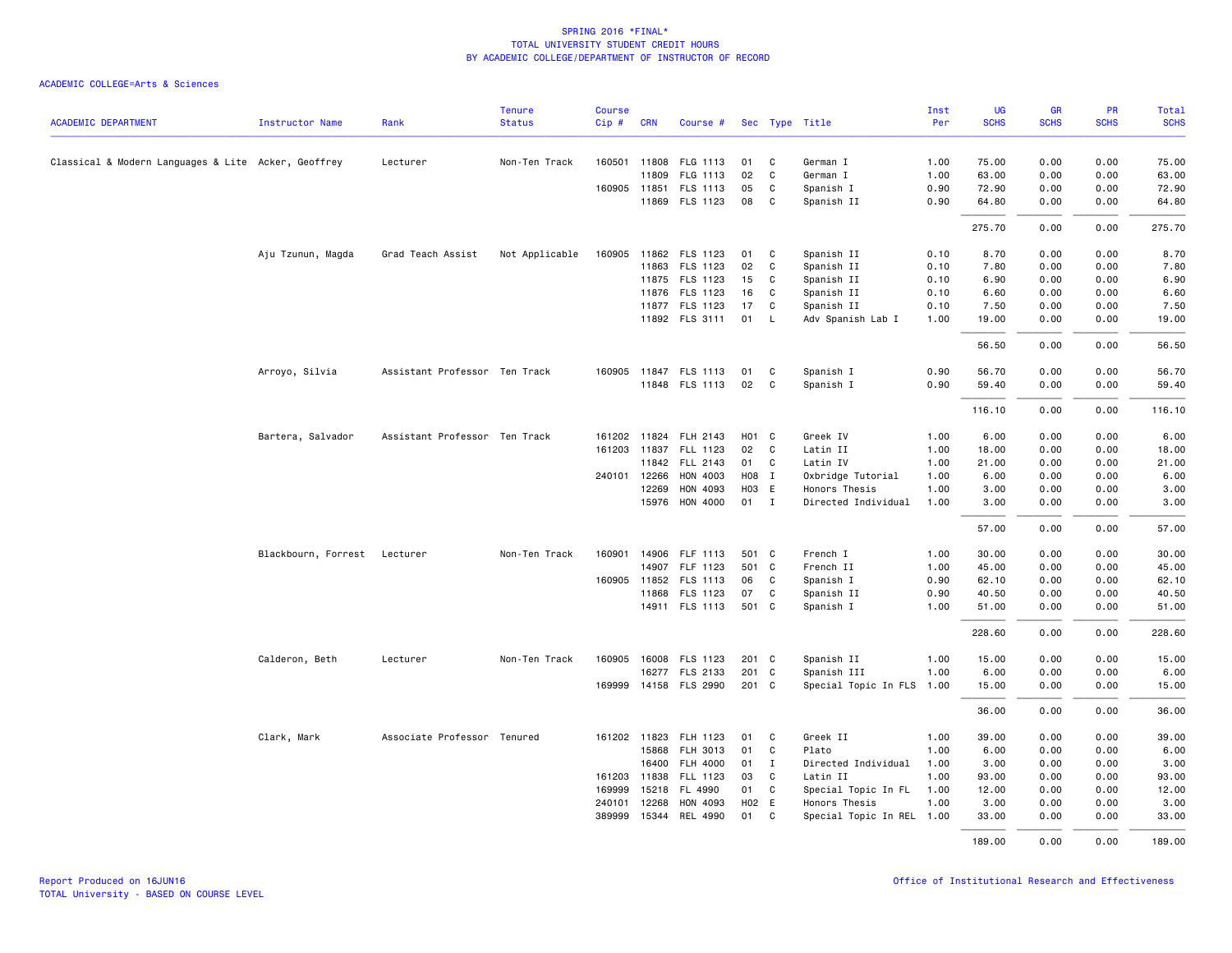#### ACADEMIC COLLEGE=Arts & Sciences

|                                                    |                        |                               | <b>Tenure</b>  | <b>Course</b> |            |                       |    |              |                           | Inst | <b>UG</b>   | GR          | PR          | Total       |
|----------------------------------------------------|------------------------|-------------------------------|----------------|---------------|------------|-----------------------|----|--------------|---------------------------|------|-------------|-------------|-------------|-------------|
| <b>ACADEMIC DEPARTMENT</b>                         | <b>Instructor Name</b> | Rank                          | <b>Status</b>  | Cip#          | <b>CRN</b> | Course #              |    |              | Sec Type Title            | Per  | <b>SCHS</b> | <b>SCHS</b> | <b>SCHS</b> | <b>SCHS</b> |
| Classical & Modern Languages & Lite Cui, Xiangshan |                        | Lecturer                      | Non-Ten Track  |               |            | 160101 11789 FLC 1123 | 01 | B            | Chinese II                | 1.00 | 51.00       | 0.00        | 0.00        | 51.00       |
|                                                    |                        |                               |                |               | 11790      | FLC 2143              | 01 | C            | Chinese IV                | 1.00 | 15.00       | 0.00        | 0.00        | 15.00       |
|                                                    |                        |                               |                |               |            | 169999 15752 FLC 4000 | 02 | $\mathbf{I}$ | Directed Indiv Study 1.00 |      | 3.00        | 0.00        | 0.00        | 3.00        |
|                                                    |                        |                               |                |               | 15753      | FLC 4000              | 03 | $\mathbf{I}$ | Directed Indiv Study 1.00 |      | 3.00        | 0.00        | 0.00        | 3.00        |
|                                                    |                        |                               |                |               | 16076      | <b>FLC 4000</b>       | 04 | I            | Directed Indiv Study 1.00 |      | 3.00        | 0.00        | 0.00        | 3.00        |
|                                                    |                        |                               |                |               | 16387      | FLC 4000              | 05 | I            | Directed Indiv Study 1.00 |      | 3.00        | 0.00        | 0.00        | 3.00        |
|                                                    |                        |                               |                |               |            | 16388 FLC 4000        | 06 | $\mathbf{I}$ | Directed Indiv Study 1.00 |      | 3.00        | 0.00        | 0.00        | 3.00        |
|                                                    |                        |                               |                |               |            |                       |    |              |                           |      | 81.00       | 0.00        | 0.00        | 81.00       |
|                                                    | Davisson, Brian        | Assistant Professor Ten Track |                |               |            | 160905 14465 FLS 3623 | 01 | C            | Span Lit: 19th - Pr 1.00  |      | 84.00       | 0.00        | 0.00        | 84.00       |
|                                                    |                        |                               |                |               |            | 15477 FLS 4000        | 01 | $\mathbf{I}$ | Directed Indiv Study 1.00 |      | 3.00        | 0.00        | 0.00        | 3.00        |
|                                                    |                        |                               |                |               | 15609      | <b>FLS 8000</b>       | 01 | D            | Research / Thesis         | 1.00 | 0.00        | 3.00        | 0.00        | 3.00        |
|                                                    |                        |                               |                |               |            | 169999 15560 FLS 8990 | 01 | C            | Special Topic In FLS 1.00 |      | 0.00        | 15.00       | 0.00        | 15.00       |
|                                                    |                        |                               |                |               |            |                       |    |              |                           |      | 87.00       | 18.00       | 0.00        | 105.00      |
|                                                    | Debicka, Anna          | Instructor                    | Non-Ten Track  |               |            | 160905 11849 FLS 1113 | 03 | C            | Spanish I                 | 0.90 | 67.50       | 0.00        | 0.00        | 67.50       |
|                                                    |                        |                               |                |               | 11850      | FLS 1113              | 04 | C            | Spanish I                 | 0.90 | 67.50       | 0.00        | 0.00        | 67.50       |
|                                                    |                        |                               |                |               |            | 11864 FLS 1123        | 03 | C            | Spanish II                | 0.90 | 59.40       | 0.00        | 0.00        | 59.40       |
|                                                    |                        |                               |                |               |            | 11865 FLS 1123        | 04 | C            | Spanish II                | 0.90 | 67.50       | 0.00        | 0.00        | 67.50       |
|                                                    |                        |                               |                |               |            |                       |    |              |                           |      | 261.90      | 0.00        | 0.00        | 261.90      |
|                                                    | Dunlap, Monika         | Instructor                    | Non-Ten Track  | 160901        |            | 11795 FLF 1123        | 01 | $\mathbf{C}$ | French II                 | 1.00 | 72.00       | 0.00        | 0.00        | 72.00       |
|                                                    |                        |                               |                |               | 11796      | FLF 1123              | 02 | $\mathbf{C}$ | French II                 | 1.00 | 84.00       | 0.00        | 0.00        | 84.00       |
|                                                    |                        |                               |                |               |            | 11797 FLF 1123        | 03 | C            | French II                 | 1.00 | 84.00       | 0.00        | 0.00        | 84.00       |
|                                                    |                        |                               |                |               |            | 14475 FLF 3124        | 01 | C            | Advanced French Conv 1.00 |      | 64.00       | 0.00        | 0.00        | 64.00       |
|                                                    |                        |                               |                |               |            |                       |    |              |                           |      | 304.00      | 0.00        | 0.00        | 304.00      |
|                                                    | Espinosa, Carlos       | Associate Professor Tenured   |                |               |            | 160905 11882 FLS 2133 | 01 | C            | Spanish III               | 1.00 | 48.00       | 0.00        | 0.00        | 48.00       |
|                                                    |                        |                               |                |               | 11884      | FLS 2133              | 03 | C            | Spanish III               | 1.00 | 12.00       | 0.00        | 0.00        | 12.00       |
|                                                    |                        |                               |                |               |            | 16000 FLS 4000        | 02 | $\mathbf{I}$ | Directed Indiv Study      | 1.00 | 3.00        | 0.00        | 0.00        | 3.00        |
|                                                    |                        |                               |                |               |            |                       |    |              |                           |      | 63.00       | 0.00        | 0.00        | 63.00       |
|                                                    | Fabel, Ekaterina       | Lecturer                      | Non-Ten Track  |               |            | 160402 11844 FLR 1123 | 01 | $\mathbf{C}$ | Russian II                | 1.00 | 30.00       | 0.00        | 0.00        | 30.00       |
|                                                    |                        |                               |                |               | 11846      | FLR 2143              | 01 | C            | Russian IV                | 1.00 | 12.00       | 0.00        | 0.00        | 12.00       |
|                                                    |                        |                               |                |               | 16297      | FLR 4000              | 01 | $\mathbf{I}$ | Directed Indiv Study 1.00 |      | 3.00        | 0.00        | 0.00        | 3.00        |
|                                                    |                        |                               |                |               | 16298      | <b>FLR 4000</b>       | 02 | $\mathbf{I}$ | Directed Indiv Study 1.00 |      | 3.00        | 0.00        | 0.00        | 3.00        |
|                                                    |                        |                               |                |               |            | 16491 FLR 4000        | 03 | $\mathbf{I}$ | Directed Indiv Study 1.00 |      | 3.00        | 0.00        | 0.00        | 3.00        |
|                                                    |                        |                               |                |               |            |                       |    |              |                           |      | 51.00       | 0.00        | 0.00        | 51.00       |
|                                                    | Fondren, Chevy         | Grad Teach Assist             | Not Applicable |               |            | 160501 11812 FLG 1123 | 02 | $\mathbf{C}$ | German II                 | 1.00 | 54.00       | 0.00        | 0.00        | 54.00       |
|                                                    |                        |                               |                |               |            |                       |    |              |                           |      | 54.00       | 0.00        | 0.00        | 54.00       |
|                                                    | Franca, Thales         | Grad Teach Assist             | Not Applicable |               |            | 160901 14474 FLF 1113 | 04 | $\mathbf{C}$ | French I                  | 1.00 | 78.00       | 0.00        | 0.00        | 78.00       |
|                                                    |                        |                               |                |               |            |                       |    |              |                           |      | 78.00       | 0.00        | 0.00        | 78.00       |
|                                                    | Gray, Sally            | Associate Professor Tenured   |                |               |            | 160501 11813 FLG 1123 | 03 | $\mathbf{C}$ | German II                 | 1.00 | 51.00       | 0.00        | 0.00        | 51.00       |

Report Produced on 16JUN16 Office of Institutional Research and Effectiveness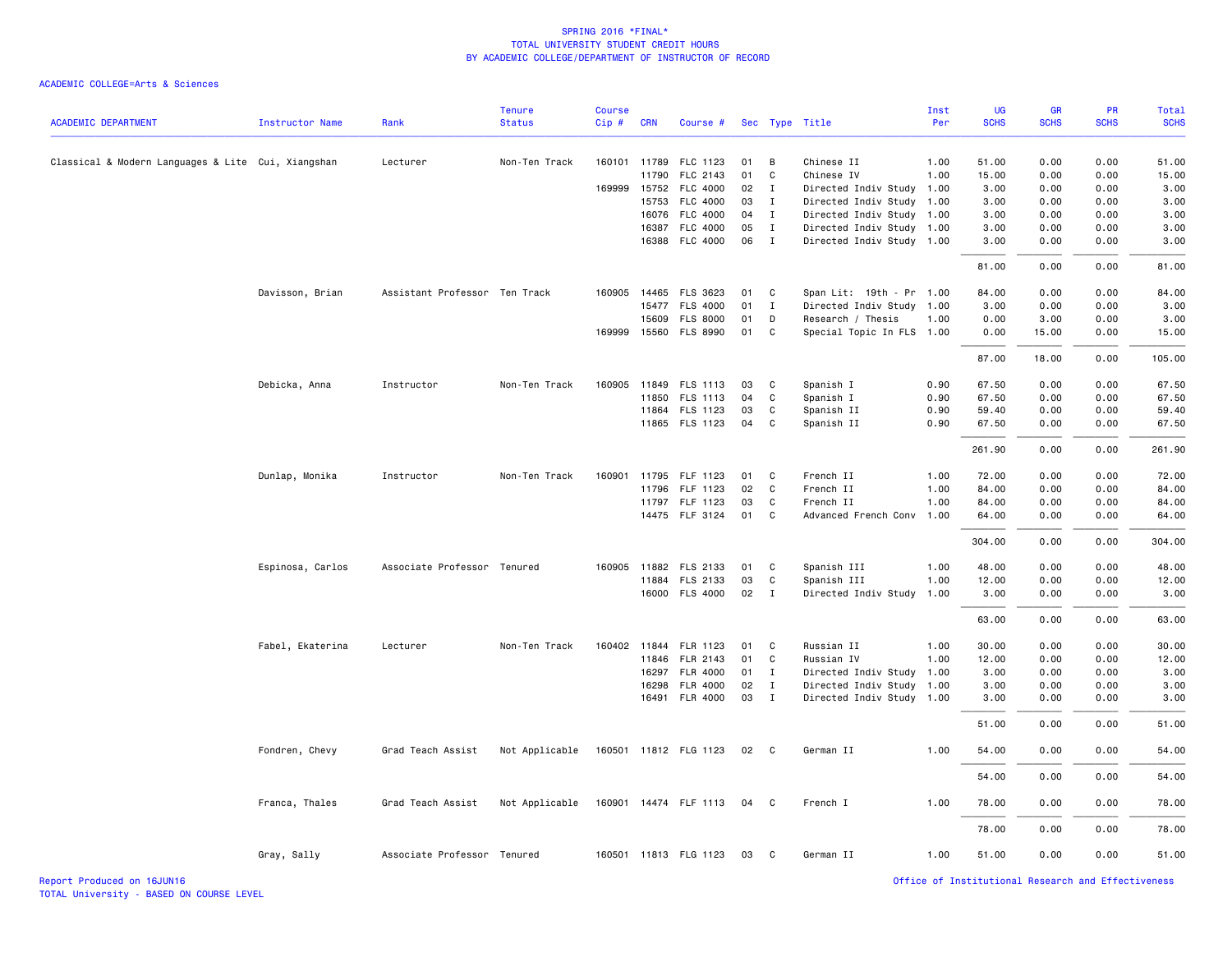|                                                 |                              |                             | <b>Tenure</b>  | <b>Course</b> |              |                       |       |              |                           | Inst | <b>UG</b>   | <b>GR</b>   | PR          | Total       |
|-------------------------------------------------|------------------------------|-----------------------------|----------------|---------------|--------------|-----------------------|-------|--------------|---------------------------|------|-------------|-------------|-------------|-------------|
| <b>ACADEMIC DEPARTMENT</b>                      | <b>Instructor Name</b>       | Rank                        | <b>Status</b>  | $Cip$ #       | <b>CRN</b>   | Course #              |       |              | Sec Type Title            | Per  | <b>SCHS</b> | <b>SCHS</b> | <b>SCHS</b> | <b>SCHS</b> |
| Classical & Modern Languages & Lite Gray, Sally |                              | Associate Professor Tenured |                |               |              | 160501 14472 FLG 4493 | 01    | C            | Mysteries Ger Lit &       | 1.00 | 18.00       | 0.00        | 0.00        | 18.00       |
|                                                 |                              |                             |                |               |              | 15201 FLG 8000        | 01    | D            | Research / Thesis         | 1.00 | 0.00        | 9.00        | 0.00        | 9.00        |
|                                                 |                              |                             |                |               |              | 15978 FLG 7000        | 01    | $\mathbf{I}$ | Directed Indiv Study 1.00 |      | 0.00        | 3.00        | 0.00        | 3.00        |
|                                                 |                              |                             |                |               |              |                       |       |              |                           |      | 69.00       | 12.00       | 0.00        | 81.00       |
|                                                 | Guerra, Victor               | Grad Teach Assist           | Not Applicable |               |              | 160905 11870 FLS 1123 | 09    | C            | Spanish II                | 0.10 | 8.10        | 0.00        | 0.00        | 8.10        |
|                                                 |                              |                             |                |               |              | 11871 FLS 1123        | 10    | C            | Spanish II                | 0.10 | 8.10        | 0.00        | 0.00        | 8.10        |
|                                                 |                              |                             |                |               |              | 11872 FLS 1123        | 11    | C            | Spanish II                | 0.10 | 8.40        | 0.00        | 0.00        | 8.40        |
|                                                 |                              |                             |                |               |              | 11874 FLS 1123        | 13    | C            | Spanish II                | 0.10 | 7.80        | 0.00        | 0.00        | 7.80        |
|                                                 |                              |                             |                |               |              | 11879 FLS 1123        | 19    | $\mathsf{C}$ | Spanish II                | 0.10 | 8.40        | 0.00        | 0.00        | 8.40        |
|                                                 |                              |                             |                |               |              | 11895 FLS 3121        | 01    | L            | Advan Spanish Conv P      | 1.00 | 12.00       | 0.00        | 0.00        | 12.00       |
|                                                 |                              |                             |                |               |              |                       |       |              |                           |      | 52.80       | 0.00        | 0.00        | 52.80       |
|                                                 | Harland, Robert              | Associate Professor Tenured |                |               | 160905 14466 | <b>FLS 4243</b>       | 01    | C            | Modern Spanish Essay 1.00 |      | 24.00       | 0.00        | 0.00        | 24.00       |
|                                                 |                              |                             |                |               |              | 14467 FLS 6243        | 01    | $\mathsf{C}$ | Modern Spanish Essay 1.00 |      | 0.00        | 3.00        | 0.00        | 3.00        |
|                                                 |                              |                             |                |               |              | 15826 FLS 1113        | 14    | C            | Spanish I                 | 0.90 | 70.20       | 0.00        | 0.00        | 70.20       |
|                                                 |                              |                             |                |               |              |                       |       |              |                           |      | 94.20       | 3.00        | 0.00        | 97.20       |
|                                                 | Kraker, Julia                | Lecturer                    | Non-Ten Track  | 160905        |              | 11862 FLS 1123        | 01    | C            | Spanish II                | 0.90 | 78.30       | 0.00        | 0.00        | 78.30       |
|                                                 |                              |                             |                |               |              | 11863 FLS 1123        | 02    | C            | Spanish II                | 0.90 | 70.20       | 0.00        | 0.00        | 70.20       |
|                                                 |                              |                             |                |               |              | 14902 FLS 1123        | 502 C |              | Spanish II                | 1.00 | 27.00       | 0.00        | 0.00        | 27.00       |
|                                                 |                              |                             |                |               |              | 14908 FLS 1123        | 501 C |              | Spanish II                | 1.00 | 54.00       | 0.00        | 0.00        | 54.00       |
|                                                 |                              |                             |                |               |              |                       |       |              |                           |      | 229.50      | 0.00        | 0.00        | 229.50      |
|                                                 | Lee, Victoria                | Grad Teach Assist           | Not Applicable |               |              | 160501 11811 FLG 1123 | 01    | - C          | German II                 | 1.00 | 27.00       | 0.00        | 0.00        | 27.00       |
|                                                 |                              |                             |                |               |              |                       |       |              |                           |      | 27.00       | 0.00        | 0.00        | 27.00       |
|                                                 | Little, Chitose              | Instructor                  | Non-Ten Track  |               |              | 160302 11829 FLJ 1123 | 01    | C            | Japanese II               | 1.00 | 39.00       | 0.00        | 0.00        | 39.00       |
|                                                 |                              |                             |                |               |              | 11830 FLJ 1123        | 02    | C            | Japanese II               | 1.00 | 63.00       | 0.00        | 0.00        | 63.00       |
|                                                 |                              |                             |                |               |              | 11832 FLJ 2143        | 01    | C            | Japanese IV               | 1.00 | 36.00       | 0.00        | 0.00        | 36.00       |
|                                                 |                              |                             |                |               | 16064        | FLJ 4000              | 01    | $\mathbf{I}$ | Directed Indiv Study      | 1.00 | 3.00        | 0.00        | 0.00        | 3.00        |
|                                                 |                              |                             |                |               | 16066        | FLJ 4000              | 03    | $\mathbf{I}$ | Directed Indiv Study      | 1.00 | 3.00        | 0.00        | 0.00        | 3.00        |
|                                                 |                              |                             |                |               | 16067        | <b>FLJ 4000</b>       | 04    | $\mathbf{I}$ | Directed Indiv Study 1.00 |      | 3.00        | 0.00        | 0.00        | 3.00        |
|                                                 |                              |                             |                |               | 16068        | FLJ 4000              | 05    | $\mathbf{I}$ | Directed Indiv Study 1.00 |      | 3.00        | 0.00        | 0.00        | 3.00        |
|                                                 |                              |                             |                |               |              | 16069 FLJ 4000        | 06    | $\mathbf{I}$ | Directed Indiv Study 1.00 |      | 3.00        | 0.00        | 0.00        | 3.00        |
|                                                 |                              |                             |                |               |              |                       |       |              |                           |      | 153.00      | 0.00        | 0.00        | 153.00      |
|                                                 | Little, Christopher Lecturer |                             | Non-Ten Track  |               |              | 160905 14904 FLS 2133 | 501 C |              | Spanish III               | 1.00 | 54.00       | 0.00        | 0.00        | 54.00       |
|                                                 |                              |                             |                |               |              | 14905 FLS 2133        | 502 C |              | Spanish III               | 1.00 | 27.00       | 0.00        | 0.00        | 27.00       |
|                                                 |                              |                             |                |               |              |                       |       |              |                           |      | 81.00       | 0.00        | 0.00        | 81.00       |
|                                                 | McFadden, Michael            | Lecturer                    | Non-Ten Track  |               |              | 160905 11853 FLS 1113 | 07    | C            | Spanish I                 | 0.90 | 70.20       | 0.00        | 0.00        | 70.20       |
|                                                 |                              |                             |                |               |              | 11854 FLS 1113        | 08    | $\mathsf{C}$ | Spanish I                 | 0.90 | 75.60       | 0.00        | 0.00        | 75.60       |
|                                                 |                              |                             |                |               | 11856        | <b>FLS 1113</b>       | 10    | C            | Spanish I                 | 0.90 | 70.20       | 0.00        | 0.00        | 70.20       |
|                                                 |                              |                             |                |               |              | 11873 FLS 1123        | 12    | C            | Spanish II                | 1.00 | 90.00       | 0.00        | 0.00        | 90.00       |
|                                                 |                              |                             |                |               |              | 15807 FLS 1113        | 13    | $\mathsf{C}$ | Spanish I                 | 0.90 | 62.10       | 0.00        | 0.00        | 62.10       |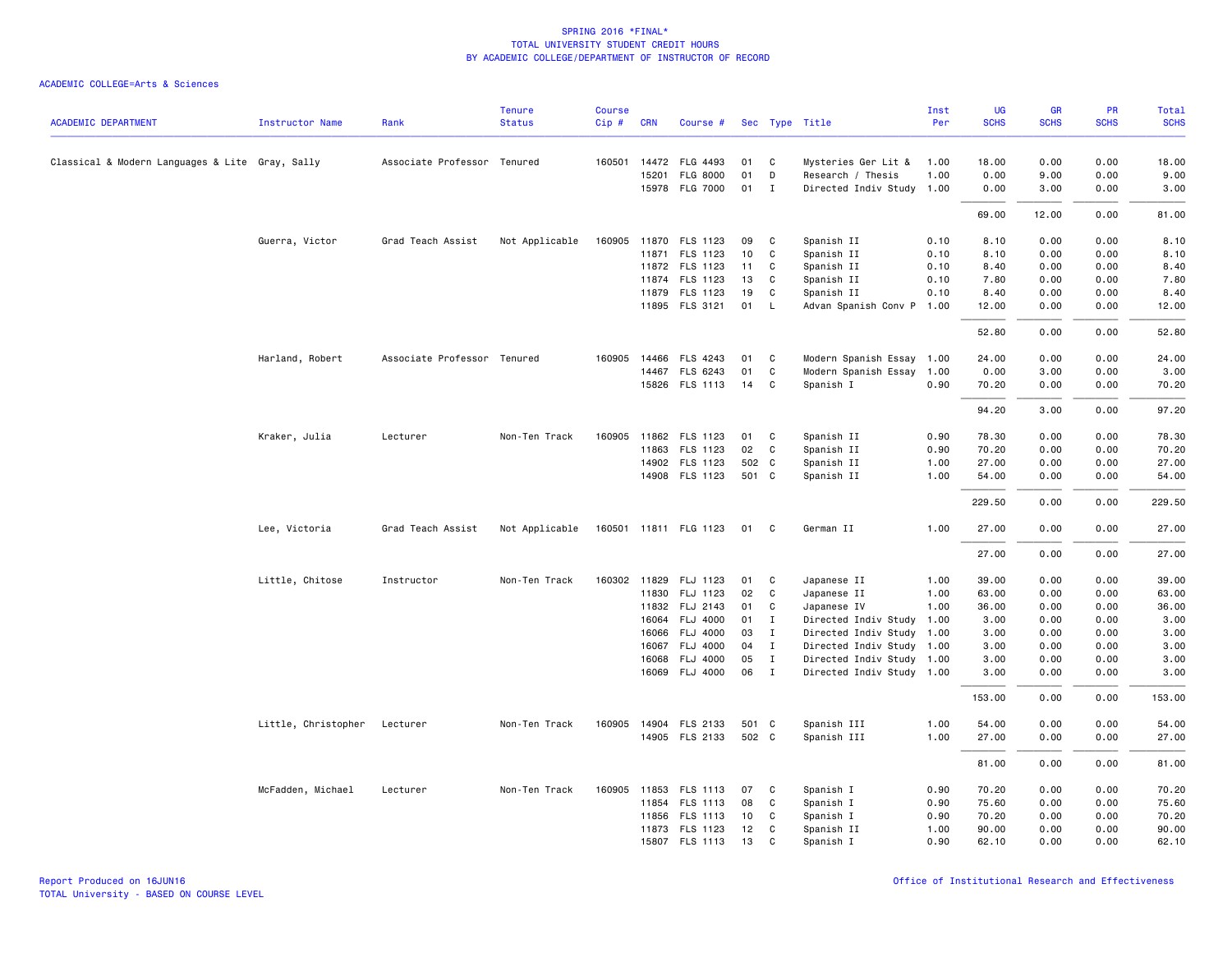|  | ACADEMIC COLLEGE=Arts & Sciences |  |
|--|----------------------------------|--|
|--|----------------------------------|--|

|                                                                                             |                        |                               | <b>Tenure</b>  | <b>Course</b> |            |                                         |          |                |                                   | Inst         | <b>UG</b>      | <b>GR</b>    | PR           | Total          |
|---------------------------------------------------------------------------------------------|------------------------|-------------------------------|----------------|---------------|------------|-----------------------------------------|----------|----------------|-----------------------------------|--------------|----------------|--------------|--------------|----------------|
| <b>ACADEMIC DEPARTMENT</b>                                                                  | <b>Instructor Name</b> | Rank                          | <b>Status</b>  | Cip#          | <b>CRN</b> | Course #                                |          | Sec Type Title |                                   | Per          | <b>SCHS</b>    | <b>SCHS</b>  | <b>SCHS</b>  | <b>SCHS</b>    |
|                                                                                             |                        |                               |                |               |            |                                         |          |                |                                   |              |                |              |              |                |
|                                                                                             |                        |                               |                |               |            |                                         |          |                |                                   |              | 368.10         | 0.00         | 0.00         | 368.10         |
| Classical & Modern Languages & Lite Medina Velasquez, Me Grad Service Assist Not Applicable |                        |                               |                |               |            | 160905 11847 FLS 1113                   | 01       | C              | Spanish I                         | 0.10         | 6.30           | 0.00         | 0.00         | 6.30           |
|                                                                                             |                        |                               |                |               |            | 11848 FLS 1113                          | 02       | $\mathbf c$    | Spanish I                         | 0.10         | 6.60           | 0.00         | 0.00         | 6.60           |
|                                                                                             |                        |                               |                |               |            | 11853 FLS 1113                          | 07       | C              | Spanish I                         | 0.10         | 7.80           | 0.00         | 0.00         | 7.80           |
|                                                                                             |                        |                               |                |               | 11857      | FLS 1113                                | 11       | C              | Spanish I                         | 0.10         | 7.50           | 0.00         | 0.00         | 7.50           |
|                                                                                             |                        |                               |                |               | 11858      | FLS 1113                                | 12       | C              | Spanish I                         | 0.10         | 8.40           | 0.00         | 0.00         | 8.40           |
|                                                                                             |                        |                               |                |               |            | 15826 FLS 1113                          | 14       | C              | Spanish I                         | 0.10         | 7.80           | 0.00         | 0.00         | 7.80           |
|                                                                                             |                        |                               |                |               |            |                                         |          |                |                                   |              | 44.40          | 0.00         | 0.00         | 44.40          |
|                                                                                             | Moser, Keith           | Associate Professor Tenured   |                |               |            | 160901 14476 FLF 4273                   | 01       | C              | The Human Condition               | 1.00         | 18.00          | 0.00         | 0.00         | 18.00          |
|                                                                                             |                        |                               |                |               |            | 14477 FLF 6273                          | 01       | C              | The Human Condition               | 1.00         | 0.00           | 6.00         | 0.00         | 6.00           |
|                                                                                             |                        |                               |                |               | 16299      | <b>FLF 7000</b>                         | 01       | $\mathbf{I}$   | Directed Indiv Study              | 1.00         | 0.00           | 3.00         | 0.00         | 3.00           |
|                                                                                             |                        |                               |                |               |            | 16366 FLF 7000                          | 05       | $\mathbf{I}$   | Directed Indiv Study 1.00         |              | 0.00           | 3.00         | 0.00         | 3.00           |
|                                                                                             |                        |                               |                |               |            |                                         |          |                |                                   |              | 18.00          | 12.00        | 0.00         | 30.00          |
|                                                                                             | Moya, Arleana          | Instructor                    | Non-Ten Track  |               |            | 160905 11870 FLS 1123                   | 09       | C              | Spanish II                        | 0.90         | 72.90          | 0.00         | 0.00         | 72.90          |
|                                                                                             |                        |                               |                |               |            | 11871 FLS 1123                          | 10       | $\mathsf{C}$   | Spanish II                        | 0.90         | 72.90          | 0.00         | 0.00         | 72.90          |
|                                                                                             |                        |                               |                |               |            | 11872 FLS 1123                          | 11       | C              | Spanish II                        | 0.90         | 75.60          | 0.00         | 0.00         | 75.60          |
|                                                                                             |                        |                               |                |               |            | 11879 FLS 1123                          | 19       | C              | Spanish II                        | 0.90         | 75.60          | 0.00         | 0.00         | 75.60          |
|                                                                                             |                        |                               |                |               |            |                                         |          |                |                                   |              | 297.00         | 0.00         | 0.00         | 297.00         |
|                                                                                             | Munn, David            | Lecturer                      | Non-Ten Track  | 160905        |            | 11855 FLS 1113                          | 09       | C              | Spanish I                         | 0.90         | 67.50          | 0.00         | 0.00         | 67.50          |
|                                                                                             |                        |                               |                |               |            | 11857 FLS 1113                          | 11       | C              | Spanish I                         | 0.90         | 67.50          | 0.00         | 0.00         | 67.50          |
|                                                                                             |                        |                               |                |               | 11858      | FLS 1113                                | 12       | C              | Spanish I                         | 0.90         | 75.60          | 0.00         | 0.00         | 75.60          |
|                                                                                             |                        |                               |                |               |            | 11874 FLS 1123                          | 13       | C              | Spanish II                        | 0.90         | 70.20          | 0.00         | 0.00         | 70.20          |
|                                                                                             |                        |                               |                |               |            |                                         |          |                |                                   |              | 280.80         | 0.00         | 0.00         | 280.80         |
|                                                                                             | Nigro, Rosa            | Lecturer                      | Non-Ten Track  |               |            | 160902 11825 FLI 1113                   | 01       | C              | Italian I                         | 1.00         | 66.00          | 0.00         | 0.00         | 66.00          |
|                                                                                             |                        |                               |                |               |            | 11826 FLI 1123                          | 01       | $\mathsf{C}$   | Italian II                        | 1.00         | 66.00          | 0.00         | 0.00         | 66.00          |
|                                                                                             |                        |                               |                |               |            | 14480 FLI 2133                          | 01       | C              | Italian III                       | 1.00         | 30.00          | 0.00         | 0.00         | 30.00          |
|                                                                                             |                        |                               |                |               |            |                                         |          |                |                                   |              | 162.00         | 0.00         | 0.00         | 162.00         |
|                                                                                             |                        |                               |                |               |            |                                         |          |                |                                   |              |                |              |              |                |
|                                                                                             | Owoo, Robert           | Grad Teach Assist             | Not Applicable | 160905        |            | 11849 FLS 1113                          | 03<br>08 | C              | Spanish I                         | 0.10         | 7.50           | 0.00         | 0.00         | 7.50           |
|                                                                                             |                        |                               |                |               | 11854      | FLS 1113<br>11855 FLS 1113              | 09       | C<br>C         | Spanish I<br>Spanish I            | 0.10<br>0.10 | 8.40<br>7.50   | 0.00<br>0.00 | 0.00<br>0.00 | 8.40<br>7.50   |
|                                                                                             |                        |                               |                |               | 11864      | FLS 1123                                | 03       | C              | Spanish II                        | 0.10         | 6.60           | 0.00         | 0.00         | 6.60           |
|                                                                                             |                        |                               |                |               | 11865      | FLS 1123                                | 04       | C              | Spanish II                        | 0.10         | 7.50           | 0.00         | 0.00         | 7.50           |
|                                                                                             |                        |                               |                |               |            | 11869 FLS 1123                          | 08       | C              | Spanish II                        | 0.10         | 7.20           | 0.00         | 0.00         | 7.20           |
|                                                                                             |                        |                               |                |               |            |                                         |          |                |                                   |              | 44.70          | 0.00         | 0.00         | 44.70          |
|                                                                                             |                        |                               |                |               |            |                                         |          |                |                                   |              |                |              |              |                |
|                                                                                             | Pelaez, Sol            | Assistant Professor Ten Track |                |               |            | 160905 11883 FLS 2133<br>14468 FLS 4283 | 02<br>01 | C<br>C         | Spanish III<br>Spanish Amer Novel | 1.00<br>1.00 | 60.00<br>27.00 | 0.00<br>0.00 | 0.00<br>0.00 | 60.00<br>27.00 |
|                                                                                             |                        |                               |                |               |            |                                         |          |                |                                   |              |                |              |              |                |
|                                                                                             |                        |                               |                |               |            |                                         |          |                |                                   |              | 87.00          | 0.00         | 0.00         | 87.00          |
|                                                                                             | Potter, Edward         | Associate Professor Tenured   |                |               |            | 160501 11815 FLG 2133                   | 01       | C              | German III                        | 1.00         | 36.00          | 0.00         | 0.00         | 36.00          |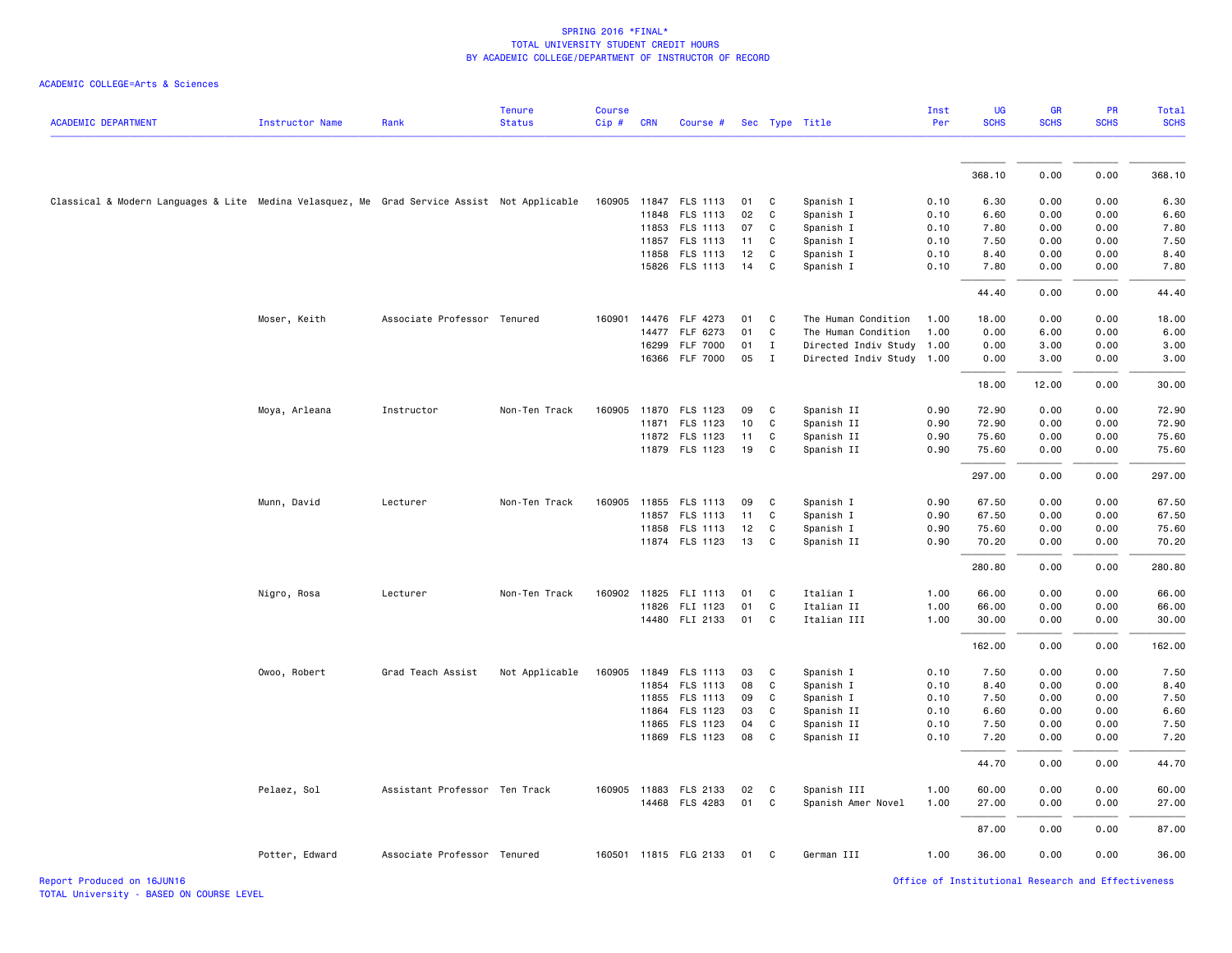|                                                    |                        |                               | <b>Tenure</b>  | <b>Course</b> |            |                       |       |              |                           | Inst | UG          | <b>GR</b>   | PR          | <b>Total</b> |
|----------------------------------------------------|------------------------|-------------------------------|----------------|---------------|------------|-----------------------|-------|--------------|---------------------------|------|-------------|-------------|-------------|--------------|
| <b>ACADEMIC DEPARTMENT</b>                         | <b>Instructor Name</b> | Rank                          | <b>Status</b>  | Cip#          | <b>CRN</b> | Course #              |       |              | Sec Type Title            | Per  | <b>SCHS</b> | <b>SCHS</b> | <b>SCHS</b> | <b>SCHS</b>  |
| Classical & Modern Languages & Lite Potter, Edward |                        | Associate Professor Tenured   |                |               |            | 160501 11817 FLG 2143 | 01    | C            | German IV                 | 1.00 | 39.00       | 0.00        | 0.00        | 39.00        |
|                                                    |                        |                               |                |               |            | 14470 FLG 4353        | 01    | $\mathsf{C}$ | German Novella            | 1.00 | 15.00       | 0.00        | 0.00        | 15.00        |
|                                                    |                        |                               |                |               |            | 14471 FLG 6353        | 01    | C            | German Novella            | 1.00 | 0.00        | 3.00        | 0.00        | 3.00         |
|                                                    |                        |                               |                |               |            |                       |       |              |                           |      | 90.00       | 3.00        | 0.00        | 93.00        |
|                                                    | Pruett, Drew           | Instructor                    | Non-Ten Track  | 160901        |            | 11791 FLF 1113        | 01    | C            | French I                  | 1.00 | 87.00       | 0.00        | 0.00        | 87.00        |
|                                                    |                        |                               |                |               |            | 11792 FLF 1113        | 02    | C            | French I                  | 1.00 | 81.00       | 0.00        | 0.00        | 81.00        |
|                                                    |                        |                               |                |               |            | 11793 FLF 1113        | 03    | C            | French I                  | 1.00 | 75.00       | 0.00        | 0.00        | 75.00        |
|                                                    |                        |                               |                |               |            | 11799 FLF 2133        | 01    | C            | French III                | 1.00 | 75.00       | 0.00        | 0.00        | 75.00        |
|                                                    |                        |                               |                |               |            |                       |       |              |                           |      | 318.00      | 0.00        | 0.00        | 318.00       |
|                                                    | Ricketts, Maria        | Lecturer                      | Non-Ten Track  |               |            | 160905 14901 FLS 1123 | 503 C |              | Spanish II                | 1.00 | 48.00       | 0.00        | 0.00        | 48.00        |
|                                                    |                        |                               |                |               | 14903      | FLS 1123              | 504 C |              | Spanish II                | 1.00 | 33.00       | 0.00        | 0.00        | 33.00        |
|                                                    |                        |                               |                |               |            | 14909 FLS 1113        | 503 C |              | Spanish I                 | 1.00 | 39.00       | 0.00        | 0.00        | 39.00        |
|                                                    |                        |                               |                |               |            | 14910 FLS 1113        | 502 C |              | Spanish I                 | 1.00 | 54.00       | 0.00        | 0.00        | 54.00        |
|                                                    |                        |                               |                |               |            |                       |       |              |                           |      | 174.00      | 0.00        | 0.00        | 174.00       |
|                                                    | Robertson, Macy        | Grad Teach Assist             | Not Applicable | 160905        | 11850      | FLS 1113              | 04    | C            | Spanish I                 | 0.10 | 7.50        | 0.00        | 0.00        | 7.50         |
|                                                    |                        |                               |                |               |            | 11851 FLS 1113        | 05    | C            | Spanish I                 | 0.10 | 8.10        | 0.00        | 0.00        | 8.10         |
|                                                    |                        |                               |                |               |            | 11852 FLS 1113        | 06    | C            | Spanish I                 | 0.10 | 6.90        | 0.00        | 0.00        | 6.90         |
|                                                    |                        |                               |                |               | 11856      | FLS 1113              | 10    | C            | Spanish I                 | 0.10 | 7.80        | 0.00        | 0.00        | 7.80         |
|                                                    |                        |                               |                |               | 11868      | FLS 1123              | 07    | C            | Spanish II                | 0.10 | 4.50        | 0.00        | 0.00        | 4.50         |
|                                                    |                        |                               |                |               |            | 15807 FLS 1113        | 13    | C            | Spanish I                 | 0.10 | 6.90        | 0.00        | 0.00        | 6.90         |
|                                                    |                        |                               |                |               |            |                       |       |              |                           |      | 41.70       | 0.00        | 0.00        | 41.70        |
|                                                    | Russell, Amie          | Instructor                    | Non-Ten Track  | 160905        |            | 11875 FLS 1123        | 15    | C            | Spanish II                | 0.90 | 62.10       | 0.00        | 0.00        | 62.10        |
|                                                    |                        |                               |                |               |            | 11876 FLS 1123        | 16    | C            | Spanish II                | 0.90 | 59.40       | 0.00        | 0.00        | 59.40        |
|                                                    |                        |                               |                |               |            | 11877 FLS 1123        | 17    | C            | Spanish II                | 0.90 | 67.50       | 0.00        | 0.00        | 67.50        |
|                                                    |                        |                               |                |               |            |                       |       |              |                           |      | 189.00      | 0.00        | 0.00        | 189.00       |
|                                                    | Simpore, Karim         | Assistant Professor Ten Track |                | 160901        | 11803      | FLF 2143              | 01    | C            | French IV                 | 1.00 | 51.00       | 0.00        | 0.00        | 51.00        |
|                                                    |                        |                               |                |               | 14478      | FLF 4183              | 01    | C            | Francophone Theater       | 1.00 | 15.00       | 0.00        | 0.00        | 15.00        |
|                                                    |                        |                               |                |               |            | 14479 FLF 6183        | 01    | C            | Francophone Theater       | 1.00 | 0.00        | 3.00        | 0.00        | 3.00         |
|                                                    |                        |                               |                |               |            | 16300 FLF 7000        | 02    | $\mathbf{I}$ | Directed Indiv Study 1.00 |      | 0.00        | 3.00        | 0.00        | 3.00         |
|                                                    |                        |                               |                |               |            |                       |       |              |                           |      | 66.00       | 6.00        | 0.00        | 72.00        |
|                                                    | Vozzo, Rosa            | Instructor                    | Non-Ten Track  | 160905        |            | 11885 FLS 2133        | 04    | C            | Spanish III               | 1.00 | 60.00       | 0.00        | 0.00        | 60.00        |
|                                                    |                        |                               |                |               |            | 11887 FLS 2133        | 05    | C            | Spanish III               | 1.00 | 66.00       | 0.00        | 0.00        | 66.00        |
|                                                    |                        |                               |                |               | 11896      | FLS 3233              | 01    | C            | Adv Spanish Conversa      | 1.00 | 51.00       | 0.00        | 0.00        | 51.00        |
|                                                    |                        |                               |                |               |            | 11897 FLS 3323        | 01    | C            | Entrprs Span-Speak W      | 1.00 | 42.00       | 0.00        | 0.00        | 42.00        |
|                                                    |                        |                               |                |               |            |                       |       |              |                           |      | 219.00      | 0.00        | 0.00        | 219.00       |
|                                                    | Wolverton, Robert      | Professor                     | Tenured        |               |            | 160101 11786 FL 4143  | 01    | C            | Classical Mythology       | 1.00 | 81.00       | 0.00        | 0.00        | 81.00        |
|                                                    |                        |                               |                |               |            | 161203 11836 FLL 1123 | 01    | $\mathsf{C}$ | Latin II                  | 1.00 | 72.00       | 0.00        | 0.00        | 72.00        |
|                                                    |                        |                               |                |               |            | 380201 15209 REL 4143 | 01    | $\mathsf{C}$ | Classical Mythology       | 1.00 | 27.00       | 0.00        | 0.00        | 27.00        |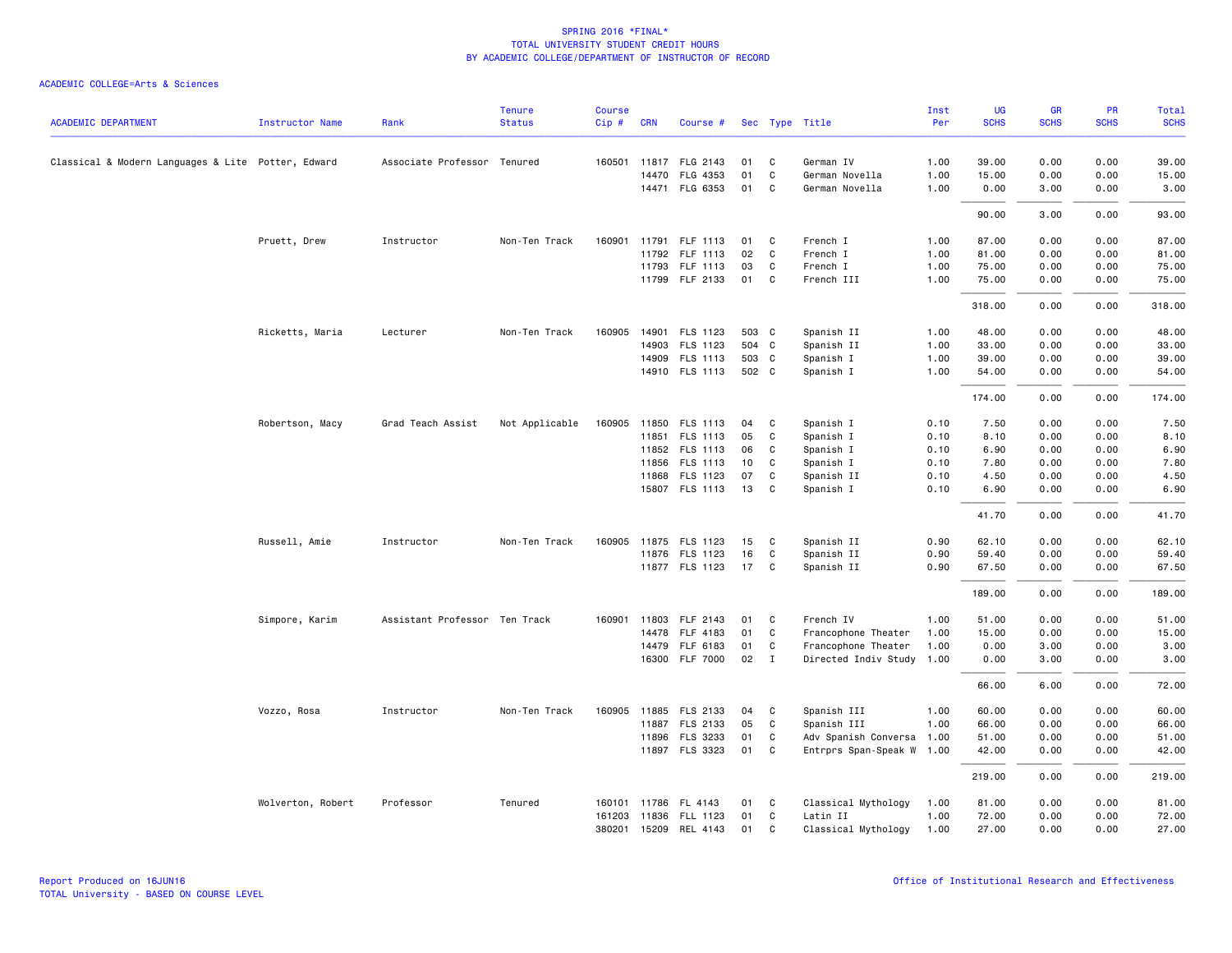| <b>ACADEMIC DEPARTMENT</b>                                                                                             | Instructor Name | Rank                              | <b>Tenure</b><br><b>Status</b> | <b>Course</b><br>$Cip$ # | <b>CRN</b> | Course #                                           |                |                                                | Sec Type Title                                   | Inst<br>Per          | UG<br><b>SCHS</b>                 | <b>GR</b><br><b>SCHS</b>     | <b>PR</b><br><b>SCHS</b>              | Total<br><b>SCHS</b>                           |
|------------------------------------------------------------------------------------------------------------------------|-----------------|-----------------------------------|--------------------------------|--------------------------|------------|----------------------------------------------------|----------------|------------------------------------------------|--------------------------------------------------|----------------------|-----------------------------------|------------------------------|---------------------------------------|------------------------------------------------|
|                                                                                                                        |                 |                                   |                                |                          |            |                                                    |                |                                                |                                                  |                      | 180.00                            | 0.00                         | 0.00                                  | 180.00                                         |
| Classical & Modern Languages & Lite Zelaya, Karina                                                                     |                 | Visiting Assist Pro Non-Ten Track |                                | 160905                   |            | 11889 FLS 2143<br>11890 FLS 2143<br>11893 FLS 3113 | 01<br>02<br>01 | $\mathbf{C}$<br>$\overline{c}$<br>$\mathbf{C}$ | Spanish IV<br>Spanish IV<br>Advanced Spanish Com | 1.00<br>1.00<br>1.00 | 81.00<br>84.00<br>66.00<br>231.00 | 0.00<br>0.00<br>0.00<br>0.00 | 0.00<br>0.00<br>0.00<br>0.00          | 81.00<br>84.00<br>66.00<br>231.00              |
| =====================================<br>Classical & Modern Languages & Lite<br>====================================== |                 |                                   |                                |                          |            |                                                    |                |                                                |                                                  |                      | ========<br>5456.00<br>========   | 54.00<br>========            | $=$ = = = = = = =<br>0.00<br>======== | $=$ = = = = = = = = =<br>5510.00<br>========== |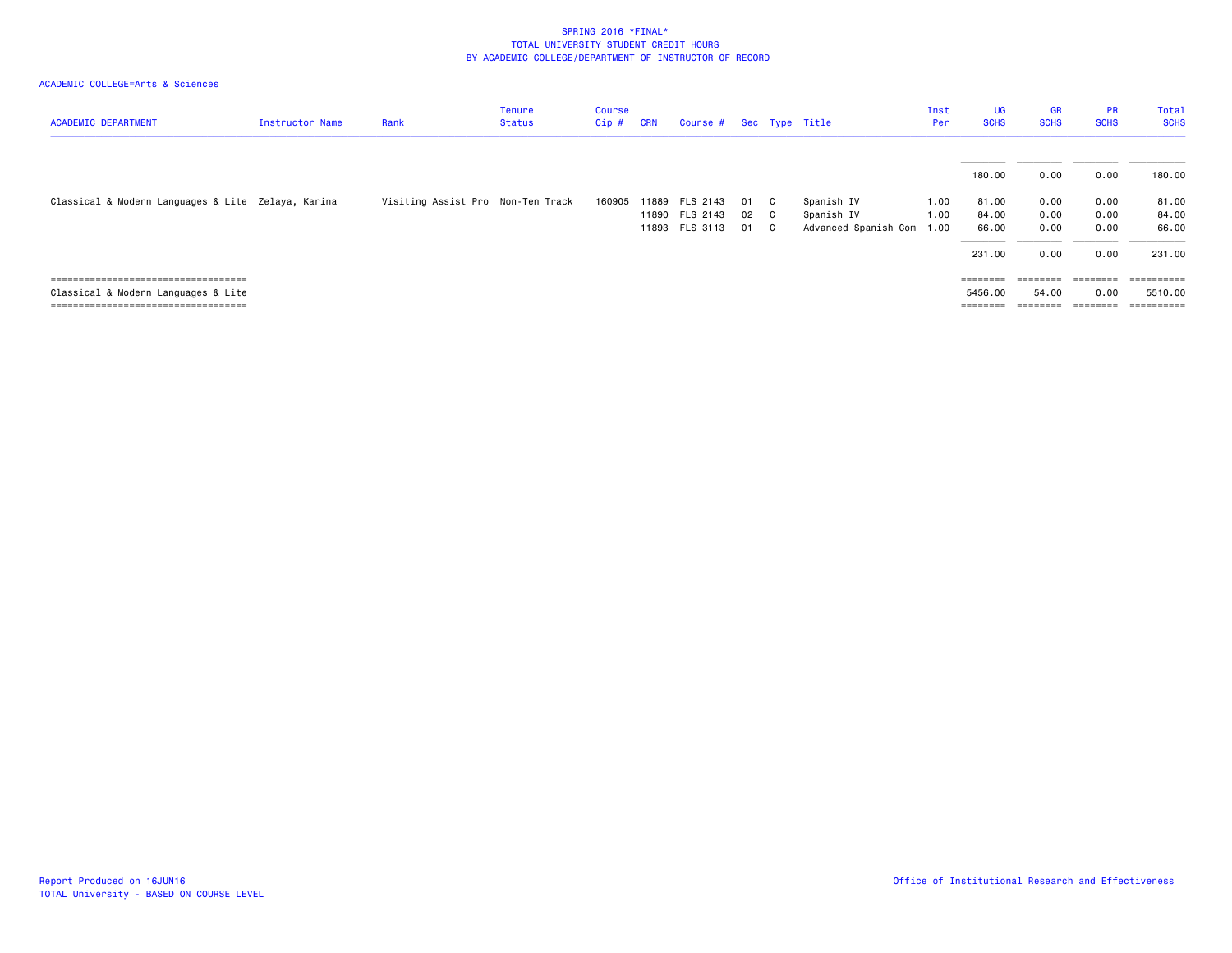| Anthony, Kelli<br>090101 13705 CO 1223<br>501 C<br>Intro Comm Theory<br>1.00<br>123.00<br>0.00<br>0.00<br>123.00<br>Communication<br>Instructor<br>Non-Ten Track<br>13709<br>CO 3833<br>501<br>72.00<br><b>C</b><br>1.00<br>72.00<br>0.00<br>0.00<br>Interviewing<br>090401 13706<br>CO 1403<br>501 C<br>1.00<br>90.00<br>0.00<br>0.00<br>Intro Mass Media<br>90.00<br>090900 13708<br>CO 3813<br>501 C<br>PR Case Problems<br>1.00<br>57.00<br>0.00<br>0.00<br>57.00<br>342.00<br>0.00<br>342.00<br>0.00<br>Non-Ten Track<br>090101<br>10826<br>CO 1013<br>07<br>Intro to Communicati 1.00<br>99.00<br>0.00<br>99.00<br>Blount, Anna<br>Lecturer<br>C<br>0.00<br>CO 1013<br>08<br>$\mathtt{C}$<br>10827<br>Intro to Communicati 1.00<br>96.00<br>0.00<br>0.00<br>96.00<br>090900 10891<br>CO 3863<br>01<br>B<br>PR Production<br>1.00<br>48.00<br>0.00<br>0.00<br>48.00<br>10892<br>CO 3863<br>02<br>B<br>PR Production<br>1.00<br>48.00<br>0.00<br>0.00<br>48.00<br>291.00<br>0.00<br>0.00<br>291.00<br>Non-Ten Track<br>090101<br>10829<br>CO 1013<br>10<br>C<br>Intro to Communicati 1.00<br>99.00<br>0.00<br>0.00<br>99.00<br>Bogue, Patty<br>Lecturer<br>12<br>10831<br>CO 1013<br>C<br>Intro to Communicati 1.00<br>105.00<br>0.00<br>0.00<br>105.00<br>10835<br>CO 1013<br>16<br>C<br>0.00<br>105.00<br>Intro to Communicati 1.00<br>105.00<br>0.00<br>CO 1003<br>03<br>C<br>75.00<br>231304 10808<br>Fund Of Public Speak 1.00<br>75.00<br>0.00<br>0.00<br>10813 CO 1003<br>08<br>$\mathsf{C}$<br>Fund Of Public Speak 1.00<br>75.00<br>0.00<br>0.00<br>75.00<br>459.00<br>0.00<br>0.00<br>459.00<br>Instructor<br>Non-Ten Track<br>090900<br>10911 CO 4813<br>01<br>C<br>PR Organizations<br>1.00<br>75.00<br>0.00<br>0.00<br>75.00<br>Brown, Karyn<br>10912 CO 4813<br>02<br>$\mathsf{C}$<br>PR Organizations<br>1.00<br>75.00<br>0.00<br>0.00<br>75.00<br>150.00<br>0.00<br>0.00<br>150.00<br>Bryant, Terence<br>Instructor<br>Non-Ten Track<br>090701<br>10847<br>CO 2333<br>01<br>C<br>Tv Production<br>1.00<br>171.00<br>0.00<br>0.00<br>171.00<br>CO 2333<br>02<br>10848<br>К<br>Tv Production<br>1.00<br>0.00<br>0.00<br>0.00<br>0.00<br>10849<br>CO 2333<br>03<br>К<br>Tv Production<br>0.00<br>0.00<br>1.00<br>0.00<br>0.00<br>CO 2333<br>04<br>10850<br>К<br>Tv Production<br>1.00<br>0.00<br>0.00<br>0.00<br>0.00<br>CO 2333<br>10851<br>05<br>К<br>Tv Production<br>1.00<br>0.00<br>0.00<br>0.00<br>0.00<br>CO 2333<br>06<br>1.00<br>0.00<br>10852<br>К<br>Tv Production<br>0.00<br>0.00<br>0.00<br>CO 2333<br>07<br>0.00<br>10853<br>К<br>Tv Production<br>1.00<br>0.00<br>0.00<br>0.00<br>01<br>$\mathsf{C}$<br>10904<br>CO 4393<br>1.00<br>27.00<br>0.00<br>0.00<br>27.00<br>Broadcast Performanc<br>14379 CO 4373<br>02<br>B<br>1.00<br>45.00<br>Prac In Tv News<br>45.00<br>0.00<br>0.00<br>243.00<br>0.00<br>0.00<br>243.00<br>Non-Ten Track<br>090101<br>10834<br>CO 1013<br>15<br>Intro to Communicati 1.00<br>105.00<br>0.00<br>0.00<br>105.00<br>Cain, Emily<br>Instructor<br>C<br>10837<br>CO 1013<br>18<br>C<br>99.00<br>0.00<br>99.00<br>Intro to Communicati 1.00<br>0.00<br>090900 10893 CO 3863<br>03<br>B<br>1.00<br>PR Production<br>45.00<br>0.00<br>0.00<br>45.00<br>249.00<br>249.00<br>0.00<br>0.00<br>Chambers, Cheryl<br>Instructor<br>Non-Ten Track<br>090101<br>10824<br>CO 1013<br>05<br>C<br>Intro to Communicati 1.00<br>102.00<br>0.00<br>0.00<br>102.00<br>10825<br>CO 1013<br>06<br>C<br>Intro to Communicati<br>1.00<br>99.00<br>0.00<br>0.00<br>99.00<br>10828<br>CO 1013<br>09<br>C<br>Intro to Communicati 1.00<br>102.00<br>0.00<br>0.00<br>102.00<br>090401 10842 CO 1403<br>01<br>C<br>Intro Mass Media<br>1.00<br>447.00<br>0.00<br>0.00<br>447.00<br>750.00<br>0.00<br>0.00<br>750.00<br>Clevinger, Donna<br>Professor<br>Tenured<br>240101<br>12251<br>HON 1173<br>H03 S<br>The Quest II<br>1.00<br>39.00<br>0.00<br>0.00<br>39.00<br>16102 HON 4000<br>13<br>$\mathbf{I}$<br>Directed Individual<br>1.00<br>1.00<br>0.00<br>0.00<br>1.00 | <b>ACADEMIC DEPARTMENT</b> | <b>Instructor Name</b> | Rank | <b>Tenure</b><br><b>Status</b> | <b>Course</b><br>Cip# | <b>CRN</b> | Course # |  | Sec Type Title | Inst<br>Per | <b>UG</b><br><b>SCHS</b> | <b>GR</b><br><b>SCHS</b> | PR<br><b>SCHS</b> | <b>Total</b><br><b>SCHS</b> |
|-----------------------------------------------------------------------------------------------------------------------------------------------------------------------------------------------------------------------------------------------------------------------------------------------------------------------------------------------------------------------------------------------------------------------------------------------------------------------------------------------------------------------------------------------------------------------------------------------------------------------------------------------------------------------------------------------------------------------------------------------------------------------------------------------------------------------------------------------------------------------------------------------------------------------------------------------------------------------------------------------------------------------------------------------------------------------------------------------------------------------------------------------------------------------------------------------------------------------------------------------------------------------------------------------------------------------------------------------------------------------------------------------------------------------------------------------------------------------------------------------------------------------------------------------------------------------------------------------------------------------------------------------------------------------------------------------------------------------------------------------------------------------------------------------------------------------------------------------------------------------------------------------------------------------------------------------------------------------------------------------------------------------------------------------------------------------------------------------------------------------------------------------------------------------------------------------------------------------------------------------------------------------------------------------------------------------------------------------------------------------------------------------------------------------------------------------------------------------------------------------------------------------------------------------------------------------------------------------------------------------------------------------------------------------------------------------------------------------------------------------------------------------------------------------------------------------------------------------------------------------------------------------------------------------------------------------------------------------------------------------------------------------------------------------------------------------------------------------------------------------------------------------------------------------------------------------------------------------------------------------------------------------------------------------------------------------------------------------------------------------------------------------------------------------------------------------------------------------------------------------------------------------------------------------------------------------------------------------------------------------------------------------------------------------------------------------------------------------------------------------------------------------------------------------------------------------------------------------------------------------------------------------------------------------------------------------------------------------------------------------------------|----------------------------|------------------------|------|--------------------------------|-----------------------|------------|----------|--|----------------|-------------|--------------------------|--------------------------|-------------------|-----------------------------|
|                                                                                                                                                                                                                                                                                                                                                                                                                                                                                                                                                                                                                                                                                                                                                                                                                                                                                                                                                                                                                                                                                                                                                                                                                                                                                                                                                                                                                                                                                                                                                                                                                                                                                                                                                                                                                                                                                                                                                                                                                                                                                                                                                                                                                                                                                                                                                                                                                                                                                                                                                                                                                                                                                                                                                                                                                                                                                                                                                                                                                                                                                                                                                                                                                                                                                                                                                                                                                                                                                                                                                                                                                                                                                                                                                                                                                                                                                                                                                                                                           |                            |                        |      |                                |                       |            |          |  |                |             |                          |                          |                   |                             |
|                                                                                                                                                                                                                                                                                                                                                                                                                                                                                                                                                                                                                                                                                                                                                                                                                                                                                                                                                                                                                                                                                                                                                                                                                                                                                                                                                                                                                                                                                                                                                                                                                                                                                                                                                                                                                                                                                                                                                                                                                                                                                                                                                                                                                                                                                                                                                                                                                                                                                                                                                                                                                                                                                                                                                                                                                                                                                                                                                                                                                                                                                                                                                                                                                                                                                                                                                                                                                                                                                                                                                                                                                                                                                                                                                                                                                                                                                                                                                                                                           |                            |                        |      |                                |                       |            |          |  |                |             |                          |                          |                   |                             |
|                                                                                                                                                                                                                                                                                                                                                                                                                                                                                                                                                                                                                                                                                                                                                                                                                                                                                                                                                                                                                                                                                                                                                                                                                                                                                                                                                                                                                                                                                                                                                                                                                                                                                                                                                                                                                                                                                                                                                                                                                                                                                                                                                                                                                                                                                                                                                                                                                                                                                                                                                                                                                                                                                                                                                                                                                                                                                                                                                                                                                                                                                                                                                                                                                                                                                                                                                                                                                                                                                                                                                                                                                                                                                                                                                                                                                                                                                                                                                                                                           |                            |                        |      |                                |                       |            |          |  |                |             |                          |                          |                   |                             |
|                                                                                                                                                                                                                                                                                                                                                                                                                                                                                                                                                                                                                                                                                                                                                                                                                                                                                                                                                                                                                                                                                                                                                                                                                                                                                                                                                                                                                                                                                                                                                                                                                                                                                                                                                                                                                                                                                                                                                                                                                                                                                                                                                                                                                                                                                                                                                                                                                                                                                                                                                                                                                                                                                                                                                                                                                                                                                                                                                                                                                                                                                                                                                                                                                                                                                                                                                                                                                                                                                                                                                                                                                                                                                                                                                                                                                                                                                                                                                                                                           |                            |                        |      |                                |                       |            |          |  |                |             |                          |                          |                   |                             |
|                                                                                                                                                                                                                                                                                                                                                                                                                                                                                                                                                                                                                                                                                                                                                                                                                                                                                                                                                                                                                                                                                                                                                                                                                                                                                                                                                                                                                                                                                                                                                                                                                                                                                                                                                                                                                                                                                                                                                                                                                                                                                                                                                                                                                                                                                                                                                                                                                                                                                                                                                                                                                                                                                                                                                                                                                                                                                                                                                                                                                                                                                                                                                                                                                                                                                                                                                                                                                                                                                                                                                                                                                                                                                                                                                                                                                                                                                                                                                                                                           |                            |                        |      |                                |                       |            |          |  |                |             |                          |                          |                   |                             |
|                                                                                                                                                                                                                                                                                                                                                                                                                                                                                                                                                                                                                                                                                                                                                                                                                                                                                                                                                                                                                                                                                                                                                                                                                                                                                                                                                                                                                                                                                                                                                                                                                                                                                                                                                                                                                                                                                                                                                                                                                                                                                                                                                                                                                                                                                                                                                                                                                                                                                                                                                                                                                                                                                                                                                                                                                                                                                                                                                                                                                                                                                                                                                                                                                                                                                                                                                                                                                                                                                                                                                                                                                                                                                                                                                                                                                                                                                                                                                                                                           |                            |                        |      |                                |                       |            |          |  |                |             |                          |                          |                   |                             |
|                                                                                                                                                                                                                                                                                                                                                                                                                                                                                                                                                                                                                                                                                                                                                                                                                                                                                                                                                                                                                                                                                                                                                                                                                                                                                                                                                                                                                                                                                                                                                                                                                                                                                                                                                                                                                                                                                                                                                                                                                                                                                                                                                                                                                                                                                                                                                                                                                                                                                                                                                                                                                                                                                                                                                                                                                                                                                                                                                                                                                                                                                                                                                                                                                                                                                                                                                                                                                                                                                                                                                                                                                                                                                                                                                                                                                                                                                                                                                                                                           |                            |                        |      |                                |                       |            |          |  |                |             |                          |                          |                   |                             |
|                                                                                                                                                                                                                                                                                                                                                                                                                                                                                                                                                                                                                                                                                                                                                                                                                                                                                                                                                                                                                                                                                                                                                                                                                                                                                                                                                                                                                                                                                                                                                                                                                                                                                                                                                                                                                                                                                                                                                                                                                                                                                                                                                                                                                                                                                                                                                                                                                                                                                                                                                                                                                                                                                                                                                                                                                                                                                                                                                                                                                                                                                                                                                                                                                                                                                                                                                                                                                                                                                                                                                                                                                                                                                                                                                                                                                                                                                                                                                                                                           |                            |                        |      |                                |                       |            |          |  |                |             |                          |                          |                   |                             |
|                                                                                                                                                                                                                                                                                                                                                                                                                                                                                                                                                                                                                                                                                                                                                                                                                                                                                                                                                                                                                                                                                                                                                                                                                                                                                                                                                                                                                                                                                                                                                                                                                                                                                                                                                                                                                                                                                                                                                                                                                                                                                                                                                                                                                                                                                                                                                                                                                                                                                                                                                                                                                                                                                                                                                                                                                                                                                                                                                                                                                                                                                                                                                                                                                                                                                                                                                                                                                                                                                                                                                                                                                                                                                                                                                                                                                                                                                                                                                                                                           |                            |                        |      |                                |                       |            |          |  |                |             |                          |                          |                   |                             |
|                                                                                                                                                                                                                                                                                                                                                                                                                                                                                                                                                                                                                                                                                                                                                                                                                                                                                                                                                                                                                                                                                                                                                                                                                                                                                                                                                                                                                                                                                                                                                                                                                                                                                                                                                                                                                                                                                                                                                                                                                                                                                                                                                                                                                                                                                                                                                                                                                                                                                                                                                                                                                                                                                                                                                                                                                                                                                                                                                                                                                                                                                                                                                                                                                                                                                                                                                                                                                                                                                                                                                                                                                                                                                                                                                                                                                                                                                                                                                                                                           |                            |                        |      |                                |                       |            |          |  |                |             |                          |                          |                   |                             |
|                                                                                                                                                                                                                                                                                                                                                                                                                                                                                                                                                                                                                                                                                                                                                                                                                                                                                                                                                                                                                                                                                                                                                                                                                                                                                                                                                                                                                                                                                                                                                                                                                                                                                                                                                                                                                                                                                                                                                                                                                                                                                                                                                                                                                                                                                                                                                                                                                                                                                                                                                                                                                                                                                                                                                                                                                                                                                                                                                                                                                                                                                                                                                                                                                                                                                                                                                                                                                                                                                                                                                                                                                                                                                                                                                                                                                                                                                                                                                                                                           |                            |                        |      |                                |                       |            |          |  |                |             |                          |                          |                   |                             |
|                                                                                                                                                                                                                                                                                                                                                                                                                                                                                                                                                                                                                                                                                                                                                                                                                                                                                                                                                                                                                                                                                                                                                                                                                                                                                                                                                                                                                                                                                                                                                                                                                                                                                                                                                                                                                                                                                                                                                                                                                                                                                                                                                                                                                                                                                                                                                                                                                                                                                                                                                                                                                                                                                                                                                                                                                                                                                                                                                                                                                                                                                                                                                                                                                                                                                                                                                                                                                                                                                                                                                                                                                                                                                                                                                                                                                                                                                                                                                                                                           |                            |                        |      |                                |                       |            |          |  |                |             |                          |                          |                   |                             |
|                                                                                                                                                                                                                                                                                                                                                                                                                                                                                                                                                                                                                                                                                                                                                                                                                                                                                                                                                                                                                                                                                                                                                                                                                                                                                                                                                                                                                                                                                                                                                                                                                                                                                                                                                                                                                                                                                                                                                                                                                                                                                                                                                                                                                                                                                                                                                                                                                                                                                                                                                                                                                                                                                                                                                                                                                                                                                                                                                                                                                                                                                                                                                                                                                                                                                                                                                                                                                                                                                                                                                                                                                                                                                                                                                                                                                                                                                                                                                                                                           |                            |                        |      |                                |                       |            |          |  |                |             |                          |                          |                   |                             |
|                                                                                                                                                                                                                                                                                                                                                                                                                                                                                                                                                                                                                                                                                                                                                                                                                                                                                                                                                                                                                                                                                                                                                                                                                                                                                                                                                                                                                                                                                                                                                                                                                                                                                                                                                                                                                                                                                                                                                                                                                                                                                                                                                                                                                                                                                                                                                                                                                                                                                                                                                                                                                                                                                                                                                                                                                                                                                                                                                                                                                                                                                                                                                                                                                                                                                                                                                                                                                                                                                                                                                                                                                                                                                                                                                                                                                                                                                                                                                                                                           |                            |                        |      |                                |                       |            |          |  |                |             |                          |                          |                   |                             |
|                                                                                                                                                                                                                                                                                                                                                                                                                                                                                                                                                                                                                                                                                                                                                                                                                                                                                                                                                                                                                                                                                                                                                                                                                                                                                                                                                                                                                                                                                                                                                                                                                                                                                                                                                                                                                                                                                                                                                                                                                                                                                                                                                                                                                                                                                                                                                                                                                                                                                                                                                                                                                                                                                                                                                                                                                                                                                                                                                                                                                                                                                                                                                                                                                                                                                                                                                                                                                                                                                                                                                                                                                                                                                                                                                                                                                                                                                                                                                                                                           |                            |                        |      |                                |                       |            |          |  |                |             |                          |                          |                   |                             |
|                                                                                                                                                                                                                                                                                                                                                                                                                                                                                                                                                                                                                                                                                                                                                                                                                                                                                                                                                                                                                                                                                                                                                                                                                                                                                                                                                                                                                                                                                                                                                                                                                                                                                                                                                                                                                                                                                                                                                                                                                                                                                                                                                                                                                                                                                                                                                                                                                                                                                                                                                                                                                                                                                                                                                                                                                                                                                                                                                                                                                                                                                                                                                                                                                                                                                                                                                                                                                                                                                                                                                                                                                                                                                                                                                                                                                                                                                                                                                                                                           |                            |                        |      |                                |                       |            |          |  |                |             |                          |                          |                   |                             |
|                                                                                                                                                                                                                                                                                                                                                                                                                                                                                                                                                                                                                                                                                                                                                                                                                                                                                                                                                                                                                                                                                                                                                                                                                                                                                                                                                                                                                                                                                                                                                                                                                                                                                                                                                                                                                                                                                                                                                                                                                                                                                                                                                                                                                                                                                                                                                                                                                                                                                                                                                                                                                                                                                                                                                                                                                                                                                                                                                                                                                                                                                                                                                                                                                                                                                                                                                                                                                                                                                                                                                                                                                                                                                                                                                                                                                                                                                                                                                                                                           |                            |                        |      |                                |                       |            |          |  |                |             |                          |                          |                   |                             |
|                                                                                                                                                                                                                                                                                                                                                                                                                                                                                                                                                                                                                                                                                                                                                                                                                                                                                                                                                                                                                                                                                                                                                                                                                                                                                                                                                                                                                                                                                                                                                                                                                                                                                                                                                                                                                                                                                                                                                                                                                                                                                                                                                                                                                                                                                                                                                                                                                                                                                                                                                                                                                                                                                                                                                                                                                                                                                                                                                                                                                                                                                                                                                                                                                                                                                                                                                                                                                                                                                                                                                                                                                                                                                                                                                                                                                                                                                                                                                                                                           |                            |                        |      |                                |                       |            |          |  |                |             |                          |                          |                   |                             |
|                                                                                                                                                                                                                                                                                                                                                                                                                                                                                                                                                                                                                                                                                                                                                                                                                                                                                                                                                                                                                                                                                                                                                                                                                                                                                                                                                                                                                                                                                                                                                                                                                                                                                                                                                                                                                                                                                                                                                                                                                                                                                                                                                                                                                                                                                                                                                                                                                                                                                                                                                                                                                                                                                                                                                                                                                                                                                                                                                                                                                                                                                                                                                                                                                                                                                                                                                                                                                                                                                                                                                                                                                                                                                                                                                                                                                                                                                                                                                                                                           |                            |                        |      |                                |                       |            |          |  |                |             |                          |                          |                   |                             |
|                                                                                                                                                                                                                                                                                                                                                                                                                                                                                                                                                                                                                                                                                                                                                                                                                                                                                                                                                                                                                                                                                                                                                                                                                                                                                                                                                                                                                                                                                                                                                                                                                                                                                                                                                                                                                                                                                                                                                                                                                                                                                                                                                                                                                                                                                                                                                                                                                                                                                                                                                                                                                                                                                                                                                                                                                                                                                                                                                                                                                                                                                                                                                                                                                                                                                                                                                                                                                                                                                                                                                                                                                                                                                                                                                                                                                                                                                                                                                                                                           |                            |                        |      |                                |                       |            |          |  |                |             |                          |                          |                   |                             |
|                                                                                                                                                                                                                                                                                                                                                                                                                                                                                                                                                                                                                                                                                                                                                                                                                                                                                                                                                                                                                                                                                                                                                                                                                                                                                                                                                                                                                                                                                                                                                                                                                                                                                                                                                                                                                                                                                                                                                                                                                                                                                                                                                                                                                                                                                                                                                                                                                                                                                                                                                                                                                                                                                                                                                                                                                                                                                                                                                                                                                                                                                                                                                                                                                                                                                                                                                                                                                                                                                                                                                                                                                                                                                                                                                                                                                                                                                                                                                                                                           |                            |                        |      |                                |                       |            |          |  |                |             |                          |                          |                   |                             |
|                                                                                                                                                                                                                                                                                                                                                                                                                                                                                                                                                                                                                                                                                                                                                                                                                                                                                                                                                                                                                                                                                                                                                                                                                                                                                                                                                                                                                                                                                                                                                                                                                                                                                                                                                                                                                                                                                                                                                                                                                                                                                                                                                                                                                                                                                                                                                                                                                                                                                                                                                                                                                                                                                                                                                                                                                                                                                                                                                                                                                                                                                                                                                                                                                                                                                                                                                                                                                                                                                                                                                                                                                                                                                                                                                                                                                                                                                                                                                                                                           |                            |                        |      |                                |                       |            |          |  |                |             |                          |                          |                   |                             |
|                                                                                                                                                                                                                                                                                                                                                                                                                                                                                                                                                                                                                                                                                                                                                                                                                                                                                                                                                                                                                                                                                                                                                                                                                                                                                                                                                                                                                                                                                                                                                                                                                                                                                                                                                                                                                                                                                                                                                                                                                                                                                                                                                                                                                                                                                                                                                                                                                                                                                                                                                                                                                                                                                                                                                                                                                                                                                                                                                                                                                                                                                                                                                                                                                                                                                                                                                                                                                                                                                                                                                                                                                                                                                                                                                                                                                                                                                                                                                                                                           |                            |                        |      |                                |                       |            |          |  |                |             |                          |                          |                   |                             |
|                                                                                                                                                                                                                                                                                                                                                                                                                                                                                                                                                                                                                                                                                                                                                                                                                                                                                                                                                                                                                                                                                                                                                                                                                                                                                                                                                                                                                                                                                                                                                                                                                                                                                                                                                                                                                                                                                                                                                                                                                                                                                                                                                                                                                                                                                                                                                                                                                                                                                                                                                                                                                                                                                                                                                                                                                                                                                                                                                                                                                                                                                                                                                                                                                                                                                                                                                                                                                                                                                                                                                                                                                                                                                                                                                                                                                                                                                                                                                                                                           |                            |                        |      |                                |                       |            |          |  |                |             |                          |                          |                   |                             |
|                                                                                                                                                                                                                                                                                                                                                                                                                                                                                                                                                                                                                                                                                                                                                                                                                                                                                                                                                                                                                                                                                                                                                                                                                                                                                                                                                                                                                                                                                                                                                                                                                                                                                                                                                                                                                                                                                                                                                                                                                                                                                                                                                                                                                                                                                                                                                                                                                                                                                                                                                                                                                                                                                                                                                                                                                                                                                                                                                                                                                                                                                                                                                                                                                                                                                                                                                                                                                                                                                                                                                                                                                                                                                                                                                                                                                                                                                                                                                                                                           |                            |                        |      |                                |                       |            |          |  |                |             |                          |                          |                   |                             |
|                                                                                                                                                                                                                                                                                                                                                                                                                                                                                                                                                                                                                                                                                                                                                                                                                                                                                                                                                                                                                                                                                                                                                                                                                                                                                                                                                                                                                                                                                                                                                                                                                                                                                                                                                                                                                                                                                                                                                                                                                                                                                                                                                                                                                                                                                                                                                                                                                                                                                                                                                                                                                                                                                                                                                                                                                                                                                                                                                                                                                                                                                                                                                                                                                                                                                                                                                                                                                                                                                                                                                                                                                                                                                                                                                                                                                                                                                                                                                                                                           |                            |                        |      |                                |                       |            |          |  |                |             |                          |                          |                   |                             |
|                                                                                                                                                                                                                                                                                                                                                                                                                                                                                                                                                                                                                                                                                                                                                                                                                                                                                                                                                                                                                                                                                                                                                                                                                                                                                                                                                                                                                                                                                                                                                                                                                                                                                                                                                                                                                                                                                                                                                                                                                                                                                                                                                                                                                                                                                                                                                                                                                                                                                                                                                                                                                                                                                                                                                                                                                                                                                                                                                                                                                                                                                                                                                                                                                                                                                                                                                                                                                                                                                                                                                                                                                                                                                                                                                                                                                                                                                                                                                                                                           |                            |                        |      |                                |                       |            |          |  |                |             |                          |                          |                   |                             |
|                                                                                                                                                                                                                                                                                                                                                                                                                                                                                                                                                                                                                                                                                                                                                                                                                                                                                                                                                                                                                                                                                                                                                                                                                                                                                                                                                                                                                                                                                                                                                                                                                                                                                                                                                                                                                                                                                                                                                                                                                                                                                                                                                                                                                                                                                                                                                                                                                                                                                                                                                                                                                                                                                                                                                                                                                                                                                                                                                                                                                                                                                                                                                                                                                                                                                                                                                                                                                                                                                                                                                                                                                                                                                                                                                                                                                                                                                                                                                                                                           |                            |                        |      |                                |                       |            |          |  |                |             |                          |                          |                   |                             |
|                                                                                                                                                                                                                                                                                                                                                                                                                                                                                                                                                                                                                                                                                                                                                                                                                                                                                                                                                                                                                                                                                                                                                                                                                                                                                                                                                                                                                                                                                                                                                                                                                                                                                                                                                                                                                                                                                                                                                                                                                                                                                                                                                                                                                                                                                                                                                                                                                                                                                                                                                                                                                                                                                                                                                                                                                                                                                                                                                                                                                                                                                                                                                                                                                                                                                                                                                                                                                                                                                                                                                                                                                                                                                                                                                                                                                                                                                                                                                                                                           |                            |                        |      |                                |                       |            |          |  |                |             |                          |                          |                   |                             |
|                                                                                                                                                                                                                                                                                                                                                                                                                                                                                                                                                                                                                                                                                                                                                                                                                                                                                                                                                                                                                                                                                                                                                                                                                                                                                                                                                                                                                                                                                                                                                                                                                                                                                                                                                                                                                                                                                                                                                                                                                                                                                                                                                                                                                                                                                                                                                                                                                                                                                                                                                                                                                                                                                                                                                                                                                                                                                                                                                                                                                                                                                                                                                                                                                                                                                                                                                                                                                                                                                                                                                                                                                                                                                                                                                                                                                                                                                                                                                                                                           |                            |                        |      |                                |                       |            |          |  |                |             |                          |                          |                   |                             |
|                                                                                                                                                                                                                                                                                                                                                                                                                                                                                                                                                                                                                                                                                                                                                                                                                                                                                                                                                                                                                                                                                                                                                                                                                                                                                                                                                                                                                                                                                                                                                                                                                                                                                                                                                                                                                                                                                                                                                                                                                                                                                                                                                                                                                                                                                                                                                                                                                                                                                                                                                                                                                                                                                                                                                                                                                                                                                                                                                                                                                                                                                                                                                                                                                                                                                                                                                                                                                                                                                                                                                                                                                                                                                                                                                                                                                                                                                                                                                                                                           |                            |                        |      |                                |                       |            |          |  |                |             |                          |                          |                   |                             |
|                                                                                                                                                                                                                                                                                                                                                                                                                                                                                                                                                                                                                                                                                                                                                                                                                                                                                                                                                                                                                                                                                                                                                                                                                                                                                                                                                                                                                                                                                                                                                                                                                                                                                                                                                                                                                                                                                                                                                                                                                                                                                                                                                                                                                                                                                                                                                                                                                                                                                                                                                                                                                                                                                                                                                                                                                                                                                                                                                                                                                                                                                                                                                                                                                                                                                                                                                                                                                                                                                                                                                                                                                                                                                                                                                                                                                                                                                                                                                                                                           |                            |                        |      |                                |                       |            |          |  |                |             |                          |                          |                   |                             |
|                                                                                                                                                                                                                                                                                                                                                                                                                                                                                                                                                                                                                                                                                                                                                                                                                                                                                                                                                                                                                                                                                                                                                                                                                                                                                                                                                                                                                                                                                                                                                                                                                                                                                                                                                                                                                                                                                                                                                                                                                                                                                                                                                                                                                                                                                                                                                                                                                                                                                                                                                                                                                                                                                                                                                                                                                                                                                                                                                                                                                                                                                                                                                                                                                                                                                                                                                                                                                                                                                                                                                                                                                                                                                                                                                                                                                                                                                                                                                                                                           |                            |                        |      |                                |                       |            |          |  |                |             |                          |                          |                   |                             |
|                                                                                                                                                                                                                                                                                                                                                                                                                                                                                                                                                                                                                                                                                                                                                                                                                                                                                                                                                                                                                                                                                                                                                                                                                                                                                                                                                                                                                                                                                                                                                                                                                                                                                                                                                                                                                                                                                                                                                                                                                                                                                                                                                                                                                                                                                                                                                                                                                                                                                                                                                                                                                                                                                                                                                                                                                                                                                                                                                                                                                                                                                                                                                                                                                                                                                                                                                                                                                                                                                                                                                                                                                                                                                                                                                                                                                                                                                                                                                                                                           |                            |                        |      |                                |                       |            |          |  |                |             |                          |                          |                   |                             |
|                                                                                                                                                                                                                                                                                                                                                                                                                                                                                                                                                                                                                                                                                                                                                                                                                                                                                                                                                                                                                                                                                                                                                                                                                                                                                                                                                                                                                                                                                                                                                                                                                                                                                                                                                                                                                                                                                                                                                                                                                                                                                                                                                                                                                                                                                                                                                                                                                                                                                                                                                                                                                                                                                                                                                                                                                                                                                                                                                                                                                                                                                                                                                                                                                                                                                                                                                                                                                                                                                                                                                                                                                                                                                                                                                                                                                                                                                                                                                                                                           |                            |                        |      |                                |                       |            |          |  |                |             |                          |                          |                   |                             |
|                                                                                                                                                                                                                                                                                                                                                                                                                                                                                                                                                                                                                                                                                                                                                                                                                                                                                                                                                                                                                                                                                                                                                                                                                                                                                                                                                                                                                                                                                                                                                                                                                                                                                                                                                                                                                                                                                                                                                                                                                                                                                                                                                                                                                                                                                                                                                                                                                                                                                                                                                                                                                                                                                                                                                                                                                                                                                                                                                                                                                                                                                                                                                                                                                                                                                                                                                                                                                                                                                                                                                                                                                                                                                                                                                                                                                                                                                                                                                                                                           |                            |                        |      |                                |                       |            |          |  |                |             |                          |                          |                   |                             |
|                                                                                                                                                                                                                                                                                                                                                                                                                                                                                                                                                                                                                                                                                                                                                                                                                                                                                                                                                                                                                                                                                                                                                                                                                                                                                                                                                                                                                                                                                                                                                                                                                                                                                                                                                                                                                                                                                                                                                                                                                                                                                                                                                                                                                                                                                                                                                                                                                                                                                                                                                                                                                                                                                                                                                                                                                                                                                                                                                                                                                                                                                                                                                                                                                                                                                                                                                                                                                                                                                                                                                                                                                                                                                                                                                                                                                                                                                                                                                                                                           |                            |                        |      |                                |                       |            |          |  |                |             |                          |                          |                   |                             |
|                                                                                                                                                                                                                                                                                                                                                                                                                                                                                                                                                                                                                                                                                                                                                                                                                                                                                                                                                                                                                                                                                                                                                                                                                                                                                                                                                                                                                                                                                                                                                                                                                                                                                                                                                                                                                                                                                                                                                                                                                                                                                                                                                                                                                                                                                                                                                                                                                                                                                                                                                                                                                                                                                                                                                                                                                                                                                                                                                                                                                                                                                                                                                                                                                                                                                                                                                                                                                                                                                                                                                                                                                                                                                                                                                                                                                                                                                                                                                                                                           |                            |                        |      |                                |                       |            |          |  |                |             |                          |                          |                   |                             |
|                                                                                                                                                                                                                                                                                                                                                                                                                                                                                                                                                                                                                                                                                                                                                                                                                                                                                                                                                                                                                                                                                                                                                                                                                                                                                                                                                                                                                                                                                                                                                                                                                                                                                                                                                                                                                                                                                                                                                                                                                                                                                                                                                                                                                                                                                                                                                                                                                                                                                                                                                                                                                                                                                                                                                                                                                                                                                                                                                                                                                                                                                                                                                                                                                                                                                                                                                                                                                                                                                                                                                                                                                                                                                                                                                                                                                                                                                                                                                                                                           |                            |                        |      |                                |                       |            |          |  |                |             |                          |                          |                   |                             |
|                                                                                                                                                                                                                                                                                                                                                                                                                                                                                                                                                                                                                                                                                                                                                                                                                                                                                                                                                                                                                                                                                                                                                                                                                                                                                                                                                                                                                                                                                                                                                                                                                                                                                                                                                                                                                                                                                                                                                                                                                                                                                                                                                                                                                                                                                                                                                                                                                                                                                                                                                                                                                                                                                                                                                                                                                                                                                                                                                                                                                                                                                                                                                                                                                                                                                                                                                                                                                                                                                                                                                                                                                                                                                                                                                                                                                                                                                                                                                                                                           |                            |                        |      |                                |                       |            |          |  |                |             |                          |                          |                   |                             |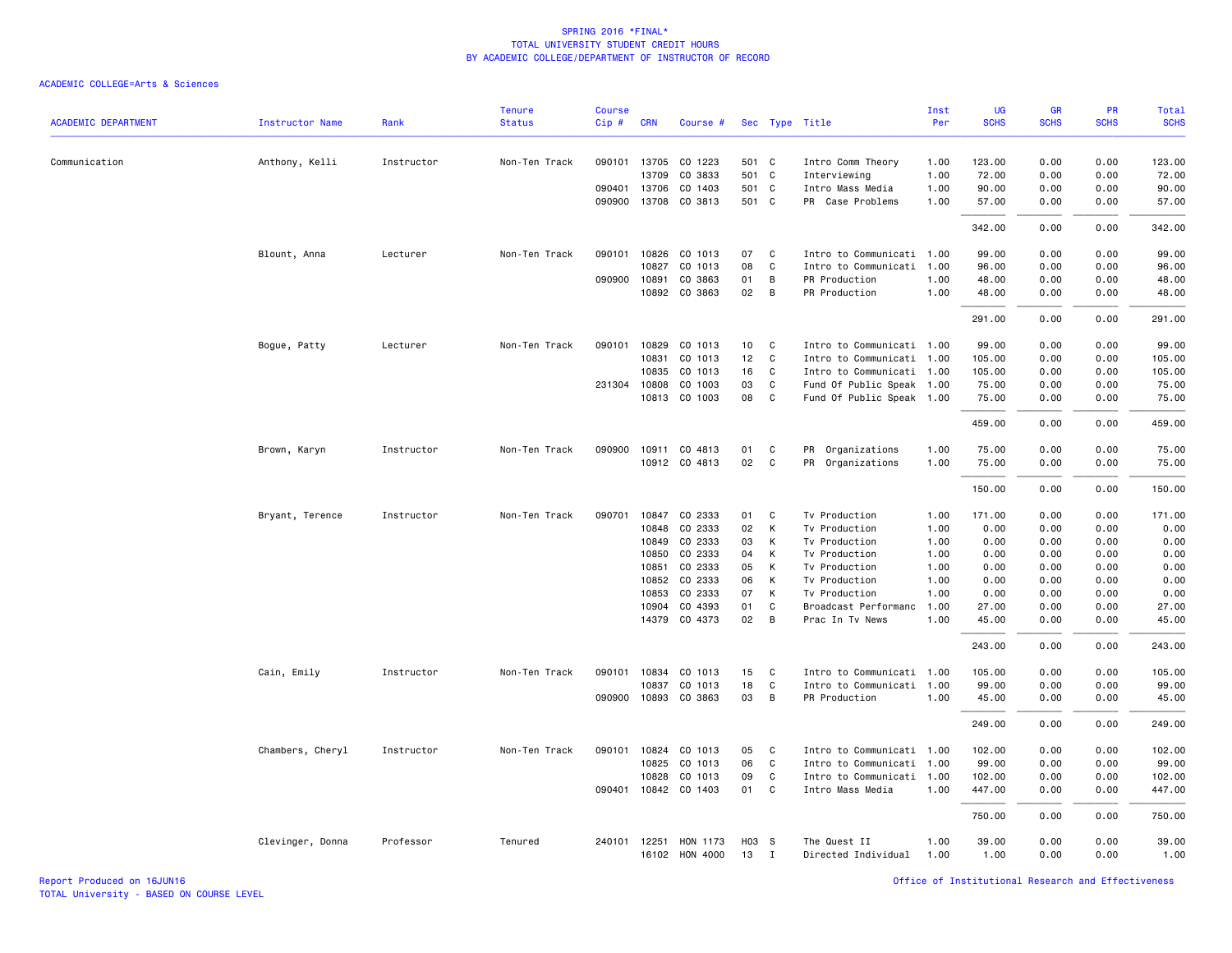| <b>ACADEMIC DEPARTMENT</b> |                    |                               | <b>Tenure</b><br><b>Status</b> | <b>Course</b> |            |                      |       |              |                           | Inst<br>Per | <b>UG</b><br><b>SCHS</b> | <b>GR</b><br><b>SCHS</b> | PR<br><b>SCHS</b> | Total       |
|----------------------------|--------------------|-------------------------------|--------------------------------|---------------|------------|----------------------|-------|--------------|---------------------------|-------------|--------------------------|--------------------------|-------------------|-------------|
|                            | Instructor Name    | Rank                          |                                | Cip#          | <b>CRN</b> | Course #             |       |              | Sec Type Title            |             |                          |                          |                   | <b>SCHS</b> |
| Communication              | Clevinger, Donna   | Professor                     | Tenured                        | 240101        | 16103      | HON 4000             | 14    | I            | Directed Individual       | 1.00        | 1.00                     | 0.00                     | 0.00              | 1.00        |
|                            |                    |                               |                                |               | 16104      | HON 4000             | 15    | $\mathbf I$  | Directed Individual       | 1.00        | 1.00                     | 0.00                     | 0.00              | 1.00        |
|                            |                    |                               |                                |               | 16105      | HON 4000             | 16    | Ι.           | Directed Individual       | 1.00        | 1.00                     | 0.00                     | 0.00              | 1.00        |
|                            |                    |                               |                                |               | 16106      | HON 4000             | 17    | Ι.           | Directed Individual       | 1.00        | 1.00                     | 0.00                     | 0.00              | 1.00        |
|                            |                    |                               |                                |               | 16107      | HON 4000             | 18    | $\mathbf I$  | Directed Individual       | 1.00        | 1.00                     | 0.00                     | 0.00              | 1.00        |
|                            |                    |                               |                                |               | 16108      | HON 4000             | 19    | $\mathbf{I}$ | Directed Individual       | 1.00        | 1.00                     | 0.00                     | 0.00              | 1.00        |
|                            |                    |                               |                                |               | 16109      | HON 4000             | 20    | $\mathbf I$  | Directed Individual       | 1.00        | 1.00                     | 0.00                     | 0.00              | 1.00        |
|                            |                    |                               |                                |               | 16110      | HON 4000             | 21    | $\mathbf I$  | Directed Individual       | 1.00        | 1.00                     | 0.00                     | 0.00              | 1.00        |
|                            |                    |                               |                                |               | 16111      | HON 4000             | 22    | $\mathbf{I}$ | Directed Individual       | 1.00        | 1.00                     | 0.00                     | 0.00              | 1.00        |
|                            |                    |                               |                                |               | 16419      | HON 4000             | 30    | $\mathbf I$  | Directed Individual       | 1.00        | 1.00                     | 0.00                     | 0.00              | 1.00        |
|                            |                    |                               |                                | 500506        |            | 14207 HON 3173       | H01 S |              | Honors Seminar in Fi 1.00 |             | 27.00                    | 0.00                     | 0.00              | 27.00       |
|                            |                    |                               |                                |               |            |                      |       |              |                           |             | 77.00                    | 0.00                     | 0.00              | 77.00       |
|                            | Cooley, Skye       | Assistant Professor Ten Track |                                | 090101        | 16197      | CO 7000              | 01    | $\mathbf I$  | Directed Indiv Study      | 1.00        | 0.00                     | 3.00                     | 0.00              | 3.00        |
|                            |                    |                               |                                | 090900        | 10883      | CO 3813              | 02    | C            | PR Case Problems          | 1.00        | 69.00                    | 0.00                     | 0.00              | 69.00       |
|                            |                    |                               |                                |               | 10909      | CO 4803              | 01    | C            | Research in PR & Adv      | 1.00        | 78.00                    | 0.00                     | 0.00              | 78.00       |
|                            |                    |                               |                                |               | 10910      | CO 4803              | 02    | $\mathbf{C}$ | Research in PR & Adv      | 1.00        | 87.00                    | 0.00                     | 0.00              | 87.00       |
|                            |                    |                               |                                |               | 10921      | CO 6803              | 01    | C            | Research in PR & Adv      | 1.00        | 0.00                     | 3.00                     | 0.00              | 3.00        |
|                            |                    |                               |                                |               |            | 099999 14916 CO 4990 | 01    | C            | Special Topic In CO       | 1.00        | 3.00                     | 0.00                     | 0.00              | 3.00        |
|                            |                    |                               |                                |               |            |                      |       |              |                           |             | 237.00                   | 6.00                     | 0.00              | 243.00      |
|                            | Denton, Raymond    | Lecturer                      | Non-Ten Track                  | 090401        | 13526      | CO 4053              | 201 E |              | Internship Comm           | 1.00        | 6.00                     | 0.00                     | 0.00              | 6.00        |
|                            |                    |                               |                                | 090701        | 13527      | CO 4373              | 201 C |              | Prac In Tv News           | 1.00        | 9.00                     | 0.00                     | 0.00              | 9.00        |
|                            |                    |                               |                                |               |            |                      |       |              |                           |             | 15.00                    | 0.00                     | 0.00              | 15.00       |
|                            | Edmonds, Khristina | Instructor                    | Non-Ten Track                  | 231304        |            | 10810 CO 1003        | 05    | $\mathbf{C}$ | Fund Of Public Speak 1.00 |             | 75.00                    | 0.00                     | 0.00              | 75.00       |
|                            |                    |                               |                                |               | 10814      | CO 1003              | 09    | C            | Fund Of Public Speak 1.00 |             | 75.00                    | 0.00                     | 0.00              | 75.00       |
|                            |                    |                               |                                |               | 10817      | CO 1003              | 12    | $\mathbf{C}$ | Fund Of Public Speak 1.00 |             | 75.00                    | 0.00                     | 0.00              | 75.00       |
|                            |                    |                               |                                |               | 10818      | CO 1003              | 13    | C.           | Fund Of Public Speak 1.00 |             | 75.00                    | 0.00                     | 0.00              | 75.00       |
|                            |                    |                               |                                |               |            | 10819 CO 1003        | 14    | $\mathbf{C}$ | Fund Of Public Speak 1.00 |             | 60.00                    | 0.00                     | 0.00              | 60.00       |
|                            |                    |                               |                                |               |            |                      |       |              |                           |             | 360.00                   | 0.00                     | 0.00              | 360.00      |
|                            | Fisher, Melody     | Assistant Professor Ten Track |                                |               |            | 090101 16570 CO 4000 | 02    | I            | Directed Indiv Study      | 1.00        | 1.00                     | 0.00                     | 0.00              | 1.00        |
|                            |                    |                               |                                | 090900        | 10882      | CO 3813              | 01    | C            | PR<br>Case Problems       | 1.00        | 69.00                    | 0.00                     | 0.00              | 69.00       |
|                            |                    |                               |                                |               |            | 10884 CO 3813        | 03    | $\mathbf{C}$ | PR Case Problems          | 1.00        | 72.00                    | 0.00                     | 0.00              | 72.00       |
|                            |                    |                               |                                |               |            |                      |       |              |                           |             | 142.00                   | 0.00                     | 0.00              | 142.00      |
|                            | Flick, Harry       | Professor                     | Tenured                        | 090101        | 10864      | CO 3213              | 01    | C            | Small Group Coummuni      | 1.00        | 75.00                    | 0.00                     | 0.00              | 75.00       |
|                            |                    |                               |                                |               | 10885      | CO 3833              | 01    | C            | Interviewing              | 1.00        | 63.00                    | 0.00                     | 0.00              | 63.00       |
|                            |                    |                               |                                |               | 10886      | CO 3833              | 02    | C            | Interviewing              | 1.00        | 63.00                    | 0.00                     | 0.00              | 63.00       |
|                            |                    |                               |                                |               | 10887      | CO 3833              | 03    | C            | Interviewing              | 1.00        | 66.00                    | 0.00                     | 0.00              | 66.00       |
|                            |                    |                               |                                |               |            |                      |       |              |                           |             | 267.00                   | 0.00                     | 0.00              | 267.00      |
|                            | Forde, John        | Professor                     | Tenured                        | 090900        | 10881      | CO 3803              | 01    | C            | Prin Public Relation 1.00 |             | 267.00                   | 0.00                     | 0.00              | 267.00      |
|                            |                    |                               |                                |               | 13707      | CO 3803              | 501 C |              | Prin Public Relation 1.00 |             | 75.00                    | 0.00                     | 0.00              | 75.00       |
|                            |                    |                               |                                |               |            |                      |       |              |                           |             | 342.00                   | 0.00                     | 0.00              | 342.00      |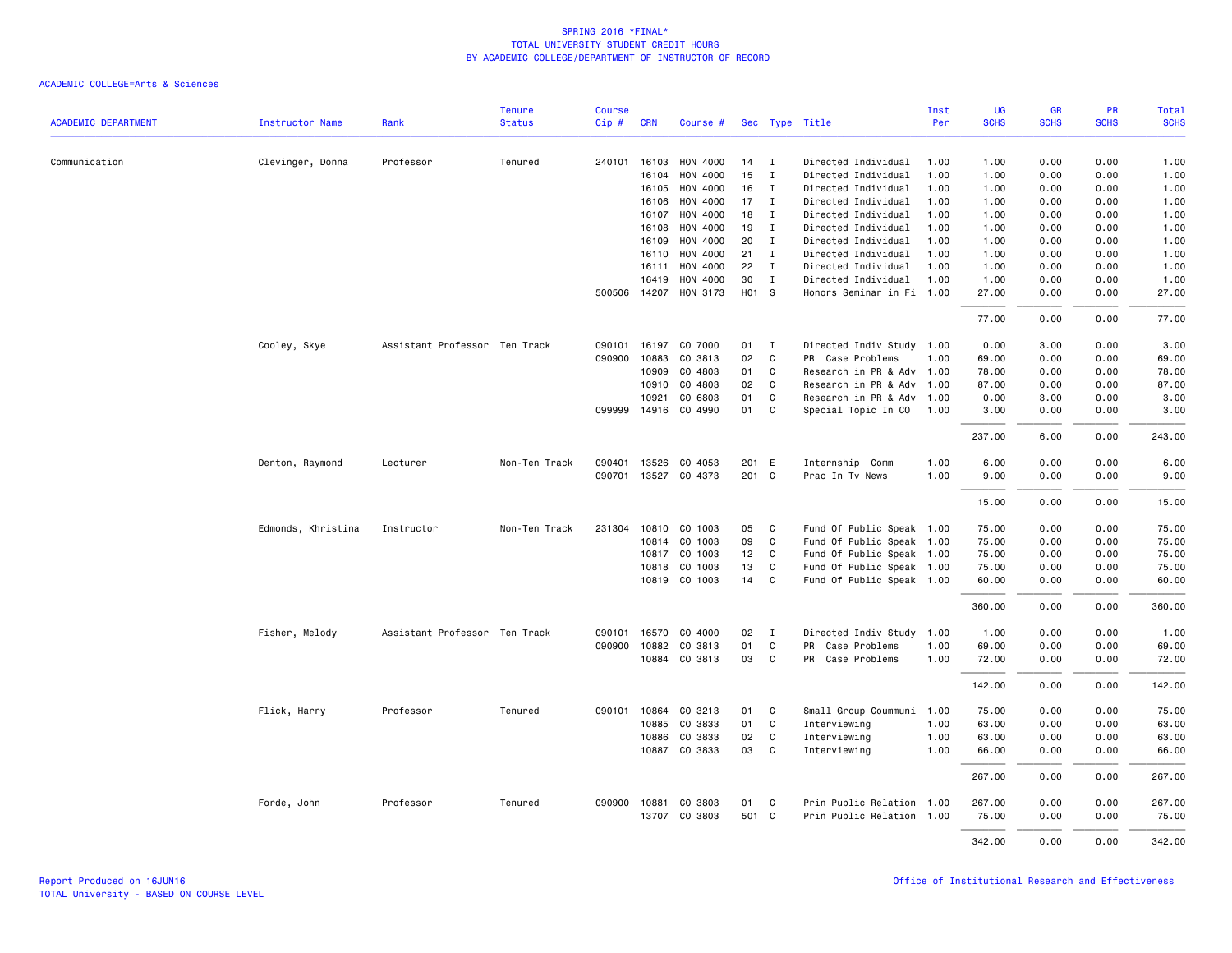|                            |                 |             | <b>Tenure</b>  | <b>Course</b> |              |                      |       |              |                           | Inst | UG          | GR          | PR          | <b>Total</b> |
|----------------------------|-----------------|-------------|----------------|---------------|--------------|----------------------|-------|--------------|---------------------------|------|-------------|-------------|-------------|--------------|
| <b>ACADEMIC DEPARTMENT</b> | Instructor Name | Rank        | <b>Status</b>  | Cip#          | <b>CRN</b>   | Course #             |       |              | Sec Type Title            | Per  | <b>SCHS</b> | <b>SCHS</b> | <b>SCHS</b> | <b>SCHS</b>  |
| Communication              | Fountain, Amy   | Instructor  | Non-Ten Track  | 090101        | 13704        | CO 1013              | 501 C |              | Intro to Communicati 1.00 |      | 90.00       | 0.00        | 0.00        | 90.00        |
|                            |                 |             |                | 090401        | 10894        | CO 4053              | 01    | E            | Internship Comm           | 1.00 | 66.00       | 0.00        | 0.00        | 66.00        |
|                            |                 |             |                | 231304        | 10809        | CO 1003              | 04    | C.           | Fund Of Public Speak 1.00 |      | 72.00       | 0.00        | 0.00        | 72.00        |
|                            |                 |             |                |               | 10811        | CO 1003              | 06    | C            | Fund Of Public Speak 1.00 |      | 66.00       | 0.00        | 0.00        | 66.00        |
|                            |                 |             |                |               |              | 10812 CO 1003        | 07    | C            | Fund Of Public Speak 1.00 |      | 72.00       | 0.00        | 0.00        | 72.00        |
|                            |                 |             |                |               |              |                      |       |              |                           |      | 366.00      | 0.00        | 0.00        | 366.00       |
|                            | Gardner, Daniel | Lecturer    | Non-Ten Track  |               | 231304 10806 | CO 1003              | 01    | C            | Fund Of Public Speak 1.00 |      | 69.00       | 0.00        | 0.00        | 69.00        |
|                            |                 |             |                |               |              | 10807 CO 1003        | 02    | $\mathtt{C}$ | Fund Of Public Speak 1.00 |      | 75.00       | 0.00        | 0.00        | 75.00        |
|                            |                 |             |                |               |              |                      |       |              |                           |      | 144.00      | 0.00        | 0.00        | 144.00       |
|                            | Garraway, David | Non-Faculty | Not Applicable | 090701        |              | 10867 CO 3333        | 01    | B            | Adv Television Prd        | 1.00 | 42.00       | 0.00        | 0.00        | 42.00        |
|                            |                 |             |                |               |              |                      |       |              |                           |      | 42.00       | 0.00        | 0.00        | 42.00        |
|                            | Gawrych, Teresa | Instructor  | Non-Ten Track  | 090404        | 10871        | CO 3403              | 01    | C            | Photographic Communi 1.00 |      | 36.00       | 0.00        | 0.00        | 36.00        |
|                            |                 |             |                |               | 10873        | CO 3403              | 03    | C            | Photographic Communi      | 1.00 | 45.00       | 0.00        | 0.00        | 45.00        |
|                            |                 |             |                | 090701        | 10868        | CO 3333              | 02    | B            | Adv Television Prd        | 1.00 | 51.00       | 0.00        | 0.00        | 51.00        |
|                            |                 |             |                |               | 10903        | CO 4373              | 01    | B            | Prac In Tv News           | 1.00 | 36.00       | 0.00        | 0.00        | 36.00        |
|                            |                 |             |                |               |              |                      |       |              |                           |      | 168.00      | 0.00        | 0.00        | 168.00       |
|                            | Goodman, Mark   | Professor   | Tenured        | 090102        | 10900        | CO 4323              | 01    | C            | Mass Media-Society        | 1.00 | 87.00       | 0.00        | 0.00        | 87.00        |
|                            |                 |             |                | 090404        | 10872        | CO 3403              | 02    | C            | Photographic Communi 1.00 |      | 45.00       | 0.00        | 0.00        | 45.00        |
|                            |                 |             |                | 090701        | 13711        | CO 4433              | 501 C |              | Television Criticism      | 1.00 | 75.00       | 0.00        | 0.00        | 75.00        |
|                            |                 |             |                |               |              | 090702 13713 CO 6433 | 501 C |              | Television Criticism 1.00 |      | 0.00        | 3.00        | 0.00        | 3.00         |
|                            |                 |             |                |               |              |                      |       |              |                           |      | 207.00      | 3.00        | 0.00        | 210.00       |
|                            | Gordon, Meaghan | Instructor  | Non-Ten Track  | 090900        | 10888        | CO 3853              | 01    | C            | Public Relations Wri 1.00 |      | 48.00       | 0.00        | 0.00        | 48.00        |
|                            |                 |             |                |               | 10889        | CO 3853              | 02    | C            | Public Relations Wri 1.00 |      | 42.00       | 0.00        | 0.00        | 42.00        |
|                            |                 |             |                |               | 10890        | CO 3853              | 03    | C            | Public Relations Wri 1.00 |      | 48.00       | 0.00        | 0.00        | 48.00        |
|                            |                 |             |                |               | 10913        | CO 4813              | 03    | C            | PR Organizations          | 1.00 | 54.00       | 0.00        | 0.00        | 54.00        |
|                            |                 |             |                |               |              |                      |       |              |                           |      | 192.00      | 0.00        | 0.00        | 192.00       |
|                            | Harmon, Nicole  | Lecturer    | Non-Ten Track  | 090101        | 10830        | CO 1013              | 11    | C            | Intro to Communicati 1.00 |      | 105.00      | 0.00        | 0.00        | 105.00       |
|                            |                 |             |                |               |              | 10832 CO 1013        | 13    | C            | Intro to Communicati 1.00 |      | 105.00      | 0.00        | 0.00        | 105.00       |
|                            |                 |             |                |               |              |                      |       |              |                           |      | 210.00      | 0.00        | 0.00        | 210.00       |
|                            | Harris, Melanie | Instructor  | Non-Ten Track  | 500501        | 14958        | CO 2544              | 01    | C            | Makeup And Costuming 1.00 |      | 20.00       | 0.00        | 0.00        | 20.00        |
|                            |                 |             |                |               | 14960        | CO 2544              | 02    | $\mathtt{C}$ | Makeup And Costuming 1.00 |      | 20.00       | 0.00        | 0.00        | 20.00        |
|                            |                 |             |                |               | 14961        | CO 2544              | 03    | C            | Makeup And Costuming 1.00 |      | 16.00       | 0.00        | 0.00        | 16.00        |
|                            |                 |             |                |               | 15259        | CO 2544              | 04    | $\mathbf{C}$ | Makeup And Costuming 1.00 |      | 20.00       | 0.00        | 0.00        | 20.00        |
|                            |                 |             |                |               |              |                      |       |              |                           |      | 76.00       | 0.00        | 0.00        | 76.00        |
|                            | Knight, Amy     | Instructor  | Non-Ten Track  | 090101        | 10822        | CO 1013              | 03    | C            | Intro to Communicati 1.00 |      | 93.00       | 0.00        | 0.00        | 93.00        |
|                            |                 |             |                |               | 10838        | CO 1013              | 19    | $\mathbf{C}$ | Intro to Communicati 1.00 |      | 99.00       | 0.00        | 0.00        | 99.00        |
|                            |                 |             |                |               | 14381        | CO 3213              | 02    | C            | Small Group Coummuni 1.00 |      | 75.00       | 0.00        | 0.00        | 75.00        |
|                            |                 |             |                |               | 14704        | CO 1013              | 502 C |              | Intro to Communicati 1.00 |      | 69.00       | 0.00        | 0.00        | 69.00        |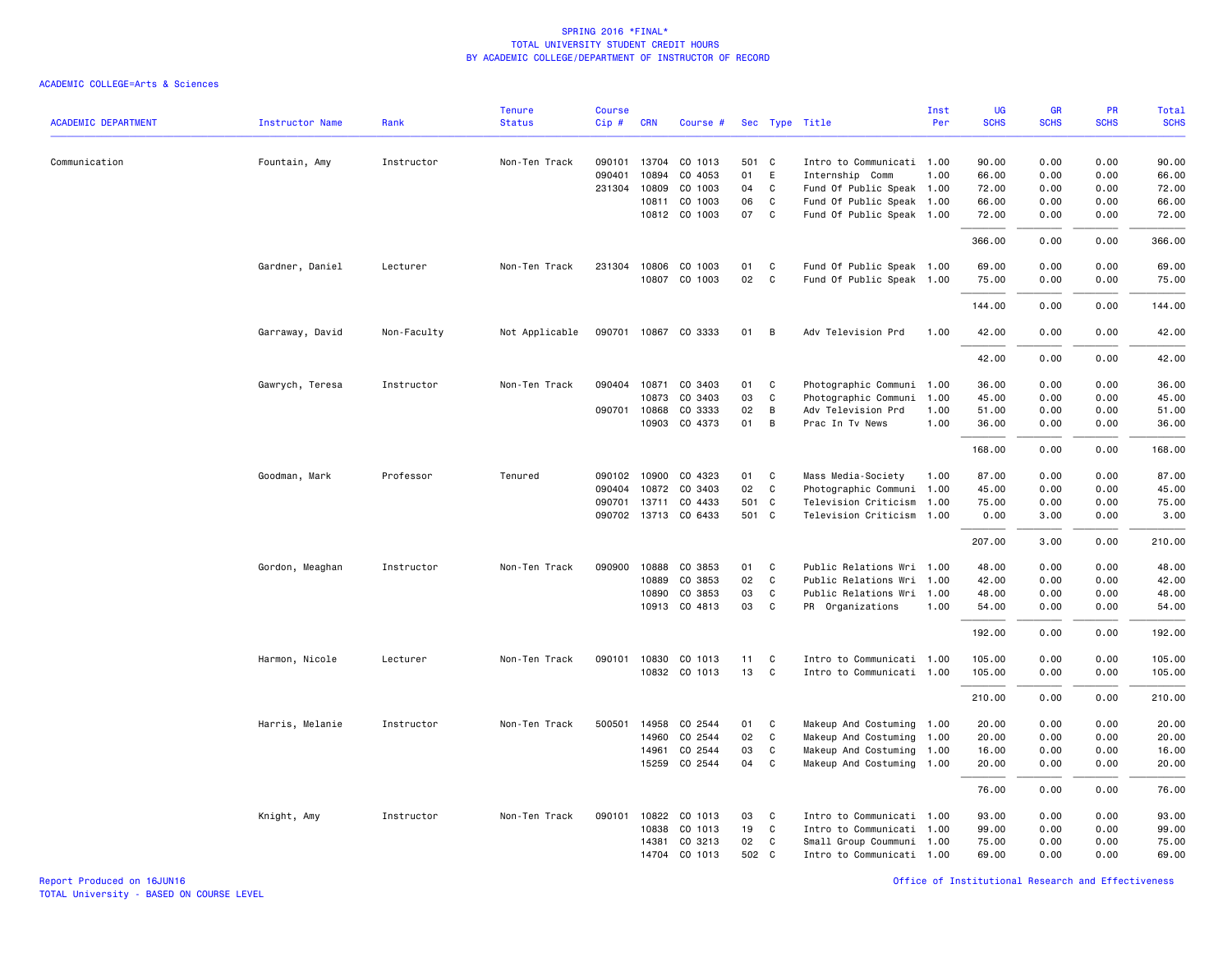| <b>ACADEMIC DEPARTMENT</b> | <b>Instructor Name</b>          | Rank                          | <b>Tenure</b><br><b>Status</b> | <b>Course</b><br>Cip# | <b>CRN</b>   | Course #                 |          |              | Sec Type Title                             | Inst<br>Per  | UG<br><b>SCHS</b> | <b>GR</b><br><b>SCHS</b> | <b>PR</b><br><b>SCHS</b> | <b>Total</b><br><b>SCHS</b> |
|----------------------------|---------------------------------|-------------------------------|--------------------------------|-----------------------|--------------|--------------------------|----------|--------------|--------------------------------------------|--------------|-------------------|--------------------------|--------------------------|-----------------------------|
| Communication              | Knight, Amy                     | Instructor                    | Non-Ten Track                  |                       |              | 231304 10815 CO 1003     | 10       | $\mathbf{C}$ | Fund Of Public Speak 1.00                  |              | 75.00             | 0.00                     | 0.00                     | 75.00                       |
|                            |                                 |                               |                                |                       |              |                          |          |              |                                            |              | 411.00            | 0.00                     | 0.00                     | 411.00                      |
|                            | Lindley, William                | Lecturer                      | Non-Ten Track                  |                       |              | 090101 10821 CO 1013     | 02       | C.           | Intro to Communicati 1.00                  |              | 105.00            | 0.00                     | 0.00                     | 105.00                      |
|                            |                                 |                               |                                |                       |              |                          |          |              |                                            |              | 105.00            | 0.00                     | 0.00                     | 105.00                      |
|                            | Loehwing, Melanie               | Assistant Professor Ten Track |                                | 090904                | 14383        | CO 4213                  | 01       | C            | Political Commun                           | 1.00         | 63.00             | 0.00                     | 0.00                     | 63.00                       |
|                            |                                 |                               |                                | 231304                | 10896        | CO 4253                  | 01       | C            | Elements Of Persuasn                       | 1.00         | 90.00             | 0.00                     | 0.00                     | 90.00                       |
|                            |                                 |                               |                                |                       | 10897        | CO 4253                  | 02       | C            | Elements Of Persuasn 1.00                  |              | 90.00             | 0.00                     | 0.00                     | 90.00                       |
|                            |                                 |                               |                                |                       |              |                          |          |              |                                            |              | 243.00            | 0.00                     | 0.00                     | 243.00                      |
|                            | Matheny, James                  | Assistant Professor Ten Track |                                |                       | 090101 10877 | CO 3563                  | 01       | C            | Voice and Movement                         | 1.00         | 66.00             | 0.00                     | 0.00                     | 66.00                       |
|                            |                                 |                               |                                |                       | 16248        | CO 4000                  | 01       | $\mathbf I$  | Directed Indiv Study                       | 1.00         | 3.00              | 0.00                     | 0.00                     | 3.00                        |
|                            |                                 |                               |                                |                       |              | 500506 10862 CO 2503     | 01       | C            | Acting                                     | 1.00         | 54.00             | 0.00                     | 0.00                     | 54.00                       |
|                            |                                 |                               |                                |                       |              |                          |          |              |                                            |              | 123.00            | 0.00                     | 0.00                     | 123.00                      |
|                            | McDavid, Frances                | Instructor                    | Non-Ten Track                  | 090401                |              | 10876 CO 3443            | 01       | C            | Adv News Writ-Report 1.00                  |              | 48.00             | 0.00                     | 0.00                     | 48.00                       |
|                            |                                 |                               |                                |                       |              | 10905 CO 4403            | 01       | C            | Journalism Ethics                          | 1.00         | 51.00             | 0.00                     | 0.00                     | 51.00                       |
|                            |                                 |                               |                                |                       |              |                          |          |              |                                            |              |                   |                          |                          |                             |
|                            |                                 |                               |                                |                       |              |                          |          |              |                                            |              | 99.00             | 0.00                     | 0.00                     | 99.00                       |
|                            | Misun, Christopher              | Non-Faculty                   | Not Applicable                 | 090102                |              | 16175 CO 4323            | 201 C    |              | Mass Media-Society                         | 1.00         | 3.00              | 0.00                     | 0.00                     | 3.00                        |
|                            |                                 |                               |                                | 090401                | 13522        | CO 1403                  | 201 C    |              | Intro Mass Media                           | 1.00         | 51.00             | 0.00                     | 0.00                     | 51.00                       |
|                            |                                 |                               |                                |                       |              | 14159 CO 3413            | 201 C    |              | News Gathering                             | 1.00         | 3.00              | 0.00                     | 0.00                     | 3.00                        |
|                            |                                 |                               |                                |                       |              |                          |          |              |                                            |              | 57.00             | 0.00                     | 0.00                     | 57.00                       |
|                            | Montgomery, Debbie              | Lecturer                      | Non-Ten Track                  | 090701                |              | 10861 CO 2423            | 01       | C            | News Edit-Typo-Mkup                        | 1.00         | 42.00             | 0.00                     | 0.00                     | 42.00                       |
|                            |                                 |                               |                                |                       |              |                          |          |              |                                            |              | 42.00             | 0.00                     | 0.00                     | 42.00                       |
|                            | Morschauser, Lindsey Instructor |                               | Non-Ten Track                  | 400404                |              | 12115 GR 4512            | 01       | C            | Practicum Bd Met II                        | 1.00         | 18.00             | 0.00                     | 0.00                     | 18.00                       |
|                            |                                 |                               |                                |                       |              | 12116 GR 4512            | 02       | K            | Practicum Bd Meth II 1.00                  |              | 0.00              | 0.00                     | 0.00                     | 0.00                        |
|                            |                                 |                               |                                |                       | 12118        | GR 4532                  | 01       | C            | Practicum Bd Met IV                        | 1.00         | 32.00             | 0.00                     | 0.00                     | 32.00                       |
|                            |                                 |                               |                                |                       | 12119        | GR 4532                  | 02       | K            | Practicum Bd Met IV                        | 1.00         | 0.00              | 0.00                     | 0.00                     | 0.00                        |
|                            |                                 |                               |                                |                       | 12120        | GR 4532                  | 03       | K            | Practicum Bd Met IV                        | 1.00         | 0.00              | 0.00                     | 0.00                     | 0.00                        |
|                            |                                 |                               |                                |                       | 12122        | GR 4640                  | 01       | C            | Met Internship                             | 1.00         | 12.00             | 0.00                     | 0.00                     | 12.00                       |
|                            |                                 |                               |                                | 450701                | 12136        | GR 6512                  | 01       | C            | Practicum Bd Met II                        | 1.00         | 0.00              | 6.00                     | 0.00                     | 6.00                        |
|                            |                                 |                               |                                |                       | 12137        | GR 6512                  | 02       | К            | Practicum Bd Meth II                       | 1.00         | 0.00              | 0.00                     | 0.00                     | 0.00                        |
|                            |                                 |                               |                                |                       | 12139        | GR 6532                  | 01       | C            | Practicum Bd Met IV                        | 1.00         | 0.00              | 10.00                    | 0.00                     | 10.00                       |
|                            |                                 |                               |                                |                       | 12140        | GR 6532<br>12141 GR 6532 | 02<br>03 | K<br>К       | Practicum Bd Met IV<br>Practicum Bd Met IV | 1.00<br>1.00 | 0.00<br>0.00      | 0.00<br>0.00             | 0.00<br>0.00             | 0.00<br>0.00                |
|                            |                                 |                               |                                |                       |              |                          |          |              |                                            |              | 62.00             | 16.00                    | 0.00                     | 78.00                       |
|                            | Nicholson, John                 | Associate Professor Tenured   |                                | 090101                | 10841        | CO 1223                  | 01       | C            | Intro Comm Theory                          | 1.00         | 465.00            | 0.00                     | 0.00                     | 465.00                      |
|                            |                                 |                               |                                |                       | 10895        | CO 4223                  | 01       | C            | Adv Comm Theory                            | 1.00         | 66.00             | 0.00                     | 0.00                     | 66.00                       |
|                            |                                 |                               |                                |                       | 231304 10846 | CO 2253                  | 01       | C            | Fund Interprsn Comm                        | 1.00         | 60.00             | 0.00                     | 0.00                     | 60.00                       |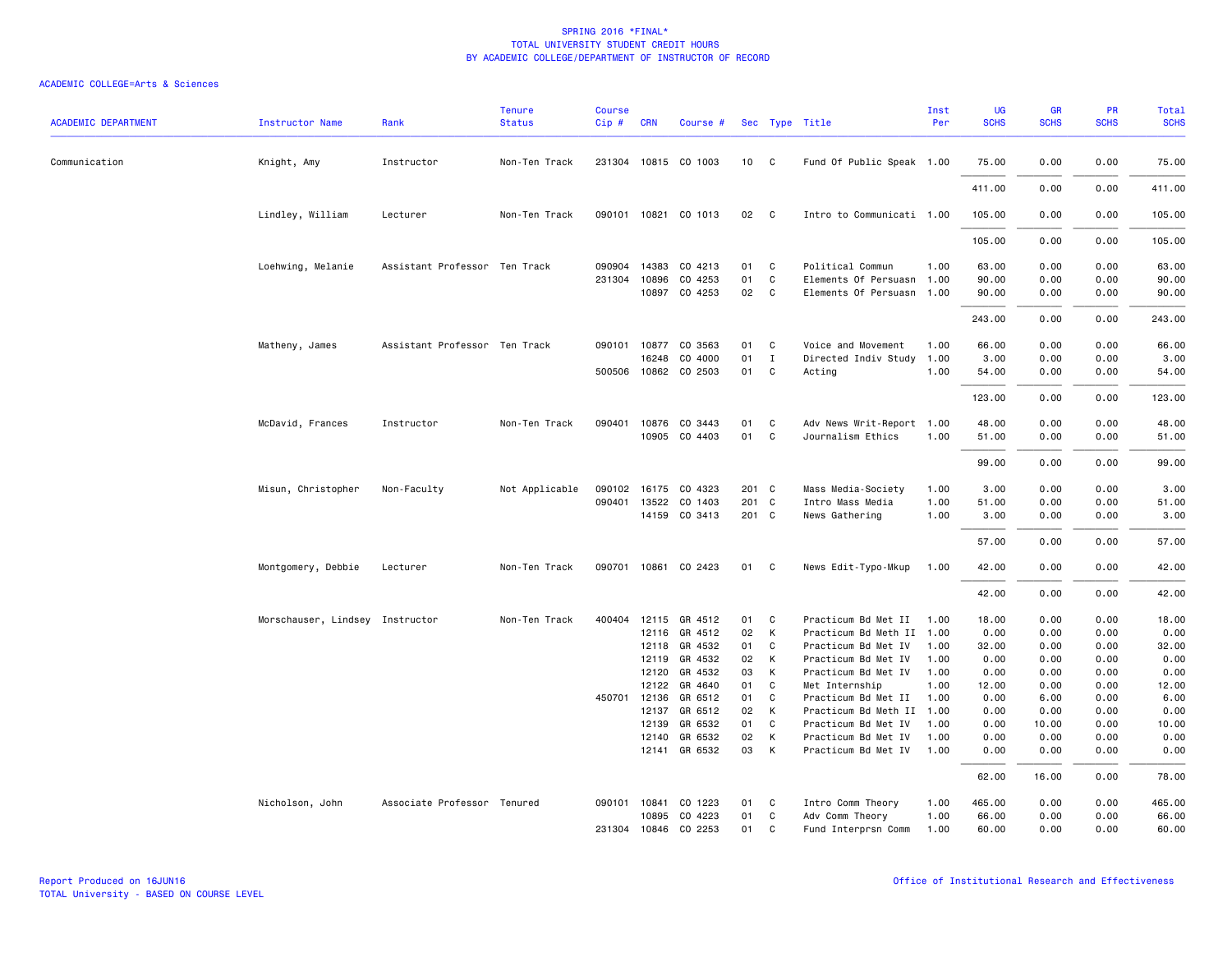|                            |                        |                               | <b>Tenure</b>  | <b>Course</b> |              |                      |    |              |                           | Inst | UG          | <b>GR</b>   | PR          | <b>Total</b> |
|----------------------------|------------------------|-------------------------------|----------------|---------------|--------------|----------------------|----|--------------|---------------------------|------|-------------|-------------|-------------|--------------|
| <b>ACADEMIC DEPARTMENT</b> | <b>Instructor Name</b> | Rank                          | <b>Status</b>  | Cip#          | <b>CRN</b>   | Course #             |    |              | Sec Type Title            | Per  | <b>SCHS</b> | <b>SCHS</b> | <b>SCHS</b> | <b>SCHS</b>  |
|                            |                        |                               |                |               |              |                      |    |              |                           |      |             |             |             |              |
|                            |                        |                               |                |               |              |                      |    |              |                           |      | 591.00      | 0.00        | 0.00        | 591.00       |
| Communication              | Poe, Philip            | Assistant Professor Ten Track |                |               |              | 090101 16571 CO 4000 | 03 | $\mathbf{I}$ | Directed Indiv Study 1.00 |      | 1.00        | 0.00        | 0.00        | 1.00         |
|                            |                        |                               |                | 090401        | 10875        | CO 3423              | 01 | C            | Feature Writing           | 1.00 | 45.00       | 0.00        | 0.00        | 45.00        |
|                            |                        |                               |                | 090701        | 10854        | CO 2413              | 01 | C            | Intro News Writ-Repo 1.00 |      | 273.00      | 0.00        | 0.00        | 273.00       |
|                            |                        |                               |                |               | 10855        | CO 2413              | 02 | К            | Intro News Writ-Repo      | 1.00 | 0.00        | 0.00        | 0.00        | 0.00         |
|                            |                        |                               |                |               | 10856        | CO 2413              | 03 | К            | Intro News Writ-Repo 1.00 |      | 0.00        | 0.00        | 0.00        | 0.00         |
|                            |                        |                               |                |               | 10857        | CO 2413              | 04 | К            | Intro News Writ-Repo 1.00 |      | 0.00        | 0.00        | 0.00        | 0.00         |
|                            |                        |                               |                |               | 10858        | CO 2413              | 05 | К            | Intro News Writ-Repo 1.00 |      | 0.00        | 0.00        | 0.00        | 0.00         |
|                            |                        |                               |                |               | 10859        | CO 2413              | 06 | К            | Intro News Writ-Repo 1.00 |      | 0.00        | 0.00        | 0.00        | 0.00         |
|                            |                        |                               |                |               | 10860        | CO 2413              | 07 | К            | Intro News Writ-Repo 1.00 |      | 0.00        | 0.00        | 0.00        | 0.00         |
|                            |                        |                               |                |               |              | 14625 CO 3343        | 02 | C            | Writing for the Medi 1.00 |      | 48.00       | 0.00        | 0.00        | 48.00        |
|                            |                        |                               |                |               |              |                      |    |              |                           |      | 367.00      | 0.00        | 0.00        | 367.00       |
|                            | Roussin, Wendy         | Associate Professor Tenured   |                |               |              | 090404 10874 CO 3403 | 04 | C            | Photographic Communi 1.00 |      | 42.00       | 0.00        | 0.00        | 42.00        |
|                            |                        |                               |                |               | 14380        | CO 4423              | 01 | B            | Adv Photo Communicat 1.00 |      | 30.00       | 0.00        | 0.00        | 30.00        |
|                            |                        |                               |                |               |              | 090702 10879 CO 3713 | 02 | C            | Digital Communicatio 1.00 |      | 48.00       | 0.00        | 0.00        | 48.00        |
|                            |                        |                               |                |               |              |                      |    |              |                           |      | 120.00      | 0.00        | 0.00        | 120.00       |
|                            | Ryalls, Emily          | Assistant Professor Ten Track |                |               |              | 050207 10192 AN 1173 | 01 | C            | Intro Gender Studies 1.00 |      | 24.00       | 0.00        | 0.00        | 24.00        |
|                            |                        |                               |                |               | 10193        | AN 1173              | 02 | $\mathsf{C}$ | Intro Gender Studies      | 1.00 | 24.00       | 0.00        | 0.00        | 24.00        |
|                            |                        |                               |                |               | 12150        | GS 1173              | 01 | C            | Introduction to Gend      | 1.00 | 63.00       | 0.00        | 0.00        | 63.00        |
|                            |                        |                               |                |               | 12151        | GS 1173              | 02 | C            | Introduction to Gend      | 1.00 | 60.00       | 0.00        | 0.00        | 60.00        |
|                            |                        |                               |                |               | 13340        | SO 1173              | 01 | C            | Intro Gender Studies 1.00 |      | 42.00       | 0.00        | 0.00        | 42.00        |
|                            |                        |                               |                |               | 13341        | SO 1173              | 02 | C            | Intro Gender Studies      | 1.00 | 48.00       | 0.00        | 0.00        | 48.00        |
|                            |                        |                               |                |               | 090101 14385 | CO 4263              | 01 | C            | Gender Communication      | 1.00 | 45.00       | 0.00        | 0.00        | 45.00        |
|                            |                        |                               |                |               |              | 14386 CO 6263        | 01 | C            | Gender Communication 1.00 |      | 0.00        | 18.00       | 0.00        | 18.00        |
|                            |                        |                               |                |               |              |                      |    |              |                           |      | 306.00      | 18.00       | 0.00        | 324.00       |
|                            | Spann, Leighton        | Non-Faculty                   | Not Applicable |               |              | 090401 10866 CO 3313 | 02 | $\mathbf{C}$ | News Write for Elec       | 1.00 | 48.00       | 0.00        | 0.00        | 48.00        |
|                            |                        |                               |                |               |              |                      |    |              |                           |      | 48.00       | 0.00        | 0.00        | 48.00        |
|                            | Stockstill, William    | Assistant Professor Ten Track |                |               |              | 500501 10843 CO 1503 | 01 | C            | Intro To Theatre          | 1.00 | 519.00      | 0.00        | 0.00        | 519.00       |
|                            |                        |                               |                |               |              | 14375 CO 1563        | 01 | E            | Theatre Practicum #6      | 1.00 | 39.00       | 0.00        | 0.00        | 39.00        |
|                            |                        |                               |                |               |              |                      |    |              |                           |      |             |             |             |              |
|                            |                        |                               |                |               |              |                      |    |              |                           |      | 558.00      | 0.00        | 0.00        | 558.00       |
|                            | Strout, Lawrence       | Associate Professor Tenured   |                |               | 090102 10899 | CO 4313              | 01 | C            | Mass Media Law            | 1.00 | 111.00      | 0.00        | 0.00        | 111.00       |
|                            |                        |                               |                |               | 090401 10865 | CO 3313              | 01 | C            | News Write for Elec       | 1.00 | 45.00       | 0.00        | 0.00        | 45.00        |
|                            |                        |                               |                |               |              | 090701 10869 CO 3343 | 01 | C            | Writing for the Medi 1.00 |      | 33.00       | 0.00        | 0.00        | 33.00        |
|                            |                        |                               |                |               |              |                      |    |              |                           |      | 189.00      | 0.00        | 0.00        | 189.00       |
|                            | Williams, Kevin        | Associate Professor Tenured   |                |               |              | 090102 10901 CO 4323 | 02 | C            | Mass Media-Society        | 1.00 | 93.00       | 0.00        | 0.00        | 93.00        |
|                            |                        |                               |                |               |              | 13710 CO 4323        |    | 501 C        | Mass Media-Society        | 1.00 | 84.00       | 0.00        | 0.00        | 84.00        |
|                            |                        |                               |                |               | 090401 10919 | CO 6323              | 02 | C            | Mass Media-Society        | 1.00 | 0.00        | 3.00        | 0.00        | 3.00         |
|                            |                        |                               |                |               |              | 13712 CO 6323        |    | 501 C        | Mass Media-Society        | 1.00 | 0.00        | 18.00       | 0.00        | 18.00        |
|                            |                        |                               |                |               |              | 090702 10878 CO 3713 | 01 | C            | Digital Communicatio      | 1.00 | 48.00       | 0.00        | 0.00        | 48.00        |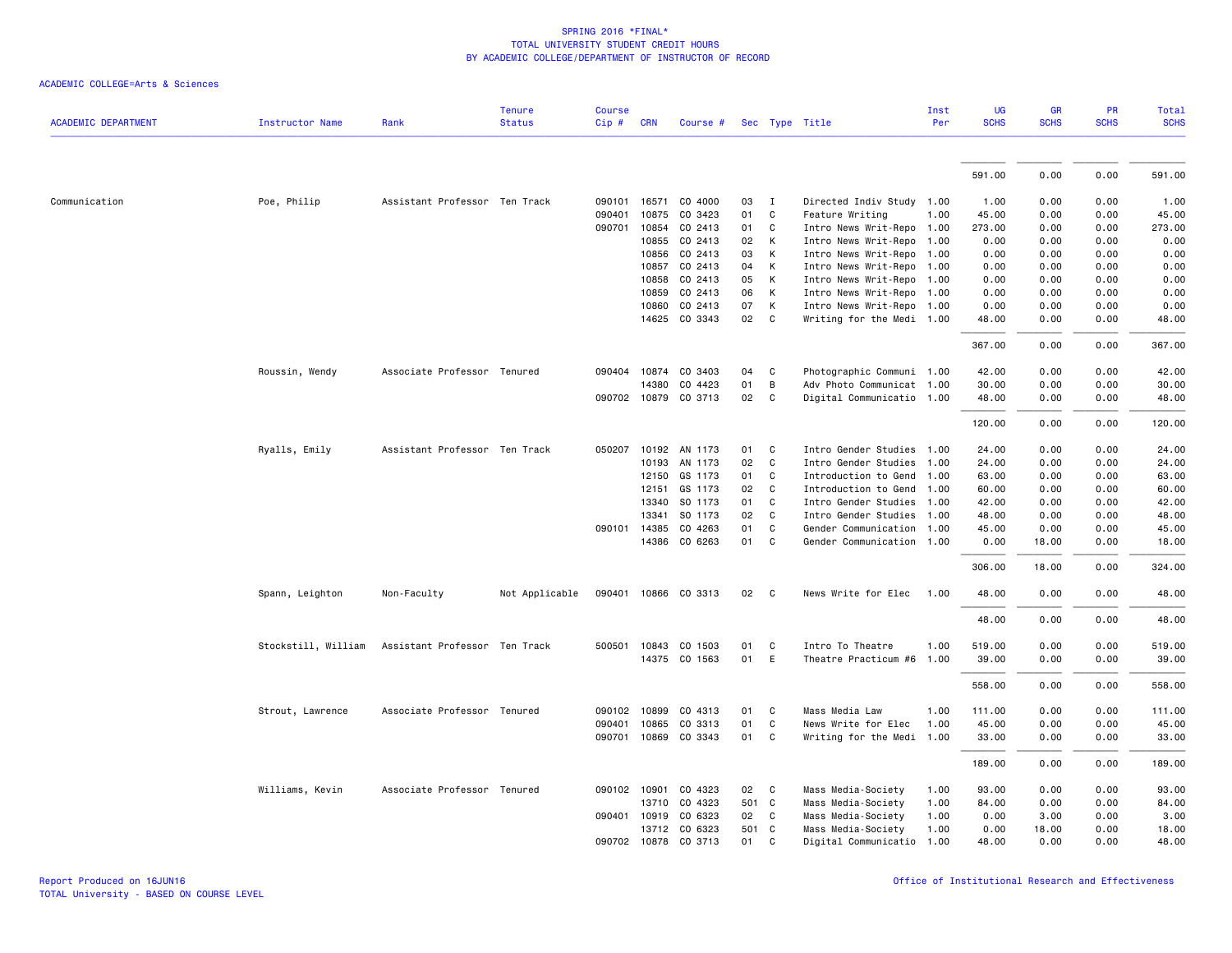| <b>ACADEMIC DEPARTMENT</b> | Instructor Name | Rank | <b>Tenure</b><br><b>Status</b> | <b>Course</b><br>$Cip$ # | <b>CRN</b> | Course # Sec Type Title |  | Inst<br>Per | UG<br><b>SCHS</b>                                                       | <b>GR</b><br><b>SCHS</b> | <b>PR</b><br><b>SCHS</b> | Total<br><b>SCHS</b> |
|----------------------------|-----------------|------|--------------------------------|--------------------------|------------|-------------------------|--|-------------|-------------------------------------------------------------------------|--------------------------|--------------------------|----------------------|
|                            |                 |      |                                |                          |            |                         |  |             | 225.00                                                                  | 21.00                    | 0.00                     | 246.00               |
|                            |                 |      |                                |                          |            |                         |  |             | ========                                                                | ---------                | --------                 | -----------          |
| Communication              |                 |      |                                |                          |            |                         |  |             | 8875.00                                                                 | 64.00                    | 0.00                     | 8939.00              |
|                            |                 |      |                                |                          |            |                         |  |             | $\qquad \qquad \equiv \equiv \equiv \equiv \equiv \equiv \equiv \equiv$ | ========                 |                          | ==========           |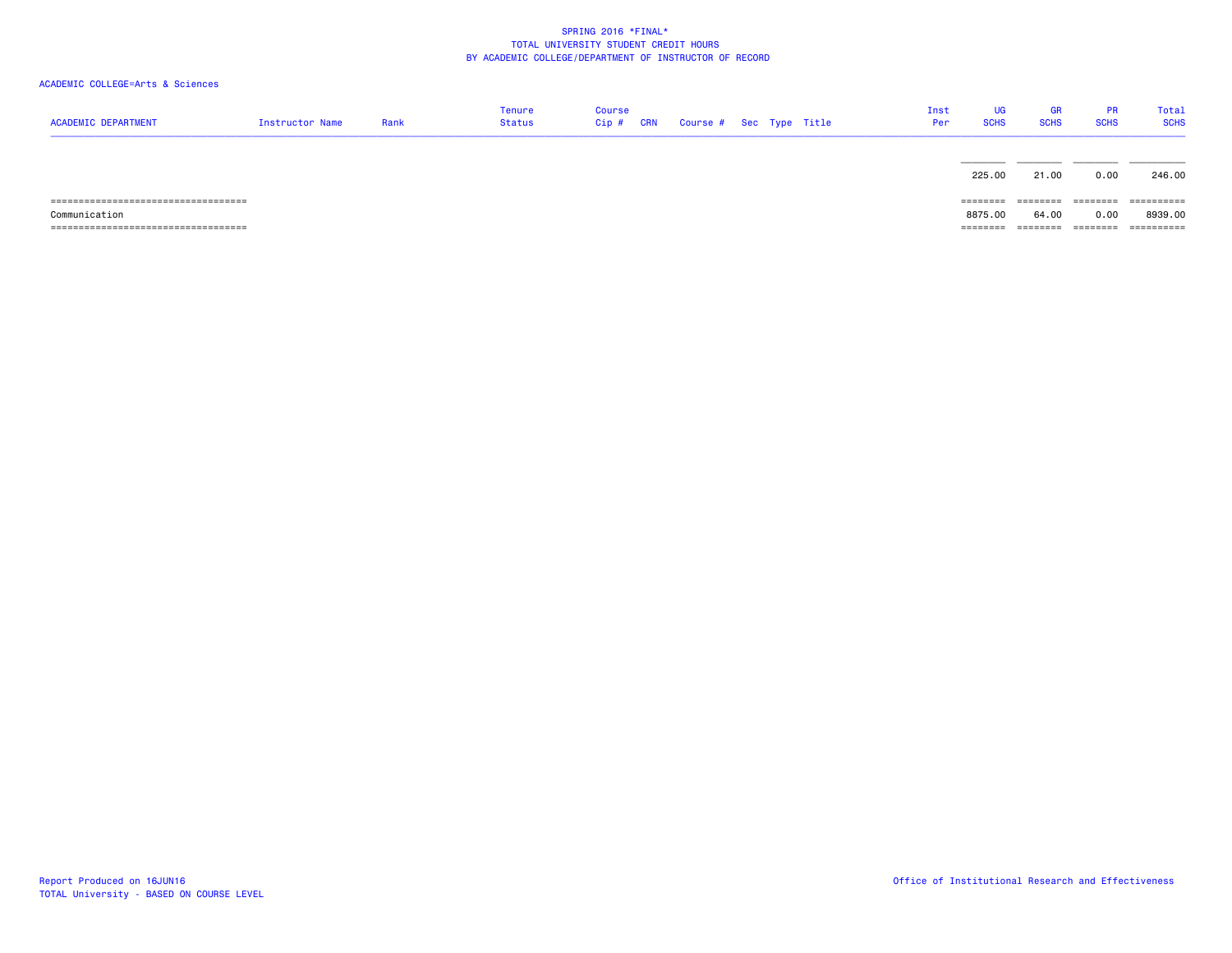| <b>ACADEMIC DEPARTMENT</b> | <b>Instructor Name</b> | Rank                        | <b>Tenure</b><br><b>Status</b> | <b>Course</b><br>Cip# | <b>CRN</b>   | Course #             |                   |              | Sec Type Title            | Inst<br>Per | UG<br><b>SCHS</b> | <b>GR</b><br><b>SCHS</b> | PR<br><b>SCHS</b> | <b>Total</b><br><b>SCHS</b> |
|----------------------------|------------------------|-----------------------------|--------------------------------|-----------------------|--------------|----------------------|-------------------|--------------|---------------------------|-------------|-------------------|--------------------------|-------------------|-----------------------------|
| English                    | Agee, Kelly            | Instructor                  | Non-Ten Track                  |                       | 231303 12011 | GE 3513              | 02                | C            | Technical Writing         | 1.00        | 66.00             | 0.00                     | 0.00              | 66.00                       |
|                            |                        |                             |                                |                       | 12015        | GE 3513              | 06                | $\mathsf{C}$ | Technical Writing         | 1.00        | 75.00             | 0.00                     | 0.00              | 75.00                       |
|                            |                        |                             |                                |                       |              | 12019 GE 3513        | 10                | C            | Technical Writing         | 1.00        | 63.00             | 0.00                     | 0.00              | 63.00                       |
|                            |                        |                             |                                |                       |              |                      |                   |              |                           |             | 204.00            | 0.00                     | 0.00              | 204.00                      |
|                            | Anderson, Thomas       | Associate Professor Tenured |                                |                       |              | 231404 11552 EN 2213 | H <sub>01</sub> C |              | English Lit Before 1 1.00 |             | 39.00             | 0.00                     | 0.00              | 39.00                       |
|                            |                        |                             |                                |                       |              |                      |                   |              |                           |             | 39.00             | 0.00                     | 0.00              | 39.00                       |
|                            | Atkinson, Theodore     | Associate Professor Tenured |                                |                       | 231402 11561 | EN 2253              | 02                | C            | American Lit After 1      | 1.00        | 87.00             | 0.00                     | 0.00              | 87.00                       |
|                            |                        |                             |                                |                       | 14367        | EN 6923              | 01                | C            | American Novel 1900       | 1.00        | 0.00              | 15.00                    | 0.00              | 15.00                       |
|                            |                        |                             |                                |                       |              | 231404 14368 EN 4923 | 01                | $\mathsf{C}$ | American Novel Since 1.00 |             | 45.00             | 0.00                     | 0.00              | 45.00                       |
|                            |                        |                             |                                |                       |              |                      |                   |              |                           |             | 132.00            | 15.00                    | 0.00              | 147.00                      |
|                            | Austin, Daniel         | Instructor                  | Non-Ten Track                  |                       |              | 231301 11485 EN 1113 | 10                | C            | En Composition II         | 1.00        | 72.00             | 0.00                     | 0.00              | 72.00                       |
|                            |                        |                             |                                |                       | 11486        | EN 1113              | 11                | C            | En Composition II         | 1.00        | 63.00             | 0.00                     | 0.00              | 63.00                       |
|                            |                        |                             |                                |                       |              | 231401 11538 EN 2203 | 04                | C            | Intro To Literature       | 1.00        | 84.00             | 0.00                     | 0.00              | 84.00                       |
|                            |                        |                             |                                |                       |              |                      |                   |              |                           |             | 219.00            | 0.00                     | 0.00              | 219.00                      |
|                            | Barton, Amy            | Instructor                  | Non-Ten Track                  | 231303                | 12010        | GE 3513              | 01                | C            | Technical Writing         | 1.00        | 63.00             | 0.00                     | 0.00              | 63.00                       |
|                            |                        |                             |                                |                       |              | 12013 GE 3513        | 04                | $\mathsf{C}$ | Technical Writing         | 1.00        | 63.00             | 0.00                     | 0.00              | 63.00                       |
|                            |                        |                             |                                |                       |              | 12018 GE 3513        | 09                | C            | Technical Writing         | 1.00        | 57.00             | 0.00                     | 0.00              | 57.00                       |
|                            |                        |                             |                                |                       |              |                      |                   |              |                           |             | 183.00            | 0.00                     | 0.00              | 183.00                      |
|                            | Bentley, Gregory       | Associate Professor Tenured |                                |                       |              | 231404 11549 EN 2213 | 02                | C            | English Lit Before 1      | 1.00        | 72.00             | 0.00                     | 0.00              | 72.00                       |
|                            |                        |                             |                                |                       |              | 11595 EN 4513        | 01                | $\mathsf{C}$ | Shakespeare               | 1.00        | 60.00             | 0.00                     | 0.00              | 60.00                       |
|                            |                        |                             |                                |                       |              |                      |                   |              |                           |             | 132.00            | 0.00                     | 0.00              | 132.00                      |
|                            | Bogard, LaToya         | Instructor                  | Non-Ten Track                  |                       | 231301 11459 | EN 1103              | 01                | C            | En Composition I          | 1.00        | 66.00             | 0.00                     | 0.00              | 66.00                       |
|                            |                        |                             |                                |                       |              | 11465 EN 1103        | 08                | $\mathtt{C}$ | En Composition I          | 1.00        | 69.00             | 0.00                     | 0.00              | 69.00                       |
|                            |                        |                             |                                |                       |              | 11470 EN 1103        | 13                | C            | En Composition I          | 1.00        | 72.00             | 0.00                     | 0.00              | 72.00                       |
|                            |                        |                             |                                |                       |              | 231401 11543 EN 2203 | 09                | C            | Intro To Literature       | 1.00        | 87.00             | 0.00                     | 0.00              | 87.00                       |
|                            |                        |                             |                                |                       |              |                      |                   |              |                           |             | 294.00            | 0.00                     | 0.00              | 294.00                      |
|                            | Brandon, Stephen       | Lecturer                    | Non-Ten Track                  |                       | 231301 11460 | EN 1103              | 02                | C            | En Composition I          | 1.00        | 78.00             | 0.00                     | 0.00              | 78.00                       |
|                            |                        |                             |                                |                       | 11491        | EN 1113              | 17                | C            | En Composition II         | 1.00        | 69.00             | 0.00                     | 0.00              | 69.00                       |
|                            |                        |                             |                                |                       | 11507        | EN 1113              | 34                | C            | En Composition II         | 1.00        | 69.00             | 0.00                     | 0.00              | 69.00                       |
|                            |                        |                             |                                |                       |              | 11523 EN 1113        | 51                | C            | En Composition II         | 1.00        | 69.00             | 0.00                     | 0.00              | 69.00                       |
|                            |                        |                             |                                |                       |              |                      |                   |              |                           |             | 285.00            | 0.00                     | 0.00              | 285.00                      |
|                            | Branum, Caitlin        | Grad Teach Assist           | Not Applicable                 |                       |              | 231301 11510 EN 1113 | 37                | C            | En Composition II         | 1.00        | 72.00             | 0.00                     | 0.00              | 72.00                       |
|                            |                        |                             |                                |                       |              |                      |                   |              |                           |             | 72.00             | 0.00                     | 0.00              | 72.00                       |
|                            | Brocato, John          | Instructor                  | Non-Ten Track                  |                       |              | 231303 12012 GE 3513 | 03                | C            | Technical Writing         | 1.00        | 60.00             | 0.00                     | 0.00              | 60.00                       |
|                            |                        |                             |                                |                       |              | 12017 GE 3513        | 08                | C            | Technical Writing         | 1.00        | 33.00             | 0.00                     | 0.00              | 33.00                       |
|                            |                        |                             |                                |                       |              | 12022 GE 3513        | H <sub>01</sub> C |              | Honors - Technical W      | 1.00        | 30.00             | 0.00                     | 0.00              | 30.00                       |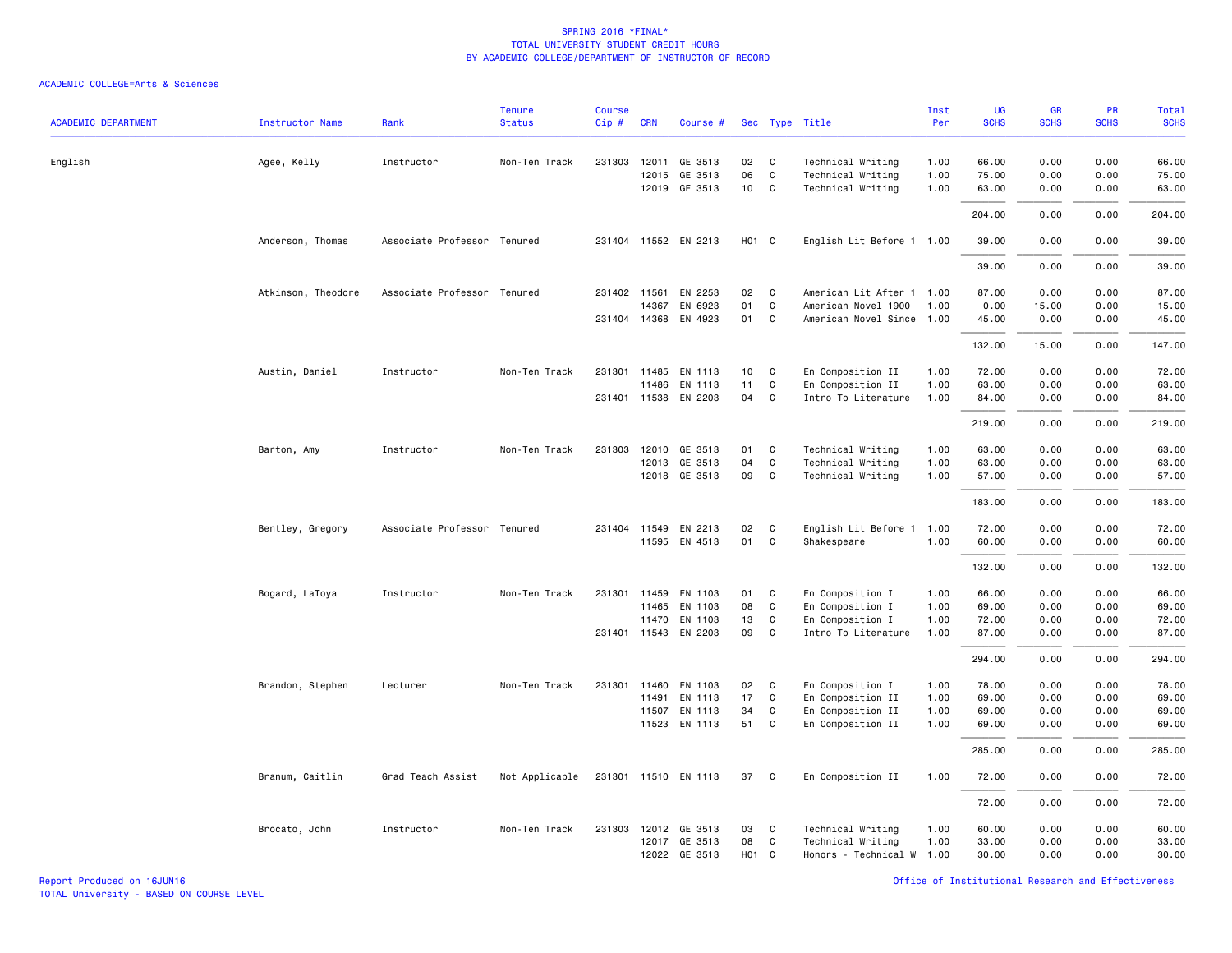| <b>ACADEMIC DEPARTMENT</b> | <b>Instructor Name</b> | Rank                               | <b>Tenure</b><br><b>Status</b> | Course<br>Cip# | <b>CRN</b>   | Course #              |       |                | Sec Type Title            | Inst<br>Per | UG<br><b>SCHS</b> | GR<br><b>SCHS</b> | PR<br><b>SCHS</b> | Total<br><b>SCHS</b> |
|----------------------------|------------------------|------------------------------------|--------------------------------|----------------|--------------|-----------------------|-------|----------------|---------------------------|-------------|-------------------|-------------------|-------------------|----------------------|
|                            |                        |                                    |                                |                |              |                       |       |                |                           |             |                   |                   |                   |                      |
|                            |                        |                                    |                                |                |              |                       |       |                |                           |             | 123.00            | 0.00              | 0.00              | 123.00               |
| English                    | Brown, Angela          | Lecturer                           | Non-Ten Track                  |                |              | 231402 14170 EN 2243  | 201 C |                | American Lit Before       | 1.00        | 33.00             | 0.00              | 0.00              | 33.00                |
|                            |                        |                                    |                                |                |              |                       |       |                |                           |             | 33.00             | 0.00              | 0.00              | 33.00                |
|                            | Chancellor, Marian     | Non-Faculty                        | Not Applicable                 |                |              | 240102 15570 IDS 4111 | 502 C |                | Professional Seminar 0.50 |             | 10.50             | 0.00              | 0.00              | 10.50                |
|                            |                        |                                    |                                |                |              |                       |       |                |                           |             | 10.50             | 0.00              | 0.00              | 10.50                |
|                            | Childs, Jennifer       | Lecturer                           | Non-Ten Track                  |                | 231301 11495 | EN 1113               | 21    | $\mathbf{C}$   | En Composition II         | 1.00        | 72.00             | 0.00              | 0.00              | 72.00                |
|                            |                        |                                    |                                |                | 11497        | EN 1113               | 23    | C              | En Composition II         | 1.00        | 69.00             | 0.00              | 0.00              | 69.00                |
|                            |                        |                                    |                                |                |              | 11498 EN 1113         | 24    | $\mathbf{C}$   | En Composition II         | 1.00        | 69.00             | 0.00              | 0.00              | 69.00                |
|                            |                        |                                    |                                |                |              |                       |       |                |                           |             | 210.00            | 0.00              | 0.00              | 210.00               |
|                            | Claggett, Shalyn       | Associate Professor Tenured        |                                |                | 231404 11555 | EN 2223               | 04    | C              | English Lit After 18 1.00 |             | 75.00             | 0.00              | 0.00              | 75.00                |
|                            |                        |                                    |                                |                | 14361        | EN 4653               | 01    | $\mathbf{C}$   | 19th C British Novel 1.00 |             | 33.00             | 0.00              | 0.00              | 33.00                |
|                            |                        |                                    |                                |                |              | 14362 EN 6653         | 01 C  |                | 19th C British Novel 1.00 |             | 0.00              | 30.00             | 0.00              | 30.00                |
|                            |                        |                                    |                                |                |              |                       |       |                |                           |             | 108.00            | 30.00             | 0.00              | 138.00               |
|                            | Cook, Susan            | Lecturer                           | Non-Ten Track                  |                |              | 231301 11515 EN 1113  | 42    | C              | En Composition II         | 1.00        | 69.00             | 0.00              | 0.00              | 69.00                |
|                            |                        |                                    |                                |                |              | 231402 11557 EN 2243  | 02    | $\mathbf{C}$   | American Lit Before       | 1.00        | 84.00             | 0.00              | 0.00              | 84.00                |
|                            |                        |                                    |                                |                |              |                       |       |                |                           |             | 153.00            | 0.00              | 0.00              | 153.00               |
|                            | Crane, Charles         | Lecturer                           | Non-Ten Track                  | 140801         | 14340        | CE 8313               | 01    | $\mathbf{C}$   | Concrete Materials        | 0.50        | 0.00              | 6.00              | 0.00              | 6.00                 |
|                            |                        |                                    |                                |                |              | 14675 CE 8313         | 501 C |                | Concrete Materials        | 0.50        | 0.00              | 16.50             | 0.00              | 16.50                |
|                            |                        |                                    |                                |                |              |                       |       |                |                           |             | 0.00              | 22.50             | 0.00              | 22.50                |
|                            | Creevy, Patrick        | Lecturer                           | Non-Ten Track                  |                |              | 231404 11553 EN 2223  | 02    | C <sub>c</sub> | English Lit After 18 1.00 |             | 84.00             | 0.00              | 0.00              | 84.00                |
|                            |                        |                                    |                                |                | 11554        | EN 2223               | 03    | C              | English Lit After 18 1.00 |             | 78.00             | 0.00              | 0.00              | 78.00                |
|                            |                        |                                    |                                |                | 240101 16383 | HON 4000              | 29    | $\mathbf{I}$   | Directed Individual 1.00  |             | 3.00              | 0.00              | 0.00              | 3.00                 |
|                            |                        |                                    |                                |                |              |                       |       |                |                           |             | 165.00            | 0.00              | 0.00              | 165.00               |
|                            | Crescenzo, Michele     | Lecturer                           | Non-Ten Track                  |                | 231301 11481 | EN 1113               | 06    | C              | En Composition II         | 1.00        | 72.00             | 0.00              | 0.00              | 72.00                |
|                            |                        |                                    |                                |                | 11502        | EN 1113               | 29    | C              | En Composition II         | 1.00        | 72.00             | 0.00              | 0.00              | 72.00                |
|                            |                        |                                    |                                |                | 11511        | EN 1113               | 38    | $\mathbf{C}$   | En Composition II         | 1.00        | 63.00             | 0.00              | 0.00              | 63.00                |
|                            |                        |                                    |                                |                |              | 231401 11544 EN 2203  | 10 C  |                | Intro To Literature       | 1.00        | 90.00             | 0.00              | 0.00              | 90.00                |
|                            |                        |                                    |                                |                |              |                       |       |                |                           |             | 297.00            | 0.00              | 0.00              | 297.00               |
|                            | Davis, Rachel          | Grad Service Assist Not Applicable |                                |                |              | 231301 11490 EN 1113  | 16 C  |                | En Composition II         | 1.00        | 69.00             | 0.00              | 0.00              | 69.00                |
|                            |                        |                                    |                                |                |              |                       |       |                |                           |             | 69.00             | 0.00              | 0.00              | 69.00                |
|                            | Dechert, Francis       | Non-Faculty                        | Not Applicable                 | 231303         |              | 12020 GE 3513         | 11 C  |                | Technical Writing         | 1.00        | 60.00             | 0.00              | 0.00              | 60.00                |
|                            |                        |                                    |                                |                |              |                       |       |                |                           |             | 60.00             | 0.00              | 0.00              | 60.00                |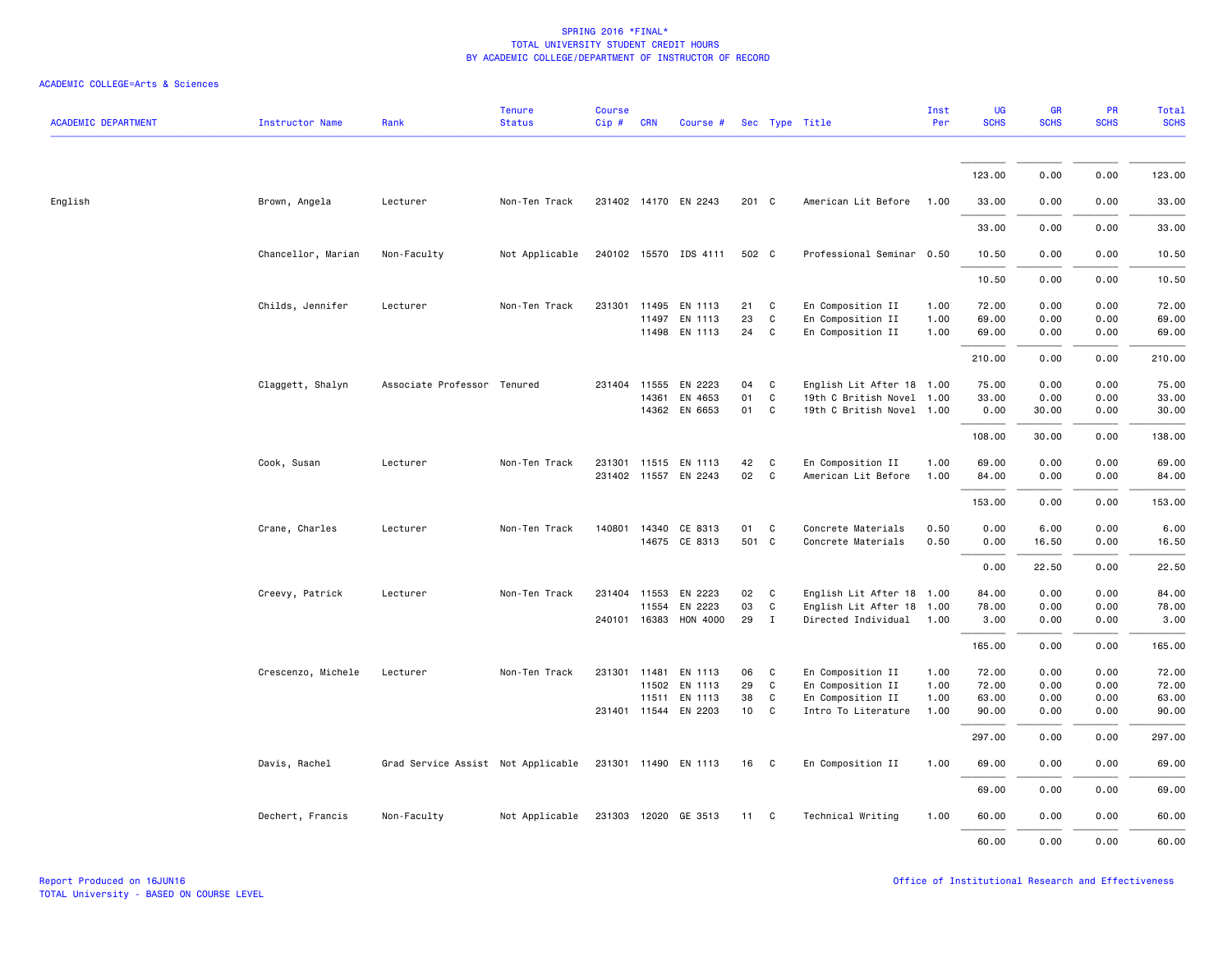| <b>ACADEMIC DEPARTMENT</b> | Instructor Name               | Rank                        | <b>Tenure</b><br><b>Status</b> | <b>Course</b><br>Cip# | <b>CRN</b> | Course #             |       |   | Sec Type Title            | Inst<br>Per | UG<br><b>SCHS</b> | <b>GR</b><br><b>SCHS</b> | PR<br><b>SCHS</b> | Total<br><b>SCHS</b> |
|----------------------------|-------------------------------|-----------------------------|--------------------------------|-----------------------|------------|----------------------|-------|---|---------------------------|-------------|-------------------|--------------------------|-------------------|----------------------|
| English                    | Dodds, Lara                   | Associate Professor Tenured |                                | 231401                | 11570      | EN 2443              | 01    | C | Intro To Sci Fiction      | 1.00        | 45.00             | 0.00                     | 0.00              | 45.00                |
|                            |                               |                             |                                | 231404                | 14363      | EN 4713              | 01    | C | 17th Cent Eng Lit         | 1.00        | 27.00             | 0.00                     | 0.00              | 27.00                |
|                            |                               |                             |                                |                       | 14364      | EN 6713              | 01    | C | 17th Cent Eng Lit         | 1.00        | 0.00              | 3.00                     | 0.00              | 3.00                 |
|                            |                               |                             |                                |                       |            | 239999 15323 EN 8000 | 07    | D | Research / Thesis         | 1.00        | 0.00              | 3.00                     | 0.00              | 3.00                 |
|                            |                               |                             |                                |                       |            |                      |       |   |                           |             | 72.00             | 6.00                     | 0.00              | 78.00                |
|                            | Doughty, Catherine            | Instructor                  | Non-Ten Track                  |                       |            | 230101 11458 EN 0103 | 04    | C | Basic English             | 1.00        | 27.00             | 0.00                     | 0.00              | 27.00                |
|                            |                               |                             |                                | 231301                | 11516      | EN 1113              | 43    | C | En Composition II         | 1.00        | 69.00             | 0.00                     | 0.00              | 69.00                |
|                            |                               |                             |                                |                       | 11524      | EN 1113              | 52    | C | En Composition II         | 1.00        | 63.00             | 0.00                     | 0.00              | 63.00                |
|                            |                               |                             |                                |                       |            | 11534 EN 1173        | 01    | C | Accelerated Comp II       | 1.00        | 63.00             | 0.00                     | 0.00              | 63.00                |
|                            |                               |                             |                                |                       |            |                      |       |   |                           |             | 222.00            | 0.00                     | 0.00              | 222.00               |
|                            | Dueitt, Courtney              | Instructor                  | Non-Ten Track                  | 231301                | 11468      | EN 1103              | 11    | C | En Composition I          | 1.00        | 72.00             | 0.00                     | 0.00              | 72.00                |
|                            |                               |                             |                                |                       |            | 231401 11535 EN 2203 | 01    | C | Intro To Literature       | 1.00        | 90.00             | 0.00                     | 0.00              | 90.00                |
|                            |                               |                             |                                |                       |            |                      |       |   |                           |             | 162.00            | 0.00                     | 0.00              | 162.00               |
|                            | Few, Kayleigh                 | Lecturer                    | Non-Ten Track                  |                       |            | 231301 11521 EN 1113 | 49    | C | En Composition II         | 1.00        | 75.00             | 0.00                     | 0.00              | 75.00                |
|                            |                               |                             |                                |                       |            |                      |       |   |                           |             | 75.00             | 0.00                     | 0.00              | 75.00                |
|                            | Garner, William               | Lecturer                    | Non-Ten Track                  | 231301                |            | 11477 EN 1113        | 02    | C | En Composition II         | 1.00        | 63.00             | 0.00                     | 0.00              | 63.00                |
|                            |                               |                             |                                |                       |            | 11482 EN 1113        | 07    | C | En Composition II         | 1.00        | 72.00             | 0.00                     | 0.00              | 72.00                |
|                            |                               |                             |                                |                       |            | 11527 EN 1113        | 55    | C | En Composition II         | 1.00        | 69.00             | 0.00                     | 0.00              | 69.00                |
|                            |                               |                             |                                |                       |            |                      |       |   |                           |             | 204.00            | 0.00                     | 0.00              | 204.00               |
|                            | Gibson, Marie                 | Lecturer                    | Non-Ten Track                  | 231301                | 11478      | EN 1113              | 03    | C | En Composition II         | 1.00        | 63.00             | 0.00                     | 0.00              | 63.00                |
|                            |                               |                             |                                |                       | 11480      | EN 1113              | 05    | C | En Composition II         | 1.00        | 66.00             | 0.00                     | 0.00              | 66.00                |
|                            |                               |                             |                                |                       | 11484      | EN 1113              | 09    | C | En Composition II         | 1.00        | 72.00             | 0.00                     | 0.00              | 72.00                |
|                            |                               |                             |                                |                       |            | 11528 EN 1113        | 56    | C | En Composition II         | 1.00        | 69.00             | 0.00                     | 0.00              | 69.00                |
|                            |                               |                             |                                |                       |            |                      |       |   |                           |             | 270.00            | 0.00                     | 0.00              | 270.00               |
|                            | Grimes, John Aaron            | Lecturer                    | Non-Ten Track                  |                       |            | 230101 11456 EN 0103 | 02    | C | Basic English             | 1.00        | 33.00             | 0.00                     | 0.00              | 33.00                |
|                            |                               |                             |                                |                       |            | 231301 11473 EN 1103 | 17    | C | En Composition I          | 1.00        | 66.00             | 0.00                     | 0.00              | 66.00                |
|                            |                               |                             |                                |                       |            |                      |       |   |                           |             | 99.00             | 0.00                     | 0.00              | 99.00                |
|                            | Hagenston, Becky              | Associate Professor Tenured |                                |                       |            | 231302 11577 EN 3303 | 06    | C | Creative Writing          | 1.00        | 36.00             | 0.00                     | 0.00              | 36.00                |
|                            |                               |                             |                                |                       |            | 239999 15196 EN 8000 | 02    | D | Research / Thesis         | 1.00        | 0.00              | 3.00                     | 0.00              | 3.00                 |
|                            |                               |                             |                                |                       |            |                      |       |   |                           |             | 36.00             | 3.00                     | 0.00              | 39.00                |
|                            | Hanshaw, Shirley              | Associate Professor Tenured |                                |                       |            | 231303 11578 EN 3313 | 01    | C | Writing for the Work 1.00 |             | 48.00             | 0.00                     | 0.00              | 48.00                |
|                            |                               |                             |                                |                       |            |                      |       |   |                           |             | 48.00             | 0.00                     | 0.00              | 48.00                |
|                            | Harmon Threatt, Eliz Lecturer |                             | Non-Ten Track                  |                       |            | 231302 14151 EN 3303 | 201 C |   | Creative Writing          | 1.00        | 33.00             | 0.00                     | 0.00              | 33.00                |
|                            |                               |                             |                                |                       |            |                      |       |   |                           |             | 33.00             | 0.00                     | 0.00              | 33.00                |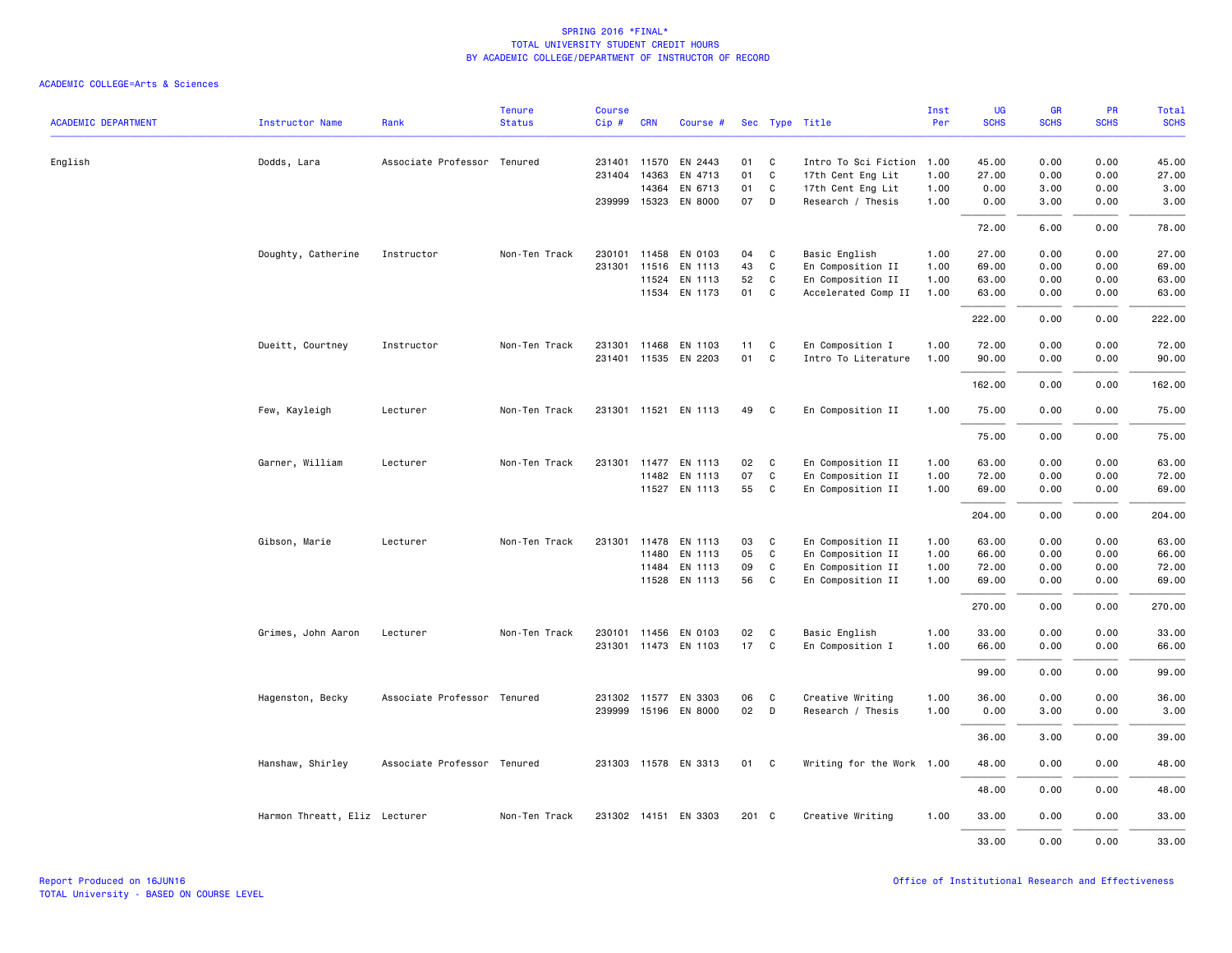| <b>ACADEMIC DEPARTMENT</b> | <b>Instructor Name</b> | Rank                          | <b>Tenure</b><br><b>Status</b> | Course<br>Cip# | <b>CRN</b>            | Course #             |                |                            | Sec Type Title                                   | Inst<br>Per  | UG<br><b>SCHS</b> | GR<br><b>SCHS</b> | PR<br><b>SCHS</b> | <b>Total</b><br><b>SCHS</b> |
|----------------------------|------------------------|-------------------------------|--------------------------------|----------------|-----------------------|----------------------|----------------|----------------------------|--------------------------------------------------|--------------|-------------------|-------------------|-------------------|-----------------------------|
| English                    | Hayden, Antoinette     | Grad Teach Assist             | Not Applicable                 |                |                       | 231301 11514 EN 1113 | 41             | C                          | En Composition II                                | 1.00         | 72.00             | 0.00              | 0.00              | 72.00                       |
|                            |                        |                               |                                |                |                       |                      |                |                            |                                                  |              | 72.00             | 0.00              | 0.00              | 72.00                       |
|                            | Herd, Wendy            | Assistant Professor Ten Track |                                |                |                       | 160102 10202 AN 2403 | 01             | C                          | Intro to Study of La 1.00                        |              | 33.00             | 0.00              | 0.00              | 33.00                       |
|                            |                        |                               |                                |                | 10203                 | AN 2403              | 02             | C                          | Intro to Study of La                             | 1.00         | 24.00             | 0.00              | 0.00              | 24.00                       |
|                            |                        |                               |                                |                | 11567                 | EN 2403              | 01             | C                          | Intro to Study of La 1.00                        |              | 24.00             | 0.00              | 0.00              | 24.00                       |
|                            |                        |                               |                                |                |                       | 11568 EN 2403        | 02             | $\overline{\phantom{a}}$ C | Intro to Study of La 1.00                        |              | 24.00             | 0.00              | 0.00              | 24.00                       |
|                            |                        |                               |                                |                |                       |                      |                |                            |                                                  |              | 105.00            | 0.00              | 0.00              | 105.00                      |
|                            | Johnson, Holly         | Associate Professor Tenured   |                                | 231401         | 14373                 | EN 8513              | 01             | S                          | Stu En Lit To 1485                               | 1.00         | 0.00              | 30.00             | 0.00              | 30.00                       |
|                            |                        |                               |                                | 231404         | 11548                 | EN 2213              | 01             | C                          | English Lit Before 1                             | 1.00         | 72.00             | 0.00              | 0.00              | 72.00                       |
|                            |                        |                               |                                | 239999         | 15200                 | EN 8000              | 06             | D                          | Research / Thesis                                | 1.00         | 0.00              | 3.00              | 0.00              | 3.00                        |
|                            |                        |                               |                                | 240101         | 12261<br>16129        | HON 4003<br>HON 4000 | H03 I<br>23    | $\mathbf{I}$               | Oxbridge Tutorial<br>Directed Individual         | 1.00<br>1.00 | 3.00<br>3.00      | 0.00<br>0.00      | 0.00<br>0.00      | 3.00<br>3.00                |
|                            |                        |                               |                                |                |                       |                      |                |                            |                                                  |              | 78.00             | 33.00             | 0.00              | 111.00                      |
|                            | Kardos, Michael        | Associate Professor Tenured   |                                |                | 231302 11575          | EN 3303              | 04             | C                          | Creative Writing                                 | 1.00         | 45.00             | 0.00              | 0.00              | 45.00                       |
|                            |                        |                               |                                |                | 231401 11586          | EN 4313              | 01             | $\mathbf{C}$               | Craft Of Fiction                                 | 1.00         | 15.00             | 0.00              | 0.00              | 15.00                       |
|                            |                        |                               |                                |                |                       | 11604 EN 6313        | 01             | C                          | Craft Of Fiction                                 | 1.00         | 0.00              | 27.00             | 0.00              | 27.00                       |
|                            |                        |                               |                                |                |                       |                      |                |                            |                                                  |              | 60.00             | 27.00             | 0.00              | 87.00                       |
|                            | Kastner, Stacy         | Assistant Professor Ten Track |                                |                | 131305 11585          | EN 4233              | 01             | C                          | Composition Pedogogy 1.00                        |              | 12.00             | 0.00              | 0.00              | 12.00                       |
|                            |                        |                               |                                |                | 11603                 | EN 6233              | 01             | C                          | Composition Pedagogy                             | 1.00         | 0.00              | 9.00              | 0.00              | 9.00                        |
|                            |                        |                               |                                |                |                       | 239999 15197 EN 8000 | 03             | D                          | Research / Thesis                                | 1.00         | 0.00              | 3.00              | 0.00              | 3.00                        |
|                            |                        |                               |                                |                |                       |                      |                |                            |                                                  |              | 12.00             | 12.00             | 0.00              | 24.00                       |
|                            | Kelley, James          | Associate Professor Tenured   |                                | 230101         | 13580                 | EN 4353              | 201 C          |                            | Critical Theory Sinc 1.00                        |              | 21.00             | 0.00              | 0.00              | 21.00                       |
|                            |                        |                               |                                |                | 15760                 | EN 3423              | 201 C          |                            | Desc Eng Grammar                                 | 1.00         | 3.00              | 0.00              | 0.00              | 3.00                        |
|                            |                        |                               |                                |                |                       | 231303 13577 EN 3313 | 201 C          |                            | Writing for the Work 1.00                        |              | 51.00             | 0.00              | 0.00              | 51.00                       |
|                            |                        |                               |                                | 231401         | 14160<br>239999 13583 | EN 2434<br>EN 6353   | 201 B<br>201 C |                            | Literature And Film<br>Critical Theory Sinc 1.00 | 1.00         | 48.00<br>0.00     | 0.00<br>6.00      | 0.00<br>0.00      | 48.00<br>6.00               |
|                            |                        |                               |                                |                |                       |                      |                |                            |                                                  |              | 123.00            | 6.00              | 0.00              | 129.00                      |
|                            | Kolev, Sava            | Lecturer                      | Non-Ten Track                  |                |                       | 231301 11508 EN 1113 | 35             | C                          | En Composition II                                | 1.00         | 66.00             | 0.00              | 0.00              | 66.00                       |
|                            |                        |                               |                                |                |                       |                      |                |                            |                                                  |              |                   |                   | 0.00              |                             |
|                            |                        |                               |                                |                |                       |                      |                |                            |                                                  |              | 66.00             | 0.00              |                   | 66.00                       |
|                            | Lammert, Thomas        | Lecturer                      | Non-Ten Track                  |                |                       | 231301 11479 EN 1113 | 04             | C                          | En Composition II                                | 1.00         | 69.00             | 0.00              | 0.00              | 69.00                       |
|                            |                        |                               |                                |                | 11496                 | EN 1113              | 22             | C                          | En Composition II                                | 1.00         | 69.00             | 0.00              | 0.00              | 69.00                       |
|                            |                        |                               |                                |                | 11503                 | EN 1113              | 30             | C                          | En Composition II                                | 1.00         | 72.00             | 0.00              | 0.00              | 72.00                       |
|                            |                        |                               |                                |                |                       | 11529 EN 1113        | 57             | C.                         | En Composition II                                | 1.00         | 69.00             | 0.00              | 0.00              | 69.00                       |
|                            |                        |                               |                                |                |                       |                      |                |                            |                                                  |              | 279.00            | 0.00              | 0.00              | 279.00                      |
|                            | Leonard, Ashley        | Instructor                    | Non-Ten Track                  | 230101         |                       | 11571 EN 2503        | 01             | C                          | Teaching Grammar                                 | 1.00         | 141.00            | 0.00              | 0.00              | 141.00                      |
|                            |                        |                               |                                |                |                       | 231301 11462 EN 1103 | 04             | C                          | En Composition I                                 | 1.00         | 69.00             | 0.00              | 0.00              | 69.00                       |
|                            |                        |                               |                                |                |                       | 231401 11545 EN 2203 | 11             | $\mathbf{C}$               | Intro To Literature                              | 1.00         | 90.00             | 0.00              | 0.00              | 90.00                       |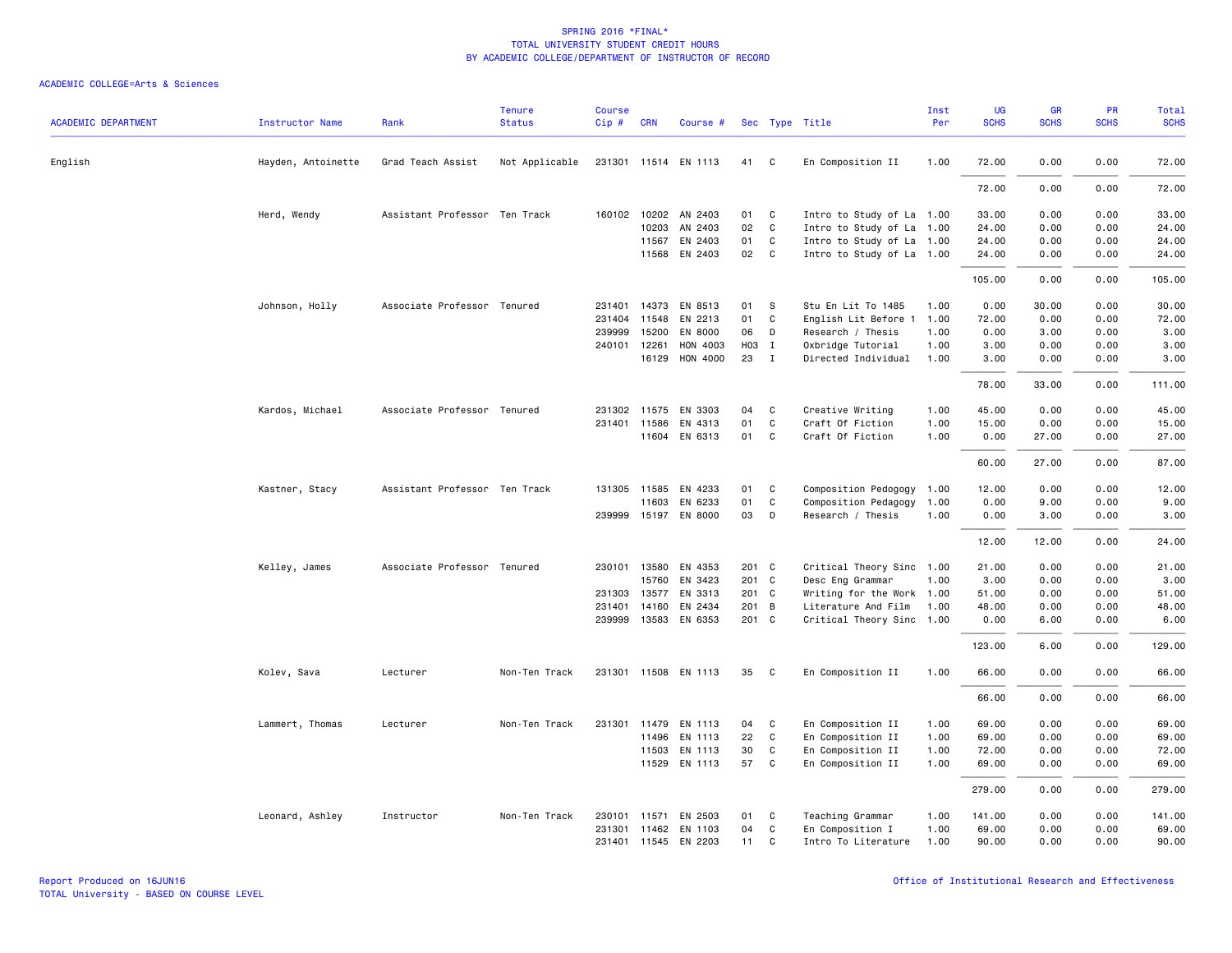| <b>ACADEMIC DEPARTMENT</b> | <b>Instructor Name</b> | Rank                          | <b>Tenure</b><br><b>Status</b> | Course<br>Cip# | <b>CRN</b>     | Course #                                                 |                   |                              | Sec Type Title                                              | Inst<br>Per          | UG<br><b>SCHS</b>       | GR<br><b>SCHS</b>    | PR<br><b>SCHS</b>    | <b>Total</b><br><b>SCHS</b> |
|----------------------------|------------------------|-------------------------------|--------------------------------|----------------|----------------|----------------------------------------------------------|-------------------|------------------------------|-------------------------------------------------------------|----------------------|-------------------------|----------------------|----------------------|-----------------------------|
|                            |                        |                               |                                |                |                |                                                          |                   |                              |                                                             |                      |                         |                      |                      |                             |
|                            |                        |                               |                                |                |                |                                                          |                   |                              |                                                             |                      | 300.00                  | 0.00                 | 0.00                 | 300.00                      |
| English                    | Little, Matthew        | Associate Professor Tenured   |                                |                |                | 231303 11584 EN 4223<br>231402 11562 EN 2253             | 01<br>04          | C<br>C                       | Prin Legal Writing<br>American Lit After 1 1.00             | 1.00                 | 42.00<br>39.00          | 0.00<br>0.00         | 0.00<br>0.00         | 42.00<br>39.00              |
|                            |                        |                               |                                |                |                |                                                          |                   |                              |                                                             |                      | 81.00                   | 0.00                 | 0.00                 | 81.00                       |
|                            | Lockhart, Cory         | Lecturer                      | Non-Ten Track                  |                |                | 231301 11474 EN 1103<br>11530 EN 1113                    | 60<br>59          | C<br>$\mathsf{C}$            | En Composition I<br>En Composition II                       | 1.00<br>1.00         | 69.00<br>72.00          | 0.00<br>0.00         | 0.00<br>0.00         | 69.00<br>72.00              |
|                            |                        |                               |                                |                |                |                                                          |                   |                              |                                                             |                      | 141.00                  | 0.00                 | 0.00                 | 141.00                      |
|                            | Long, Jeffrey          | Lecturer                      | Non-Ten Track                  | 231301         |                | 11512 EN 1113<br>11526 EN 1113                           | 39<br>54          | C<br>C                       | En Composition II<br>En Composition II                      | 1.00<br>1.00         | 69.00<br>69.00          | 0.00<br>0.00         | 0.00<br>0.00         | 69.00<br>69.00              |
|                            |                        |                               |                                |                |                |                                                          |                   |                              |                                                             |                      | 138.00                  | 0.00                 | 0.00                 | 138.00                      |
|                            | Long, Loreeda          | Lecturer                      | Non-Ten Track                  |                |                | 231301 11467 EN 1103<br>16200 EN 1113                    | 10<br>14          | $\mathtt{C}$<br>$\mathtt{C}$ | En Composition I<br>En Composition II                       | 1.00<br>1.00         | 63.00<br>63.00          | 0.00<br>0.00         | 0.00<br>0.00         | 63.00<br>63.00              |
|                            |                        |                               |                                |                |                |                                                          |                   |                              |                                                             |                      | 126.00                  | 0.00                 | 0.00                 | 126.00                      |
|                            | Lyons, Richard         | Professor                     | Tenured                        |                | 14360          | 231302 11574 EN 3303<br>11576 EN 3303<br>EN 3803         | 03<br>05<br>01    | C<br>C<br>C                  | Creative Writing<br>Creative Writing<br>Intermediate Poetry | 1.00<br>1.00<br>1.00 | 42.00<br>39.00<br>33.00 | 0.00<br>0.00<br>0.00 | 0.00<br>0.00<br>0.00 | 42.00<br>39.00<br>33.00     |
|                            |                        |                               |                                |                |                |                                                          |                   |                              |                                                             |                      | 114.00                  | 0.00                 | 0.00                 | 114.00                      |
|                            | Mallory-Kani, Amy      | Assistant Professor Ten Track |                                |                |                | 231301 11579 EN 3414                                     | 01                | C                            | Crit Writ/Resrch Lit 1.00                                   |                      | 64.00                   | 0.00                 | 0.00                 | 64.00                       |
|                            |                        |                               |                                |                | 11580          | EN 3414<br>231401 11583 EN 3533                          | 02<br>01          | C<br>C                       | Crit Writ/Resrch Lit 1.00<br>Selected Authors: Br 1.00      |                      | 64.00<br>33.00          | 0.00<br>0.00         | 0.00<br>0.00         | 64.00<br>33.00              |
|                            |                        |                               |                                |                |                |                                                          |                   |                              |                                                             |                      | 161.00                  | 0.00                 | 0.00                 | 161.00                      |
|                            | Marcus, Gregory        | Grad Teach Assist             | Not Applicable                 |                |                | 231301 11501 EN 1113                                     | 27                | C                            | En Composition II                                           | 1.00                 | 69.00                   | 0.00                 | 0.00                 | 69.00                       |
|                            |                        |                               |                                |                |                |                                                          |                   |                              |                                                             |                      | 69.00                   | 0.00                 | 0.00                 | 69.00                       |
|                            | Marsh, Kelly           | Associate Professor           | Tenured                        |                | 11569          | 231401 11542 EN 2203<br>EN 2434<br>240101 16176 HON 4093 | 08<br>01<br>H14 S | C<br>В                       | Intro To Literature<br>Literature And Film<br>Honors Thesis | 1.00<br>1.00<br>1.00 | 69.00<br>76.00<br>3.00  | 0.00<br>0.00<br>0.00 | 0.00<br>0.00<br>0.00 | 69.00<br>76.00<br>3.00      |
|                            |                        |                               |                                |                |                |                                                          |                   |                              |                                                             |                      | 148.00                  | 0.00                 | 0.00                 | 148.00                      |
|                            | Mattison, Suzanne      | Lecturer                      | Non-Ten Track                  |                |                | 231301 11483 EN 1113                                     | 08                | C                            | En Composition II                                           | 1.00                 | 69.00                   | 0.00                 | 0.00                 | 69.00                       |
|                            |                        |                               |                                |                | 11487<br>11494 | EN 1113<br>EN 1113                                       | 12<br>20          | C<br>C                       | En Composition II<br>En Composition II                      | 1.00<br>1.00         | 75.00<br>63.00          | 0.00<br>0.00         | 0.00<br>0.00         | 75.00<br>63.00              |
|                            |                        |                               |                                |                |                | 231303 10157 AIS 3203                                    | 02                | C                            | Prof Writing ANR Hum 1.00                                   |                      | 75.00                   | 0.00                 | 0.00                 | 75.00                       |
|                            |                        |                               |                                |                |                |                                                          |                   |                              |                                                             |                      | 282.00                  | 0.00                 | 0.00                 | 282.00                      |
|                            | Mears, Nicklaus        | Lecturer                      | Non-Ten Track                  |                |                | 231301 11464 EN 1103<br>11500 EN 1113                    | 07<br>26          | C<br>$\mathtt{C}$            | En Composition I<br>En Composition II                       | 1.00<br>1.00         | 69.00<br>72.00          | 0.00<br>0.00         | 0.00<br>0.00         | 69.00<br>72.00              |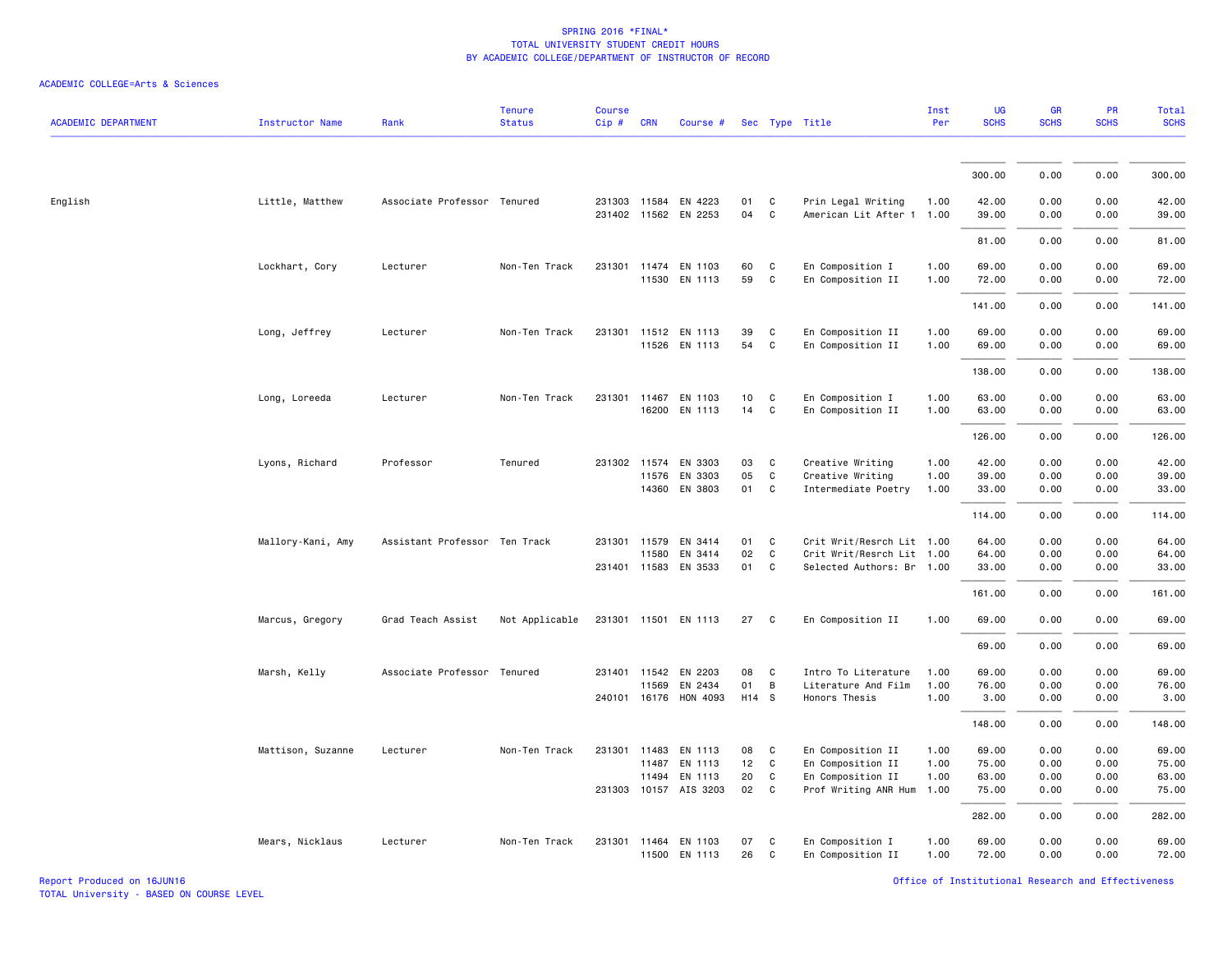| <b>ACADEMIC DEPARTMENT</b> | <b>Instructor Name</b> | Rank                              | <b>Tenure</b><br><b>Status</b> | <b>Course</b><br>$Cip \#$ | <b>CRN</b>            | Course #                                     |          |                   | Sec Type Title                                | Inst<br>Per  | UG<br><b>SCHS</b> | GR<br><b>SCHS</b> | PR<br><b>SCHS</b> | Total<br><b>SCHS</b> |
|----------------------------|------------------------|-----------------------------------|--------------------------------|---------------------------|-----------------------|----------------------------------------------|----------|-------------------|-----------------------------------------------|--------------|-------------------|-------------------|-------------------|----------------------|
| English                    | Mears, Nicklaus        | Lecturer                          | Non-Ten Track                  |                           |                       | 231301 11517 EN 1113                         | 44       | C                 | En Composition II                             | 1.00         | 72.00             | 0.00              | 0.00              | 72.00                |
|                            |                        |                                   |                                |                           |                       | 11518 EN 1113                                | 45       | $\mathsf{C}$      | En Composition II                             | 1.00         | 69.00             | 0.00              | 0.00              | 69.00                |
|                            |                        |                                   |                                |                           |                       |                                              |          |                   |                                               |              | 282.00            | 0.00              | 0.00              | 282.00               |
|                            | Moseley, Jessica       | Lecturer                          | Non-Ten Track                  | 230101                    | 15808                 | EN 0103                                      | 05       | К                 | Basic English                                 | 1.00         | 0.00              | 0.00              | 0.00              | 0.00                 |
|                            |                        |                                   |                                |                           | 15809                 | EN 0103                                      | 06       | К                 | Basic English                                 | 1.00         | 0.00              | 0.00              | 0.00              | 0.00                 |
|                            |                        |                                   |                                |                           |                       | 15811 EN 0103                                | 07       | К                 | Basic English                                 | 1.00         | 0.00              | 0.00              | 0.00              | 0.00                 |
|                            |                        |                                   |                                |                           |                       |                                              |          |                   |                                               |              | 0.00              | 0.00              | 0.00              | 0.00                 |
|                            | Moser, Robert          | Lecturer                          | Non-Ten Track                  | 140801                    | 14340                 | CE 8313                                      | 01       | C                 | Concrete Materials                            | 0.50         | 0.00              | 6.00              | 0.00              | 6.00                 |
|                            |                        |                                   |                                |                           |                       | 14675 CE 8313                                | 501 C    |                   | Concrete Materials                            | 0.50         | 0.00              | 16.50             | 0.00              | 16.50                |
|                            |                        |                                   |                                |                           |                       |                                              |          |                   |                                               |              | 0.00              | 22.50             | 0.00              | 22.50                |
|                            | O'Neill, Bonnie        | Associate Professor Tenured       |                                |                           |                       | 231402 11556 EN 2243                         | 01       | C                 | American Lit Before                           | 1.00         | 75.00             | 0.00              | 0.00              | 75.00                |
|                            |                        |                                   |                                |                           |                       | 231404 14372 EN 8553                         | 01       | S                 | Amer Lit Civil War                            | 1.00         | 0.00              | 18.00             | 0.00              | 18.00                |
|                            |                        |                                   |                                |                           |                       |                                              |          |                   |                                               |              | 75.00             | 18.00             | 0.00              | 93.00                |
|                            | Olson, Peter           | Lecturer                          | Non-Ten Track                  | 231301                    | 13789                 | EN 1113                                      | 501 C    |                   | En Composition II                             | 1.00         | 63.00             | 0.00              | 0.00              | 63.00                |
|                            |                        |                                   |                                | 231303                    | 13791                 | EN 3313                                      | 501 C    |                   | Writing for the Work 1.00                     |              | 36.00             | 0.00              | 0.00              | 36.00                |
|                            |                        |                                   |                                |                           |                       | 231404 15561 EN 2223                         | 502 C    |                   | English Lit After 18 1.00                     |              | 54.00             | 0.00              | 0.00              | 54.00                |
|                            |                        |                                   |                                |                           |                       |                                              |          |                   |                                               |              | 153.00            | 0.00              | 0.00              | 153.00               |
|                            | Papi, Mostafa          | Visiting Assist Pro Non-Ten Track |                                |                           |                       | 160102 10210 AN 4403                         | 01       | C                 | Intro To Linguistics 1.00                     |              | 12.00             | 0.00              | 0.00              | 12.00                |
|                            |                        |                                   |                                |                           | 11588                 | EN 4403                                      | 01       | C                 | Intro To Linguistics                          | 1.00         | 36.00             | 0.00              | 0.00              | 36.00                |
|                            |                        |                                   |                                |                           | 11592                 | EN 4433                                      | 01       | C                 | Approaches to TESOL                           | 1.00         | 39.00             | 0.00              | 0.00              | 39.00                |
|                            |                        |                                   |                                |                           | 11593                 | EN 4443                                      | 01       | C<br>$\mathsf{C}$ | English Syntax                                | 1.00         | 45.00<br>0.00     | 0.00              | 0.00              | 45.00                |
|                            |                        |                                   |                                |                           | 11608<br>11609        | EN 6433<br>EN 6443                           | 01<br>01 | C                 | Approaches to TESOL<br>English Syntax         | 1.00<br>1.00 | 0.00              | 6.00<br>3.00      | 0.00<br>0.00      | 6.00<br>3.00         |
|                            |                        |                                   |                                |                           |                       |                                              |          |                   |                                               |              | 132.00            | 9.00              | 0.00              | 141.00               |
|                            |                        |                                   |                                |                           |                       |                                              | 02       | C                 |                                               |              | 42.00             |                   |                   | 42.00                |
|                            | Pierce, Catherine      | Associate Professor Tenured       |                                |                           |                       | 231302 11573 EN 3303<br>231401 11581 EN 3513 | 01       | $\mathsf{C}$      | Creative Writing<br>Women and Literature 1.00 | 1.00         | 51.00             | 0.00<br>0.00      | 0.00<br>0.00      | 51.00                |
|                            |                        |                                   |                                |                           |                       |                                              |          |                   |                                               |              | 93.00             | 0.00              | 0.00              | 93.00                |
|                            |                        |                                   |                                |                           |                       |                                              |          |                   |                                               |              |                   |                   |                   |                      |
|                            | Pizer, Ginger          | Associate Professor Tenured       |                                |                           | 160102 11589<br>11597 | EN 4413<br>EN 4633                           | 01<br>01 | C<br>C            | Hist Of The Eng Lang<br>Language & Society    | 1.00<br>1.00 | 54.00<br>12.00    | 0.00<br>0.00      | 0.00<br>0.00      | 54.00<br>12.00       |
|                            |                        |                                   |                                |                           | 11607                 | EN 6413                                      | 01       | C                 | Hist Of The Eng Lang                          | 1.00         | 0.00              | 3.00              | 0.00              | 3.00                 |
|                            |                        |                                   |                                |                           | 451101 10211          | AN 4633                                      | 01       | $\mathsf{C}$      | Language & Society                            | 1.00         | 18.00             | 0.00              | 0.00              | 18.00                |
|                            |                        |                                   |                                |                           | 11612                 | EN 6633                                      | 01       | C                 | Language & Society                            | 1.00         | 0.00              | 9.00              | 0.00              | 9.00                 |
|                            |                        |                                   |                                |                           |                       | 13361 SO 4633                                | 01       | C                 | Language & Society                            | 1.00         | 21.00             | 0.00              | 0.00              | 21.00                |
|                            |                        |                                   |                                |                           |                       |                                              |          |                   |                                               |              | 105.00            | 12.00             | 0.00              | 117.00               |
|                            | Price, Marty           | Instructor                        | Non-Ten Track                  | 231401                    | 11546                 | EN 2203                                      | 12       | C                 | Intro To Literature                           | 1.00         | 90.00             | 0.00              | 0.00              | 90.00                |
|                            |                        |                                   |                                |                           |                       | 231402 11558 EN 2243                         | 03       | C                 | American Lit Before                           | 1.00         | 72.00             | 0.00              | 0.00              | 72.00                |
|                            |                        |                                   |                                |                           |                       | 11560 EN 2253                                | 01       | C                 | American Lit After 1 1.00                     |              | 87.00             | 0.00              | 0.00              | 87.00                |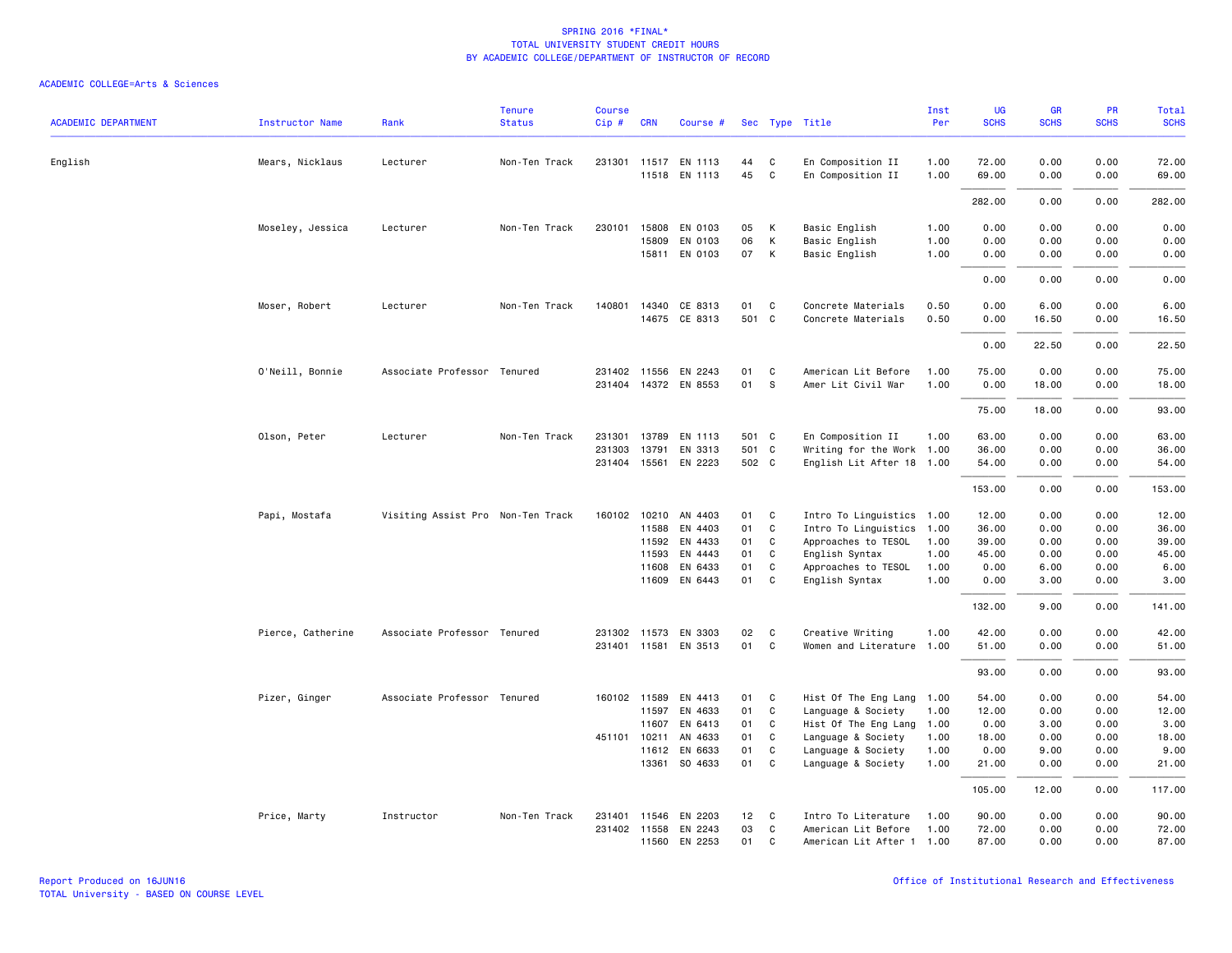| <b>ACADEMIC DEPARTMENT</b> | <b>Instructor Name</b>        | Rank                        | <b>Tenure</b><br><b>Status</b> | <b>Course</b><br>Cip# | <b>CRN</b> | Course #                                     |                |                              | Sec Type Title                                         | Inst<br>Per  | <b>UG</b><br><b>SCHS</b> | <b>GR</b><br><b>SCHS</b> | PR<br><b>SCHS</b> | Total<br><b>SCHS</b> |
|----------------------------|-------------------------------|-----------------------------|--------------------------------|-----------------------|------------|----------------------------------------------|----------------|------------------------------|--------------------------------------------------------|--------------|--------------------------|--------------------------|-------------------|----------------------|
|                            |                               |                             |                                |                       |            |                                              |                |                              |                                                        |              | 249.00                   | 0.00                     | 0.00              | 249.00               |
| English                    | Purl, Laura                   | Lecturer                    | Non-Ten Track                  |                       |            | 231301 11489 EN 1113<br>11525 EN 1113        | 15<br>53       | C<br>$\mathsf{C}$            | En Composition II<br>En Composition II                 | 1.00<br>1.00 | 60.00<br>69.00           | 0.00<br>0.00             | 0.00<br>0.00      | 60.00<br>69.00       |
|                            |                               |                             |                                |                       |            |                                              |                |                              |                                                        |              | 129.00                   | 0.00                     | 0.00              | 129.00               |
|                            | Raymond, Richard              | Professor                   | Tenured                        | 231404 14365          |            | EN 4733                                      | 01             | C                            | Brit Lit/Cult 18th C 1.00                              |              | 57.00                    | 0.00                     | 0.00              | 57.00                |
|                            |                               |                             |                                |                       | 14366      | EN 6733<br>239999 16243 EN 4000              | 01<br>01       | $\mathsf{C}$<br>$\mathbf{I}$ | Brit Lit/Cult 18th C 1.00<br>Directed Indiv Study 1.00 |              | 0.00<br>3.00             | 9.00<br>0.00             | 0.00<br>0.00      | 9.00<br>3.00         |
|                            |                               |                             |                                |                       |            |                                              |                |                              |                                                        |              | 60.00                    | 9.00                     | 0.00              | 69.00                |
|                            | Redd, James                   | Lecturer                    | Non-Ten Track                  | 231301 11476          | 11506      | EN 1113<br>EN 1113                           | 01<br>33       | C<br>C                       | En Composition II<br>En Composition II                 | 1.00<br>1.00 | 60.00<br>72.00           | 0.00<br>0.00             | 0.00<br>0.00      | 60.00<br>72.00       |
|                            |                               |                             |                                | 231302 14359          |            | EN 3303                                      | 07             | C                            | Creative Writing                                       | 1.00         | 36.00                    | 0.00                     | 0.00              | 36.00                |
|                            |                               |                             |                                | 231401 11564          |            | EN 2273                                      | 01             | C                            | World Literature Bef 1.00                              |              | 87.00                    | 0.00                     | 0.00              | 87.00                |
|                            |                               |                             |                                |                       |            | 231404 13790 EN 2223                         | 501 C          |                              | English Lit After 18                                   | 1.00         | 42.00                    | 0.00                     | 0.00              | 42.00                |
|                            |                               |                             |                                |                       |            |                                              |                |                              |                                                        |              | 297.00                   | 0.00                     | 0.00              | 297.00               |
|                            | Rinehart, Hannah              | Grad Teach Assist           | Not Applicable                 |                       |            | 231301 11505 EN 1113                         | 32             | C                            | En Composition II                                      | 1.00         | 72.00                    | 0.00                     | 0.00              | 72.00                |
|                            |                               |                             |                                |                       |            |                                              |                |                              |                                                        |              | 72.00                    | 0.00                     | 0.00              | 72.00                |
|                            | Robinson, Kristopher Lecturer |                             | Non-Ten Track                  |                       |            | 231301 11519 EN 1113                         | 46             | C                            | En Composition II                                      | 1.00         | 66.00                    | 0.00                     | 0.00              | 66.00                |
|                            |                               |                             |                                |                       |            | 11531 EN 1113                                | 60             | C                            | En Composition II                                      | 1.00         | 60.00                    | 0.00                     | 0.00              | 60.00                |
|                            |                               |                             |                                |                       |            |                                              |                |                              |                                                        |              | 126.00                   | 0.00                     | 0.00              | 126.00               |
|                            | Sanders, Shelly               | Instructor                  | Non-Ten Track                  |                       |            | 231303 12014 GE 3513                         | 05             | C                            | Technical Writing                                      | 1.00         | 63.00                    | 0.00                     | 0.00              | 63.00                |
|                            |                               |                             |                                |                       | 12016      | GE 3513                                      | 07             | C                            | Technical Writing                                      | 1.00         | 57.00                    | 0.00                     | 0.00              | 57.00                |
|                            |                               |                             |                                |                       | 12021      | GE 3513                                      | 12             | C                            | Technical Writing                                      | 1.00         | 54.00                    | 0.00                     | 0.00              | 54.00                |
|                            |                               |                             |                                |                       |            |                                              |                |                              |                                                        |              | 174.00                   | 0.00                     | 0.00              | 174.00               |
|                            | Shaffer, Donald               | Associate Professor Tenured |                                |                       |            | 050201 10002 AAS 1063                        | 01             | C                            | Intro to African Ame 1.00                              |              | 138.00                   | 0.00                     | 0.00              | 138.00               |
|                            |                               |                             |                                |                       |            | 14370 EN 4343                                | 01             | $\mathsf{C}$                 | African American Lit                                   | 1.00         | 42.00                    | 0.00                     | 0.00              | 42.00                |
|                            |                               |                             |                                |                       | 14371      | AAS 4343                                     | 01             | $\mathsf{C}$                 | African American Lit 1.00                              |              | 18.00                    | 0.00                     | 0.00              | 18.00                |
|                            |                               |                             |                                | 231402 14369          |            | EN 6343<br>239999 15198 EN 8000              | 01<br>04       | $\mathsf{C}$<br>D            | African American Lit<br>Research / Thesis              | 1.00<br>1.00 | 0.00<br>0.00             | 6.00<br>3.00             | 0.00<br>0.00      | 6.00<br>3.00         |
|                            |                               |                             |                                |                       |            |                                              |                |                              |                                                        |              | 198.00                   | 9.00                     | 0.00              | 207.00               |
|                            | Sheperis, Claire              | Instructor                  | Non-Ten Track                  |                       |            | 231301 11492 EN 1113                         | 18             | C                            | En Composition II                                      | 1.00         | 69.00                    | 0.00                     | 0.00              | 69.00                |
|                            |                               |                             |                                |                       | 11493      | EN 1113                                      | 19             | C                            | En Composition II                                      | 1.00         | 72.00                    | 0.00                     | 0.00              | 72.00                |
|                            |                               |                             |                                |                       | 11499      | EN 1113                                      | 25             | C                            | En Composition II                                      | 1.00         | 69.00                    | 0.00                     | 0.00              | 69.00                |
|                            |                               |                             |                                |                       |            | 231401 11540 EN 2203                         | 06             | $\mathsf{C}$                 | Intro To Literature                                    | 1.00         | 90.00                    | 0.00                     | 0.00              | 90.00                |
|                            |                               |                             |                                |                       |            |                                              |                |                              |                                                        |              | 300.00                   | 0.00                     | 0.00              | 300.00               |
|                            | Slimp, Cynthia                | Lecturer                    | Non-Ten Track                  |                       |            | 231401 14150 EN 3513<br>231402 14145 EN 2253 | 201 C<br>201 C |                              | Women and Literature 1.00<br>American Lit After 1 1.00 |              | 21.00<br>33.00           | 0.00<br>0.00             | 0.00<br>0.00      | 21,00<br>33.00       |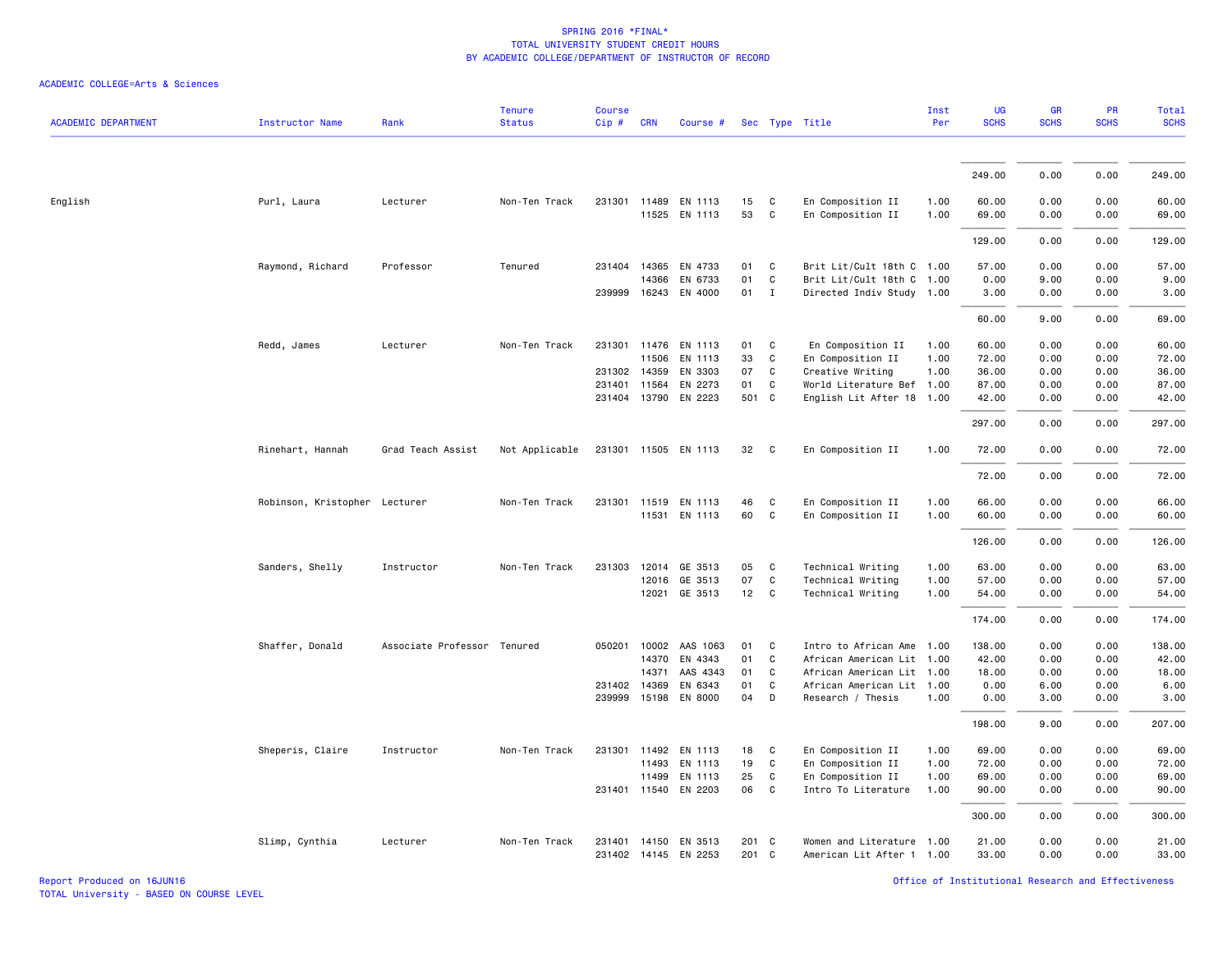| <b>ACADEMIC DEPARTMENT</b> | <b>Instructor Name</b> | Rank                          | <b>Tenure</b><br><b>Status</b> | <b>Course</b><br>$Cip$ # | <b>CRN</b>   | Course #                                     |                |                   | Sec Type Title                                    | Inst<br>Per  | UG<br><b>SCHS</b> | GR<br><b>SCHS</b> | PR<br><b>SCHS</b> | Total<br><b>SCHS</b> |
|----------------------------|------------------------|-------------------------------|--------------------------------|--------------------------|--------------|----------------------------------------------|----------------|-------------------|---------------------------------------------------|--------------|-------------------|-------------------|-------------------|----------------------|
|                            |                        |                               |                                |                          |              |                                              |                |                   |                                                   |              | 54.00             | 0.00              | 0.00              | 54.00                |
|                            |                        |                               |                                |                          |              |                                              |                |                   |                                                   |              |                   |                   |                   |                      |
| English                    | Slimp, Stephen         | Lecturer                      | Non-Ten Track                  |                          |              | 231401 14166 EN 4863<br>231404 14167 EN 6863 | 201 C<br>201 C |                   | Romantic Poets-Prose<br>Romantic Poets-Prose 1.00 | 1.00         | 6.00<br>0.00      | 0.00<br>15.00     | 0.00<br>0.00      | 6.00<br>15.00        |
|                            |                        |                               |                                |                          |              |                                              |                |                   |                                                   |              | 6.00              | 15.00             | 0.00              | 21.00                |
|                            | Spain, Andrea          | Assistant Professor Ten Track |                                |                          | 231401 11566 | EN 2283                                      | 01             | C                 | World Literature Aft 1.00                         |              | 51.00             | 0.00              | 0.00              | 51.00                |
|                            |                        |                               |                                |                          |              | 11617 EN 8593                                | 01             | $\mathbb S$       | Stu Postcolonial Lit                              | 1.00         | 0.00              | 24.00             | 0.00              | 24.00                |
|                            |                        |                               |                                |                          |              | 239999 15195 EN 8000                         | 01             | D                 | Research / Thesis                                 | 1.00         | 0.00              | 3.00              | 0.00              | 3.00                 |
|                            |                        |                               |                                |                          |              |                                              |                |                   |                                                   |              | 51.00             | 27.00             | 0.00              | 78.00                |
|                            | Spurlock, Ann          | Instructor                    | Non-Ten Track                  |                          |              | 231301 11601 EN 6013                         | 01             | E                 | Tchng Col Writing                                 | 1.00         | 0.00              | 57.00             | 0.00              | 57.00                |
|                            |                        |                               |                                |                          |              |                                              |                |                   |                                                   |              | 0.00              | 57.00             | 0.00              | 57.00                |
|                            | Stamps, Alison         | Non-Faculty                   | Not Applicable                 |                          |              | 131401 11727 ESL 5110                        | 02             | C                 | American Lang & Cul                               | 1.00         | 12.00             | 0.00              | 0.00              | 12.00                |
|                            |                        |                               |                                |                          | 11731        | ESL 5120                                     | 02             | $\mathsf{C}$      | American Lang & Cul                               | 1.00         | 21.00             | 0.00              | 0.00              | 21.00                |
|                            |                        |                               |                                |                          | 11733        | ESL 5120                                     | 04             | C                 | American Lang & Cul                               | 1.00         | 27.00             | 0.00              | 0.00              | 27.00                |
|                            |                        |                               |                                |                          | 11734        | ESL 5313                                     | 01             | C                 | Classroom Comm & Pre                              | 1.00         | 3.00              | 0.00              | 0.00              | 3.00                 |
|                            |                        |                               |                                |                          | 11735        | ESL 5313                                     | 02             | C                 | Classroom Comm & Pre                              | 1.00         | 9.00              | 0.00              | 0.00              | 9.00                 |
|                            |                        |                               |                                |                          | 11737        | ESL 5313                                     | 04             | C                 | Classroom Comm & Pre                              | 1.00         | 6.00              | 0.00              | 0.00              | 6.00                 |
|                            |                        |                               |                                |                          | 11738        | ESL 5323                                     | 01             | C                 | Academic Research an                              | 1.00         | 3.00              | 0.00              | 0.00              | 3.00                 |
|                            |                        |                               |                                |                          | 11741        | ESL 5323                                     | 04             | C                 | Academic Research an                              | 1.00         | 27.00             | 0.00              | 0.00              | 27.00                |
|                            |                        |                               |                                |                          |              | 11743 ESL 5333                               | 02             | C                 | Critical Reading                                  | 1.00         | 9.00              | 0.00              | 0.00              | 9.00                 |
|                            |                        |                               |                                |                          |              |                                              |                |                   |                                                   |              | 117.00            | 0.00              | 0.00              | 117.00               |
|                            | Stinson, Emily         | Lecturer                      | Non-Ten Track                  | 231301                   |              | 11488 EN 1113                                | 13             | C                 | En Composition II                                 | 1.00         | 72.00             | 0.00              | 0.00              | 72.00                |
|                            |                        |                               |                                | 231302                   | 11572        | EN 3303                                      | 01             | $\mathtt{C}$      | Creative Writing                                  | 1.00         | 42.00             | 0.00              | 0.00              | 42.00                |
|                            |                        |                               |                                |                          | 231401 11536 | EN 2203                                      | 02             | C                 | Intro To Literature                               | 1.00         | 87.00             | 0.00              | 0.00              | 87.00                |
|                            |                        |                               |                                |                          |              | 11539 EN 2203                                | 05             | C                 | Intro To Literature                               | 1.00         | 93.00             | 0.00              | 0.00              | 93.00                |
|                            |                        |                               |                                |                          |              |                                              |                |                   |                                                   |              | 294.00            | 0.00              | 0.00              | 294.00               |
|                            | Stubbs, Tia            | Lecturer                      | Non-Ten Track                  |                          |              | 231301 11522 EN 1113                         | 50             | C                 | En Composition II                                 | 1.00         | 57.00             | 0.00              | 0.00              | 57.00                |
|                            |                        |                               |                                |                          |              |                                              |                |                   |                                                   |              | 57.00             | 0.00              | 0.00              | 57.00                |
|                            | Thompson, Jessica      | Instructor                    | Non-Ten Track                  |                          | 231301 11466 | EN 1103                                      | 09             | C                 | En Composition I                                  | 1.00         | 69.00             | 0.00              | 0.00              | 69.00                |
|                            |                        |                               |                                |                          | 11471        | EN 1103                                      | 15             | C                 | En Composition I                                  | 1.00         | 63.00             | 0.00              | 0.00              | 63.00                |
|                            |                        |                               |                                |                          |              | 11472 EN 1103                                | 16             | C                 | En Composition I                                  | 1.00         | 63.00             | 0.00              | 0.00              | 63.00                |
|                            |                        |                               |                                |                          |              | 231401 11541 EN 2203                         | 07             | C                 | Intro To Literature                               | 1.00         | 84.00             | 0.00              | 0.00              | 84.00                |
|                            |                        |                               |                                |                          |              |                                              |                |                   |                                                   |              | 279.00            | 0.00              | 0.00              | 279.00               |
|                            | Torrence, Devan        | Grad Teach Assist             | Not Applicable                 |                          |              | 231301 11532 EN 1113                         | 61             | C                 | En Composition II                                 | 1.00         | 72.00             | 0.00              | 0.00              | 72.00                |
|                            |                        |                               |                                |                          |              |                                              |                |                   |                                                   |              | 72.00             | 0.00              | 0.00              | 72.00                |
|                            | Trimm, James           | Lecturer                      | Non-Ten Track                  |                          |              | 231301 11513 EN 1113<br>231401 11537 EN 2203 | 40<br>03       | C<br>$\mathsf{C}$ | En Composition II<br>Intro To Literature          | 1.00<br>1.00 | 72.00<br>90.00    | 0.00<br>0.00      | 0.00<br>0.00      | 72.00<br>90.00       |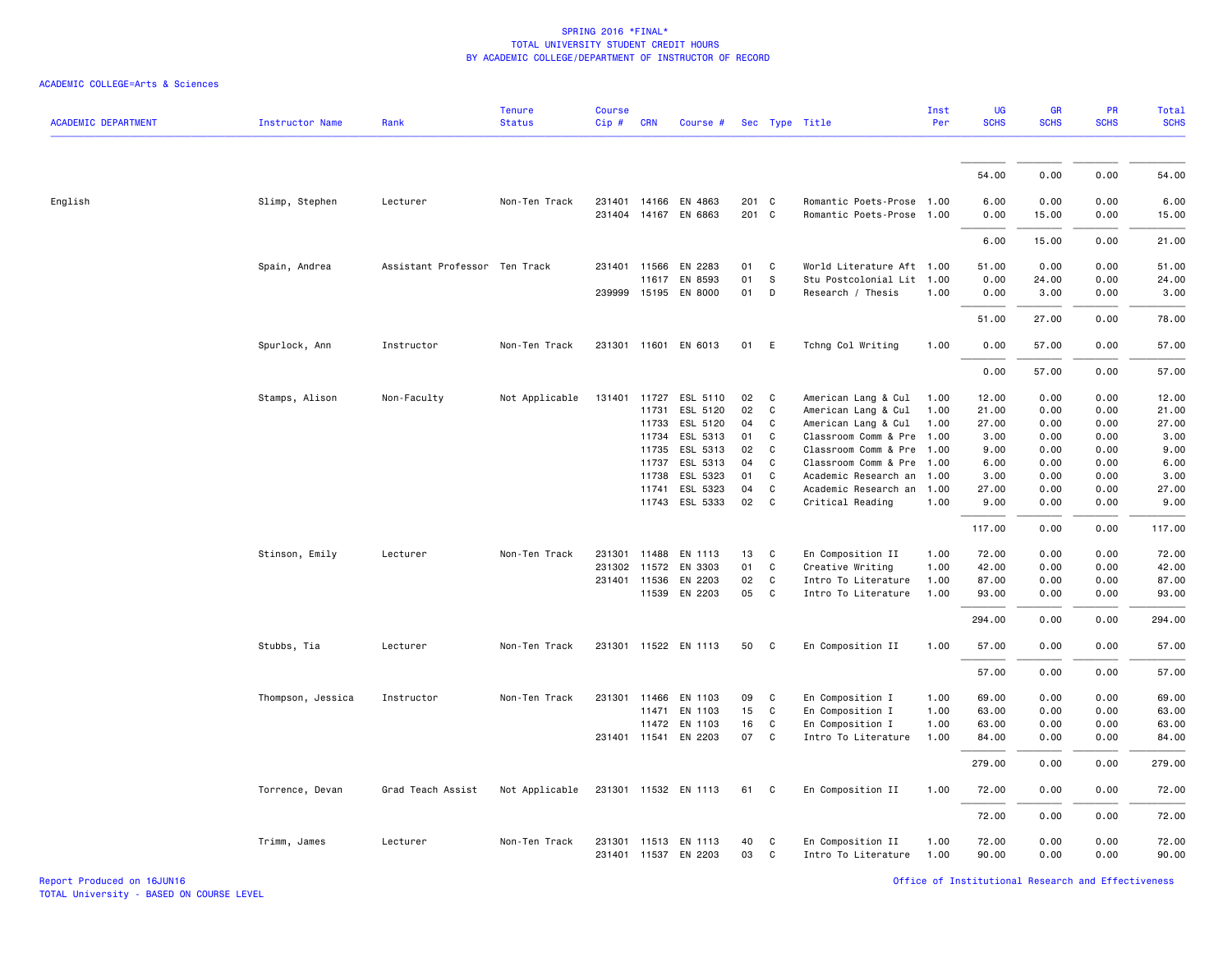| <b>ACADEMIC DEPARTMENT</b>                    | <b>Instructor Name</b> | Rank                          | <b>Tenure</b><br><b>Status</b> | <b>Course</b><br>Cip# | <b>CRN</b> | Course #              |       |              | Sec Type Title            | Inst<br>Per | <b>UG</b><br><b>SCHS</b> | <b>GR</b><br><b>SCHS</b> | <b>PR</b><br><b>SCHS</b> | Total<br><b>SCHS</b> |
|-----------------------------------------------|------------------------|-------------------------------|--------------------------------|-----------------------|------------|-----------------------|-------|--------------|---------------------------|-------------|--------------------------|--------------------------|--------------------------|----------------------|
|                                               |                        |                               |                                |                       |            |                       |       |              |                           |             | 162.00                   | 0.00                     | 0.00                     | 162.00               |
| English                                       |                        | Assistant Professor Ten Track |                                | 231404 11551          |            | EN 2213               | 04    |              | English Lit Before 1 1.00 |             | 75.00                    | 0.00                     | 0.00                     | 75.00                |
|                                               | Vivier, Eric           |                               |                                |                       |            | 240101 12256 HON 3183 | H01 S | - C          | Honors Seminar - Hum 1.00 |             | 66.00                    | 0.00                     | 0.00                     | 66.00                |
|                                               |                        |                               |                                |                       |            |                       |       |              |                           |             | 141.00                   | 0.00                     | 0.00                     | 141.00               |
|                                               | Voller, Leslie         | Instructor                    | Non-Ten Track                  | 230101                |            | 11457 EN 0103         | 03    | C            | Basic English             | 1.00        | 39.00                    | 0.00                     | 0.00                     | 39.00                |
|                                               |                        |                               |                                |                       |            | 231301 11504 EN 1113  | 31    | C.           | En Composition II         | 1.00        | 69.00                    | 0.00                     | 0.00                     | 69.00                |
|                                               |                        |                               |                                |                       |            | 11520 EN 1113         | 47    | C.           | En Composition II         | 1.00        | 69.00                    | 0.00                     | 0.00                     | 69.00                |
|                                               |                        |                               |                                |                       |            | 231401 11547 EN 2203  | 13    | <sub>c</sub> | Intro To Literature       | 1.00        | 90.00                    | 0.00                     | 0.00                     | 90.00                |
|                                               |                        |                               |                                |                       |            |                       |       |              |                           |             | 267.00                   | 0.00                     | 0.00                     | 267.00               |
|                                               | West, Elizabeth        | Grad Teach Assist             | Not Applicable                 |                       |            | 231301 11509 EN 1113  | 36    | $\mathbf{C}$ | En Composition II         | 1.00        | 72.00                    | 0.00                     | 0.00                     | 72.00                |
|                                               |                        |                               |                                |                       |            |                       |       |              |                           |             | 72.00                    | 0.00                     | 0.00                     | 72.00                |
|                                               | West, Robert           | Associate Professor Tenured   |                                | 231401                |            | 11600 EN 4953         | 01    | C            | Form & Theory Poetry 1.00 |             | 24.00                    | 0.00                     | 0.00                     | 24.00                |
|                                               |                        |                               |                                |                       |            | 231402 11563 EN 2253  | 05    | C            | American Lit After 1 1.00 |             | 84.00                    | 0.00                     | 0.00                     | 84.00                |
|                                               |                        |                               |                                |                       |            | 239999 11615 EN 6953  | 01    | <b>C</b>     | Form & Theory Poetry 1.00 |             | 0.00                     | 12.00                    | 0.00                     | 12.00                |
|                                               |                        |                               |                                |                       |            |                       |       |              |                           |             | 108.00                   | 12.00                    | 0.00                     | 120.00               |
|                                               | White, Rebekah         | Lecturer                      | Non-Ten Track                  | 231301                | 11461      | EN 1103               | 03    | C.           | En Composition I          | 1.00        | 69.00                    | 0.00                     | 0.00                     | 69.00                |
|                                               |                        |                               |                                |                       |            | 11463 EN 1103         | 06    | <b>C</b>     | En Composition I          | 1.00        | 69.00                    | 0.00                     | 0.00                     | 69.00                |
|                                               |                        |                               |                                |                       |            |                       |       |              |                           |             | 138.00                   | 0.00                     | 0.00                     | 138.00               |
| ----------------------------------<br>English |                        |                               |                                |                       |            |                       |       |              |                           |             | ========<br>10627.50     | ========<br>345.00       | ========<br>0.00         | 10972.50             |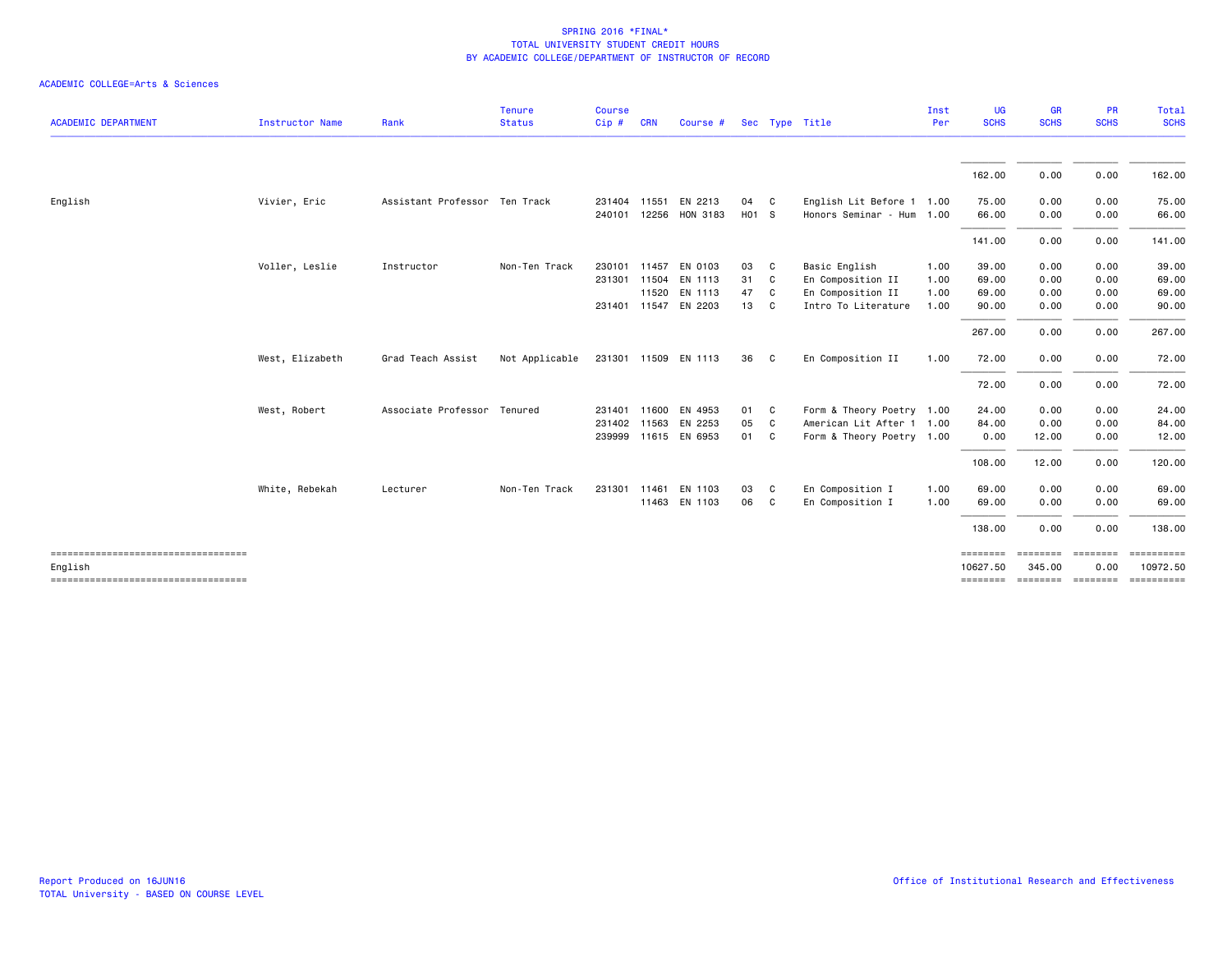#### ACADEMIC COLLEGE=Arts & Sciences

|                            |                        |                                                  | <b>Tenure</b>  | <b>Course</b> |              |                      |       |              |                           | Inst | UG          | <b>GR</b>   | PR          | Total       |
|----------------------------|------------------------|--------------------------------------------------|----------------|---------------|--------------|----------------------|-------|--------------|---------------------------|------|-------------|-------------|-------------|-------------|
| <b>ACADEMIC DEPARTMENT</b> | <b>Instructor Name</b> | Rank                                             | <b>Status</b>  | Cip#          | <b>CRN</b>   | Course #             |       |              | Sec Type Title            | Per  | <b>SCHS</b> | <b>SCHS</b> | <b>SCHS</b> | <b>SCHS</b> |
|                            |                        |                                                  |                |               |              |                      |       |              |                           |      |             |             |             |             |
| Geosciences                |                        | Ambinakudige, Shrini Associate Professor Tenured |                |               | 450701 12128 | GR 6303              | 01    | C            | Principles of GIS         | 1.00 | 0.00        | 33.00       | 0.00        | 33.00       |
|                            |                        |                                                  |                |               | 12129        | GR 6303              | 02    | K            | Principles of GIS         | 0.80 | 0.00        | 0.00        | 0.00        | 0.00        |
|                            |                        |                                                  |                |               | 12130        | GR 6303              | 03    | K            | Principles of GIS         | 0.80 | 0.00        | 0.00        | 0.00        | 0.00        |
|                            |                        |                                                  |                |               | 12131        | GR 6303              | 04    | K            | Principles of GIS         | 0.80 | 0.00        | 0.00        | 0.00        | 0.00        |
|                            |                        |                                                  |                |               | 14416        | GR 6303              | 05    | К            | Principles of GIS         | 0.80 | 0.00        | 0.00        | 0.00        | 0.00        |
|                            |                        |                                                  |                |               | 14583        | GR 8000              | 01    | D            | Research / Thesis         | 1.00 | 0.00        | 4.00        | 0.00        | 4.00        |
|                            |                        |                                                  |                |               | 14592        | GR 9000              | 01    | D            | Research/Dissertatio      | 1.00 | 0.00        | 10.00       | 0.00        | 10.00       |
|                            |                        |                                                  |                |               | 15157        | GR 4000              | 01    | I            | Directed Indiv Study      | 1.00 | 3.00        | 0.00        | 0.00        | 3.00        |
|                            |                        |                                                  |                |               | 450702 12106 | GR 4303              | 01    | C            | Principles of GIS         | 1.00 | 255.00      | 0.00        | 0.00        | 255.00      |
|                            |                        |                                                  |                |               | 12107        | GR 4303              | 02    | $\mathsf{K}$ | Principles of GIS         | 0.80 | 0.00        | 0.00        | 0.00        | 0.00        |
|                            |                        |                                                  |                |               | 12108        | GR 4303              | 03    | K            | Principles of GIS         | 0.80 | 0.00        | 0.00        | 0.00        | 0.00        |
|                            |                        |                                                  |                |               | 12109        | GR 4303              | 04    | К            | Principles of GIS         | 0.80 | 0.00        | 0.00        | 0.00        | 0.00        |
|                            |                        |                                                  |                |               |              | 14415 GR 4303        | 05    | K            | Principles of GIS         | 0.80 | 0.00        | 0.00        | 0.00        | 0.00        |
|                            |                        |                                                  |                |               |              |                      |       |              |                           |      | 258.00      | 47.00       | 0.00        | 305.00      |
|                            | Babineaux, Claire      | Grad Teach Assist                                | Not Applicable | 450701        | 12089        | GR 1123              | 02    | C            | Intro World Geog          | 0.90 | 264.60      | 0.00        | 0.00        | 264.60      |
|                            |                        |                                                  |                |               |              | 12090 GR 1123        | 03    | C            | Intro World Geog          | 0.90 | 261.90      | 0.00        | 0.00        | 261.90      |
|                            |                        |                                                  |                |               |              |                      |       |              |                           |      |             |             |             |             |
|                            |                        |                                                  |                |               |              |                      |       |              |                           |      | 526.50      | 0.00        | 0.00        | 526.50      |
|                            | Brown, Michael E.      | Professor                                        | Tenured        |               | 400404 12125 | GR 4963              | 01 C  |              | Mesoscale Meteorolog 1.00 |      | 84.00       | 0.00        | 0.00        | 84.00       |
|                            |                        |                                                  |                |               | 13852        | GR 8123              | 501 C |              | Met II: Fore and St 0.10  |      | 0.00        | 6.90        | 0.00        | 6.90        |
|                            |                        |                                                  |                |               | 13853        | GR 8123              | 502 C |              | Met II: Fore and St 0.10  |      | 0.00        | 2.40        | 0.00        | 2.40        |
|                            |                        |                                                  |                | 400699        | 15217        | GR 8843              | 01 S  |              | Mesoscale Meteorolog      | 1.00 | 0.00        | 27.00       | 0.00        | 27.00       |
|                            |                        |                                                  |                | 450701        | 13850        | GR 6753              | 501 C |              | Satellite & Radar Me 0.10 |      | 0.00        | 5.40        | 0.00        | 5.40        |
|                            |                        |                                                  |                |               | 14584        | GR 8000              | 02 D  |              | Research / Thesis         | 1.00 | 0.00        | 6.00        | 0.00        | 6.00        |
|                            |                        |                                                  |                |               | 14593        | GR 9000              | 02    | $\mathsf{D}$ | Research/Dissertatio 1.00 |      | 0.00        | 10.00       | 0.00        | 10.00       |
|                            |                        |                                                  |                |               | 16578        | GR 4000              | 04 I  |              | Directed Indiv Study 1.00 |      | 1.00        | 0.00        | 0.00        | 1.00        |
|                            |                        |                                                  |                |               |              |                      |       |              |                           |      | 85.00       | 57.70       | 0.00        | 142.70      |
|                            | Carter, William        | Lecturer                                         | Non-Ten Track  |               | 400404 13845 | GR 4823              | 501 C |              | Dynamic Meteorology       | 0.90 | 21.60       | 0.00        | 0.00        | 21.60       |
|                            |                        |                                                  |                |               |              | 450701 13851 GR 6823 | 501 C |              | Dynamic Meteorology       | 0.90 | 0.00        | 16.20       | 0.00        | 16.20       |
|                            |                        |                                                  |                |               |              |                      |       |              |                           |      |             |             |             |             |
|                            |                        |                                                  |                |               |              |                      |       |              |                           |      | 21.60       | 16.20       | 0.00        | 37.80       |
|                            | Cho, Youngwoo          | Grad Teach Assist                                | Not Applicable |               |              | 400601 12035 GG 1113 | 01    | $\mathbf{C}$ | Survey Earth Sci I        | 0.90 | 253.80      | 0.00        | 0.00        | 253.80      |
|                            |                        |                                                  |                |               |              |                      |       |              |                           |      | 253.80      | 0.00        | 0.00        | 253.80      |
|                            | Churchill, William     | Grad Teach Assist                                | Not Applicable |               |              | 400404 12095 GR 1603 | 01    | $\mathbf{C}$ | Intro To Meteorology 1.00 |      | 144.00      | 0.00        | 0.00        | 144.00      |
|                            |                        |                                                  |                |               |              |                      |       |              |                           |      | 144.00      | 0.00        | 0.00        | 144.00      |
|                            | Clary, Renee           | Associate Professor Tenured                      |                |               | 400601 14571 | GG 8000              | 01    | D            | Research / Thesis         | 1.00 | 0.00        | 1.00        | 0.00        | 1.00        |
|                            |                        |                                                  |                |               | 14577        | GG 9000              | 01    | D            | Research/Dissertatio      | 1.00 | 0.00        | 5.00        | 0.00        | 5.00        |
|                            |                        |                                                  |                |               |              | 16199 GG 8000        | 501 D |              | Research / Thesis         | 1.00 | 0.00        | 2.00        | 0.00        | 2.00        |
|                            |                        |                                                  |                |               |              |                      |       |              |                           |      |             |             |             |             |
|                            |                        |                                                  |                |               |              |                      |       |              |                           |      | 0.00        | 8.00        | 0.00        | 8.00        |
|                            | Cooke, William         | Professor                                        | Tenured        |               | 450701 13848 | GR 6313              | 501 B |              | Advanced GIS              | 0.10 | 0.00        | 1.50        | 0.00        | 1.50        |
|                            |                        |                                                  |                |               | 14594        | GR 9000              | 03    | D            | Research/Dissertatio      | 1.00 | 0.00        | 3.00        | 0.00        | 3.00        |
|                            |                        |                                                  |                |               | 450702 13836 | GR 4313              | 501 B |              | Advanced GIS              | 0.10 | 0.60        | 0.00        | 0.00        | 0.60        |

Report Produced on 16JUN16 Office of Institutional Research and Effectiveness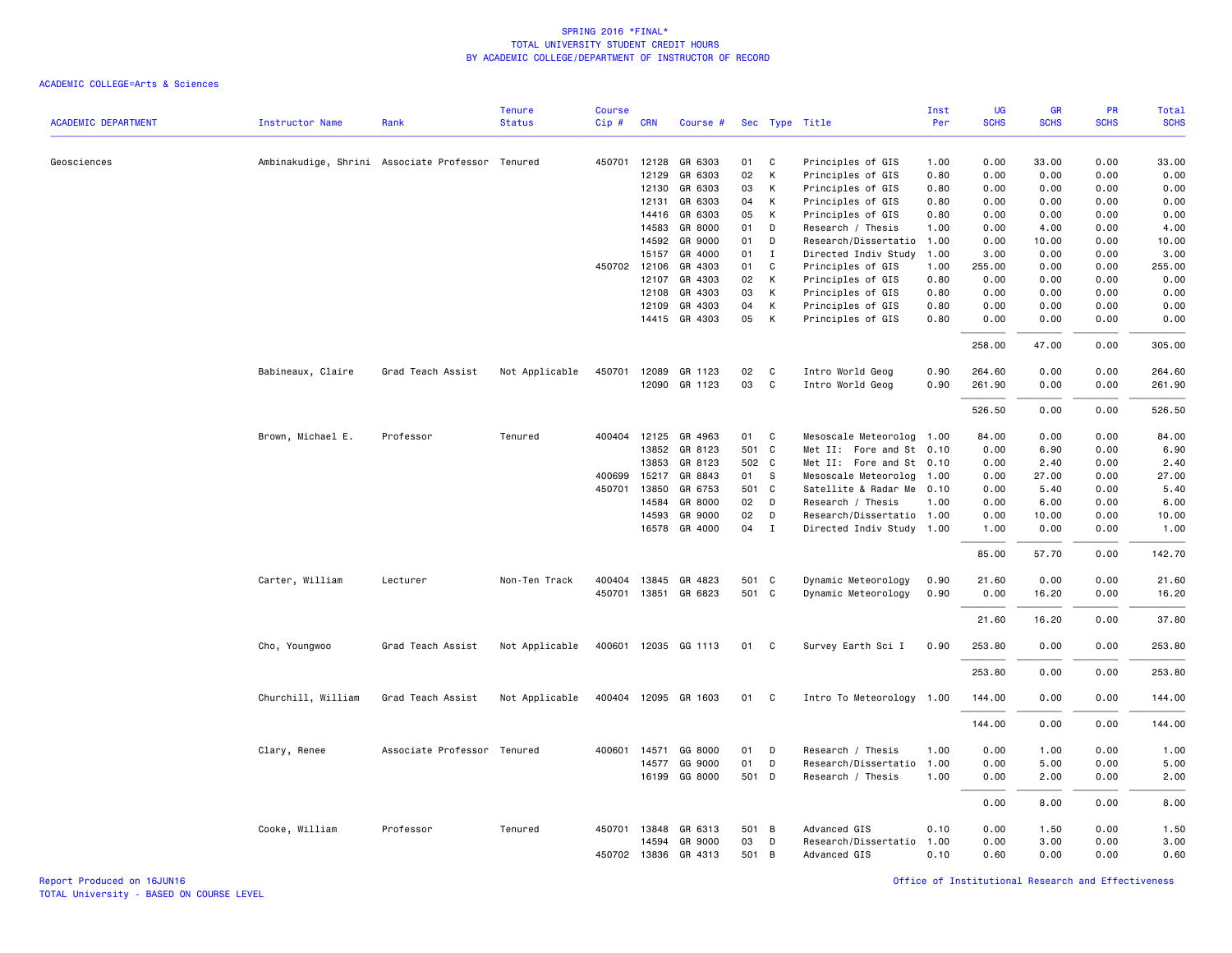|                            |                        |                                                    | <b>Tenure</b>  | <b>Course</b> |              |                       |       |                |                           | Inst | <b>UG</b>   | <b>GR</b>   | PR          | Total       |
|----------------------------|------------------------|----------------------------------------------------|----------------|---------------|--------------|-----------------------|-------|----------------|---------------------------|------|-------------|-------------|-------------|-------------|
| <b>ACADEMIC DEPARTMENT</b> | <b>Instructor Name</b> | Rank                                               | <b>Status</b>  | Cip#          | <b>CRN</b>   | Course #              |       |                | Sec Type Title            | Per  | <b>SCHS</b> | <b>SCHS</b> | <b>SCHS</b> | <b>SCHS</b> |
|                            |                        |                                                    |                |               |              |                       |       |                |                           |      |             |             |             |             |
|                            |                        |                                                    |                |               |              |                       |       |                |                           |      | 0.60        | 4.50        | 0.00        | 5.10        |
| Geosciences                | Dash, Padmanava        | Assistant Professor Ten Track                      |                |               |              | 400601 12047 GG 3133  | 01    | $\mathbf{C}$   | Intro Environ Geol        | 1.00 | 96.00       | 0.00        | 0.00        | 96.00       |
|                            |                        |                                                    |                |               | 14578        | GG 9000               | 02    | D              | Research/Dissertatio      | 1.00 | 0.00        | 9.00        | 0.00        | 9.00        |
|                            |                        |                                                    |                |               | 15773        | GG 4000               | 02    | $\mathbf I$    | Directed Indiv Study      | 1.00 | 6.00        | 0.00        | 0.00        | 6.00        |
|                            |                        |                                                    |                |               | 450701 12133 | GR 6343               | 01    | B              | Adv Remot Sensing/Ge      | 1.00 | 0.00        | 12.00       | 0.00        | 12.00       |
|                            |                        |                                                    |                |               | 15193        | GR 8000               | 10    | D              | Research / Thesis         | 1.00 | 0.00        | 3.00        | 0.00        | 3.00        |
|                            |                        |                                                    |                |               | 15194        | GR 9000               | 10    | D              | Research/Dissertatio 1.00 |      | 0.00        | 18.00       | 0.00        | 18.00       |
|                            |                        |                                                    |                |               |              | 450702 12111 GR 4343  | 01    | B              | Adv Remot Sensing/Ge 1.00 |      | 33.00       | 0.00        | 0.00        | 33.00       |
|                            |                        |                                                    |                |               |              |                       |       |                |                           |      | 135.00      | 42.00       | 0.00        | 177.00      |
|                            | Dudley, Jerry          | Non-Faculty                                        | Not Applicable |               |              | 400601 12037 GG 1113  | 03    | C.             | Survey Earth Sci I        | 0.90 | 267.30      | 0.00        | 0.00        | 267.30      |
|                            |                        |                                                    |                |               |              |                       |       |                |                           |      |             |             |             |             |
|                            |                        |                                                    |                |               |              |                       |       |                |                           |      | 267.30      | 0.00        | 0.00        | 267.30      |
|                            | Dyer, Jamie            | Associate Professor Tenured                        |                |               |              | 400404 12124 GR 4933  | 01 C  |                | Dynamic Meteorology       | 1.00 | 60.00       | 0.00        | 0.00        | 60.00       |
|                            |                        |                                                    |                |               | 13845        | GR 4823               | 501 C |                | Dynamic Meteorology       | 0.10 | 2.40        | 0.00        | 0.00        | 2.40        |
|                            |                        |                                                    |                |               | 13855        | GR 8143               | 501 C |                | Adv Forecasting Tech      | 0.10 | 0.00        | 5.70        | 0.00        | 5.70        |
|                            |                        |                                                    |                |               | 14423        | GR 8613               | 01    | C              | Hydrometeorology          | 1.00 | 0.00        | 36.00       | 0.00        | 36.00       |
|                            |                        |                                                    |                |               | 14709        | GR 8613               | 501 C |                | Hydrometeorology          | 0.10 | 0.00        | 9.60        | 0.00        | 9.60        |
|                            |                        |                                                    |                | 450701        | 12145        | GR 6933               | 01    | C              | Dynamic Meteorology       | 1.00 | 0.00        | 6.00        | 0.00        | 6.00        |
|                            |                        |                                                    |                |               | 13851        | GR 6823               | 501 C |                | Dynamic Meteorology       | 0.10 | 0.00        | 1.80        | 0.00        | 1.80        |
|                            |                        |                                                    |                |               | 14586        | GR 8000               | 04    | D              | Research / Thesis         | 1.00 | 0.00        | 10.00       | 0.00        | 10.00       |
|                            |                        |                                                    |                |               | 14595        | GR 9000               | 04    | D              | Research/Dissertatio      | 1.00 | 0.00        | 15.00       | 0.00        | 15.00       |
|                            |                        |                                                    |                |               |              |                       |       |                |                           |      | 62.40       | 84.10       | 0.00        | 146.50      |
|                            | Elcik, Christopher     | Grad Teach Assist                                  | Not Applicable | 450701        | 12085        | GR 1114               | 04    | C              | Physical Geography        | 1.00 | 160.00      | 0.00        | 0.00        | 160.00      |
|                            |                        |                                                    |                |               | 12086        | GR 1114               | 05    | K              | Physical Geography        | 1.00 | 0.00        | 0.00        | 0.00        | 0.00        |
|                            |                        |                                                    |                |               |              | 12087 GR 1114         | 06    | K              | Physical Geography        | 1.00 | 0.00        | 0.00        | 0.00        | 0.00        |
|                            |                        |                                                    |                |               |              |                       |       |                |                           |      |             |             |             |             |
|                            |                        |                                                    |                |               |              |                       |       |                |                           |      | 160.00      | 0.00        | 0.00        | 160.00      |
|                            | Elliott, Jack          | Lecturer                                           | Non-Ten Track  | 380201        |              | 13649 REL 3213        | 201 C |                | World Religions I         | 1.00 | 42.00       | 0.00        | 0.00        | 42.00       |
|                            |                        |                                                    |                | 450701        |              | 14165 GR 1114         | 201 B |                | Physical Geography        | 1.00 | 60.00       | 0.00        | 0.00        | 60.00       |
|                            |                        |                                                    |                |               |              |                       |       |                |                           |      | 102.00      | 0.00        | 0.00        | 102.00      |
|                            | Elmore, Michelle       | Grad Teach Assist                                  | Not Applicable | 450701        | 12082        | GR 1114               | 01    | C              | Physical Geography        | 1.00 | 192.00      | 0.00        | 0.00        | 192.00      |
|                            |                        |                                                    |                |               | 12083        | GR 1114               | 02    | K              | Physical Geography        | 1.00 | 0.00        | 0.00        | 0.00        | 0.00        |
|                            |                        |                                                    |                |               |              | 12084 GR 1114         | 03    | K              | Physical Geography        | 1.00 | 0.00        | 0.00        | 0.00        | 0.00        |
|                            |                        |                                                    |                |               |              |                       |       |                |                           |      | 192.00      | 0.00        | 0.00        | 192.00      |
|                            |                        | Fuhrmann, Christophe Assistant Professor Ten Track |                | 400401        | 14419        | GR 4613               | 01    | B              | Applied Climatology       | 1.00 | 81.00       | 0.00        | 0.00        | 81.00       |
|                            |                        |                                                    |                | 400404        | 13854        | GR 8133               | 501 C |                | Foundations Forecast      | 0.10 | 0.00        | 9.30        | 0.00        | 9.30        |
|                            |                        |                                                    |                |               | 450701 14420 | GR 6613               | 01    | $\overline{B}$ | Applied Climatology       | 1.00 | 0.00        | 3.00        | 0.00        | 3.00        |
|                            |                        |                                                    |                |               |              | 14587 GR 8000         | 05    | D              | Research / Thesis         | 1.00 | 0.00        | 15.00       | 0.00        | 15.00       |
|                            |                        |                                                    |                |               |              |                       |       |                |                           |      | 81.00       | 27.30       | 0.00        | 108.30      |
|                            | Gabitov, Rinat         | Assistant Professor Ten Track                      |                |               |              | 240101 16093 HON 4000 | 07    | $\mathbf{I}$   | Directed Individual       | 1.00 | 3.00        | 0.00        | 0.00        | 3.00        |
|                            |                        |                                                    |                |               |              |                       |       |                |                           |      |             |             |             |             |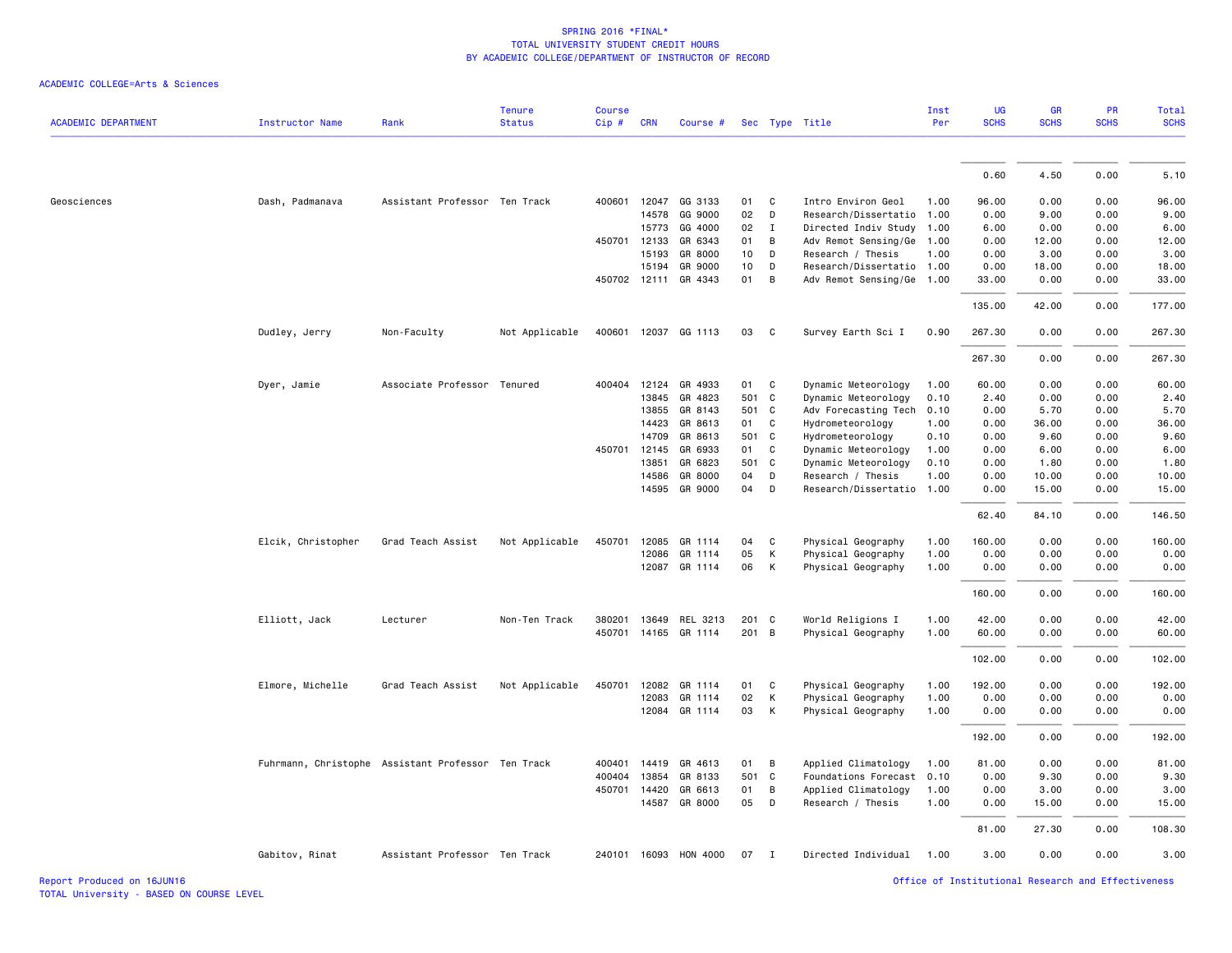|                            |                        |                               | <b>Tenure</b>  | <b>Course</b> |                |                      |          |              |                                           | Inst         | <b>UG</b>    | GR            | PR           | Total         |
|----------------------------|------------------------|-------------------------------|----------------|---------------|----------------|----------------------|----------|--------------|-------------------------------------------|--------------|--------------|---------------|--------------|---------------|
| <b>ACADEMIC DEPARTMENT</b> | <b>Instructor Name</b> | Rank                          | <b>Status</b>  | Cip#          | <b>CRN</b>     | Course #             |          |              | Sec Type Title                            | Per          | <b>SCHS</b>  | <b>SCHS</b>   | <b>SCHS</b>  | <b>SCHS</b>   |
| Geosciences                | Gabitov, Rinat         | Assistant Professor Ten Track |                | 400601        | 12049          | GG 4123              | 01       | C            | Petrology                                 | 1.00         | 21.00        | 0.00          | 0.00         | 21.00         |
|                            |                        |                               |                |               | 12050          | GG 4123              | 02       | K            | Petrology                                 | 1.00         | 0.00         | 0.00          | 0.00         | 0.00          |
|                            |                        |                               |                |               | 12062          | GG 6123              | 01       | C            | Petrology                                 | 1.00         | 0.00         | 6.00          | 0.00         | 6.00          |
|                            |                        |                               |                |               | 12063          | GG 6123              | 02       | K            | Petrology                                 | 1.00         | 0.00         | 0.00          | 0.00         | 0.00          |
|                            |                        |                               |                |               | 14572          | GG 8000              | 02       | D            | Research / Thesis                         | 1.00         | 0.00         | 12.00         | 0.00         | 12.00         |
|                            |                        |                               |                |               | 14579          | GG 9000              | 03       | D            | Research/Dissertatio                      | 1.00         | 0.00         | 19.00         | 0.00         | 19.00         |
|                            |                        |                               |                |               |                | 14706 GG 8133        | 501 C    |              | Rocks and Minerals                        | 1.00         | 0.00         | 81.00         | 0.00         | 81.00         |
|                            |                        |                               |                |               |                |                      |          |              |                                           |              | 24.00        | 118.00        | 0.00         | 142.00        |
|                            | Gillham, Douglas       | Lecturer                      | Non-Ten Track  |               |                | 400404 13855 GR 8143 | 501 C    |              | Adv Forecasting Tech 0.90                 |              | 0.00         | 51.30         | 0.00         | 51.30         |
|                            |                        |                               |                |               |                |                      |          |              |                                           |              | 0.00         | 51.30         | 0.00         | 51.30         |
|                            | Grala, Katarzyna       | Non-Faculty                   | Not Applicable | 450701        | 13848          | GR 6313              | 501 B    |              | Advanced GIS                              | 0.90         | 0.00         | 13.50         | 0.00         | 13.50         |
|                            |                        |                               |                |               | 13849          | GR 6353              | 501 C    |              | Geodatabase Design                        | 0.90         | 0.00         | 18.90         | 0.00         | 18.90         |
|                            |                        |                               |                |               |                | 450702 13836 GR 4313 | 501 B    |              | Advanced GIS                              | 0.90         | 5.40         | 0.00          | 0.00         | 5.40          |
|                            |                        |                               |                |               |                |                      |          |              |                                           |              | 5.40         | 32.40         | 0.00         | 37.80         |
|                            | Haney, Christa         | Instructor                    | Non-Ten Track  | 400601        | 13827          | GG 3613              | 501 C    |              | Water Resources                           | 1.00         | 129.00       | 0.00          | 0.00         | 129.00        |
|                            |                        |                               |                |               | 13828          | GG 3613              | 502 C    |              | Water Resources                           | 1.00         | 117.00       | 0.00          | 0.00         | 117.00        |
|                            |                        |                               |                | 450701        | 13857          | GR 8553              | 501 S    |              | Research Methods in                       | 0.90         | 0.00         | 59.40         | 0.00         | 59.40         |
|                            |                        |                               |                |               | 13858          | GR 8553              | 502 S    |              | Research Methods in                       | 0.90         | 0.00         | 24.30         | 0.00         | 24.30         |
|                            |                        |                               |                |               |                |                      |          |              |                                           |              | 246.00       | 83.70         | 0.00         | 329.70        |
|                            | Inamdar, Pushkar       | Grad Teach Assist             | Not Applicable |               |                | 450702 12101 GR 2313 | 01       | $\mathbf{C}$ | Maps Remote                               | 1.00         | 87.00        | 0.00          | 0.00         | 87.00         |
|                            |                        |                               |                |               | 12102          | GR 2313              | 02       | K            | Maps Remote                               | 1.00         | 0.00         | 0.00          | 0.00         | 0.00          |
|                            |                        |                               |                |               |                | 12103 GR 2313        | 03       | K            | Maps Remote                               | 1.00         | 0.00         | 0.00          | 0.00         | 0.00          |
|                            |                        |                               |                |               |                |                      |          |              |                                           |              | 87.00        | 0.00          | 0.00         | 87.00         |
|                            | Kirkland, Brenda       | Associate Professor Tenured   |                |               | 240101 16037   | HON 4000             | 02 I     |              | Directed Individual                       | 1.00         | 3.00         | 0.00          | 0.00         | 3.00          |
|                            |                        |                               |                |               | 16046          | HON 4093             | H12 S    |              | Honors Thesis                             | 1.00         | 3.00         | 0.00          | 0.00         | 3.00          |
|                            |                        |                               |                | 400601        | 12035          | GG 1113              | 01       | C            | Survey Earth Sci I                        | 0.10         | 28.20        | 0.00          | 0.00         | 28.20         |
|                            |                        |                               |                |               | 12036          | GG 1113              | 02       | C            | Survey Earth Sci I                        | 0.10         | 15.30        | 0.00          | 0.00         | 15.30         |
|                            |                        |                               |                |               | 12037          | GG 1113              | 03       | $\mathbf{C}$ | Survey Earth Sci I                        | 0.10         | 29.70        | 0.00          | 0.00         | 29.70         |
|                            |                        |                               |                |               | 12038          | GG 1113              | 04       | C            | Survey Earth Sci I                        | 0.10         | 29.10        | 0.00          | 0.00         | 29.10         |
|                            |                        |                               |                |               | 12041          | GG 1113              | HO1 C    |              | Honors Earth Sci I                        | 0.10         | 1.20         | 0.00          | 0.00         | 1.20          |
|                            |                        |                               |                |               | 12042          | GG 1121              | 01       | - L          | Earth Science II Lab                      | 0.10         | 1.50         | 0.00          | 0.00         | 1.50          |
|                            |                        |                               |                |               | 12044          | GG 1123              | 01       | C            | Survey Earth Sci II                       | 0.10         | 9.30         | 0.00          | 0.00         | 9.30          |
|                            |                        |                               |                |               | 12056          | GG 4413              | 01       | C            | Structural Geology                        | 1.00         | 24.00        | 0.00          | 0.00         | 24.00         |
|                            |                        |                               |                |               | 12057          | GG 4413              | 02       | K            | Structural Geology                        | 1.00         | 0.00         | 0.00          | 0.00         | 0.00          |
|                            |                        |                               |                |               | 12068          | GG 6413              | 01       | C            | Structural Geology                        | 1.00         | 0.00         | 3.00          | 0.00         | 3.00          |
|                            |                        |                               |                |               | 12069<br>14573 | GG 6413<br>GG 8000   | 02<br>03 | K<br>D       | Structural Geology                        | 1.00         | 0.00         | 0.00          | 0.00<br>0.00 | 0.00          |
|                            |                        |                               |                |               | 14580          | GG 9000              | 04       | D            | Research / Thesis<br>Research/Dissertatio | 1.00<br>1.00 | 0.00<br>0.00 | 1.00<br>23.00 | 0.00         | 1.00<br>23.00 |
|                            |                        |                               |                |               | 15158          | GG 4000              | 01       | I            | Directed Indiv Study                      | 1.00         | 18.00        | 0.00          | 0.00         | 18.00         |
|                            |                        |                               |                |               | 15562          | GG 8990              | 01       | $\mathtt{C}$ | Special Topic In GG                       | 1.00         | 0.00         | 21.00         | 0.00         | 21.00         |
|                            |                        |                               |                |               | 16253          | GG 4000              | 03       | $\mathbf{I}$ | Directed Indiv Study 1.00                 |              | 3.00         | 0.00          | 0.00         | 3.00          |
|                            |                        |                               |                |               |                |                      |          |              |                                           |              | 165.30       | 48.00         | 0.00         | 213.30        |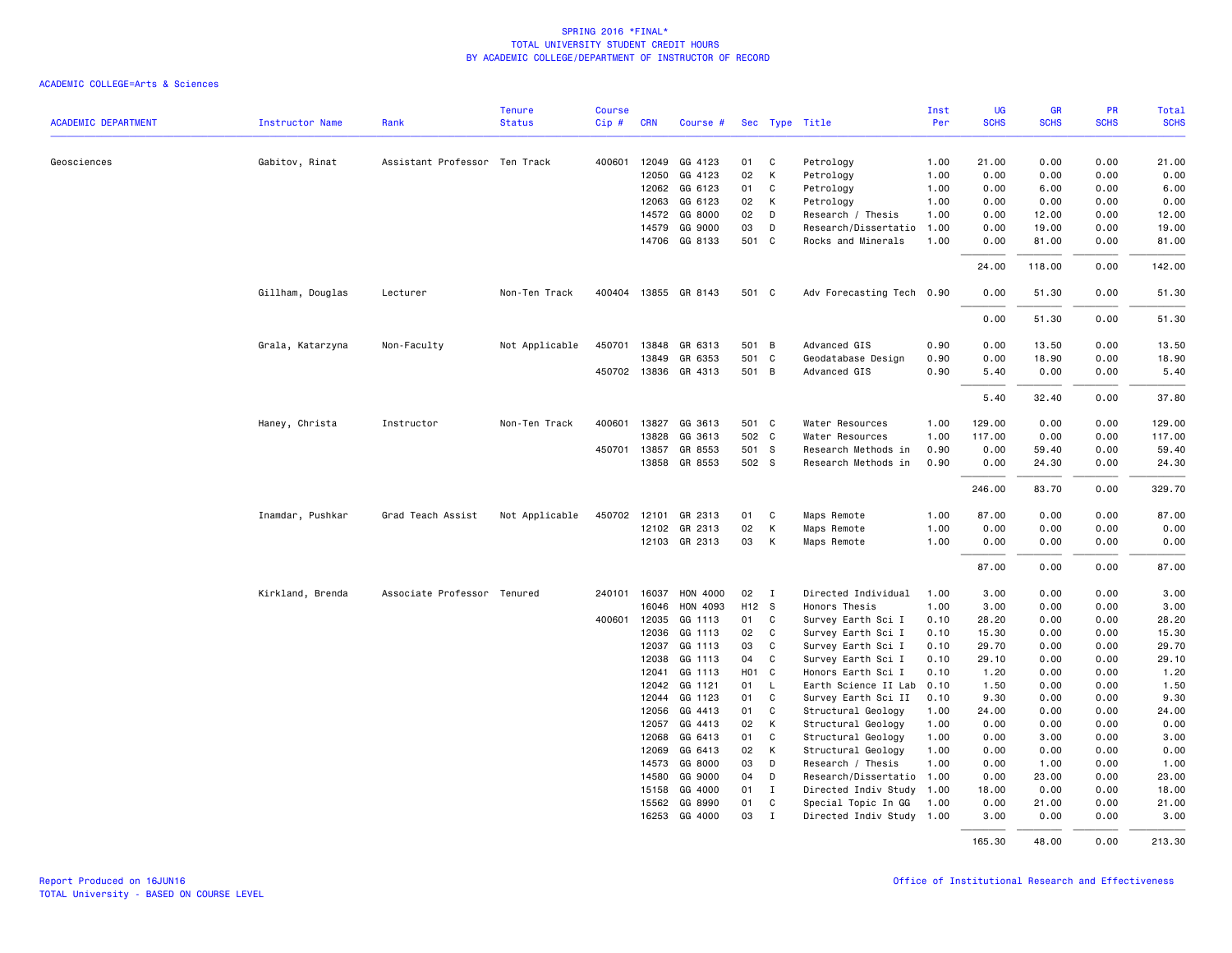| <b>ACADEMIC DEPARTMENT</b> | <b>Instructor Name</b>                 | Rank                          | <b>Tenure</b><br><b>Status</b> | <b>Course</b><br>Cip# | <b>CRN</b>   | Course #             |       |              | Sec Type Title            | Inst<br>Per | <b>UG</b><br><b>SCHS</b> | GR<br><b>SCHS</b> | PR<br><b>SCHS</b> | <b>Total</b><br><b>SCHS</b> |
|----------------------------|----------------------------------------|-------------------------------|--------------------------------|-----------------------|--------------|----------------------|-------|--------------|---------------------------|-------------|--------------------------|-------------------|-------------------|-----------------------------|
|                            |                                        |                               |                                |                       |              |                      |       |              |                           |             |                          |                   |                   |                             |
| Geosciences                | Manalilkada Sasidhar Grad Teach Assist |                               | Not Applicable                 | 400601                | 12042        | GG 1121              | 01    | L            | Earth Science II Lab      | 0.90        | 13.50                    | 0.00              | 0.00              | 13.50                       |
|                            |                                        |                               |                                |                       |              | 12044 GG 1123        | 01    | C            | Survey Earth Sci II       | 0.90        | 83.70                    | 0.00              | 0.00              | 83.70                       |
|                            |                                        |                               |                                |                       |              |                      |       |              |                           |             | 97.20                    | 0.00              | 0.00              | 97.20                       |
|                            | Meng, Qingmin                          | Assistant Professor Ten Track |                                | 450701                | 12134        | GR 6363              | 01    | B            | GIS Programming           | 1.00        | 0.00                     | 27.00             | 0.00              | 27.00                       |
|                            |                                        |                               |                                |                       | 13849        | GR 6353              | 501 C |              | Geodatabase Design        | 0.10        | 0.00                     | 2.10              | 0.00              | 2.10                        |
|                            |                                        |                               |                                |                       | 14417        | GR 4353              | 01    | C            | Geodatabase Design        | 1.00        | 36.00                    | 0.00              | 0.00              | 36.00                       |
|                            |                                        |                               |                                |                       | 14418        | GR 6353              | 01    | C            | Geodatabase Design        | 1.00        | 0.00                     | 9.00              | 0.00              | 9.00                        |
|                            |                                        |                               |                                |                       | 14597        | GR 9000              | 06    | D            | Research/Dissertatio      | 1.00        | 0.00                     | 5.00              | 0.00              | 5.00                        |
|                            |                                        |                               |                                |                       |              | 450702 12112 GR 4363 | 01    | B            | GIS Programming           | 1.00        | 36.00                    | 0.00              | 0.00              | 36.00                       |
|                            |                                        |                               |                                |                       |              |                      |       |              |                           |             | 72.00                    | 43.10             | 0.00              | 115.10                      |
|                            | Mercer, Andrew                         | Associate Professor Tenured   |                                | 400401                | 12147        | GR 8453              | 01    | C            | Quant Analysis Climo 1.00 |             | 0.00                     | 27.00             | 0.00              | 27.00                       |
|                            |                                        |                               |                                | 400404                | 12121        | GR 4623              | 01    | C            | Physical Meteorology      | 1.00        | 42.00                    | 0.00              | 0.00              | 42.00                       |
|                            |                                        |                               |                                | 450701                | 12142        | GR 6623              | 01    | C            | Physical Meteorology      | 1.00        | 0.00                     | 9.00              | 0.00              | 9.00                        |
|                            |                                        |                               |                                |                       | 14589        | GR 8000              | 07    | D            | Research / Thesis         | 1.00        | 0.00                     | 12.00             | 0.00              | 12.00                       |
|                            |                                        |                               |                                |                       |              | 14598 GR 9000        | 07    | D            | Research/Dissertatio 1.00 |             | 0.00                     | 10.00             | 0.00              | 10.00                       |
|                            |                                        |                               |                                |                       |              |                      |       |              |                           |             | 42.00                    | 58.00             | 0.00              | 100.00                      |
|                            | Mitchell, Joseph                       | Grad Teach Assist             | Not Applicable                 | 450701                | 12088        | GR 1123              | 01    | C            | Intro World Geog          | 0.90        | 264.60                   | 0.00              | 0.00              | 264.60                      |
|                            |                                        |                               |                                |                       | 12098        | GR 2013              | 01    | C            | Cultural Geography        | 1.00        | 93.00                    | 0.00              | 0.00              | 93.00                       |
|                            |                                        |                               |                                |                       |              |                      |       |              |                           |             | 357.60                   | 0.00              | 0.00              | 357.60                      |
|                            | Moe Hoffman, Amy                       | Instructor                    | Non-Ten Track                  | 400601                | 12023        | GG 1111              | 01    | <b>L</b>     | Earth Science I Lab       | 1.00        | 26.00                    | 0.00              | 0.00              | 26.00                       |
|                            |                                        |                               |                                |                       | 12024        | GG 1111              | 02    | $\mathsf{L}$ | Earth Science I Lab       | 1.00        | 32.00                    | 0.00              | 0.00              | 32.00                       |
|                            |                                        |                               |                                |                       | 12025        | GG 1111              | 03    | L            | Earth Science I Lab       | 1.00        | 26.00                    | 0.00              | 0.00              | 26.00                       |
|                            |                                        |                               |                                |                       | 12026        | GG 1111              | 04    | L            | Earth Science I Lab       | 1.00        | 12.00                    | 0.00              | 0.00              | 12.00                       |
|                            |                                        |                               |                                |                       | 12027        | GG 1111              | 05    | L            | Earth Science I Lab       | 1.00        | 31.00                    | 0.00              | 0.00              | 31.00                       |
|                            |                                        |                               |                                |                       | 12028        | GG 1111              | 06    | L            | Earth Science I Lab       | 1.00        | 32.00                    | 0.00              | 0.00              | 32.00                       |
|                            |                                        |                               |                                |                       | 12029        | GG 1111              | 07    | L            | Earth Science I Lab       | 1.00        | 24.00                    | 0.00              | 0.00              | 24.00                       |
|                            |                                        |                               |                                |                       | 12031        | GG 1111              | 09    | $\mathsf{L}$ | Earth Science I Lab       | 1.00        | 32.00                    | 0.00              | 0.00              | 32.00                       |
|                            |                                        |                               |                                |                       | 12032        | GG 1111              | 10    | $\mathsf{L}$ | Earth Science I Lab       | 1.00        | 27.00                    | 0.00              | 0.00              | 27.00                       |
|                            |                                        |                               |                                |                       | 12033        | GG 1111              | 12    | $\mathsf{L}$ | Earth Science I Lab       | 1.00        | 25.00                    | 0.00              | 0.00              | 25.00                       |
|                            |                                        |                               |                                |                       | 12034        | GG 1111              | H01 L |              | Honors Earth Science      | 1.00        | 1.00                     | 0.00              | 0.00              | 1.00                        |
|                            |                                        |                               |                                |                       | 13824        | GG 1111              | 501 L |              | Earth Science I Lab       | 1.00        | 38.00                    | 0.00              | 0.00              | 38.00                       |
|                            |                                        |                               |                                |                       | 13825        | GG 1113              | 501 C |              | Survey Earth Sci I        | 1.00        | 81.00                    | 0.00              | 0.00              | 81.00                       |
|                            |                                        |                               |                                |                       | 14424        | GG 1111              | 11    | $\mathsf{L}$ | Earth Science I Lab       | 1.00        | 12.00                    | 0.00              | 0.00              | 12.00                       |
|                            |                                        |                               |                                |                       |              |                      |       |              |                           |             | 399.00                   | 0.00              | 0.00              | 399.00                      |
|                            | Morris, John                           | Instructor                    | Non-Ten Track                  | 450701                | 12129        | GR 6303              | 02    | K            | Principles of GIS         | 0.20        | 0.00                     | 0.00              | 0.00              | 0.00                        |
|                            |                                        |                               |                                |                       | 12130        | GR 6303              | 03    | К            | Principles of GIS         | 0.20        | 0.00                     | 0.00              | 0.00              | 0.00                        |
|                            |                                        |                               |                                |                       | 12131        | GR 6303              | 04    | К            | Principles of GIS         | 0.20        | 0.00                     | 0.00              | 0.00              | 0.00                        |
|                            |                                        |                               |                                |                       | 14416        | GR 6303              | 05    | К            | Principles of GIS         | 0.20        | 0.00                     | 0.00              | 0.00              | 0.00                        |
|                            |                                        |                               |                                |                       | 450702 12107 | GR 4303              | 02    | К            | Principles of GIS         | 0.20        | 0.00                     | 0.00              | 0.00              | 0.00                        |
|                            |                                        |                               |                                |                       | 12108        | GR 4303              | 03    | К            | Principles of GIS         | 0.20        | 0.00                     | 0.00              | 0.00              | 0.00                        |
|                            |                                        |                               |                                |                       | 12109        | GR 4303              | 04    | К            | Principles of GIS         | 0.20        | 0.00                     | 0.00              | 0.00              | 0.00                        |
|                            |                                        |                               |                                |                       |              | 14415 GR 4303        | 05    | K            | Principles of GIS         | 0.20        | 0.00                     | 0.00              | 0.00              | 0.00                        |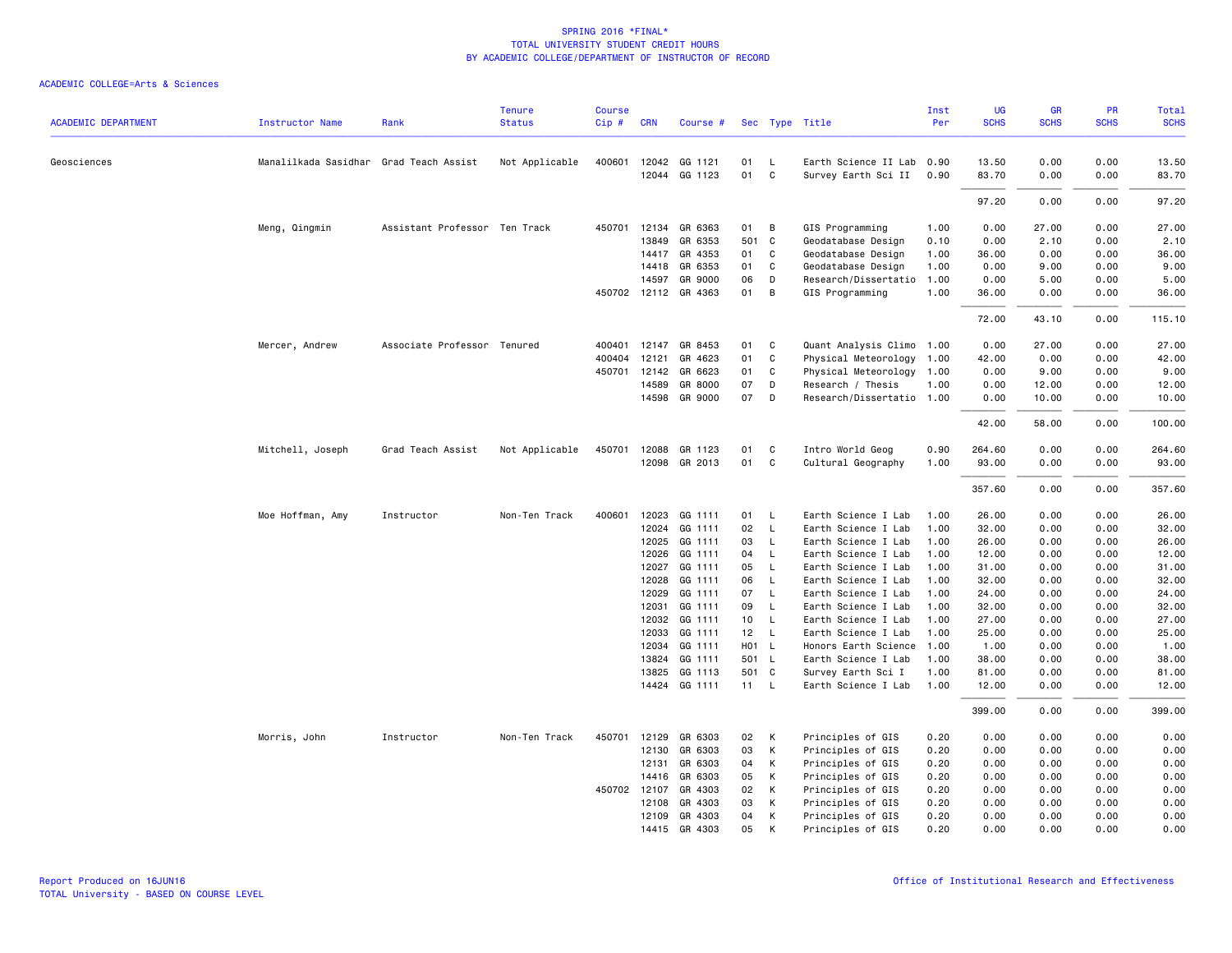| <b>ACADEMIC DEPARTMENT</b> | <b>Instructor Name</b> | Rank        | <b>Tenure</b><br><b>Status</b> | <b>Course</b><br>Cip# | <b>CRN</b> | Course #             |       |              | Sec Type Title            | Inst<br>Per | UG<br><b>SCHS</b> | GR<br><b>SCHS</b> | PR<br><b>SCHS</b> | Total<br><b>SCHS</b> |
|----------------------------|------------------------|-------------|--------------------------------|-----------------------|------------|----------------------|-------|--------------|---------------------------|-------------|-------------------|-------------------|-------------------|----------------------|
|                            |                        |             |                                |                       |            |                      |       |              |                           |             |                   |                   |                   |                      |
|                            |                        |             |                                |                       |            |                      |       |              |                           |             | 0.00              | 0.00              | 0.00              | 0.00                 |
| Geosciences                | Muir, Jennifer         | Lecturer    | Non-Ten Track                  |                       |            | 400601 13826 GG 1113 | 502 C |              | Survey Earth Sci I        | 1.00        | 72.00             | 0.00              | 0.00              | 72.00                |
|                            |                        |             |                                |                       |            |                      |       |              |                           |             | 72.00             | 0.00              | 0.00              | 72.00                |
|                            | Nagel, Athena          | Instructor  | Non-Ten Track                  | 400601                | 13829      | GG 6103              | 501 C |              | GeologyI Processes & 1.00 |             | 0.00              | 48.00             | 0.00              | 48.00                |
|                            |                        |             |                                |                       | 13830      | GG 6103              | 502 C |              | GeologyI Processes &      | 1.00        | 0.00              | 66.00             | 0.00              | 66.00                |
|                            |                        |             |                                | 450701                | 13843      | GR 4813              | 501 C |              | Natural Hazards           | 1.00        | 105.00            | 0.00              | 0.00              | 105.00               |
|                            |                        |             |                                |                       | 13844      | GR 4813              | 502 C |              | Natural Hazards           | 1.00        | 87.00             | 0.00              | 0.00              | 87.00                |
|                            |                        |             |                                |                       | 14708      | GR 4813              | 503 C |              | Natural Hazards           | 1.00        | 90.00             | 0.00              | 0.00              | 90.00                |
|                            |                        |             |                                |                       |            |                      |       |              |                           |             | 282.00            | 114.00            | 0.00              | 396.00               |
|                            | Nordstrom, Gregory     | Instructor  | Non-Ten Track                  | 400404                |            | 12114 GR 4432        | 01    | B            | Wx Forecasting II         | 1.00        | 66.00             | 0.00              | 0.00              | 66.00                |
|                            |                        |             |                                |                       | 13834      | GR 1603              | 501 C |              | Intro To Meteorology      | 1.00        | 105.00            | 0.00              | 0.00              | 105.00               |
|                            |                        |             |                                |                       | 13835      | GR 1603              | 502 C |              | Intro To Meteorology      | 1.00        | 99.00             | 0.00              | 0.00              | 99.00                |
|                            |                        |             |                                |                       | 13838      | GR 4443              | 501 C |              | Weather Prediction I 1.00 |             | 120.00            | 0.00              | 0.00              | 120.00               |
|                            |                        |             |                                |                       |            | 13839 GR 4443        | 502 C |              | Weather Prediction I 1.00 |             | 117.00            | 0.00              | 0.00              | 117.00               |
|                            |                        |             |                                |                       |            |                      |       |              |                           |             | 507.00            | 0.00              | 0.00              | 507.00               |
|                            | Nunley, Christopher    | Lecturer    | Non-Ten Track                  |                       |            | 400404 13841 GR 4753 | 501 C |              | Satellite & Radar Me 1.00 |             | 129.00            | 0.00              | 0.00              | 129.00               |
|                            |                        |             |                                |                       |            | 13842 GR 4753        | 502 C |              | Satellite & Radar Me      | 1.00        | 129.00            | 0.00              | 0.00              | 129.00               |
|                            |                        |             |                                |                       |            |                      |       |              |                           |             | 258.00            | 0.00              | 0.00              | 258.00               |
|                            |                        |             |                                |                       |            |                      |       |              |                           |             |                   |                   |                   |                      |
|                            | Radencic, Sarah        | Non-Faculty | Not Applicable                 | 450701                | 12092      | GR 1123              | 05    | $\mathbf{C}$ | Intro World Geog          | 0.90        | 264.60            | 0.00              | 0.00              | 264.60               |
|                            |                        |             |                                |                       | 12093      | GR 1123              | 06    | C            | Intro World Geog          | 0.90        | 251.10            | 0.00              | 0.00              | 251.10               |
|                            |                        |             |                                |                       |            | 13833 GR 1123        | 501 C |              | Intro World Geog          | 1.00        | 111.00            | 0.00              | 0.00              | 111.00               |
|                            |                        |             |                                |                       |            |                      |       |              |                           |             | 626.70            | 0.00              | 0.00              | 626.70               |
|                            | Rodgers, John          | Professor   | Tenured                        | 400601                | 12060      | GG 4523              | 01    | C            | Coastal Environments      | 1.00        | 96.00             | 0.00              | 0.00              | 96.00                |
|                            |                        |             |                                |                       | 12072      | GG 6523              | 01    | C            | Coastal Environments      | 1.00        | 0.00              | 21.00             | 0.00              | 21.00                |
|                            |                        |             |                                | 450701                | 12088      | GR 1123              | 01    | C            | Intro World Geog          | 0.10        | 29.40             | 0.00              | 0.00              | 29.40                |
|                            |                        |             |                                |                       | 12089      | GR 1123              | 02    | C            | Intro World Geog          | 0.10        | 29.40             | 0.00              | 0.00              | 29.40                |
|                            |                        |             |                                |                       | 12090      | GR 1123              | 03    | C            | Intro World Geog          | 0.10        | 29.10             | 0.00              | 0.00              | 29.10                |
|                            |                        |             |                                |                       | 12091      | GR 1123              | 04    | C            | Intro World Geog          | 0.10        | 27.90             | 0.00              | 0.00              | 27.90                |
|                            |                        |             |                                |                       | 12092      | GR 1123              | 05    | C            | Intro World Geog          | 0.10        | 29.40             | 0.00              | 0.00              | 29.40                |
|                            |                        |             |                                |                       | 12093      | GR 1123              | 06    | C            | Intro World Geog          | 0.10        | 27.90             | 0.00              | 0.00              | 27.90                |
|                            |                        |             |                                |                       | 12123      | GR 4813              | 01    | C            | Natural Hazards           | 1.00        | 132.00            | 0.00              | 0.00              | 132.00               |
|                            |                        |             |                                |                       | 14590      | GR 8000              | 08    | D            | Research / Thesis         | 1.00        | 0.00              | 6.00              | 0.00              | 6.00                 |
|                            |                        |             |                                |                       | 14599      | GR 9000              | 08    | D            | Research/Dissertatio      | 1.00        | 0.00              | 6.00              | 0.00              | 6.00                 |
|                            |                        |             |                                |                       | 16207      | GR 4000              | 02    | $\mathbf{I}$ | Directed Indiv Study      | 1.00        | 9.00              | 0.00              | 0.00              | 9.00                 |
|                            |                        |             |                                |                       | 16453      | GR 4000              | 03    | $\mathbf{I}$ | Directed Indiv Study 1.00 |             | 3.00              | 0.00              | 0.00              | 3.00                 |
|                            |                        |             |                                |                       |            |                      |       |              |                           |             | 413.10            | 33.00             | 0.00              | 446.10               |
|                            | Schmitz, Darrel        | Professor   | Tenured                        | 400601                | 12052      | GG 4153              | 01    | C            | Engineering Geology       | 1.00        | 159.00            | 0.00              | 0.00              | 159.00               |
|                            |                        |             |                                |                       | 12053      | GG 4153              | 02    | К            | Engineering Geology       | 1.00        | 0.00              | 0.00              | 0.00              | 0.00                 |
|                            |                        |             |                                |                       | 12054      | GG 4153              | 03    | К            | Engineering Geology       | 1.00        | 0.00              | 0.00              | 0.00              | 0.00                 |
|                            |                        |             |                                |                       | 12065      | GG 6153              | 01    | C            | Engineering Geology       | 1.00        | 0.00              | 12.00             | 0.00              | 12.00                |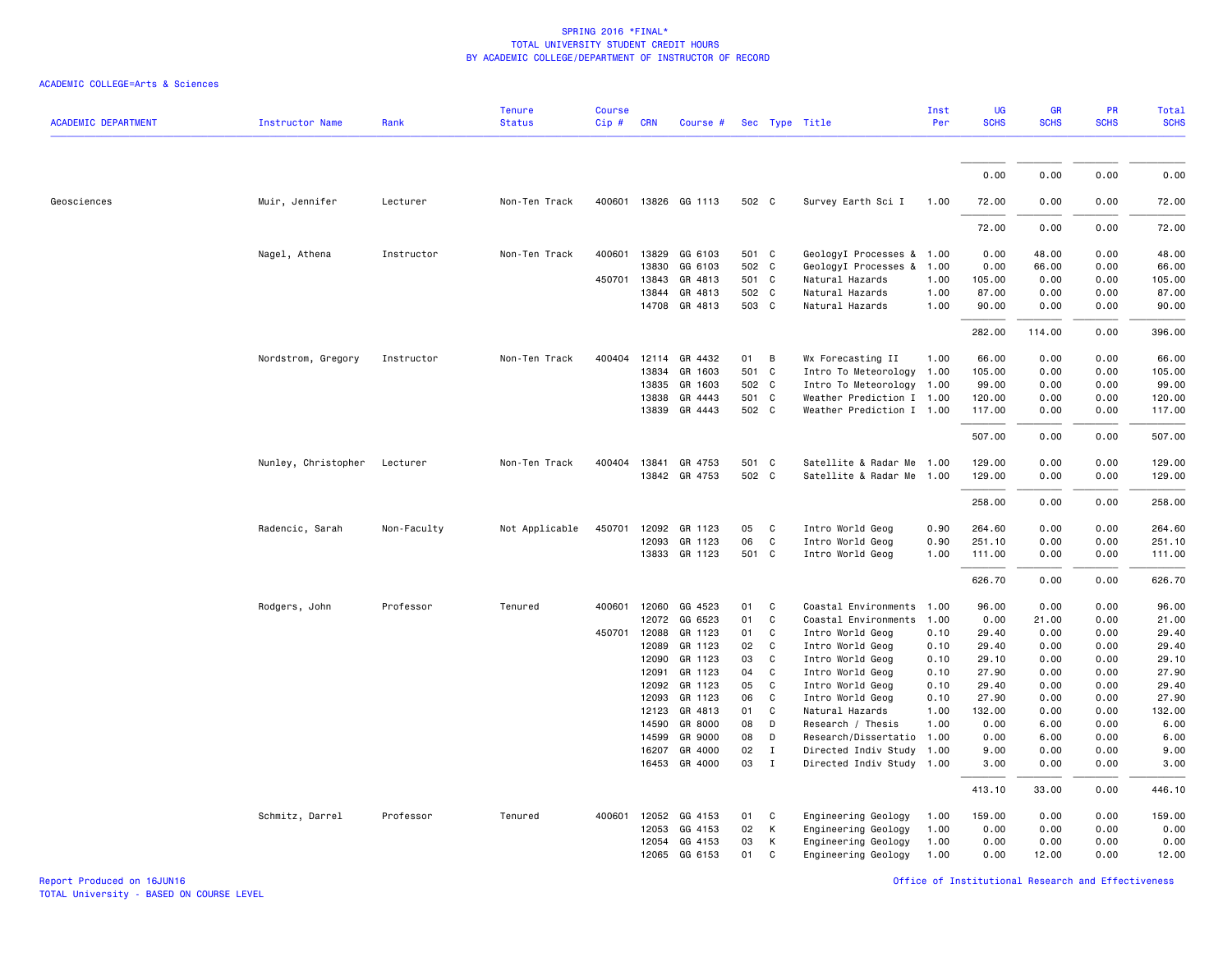|                            |                                                  |                               | <b>Tenure</b>  | <b>Course</b> |              |                      |       |              |                           | Inst | <b>UG</b>   | <b>GR</b>   | PR<br><b>SCHS</b> | Total       |
|----------------------------|--------------------------------------------------|-------------------------------|----------------|---------------|--------------|----------------------|-------|--------------|---------------------------|------|-------------|-------------|-------------------|-------------|
| <b>ACADEMIC DEPARTMENT</b> | <b>Instructor Name</b>                           | Rank                          | <b>Status</b>  | Cip#          | <b>CRN</b>   | Course #             |       |              | Sec Type Title            | Per  | <b>SCHS</b> | <b>SCHS</b> |                   | <b>SCHS</b> |
| Geosciences                | Schmitz, Darrel                                  | Professor                     | Tenured        | 400601        | 12066        | GG 6153              | 02    | К            | Engineering Geology       | 1.00 | 0.00        | 0.00        | 0.00              | 0.00        |
|                            |                                                  |                               |                |               | 12067        | GG 6153              | 03    | К            | Engineering Geology       | 1.00 | 0.00        | 0.00        | 0.00              | 0.00        |
|                            |                                                  |                               |                |               | 14407        | GG 4063              | 01    | C            | Dev of Fossil Fuel R      | 1.00 | 129.00      | 0.00        | 0.00              | 129.00      |
|                            |                                                  |                               |                |               | 14408        | GG 6063              | 01    | C            | Dev of Fossil Fuel R      | 1.00 | 0.00        | 6.00        | 0.00              | 6.00        |
|                            |                                                  |                               |                |               | 14409        | GG 4153              | 04    | К            | Engineering Geology       | 1.00 | 0.00        | 0.00        | 0.00              | 0.00        |
|                            |                                                  |                               |                |               | 14575        | GG 8000              | 05    | D            | Research / Thesis         | 1.00 | 0.00        | 25.00       | 0.00              | 25.00       |
|                            |                                                  |                               |                |               | 14581        | GG 9000              | 05    | D            | Research/Dissertatio      | 1.00 | 0.00        | 3.00        | 0.00              | 3.00        |
|                            |                                                  |                               |                |               | 15571        | GG 7000              | 01    | $\mathbf{I}$ | Directed Indiv Study 1.00 |      | 0.00        | 3.00        | 0.00              | 3.00        |
|                            |                                                  |                               |                |               | 15781        | GG 7000              | 02    | $\mathbf{I}$ | Directed Indiv Study 1.00 |      | 0.00        | 3.00        | 0.00              | 3.00        |
|                            |                                                  |                               |                |               |              |                      |       |              |                           |      | 288.00      | 52.00       | 0.00              | 340.00      |
|                            | Sherman-Morris, Kath Associate Professor Tenured |                               |                |               | 400401 13859 | GR 8833              | 501 C |              | Weather & Society         | 1.00 | 0.00        | 72.00       | 0.00              | 72.00       |
|                            |                                                  |                               |                |               | 13860        | GR 8833              | 502 C |              | Weather & Society         | 1.00 | 0.00        | 21.00       | 0.00              | 21.00       |
|                            |                                                  |                               |                | 400404        | 13840        | GR 4640              | 501 E |              | Met Internship            | 1.00 | 9.00        | 0.00        | 0.00              | 9.00        |
|                            |                                                  |                               |                | 400601        | 13856        | GR 8191              | 501 S |              | Geoscience Review         | 1.00 | 0.00        | 2.00        | 0.00              | 2.00        |
|                            |                                                  |                               |                | 450701        | 13857        | GR 8553              | 501 S |              | Research Methods in       | 0.10 | 0.00        | 6.60        | 0.00              | 6.60        |
|                            |                                                  |                               |                |               | 13858        | GR 8553              | 502 S |              | Research Methods in       | 0.10 | 0.00        | 2.70        | 0.00              | 2.70        |
|                            |                                                  |                               |                |               | 14591        | GR 8000              | 09    | D            | Research / Thesis         | 1.00 | 0.00        | 3.00        | 0.00              | 3.00        |
|                            |                                                  |                               |                |               | 14600        | GR 9000              | 09    | D            | Research/Dissertatio      | 1.00 | 0.00        | 30.00       | 0.00              | 30.00       |
|                            |                                                  |                               |                |               | 15521        | GR 7000              | 01    | $\mathbf{I}$ | Directed Indiv Study      | 1.00 | 0.00        | 3.00        | 0.00              | 3.00        |
|                            |                                                  |                               |                |               | 15890        | GR 4000              | 501 I |              | Directed Indiv Study 1.00 |      | 2.00        | 0.00        | 0.00              | 2.00        |
|                            |                                                  |                               |                |               |              |                      |       |              |                           |      | 11.00       | 140.30      | 0.00              | 151.30      |
|                            | Singh, Shatrughan                                | Grad Teach Assist             | Not Applicable |               |              | 450701 12091 GR 1123 | 04    | C            | Intro World Geog          | 0.90 | 251.10      | 0.00        | 0.00              | 251.10      |
|                            |                                                  |                               |                |               |              |                      |       |              |                           |      | 251.10      | 0.00        | 0.00              | 251.10      |
|                            | Skarke, Adam                                     | Assistant Professor Ten Track |                | 400601        | 12059        | GG 4443              | 01    | C            | Prin Sed Dep II           | 1.00 | 27.00       | 0.00        | 0.00              | 27.00       |
|                            |                                                  |                               |                |               | 12071        | GG 6443              | 01    | C            | Prin Sed Dep II           | 1.00 | 0.00        | 9.00        | 0.00              | 9.00        |
|                            |                                                  |                               |                |               | 12074        | GG 8561              | 02    | s            | Geoscience Seminar        | 1.00 | 0.00        | 12.00       | 0.00              | 12.00       |
|                            |                                                  |                               |                |               | 12075        | GG 8572              | 01    | S            | Geologic Lit              | 1.00 | 0.00        | 24.00       | 0.00              | 24.00       |
|                            |                                                  |                               |                |               |              | 14576 GG 8000        | 06    | D            | Research / Thesis         | 1.00 | 0.00        | 15.00       | 0.00              | 15.00       |
|                            |                                                  |                               |                |               |              |                      |       |              |                           |      | 27.00       | 60.00       | 0.00              | 87.00       |
|                            | Sparrow, Kent                                    | Lecturer                      | Non-Ten Track  |               |              | 400404 14709 GR 8613 | 501 C |              | Hydrometeorology          | 0.90 | 0.00        | 86.40       | 0.00              | 86.40       |
|                            |                                                  |                               |                |               |              |                      |       |              |                           |      | 0.00        | 86.40       | 0.00              | 86.40       |
|                            | Templeton, Morris                                | Lecturer                      | Non-Ten Track  |               |              | 231303 12055 GG 4333 | 01    | C            | Geowriting                | 1.00 | 66.00       | 0.00        | 0.00              | 66.00       |
|                            |                                                  |                               |                |               |              |                      |       |              |                           |      | 66.00       | 0.00        | 0.00              | 66.00       |
|                            | Testa, Maurice                                   | Grad Teach Assist             | Not Applicable | 400601        | 12036        | GG 1113              | 02    | C            | Survey Earth Sci I        | 0.90 | 137.70      | 0.00        | 0.00              | 137.70      |
|                            |                                                  |                               |                |               | 12038        | GG 1113              | 04    | C            | Survey Earth Sci I        | 0.90 | 261.90      | 0.00        | 0.00              | 261.90      |
|                            |                                                  |                               |                |               | 12041        | GG 1113              | HO1 C |              | Honors Earth Sci I        | 0.90 | 10.80       | 0.00        | 0.00              | 10.80       |
|                            |                                                  |                               |                |               |              |                      |       |              |                           |      | 410.40      | 0.00        | 0.00              | 410.40      |
|                            | Threatt, Patrick                                 | Lecturer                      | Non-Ten Track  |               |              | 450701 14707 GR 1123 | 502 C |              | Intro World Geog          | 1.00 | 81.00       | 0.00        | 0.00              | 81.00       |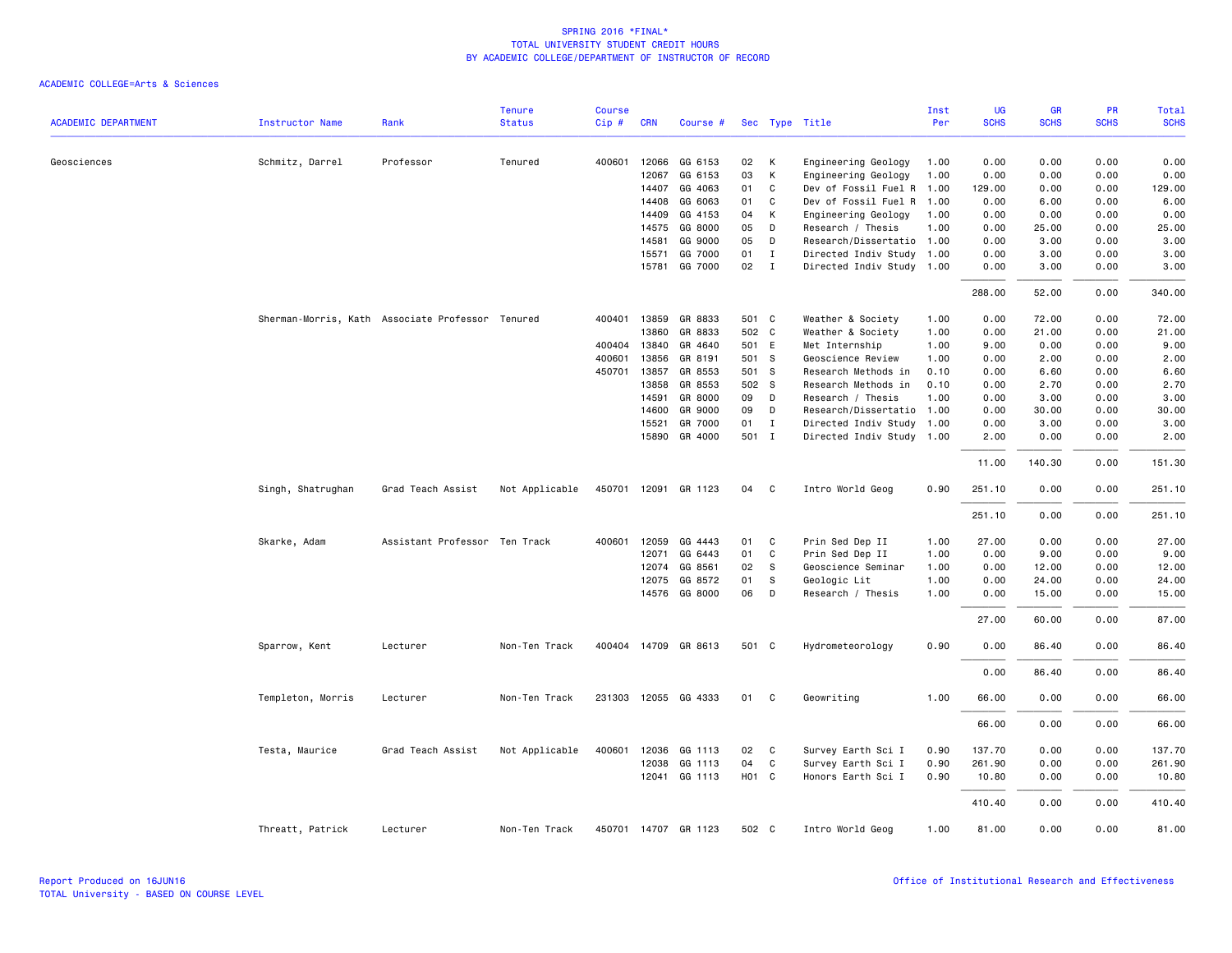| <b>ACADEMIC DEPARTMENT</b>                           | Instructor Name               | Rank                          | <b>Tenure</b><br><b>Status</b> | <b>Course</b><br>Cip# | <b>CRN</b>   | Course #             |       | Sec Type Title            | Inst<br>Per | UG<br><b>SCHS</b>   | <b>GR</b><br><b>SCHS</b> | <b>PR</b><br><b>SCHS</b>  | Total<br><b>SCHS</b>               |
|------------------------------------------------------|-------------------------------|-------------------------------|--------------------------------|-----------------------|--------------|----------------------|-------|---------------------------|-------------|---------------------|--------------------------|---------------------------|------------------------------------|
|                                                      |                               |                               |                                |                       |              |                      |       |                           |             |                     |                          |                           |                                    |
|                                                      |                               |                               |                                |                       |              |                      |       |                           |             | 81.00               | 0.00                     | 0.00                      | 81.00                              |
| Geosciences                                          | Trent, Brittany               | Lecturer                      | Non-Ten Track                  | 400601                |              | 13599 GG 1111        | 201 L | Earth Science I Lab       | 1.00        | 7.00                | 0.00                     | 0.00                      | 7.00                               |
|                                                      |                               |                               |                                |                       |              | 13600 GG 1113        | 201 C | Survey Earth Sci I        | 1.00        | 21.00               | 0.00                     | 0.00                      | 21.00                              |
|                                                      |                               |                               |                                |                       |              | 14177 GG 1111        | 202 L | Earth Science I Lab       | 1.00        | 15.00               | 0.00                     | 0.00                      | 15.00                              |
|                                                      |                               |                               |                                |                       |              | 14178 GG 1113        | 202 C | Survey Earth Sci I        | 1.00        | 57.00               | 0.00                     | 0.00                      | 57.00                              |
|                                                      |                               |                               |                                |                       |              |                      |       |                           |             | 100.00              | 0.00                     | 0.00                      | 100.00                             |
|                                                      | Wallace, Timothy              | Instructor                    | Non-Ten Track                  | 400404                |              | 13846 GR 4923        | 501 C | Severe Weather            | 1.00        | 105.00              | 0.00                     | 0.00                      | 105.00                             |
|                                                      |                               |                               |                                |                       | 13847        | GR 4923              | 502 C | Severe Weather            | 1.00        | 84.00               | 0.00                     | 0.00                      | 84.00                              |
|                                                      |                               |                               |                                |                       | 13854        | GR 8133              | 501 C | Foundations Forecast      | 0.90        | 0.00                | 83.70                    | 0.00                      | 83.70                              |
|                                                      |                               |                               |                                |                       | 450701 13850 | GR 6753              | 501 C | Satellite & Radar Me 0.90 |             | 0.00                | 48.60                    | 0.00                      | 48.60                              |
|                                                      |                               |                               |                                |                       |              |                      |       |                           |             | 189.00              | 132.30                   | 0.00                      | 321.30                             |
|                                                      | Weremeichik, Jeremy           | Grad Teach Assist             | Not Applicable                 |                       |              | 400601 12046 GG 1133 | 01 C  | Planetary Geology         | 1.00        | 72.00               | 0.00                     | 0.00                      | 72.00                              |
|                                                      |                               |                               |                                |                       |              |                      |       |                           |             | 72.00               | 0.00                     | 0.00                      | 72.00                              |
|                                                      | Williams, Christophe Lecturer |                               | Non-Ten Track                  |                       |              | 400404 13852 GR 8123 | 501 C | Met II: Fore and St 0.90  |             | 0.00                | 62.10                    | 0.00                      | 62.10                              |
|                                                      |                               |                               |                                |                       |              | 13853 GR 8123        | 502 C | Met II: Fore and St 0.90  |             | 0.00                | 21.60                    | 0.00                      | 21.60                              |
|                                                      |                               |                               |                                |                       |              |                      |       |                           |             | 0.00                | 83.70                    | 0.00                      | 83.70                              |
|                                                      | Wood, Kimberly                | Assistant Professor Ten Track |                                |                       |              | 400401 14422 GR 6943 | 01 C  | Tropical Meteorology 1.00 |             | 0.00                | 9.00                     | 0.00                      | 9.00                               |
|                                                      |                               |                               |                                |                       |              | 400404 14421 GR 4943 | 01 C  | Tropical Meteorology 1.00 |             | 36.00               | 0.00                     | 0.00                      | 36.00                              |
|                                                      |                               |                               |                                |                       |              | 450701 16070 GR 7000 | 02 I  | Directed Indiv Study 1.00 |             | 0.00                | 3.00                     | 0.00                      | 3.00                               |
|                                                      |                               |                               |                                |                       |              |                      |       |                           |             | 36.00               | 12.00                    | 0.00                      | 48.00                              |
| -------------------------------------<br>Geosciences |                               |                               |                                |                       |              |                      |       |                           |             | ========<br>7475.00 | 1435.00                  | secondos preceder<br>0.00 | ==========<br>8910.00              |
| ----------------------------------                   |                               |                               |                                |                       |              |                      |       |                           |             |                     |                          |                           | -------- ------- ------- --------- |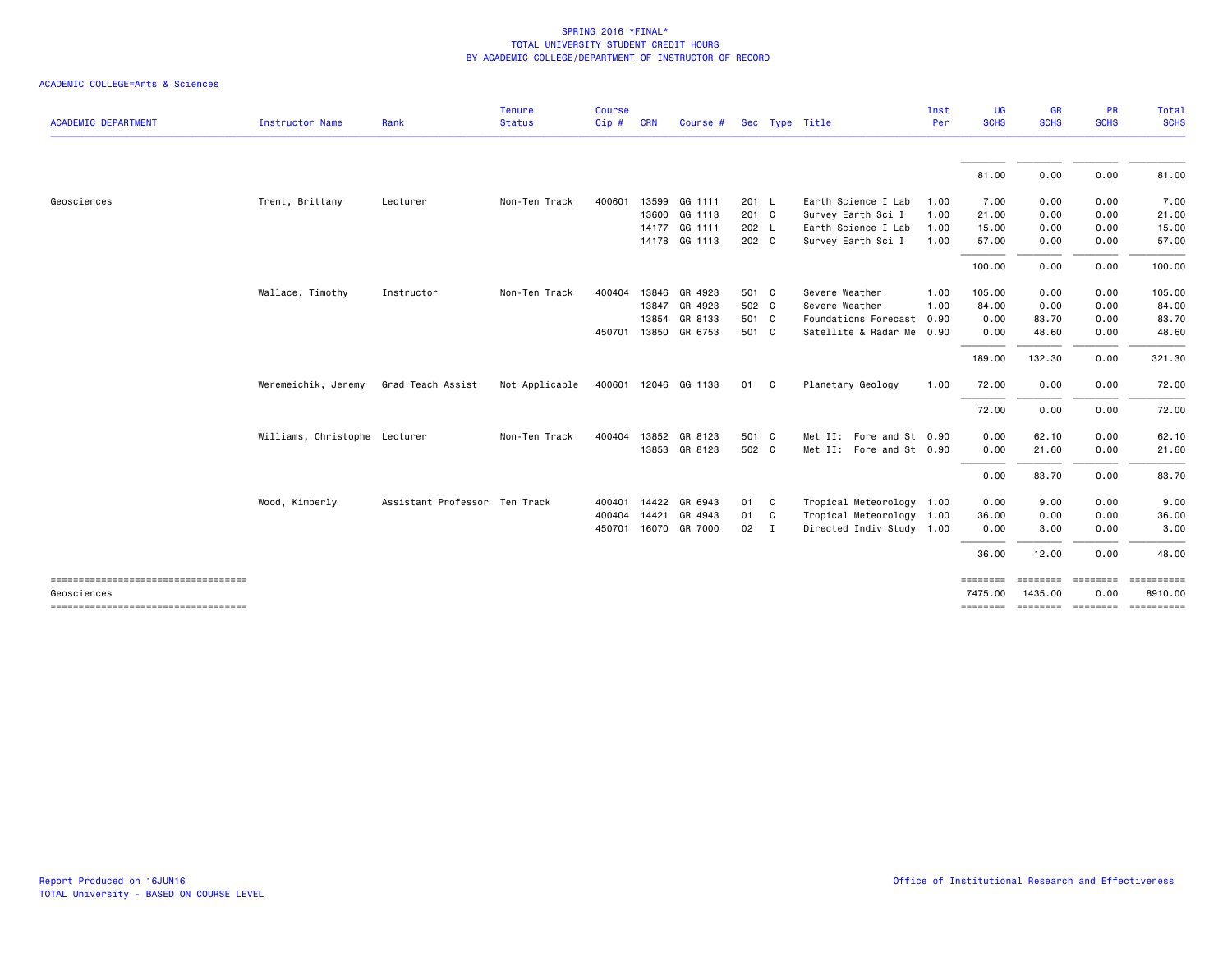| <b>ACADEMIC DEPARTMENT</b> | <b>Instructor Name</b> | Rank                              | <b>Tenure</b><br><b>Status</b> | <b>Course</b><br>Cip# | <b>CRN</b>   | Course #             |       |              | Sec Type Title            | Inst<br>Per | UG<br><b>SCHS</b> | GR<br><b>SCHS</b> | PR<br><b>SCHS</b> | Total<br><b>SCHS</b> |
|----------------------------|------------------------|-----------------------------------|--------------------------------|-----------------------|--------------|----------------------|-------|--------------|---------------------------|-------------|-------------------|-------------------|-------------------|----------------------|
|                            |                        |                                   |                                |                       |              |                      |       |              |                           |             |                   |                   |                   |                      |
| History                    | Adams, Michael         | Grad Teach Assist                 | Not Applicable                 |                       |              | 540101 14315 HI 3133 | 03    | C            | History U.S. Pop Cul 0.25 |             | 9.75              | 0.00              | 0.00              | 9.75                 |
|                            |                        |                                   |                                |                       |              | 14316 HI 3133        | 04    | C            | History U.S. Pop Cul 0.25 |             | 18.00             | 0.00              | 0.00              | 18.00                |
|                            |                        |                                   |                                |                       |              |                      |       |              |                           |             | 27.75             | 0.00              | 0.00              | 27.75                |
|                            | Adolph, Brittany       | Grad Teach Assist                 | Not Applicable                 | 540101                | 12199        | HI 1173              | 01    | C            | Wld Hist After 1500       | 0.25        | 16.50             | 0.00              | 0.00              | 16.50                |
|                            |                        |                                   |                                |                       | 12202        | HI 1173              | 04    | C            | Wld Hist After 1500       | 0.25        | 16.50             | 0.00              | 0.00              | 16.50                |
|                            |                        |                                   |                                |                       |              | 14310 HI 1173        | 05    | C            | Wld Hist After 1500       | 0.25        | 15.75             | 0.00              | 0.00              | 15.75                |
|                            |                        |                                   |                                |                       |              |                      |       |              |                           |             | 48.75             | 0.00              | 0.00              | 48.75                |
|                            | Barbier, Mary          | Associate Professor Tenured       |                                | 450902                | 12243        | HI 8893              | 01    | -S           | History of ISIS           | 1.00        | 0.00              | 12.00             | 0.00              | 12.00                |
|                            |                        |                                   |                                | 540101                | 14626        | HI 9000              | 01    | D            | Research / Diss           | 1.00        | 0.00              | 33.00             | 0.00              | 33.00                |
|                            |                        |                                   |                                |                       | 540102 12185 | HI 1073              | 13    | C            | Modern U S History        | 0.75        | 51.75             | 0.00              | 0.00              | 51.75                |
|                            |                        |                                   |                                |                       | 12186        | HI 1073              | 14    | C            | Modern U S History        | 0.75        | 51.75             | 0.00              | 0.00              | 51.75                |
|                            |                        |                                   |                                |                       | 12187        | HI 1073              | 15    | C            | Modern U S History        | 0.75        | 54.00             | 0.00              | 0.00              | 54.00                |
|                            |                        |                                   |                                |                       | 12188        | HI 1073              | 16    | C            | Modern U S History        | 0.75        | 56.25             | 0.00              | 0.00              | 56.25                |
|                            |                        |                                   |                                |                       | 12189        | HI 1073              | 17    | C            | Modern U S History        | 0.75        | 56.25             | 0.00              | 0.00              | 56.25                |
|                            |                        |                                   |                                |                       | 12190        | HI 1073              | 18    | C            | Modern U S History        | 0.75        | 51.75             | 0.00              | 0.00              | 51.75                |
|                            |                        |                                   |                                |                       | 12191        | HI 1073              | 19    | C            | Modern U S History        | 0.75        | 54.00             | 0.00              | 0.00              | 54.00                |
|                            |                        |                                   |                                |                       | 12192        | HI 1073              | 20    | C            | Modern U S History        | 0.75        | 54.00             | 0.00              | 0.00              | 54.00                |
|                            |                        |                                   |                                |                       | 12193        | HI 1073              | 21    | C            | Modern U S History        | 0.75        | 54.00             | 0.00              | 0.00              | 54.00                |
|                            |                        |                                   |                                |                       | 12194        | HI 1073              | 22    | C            | Modern U S History        | 0.75        | 54.00             | 0.00              | 0.00              | 54.00                |
|                            |                        |                                   |                                |                       | 12195        | HI 1073              | 23    | C            | Modern U S History        | 0.75        | 51.75             | 0.00              | 0.00              | 51.75                |
|                            |                        |                                   |                                |                       | 12196        | HI 1073              | 24    | C            | Modern U S History        | 0.75        | 56.25             | 0.00              | 0.00              | 56.25                |
|                            |                        |                                   |                                |                       |              |                      |       |              |                           |             | 645.75            | 45.00             | 0.00              | 690.75               |
|                            | Barrett, Marsha        | Assistant Professor Non-Ten Track |                                | 050201                | 10008        | AAS 3023             | 01    | C            | Afr Am Hist since 18      | 1.00        | 54.00             | 0.00              | 0.00              | 54.00                |
|                            |                        |                                   |                                |                       | 12216        | HI 3023              | 01    | C            | Afr Am History since      | 1.00        | 54.00             | 0.00              | 0.00              | 54.00                |
|                            |                        |                                   |                                |                       | 15212        | AAS 4990             | 01    | C            | Special Topic in Af.      | 1.00        | 45.00             | 0.00              | 0.00              | 45.00                |
|                            |                        |                                   |                                |                       | 050207 15214 | GS 4990              | 01    | C            | Special Topics in Ge      | 1.00        | 12.00             | 0.00              | 0.00              | 12.00                |
|                            |                        |                                   |                                | 540101                | 15213        | HI 4990              | 01    | C            | Special Topic In HI       | 1.00        | 18.00             | 0.00              | 0.00              | 18.00                |
|                            |                        |                                   |                                |                       | 540102 14605 | HI 8000              | 02    | D            | Research / Thesis         | 1.00        | 0.00              | 4.00              | 0.00              | 4.00                 |
|                            |                        |                                   |                                |                       | 540104 15936 | HI 4000              | 02    | $\mathbf{I}$ | Directed Indiv Study 1.00 |             | 2.00              | 0.00              | 0.00              | 2.00                 |
|                            |                        |                                   |                                |                       |              |                      |       |              |                           |             | 185.00            | 4.00              | 0.00              | 189.00               |
|                            | Bates, Toby            | Associate Professor Tenured       |                                |                       | 050107 14148 | HI 4853              | 201 C |              | Modern Mexico             | 1.00        | 39.00             | 0.00              | 0.00              | 39.00                |
|                            |                        |                                   |                                |                       | 050299 14153 | HI 4373              | 201 C |              | Hist Mod Civ Rts Mvt 1.00 |             | 78.00             | 0.00              | 0.00              | 78.00                |
|                            |                        |                                   |                                |                       | 14154        | HI 6373              | 201 C |              | Hist Mod Civ Rts Mvt      | 1.00        | 0.00              | 3.00              | 0.00              | 3.00                 |
|                            |                        |                                   |                                |                       | 540101 16174 | HI 1173              | 201 C |              | Wld Hist After 1500       | 1.00        | 3.00              | 0.00              | 0.00              | 3.00                 |
|                            |                        |                                   |                                |                       | 540102 14142 | HI 4323              | 201 C |              | American West             | 1.00        | 102.00            | 0.00              | 0.00              | 102.00               |
|                            |                        |                                   |                                |                       | 540104 15479 | HI 4000              | 201 I |              | Directed Indiv Study      | 1.00        | 2.00              | 0.00              | 0.00              | 2.00                 |
|                            |                        |                                   |                                |                       |              | 540108 14143 HI 6323 | 201 C |              | American West             | 1.00        | 0.00              | 3.00              | 0.00              | 3.00                 |
|                            |                        |                                   |                                |                       |              |                      |       |              |                           |             | 224.00            | 6.00              | 0.00              | 230.00               |
|                            | Berman, Hannah         | Grad Teach Assist                 | Not Applicable                 |                       | 050114 12205 | HI 1223              | 01    | - C          | Modern Western World      | 0.25        | 17.25             | 0.00              | 0.00              | 17.25                |
|                            |                        |                                   |                                |                       | 12207        | HI 1223              | 03    | C            | Modern Western World      | 0.25        | 7.50              | 0.00              | 0.00              | 7.50                 |
|                            |                        |                                   |                                |                       | 12209        | HI 1223              | 05    | C            | Modern Western World 0.25 |             | 7.50              | 0.00              | 0.00              | 7.50                 |
|                            |                        |                                   |                                |                       |              |                      |       |              |                           |             | 32.25             | 0.00              | 0.00              | 32.25                |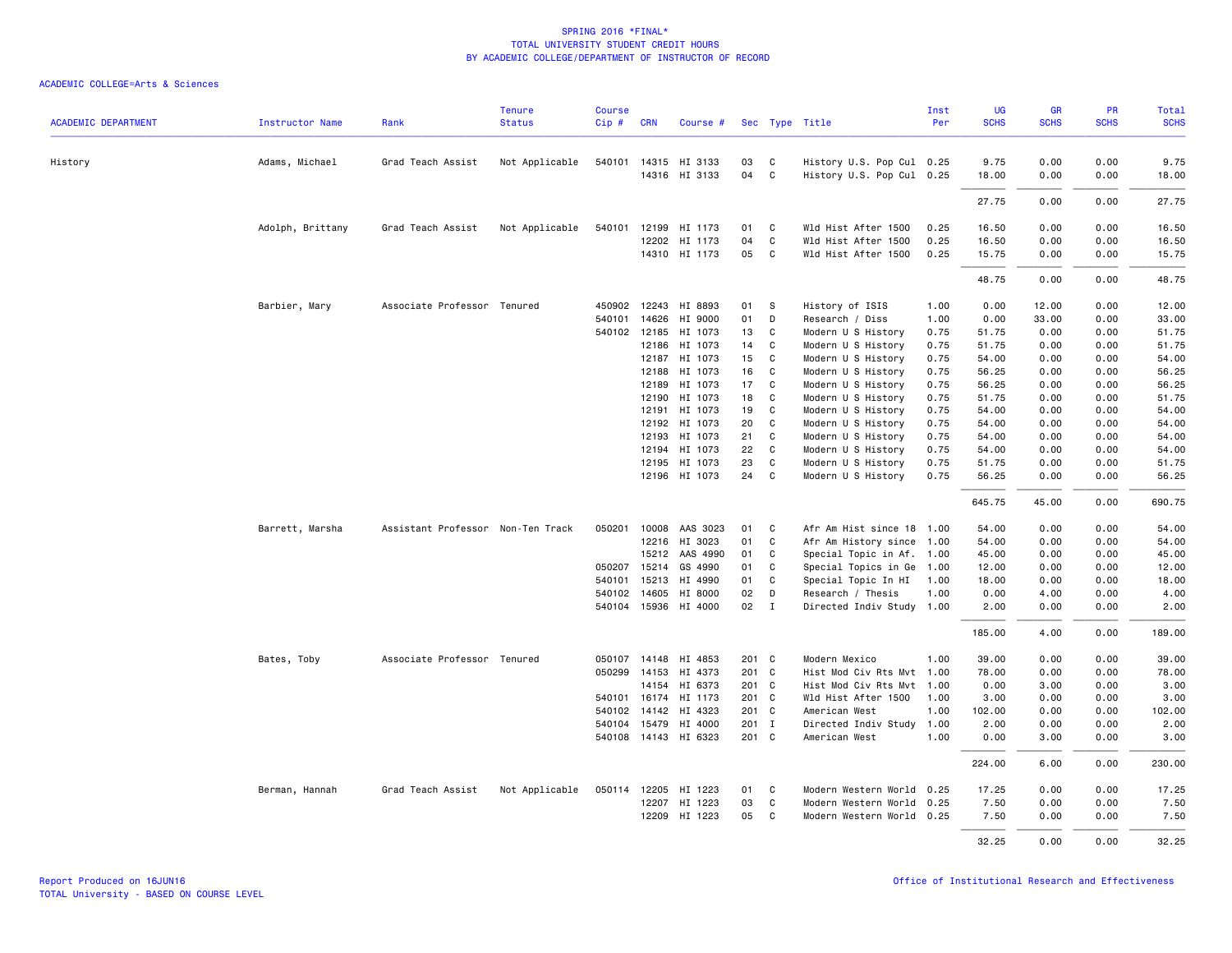| <b>ACADEMIC DEPARTMENT</b> | <b>Instructor Name</b> | Rank                          | <b>Tenure</b><br><b>Status</b> | <b>Course</b><br>Cip# | <b>CRN</b>   | Course #             |       |    | Sec Type Title            | Inst<br>Per | <b>UG</b><br><b>SCHS</b> | <b>GR</b><br><b>SCHS</b> | <b>PR</b><br><b>SCHS</b> | Total<br><b>SCHS</b> |
|----------------------------|------------------------|-------------------------------|--------------------------------|-----------------------|--------------|----------------------|-------|----|---------------------------|-------------|--------------------------|--------------------------|--------------------------|----------------------|
|                            |                        |                               |                                |                       |              |                      |       |    |                           |             |                          |                          |                          |                      |
| History                    | Brain, Stephen         | Associate Professor Tenured   |                                | 050299                | 12231        | HI 4613              | 01    | C  | History of the Sovie 1.00 |             | 72.00                    | 0.00                     | 0.00                     | 72.00                |
|                            |                        |                               |                                | 540101                | 14628        | HI 9000              | 03    | D  | Research / Diss           | 1.00        | 0.00                     | 16.00                    | 0.00                     | 16.00                |
|                            |                        |                               |                                |                       | 540102 12242 | HI 8823              | 01    | -S | Sem Us Hi Since 1877 1.00 |             | 0.00                     | 15.00                    | 0.00                     | 15.00                |
|                            |                        |                               |                                |                       |              | 14606 HI 8000        | 03    | D  | Research / Thesis         | 1.00        | 0.00                     | 3.00                     | 0.00                     | 3.00                 |
|                            |                        |                               |                                |                       |              |                      |       |    |                           |             | 72.00                    | 34.00                    | 0.00                     | 106.00               |
|                            | Burford, David         | Grad Teach Assist             | Not Applicable                 | 540102 12187          |              | HI 1073              | 15    | C  | Modern U S History        | 0.25        | 18.00                    | 0.00                     | 0.00                     | 18.00                |
|                            |                        |                               |                                |                       | 12191        | HI 1073              | 19    | C  | Modern U S History        | 0.25        | 18.00                    | 0.00                     | 0.00                     | 18.00                |
|                            |                        |                               |                                |                       |              | 12193 HI 1073        | 21    | C  | Modern U S History        | 0.25        | 18.00                    | 0.00                     | 0.00                     | 18.00                |
|                            |                        |                               |                                |                       |              |                      |       |    |                           |             | 54.00                    | 0.00                     | 0.00                     | 54.00                |
|                            | Burrow, John           | Grad Teach Assist             | Not Applicable                 | 540102                | 12169        | HI 1063              | 18    | C  | Early U S History-SI 0.25 |             | 5.25                     | 0.00                     | 0.00                     | 5.25                 |
|                            |                        |                               |                                |                       |              | 12170 HI 1063        | 19    | C  | Early U S History-SI 0.25 |             | 12.75                    | 0.00                     | 0.00                     | 12.75                |
|                            |                        |                               |                                |                       |              | 14309 HI 1063        | 24    | C  | Early U S History-SI 0.25 |             | 7.50                     | 0.00                     | 0.00                     | 7.50                 |
|                            |                        |                               |                                |                       |              |                      |       |    |                           |             | 25.50                    | 0.00                     | 0.00                     | 25.50                |
|                            | Byrd, Brandon          | Assistant Professor Ten Track |                                | 050201                |              | 10007 AAS 3013       | 01    | C  | Afr Am History to 18 1.00 |             | 51.00                    | 0.00                     | 0.00                     | 51.00                |
|                            |                        |                               |                                |                       | 12215        | HI 3013              | 01    | C  | Afr Am History to 18      | 1.00        | 42.00                    | 0.00                     | 0.00                     | 42.00                |
|                            |                        |                               |                                |                       | 14318        | HI 4363              | 01    | C  | African American His 1.00 |             | 21.00                    | 0.00                     | 0.00                     | 21.00                |
|                            |                        |                               |                                |                       | 14319        | AAS 4363             | 01    | C  | African American His 1.00 |             | 33.00                    | 0.00                     | 0.00                     | 33.00                |
|                            |                        |                               |                                |                       | 540102 14607 | HI 8000              | 04    | D  | Research / Thesis         | 1.00        | 0.00                     | 4.00                     | 0.00                     | 4.00                 |
|                            |                        |                               |                                |                       |              |                      |       |    |                           |             | 147.00                   | 4.00                     | 0.00                     | 151.00               |
|                            | Damms, Richard         | Associate Professor Tenured   |                                | 050107                | 14317        | HI 3813              | 01    | C  | Modern Latin America 1.00 |             | 84.00                    | 0.00                     | 0.00                     | 84.00                |
|                            |                        |                               |                                | 540101                | 14630        | HI 9000              | 05    | D  | Research / Diss           | 1.00        | 0.00                     | 37.00                    | 0.00                     | 37.00                |
|                            |                        |                               |                                |                       | 540102 12246 | HI 8963              | 01    | C  | U.S. History since 1 1.00 |             | 0.00                     | 9.00                     | 0.00                     | 9.00                 |
|                            |                        |                               |                                |                       |              | 14608 HI 8000        | 05    | D  | Research / Thesis         | 1.00        | 0.00                     | 7.00                     | 0.00                     | 7.00                 |
|                            |                        |                               |                                |                       |              |                      |       |    |                           |             | 84.00                    | 53.00                    | 0.00                     | 137.00               |
|                            | Forrest, John          | Grad Teach Assist             | Not Applicable                 | 050201                |              | 14694 AAS 8793       | 501 C |    | Race in the Workplac 0.25 |             | 0.00                     | 0.75                     | 0.00                     | 0.75                 |
|                            |                        |                               |                                | 059999                | 14693        | HI 8793              | 501 C |    | Race in the Workplac 0.25 |             | 0.00                     | 1.50                     | 0.00                     | 1.50                 |
|                            |                        |                               |                                |                       |              | 540102 13862 HI 1073 | 501 C |    | Modern U S History        | 1.00        | 87.00                    | 0.00                     | 0.00                     | 87.00                |
|                            |                        |                               |                                |                       |              |                      |       |    |                           |             | 87.00                    | 2.25                     | 0.00                     | 89.25                |
|                            | Giesen, James          | Associate Professor Tenured   |                                |                       |              | 540101 14631 HI 9000 | 06    | D  | Research / Diss           | 1.00        | 0.00                     | 35.00                    | 0.00                     | 35.00                |
|                            |                        |                               |                                |                       |              |                      |       |    |                           |             | 0.00                     | 35.00                    | 0.00                     | 35.00                |
|                            | Greene, Alison         | Assistant Professor Ten Track |                                | 540101                | 12224        | HI 3903              | 01 C  |    | Hist & Hist Meth          | 1.00        | 39.00                    | 0.00                     | 0.00                     | 39.00                |
|                            |                        |                               |                                |                       | 13606        | HI 3903              | 201 C |    | Hist & Hist Meth          | 1.00        | 12.00                    | 0.00                     | 0.00                     | 12.00                |
|                            |                        |                               |                                |                       | 14632        | HI 9000              | 07    | D  | Research / Diss           | 1.00        | 0.00                     | 11.00                    | 0.00                     | 11.00                |
|                            |                        |                               |                                |                       | 540102 12173 | HI 1073              | 01    | C  | Modern U S History        | 0.75        | 31.50                    | 0.00                     | 0.00                     | 31.50                |
|                            |                        |                               |                                |                       | 12174        | HI 1073              | 02    | C  | Modern U S History        | 0.75        | 51.75                    | 0.00                     | 0.00                     | 51.75                |
|                            |                        |                               |                                |                       | 12175        | HI 1073              | 03    | C  | Modern U S History        | 0.75        | 56.25                    | 0.00                     | 0.00                     | 56.25                |
|                            |                        |                               |                                |                       | 12176        | HI 1073              | 04    | C  | Modern U S History        | 0.75        | 51.75                    | 0.00                     | 0.00                     | 51.75                |
|                            |                        |                               |                                |                       |              | 12177 HI 1073        | 05    | C  | Modern U S History        | 0.75        | 49.50                    | 0.00                     | 0.00                     | 49.50                |
|                            |                        |                               |                                |                       | 12178        | HI 1073              | 06    | C  | Modern U S History        | 0.75        | 42.75                    | 0.00                     | 0.00                     | 42.75                |
|                            |                        |                               |                                |                       |              | 12179 HI 1073        | 07    | C  | Modern U S History        | 0.75        | 22.50                    | 0.00                     | 0.00                     | 22.50                |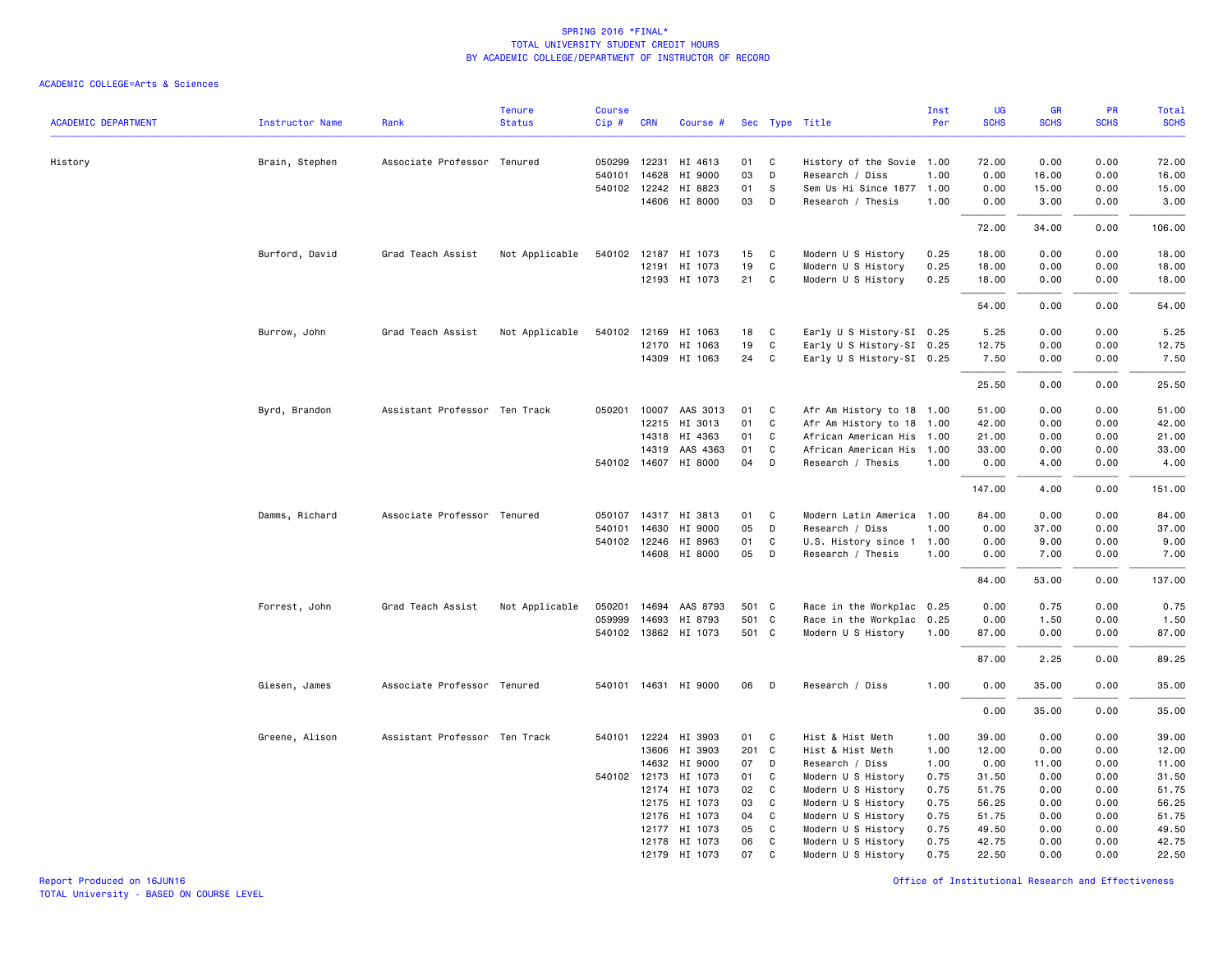| <b>ACADEMIC DEPARTMENT</b> | <b>Instructor Name</b> | Rank                          | <b>Tenure</b><br><b>Status</b> | <b>Course</b><br>Cip# | <b>CRN</b>   | Course #             |    |              | Sec Type Title            | Inst<br>Per | <b>UG</b><br><b>SCHS</b> | <b>GR</b><br><b>SCHS</b> | PR<br><b>SCHS</b> | Total<br><b>SCHS</b> |
|----------------------------|------------------------|-------------------------------|--------------------------------|-----------------------|--------------|----------------------|----|--------------|---------------------------|-------------|--------------------------|--------------------------|-------------------|----------------------|
|                            |                        |                               |                                |                       |              |                      |    |              |                           |             |                          |                          |                   |                      |
| History                    | Greene, Alison         | Assistant Professor Ten Track |                                |                       |              | 540102 12180 HI 1073 | 08 | C            | Modern U S History        | 0.75        | 49.50                    | 0.00                     | 0.00              | 49.50                |
|                            |                        |                               |                                |                       | 12181        | HI 1073              | 09 | C            | Modern U S History        | 0.75        | 45.00                    | 0.00                     | 0.00              | 45.00                |
|                            |                        |                               |                                |                       |              | 12182 HI 1073        | 10 | C            | Modern U S History        | 0.75        | 45.00                    | 0.00                     | 0.00              | 45.00                |
|                            |                        |                               |                                |                       | 12183        | HI 1073              | 11 | C            | Modern U S History        | 0.75        | 51.75                    | 0.00                     | 0.00              | 51.75                |
|                            |                        |                               |                                |                       |              | 12184 HI 1073        | 12 | $\mathtt{C}$ | Modern U S History        | 0.75        | 45.00                    | 0.00                     | 0.00              | 45.00                |
|                            |                        |                               |                                |                       |              |                      |    |              |                           |             | 593.25                   | 11.00                    | 0.00              | 604.25               |
|                            | Gunther, Emily         | Grad Teach Assist             | Not Applicable                 |                       |              | 540102 12173 HI 1073 | 01 | C            | Modern U S History        | 0.25        | 10.50                    | 0.00                     | 0.00              | 10.50                |
|                            |                        |                               |                                |                       |              | 12174 HI 1073        | 02 | $\mathsf{C}$ | Modern U S History        | 0.25        | 17.25                    | 0.00                     | 0.00              | 17.25                |
|                            |                        |                               |                                |                       |              | 12175 HI 1073        | 03 | C            | Modern U S History        | 0.25        | 18.75                    | 0.00                     | 0.00              | 18.75                |
|                            |                        |                               |                                |                       |              |                      |    |              |                           |             | 46.50                    | 0.00                     | 0.00              | 46.50                |
|                            | Hackett, Conisha       | Grad Teach Assist             | Not Applicable                 |                       |              | 540101 12218 HI 3333 | 02 | C            | Mississippi History       | 0.25        | 7.50                     | 0.00                     | 0.00              | 7.50                 |
|                            |                        |                               |                                |                       |              | 12219 HI 3333        | 03 | $\mathsf{C}$ | Mississippi History       | 0.25        | 6.75                     | 0.00                     | 0.00              | 6.75                 |
|                            |                        |                               |                                |                       |              |                      |    |              |                           |             | 14.25                    | 0.00                     | 0.00              | 14.25                |
|                            |                        |                               |                                |                       |              |                      |    |              |                           |             |                          |                          |                   |                      |
|                            | Hay, William           | Associate Professor Tenured   |                                | 050299                | 12233        | HI 4723              | 01 | C            | Britain Since 1688        | 1.00        | 75.00                    | 0.00                     | 0.00              | 75.00                |
|                            |                        |                               |                                | 540101                | 14633        | HI 9000              | 08 | D            | Research / Diss           | 1.00        | 0.00                     | 17.00                    | 0.00              | 17.00                |
|                            |                        |                               |                                |                       |              | 540103 14325 HI 8863 | 01 | s            | Sem Eur Since 1789        | 1.00        | 0.00                     | 12.00                    | 0.00              | 12.00                |
|                            |                        |                               |                                |                       |              |                      |    |              |                           |             | 75.00                    | 29.00                    | 0.00              | 104.00               |
|                            | Hersey, Mark           | Associate Professor Tenured   |                                |                       | 540101 14327 | HI 8973              | 01 | C            | Collog US Env-Agric       | 1.00        | 0.00                     | 18.00                    | 0.00              | 18.00                |
|                            |                        |                               |                                |                       | 14634        | HI 9000              | 09 | D            | Research / Diss           | 1.00        | 0.00                     | 19.00                    | 0.00              | 19.00                |
|                            |                        |                               |                                |                       | 540102 12153 | HI 1063              | 01 | C            | Early U S History-SI 0.75 |             | 18.00                    | 0.00                     | 0.00              | 18.00                |
|                            |                        |                               |                                |                       | 12154        | HI 1063              | 02 | C            | Early U S History-SI 0.75 |             | 51.75                    | 0.00                     | 0.00              | 51.75                |
|                            |                        |                               |                                |                       | 12155        | HI 1063              | 03 | $\mathsf{C}$ | Early U S History-SI 0.75 |             | 51.75                    | 0.00                     | 0.00              | 51.75                |
|                            |                        |                               |                                |                       | 12156        | HI 1063              | 04 | $\mathtt{C}$ | Early U S History-SI 0.75 |             | 33.75                    | 0.00                     | 0.00              | 33.75                |
|                            |                        |                               |                                |                       | 12157        | HI 1063              | 05 | C            | Early U S History-SI 0.75 |             | 38.25                    | 0.00                     | 0.00              | 38.25                |
|                            |                        |                               |                                |                       | 14305        | HI 1063              | 08 | C            | Early U S History-SI 0.75 |             | 54.00                    | 0.00                     | 0.00              | 54.00                |
|                            |                        |                               |                                |                       | 14612        | HI 8000              | 09 | D            | Research / Thesis         | 1.00        | 0.00                     | 1.00                     | 0.00              | 1.00                 |
|                            |                        |                               |                                |                       |              | 15566 HI 8943        | 02 | C            | U.S. History, 1787-1 1.00 |             | 0.00                     | 15.00                    | 0.00              | 15.00                |
|                            |                        |                               |                                |                       |              |                      |    |              |                           |             | 247.50                   | 53.00                    | 0.00              | 300.50               |
|                            | Himel, Matthew         | Grad Teach Assist             | Not Applicable                 |                       |              | 540102 12155 HI 1063 | 03 | C            | Early U S History-SI 0.25 |             | 17.25                    | 0.00                     | 0.00              | 17.25                |
|                            |                        |                               |                                |                       |              | 14305 HI 1063        | 08 | $\mathsf{C}$ | Early U S History-SI 0.25 |             | 18.00                    | 0.00                     | 0.00              | 18.00                |
|                            |                        |                               |                                |                       |              |                      |    |              |                           |             | 35.25                    | 0.00                     | 0.00              | 35.25                |
|                            | Horan, Sara            | Grad Teach Assist             | Not Applicable                 |                       |              | 540101 12200 HI 1173 | 02 | C            | Wld Hist After 1500       | 0.25        | 15.75                    | 0.00                     | 0.00              | 15.75                |
|                            |                        |                               |                                |                       |              | 12201 HI 1173        | 03 | C            | Wld Hist After 1500       | 0.25        | 16.50                    | 0.00                     | 0.00              | 16.50                |
|                            |                        |                               |                                |                       |              | 14311 HI 1173        | 06 | C            | Wld Hist After 1500       | 0.25        | 15.00                    | 0.00                     | 0.00              | 15.00                |
|                            |                        |                               |                                |                       |              |                      |    |              |                           |             | 47.25                    | 0.00                     | 0.00              | 47.25                |
|                            | Hui, Alexandra         | Associate Professor Tenured   |                                |                       | 050114 12205 | HI 1223              | 01 | C            | Modern Western World      | 0.75        | 51.75                    | 0.00                     | 0.00              | 51.75                |
|                            |                        |                               |                                |                       | 12206        | HI 1223              | 02 | C            | Modern Western World      | 0.75        | 56.25                    | 0.00                     | 0.00              | 56.25                |
|                            |                        |                               |                                |                       |              | 12207 HI 1223        | 03 | C            | Modern Western World 0.75 |             | 22.50                    | 0.00                     | 0.00              | 22.50                |
|                            |                        |                               |                                |                       | 12209        | HI 1223              | 05 | C            | Modern Western World 0.75 |             | 22.50                    | 0.00                     | 0.00              | 22.50                |
|                            |                        |                               |                                |                       |              | 12210 HI 1223        | 06 | C            | Modern Western World 0.75 |             | 18.00                    | 0.00                     | 0.00              | 18.00                |
|                            |                        |                               |                                |                       |              |                      |    |              |                           |             |                          |                          |                   |                      |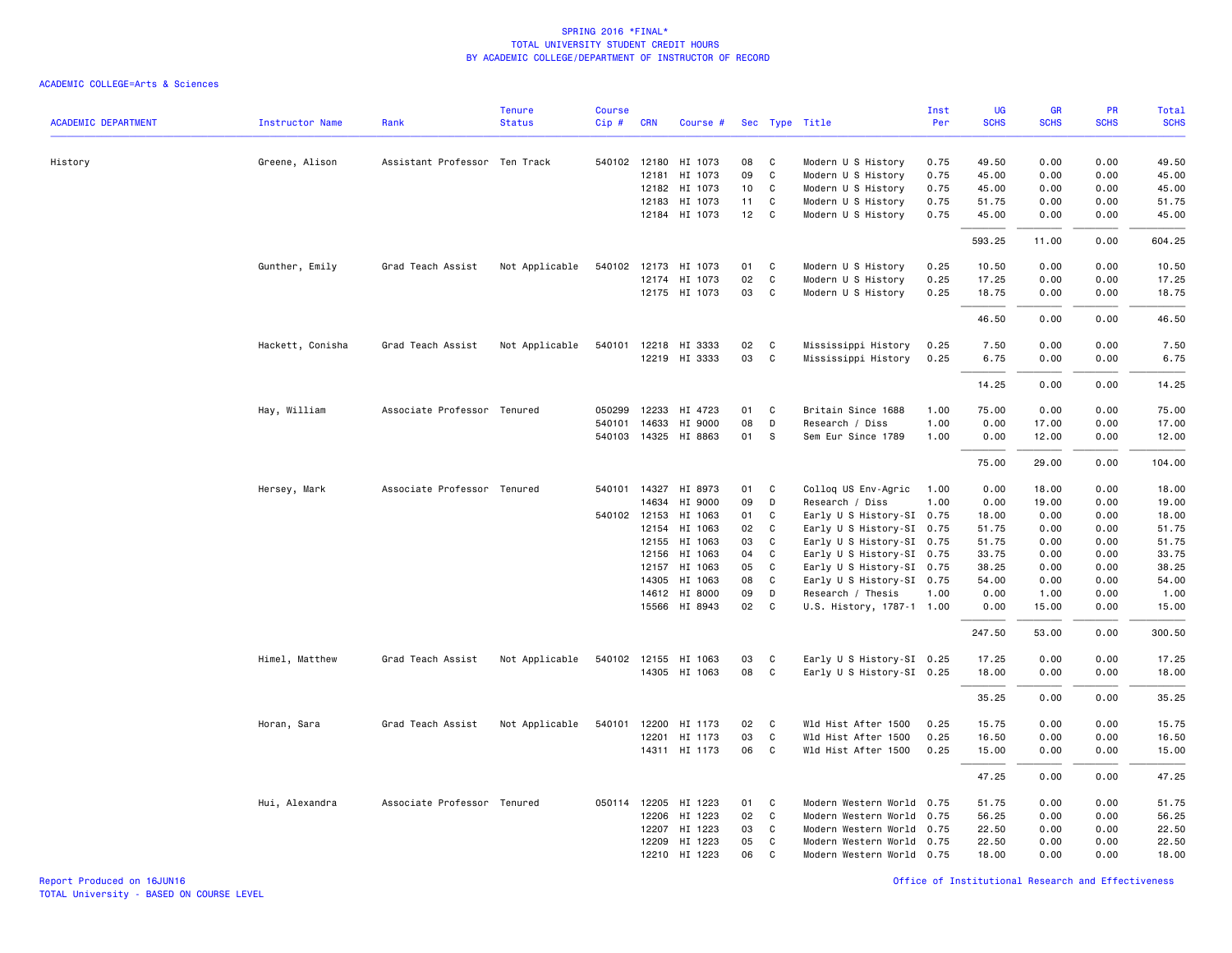| <b>ACADEMIC DEPARTMENT</b> |                        |                               | <b>Tenure</b><br><b>Status</b> | Course |              |                      |                 |              |                           | Inst<br>Per | UG<br><b>SCHS</b> | GR<br><b>SCHS</b> | PR<br><b>SCHS</b> | Total<br><b>SCHS</b> |
|----------------------------|------------------------|-------------------------------|--------------------------------|--------|--------------|----------------------|-----------------|--------------|---------------------------|-------------|-------------------|-------------------|-------------------|----------------------|
|                            | <b>Instructor Name</b> | Rank                          |                                | Cip#   | <b>CRN</b>   | Course #             |                 |              | Sec Type Title            |             |                   |                   |                   |                      |
| History                    | Hui, Alexandra         | Associate Professor Tenured   |                                |        |              | 540101 14645 HI 9000 | 20              | D            | Research / Diss           | 1.00        | 0.00              | 18.00             | 0.00              | 18.00                |
|                            |                        |                               |                                |        |              | 540104 14322 HI 4653 | 01              | $\mathbf{C}$ | Hist Science & Tech       | 1.00        | 42.00             | 0.00              | 0.00              | 42.00                |
|                            |                        |                               |                                |        |              |                      |                 |              |                           |             | 213.00            | 18.00             | 0.00              | 231.00               |
|                            | Lang, Andrew           | Assistant Professor Ten Track |                                |        | 540101 14635 | HI 9000              | 10 <sub>1</sub> | D            | Research / Diss           | 1.00        | 0.00              | 4.00              | 0.00              | 4.00                 |
|                            |                        |                               |                                |        | 540102 12227 | HI 4133              | 01              | C            | Civil War 1850-1877       | 1.00        | 63.00             | 0.00              | 0.00              | 63.00                |
|                            |                        |                               |                                |        | 14614        | HI 8000              | 11              | D            | Research / Thesis         | 1.00        | 0.00              | 4.00              | 0.00              | 4.00                 |
|                            |                        |                               |                                |        |              | 540108 12230 HI 4233 | 01              | $\mathbf{C}$ | American Military Hi 1.00 |             | 105.00            | 0.00              | 0.00              | 105.00               |
|                            |                        |                               |                                |        |              |                      |                 |              |                           |             | 168.00            | 8.00              | 0.00              | 176.00               |
|                            | Lavine, Matthew        | Associate Professor Tenured   |                                |        |              | 540101 12239 HI 8803 | 03              | $\mathbf{C}$ | Graduate Colloquium       | 1.00        | 0.00              | 24.00             | 0.00              | 24.00                |
|                            |                        |                               |                                |        |              | 14313 HI 3133        | 01              | C            | History U.S. Pop Cul 0.75 |             | 36.00             | 0.00              | 0.00              | 36.00                |
|                            |                        |                               |                                |        |              | 14314 HI 3133        | 02              | $\mathbf{C}$ | History U.S. Pop Cul 0.75 |             | 18.00             | 0.00              | 0.00              | 18.00                |
|                            |                        |                               |                                |        |              | 14315 HI 3133        | 03              | C            | History U.S. Pop Cul 0.75 |             | 29.25             | 0.00              | 0.00              | 29.25                |
|                            |                        |                               |                                |        |              | 14316 HI 3133        | 04              | $\mathbf{C}$ | History U.S. Pop Cul 0.75 |             | 54.00             | 0.00              | 0.00              | 54.00                |
|                            |                        |                               |                                |        |              | 14636 HI 9000        | $11$ D          |              | Research / Diss           | 1.00        | 0.00              | 13.00             | 0.00              | 13.00                |
|                            |                        |                               |                                |        |              |                      |                 |              |                           |             | 137.25            | 37.00             | 0.00              | 174.25               |
|                            | Lewin, Sarah           | Grad Teach Assist             | Not Applicable                 |        |              | 050114 12206 HI 1223 | 02              | $\mathbf{C}$ | Modern Western World 0.25 |             | 18.75             | 0.00              | 0.00              | 18.75                |
|                            |                        |                               |                                |        |              | 12210 HI 1223        | 06              | $\mathbf{C}$ | Modern Western World 0.25 |             | 6.00              | 0.00              | 0.00              | 6.00                 |
|                            |                        |                               |                                |        |              |                      |                 |              |                           |             | 24.75             | 0.00              | 0.00              | 24.75                |
|                            | Livingston, Edward     | Grad Teach Assist             | Not Applicable                 |        |              | 540102 12156 HI 1063 | 04              | $\mathbf{C}$ | Early U S History-SI 0.25 |             | 11.25             | 0.00              | 0.00              | 11.25                |
|                            |                        |                               |                                |        |              | 12157 HI 1063        | 05              | $\mathbf{C}$ | Early U S History-SI 0.25 |             | 12.75             | 0.00              | 0.00              | 12.75                |
|                            |                        |                               |                                |        |              |                      |                 |              |                           |             | 24.00             | 0.00              | 0.00              | 24.00                |
|                            | Marcus, Alan           | Professor                     | Tenured                        |        | 050201 14694 | AAS 8793             | 501 C           |              | Race in the Workplac 0.75 |             | 0.00              | 2.25              | 0.00              | 2.25                 |
|                            |                        |                               |                                | 059999 | 14693        | HI 8793              | 501 C           |              | Race in the Workplac 0.75 |             | 0.00              | 4.50              | 0.00              | 4.50                 |
|                            |                        |                               |                                |        | 540101 14637 | HI 9000              | 12 D            |              | Research / Diss           | 1.00        | 0.00              | 24.00             | 0.00              | 24.00                |
|                            |                        |                               |                                | 540102 | 14616        | HI 8000              | 13              | D            | Research / Thesis         | 1.00        | 0.00              | 8.00              | 0.00              | 8.00                 |
|                            |                        |                               |                                |        |              | 540104 16398 HI 4000 | 03              | $\mathbf{I}$ | Directed Indiv Study 1.00 |             | 1.00              | 0.00              | 0.00              | 1.00                 |
|                            |                        |                               |                                |        |              |                      |                 |              |                           |             | 1.00              | 38.75             | 0.00              | 39.75                |
|                            | Marshall, Anne         | Associate Professor Tenured   |                                |        | 540101 14638 | HI 9000              | 13              | D            | Research / Diss           | 1.00        | 0.00              | 13.00             | 0.00              | 13.00                |
|                            |                        |                               |                                |        |              | 540102 14326 HI 8943 | 01              | C            | U.S. History, 1787-1      | 1.00        | 0.00              | 21.00             | 0.00              | 21.00                |
|                            |                        |                               |                                |        |              | 14617 HI 8000        | 14              | D            | Research / Thesis         | 1.00        | 0.00              | 4.00              | 0.00              | 4.00                 |
|                            |                        |                               |                                |        |              |                      |                 |              |                           |             | 0.00              | 38.00             | 0.00              | 38.00                |
|                            | Messer, Peter          | Associate Professor Tenured   |                                | 260801 | 12244        | HI 8923              | 01              | <b>S</b>     | Historiog & His Meth 1.00 |             | 0.00              | 9.00              | 0.00              | 9.00                 |
|                            |                        |                               |                                | 540101 | 14639        | HI 9000              | 14              | D            | Research / Diss           | 1.00        | 0.00              | 1.00              | 0.00              | 1.00                 |
|                            |                        |                               |                                |        | 540102 12164 | HI 1063              | 13              | $\mathbf{C}$ | Early U S History-SI 0.75 |             | 40.50             | 0.00              | 0.00              | 40.50                |
|                            |                        |                               |                                |        | 12166        | HI 1063              | 15              | $\mathbf{C}$ | Early U S History-SI 0.75 |             | 40.50             | 0.00              | 0.00              | 40.50                |
|                            |                        |                               |                                |        | 12167        | HI 1063              | 16              | C            | Early U S History-SI 0.75 |             | 49.50             | 0.00              | 0.00              | 49.50                |
|                            |                        |                               |                                |        | 12168        | HI 1063              | 17              | C.           | Early U S History-SI 0.75 |             | 27.00             | 0.00              | 0.00              | 27.00                |
|                            |                        |                               |                                |        | 12169        | HI 1063              | 18              | $\mathbf{C}$ | Early U S History-SI 0.75 |             | 15.75             | 0.00              | 0.00              | 15.75                |
|                            |                        |                               |                                |        |              | 12170 HI 1063        | 19              | C.           | Early U S History-SI 0.75 |             | 38.25             | 0.00              | 0.00              | 38.25                |
|                            |                        |                               |                                |        |              | 12171 HI 1063        | 20              | C            | Early U S History-SI 0.75 |             | 36.00             | 0.00              | 0.00              | 36.00                |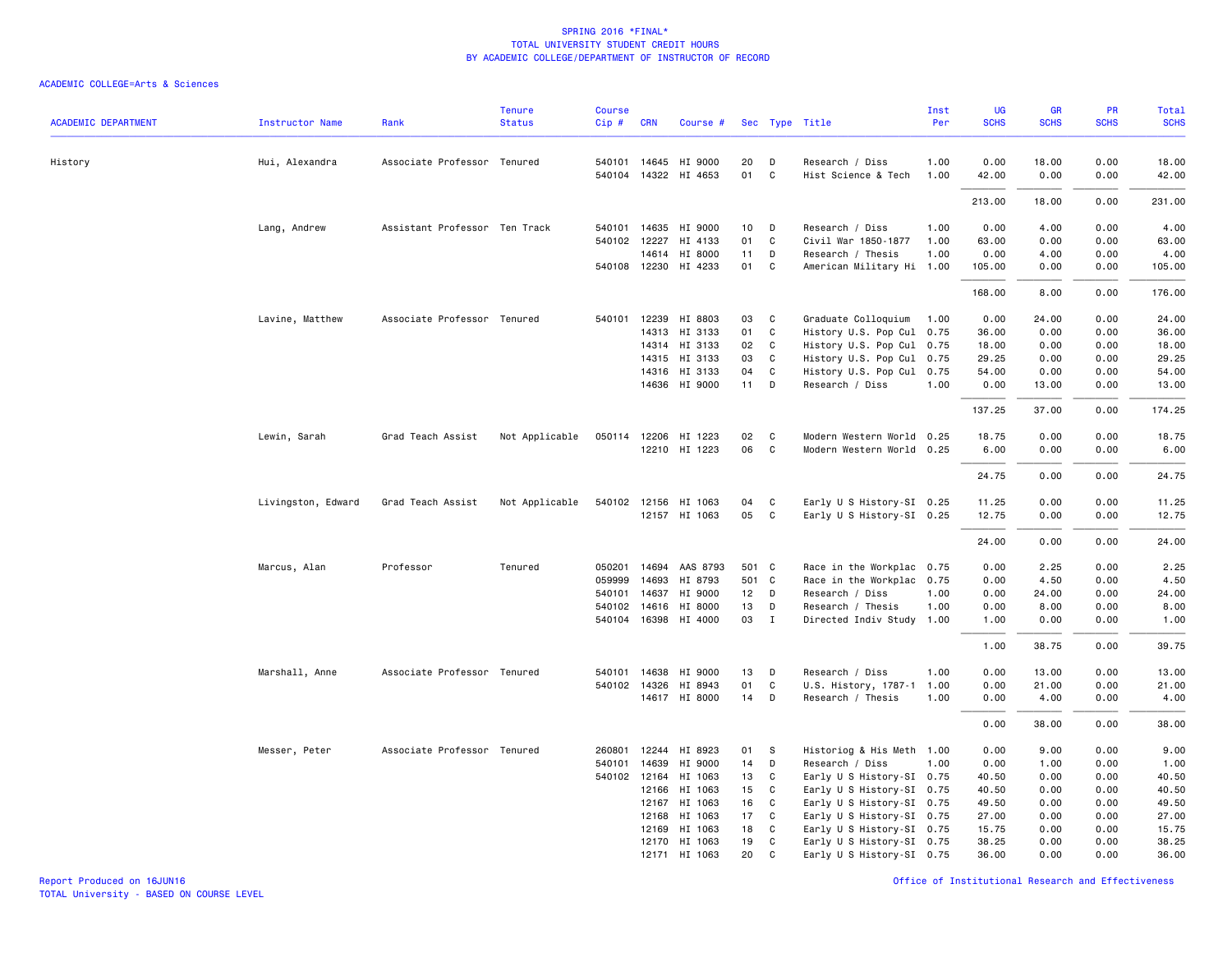| <b>ACADEMIC DEPARTMENT</b> | <b>Instructor Name</b> | Rank                          | <b>Tenure</b><br><b>Status</b> | <b>Course</b><br>Cip# | <b>CRN</b>   | Course #             |       |                            | Sec Type Title            | Inst<br>Per | UG<br><b>SCHS</b> | <b>GR</b><br><b>SCHS</b> | <b>PR</b><br><b>SCHS</b> | Total<br><b>SCHS</b> |
|----------------------------|------------------------|-------------------------------|--------------------------------|-----------------------|--------------|----------------------|-------|----------------------------|---------------------------|-------------|-------------------|--------------------------|--------------------------|----------------------|
|                            |                        |                               |                                |                       |              |                      |       |                            |                           |             |                   |                          |                          |                      |
| History                    | Messer, Peter          | Associate Professor Tenured   |                                |                       | 540102 14306 | HI 1063              | 21    | C                          | Early U S History-SI 0.75 |             | 18.00             | 0.00                     | 0.00                     | 18.00                |
|                            |                        |                               |                                |                       | 14307        | HI 1063              | 22    | $\mathbf{C}$               | Early U S History-SI 0.75 |             | 15.75             | 0.00                     | 0.00                     | 15.75                |
|                            |                        |                               |                                |                       |              | 14308 HI 1063        | 23    | $\mathbf{C}$               | Early U S History-SI 0.75 |             | 45.00             | 0.00                     | 0.00                     | 45.00                |
|                            |                        |                               |                                |                       |              | 14309 HI 1063        | 24 C  |                            | Early U S History-SI 0.75 |             | 22.50             | 0.00                     | 0.00                     | 22.50                |
|                            |                        |                               |                                |                       |              |                      |       |                            |                           |             | 348.75            | 10.00                    | 0.00                     | 358.75               |
|                            | Mistretta, Matthew     | Grad Teach Assist             | Not Applicable                 |                       |              | 540102 12189 HI 1073 | 17 C  |                            | Modern U S History        | 0.25        | 18.75             | 0.00                     | 0.00                     | 18.75                |
|                            |                        |                               |                                |                       | 12194        | HI 1073              | 22    | C                          | Modern U S History        | 0.25        | 18.00             | 0.00                     | 0.00                     | 18.00                |
|                            |                        |                               |                                |                       |              | 12195 HI 1073        | 23 C  |                            | Modern U S History        | 0.25        | 17.25             | 0.00                     | 0.00                     | 17.25                |
|                            |                        |                               |                                |                       |              |                      |       |                            |                           |             | 54.00             | 0.00                     | 0.00                     | 54.00                |
|                            | Mitchell, Dennis       | Professor                     | Tenured                        |                       |              | 540101 14146 HI 3893 | 201 C |                            | 20th Century World H 1.00 |             | 51.00             | 0.00                     | 0.00                     | 51.00                |
|                            |                        |                               |                                |                       |              |                      |       |                            |                           |             | 51.00             | 0.00                     | 0.00                     | 51.00                |
|                            | Montgomery, Jeremy     | Grad Teach Assist             | Not Applicable                 |                       |              | 540102 12153 HI 1063 | 01    | $\overline{\phantom{a}}$ C | Early U S History-SI 0.25 |             | 6.00              | 0.00                     | 0.00                     | 6.00                 |
|                            |                        |                               |                                |                       |              | 12154 HI 1063        | 02    | $\overline{\phantom{a}}$ C | Early U S History-SI 0.25 |             | 17.25             | 0.00                     | 0.00                     | 17.25                |
|                            |                        |                               |                                |                       |              |                      |       |                            |                           |             | 23.25             | 0.00                     | 0.00                     | 23.25                |
|                            | Morgan, Skyler         | Grad Teach Assist             | Not Applicable                 |                       |              | 540102 12179 HI 1073 | 07    | $\mathbf{C}$               | Modern U S History        | 0.25        | 7.50              | 0.00                     | 0.00                     | 7.50                 |
|                            |                        |                               |                                |                       |              | 12180 HI 1073        | 08    | C                          | Modern U S History        | 0.25        | 16.50             | 0.00                     | 0.00                     | 16.50                |
|                            |                        |                               |                                |                       |              | 12181 HI 1073        | 09 C  |                            | Modern U S History        | 0.25        | 15.00             | 0.00                     | 0.00                     | 15.00                |
|                            |                        |                               |                                |                       |              |                      |       |                            |                           |             | 39.00             | 0.00                     | 0.00                     | 39.00                |
|                            | Mosley, Kasey          | Grad Teach Assist             | Not Applicable                 |                       |              | 540102 12171 HI 1063 | 20    | $\mathbf{C}$               | Early U S History-SI 0.25 |             | 12.00             | 0.00                     | 0.00                     | 12.00                |
|                            |                        |                               |                                |                       |              | 14306 HI 1063        | 21    | C                          | Early U S History-SI 0.25 |             | 6.00              | 0.00                     | 0.00                     | 6.00                 |
|                            |                        |                               |                                |                       |              | 14308 HI 1063        | 23 C  |                            | Early U S History-SI 0.25 |             | 15.00             | 0.00                     | 0.00                     | 15.00                |
|                            |                        |                               |                                |                       |              |                      |       |                            |                           |             | 33.00             | 0.00                     | 0.00                     | 33.00                |
|                            | Murphy, Michael        | Grad Teach Assist             | Not Applicable                 |                       |              | 540101 12217 HI 3333 | 01    | C                          | Mississippi History       | 0.25        | 10.50             | 0.00                     | 0.00                     | 10.50                |
|                            |                        |                               |                                |                       |              | 12220 HI 3333        | 04    | C.                         | Mississippi History       | 0.25        | 17.25             | 0.00                     | 0.00                     | 17.25                |
|                            |                        |                               |                                |                       |              |                      |       |                            |                           |             | 27.75             | 0.00                     | 0.00                     | 27.75                |
|                            | Osman, Julia           | Assistant Professor Ten Track |                                | 540101                |              | 12199 HI 1173        | 01    | C                          | Wld Hist After 1500       | 0.75        | 49.50             | 0.00                     | 0.00                     | 49.50                |
|                            |                        |                               |                                |                       | 12200        | HI 1173              | 02    | $\mathbf{C}$               | Wld Hist After 1500       | 0.75        | 47.25             | 0.00                     | 0.00                     | 47.25                |
|                            |                        |                               |                                |                       | 12201        | HI 1173              | 03    | C                          | Wld Hist After 1500       | 0.75        | 49.50             | 0.00                     | 0.00                     | 49.50                |
|                            |                        |                               |                                |                       | 12202        | HI 1173              | 04    | C                          | Wld Hist After 1500       | 0.75        | 49.50             | 0.00                     | 0.00                     | 49.50                |
|                            |                        |                               |                                |                       | 12238        | HI 8803              | 02    | $\mathbf{C}$               | Graduate Colloquium       | 1.00        | 0.00              | 21.00                    | 0.00                     | 21.00                |
|                            |                        |                               |                                |                       |              | 14310 HI 1173        | 05    | C                          | Wld Hist After 1500       | 0.75        | 47.25             | 0.00                     | 0.00                     | 47.25                |
|                            |                        |                               |                                |                       |              | 14311 HI 1173        | 06 C  |                            | Wld Hist After 1500       | 0.75        | 45.00             | 0.00                     | 0.00                     | 45.00                |
|                            |                        |                               |                                |                       |              |                      |       |                            |                           |             | 288.00            | 21.00                    | 0.00                     | 309.00               |
|                            | Plyler, Larsen         | Grad Teach Assist             | Not Applicable                 |                       |              | 540102 12176 HI 1073 | 04    | C                          | Modern U S History        | 0.25        | 17.25             | 0.00                     | 0.00                     | 17.25                |
|                            |                        |                               |                                |                       |              | 12177 HI 1073        | 05    | C                          | Modern U S History        | 0.25        | 16.50             | 0.00                     | 0.00                     | 16.50                |
|                            |                        |                               |                                |                       |              | 12178 HI 1073        | 06    | C                          | Modern U S History        | 0.25        | 14.25             | 0.00                     | 0.00                     | 14.25                |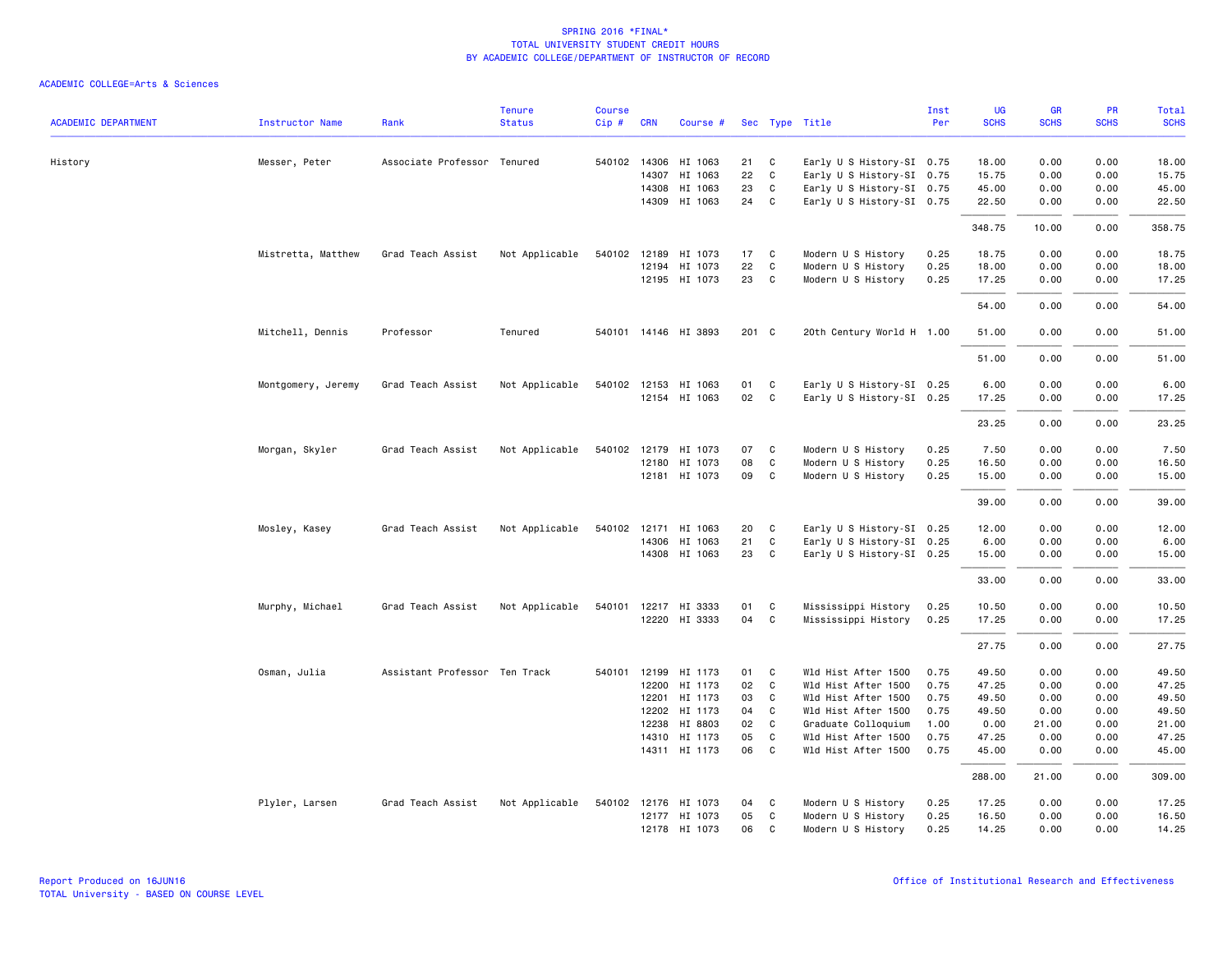| ACADEMIC COLLEGE=Arts & Sciences |  |  |  |  |  |
|----------------------------------|--|--|--|--|--|
|----------------------------------|--|--|--|--|--|

|                            |                        |                               | <b>Tenure</b>  | <b>Course</b> |              |                       |                   |              |                           | Inst | UG          | <b>GR</b>   | <b>PR</b>   | Total       |
|----------------------------|------------------------|-------------------------------|----------------|---------------|--------------|-----------------------|-------------------|--------------|---------------------------|------|-------------|-------------|-------------|-------------|
| <b>ACADEMIC DEPARTMENT</b> | <b>Instructor Name</b> | Rank                          | <b>Status</b>  | $Cip \#$      | <b>CRN</b>   | Course #              |                   |              | Sec Type Title            | Per  | <b>SCHS</b> | <b>SCHS</b> | <b>SCHS</b> | <b>SCHS</b> |
|                            |                        |                               |                |               |              |                       |                   |              |                           |      | 48.00       | 0.00        | 0.00        | 48.00       |
|                            |                        |                               |                |               |              |                       |                   |              |                           |      |             |             |             |             |
| History                    | Powell, Stephen        | Grad Teach Assist             | Not Applicable |               |              | 540102 12164 HI 1063  | 13                | $\mathbf{C}$ | Early U S History-SI 0.25 |      | 13.50       | 0.00        | 0.00        | 13.50       |
|                            |                        |                               |                |               | 12166        | HI 1063               | 15                | C            | Early U S History-SI 0.25 |      | 13.50       | 0.00        | 0.00        | 13.50       |
|                            |                        |                               |                |               |              | 12167 HI 1063         | 16                | C            | Early U S History-SI 0.25 |      | 16.50       | 0.00        | 0.00        | 16.50       |
|                            |                        |                               |                |               |              | 14307 HI 1063         | 22                | $\mathbf{C}$ | Early U S History-SI 0.25 |      | 5.25        | 0.00        | 0.00        | 5.25        |
|                            |                        |                               |                |               |              |                       |                   |              |                           |      | 48.75       | 0.00        | 0.00        | 48.75       |
|                            | Rangel, Eduardo        | Grad Teach Assist             | Not Applicable | 540102 12188  |              | HI 1073               | 16                | $\mathbf{C}$ | Modern U S History        | 0.25 | 18.75       | 0.00        | 0.00        | 18.75       |
|                            |                        |                               |                |               | 12190        | HI 1073               | 18                | C            | Modern U S History        | 0.25 | 17.25       | 0.00        | 0.00        | 17.25       |
|                            |                        |                               |                |               |              | 12192 HI 1073         | 20                | C            | Modern U S History        | 0.25 | 18.00       | 0.00        | 0.00        | 18.00       |
|                            |                        |                               |                |               |              |                       |                   |              |                           |      | 54.00       | 0.00        | 0.00        | 54.00       |
|                            | Ratcliff, Joel         | Grad Teach Assist             | Not Applicable | 050207 13866  |              | HI 4273               | 501 C             |              | Women In Am History       | 1.00 | 54.00       | 0.00        | 0.00        | 54.00       |
|                            |                        |                               |                |               | 14173        | HI 4273               | 201 C             |              | Women In Am History       | 1.00 | 63.00       | 0.00        | 0.00        | 63.00       |
|                            |                        |                               |                |               |              | 540102 13867 HI 4303  | 501 C             |              | The Old South             | 1.00 | 60.00       | 0.00        | 0.00        | 60.00       |
|                            |                        |                               |                |               |              | 14175 HI 4303         | 201 C             |              | The Old South             | 1.00 | 57.00       | 0.00        | 0.00        | 57.00       |
|                            |                        |                               |                |               |              |                       |                   |              |                           |      | 234.00      | 0.00        | 0.00        | 234.00      |
|                            | Ridner, Judith         | Associate Professor Tenured   |                |               |              | 240101 12249 HON 1173 | H01 S             |              | The Quest II              | 1.00 | 27.00       | 0.00        | 0.00        | 27.00       |
|                            |                        |                               |                | 540101        | 12225        | HI 3903               | 02                | C            | Hist & Hist Meth          | 1.00 | 33.00       | 0.00        | 0.00        | 33.00       |
|                            |                        |                               |                |               |              | 540102 14621 HI 8000  | 18                | D            | Research / Thesis         | 1.00 | 0.00        | 4.00        | 0.00        | 4.00        |
|                            |                        |                               |                |               |              |                       |                   |              |                           |      | 60.00       | 4.00        | 0.00        | 64.00       |
|                            | Russell, Danny         | Grad Teach Assist             | Not Applicable |               |              | 540102 12168 HI 1063  | 17                | $\mathbf{C}$ | Early U S History-SI 0.25 |      | 9.00        | 0.00        | 0.00        | 9.00        |
|                            |                        |                               |                |               |              |                       |                   |              |                           |      | 9.00        | 0.00        | 0.00        | 9.00        |
|                            | Saeteurn, Muey         | Assistant Professor Ten Track |                |               |              | 050101 15215 HI 6783  | 01                | C            | African Civilization 1.00 |      | 0.00        | 3.00        | 0.00        | 3.00        |
|                            |                        |                               |                |               | 15216        | HI 6793               | 01                | C            | Modern Africa             | 1.00 | 0.00        | 9.00        | 0.00        | 9.00        |
|                            |                        |                               |                |               | 050201 14323 | HI 4783               | 01                | C            | African Civilization      | 1.00 | 18.00       | 0.00        | 0.00        | 18.00       |
|                            |                        |                               |                |               |              | 14324 HI 4793         | 01                | $\mathbf{C}$ | Modern Africa             | 1.00 | 36.00       | 0.00        | 0.00        | 36.00       |
|                            |                        |                               |                |               |              |                       |                   |              |                           |      | 54.00       | 12.00       | 0.00        | 66.00       |
|                            | Snyder, Christopher    | Professor                     | Tenured        |               | 240101 12250 | HON 1173              | H <sub>02</sub> S |              | The Quest II              | 1.00 | 45.00       | 0.00        | 0.00        | 45.00       |
|                            |                        |                               |                |               | 12267        | HON 4093              | H <sub>01</sub> E |              | Honors Thesis             | 1.00 | 3.00        | 0.00        | 0.00        | 3.00        |
|                            |                        |                               |                |               | 540104 14932 | HI 4000               | 01                | $\mathbf{I}$ | Directed Indiv Study      | 1.00 | 3.00        | 0.00        | 0.00        | 3.00        |
|                            |                        |                               |                |               |              |                       |                   |              |                           |      | 51.00       | 0.00        | 0.00        | 51.00       |
|                            | Sullivan, Kathleen     | Grad Teach Assist             | Not Applicable |               |              | 540101 14313 HI 3133  | 01                | C            | History U.S. Pop Cul 0.25 |      | 12.00       | 0.00        | 0.00        | 12.00       |
|                            |                        |                               |                |               |              | 14314 HI 3133         | 02                | $\mathbf{C}$ | History U.S. Pop Cul 0.25 |      | 6.00        | 0.00        | 0.00        | 6.00        |
|                            |                        |                               |                |               |              |                       |                   |              |                           |      | 18.00       | 0.00        | 0.00        | 18.00       |
|                            | Thomas, Tommy          | Grad Teach Assist             | Not Applicable |               |              | 540102 12182 HI 1073  | 10                | C            | Modern U S History        | 0.25 | 15.00       | 0.00        | 0.00        | 15.00       |
|                            |                        |                               |                |               |              | 12183 HI 1073         | 11                | C            | Modern U S History        | 0.25 | 17.25       | 0.00        | 0.00        | 17.25       |
|                            |                        |                               |                |               |              | 12184 HI 1073         | 12                | C            | Modern U S History        | 0.25 | 15.00       | 0.00        | 0.00        | 15.00       |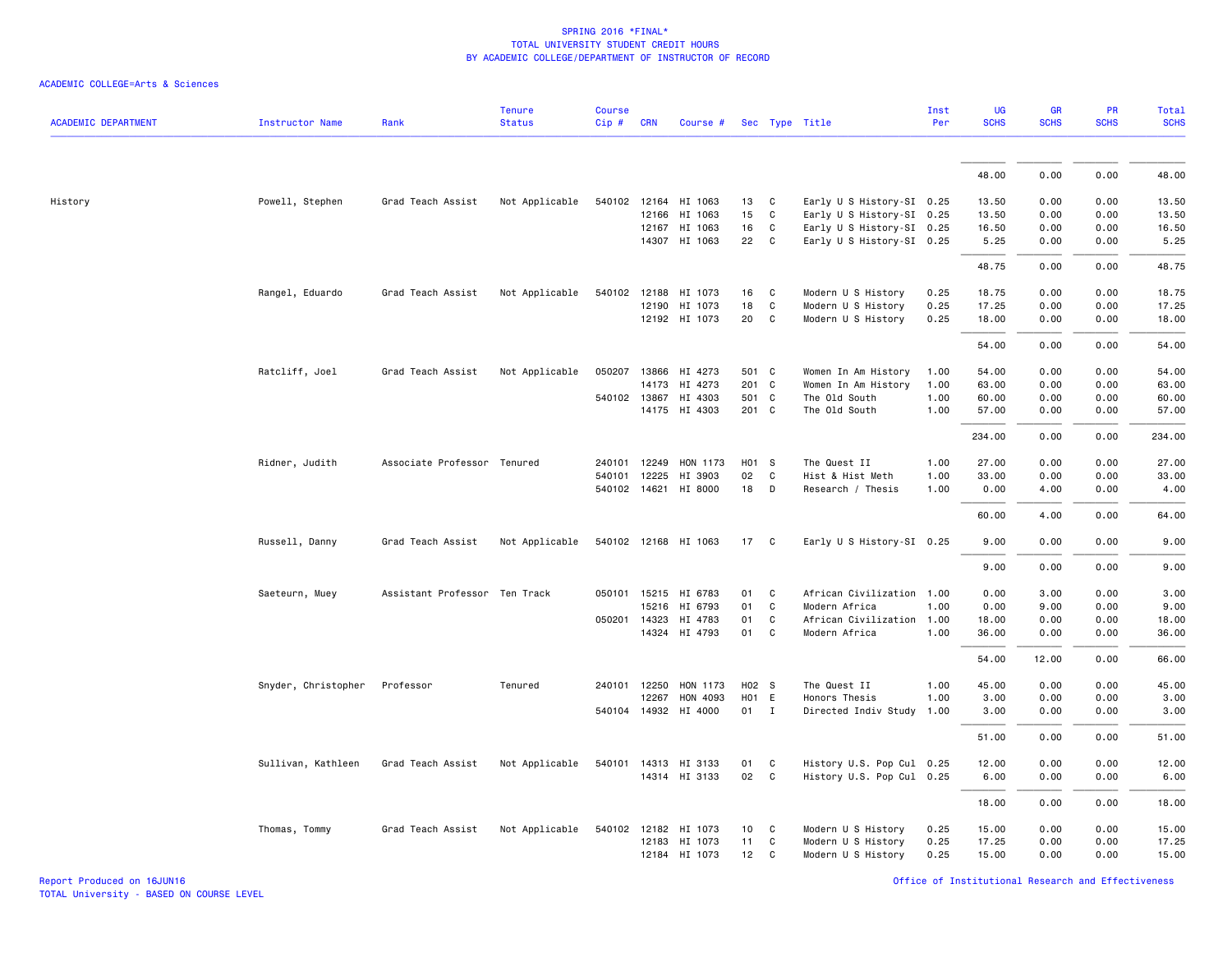|                                               |                     |                             | <b>Tenure</b>  | <b>Course</b> |              |                      |       |              |                           | Inst | <b>UG</b>           | <b>GR</b>                           | <b>PR</b>                                                                                                                                                                                                                                                                                                                                                                                                                                                                                      | Total       |
|-----------------------------------------------|---------------------|-----------------------------|----------------|---------------|--------------|----------------------|-------|--------------|---------------------------|------|---------------------|-------------------------------------|------------------------------------------------------------------------------------------------------------------------------------------------------------------------------------------------------------------------------------------------------------------------------------------------------------------------------------------------------------------------------------------------------------------------------------------------------------------------------------------------|-------------|
| <b>ACADEMIC DEPARTMENT</b>                    | Instructor Name     | Rank                        | <b>Status</b>  | Cip#          | <b>CRN</b>   | Course #             |       |              | Sec Type Title            | Per  | <b>SCHS</b>         | <b>SCHS</b>                         | <b>SCHS</b>                                                                                                                                                                                                                                                                                                                                                                                                                                                                                    | <b>SCHS</b> |
|                                               |                     |                             |                |               |              |                      |       |              |                           |      | 47.25               | 0.00                                | 0.00                                                                                                                                                                                                                                                                                                                                                                                                                                                                                           | 47.25       |
| History                                       | Timmerman, Nicholas | Grad Teach Assist           | Not Applicable | 540101        |              | 12217 HI 3333        | 01    | C            | Mississippi History       | 0.75 | 31.50               | 0.00                                | 0.00                                                                                                                                                                                                                                                                                                                                                                                                                                                                                           | 31.50       |
|                                               |                     |                             |                |               |              | 12218 HI 3333        | 02    | $\mathsf{C}$ | Mississippi History       | 0.75 | 22.50               | 0.00                                | 0.00                                                                                                                                                                                                                                                                                                                                                                                                                                                                                           | 22.50       |
|                                               |                     |                             |                |               |              | 12219 HI 3333        | 03    | C            | Mississippi History       | 0.75 | 20.25               | 0.00                                | 0.00                                                                                                                                                                                                                                                                                                                                                                                                                                                                                           | 20.25       |
|                                               |                     |                             |                |               |              | 12220 HI 3333        | 04    | $\mathbf{C}$ | Mississippi History       | 0.75 | 51.75               | 0.00                                | 0.00                                                                                                                                                                                                                                                                                                                                                                                                                                                                                           | 51.75       |
|                                               |                     |                             |                |               |              |                      |       |              |                           |      | 126.00              | 0.00                                | 0.00                                                                                                                                                                                                                                                                                                                                                                                                                                                                                           | 126.00      |
|                                               | Ward, Jason         | Associate Professor Tenured |                |               | 540101 12237 | HI 8803              | 01    | C            | Graduate Colloquium       | 1.00 | 0.00                | 21.00                               | 0.00                                                                                                                                                                                                                                                                                                                                                                                                                                                                                           | 21.00       |
|                                               |                     |                             |                |               | 14643        | HI 9000              | 18    | D            | Research / Diss           | 1.00 | 0.00                | 13.00                               | 0.00                                                                                                                                                                                                                                                                                                                                                                                                                                                                                           | 13.00       |
|                                               |                     |                             |                | 540102 12221  |              | HI 3343              | S01 B |              | Delta History Servic      | 1.00 | 39.00               | 0.00                                | 0.00                                                                                                                                                                                                                                                                                                                                                                                                                                                                                           | 39.00       |
|                                               |                     |                             |                |               |              |                      |       |              |                           |      | 39.00               | 34.00                               | 0.00                                                                                                                                                                                                                                                                                                                                                                                                                                                                                           | 73.00       |
|                                               | Whitney, Justin     | Grad Teach Assist           | Not Applicable |               |              | 050114 13863 HI 1213 | 501 C |              | Early Western World       | 1.00 | 15.00               | 0.00                                | 0.00                                                                                                                                                                                                                                                                                                                                                                                                                                                                                           | 15.00       |
|                                               |                     |                             |                |               |              | 540102 13861 HI 1063 | 501 C |              | Early U S History         | 1.00 | 96.00               | 0.00                                | 0.00                                                                                                                                                                                                                                                                                                                                                                                                                                                                                           | 96.00       |
|                                               |                     |                             |                |               |              |                      |       |              |                           |      |                     |                                     |                                                                                                                                                                                                                                                                                                                                                                                                                                                                                                |             |
|                                               |                     |                             |                |               |              |                      |       |              |                           |      | 111.00              | 0.00                                | 0.00                                                                                                                                                                                                                                                                                                                                                                                                                                                                                           | 111.00      |
|                                               | Wilder, Lucas       | Grad Teach Assist           | Not Applicable |               |              | 050114 13864 HI 1223 | 501 C |              | Modern Western World      | 1.00 | 36.00               | 0.00                                | 0.00                                                                                                                                                                                                                                                                                                                                                                                                                                                                                           | 36.00       |
|                                               |                     |                             |                |               | 540102 13865 | HI 4193              | 501 C |              | US Environmental His 1.00 |      | 36.00               | 0.00                                | 0.00                                                                                                                                                                                                                                                                                                                                                                                                                                                                                           | 36.00       |
|                                               |                     |                             |                |               |              | 14171 HI 4193        | 201 C |              | US Environmental His 1.00 |      | 18.00               | 0.00                                | 0.00                                                                                                                                                                                                                                                                                                                                                                                                                                                                                           | 18.00       |
|                                               |                     |                             |                |               |              | 14172 HI 6193        | 201 C |              | US Environmental His 1.00 |      | 0.00                | 6.00                                | 0.00                                                                                                                                                                                                                                                                                                                                                                                                                                                                                           | 6.00        |
|                                               |                     |                             |                |               |              |                      |       |              |                           |      | 90.00               | 6.00                                | 0.00                                                                                                                                                                                                                                                                                                                                                                                                                                                                                           | 96.00       |
|                                               | Wu, Shu-hui         | Professor                   | Tenured        | 050104        |              | 14312 HI 1313        | 01    | C            | East Asian Civ to 13      | 1.00 | 90.00               | 0.00                                | 0.00                                                                                                                                                                                                                                                                                                                                                                                                                                                                                           | 90.00       |
|                                               |                     |                             |                |               |              | 050299 14320 HI 4903 | 01    | C            | The Far East              | 1.00 | 63.00               | 0.00                                | 0.00                                                                                                                                                                                                                                                                                                                                                                                                                                                                                           | 63.00       |
|                                               |                     |                             |                |               |              |                      |       |              |                           |      | 153.00              | 0.00                                | 0.00                                                                                                                                                                                                                                                                                                                                                                                                                                                                                           | 153.00      |
|                                               | Zinsou, Cameron     | Grad Teach Assist           | Not Applicable |               | 540102 12185 | HI 1073              | 13    | C            | Modern U S History        | 0.25 | 17.25               | 0.00                                | 0.00                                                                                                                                                                                                                                                                                                                                                                                                                                                                                           | 17.25       |
|                                               |                     |                             |                |               |              | 12186 HI 1073        | 14    | C            | Modern U S History        | 0.25 | 17.25               | 0.00                                | 0.00                                                                                                                                                                                                                                                                                                                                                                                                                                                                                           | 17.25       |
|                                               |                     |                             |                |               |              | 12196 HI 1073        | 24    | C            | Modern U S History        | 0.25 | 18.75               | 0.00                                | 0.00                                                                                                                                                                                                                                                                                                                                                                                                                                                                                           | 18.75       |
|                                               |                     |                             |                |               |              |                      |       |              |                           |      | 53.25               | 0.00                                | 0.00                                                                                                                                                                                                                                                                                                                                                                                                                                                                                           | 53.25       |
| ----------------------------------<br>History |                     |                             |                |               |              |                      |       |              |                           |      | ========<br>5321.00 | ========<br>503.00                  | $\begin{array}{cccccccccc} \multicolumn{2}{c}{} & \multicolumn{2}{c}{} & \multicolumn{2}{c}{} & \multicolumn{2}{c}{} & \multicolumn{2}{c}{} & \multicolumn{2}{c}{} & \multicolumn{2}{c}{} & \multicolumn{2}{c}{} & \multicolumn{2}{c}{} & \multicolumn{2}{c}{} & \multicolumn{2}{c}{} & \multicolumn{2}{c}{} & \multicolumn{2}{c}{} & \multicolumn{2}{c}{} & \multicolumn{2}{c}{} & \multicolumn{2}{c}{} & \multicolumn{2}{c}{} & \multicolumn{2}{c}{} & \multicolumn{2}{c}{} & \mult$<br>0.00 | 5824.00     |
| ----------------------------------            |                     |                             |                |               |              |                      |       |              |                           |      |                     | -------- ------- -------- --------- |                                                                                                                                                                                                                                                                                                                                                                                                                                                                                                |             |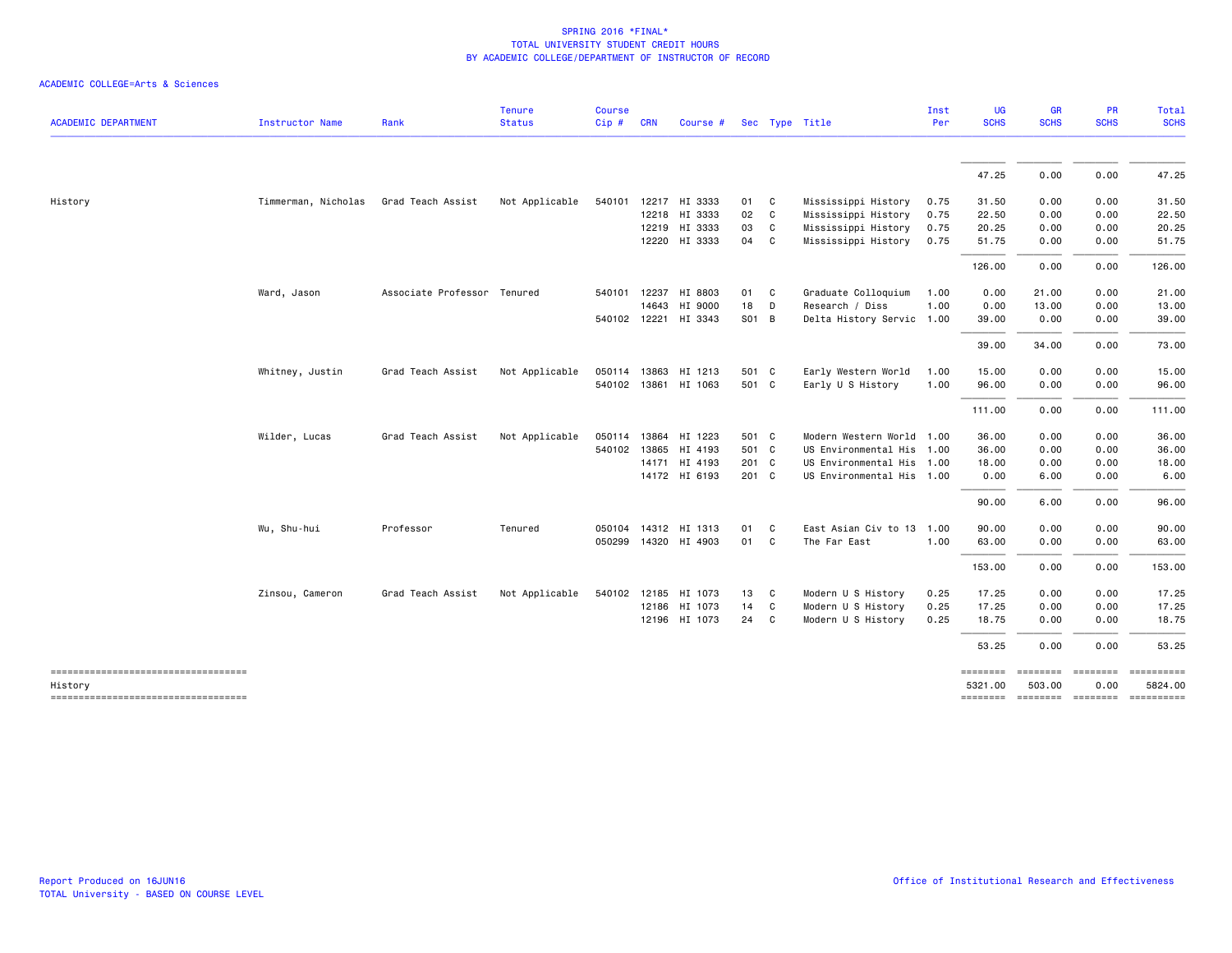| <b>ACADEMIC DEPARTMENT</b> | <b>Instructor Name</b>                                 | Rank              | <b>Tenure</b><br><b>Status</b> | <b>Course</b><br>Cip# | <b>CRN</b>   | Course #              |       |              | Sec Type Title            | Inst<br>Per | <b>UG</b><br><b>SCHS</b> | GR<br><b>SCHS</b> | PR<br><b>SCHS</b> | <b>Total</b><br><b>SCHS</b> |
|----------------------------|--------------------------------------------------------|-------------------|--------------------------------|-----------------------|--------------|-----------------------|-------|--------------|---------------------------|-------------|--------------------------|-------------------|-------------------|-----------------------------|
| Mathematics & Statistics   | Asili, Eda                                             | Grad Teach Assist | Not Applicable                 |                       | 270101 12499 | MA 1323               | 06    | C            | Trigonometry              | 0.95        | 108.30                   | 0.00              | 0.00              | 108.30                      |
|                            |                                                        |                   |                                |                       |              | 12502 MA 1323         | 09    | $\mathtt{C}$ | Trigonometry              | 0.95        | 102.60                   | 0.00              | 0.00              | 102.60                      |
|                            |                                                        |                   |                                |                       |              |                       |       |              |                           |             | 210.90                   | 0.00              | 0.00              | 210.90                      |
|                            | Ballamoole, Snehalat Visiting Assist Pro Non-Ten Track |                   |                                |                       | 270101 12583 | MA 3253               | 03    | C            | Diff Equations            | 1.00        | 135.00                   | 0.00              | 0.00              | 135.00                      |
|                            |                                                        |                   |                                |                       | 12584        | MA 3253               | 04    | $\mathtt{C}$ | Diff Equations            | 1.00        | 135.00                   | 0.00              | 0.00              | 135.00                      |
|                            |                                                        |                   |                                |                       | 270102 12570 | MA 3113               | 01    | C            | Intro Linear Algebra      | 1.00        | 141.00                   | 0.00              | 0.00              | 141.00                      |
|                            |                                                        |                   |                                |                       |              | 12573 MA 3113         | 04    | C            | Intro Linear Algebra 1.00 |             | 129.00                   | 0.00              | 0.00              | 129.00                      |
|                            |                                                        |                   |                                |                       |              |                       |       |              |                           |             | 540.00                   | 0.00              | 0.00              | 540.00                      |
|                            | Banik, Robert                                          | Instructor        | Non-Ten Track                  | 270101                | 12532        | MA 1723               | 04    | C            | Calculus II-SI            | 1.00        | 351.00                   | 0.00              | 0.00              | 351.00                      |
|                            |                                                        |                   |                                |                       | 12533        | MA 1723               | 05    | $\mathtt{C}$ | Calculus II               | 1.00        | 354.00                   | 0.00              | 0.00              | 354.00                      |
|                            |                                                        |                   |                                |                       | 12536        | MA 1723               | 08    | C            | Calculus II-SI            | 1.00        | 198.00                   | 0.00              | 0.00              | 198.00                      |
|                            |                                                        |                   |                                |                       |              | 14510 MA 2733         | 06    | C            | Calculus III              | 1.00        | 243.00                   | 0.00              | 0.00              | 243.00                      |
|                            |                                                        |                   |                                |                       |              |                       |       |              |                           |             | 1146.00                  | 0.00              | 0.00              | 1146.00                     |
|                            | Beckman, Jennifer                                      | Instructor        | Non-Ten Track                  | 270101                | 12497        | MA 1323               | 04    | C            | Trigonometry              | 1.00        | 117.00                   | 0.00              | 0.00              | 117.00                      |
|                            |                                                        |                   |                                | 270501                | 12553        | MA 2113               | 15    | B            | Intro to Stats            | 1.00        | 51.00                    | 0.00              | 0.00              | 51.00                       |
|                            |                                                        |                   |                                |                       | 12554        | MA 2113               | 16    | В            | Intro to Stats            | 1.00        | 42.00                    | 0.00              | 0.00              | 42.00                       |
|                            |                                                        |                   |                                |                       | 12578        | MA 3123               | 02    | B            | Intro to Stat. Inf        | 1.00        | 39.00                    | 0.00              | 0.00              | 39.00                       |
|                            |                                                        |                   |                                |                       | 12579        | MA 3123               | 03    | B            | Intro to Stat. Inf        | 1.00        | 57.00                    | 0.00              | 0.00              | 57.00                       |
|                            |                                                        |                   |                                |                       | 13397        | ST 2113               | 15    | B            | Intro to Stats            | 1.00        | 45.00                    | 0.00              | 0.00              | 45.00                       |
|                            |                                                        |                   |                                |                       | 13398        | ST 2113               | 16    | B            | Intro to Stats            | 1.00        | 48.00                    | 0.00              | 0.00              | 48.00                       |
|                            |                                                        |                   |                                |                       | 13402        | ST 3123               | 02    | B            | Intro to Stat. Inf.       | 1.00        | 90.00                    | 0.00              | 0.00              | 90.00                       |
|                            |                                                        |                   |                                |                       |              | 13403 ST 3123         | 03    | B            | Intro to Stat. Inf.       | 1.00        | 81.00                    | 0.00              | 0.00              | 81.00                       |
|                            |                                                        |                   |                                |                       |              |                       |       |              |                           |             | 570.00                   | 0.00              | 0.00              | 570.00                      |
|                            | Calvert, Velinda                                       | Lecturer          | Non-Ten Track                  |                       |              | 270101 12582 MA 3253  | 02    | C            | Diff Equations            | 1.00        | 147.00                   | 0.00              | 0.00              | 147.00                      |
|                            |                                                        |                   |                                |                       | 14518        | MA 3253               | 07    | C            | Diff Equations            | 1.00        | 141.00                   | 0.00              | 0.00              | 141.00                      |
|                            |                                                        |                   |                                |                       | 270102 12572 | MA 3113               | 03    | C            | Intro Linear Algebra      | 1.00        | 138.00                   | 0.00              | 0.00              | 138.00                      |
|                            |                                                        |                   |                                |                       |              | 14517 MA 3113         | 06    | C            | Intro Linear Algebra      | 1.00        | 135.00                   | 0.00              | 0.00              | 135.00                      |
|                            |                                                        |                   |                                |                       |              |                       |       |              |                           |             | 561.00                   | 0.00              | 0.00              | 561.00                      |
|                            | Chumnaul, Jularat                                      | Grad Teach Assist | Not Applicable                 | 270501                | 12550        | MA 2113               | 12    | B            | Intro to Stats            | 0.05        | 1.50                     | 0.00              | 0.00              | 1.50                        |
|                            |                                                        |                   |                                |                       | 13394        | ST 2113               | 12    | B            | Intro to Stats            | 0.05        | 2.70                     | 0.00              | 0.00              | 2.70                        |
|                            |                                                        |                   |                                |                       |              |                       |       |              |                           |             | 4.20                     | 0.00              | 0.00              | 4.20                        |
|                            | Dang, Hai                                              | Professor         | Tenured                        | 270101                | 12587        | MA 3253               | H01 C |              | Honors Diff Equation      | 1.00        | 57.00                    | 0.00              | 0.00              | 57.00                       |
|                            |                                                        |                   |                                |                       | 12600        | MA 4943               | 01    | C            | Math Analysis II          | 1.00        | 3.00                     | 0.00              | 0.00              | 3.00                        |
|                            |                                                        |                   |                                |                       |              | 12608 MA 6943         | 01    | C            | Math Analysis II          | 1.00        | 0.00                     | 12.00             | 0.00              | 12.00                       |
|                            |                                                        |                   |                                |                       |              |                       |       |              |                           |             | 60.00                    | 12.00             | 0.00              | 72.00                       |
|                            | Daniels, Diane                                         | Non-Faculty       | Not Applicable                 |                       |              | 131099 12437 LSK 0023 | 01    | - L          | Dev Studies Lab           | 1.00        | 18.00                    | 0.00              | 0.00              | 18.00                       |
|                            |                                                        |                   |                                |                       |              |                       |       |              |                           |             | 18.00                    | 0.00              | 0.00              | 18.00                       |
|                            | Dayarathna, Vidanela Grad Teach Assist                 |                   | Not Applicable                 |                       |              | 270501 12552 MA 2113  | 14    | B            | Intro to Stats            | 0.05        | 2.25                     | 0.00              | 0.00              | 2.25                        |
|                            |                                                        |                   |                                |                       |              |                       |       |              |                           |             |                          |                   |                   |                             |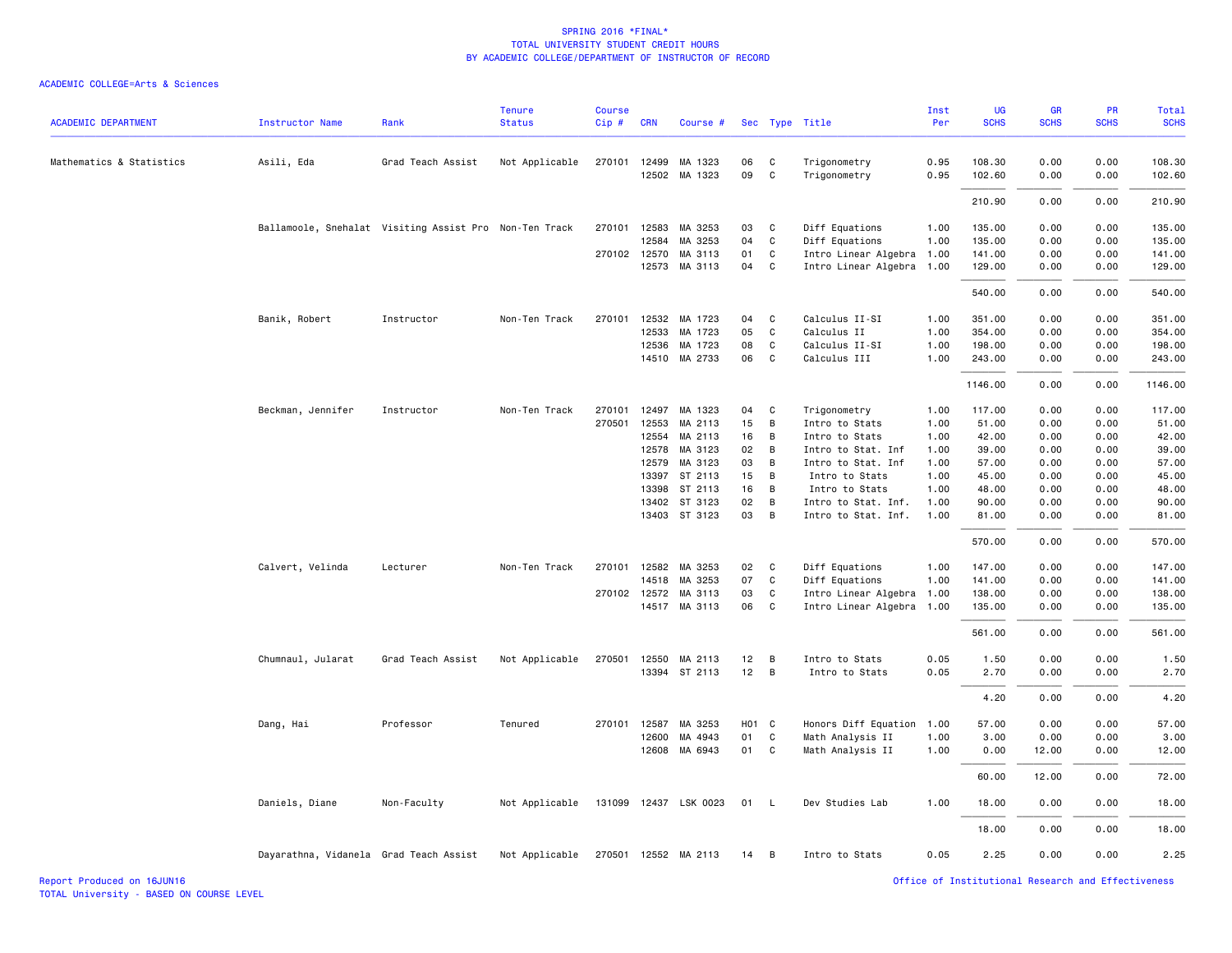|                            |                                        |                             | <b>Tenure</b>  | <b>Course</b> |                |                      |          |                     |                                  | Inst         | UG             | <b>GR</b>    | PR           | Total          |
|----------------------------|----------------------------------------|-----------------------------|----------------|---------------|----------------|----------------------|----------|---------------------|----------------------------------|--------------|----------------|--------------|--------------|----------------|
| <b>ACADEMIC DEPARTMENT</b> | <b>Instructor Name</b>                 | Rank                        | <b>Status</b>  | Cip#          | <b>CRN</b>     | Course #             |          |                     | Sec Type Title                   | Per          | <b>SCHS</b>    | <b>SCHS</b>  | <b>SCHS</b>  | <b>SCHS</b>    |
| Mathematics & Statistics   | Dayarathna, Vidanela Grad Teach Assist |                             | Not Applicable |               |                | 270501 13396 ST 2113 | 14       | $\overline{B}$      | Intro to Stats                   | 0.05         | 2.40           | 0.00         | 0.00         | 2.40           |
|                            |                                        |                             |                |               |                |                      |          |                     |                                  |              |                |              |              |                |
|                            |                                        |                             |                |               |                |                      |          |                     |                                  |              | 4.65           | 0.00         | 0.00         | 4.65           |
|                            | Dobson, Edward                         | Professor                   | Tenured        |               | 270101 15751   | MA 8000              | 01       | D                   | Research / Thesis                | 1.00         | 0.00           | 6.00         | 0.00         | 6.00           |
|                            |                                        |                             |                |               | 15970          | MA 4000              | 04       | $\mathbf{I}$        | Directed Indiv Study 1.00        |              | 3.00           | 0.00         | 0.00         | 3.00           |
|                            |                                        |                             |                | 270102        | 12574          | MA 3113              | 05       | C                   | Intro Linear Algebra 1.00        |              | 132.00         | 0.00         | 0.00         | 132.00         |
|                            |                                        |                             |                |               |                | 14522 MA 8123        | 01 C     |                     | Mod High Algebra II 1.00         |              | 0.00           | 21.00        | 0.00         | 21.00          |
|                            |                                        |                             |                |               |                |                      |          |                     |                                  |              | 135.00         | 27.00        | 0.00         | 162.00         |
|                            | DuBien, Janice                         | Associate Professor Tenured |                | 270501        | 13406          | ST 6211              | 01       | E                   | Stat Consulting                  | 1.00         | 0.00           | 6.00         | 0.00         | 6.00           |
|                            |                                        |                             |                |               | 13411          | ST 8114              | 02       | $\overline{B}$      | Statistical Methods              | 1.00         | 0.00           | 152.00       | 0.00         | 152.00         |
|                            |                                        |                             |                |               |                | 13412 ST 8214        | 01       | B                   | Desn & Anal Of Exp               | 1.00         | 0.00           | 140.00       | 0.00         | 140.00         |
|                            |                                        |                             |                |               |                | 13413 ST 8253        | 01       | C                   | Regression Analysis              | 1.00         | 0.00           | 66.00        | 0.00         | 66.00          |
|                            |                                        |                             |                |               |                | 15686 ST 7000        | 02       | $\mathbf{I}$        | Directed Indiv Study 1.00        |              | 0.00           | 3.00         | 0.00         | 3.00           |
|                            |                                        |                             |                |               |                |                      |          |                     |                                  |              | 0.00           | 367.00       | 0.00         | 367.00         |
|                            | Eaton, Jonathan                        | Instructor                  | Non-Ten Track  | 270101        | 12465          | MA 0103              | 01       | $\mathbf{C}$        | Intermediate Algebra 1.00        |              | 567.00         | 0.00         | 0.00         | 567.00         |
|                            |                                        |                             |                |               | 12466          | MA 0103              | 02       | $\mathbf{C}$        | Intermediate Algebra 1.00        |              | 363.00         | 0.00         | 0.00         | 363.00         |
|                            |                                        |                             |                |               | 12468          | MA 0103              | 04       | К                   | Intermediate Algebra 1.00        |              | 0.00           | 0.00         | 0.00         | 0.00           |
|                            |                                        |                             |                |               | 12469          | MA 0103              | 05       | K                   | Intermediate Algebra 1.00        |              | 0.00           | 0.00         | 0.00         | 0.00           |
|                            |                                        |                             |                |               | 12470          | MA 0103              | 06       | K                   | Intermediate Algebra 1.00        |              | 0.00           | 0.00         | 0.00         | 0.00           |
|                            |                                        |                             |                |               | 12471          | MA 0103              | 07       | К                   | Intermediate Algebra 1.00        |              | 0.00           | 0.00         | 0.00         | 0.00           |
|                            |                                        |                             |                |               | 12472          | MA 0103              | 08       | К                   | Intermediate Algebra 1.00        |              | 0.00           | 0.00         | 0.00         | 0.00           |
|                            |                                        |                             |                |               | 12473          | MA 0103              | 09       | K                   | Intermediate Algebra 1.00        |              | 0.00           | 0.00         | 0.00         | 0.00           |
|                            |                                        |                             |                |               | 12475          | MA 0103              | 11       | $\mathsf{K}$        | Intermediate Algebra             | 1.00         | 0.00           | 0.00         | 0.00         | 0.00           |
|                            |                                        |                             |                |               | 270501 12539   | MA 2113              | 01       | B                   | Intro to Stats                   | 0.95         | 28.50          | 0.00         | 0.00         | 28.50          |
|                            |                                        |                             |                |               | 12540          | MA 2113              | 02       | $\overline{B}$      | Intro to Stats                   | 0.95         | 31.35          | 0.00         | 0.00         | 31.35          |
|                            |                                        |                             |                |               | 12541          | MA 2113              | 03       | B                   | Intro to Stats                   | 0.95         | 22.80          | 0.00         | 0.00         | 22.80          |
|                            |                                        |                             |                |               | 12542          | MA 2113              | 04       | B                   | Intro to Stats                   | 0.95         | 28.50          | 0.00         | 0.00         | 28.50          |
|                            |                                        |                             |                |               | 12543          | MA 2113              | 05       | $\overline{B}$      | Intro to Stats-credi             | 0.95         | 22.80          | 0.00         | 0.00         | 22.80          |
|                            |                                        |                             |                |               | 12544<br>12545 | MA 2113<br>MA 2113   | 06<br>07 | $\overline{B}$<br>B | Intro to Stats<br>Intro to Stats | 0.95<br>0.95 | 34.20<br>25.65 | 0.00<br>0.00 | 0.00<br>0.00 | 34.20<br>25.65 |
|                            |                                        |                             |                |               | 12546          | MA 2113              | 08       | B                   | Intro to Stats                   | 0.95         | 22.80          | 0.00         | 0.00         | 22.80          |
|                            |                                        |                             |                |               | 12547          | MA 2113              | 09       | B                   | Intro to Stats                   | 0.95         | 42.75          | 0.00         | 0.00         | 42.75          |
|                            |                                        |                             |                |               | 12548          | MA 2113              | 10       | B                   | Intro to Stats                   | 0.95         | 28.50          | 0.00         | 0.00         | 28.50          |
|                            |                                        |                             |                |               | 12549          | MA 2113              | 11       | B                   | Intro to Stats                   | 0.95         | 28.50          | 0.00         | 0.00         | 28.50          |
|                            |                                        |                             |                |               | 12550          | MA 2113              | 12       | $\overline{B}$      | Intro to Stats                   | 0.95         | 28.50          | 0.00         | 0.00         | 28.50          |
|                            |                                        |                             |                |               | 12551          | MA 2113              | 13       | $\overline{B}$      | Intro to Stats                   | 0.95         | 37.05          | 0.00         | 0.00         | 37.05          |
|                            |                                        |                             |                |               | 12552          | MA 2113              | 14       | B                   | Intro to Stats                   | 0.95         | 42.75          | 0.00         | 0.00         | 42.75          |
|                            |                                        |                             |                |               | 13383          | ST 2113              | 01       | $\overline{B}$      | Intro to Stats                   | 0.95         | 59.85          | 0.00         | 0.00         | 59.85          |
|                            |                                        |                             |                |               | 13384          | ST 2113              | 02       | $\overline{B}$      | Intro to Stats                   | 0.95         | 54.15          | 0.00         | 0.00         | 54.15          |
|                            |                                        |                             |                |               | 13385          | ST 2113              | 03       | B                   | Intro to Stats                   | 0.95         | 62.70          | 0.00         | 0.00         | 62.70          |
|                            |                                        |                             |                |               | 13386          | ST 2113              | 04       | B                   | Intro to Stats                   | 0.95         | 54.15          | 0.00         | 0.00         | 54.15          |
|                            |                                        |                             |                |               |                | 13387 ST 2113        | 05       | $\overline{B}$      | Intro to Stats cred              | 0.95         | 68.40          | 0.00         | 0.00         | 68.40          |
|                            |                                        |                             |                |               | 13388          | ST 2113              | 06       | B                   | Intro to Stats                   | 0.95         | 51.30          | 0.00         | 0.00         | 51.30          |
|                            |                                        |                             |                |               | 13389          | ST 2113              | 07       | B                   | Intro to Stats                   | 0.95         | 59.85          | 0.00         | 0.00         | 59.85          |
|                            |                                        |                             |                |               | 13390          | ST 2113              | 08       | B                   | Intro to Stats                   | 0.95         | 57.00          | 0.00         | 0.00         | 57.00          |
|                            |                                        |                             |                |               | 13391          | ST 2113              | 09       | B                   | Intro to Stats                   | 0.95         | 42.75          | 0.00         | 0.00         | 42.75          |
|                            |                                        |                             |                |               | 13392          | ST 2113              | 10       | B                   | Intro to Stats                   | 0.95         | 51.30          | 0.00         | 0.00         | 51.30          |
|                            |                                        |                             |                |               |                | 13393 ST 2113        | 11       | B                   | Intro to Stats                   | 0.95         | 54.15          | 0.00         | 0.00         | 54.15          |
|                            |                                        |                             |                |               |                | 13394 ST 2113        | 12       | B                   | Intro to Stats                   | 0.95         | 51.30          | 0.00         | 0.00         | 51.30          |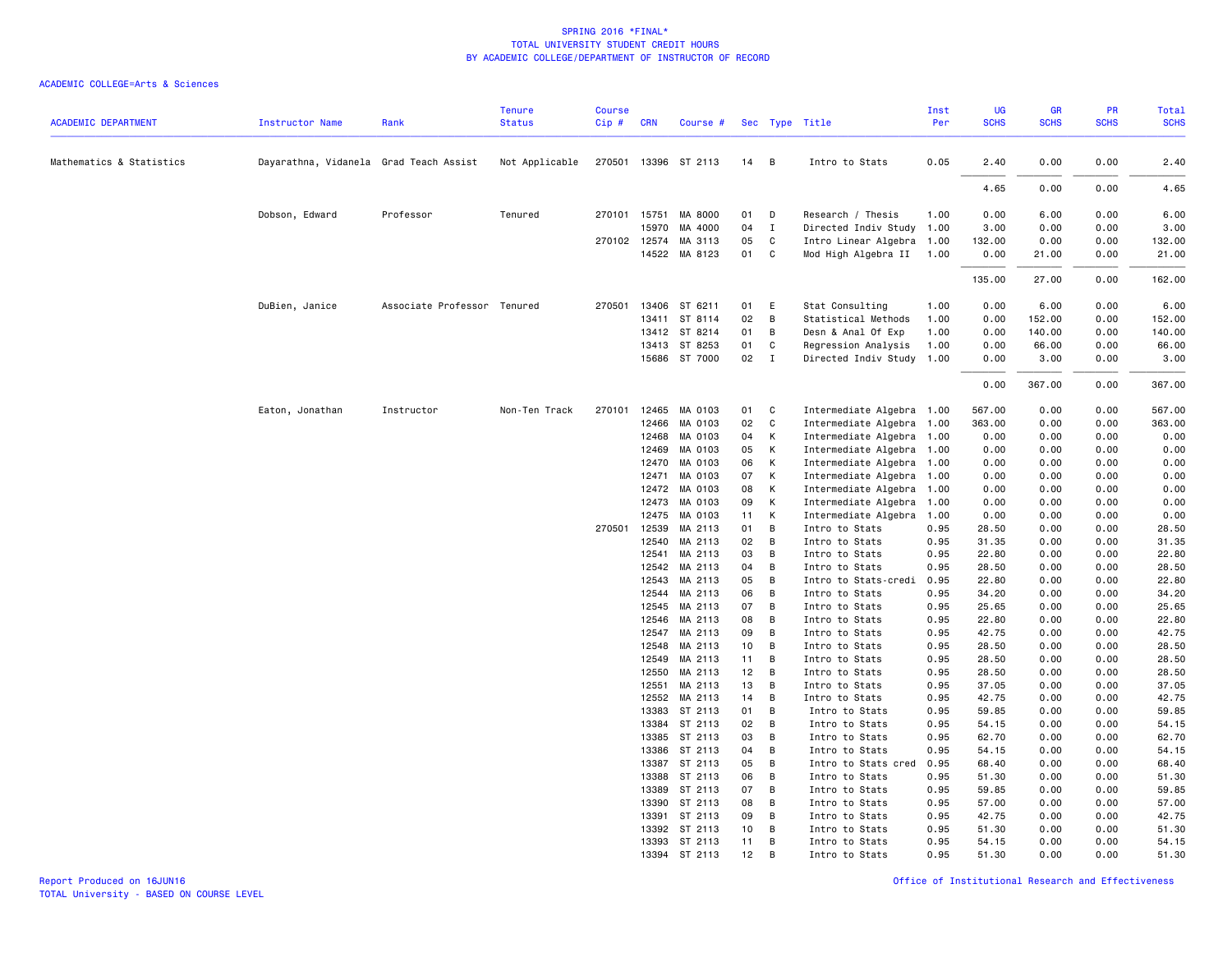|                            |                                        |                               | <b>Tenure</b>  | <b>Course</b> |              |                       |       |              |                           | Inst | UG          | GR          | PR          | Total       |
|----------------------------|----------------------------------------|-------------------------------|----------------|---------------|--------------|-----------------------|-------|--------------|---------------------------|------|-------------|-------------|-------------|-------------|
| <b>ACADEMIC DEPARTMENT</b> | <b>Instructor Name</b>                 | Rank                          | <b>Status</b>  | Cip#          | <b>CRN</b>   | Course #              |       |              | Sec Type Title            | Per  | <b>SCHS</b> | <b>SCHS</b> | <b>SCHS</b> | <b>SCHS</b> |
| Mathematics & Statistics   | Eaton, Jonathan                        | Instructor                    | Non-Ten Track  |               | 270501 13395 | ST 2113               | 13    | B            | Intro to Stats            | 0.95 | 48.45       | 0.00        | 0.00        | 48.45       |
|                            |                                        |                               |                |               | 13396        | ST 2113               | 14    | B            | Intro to Stats            | 0.95 | 45.60       | 0.00        | 0.00        | 45.60       |
|                            |                                        |                               |                |               | 13893        | MA 2113               | 501 C |              | Intro to Stats            | 1.00 | 51.00       | 0.00        | 0.00        | 51.00       |
|                            |                                        |                               |                |               |              | 13942 ST 2113         | 501 C |              | Intro to Stats            | 1.00 | 27.00       | 0.00        | 0.00        | 27.00       |
|                            |                                        |                               |                |               |              |                       |       |              |                           |      | 2193.60     | 0.00        | 0.00        | 2193.60     |
|                            | Fabel, Andrew                          | Associate Professor Tenured   |                | 240101        | 12262        | HON 4003              | H04 I |              | Oxbridge Tutorial         | 1.00 | 3.00        | 0.00        | 0.00        | 3.00        |
|                            |                                        |                               |                |               | 270101 12538 | MA 1723               | HO1 C |              | Honors Calculus II        | 1.00 | 60.00       | 0.00        | 0.00        | 60.00       |
|                            |                                        |                               |                |               | 12589        | MA 3513               | 01    | C            | History Of Math           | 1.00 | 66.00       | 0.00        | 0.00        | 66.00       |
|                            |                                        |                               |                |               | 15944        | MA 4000               | 03    | $\mathbf{I}$ | Directed Indiv Study      | 1.00 | 3.00        | 0.00        | 0.00        | 3.00        |
|                            |                                        |                               |                |               |              |                       |       |              |                           |      | 132.00      | 0.00        | 0.00        | 132.00      |
|                            | Ge, Lin                                | Assistant Professor Ten Track |                |               | 270101 13618 | MA 1613               | 201 C |              | Cal Bus & Life Sc I       | 1.00 | 33.00       | 0.00        | 0.00        | 33.00       |
|                            |                                        |                               |                |               | 270501 13620 | MA 2113               | 202 C |              | Intro to Stats            | 1.00 | 18.00       | 0.00        | 0.00        | 18.00       |
|                            |                                        |                               |                |               | 13653        | ST 2113               | 202 C |              | Intro to Stats            | 1.00 | 12.00       | 0.00        | 0.00        | 12.00       |
|                            |                                        |                               |                |               |              | 521302 13517 BQA 3123 | 201 C |              | Bus Stat Methods II       | 1.00 | 33.00       | 0.00        | 0.00        | 33.00       |
|                            |                                        |                               |                |               |              |                       |       |              |                           |      | 96.00       | 0.00        | 0.00        | 96.00       |
|                            | Huston, Mary                           | Grad Teach Assist             | Not Applicable |               |              | 270101 14507 MA 1323  | 10    | C            | Trigonometry              | 0.95 | 105.45      | 0.00        | 0.00        | 105.45      |
|                            |                                        |                               |                |               |              |                       |       |              |                           |      | 105.45      | 0.00        | 0.00        | 105.45      |
|                            | Jones, Chartese                        | Grad Teach Assist             | Not Applicable |               | 270101 12496 | MA 1323               | 03    | C            | Trigonometry              | 0.95 | 102.60      | 0.00        | 0.00        | 102.60      |
|                            |                                        |                               |                |               | 12500        | MA 1323               | 07    | C            | Trigonometry              | 0.95 | 111.15      | 0.00        | 0.00        | 111.15      |
|                            |                                        |                               |                |               |              |                       |       |              |                           |      | 213.75      | 0.00        | 0.00        | 213.75      |
|                            | Kim, Hwamog                            | Grad Teach Assist             | Not Applicable |               |              | 270101 12501 MA 1323  | 08    | C            | Trigonometry              | 0.95 | 105.45      | 0.00        | 0.00        | 105.45      |
|                            |                                        |                               |                |               |              |                       |       |              |                           |      | 105.45      | 0.00        | 0.00        | 105.45      |
|                            | Kim, Seongjai                          | Professor                     | Tenured        |               | 270101 12594 | MA 4323               | 01    | C            | Numerical Anal II         | 1.00 | 54.00       | 0.00        | 0.00        | 54.00       |
|                            |                                        |                               |                |               | 12605        | MA 6323               | 01    | $\mathtt{C}$ | Numerical Anal II         | 1.00 | 0.00        | 3.00        | 0.00        | 3.00        |
|                            |                                        |                               |                |               | 14523        | MA 8453               | 01    | C            | Num Soln PDE II           | 1.00 | 0.00        | 9.00        | 0.00        | 9.00        |
|                            |                                        |                               |                |               |              | 15491 MA 9000         | 01    | D            | Research / Diss           | 1.00 | 0.00        | 6.00        | 0.00        | 6.00        |
|                            |                                        |                               |                |               |              |                       |       |              |                           |      | 54.00       | 18,00       | 0.00        | 72.00       |
|                            | King, Nancy                            | Instructor                    | Non-Ten Track  | 270101        | 12509        | MA 1433               | 01    | C            | Informal Geom & Meas      | 1.00 | 78.00       | 0.00        | 0.00        | 78.00       |
|                            |                                        |                               |                |               | 12513        | MA 1613               | 01    | C            | Cal Bus & Life Sc I       | 0.05 | 5.40        | 0.00        | 0.00        | 5.40        |
|                            |                                        |                               |                |               | 12514        | MA 1613               | 02    | C            | Cal Bus & Life Sc I       | 0.05 | 5.55        | 0.00        | 0.00        | 5.55        |
|                            |                                        |                               |                |               | 12515        | MA 1613               | 03    | C            | Cal Bus & Life Sc I       | 1.00 | 111.00      | 0.00        | 0.00        | 111.00      |
|                            |                                        |                               |                |               | 12516        | MA 1613               | 04    | C            | Cal Bus & Life Sc I       | 1.00 | 150.00      | 0.00        | 0.00        | 150.00      |
|                            |                                        |                               |                |               | 12517        | MA 1613               | 05    | C            | Cal Bus & Life Sc I       | 1.00 | 141.00      | 0.00        | 0.00        | 141.00      |
|                            |                                        |                               |                |               | 12518        | MA 1613               | 06    | C            | Cal Bus & Life Sc I       | 0.05 | 5.40        | 0.00        | 0.00        | 5.40        |
|                            |                                        |                               |                |               |              | 12519 MA 1613         | 07    | $\mathtt{C}$ | Cal Bus & Life Sc I- 0.05 |      | 26.70       | 0.00        | 0.00        | 26.70       |
|                            |                                        |                               |                |               |              |                       |       |              |                           |      | 523.05      | 0.00        | 0.00        | 523.05      |
|                            | Krishnasamysaraswath Grad Teach Assist |                               | Not Applicable |               |              | 270101 12513 MA 1613  | 01    | C            | Cal Bus & Life Sc I       | 0.95 | 102.60      | 0.00        | 0.00        | 102.60      |
|                            |                                        |                               |                |               |              | 12518 MA 1613         | 06    | $\mathtt{C}$ | Cal Bus & Life Sc I       | 0.95 | 102.60      | 0.00        | 0.00        | 102.60      |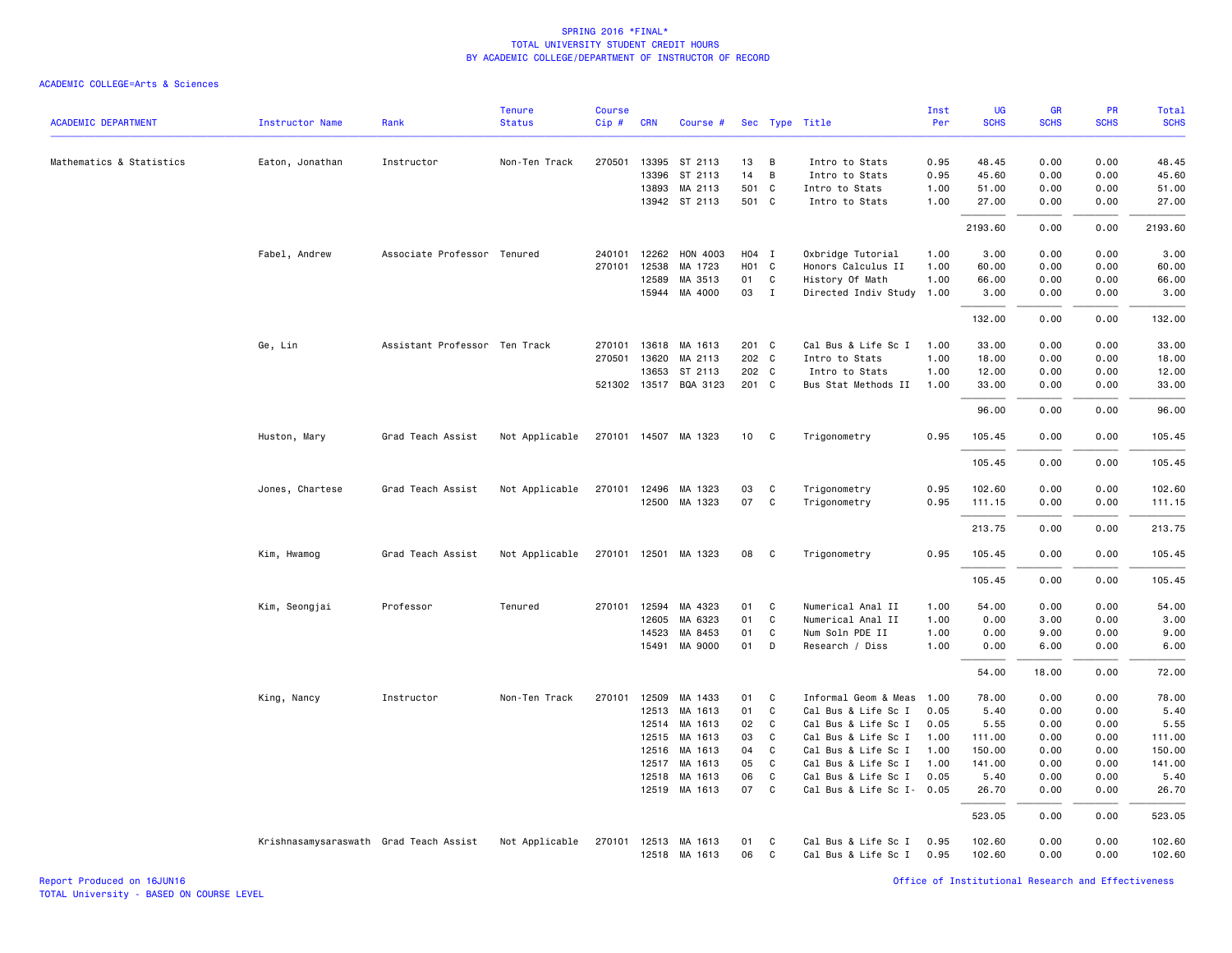| <b>ACADEMIC DEPARTMENT</b> | <b>Instructor Name</b> | Rank                          | <b>Tenure</b><br><b>Status</b> | <b>Course</b><br>Cip# | <b>CRN</b>   | Course #             |                   |              | Sec Type Title            | Inst<br>Per | <b>UG</b><br><b>SCHS</b> | <b>GR</b><br><b>SCHS</b> | PR<br><b>SCHS</b> | Total<br><b>SCHS</b> |
|----------------------------|------------------------|-------------------------------|--------------------------------|-----------------------|--------------|----------------------|-------------------|--------------|---------------------------|-------------|--------------------------|--------------------------|-------------------|----------------------|
|                            |                        |                               |                                |                       |              |                      |                   |              |                           |             |                          |                          |                   |                      |
|                            |                        |                               |                                |                       |              |                      |                   |              |                           |             | 205.20                   | 0.00                     | 0.00              | 205.20               |
| Mathematics & Statistics   | Lim, Hyeona            | Associate Professor Tenured   |                                | 240101                | 16097        | <b>HON 4000</b>      | 11                | $\mathbf{I}$ | Directed Individual       | 1.00        | 3.00                     | 0.00                     | 0.00              | 3.00                 |
|                            |                        |                               |                                | 270101                | 12561        | MA 2743              | 01                | C            | Calculus IV               | 1.00        | 138.00                   | 0.00                     | 0.00              | 138.00               |
|                            |                        |                               |                                |                       | 12562        | MA 2743              | 02                | C            | Calculus IV               | 1.00        | 141.00                   | 0.00                     | 0.00              | 141.00               |
|                            |                        |                               |                                |                       |              |                      |                   |              |                           |             | 282.00                   | 0.00                     | 0.00              | 282.00               |
|                            | Liu, Yuan              | Assistant Professor Ten Track |                                |                       |              | 270101 14515 MA 2743 | 08                | C            | Calculus IV               | 1.00        | 129.00                   | 0.00                     | 0.00              | 129.00               |
|                            |                        |                               |                                |                       |              |                      |                   |              |                           |             | 129.00                   | 0.00                     | 0.00              | 129.00               |
|                            | McBride, Matthew       | Assistant Professor Ten Track |                                | 270101                | 12569        | MA 3053              | 01                | C            | Found Of Math I           | 1.00        | 90.00                    | 0.00                     | 0.00              | 90.00                |
|                            |                        |                               |                                |                       | 15897        | MA 7000              | 04                | $\mathbf{I}$ | Directed Indiv Study      | 1.00        | 0.00                     | 3.00                     | 0.00              | 3.00                 |
|                            |                        |                               |                                |                       | 270102 12580 | MA 3163              | 01                | C            | Intro To Mod Algebra 1.00 |             | 60.00                    | 0.00                     | 0.00              | 60.00                |
|                            |                        |                               |                                |                       |              |                      |                   |              |                           |             | 150.00                   | 3.00                     | 0.00              | 153.00               |
|                            | Miller, Thomas L.      | Professor                     | Tenured                        | 270101                | 12597        | MA 4643              | 01                | C            | Adv Calculus II           | 1.00        | 42.00                    | 0.00                     | 0.00              | 42.00                |
|                            |                        |                               |                                |                       | 12606        | MA 6643              | 01                | C            | Adv Calculus II           | 1.00        | 0.00                     | 3.00                     | 0.00              | 3.00                 |
|                            |                        |                               |                                |                       | 12612        | MA 8643              | 01                | C            | Real Analysis II          | 1.00        | 0.00                     | 21.00                    | 0.00              | 21.00                |
|                            |                        |                               |                                |                       | 15612        | MA 7000              | 01                | $\mathbf{I}$ | Directed Indiv Study      | 1.00        | 0.00                     | 3.00                     | 0.00              | 3.00                 |
|                            |                        |                               |                                |                       | 15749        | MA 7000              | 02                | $\mathbf{I}$ | Directed Indiv Study      | 1.00        | 0.00                     | 3.00                     | 0.00              | 3.00                 |
|                            |                        |                               |                                |                       | 15869        | MA 7000              | 03                | $\mathbf{I}$ | Directed Indiv Study 1.00 |             | 0.00                     | 1.00                     | 0.00              | 1.00                 |
|                            |                        |                               |                                |                       | 16286        | MA 4000              | 05                | $\mathbf{I}$ | Directed Indiv Study 1.00 |             | 3.00                     | 0.00                     | 0.00              | 3.00                 |
|                            |                        |                               |                                |                       | 16532        | MA 7000              | 05                | $\mathbf{I}$ | Directed Indiv Study 1.00 |             | 0.00                     | 3.00                     | 0.00              | 3.00                 |
|                            |                        |                               |                                |                       |              | 16573 MA 4000        | 07 I              |              | Directed Indiv Study 1.00 |             | 1.00                     | 0.00                     | 0.00              | 1.00                 |
|                            |                        |                               |                                |                       |              |                      |                   |              |                           |             | 46.00                    | 34.00                    | 0.00              | 80.00                |
|                            | Miller, Vivien         | Professor                     | Tenured                        | 270101                | 12564        | MA 2743              | 04                | $\mathtt{C}$ | Calculus IV               | 1.00        | 135.00                   | 0.00                     | 0.00              | 135.00               |
|                            |                        |                               |                                |                       |              | 12565 MA 2743        | 05                | C            | Calculus IV               | 1.00        | 135.00                   | 0.00                     | 0.00              | 135.00               |
|                            |                        |                               |                                |                       |              |                      |                   |              |                           |             | 270.00                   | 0.00                     | 0.00              | 270.00               |
|                            | Nation, Julie          | Instructor                    | Non-Ten Track                  | 270101                |              | 12494 MA 1323        | 01                | C            | Trigonometry-SI           | 1.00        | 294.00                   | 0.00                     | 0.00              | 294.00               |
|                            |                        |                               |                                |                       | 12498        | MA 1323              | 05                | C            | Trigonometry-SI           | 1.00        | 468.00                   | 0.00                     | 0.00              | 468.00               |
|                            |                        |                               |                                |                       | 12507        | MA 1423              | 01                | C            | Problem Solving Real      | 1.00        | 99.00                    | 0.00                     | 0.00              | 99.00                |
|                            |                        |                               |                                |                       | 12508        | MA 1423              | 02                | C            | Problem Solving Real      | 1.00        | 93.00                    | 0.00                     | 0.00              | 93.00                |
|                            |                        |                               |                                |                       |              | 270102 12477 MA 1313 | 01                | C            | College Algebra-SI        | 0.95        | 490.20                   | 0.00                     | 0.00              | 490.20               |
|                            |                        |                               |                                |                       |              |                      |                   |              |                           |             | 1444.20                  | 0.00                     | 0.00              | 1444.20              |
|                            | Neumann, Michael       | Professor                     | Tenured                        | 270101                | 12568        | MA 2743              | H <sub>01</sub> C |              | Honors Calculus IV        | 1.00        | 63.00                    | 0.00                     | 0.00              | 63.00                |
|                            |                        |                               |                                |                       |              | 12592 MA 4213        | 01 S              |              | Senior Seminar in Ma 1.00 |             | 45.00                    | 0.00                     | 0.00              | 45.00                |
|                            |                        |                               |                                |                       |              |                      |                   |              |                           |             | 108.00                   | 0.00                     | 0.00              | 108.00               |
|                            | Oppenheimer, Seth      | Professor                     | Tenured                        | 240101                | 12255        | HON 2091             | H01 S             |              | Honors Forum IV           | 1.00        | 19.00                    | 0.00                     | 0.00              | 19.00                |
|                            |                        |                               |                                |                       |              | 270104 12588 MA 3463 | 01 C              |              | Found Of Geometry         | 1.00        | 42.00                    | 0.00                     | 0.00              | 42.00                |
|                            |                        |                               |                                |                       |              |                      |                   |              |                           |             | 61.00                    | 0.00                     | 0.00              | 61.00                |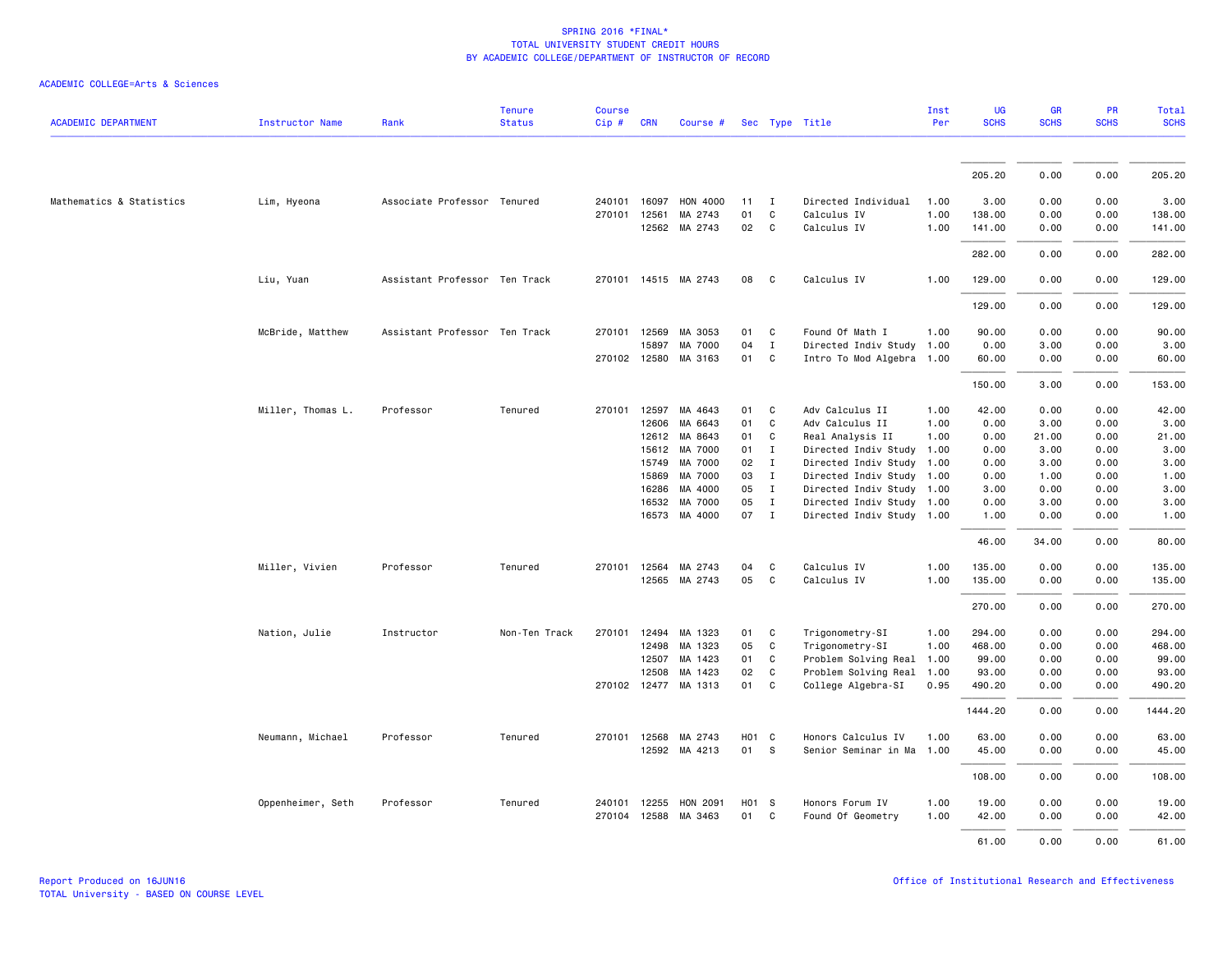|                            |                        |                                                    | <b>Tenure</b>  | <b>Course</b> |              |                       |          |                   |                           | Inst | UG          | GR          | PR          | <b>Total</b> |
|----------------------------|------------------------|----------------------------------------------------|----------------|---------------|--------------|-----------------------|----------|-------------------|---------------------------|------|-------------|-------------|-------------|--------------|
| <b>ACADEMIC DEPARTMENT</b> | <b>Instructor Name</b> | Rank                                               | <b>Status</b>  | Cip #         | <b>CRN</b>   | Course #              |          |                   | Sec Type Title            | Per  | <b>SCHS</b> | <b>SCHS</b> | <b>SCHS</b> | <b>SCHS</b>  |
| Mathematics & Statistics   | Patil, Prakash         | Associate Professor Ten Track                      |                | 270501        | 13416        | ST 8633               | 01       | C                 | Linear Models II          | 1.00 | 0.00        | 24.00       | 0.00        | 24.00        |
|                            |                        |                                                    |                |               | 13419        | ST 8913               | 01       | C                 | Recent Devs In Stat       | 1.00 | 0.00        | 15.00       | 0.00        | 15.00        |
|                            |                        |                                                    |                |               |              | 15495 ST 9000         | 01       | D                 | Research / Diss           | 1.00 | 0.00        | 4.00        | 0.00        | 4.00         |
|                            |                        |                                                    |                |               |              |                       |          |                   |                           |      | 0.00        | 43.00       | 0.00        | 43.00        |
|                            | Qian, Chuanxi          | Professor                                          | Tenured        |               | 270101 12581 | MA 3253               | 01       | C                 | Diff Equations            | 1.00 | 111.00      | 0.00        | 0.00        | 111.00       |
|                            |                        |                                                    |                |               |              | 12585 MA 3253         | 05       | C                 | Diff Equations            | 1.00 | 141.00      | 0.00        | 0.00        | 141.00       |
|                            |                        |                                                    |                |               |              |                       |          |                   |                           |      | 252.00      | 0.00        | 0.00        | 252.00       |
|                            | Razzaghi, Mohsen       | Professor                                          | Tenured        |               |              | 270101 15493 MA 9000  | 03       | D                 | Research / Diss           | 1.00 | 0.00        | 9.00        | 0.00        | 9.00         |
|                            |                        |                                                    |                |               |              |                       |          |                   |                           |      | 0.00        | 9.00        | 0.00        | 9.00         |
|                            | Riahi, Sheida          | Grad Teach Assist                                  | Not Applicable | 270501        | 12540        | MA 2113               | 02       | В                 | Intro to Stats            | 0.05 | 1.65        | 0.00        | 0.00        | 1.65         |
|                            |                        |                                                    |                |               | 12543        | MA 2113               | 05       | B                 | Intro to Stats-credi      | 0.05 | 1.20        | 0.00        | 0.00        | 1.20         |
|                            |                        |                                                    |                |               | 12551        | MA 2113               | 13       | В                 | Intro to Stats            | 0.05 | 1.95        | 0.00        | 0.00        | 1.95         |
|                            |                        |                                                    |                |               | 13384        | ST 2113               | 02       | В                 | Intro to Stats            | 0.05 | 2.85        | 0.00        | 0.00        | 2.85         |
|                            |                        |                                                    |                |               | 13387        | ST 2113               | 05       | B                 | Intro to Stats cred       | 0.05 | 3.60        | 0.00        | 0.00        | 3.60         |
|                            |                        |                                                    |                |               |              | 13395 ST 2113         | 13       | B                 | Intro to Stats            | 0.05 | 2.55        | 0.00        | 0.00        | 2.55         |
|                            |                        |                                                    |                |               |              |                       |          |                   |                           |      | 13.80       | 0.00        | 0.00        | 13.80        |
|                            | Robinson, Amber        | Lecturer                                           | Non-Ten Track  | 270101        | 12529        | MA 1723               | 01       | C                 | Calculus II               | 1.00 | 195.00      | 0.00        | 0.00        | 195.00       |
|                            |                        |                                                    |                |               | 12530        | MA 1723               | 02       | $\mathsf{C}$      | Calculus II-SI            | 1.00 | 195.00      | 0.00        | 0.00        | 195.00       |
|                            |                        |                                                    |                |               | 12531        | MA 1723               | 03       | C                 | Calculus II-SI            | 1.00 | 174.00      | 0.00        | 0.00        | 174.00       |
|                            |                        |                                                    |                |               | 12534        | MA 1723               | 06<br>07 | C<br>$\mathsf{C}$ | Calculus II-SI            | 1.00 | 198.00      | 0.00        | 0.00        | 198.00       |
|                            |                        |                                                    |                |               | 12535        | MA 1723               |          |                   | Calculus II-SI            | 1.00 | 276.00      | 0.00        | 0.00        | 276.00       |
|                            |                        |                                                    |                |               |              |                       |          |                   |                           |      | 1038.00     | 0.00        | 0.00        | 1038.00      |
|                            | Savage, Kendrick       | Lecturer                                           | Non-Ten Track  |               |              | 131205 11388 EDS 3411 | 01       | E                 | Prac In Secondary Ed 1.00 |      | 32.00       | 0.00        | 0.00        | 32.00        |
|                            |                        |                                                    |                |               |              |                       |          |                   |                           |      | 32.00       | 0.00        | 0.00        | 32.00        |
|                            |                        | Sepehrifar, Mohammad Assistant Professor Ten Track |                | 270501        | 14676        | ST 8114               | 03       | В                 | Statistical Methods       | 1.00 | 0.00        | 40.00       | 0.00        | 40.00        |
|                            |                        |                                                    |                |               | 15750        | ST 7000               | 03       | $\mathbf{I}$      | Directed Indiv Study      | 1.00 | 0.00        | 3.00        | 0.00        | 3.00         |
|                            |                        |                                                    |                |               | 16261        | ST 7000               | 04       | $\mathbf{I}$      | Directed Indiv Study 1.00 |      | 0.00        | 3.00        | 0.00        | 3.00         |
|                            |                        |                                                    |                |               |              | 16526 ST 7000         | 06       | $\mathbf{I}$      | Directed Indiv Study 1.00 |      | 0.00        | 3.00        | 0.00        | 3.00         |
|                            |                        |                                                    |                |               |              |                       |          |                   |                           |      | 0.00        | 49.00       | 0.00        | 49.00        |
|                            | Shaw, Patricia         | Instructor                                         | Non-Ten Track  |               | 270101 12555 | MA 2733               | 01       | C                 | Calculus III              | 1.00 | 141.00      | 0.00        | 0.00        | 141.00       |
|                            |                        |                                                    |                |               | 12556        | MA 2733               | 02       | $\mathsf{C}$      | Calculus III              | 1.00 | 78.00       | 0.00        | 0.00        | 78.00        |
|                            |                        |                                                    |                |               | 12557        | MA 2733               | 03       | C                 | Calculus III              | 1.00 | 138.00      | 0.00        | 0.00        | 138.00       |
|                            |                        |                                                    |                |               | 12558        | MA 2733               | 04       | C                 | Calculus III              | 1.00 | 63.00       | 0.00        | 0.00        | 63.00        |
|                            |                        |                                                    |                |               |              | 12559 MA 2733         | 05       | C                 | Calculus III              | 1.00 | 105.00      | 0.00        | 0.00        | 105.00       |
|                            |                        |                                                    |                |               |              |                       |          |                   |                           |      | 525.00      | 0.00        | 0.00        | 525.00       |
|                            | Smith, Brandi          | Grad Teach Assist                                  | Not Applicable |               |              | 270102 14506 MA 1313  | 05       | C                 | College Algebra           | 0.95 | 105.45      | 0.00        | 0.00        | 105.45       |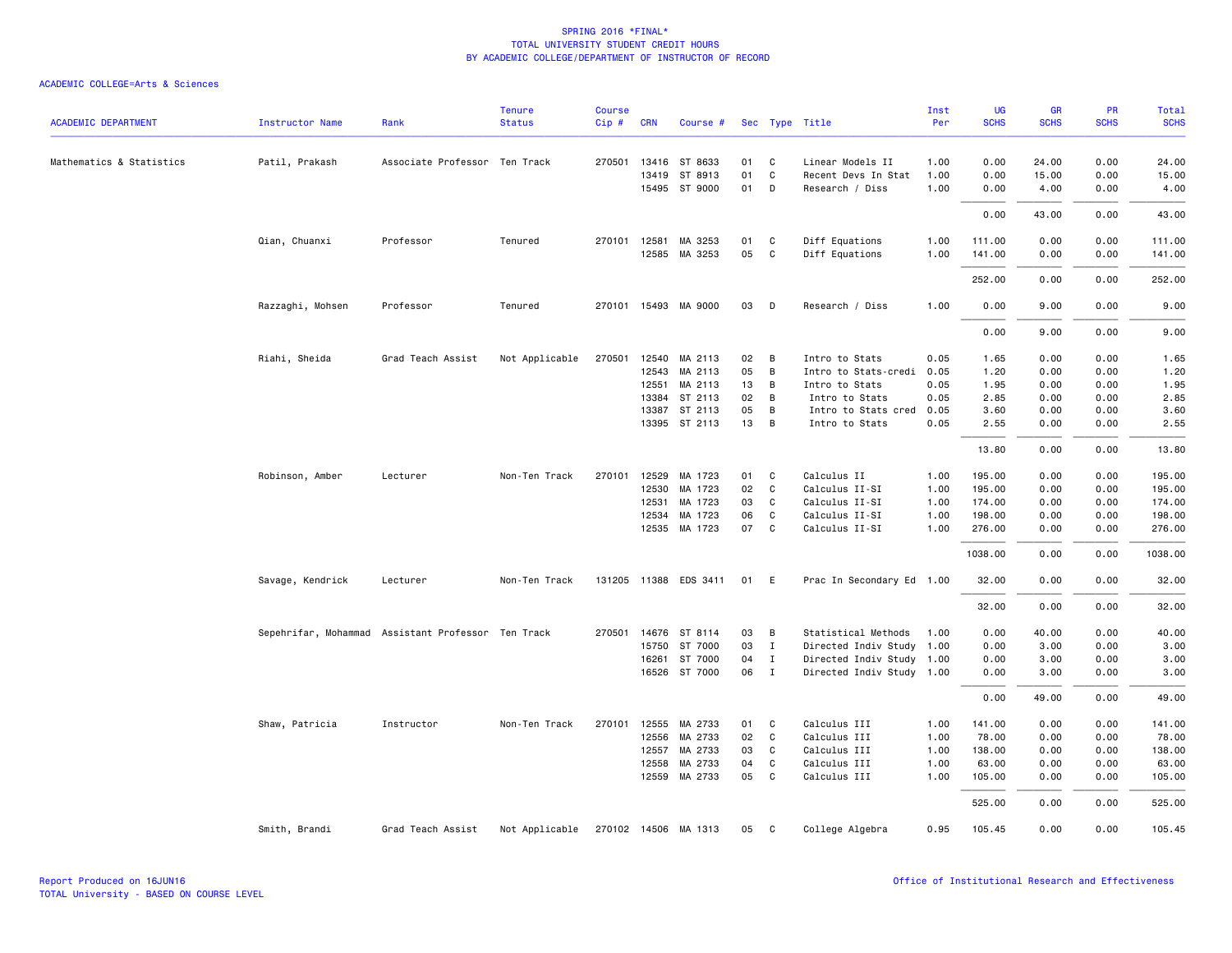| ACADEMIC COLLEGE=Arts & Sciences |  |  |  |  |  |  |
|----------------------------------|--|--|--|--|--|--|
|----------------------------------|--|--|--|--|--|--|

| <b>ACADEMIC DEPARTMENT</b> | <b>Instructor Name</b>                 | Rank                        | <b>Tenure</b><br><b>Status</b> | <b>Course</b><br>Cip# | <b>CRN</b>   | Course #             |       |   | Sec Type Title       | Inst<br>Per  | <b>UG</b><br><b>SCHS</b> | <b>GR</b><br><b>SCHS</b> | <b>PR</b><br><b>SCHS</b> | Total<br><b>SCHS</b> |
|----------------------------|----------------------------------------|-----------------------------|--------------------------------|-----------------------|--------------|----------------------|-------|---|----------------------|--------------|--------------------------|--------------------------|--------------------------|----------------------|
|                            |                                        |                             |                                |                       |              |                      |       |   |                      |              |                          |                          |                          |                      |
|                            |                                        |                             |                                |                       |              |                      |       |   |                      |              | 105.45                   | 0.00                     | 0.00                     | 105.45               |
| Mathematics & Statistics   | Smith, Jaclyn                          | Lecturer                    | Non-Ten Track                  | 270101                | 12521        | MA 1713              | 01    | C | Calculus I-SI        | 1.00         | 189.00                   | 0.00                     | 0.00                     | 189.00               |
|                            |                                        |                             |                                |                       | 12523        | MA 1713              | 03    | C | Calculus I-SI        | 1.00         | 132.00                   | 0.00                     | 0.00                     | 132.00               |
|                            |                                        |                             |                                |                       | 12525        | MA 1713              | 05    | C | Calculus I-SI        |              | 186.00                   |                          | 0.00                     |                      |
|                            |                                        |                             |                                |                       | 14509        | MA 1713              | 06    | C | Calculus I-SI        | 1.00<br>1.00 | 135.00                   | 0.00<br>0.00             | 0.00                     | 186.00<br>135.00     |
|                            |                                        |                             |                                |                       |              | 270102 12480 MA 1313 | 04    | C | College Algebra-SI   | 0.95         | 250.80                   | 0.00                     | 0.00                     | 250.80               |
|                            |                                        |                             |                                |                       |              |                      |       |   |                      |              | 892.80                   | 0.00                     | 0.00                     | 892.80               |
|                            |                                        |                             |                                |                       |              |                      |       |   |                      |              |                          |                          |                          |                      |
|                            | Smith, Justin                          | Grad Teach Assist           | Not Applicable                 |                       |              | 270101 12514 MA 1613 | 02    | C | Cal Bus & Life Sc I  | 0.95         | 105.45                   | 0.00                     | 0.00                     | 105.45               |
|                            |                                        |                             |                                |                       |              |                      |       |   |                      |              | 105.45                   | 0.00                     | 0.00                     | 105.45               |
|                            | Smith, Robert                          | Associate Professor Tenured |                                |                       | 270101 12566 | MA 2743              | 06    | C | Calculus IV          | 1.00         | 129.00                   | 0.00                     | 0.00                     | 129.00               |
|                            |                                        |                             |                                |                       |              | 12613 MA 8981        | 01    | C | Teaching Seminar     | 1.00         | 0.00                     | 9.00                     | 0.00                     | 9.00                 |
|                            |                                        |                             |                                |                       |              |                      |       |   |                      |              | 129.00                   | 9.00                     | 0.00                     | 138.00               |
|                            | Sui, Zhen                              | Grad Teach Assist           | Not Applicable                 | 270501                | 12539        | MA 2113              | 01    | В | Intro to Stats       | 0.05         | 1.50                     | 0.00                     | 0.00                     | 1.50                 |
|                            |                                        |                             |                                |                       | 12544        | MA 2113              | 06    | B | Intro to Stats       | 0.05         | 1.80                     | 0.00                     | 0.00                     | 1.80                 |
|                            |                                        |                             |                                |                       | 13383        | ST 2113              | 01    | B | Intro to Stats       | 0.05         | 3.15                     | 0.00                     | 0.00                     | 3.15                 |
|                            |                                        |                             |                                |                       |              | 13388 ST 2113        | 06    | B | Intro to Stats       | 0.05         | 2.70                     | 0.00                     | 0.00                     | 2.70                 |
|                            |                                        |                             |                                |                       |              |                      |       |   |                      |              | 9.15                     | 0.00                     | 0.00                     | 9.15                 |
|                            | Tschume, William                       | Instructor                  | Non-Ten Track                  | 270101                | 12495        | MA 1323              | 02    | C | Trigonometry         | 1.00         | 579.00                   | 0.00                     | 0.00                     | 579.00               |
|                            |                                        |                             |                                |                       | 12496        | MA 1323              | 03    | C | Trigonometry         | 0.05         | 5.40                     | 0.00                     | 0.00                     | 5.40                 |
|                            |                                        |                             |                                |                       | 12499        | MA 1323              | 06    | C | Trigonometry         | 0.05         | 5.70                     | 0.00                     | 0.00                     | 5.70                 |
|                            |                                        |                             |                                |                       | 12500        | MA 1323              | 07    | C | Trigonometry         | 0.05         | 5.85                     | 0.00                     | 0.00                     | 5.85                 |
|                            |                                        |                             |                                |                       | 12501        | MA 1323              | 08    | C | Trigonometry         | 0.05         | 5.55                     | 0.00                     | 0.00                     | 5.55                 |
|                            |                                        |                             |                                |                       | 12502        | MA 1323              | 09    | C | Trigonometry         | 0.05         | 5.40                     | 0.00                     | 0.00                     | 5.40                 |
|                            |                                        |                             |                                |                       | 12519        | MA 1613              | 07    | C | Cal Bus & Life Sc I- | 0.95         | 507.30                   | 0.00                     | 0.00                     | 507.30               |
|                            |                                        |                             |                                |                       | 12522        | MA 1713              | 02    | C | Calculus I           | 1.00         | 201.00                   | 0.00                     | 0.00                     | 201.00               |
|                            |                                        |                             |                                |                       | 12524        | MA 1713              | 04    | C | Calculus I           | 1.00         | 195.00                   | 0.00                     | 0.00                     | 195.00               |
|                            |                                        |                             |                                |                       | 13892        | MA 1613              | 501 C |   | Cal Bus & Life Sc I  | 1.00         | 24.00                    | 0.00                     | 0.00                     | 24.00                |
|                            |                                        |                             |                                |                       |              | 14507 MA 1323        | 10    | C | Trigonometry         | 0.05         | 5.55                     | 0.00                     | 0.00                     | 5.55                 |
|                            |                                        |                             |                                |                       |              |                      |       |   |                      |              | 1539.75                  | 0.00                     | 0.00                     | 1539.75              |
|                            | Vital, Ralph Antoine Grad Teach Assist |                             | Not Applicable                 | 270501                | 12541        | MA 2113              | 03    | B | Intro to Stats       | 0.05         | 1.20                     | 0.00                     | 0.00                     | 1.20                 |
|                            |                                        |                             |                                |                       | 12545        | MA 2113              | 07    | B | Intro to Stats       | 0.05         | 1.35                     | 0.00                     | 0.00                     | 1.35                 |
|                            |                                        |                             |                                |                       | 12546        | MA 2113              | 08    | B | Intro to Stats       | 0.05         | 1.20                     | 0.00                     | 0.00                     | 1.20                 |
|                            |                                        |                             |                                |                       | 13385        | ST 2113              | 03    | B | Intro to Stats       | 0.05         | 3.30                     | 0.00                     | 0.00                     | 3.30                 |
|                            |                                        |                             |                                |                       | 13389        | ST 2113              | 07    | B | Intro to Stats       | 0.05         | 3.15                     | 0.00                     | 0.00                     | 3.15                 |
|                            |                                        |                             |                                |                       |              | 13390 ST 2113        | 08    | B | Intro to Stats       | 0.05         | 3.00                     | 0.00                     | 0.00                     | 3.00                 |
|                            |                                        |                             |                                |                       |              |                      |       |   |                      |              | 13.20                    | 0.00                     | 0.00                     | 13.20                |
|                            | Walters, Kimberly                      | Instructor                  | Non-Ten Track                  | 270101                | 12505        | MA 1413              | 01    | C | Structure Real Numbe | 1.00         | 69.00                    | 0.00                     | 0.00                     | 69.00                |
|                            |                                        |                             |                                |                       | 270102 12477 | MA 1313              | 01    | C | College Algebra-SI   | 0.05         | 25.80                    | 0.00                     | 0.00                     | 25.80                |
|                            |                                        |                             |                                |                       | 12479        | MA 1313              | 03    | C | College Algebra-SI   | 1.00         | 351.00                   | 0.00                     | 0.00                     | 351.00               |
|                            |                                        |                             |                                |                       | 12480        | MA 1313              | 04    | C | College Algebra-SI   | 0.05         | 13.20                    | 0.00                     | 0.00                     | 13.20                |

Report Produced on 16JUN16 Office of Institutional Research and Effectiveness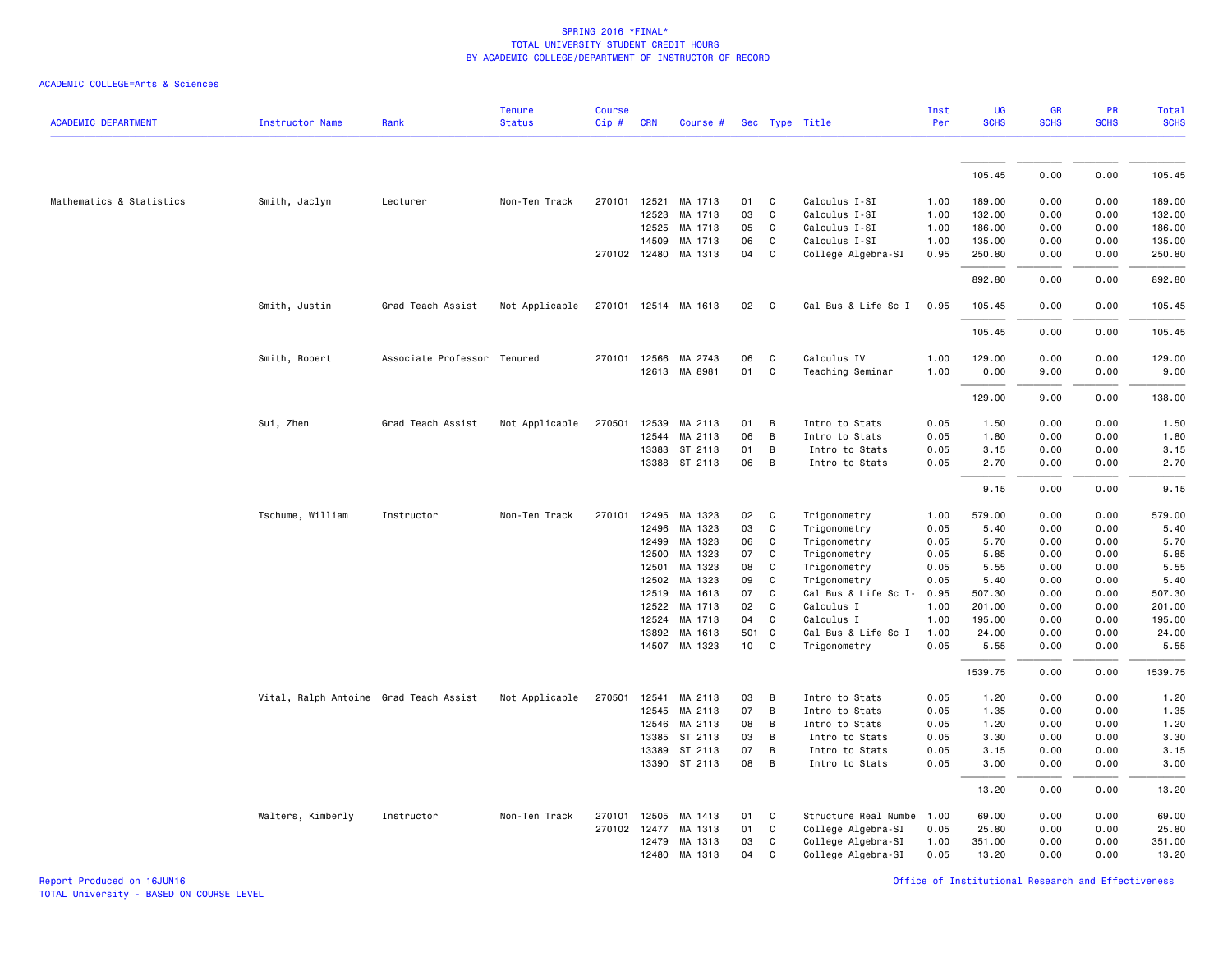|                            |                        |                                   | <b>Tenure</b> | <b>Course</b> |              |                      |                 |              |                           | Inst | <b>UG</b>   | <b>GR</b>   | PR          | Total       |
|----------------------------|------------------------|-----------------------------------|---------------|---------------|--------------|----------------------|-----------------|--------------|---------------------------|------|-------------|-------------|-------------|-------------|
| <b>ACADEMIC DEPARTMENT</b> | <b>Instructor Name</b> | Rank                              | <b>Status</b> | $Cip$ #       | <b>CRN</b>   | Course #             |                 |              | Sec Type Title            | Per  | <b>SCHS</b> | <b>SCHS</b> | <b>SCHS</b> | <b>SCHS</b> |
| Mathematics & Statistics   | Walters, Kimberly      | Instructor                        | Non-Ten Track |               | 270102 12481 | MA 1313              | 06              | К            | College Algebra           | 1.00 | 0.00        | 0.00        | 0.00        | 0.00        |
|                            |                        |                                   |               |               | 12482        | MA 1313              | 07              | К            | College Algebra           | 1.00 | 0.00        | 0.00        | 0.00        | 0.00        |
|                            |                        |                                   |               |               | 12483        | MA 1313              | 08              | К            | College Algebra           | 1.00 | 0.00        | 0.00        | 0.00        | 0.00        |
|                            |                        |                                   |               |               | 12484        | MA 1313              | 09              | К            | College Algebra           | 1.00 | 0.00        | 0.00        | 0.00        | 0.00        |
|                            |                        |                                   |               |               | 12485        | MA 1313              | 10 <sub>1</sub> | К            | College Algebra           | 1.00 | 0.00        | 0.00        | 0.00        | 0.00        |
|                            |                        |                                   |               |               | 12486        | MA 1313              | 17              | К            | College Algebra           | 1.00 | 0.00        | 0.00        | 0.00        | 0.00        |
|                            |                        |                                   |               |               | 12487        | MA 1313              | 11              | К            | College Algebra           | 1.00 | 0.00        | 0.00        | 0.00        | 0.00        |
|                            |                        |                                   |               |               | 12488        | MA 1313              | 12              | К            | College Algebra           | 1.00 | 0.00        | 0.00        | 0.00        | 0.00        |
|                            |                        |                                   |               |               | 12489        | MA 1313              | 13              | К            | College Algebra           | 1.00 | 0.00        | 0.00        | 0.00        | 0.00        |
|                            |                        |                                   |               |               | 12490        | MA 1313              | 14              | К            | College Algebra           | 1.00 | 0.00        | 0.00        | 0.00        | 0.00        |
|                            |                        |                                   |               |               | 12491        | MA 1313              | 15              | К            | College Algebra           | 1.00 | 0.00        | 0.00        | 0.00        | 0.00        |
|                            |                        |                                   |               |               | 13887        | MA 1313              | 501 C           |              | College Algebra           | 1.00 | 81.00       | 0.00        | 0.00        | 81.00       |
|                            |                        |                                   |               |               | 14506        | MA 1313              | 05              | C            | College Algebra           | 0.05 | 5.55        | 0.00        | 0.00        | 5.55        |
|                            |                        |                                   |               |               |              |                      |                 |              |                           |      | 545.55      | 0.00        | 0.00        | 545.55      |
|                            | Wood, Rebecca          | Lecturer                          | Non-Ten Track | 270101        | 12506        | MA 1413              | 02              | C            | Structure Real Numbe      | 1.00 | 123.00      | 0.00        | 0.00        | 123.00      |
|                            |                        |                                   |               | 270501        | 12577        | MA 3123              | 01              | B            | Intro to Stat. Inf        | 1.00 | 36.00       | 0.00        | 0.00        | 36.00       |
|                            |                        |                                   |               |               | 13401        | ST 3123              | 01              | B            | Intro to Stat. Inf.       | 1.00 | 102.00      | 0.00        | 0.00        | 102.00      |
|                            |                        |                                   |               |               |              |                      |                 |              |                           |      | 261.00      | 0.00        | 0.00        | 261.00      |
|                            | Woodard, Kelly         | Lecturer                          | Non-Ten Track | 270101        | 13886        | MA 0103              | 501 C           |              | Intermediate Algebra 1.00 |      | 27.00       | 0.00        | 0.00        | 27.00       |
|                            |                        |                                   |               |               | 13888        | MA 1323              | 501 C           |              | Trigonometry              | 1.00 | 75.00       | 0.00        | 0.00        | 75.00       |
|                            |                        |                                   |               |               | 13889        | MA 1413              | 501 C           |              | Structure Real Numbe      | 1.00 | 54.00       | 0.00        | 0.00        | 54.00       |
|                            |                        |                                   |               |               | 13890        | MA 1423              | 501 C           |              | Problem Solving Real      | 1.00 | 57.00       | 0.00        | 0.00        | 57.00       |
|                            |                        |                                   |               |               | 13891        | MA 1433              | 501 C           |              | Informal Geom & Meas 1.00 |      | 36.00       | 0.00        | 0.00        | 36.00       |
|                            |                        |                                   |               |               |              |                      |                 |              |                           |      | 249.00      | 0.00        | 0.00        | 249.00      |
|                            | Woody, Jonathan        | Assistant Professor Ten Track     |               |               | 270501 14531 | ST 8563              | 01              | C            | Adv Stochastic Proc       | 1.00 | 0.00        | 24.00       | 0.00        | 24.00       |
|                            |                        |                                   |               |               | 15496        | ST 9000              | 02              | D            | Research / Diss           | 1.00 | 0.00        | 1.00        | 0.00        | 1.00        |
|                            |                        |                                   |               |               |              | 15531 ST 7000        | 01              | $\mathbf{I}$ | Directed Indiv Study      | 1.00 | 0.00        | 3.00        | 0.00        | 3.00        |
|                            |                        |                                   |               |               |              |                      |                 |              |                           |      | 0.00        | 28.00       | 0.00        | 28.00       |
|                            | Wu, Tung-Lung          | Assistant Professor Ten Track     |               | 270101        | 14520        | MA 6573              | 01              | C            | Intro Math Stat II        | 1.00 | 0.00        | 3.00        | 0.00        | 3.00        |
|                            |                        |                                   |               | 270501        | 13409        | ST 6573              | 01              | C            | Intro Math Stat II        | 1.00 | 0.00        | 12.00       | 0.00        | 12.00       |
|                            |                        |                                   |               |               | 16484        | ST 8000              | 01              | D            | Research / Thesis         | 1.00 | 0.00        | 6.00        | 0.00        | 6.00        |
|                            |                        |                                   |               |               |              |                      |                 |              |                           |      | 0.00        | 21.00       | 0.00        | 21.00       |
|                            | Xiao, Yuanhui          | Visiting Assist Pro Non-Ten Track |               | 270101        | 16374        | MA 4000              | 06              | I            | Directed Indiv Study 1.00 |      | 3.00        | 0.00        | 0.00        | 3.00        |
|                            |                        |                                   |               | 270501        | 13404        | ST 4213              | 01              | C            | Nonparametric Meth        | 1.00 | 24.00       | 0.00        | 0.00        | 24.00       |
|                            |                        |                                   |               |               | 13407        | ST 6213              | 01              | C            | Nonparametric Meth        | 1.00 | 0.00        | 21.00       | 0.00        | 21.00       |
|                            |                        |                                   |               |               | 13410        | ST 8114              | 01              | B            | Statistical Methods       | 1.00 | 0.00        | 68.00       | 0.00        | 68.00       |
|                            |                        |                                   |               |               | 16381        | ST 7000              | 05              | Ι.           | Directed Indiv Study      | 1.00 | 0.00        | 3.00        | 0.00        | 3.00        |
|                            |                        |                                   |               |               | 16448        | ST 4000              | 01              | $\mathbf{I}$ | Directed Indiv Study 1.00 |      | 3.00        | 0.00        | 0.00        | 3.00        |
|                            |                        |                                   |               |               |              |                      |                 |              |                           |      | 30.00       | 92.00       | 0.00        | 122.00      |
|                            | Xu, Xiangsheng         | Professor                         | Tenured       |               |              | 270101 12586 MA 3253 | 06              | C            | Diff Equations            | 1.00 | 123.00      | 0.00        | 0.00        | 123.00      |
|                            |                        |                                   |               |               |              | 270102 12571 MA 3113 | 02              | C            | Intro Linear Algebra 1.00 |      | 120.00      | 0.00        | 0.00        | 120.00      |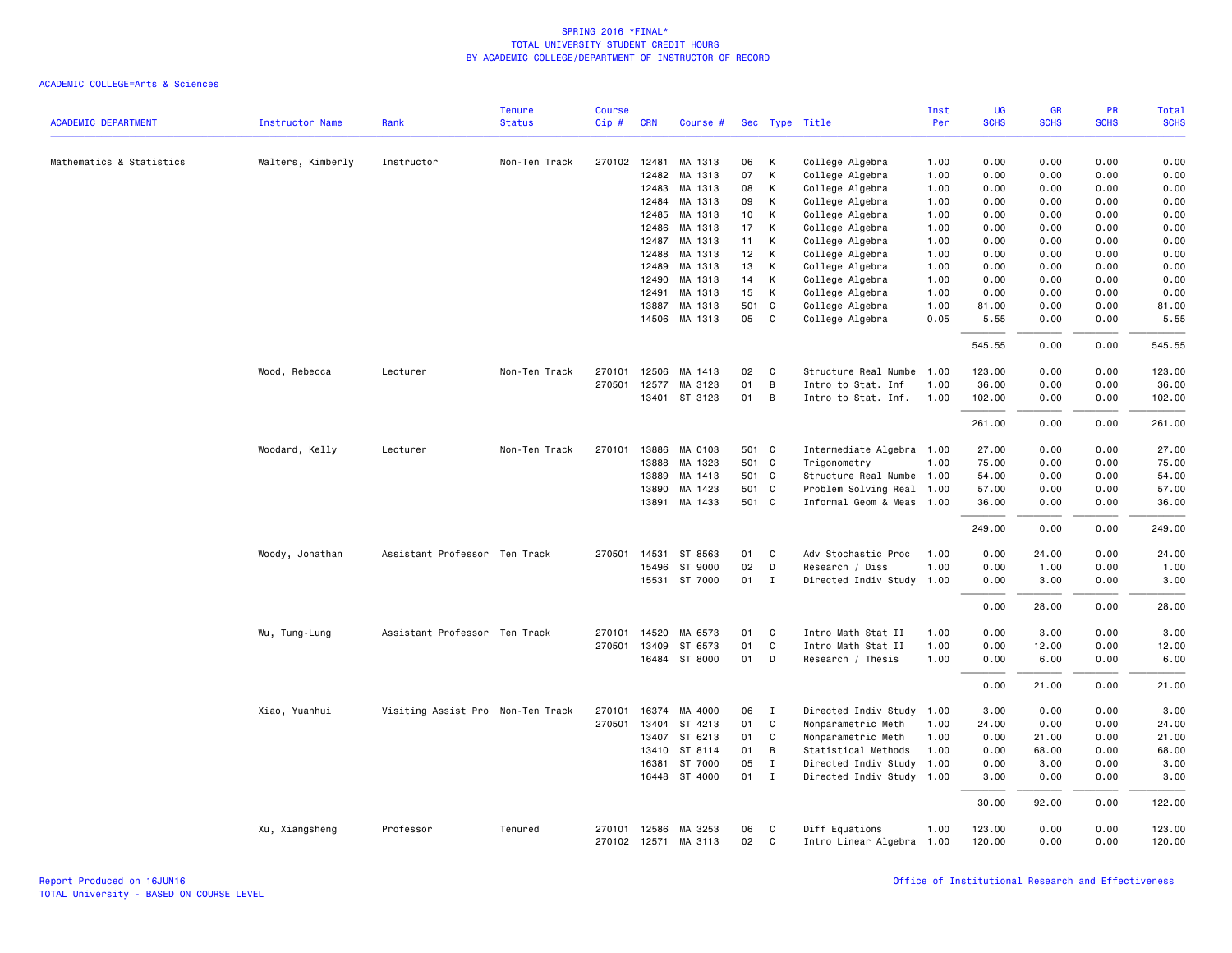| <b>ACADEMIC DEPARTMENT</b>                                      | <b>Instructor Name</b> | Rank                                             | <b>Tenure</b><br><b>Status</b> | <b>Course</b><br>Cip# | <b>CRN</b>     | Course #           |                 | Sec Type Title |                            | Inst<br>Per  | UG<br><b>SCHS</b> | <b>GR</b><br><b>SCHS</b> | <b>PR</b><br><b>SCHS</b> | Total<br><b>SCHS</b>                             |
|-----------------------------------------------------------------|------------------------|--------------------------------------------------|--------------------------------|-----------------------|----------------|--------------------|-----------------|----------------|----------------------------|--------------|-------------------|--------------------------|--------------------------|--------------------------------------------------|
|                                                                 |                        |                                                  |                                |                       |                |                    |                 |                |                            |              | 243.00            | 0.00                     | 0.00                     | 243.00                                           |
|                                                                 |                        |                                                  |                                |                       |                |                    |                 |                |                            |              |                   |                          |                          |                                                  |
| Mathematics & Statistics                                        | Yang, Xingzhou         | Assistant Professor Ten Track                    |                                | 270101                | 12563<br>12567 | MA 2743<br>MA 2743 | 03<br>07        | C.<br>C        | Calculus IV<br>Calculus IV | 1.00<br>1.00 | 123.00<br>117.00  | 0.00<br>0.00             | 0.00<br>0.00             | 123.00                                           |
|                                                                 |                        |                                                  |                                |                       |                |                    |                 |                |                            |              |                   |                          |                          | 117.00                                           |
|                                                                 |                        |                                                  |                                |                       |                |                    |                 |                |                            |              | 240.00            | 0.00                     | 0.00                     | 240.00                                           |
|                                                                 |                        | Yarahmadian, Shantia Associate Professor Tenured |                                | 270101                | 14524          | MA 8293            | 01              | C              | Integral Equations         | 1.00         | 0.00              | 30.00                    | 0.00                     | 30.00                                            |
|                                                                 |                        |                                                  |                                |                       |                | 15785 MA 4000      | 01              | $\blacksquare$ | Directed Indiv Study       | 1.00         | 3.00              | 0.00                     | 0.00                     | 3.00                                             |
|                                                                 |                        |                                                  |                                |                       | 15943          | MA 4000            | 02              | $\blacksquare$ | Directed Indiv Study       | 1.00         | 3.00              | 0.00                     | 0.00                     | 3.00                                             |
|                                                                 |                        |                                                  |                                |                       | 16038          | MA 9000            | 04              | D              | Research / Diss            | 1.00         | 0.00              | 10.00                    | 0.00                     | 10.00                                            |
|                                                                 |                        |                                                  |                                |                       |                | 16136 MA 3253      | 08              | <b>C</b>       | Diff Equations             | 1.00         | 60.00             | 0.00                     | 0.00                     | 60.00                                            |
|                                                                 |                        |                                                  |                                |                       |                |                    |                 |                |                            |              | 66.00             | 40.00                    | 0.00                     | 106.00                                           |
|                                                                 | Zhou, Peng             | Grad Teach Assist                                | Not Applicable                 | 270501                |                | 12542 MA 2113      | 04              | B              | Intro to Stats             | 0.05         | 1.50              | 0.00                     | 0.00                     | 1.50                                             |
|                                                                 |                        |                                                  |                                |                       |                | 12547 MA 2113      | 09              | B              | Intro to Stats             | 0.05         | 2.25              | 0.00                     | 0.00                     | 2.25                                             |
|                                                                 |                        |                                                  |                                |                       |                | 13386 ST 2113      | 04              | B              | Intro to Stats             | 0.05         | 2.85              | 0.00                     | 0.00                     | 2.85                                             |
|                                                                 |                        |                                                  |                                |                       |                | 13391 ST 2113      | 09              | B              | Intro to Stats             | 0.05         | 2.25              | 0.00                     | 0.00                     | 2.25                                             |
|                                                                 |                        |                                                  |                                |                       |                |                    |                 |                |                            |              | 8.85              | 0.00                     | 0.00                     | 8.85                                             |
|                                                                 | Zhou, Qian             | Assistant Professor Ten Track                    |                                | 270501                |                | 13415 ST 8533      | 01              | $\mathbf{C}$   | Applied Probability        | 1.00         | 0.00              | 24.00                    | 0.00                     | 24.00                                            |
|                                                                 |                        |                                                  |                                |                       |                |                    |                 |                |                            |              | 0.00              | 24.00                    | 0.00                     | 24.00                                            |
|                                                                 | Zhu, Jie               | Grad Teach Assist                                | Not Applicable                 | 270501                |                | 12548 MA 2113      | $10 \quad B$    |                | Intro to Stats             | 0.05         | 1.50              | 0.00                     | 0.00                     | 1.50                                             |
|                                                                 |                        |                                                  |                                |                       |                | 12549 MA 2113      | $11 \quad B$    |                | Intro to Stats             | 0.05         | 1.50              | 0.00                     | 0.00                     | 1.50                                             |
|                                                                 |                        |                                                  |                                |                       |                | 13392 ST 2113      | 10 <sub>1</sub> | B              | Intro to Stats             | 0.05         | 2.70              | 0.00                     | 0.00                     | 2.70                                             |
|                                                                 |                        |                                                  |                                |                       |                | 13393 ST 2113      | 11              | B              | Intro to Stats             | 0.05         | 2.85              | 0.00                     | 0.00                     | 2.85                                             |
|                                                                 |                        |                                                  |                                |                       |                |                    |                 |                |                            |              | 8.55              | 0.00                     | 0.00                     | 8.55                                             |
| -------------------------------------                           |                        |                                                  |                                |                       |                |                    |                 |                |                            |              | ========          | ========                 | ---------                | ==========                                       |
| Mathematics & Statistics<br>----------------------------------- |                        |                                                  |                                |                       |                |                    |                 |                |                            |              | 15676.00          | 776.00                   | 0.00                     | 16452.00<br>======== ======== ======== ========= |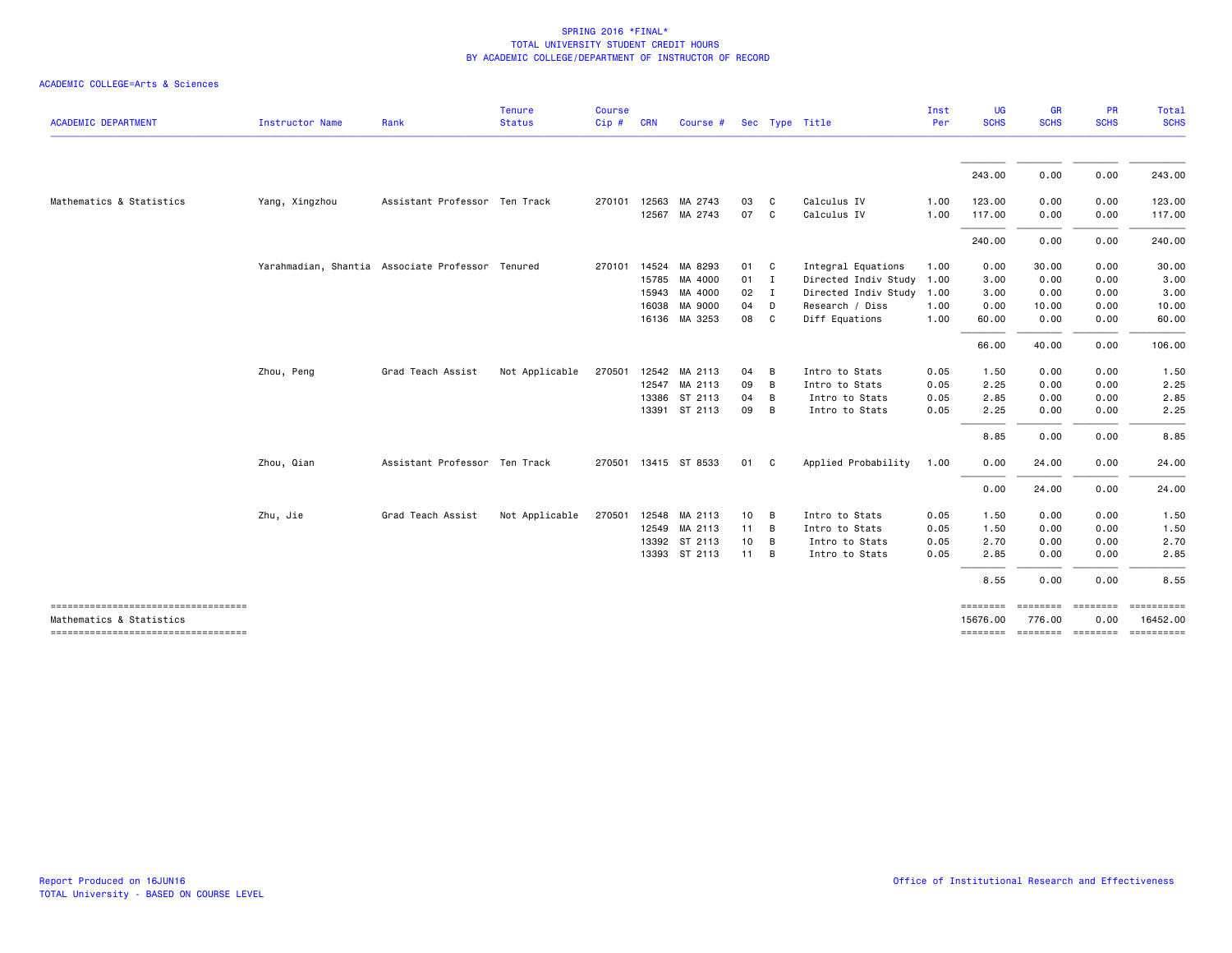|                                       |                                   |              | <b>Tenure</b>  | <b>Course</b> |            |               |    |     |                           | Inst | <b>UG</b>   | <b>GR</b>   | <b>PR</b>      | Total                 |
|---------------------------------------|-----------------------------------|--------------|----------------|---------------|------------|---------------|----|-----|---------------------------|------|-------------|-------------|----------------|-----------------------|
| <b>ACADEMIC DEPARTMENT</b>            | <b>Instructor Name</b>            | Rank         | <b>Status</b>  | Cip#          | <b>CRN</b> | Course #      |    |     | Sec Type Title            | Per  | <b>SCHS</b> | <b>SCHS</b> | <b>SCHS</b>    | <b>SCHS</b>           |
| Military Science                      | Carter, John                      | Non-Employee | Not Applicable | 280503        |            | 12716 MS 3123 | 04 | C.  | Adv Mil Skills II         | 1.00 | 18,00       | 0.00        | 0.00           | 18.00                 |
|                                       |                                   |              |                |               |            | 12717 MS 3123 | 05 | C.  | Adv Mil Skills II         | 1.00 | 27.00       | 0.00        | 0.00           | 27.00                 |
|                                       |                                   |              |                |               |            |               |    |     |                           |      | 45.00       | 0.00        | 0.00           | 45.00                 |
|                                       | Hollingsworth, Bradl Non-Employee |              | Not Applicable | 280503        |            | 12709 MS 1122 | 01 | C   | Leader Development 2 1.00 |      | 26.00       | 0.00        | 0.00           | 26.00                 |
|                                       |                                   |              |                |               |            | 12710 MS 1122 | 02 | - C | Leader Development 2 1.00 |      | 20.00       | 0.00        | 0.00           | 20.00                 |
|                                       |                                   |              |                |               | 12711      | MS 1122       | 03 | C.  | Leader Development 2 1.00 |      | 18.00       | 0.00        | 0.00           | 18.00                 |
|                                       |                                   |              |                |               |            | 15889 MS 4000 | 01 | - I | Dir Indiv Study           | 1.00 | 4.00        | 0.00        | 0.00           | 4.00                  |
|                                       |                                   |              |                |               |            |               |    |     |                           |      | 68.00       | 0.00        | 0.00           | 68.00                 |
|                                       | Silvers, Justin                   | Non-Employee | Not Applicable | 131314        |            | 12888 PE 3111 | 01 |     | Adv Mil Phy Fit           | 1.00 | 44.00       | 0.00        | 0.00           | 44.00                 |
|                                       |                                   |              |                | 280503        |            | 12714 MS 2123 | 01 | C.  | Tactics & Officershi 1.00 |      | 30.00       | 0.00        | 0.00           | 30.00                 |
|                                       |                                   |              |                |               |            | 12715 MS 2123 | 02 | C.  | Tactics & Officershi 1.00 |      | 24.00       | 0.00        | 0.00           | 24.00                 |
|                                       |                                   |              |                |               |            |               |    |     |                           |      | 98.00       | 0.00        | 0.00           | 98.00                 |
| ====================================  |                                   |              |                |               |            |               |    |     |                           |      | ========    | ========    | <b>BEBEEBE</b> | ==========            |
| Military Science                      |                                   |              |                |               |            |               |    |     |                           |      | 211.00      | 0.00        | 0.00           | 211.00                |
| ===================================== |                                   |              |                |               |            |               |    |     |                           |      | ========    |             | eeeeeee        | $=$ = = = = = = = = = |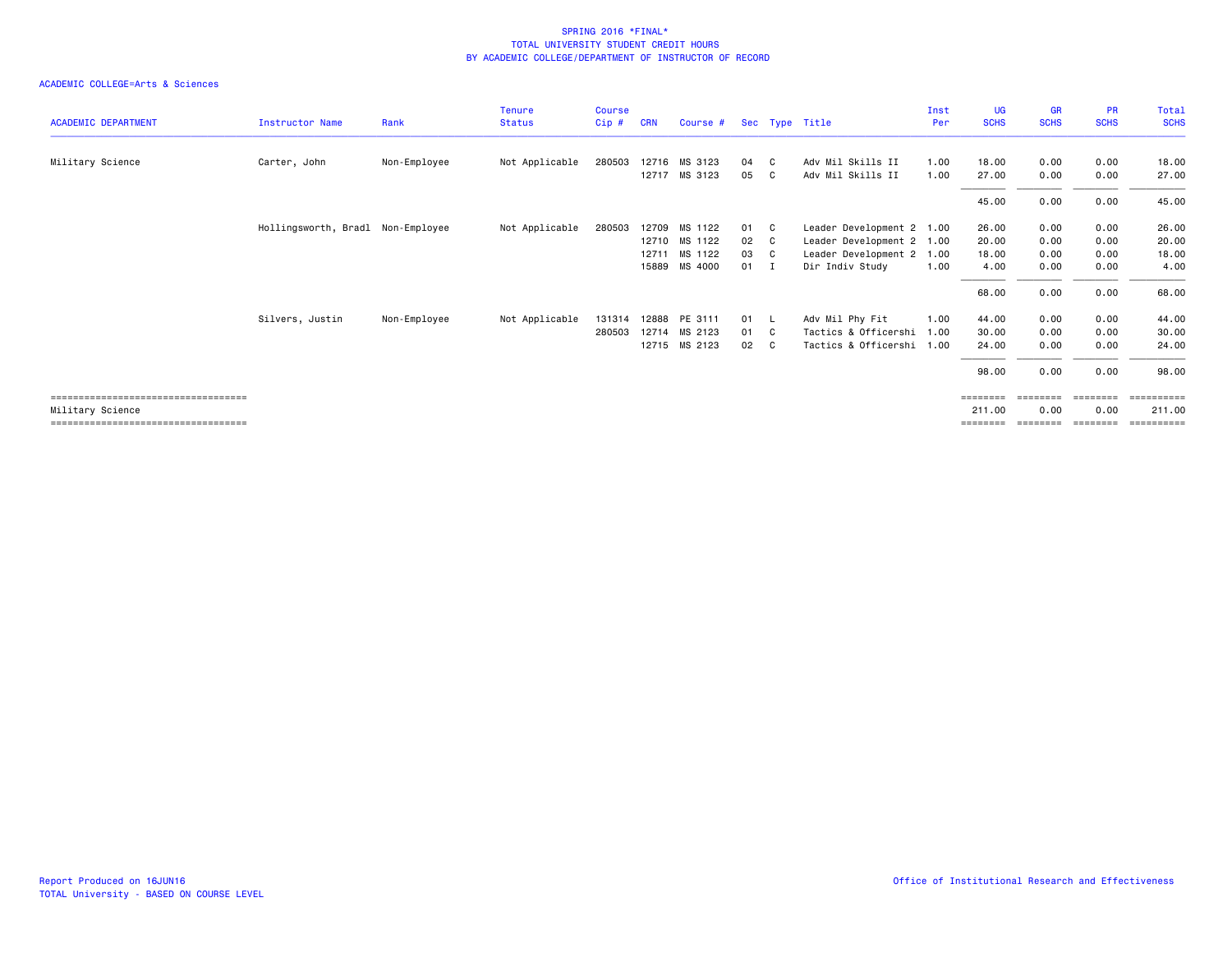#### ACADEMIC COLLEGE=Arts & Sciences

| <b>ACADEMIC DEPARTMENT</b> | <b>Instructor Name</b> | Rank                          | <b>Tenure</b><br><b>Status</b> | <b>Course</b><br>Cip# | <b>CRN</b>   | Course #              |                   |                            | Sec Type Title            | Inst<br>Per | UG<br><b>SCHS</b> | <b>GR</b><br><b>SCHS</b> | PR<br><b>SCHS</b> | Total<br><b>SCHS</b> |
|----------------------------|------------------------|-------------------------------|--------------------------------|-----------------------|--------------|-----------------------|-------------------|----------------------------|---------------------------|-------------|-------------------|--------------------------|-------------------|----------------------|
| Philosophy & Religion      | Bickle, John           | Professor                     | Tenured                        |                       |              | 380103 14714 PHI 1123 | 05                | $\mathbf{C}$               | Intro To Ethics           | 1.00        | 117.00            | 0.00                     | 0.00              | 117.00               |
|                            |                        |                               |                                |                       |              |                       |                   |                            |                           |             | 117.00            | 0.00                     | 0.00              | 117.00               |
|                            | Bisson, Albert         | Instructor                    | Non-Ten Track                  |                       | 240101 16405 | HON 4003              | H <sub>10</sub> S |                            | Oxbridge Tutorial         | 1.00        | 3.00              | 0.00                     | 0.00              | 3.00                 |
|                            |                        |                               |                                |                       | 380103 14432 | REL 3483              | 01 C              |                            | Judeo-Christian Ethi 1.00 |             | 126.00            | 0.00                     | 0.00              | 126.00               |
|                            |                        |                               |                                |                       | 380201 13313 | REL 1103              | H <sub>01</sub> C |                            | Honors Intro To Reli 1.00 |             | 75.00             | 0.00                     | 0.00              | 75.00                |
|                            |                        |                               |                                |                       | 13318        | REL 3223              | 01 C              |                            | World Religions II        | 1.00        | 123.00            | 0.00                     | 0.00              | 123.00               |
|                            |                        |                               |                                |                       | 15156        | <b>REL 4000</b>       | 01                | $\mathbf{I}$               | Directed Indiv Study 1.00 |             | 3.00              | 0.00                     | 0.00              | 3.00                 |
|                            |                        |                               |                                |                       |              | 380203 13314 REL 1223 | 01                | C                          | Intr To New Test          | 1.00        | 135.00            | 0.00                     | 0.00              | 135.00               |
|                            |                        |                               |                                |                       |              |                       |                   |                            |                           |             | 465.00            | 0.00                     | 0.00              | 465.00               |
|                            | Boyce, Kristin         | Assistant Professor Ten Track |                                | 240101                | 12247        | HON 1163              | H01 S             |                            | The Quest I               | 1.00        | 45.00             | 0.00                     | 0.00              | 45.00                |
|                            |                        |                               |                                | 380102                | 13029        | PHI 1113              | 04                | C                          | Intro To Logic            | 1.00        | 126.00            | 0.00                     | 0.00              | 126.00               |
|                            |                        |                               |                                |                       | 13030        | PHI 1113              | 05                | $\mathbf{C}$               | Intro To Logic            | 1.00        | 129.00            | 0.00                     | 0.00              | 129.00               |
|                            |                        |                               |                                |                       |              |                       |                   |                            |                           |             | 300.00            | 0.00                     | 0.00              | 300.00               |
|                            | Bruno, Michael         | Assistant Professor Ten Track |                                | 380101                | 13022        | PHI 1103              | 04                | $\mathbf{C}$               | Intro To Philosophy       | 1.00        | 123.00            | 0.00                     | 0.00              | 123.00               |
|                            |                        |                               |                                |                       | 13023        | PHI 1103              | 05                | $\mathbf{C}$               | Intro To Philosophy       | 1.00        | 114.00            | 0.00                     | 0.00              | 114.00               |
|                            |                        |                               |                                |                       | 14429        | PHI 3413              | 01 C              |                            | Epistemology              | 1.00        | 24.00             | 0.00                     | 0.00              | 24.00                |
|                            |                        |                               |                                |                       |              |                       |                   |                            |                           |             | 261.00            | 0.00                     | 0.00              | 261.00               |
|                            | Clifford, Michael      | Professor                     | Tenured                        | 380101                | 13020        | PHI 1103              | 02                | $\mathbf{C}$               | Intro To Philosophy       | 1.00        | 123.00            | 0.00                     | 0.00              | 123.00               |
|                            |                        |                               |                                |                       | 14427        | PHI 3043              | 01                | C                          | Philosophy of Histor 1.00 |             | 24.00             | 0.00                     | 0.00              | 24.00                |
|                            |                        |                               |                                |                       | 16267        | PHI 4000              | 01                | $\mathbf{I}$               | Directed Indiv Study      | 1.00        | 3.00              | 0.00                     | 0.00              | 3.00                 |
|                            |                        |                               |                                |                       | 380103 13916 | PHI 3013              | 501 C             |                            | Business Ethics           | 1.00        | 78.00             | 0.00                     | 0.00              | 78.00                |
|                            |                        |                               |                                |                       |              |                       |                   |                            |                           |             | 228.00            | 0.00                     | 0.00              | 228.00               |
|                            | Codling, James         | Lecturer                      | Non-Ten Track                  |                       |              | 380203 15210 REL 1213 | 501 C             |                            | Intr To Old Test          | 1.00        | 45.00             | 0.00                     | 0.00              | 45.00                |
|                            |                        |                               |                                |                       |              |                       |                   |                            |                           |             | 45.00             | 0.00                     | 0.00              | 45.00                |
|                            | Derby, Timothy         | Lecturer                      | Non-Ten Track                  |                       |              | 380201 13309 REL 1103 | 05                | $\mathbf{C}$               | Intro To Religion         | 1.00        | 123.00            | 0.00                     | 0.00              | 123.00               |
|                            |                        |                               |                                |                       |              |                       |                   |                            |                           |             | 123.00            | 0.00                     | 0.00              | 123.00               |
|                            | Hall, Alicia           | Assistant Professor Ten Track |                                |                       | 380101 13047 | PHI 3323              | 02                | $\mathbf{C}$               | Medical Ethics            | 1.00        | 96.00             | 0.00                     | 0.00              | 96.00                |
|                            |                        |                               |                                |                       | 380103 13032 | PHI 1123              | 02                | $\mathbf{C}$               | Intro To Ethics           | 1.00        | 114.00            | 0.00                     | 0.00              | 114.00               |
|                            |                        |                               |                                |                       | 13039        | PHI 1123              | H01 C             |                            | Intro To Ethics - Ho      | 1.00        | 72.00             | 0.00                     | 0.00              | 72.00                |
|                            |                        |                               |                                |                       |              |                       |                   |                            |                           |             | 282.00            | 0.00                     | 0.00              | 282.00               |
|                            | Johnson, Gregory       | Instructor                    | Non-Ten Track                  |                       | 380101 13024 | PHI 1103              | 06                | $\overline{c}$             | Intro To Philosophy       | 1.00        | 105.00            | 0.00                     | 0.00              | 105.00               |
|                            |                        |                               |                                |                       | 13025        | PHI 1103              | 07                | $\mathbf{C}$               | Intro To Philosophy       | 1.00        | 99.00             | 0.00                     | 0.00              | 99.00                |
|                            |                        |                               |                                |                       | 14144        | PHI 1103              | 201 C             |                            | Intro To Philosophy       | 1.00        | 60.00             | 0.00                     | 0.00              | 60.00                |
|                            |                        |                               |                                |                       | 380103 13630 | PHI 3013              | 201 C             |                            | Business Ethics           | 1.00        | 90.00             | 0.00                     | 0.00              | 90.00                |
|                            |                        |                               |                                |                       |              |                       |                   |                            |                           |             | 354.00            | 0.00                     | 0.00              | 354.00               |
|                            | Kallfelz, William      | Instructor                    | Non-Ten Track                  |                       |              | 380103 13040 PHI 3013 | 01                | $\overline{\phantom{a}}$ C | Business Ethics           | 1.00        | 99.00             | 0.00                     | 0.00              | 99.00                |

Report Produced on 16JUN16 Office of Institutional Research and Effectiveness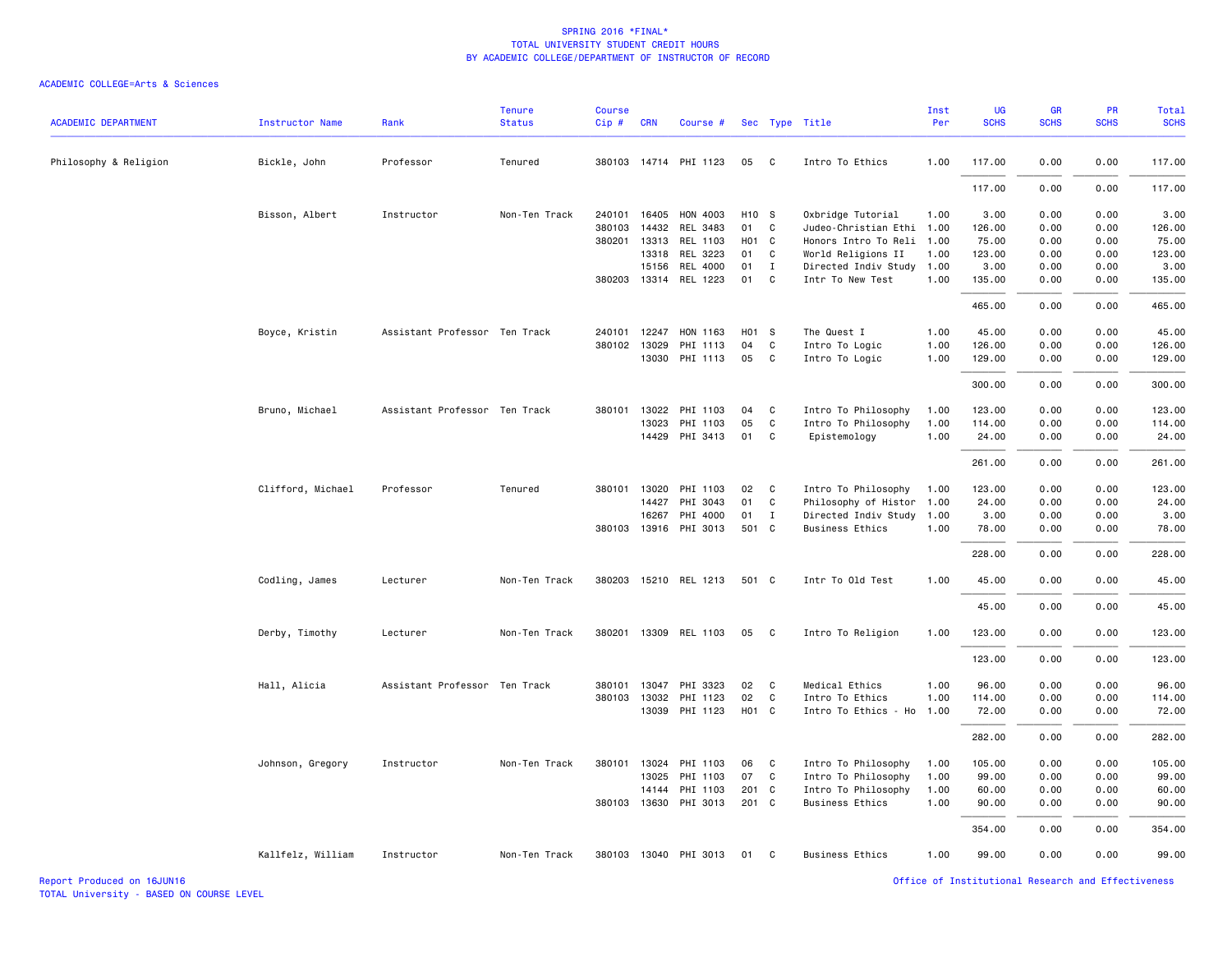| <b>ACADEMIC DEPARTMENT</b>                                   | Instructor Name    | Rank                          | <b>Tenure</b><br><b>Status</b> | <b>Course</b><br>$Cip$ # | <b>CRN</b>   | Course #              |      |              | Sec Type Title            | Inst<br>Per | <b>UG</b><br><b>SCHS</b>   | <b>GR</b><br><b>SCHS</b> | <b>PR</b><br><b>SCHS</b> | Total<br><b>SCHS</b>                                                                                                                                          |
|--------------------------------------------------------------|--------------------|-------------------------------|--------------------------------|--------------------------|--------------|-----------------------|------|--------------|---------------------------|-------------|----------------------------|--------------------------|--------------------------|---------------------------------------------------------------------------------------------------------------------------------------------------------------|
|                                                              |                    |                               |                                |                          |              |                       |      |              |                           |             |                            |                          |                          |                                                                                                                                                               |
| Philosophy & Religion                                        | Kallfelz, William  | Instructor                    | Non-Ten Track                  | 380201                   | 13305        | REL 1103              | 01   | $\mathbf{C}$ | Intro To Religion         | 1.00        | 117.00                     | 0.00                     | 0.00                     | 117.00                                                                                                                                                        |
|                                                              |                    |                               |                                |                          | 13306        | REL 1103              | 02 C |              | Intro To Religion         | 1.00        | 111.00                     | 0.00                     | 0.00                     | 111.00                                                                                                                                                        |
|                                                              |                    |                               |                                |                          | 16505        | REL 4000              | 02 I |              | Directed Indiv Study 1.00 |             | 3.00                       | 0.00                     | 0.00                     | 3.00                                                                                                                                                          |
|                                                              |                    |                               |                                |                          |              | 380204 14431 REL 3453 | 01 C |              | Hinduism & Buddhism       | 1.00        | 39.00                      | 0.00                     | 0.00                     | 39.00                                                                                                                                                         |
|                                                              |                    |                               |                                |                          |              |                       |      |              |                           |             | 369.00                     | 0.00                     | 0.00                     | 369.00                                                                                                                                                        |
|                                                              | Moffatt, Barton    | Associate Professor Tenured   |                                |                          | 380101 13046 | PHI 3323              | 01   | $\mathbf{C}$ | Medical Ethics            | 1.00        | 102.00                     | 0.00                     | 0.00                     | 102.00                                                                                                                                                        |
|                                                              |                    |                               |                                | 380102                   | 13028        | PHI 1113              | 03   | $\mathbf{C}$ | Intro To Logic            | 1.00        | 126.00                     | 0.00                     | 0.00                     | 126.00                                                                                                                                                        |
|                                                              |                    |                               |                                |                          |              | 14426 PHI 1113        | 06 C |              | Intro To Logic            | 1.00        | 126.00                     | 0.00                     | 0.00                     | 126.00                                                                                                                                                        |
|                                                              |                    |                               |                                |                          |              |                       |      |              |                           |             | 354,00                     | 0.00                     | 0.00                     | 354.00                                                                                                                                                        |
|                                                              | Montgomery, Robert | Lecturer                      | Non-Ten Track                  |                          |              | 380201 13310 REL 1103 | 06   | $\mathbf{C}$ | Intro To Religion         | 1.00        | 117.00                     | 0.00                     | 0.00                     | 117.00                                                                                                                                                        |
|                                                              |                    |                               |                                |                          | 13311        | REL 1103              | 07   | $\mathbf{C}$ | Intro To Religion         | 1.00        | 123.00                     | 0.00                     | 0.00                     | 123.00                                                                                                                                                        |
|                                                              |                    |                               |                                |                          | 451101 13325 | SO 1003               | 02 C |              | Intro To Sociology        | 1.00        | 234.00                     | 0.00                     | 0.00                     | 234.00                                                                                                                                                        |
|                                                              |                    |                               |                                |                          |              | 13326 SO 1003         | 03 C |              | Intro To Sociology        | 1.00        | 234.00                     | 0.00                     | 0.00                     | 234.00                                                                                                                                                        |
|                                                              |                    |                               |                                |                          |              |                       |      |              |                           |             | 708.00                     | 0.00                     | 0.00                     | 708.00                                                                                                                                                        |
|                                                              | Roche, Michael     | Lecturer                      | Non-Ten Track                  |                          | 380101 13019 | PHI 1103              | 01   | $\mathbf{C}$ | Intro To Philosophy       | 1.00        | 120.00                     | 0.00                     | 0.00                     | 120.00                                                                                                                                                        |
|                                                              |                    |                               |                                |                          | 13021        | PHI 1103              | 03   | $\mathbf{C}$ | Intro To Philosophy       | 1.00        | 111.00                     | 0.00                     | 0.00                     | 111.00                                                                                                                                                        |
|                                                              |                    |                               |                                |                          |              | 13042 PHI 3033        | 01 C |              | Hi West Phil: Part I 1.00 |             | 48.00                      | 0.00                     | 0.00                     | 48.00                                                                                                                                                         |
|                                                              |                    |                               |                                |                          |              |                       |      |              |                           |             | 279.00                     | 0.00                     | 0.00                     | 279.00                                                                                                                                                        |
|                                                              | Spewak, David      | Instructor                    | Non-Ten Track                  |                          | 380102 13026 | PHI 1113              | 01   | $\mathbf{C}$ | Intro To Logic            | 1.00        | 120.00                     | 0.00                     | 0.00                     | 120.00                                                                                                                                                        |
|                                                              |                    |                               |                                |                          | 13027        | PHI 1113              | 02   | $\mathbf{C}$ | Intro To Logic            | 1.00        | 123.00                     | 0.00                     | 0.00                     | 123.00                                                                                                                                                        |
|                                                              |                    |                               |                                | 380103                   | 13031        | PHI 1123              | 01   | C            | Intro To Ethics           | 1.00        | 114.00                     | 0.00                     | 0.00                     | 114.00                                                                                                                                                        |
|                                                              |                    |                               |                                |                          | 13033        | PHI 1123              | 03   | $\mathbf{C}$ | Intro To Ethics           | 1.00        | 114.00                     | 0.00                     | 0.00                     | 114.00                                                                                                                                                        |
|                                                              |                    |                               |                                |                          |              |                       |      |              |                           |             | 471.00                     | 0.00                     | 0.00                     | 471.00                                                                                                                                                        |
|                                                              | Witt, Joseph       | Assistant Professor Ten Track |                                |                          | 380201 13307 | REL 1103              | 03   | $\mathbf{C}$ | Intro To Religion         | 1.00        | 129.00                     | 0.00                     | 0.00                     | 129.00                                                                                                                                                        |
|                                                              |                    |                               |                                |                          | 13308        | REL 1103              | 04   | $\mathbf{C}$ | Intro To Religion         | 1.00        | 126.00                     | 0.00                     | 0.00                     | 126.00                                                                                                                                                        |
|                                                              |                    |                               |                                |                          |              | 13315 REL 3113        | 01 C |              | Religions & Environm 1.00 |             | 78.00                      | 0.00                     | 0.00                     | 78.00                                                                                                                                                         |
|                                                              |                    |                               |                                |                          |              |                       |      |              |                           |             | 333.00                     | 0.00                     | 0.00                     | 333.00                                                                                                                                                        |
|                                                              | Wylie, Danielle    | Assistant Professor Ten Track |                                |                          | 380101 14428 | PHI 3173              | 01   | C            | Soc. and Pol. Philos 1.00 |             | 54.00                      | 0.00                     | 0.00                     | 54.00                                                                                                                                                         |
|                                                              |                    |                               |                                |                          |              | 380103 13034 PHI 1123 | 04   | C            | Intro To Ethics           | 1.00        | 117.00                     | 0.00                     | 0.00                     | 117.00                                                                                                                                                        |
|                                                              |                    |                               |                                |                          |              |                       |      |              |                           |             | 171.00                     | 0.00                     | 0.00                     | 171.00                                                                                                                                                        |
| -----------------------------------<br>Philosophy & Religion |                    |                               |                                |                          |              |                       |      |              |                           |             | <b>EDESSERS</b><br>4860.00 | ========<br>0.00         | $= 10000000000$<br>0.00  | ==========<br>4860.00                                                                                                                                         |
| ----------------------------------                           |                    |                               |                                |                          |              |                       |      |              |                           |             | -------- ------- -------   |                          |                          | $\begin{array}{c} \multicolumn{3}{c} {\small \texttt{m}} = {\small \texttt{m}} = {\small \texttt{m}} = {\small \texttt{m}} = {\small \texttt{m}} \end{array}$ |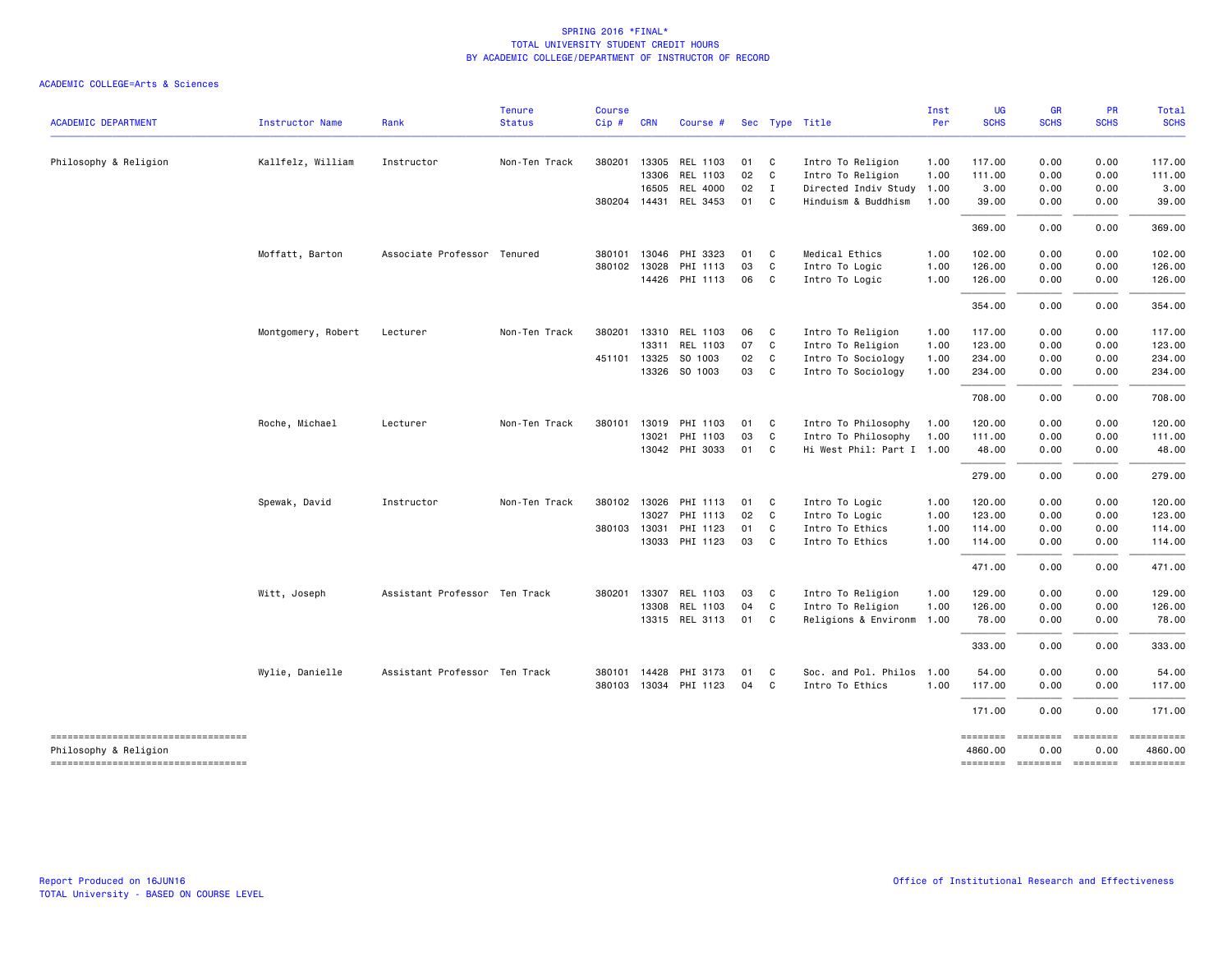#### ACADEMIC COLLEGE=Arts & Sciences

| <b>ACADEMIC DEPARTMENT</b> | Instructor Name                  | Rank                          | <b>Tenure</b><br><b>Status</b> | <b>Course</b><br>Cip# | <b>CRN</b>   | Course #             |                   |                | Sec Type Title            | Inst<br>Per | UG<br><b>SCHS</b> | GR<br><b>SCHS</b> | PR<br><b>SCHS</b> | <b>Total</b><br><b>SCHS</b> |
|----------------------------|----------------------------------|-------------------------------|--------------------------------|-----------------------|--------------|----------------------|-------------------|----------------|---------------------------|-------------|-------------------|-------------------|-------------------|-----------------------------|
|                            |                                  |                               |                                |                       |              |                      |                   |                |                           |             |                   |                   |                   |                             |
| Physics & Astronomy        | Afanasjev, Anatoli               | Professor                     | Tenured                        |                       | 400801 15679 | PH 9000              | 10                | D              | Research / Diss           | 1.00        | 0.00              | 18.00             | 0.00              | 18.00                       |
|                            |                                  |                               |                                |                       | 15969        | PH 7000              | 02                | $\mathbf{I}$   | Directed Indiv Study 1.00 |             | 0.00              | 3.00              | 0.00              | 3.00                        |
|                            |                                  |                               |                                |                       |              |                      |                   |                |                           |             | 0.00              | 21.00             | 0.00              | 21.00                       |
|                            | Arnoldus, Henk                   | Professor                     | Tenured                        | 400801                | 12926        | PH 1113              | 02                | C              | Gen Physics I             | 1.00        | 159.00            | 0.00              | 0.00              | 159.00                      |
|                            |                                  |                               |                                |                       | 15623        | PH 9000              | 04                | D              | Research / Diss           | 1.00        | 0.00              | 18.00             | 0.00              | 18.00                       |
|                            |                                  |                               |                                |                       |              | 16056 PH 8000        | 06                | D              | Research / Thesis         | 1.00        | 0.00              | 3.00              | 0.00              | 3.00                        |
|                            |                                  |                               |                                |                       |              | 400810 13017 PH 8243 | 01                | C              | Meth Theoret Ph II        | 1.00        | 0.00              | 27.00             | 0.00              | 27.00                       |
|                            |                                  |                               |                                |                       |              |                      |                   |                |                           |             | 159.00            | 48.00             | 0.00              | 207.00                      |
|                            | Bennett, Christopher Non-Faculty |                               | Not Applicable                 |                       |              | 400801 13914 PH 1021 | 501 L             |                | Physical Science Lab 1.00 |             | 10.00             | 0.00              | 0.00              | 10.00                       |
|                            |                                  |                               |                                |                       |              |                      |                   |                |                           |             | 10.00             | 0.00              | 0.00              | 10.00                       |
|                            | Berg, Matthew                    | Assistant Professor Ten Track |                                | 400801                | 15675        | PH 9000              | 08                | D              | Research / Diss           | 1.00        | 0.00              | 32.00             | 0.00              | 32.00                       |
|                            |                                  |                               |                                |                       | 15741        | PH 8000              | 03                | D              | Research / Thesis         | 1.00        | 0.00              | 3.00              | 0.00              | 3.00                        |
|                            |                                  |                               |                                |                       |              | 15832 PH 7000        | 01                | $\mathbf{I}$   | Directed Indiv Study 1.00 |             | 0.00              | 3.00              | 0.00              | 3.00                        |
|                            |                                  |                               |                                |                       |              |                      |                   |                |                           |             | 0.00              | 38.00             | 0.00              | 38.00                       |
|                            | Clark, Shane                     | Grad Teach Assist             | Not Applicable                 | 400801                | 12920        | PH 1021              | 01                | L              | Physical Science Lab 1.00 |             | 14.00             | 0.00              | 0.00              | 14.00                       |
|                            |                                  |                               |                                |                       |              | 12960 PH 1133        | 02                | К              | Gen Physics III           | 1.00        | 0.00              | 0.00              | 0.00              | 0.00                        |
|                            |                                  |                               |                                |                       | 12961        | PH 1133              | 03                | К              | Gen Physics III           | 1.00        | 0.00              | 0.00              | 0.00              | 0.00                        |
|                            |                                  |                               |                                |                       | 12962        | PH 1133              | 04                | К              | Gen Physics III           | 1.00        | 0.00              | 0.00              | 0.00              | 0.00                        |
|                            |                                  |                               |                                |                       |              | 14252 PH 1021        | 02                | L.             | Physical Science Lab 1.00 |             | 13.00             | 0.00              | 0.00              | 13.00                       |
|                            |                                  |                               |                                |                       |              |                      |                   |                |                           |             | 27.00             | 0.00              | 0.00              | 27.00                       |
|                            | Clay, Rudolf                     | Professor                     | Tenured                        | 400801                |              | 14275 PH 2213        | H11 C             |                | Physics I - Honors        | 1.00        | 87.00             | 0.00              | 0.00              | 87.00                       |
|                            |                                  |                               |                                |                       |              | 15625 PH 9000        | 05                | D              | Research / Diss           | 1.00        | 0.00              | 9.00              | 0.00              | 9.00                        |
|                            |                                  |                               |                                |                       |              |                      |                   |                |                           |             | 87.00             | 9.00              | 0.00              | 96.00                       |
|                            | Cuicchi, Paul                    | Lecturer                      | Non-Ten Track                  | 400801                |              | 12917 PH 1013        | 03                | C <sub>c</sub> | Physical Sci Survey       | 1.00        | 147.00            | 0.00              | 0.00              | 147.00                      |
|                            |                                  |                               |                                |                       |              | 12918 PH 1013        | 04                | C              | Physical Sci Survey       | 1.00        | 171.00            | 0.00              | 0.00              | 171.00                      |
|                            |                                  |                               |                                |                       |              |                      |                   |                |                           |             | 318.00            | 0.00              | 0.00              | 318.00                      |
|                            | Dickel, Doyl                     | Non-Faculty                   | Not Applicable                 |                       |              | 400801 12966 PH 2213 | 04                | $\mathbf{C}$   | Physics I                 | 1.00        | 174.00            | 0.00              | 0.00              | 174.00                      |
|                            |                                  |                               |                                |                       |              |                      |                   |                |                           |             | 174.00            | 0.00              | 0.00              | 174.00                      |
|                            |                                  |                               |                                |                       |              |                      |                   |                |                           |             |                   |                   |                   |                             |
|                            | Dunne, James                     | Professor                     | Tenured                        |                       | 400801 12968 | PH 2213              | 06                | C              | Physics I                 | 1.00        | 174.00            | 0.00              | 0.00              | 174.00                      |
|                            |                                  |                               |                                |                       | 16429        | PH 9000              | 14                | D              | Research / Diss           | 1.00        | 0.00              | 3.00              | 0.00              | 3.00                        |
|                            |                                  |                               |                                |                       |              |                      |                   |                |                           |             | 174.00            | 3.00              | 0.00              | 177.00                      |
|                            | Dutta, Dipangkar                 | Associate Professor Tenured   |                                | 240101                | 16044        | HON 4093             | H <sub>10</sub> S |                | Honors Thesis             | 1.00        | 3.00              | 0.00              | 0.00              | 3.00                        |
|                            |                                  |                               |                                | 400801                | 15565        | PH 9000              | 01                | D              | Research / Diss           | 1.00        | 0.00              | 10.00             | 0.00              | 10.00                       |
|                            |                                  |                               |                                |                       | 15748        | PH 8000              | 04                | D              | Research / Thesis         | 1.00        | 0.00              | 12.00             | 0.00              | 12.00                       |
|                            |                                  |                               |                                |                       | 16408        | PH 6713              | 01                | C              | Intro To Quantum Pri 1.00 |             | 0.00              | 15.00             | 0.00              | 15.00                       |
|                            |                                  |                               |                                |                       | 400804 16407 | PH 4713              | 01                | C              | Intro To Quantum Pri 1.00 |             | 3.00              | 0.00              | 0.00              | 3.00                        |

Report Produced on 16JUN16 Office of Institutional Research and Effectiveness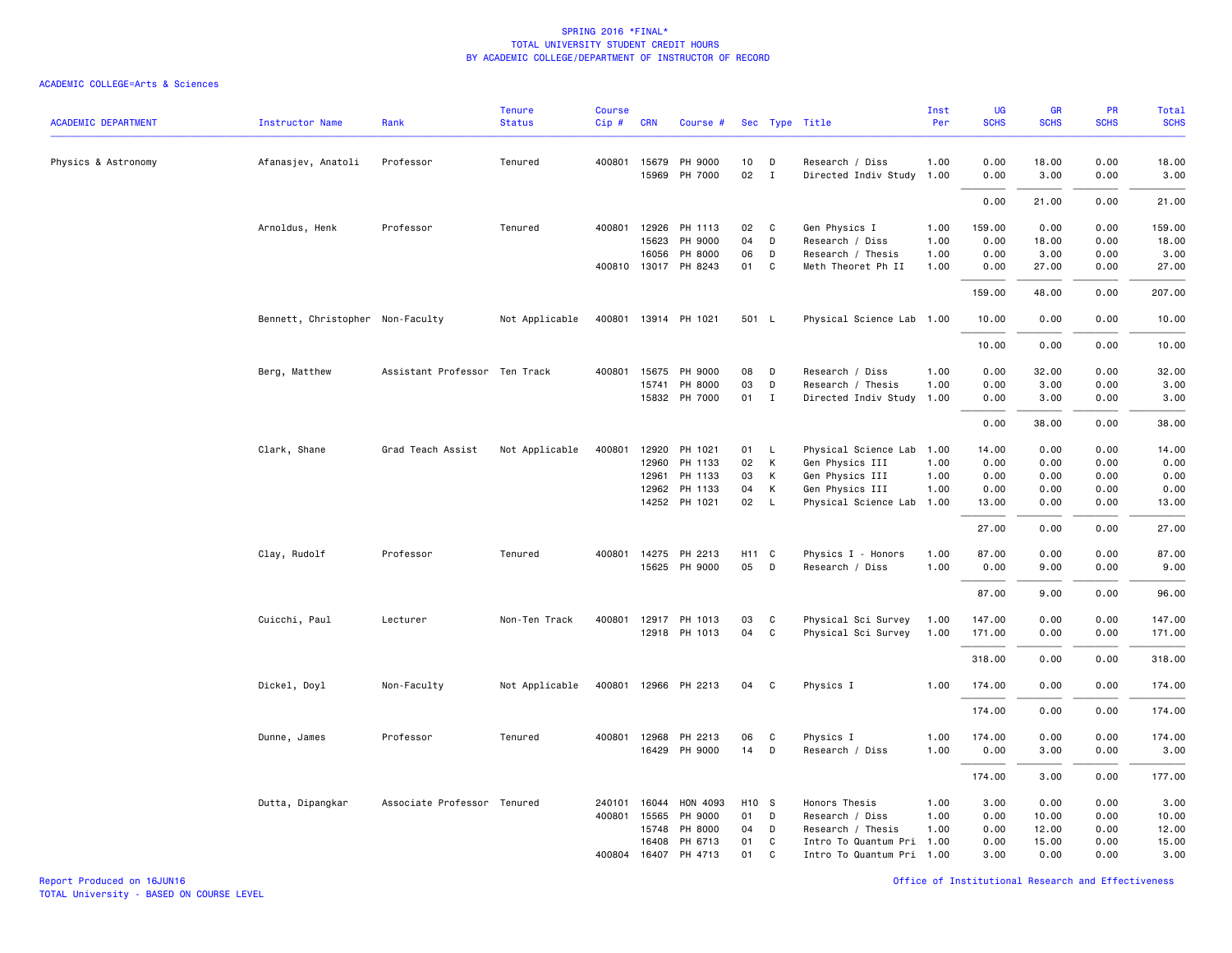| <b>ACADEMIC DEPARTMENT</b> | <b>Instructor Name</b> | Rank                          | <b>Tenure</b><br><b>Status</b> | <b>Course</b><br>Cip# | <b>CRN</b>     | Course #             |          |                   | Sec Type Title              | Inst<br>Per  | UG<br><b>SCHS</b> | GR<br><b>SCHS</b> | PR<br><b>SCHS</b> | <b>Total</b><br><b>SCHS</b> |
|----------------------------|------------------------|-------------------------------|--------------------------------|-----------------------|----------------|----------------------|----------|-------------------|-----------------------------|--------------|-------------------|-------------------|-------------------|-----------------------------|
|                            |                        |                               |                                |                       |                |                      |          |                   |                             |              |                   |                   |                   |                             |
|                            |                        |                               |                                |                       |                |                      |          |                   |                             |              | 6.00              | 37.00             | 0.00              | 43.00                       |
| Physics & Astronomy        | El Fassi, Lamiaa       | Assistant Professor Ten Track |                                |                       | 400801 13007   | PH 4223              | 01       | C                 | Intermediate Mechani 1.00   |              | 6.00              | 0.00              | 0.00              | 6.00                        |
|                            |                        |                               |                                |                       |                | 13012 PH 6223        | 01       | $\mathtt{C}$      | Intermediate Mechani        | 1.00         | 0.00              | 15.00             | 0.00              | 15.00                       |
|                            |                        |                               |                                |                       |                |                      |          |                   |                             |              | 6.00              | 15.00             | 0.00              | 21.00                       |
|                            | Fox, Daniel            | Lecturer                      | Non-Ten Track                  |                       |                | 400801 12963 PH 2213 | 01       | C                 | Physics I                   | 1.00         | 171.00            | 0.00              | 0.00              | 171.00                      |
|                            |                        |                               |                                |                       |                |                      |          |                   |                             |              | 171.00            | 0.00              | 0.00              | 171.00                      |
|                            | Gombojav, Ariunbold    | Assistant Professor Ten Track |                                | 400801                | 13013          | PH 6333              | 01       | C                 | Electromag Fields II 1.00   |              | 0.00              | 21.00             | 0.00              | 21.00                       |
|                            |                        |                               |                                |                       | 16039          | PH 9000              | 13       | D                 | Research / Diss             | 1.00         | 0.00              | 6.00              | 0.00              | 6.00                        |
|                            |                        |                               |                                |                       |                | 16256 PH 8000        | 07       | D                 | Research / Thesis           | 1.00         | 0.00              | 6.00              | 0.00              | 6.00                        |
|                            |                        |                               |                                |                       |                |                      |          |                   |                             |              | 0.00              | 33.00             | 0.00              | 33.00                       |
|                            | Kim, Seong-Gon         | Professor                     | Tenured                        | 400801                | 12994          | PH 2233              | 02       | C                 | Physics III                 | 1.00         | 135.00            | 0.00              | 0.00              | 135.00                      |
|                            |                        |                               |                                |                       | 15621          | PH 9000              | 02       | D                 | Research / Diss             | 1.00         | 0.00              | 9.00              | 0.00              | 9.00                        |
|                            |                        |                               |                                |                       |                |                      |          |                   |                             |              | 135.00            | 9.00              | 0.00              | 144.00                      |
|                            | Lung, Florin           | Instructor                    | Non-Ten Track                  | 400801                | 12905          | PH 1011              | 02       | $\mathsf{L}$      | Physical Science Lab        | 1.00         | 17.00             | 0.00              | 0.00              | 17.00                       |
|                            |                        |                               |                                |                       | 12906          | PH 1011              | 03       | $\mathsf{L}$      | Physical Science Lab        | 1.00         | 17.00             | 0.00              | 0.00              | 17.00                       |
|                            |                        |                               |                                |                       | 12907          | PH 1011              | 04       | $\mathsf{L}$      | Physical Science Lab        | 1.00         | 11.00             | 0.00              | 0.00              | 11.00                       |
|                            |                        |                               |                                |                       | 12909          | PH 1011              | 06       | $\mathsf{L}$      | Physical Science Lab        | 1.00         | 15.00             | 0.00              | 0.00              | 15.00                       |
|                            |                        |                               |                                |                       | 12910          | PH 1011              | 07       | $\mathsf{L}$      | Physical Science Lab        | 1.00         | 15.00             | 0.00              | 0.00              | 15.00                       |
|                            |                        |                               |                                |                       | 12911          | PH 1011              | 08       | $\mathsf{L}$      | Physical Science Lab        | 1.00         | 17.00             | 0.00              | 0.00              | 17.00                       |
|                            |                        |                               |                                |                       | 12914          | PH 1011              | 11       | $\mathsf{L}$      | Physical Science Lab        | 1.00         | 18.00             | 0.00              | 0.00              | 18.00                       |
|                            |                        |                               |                                |                       | 12943<br>12944 | PH 1123<br>PH 1123   | 01<br>02 | C<br>$\mathsf{C}$ | Gen Physics II              | 1.00<br>1.00 | 195.00<br>171.00  | 0.00<br>0.00      | 0.00<br>0.00      | 195.00<br>171.00            |
|                            |                        |                               |                                |                       | 12969          | PH 2213              | 07       | C                 | Gen Physics II<br>Physics I | 1.00         | 144.00            | 0.00              | 0.00              | 144.00                      |
|                            |                        |                               |                                |                       | 12970          | PH 2213              | 08       | C                 | Physics I                   | 1.00         | 159.00            | 0.00              | 0.00              | 159.00                      |
|                            |                        |                               |                                |                       |                | 14250 PH 1011        | 12       | $\mathsf{L}$      | Physical Science Lab        | 1.00         | 12.00             | 0.00              | 0.00              | 12.00                       |
|                            |                        |                               |                                |                       |                |                      |          |                   |                             |              | 791.00            | 0.00              | 0.00              | 791.00                      |
|                            | Ma, Wenchao            | Professor                     | Tenured                        | 400801                |                | 13016 PH 8213        | 01       | C                 | Mechanics                   | 1.00         | 0.00              | 27.00             | 0.00              | 27.00                       |
|                            |                        |                               |                                |                       |                |                      |          |                   |                             |              | 0.00              | 27.00             | 0.00              | 27.00                       |
|                            | Monts, David           | Lecturer                      | Non-Ten Track                  |                       |                | 400801 12959 PH 1133 | 01       | C                 | Gen Physics III             | 1.00         | 114.00            | 0.00              | 0.00              | 114.00                      |
|                            |                        |                               |                                |                       |                |                      |          |                   |                             |              | 114.00            | 0.00              | 0.00              | 114.00                      |
|                            |                        |                               |                                |                       |                |                      |          |                   |                             |              |                   |                   |                   |                             |
|                            | Moody, Judith          | Lecturer                      | Non-Ten Track                  |                       |                | 400801 12921 PH 1023 | 01       | C                 | Physical Sci Survey         | 1.00         | 81.00             | 0.00              | 0.00              | 81.00                       |
|                            |                        |                               |                                |                       |                | 13915 PH 1023        | 501 C    |                   | Physical Sci Survey         | 1.00         | 69.00             | 0.00              | 0.00              | 69.00                       |
|                            |                        |                               |                                |                       |                |                      |          |                   |                             |              | 150.00            | 0.00              | 0.00              | 150.00                      |
|                            | Nandadasa, Chandani    | Grad Teach Assist             | Not Applicable                 |                       |                | 400801 12915 PH 1013 | 01       | C                 | Physical Sci Survey         | 1.00         | 102.00            | 0.00              | 0.00              | 102.00                      |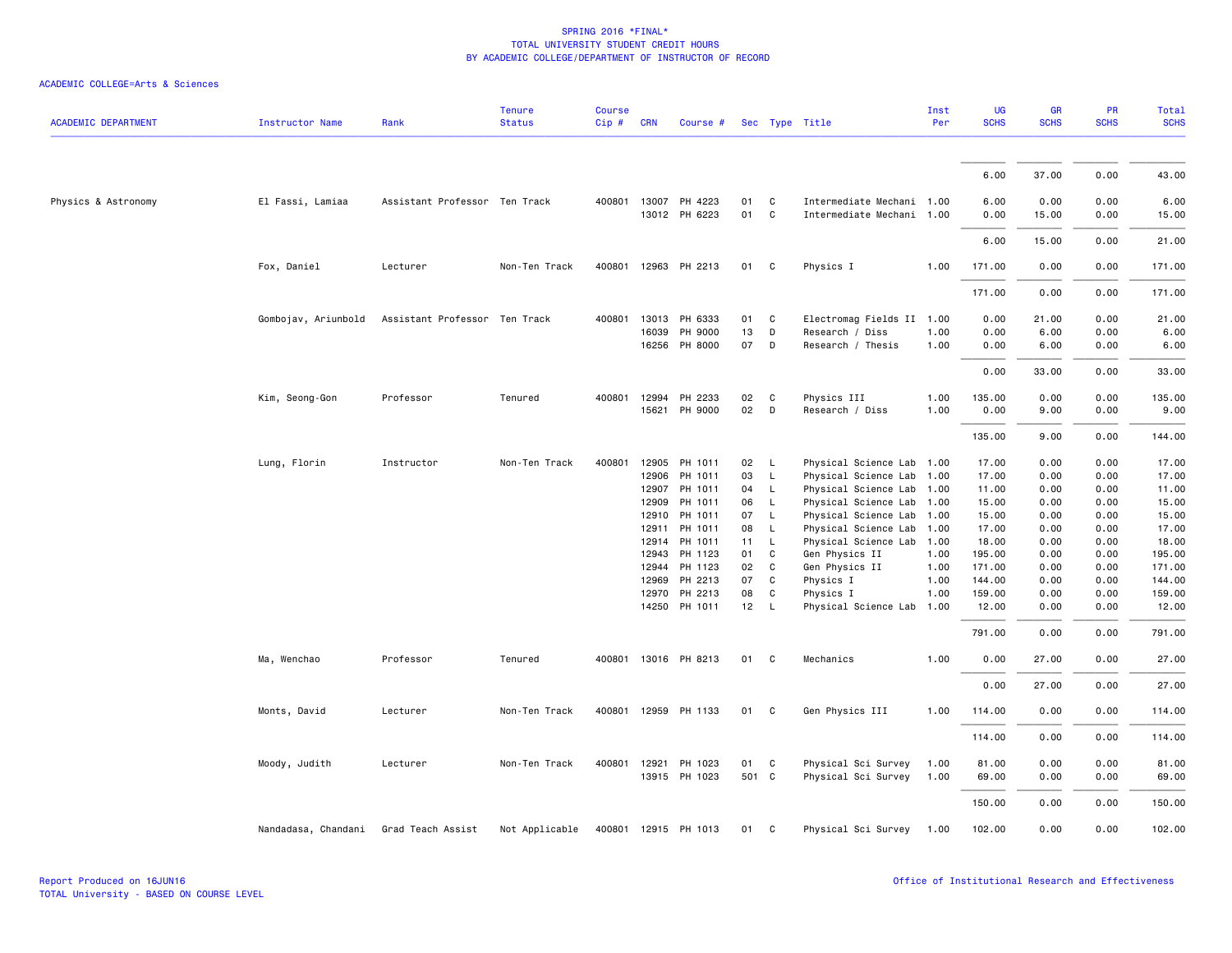### ACADEMIC COLLEGE=Arts & Sciences

| <b>ACADEMIC DEPARTMENT</b> | <b>Instructor Name</b> | Rank                                             | <b>Tenure</b><br><b>Status</b> | <b>Course</b><br>Cip# | <b>CRN</b>     | Course #                       |          |              | Sec Type Title                 | Inst<br>Per  | UG<br><b>SCHS</b> | <b>GR</b><br><b>SCHS</b> | <b>PR</b><br><b>SCHS</b> | <b>Total</b><br><b>SCHS</b> |
|----------------------------|------------------------|--------------------------------------------------|--------------------------------|-----------------------|----------------|--------------------------------|----------|--------------|--------------------------------|--------------|-------------------|--------------------------|--------------------------|-----------------------------|
|                            |                        |                                                  |                                |                       |                |                                |          |              |                                |              |                   |                          |                          |                             |
|                            |                        |                                                  |                                |                       |                |                                |          |              |                                |              | 102.00            | 0.00                     | 0.00                     | 102.00                      |
| Physics & Astronomy        | Novotny, Mark          | Professor                                        | Tenured                        | 400801                | 15548          | PH 4000                        | 01       | $\mathbf{I}$ | Directed Indiv Study           | 1.00         | 1.00              | 0.00                     | 0.00                     | 1.00                        |
|                            |                        |                                                  |                                |                       | 15671          | PH 9000                        | 07       | D            | Research / Diss                | 1.00         | 0.00              | 9.00                     | 0.00                     | 9.00                        |
|                            |                        |                                                  |                                |                       |                | 15754 PH 8000                  | 05       | D            | Research / Thesis              | 1.00         | 0.00              | 10.00                    | 0.00                     | 10.00                       |
|                            |                        |                                                  |                                |                       |                |                                |          |              |                                |              | 1.00              | 19.00                    | 0.00                     | 20.00                       |
|                            | Pierce, Donna          | Associate Professor Tenured                      |                                |                       |                | 400801 14276 PH 4513           | 01       | C            | Optics                         | 1.00         | 63.00             | 0.00                     | 0.00                     | 63.00                       |
|                            |                        |                                                  |                                |                       |                | 14277 PH 6513                  | 01       | C            | Optics                         | 1.00         | 0.00              | 3.00                     | 0.00                     | 3.00                        |
|                            |                        |                                                  |                                |                       |                | 15677 PH 8000                  | 01       | D            | Research / Thesis              | 1.00         | 0.00              | 12.00                    | 0.00                     | 12.00                       |
|                            |                        |                                                  |                                |                       |                |                                |          |              |                                |              | 63.00             | 15.00                    | 0.00                     | 78.00                       |
|                            |                        | Rupak Lan Tai Moong, Associate Professor Tenured |                                |                       |                | 400801 14274 PH 2213           | 10       | C            | Physics I                      | 1.00         | 144.00            | 0.00                     | 0.00                     | 144.00                      |
|                            |                        |                                                  |                                |                       |                | 15685 PH 9000                  | 11       | D            | Research / Diss                | 1.00         | 0.00              | 24.00                    | 0.00                     | 24.00                       |
|                            |                        |                                                  |                                |                       |                |                                |          |              |                                |              | 144.00            | 24.00                    | 0.00                     | 168.00                      |
|                            | Singh, Jagdish         | Non-Employee                                     | Not Applicable                 | 400801                |                | 15626 PH 9000                  | 06       | D            | Research / Diss                | 1.00         | 0.00              | 37.00                    | 0.00                     | 37.00                       |
|                            |                        |                                                  |                                |                       |                |                                |          |              |                                |              | 0.00              | 37.00                    | 0.00                     | 37.00                       |
|                            | Solomon, Lazarus       | Instructor                                       | Non-Ten Track                  | 400801                | 12927          | PH 1113                        | 03       | C            | Gen Physics I- SI              | 1.00         | 186.00            | 0.00                     | 0.00                     | 186.00                      |
|                            |                        |                                                  |                                |                       | 12928          | PH 1113                        | 04       | C            | Gen Physics I-SI               | 1.00         | 192.00            | 0.00                     | 0.00                     | 192.00                      |
|                            |                        |                                                  |                                |                       | 12929          | PH 1113                        | 05       | К            | Gen Physics I                  | 1.00         | 0.00              | 0.00                     | 0.00                     | 0.00                        |
|                            |                        |                                                  |                                |                       | 12930          | PH 1113                        | 06       | К            | Gen Physics I                  | 1.00         | 0.00              | 0.00                     | 0.00                     | 0.00                        |
|                            |                        |                                                  |                                |                       | 12931          | PH 1113                        | 07       | К            | Gen Physics I                  | 1.00         | 0.00              | 0.00                     | 0.00                     | 0.00                        |
|                            |                        |                                                  |                                |                       | 12932          | PH 1113                        | 08       | К            | Gen Physics I                  | 1.00         | 0.00              | 0.00                     | 0.00                     | 0.00                        |
|                            |                        |                                                  |                                |                       | 12933          | PH 1113                        | 09       | К            | Gen Physics I                  | 1.00         | 0.00              | 0.00                     | 0.00                     | 0.00                        |
|                            |                        |                                                  |                                |                       | 12934<br>12936 | PH 1113<br>PH 1113             | 10<br>12 | К<br>К       | Gen Physics I<br>Gen Physics I | 1.00<br>1.00 | 0.00<br>0.00      | 0.00<br>0.00             | 0.00<br>0.00             | 0.00<br>0.00                |
|                            |                        |                                                  |                                |                       | 12937          | PH 1113                        | 13       | К            | Gen Physics I                  | 1.00         | 0.00              | 0.00                     | 0.00                     | 0.00                        |
|                            |                        |                                                  |                                |                       | 12938          | PH 1113                        | 14       | К            | Gen Physics I                  | 1.00         | 0.00              | 0.00                     | 0.00                     | 0.00                        |
|                            |                        |                                                  |                                |                       | 12939          | PH 1113                        | 15       | K            | Gen Physics I                  | 1.00         | 0.00              | 0.00                     | 0.00                     | 0.00                        |
|                            |                        |                                                  |                                |                       | 12940          | PH 1113                        | 16       | K            | Gen Physics I                  | 1.00         | 0.00              | 0.00                     | 0.00                     | 0.00                        |
|                            |                        |                                                  |                                |                       | 12941          | PH 1113                        | 17       | K            | Gen Physics I                  | 1.00         | 0.00              | 0.00                     | 0.00                     | 0.00                        |
|                            |                        |                                                  |                                |                       | 12974          | PH 2223                        | 01       | C            | Physics II                     | 1.00         | 186.00            | 0.00                     | 0.00                     | 186.00                      |
|                            |                        |                                                  |                                |                       |                | 12975 PH 2223                  | 02       | C            | Physics II                     | 1.00         | 189.00            | 0.00                     | 0.00                     | 189.00                      |
|                            |                        |                                                  |                                |                       |                |                                |          |              |                                |              | 753.00            | 0.00                     | 0.00                     | 753.00                      |
|                            | Su, Chun               | Lecturer                                         | Non-Ten Track                  |                       |                | 400801 12971 PH 2213           | 09       | $\mathbf{C}$ | Physics I                      | 1.00         | 174.00            | 0.00                     | 0.00                     | 174.00                      |
|                            |                        |                                                  |                                |                       |                |                                |          |              |                                |              | 174.00            | 0.00                     | 0.00                     | 174.00                      |
|                            | Tanner, Angelle        | Assistant Professor Ten Track                    |                                |                       | 400202 12922   | PH 1063                        | 01       | C            | Descrip Astronomy              | 1.00         | 210.00            | 0.00                     | 0.00                     | 210.00                      |
|                            |                        |                                                  |                                |                       |                | 400801 15678 PH 8000           | 02       | D            | Research / Thesis              | 1.00         | 0.00              | 9.00                     | 0.00                     | 9.00                        |
|                            |                        |                                                  |                                |                       |                |                                |          |              |                                |              | 210.00            | 9.00                     | 0.00                     | 219.00                      |
|                            | Wang, Chuji            | Professor                                        | Tenured                        | 400801                |                | 12995 PH 2233<br>12996 PH 2233 | 03<br>04 | C<br>K       | Physics III<br>Physics III     | 1.00<br>1.00 | 186.00<br>0.00    | 0.00<br>0.00             | 0.00<br>0.00             | 186.00<br>0.00              |

Report Produced on 16JUN16 Office of Institutional Research and Effectiveness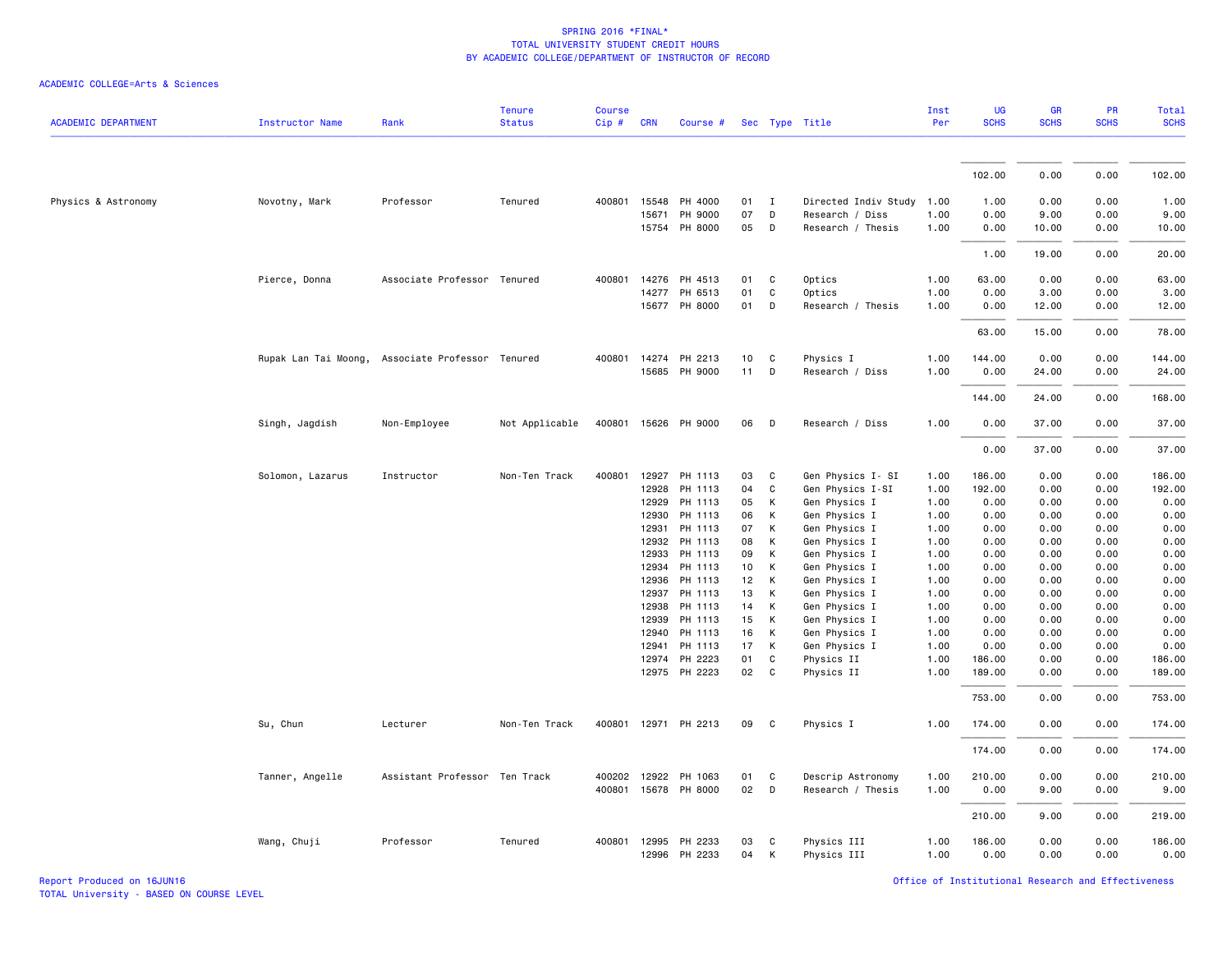#### ACADEMIC COLLEGE=Arts & Sciences

|                                                             |                        |                               | <b>Tenure</b> | <b>Course</b> |              |                      |    |              |                   | Inst | UG                  | GR                                   | PR                      | Total                 |
|-------------------------------------------------------------|------------------------|-------------------------------|---------------|---------------|--------------|----------------------|----|--------------|-------------------|------|---------------------|--------------------------------------|-------------------------|-----------------------|
| <b>ACADEMIC DEPARTMENT</b>                                  | <b>Instructor Name</b> | Rank                          | <b>Status</b> | Cip#          | <b>CRN</b>   | Course #             |    |              | Sec Type Title    | Per  | <b>SCHS</b>         | <b>SCHS</b>                          | <b>SCHS</b>             | <b>SCHS</b>           |
| Physics & Astronomy                                         | Wang, Chuji            | Professor                     | Tenured       |               | 400801 12997 | PH 2233              | 05 | К            | Physics III       | 1.00 | 0.00                | 0.00                                 | 0.00                    | 0.00                  |
|                                                             |                        |                               |               |               | 12999        | PH 2233              | 07 | К            | Physics III       | 1.00 | 0.00                | 0.00                                 | 0.00                    | 0.00                  |
|                                                             |                        |                               |               |               | 13000        | PH 2233              | 08 | К            | Physics III       | 1.00 | 0.00                | 0.00                                 | 0.00                    | 0.00                  |
|                                                             |                        |                               |               |               | 13001        | PH 2233              | 09 | К            | Physics III       | 1.00 | 0.00                | 0.00                                 | 0.00                    | 0.00                  |
|                                                             |                        |                               |               |               | 13002        | PH 2233              | 10 | К            | Physics III       | 1.00 | 0.00                | 0.00                                 | 0.00                    | 0.00                  |
|                                                             |                        |                               |               |               | 14270        | PH 2233              | 11 | К            | Physics III       | 1.00 | 0.00                | 0.00                                 | 0.00                    | 0.00                  |
|                                                             |                        |                               |               |               | 15622        | PH 9000              | 03 | D            | Research / Diss   | 1.00 | 0.00                | 48.00                                | 0.00                    | 48.00                 |
|                                                             |                        |                               |               |               |              | 16257 PH 8000        | 08 | D            | Research / Thesis | 1.00 | 0.00                | 1.00                                 | 0.00                    | 1.00                  |
|                                                             |                        |                               |               |               |              |                      |    |              |                   |      | 186.00              | 49.00                                | 0.00                    | 235.00                |
|                                                             | Winger, Jeffry         | Professor                     | Tenured       | 400801        |              | 12978 PH 2223        | 06 | К            | Physics II        | 1.00 | 0.00                | 0.00                                 | 0.00                    | 0.00                  |
|                                                             |                        |                               |               |               | 12979        | PH 2223              | 07 | К            | Physics II        | 1.00 | 0.00                | 0.00                                 | 0.00                    | 0.00                  |
|                                                             |                        |                               |               |               | 12980        | PH 2223              | 08 | К            | Physics II        | 1.00 | 0.00                | 0.00                                 | 0.00                    | 0.00                  |
|                                                             |                        |                               |               |               | 12982        | PH 2223              | 10 | К            | Physics II        | 1.00 | 0.00                | 0.00                                 | 0.00                    | 0.00                  |
|                                                             |                        |                               |               |               | 12983        | PH 2223              | 11 | К            | Physics II        | 1.00 | 0.00                | 0.00                                 | 0.00                    | 0.00                  |
|                                                             |                        |                               |               |               | 12984        | PH 2223              | 12 | К            | Physics II        | 1.00 | 0.00                | 0.00                                 | 0.00                    | 0.00                  |
|                                                             |                        |                               |               |               | 12986        | PH 2223              | 14 | К            | Physics II        | 1.00 | 0.00                | 0.00                                 | 0.00                    | 0.00                  |
|                                                             |                        |                               |               |               | 12987        | PH 2223              | 15 | К            | Physics II        | 1.00 | 0.00                | 0.00                                 | 0.00                    | 0.00                  |
|                                                             |                        |                               |               |               | 12988        | PH 2223              | 16 | К            | Physics II        | 1.00 | 0.00                | 0.00                                 | 0.00                    | 0.00                  |
|                                                             |                        |                               |               |               | 12989        | PH 2223              | 17 | К            | Physics II        | 1.00 | 0.00                | 0.00                                 | 0.00                    | 0.00                  |
|                                                             |                        |                               |               |               | 13005        | PH 4143              | 01 | $\mathsf{L}$ | Inter Laboratory  | 1.00 | 21.00               | 0.00                                 | 0.00                    | 21.00                 |
|                                                             |                        |                               |               |               | 13006        | PH 4152              | 01 | $\mathsf{L}$ | Mod Physics Lab   | 1.00 | 6.00                | 0.00                                 | 0.00                    | 6.00                  |
|                                                             |                        |                               |               |               | 13011        | PH 6143              | 01 | $\mathsf{L}$ | Inter Laboratory  | 1.00 | 0.00                | 3.00                                 | 0.00                    | 3.00                  |
|                                                             |                        |                               |               |               | 14268        | PH 2223              | 05 | К            | Physics II        | 1.00 | 0.00                | 0.00                                 | 0.00                    | 0.00                  |
|                                                             |                        |                               |               |               |              | 15676 PH 9000        | 09 | D            | Research / Diss   | 1.00 | 0.00                | 27.00                                | 0.00                    | 27.00                 |
|                                                             |                        |                               |               |               |              |                      |    |              |                   |      | 27.00               | 30.00                                | 0.00                    | 57.00                 |
|                                                             | Worthy, Mark           | Instructor                    | Non-Ten Track | 400801        |              | 12946 PH 1123        | 04 | C            | Gen Physics II    | 1.00 | 195.00              | 0.00                                 | 0.00                    | 195.00                |
|                                                             |                        |                               |               |               | 12947        | PH 1123              | 05 | К            | Gen Physics II    | 1.00 | 0.00                | 0.00                                 | 0.00                    | 0.00                  |
|                                                             |                        |                               |               |               | 12948        | PH 1123              | 06 | К            | Gen Physics II    | 1.00 | 0.00                | 0.00                                 | 0.00                    | 0.00                  |
|                                                             |                        |                               |               |               | 12949        | PH 1123              | 07 | К            | Gen Physics II    | 1.00 | 0.00                | 0.00                                 | 0.00                    | 0.00                  |
|                                                             |                        |                               |               |               | 12950        | PH 1123              | 08 | К            | Gen Physics II    | 1.00 | 0.00                | 0.00                                 | 0.00                    | 0.00                  |
|                                                             |                        |                               |               |               | 12951        | PH 1123              | 09 | К            | Gen Physics II    | 1.00 | 0.00                | 0.00                                 | 0.00                    | 0.00                  |
|                                                             |                        |                               |               |               | 12952        | PH 1123              | 10 | К            | Gen Physics II    | 1.00 | 0.00                | 0.00                                 | 0.00                    | 0.00                  |
|                                                             |                        |                               |               |               | 12953        | PH 1123              | 11 | К            | Gen Physics II    | 1.00 | 0.00                | 0.00                                 | 0.00                    | 0.00                  |
|                                                             |                        |                               |               |               | 12955        | PH 1123              | 13 | К            | Gen Physics II    | 1.00 | 0.00                | 0.00                                 | 0.00                    | 0.00                  |
|                                                             |                        |                               |               |               | 12956        | PH 1123              | 14 | К            | Gen Physics II    | 1.00 | 0.00                | 0.00                                 | 0.00                    | 0.00                  |
|                                                             |                        |                               |               |               | 12964        | PH 2213              | 02 | $\mathsf{C}$ | Physics I         | 1.00 | 171.00              | 0.00                                 | 0.00                    | 171.00                |
|                                                             |                        |                               |               |               | 12965        | PH 2213              | 03 | $\mathsf{C}$ | Physics I         | 1.00 | 174.00              | 0.00                                 | 0.00                    | 174.00                |
|                                                             |                        |                               |               |               | 14265        | PH 1123              | 15 | К            | Gen Physics II    | 1.00 | 0.00                | 0.00                                 | 0.00                    | 0.00                  |
|                                                             |                        |                               |               |               |              | 14266 PH 1123        | 16 | К            | Gen Physics II    | 1.00 | 0.00                | 0.00                                 | 0.00                    | 0.00                  |
|                                                             |                        |                               |               |               |              |                      |    |              |                   |      | 540.00              | 0.00                                 | 0.00                    | 540.00                |
|                                                             | Ye, Jinwu              | Associate Professor Ten Track |               |               |              | 400801 12977 PH 2223 | 04 | C            | Physics II        | 1.00 | 171.00              | 0.00                                 | 0.00                    | 171.00                |
|                                                             |                        |                               |               |               |              | 15708 PH 9000        | 12 | D            | Research / Diss   | 1.00 | 0.00                | 9.00                                 | 0.00                    | 9.00                  |
|                                                             |                        |                               |               |               |              |                      |    |              |                   |      | 171.00              | 9.00                                 | 0.00                    | 180.00                |
| ------------------------------------<br>Physics & Astronomy |                        |                               |               |               |              |                      |    |              |                   |      | ========<br>4693.00 | ========<br>432.00                   | $= 10000000000$<br>0.00 | ==========<br>5125.00 |
| =====================================                       |                        |                               |               |               |              |                      |    |              |                   |      |                     | ======== ======== ======== ========= |                         |                       |

Report Produced on 16JUN16 Office of Institutional Research and Effectiveness

TOTAL University - BASED ON COURSE LEVEL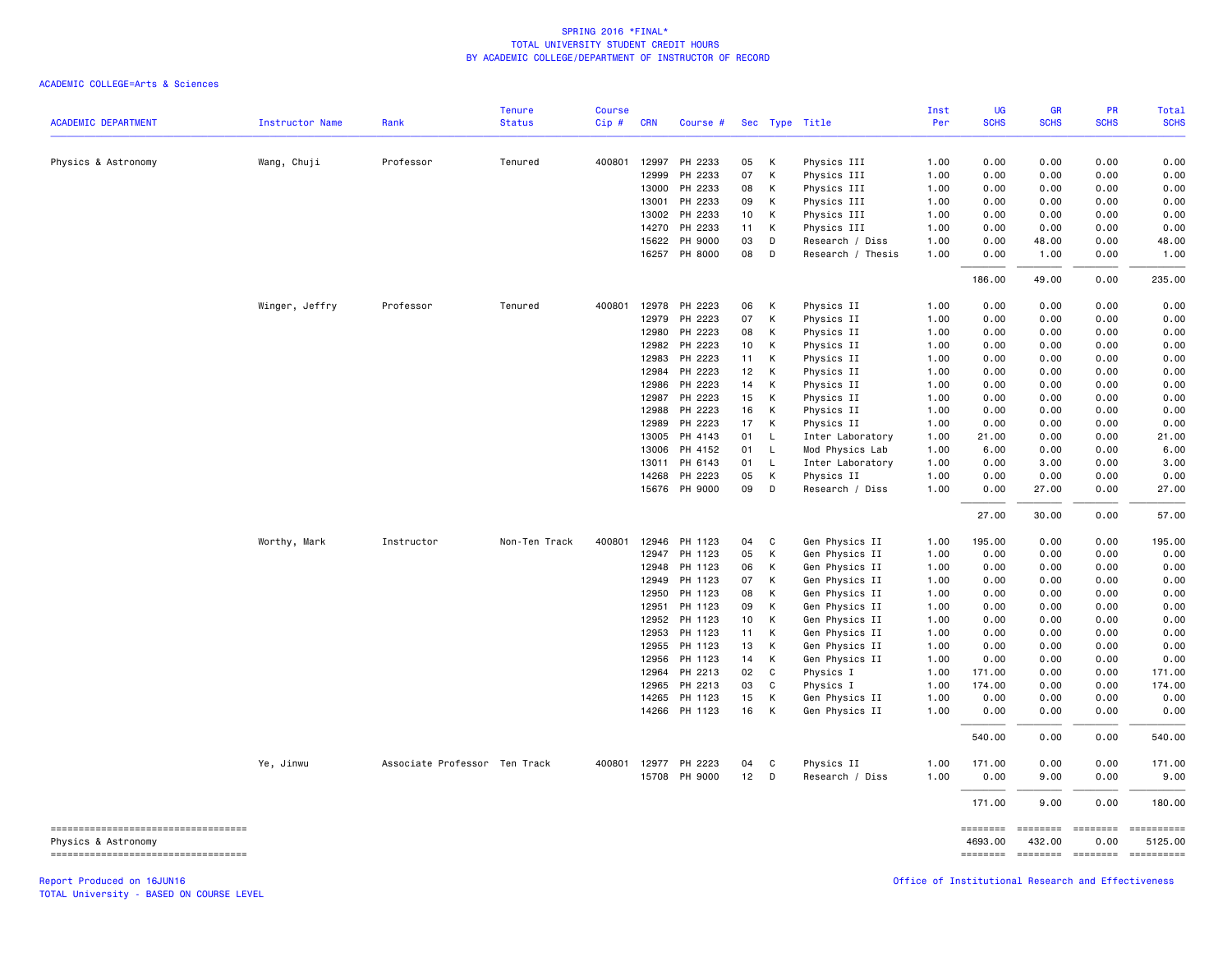| <b>ACADEMIC DEPARTMENT</b>                        | Instructor Name    | Rank                          | <b>Tenure</b><br><b>Status</b> | <b>Course</b><br>Cip# | <b>CRN</b>   | Course #                              |          |              | Sec Type Title                        | Inst<br>Per  | UG<br><b>SCHS</b> | <b>GR</b><br><b>SCHS</b> | PR<br><b>SCHS</b> | Total<br><b>SCHS</b> |
|---------------------------------------------------|--------------------|-------------------------------|--------------------------------|-----------------------|--------------|---------------------------------------|----------|--------------|---------------------------------------|--------------|-------------------|--------------------------|-------------------|----------------------|
| Political Science & Public Administ Ammon, Wesley |                    | Non-Faculty                   | Not Applicable                 |                       |              | 451002 13092 PS 1113                  | 04       | $\mathbf{C}$ | American Government- 1.00             |              | 429.00            | 0.00                     | 0.00              | 429.00               |
|                                                   |                    |                               |                                |                       |              |                                       |          |              |                                       |              | 429.00            | 0.00                     | 0.00              | 429.00               |
|                                                   | Baker, Leslie      | Instructor                    | Non-Ten Track                  | 451001                |              | 13112 PS 4333                         | 01       | <b>C</b>     | Theories Intern Rel                   | 1.00         | 48.00             | 0.00                     | 0.00              | 48.00                |
|                                                   |                    |                               |                                |                       | 13121        | PS 6333                               | 01       | C            | Theories Intern Rel                   | 1.00         | 0.00              | 3.00                     | 0.00              | 3.00                 |
|                                                   |                    |                               |                                |                       | 13129        | PS 8553                               | 01       | E            | Rdgs In Int Relat                     | 1.00         | 0.00              | 6.00                     | 0.00              | 6.00                 |
|                                                   |                    |                               |                                |                       | 15489        | PS 4990                               | 02       | $\mathbf{C}$ | Special Topic In PS                   | 1.00         | 24.00             | 0.00                     | 0.00              | 24.00                |
|                                                   |                    |                               |                                |                       | 15490        | PS 6990                               | 02       | C            | Special Topic In PS                   | 1.00         | 0.00              | 6.00                     | 0.00              | 6.00                 |
|                                                   |                    |                               |                                |                       | 16576        | PS 4000                               | $12$ I   |              | Directed Indiv Study 1.00             |              | 3.00              | 0.00                     | 0.00              | 3.00                 |
|                                                   |                    |                               |                                |                       | 451002 13097 | PS 1113                               | HO1 C    |              | Honors American Gove 1.00             |              | 54.00             | 0.00                     | 0.00              | 54.00                |
|                                                   |                    |                               |                                |                       |              |                                       |          |              |                                       |              | 129.00            | 15.00                    | 0.00              | 144.00               |
|                                                   | Banerjee, Vasabjit | Assistant Professor Ten Track |                                |                       |              | 451001 13104 PS 1513<br>14461 PS 4593 | 01<br>01 | C<br>C       | Comparative Govt<br>Latin American Po | 1.00<br>1.00 | 198.00<br>45.00   | 0.00<br>0.00             | 0.00<br>0.00      | 198.00<br>45.00      |
|                                                   |                    |                               |                                |                       |              | 14462 PS 6593                         | 01 C     |              | Latin American Po                     | 1.00         | 0.00              | 6.00                     | 0.00              | 6.00                 |
|                                                   |                    |                               |                                |                       |              |                                       |          |              |                                       |              |                   |                          |                   |                      |
|                                                   |                    |                               |                                |                       |              |                                       |          |              |                                       |              | 243.00            | 6.00                     | 0.00              | 249.00               |
|                                                   | Breen, Joseph      | Non-Faculty                   | Not Applicable                 |                       |              | 440401 14690 PPA 8103                 | 501 S    |              | Seminar In Pub Admin 1.00             |              | 0.00              | 12.00                    | 0.00              | 12.00                |
|                                                   |                    |                               |                                |                       |              | 451001 15915 PS 4000                  | 01 I     |              | Directed Indiv Study 1.00             |              | 3.00              | 0.00                     | 0.00              | 3.00                 |
|                                                   |                    |                               |                                |                       |              |                                       |          |              |                                       |              | 3.00              | 12.00                    | 0.00              | 15.00                |
|                                                   | Carr, Isla-Anne    | Lecturer                      | Non-Ten Track                  |                       |              | 451001 14433 PS 3073                  | 201 C    |              | Civil Liberties                       | 1.00         | 33.00             | 0.00                     | 0.00              | 33.00                |
|                                                   |                    |                               |                                |                       |              |                                       |          |              |                                       |              | 33.00             | 0.00                     | 0.00              | 33.00                |
|                                                   | Chamberlain, James | Assistant Professor Ten Track |                                |                       |              | 450901 14825 PS 4633                  | 01       | C            | Democracy and Democr 1.00             |              | 57.00             | 0.00                     | 0.00              | 57.00                |
|                                                   |                    |                               |                                |                       |              | 451001 13115 PS 4423                  | 01 C     |              | 20th Cen Pol Thought 1.00             |              | 24.00             | 0.00                     | 0.00              | 24.00                |
|                                                   |                    |                               |                                |                       |              |                                       |          |              |                                       |              |                   |                          |                   | 81.00                |
|                                                   |                    |                               |                                |                       |              |                                       |          |              |                                       |              | 81.00             | 0.00                     | 0.00              |                      |
|                                                   | Emison, Gerald     | Professor                     | Tenured                        |                       |              | 440401 13081 PPA 8733                 | 01       | - S          | Public Program Eval                   | 1.00         | 0.00              | 18.00                    | 0.00              | 18.00                |
|                                                   |                    |                               |                                |                       | 14447        | PPA 9703                              | 01       | <b>S</b>     | Org Behavior Pub Sec                  | 1.00         | 0.00              | 18.00                    | 0.00              | 18.00                |
|                                                   |                    |                               |                                |                       |              | 14924 PPA 9000                        | 01       | D            | Research / Diss                       | 1.00         | 0.00              | 24.00                    | 0.00              | 24.00                |
|                                                   |                    |                               |                                |                       |              |                                       |          |              |                                       |              | 0.00              | 60.00                    | 0.00              | 60.00                |
|                                                   | Fay, Daniel        | Assistant Professor Ten Track |                                |                       |              | 440401 16434 PPA 7000                 | 01       | $\mathbf{I}$ | Directed Indiv Study 1.00             |              | 0.00              | 3.00                     | 0.00              | 3.00                 |
|                                                   |                    |                               |                                |                       |              | 16436 PPA 7000                        | 02       | $\mathbf{I}$ | Directed Indiv Study 1.00             |              | 0.00              | 3.00                     | 0.00              | 3.00                 |
|                                                   |                    |                               |                                |                       |              |                                       |          |              |                                       |              | 0.00              | 6.00                     | 0.00              | 6.00                 |
|                                                   | French, Philip     | Professor                     | Tenured                        |                       |              | 440401 13080 PPA 8713                 | 01       | <b>S</b>     | Pub Personnel Mgt                     | 1.00         | 0.00              | 39.00                    | 0.00              | 39.00                |
|                                                   |                    |                               |                                |                       | 13085        | PPA 8983                              | 01       | H            | Integrative Capstone                  | 1.00         | 0.00              | 33.00                    | 0.00              | 33.00                |
|                                                   |                    |                               |                                |                       |              | 15788 PPA 9000                        | 09       | D            | Research / Diss                       | 1.00         | 0.00              | 12.00                    | 0.00              | 12.00                |
|                                                   |                    |                               |                                |                       |              |                                       |          |              |                                       |              | 0.00              | 84.00                    | 0.00              | 84.00                |
|                                                   | Haugen, Douglas    | Instructor                    | Non-Ten Track                  |                       |              | 451001 13099 PS 1313                  | 01       | C            | Intro Intnat'l Relat 1.00             |              | 204.00            | 0.00                     | 0.00              | 204.00               |
|                                                   |                    |                               |                                |                       |              | 14459 PS 4303                         | 01       | C            | Us Foreign Policy                     | 1.00         | 75.00             | 0.00                     | 0.00              | 75.00                |
|                                                   |                    |                               |                                |                       |              | 451002 13089 PS 1113                  | 01       | C            | American Government 1.00              |              | 474.00            | 0.00                     | 0.00              | 474.00               |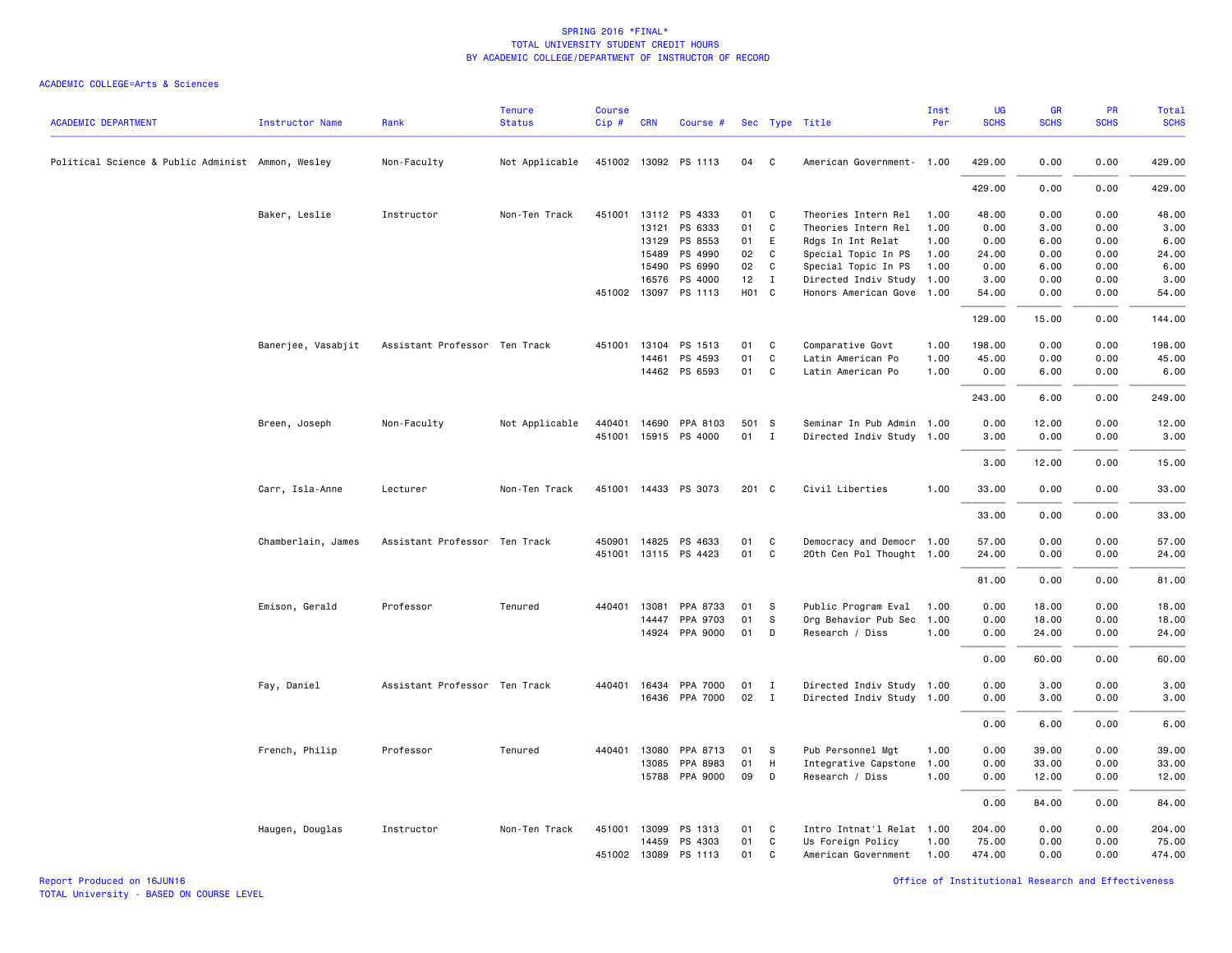| <b>ACADEMIC DEPARTMENT</b>                          | <b>Instructor Name</b> | Rank                               | <b>Tenure</b><br><b>Status</b> | <b>Course</b><br>$Cip \#$ | <b>CRN</b>   | Course #                 |          |              | Sec Type Title                            | Inst<br>Per  | UG<br><b>SCHS</b> | <b>GR</b><br><b>SCHS</b> | PR<br><b>SCHS</b> | Total<br><b>SCHS</b> |
|-----------------------------------------------------|------------------------|------------------------------------|--------------------------------|---------------------------|--------------|--------------------------|----------|--------------|-------------------------------------------|--------------|-------------------|--------------------------|-------------------|----------------------|
| Political Science & Public Administ Haugen, Douglas |                        | Instructor                         | Non-Ten Track                  |                           |              | 451002 13090 PS 1113     | 02       | $\mathbf{C}$ | American Government                       | 1.00         | 429.00            | 0.00                     | 0.00              | 429.00               |
|                                                     |                        |                                    |                                |                           |              |                          |          |              |                                           |              | 1182.00           | 0.00                     | 0.00              | 1182.00              |
|                                                     | Kim, Sung Chan         | Grad Research Assis Not Applicable |                                |                           |              | 451001 13118 PS 4703     | 01 C     |              | Prin Pub Adm                              | 1.00         | 24.00             | 0.00                     | 0.00              | 24.00                |
|                                                     |                        |                                    |                                |                           |              |                          |          |              |                                           |              | 24.00             | 0.00                     | 0.00              | 24.00                |
|                                                     | Lu, Jiahuan            | Assistant Professor Ten Track      |                                |                           | 440401 13083 | PPA 8803                 | 01       | <b>S</b>     | Rsch Meth Pub Affair 1.00                 |              | 0.00              | 6.00                     | 0.00              | 6.00                 |
|                                                     |                        |                                    |                                |                           | 14673        | PPA 8990                 | 01       | C            | Special Topic In PPA 1.00                 |              | 0.00              | 63.00                    | 0.00              | 63.00                |
|                                                     |                        |                                    |                                |                           |              | 451001 13130 PS 8803     | 01       | - S          | Rsch Meth Pub Affair 1.00                 |              | 0.00              | 3.00                     | 0.00              | 3.00                 |
|                                                     |                        |                                    |                                |                           |              |                          |          |              |                                           |              | 0.00              | 72.00                    | 0.00              | 72.00                |
|                                                     | Mellen, Robbin         | Assistant Professor Ten Track      |                                | 451001                    | 13127        | PS 8533                  | 01 E     |              | Rdgs In Nat Gov-Pol                       | 1.00         | 0.00              | 6.00                     | 0.00              | 6.00                 |
|                                                     |                        |                                    |                                |                           | 14455        | PS 4163                  | 01       | C            | Chief Executive                           | 1.00         | 96.00             | 0.00                     | 0.00              | 96.00                |
|                                                     |                        |                                    |                                |                           |              | 16432 PS 4000            | 06       | $\mathbf{I}$ | Directed Indiv Study 1.00                 |              | 3.00              | 0.00                     | 0.00              | 3.00                 |
|                                                     |                        |                                    |                                |                           |              | 16481 PS 4000            | 07       | $\mathbf{I}$ | Directed Indiv Study 1.00                 |              | 3.00              | 0.00                     | 0.00              | 3.00                 |
|                                                     |                        |                                    |                                |                           |              |                          |          |              |                                           |              | 102.00            | 6.00                     | 0.00              | 108.00               |
|                                                     | Morrison, K.           | Professor                          | Tenured                        | 440401                    | 14927        | PPA 9000                 | 04       | D            | Research / Diss                           | 1.00         | 0.00              | 7.00                     | 0.00              | 7.00                 |
|                                                     |                        |                                    |                                | 451001                    | 14464        | PPA 9403                 | 01       | C            | Comparative Public A                      | 1.00         | 0.00              | 18.00                    | 0.00              | 18.00                |
|                                                     |                        |                                    |                                |                           |              | 14920 PS 8000            | 04       | D            | Research / Thesis                         | 1.00         | 0.00              | 13.00                    | 0.00              | 13.00                |
|                                                     |                        |                                    |                                |                           |              |                          |          |              |                                           |              | 0.00              | 38.00                    | 0.00              | 38.00                |
|                                                     | Rush, Christine        | Assistant Professor Ten Track      |                                | 440401                    | 13079        | PPA 8400                 | 01       | E            | Public Ad Intern                          | 1.00         | 0.00              | 6.00                     | 0.00              | 6.00                 |
|                                                     |                        |                                    |                                |                           | 14928        | PPA 9000                 | 05       | D            | Research / Diss                           | 1.00         | 0.00              | 31.00                    | 0.00              | 31.00                |
|                                                     |                        |                                    |                                |                           |              | 451001 14691 PPA 8743    | 501 C    |              | Administrative Law                        | 1.00         | 0.00              | 18.00                    | 0.00              | 18.00                |
|                                                     |                        |                                    |                                |                           |              |                          |          |              |                                           |              | 0.00              | 55.00                    | 0.00              | 55.00                |
|                                                     | Shaffer, Stephen       | Professor                          | Tenured                        | 451001                    |              | 13116 PS 4464            | 01       | B            | Political Analysis                        | 1.00         | 44.00             | 0.00                     | 0.00              | 44.00                |
|                                                     |                        |                                    |                                |                           | 14457        | PS 4213                  | 01       | C            | Campaign Politics                         | 1.00         | 87.00             | 0.00                     | 0.00              | 87.00                |
|                                                     |                        |                                    |                                |                           |              | 14458 PS 6213            | 01       | $\mathbf{C}$ | Campaign Politics                         | 1.00         | 0.00              | 3.00                     | 0.00              | 3.00                 |
|                                                     |                        |                                    |                                |                           |              | 14922 PS 8000            | 06       | D            | Research / Thesis                         | 1.00         | 0.00              | 3.00                     | 0.00              | 3.00                 |
|                                                     |                        |                                    |                                |                           |              |                          |          |              |                                           |              | 131.00            | 6.00                     | 0.00              | 137.00               |
|                                                     | Shoup, Brian           | Associate Professor Tenured        |                                | 440401                    | 14929        | PPA 9000                 | 06       | D            | Research / Diss                           | 1.00         | 0.00              | 9.00                     | 0.00              | 9.00                 |
|                                                     |                        |                                    |                                | 451001                    | 13100        | PS 1321                  | 01       | E            | Mmsc International I 1.00                 |              | 16.00             | 0.00                     | 0.00              | 16.00                |
|                                                     |                        |                                    |                                |                           | 13101        | PS 1341                  | 01       | E            | Mmsc Internship II                        | 1.00         | 4.00              | 0.00                     | 0.00              | 4.00                 |
|                                                     |                        |                                    |                                |                           | 13103        | 13102 PS 1361<br>PS 1381 | 01       | E            | Mmsc Internship III                       | 1.00<br>1.00 | 4.00              | 0.00<br>0.00             | 0.00              | 4.00                 |
|                                                     |                        |                                    |                                |                           | 14674        | PS 4990                  | 01<br>01 | E<br>C       | Mmsc Internship IV<br>Special Topic In PS | 1.00         | 4.00<br>90.00     | 0.00                     | 0.00<br>0.00      | 4.00<br>90.00        |
|                                                     |                        |                                    |                                |                           | 16394        | PS 4000                  | 02       | $\mathbf{I}$ | Directed Indiv Study                      | 1.00         | 1.00              | 0.00                     | 0.00              | 1.00                 |
|                                                     |                        |                                    |                                |                           | 16395        | PS 4000                  | 03       | $\mathbf{I}$ | Directed Indiv Study 1.00                 |              | 1.00              | 0.00                     | 0.00              | 1.00                 |
|                                                     |                        |                                    |                                |                           | 16396        | PS 4000                  | 04       | $\mathbf{I}$ | Directed Indiv Study 1.00                 |              | 1.00              | 0.00                     | 0.00              | 1.00                 |
|                                                     |                        |                                    |                                |                           | 16523        | PS 4000                  | 08       | $\mathbf{I}$ | Directed Indiv Study 1.00                 |              | 1.00              | 0.00                     | 0.00              | 1.00                 |
|                                                     |                        |                                    |                                |                           |              | 16524 PS 4000            | 09       | $\mathbf{I}$ | Directed Indiv Study 1.00                 |              | 1.00              | 0.00                     | 0.00              | 1.00                 |
|                                                     |                        |                                    |                                |                           |              | 16557 PS 4000            | 11       | Ι.           | Directed Indiv Study 1.00                 |              | 3.00              | 0.00                     | 0.00              | 3.00                 |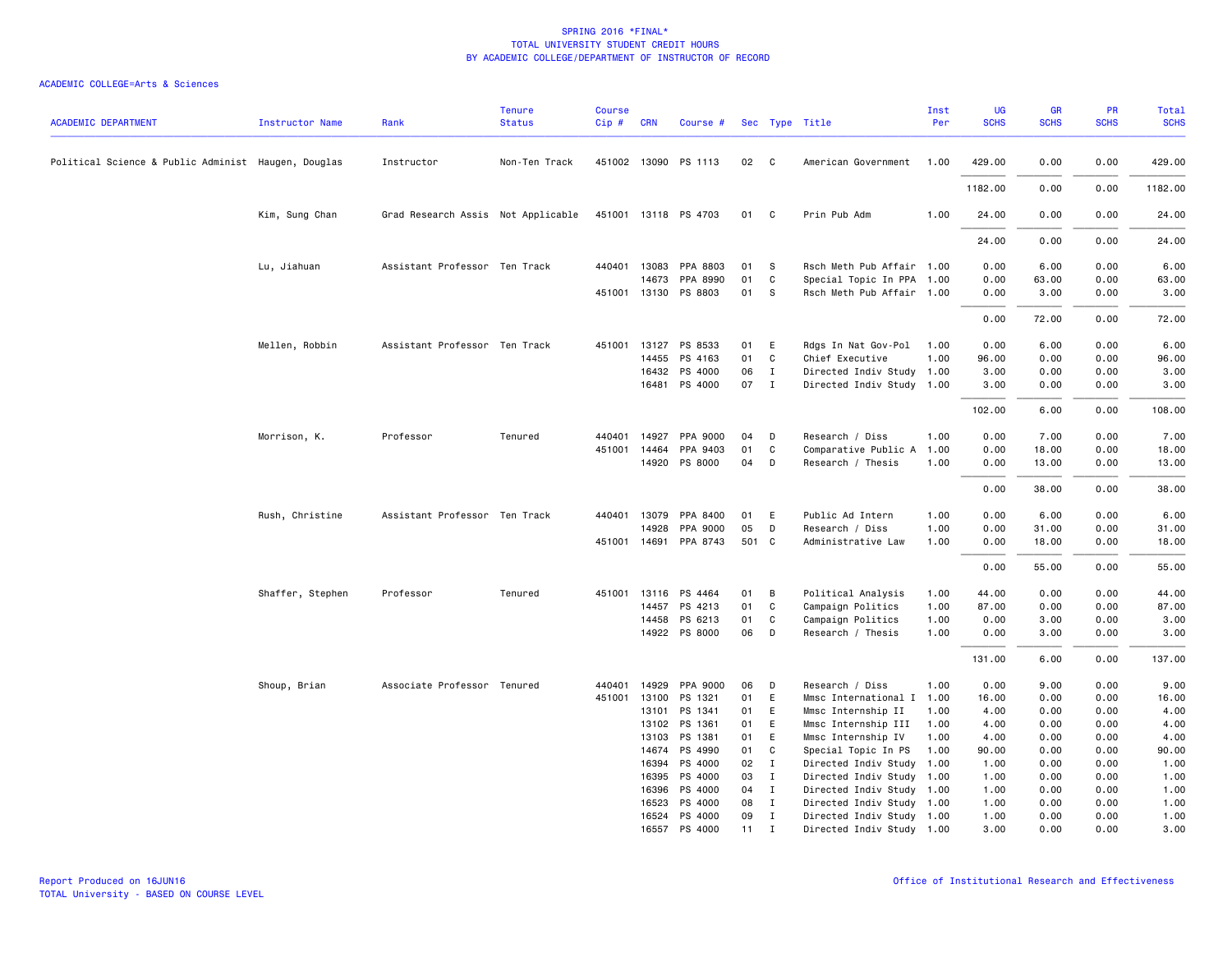| <b>ACADEMIC DEPARTMENT</b>                                                    | Instructor Name  | Rank                              | <b>Tenure</b><br><b>Status</b> | <b>Course</b><br>Cip# | <b>CRN</b> | Course #              |       | Sec Type Title |                           | Inst<br>Per | UG<br><b>SCHS</b>   | <b>GR</b><br><b>SCHS</b> | <b>PR</b><br><b>SCHS</b> | Total<br><b>SCHS</b>  |
|-------------------------------------------------------------------------------|------------------|-----------------------------------|--------------------------------|-----------------------|------------|-----------------------|-------|----------------|---------------------------|-------------|---------------------|--------------------------|--------------------------|-----------------------|
|                                                                               |                  |                                   |                                |                       |            |                       |       |                |                           |             |                     |                          |                          |                       |
|                                                                               |                  |                                   |                                |                       |            |                       |       |                |                           |             | 126.00              | 9.00                     | 0.00                     | 135.00                |
| Political Science & Public Administ Stanisevski, Dragan                       |                  | Associate Professor Tenured       |                                | 440401                | 14448      | PPA 9723              | 01    | - S            | Pub Bud Proc & Imp        | 1.00        | 0.00                | 24.00                    | 0.00                     | 24.00                 |
|                                                                               |                  |                                   |                                |                       | 14463      | PPA 8703              | 01    | - S            | Gov Org&Adm Theory        | 1.00        | 0.00                | 45.00                    | 0.00                     | 45.00                 |
|                                                                               |                  |                                   |                                |                       | 14930      | PPA 9000              | 07    | D              | Research / Diss           | 1.00        | 0.00                | 18.00                    | 0.00                     | 18.00                 |
|                                                                               |                  |                                   |                                |                       |            |                       |       |                |                           |             | 0.00                | 87.00                    | 0.00                     | 87.00                 |
|                                                                               | Travis, Rickey   | Professor                         | Tenured                        |                       |            | 451001 14449 PPA 9813 | 01    | C              | Adv.Quant Anal for P 1.00 |             | 0.00                | 27.00                    | 0.00                     | 27.00                 |
|                                                                               |                  |                                   |                                |                       |            |                       |       |                |                           |             | 0.00                | 27.00                    | 0.00                     | 27.00                 |
|                                                                               | Waide, David     | Clinical Assist Pro Non-Ten Track |                                | 220101                | 13098      | PS 1192               | 01    | C              | Introduction to Law       | 1.00        | 136.00              | 0.00                     | 0.00                     | 136.00                |
|                                                                               |                  |                                   |                                | 451001                | 13108      | PS 3073               | 01    | C.             | Civil Liberties           | 1.00        | 129.00              | 0.00                     | 0.00                     | 129.00                |
|                                                                               |                  |                                   |                                |                       |            | 451002 13091 PS 1113  | 03    | C              | American Government       | 1.00        | 477.00              | 0.00                     | 0.00                     | 477.00                |
|                                                                               |                  |                                   |                                |                       |            |                       |       |                |                           |             | 742.00              | 0.00                     | 0.00                     | 742.00                |
|                                                                               | Williams, Linda  | Grad Teach Assist                 | Not Applicable                 | 440501                |            | 13107 PS 2703         | 01 C  |                | Intro Public Policy       | 1.00        | 138.00              | 0.00                     | 0.00                     | 138.00                |
|                                                                               |                  |                                   |                                |                       |            |                       |       |                |                           |             | 138.00              | 0.00                     | 0.00                     | 138.00                |
|                                                                               | Wiseman, William | Lecturer                          | Non-Ten Track                  | 440401                |            | 14913 PPA 9623        | 501 S |                | Rural Gov Admin II        | 1.00        | 0.00                | 42.00                    | 0.00                     | 42.00                 |
|                                                                               |                  |                                   |                                |                       |            | 14931 PPA 9000        | 08    | <b>D</b>       | Research / Diss           | 1.00        | 0.00                | 1.00                     | 0.00                     | 1.00                  |
|                                                                               |                  |                                   |                                |                       |            |                       |       |                |                           |             | 0.00                | 43.00                    | 0.00                     | 43.00                 |
| ______________________________________<br>Political Science & Public Administ |                  |                                   |                                |                       |            |                       |       |                |                           |             | ========<br>3363,00 | ========<br>526.00       | <b>ESSESSED</b><br>0.00  | ==========<br>3889.00 |
| ----------------------------------                                            |                  |                                   |                                |                       |            |                       |       |                |                           |             | ========            | ========                 | ========                 |                       |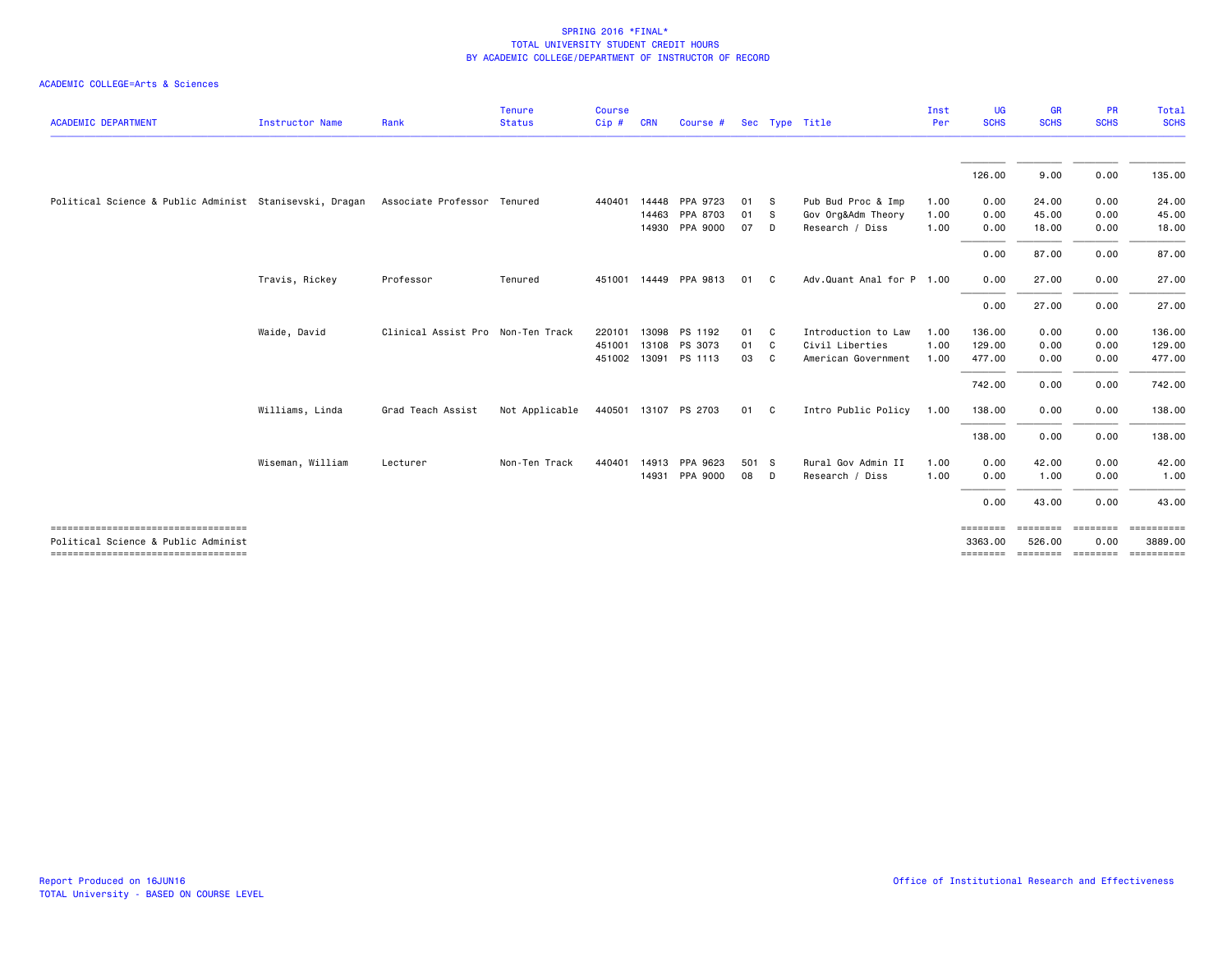|                            |                                                  |                             | <b>Tenure</b> | Course |              |                       |       |              |                           | Inst | UG          | GR          | PR          | <b>Total</b> |
|----------------------------|--------------------------------------------------|-----------------------------|---------------|--------|--------------|-----------------------|-------|--------------|---------------------------|------|-------------|-------------|-------------|--------------|
| <b>ACADEMIC DEPARTMENT</b> | <b>Instructor Name</b>                           | Rank                        | <b>Status</b> | Cip#   | CRN          | Course #              |       |              | Sec Type Title            | Per  | <b>SCHS</b> | <b>SCHS</b> | <b>SCHS</b> | <b>SCHS</b>  |
| Psychology                 | Adams-Price, Carolyn Associate Professor Tenured |                             |               |        | 420101 16480 | PSY 4000              | 82    | I            | Directed Indiv Study      | 1.00 | 3.00        | 0.00        | 0.00        | 3.00         |
|                            |                                                  |                             |               |        |              | 422703 13277 PSY 8313 | 01    | C            | Dev Psychology            | 1.00 | 0.00        | 42.00       | 0.00        | 42.00        |
|                            |                                                  |                             |               |        |              |                       |       |              |                           |      | 3.00        | 42.00       | 0.00        | 45.00        |
|                            | Armstrong, Kevin                                 | Associate Professor Tenured |               | 420101 | 13280        | PSY 8533              | 01    | C            | Clinic Pract In Psy       | 1.00 | 0.00        | 18.00       | 0.00        | 18.00        |
|                            |                                                  |                             |               |        | 15328        | <b>PSY 8000</b>       | 01    | D            | Research / Thesis         | 1.00 | 0.00        | 1.00        | 0.00        | 1.00         |
|                            |                                                  |                             |               |        |              | 422813 15337 PSY 9000 | 02    | D            | Research/Diss             | 1.00 | 0.00        | 2.00        | 0.00        | 2.00         |
|                            |                                                  |                             |               |        |              |                       |       |              |                           |      | 0.00        | 21.00       | 0.00        | 21.00        |
|                            | Armstrong, Rebecca                               | Instructor                  | Non-Ten Track | 420101 | 13219        | PSY 1013              | 04    | C            | Gen Psychology            | 1.00 | 432.00      | 0.00        | 0.00        | 432.00       |
|                            |                                                  |                             |               |        | 13225        | PSY 1021              | 01    | C            | Career in Psychology      | 1.00 | 226.00      | 0.00        | 0.00        | 226.00       |
|                            |                                                  |                             |               | 422703 | 13252        | PSY 3803              | 01    | C            | Int Dev Psychology        | 1.00 | 186.00      | 0.00        | 0.00        | 186.00       |
|                            |                                                  |                             |               |        |              | 13253 PSY 3803        | 02    | C            | Int Dev Psychology        | 1.00 | 195.00      | 0.00        | 0.00        | 195.00       |
|                            |                                                  |                             |               |        |              |                       |       |              |                           |      | 1039.00     | 0.00        | 0.00        | 1039.00      |
|                            | Berman, Mitchell                                 | Professor                   | Ten Track     |        | 420101 15329 | PSY 8000              | 02    | D            | Research / Thesis         | 1.00 | 0.00        | 4.00        | 0.00        | 4.00         |
|                            |                                                  |                             |               |        |              | 15540 PSY 4000        | 11    | $\mathbf{I}$ | Directed Indiv Study      | 1.00 | 3.00        | 0.00        | 0.00        | 3.00         |
|                            |                                                  |                             |               |        |              |                       |       |              |                           |      | 3.00        | 4.00        | 0.00        | 7.00         |
|                            | Bradshaw, Gary                                   | Professor                   | Tenured       | 420101 | 15330        | PSY 8000              | 03    | D            | Research / Thesis         | 1.00 | 0.00        | 16.00       | 0.00        | 16.00        |
|                            |                                                  |                             |               |        | 15541        | PSY 4000              | 12    | $\mathbf{I}$ | Directed Indiv Study      | 1.00 | 4.00        | 0.00        | 0.00        | 4.00         |
|                            |                                                  |                             |               |        | 15669        | PSY 4000              | 16    | Ι.           | Directed Indiv Study      | 1.00 | 2.00        | 0.00        | 0.00        | 2.00         |
|                            |                                                  |                             |               |        | 15941        | PSY 4000              | 26    | $\mathbf{I}$ | Directed Indiv Study      | 1.00 | 3.00        | 0.00        | 0.00        | 3.00         |
|                            |                                                  |                             |               |        | 16027        | PSY 4000              | 35    | I            | Directed Indiv Study      | 1.00 | 3.00        | 0.00        | 0.00        | 3.00         |
|                            |                                                  |                             |               |        | 16246        | PSY 4000              | 48    | I            | Directed Indiv Study      | 1.00 | 3.00        | 0.00        | 0.00        | 3.00         |
|                            |                                                  |                             |               |        | 422704 13237 | PSY 3314              | 01    | C            | Experimental Psych        | 1.00 | 236.00      | 0.00        | 0.00        | 236.00       |
|                            |                                                  |                             |               |        | 13238        | PSY 3314              | 02    | К            | Experimental Psych        | 1.00 | 0.00        | 0.00        | 0.00        | 0.00         |
|                            |                                                  |                             |               |        | 13239        | PSY 3314              | 03    | К            | Experimental Psych        | 1.00 | 0.00        | 0.00        | 0.00        | 0.00         |
|                            |                                                  |                             |               |        | 13240        | PSY 3314              | 04    | К            | Experimental Psych        | 1.00 | 0.00        | 0.00        | 0.00        | 0.00         |
|                            |                                                  |                             |               |        | 14225        | PSY 3314              | 05    | К            | Experimental Psych        | 1.00 | 0.00        | 0.00        | 0.00        | 0.00         |
|                            |                                                  |                             |               |        |              | 422813 13242 PSY 3343 | 02    | C            | Psych Of Learning         | 1.00 | 114.00      | 0.00        | 0.00        | 114.00       |
|                            |                                                  |                             |               |        |              |                       |       |              |                           |      | 365.00      | 16.00       | 0.00        | 381.00       |
|                            | Brown, Kimberly                                  | Lecturer                    | Non-Ten Track | 422703 | 13254        | PSY 3803              | 03    | C            | Int Dev Psychology        | 1.00 | 126.00      | 0.00        | 0.00        | 126.00       |
|                            |                                                  |                             |               | 422707 | 13250        | PSY 3623              | 03    | $\mathsf{C}$ | Social Psychology         | 1.00 | 111.00      | 0.00        | 0.00        | 111.00       |
|                            |                                                  |                             |               | 440401 |              | 13227 PSY 3073        | 02    | C            | Psy Interper Relat        | 1.00 | 114.00      | 0.00        | 0.00        | 114.00       |
|                            |                                                  |                             |               |        |              |                       |       |              |                           |      | 351.00      | 0.00        | 0.00        | 351.00       |
|                            | Campbell, Kristen                                | Lecturer                    | Non-Ten Track | 420101 | 13921        | PSY 3213              | 501 C |              | Psych Of Ab Behavior 1.00 |      | 81.00       | 0.00        | 0.00        | 81.00        |
|                            |                                                  |                             |               |        | 16029        | PSY 4000              | 37    | $\mathbf{I}$ | Directed Indiv Study 1.00 |      | 3.00        | 0.00        | 0.00        | 3.00         |
|                            |                                                  |                             |               |        | 16030        | PSY 4000              | 38    | Ι.           | Directed Indiv Study      | 1.00 | 3.00        | 0.00        | 0.00        | 3.00         |
|                            |                                                  |                             |               |        | 16031        | PSY 4000              | 39    | $\mathbf{I}$ | Directed Indiv Study 1.00 |      | 3.00        | 0.00        | 0.00        | 3.00         |
|                            |                                                  |                             |               |        | 16032        | PSY 4000              | 40    | $\mathbf{I}$ | Directed Indiv Study 1.00 |      | 3.00        | 0.00        | 0.00        | 3.00         |
|                            |                                                  |                             |               |        | 16033        | PSY 4000              | 41    | $\mathbf{I}$ | Directed Indiv Study 1.00 |      | 3.00        | 0.00        | 0.00        | 3.00         |
|                            |                                                  |                             |               |        | 16034        | PSY 4000              | 42    | $\mathbf{I}$ | Directed Indiv Study 1.00 |      | 3.00        | 0.00        | 0.00        | 3.00         |
|                            |                                                  |                             |               |        | 16035        | PSY 4000              | 43    | $\mathbf{I}$ | Directed Indiv Study 1.00 |      | 3.00        | 0.00        | 0.00        | 3.00         |
|                            |                                                  |                             |               |        | 16274        | PSY 4000              | 49    | $\mathbf I$  | Directed Indiv Study 1.00 |      | 3.00        | 0.00        | 0.00        | 3.00         |
|                            |                                                  |                             |               |        | 16275        | PSY 4000              | 50    | $\mathbf{I}$ | Directed Indiv Study 1.00 |      | 3.00        | 0.00        | 0.00        | 3.00         |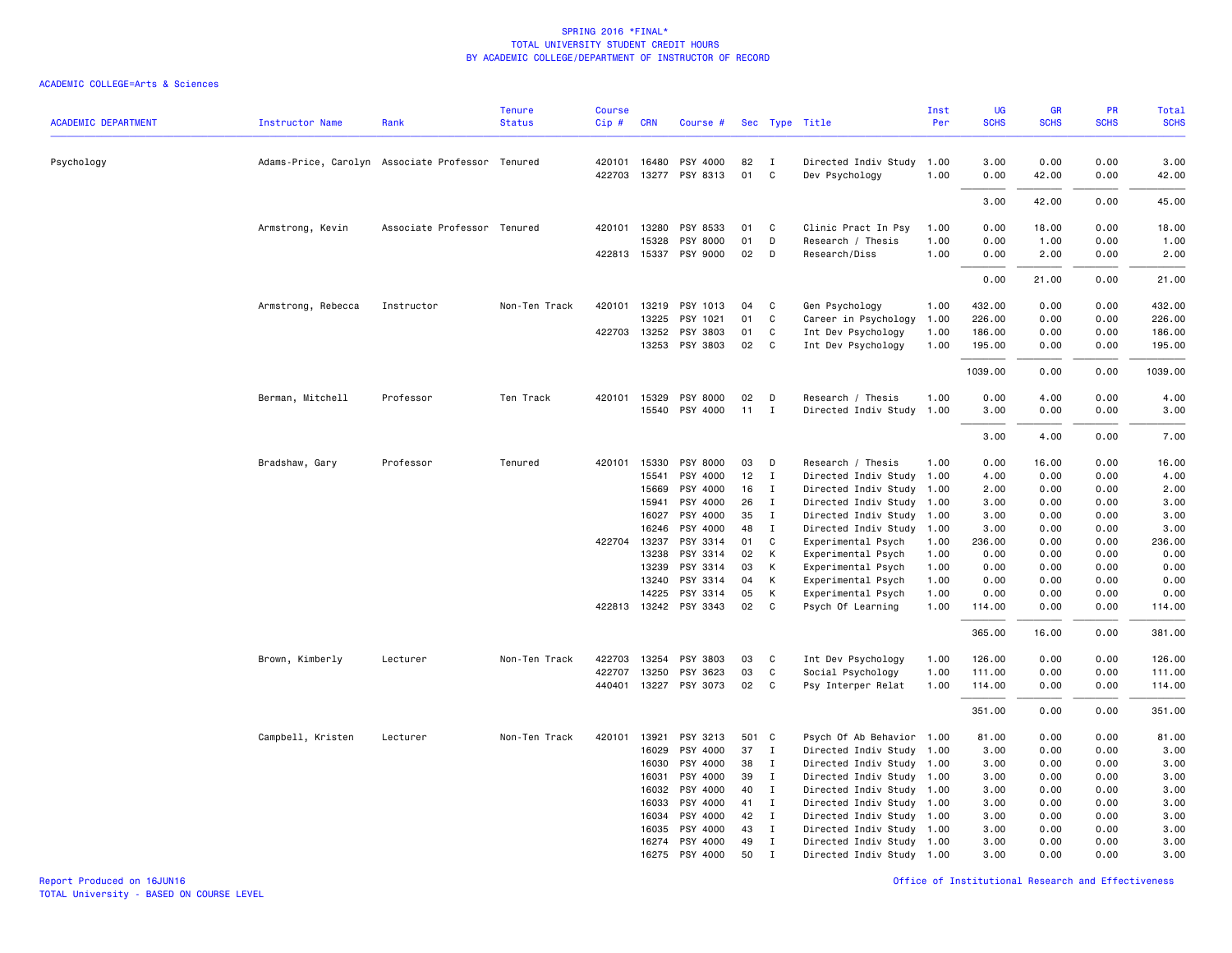|                            |                   |                               | <b>Tenure</b>  | <b>Course</b> |              |                       |                   |                             |                                                   | Inst | UG          | <b>GR</b>   | PR          | Total       |
|----------------------------|-------------------|-------------------------------|----------------|---------------|--------------|-----------------------|-------------------|-----------------------------|---------------------------------------------------|------|-------------|-------------|-------------|-------------|
| <b>ACADEMIC DEPARTMENT</b> | Instructor Name   | Rank                          | <b>Status</b>  | $Cip$ #       | <b>CRN</b>   | Course #              |                   |                             | Sec Type Title                                    | Per  | <b>SCHS</b> | <b>SCHS</b> | <b>SCHS</b> | <b>SCHS</b> |
|                            |                   | Lecturer                      | Non-Ten Track  | 420101        | 16280        | PSY 4000              | 51                |                             |                                                   |      | 3.00        | 0.00        | 0.00        | 3.00        |
| Psychology                 | Campbell, Kristen |                               |                |               | 16282        | PSY 4000              | 52                | $\mathbf{I}$<br>$\mathbf I$ | Directed Indiv Study 1.00<br>Directed Indiv Study | 1.00 | 3.00        | 0.00        | 0.00        | 3.00        |
|                            |                   |                               |                |               | 16295        | PSY 4000              | 53                | $\mathbf I$                 | Directed Indiv Study 1.00                         |      | 3.00        | 0.00        | 0.00        | 3.00        |
|                            |                   |                               |                |               | 422708 13228 | PSY 3104              | 01                | C                           | Introductory Psychol 1.00                         |      | 312.00      | 0.00        | 0.00        | 312.00      |
|                            |                   |                               |                |               | 13229        | PSY 3104              | 02                | К                           | Introductory Psychol 1.00                         |      | 0.00        | 0.00        | 0.00        | 0.00        |
|                            |                   |                               |                |               | 13230        | PSY 3104              | 03                | К                           | Introductory Psychol                              | 1.00 | 0.00        | 0.00        | 0.00        | 0.00        |
|                            |                   |                               |                |               | 13231        | PSY 3104              | 04                | К                           | Introductory Psychol                              | 1.00 | 0.00        | 0.00        | 0.00        | 0.00        |
|                            |                   |                               |                |               | 13232        | PSY 3104              | 05                | К                           | Introductory Psychol                              | 1.00 | 0.00        | 0.00        | 0.00        | 0.00        |
|                            |                   |                               |                | 422803        | 13258        | PSY 4223              | 01                | C                           | Drug Use And Abuse                                | 1.00 | 96.00       | 0.00        | 0.00        | 96.00       |
|                            |                   |                               |                |               | 13259        | PSY 4223              | 02                | C                           | Drug Use And Abuse                                | 1.00 | 99.00       | 0.00        | 0.00        | 99.00       |
|                            |                   |                               |                |               | 429999 13272 | PSY 6223              | 02                | C                           | Drug Use And Abuse                                | 1.00 | 0.00        | 3.00        | 0.00        | 3.00        |
|                            |                   |                               |                | 440401        | 13226        | PSY 3073              | 01                | C                           | Psy Interper Relat                                | 1.00 | 105.00      | 0.00        | 0.00        | 105.00      |
|                            |                   |                               |                |               |              |                       |                   |                             |                                                   |      | 729.00      | 3.00        | 0.00        | 732.00      |
|                            | Carskadon, Thomas | Professor                     | Tenured        | 420101        | 15874        | PSY 4000              | 22                | $\blacksquare$              | Directed Indiv Study 1.00                         |      | 3.00        | 0.00        | 0.00        | 3.00        |
|                            |                   |                               |                |               | 16470        | PSY 4000              | 79                | $\mathbf I$                 | Directed Indiv Study 1.00                         |      | 1.00        | 0.00        | 0.00        | 1.00        |
|                            |                   |                               |                |               | 16577        | PSY 4000              | 93                | $\mathbf{I}$                | Directed Indiv Study 1.00                         |      | 3.00        | 0.00        | 0.00        | 3.00        |
|                            |                   |                               |                |               | 422705 13256 | PSY 4203              | H <sub>01</sub> C |                             | Theories Of Pers                                  | 1.00 | 54.00       | 0.00        | 0.00        | 54.00       |
|                            |                   |                               |                | 422707        |              | 13248 PSY 3623        | 01                | C                           | Social Psychology                                 | 1.00 | 261.00      | 0.00        | 0.00        | 261.00      |
|                            |                   |                               |                |               |              |                       |                   |                             |                                                   |      | 322.00      | 0.00        | 0.00        | 322.00      |
|                            | Cooper, Stephanie | Lecturer                      | Non-Ten Track  | 422705        | 13638        | PSY 4203              | 201 C             |                             | Theories Of Pers                                  | 1.00 | 54.00       | 0.00        | 0.00        | 54.00       |
|                            |                   |                               |                |               |              | 422813 13637 PSY 3343 | 201 C             |                             | Psych Of Learning                                 | 1.00 | 99.00       | 0.00        | 0.00        | 99.00       |
|                            |                   |                               |                |               |              |                       |                   |                             |                                                   |      | 153.00      | 0.00        | 0.00        | 153.00      |
|                            | Eakin, Deborah    | Associate Professor Tenured   |                |               |              | 420101 15168 PSY 4000 | $01$ I            |                             | Directed Indiv Study 1.00                         |      | 3.00        | 0.00        | 0.00        | 3.00        |
|                            |                   |                               |                |               | 15271        | PSY 4000              | 04                | $\mathbf{I}$                | Directed Indiv Study 1.00                         |      | 3.00        | 0.00        | 0.00        | 3.00        |
|                            |                   |                               |                |               | 16020        | PSY 4000              | 30                | $\mathbf{I}$                | Directed Indiv Study 1.00                         |      | 3.00        | 0.00        | 0.00        | 3.00        |
|                            |                   |                               |                |               | 16022        | PSY 4000              | 32                | I                           | Directed Indiv Study 1.00                         |      | 3.00        | 0.00        | 0.00        | 3.00        |
|                            |                   |                               |                |               | 16028        | PSY 4000              | 36                | $\mathbf{I}$                | Directed Indiv Study 1.00                         |      | 3.00        | 0.00        | 0.00        | 3.00        |
|                            |                   |                               |                |               | 16120        | PSY 4000              | 44                | $\mathbf{I}$                | Directed Indiv Study 1.00                         |      | 3.00        | 0.00        | 0.00        | 3.00        |
|                            |                   |                               |                |               | 16372        | PSY 4000              | 76                | $\mathbf I$                 | Directed Indiv Study 1.00                         |      | 3.00        | 0.00        | 0.00        | 3.00        |
|                            |                   |                               |                | 422701        | 13251        | PSY 3713              | 01                | C                           | Cognitive Psychology                              | 1.00 | 165.00      | 0.00        | 0.00        | 165.00      |
|                            |                   |                               |                | 422813        |              | 15606 PSY 9000        | 08                | D                           | Research/Diss                                     | 1.00 | 0.00        | 45.00       | 0.00        | 45.00       |
|                            |                   |                               |                |               |              |                       |                   |                             |                                                   |      | 186.00      | 45.00       | 0.00        | 231.00      |
|                            | Golding, Courtney | Grad Teach Assist             | Not Applicable |               |              | 420101 13216 PSY 1013 | 01                | C.                          | Gen Psychology                                    | 1.00 | 216.00      | 0.00        | 0.00        | 216.00      |
|                            |                   |                               |                |               |              |                       |                   |                             |                                                   |      | 216.00      | 0.00        | 0.00        | 216.00      |
|                            | Gresham, Courtney | Non-Faculty                   | Not Applicable |               |              | 422707 14851 PSY 4353 | 501 C             |                             | Psychology and the L 1.00                         |      | 84.00       | 0.00        | 0.00        | 84.00       |
|                            |                   |                               |                |               |              |                       |                   |                             |                                                   |      | 84.00       | 0.00        | 0.00        | 84.00       |
|                            | Hogan, Russell    | Lecturer                      | Non-Ten Track  | 420101        | 13635        | PSY 3213              | 201 C             |                             | Psych Of Ab Behavior 1.00                         |      | 63.00       | 0.00        | 0.00        | 63.00       |
|                            |                   |                               |                | 422801        |              | 14163 PSY 4333        | 201 C             |                             | Intro Clinical Psych 1.00                         |      | 15.00       | 0.00        | 0.00        | 15.00       |
|                            |                   |                               |                |               |              |                       |                   |                             |                                                   |      | 78.00       | 0.00        | 0.00        | 78.00       |
|                            | Hood, Kristina    | Assistant Professor Ten Track |                |               |              | 240101 16089 HON 4000 | 03                | I                           | Directed Individual 1.00                          |      | 3.00        | 0.00        | 0.00        | 3.00        |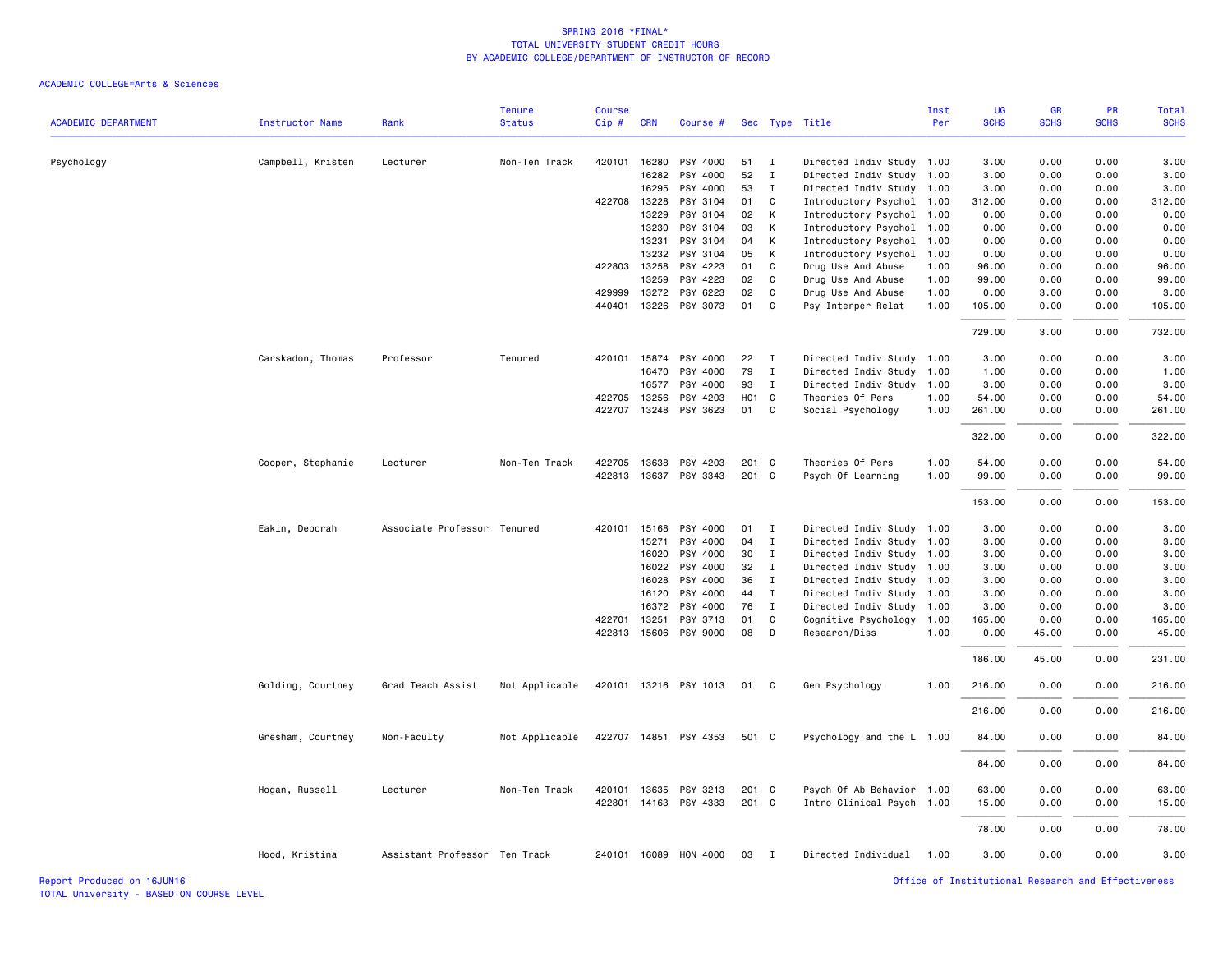|                            |                        |                               | <b>Tenure</b>  | <b>Course</b> |              |                       |       |                |                           | Inst | <b>UG</b>   | <b>GR</b>   | PR          | Total       |
|----------------------------|------------------------|-------------------------------|----------------|---------------|--------------|-----------------------|-------|----------------|---------------------------|------|-------------|-------------|-------------|-------------|
| <b>ACADEMIC DEPARTMENT</b> | <b>Instructor Name</b> | Rank                          | <b>Status</b>  | Cip#          | <b>CRN</b>   | Course #              |       |                | Sec Type Title            | Per  | <b>SCHS</b> | <b>SCHS</b> | <b>SCHS</b> | <b>SCHS</b> |
| Psychology                 | Hood, Kristina         | Assistant Professor Ten Track |                |               | 240101 16091 | HON 4000              | 05    | I              | Directed Individual       | 1.00 | 3.00        | 0.00        | 0.00        | 3.00        |
|                            |                        |                               |                |               | 16092        | HON 4000              | 06    | Ι.             | Directed Individual       | 1.00 | 2.00        | 0.00        | 0.00        | 2.00        |
|                            |                        |                               |                |               | 16233        | HON 4000              | 27    | Ι.             | Directed Individual       | 1.00 | 3.00        | 0.00        | 0.00        | 3.00        |
|                            |                        |                               |                | 420101        | 15327        | PSY 4000              | 05    | Ι.             | Directed Indiv Study      | 1.00 | 3.00        | 0.00        | 0.00        | 3.00        |
|                            |                        |                               |                |               | 15332        | PSY 8000              | 05    | D              | Research / Thesis         | 1.00 | 0.00        | 8.00        | 0.00        | 8.00        |
|                            |                        |                               |                |               | 15537        | PSY 4000              | 08    | $\mathbf{I}$   | Directed Indiv Study 1.00 |      | 2.00        | 0.00        | 0.00        | 2.00        |
|                            |                        |                               |                |               | 15627        | PSY 4000              | 14    | I              | Directed Indiv Study      | 1.00 | 3.00        | 0.00        | 0.00        | 3.00        |
|                            |                        |                               |                |               | 16024        | PSY 4000              | 34    | Ι.             | Directed Indiv Study 1.00 |      | 3.00        | 0.00        | 0.00        | 3.00        |
|                            |                        |                               |                |               | 16135        | PSY 4000              | 45    | Ι.             | Directed Indiv Study      | 1.00 | 3.00        | 0.00        | 0.00        | 3.00        |
|                            |                        |                               |                |               | 16213        | PSY 4000              | 47    | $\mathbf I$    | Directed Indiv Study      | 1.00 | 2.00        | 0.00        | 0.00        | 2.00        |
|                            |                        |                               |                | 422707        | 13249        | PSY 3623              | 02    | C              | Social Psychology         | 1.00 | 102.00      | 0.00        | 0.00        | 102.00      |
|                            |                        |                               |                | 422813        |              | 15338 PSY 9000        | 03    | D              | Research/Diss             | 1.00 | 0.00        | 6.00        | 0.00        | 6.00        |
|                            |                        |                               |                |               |              |                       |       |                |                           |      | 129.00      | 14.00       | 0.00        | 143.00      |
|                            | Hubbard, Marlena       | Lecturer                      | Non-Ten Track  | 422701        | 13268        | PSY 4733              | 01    | C              | Memory                    | 1.00 | 54.00       | 0.00        | 0.00        | 54.00       |
|                            |                        |                               |                | 422803        | 13260        | PSY 4223              | 03    | C              | Drug Use And Abuse        | 1.00 | 132.00      | 0.00        | 0.00        | 132.00      |
|                            |                        |                               |                | 422809        | 13270        | PSY 4983              | 01    | C              | Psychology Of Aging       | 1.00 | 123.00      | 0.00        | 0.00        | 123.00      |
|                            |                        |                               |                |               |              | 422813 13922 PSY 3343 | 501 C |                | Psych Of Learning         | 1.00 | 96.00       | 0.00        | 0.00        | 96.00       |
|                            |                        |                               |                |               |              |                       |       |                |                           |      | 405.00      | 0.00        | 0.00        | 405.00      |
|                            | Jarosz, Andrew         | Assistant Professor Ten Track |                | 420101        | 15270        | PSY 4000              | 03    | <b>I</b>       | Directed Indiv Study 1.00 |      | 3.00        | 0.00        | 0.00        | 3.00        |
|                            |                        |                               |                | 422701        | 14229        | PSY 8713              | 01    | C              | Issues Cognitive Psy 1.00 |      | 0.00        | 27.00       | 0.00        | 27.00       |
|                            |                        |                               |                |               |              |                       |       |                |                           |      | 3.00        | 27.00       | 0.00        | 30.00       |
|                            | Keeley, Jared          | Associate Professor Tenured   |                | 240101        | 16041        | HON 4093              | H06 S |                | Honors Thesis             | 1.00 | 3.00        | 0.00        | 0.00        | 3.00        |
|                            |                        |                               |                | 420101        | 15333        | PSY 8000              | 06    | D              | Research / Thesis         | 1.00 | 0.00        | 9.00        | 0.00        | 9.00        |
|                            |                        |                               |                |               | 15528        | PSY 4000              | 07    | Ι.             | Directed Indiv Study      | 1.00 | 3.00        | 0.00        | 0.00        | 3.00        |
|                            |                        |                               |                |               | 15670        | PSY 4000              | 17    | $\mathbf I$    | Directed Indiv Study      | 1.00 | 3.00        | 0.00        | 0.00        | 3.00        |
|                            |                        |                               |                |               | 422813 15339 | PSY 9000              | 04    | D              | Research/Diss             | 1.00 | 0.00        | 20.00       | 0.00        | 20.00       |
|                            |                        |                               |                |               |              |                       |       |                |                           |      | 9.00        | 29.00       | 0.00        | 38.00       |
|                            | Kinman, Brittany       | Grad Teach Assist             | Not Applicable |               |              | 420101 13218 PSY 1013 | 03    | C <sub>c</sub> | Gen Psychology            | 1.00 | 219.00      | 0.00        | 0.00        | 219.00      |
|                            |                        |                               |                |               |              |                       |       |                |                           |      | 219.00      | 0.00        | 0.00        | 219.00      |
|                            | Klein, Stephen         | Professor                     | Tenured        |               | 420101 13274 | PSY 6403              | 01    | C              | Biological Psycholog 1.00 |      | 0.00        | 3.00        | 0.00        | 3.00        |
|                            |                        |                               |                |               | 16203        | PSY 4000              | 46    | $\mathbf I$    | Directed Indiv Study 1.00 |      | 3.00        | 0.00        | 0.00        | 3.00        |
|                            |                        |                               |                | 422706        | 13263        | PSY 4403              | 01    | C              | Biological Psycholog 1.00 |      | 72.00       | 0.00        | 0.00        | 72.00       |
|                            |                        |                               |                | 422813        | 13241        | PSY 3343              | 01    | C              | Psych Of Learning         | 1.00 | 105.00      | 0.00        | 0.00        | 105.00      |
|                            |                        |                               |                |               |              |                       |       |                |                           |      | 180.00      | 3.00        | 0.00        | 183.00      |
|                            | Kwan, Janet            | Grad Teach Assist             | Not Applicable |               |              | 420101 14223 PSY 1013 | 08    | C.             | Gen Psychology            | 1.00 | 225.00      | 0.00        | 0.00        | 225.00      |
|                            |                        |                               |                |               |              |                       |       |                |                           |      | 225.00      | 0.00        | 0.00        | 225.00      |
|                            | McKinney, Clifford     | Associate Professor Tenured   |                | 420101        | 15334        | PSY 8000              | 07    | D              | Research / Thesis         | 1.00 | 0.00        | 1.00        | 0.00        | 1.00        |
|                            |                        |                               |                |               | 16478        | PSY 4000              | 80    | I              | Directed Indiv Study 1.00 |      | 3.00        | 0.00        | 0.00        | 3.00        |
|                            |                        |                               |                |               | 16540        | PSY 4000              | 87    | Ι.             | Directed Indiv Study      | 1.00 | 3.00        | 0.00        | 0.00        | 3.00        |
|                            |                        |                               |                |               | 16541        | PSY 4000              | 88    | $\mathbf I$    | Directed Indiv Study 1.00 |      | 3.00        | 0.00        | 0.00        | 3.00        |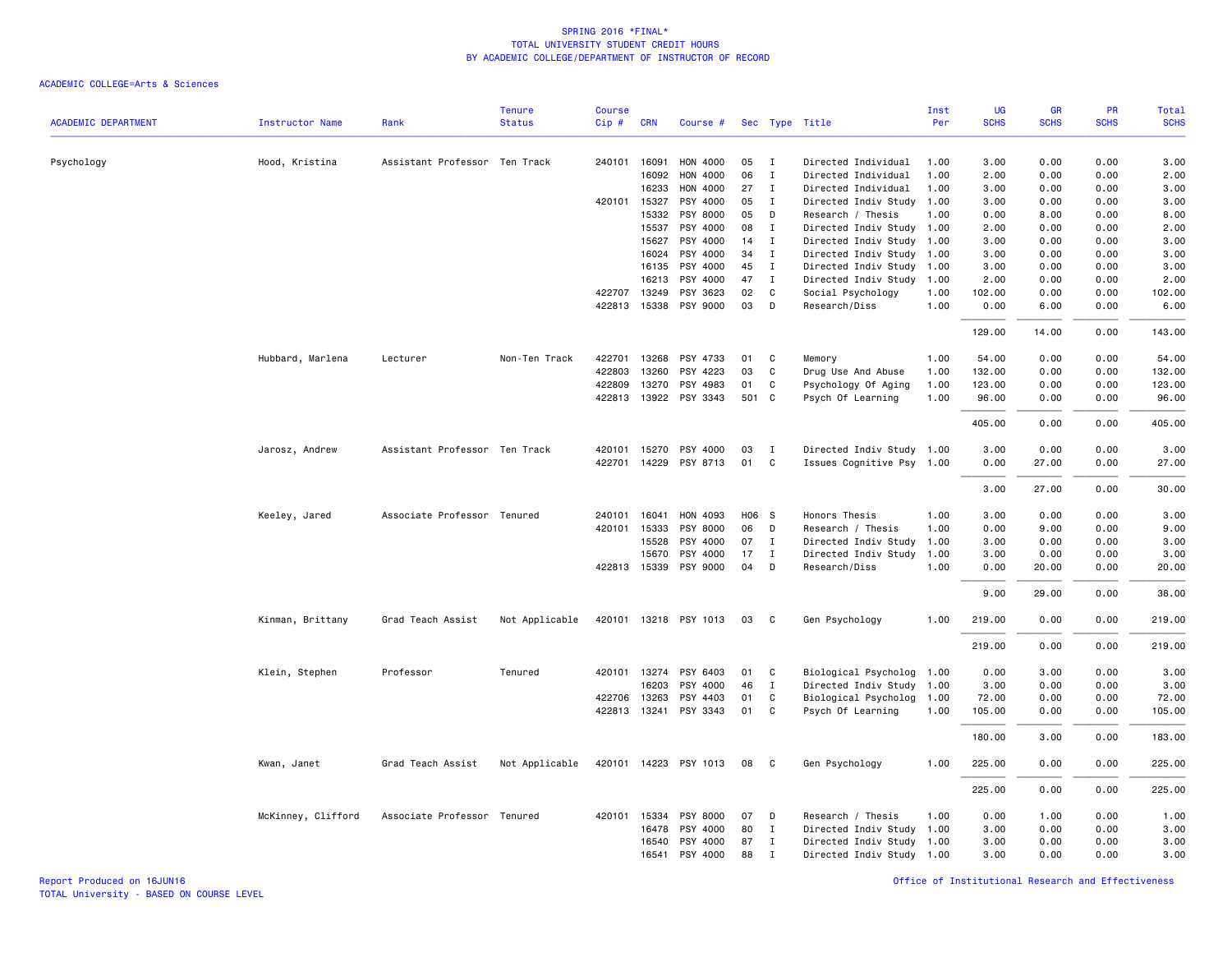|                            |                        |                               | <b>Tenure</b> | <b>Course</b> |              |                       |    |              |                           | Inst | UG          | <b>GR</b>   | PR          | <b>Total</b> |
|----------------------------|------------------------|-------------------------------|---------------|---------------|--------------|-----------------------|----|--------------|---------------------------|------|-------------|-------------|-------------|--------------|
| <b>ACADEMIC DEPARTMENT</b> | <b>Instructor Name</b> | Rank                          | <b>Status</b> | Cip#          | <b>CRN</b>   | Course #              |    |              | Sec Type Title            | Per  | <b>SCHS</b> | <b>SCHS</b> | <b>SCHS</b> | <b>SCHS</b>  |
| Psychology                 | McKinney, Clifford     | Associate Professor Tenured   |               | 420101        |              | 16542 PSY 4000        | 89 | $\mathbf{I}$ | Directed Indiv Study 1.00 |      | 3.00        | 0.00        | 0.00        | 3.00         |
|                            |                        |                               |               |               | 16543        | PSY 4000              | 90 | $\mathbf{I}$ | Directed Indiv Study      | 1.00 | 3.00        | 0.00        | 0.00        | 3.00         |
|                            |                        |                               |               |               | 16544        | PSY 4000              | 91 | $\mathbf{I}$ | Directed Indiv Study 1.00 |      | 3.00        | 0.00        | 0.00        | 3.00         |
|                            |                        |                               |               |               | 16545        | PSY 4000              | 92 | $\mathbf{I}$ | Directed Indiv Study      | 1.00 | 3.00        | 0.00        | 0.00        | 3.00         |
|                            |                        |                               |               |               |              | 422813 16117 PSY 9000 | 09 | D            | Research/Diss             | 1.00 | 0.00        | 23.00       | 0.00        | 23.00        |
|                            |                        |                               |               |               |              |                       |    |              |                           |      | 21.00       | 24.00       | 0.00        | 45.00        |
|                            | McMillen, David        | Research Professor            | Non-Ten Track | 420101        | 16305        | PSY 4000              | 58 | $\mathbf{I}$ | Directed Indiv Study      | 1.00 | 1.00        | 0.00        | 0.00        | 1.00         |
|                            |                        |                               |               |               | 16307        | PSY 4000              | 59 | I            | Directed Indiv Study 1.00 |      | 1.00        | 0.00        | 0.00        | 1.00         |
|                            |                        |                               |               |               | 16308        | PSY 4000              | 60 | $\mathbf{I}$ | Directed Indiv Study 1.00 |      | 1.00        | 0.00        | 0.00        | 1.00         |
|                            |                        |                               |               |               |              | 16312 PSY 4000        | 62 | $\mathbf{I}$ | Directed Indiv Study 1.00 |      | 2.00        | 0.00        | 0.00        | 2.00         |
|                            |                        |                               |               |               | 16313        | PSY 4000              | 63 | $\mathbf{I}$ | Directed Indiv Study      | 1.00 | 3.00        | 0.00        | 0.00        | 3.00         |
|                            |                        |                               |               |               |              | 16316 PSY 4000        | 64 | $\mathbf{I}$ | Directed Indiv Study 1.00 |      | 2.00        | 0.00        | 0.00        | 2.00         |
|                            |                        |                               |               |               | 16320        | PSY 4000              | 65 | $\mathbf{I}$ | Directed Indiv Study 1.00 |      | 1.00        | 0.00        | 0.00        | 1.00         |
|                            |                        |                               |               |               | 16322        | PSY 4000              | 66 | $\mathbf{I}$ | Directed Indiv Study 1.00 |      | 2.00        | 0.00        | 0.00        | 2.00         |
|                            |                        |                               |               |               | 16323        | PSY 4000              | 67 | $\mathbf{I}$ | Directed Indiv Study 1.00 |      | 3.00        | 0.00        | 0.00        | 3.00         |
|                            |                        |                               |               |               | 16325        | PSY 4000              | 68 | $\mathbf{I}$ | Directed Indiv Study 1.00 |      | 3.00        | 0.00        | 0.00        | 3.00         |
|                            |                        |                               |               |               | 16332        | PSY 4000              | 70 | $\mathbf{I}$ | Directed Indiv Study 1.00 |      | 1.00        | 0.00        | 0.00        | 1.00         |
|                            |                        |                               |               |               | 16334        | PSY 4000              | 71 | $\mathbf{I}$ | Directed Indiv Study 1.00 |      | 2.00        | 0.00        | 0.00        | 2.00         |
|                            |                        |                               |               |               | 16335        | PSY 4000              | 72 | $\mathbf{I}$ | Directed Indiv Study 1.00 |      | 2.00        | 0.00        | 0.00        | 2.00         |
|                            |                        |                               |               |               | 16337        | PSY 4000              | 73 | $\mathbf{I}$ | Directed Indiv Study 1.00 |      | 3.00        | 0.00        | 0.00        | 3.00         |
|                            |                        |                               |               |               |              | 16338 PSY 4000        | 74 | $\mathbf{I}$ | Directed Indiv Study 1.00 |      | 3.00        | 0.00        | 0.00        | 3.00         |
|                            |                        |                               |               |               |              |                       |    |              |                           |      | 30.00       | 0.00        | 0.00        | 30.00        |
|                            | McMillen, Robert       | Associate Professor Tenured   |               |               |              | 422810 13247 PSY 3503 | 01 | C            | Health Psychology         | 1.00 | 54.00       | 0.00        | 0.00        | 54.00        |
|                            |                        |                               |               |               |              |                       |    |              |                           |      | 54.00       | 0.00        | 0.00        | 54.00        |
|                            | Mitchell, Sheridan     | Lecturer                      | Non-Ten Track | 422706        |              | 13264 PSY 4403        | 02 | C            | Biological Psycholog      | 1.00 | 105.00      | 0.00        | 0.00        | 105.00       |
|                            |                        |                               |               | 422707        | 13233        | PSY 3203              | 01 | C            | Gender Differences        | 1.00 | 120.00      | 0.00        | 0.00        | 120.00       |
|                            |                        |                               |               |               |              | 13244 PSY 3363        | 01 | C            | Behav Modification        | 1.00 | 108.00      | 0.00        | 0.00        | 108.00       |
|                            |                        |                               |               |               |              |                       |    |              |                           |      | 333.00      | 0.00        | 0.00        | 333.00       |
|                            | Moss, Robert           | Associate Professor Tenured   |               |               | 420101 15783 | PSY 4000              | 19 | $\mathbf{I}$ | Directed Indiv Study 1.00 |      | 3.00        | 0.00        | 0.00        | 3.00         |
|                            |                        |                               |               |               | 15806        | PSY 4000              | 20 | $\mathbf{I}$ | Directed Indiv Study      | 1.00 | 1.00        | 0.00        | 0.00        | 1.00         |
|                            |                        |                               |               |               | 15992        | PSY 4000              | 29 | I            | Directed Indiv Study 1.00 |      | 3.00        | 0.00        | 0.00        | 3.00         |
|                            |                        |                               |               |               | 16340        | PSY 4000              | 75 | $\mathbf{I}$ | Directed Indiv Study 1.00 |      | 3.00        | 0.00        | 0.00        | 3.00         |
|                            |                        |                               |               |               | 16479        | PSY 4000              | 81 | $\mathbf{I}$ | Directed Indiv Study      | 1.00 | 3.00        | 0.00        | 0.00        | 3.00         |
|                            |                        |                               |               |               | 16495        | PSY 4000              | 83 | $\mathbf{I}$ | Directed Indiv Study      | 1.00 | 3.00        | 0.00        | 0.00        | 3.00         |
|                            |                        |                               |               |               | 422701 13283 | PSY 8731              | 01 | C            | Appl Cognitive Resea      | 1.00 | 0.00        | 9.00        | 0.00        | 9.00         |
|                            |                        |                               |               |               | 14226        | PSY 3723              | 01 | C            | Cognitive Neuroscien      | 1.00 | 57.00       | 0.00        | 0.00        | 57.00        |
|                            |                        |                               |               |               | 14230        | PSY 8773              | 01 | C            | Distr Rep in Cognit       | 1.00 | 0.00        | 15.00       | 0.00        | 15.00        |
|                            |                        |                               |               |               |              | 422813 15340 PSY 9000 | 05 | D            | Research/Diss             | 1.00 | 0.00        | 34.00       | 0.00        | 34.00        |
|                            |                        |                               |               |               |              |                       |    |              |                           |      | 73.00       | 58.00       | 0.00        | 131.00       |
|                            | Nadorff, Danielle      | Assistant Professor Ten Track |               | 420101        | 15539        | PSY 4000              | 10 | I            | Directed Indiv Study 1.00 |      | 3.00        | 0.00        | 0.00        | 3.00         |
|                            |                        |                               |               |               | 15950        | PSY 4000              | 27 | I            | Directed Indiv Study 1.00 |      | 3.00        | 0.00        | 0.00        | 3.00         |
|                            |                        |                               |               |               |              |                       |    |              |                           |      | 6.00        | 0.00        | 0.00        | 6.00         |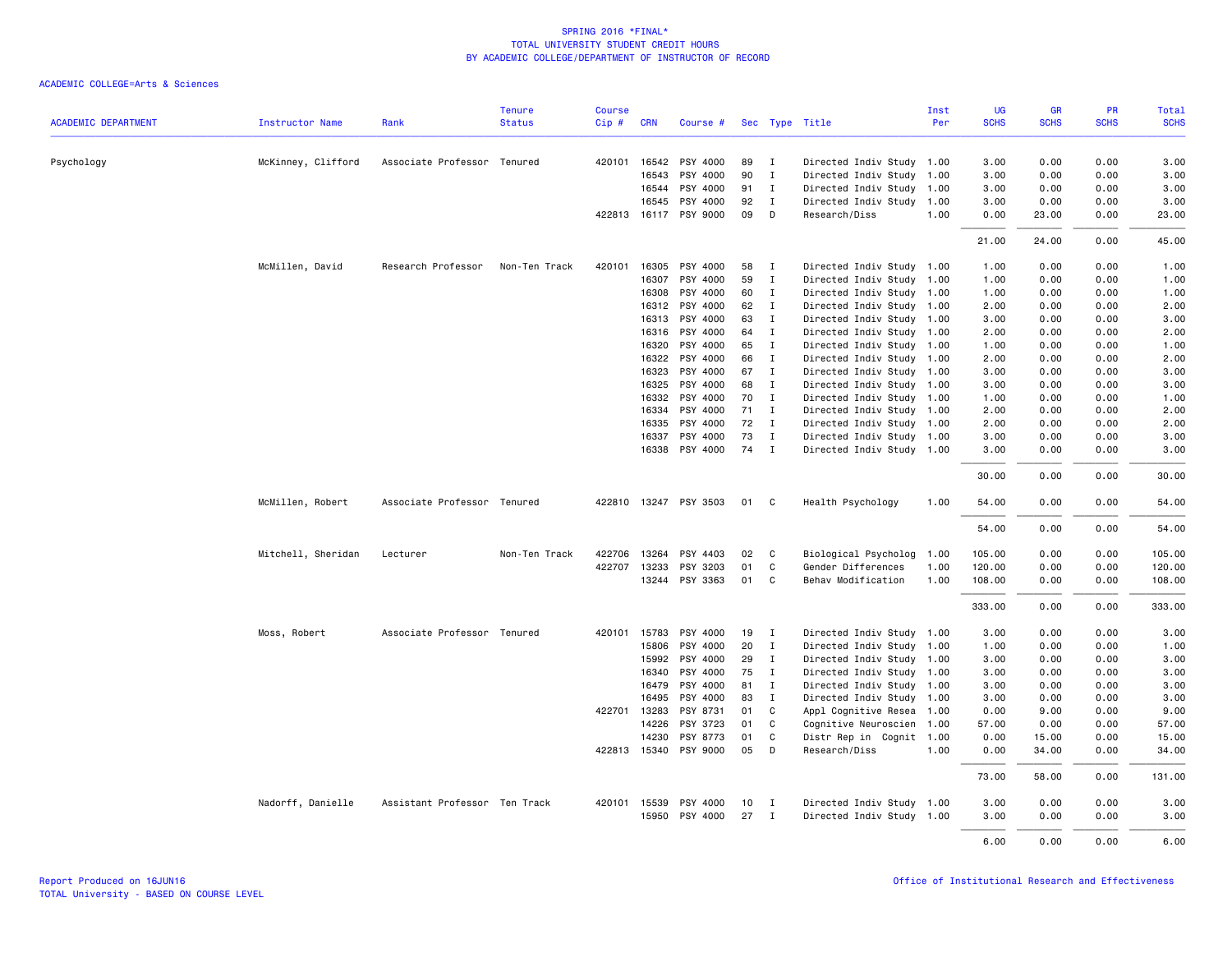| <b>ACADEMIC DEPARTMENT</b> | <b>Instructor Name</b> | Rank                          | <b>Tenure</b><br><b>Status</b> | <b>Course</b><br>Cip# | <b>CRN</b>   | Course #              |       |              | Sec Type Title            | Inst<br>Per | UG<br><b>SCHS</b> | GR<br><b>SCHS</b> | <b>PR</b><br><b>SCHS</b> | <b>Total</b><br><b>SCHS</b> |
|----------------------------|------------------------|-------------------------------|--------------------------------|-----------------------|--------------|-----------------------|-------|--------------|---------------------------|-------------|-------------------|-------------------|--------------------------|-----------------------------|
|                            |                        |                               |                                |                       |              |                       |       |              |                           |             |                   |                   |                          |                             |
| Psychology                 | Nadorff, Michael       | Assistant Professor Ten Track |                                | 240101                | 16047        | HON 4093              | H13 S |              | Honors Thesis             | 1.00        | 3.00              | 0.00              | 0.00                     | 3.00                        |
|                            |                        |                               |                                | 420101                | 14227        | PSY 8450              | 01    | E            | Applied Clin Practic 1.00 |             | 0.00              | 37.00             | 0.00                     | 37.00                       |
|                            |                        |                               |                                |                       | 15482        | PSY 8460              | 01    | E            | App Ext Clinical Pra      | 1.00        | 0.00              | 19.00             | 0.00                     | 19.00                       |
|                            |                        |                               |                                |                       | 16304        | PSY 4000              | 57    | I            | Directed Indiv Study      | 1.00        | 3.00              | 0.00              | 0.00                     | 3.00                        |
|                            |                        |                               |                                |                       | 16469        | PSY 4000              | 78    | I            | Directed Indiv Study 1.00 |             | 1.00              | 0.00              | 0.00                     | 1.00                        |
|                            |                        |                               |                                |                       | 422813 15341 | PSY 9000              | 06    | D            | Research/Diss             | 1.00        | 0.00              | 8,00              | 0.00                     | 8.00                        |
|                            |                        |                               |                                |                       |              |                       |       |              |                           |             | 7.00              | 64.00             | 0.00                     | 71.00                       |
|                            | Oliveros, Arazais      | Assistant Professor Ten Track |                                |                       | 420101 15335 | PSY 8000              | 08    | D            | Research / Thesis         | 1.00        | 0.00              | 1.00              | 0.00                     | 1.00                        |
|                            |                        |                               |                                |                       | 16535        | PSY 4000              | 84    | Ι            | Directed Indiv Study      | 1.00        | 3.00              | 0.00              | 0.00                     | 3.00                        |
|                            |                        |                               |                                |                       |              | 422813 15342 PSY 9000 | 07    | D            | Research/Diss             | 1.00        | 0.00              | 1.00              | 0.00                     | 1.00                        |
|                            |                        |                               |                                |                       |              |                       |       |              |                           |             | 3.00              | 2.00              | 0.00                     | 5.00                        |
|                            | Patev, Alison          | Lecturer                      | Non-Ten Track                  |                       |              | 420101 13221 PSY 1013 | 06    | C            | Gen Psychology            | 1.00        | 294.00            | 0.00              | 0.00                     | 294.00                      |
|                            |                        |                               |                                |                       |              |                       |       |              |                           |             | 294.00            | 0.00              | 0.00                     | 294.00                      |
|                            | Pollard, Mary          | Grad Teach Assist             | Not Applicable                 |                       |              | 420101 13222 PSY 1013 | 07    | C            | Gen Psychology            | 1.00        | 219.00            | 0.00              | 0.00                     | 219.00                      |
|                            |                        |                               |                                |                       |              |                       |       |              |                           |             | 219.00            | 0.00              | 0.00                     | 219.00                      |
|                            | Pratte, Michael        | Assistant Professor Ten Track |                                |                       |              | 420101 15538 PSY 4000 | 09    | $\mathbf{I}$ | Directed Indiv Study 1.00 |             | 3.00              | 0.00              | 0.00                     | 3.00                        |
|                            |                        |                               |                                |                       | 15876        | PSY 4000              | 24    | I            | Directed Indiv Study      | 1.00        | 3.00              | 0.00              | 0.00                     | 3.00                        |
|                            |                        |                               |                                |                       | 16606        | PSY 4000              | 94    | I            | Directed Indiv Study 1.00 |             | 1.00              | 0.00              | 0.00                     | 1.00                        |
|                            |                        |                               |                                |                       |              | 422708 13284 PSY 8803 | 01    | C            | Adv Quant I/O & Gen       | 1.00        | 0.00              | 18.00             | 0.00                     | 18.00                       |
|                            |                        |                               |                                |                       |              |                       |       |              |                           |             | 7.00              | 18.00             | 0.00                     | 25.00                       |
|                            | Shumate, James         | Lecturer                      | Non-Ten Track                  | 420101                | 13641        | PSY 4726              | 201 E |              | Internship In Psy I       | 1.00        | 12.00             | 0.00              | 0.00                     | 12.00                       |
|                            |                        |                               |                                | 422801                | 13532        | COE 8633              | 201 C |              | Psychosocial Rehab        | 1.00        | 0.00              | 24.00             | 0.00                     | 24.00                       |
|                            |                        |                               |                                | 422803                | 14169        | PSY 6373              | 201 C |              | Forensic Psychology       | 1.00        | 0.00              | 24.00             | 0.00                     | 24.00                       |
|                            |                        |                               |                                |                       |              | 422812 14168 PSY 4373 | 201 C |              | Forensic Psychology       | 1.00        | 48.00             | 0.00              | 0.00                     | 48.00                       |
|                            |                        |                               |                                |                       |              |                       |       |              |                           |             | 60.00             | 48.00             | 0.00                     | 108.00                      |
|                            | Sinclair, Hillary      | Associate Professor Tenured   |                                |                       | 420101 16331 | PSY 4000              | 69    | $\mathbf{I}$ | Directed Indiv Study      | 1.00        | 3.00              | 0.00              | 0.00                     | 3.00                        |
|                            |                        |                               |                                |                       |              | 422707 13282 PSY 8613 | 01    | C            | Adv Social Psyc           | 1.00        | 0.00              | 33.00             | 0.00                     | 33.00                       |
|                            |                        |                               |                                |                       |              |                       |       |              |                           |             | 3.00              | 33.00             | 0.00                     | 36.00                       |
|                            | Tan, Elaine            | Grad Teach Assist             | Not Applicable                 |                       | 240102 12357 | IDS 4111              | 01    | C            | Professional Seminar      | 1.00        | 22.00             | 0.00              | 0.00                     | 22.00                       |
|                            |                        |                               |                                |                       |              | 12358 IDS 4111        | 02    | C            | Professional Seminar 1.00 |             | 23.00             | 0.00              | 0.00                     | 23.00                       |
|                            |                        |                               |                                |                       |              |                       |       |              |                           |             | 45.00             | 0.00              | 0.00                     | 45.00                       |
|                            | Timmins, Matthew       | Grad Teach Assist             | Not Applicable                 |                       |              | 420101 13220 PSY 1013 | 05    | C.           | Gen Psychology            | 1.00        | 189.00            | 0.00              | 0.00                     | 189.00                      |
|                            |                        |                               |                                |                       |              |                       |       |              |                           |             | 189.00            | 0.00              | 0.00                     | 189.00                      |
|                            | Valentine, Michael     | Instructor                    | Non-Ten Track                  |                       |              | 420101 13245 PSY 3413 | 01    | C            | Human Sexual Behavio      | 1.00        | 234.00            | 0.00              | 0.00                     | 234.00                      |
|                            |                        |                               |                                |                       | 13246        | PSY 3413              | 02    | C            | Human Sexual Behavio      | 1.00        | 243.00            | 0.00              | 0.00                     | 243.00                      |
|                            |                        |                               |                                |                       |              | 422707 13243 PSY 3353 | 01    | C            | Motivation                | 1.00        | 204.00            | 0.00              | 0.00                     | 204.00                      |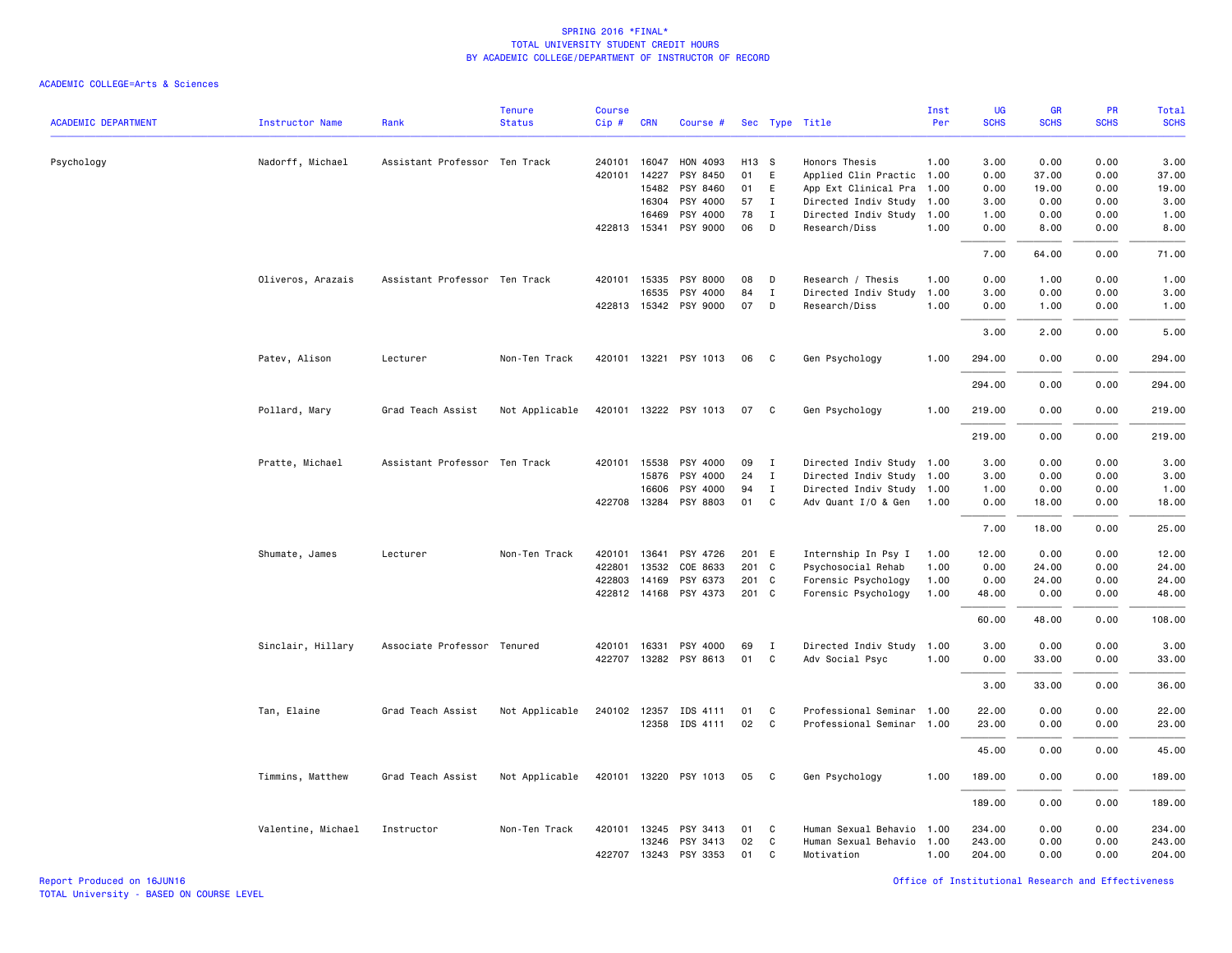| <b>ACADEMIC DEPARTMENT</b>                         |                        |                               | <b>Tenure</b>  | <b>Course</b> |            |                       |         |                |                           | Inst | <b>UG</b><br><b>SCHS</b> | <b>GR</b><br><b>SCHS</b> | <b>PR</b><br><b>SCHS</b> | Total<br><b>SCHS</b>  |
|----------------------------------------------------|------------------------|-------------------------------|----------------|---------------|------------|-----------------------|---------|----------------|---------------------------|------|--------------------------|--------------------------|--------------------------|-----------------------|
|                                                    | <b>Instructor Name</b> | Rank                          | <b>Status</b>  | Cip#          | <b>CRN</b> | Course #              |         |                | Sec Type Title            | Per  |                          |                          |                          |                       |
| Psychology                                         | Valentine, Michael     | Instructor                    | Non-Ten Track  | 422707        |            | 13262 PSY 4353        | 01      | $\mathbf{C}$   | Psychology and the L 1.00 |      | 90.00                    | 0.00                     | 0.00                     | 90.00                 |
|                                                    |                        |                               |                |               |            | 13923 PSY 3353        | 501 C   |                | Motivation                | 1.00 | 111.00                   | 0.00                     | 0.00                     | 111.00                |
|                                                    |                        |                               |                |               |            |                       |         |                |                           |      | 882.00                   | 0.00                     | 0.00                     | 882.00                |
|                                                    | Webb, Christopher      | Grad Teach Assist             | Not Applicable |               |            | 420101 13217 PSY 1013 | 02      | $\mathbf{C}$   | Gen Psychology            | 1.00 | 228.00                   | 0.00                     | 0.00                     | 228.00                |
|                                                    |                        |                               |                |               |            |                       |         |                |                           |      | 228.00                   | 0.00                     | 0.00                     | 228.00                |
|                                                    | Wilson, Rodney         | Assistant Professor Ten Track |                | 420101        |            | 13632 PSY 1021        | 201 C   |                | Career in Psychology 1.00 |      | 11.00                    | 0.00                     | 0.00                     | 11.00                 |
|                                                    |                        |                               |                |               | 13643      | PSY 6403              | 201 C   |                | Biological Psycholog 1.00 |      | 0.00                     | 3.00                     | 0.00                     | 3.00                  |
|                                                    |                        |                               |                | 422704 13636  |            | PSY 3314              | 201 B   |                | Experimental Psych        | 1.00 | 28.00                    | 0.00                     | 0.00                     | 28.00                 |
|                                                    |                        |                               |                | 422706        | 13640      | PSY 4403              | $201$ C |                | Biological Psycholog 1.00 |      | 57.00                    | 0.00                     | 0.00                     | 57.00                 |
|                                                    |                        |                               |                | 429999        |            | 14140 PSY 4990        | $201$ C |                | Special Topic In PSY 1.00 |      | 63.00                    | 0.00                     | 0.00                     | 63.00                 |
|                                                    |                        |                               |                |               |            |                       |         |                |                           |      | 159.00                   | 3.00                     | 0.00                     | 162.00                |
|                                                    | Winer, Eric            | Assistant Professor Ten Track |                | 240101        | 16043      | HON 4093              | H09 S   |                | Honors Thesis             | 1.00 | 3.00                     | 0.00                     | 0.00                     | 3.00                  |
|                                                    |                        |                               |                | 420101        | 15624      | PSY 4000              | 13      | $\mathbf{I}$   | Directed Indiv Study      | 1.00 | 3.00                     | 0.00                     | 0.00                     | 3.00                  |
|                                                    |                        |                               |                |               | 15629      | PSY 4000              | 15      | $\blacksquare$ | Directed Indiv Study 1.00 |      | 3.00                     | 0.00                     | 0.00                     | 3.00                  |
|                                                    |                        |                               |                |               | 16142      | PSY 8000              | 09      | D              | Research / Thesis         | 1.00 | 0.00                     | 3.00                     | 0.00                     | 3.00                  |
|                                                    |                        |                               |                |               | 16301      | PSY 4000              | 55      | $\blacksquare$ | Directed Indiv Study 1.00 |      | 3.00                     | 0.00                     | 0.00                     | 3.00                  |
|                                                    |                        |                               |                |               | 16303      | PSY 4000              | 56      | - 1            | Directed Indiv Study 1.00 |      | 3.00                     | 0.00                     | 0.00                     | 3.00                  |
|                                                    |                        |                               |                |               | 16373      | PSY 4000              | 77      | $\mathbf{I}$   | Directed Indiv Study 1.00 |      | 3.00                     | 0.00                     | 0.00                     | 3.00                  |
|                                                    |                        |                               |                | 422810        | 13278      | PSY 8333              | 01      | C              | Sys Of Psychotherapy 1.00 |      | 0.00                     | 18.00                    | 0.00                     | 18.00                 |
|                                                    |                        |                               |                | 422813        |            | 15336 PSY 9000        | 01      | D              | Research/Diss             | 1.00 | 0.00                     | 13.00                    | 0.00                     | 13.00                 |
|                                                    |                        |                               |                |               |            |                       |         |                |                           |      | 18.00                    | 34.00                    | 0.00                     | 52.00                 |
| ------------------------------------<br>Psychology |                        |                               |                |               |            |                       |         |                |                           |      | ========<br>7330.00      | ========<br>488.00       | ========<br>0.00         | ==========<br>7818.00 |
| ------------------------------------               |                        |                               |                |               |            |                       |         |                |                           |      | ========                 | <b>EEEEEEE</b>           | ---------                | ==========            |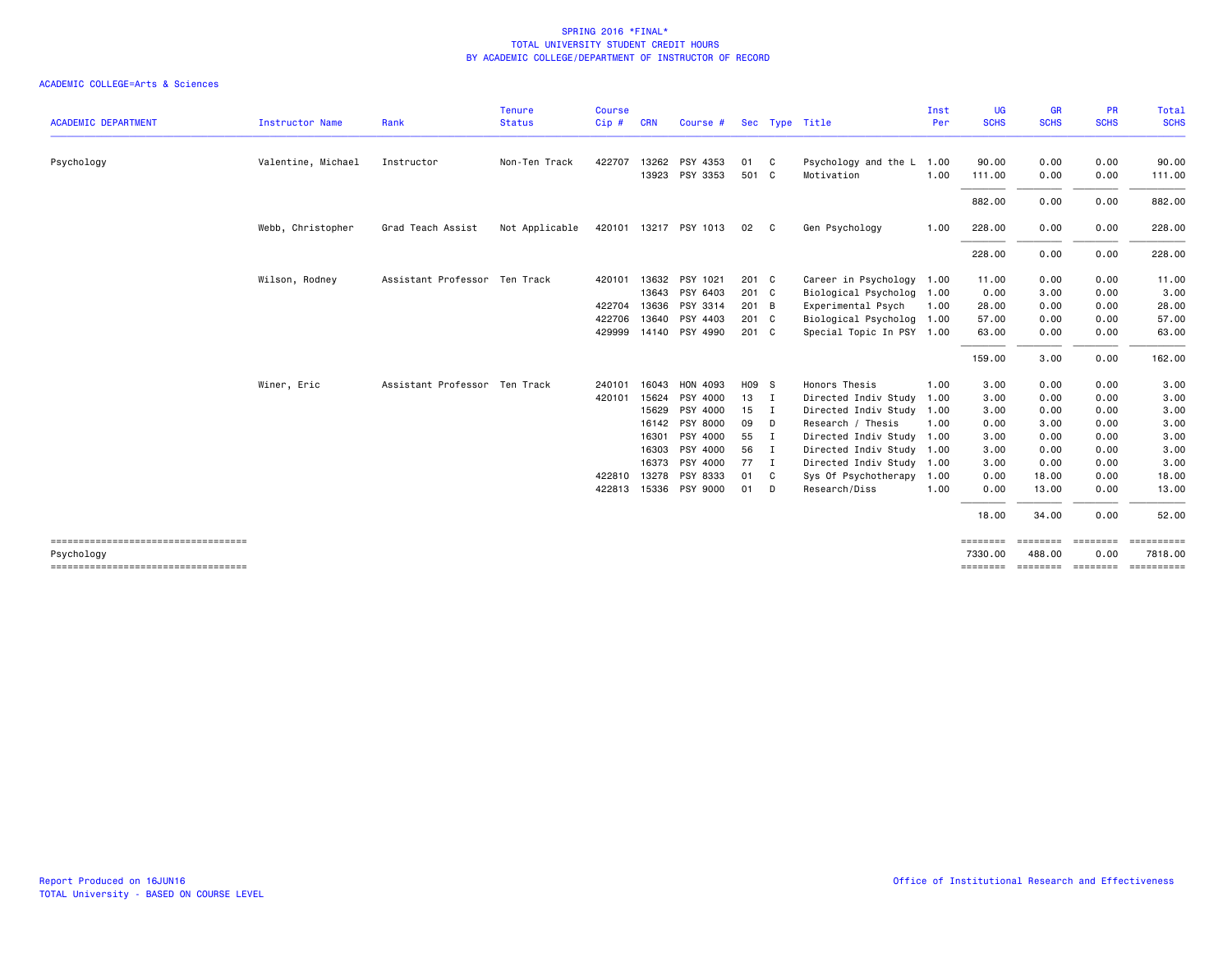| <b>ACADEMIC DEPARTMENT</b> | <b>Instructor Name</b> | Rank                              | <b>Tenure</b><br><b>Status</b> | <b>Course</b><br>Cip# | <b>CRN</b>   | Course #             |        |             | Sec Type Title            | Inst<br>Per | UG<br><b>SCHS</b> | <b>GR</b><br><b>SCHS</b> | <b>PR</b><br><b>SCHS</b> | Total<br><b>SCHS</b> |
|----------------------------|------------------------|-----------------------------------|--------------------------------|-----------------------|--------------|----------------------|--------|-------------|---------------------------|-------------|-------------------|--------------------------|--------------------------|----------------------|
| Sociology                  | Agnew, Nakimia         | Lecturer                          | Non-Ten Track                  |                       |              | 440701 14357 SW 3513 | 02     | C           | Social Work Pract I       | 1.00        | 42.00             | 0.00                     | 0.00                     | 42.00                |
|                            |                        |                                   |                                |                       |              |                      |        |             |                           |             | 42.00             | 0.00                     | 0.00                     | 42.00                |
|                            | Allison, Rachel        | Assistant Professor Ten Track     |                                |                       |              | 451101 14338 SO 8343 | 01     | s           | Complex Organiza          | 1.00        | 0.00              | 30.00                    | 0.00                     | 30.00                |
|                            |                        |                                   |                                |                       |              |                      |        |             |                           |             | 0.00              | 30.00                    | 0.00                     | 30.00                |
|                            | Barranco, Raymond      | Assistant Professor Ten Track     |                                | 451101                | 13369        | SO 8274              | 01     | B           | Grad Soc Stat I           | 1.00        | 0.00              | 16.00                    | 0.00                     | 16.00                |
|                            |                        |                                   |                                |                       |              | 16112 SO 8000        | 05     | D           | Research / Thesis         | 1.00        | 0.00              | 11.00                    | 0.00                     | 11.00                |
|                            |                        |                                   |                                |                       |              | 16113 SO 9000        | 07     | D           | Research / Diss           | 1.00        | 0.00              | 6.00                     | 0.00                     | 6.00                 |
|                            |                        |                                   |                                |                       |              |                      |        |             |                           |             | 0.00              | 33.00                    | 0.00                     | 33.00                |
|                            | Boyd, Robert           | Professor                         | Tenured                        | 050201                | 10006        | AAS 2203             | 02     | C           | Racial Minorities         | 1.00        | 39.00             | 0.00                     | 0.00                     | 39.00                |
|                            |                        |                                   |                                | 450201                | 10201        | AN 2203              | 02     | $\mathbf c$ | Racial Minorities         | 1.00        | 12.00             | 0.00                     | 0.00                     | 12.00                |
|                            |                        |                                   |                                |                       | 13351        | SO 2203              | 02     | C           | Racial Minorities         | 1.00        | 66.00             | 0.00                     | 0.00                     | 66.00                |
|                            |                        |                                   |                                | 451101                | 13359        | SO 4303              | 01     | C           | Urban Sociology           | 1.00        | 96.00             | 0.00                     | 0.00                     | 96.00                |
|                            |                        |                                   |                                |                       | 15953        | SO 9000              | 04     | D           | Research / Diss           | 1.00        | 0.00              | 7.00                     | 0.00                     | 7.00                 |
|                            |                        |                                   |                                |                       |              |                      |        |             |                           |             | 213.00            | 7.00                     | 0.00                     | 220.00               |
|                            | Brown, Dustin          | Assistant Professor Ten Track     |                                | 451101                | 13353        | SO 3213              | 02     | C           | Intr To Social Res        | 1.00        | 60.00             | 0.00                     | 0.00                     | 60.00                |
|                            |                        |                                   |                                |                       |              | 15864 SO 8990        | $02\,$ | C           | Special Topic In SO       | 1.00        | 0.00              | 15.00                    | 0.00                     | 15.00                |
|                            |                        |                                   |                                |                       |              |                      |        |             |                           |             | 60.00             | 15.00                    | 0.00                     | 75.00                |
|                            | Bryant, Natalie        | Lecturer                          | Non-Ten Track                  | 440701                |              | 13944 SW 3013        | 501 C  |             | Hum Beh Soc Envir I       | 1.00        | 78.00             | 0.00                     | 0.00                     | 78.00                |
|                            |                        |                                   |                                |                       |              |                      |        |             |                           |             | 78.00             | 0.00                     | 0.00                     | 78.00                |
|                            | Carr, Rhonda           | Assistant Professor Non-Ten Track |                                | 440701                | 13654        | SW 2323              | 201 C  |             | Social Welfare Polic 1.00 |             | 42.00             | 0.00                     | 0.00                     | 42.00                |
|                            |                        |                                   |                                |                       | 13658        | SW 3513              | 201 C  |             | Social Work Pract I       | 1.00        | 54.00             | 0.00                     | 0.00                     | 54.00                |
|                            |                        |                                   |                                |                       | 13659        | SW 4613              | 201 C  |             | Child Welf Services       | 1.00        | 75.00             | 0.00                     | 0.00                     | 75.00                |
|                            |                        |                                   |                                |                       | 16368        | SW 4000              | 201 I  |             | Directed Indiv Study 1.00 |             | 3.00              | 0.00                     | 0.00                     | 3.00                 |
|                            |                        |                                   |                                |                       |              | 16485 SW 4000        | 202 I  |             | Directed Indiv Study 1.00 |             | 3.00              | 0.00                     | 0.00                     | 3.00                 |
|                            |                        |                                   |                                |                       |              |                      |        |             |                           |             | 177.00            | 0.00                     | 0.00                     | 177.00               |
|                            | Carter, Courtney       | Assistant Professor Ten Track     |                                | 050201                | 10003        | AAS 1063             | 02     | C           | Intro to African Ame      | 1.00        | 165.00            | 0.00                     | 0.00                     | 165.00               |
|                            |                        |                                   |                                |                       | 10005        | AAS 2203             | 01     | C           | Racial Minorities         | 1.00        | 54.00             | 0.00                     | 0.00                     | 54.00                |
|                            |                        |                                   |                                |                       | 450201 10200 | AN 2203              | 01     | C           | Racial Minorities         | 1.00        | 6.00              | 0.00                     | 0.00                     | 6.00                 |
|                            |                        |                                   |                                |                       | 13350        | SO 2203              | 01     | C           | Racial Minorities         | 1.00        | 57.00             | 0.00                     | 0.00                     | 57.00                |
|                            |                        |                                   |                                |                       |              |                      |        |             |                           |             | 282.00            | 0.00                     | 0.00                     | 282.00               |
|                            | Cheek, Jennifer        | Grad Teach Assist                 | Not Applicable                 | 451101                | 13332        | SO 1003              | 09     | C           | Intro To Sociology        | 1.00        | 234.00            | 0.00                     | 0.00                     | 234.00               |
|                            |                        |                                   |                                |                       | 14331        | SO 1103              | 05     | C           | Contemp Social Prob       | 1.00        | 234.00            | 0.00                     | 0.00                     | 234.00               |
|                            |                        |                                   |                                |                       |              | 14332 SO 1103        | 06     | C           | Contemp Social Prob       | 1.00        | 225.00            | 0.00                     | 0.00                     | 225.00               |
|                            |                        |                                   |                                |                       |              |                      |        |             |                           |             | 693.00            | 0.00                     | 0.00                     | 693.00               |
|                            | Cook, Amanda           | Assistant Professor Ten Track     |                                | 450401                | 13544        | CRM 4803             | 201 C  |             | Senior Sem in Crimin      | 1.00        | 24.00             | 0.00                     | 0.00                     | 24.00                |
|                            |                        |                                   |                                |                       |              | 14152 CRM 3363       | 201 C  |             | Globalization and Cr 1.00 |             | 63.00             | 0.00                     | 0.00                     | 63.00                |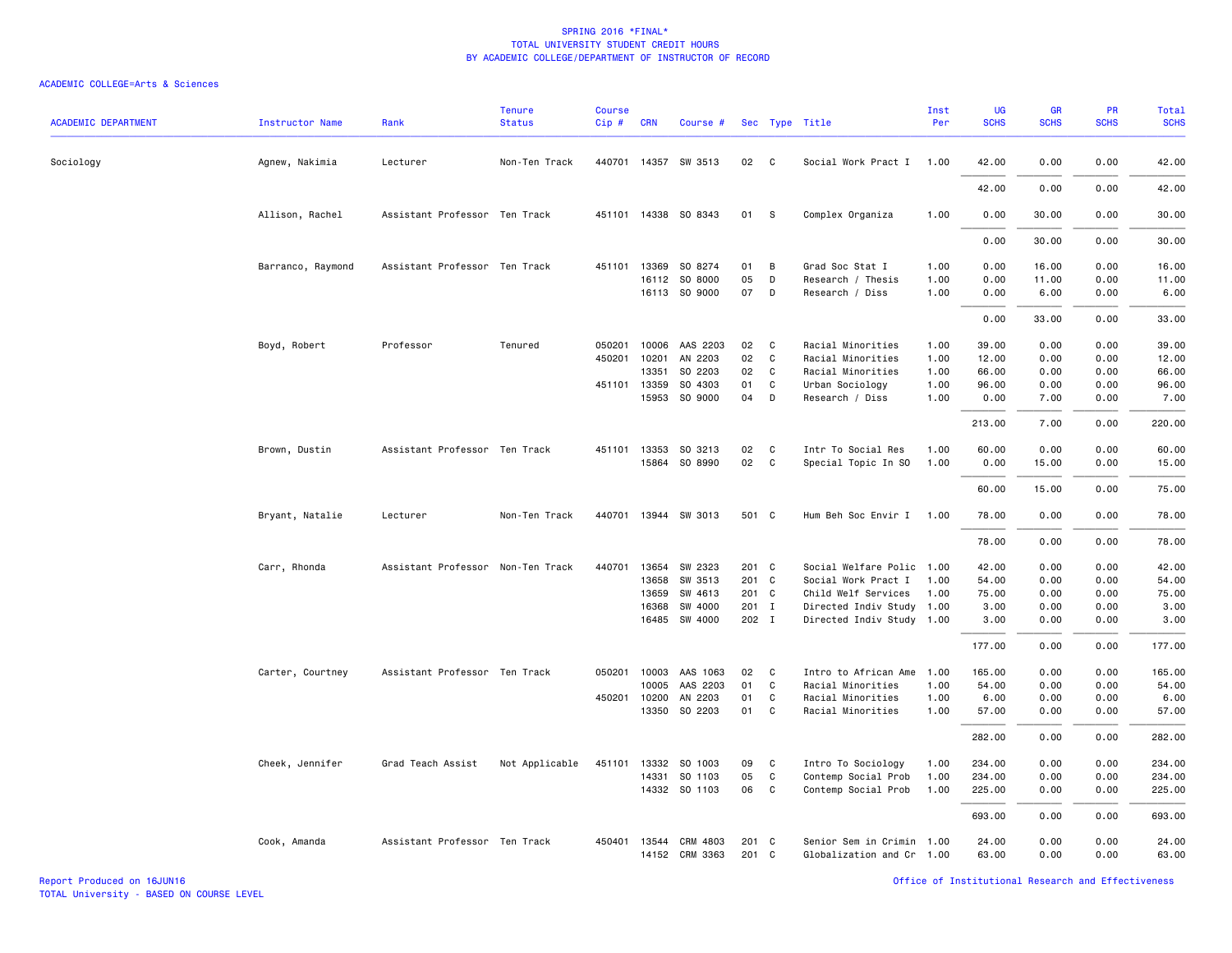| <b>ACADEMIC DEPARTMENT</b> | <b>Instructor Name</b> | Rank                          | <b>Tenure</b><br><b>Status</b> | <b>Course</b><br>$Cip \#$ | <b>CRN</b>   | Course #             |       |                | Sec Type Title            | Inst<br>Per | UG<br><b>SCHS</b> | GR<br><b>SCHS</b> | PR<br><b>SCHS</b> | <b>Total</b><br><b>SCHS</b> |
|----------------------------|------------------------|-------------------------------|--------------------------------|---------------------------|--------------|----------------------|-------|----------------|---------------------------|-------------|-------------------|-------------------|-------------------|-----------------------------|
| Sociology                  | Cook, Amanda           | Assistant Professor Ten Track |                                | 450401                    | 15051        | CRM 4323             | 201 C |                | Victimology               | 1.00        | 3.00              | 0.00              | 0.00              | 3.00                        |
|                            |                        |                               |                                | 451101                    | 16012        | SO 7000              | 201 I |                | Directed Indiv Study      | 1.00        | 0.00              | 3.00              | 0.00              | 3.00                        |
|                            |                        |                               |                                |                           |              | 16055 SO 7000        | 205 I |                | Directed Indiv Study 1.00 |             | 0.00              | 3.00              | 0.00              | 3.00                        |
|                            |                        |                               |                                |                           |              |                      |       |                |                           |             |                   |                   |                   |                             |
|                            |                        |                               |                                |                           |              |                      |       |                |                           |             | 90.00             | 6.00              | 0.00              | 96.00                       |
|                            | Cooper, Melissa        | Lecturer                      | Non-Ten Track                  | 440701                    | 14768        | SW 3033              | 501 S |                | Seminar in Resilienc 1.00 |             | 42.00             | 0.00              | 0.00              | 42.00                       |
|                            |                        |                               |                                |                           |              | 14770 SW 4533        | 501 C |                | Sub Abuse in SW Svcs 0.99 |             | 41.58             | 0.00              | 0.00              | 41.58                       |
|                            |                        |                               |                                |                           |              |                      |       |                |                           |             | 83.58             | 0.00              | 0.00              | 83.58                       |
|                            | Crudden, Adele         | Professor                     | Tenured                        |                           |              | 440701 13424 SW 3213 | 01    | C <sub>c</sub> | Research Meth in SW       | 1.00        | 42.00             | 0.00              | 0.00              | 42.00                       |
|                            |                        |                               |                                |                           |              |                      |       |                |                           |             | 42.00             | 0.00              | 0.00              | 42.00                       |
|                            | Dunaway, R. Gregory    | Professor                     | Tenured                        |                           |              | 451101 16483 SO 9000 | 10    | D              | Research / Diss           | 1.00        | 0.00              | 1.00              | 0.00              | 1.00                        |
|                            |                        |                               |                                |                           |              |                      |       |                |                           |             | 0.00              | 1.00              | 0.00              | 1.00                        |
|                            | Evans, David           | Lecturer                      | Non-Ten Track                  | 450401                    | 13541        | CRM 2003             | 201 C |                | Crime Justice Inequa      | 1.00        | 30.00             | 0.00              | 0.00              | 30.00                       |
|                            |                        |                               |                                | 451101                    | 13324        | SO 1003              | 01    | C              | Intro To Sociology        | 1.00        | 207.00            | 0.00              | 0.00              | 207.00                      |
|                            |                        |                               |                                |                           | 13329        | SO 1003              | 06    | C              | Intro To Sociology        | 1.00        | 162.00            | 0.00              | 0.00              | 162.00                      |
|                            |                        |                               |                                |                           | 13330        | SO 1003              | 07    | <b>C</b>       | Intro To Sociology        | 1.00        | 234.00            | 0.00              | 0.00              | 234.00                      |
|                            |                        |                               |                                |                           |              |                      |       |                |                           |             | 633.00            | 0.00              | 0.00              | 633.00                      |
|                            | Gochanour, Amanda      | Lecturer                      | Non-Ten Track                  | 450401                    | 15036        | CRM 4233             | 501 C |                | Juvenile Delinquency      | 1.00        | 9.00              | 0.00              | 0.00              | 9.00                        |
|                            |                        |                               |                                | 451101                    | 13937        | SO 1003              | 501 C |                | Intro To Sociology        | 1.00        | 87.00             | 0.00              | 0.00              | 87.00                       |
|                            |                        |                               |                                |                           | 13938        | SO 1203              | 501 C |                | Marriage & Family         | 1.00        | 87.00             | 0.00              | 0.00              | 87.00                       |
|                            |                        |                               |                                |                           |              | 13940 SO 4233        | 501 C |                | Juvenile Delinquency      | 1.00        | 81.00             | 0.00              | 0.00              | 81.00                       |
|                            |                        |                               |                                |                           |              |                      |       |                |                           |             | 264.00            | 0.00              | 0.00              | 264.00                      |
|                            | Guasco, Robert         | Lecturer                      | Non-Ten Track                  |                           |              | 440701 13663 SW 4926 | 201 E |                | Sw Fld Prac/Sem II        | 0.49        | 61.74             | 0.00              | 0.00              | 61.74                       |
|                            |                        |                               |                                |                           |              |                      |       |                |                           |             | 61.74             | 0.00              | 0.00              | 61.74                       |
|                            | Hagerman, Margaret     | Assistant Professor Ten Track |                                |                           | 451101 15893 | SO 8000              | 03    | D              | Research / Thesis         | 1.00        | 0.00              | 9.00              | 0.00              | 9.00                        |
|                            |                        |                               |                                |                           |              | 16157 SO 9000        | 08    | D              | Research / Diss           | 1.00        | 0.00              | 3.00              | 0.00              | 3.00                        |
|                            |                        |                               |                                |                           |              |                      |       |                |                           |             | 0.00              | 12.00             | 0.00              | 12.00                       |
|                            | Harris, Colleen        | Non-Faculty                   | Not Applicable                 |                           |              | 450201 13939 SO 4173 | 501 C |                | Environment-Society       | 1.00        | 69.00             | 0.00              | 0.00              | 69.00                       |
|                            |                        |                               |                                |                           |              |                      |       |                |                           |             | 69.00             | 0.00              | 0.00              | 69.00                       |
|                            | Haynes, Stacy          | Associate Professor Tenured   |                                | 450401                    | 10979        | CRM 3103             | 01    | C              | Contemp Issues in CJ      | 1.00        | 117.00            | 0.00              | 0.00              | 117.00                      |
|                            |                        |                               |                                |                           | 451101 15706 | SO 8000              | 02    | D              | Research / Thesis         | 1.00        | 0.00              | 4.00              | 0.00              | 4.00                        |
|                            |                        |                               |                                |                           | 15888        | SO 9000              | 02    | D              | Research / Diss           | 1.00        | 0.00              | 11.00             | 0.00              | 11.00                       |
|                            |                        |                               |                                |                           |              |                      |       |                |                           |             | 117.00            | 15.00             | 0.00              | 132.00                      |
|                            | Hinton, Madison        | Grad Teach Assist             | Not Applicable                 |                           |              | 451101 13337 SO 1103 | 01    | C              | Contemp Social Prob       | 1.00        | 231.00            | 0.00              | 0.00              | 231.00                      |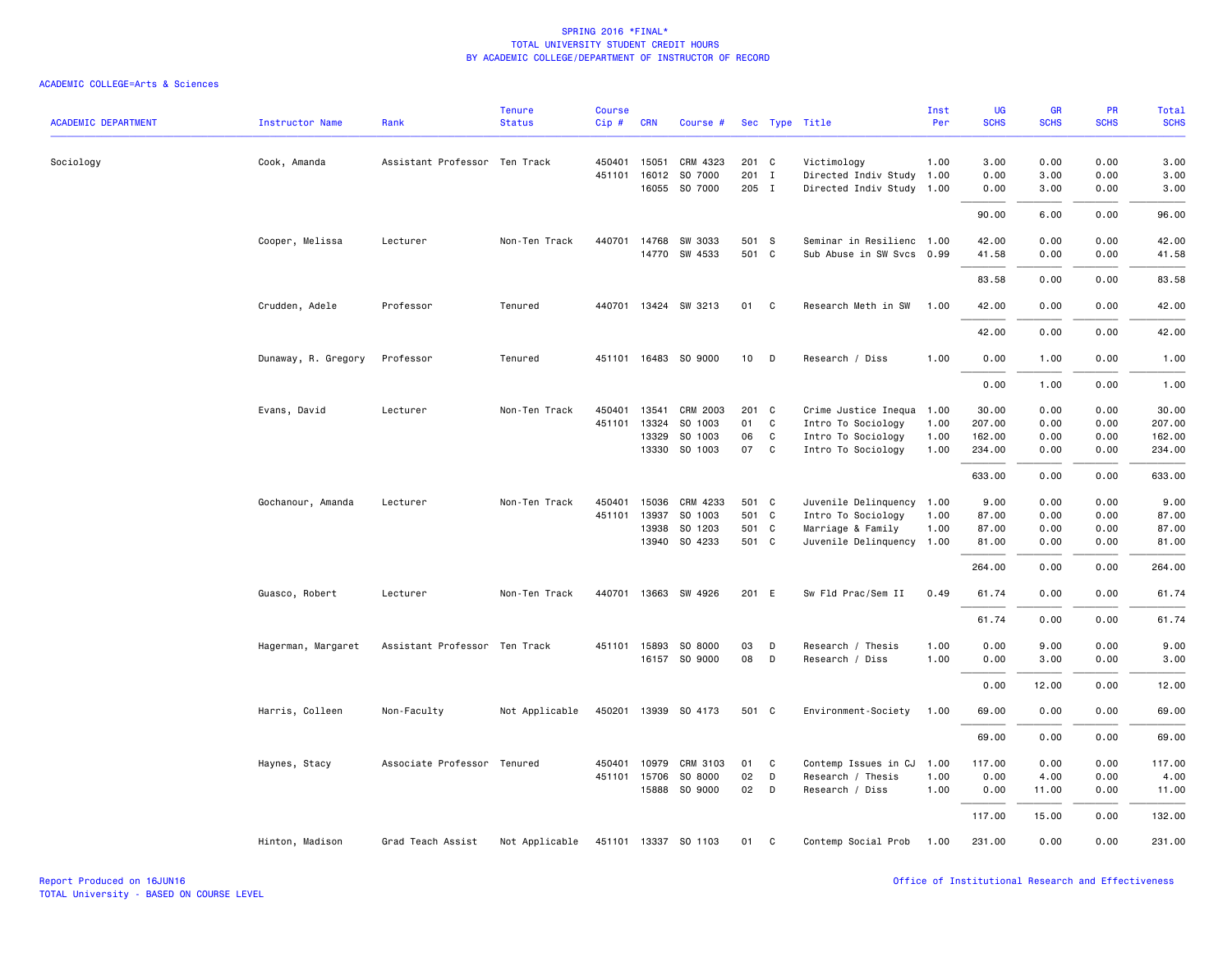### ACADEMIC COLLEGE=Arts & Sciences

| <b>ACADEMIC DEPARTMENT</b> | <b>Instructor Name</b> | Rank                          | <b>Tenure</b><br><b>Status</b> | <b>Course</b><br>Cip# | <b>CRN</b> | Course #             |       |              | Sec Type Title             | Inst<br>Per | UG<br><b>SCHS</b> | <b>GR</b><br><b>SCHS</b> | PR<br><b>SCHS</b> | <b>Total</b><br><b>SCHS</b> |
|----------------------------|------------------------|-------------------------------|--------------------------------|-----------------------|------------|----------------------|-------|--------------|----------------------------|-------------|-------------------|--------------------------|-------------------|-----------------------------|
|                            |                        |                               |                                |                       |            |                      |       |              |                            |             |                   |                          |                   |                             |
|                            |                        |                               |                                |                       |            |                      |       |              |                            |             | 231.00            | 0.00                     | 0.00              | 231.00                      |
| Sociology                  | Hintz, Melanie         | Lecturer                      | Non-Ten Track                  |                       |            | 440701 13425 SW 3513 | 01 C  |              | Social Work Pract I 1.00   |             | 48.00             | 0.00                     | 0.00              | 48.00                       |
|                            |                        |                               |                                |                       |            |                      |       |              |                            |             | 48.00             | 0.00                     | 0.00              | 48.00                       |
|                            | Hossfeld, Leslie       | Professor                     | Tenured                        |                       |            | 451101 15990 SO 8000 | 04    | D            | Research / Thesis          | 1.00        | 0.00              | 3.00                     | 0.00              | 3.00                        |
|                            |                        |                               |                                |                       |            | 16073 SO 9000        | 06    | D            | Research / Diss            | 1.00        | 0.00              | 9.00                     | 0.00              | 9.00                        |
|                            |                        |                               |                                |                       |            |                      |       |              |                            |             | 0.00              | 12.00                    | 0.00              | 12.00                       |
|                            | Johnson, Jada          | Instructor                    | Non-Ten Track                  | 440701                |            | 13428 SW 4713        | 01    | -S           | Sen Sem Social Work        | 1.00        | 36.00             | 0.00                     | 0.00              | 36.00                       |
|                            |                        |                               |                                |                       | 13429      | SW 4916              | 01    | E            | Sw Fld Prac/Sem I          | 1.00        | 96.00             | 0.00                     | 0.00              | 96.00                       |
|                            |                        |                               |                                |                       | 13430      | SW 4926              | 01    | E            | Sw Fld Prac/Sem II         | 1.00        | 96.00             | 0.00                     | 0.00              | 96.00                       |
|                            |                        |                               |                                |                       | 16166      | SW 4000              | 03    | $\mathbf{I}$ | Directed Indiv Study       | 1.00        | 1.00              | 0.00                     | 0.00              | 1.00                        |
|                            |                        |                               |                                |                       | 16222      | SW 4000              | 05    | $\mathbf{I}$ | Directed Indiv Study 1.00  |             | 1.00              | 0.00                     | 0.00              | 1.00                        |
|                            |                        |                               |                                |                       |            | 16268 SW 4000        | 06    | $\mathbf{I}$ | Directed Indiv Study 1.00  |             | 1.00              | 0.00                     | 0.00              | 1.00                        |
|                            |                        |                               |                                |                       |            |                      |       |              |                            |             | 231.00            | 0.00                     | 0.00              | 231.00                      |
|                            | Johnson, Kecia         | Assistant Professor Ten Track |                                | 450401                | 10982      | CRM 3343             | 01    | C            | Gender, Crime & Justi 1.00 |             | 99.00             | 0.00                     | 0.00              | 99.00                       |
|                            |                        |                               |                                | 451101                | 10981      | CRM 3313             | 01    | C            | Deviant Behavior.          | 1.00        | 66.00             | 0.00                     | 0.00              | 66.00                       |
|                            |                        |                               |                                |                       | 13354      | SO 3313              | 01    | C            | Deviant Behavior           | 1.00        | 87.00             | 0.00                     | 0.00              | 87.00                       |
|                            |                        |                               |                                |                       |            | 13356 SO 3343        | 01    | C            | Gender, Crime & Just 1.00  |             | 75.00             | 0.00                     | 0.00              | 75.00                       |
|                            |                        |                               |                                |                       |            |                      |       |              |                            |             | 327.00            | 0.00                     | 0.00              | 327.00                      |
|                            | Keith, Shelley         | Assistant Professor Ten Track |                                | 450401                |            | 10985 CRM 3603       | 01    | C            | Criminological Theor 1.00  |             | 69.00             | 0.00                     | 0.00              | 69.00                       |
|                            |                        |                               |                                | 451101                |            | 15208 SO 8990        | 01    | C            | Special Topic In SO        | 1.00        | 0.00              | 18.00                    | 0.00              | 18.00                       |
|                            |                        |                               |                                |                       |            |                      |       |              |                            |             |                   |                          |                   |                             |
|                            |                        |                               |                                |                       |            |                      |       |              |                            |             | 69.00             | 18.00                    | 0.00              | 87.00                       |
|                            | Kelly, Kimberly        | Associate Professor Tenured   |                                |                       |            | 451101 15394 SO 9000 | 01    | D            | Research / Diss            | 1.00        | 0.00              | 10.00                    | 0.00              | 10.00                       |
|                            |                        |                               |                                |                       |            |                      |       |              |                            |             | 0.00              | 10.00                    | 0.00              | 10.00                       |
|                            | Kerr, Laura            | Grad Teach Assist             | Not Applicable                 |                       |            | 451101 13338 SO 1103 | 02    | C            | Contemp Social Prob        | 1.00        | 153.00            | 0.00                     | 0.00              | 153.00                      |
|                            |                        |                               |                                |                       |            |                      |       |              |                            |             | 153.00            | 0.00                     | 0.00              | 153.00                      |
|                            | Knowles, Veronica      | Lecturer                      | Non-Ten Track                  |                       |            | 440701 13943 SW 3003 | 501 C |              | Populations at-risk        | 1.00        | 51.00             | 0.00                     | 0.00              | 51.00                       |
|                            |                        |                               |                                |                       |            |                      |       |              |                            |             | 51.00             | 0.00                     | 0.00              | 51.00                       |
|                            | Ladner, Tina           | Lecturer                      | Non-Ten Track                  | 450401                |            | 13540 CRM 1003       |       | 201 C        | Crime & Justice in A 1.00  |             | 33.00             | 0.00                     | 0.00              | 33.00                       |
|                            |                        |                               |                                |                       |            |                      |       |              |                            |             | 33.00             | 0.00                     | 0.00              | 33.00                       |
|                            |                        | Lecturer                      | Non-Ten Track                  | 451101                | 13331      | SO 1003              | 08    | C            | Intro To Sociology         | 1.00        | 237.00            | 0.00                     | 0.00              | 237.00                      |
|                            | Lay, David             |                               |                                |                       | 13333      | SO 1003              | 10    | $\mathtt{C}$ | Intro To Sociology         | 1.00        | 237.00            | 0.00                     | 0.00              | 237.00                      |
|                            |                        |                               |                                |                       | 13339      | SO 1103              | 03    | C            | Contemp Social Prob        | 1.00        | 225.00            | 0.00                     | 0.00              | 225.00                      |
|                            |                        |                               |                                |                       | 14336      | SO 3013              | 01    | C            | Soc & The Indiv            | 1.00        | 114.00            | 0.00                     | 0.00              | 114.00                      |
|                            |                        |                               |                                |                       |            | 16003 SO 1203        | 04    | С            | Marriage & Family          | 1.00        | 147.00            | 0.00                     | 0.00              | 147.00                      |
|                            |                        |                               |                                |                       |            |                      |       |              |                            |             |                   |                          |                   |                             |

Report Produced on 16JUN16 Office of Institutional Research and Effectiveness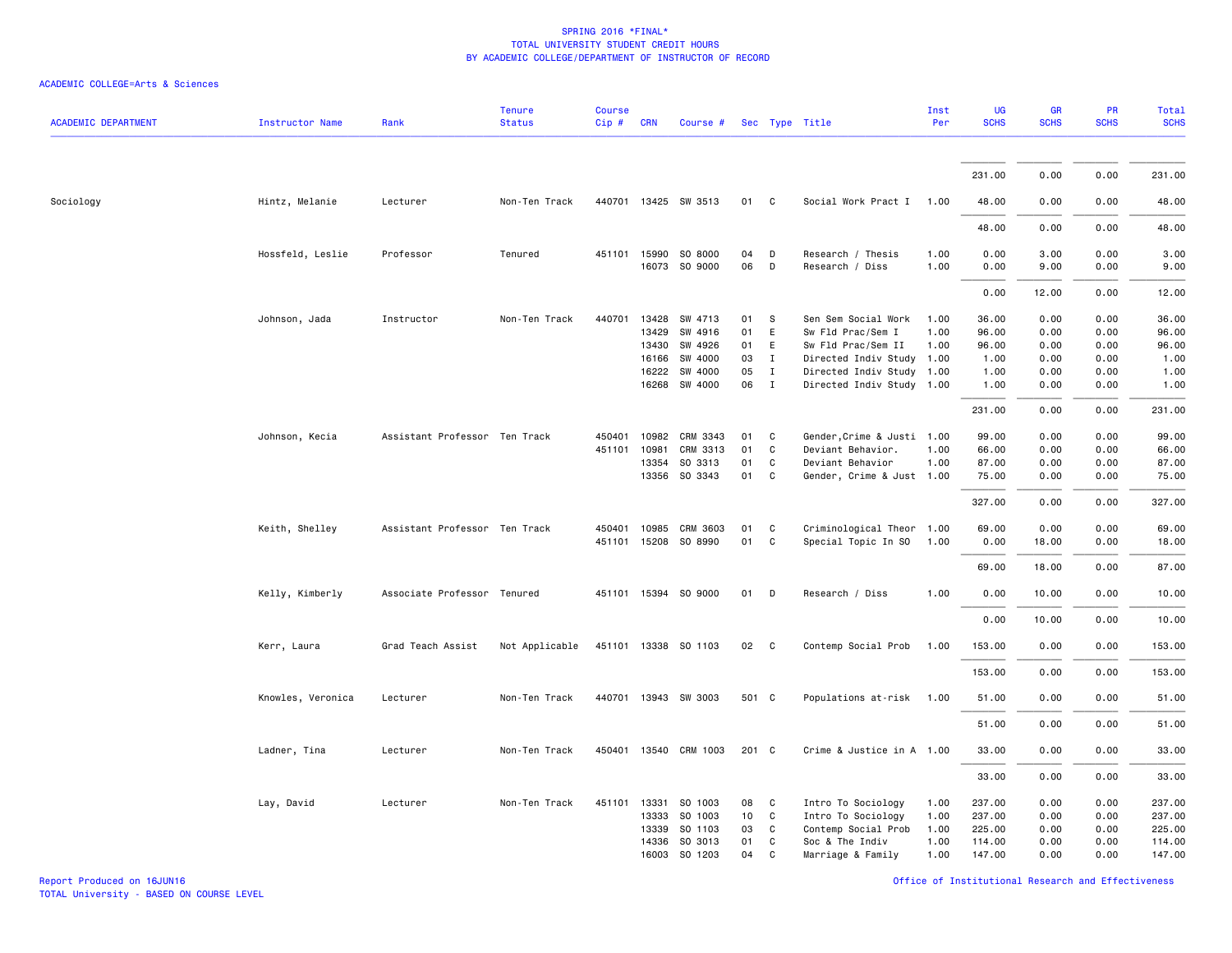|                            |                        |                               | <b>Tenure</b> | <b>Course</b> |              |                      |        |              |                           | Inst | UG          | <b>GR</b>   | PR          | Total       |
|----------------------------|------------------------|-------------------------------|---------------|---------------|--------------|----------------------|--------|--------------|---------------------------|------|-------------|-------------|-------------|-------------|
| <b>ACADEMIC DEPARTMENT</b> | <b>Instructor Name</b> | Rank                          | <b>Status</b> | Cip #         | <b>CRN</b>   | Course #             |        |              | Sec Type Title            | Per  | <b>SCHS</b> | <b>SCHS</b> | <b>SCHS</b> | <b>SCHS</b> |
|                            |                        |                               |               |               |              |                      |        |              |                           |      |             |             |             |             |
|                            |                        |                               |               |               |              |                      |        |              |                           |      | 960.00      | 0.00        | 0.00        | 960.00      |
| Sociology                  | May, David             | Professor                     | Tenured       |               | 450401 15258 | CRM 4990             | 02     | C            | Special Topics in CR 1.00 |      | 42.00       | 0.00        | 0.00        | 42.00       |
|                            |                        |                               |               |               | 15550        | CRM 4000             | 01     | $\mathbf{I}$ | Directed Indiv Study 1.00 |      | 3.00        | 0.00        | 0.00        | 3.00        |
|                            |                        |                               |               |               | 16392        | CRM 4000             | 03     | $\mathbf{I}$ | Directed Indiv Study      | 1.00 | 1.00        | 0.00        | 0.00        | 1.00        |
|                            |                        |                               |               | 451101        | 15203        | SO 4000              | 01     | I            | Directed Indiv Study 1.00 |      | 6.00        | 0.00        | 0.00        | 6.00        |
|                            |                        |                               |               |               | 15257        | SO 4990              | 02     | C            | Special Topic In SO       | 1.00 | 27.00       | 0.00        | 0.00        | 27.00       |
|                            |                        |                               |               |               | 15704        | SO 4000              | 02     | $\mathbf{I}$ | Directed Indiv Study      | 1.00 | 1.00        | 0.00        | 0.00        | 1.00        |
|                            |                        |                               |               |               | 15968        | SO 9000              | 05     | D            | Research / Diss           | 1.00 | 0.00        | 15.00       | 0.00        | 15.00       |
|                            |                        |                               |               |               |              | 16550 SO 4000        | 03     | $\mathbf{I}$ | Directed Indiv Study 1.00 |      | 3.00        | 0.00        | 0.00        | 3.00        |
|                            |                        |                               |               |               |              |                      |        |              |                           |      | 83.00       | 15.00       | 0.00        | 98.00       |
|                            | McKinley, Kenya        | Assistant Professor Ten Track |               | 440701        | 13420        | SW 2313              | 01     | C            | Int Soc Work/Soc Wel      | 1.00 | 81.00       | 0.00        | 0.00        | 81.00       |
|                            |                        |                               |               |               | 13422        | SW 3003              | 01     | C            | Populations at-risk       | 1.00 | 60.00       | 0.00        | 0.00        | 60.00       |
|                            |                        |                               |               |               |              | 13427 SW 4613        | 01     | $\mathbf{C}$ | Child Welf Services       | 1.00 | 129.00      | 0.00        | 0.00        | 129.00      |
|                            |                        |                               |               |               |              |                      |        |              |                           |      | 270.00      | 0.00        | 0.00        | 270.00      |
|                            | Netadj, Mehrzad        | Instructor                    | Non-Ten Track | 451101        | 13342        | SO 1203              | 01     | C            | Marriage & Family         | 1.00 | 231.00      | 0.00        | 0.00        | 231.00      |
|                            |                        |                               |               |               | 13343        | SO 1203              | 02     | C            | Marriage & Family         | 1.00 | 231.00      | 0.00        | 0.00        | 231.00      |
|                            |                        |                               |               |               |              | 13344 SO 1203        | 03     | C            | Marriage & Family         | 1.00 | 237.00      | 0.00        | 0.00        | 237.00      |
|                            |                        |                               |               |               |              | 13352 SO 3213        | 01     | C            | Intr To Social Res        | 1.00 | 60.00       | 0.00        | 0.00        | 60.00       |
|                            |                        |                               |               |               |              |                      |        |              |                           |      | 759.00      | 0.00        | 0.00        | 759.00      |
|                            | Nichols, Reynolds      | Lecturer                      | Non-Ten Track | 450401        |              | 14353 CRM 3113       | 01     | C            | Comm Crime Prev & Po 1.00 |      | 102.00      | 0.00        | 0.00        | 102.00      |
|                            |                        |                               |               |               |              |                      |        |              |                           |      | 102.00      | 0.00        | 0.00        | 102.00      |
|                            | Parisi, Domenico       | Professor                     | Tenured       |               |              | 451101 16547 SO 9000 | $11$ D |              | Research / Diss           | 1.00 | 0.00        | 9.00        | 0.00        | 9.00        |
|                            |                        |                               |               |               |              |                      |        |              |                           |      | 0.00        | 9.00        | 0.00        | 9.00        |
|                            | Perry, Ashley          | Instructor                    | Non-Ten Track | 450401        | 10978        | <b>CRM 2003</b>      | 01     | C            | Crime Justice Inequa 1.00 |      | 138.00      | 0.00        | 0.00        | 138.00      |
|                            |                        |                               |               |               | 14352        | <b>CRM 2003</b>      | 02     | C            | Crime Justice Inequa 1.00 |      | 120.00      | 0.00        | 0.00        | 120.00      |
|                            |                        |                               |               |               |              | 14356 CRM 4243       | 01     | C.           | Drugs, Crime and Con 1.00 |      | 114.00      | 0.00        | 0.00        | 114.00      |
|                            |                        |                               |               |               |              |                      |        |              |                           |      | 372.00      | 0.00        | 0.00        | 372.00      |
|                            | Peterson, Lindsey      | Assistant Professor Ten Track |               | 450401        | 14899        | CRM 4990             | 01     | C            | Special Topics in CR 1.00 |      | 24.00       | 0.00        | 0.00        | 24.00       |
|                            |                        |                               |               | 451101        | 13362        | SO 4803              | 01     | C            | Social Research Prac      | 1.00 | 63.00       | 0.00        | 0.00        | 63.00       |
|                            |                        |                               |               |               | 14898        | SO 4990              | 01     | C            | Special Topic In SO       | 1.00 | 27.00       | 0.00        | 0.00        | 27.00       |
|                            |                        |                               |               |               | 16170        | SO 7000              | 01     | $\mathbf{I}$ | Directed Indiv Study      | 1.00 | 0.00        | 3.00        | 0.00        | 3.00        |
|                            |                        |                               |               |               |              | 16258 SO 9000        | 09     | D            | Research / Diss           | 1.00 | 0.00        | 11.00       | 0.00        | 11.00       |
|                            |                        |                               |               |               |              |                      |        |              |                           |      | 114.00      | 14.00       | 0.00        | 128.00      |
|                            | Pilkinton, Melinda     | Associate Professor Tenured   |               |               | 440701 13423 | SW 3023              | 01     | $\mathbf{C}$ | Hum Beh Soc Envir II 1.00 |      | 117.00      | 0.00        | 0.00        | 117.00      |
|                            |                        |                               |               |               | 14358        | SW 4623              | 01     | C            | Sw With The Aged          | 1.00 | 30.00       | 0.00        | 0.00        | 30.00       |
|                            |                        |                               |               |               | 14770        | SW 4533              | 501 C  |              | Sub Abuse in SW Svcs 0.01 |      | 0.42        | 0.00        | 0.00        | 0.42        |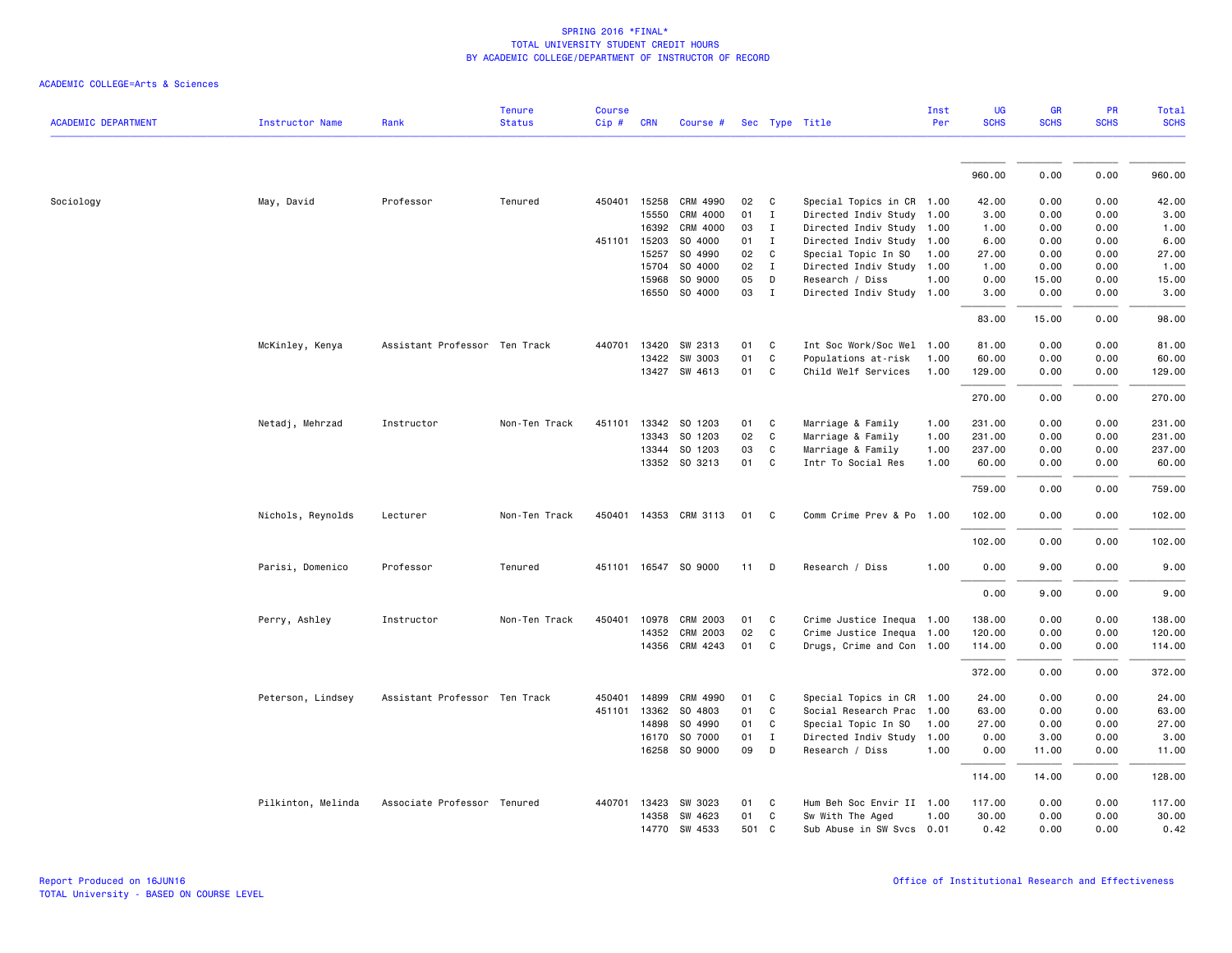|                            |                   |                               | <b>Tenure</b>  | <b>Course</b> |              |                                         |          |              |                            | Inst | <b>UG</b>      | <b>GR</b>    | PR           | <b>Total</b>   |
|----------------------------|-------------------|-------------------------------|----------------|---------------|--------------|-----------------------------------------|----------|--------------|----------------------------|------|----------------|--------------|--------------|----------------|
| <b>ACADEMIC DEPARTMENT</b> | Instructor Name   | Rank                          | <b>Status</b>  | Cip#          | <b>CRN</b>   | Course #                                |          |              | Sec Type Title             | Per  | <b>SCHS</b>    | <b>SCHS</b>  | <b>SCHS</b>  | <b>SCHS</b>    |
|                            |                   |                               |                |               |              |                                         |          |              |                            |      | 147.42         |              |              | 147.42         |
|                            |                   |                               |                |               |              |                                         |          |              |                            |      |                | 0.00         | 0.00         |                |
| Sociology                  | Rader, Nicole     | Associate Professor Tenured   |                | 450401        | 10986        | CRM 4803                                | 01       | C            | Senior Sem in Crimin       | 1.00 | 93.00          | 0.00         | 0.00         | 93.00          |
|                            |                   |                               |                | 451101        | 14337        | SO 8233                                 | 01       | C            | Qualitative Analysis       | 1.00 | 0.00           | 33.00        | 0.00         | 33.00          |
|                            |                   |                               |                |               | 15580        | SO 8000                                 | 01       | D            | Research / Thesis          | 1.00 | 0.00           | 9.00         | 0.00         | 9.00           |
|                            |                   |                               |                |               | 15898        | SO 9000                                 | 03       | D            | Research / Diss            | 1.00 | 0.00           | 20.00        | 0.00         | 20.00          |
|                            |                   |                               |                |               |              |                                         |          |              |                            |      | 93.00          | 62.00        | 0.00         | 155.00         |
|                            | Ralston, Margaret | Assistant Professor Ten Track |                |               |              | 451101 13363 SO 4803                    | 02       | $\mathbf{C}$ | Social Research Prac 1.00  |      | 72.00          | 0.00         | 0.00         | 72.00          |
|                            |                   |                               |                |               |              |                                         |          |              |                            |      | 72.00          | 0.00         | 0.00         | 72.00          |
|                            | Robertson, Angela | Research Professor            | Non-Ten Track  |               |              | 450401 14354 CRM 3353                   | 01       | C            | Race, Crime & Justic 1.00  |      | 114.00         | 0.00         | 0.00         | 114.00         |
|                            |                   |                               |                |               |              |                                         |          |              |                            |      | 114.00         | 0.00         | 0.00         | 114.00         |
|                            | Rogers, Sarah     | Grad Teach Assist             | Not Applicable |               |              | 450401 10976 CRM 1003                   | 01       | C            | Crime & Justice in A 1.00  |      | 147.00         | 0.00         | 0.00         | 147.00         |
|                            |                   |                               |                |               |              | 451101 14334 SO 1103                    | 08       | C            | Contemp Social Prob        | 1.00 | 183.00         | 0.00         | 0.00         | 183.00         |
|                            |                   |                               |                |               |              |                                         |          |              |                            |      |                |              | 0.00         |                |
|                            |                   |                               |                |               |              |                                         |          |              |                            |      | 330.00         | 0.00         |              | 330.00         |
|                            | Savage, Angela    | Instructor                    | Non-Ten Track  |               |              | 440701 13662 SW 4916                    | 201 E    |              | Sw Fld Prac/Sem I          | 1.00 | 126.00         | 0.00         | 0.00         | 126.00         |
|                            |                   |                               |                |               |              | 13663 SW 4926                           | 201 E    |              | Sw Fld Prac/Sem II         | 0.51 | 64.26          | 0.00         | 0.00         | 64.26          |
|                            |                   |                               |                |               |              |                                         |          |              |                            |      | 190.26         | 0.00         | 0.00         | 190.26         |
|                            | Swan, Courtney    | Lecturer                      | Non-Ten Track  |               |              | 440701 13421 SW 2323                    | 01       | C            | Social Welfare Polic 1.00  |      | 129.00         | 0.00         | 0.00         | 129.00         |
|                            |                   |                               |                |               |              |                                         |          |              |                            |      | 129.00         | 0.00         | 0.00         | 129.00         |
|                            | Swindell, Marian  | Associate Professor Tenured   |                |               | 440701 13655 | SW 3023                                 | 201 C    |              | Hum Beh Soc Envir II 1.00  |      | 57.00          | 0.00         | 0.00         | 57.00          |
|                            |                   |                               |                |               | 13656        | SW 3213                                 | 201 C    |              | Research Meth in SW        | 1.00 | 18.00          | 0.00         | 0.00         | 18.00          |
|                            |                   |                               |                |               | 13657        | SW 3213                                 | 202 C    |              | Research Meth in SW        | 1.00 | 39.00          | 0.00         | 0.00         | 39.00          |
|                            |                   |                               |                |               | 451101 13650 | SO 3213                                 | 201 C    |              | Intr To Social Res         | 1.00 | 15.00          | 0.00         | 0.00         | 15.00          |
|                            |                   |                               |                |               | 13651        | SO 3213                                 | 202 C    |              | Intr To Social Res         | 1.00 | 9.00           | 0.00         | 0.00         | 9.00           |
|                            |                   |                               |                |               | 16052        | SO 7000                                 | 202 I    |              | Directed Indiv Study       | 1.00 | 0.00           | 6.00         | 0.00         | 6.00           |
|                            |                   |                               |                |               | 16461        | SO 7000                                 | 206 I    |              | Directed Indiv Study 1.00  |      | 0.00           | 3.00         | 0.00         | 3.00           |
|                            |                   |                               |                |               |              |                                         |          |              |                            |      | 138.00         | 9.00         | 0.00         | 147.00         |
|                            | Trinh, Mariathuy  | Grad Teach Assist             | Not Applicable |               |              | 451101 14335 SO 1103                    | 09       | C            | Contemp Social Prob        | 1.00 | 165.00         | 0.00         | 0.00         | 165.00         |
|                            |                   |                               |                |               |              |                                         |          |              |                            |      | 165.00         | 0.00         | 0.00         | 165.00         |
|                            | Vasquez, Lauren   | Lecturer                      | Non-Ten Track  |               | 450401 13716 | CRM 1003                                | 501 C    |              | Crime & Justice in A 1.00  |      | 54.00          | 0.00         | 0.00         | 54.00          |
|                            |                   |                               |                |               |              | 13717 CRM 3343                          | 501 C    |              | Gender, Crime & Justi 1.00 |      | 75.00          | 0.00         | 0.00         | 75.00          |
|                            |                   |                               |                |               |              |                                         |          |              |                            |      | 129.00         | 0.00         | 0.00         | 129.00         |
|                            | Wells, Makeela    | Lecturer                      | Non-Ten Track  | 450401        | 10984        | <b>CRM 3503</b><br>451101 13357 SO 3503 | 01<br>01 | C<br>C       | Violence in the US         | 1.00 | 93.00<br>69.00 | 0.00<br>0.00 | 0.00<br>0.00 | 93.00<br>69.00 |
|                            |                   |                               |                |               |              |                                         |          |              | Violence In The U.S. 1.00  |      |                |              |              |                |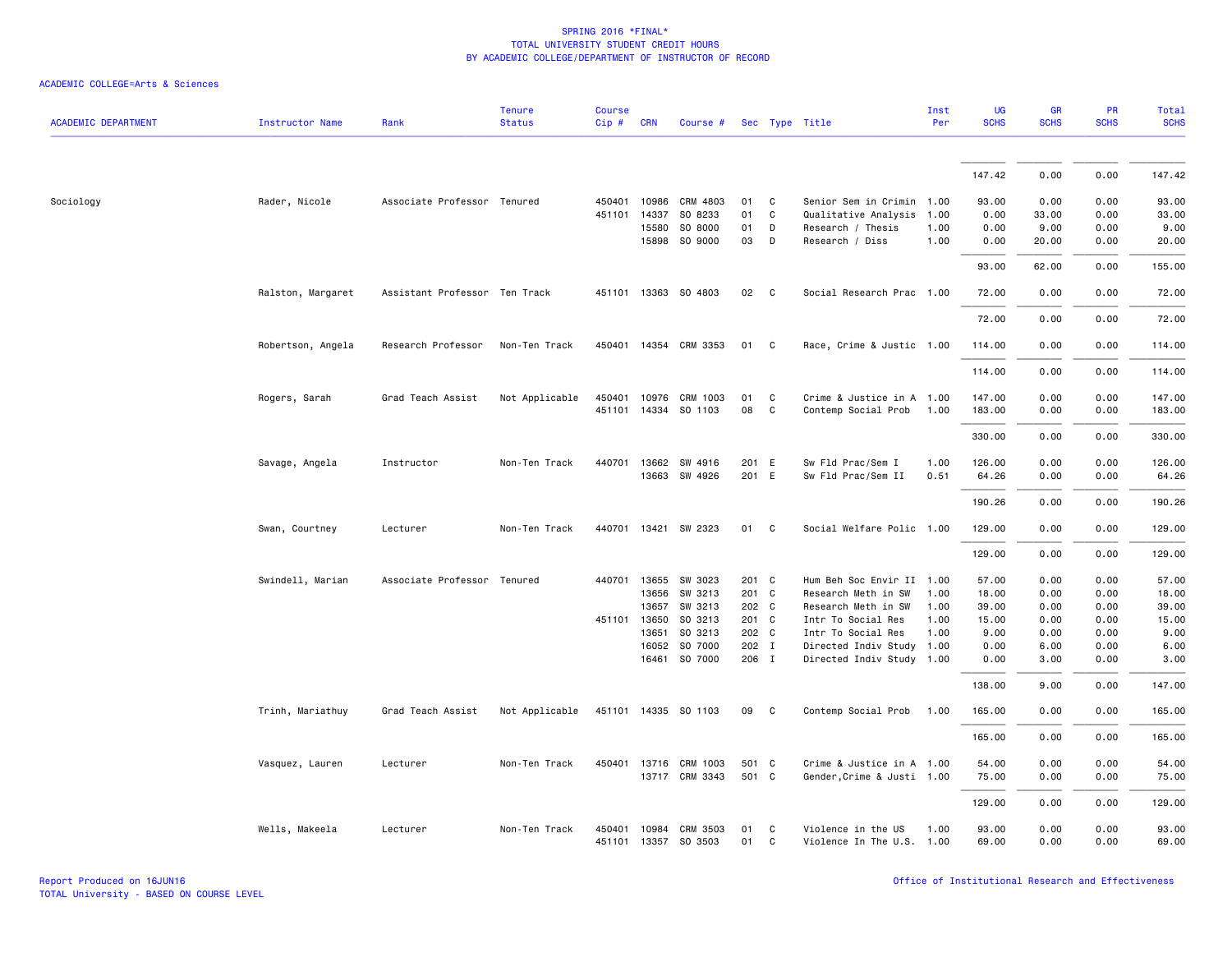| <b>ACADEMIC DEPARTMENT</b>                          | Instructor Name | Rank              | Tenure<br><b>Status</b> | <b>Course</b><br>Cip# | <b>CRN</b> | Course # Sec Type Title |       |     |                    | Inst<br>Per | UG<br><b>SCHS</b>   | <b>GR</b><br><b>SCHS</b> | <b>PR</b><br><b>SCHS</b>  | Total<br><b>SCHS</b>  |
|-----------------------------------------------------|-----------------|-------------------|-------------------------|-----------------------|------------|-------------------------|-------|-----|--------------------|-------------|---------------------|--------------------------|---------------------------|-----------------------|
|                                                     |                 |                   |                         |                       |            |                         |       |     |                    |             | 162.00              | 0.00                     | 0.00                      | 162.00                |
| Sociology                                           | Yigit, Ismail   | Grad Teach Assist | Not Applicable          | 451101                | 13327      | SO 1003                 | 04    | - C | Intro To Sociology | 1.00        | 237.00              | 0.00                     | 0.00                      | 237.00                |
|                                                     |                 |                   |                         |                       |            | 13328 SO 1003           | 05    | - C | Intro To Sociology | 1.00        | 195.00<br>432.00    | 0.00<br>0.00             | 0.00<br>0.00              | 195.00<br>432.00      |
|                                                     | Young, Sarah    | Lecturer          | Non-Ten Track           | 440701                |            | 14765 SW 2303           | 501 C |     | Welfare Policy I   | 1.00        | 36.00               | 0.00                     | 0.00                      | 36.00                 |
| =====================================               |                 |                   |                         |                       |            |                         |       |     |                    |             | 36.00<br>========   | 0.00                     | 0.00<br>$=$ = = = = = = = | 36.00<br>==========   |
| Sociology<br>====================================== |                 |                   |                         |                       |            |                         |       |     |                    |             | 8846.00<br>======== | 268.00<br>========       | 0.00<br>========          | 9114.00<br>========== |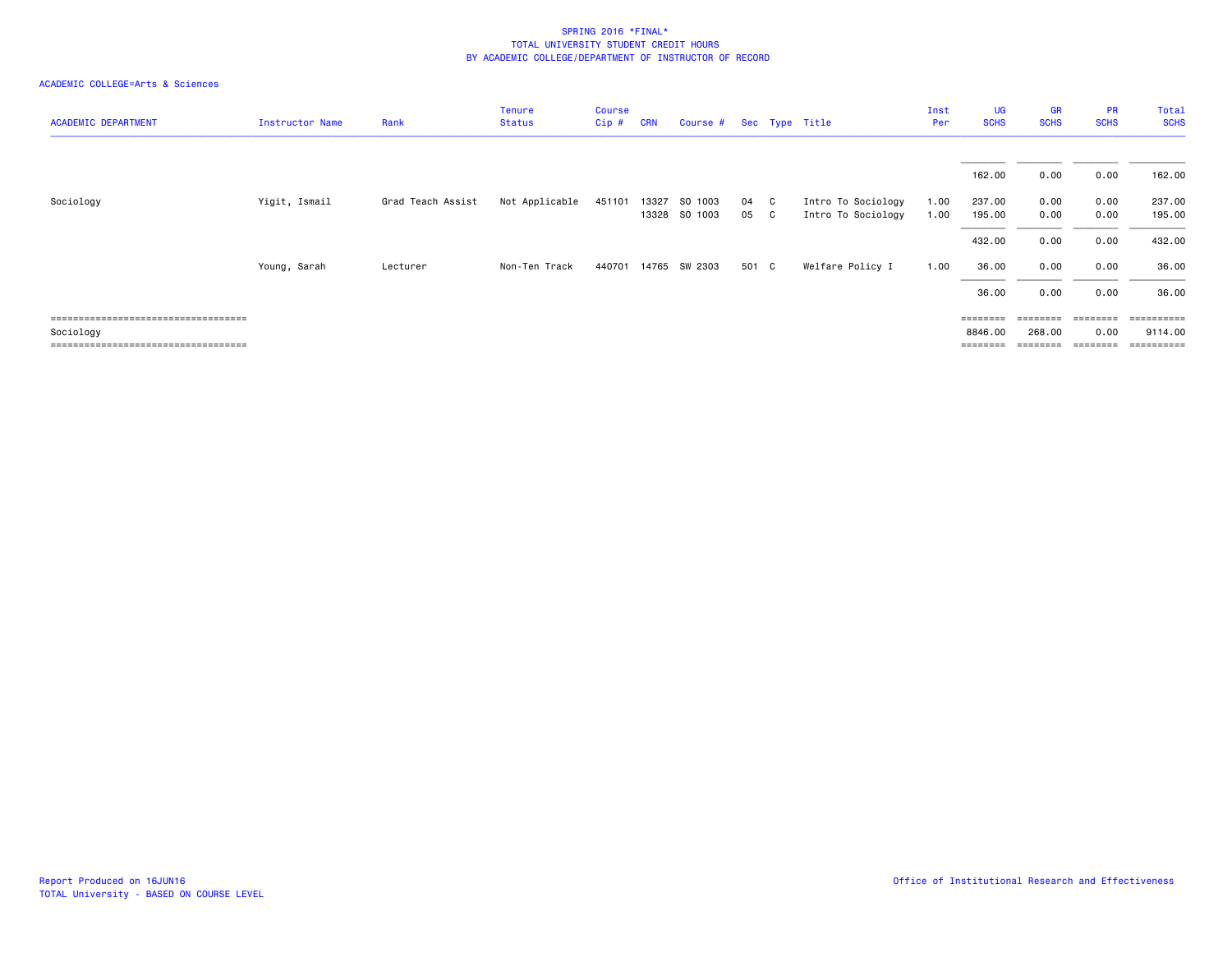| <b>ACADEMIC DEPARTMENT</b> | <b>Instructor Name</b> | Rank                                                   | <b>Tenure</b><br><b>Status</b> | Course<br>Cip# | <b>CRN</b>   | Course #                 |          |                   | Sec Type Title                         | Inst<br>Per  | <b>UG</b><br><b>SCHS</b> | <b>GR</b><br><b>SCHS</b> | PR<br><b>SCHS</b> | Total<br><b>SCHS</b> |
|----------------------------|------------------------|--------------------------------------------------------|--------------------------------|----------------|--------------|--------------------------|----------|-------------------|----------------------------------------|--------------|--------------------------|--------------------------|-------------------|----------------------|
| Finance & Economics        | Byrd, Charles          | Lecturer                                               | Non-Ten Track                  |                | 521501 13303 | REF 3333                 | 01       | C                 | Principles of Real E 1.00              |              | 135.00                   | 0.00                     | 0.00              | 135.00               |
|                            |                        |                                                        |                                |                | 13304        | REF 3433                 | 01       | $\mathsf{C}$      | Real Property Evalua 1.00              |              | 78.00                    | 0.00                     | 0.00              | 78.00                |
|                            |                        |                                                        |                                |                |              |                          |          |                   |                                        |              | 213.00                   | 0.00                     | 0.00              | 213.00               |
|                            | Campbell, Randall      | Associate Professor Tenured                            |                                | 450601         | 16310        | EC 9000                  | 02       | D                 | Research / Diss                        | 1.00         | 0.00                     | 6.00                     | 0.00              | 6.00                 |
|                            |                        |                                                        |                                | 450603         | 11238        | EC 4643<br>14069 EC 8133 | 01<br>01 | C<br>$\mathsf{C}$ | Econ Forecasting & A<br>Econometrics I | 1.00<br>1.00 | 48.00<br>0.00            | 0.00<br>21.00            | 0.00<br>0.00      | 48.00<br>21.00       |
|                            |                        |                                                        |                                |                |              |                          |          |                   |                                        |              | 48.00                    | 27.00                    | 0.00              | 75.00                |
|                            | Cline, Brandon         | Associate Professor Tenured                            |                                | 520201         |              | 16188 FIN 9000           | 01       | D                 | Research / Diss                        | 1.00         | 0.00                     | 6.00                     | 0.00              | 6.00                 |
|                            |                        |                                                        |                                |                | 16474        | <b>FIN 7000</b>          | 01       | $\mathbf{I}$      | Directed Indiv Study                   | 1.00         | 0.00                     | 3.00                     | 0.00              | 3.00                 |
|                            |                        |                                                        |                                |                | 520801 14076 | FIN 9233                 | 01       | S                 | Sem In Corp Fin                        | 1.00         | 0.00                     | 6.00                     | 0.00              | 6.00                 |
|                            |                        |                                                        |                                |                |              | 520807 14840 FIN 4112    | 01       | C                 | TVA Panel II                           | 1.00         | 20.00                    | 0.00                     | 0.00              | 20.00                |
|                            |                        |                                                        |                                |                |              |                          |          |                   |                                        |              | 20.00                    | 15.00                    | 0.00              | 35.00                |
|                            | Coffey, Michael        | Lecturer                                               | Non-Ten Track                  |                |              | 450601 11230 EC 2123     | 06       | C                 | Prin Of Microecon                      | 1.00         | 195.00                   | 0.00                     | 0.00              | 195.00               |
|                            |                        |                                                        |                                |                |              |                          |          |                   |                                        |              | 195.00                   | 0.00                     | 0.00              | 195.00               |
|                            | Garner, Jacqueline     | Professor                                              | Tenured                        |                |              | 520801 11763 FIN 3123    | 01       | C                 | Financial Management 1.00              |              | 213.00                   | 0.00                     | 0.00              | 213.00               |
|                            |                        |                                                        |                                |                |              | 520806 11770 FIN 4223    | 01       | C                 | Intermediate Financi 1.00              |              | 177.00                   | 0.00                     | 0.00              | 177.00               |
|                            |                        |                                                        |                                |                |              |                          |          |                   |                                        |              | 390.00                   | 0.00                     | 0.00              | 390.00               |
|                            |                        | Gonzalez Lozano, Her Clinical Assist Pro Non-Ten Track |                                | 450601         |              | 11219 EC 2113            | 01       | C                 | Prin Of Macroecon                      | 1.00         | 423.00                   | 0.00                     | 0.00              | 423.00               |
|                            |                        |                                                        |                                |                |              | 11220 EC 2113            | 02       | C                 | Prin Of Macroecon                      | 1.00         | 567.00                   | 0.00                     | 0.00              | 567.00               |
|                            |                        |                                                        |                                |                |              | 11221 EC 2113            | 03       | C                 | Prin Of Macroecon                      | 1.00         | 204.00                   | 0.00                     | 0.00              | 204.00               |
|                            |                        |                                                        |                                |                |              |                          |          |                   |                                        |              | 1194.00                  | 0.00                     | 0.00              | 1194.00              |
|                            | He, Wei                | Instructor                                             | Non-Ten Track                  |                | 520801 11760 | FIN 3113                 | 01       | C                 | Financial Systems                      | 1.00         | 213.00                   | 0.00                     | 0.00              | 213.00               |
|                            |                        |                                                        |                                |                | 11761        | <b>FIN 3113</b>          | 02       | C                 | Financial Systems                      | 1.00         | 225.00                   | 0.00                     | 0.00              | 225.00               |
|                            |                        |                                                        |                                |                |              | 13795 FIN 3113           | 506 C    |                   | Financial Systems                      | 1.00         | 147.00                   | 0.00                     | 0.00              | 147.00               |
|                            |                        |                                                        |                                |                |              | 520806 11778 FIN 4923    | 01       | C                 | International Fin Mg                   | 1.00         | 135.00                   | 0.00                     | 0.00              | 135.00               |
|                            |                        |                                                        |                                |                |              |                          |          |                   |                                        |              | 720.00                   | 0.00                     | 0.00              | 720.00               |
|                            | Henry, Thomas          | Lecturer                                               | Non-Ten Track                  |                |              | 450601 13718 EC 2123     | 504 C    |                   | Prin Of Microecon                      | 1.00         | 42.00                    | 0.00                     | 0.00              | 42.00                |
|                            |                        |                                                        |                                |                |              |                          |          |                   |                                        |              | 42.00                    | 0.00                     | 0.00              | 42.00                |
|                            | Highfield, Michael     | Professor                                              | Tenured                        |                |              | 520801 11782 FIN 8113    | 01       | C                 | Corporate Finance                      | 1.00         | 0.00                     | 87.00                    | 0.00              | 87.00                |
|                            |                        |                                                        |                                |                |              |                          |          |                   |                                        |              | 0.00                     | 87.00                    | 0.00              | 87.00                |
|                            | Johnson, Allison       | Lecturer                                               | Non-Ten Track                  |                |              | 520301 14072 ACC 3203    | 01       | C                 | Fin Statement Anal                     | 1.00         | 45.00                    | 0.00                     | 0.00              | 45.00                |
|                            |                        |                                                        |                                | 520801         |              | 11769 FIN 3723           | 01       | C                 | Financial Markets                      | 1.00         | 159.00                   | 0.00                     | 0.00              | 159.00               |
|                            |                        |                                                        |                                |                |              | 520804 14071 FIN 3203    | 01       | C                 | Financial Statemnt A 1.00              |              | 105.00                   | 0.00                     | 0.00              | 105.00               |
|                            |                        |                                                        |                                |                |              |                          |          |                   |                                        |              | 309.00                   | 0.00                     | 0.00              | 309.00               |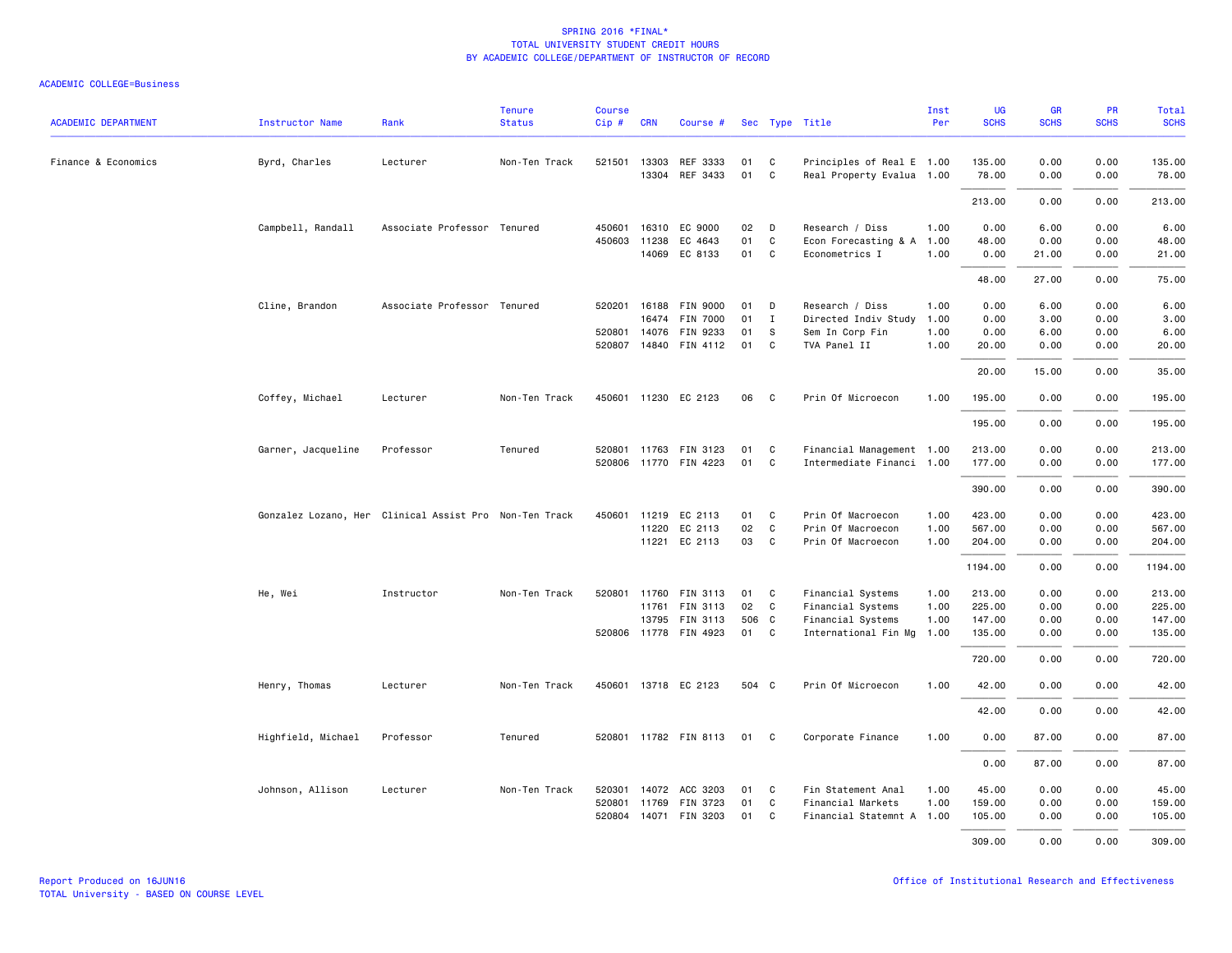| <b>ACADEMIC DEPARTMENT</b> | <b>Instructor Name</b>                             | Rank                              | <b>Tenure</b><br><b>Status</b> | <b>Course</b><br>Cip# | <b>CRN</b>   | Course #                                |          |                   | Sec Type Title                         | Inst<br>Per  | UG<br><b>SCHS</b> | GR<br><b>SCHS</b> | PR<br><b>SCHS</b> | Total<br><b>SCHS</b> |
|----------------------------|----------------------------------------------------|-----------------------------------|--------------------------------|-----------------------|--------------|-----------------------------------------|----------|-------------------|----------------------------------------|--------------|-------------------|-------------------|-------------------|----------------------|
| Finance & Economics        | King, Priscilla                                    | Lecturer                          | Non-Ten Track                  |                       |              | 521701 12391 INS 3203                   | 01 C     |                   | Prop And Cas Ins                       | 1.00         | 108.00            | 0.00              | 0.00              | 108.00               |
|                            |                                                    |                                   |                                |                       |              |                                         |          |                   |                                        |              | 108.00            | 0.00              | 0.00              | 108.00               |
|                            | Li, Cheng                                          | Assistant Professor Ten Track     |                                |                       |              | 450601 11222 EC 2113<br>14066 EC 2113   | 04<br>05 | C<br>$\mathbf{C}$ | Prin Of Macroecon<br>Prin Of Macroecon | 1.00<br>1.00 | 207.00<br>213.00  | 0.00<br>0.00      | 0.00<br>0.00      | 207.00<br>213.00     |
|                            |                                                    |                                   |                                |                       |              |                                         |          |                   |                                        |              | 420.00            | 0.00              | 0.00              | 420.00               |
|                            | Liano, Kartono                                     | Professor                         | Tenured                        |                       |              | 520807 11774 FIN 4423<br>14075 FIN 4433 | 01<br>01 | C<br>C            | Investments<br>Sec Anal And Port Mg    | 1.00<br>1.00 | 108.00<br>39.00   | 0.00<br>0.00      | 0.00<br>0.00      | 108.00<br>39.00      |
|                            |                                                    |                                   |                                |                       |              |                                         |          |                   |                                        |              | 147.00            | 0.00              | 0.00              | 147.00               |
|                            | Mallory, Lewis                                     | Lecturer                          | Non-Ten Track                  |                       |              | 520803 11776 FIN 4723                   | 01       | C <sub>c</sub>    | Bank Management                        | 1.00         | 69.00             | 0.00              | 0.00              | 69.00                |
|                            |                                                    |                                   |                                |                       |              |                                         |          |                   |                                        |              | 69.00             | 0.00              | 0.00              | 69.00                |
|                            | McAfee, Matthew                                    | Lecturer                          | Non-Ten Track                  |                       |              | 521701 12392 INS 3303                   | 01       | $\mathbf{C}$      | Life Insurance                         | 1.00         | 96.00             | 0.00              | 0.00              | 96.00                |
|                            |                                                    |                                   |                                |                       |              |                                         |          |                   |                                        |              | 96.00             | 0.00              | 0.00              | 96.00                |
|                            | Metz, Tammi                                        | Instructor                        | Non-Ten Track                  |                       | 520801 11759 | FIN 2003                                | 01       | C <sub>1</sub>    | Personal Money Mgt                     | 1.00         | 198.00            | 0.00              | 0.00              | 198.00               |
|                            |                                                    |                                   |                                |                       | 520804 12389 | INS 2003                                | 01       | $\mathbf{C}$      | Personal Money Manag                   | 1.00         | 27.00             | 0.00              | 0.00              | 27.00                |
|                            |                                                    |                                   |                                |                       | 13881        | INS 3503                                | 506 C    |                   | Employee Benefits                      | 1.00         | 150.00            | 0.00              | 0.00              | 150.00               |
|                            |                                                    |                                   |                                |                       | 521701 13880 | INS 3103                                | 506 C    |                   | Prin Of Insurance                      | 1.00         | 141.00            | 0.00              | 0.00              | 141.00               |
|                            |                                                    |                                   |                                |                       |              |                                         |          |                   |                                        |              | 516.00            | 0.00              | 0.00              | 516.00               |
|                            | Millea, Meghan                                     | Professor                         | Tenured                        | 240101                | 16096        | HON 4000                                | 10       | I                 | Directed Individual                    | 1.00         | 3.00              | 0.00              | 0.00              | 3.00                 |
|                            |                                                    |                                   |                                |                       | 450601 11232 | EC 3113                                 | 01       | C.                | Interm Macroeconomic                   | 1.00         | 132.00            | 0.00              | 0.00              | 132.00               |
|                            |                                                    |                                   |                                |                       |              | 16225 EC 9000                           | 01       | $\mathsf{D}$      | Research / Diss                        | 1.00         | 0.00              | 1.00              | 0.00              | 1.00                 |
|                            |                                                    |                                   |                                |                       |              |                                         |          |                   |                                        |              | 135.00            | 1.00              | 0.00              | 136.00               |
|                            | Miller, Thomas W.                                  | Professor                         | Tenured                        |                       |              | 520801 11765 FIN 3123                   | 03       | C.                | Financial Management 1.00              |              | 225.00            | 0.00              | 0.00              | 225.00               |
|                            |                                                    |                                   |                                |                       |              | 520899 11777 FIN 4743                   | 01       | C                 | Consumer Finance                       | 1.00         | 42.00             | 0.00              | 0.00              | 42.00                |
|                            |                                                    |                                   |                                |                       |              |                                         |          |                   |                                        |              | 267.00            | 0.00              | 0.00              | 267.00               |
|                            | Mills, Jackson                                     | Visiting Assist Pro Non-Ten Track |                                |                       |              | 520801 11766 FIN 3123                   | 04       | C                 | Financial Management 1.00              |              | 228.00            | 0.00              | 0.00              | 228.00               |
|                            |                                                    |                                   |                                |                       |              | 11772 FIN 4243                          | 01       | C                 | Senior Seminar in Fi 1.00              |              | 141.00            | 0.00              | 0.00              | 141.00               |
|                            |                                                    |                                   |                                |                       |              |                                         |          |                   |                                        |              | 369.00            | 0.00              | 0.00              | 369.00               |
|                            | Orozco Aleman, Sandr Assistant Professor Ten Track |                                   |                                |                       | 450601 11227 | EC 2123                                 | 03       | C.                | Prin Of Microecon                      | 1.00         | 144.00            | 0.00              | 0.00              | 144.00               |
|                            |                                                    |                                   |                                |                       |              | 11234 EC 3123                           | 01       | $\mathbf{C}$      | Interm Micro                           | 1.00         | 111.00            | 0.00              | 0.00              | 111.00               |
|                            |                                                    |                                   |                                |                       |              |                                         |          |                   |                                        |              | 255.00            | 0.00              | 0.00              | 255.00               |
|                            | Parisian, Daniel                                   | Assistant Professor Ten Track     |                                |                       |              | 450601 11226 EC 2123<br>14070 EC 8163   | 02<br>01 | C<br>C            | Prin Of Microecon<br>Microeconomics I  | 1.00<br>1.00 | 189.00<br>0.00    | 0.00<br>21.00     | 0.00<br>0.00      | 189.00<br>21.00      |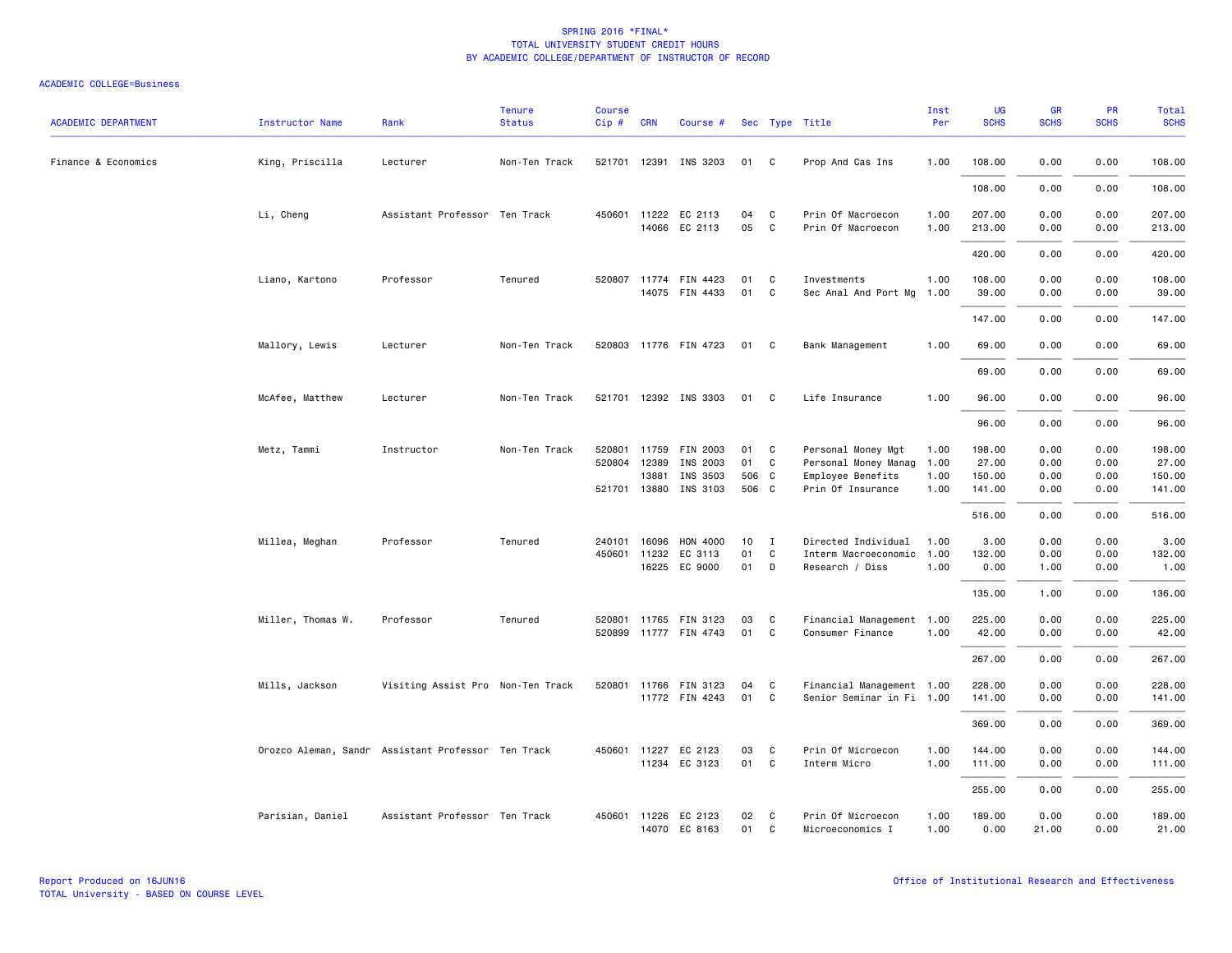|  |  | <b>ACADEMIC COLLEGE=Business</b> |
|--|--|----------------------------------|
|--|--|----------------------------------|

| <b>ACADEMIC DEPARTMENT</b> | <b>Instructor Name</b> | Rank                              | <b>Tenure</b><br><b>Status</b> | <b>Course</b><br>Cip# | <b>CRN</b> | Course #              |       |              | Sec Type Title            | Inst<br>Per | <b>UG</b><br><b>SCHS</b> | <b>GR</b><br><b>SCHS</b> | PR<br><b>SCHS</b> | Total<br><b>SCHS</b> |
|----------------------------|------------------------|-----------------------------------|--------------------------------|-----------------------|------------|-----------------------|-------|--------------|---------------------------|-------------|--------------------------|--------------------------|-------------------|----------------------|
|                            |                        |                                   |                                |                       |            |                       |       |              |                           |             | 189.00                   | 21.00                    | 0.00              | 210.00               |
| Finance & Economics        | Posylnaya, Valeriya    | Grad Teach Assist                 | Not Applicable                 |                       |            | 520801 11764 FIN 3123 | 02 C  |              | Financial Management 1.00 |             | 216.00                   | 0.00                     | 0.00              | 216.00               |
|                            |                        |                                   |                                |                       |            |                       |       |              |                           |             | 216.00                   | 0.00                     | 0.00              | 216.00               |
|                            |                        |                                   |                                |                       |            |                       |       |              |                           |             |                          |                          |                   |                      |
|                            | Pounds, Seth           | Instructor                        | Non-Ten Track                  | 520804                |            | 12393 INS 4503        | 01    | C            | Enterprise Risk Mgmt 1.00 |             | 84.00                    | 0.00                     | 0.00              | 84.00                |
|                            |                        |                                   |                                | 521701                |            | 12390 INS 3103        | 01    | C            | Prin Of Insurance         | 1.00        | 219.00                   | 0.00                     | 0.00              | 219.00               |
|                            |                        |                                   |                                |                       |            |                       |       |              |                           |             | 303.00                   | 0.00                     | 0.00              | 303.00               |
|                            | Rogers, Kevin          | Professor                         | Tenured                        | 450601                | 16390      | EC 4000               | 06    | $\mathbf{I}$ | Directed Indiv Study 1.00 |             | 3.00                     | 0.00                     | 0.00              | 3.00                 |
|                            |                        |                                   |                                | 520101                | 16191      | <b>BUS 4203</b>       | 01    | E            | Business Internship       | 1.00        | 9.00                     | 0.00                     | 0.00              | 9.00                 |
|                            |                        |                                   |                                |                       |            |                       |       |              |                           |             | 12.00                    | 0.00                     | 0.00              | 12.00                |
|                            | Roskelley, Kenneth     | Associate Professor Tenured       |                                | 520801                |            | 13796 FIN 3123        | 504 C |              | Financial Management 1.00 |             | 117.00                   | 0.00                     | 0.00              | 117.00               |
|                            |                        |                                   |                                |                       |            | 13797 FIN 8113        | 501 C |              | Corporate Finance         | 1.00        | 0.00                     | 114.00                   | 0.00              | 114.00               |
|                            |                        |                                   |                                |                       |            |                       |       |              |                           |             | 117.00                   | 114.00                   | 0.00              | 231.00               |
|                            | Spurlin, William       | Assistant Professor Ten Track     |                                | 520601                |            | 13719 EC 8103         | 501 C |              | Econ for Managers         | 1.00        | 0.00                     | 78.00                    | 0.00              | 78.00                |
|                            |                        |                                   |                                | 520801                |            | 13595 FIN 3113        | 201 C |              | Financial Systems         | 1.00        | 60.00                    | 0.00                     | 0.00              | 60.00                |
|                            |                        |                                   |                                |                       |            | 13596 FIN 3123        | 201 C |              | Financial Management 1.00 |             | 42.00                    | 0.00                     | 0.00              | 42.00                |
|                            |                        |                                   |                                |                       |            |                       |       |              |                           |             | 102.00                   | 78.00                    | 0.00              | 180.00               |
|                            | Thomas, Mary           | Associate Professor Tenured       |                                | 450601                |            | 11225 EC 2123         | 01    | C.           | Prin Of Microecon         | 1.00        | 597.00                   | 0.00                     | 0.00              | 597.00               |
|                            |                        |                                   |                                |                       |            | 450602 14067 EC 4443  | 01    | C            | Economics of Educati 1.00 |             | 51.00                    | 0.00                     | 0.00              | 51.00                |
|                            |                        |                                   |                                |                       |            | 14068 EC 6443         | 01    | C            | Economics of Educati 1.00 |             | 0.00                     | 6.00                     | 0.00              | 6.00                 |
|                            |                        |                                   |                                |                       |            |                       |       |              |                           |             | 648.00                   | 6.00                     | 0.00              | 654.00               |
|                            | Thompson, Abby         | Lecturer                          | Non-Ten Track                  | 520899                |            | 14073 FIN 4323        | 01    | C.           | Entrepreneurial Fina 1.00 |             | 75.00                    | 0.00                     | 0.00              | 75.00                |
|                            |                        |                                   |                                |                       |            |                       |       |              |                           |             | 75.00                    | 0.00                     | 0.00              | 75.00                |
|                            | Williamson, Claudia    | Assistant Professor Ten Track     |                                |                       |            | 450601 11228 EC 2123  | 04    | C            | Prin Of Microecon         | 1.00        | 138.00                   | 0.00                     | 0.00              | 138.00               |
|                            |                        |                                   |                                |                       |            | 11229 EC 2123         | 05    | C            | Prin Of Microecon         | 1.00        | 150.00                   | 0.00                     | 0.00              | 150.00               |
|                            |                        |                                   |                                |                       |            |                       |       |              |                           |             | 288.00                   | 0.00                     | 0.00              | 288.00               |
|                            | Wiseman, Travis        | Clinical Assist Pro Non-Ten Track |                                | 450601                |            | 14823 EC 4990         | 801 A |              | Special Topic In EC       | 1.00        | 15.00                    | 0.00                     | 0.00              | 15.00                |
|                            |                        |                                   |                                |                       |            | 15766 EC 4000         | 02 I  |              | Directed Indiv Study 1.00 |             | 3.00                     | 0.00                     | 0.00              | 3.00                 |
|                            |                        |                                   |                                |                       | 15767      | EC 4000               | 03    | $\mathbf{I}$ | Directed Indiv Study 1.00 |             | 3.00                     | 0.00                     | 0.00              | 3.00                 |
|                            |                        |                                   |                                |                       | 15926      | EC 4000               | 05    | $\mathbf{I}$ | Directed Indiv Study 1.00 |             | 3.00                     | 0.00                     | 0.00              | 3.00                 |
|                            |                        |                                   |                                | 450605                | 11237      | EC 4323               | 01    | C            | International Econom      | 1.00        | 117.00                   | 0.00                     | 0.00              | 117.00               |
|                            |                        |                                   |                                | 521101                |            | 12337 IB 3900         | 01    | E            | IB Intern Work            | 1.00        | 3.00                     | 0.00                     | 0.00              | 3.00                 |
|                            |                        |                                   |                                |                       |            | 12339 IB 4903         | 01    | E            | IB Intern Academics       | 1.00        | 3.00                     | 0.00                     | 0.00              | 3.00                 |
|                            |                        |                                   |                                |                       |            |                       |       |              |                           |             | 147.00                   | 0.00                     | 0.00              | 147.00               |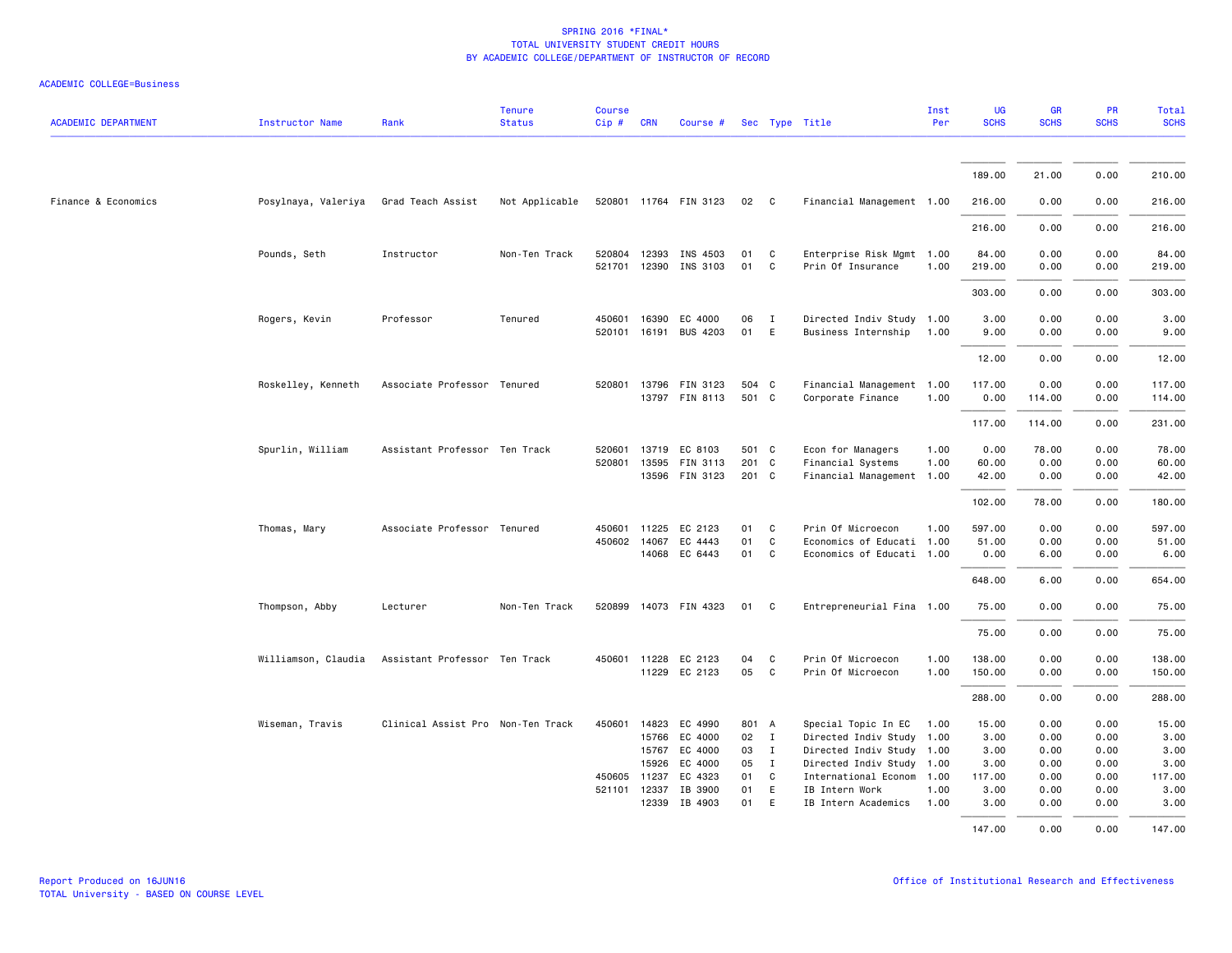#### ACADEMIC COLLEGE=Business

| <b>ACADEMIC DEPARTMENT</b> | Instructor Name | Rank | <b>Tenure</b><br><b>Status</b> | Course<br><b>CRN</b><br>Cip# | Course # Sec Type Title | Inst<br>Per | UG<br><b>SCHS</b> | <b>GR</b><br><b>SCHS</b> | <b>PR</b><br><b>SCHS</b> | Total<br><b>SCHS</b> |
|----------------------------|-----------------|------|--------------------------------|------------------------------|-------------------------|-------------|-------------------|--------------------------|--------------------------|----------------------|
|                            |                 |      |                                |                              |                         |             | =======           | ========                 | ========                 | ==========           |
| Finance & Economics        |                 |      |                                |                              |                         |             | 7610.00           | 349.00                   | 0.00                     | 7959.00              |

=================================== ======== ======== ======== ==========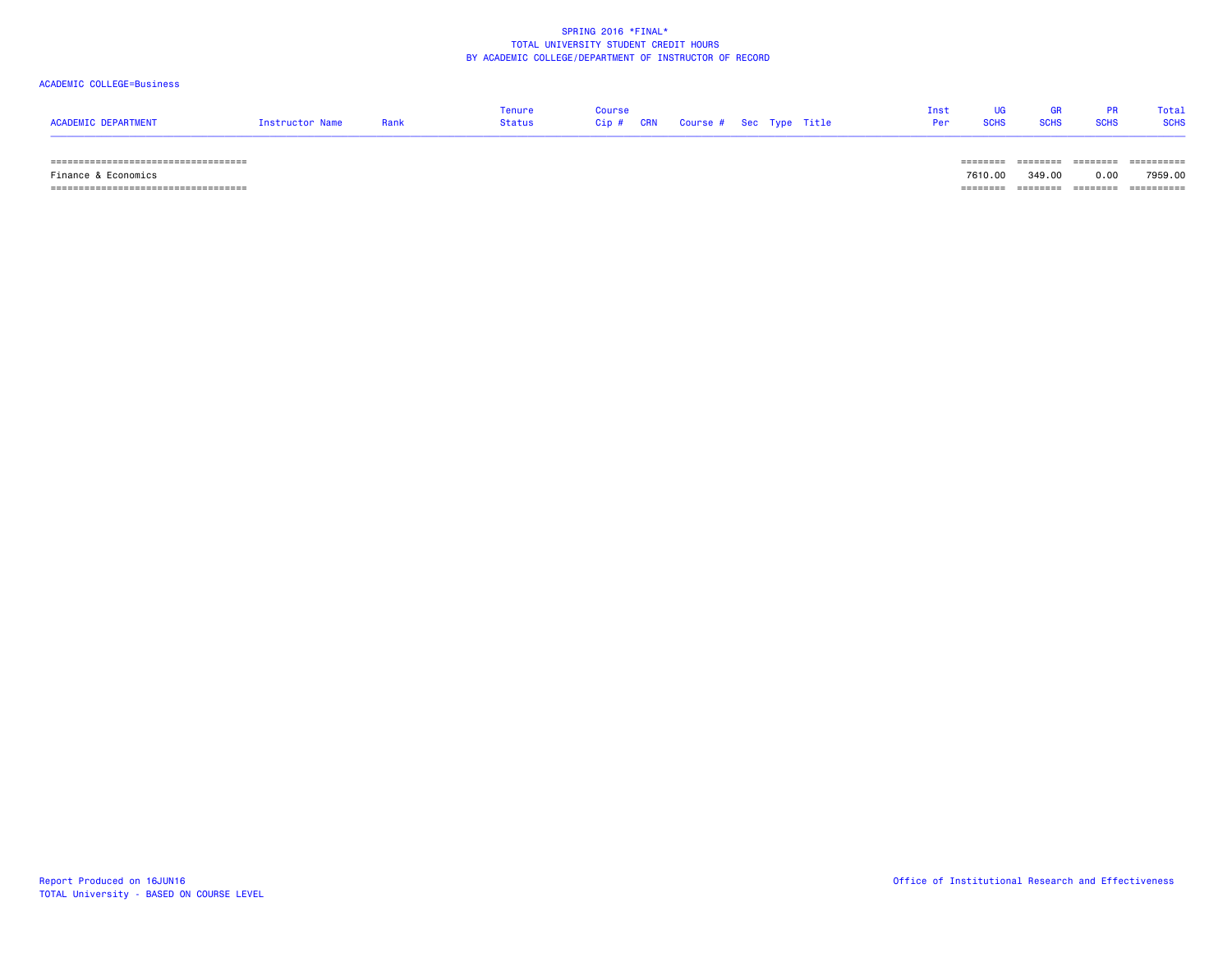| <b>ACADEMIC DEPARTMENT</b>       | <b>Instructor Name</b> | Rank                              | <b>Tenure</b><br><b>Status</b> | <b>Course</b><br>Cip# | <b>CRN</b>   | Course #              |       |              | Sec Type Title            | Inst<br>Per | UG<br><b>SCHS</b> | GR<br><b>SCHS</b> | PR<br><b>SCHS</b> | <b>Total</b><br><b>SCHS</b> |
|----------------------------------|------------------------|-----------------------------------|--------------------------------|-----------------------|--------------|-----------------------|-------|--------------|---------------------------|-------------|-------------------|-------------------|-------------------|-----------------------------|
| Management & Information Systems | Barnett, Timothy       | Professor                         | Tenured                        | 520201                | 12667        | MGT 3823              | 01    | C            | Responsible Leadersh      | 1.00        | 177.00            | 0.00              | 0.00              | 177.00                      |
|                                  |                        |                                   |                                |                       |              | 521003 14087 MGT 9813 | 01    | S            | Seminar In Ob             | 1.00        | 0.00              | 12.00             | 0.00              | 12.00                       |
|                                  |                        |                                   |                                |                       |              |                       |       |              |                           |             | 177.00            | 12.00             | 0.00              | 189.00                      |
|                                  | Bott, Gregory          | Lecturer                          | Non-Ten Track                  |                       |              | 521201 10561 BIS 4753 | 01    | C            | Struc Sys Analysis        | 1.00        | 84.00             | 0.00              | 0.00              | 84.00                       |
|                                  |                        |                                   |                                |                       |              |                       |       |              |                           |             | 84.00             | 0.00              | 0.00              | 84.00                       |
|                                  | Canfield, Stephen      | Instructor                        | Non-Ten Track                  | 110201                |              | 14077 BIS 1523        | 01    | C            | Web Development I         | 1.00        | 141.00            | 0.00              | 0.00              | 141.00                      |
|                                  |                        |                                   |                                |                       | 14078        | BIS 1523              | 02    | C            | Web Development I         | 1.00        | 126.00            | 0.00              | 0.00              | 126.00                      |
|                                  |                        |                                   |                                |                       | 14079        | BIS 1523              | 03    | C            | Web Development I         | 1.00        | 81.00             | 0.00              | 0.00              | 81.00                       |
|                                  |                        |                                   |                                |                       | 14080        | BIS 2523              | 01    | $\mathsf{C}$ | Web Development II        | 1.00        | 108.00            | 0.00              | 0.00              | 108.00                      |
|                                  |                        |                                   |                                |                       | 521201 15681 | BIS 4000              | 01    | $\mathbf{I}$ | Directed Indiv Study      | 1.00        | 3.00              | 0.00              | 0.00              | 3.00                        |
|                                  |                        |                                   |                                |                       |              |                       |       |              |                           |             | 459.00            | 0.00              | 0.00              | 459.00                      |
|                                  | Chrisman, James        | Professor                         | Tenured                        | 520701                | 12661        | MGT 3323              | 02    | C            | Entrepreneurship          | 1.00        | 78.00             | 0.00              | 0.00              | 78.00                       |
|                                  |                        |                                   |                                |                       |              | 521302 16254 MGT 9000 | 05    | D            | Research / Diss           | 1.00        | 0.00              | 9.00              | 0.00              | 9.00                        |
|                                  |                        |                                   |                                |                       |              |                       |       |              |                           |             | 78.00             | 9.00              | 0.00              | 87.00                       |
|                                  | Crossler, Robert       | Assistant Professor Ten Track     |                                | 521201                | 10558        | <b>BIS 3753</b>       | 01    | C            | Business Database Sy 1.00 |             | 48.00             | 0.00              | 0.00              | 48.00                       |
|                                  |                        |                                   |                                |                       | 10565        | BIS 8313              | 01    | $\mathsf{C}$ | Adv Database Des Adm      | 1.00        | 0.00              | 27.00             | 0.00              | 27.00                       |
|                                  |                        |                                   |                                |                       |              | 13678 BIS 8313        | 501 C |              | Adv Database Des Adm      | 1.00        | 0.00              | 36.00             | 0.00              | 36.00                       |
|                                  |                        |                                   |                                |                       |              |                       |       |              |                           |             | 48.00             | 63.00             | 0.00              | 111.00                      |
|                                  | Daspit, Joshua         | Assistant Professor Ten Track     |                                | 520101                | 10593        | <b>BUS 4853</b>       | 01    | C            | <b>Business Policy</b>    | 1.00        | 138.00            | 0.00              | 0.00              | 138.00                      |
|                                  |                        |                                   |                                |                       | 10594        | <b>BUS 4853</b>       | 02    | C            | <b>Business Policy</b>    | 1.00        | 144.00            | 0.00              | 0.00              | 144.00                      |
|                                  |                        |                                   |                                |                       |              | 521302 16218 MGT 7000 | 01    | $\mathbf{I}$ | Directed Indiv Study      | 1.00        | 0.00              | 3.00              | 0.00              | 3.00                        |
|                                  |                        |                                   |                                |                       |              |                       |       |              |                           |             | 282.00            | 3.00              | 0.00              | 285.00                      |
|                                  | Fang, Hanqing          | Grad Teach Assist                 | Not Applicable                 | 520101                | 10595        | <b>BUS 4853</b>       | 03    | C            | <b>Business Policy</b>    | 1.00        | 147.00            | 0.00              | 0.00              | 147.00                      |
|                                  |                        |                                   |                                |                       | 10598        | <b>BUS 4853</b>       | 06    | C            | <b>Business Policy</b>    | 1.00        | 147.00            | 0.00              | 0.00              | 147.00                      |
|                                  |                        |                                   |                                |                       |              |                       |       |              |                           |             | 294.00            | 0.00              | 0.00              | 294.00                      |
|                                  | Githinji, Martin       | Grad Teach Assist                 | Not Applicable                 |                       |              | 521201 10556 BIS 3233 | 02    | C            | Management Informati 1.00 |             | 420.00            | 0.00              | 0.00              | 420.00                      |
|                                  |                        |                                   |                                |                       |              |                       |       |              |                           |             | 420.00            | 0.00              | 0.00              | 420.00                      |
|                                  |                        |                                   |                                |                       |              |                       |       |              |                           |             |                   |                   |                   |                             |
|                                  | Hammond, Nathaniel     | Grad Teach Assist                 | Not Applicable                 |                       |              | 521301 12650 MGT 3114 | 01    | C            | Prin of Mgt & Prod        | 1.00        | 888.00            | 0.00              | 0.00              | 888.00                      |
|                                  |                        |                                   |                                |                       |              |                       |       |              |                           |             | 888.00            | 0.00              | 0.00              | 888.00                      |
|                                  | Holt, Daniel           | Associate Professor Ten Track     |                                | 520701                | 12660        | MGT 3323              | 01    | C            | Entrepreneurship          | 1.00        | 72.00             | 0.00              | 0.00              | 72.00                       |
|                                  |                        |                                   |                                |                       |              | 14085 MGT 3333        | 01    | $\mathsf{C}$ | Field Study In Entre 1.00 |             | 9.00              | 0.00              | 0.00              | 9.00                        |
|                                  |                        |                                   |                                |                       |              |                       |       |              |                           |             | 81.00             | 0.00              | 0.00              | 81.00                       |
|                                  | Hudson, Bryant         | Visiting Assist Pro Non-Ten Track |                                | 520101                |              | 10596 BUS 4853        | 04    | C            | <b>Business Policy</b>    | 1.00        | 120.00            | 0.00              | 0.00              | 120.00                      |
|                                  |                        |                                   |                                |                       |              | 10597 BUS 4853        | 05    | $\mathsf{C}$ | <b>Business Policy</b>    | 1.00        | 60.00             | 0.00              | 0.00              | 60.00                       |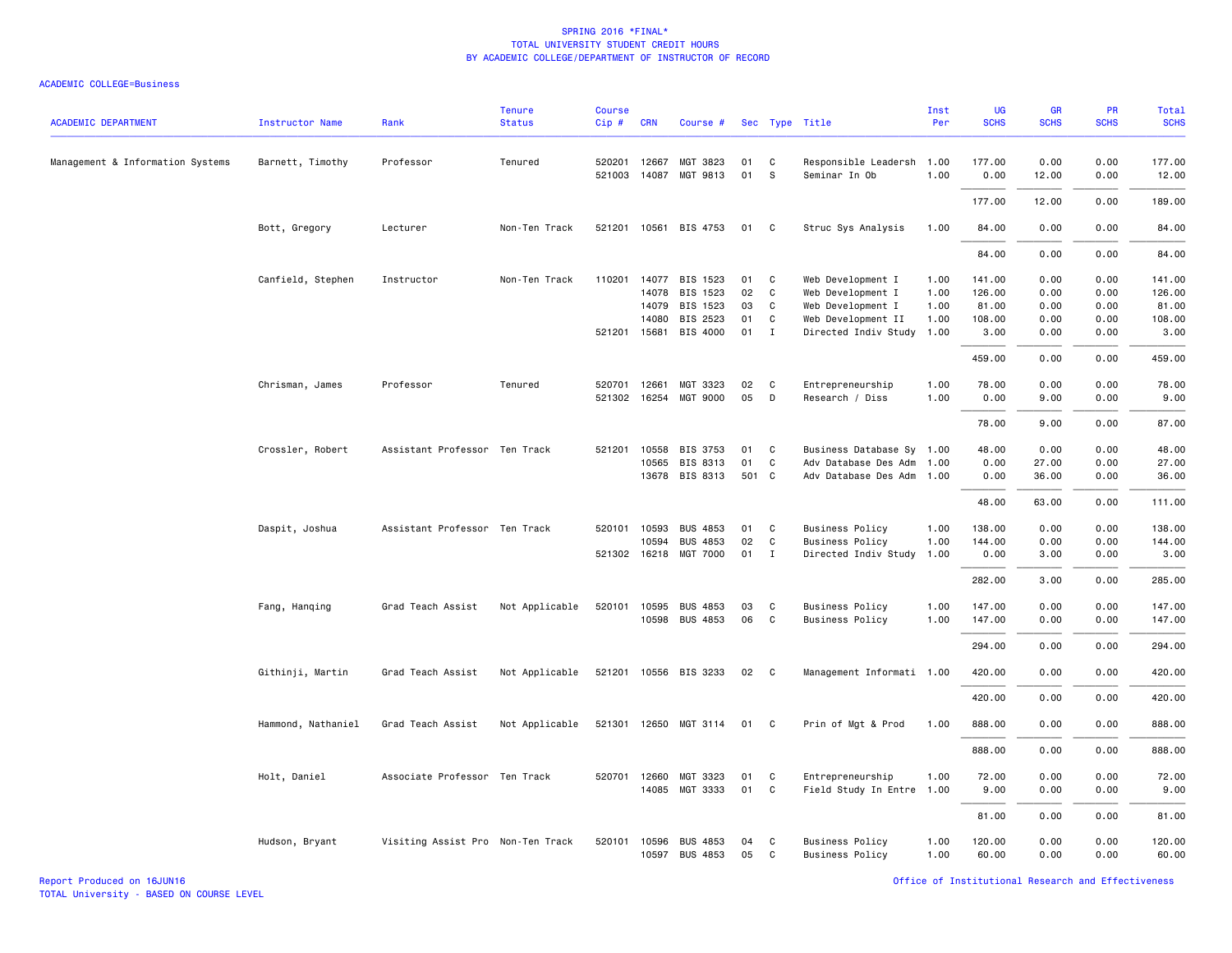| <b>ACADEMIC DEPARTMENT</b>       | <b>Instructor Name</b> | Rank                              | <b>Tenure</b><br><b>Status</b> | <b>Course</b><br>$Cip \#$ | <b>CRN</b>   | Course #              |       |              | Sec Type Title            | Inst<br>Per | UG<br><b>SCHS</b> | GR<br><b>SCHS</b> | PR<br><b>SCHS</b> | Total<br><b>SCHS</b> |
|----------------------------------|------------------------|-----------------------------------|--------------------------------|---------------------------|--------------|-----------------------|-------|--------------|---------------------------|-------------|-------------------|-------------------|-------------------|----------------------|
| Management & Information Systems | Hudson, Bryant         | Visiting Assist Pro Non-Ten Track |                                |                           |              | 521301 12651 MGT 3114 | 02    | $\mathbf{C}$ | Prin of Mgt & Prod        | 1.00        | 616.00            | 0.00              | 0.00              | 616.00               |
|                                  |                        |                                   |                                |                           |              |                       |       |              |                           |             | 796.00            | 0.00              | 0.00              | 796.00               |
|                                  | Humphreys, Leland      | Lecturer                          | Non-Ten Track                  |                           |              | 520201 14446 MGT 3823 | 201 C |              | Responsible Leadersh 1.00 |             | 99.00             | 0.00              | 0.00              | 99.00                |
|                                  |                        |                                   |                                |                           |              |                       |       |              |                           |             | 99.00             | 0.00              | 0.00              | 99.00                |
|                                  | Lack, Susan            | Instructor                        | Non-Ten Track                  | 520201                    | 12652        | MGT 3213              | 01    | C.           | Org Communications        | 1.00        | 144.00            | 0.00              | 0.00              | 144.00               |
|                                  |                        |                                   |                                |                           | 12653        | MGT 3213              | 02    | C            | Org Communications        | 1.00        | 150.00            | 0.00              | 0.00              | 150.00               |
|                                  |                        |                                   |                                |                           | 12654        | MGT 3213              | 03    | C            | Org Communications        | 1.00        | 150.00            | 0.00              | 0.00              | 150.00               |
|                                  |                        |                                   |                                |                           |              | 12655 MGT 3213        | 04    | C            | Org Communications        | 1.00        | 150.00            | 0.00              | 0.00              | 150.00               |
|                                  |                        |                                   |                                |                           |              |                       |       |              |                           |             | 594.00            | 0.00              | 0.00              | 594.00               |
|                                  | Li, Zonghui            | Grad Teach Assist                 | Not Applicable                 |                           |              | 521101 12671 MGT 4613 | 01    | $\mathbf{C}$ | Cross-Cultural Mgt        | 1.00        | 63.00             | 0.00              | 0.00              | 63.00                |
|                                  |                        |                                   |                                |                           |              |                       |       |              |                           |             | 63.00             | 0.00              | 0.00              | 63.00                |
|                                  | Long, Rebecca          | Professor                         | Tenured                        |                           |              | 521302 16172 MGT 9000 | 03    | D            | Research / Diss           | 1.00        | 0.00              | 9.00              | 0.00              | 9.00                 |
|                                  |                        |                                   |                                |                           |              |                       |       |              |                           |             | 0.00              | 9.00              | 0.00              | 9.00                 |
|                                  | Madison, Kristen       | Assistant Professor Ten Track     |                                |                           | 521001 12663 | MGT 3513              | 01    | C.           | Intro Human Res Mgt       | 1.00        | 207.00            | 0.00              | 0.00              | 207.00               |
|                                  |                        |                                   |                                |                           |              | 14084 MGT 3513        | 03    | $\mathbf{C}$ | Intro Human Res Mgt       | 1.00        | 201.00            | 0.00              | 0.00              | 201.00               |
|                                  |                        |                                   |                                |                           |              |                       |       |              |                           |             | 408.00            | 0.00              | 0.00              | 408.00               |
|                                  | Marett, Emily          | Instructor                        | Non-Ten Track                  |                           | 520201 12656 | MGT 3213              | 05    | C            | Org Communications        | 1.00        | 447.00            | 0.00              | 0.00              | 447.00               |
|                                  |                        |                                   |                                |                           | 13896        | MGT 3213              | 506 C |              | Org Communications        | 1.00        | 132.00            | 0.00              | 0.00              | 132.00               |
|                                  |                        |                                   |                                | 521001                    | 12669        | MGT 4533              | 01    | C            | Advanced Hrm              | 1.00        | 156.00            | 0.00              | 0.00              | 156.00               |
|                                  |                        |                                   |                                | 521003                    | 12666        | MGT 3813              | 01    | C            | Organizational Behav 1.00 |             | 174.00            | 0.00              | 0.00              | 174.00               |
|                                  |                        |                                   |                                |                           |              |                       |       |              |                           |             | 909.00            | 0.00              | 0.00              | 909.00               |
|                                  | Marett, Lawrence       | Associate Professor Tenured       |                                | 111003                    | 10559        | BIS 4113              | 01    | C.           | BIS Security Managem 1.00 |             | 105.00            | 0.00              | 0.00              | 105.00               |
|                                  |                        |                                   |                                | 521201                    | 10562        | BIS 4763              | 01    | C            | BIS Senior Seminar        | 1.00        | 96.00             | 0.00              | 0.00              | 96.00                |
|                                  |                        |                                   |                                |                           | 10563        | BIS 6113              | 01    | C            | BIS Security Managem 1.00 |             | 0.00              | 9.00              | 0.00              | 9.00                 |
|                                  |                        |                                   |                                |                           |              | 13676 BIS 6113        | 501 C |              | BIS Security Managem 1.00 |             | 0.00              | 21.00             | 0.00              | 21.00                |
|                                  |                        |                                   |                                |                           |              |                       |       |              |                           |             | 201.00            | 30.00             | 0.00              | 231.00               |
|                                  | Otondo, Robert         | Associate Professor Tenured       |                                | 521201                    | 10566        | BIS 8413              | 01    | C            | Data Analytics            | 1.00        | 0.00              | 6.00              | 0.00              | 6.00                 |
|                                  |                        |                                   |                                |                           | 10567        | BIS 8753              | 01    | C            | Inf Sys Collabrtve P 1.00 |             | 0.00              | 15.00             | 0.00              | 15.00                |
|                                  |                        |                                   |                                |                           | 13679        | BIS 8753              | 501 C |              | Inf Sys Collabrtve P      | 1.00        | 0.00              | 15.00             | 0.00              | 15.00                |
|                                  |                        |                                   |                                |                           |              | 16180 BIS 8000        | 01    | D            | Research / Thesis         | 1.00        | 0.00              | 9.00              | 0.00              | 9.00                 |
|                                  |                        |                                   |                                |                           |              |                       |       |              |                           |             | 0.00              | 45.00             | 0.00              | 45.00                |
|                                  | Pearson, Allison       | Professor                         | Tenured                        |                           |              | 521003 12006 FYE 1001 | F01 C |              | Freshman Year Experi 0.25 |             | 42.00             | 0.00              | 0.00              | 42.00                |
|                                  |                        |                                   |                                |                           | 12007        | FYE 1001              | F02 C |              | Freshman Year Experi 0.25 |             | 50.25             | 0.00              | 0.00              | 50.25                |
|                                  |                        |                                   |                                |                           | 521302 16223 | MGT 9000              | 04    | D            | Research / Diss           | 1.00        | 0.00              | 9.00              | 0.00              | 9.00                 |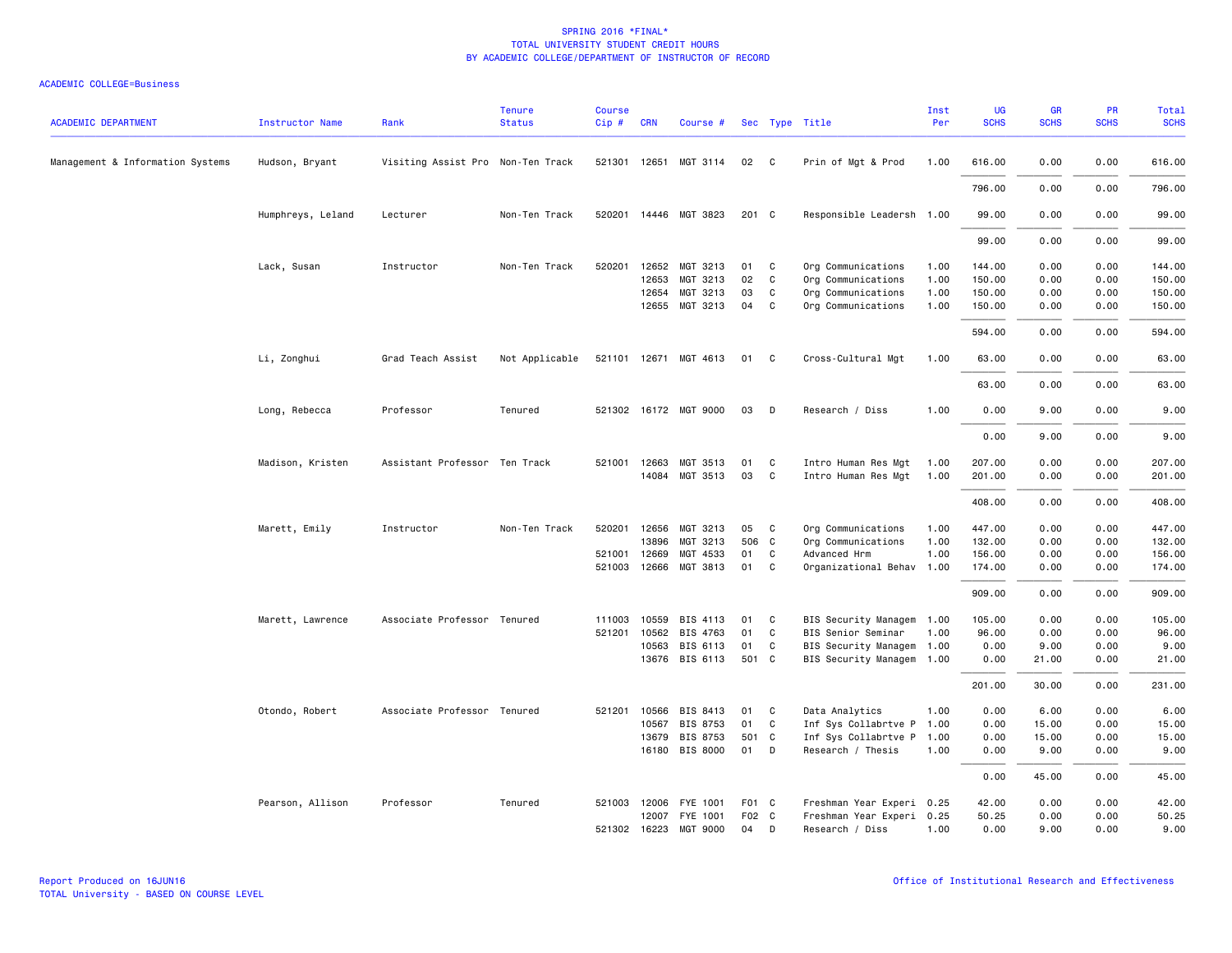|                                  |                        |                             | <b>Tenure</b>  | <b>Course</b> |              |                                         |             |   |                                      | Inst         | UG           | GR            | PR           | <b>Total</b>  |
|----------------------------------|------------------------|-----------------------------|----------------|---------------|--------------|-----------------------------------------|-------------|---|--------------------------------------|--------------|--------------|---------------|--------------|---------------|
| <b>ACADEMIC DEPARTMENT</b>       | <b>Instructor Name</b> | Rank                        | <b>Status</b>  | Cip #         | <b>CRN</b>   | Course #                                |             |   | Sec Type Title                       | Per          | <b>SCHS</b>  | <b>SCHS</b>   | <b>SCHS</b>  | <b>SCHS</b>   |
|                                  |                        |                             |                |               |              |                                         |             |   |                                      |              |              |               |              |               |
|                                  |                        |                             |                |               |              |                                         |             |   |                                      |              | 92.25        | 9.00          | 0.00         | 101.25        |
| Management & Information Systems | Pearson, Rodney        | Professor                   | Tenured        |               | 521003 12006 | FYE 1001                                | F01 C       |   | Freshman Year Experi 0.50            |              | 84.00        | 0.00          | 0.00         | 84.00         |
|                                  |                        |                             |                |               | 12007        | FYE 1001                                | F02 C       |   | Freshman Year Experi 0.10            |              | 20.10        | 0.00          | 0.00         | 20.10         |
|                                  |                        |                             |                | 521201 10557  |              | BIS 3523                                | 01          | C | Advanced Languages                   | 1.00         | 24.00        | 0.00          | 0.00         | 24.00         |
|                                  |                        |                             |                |               | 10560        | BIS 4523                                | 01          | C | Business Programming                 | 1.00         | 30.00        | 0.00          | 0.00         | 30.00         |
|                                  |                        |                             |                |               | 10564        | BIS 6523                                | 01          | C | Business Programming 1.00            |              | 0.00         | 12.00         | 0.00         | 12.00         |
|                                  |                        |                             |                |               | 13677        | BIS 6523                                | 501 C       |   | Business Programming 1.00            |              | 0.00         | 9.00          | 0.00         | 9.00          |
|                                  |                        |                             |                |               | 15769        | BIS 4000                                | 02          | I | Directed Indiv Study 1.00            |              | 3.00         | 0.00          | 0.00         | 3.00          |
|                                  |                        |                             |                |               |              |                                         |             |   |                                      |              | 161.10       | 21.00         | 0.00         | 182.10        |
|                                  | Richardson, Jimmy      | Lecturer                    | Non-Ten Track  |               |              | 520201 12668 MGT 4153                   | 01          | C | Management Seminar                   | 1.00         | 117.00       | 0.00          | 0.00         | 117.00        |
|                                  |                        |                             |                |               |              |                                         |             |   |                                      |              | 117.00       | 0.00          | 0.00         | 117.00        |
|                                  | Roberts, Renata        | Non-Faculty                 | Not Applicable |               |              | 520201 12657 MGT 3213                   | 06          | C | Org Communications                   | 1.00         | 147.00       | 0.00          | 0.00         | 147.00        |
|                                  |                        |                             |                |               |              |                                         |             |   |                                      |              | 147.00       | 0.00          | 0.00         | 147.00        |
|                                  | Rogers, Bryan          | Grad Teach Assist           | Not Applicable |               | 521001 12664 | MGT 3513                                | 02          | C | Intro Human Res Mgt                  | 1.00         | 207.00       | 0.00          | 0.00         | 207.00        |
|                                  |                        |                             |                |               |              |                                         |             |   |                                      |              | 207.00       | 0.00          | 0.00         | 207.00        |
|                                  | Shin, Seungjae         | Professor                   | Tenured        |               | 520209 13627 | MKT 4033                                | 201 C       |   | International Transp 1.00            |              | 27.00        | 0.00          | 0.00         | 27.00         |
|                                  |                        |                             |                |               |              | 521201 13515 BIS 3233                   | 201 C       |   | Management Informati 1.00            |              | 57.00        | 0.00          | 0.00         | 57.00         |
|                                  |                        |                             |                |               |              |                                         |             |   |                                      |              | 84.00        | 0.00          | 0.00         | 84.00         |
|                                  | Spencer, Barbara       | Lecturer                    | Non-Ten Track  |               |              | 520201 13899 MGT 8123                   | 501 C       |   | Strategic Bus Consul 1.00            |              | 0.00         | 69.00         | 0.00         | 69.00         |
|                                  |                        |                             |                |               |              |                                         |             |   |                                      |              | 0.00         | 69.00         | 0.00         | 69.00         |
|                                  | Taylor, Jacqueline     | Lecturer                    | Non-Ten Track  |               |              | 520201 13622 MGT 3213                   | $201$ C     |   | Org Communications                   | 1.00         | 69.00        | 0.00          | 0.00         | 69.00         |
|                                  |                        |                             |                |               |              |                                         |             |   |                                      |              | 69.00        | 0.00          | 0.00         | 69.00         |
|                                  | Templeton, Gary        | Associate Professor Tenured |                | 521201        | 10555        | BIS 3233                                | 01          | C | Management Informati 1.00            |              | 666.00       | 0.00          | 0.00         | 666.00        |
|                                  |                        |                             |                |               |              | 14082 BIS 8113                          | 01          | C | Mgt Info Tech & Sys                  | 1.00         | 0.00         | 84.00         | 0.00         | 84.00         |
|                                  |                        |                             |                |               |              | 14687 BIS 8113                          | 501 C       |   | Mgt Info Tech & Sys                  | 1.00         | 0.00         | 84.00         | 0.00         | 84.00         |
|                                  |                        |                             |                |               |              |                                         |             |   |                                      |              | 666.00       | 168.00        | 0.00         | 834.00        |
|                                  | Templeton, Laura       | Associate Professor Tenured |                | 520201        | 12670        | MGT 4543                                | 01          | C | Compensation Mgt                     | 1.00         | 120.00       | 0.00          | 0.00         | 120.00        |
|                                  |                        |                             |                | 521001        | 14086        | MGT 9533                                | 01          | S | Seminar In Hrm Lit                   | 1.00         | 0.00         | 9.00          | 0.00         | 9.00          |
|                                  |                        |                             |                |               | 521302 15828 | MGT 9000                                | 01          | D | Research / Diss                      | 1.00         | 0.00         | 9.00          | 0.00         | 9.00          |
|                                  |                        |                             |                |               |              |                                         |             |   |                                      |              | 120.00       | 18.00         | 0.00         | 138.00        |
|                                  | Vardaman, James        | Associate Professor Tenured |                | 520201        |              | 14686 MGT 8113<br>521302 16074 MGT 9000 | 501 C<br>02 | D | Leadership Skills<br>Research / Diss | 1.00<br>1.00 | 0.00<br>0.00 | 57.00<br>9.00 | 0.00<br>0.00 | 57.00<br>9.00 |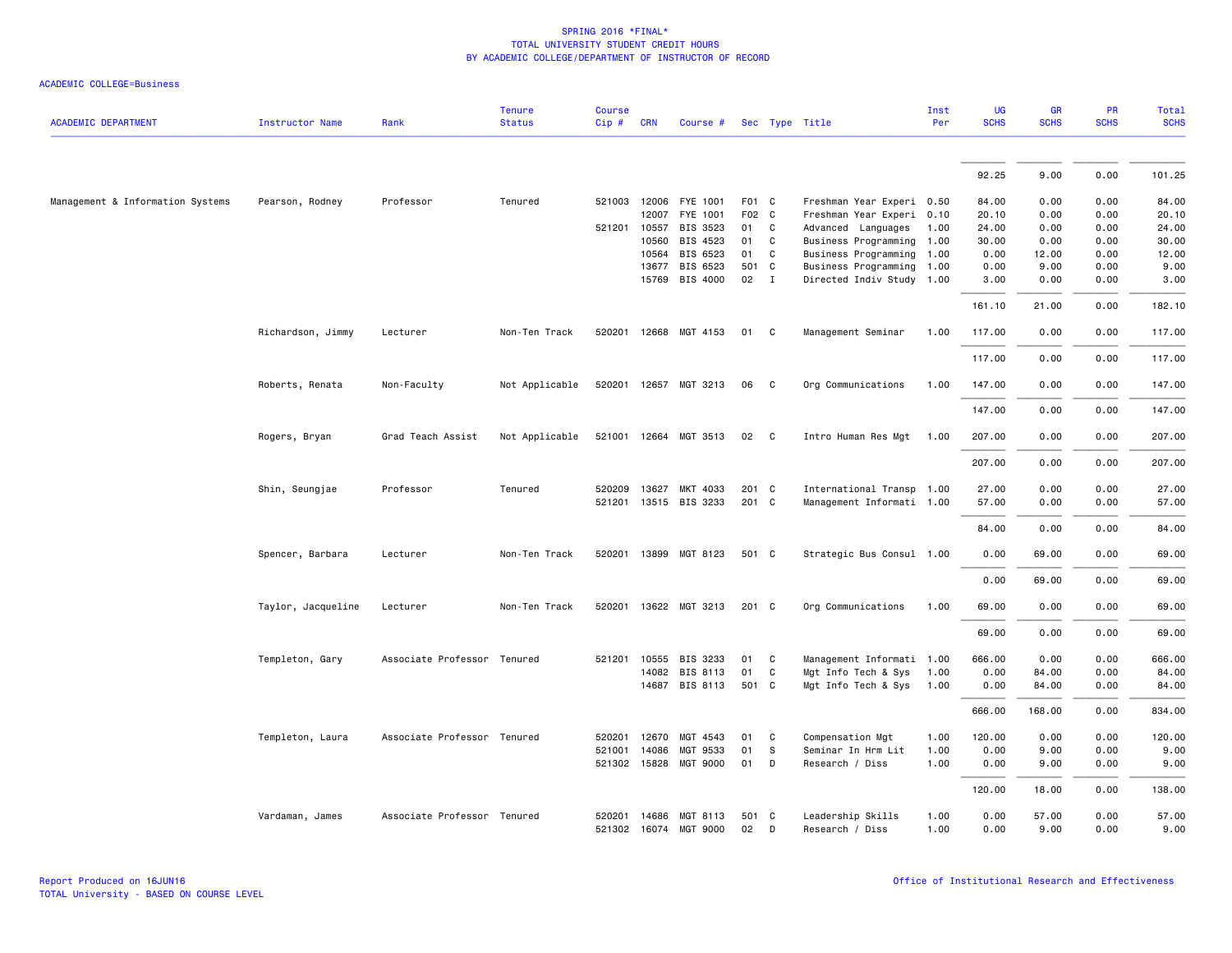|                                                                           |                    |                             | <b>Tenure</b> | <b>Course</b> |            |                 |               |              |                        | Inst | UG                  | <b>GR</b>          | <b>PR</b>        | Total                 |
|---------------------------------------------------------------------------|--------------------|-----------------------------|---------------|---------------|------------|-----------------|---------------|--------------|------------------------|------|---------------------|--------------------|------------------|-----------------------|
| <b>ACADEMIC DEPARTMENT</b>                                                | Instructor Name    | Rank                        | <b>Status</b> | Cip#          | <b>CRN</b> | Course #        |               |              | Sec Type Title         | Per  | <b>SCHS</b>         | <b>SCHS</b>        | <b>SCHS</b>      | <b>SCHS</b>           |
|                                                                           |                    |                             |               |               |            |                 |               |              |                        |      | 0.00                | 66.00              | 0.00             | 66.00                 |
| Management & Information Systems                                          | Warkentin, Merrill | Professor                   | Tenured       | 521201        | 14083      | BIS 9613        | 01            | $\mathbf{C}$ | Info Security Resear   | 1.00 | 0.00                | 9.00               | 0.00             | 9.00                  |
|                                                                           |                    |                             |               |               | 15881      | BIS 9000        | 01            | D.           | Research / Diss        | 1.00 | 0.00                | 9.00               | 0.00             | 9.00                  |
|                                                                           |                    |                             |               |               |            |                 |               |              |                        |      | 0.00                | 18.00              | 0.00             | 18.00                 |
|                                                                           | White, Harold      | Lecturer                    | Non-Ten Track | 520101        | 13518      | <b>BUS 4853</b> | $201 \quad C$ |              | <b>Business Policy</b> | 1.00 | 60.00               | 0.00               | 0.00             | 60.00                 |
|                                                                           |                    |                             |               | 521301        | 13621      | MGT 3114        | 201 C         |              | Prin of Mgt & Prod     | 1.00 | 116.00              | 0.00               | 0.00             | 116.00                |
|                                                                           |                    |                             |               |               |            |                 |               |              |                        |      | 176.00              | 0.00               | 0.00             | 176.00                |
|                                                                           | Young, Carlton     | Associate Professor Tenured |               | 220205        | 13516      | BL 3223         | $201 \quad C$ |              | Law Of Comm Trans      | 1.00 | 57.00               | 0.00               | 0.00             | 57.00                 |
|                                                                           |                    |                             |               | 510701        |            | 13602 HCA 4243  | 201 C         |              | Managed Care           | 1.00 | 72.00               | 0.00               | 0.00             | 72.00                 |
|                                                                           |                    |                             |               |               |            | 13604 HCA 4803  | 201 C         |              | Heathcare Policy       | 1.00 | 51.00               | 0.00               | 0.00             | 51.00                 |
|                                                                           |                    |                             |               |               | 15039      | HCA 4443        | 201 E         |              | Healthcare Internshi   | 1.00 | 15.00               | 0.00               | 0.00             | 15.00                 |
|                                                                           |                    |                             |               |               |            |                 |               |              |                        |      | 195.00              | 0.00               | 0.00             | 195.00                |
| =====================================<br>Management & Information Systems |                    |                             |               |               |            |                 |               |              |                        |      | ========<br>7915.35 | ========<br>540.00 | ========<br>0.00 | ==========<br>8455.35 |
| ===================================                                       |                    |                             |               |               |            |                 |               |              |                        |      | ========            | ========           | ========         |                       |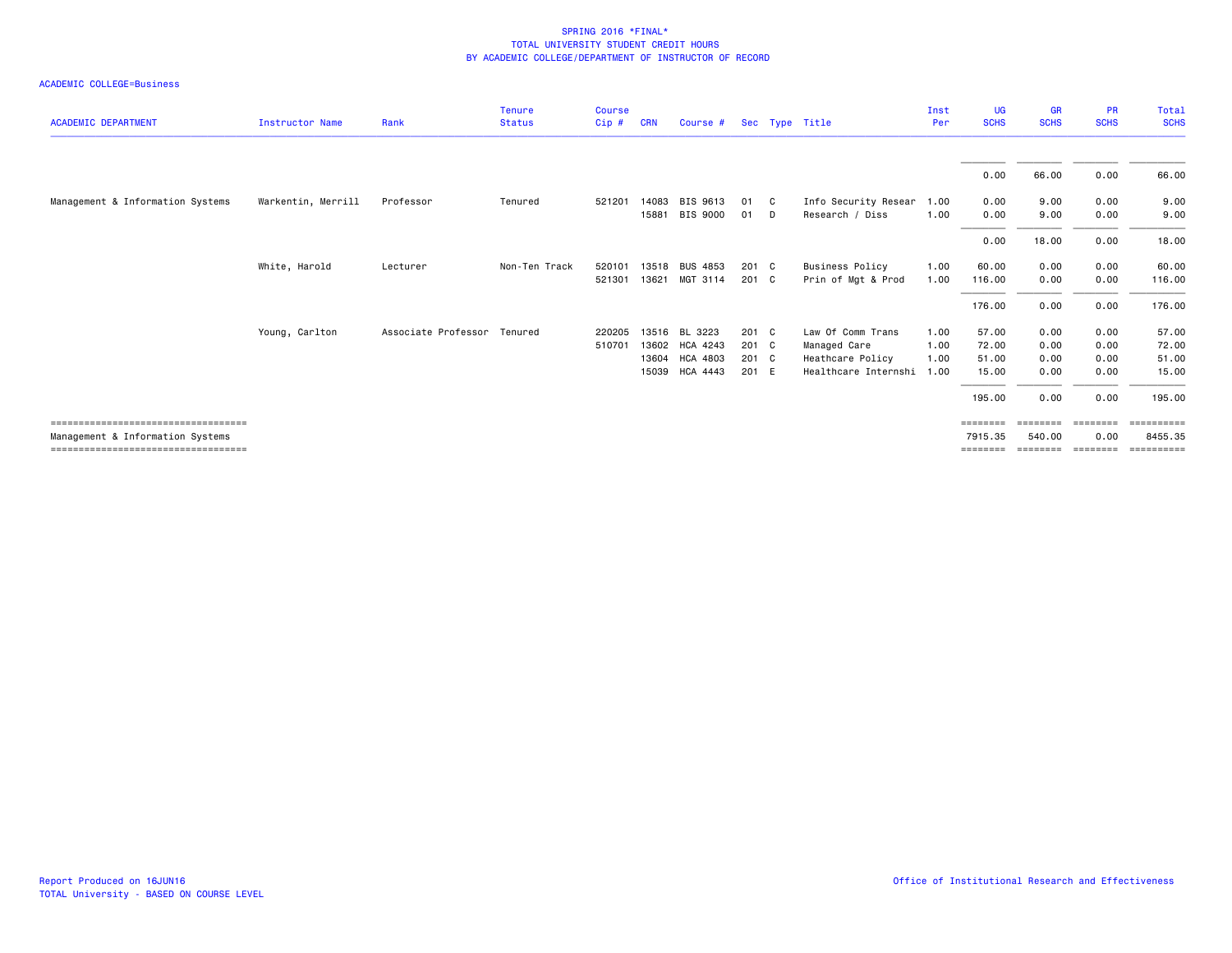| <b>ACADEMIC DEPARTMENT</b>         | <b>Instructor Name</b>         | Rank                          | <b>Tenure</b><br><b>Status</b> | <b>Course</b><br>Cip# | <b>CRN</b>            | Course #                          |          |                   | Sec Type Title                             | Inst<br>Per  | UG<br><b>SCHS</b> | GR<br><b>SCHS</b> | PR<br><b>SCHS</b> | Total<br><b>SCHS</b> |
|------------------------------------|--------------------------------|-------------------------------|--------------------------------|-----------------------|-----------------------|-----------------------------------|----------|-------------------|--------------------------------------------|--------------|-------------------|-------------------|-------------------|----------------------|
| Marketing, Quantitative Analysis & | Adams, Frank                   | Assistant Professor Ten Track |                                |                       | 521401 12693<br>12703 | MKT 4333<br>MKT 4813              | 01<br>03 | C<br>C            | International Sup Ch 1.00<br>Marketing-Mgt | 1.00         | 102.00<br>135.00  | 0.00<br>0.00      | 0.00<br>0.00      | 102.00<br>135.00     |
|                                    |                                |                               |                                |                       |                       |                                   |          |                   |                                            |              | 237.00            | 0.00              | 0.00              | 237.00               |
|                                    | Adkerson, Jeffrey              | Non-Faculty                   | Not Applicable                 | 310302 12677          |                       | MKT 2221                          | 01       | L.                | Golf Professional De 1.00                  |              | 25.00             | 0.00              | 0.00              | 25.00                |
|                                    |                                |                               |                                |                       | 12680                 | MKT 2311                          | 01       | $\mathsf{L}$      | Golf Professional De 1.00                  |              | 20.00             | 0.00              | 0.00              | 20.00                |
|                                    |                                |                               |                                |                       |                       |                                   |          |                   |                                            |              | 45.00             | 0.00              | 0.00              | 45.00                |
|                                    | Barnwell, Robert               | Grad Teach Assist             | Not Applicable                 | 521401                | 14095                 | MKT 4413                          | 03       | C                 | Consumer Behavior                          | 1.00         | 141.00            | 0.00              | 0.00              | 141.00               |
|                                    |                                |                               |                                | 521801                | 12690                 | MKT 4143                          | 01       | C                 | Sales Management                           | 1.00         | 120.00            | 0.00              | 0.00              | 120.00               |
|                                    |                                |                               |                                |                       |                       |                                   |          |                   |                                            |              | 261.00            | 0.00              | 0.00              | 261.00               |
|                                    | Breazeale, Michael             | Assistant Professor Ten Track |                                | 521401                | 12694                 | MKT 4413                          | 01       | C                 | Consumer Behavior                          | 1.00         | 219.00            | 0.00              | 0.00              | 219.00               |
|                                    |                                |                               |                                |                       | 12695<br>16585        | MKT 4413<br><b>MKT 7000</b>       | 02<br>01 | C<br>$\mathbf{I}$ | Consumer Behavior<br>Directed Indiv Study  | 1.00<br>1.00 | 132.00<br>0.00    | 0.00<br>3.00      | 0.00<br>0.00      | 132.00<br>3.00       |
|                                    |                                |                               |                                |                       |                       |                                   |          |                   |                                            |              |                   |                   |                   |                      |
|                                    |                                |                               |                                |                       |                       |                                   |          |                   |                                            |              | 351.00            | 3.00              | 0.00              | 354.00               |
|                                    | Brown, Haley-Lavell Instructor |                               | Non-Ten Track                  | 220205                | 10575                 | BL 4243                           | 01       | C                 | Entrepreneur Law                           | 1.00         | 45.00             | 0.00              | 0.00              | 45.00                |
|                                    |                                |                               |                                |                       | 10578<br>521501 10576 | BL 6243<br>BL 4333                | 01<br>01 | C<br>$\mathbf{C}$ | Entrepreneur Law<br>Real Estate Law        | 1.00<br>1.00 | 0.00<br>99.00     | 15.00<br>0.00     | 0.00<br>0.00      | 15.00<br>99.00       |
|                                    |                                |                               |                                |                       | 10577                 | BL 4333                           | 02       | $\mathbf{C}$      | Real Estate Law                            | 1.00         | 66.00             | 0.00              | 0.00              | 66.00                |
|                                    |                                |                               |                                |                       | 10579                 | BL 6333                           | 01       | C                 | Real Estate Law                            | 1.00         | 0.00              | 24.00             | 0.00              | 24.00                |
|                                    |                                |                               |                                |                       | 10580                 | BL 6333                           | 02       | $\mathbf{C}$      | Real Estate Law                            | 1.00         | 0.00              | 24.00             | 0.00              | 24.00                |
|                                    |                                |                               |                                |                       |                       |                                   |          |                   |                                            |              | 210.00            | 63.00             | 0.00              | 273.00               |
|                                    | Collier, Joel                  | Associate Professor Tenured   |                                | 521401                | 13902                 | MKT 8153                          | 511 C    |                   | Strategic Marketing                        | 1.00         | 0.00              | 81.00             | 0.00              | 81.00                |
|                                    |                                |                               |                                |                       | 14091                 | MKT 8343                          | 01       | - S               | Sem Mkt-Price & Prod                       | 1.00         | 0.00              | 9.00              | 0.00              | 9.00                 |
|                                    |                                |                               |                                |                       |                       | 15771 MKT 9000                    | 02       | D                 | Research / Diss                            | 1.00         | 0.00              | 10.00             | 0.00              | 10.00                |
|                                    |                                |                               |                                |                       |                       |                                   |          |                   |                                            |              | 0.00              | 100.00            | 0.00              | 100.00               |
|                                    | Cook, Cecelia                  | Instructor                    | Non-Ten Track                  | 220205                | 10569                 | BL 2413                           | 01       | C                 | Legal Envt Bus                             | 1.00         | 567.00            | 0.00              | 0.00              | 567.00               |
|                                    |                                |                               |                                |                       | 10570                 | BL 2413                           | 02       | C                 | Legal Envt Bus                             | 1.00         | 597.00            | 0.00              | 0.00              | 597.00               |
|                                    |                                |                               |                                |                       | 10573                 | BL 3223                           | 01       | C                 | Law Of Comm Trans                          | 1.00         | 177.00            | 0.00              | 0.00              | 177.00               |
|                                    |                                |                               |                                |                       |                       | 10574 BL 3223                     | 02       | $\mathbf{C}$      | Law Of Comm Trans                          | 1.00         | 153.00            | 0.00              | 0.00              | 153.00               |
|                                    |                                |                               |                                |                       |                       |                                   |          |                   |                                            |              | 1494.00           | 0.00              | 0.00              | 1494.00              |
|                                    | Dunlap, Kali                   | Non-Faculty                   | Not Applicable                 |                       |                       | 240102 15570 IDS 4111             | 502 C    |                   | Professional Seminar 0.50                  |              | 10.50             | 0.00              | 0.00              | 10.50                |
|                                    |                                |                               |                                |                       |                       |                                   |          |                   |                                            |              | 10.50             | 0.00              | 0.00              | 10.50                |
|                                    | Esmark, Carol                  | Assistant Professor Ten Track |                                |                       | 521302 10591          | BQA 8233                          | 01       | C                 | Quant Analysis & Bus 1.00                  |              | 0.00              | 78.00             | 0.00              | 78.00                |
|                                    |                                |                               |                                |                       |                       | 13680 BQA 8233                    | 501 C    |                   | Quant Analysis & Bus 1.00                  |              | 0.00              | 84.00             | 0.00              | 84.00                |
|                                    |                                |                               |                                |                       |                       |                                   |          |                   |                                            |              | 0.00              | 162.00            | 0.00              | 162.00               |
|                                    | Farmer, Robert                 | Assistant Professor Ten Track |                                |                       | 521402 12698          | 521302 10592 BQA 9533<br>MKT 4533 | 01<br>02 | C<br>C            | Adv Stat Bus Dec<br>Marketing Research     | 1.00<br>1.00 | 0.00<br>54.00     | 21.00<br>0.00     | 0.00<br>0.00      | 21.00<br>54.00       |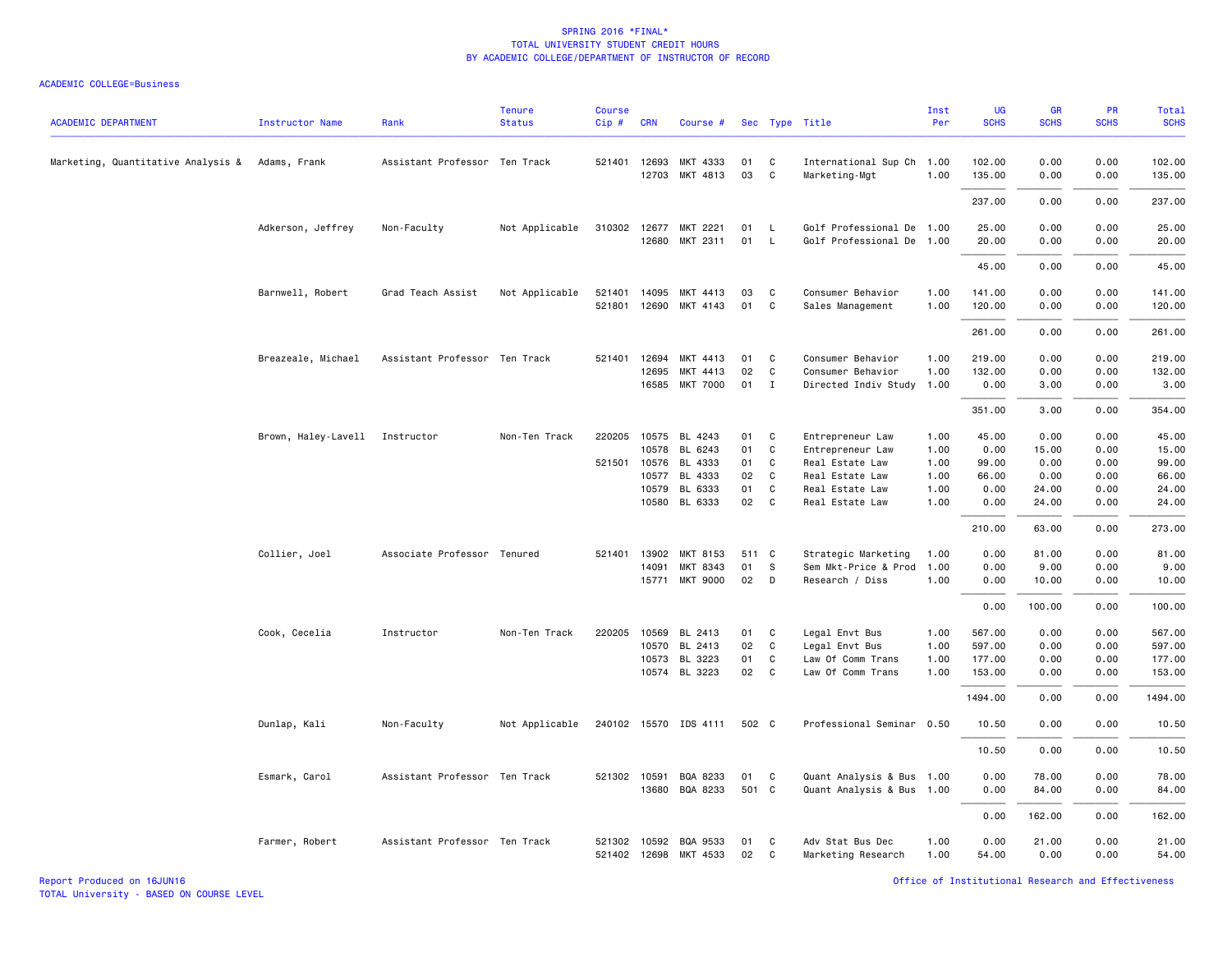#### ACADEMIC COLLEGE=Business

| <b>ACADEMIC DEPARTMENT</b>                         | <b>Instructor Name</b> | Rank                          | <b>Tenure</b><br><b>Status</b> | <b>Course</b><br>Cip# | <b>CRN</b>   | Course #                   |          |                   | Sec Type Title                                         | Inst<br>Per | UG<br><b>SCHS</b> | <b>GR</b><br><b>SCHS</b> | PR<br><b>SCHS</b> | Total<br><b>SCHS</b> |
|----------------------------------------------------|------------------------|-------------------------------|--------------------------------|-----------------------|--------------|----------------------------|----------|-------------------|--------------------------------------------------------|-------------|-------------------|--------------------------|-------------------|----------------------|
|                                                    |                        |                               |                                |                       |              |                            |          |                   |                                                        |             |                   |                          |                   |                      |
|                                                    |                        |                               |                                |                       |              |                            |          |                   |                                                        |             | 54.00             | 21.00                    | 0.00              | 75.00                |
| Marketing, Quantitative Analysis & France, Stephen |                        | Assistant Professor Ten Track |                                |                       | 521302 10586 | BQA 3123                   | 01       | C                 | Bus Stat Methods II                                    | 1.00        | 189.00            | 0.00                     | 0.00              | 189.00               |
|                                                    |                        |                               |                                |                       | 10587        | BQA 3123                   | 02       | C                 | Bus Stat Methods II                                    | 1.00        | 165.00            | 0.00                     | 0.00              | 165.00               |
|                                                    |                        |                               |                                |                       |              | 15917 BQA 4000             | 01       | $\mathbf{I}$      | Directed Indiv Study 1.00                              |             | 9.00              | 0.00                     | 0.00              | 9.00                 |
|                                                    |                        |                               |                                |                       |              |                            |          |                   |                                                        |             | 363.00            | 0.00                     | 0.00              | 363.00               |
|                                                    | Franks, Meggan         | Non-Faculty                   | Not Applicable                 |                       |              | 521003 12006 FYE 1001      | F01 C    |                   | Freshman Year Experi 0.10                              |             | 16.80             | 0.00                     | 0.00              | 16.80                |
|                                                    |                        |                               |                                |                       |              | 12007 FYE 1001             | F02 C    |                   | Freshman Year Experi 0.10                              |             | 20.10             | 0.00                     | 0.00              | 20.10                |
|                                                    |                        |                               |                                |                       |              |                            |          |                   |                                                        |             | 36.90             | 0.00                     | 0.00              | 36.90                |
|                                                    | Goree, Michael         | Instructor                    | Non-Ten Track                  | 521401                | 12687        | MKT 4113                   | 01       | C                 | Personal Selling                                       | 1.00        | 234.00            | 0.00                     | 0.00              | 234.00               |
|                                                    |                        |                               |                                |                       | 12688        | 4113<br><b>MKT</b>         | 02       | C                 | Personal Selling                                       | 1.00        | 234.00            | 0.00                     | 0.00              | 234.00               |
|                                                    |                        |                               |                                | 521499                | 12699        | MKT 4613                   | 01       | C                 | Services Marketing                                     | 1.00        | 192.00            | 0.00                     | 0.00              | 192.00               |
|                                                    |                        |                               |                                |                       | 12700        | MKT 4613                   | 02       | C                 | Services Marketing                                     | 1.00        | 198.00            | 0.00                     | 0.00              | 198.00               |
|                                                    |                        |                               |                                |                       |              |                            |          |                   |                                                        |             | 858.00            | 0.00                     | 0.00              | 858.00               |
|                                                    | Hill, William          | Associate Professor Tenured   |                                | 521401                | 13901        | MKT 6143                   | 501 C    |                   | Sales Management                                       | 1.00        | 0.00              | 30.00                    | 0.00              | 30.00                |
|                                                    |                        |                               |                                |                       |              |                            |          |                   |                                                        |             | 0.00              | 30.00                    | 0.00              | 30.00                |
|                                                    | Krallman, Alexandra    | Grad Teach Assist             | Not Applicable                 | 521403                |              | 12686 MKT 3933             | 01       | C                 | International Mkt                                      | 1.00        | 150.00            | 0.00                     | 0.00              | 150.00               |
|                                                    |                        |                               |                                |                       |              |                            |          |                   |                                                        |             | 150.00            | 0.00                     | 0.00              | 150.00               |
|                                                    | Lam, Wai-Cheong        | Instructor                    | Non-Ten Track                  | 521302                | 10581        | BQA 2113                   | 01       | C                 | Bus Stat Methods I                                     | 1.00        | 204.00            | 0.00                     | 0.00              | 204.00               |
|                                                    |                        |                               |                                |                       | 10582        | BQA 2113                   | 02       | C                 | Bus Stat Methods I                                     | 1.00        | 180.00            | 0.00                     | 0.00              | 180.00               |
|                                                    |                        |                               |                                |                       | 10585        | BQA 2113                   | 05       | C                 | Bus Stat Methods I                                     | 1.00        | 72.00             | 0.00                     | 0.00              | 72.00                |
|                                                    |                        |                               |                                |                       | 10589        | BQA 3123                   | 04       | C                 | Bus Stat Methods II                                    | 1.00        | 123.00            | 0.00                     | 0.00              | 123.00               |
|                                                    |                        |                               |                                |                       |              |                            |          |                   |                                                        |             | 579.00            | 0.00                     | 0.00              | 579.00               |
|                                                    | Lueg, Jason            | Professor                     | Tenured                        | 521401                | 12705        | MKT 6313                   | 01       | C                 | Physical Distributio 1.00                              |             | 0.00              | 12.00                    | 0.00              | 12.00                |
|                                                    |                        |                               |                                |                       | 16150        | MKT 4000                   | 02       | $\mathbf{I}$      | Directed Indiv Study 1.00                              |             | 3.00              | 0.00                     | 0.00              | 3.00                 |
|                                                    |                        |                               |                                | 521801                | 16377        | MKT 4000<br>12692 MKT 4313 | 04<br>01 | $\mathbf{I}$<br>C | Directed Indiv Study 1.00<br>Physical Distributio 1.00 |             | 3.00<br>99.00     | 0.00<br>0.00             | 0.00<br>0.00      | 3.00<br>99.00        |
|                                                    |                        |                               |                                |                       |              |                            |          |                   |                                                        |             |                   |                          |                   |                      |
|                                                    |                        |                               |                                |                       |              |                            |          |                   |                                                        |             | 105.00            | 12.00                    | 0.00              | 117.00               |
|                                                    | Lueg, Nicole           | Professor                     | Tenured                        |                       |              | 521402 12697 MKT 4533      | 01 C     |                   | Marketing Research                                     | 1.00        | 111.00            | 0.00                     | 0.00              | 111.00               |
|                                                    |                        |                               |                                |                       |              |                            |          |                   |                                                        |             | 111.00            | 0.00                     | 0.00              | 111.00               |
|                                                    | Mallette, Stephanie    | Instructor                    | Non-Ten Track                  | 220205                | 10571        | BL 2413                    | 03       | C                 | Legal Envt Bus                                         | 1.00        | 180.00            | 0.00                     | 0.00              | 180.00               |
|                                                    |                        |                               |                                | 229999                | 14089        | BL 8113                    | 01       | C                 | Law Ethics Disp Res                                    | 1.00        | 0.00              | 84.00                    | 0.00              | 84.00                |
|                                                    |                        |                               |                                |                       |              | 14689 BL 8113              | 521 C    |                   | Law Ethics Disp Res                                    | 1.00        | 0.00              | 93.00                    | 0.00              | 93.00                |
|                                                    |                        |                               |                                |                       |              |                            |          |                   |                                                        |             | 180.00            | 177.00                   | 0.00              | 357.00               |
|                                                    | Moore, Melissa         | Professor                     | Tenured                        |                       |              | 240101 16406 HON 4003      | H09 S    |                   | Oxbridge Tutorial                                      | 1.00        | 3.00              | 0.00                     | 0.00              | 3.00                 |

Report Produced on 16JUN16 Office of Institutional Research and Effectiveness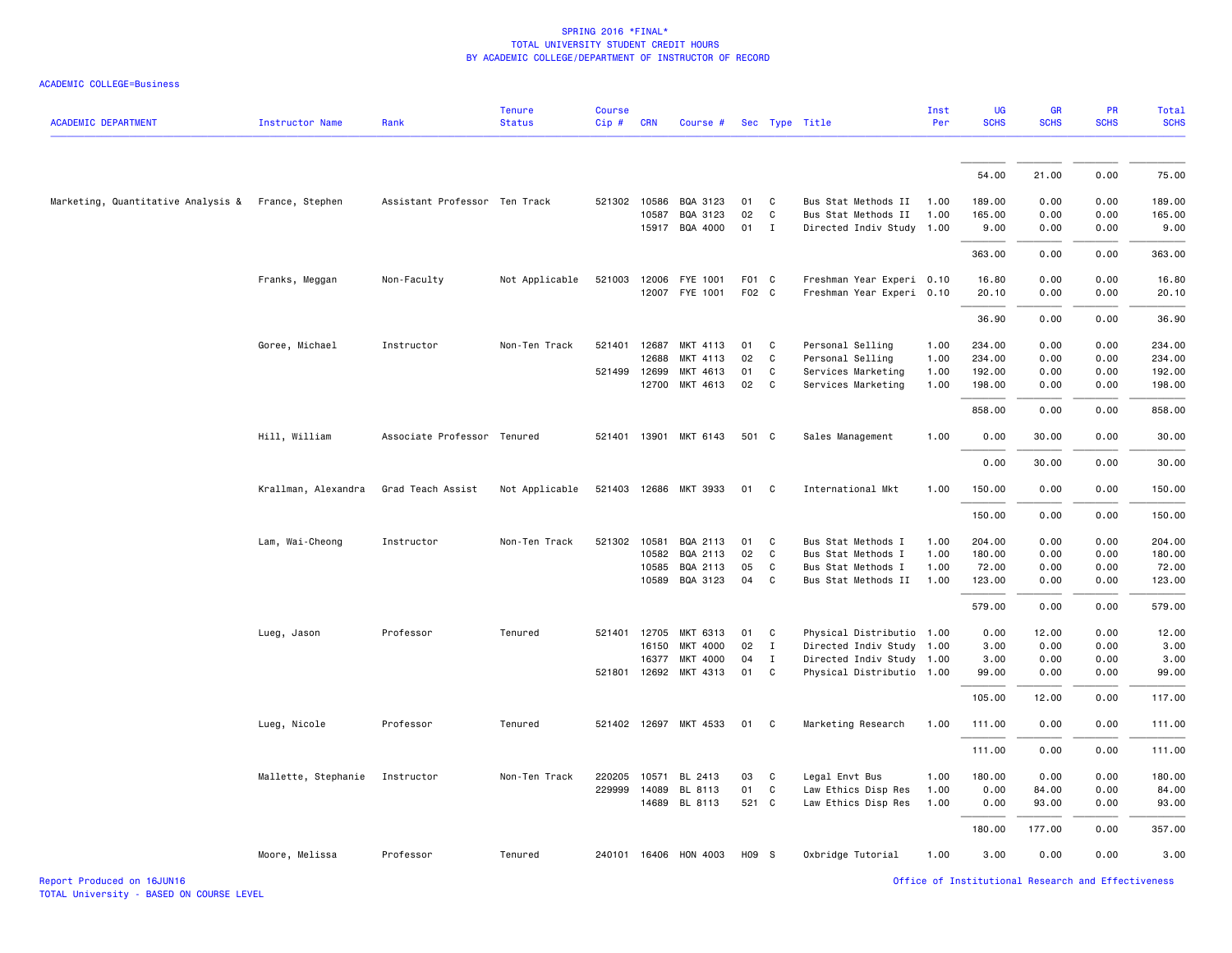| <b>ACADEMIC DEPARTMENT</b>                                                                                       | <b>Instructor Name</b> | Rank                          | <b>Tenure</b><br><b>Status</b> | <b>Course</b><br>Cip# | <b>CRN</b>                       | Course #                                                              |                               |                                              | Sec Type Title                                                                                                  | Inst<br>Per          | <b>UG</b><br><b>SCHS</b>                | <b>GR</b><br><b>SCHS</b>              | <b>PR</b><br><b>SCHS</b>             | Total<br><b>SCHS</b>                     |
|------------------------------------------------------------------------------------------------------------------|------------------------|-------------------------------|--------------------------------|-----------------------|----------------------------------|-----------------------------------------------------------------------|-------------------------------|----------------------------------------------|-----------------------------------------------------------------------------------------------------------------|----------------------|-----------------------------------------|---------------------------------------|--------------------------------------|------------------------------------------|
| Marketing, Quantitative Analysis & Moore, Melissa                                                                |                        | Professor                     | Tenured                        |                       | 521401 12681<br>12682            | MKT 3013<br>MKT 3013                                                  | 01<br>02                      | $\mathbf{C}$<br>C                            | Principles Of Mkt<br>Principles Of Mkt                                                                          | 1.00<br>1.00         | 816.00<br>633.00                        | 0.00<br>0.00                          | 0.00<br>0.00                         | 816.00<br>633.00                         |
|                                                                                                                  |                        |                               |                                |                       |                                  |                                                                       |                               |                                              |                                                                                                                 |                      | 1452.00                                 | 0.00                                  | 0.00                                 | 1452.00                                  |
|                                                                                                                  | Moore, Robert          | Professor                     | Tenured                        |                       | 521401 12691<br>12704<br>14093   | MKT 4213<br>MKT 6213<br>MKT 4213                                      | 01<br>01<br>02                | $\mathbf{C}$<br>$\mathbf{C}$<br>$\mathbf{C}$ | Internet Marketing<br>Internet Marketing<br>Internet Marketing                                                  | 1.00<br>1.00<br>1.00 | 111.00<br>0.00<br>75.00                 | 0.00<br>6.00<br>0.00                  | 0.00<br>0.00<br>0.00                 | 111.00<br>6.00<br>75.00                  |
|                                                                                                                  |                        |                               |                                |                       |                                  | 14094 MKT 6213                                                        | 02 C                          |                                              | Internet Marketing                                                                                              | 1.00                 | 0.00                                    | 9.00                                  | 0.00                                 | 9.00                                     |
|                                                                                                                  |                        |                               |                                |                       |                                  |                                                                       |                               |                                              |                                                                                                                 |                      | 186.00                                  | 15.00                                 | 0.00                                 | 201.00                                   |
|                                                                                                                  | Pompelia, Anthony      | Lecturer                      | Non-Ten Track                  |                       |                                  | 521401 14445 MKT 4813                                                 | 201 C                         |                                              | Marketing-Mgt                                                                                                   | 1.00                 | 57.00                                   | 0.00                                  | 0.00                                 | 57.00                                    |
|                                                                                                                  |                        |                               |                                |                       |                                  |                                                                       |                               |                                              |                                                                                                                 |                      | 57.00                                   | 0.00                                  | 0.00                                 | 57.00                                    |
|                                                                                                                  | Qu, Yingge             | Assistant Professor Ten Track |                                | 521401                | 13626<br>13628                   | MKT 3013<br>MKT 4213                                                  | 201 C<br>201 C                |                                              | Principles Of Mkt<br>Internet Marketing                                                                         | 1.00<br>1.00         | 36.00<br>24.00                          | 0.00<br>0.00                          | 0.00<br>0.00                         | 36.00<br>24.00                           |
|                                                                                                                  |                        |                               |                                |                       |                                  |                                                                       |                               |                                              |                                                                                                                 |                      | 60.00                                   | 0.00                                  | 0.00                                 | 60.00                                    |
|                                                                                                                  | Scott, Adam            | Non-Faculty                   | Not Applicable                 | 529999                | 310302 12679                     | MKT 2241<br>12678 MKT 2223                                            | 01<br>01                      | <b>L</b><br>C                                | Golf Professional De 1.00<br>Intro to Golf Instru 1.00                                                          |                      | 26.00<br>75.00                          | 0.00<br>0.00                          | 0.00<br>0.00                         | 26.00<br>75.00                           |
|                                                                                                                  |                        |                               |                                |                       |                                  |                                                                       |                               |                                              |                                                                                                                 |                      | 101.00                                  | 0.00                                  | 0.00                                 | 101.00                                   |
|                                                                                                                  | Shanahan, Kevin        | Associate Professor Tenured   |                                | 521401                | 12689<br>14092<br>15793<br>16017 | MKT 4123<br>MKT 8533<br>MKT 4000<br><b>MKT 9000</b><br>16144 MKT 4990 | 01<br>01<br>01<br>03<br>801 A | C<br>$^{\circ}$ s<br>$\mathbf{I}$<br>D       | Advertising<br>Rsrch Design & Exec<br>Directed Indiv Study 1.00<br>Research / Diss<br>Special Topic In MKT 1.00 | 1.00<br>1.00<br>1.00 | 141.00<br>0.00<br>3.00<br>0.00<br>39.00 | 0.00<br>15.00<br>0.00<br>9.00<br>0.00 | 0.00<br>0.00<br>0.00<br>0.00<br>0.00 | 141.00<br>15.00<br>3.00<br>9.00<br>39.00 |
|                                                                                                                  |                        |                               |                                |                       |                                  |                                                                       |                               |                                              |                                                                                                                 |                      | 183.00                                  | 24.00                                 | 0.00                                 | 207.00                                   |
|                                                                                                                  | Stevens, Jennifer      | Grad Teach Assist             | Not Applicable                 |                       |                                  | 521401 13900 MKT 3013                                                 | 504 C                         |                                              | Principles Of Mkt                                                                                               | 1.00                 | 111.00                                  | 0.00                                  | 0.00                                 | 111.00                                   |
|                                                                                                                  |                        |                               |                                |                       |                                  |                                                                       |                               |                                              |                                                                                                                 |                      | 111.00                                  | 0.00                                  | 0.00                                 | 111.00                                   |
|                                                                                                                  | Waites, Stacie         | Grad Teach Assist             | Not Applicable                 |                       |                                  | 521401 12702 MKT 4813                                                 | 02                            | $\overline{c}$                               | Marketing-Mgt                                                                                                   | 1.00                 | 108.00                                  | 0.00                                  | 0.00                                 | 108.00                                   |
|                                                                                                                  |                        |                               |                                |                       |                                  |                                                                       |                               |                                              |                                                                                                                 |                      | 108.00                                  | 0.00                                  | 0.00                                 | 108.00                                   |
|                                                                                                                  | Wang, Xinchang         | Assistant Professor Ten Track |                                |                       | 521302 10583                     | BQA 2113<br>10584 BQA 2113                                            | 03<br>04                      | C<br>$\mathbf{C}$                            | Bus Stat Methods I<br>Bus Stat Methods I                                                                        | 1.00<br>1.00         | 192.00<br>162.00                        | 0.00<br>0.00                          | 0.00<br>0.00                         | 192.00<br>162.00                         |
|                                                                                                                  |                        |                               |                                |                       |                                  |                                                                       |                               |                                              |                                                                                                                 |                      | 354.00                                  | 0.00                                  | 0.00                                 | 354.00                                   |
| -----------------------------------<br>Marketing, Quantitative Analysis &<br>----------------------------------- |                        |                               |                                |                       |                                  |                                                                       |                               |                                              |                                                                                                                 |                      | ========<br>7657.40                     | ========<br>607.00                    | ---------<br>0.00                    | ==========<br>8264.40                    |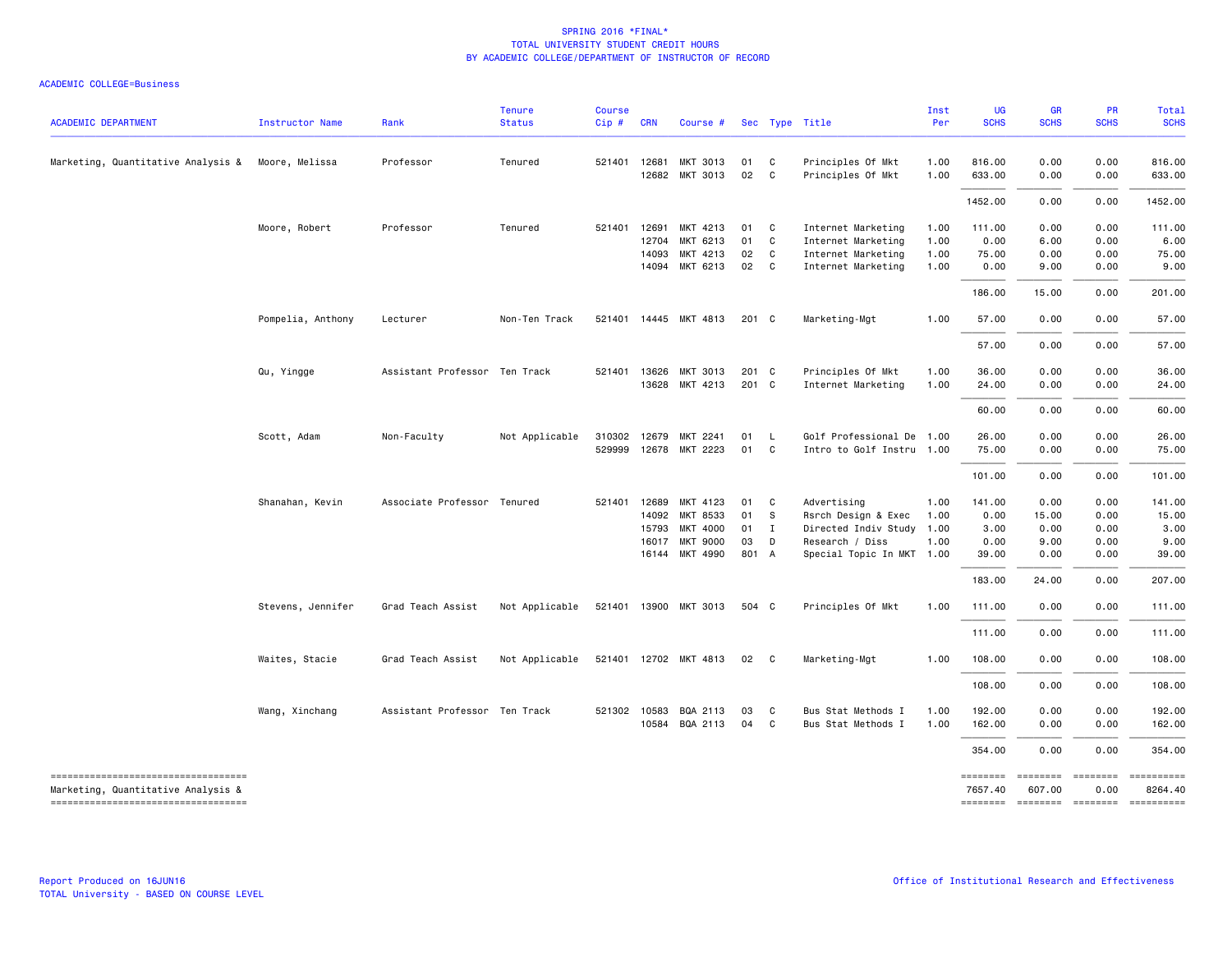| <b>ACADEMIC DEPARTMENT</b> | Instructor Name   | Rank                          | <b>Tenure</b><br><b>Status</b> | <b>Course</b><br>Cip # | <b>CRN</b> | Course #                         |                |                | Sec Type Title                     | Inst<br>Per  | UG<br><b>SCHS</b> | GR<br><b>SCHS</b> | PR<br><b>SCHS</b> | Total<br><b>SCHS</b> |
|----------------------------|-------------------|-------------------------------|--------------------------------|------------------------|------------|----------------------------------|----------------|----------------|------------------------------------|--------------|-------------------|-------------------|-------------------|----------------------|
| School of Accountancy      | Adah, Leslie      | Lecturer                      | Non-Ten Track                  | 520301                 | 10061      | ACC 3013<br>10062 ACC 3013       | 01<br>02       | C<br>C         | Cost Accounting<br>Cost Accounting | 1.00<br>1.00 | 144.00<br>183.00  | 0.00<br>0.00      | 0.00<br>0.00      | 144.00<br>183.00     |
|                            |                   |                               |                                |                        |            |                                  |                |                |                                    |              | 327.00            | 0.00              | 0.00              | 327.00               |
|                            | Addy, Noel        | Associate Professor Tenured   |                                | 520301                 |            | 10064 ACC 3033                   | 01             | C <sub>1</sub> | Intermediate Acc II                | 1.00         | 153.00            | 0.00              | 0.00              | 153.00               |
|                            |                   |                               |                                |                        | 10065      | ACC 3033                         | 02             | C              | Intermediate Acc II                | 1.00         | 189.00            | 0.00              | 0.00              | 189.00               |
|                            |                   |                               |                                |                        | 10077      | ACC 8053<br>14688 ACC 8213       | 01<br>511 C    | C              | Fin Acc Policy                     | 1.00         | 0.00              | 102.00            | 0.00              | 102.00               |
|                            |                   |                               |                                |                        |            |                                  |                |                | Fin & Acc Report Ana 1.00          |              | 0.00              | 57.00             | 0.00              | 57.00                |
|                            |                   |                               |                                |                        |            |                                  |                |                |                                    |              | 342.00            | 159.00            | 0.00              | 501.00               |
|                            | Berglund, Nathan  | Assistant Professor Ten Track |                                |                        |            | 520301 10048 ACC 2013            | 02 C           |                | Prin Financial Acct 1.00           |              | 240.00            | 0.00              | 0.00              | 240.00               |
|                            |                   |                               |                                |                        |            |                                  |                |                |                                    |              | 240.00            | 0.00              | 0.00              | 240.00               |
|                            | Carraway, Janet   | Non-Faculty                   | Not Applicable                 | 520301                 |            | 10047 ACC 2013                   | 01             | $\mathbf{C}$   | Prin Financial Acct                | 1.00         | 234.00            | 0.00              | 0.00              | 234.00               |
|                            |                   |                               |                                |                        |            |                                  |                |                |                                    |              | 234.00            | 0.00              | 0.00              | 234.00               |
|                            |                   |                               |                                |                        |            |                                  |                |                |                                    |              |                   |                   |                   |                      |
|                            | Ennis, Kevin      | Associate Professor Tenured   |                                | 520301<br>521601       |            | 13510 ACC 4033<br>13509 ACC 4013 | 201 C<br>201 C |                | Auditing<br>Income Tax I           | 1.00<br>1.00 | 33.00<br>42.00    | 0.00<br>0.00      | 0.00<br>0.00      | 33.00<br>42.00       |
|                            |                   |                               |                                |                        |            |                                  |                |                |                                    |              |                   |                   |                   |                      |
|                            |                   |                               |                                |                        |            |                                  |                |                |                                    |              | 75.00             | 0.00              | 0.00              | 75.00                |
|                            | Faello, Joseph    | Assistant Professor Ten Track |                                | 520301                 | 13506      | ACC 3003                         | 201 C          |                | Acct Systems I                     | 1.00         | 15.00             | 0.00              | 0.00              | 15.00                |
|                            |                   |                               |                                |                        | 13507      | ACC 3023                         | 201 C          |                | Intermediate Acc I                 | 1.00         | 21.00             | 0.00              | 0.00              | 21.00                |
|                            |                   |                               |                                |                        |            | 13508 ACC 3033                   | 201 C          |                | Intermediate Acc II                | 1.00         | 48.00             | 0.00              | 0.00              | 48.00                |
|                            |                   |                               |                                |                        |            |                                  |                |                |                                    |              | 84.00             | 0.00              | 0.00              | 84.00                |
|                            | Gardner, Virginia | Non-Faculty                   | Not Applicable                 | 520301                 |            | 10059 ACC 2203                   | 01             | C              | Survey of Accounting 1.00          |              | 144.00            | 0.00              | 0.00              | 144.00               |
|                            |                   |                               |                                |                        |            |                                  |                |                |                                    |              | 144.00            | 0.00              | 0.00              | 144.00               |
|                            |                   |                               |                                |                        |            |                                  |                |                |                                    |              |                   |                   |                   |                      |
|                            | Lehman, Mark      | Lecturer                      | Non-Ten Track                  | 520301                 |            | 10066 ACC 3053                   | 01             | C              | Acct Systems II                    | 1.00         | 147.00            | 0.00              | 0.00              | 147.00               |
|                            |                   |                               |                                |                        |            | 10067 ACC 3053                   | 02             | C              | Acct Systems II                    | 1.00         | 147.00            | 0.00              | 0.00              | 147.00               |
|                            |                   |                               |                                |                        |            |                                  |                |                |                                    |              | 294.00            | 0.00              | 0.00              | 294.00               |
|                            | Mauldin, Dana     | Professor                     | Tenured                        | 520301                 |            | 10071 ACC 4200                   | 01             | E              | Accounting Internshi 1.00          |              | 282.00            | 0.00              | 0.00              | 282.00               |
|                            |                   |                               |                                |                        |            |                                  |                |                |                                    |              | 282.00            | 0.00              | 0.00              | 282.00               |
|                            | McNair, Frances   | Professor                     | Tenured                        | 520301                 | 10049      | ACC 2013                         | 03             | C              | Prin Financial Acct                | 1.00         | 231.00            | 0.00              | 0.00              | 231.00               |
|                            |                   |                               |                                | 521601                 | 10078      | ACC 8093                         | 01             | C              | Taxation of Part                   | 1.00         | 0.00              | 36.00             | 0.00              | 36.00                |
|                            |                   |                               |                                |                        |            | 10079 ACC 8113                   | 01             | C <sub>c</sub> | Advanced Individual                | 1.00         | 0.00              | 48.00             | 0.00              | 48.00                |
|                            |                   |                               |                                |                        |            |                                  |                |                |                                    |              | 231.00            | 84.00             | 0.00              | 315.00               |
|                            | Pannell, Angela   | Instructor                    | Non-Ten Track                  | 520301                 | 10052      | ACC 2023                         | 01             | C              | Prin Managerial Acct 1.00          |              | 222.00            | 0.00              | 0.00              | 222.00               |
|                            |                   |                               |                                |                        | 10053      | ACC 2023                         | 02             | C              | Prin Managerial Acct 1.00          |              | 213.00            | 0.00              | 0.00              | 213.00               |
|                            |                   |                               |                                |                        | 10054      | ACC 2023                         | 04             | C              | Prin Managerial Acct 1.00          |              | 228.00            | 0.00              | 0.00              | 228.00               |
|                            |                   |                               |                                |                        | 10056      | ACC 2023                         | 07             | C              | Prin Managerial Acct 1.00          |              | 219.00            | 0.00              | 0.00              | 219.00               |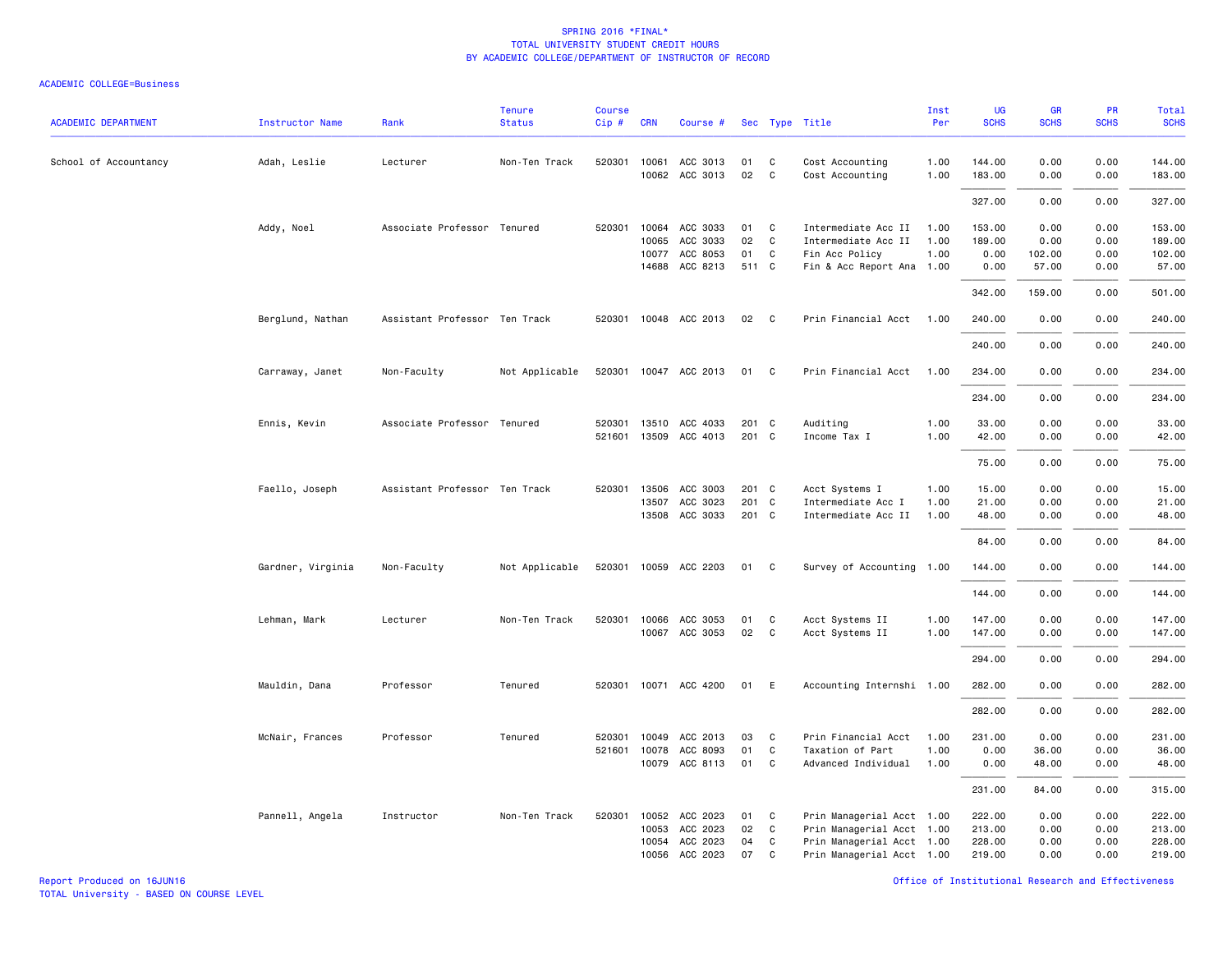|  |  | ACADEMIC COLLEGE=Business |
|--|--|---------------------------|
|--|--|---------------------------|

| <b>ACADEMIC DEPARTMENT</b>                                  | Instructor Name  | Rank                          | <b>Tenure</b><br><b>Status</b> | <b>Course</b><br>Cip# | <b>CRN</b>     | Course #              |                   |              | Sec Type Title                                  | Inst<br>Per | <b>UG</b><br><b>SCHS</b> | <b>GR</b><br><b>SCHS</b> | PR<br><b>SCHS</b> | Total<br><b>SCHS</b>                 |
|-------------------------------------------------------------|------------------|-------------------------------|--------------------------------|-----------------------|----------------|-----------------------|-------------------|--------------|-------------------------------------------------|-------------|--------------------------|--------------------------|-------------------|--------------------------------------|
|                                                             |                  |                               |                                |                       |                |                       |                   |              |                                                 |             | 882.00                   | 0.00                     | 0.00              | 882.00                               |
|                                                             |                  |                               |                                |                       |                |                       |                   |              |                                                 |             |                          |                          |                   |                                      |
| School of Accountancy                                       | Rigsby, John     | Associate Professor Tenured   |                                | 520301                | 10069<br>10073 | ACC 4043<br>ACC 6043  | 01<br>01 C        | $\mathbf{C}$ | Municipal & Govt Acc 1.00                       |             | 138.00<br>0.00           | 0.00                     | 0.00<br>0.00      | 138.00<br>12.00                      |
|                                                             |                  |                               |                                |                       | 10076          | ACC 8033              | 01 S              |              | Municipal & Govt Acc 1.00<br>Business Assurance | 1.00        | 0.00                     | 12.00<br>12.00           | 0.00              | 12.00                                |
|                                                             |                  |                               |                                |                       | 16224          | ACC 4000              | $01$ I            |              | Directed Indiv Study 1.00                       |             | 3.00                     | 0.00                     | 0.00              | 3.00                                 |
|                                                             |                  |                               |                                |                       | 16607          | ACC 7000              | 01 I              |              | Directed Indiv Study 1.00                       |             | 0.00                     | 3.00                     | 0.00              | 3.00                                 |
|                                                             |                  |                               |                                |                       |                |                       |                   |              |                                                 |             | 141.00                   | 27.00                    | 0.00              | 168.00                               |
|                                                             |                  |                               |                                |                       |                |                       |                   |              |                                                 |             |                          |                          |                   |                                      |
|                                                             | Sanders, Steve   | Lecturer                      | Non-Ten Track                  | 520301                | 10050          | ACC 2013              | 04                | $\mathbf{C}$ | Prin Financial Acct                             | 1.00        | 237.00                   | 0.00                     | 0.00              | 237.00                               |
|                                                             |                  |                               |                                |                       |                | 14097 ACC 4033        | 01 C              |              | Auditing                                        | 1.00        | 42.00                    | 0.00                     | 0.00              | 42.00                                |
|                                                             |                  |                               |                                |                       |                |                       |                   |              |                                                 |             | 279.00                   | 0.00                     | 0.00              | 279.00                               |
|                                                             | Seay, Ryan       | Assistant Professor Ten Track |                                | 520301                | 10055          | ACC 2023              | 06 C              |              | Prin Managerial Acct 1.00                       |             | 201.00                   | 0.00                     | 0.00              | 201.00                               |
|                                                             |                  |                               |                                |                       | 10058          | ACC 2023              | H <sub>01</sub> C |              | Honors Prin Manageri 1.00                       |             | 3.00                     | 0.00                     | 0.00              | 3.00                                 |
|                                                             |                  |                               |                                |                       | 10068          | ACC 4023              | 01 C              |              | Advanced ACC                                    | 1.00        | 39.00                    | 0.00                     | 0.00              | 39.00                                |
|                                                             |                  |                               |                                |                       |                | 10072 ACC 6023        | 01 C              |              | Advanced ACC                                    | 1.00        | 0.00                     | 78.00                    | 0.00              | 78.00                                |
|                                                             |                  |                               |                                |                       |                |                       |                   |              |                                                 |             | 243.00                   | 78.00                    | 0.00              | 321.00                               |
|                                                             | Stancill, Alan   | Instructor                    | Non-Ten Track                  |                       |                | 521601 14096 ACC 4013 | 01                | $\mathbf{C}$ | Income Tax I                                    | 1.00        | 27.00                    | 0.00                     | 0.00              | 27.00                                |
|                                                             |                  |                               |                                |                       |                |                       |                   |              |                                                 |             | 27.00                    | 0.00                     | 0.00              | 27.00                                |
|                                                             |                  |                               |                                |                       |                |                       |                   |              |                                                 |             |                          |                          |                   |                                      |
|                                                             | Trinkle, Bradley | Assistant Professor Ten Track |                                |                       |                | 520301 10060 ACC 3003 | 01 C              |              | Acct Systems I                                  | 1.00        | 138.00                   | 0.00                     | 0.00              | 138.00                               |
|                                                             |                  |                               |                                |                       |                |                       |                   |              |                                                 |             | 138.00                   | 0.00                     | 0.00              | 138.00                               |
|                                                             | Webb, Thomas     | Assistant Professor Ten Track |                                |                       | 520301 10063   | ACC 3023              | 01 C              |              | Intermediate Acc I                              | 1.00        | 159.00                   | 0.00                     | 0.00              | 159.00                               |
|                                                             |                  |                               |                                |                       | 10074          | ACC 6063              | 01                | $\mathbf{C}$ | Income Tax II                                   | 1.00        | 0.00                     | 21.00                    | 0.00              | 21.00                                |
|                                                             |                  |                               |                                |                       |                | 521601 10070 ACC 4063 | 01 C              |              | Income Tax II                                   | 1.00        | 27.00                    | 0.00                     | 0.00              | 27.00                                |
|                                                             |                  |                               |                                |                       |                |                       |                   |              |                                                 |             | 186.00                   | 21.00                    | 0.00              | 207.00                               |
| -----------------------------------                         |                  |                               |                                |                       |                |                       |                   |              |                                                 |             | <b>SESSESSE</b>          | steresses secondes       |                   | 4518.00                              |
| School of Accountancy<br>---------------------------------- |                  |                               |                                |                       |                |                       |                   |              |                                                 |             | 4149.00                  | 369.00                   | 0.00              | ======== ======== ======== ========= |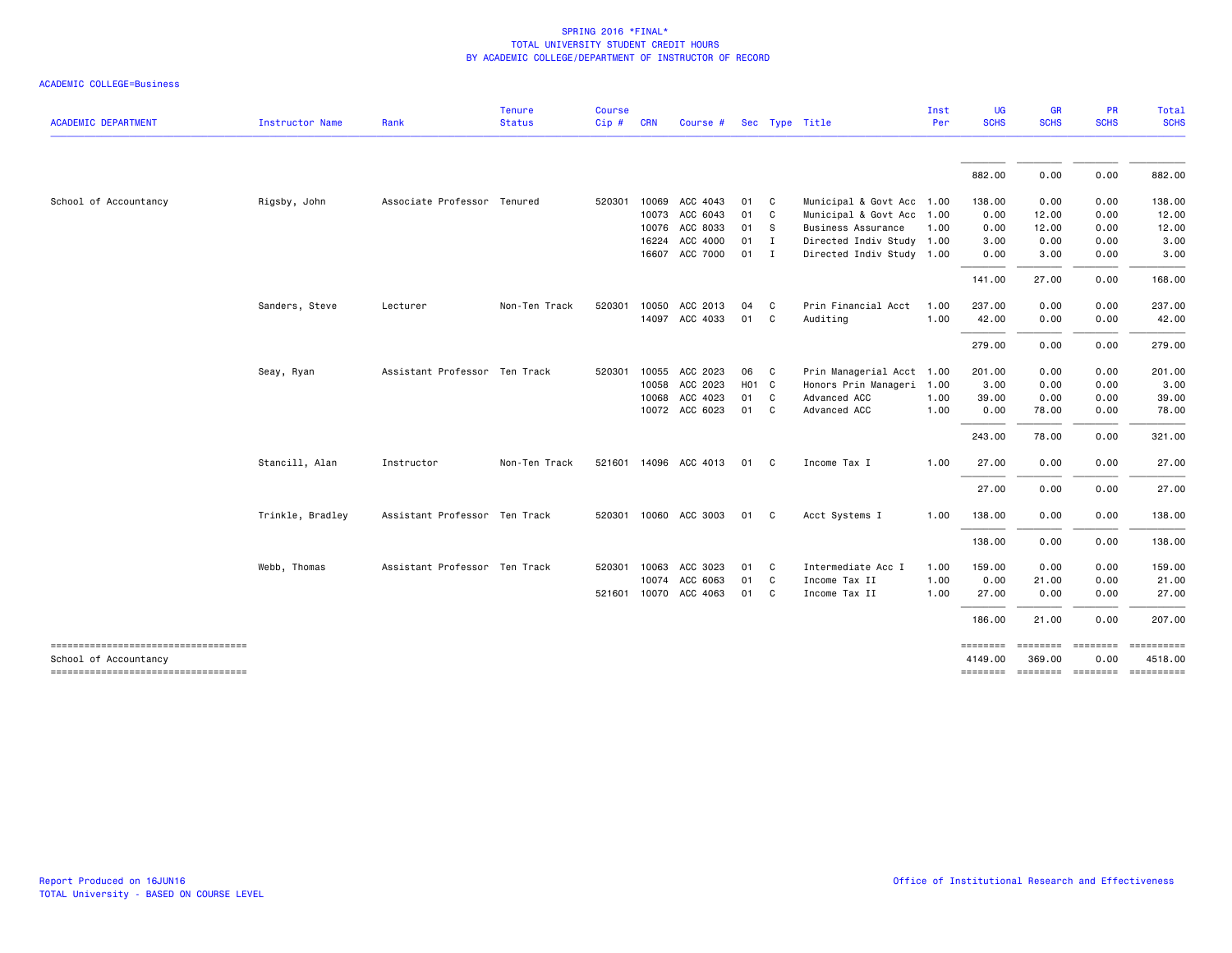| <b>ACADEMIC DEPARTMENT</b>                           | <b>Instructor Name</b> | Rank                              | <b>Tenure</b><br><b>Status</b> | <b>Course</b><br>Cip# | <b>CRN</b>   | Course #              |       |              | Sec Type Title            | Inst<br>Per | UG<br><b>SCHS</b> | <b>GR</b><br><b>SCHS</b> | PR<br><b>SCHS</b> | Total<br><b>SCHS</b> |
|------------------------------------------------------|------------------------|-----------------------------------|--------------------------------|-----------------------|--------------|-----------------------|-------|--------------|---------------------------|-------------|-------------------|--------------------------|-------------------|----------------------|
| Counseling, Educational Psychology, Abernathy, Larry |                        | Research Assoc Prof Non-Ten Track |                                |                       | 422806 11695 | EPY 2513              | 01    | C            | Human Growth & Devel 1.00 |             | 303.00            | 0.00                     | 0.00              | 303.00               |
|                                                      |                        |                                   |                                |                       |              | 422807 11705 EPY 3543 | 01    | C            | Psych Of Adoles           | 1.00        | 114.00            | 0.00                     | 0.00              | 114.00               |
|                                                      |                        |                                   |                                |                       |              |                       |       |              |                           |             | 417.00            | 0.00                     | 0.00              | 417.00               |
|                                                      | Ball, Kimberly         | Lecturer                          | Non-Ten Track                  |                       | 130603 11708 | EPY 4214              | 01    | C            | Ed & Psy Statistics       | 1.00        | 152.00            | 0.00                     | 0.00              | 152.00               |
|                                                      |                        |                                   |                                |                       | 11709        | EPY 4214              | 02    | К            | Ed & Psy Statistics       | 1.00        | 0.00              | 0.00                     | 0.00              | 0.00                 |
|                                                      |                        |                                   |                                |                       | 11710        | EPY 4214              | 03    | К            | Ed & Psy Statistics       | 1.00        | 0.00              | 0.00                     | 0.00              | 0.00                 |
|                                                      |                        |                                   |                                |                       | 130901 13750 | EDF 3333              | 501 C |              | Social Foundation Ed      | 1.00        | 72.00             | 0.00                     | 0.00              | 72.00                |
|                                                      |                        |                                   |                                |                       |              | 422806 11702 EPY 3503 | 01    | C            | Prin Of Ed Psych          | 1.00        | 111.00            | 0.00                     | 0.00              | 111.00               |
|                                                      |                        |                                   |                                |                       |              |                       |       |              |                           |             | 335.00            | 0.00                     | 0.00              | 335.00               |
|                                                      | Beckwith, LaKinya      | Non-Faculty                       | Not Applicable                 |                       | 131101 10928 | COE 1323              | 06    | C            | Career Planning           | 0.50        | 28.50             | 0.00                     | 0.00              | 28.50                |
|                                                      |                        |                                   |                                |                       |              | 131315 15945 LSK 1011 | 03    | C            | Study Skills              | 1.00        | 32.00             | 0.00                     | 0.00              | 32.00                |
|                                                      |                        |                                   |                                |                       |              |                       |       |              |                           |             | 60.50             | 0.00                     | 0.00              | 60.50                |
|                                                      | Berry, Megan           | Non-Faculty                       | Not Applicable                 |                       |              | 422707 15948 COE 4990 | 01    | C            | Special Topic In COE 1.00 |             | 123.00            | 0.00                     | 0.00              | 123.00               |
|                                                      |                        |                                   |                                |                       |              |                       |       |              |                           |             | 123.00            | 0.00                     | 0.00              | 123.00               |
|                                                      | Boyles, Caragh         | Non-Faculty                       | Not Applicable                 |                       |              | 350103 11748 EXL 0190 | 03    | E            | Experiential Learnin 1.00 |             | 9.00              | 0.00                     | 0.00              | 9.00                 |
|                                                      |                        |                                   |                                |                       |              |                       |       |              |                           |             | 9.00              | 0.00                     | 0.00              | 9.00                 |
|                                                      | Brown, Audri           | Grad Teach Assist                 | Not Applicable                 |                       |              | 130499 16019 EPY 4000 | 01    | I            | Directed Indiv Study      | 1.00        | 3.00              | 0.00                     | 0.00              | 3.00                 |
|                                                      |                        |                                   |                                |                       |              | 130601 11712 EPY 4513 | 01    | C            | Ed Research               | 1.00        | 84.00             | 0.00                     | 0.00              | 84.00                |
|                                                      |                        |                                   |                                |                       |              |                       |       |              |                           |             | 87.00             | 0.00                     | 0.00              | 87.00                |
|                                                      | Capella, Julie         | Non-Faculty                       | Not Applicable                 |                       |              | 320105 11216 DSS 0713 | 01    | C            | Basic Employment Ski 1.00 |             | 12.00             | 0.00                     | 0.00              | 12.00                |
|                                                      |                        |                                   |                                |                       | 330103 11212 | DSS 0313              | 01    | C            | Community Access          | 1.00        | 18.00             | 0.00                     | 0.00              | 18.00                |
|                                                      |                        |                                   |                                |                       | 350101 11215 | DSS 0613              | 01    | C            | Independent Living        | 1.00        | 18.00             | 0.00                     | 0.00              | 18.00                |
|                                                      |                        |                                   |                                |                       | 350103 11217 | DSS 0813              | 01    | E            | Employment - On Campu     | 1.00        | 6.00              | 0.00                     | 0.00              | 6.00                 |
|                                                      |                        |                                   |                                |                       | 11218        | DSS 0913              | 01    | E            | Employment Off Camp       | 1.00        | 6.00              | 0.00                     | 0.00              | 6.00                 |
|                                                      |                        |                                   |                                |                       |              | 360110 11214 DSS 0513 | 01    | C            | Art                       | 1.00        | 12.00             | 0.00                     | 0.00              | 12.00                |
|                                                      |                        |                                   |                                |                       |              |                       |       |              |                           |             | 72.00             | 0.00                     | 0.00              | 72.00                |
|                                                      | Dooley, Kathy          | Professor                         | Tenured                        |                       | 131101 10950 | COE 8730              | 02    | E            | Internship-Mental He      | 0.50        | 0.00              | 36.00                    | 0.00              | 36.00                |
|                                                      |                        |                                   |                                | 422801                | 10948        | COE 8633              | 01    | C            | Psychosocial Rehab        | 1.00        | 0.00              | 42.00                    | 0.00              | 42.00                |
|                                                      |                        |                                   |                                | 422803                | 15050        | COE 9750              | 01    | E            | Internship                | 1.00        | 0.00              | 18.00                    | 0.00              | 18.00                |
|                                                      |                        |                                   |                                |                       | 15796        | COE 9000              | 01    | D            | Research / Diss           | 1.00        | 0.00              | 5.00                     | 0.00              | 5.00                 |
|                                                      |                        |                                   |                                |                       | 16016        | COE 7000              | 03    | I            | Directed Indiv Study      | 1.00        | 0.00              | 3.00                     | 0.00              | 3.00                 |
|                                                      |                        |                                   |                                |                       | 16193        | COE 7000              | 04    | $\mathbf{I}$ | Directed Indiv Study      | 1.00        | 0.00              | 3.00                     | 0.00              | 3.00                 |
|                                                      |                        |                                   |                                |                       | 16380        | COE 7000              | 05    | $\mathbf{I}$ | Directed Indiv Study 1.00 |             | 0.00              | 3.00                     | 0.00              | 3.00                 |
|                                                      |                        |                                   |                                |                       |              |                       |       |              |                           |             | 0.00              | 110.00                   | 0.00              | 110.00               |
|                                                      | Dunn, Laura            | Non-Faculty                       | Not Applicable                 | 521003                |              | 12006 FYE 1001        | F01 C |              | Freshman Year Experi 0.05 |             | 8.40              | 0.00                     | 0.00              | 8.40                 |
|                                                      |                        |                                   |                                |                       |              | 12007 FYE 1001        | F02 C |              | Freshman Year Experi 0.05 |             | 10.05             | 0.00                     | 0.00              | 10.05                |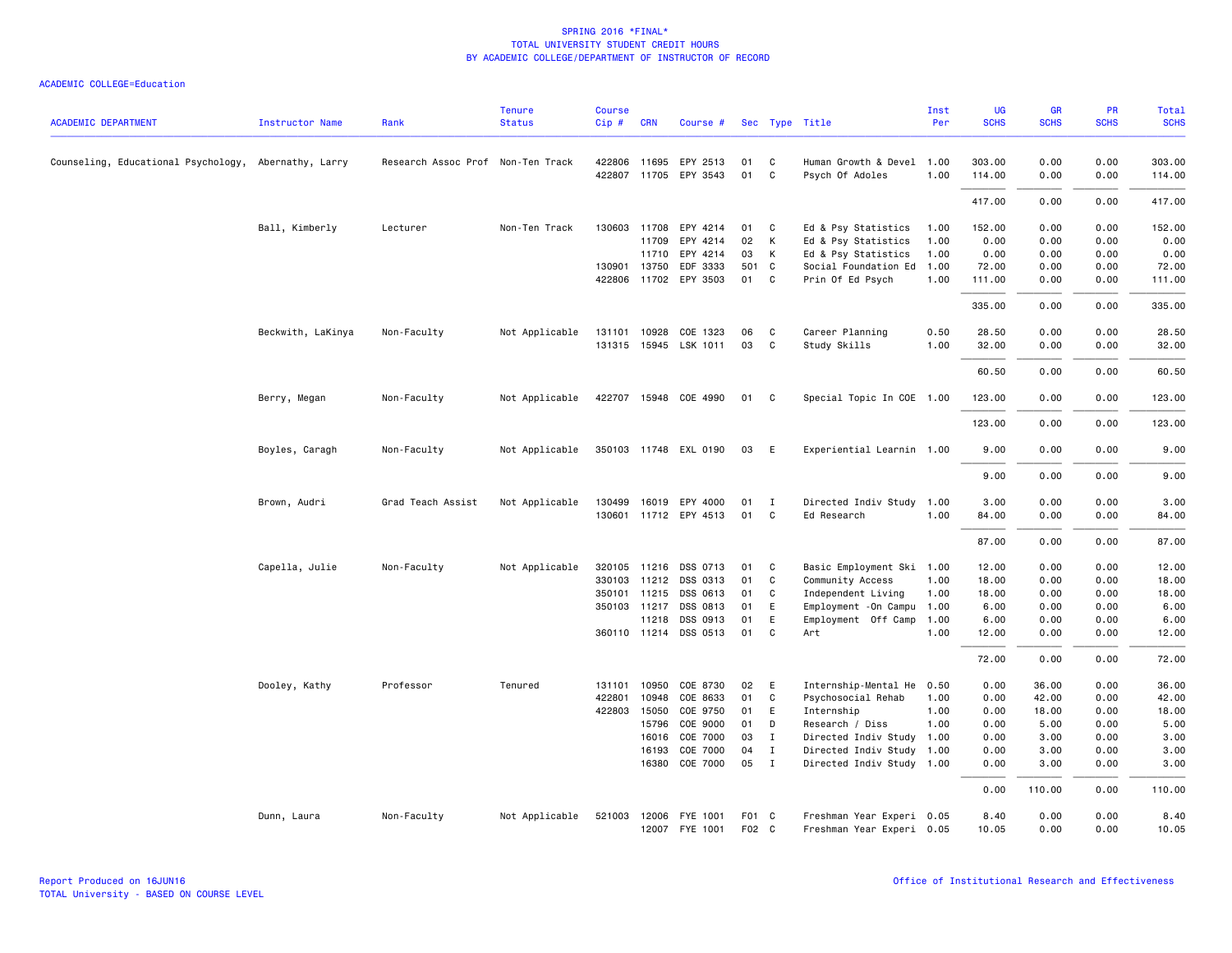|  | ACADEMIC COLLEGE=Education |  |
|--|----------------------------|--|
|--|----------------------------|--|

| <b>ACADEMIC DEPARTMENT</b>                           | Instructor Name   | Rank                          | <b>Tenure</b><br><b>Status</b> | <b>Course</b><br>$Cip \#$ | <b>CRN</b>   | Course #              |         |              | Sec Type Title            | Inst<br>Per | UG<br><b>SCHS</b> | GR<br><b>SCHS</b> | PR<br><b>SCHS</b> | Total<br><b>SCHS</b> |
|------------------------------------------------------|-------------------|-------------------------------|--------------------------------|---------------------------|--------------|-----------------------|---------|--------------|---------------------------|-------------|-------------------|-------------------|-------------------|----------------------|
|                                                      |                   |                               |                                |                           |              |                       |         |              |                           |             |                   |                   |                   |                      |
|                                                      |                   |                               |                                |                           |              |                       |         |              |                           |             | 18.45             | 0.00              | 0.00              | 18.45                |
| Counseling, Educational Psychology, Elder, Anastasia |                   | Professor                     | Tenured                        | 130499                    |              | 16283 EPY 4000        | 02      | I            | Directed Indiv Study 1.00 |             | 1.00              | 0.00              | 0.00              | 1.00                 |
|                                                      |                   |                               |                                |                           | 240101 16229 | <b>HON 4000</b>       | 24      | $\mathbf I$  | Directed Individual       | 1.00        | 3.00              | 0.00              | 0.00              | 3.00                 |
|                                                      |                   |                               |                                |                           |              |                       |         |              |                           |             | 4.00              | 0.00              | 0.00              | 4.00                 |
|                                                      | Forrester, Kylie  | Non-Faculty                   | Not Applicable                 | 131101                    | 10936        | COE 4513              | 02      | $\mathbf{C}$ | Paro Prof Stud Dev        | 1.00        | 66.00             | 0.00              | 0.00              | 66.00                |
|                                                      |                   |                               |                                |                           |              | 15903 COE 4000        | 03      | $\mathbf{I}$ | Directed Indiv Study 1.00 |             | 3.00              | 0.00              | 0.00              | 3.00                 |
|                                                      |                   |                               |                                |                           |              |                       |         |              |                           |             | 69.00             | 0.00              | 0.00              | 69.00                |
|                                                      | Gadke, Daniel     | Assistant Professor Ten Track |                                |                           |              | 130604 11719 EPY 8773 | 01      | C            | Acad Assess & Interv 1.00 |             | 0.00              | 39.00             | 0.00              | 39.00                |
|                                                      |                   |                               |                                | 429999                    |              | 11723 EPY 8790        | 03      | E            | School Psy Practicum 1.00 |             | 0.00              | 15.00             | 0.00              | 15.00                |
|                                                      |                   |                               |                                |                           |              |                       |         |              |                           |             | 0.00              | 54.00             | 0.00              | 54.00                |
|                                                      | Gainer, Donna     | Instructor                    | Non-Ten Track                  | 130101                    | 11697        | EPY 3143              | 01      | C            | Human Develop And Le 1.00 |             | 96.00             | 0.00              | 0.00              | 96.00                |
|                                                      |                   |                               |                                | 130499                    | 11711        | EPY 4313              | 01      | C            | Measure & Eval            | 1.00        | 96.00             | 0.00              | 0.00              | 96.00                |
|                                                      |                   |                               |                                |                           | 14450        | EPY 4553              | 01      | C.           | Creativity/Innovatio 1.00 |             | 84.00             | 0.00              | 0.00              | 84.00                |
|                                                      |                   |                               |                                |                           | 15044        | EPY 6553              | 01      | C            | Creativity/Innovatio 1.00 |             | 0.00              | 9.00              | 0.00              | 9.00                 |
|                                                      |                   |                               |                                |                           | 130604 11699 | EPY 3253              | 01      | C            | Evaluating Learning       | 1.00        | 48.00             | 0.00              | 0.00              | 48.00                |
|                                                      |                   |                               |                                |                           |              | 11700 EPY 3253        | 02      | C            | Evaluating Learning       | 1.00        | 48.00             | 0.00              | 0.00              | 48.00                |
|                                                      |                   |                               |                                |                           |              |                       |         |              |                           |             | 372.00            | 9.00              | 0.00              | 381.00               |
|                                                      | Gilbert, Susan    | Grad Teach Assist             | Not Applicable                 | 422803                    |              | 10932 COE 4013        | 03      | C            | Fac Skills Dev            | 1.00        | 39.00             | 0.00              | 0.00              | 39.00                |
|                                                      |                   |                               |                                |                           |              |                       |         |              |                           |             | 39.00             | 0.00              | 0.00              | 39.00                |
|                                                      | Goldberg, Rebecca | Assistant Professor Ten Track |                                | 131101                    | 10944        | COE 8203              | 02      | C.           | Place & Career Dev        | 1.00        | 0.00              | 75.00             | 0.00              | 75.00                |
|                                                      |                   |                               |                                |                           | 15568        | COE 4000              | 01      | $\mathbf{I}$ | Directed Indiv Study      | 1.00        | 3.00              | 0.00              | 0.00              | 3.00                 |
|                                                      |                   |                               |                                |                           | 15611        | COE 4000              | 02      | $\mathbf{I}$ | Directed Indiv Study      | 1.00        | 3.00              | 0.00              | 0.00              | 3.00                 |
|                                                      |                   |                               |                                | 422803                    | 10931        | COE 4013              | 02      | C            | Fac Skills Dev            | 1.00        | 45.00             | 0.00              | 0.00              | 45.00                |
|                                                      |                   |                               |                                |                           |              | 16487 COE 7000        | 06      | I            | Directed Indiv Study 1.00 |             | 0.00              | 3.00              | 0.00              | 3.00                 |
|                                                      |                   |                               |                                |                           |              |                       |         |              |                           |             | 51.00             | 78.00             | 0.00              | 129.00               |
|                                                      | Golson, Angela    | Instructor                    | Non-Ten Track                  |                           | 420101 13234 | PSY 3213              | 01      | C.           | Psych Of Ab Behavior 1.00 |             | 267.00            | 0.00              | 0.00              | 267.00               |
|                                                      |                   |                               |                                |                           | 13236        | PSY 3213              | 03      | C            | Psych Of Ab Behavior      | 1.00        | 252.00            | 0.00              | 0.00              | 252.00               |
|                                                      |                   |                               |                                | 422705                    |              | 13255 PSY 4203        | 01      | $\mathbf{C}$ | Theories Of Pers          | 1.00        | 90.00             | 0.00              | 0.00              | 90.00                |
|                                                      |                   |                               |                                |                           |              |                       |         |              |                           |             | 609.00            | 0.00              | 0.00              | 609.00               |
|                                                      | Hall, Kimberly    | Associate Professor Tenured   |                                |                           | 130604 14857 | EPY 8473              | 201 C   |              | Mid Level Assessment 1.00 |             | 0.00              | 21.00             | 0.00              | 21.00                |
|                                                      |                   |                               |                                |                           | 131101 13533 | COE 8730              | 202 E   |              | Internship                | 1.00        | 0.00              | 12.00             | 0.00              | 12.00                |
|                                                      |                   |                               |                                |                           | 13535        | COE 8740              | 201 E   |              | Acad Yr Field ExpII- 1.00 |             | 0.00              | 12.00             | 0.00              | 12.00                |
|                                                      |                   |                               |                                |                           | 14852        | COE 8730              | 201 E   |              | Internship                | 1.00        | 0.00              | 6.00              | 0.00              | 6.00                 |
|                                                      |                   |                               |                                |                           | 422803 15763 | COE 9000              | 201 D   |              | Research / Diss           | 1.00        | 0.00              | 7.00              | 0.00              | 7.00                 |
|                                                      |                   |                               |                                |                           | 16061        | COE 7000              | $201$ I |              | Directed Indiv Study      | 1.00        | 0.00              | 3.00              | 0.00              | 3.00                 |
|                                                      |                   |                               |                                |                           |              |                       |         |              |                           |             | 0.00              | 61.00             | 0.00              | 61.00                |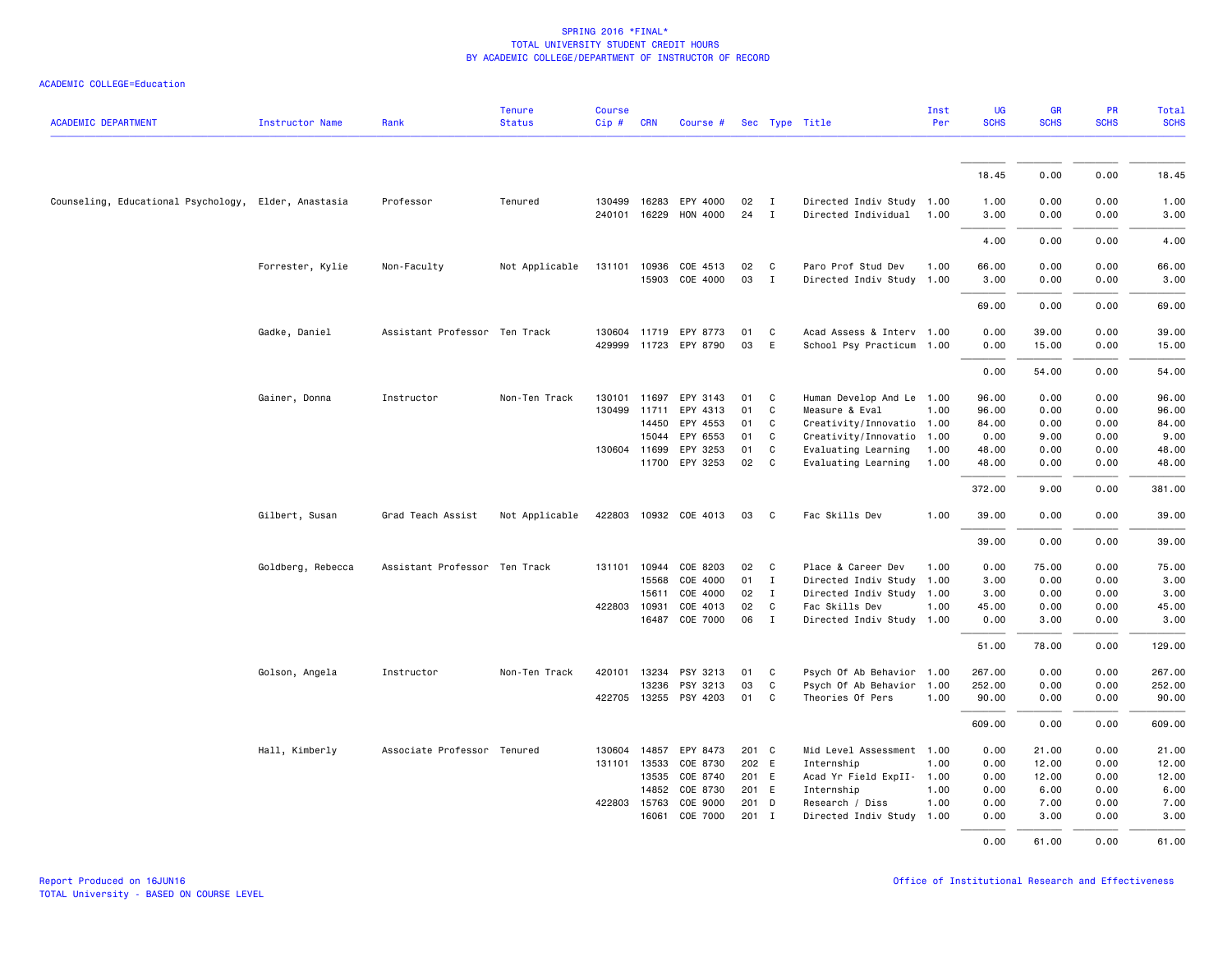| <b>ACADEMIC DEPARTMENT</b>                            | <b>Instructor Name</b> | Rank                          | <b>Tenure</b><br><b>Status</b> | <b>Course</b><br>Cip# | <b>CRN</b>            | Course #              |          |                              | Sec Type Title                                         | Inst<br>Per | UG<br><b>SCHS</b> | <b>GR</b><br><b>SCHS</b> | <b>PR</b><br><b>SCHS</b> | Total<br><b>SCHS</b> |
|-------------------------------------------------------|------------------------|-------------------------------|--------------------------------|-----------------------|-----------------------|-----------------------|----------|------------------------------|--------------------------------------------------------|-------------|-------------------|--------------------------|--------------------------|----------------------|
|                                                       |                        |                               |                                |                       |                       |                       |          |                              |                                                        |             |                   |                          |                          |                      |
| Counseling, Educational Psychology, Henington, Carlen |                        | Professor                     | Tenured                        |                       | 130499 16140<br>16141 | EPY 7000<br>EPY 7000  | 05<br>06 | $\mathbf{I}$<br>$\mathbf{I}$ | Directed Indiv Study 1.00<br>Directed Indiv Study 1.00 |             | 0.00<br>0.00      | 3.00<br>3.00             | 0.00<br>0.00             | 3.00<br>3.00         |
|                                                       |                        |                               |                                | 422805 11720          |                       | EPY 8780              | 01       | C                            | Internship Sch Psy                                     | 1.00        | 0.00              | 12.00                    | 0.00                     | 12.00                |
|                                                       |                        |                               |                                | 422806 11724          |                       | EPY 9713              | 01       | B                            | Adv Psy Consultation                                   | 1.00        | 0.00              | 15.00                    | 0.00                     | 15.00                |
|                                                       |                        |                               |                                |                       | 14452                 | EPY 9730              | 01       | E                            | Doc Psy Internship                                     | 1.00        | 0.00              | 18.00                    | 0.00                     | 18.00                |
|                                                       |                        |                               |                                |                       |                       | 429999 15800 EPY 9000 | 02       | D                            | Research / Diss                                        | 1.00        | 0.00              | 19.00                    | 0.00                     | 19.00                |
|                                                       |                        |                               |                                |                       |                       |                       |          |                              |                                                        |             | 0.00              | 70.00                    | 0.00                     | 70.00                |
|                                                       | Hill, Dante            | Non-Faculty                   | Not Applicable                 |                       |                       | 131101 10935 COE 4513 | 01       | $\mathbf{C}$                 | Paro Prof Stud Dev                                     | 1.00        | 27.00             | 0.00                     | 0.00                     | 27.00                |
|                                                       |                        |                               |                                |                       |                       |                       |          |                              |                                                        |             | 27.00             | 0.00                     | 0.00                     | 27.00                |
|                                                       | Jackson, Deborah       | Assistant Professor Ten Track |                                | 131101                | 10950                 | COE 8730              | 02       | E                            | Internship-Mental He                                   | 0.50        | 0.00              | 36.00                    | 0.00                     | 36.00                |
|                                                       |                        |                               |                                | 422803                | 10940                 | COE 8013              | 03       | C                            | Couns Skills                                           | 1.00        | 0.00              | 48.00                    | 0.00                     | 48.00                |
|                                                       |                        |                               |                                |                       |                       |                       |          |                              |                                                        |             | 0.00              | 84.00                    | 0.00                     | 84.00                |
|                                                       | Justice, Cheryl        | Associate Professor Tenured   |                                | 131101                | 10952                 | COE 8740              | 02       | E                            | Acad Yr Field ExpII- 1.00                              |             | 0.00              | 6.00                     | 0.00                     | 6.00                 |
|                                                       |                        |                               |                                |                       | 14221                 | COE 8730              | 03       | E                            | Internship                                             | 1.00        | 0.00              | 27.00                    | 0.00                     | 27.00                |
|                                                       |                        |                               |                                | 422803                | 14222                 | COE 9043              | 01       | C                            | Adv Group Wk & Sys                                     | 1.00        | 0.00              | 21.00                    | 0.00                     | 21.00                |
|                                                       |                        |                               |                                |                       | 14377                 | COE 9043              | 201 C    |                              | Adv Group Wk & Sys                                     | 1.00        | 0.00              | 3.00                     | 0.00                     | 3.00                 |
|                                                       |                        |                               |                                |                       | 16566                 | COE 7000              | 08       | $\mathbf{I}$                 | Directed Indiv Study 1.00                              |             | 0.00              | 1.00                     | 0.00                     | 1.00                 |
|                                                       |                        |                               |                                |                       |                       |                       |          |                              |                                                        |             | 0.00              | 58.00                    | 0.00                     | 58.00                |
|                                                       | Latimer, Cassandra     | Non-Faculty                   | Not Applicable                 | 131101                | 10923                 | COE 1323              | 01       | C                            | Career Planning                                        | 0.50        | 28.50             | 0.00                     | 0.00                     | 28.50                |
|                                                       |                        |                               |                                |                       | 10924                 | COE 1323              | 02       | C                            | Career Planning                                        | 0.50        | 28.50             | 0.00                     | 0.00                     | 28.50                |
|                                                       |                        |                               |                                |                       | 10925                 | COE 1323              | 03       | C                            | Career Planning                                        | 1.00        | 54.00             | 0.00                     | 0.00                     | 54.00                |
|                                                       |                        |                               |                                |                       | 10926                 | COE 1323              | 04       | C                            | Career Planning                                        | 1.00        | 63.00             | 0.00                     | 0.00                     | 63.00                |
|                                                       |                        |                               |                                |                       | 10927                 | COE 1323              | 05       | C                            | Career Planning                                        | 1.00        | 57.00             | 0.00                     | 0.00                     | 57.00                |
|                                                       |                        |                               |                                |                       |                       |                       |          |                              |                                                        |             | 231.00            | 0.00                     | 0.00                     | 231.00               |
|                                                       | LeJeune, Bonnie        | Non-Faculty                   | Not Applicable                 | 131009                |                       | 13714 COE 6303        |          | 501 C                        | Re Hab Visual Impair 1.00                              |             | 0.00              | 33.00                    | 0.00                     | 33.00                |
|                                                       |                        |                               |                                |                       |                       | 13715 COE 6323        |          | 501 C                        | Sensory Aid Technlgy 1.00                              |             | 0.00              | 33.00                    | 0.00                     | 33.00                |
|                                                       |                        |                               |                                |                       |                       |                       |          |                              |                                                        |             | 0.00              | 66.00                    | 0.00                     | 66.00                |
|                                                       | Leach, Nicole          | Assistant Professor Ten Track |                                |                       | 130499 15041          | EPY 7000              | 02       | $\mathbf{I}$                 | Directed Indiv Study 1.00                              |             | 0.00              | 3.00                     | 0.00                     | 3.00                 |
|                                                       |                        |                               |                                |                       | 15834                 | EPY 7000              | 03       | $\mathbf{I}$                 | Directed Indiv Study 1.00                              |             | 0.00              | 3.00                     | 0.00                     | 3.00                 |
|                                                       |                        |                               |                                | 130603                | 13754                 | EDF 9373              |          | 503 C                        | Ed Res Design                                          | 1.00        | 0.00              | 60.00                    | 0.00                     | 60.00                |
|                                                       |                        |                               |                                | 422703                | 14453                 | EPY 8293              | 01       | $\mathbf{C}$                 | Cognitive Devel                                        | 1.00        | 0.00              | 48.00                    | 0.00                     | 48.00                |
|                                                       |                        |                               |                                |                       |                       |                       |          |                              |                                                        |             | 0.00              | 114.00                   | 0.00                     | 114.00               |
|                                                       | Locke, Brian           | Non-Employee                  | Not Applicable                 | 280503                | 12718                 | MS 4124               | 01       | B                            | Transition to Lieute 1.00                              |             | 44.00             | 0.00                     | 0.00                     | 44.00                |
|                                                       |                        |                               |                                |                       | 12719                 | MS 4124               | 02       | B                            | Transition to Lieute 1.00                              |             | 52.00             | 0.00                     | 0.00                     | 52.00                |
|                                                       |                        |                               |                                |                       | 16287                 | MS 4000               | 02       | $\mathbf{I}$                 | Dir Indiv Study                                        | 1.00        | 4.00              | 0.00                     | 0.00                     | 4.00                 |
|                                                       |                        |                               |                                |                       | 16548                 | MS 4000               |          | 03 I                         | Dir Indiv Study                                        | 1.00        | 4.00              | 0.00                     | 0.00                     | 4.00                 |
|                                                       |                        |                               |                                |                       |                       |                       |          |                              |                                                        |             | 104.00            | 0.00                     | 0.00                     | 104.00               |
|                                                       | Looby, Eugenie         | Professor                     | Tenured                        |                       |                       | 422707 10942 COE 8073 | 01       | C                            | Cultural Found/Couns 1.00                              |             | 0.00              | 39.00                    | 0.00                     | 39.00                |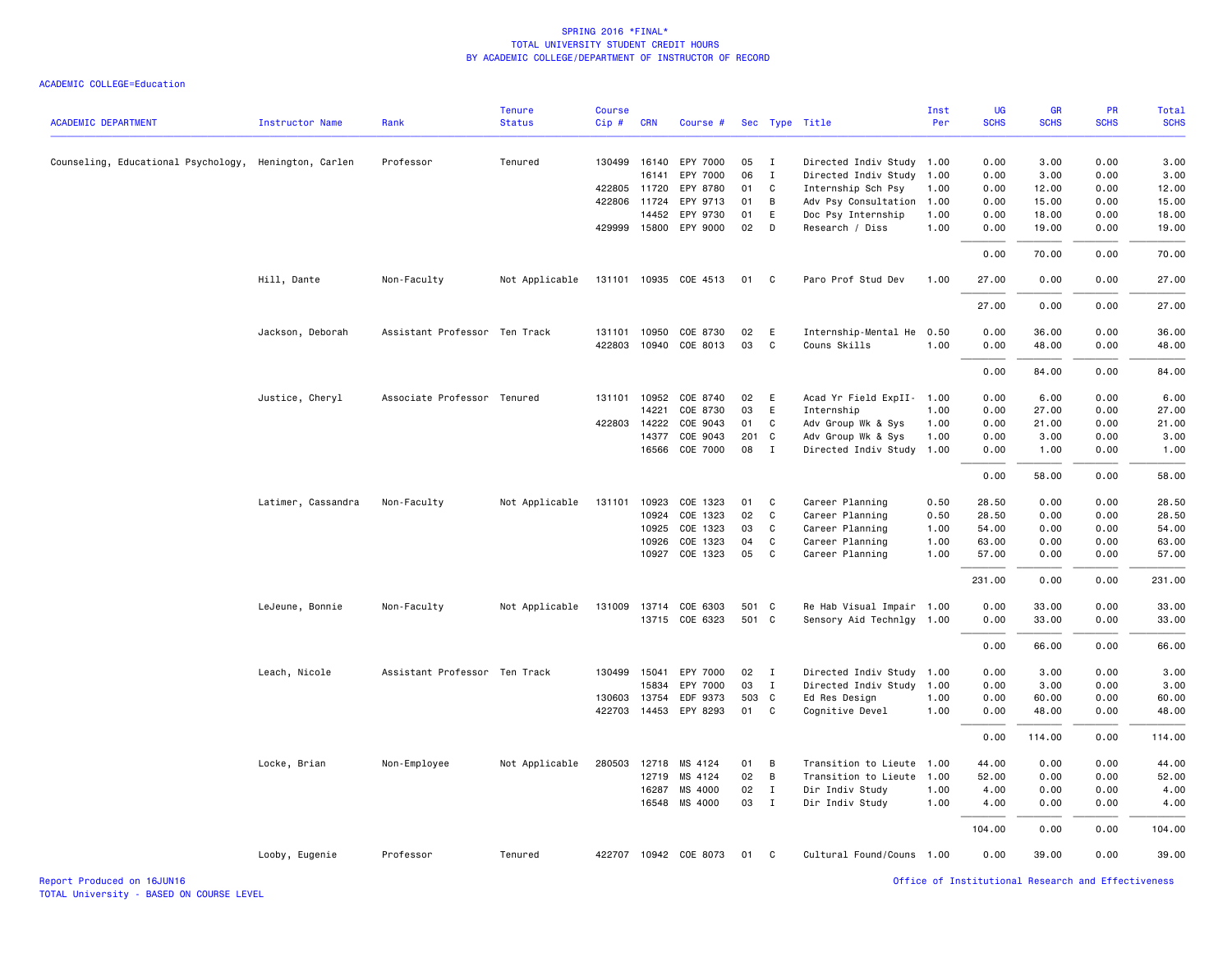| <b>ACADEMIC DEPARTMENT</b>                         | <b>Instructor Name</b> | Rank                          | <b>Tenure</b><br><b>Status</b>       | Course<br>Cip# | <b>CRN</b> | Course #              |                   |              | Sec Type Title            | Inst<br>Per | UG<br><b>SCHS</b> | GR<br><b>SCHS</b> | PR<br><b>SCHS</b> | Total<br><b>SCHS</b> |
|----------------------------------------------------|------------------------|-------------------------------|--------------------------------------|----------------|------------|-----------------------|-------------------|--------------|---------------------------|-------------|-------------------|-------------------|-------------------|----------------------|
| Counseling, Educational Psychology, Looby, Eugenie |                        | Professor                     | Tenured                              | 422803         | 15797      | COE 9000              | 02                | D            | Research / Diss           | 1.00        | 0.00              | 6.00              | 0.00              | 6.00                 |
|                                                    |                        |                               |                                      | 511508         | 10954      | COE 8763              | 01                | $\mathbf{C}$ | Coun Sex Abuse Clien 1.00 |             | 0.00              | 27.00             | 0.00              | 27.00                |
|                                                    |                        |                               |                                      |                |            |                       |                   |              |                           |             | 0.00              | 72.00             | 0.00              | 72.00                |
|                                                    | Maynard, Scott         | Non-Faculty                   | Not Applicable                       | 350103         | 10958      | CP 2103               | 01                | E            | First Work Sem            | 1.00        | 315.00            | 0.00              | 0.00              | 315.00               |
|                                                    |                        |                               |                                      |                | 10959      | CP 2103               | H01 E             |              | Honors First Work Se      | 1.00        | 45.00             | 0.00              | 0.00              | 45.00                |
|                                                    |                        |                               |                                      |                | 10960      | CP 2203               | 01                | E            | Second Work Sem           | 1.00        | 111.00            | 0.00              | 0.00              | 111.00               |
|                                                    |                        |                               |                                      |                | 10961      | CP 2203               | H01 E             |              | Honors Second Work S      | 1.00        | 9.00              | 0.00              | 0.00              | 9.00                 |
|                                                    |                        |                               |                                      |                | 10962      | CP 3303               | 01                | E            | Third Work Sem            | 1.00        | 57.00             | 0.00              | 0.00              | 57.00                |
|                                                    |                        |                               |                                      |                | 10963      | CP 3303               | H <sub>01</sub> E |              | Honors Third Work Se      | 1.00        | 18.00             | 0.00              | 0.00              | 18.00                |
|                                                    |                        |                               |                                      |                | 10964      | CP 3403               | 01                | E            | Fourth Work Sem           | 1.00        | 48.00             | 0.00              | 0.00              | 48.00                |
|                                                    |                        |                               |                                      |                | 10966      | CP 4503               | 01                | E            | Fifth Work Sem            | 1.00        | 6.00              | 0.00              | 0.00              | 6.00                 |
|                                                    |                        |                               |                                      |                | 11746      | EXL 0190              | 01                | E            | Experiential Learnin      | 1.00        | 86.00             | 0.00              | 0.00              | 86.00                |
|                                                    |                        |                               |                                      |                |            | 11755 EXL 3100        | 01                | E            | CCPP Internship I         | 1.00        | 24.00             | 0.00              | 0.00              | 24.00                |
|                                                    |                        |                               |                                      |                |            |                       |                   |              |                           |             | 719.00            | 0.00              | 0.00              | 719.00               |
|                                                    | Mazahreh, Laith        | Assistant Professor Ten Track |                                      | 131101         | 10955      | COE 8923              | 01                | C            | Seminar School Couns      | 1.00        | 0.00              | 27.00             | 0.00              | 27.00                |
|                                                    |                        |                               |                                      | 422803         | 10930      | COE 4013              | 01                | C            | Fac Skills Dev            | 1.00        | 45.00             | 0.00              | 0.00              | 45.00                |
|                                                    |                        |                               |                                      |                | 10939      | COE 8013              | 01                | C            | Couns Skills              | 1.00        | 0.00              | 54.00             | 0.00              | 54.00                |
|                                                    |                        |                               |                                      |                |            |                       |                   |              |                           |             | 45.00             | 81.00             | 0.00              | 126.00               |
|                                                    | McCleon, Tawny         | Associate Professor Ten Track |                                      | 422805         | 14451      | EPY 8133              | 01                | C            | School Crisis Prev & 1.00 |             | 0.00              | 33.00             | 0.00              | 33.00                |
|                                                    |                        |                               |                                      |                |            | 429999 11721 EPY 8790 | 01                | E            | School Psy Practicum 1.00 |             | 0.00              | 15.00             | 0.00              | 15.00                |
|                                                    |                        |                               |                                      |                |            |                       |                   |              |                           |             | 0.00              | 48.00             | 0.00              | 48.00                |
|                                                    | Morse, David           | Professor                     | Tenured                              | 422803         | 15802      | COE 9000              | 04                | D            | Research / Diss           | 1.00        | 0.00              | 12.00             | 0.00              | 12.00                |
|                                                    |                        |                               |                                      | 429999         | 15801      | EPY 9000              | 03                | D            | Research / Diss           | 1.00        | 0.00              | 10.00             | 0.00              | 10.00                |
|                                                    |                        |                               |                                      |                |            |                       |                   |              |                           |             | 0.00              | 22.00             | 0.00              | 22.00                |
|                                                    | Olivieri, Kathleen     | Lecturer                      | Non-Ten Track                        | 520201         | 12658      | MGT 3213              | 07                | C            | Org Communications        | 1.00        | 147.00            | 0.00              | 0.00              | 147.00               |
|                                                    |                        |                               |                                      | 521201         | 10548      | BIS 1012              | 01                | C            | Intro to Bus Info Sy 1.00 |             | 486.00            | 0.00              | 0.00              | 486.00               |
|                                                    |                        |                               |                                      |                | 10549      | BIS 1012              | 02                | C            | Intro to Bus Info Sy 1.00 |             | 140.00            | 0.00              | 0.00              | 140.00               |
|                                                    |                        |                               |                                      |                | 14081      | BIS 1012              | 03                | C            | Intro to Bus Info Sy 1.00 |             | 138.00            | 0.00              | 0.00              | 138.00               |
|                                                    |                        |                               |                                      |                |            |                       |                   |              |                           |             | 911.00            | 0.00              | 0.00              | 911.00               |
|                                                    | Palmer, Charles        | Associate Professor Tenured   |                                      | 422803 16014   |            | COE 9000              | 05                | D            | Research / Diss           | 1.00        | 0.00              | 10.00             | 0.00              | 10.00                |
|                                                    |                        |                               |                                      |                | 16553      | COE 7000              | 07                | $\mathbf{I}$ | Directed Indiv Study      | 1.00        | 0.00              | 3.00              | 0.00              | 3.00                 |
|                                                    |                        |                               |                                      | 512310 10945   |            | COE 8363              | 01                | C            | Psyc Aspects/Disabil 1.00 |             | 0.00              | 21.00             | 0.00              | 21.00                |
|                                                    |                        |                               |                                      |                |            |                       |                   |              |                           |             | 0.00              | 34.00             | 0.00              | 34.00                |
|                                                    | Porter, Julia          | Professor                     | Tenured                              | 131101 13531   |            | COE 8203              | 201 C             |              | Place & Career Dev        | 1.00        | 0.00              | 48.00             | 0.00              | 48.00                |
|                                                    |                        |                               |                                      | 422803 15761   |            | COE 8053              | 201               | E            | Practicum                 | 1.00        | 0.00              | 9.00              | 0.00              | 9.00                 |
|                                                    |                        |                               |                                      |                | 15833      | COE 8150              | 201 E             |              | Aca Yr Field Exp I-P      | 1.00        | 0.00              | 6.00              | 0.00              | 6.00                 |
|                                                    |                        |                               |                                      |                |            |                       |                   |              |                           |             | 0.00              | 63.00             | 0.00              | 63.00                |
|                                                    | Savell, Megan          | Grad Teach Assist             | Not Applicable 131101 10923 COE 1323 |                |            |                       | 01                | C            | Career Planning           | 0.50        | 28.50             | 0.00              | 0.00              | 28.50                |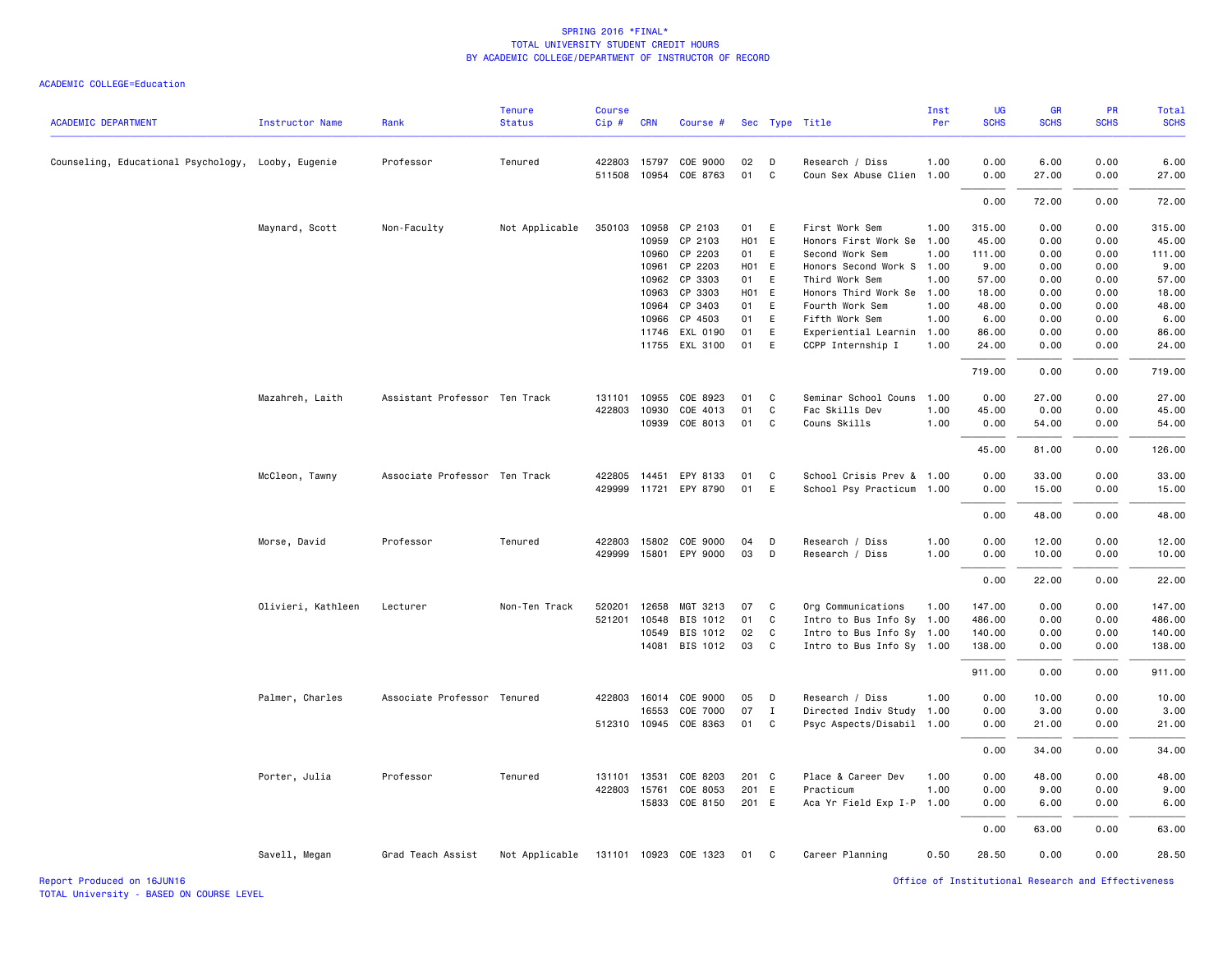| <b>ACADEMIC DEPARTMENT</b>                        | <b>Instructor Name</b> | Rank                                               | <b>Tenure</b><br><b>Status</b> | <b>Course</b><br>Cip# | <b>CRN</b>   | Course #              |       |              | Sec Type Title            | Inst<br>Per | UG<br><b>SCHS</b> | <b>GR</b><br><b>SCHS</b> | <b>PR</b><br><b>SCHS</b> | <b>Total</b><br><b>SCHS</b> |
|---------------------------------------------------|------------------------|----------------------------------------------------|--------------------------------|-----------------------|--------------|-----------------------|-------|--------------|---------------------------|-------------|-------------------|--------------------------|--------------------------|-----------------------------|
| Counseling, Educational Psychology, Savell, Megan |                        | Grad Teach Assist                                  | Not Applicable                 |                       |              | 131101 10924 COE 1323 | 02    | $\mathbf{C}$ | Career Planning           | 0.50        | 28.50             | 0.00                     | 0.00                     | 28.50                       |
|                                                   |                        |                                                    |                                |                       |              |                       |       |              |                           |             | 57.00             | 0.00                     | 0.00                     | 57.00                       |
|                                                   | Seymour, Dana          | Non-Faculty                                        | Not Applicable                 |                       |              | 130604 13794 EPY 8473 | 501 C |              | Mid Level Assessment 1.00 |             | 0.00              | 75.00                    | 0.00                     | 75.00                       |
|                                                   |                        |                                                    |                                |                       |              |                       |       |              |                           |             | 0.00              | 75.00                    | 0.00                     | 75.00                       |
|                                                   |                        | Stratton-Gadke, Kase Assistant Professor Ten Track |                                | 422801                |              | 11717 EPY 8493        | 01    | C            | Personality Assessme 1.00 |             | 0.00              | 21.00                    | 0.00                     | 21.00                       |
|                                                   |                        |                                                    |                                | 429999                |              | 11722 EPY 8790        | 02    | E            | School Psy Practicum 1.00 |             | 0.00              | 18.00                    | 0.00                     | 18.00                       |
|                                                   |                        |                                                    |                                |                       |              | 11725 EPY 9723        | 01    | S            | Sem Contemp Ed/Sch P 1.00 |             | 0.00              | 27.00                    | 0.00                     | 27.00                       |
|                                                   |                        |                                                    |                                |                       |              |                       |       |              |                           |             | 0.00              | 66.00                    | 0.00                     | 66.00                       |
|                                                   | Vincent, Chelsey       | Instructor                                         | Non-Ten Track                  | 130301                | 12459        | LSK 1141              | 04    | C            | College Success II        | 1.00        | 10.00             | 0.00                     | 0.00                     | 10.00                       |
|                                                   |                        |                                                    |                                |                       | 12460        | LSK 1141              | 05    | C            | College Success II        | 1.00        | 18.00             | 0.00                     | 0.00                     | 18.00                       |
|                                                   |                        |                                                    |                                |                       | 12461        | LSK 1141              | 06    | C            | College Success II        | 1.00        | 25.00             | 0.00                     | 0.00                     | 25.00                       |
|                                                   |                        |                                                    |                                |                       |              | 131315 12445 LSK 1023 | 01    | C            | Col Read/Study Skill 1.00 |             | 90.00             | 0.00                     | 0.00                     | 90.00                       |
|                                                   |                        |                                                    |                                |                       |              |                       |       |              |                           |             | 143.00            | 0.00                     | 0.00                     | 143.00                      |
|                                                   | Wang, Chih-Hsuan       | Lecturer                                           | Non-Ten Track                  | 130603                |              | 13792 EPY 6214        | 501 C |              | Ed & Psy Statistics       | 1.00        | 0.00              | 92.00                    | 0.00                     | 92.00                       |
|                                                   |                        |                                                    |                                |                       |              | 13793 EPY 8214        | 501 B |              | Adv Ed & Psy Stat         | 1.00        | 0.00              | 96.00                    | 0.00                     | 96.00                       |
|                                                   |                        |                                                    |                                |                       |              |                       |       |              |                           |             | 0.00              | 188.00                   | 0.00                     | 188.00                      |
|                                                   |                        |                                                    |                                |                       |              |                       |       |              |                           |             |                   |                          |                          |                             |
|                                                   | Wei, Tianlan           | Assistant Professor Ten Track                      |                                | 130499                | 15923        | EPY 7000              | 04    | $\mathbf{I}$ | Directed Indiv Study 1.00 |             | 0.00              | 3.00                     | 0.00                     | 3.00                        |
|                                                   |                        |                                                    |                                |                       | 130603 11713 | EPY 6214              | 01    | C            | Ed & Psy Statistics       | 1.00        | 0.00              | 76.00                    | 0.00                     | 76.00                       |
|                                                   |                        |                                                    |                                |                       |              | 11714 EPY 6214        | 02    | К            | Ed & Psy Statistics       | 1.00        | 0.00              | 0.00                     | 0.00                     | 0.00                        |
|                                                   |                        |                                                    |                                |                       |              | 422803 11716 EPY 8263 | 01    | C            | Psy Test Ed Rel Set       | 1.00        | 0.00              | 66.00                    | 0.00                     | 66.00                       |
|                                                   |                        |                                                    |                                |                       |              |                       |       |              |                           |             | 0.00              | 145.00                   | 0.00                     | 145.00                      |
|                                                   | Wilder, Carmen         | Non-Faculty                                        | Not Applicable                 | 131101                | 10928        | COE 1323              | 06    | C            | Career Planning           | 0.50        | 28.50             | 0.00                     | 0.00                     | 28.50                       |
|                                                   |                        |                                                    |                                |                       | 521003 13322 | SLCE 3412 01          |       | C            | Montgomery Ldshp Pro      | 1.00        | 86.00             | 0.00                     | 0.00                     | 86.00                       |
|                                                   |                        |                                                    |                                |                       |              | 13323 SLCE 4812 01    |       | C            | Montgomery Ldshp Pr 1.00  |             | 70.00             | 0.00                     | 0.00                     | 70.00                       |
|                                                   |                        |                                                    |                                |                       |              |                       |       |              |                           |             | 184.50            | 0.00                     | 0.00                     | 184.50                      |
|                                                   | Wilder, Charles        | Non-Faculty                                        | Not Applicable                 |                       |              | 141901 12629 ME 4111  | 01    | $\mathbf{C}$ | Professional Develop 1.00 |             | 64.00             | 0.00                     | 0.00                     | 64.00                       |
|                                                   |                        |                                                    |                                |                       |              |                       |       |              |                           |             | 64.00             | 0.00                     | 0.00                     | 64.00                       |
|                                                   | Wong, Daniel           | Professor                                          | Tenured                        |                       | 131101 10951 | COE 8730              | 04    | E            | Internship - Rehab        | 1.00        | 0.00              | 15.00                    | 0.00                     | 15.00                       |
|                                                   |                        |                                                    |                                | 422803                | 10933        | COE 4023              | 01    | C            | Intro To Counseling       | 1.00        | 132.00            | 0.00                     | 0.00                     | 132.00                      |
|                                                   |                        |                                                    |                                |                       | 512310 10946 | COE 8383              | 01    | C            | Job Plcmnt In Rehab       | 1.00        | 0.00              | 27.00                    | 0.00                     | 27.00                       |
|                                                   |                        |                                                    |                                |                       |              |                       |       |              |                           |             | 132.00            | 42.00                    | 0.00                     | 174.00                      |
|                                                   | Wong, Lucy             | Lecturer                                           | Non-Ten Track                  |                       |              | 301101 10937 COE 4713 | 01    | C            | Issues In Aging           | 1.00        | 81.00             | 0.00                     | 0.00                     | 81.00                       |
|                                                   |                        |                                                    |                                |                       | 10938        | COE 6713              | 01    | C            | Issues In Aging           | 1.00        | 0.00              | 18.00                    | 0.00                     | 18.00                       |
|                                                   |                        |                                                    |                                | 512399                | 10929        | COE 3313              | 01    | $\mathbf{C}$ | Rehabilitation Servs      | 1.00        | 90.00             | 0.00                     | 0.00                     | 90.00                       |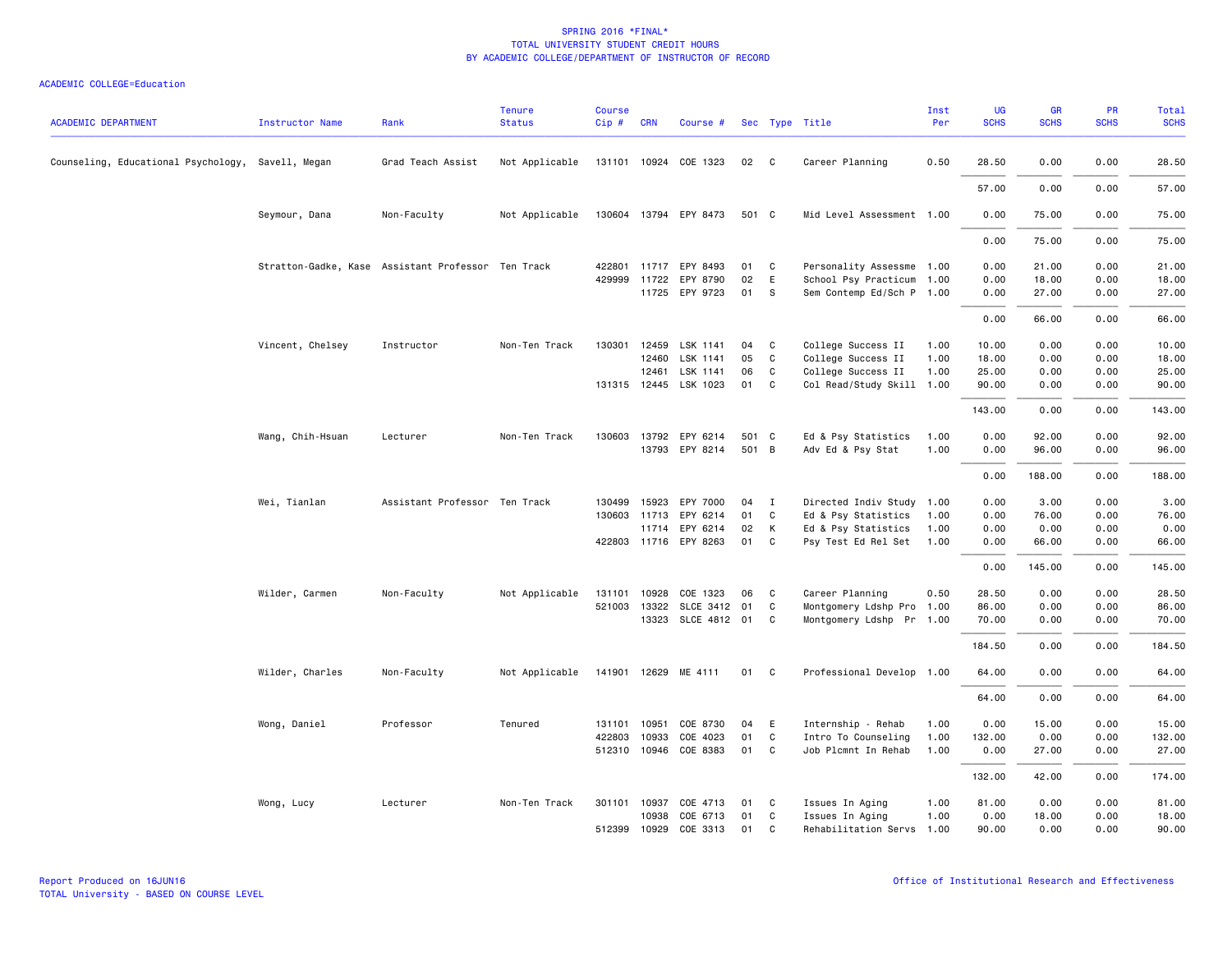| <b>ACADEMIC DEPARTMENT</b>                                                   | Instructor Name     | Rank                        | <b>Tenure</b><br><b>Status</b> | <b>Course</b><br>Cip# | <b>CRN</b> | Course #                   |                | Sec Type Title                      | Inst<br>Per  | <b>UG</b><br><b>SCHS</b>                                                | <b>GR</b><br><b>SCHS</b> | <b>PR</b><br><b>SCHS</b> | Total<br><b>SCHS</b>             |
|------------------------------------------------------------------------------|---------------------|-----------------------------|--------------------------------|-----------------------|------------|----------------------------|----------------|-------------------------------------|--------------|-------------------------------------------------------------------------|--------------------------|--------------------------|----------------------------------|
|                                                                              |                     |                             |                                |                       |            |                            |                |                                     |              | 171.00                                                                  | 18.00                    | 0.00                     | 189.00                           |
| Counseling, Educational Psychology, Wozny, Darren                            |                     | Associate Professor Tenured |                                | 131101<br>422803      | 13539      | COE 8913<br>13529 COE 8013 | 201 C<br>201 C | Counseling Children<br>Couns Skills | 1.00<br>1.00 | 0.00<br>0.00                                                            | 39.00<br>36.00           | 0.00<br>0.00             | 39.00<br>36.00                   |
|                                                                              |                     |                             |                                |                       |            |                            |                |                                     |              | 0.00                                                                    | 75.00                    | 0.00                     | 75.00                            |
|                                                                              | Young Hyatt, Regina | Non-Faculty                 | Not Applicable                 | 131101                |            | 10949 COE 8730             | 01 E           | Internship-Student A 1.00           |              | 0.00                                                                    | 66.00                    | 0.00                     | 66.00                            |
|                                                                              |                     |                             |                                |                       |            |                            |                |                                     |              | 0.00                                                                    | 66.00                    | 0.00                     | 66.00                            |
| ====================================                                         |                     |                             |                                |                       |            |                            |                |                                     |              | $\qquad \qquad \equiv \equiv \equiv \equiv \equiv \equiv \equiv \equiv$ | ========                 | ========                 |                                  |
| Counseling, Educational Psychology,<br>===================================== |                     |                             |                                |                       |            |                            |                |                                     |              | 5054.45<br>======                                                       | 1699.00                  | 0.00<br>eeeeeee          | 6753.45<br>$=$ = = = = = = = = = |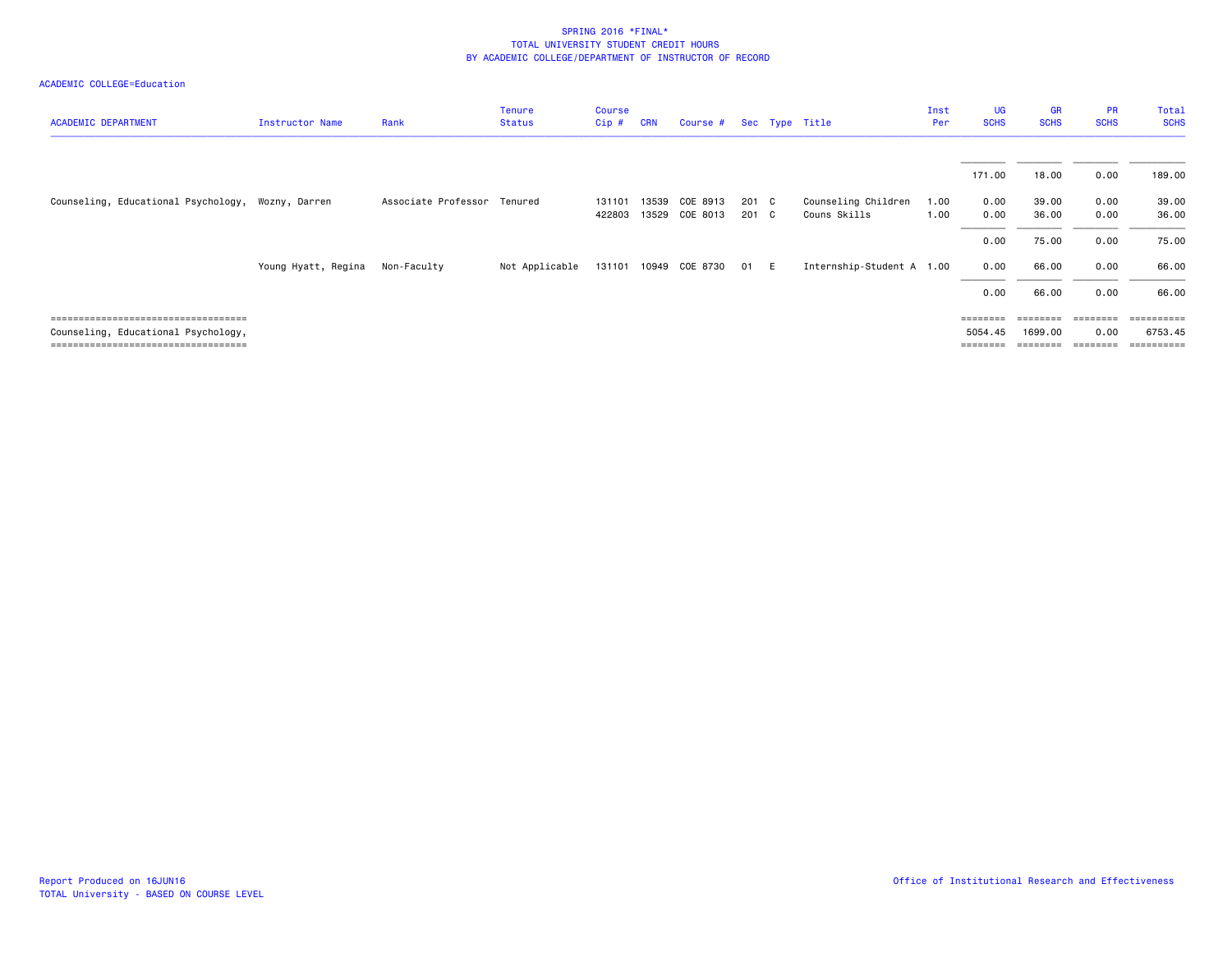| <b>ACADEMIC DEPARTMENT</b>                          | Instructor Name    | Rank                          | <b>Tenure</b><br><b>Status</b> | <b>Course</b><br>Cip# | <b>CRN</b>   | Course #              |       |                | Sec Type Title             | Inst<br>Per | <b>UG</b><br><b>SCHS</b> | <b>GR</b><br><b>SCHS</b> | PR<br><b>SCHS</b> | Total<br><b>SCHS</b> |
|-----------------------------------------------------|--------------------|-------------------------------|--------------------------------|-----------------------|--------------|-----------------------|-------|----------------|----------------------------|-------------|--------------------------|--------------------------|-------------------|----------------------|
|                                                     |                    |                               |                                |                       |              |                       |       |                |                            |             |                          |                          |                   |                      |
| Curriculum, Instruction & Special E Alley, Kathleen |                    | Assistant Professor Ten Track |                                |                       |              | 131202 14100 EDE 8633 | 01    | В              | The Teaching of Writ 1.00  |             | 0.00                     | 24.00                    | 0.00              | 24.00                |
|                                                     |                    |                               |                                |                       | 15836        | EDE 9000              | 02    | D              | Research / Diss            | 1.00        | 0.00                     | 6.00                     | 0.00              | 6.00                 |
|                                                     |                    |                               |                                | 131203 13291          |              | RDG 3413              | 01    | C              | Middle Lvl Lit I           | 1.00        | 60.00                    | 0.00                     | 0.00              | 60.00                |
|                                                     |                    |                               |                                |                       |              | 13293 RDG 3413        | 03    | C              | Middle Lvl Lit I           | 1.00        | 66.00                    | 0.00                     | 0.00              | 66.00                |
|                                                     |                    |                               |                                |                       |              |                       |       |                |                            |             | 126.00                   | 30.00                    | 0.00              | 156.00               |
|                                                     | Anthony, Kenneth   | Assistant Professor Ten Track |                                |                       |              | 131318 11354 EDE 4143 | 01    | B              | Teach Elem/Mid Lvl S 1.00  |             | 42.00                    | 0.00                     | 0.00              | 42.00                |
|                                                     |                    |                               |                                |                       |              | 11355 EDE 4143        | 02    | В              | Teach Elem/Mid Lvl S 1.00  |             | 42.00                    | 0.00                     | 0.00              | 42.00                |
|                                                     |                    |                               |                                |                       |              |                       |       |                |                            |             | 84.00                    | 0.00                     | 0.00              | 84.00                |
|                                                     | Bennett, Stephanie | Assistant Professor Ten Track |                                |                       | 131202 15921 | EDE 9000              | 03    | D              | Research / Diss            | 1.00        | 0.00                     | 12.00                    | 0.00              | 12.00                |
|                                                     |                    |                               |                                |                       | 16205        | EDE 7000              | 02    | $\mathbf{I}$   | Directed Indiv Study 1.00  |             | 0.00                     | 3.00                     | 0.00              | 3.00                 |
|                                                     |                    |                               |                                |                       | 131305 13301 | RDG 4133              | 01    | В              | Integrat Lang Art In 1.00  |             | 42.00                    | 0.00                     | 0.00              | 42.00                |
|                                                     |                    |                               |                                |                       |              | 13302 RDG 4133        | 02    | $\overline{B}$ | Integrat Lang Art In 1.00  |             | 42.00                    | 0.00                     | 0.00              | 42.00                |
|                                                     |                    |                               |                                |                       |              |                       |       |                |                            |             | 84.00                    | 15.00                    | 0.00              | 99.00                |
|                                                     | Binford, Paul      | Assistant Professor Ten Track |                                |                       |              | 131318 11390 EDS 3643 | 01    | C              | Secondary Soc Studie 1.00  |             | 51.00                    | 0.00                     | 0.00              | 51.00                |
|                                                     |                    |                               |                                |                       |              | 13762 EDS 6643        | 501 C |                | Soc Studies Educ Ped 1.00  |             | 0.00                     | 18.00                    | 0.00              | 18.00                |
|                                                     |                    |                               |                                |                       |              |                       |       |                |                            |             | 51.00                    | 18.00                    | 0.00              | 69.00                |
|                                                     | Blake, Angela      | Lecturer                      | Non-Ten Track                  |                       |              | 131202 11344 EDE 3343 | 02    | C              | Teach Adoles Lit           | 1.00        | 36.00                    | 0.00                     | 0.00              | 36.00                |
|                                                     |                    |                               |                                |                       |              |                       |       |                |                            |             | 36.00                    | 0.00                     | 0.00              | 36.00                |
|                                                     | Bombly, Sarah      | Lecturer                      | Non-Ten Track                  |                       |              | 130601 13752 EDF 8553 | 501 C |                | Research in the Clas 1.00  |             | 0.00                     | 60.00                    | 0.00              | 60.00                |
|                                                     |                    |                               |                                |                       |              |                       |       |                |                            |             | 0.00                     | 60.00                    | 0.00              | 60.00                |
|                                                     | Brasher, Chelsi    | Instructor                    | Non-Ten Track                  |                       | 131311 11348 | EDE 3523              | 02    | C              | Found EL/ML Math Edu 1.00  |             | 84.00                    | 0.00                     | 0.00              | 84.00                |
|                                                     |                    |                               |                                |                       | 11349        | EDE 3523              | 03    | C              | Found EL/ML Math Edu 1.00  |             | 48.00                    | 0.00                     | 0.00              | 48.00                |
|                                                     |                    |                               |                                |                       |              | 11352 EDE 4123        | 01    | B              | Teach Elem/Mid Level 1.00  |             | 45.00                    | 0.00                     | 0.00              | 45.00                |
|                                                     |                    |                               |                                |                       |              | 14099 EDE 3523        | 04    | $\mathsf{C}$   | Found EL/ML Math Edu 1.00  |             | 87.00                    | 0.00                     | 0.00              | 87.00                |
|                                                     |                    |                               |                                |                       |              |                       |       |                |                            |             | 264.00                   | 0.00                     | 0.00              | 264.00               |
|                                                     | Brenner, Devon     | Professor                     | Tenured                        |                       |              | 131202 16194 EDE 9000 | 05    | D              | Research / Diss            | 1.00        | 0.00                     | 2.00                     | 0.00              | 2.00                 |
|                                                     |                    |                               |                                |                       |              |                       |       |                |                            |             | 0.00                     | 2.00                     | 0.00              | 2.00                 |
|                                                     | Brown, Karen       | Instructor                    | Non-Ten Track                  |                       |              | 131202 11345 EDE 3443 | 01    | C              | Creat Arts Elem /Mid       | 1.00        | 42.00                    | 0.00                     | 0.00              | 42.00                |
|                                                     |                    |                               |                                |                       | 11346        | EDE 3443              | 02    | C              | Creat Arts Elem / Mid 1.00 |             | 30.00                    | 0.00                     | 0.00              | 30.00                |
|                                                     |                    |                               |                                |                       | 131203 13928 | RDG 3413              | 501 C |                | Middle Lvl Lit I           | 1.00        | 48.00                    | 0.00                     | 0.00              | 48.00                |
|                                                     |                    |                               |                                |                       | 13930        | RDG 3423              | 501 C |                | Middle Lvl Lit II          | 1.00        | 48.00                    | 0.00                     | 0.00              | 48.00                |
|                                                     |                    |                               |                                |                       |              |                       |       |                |                            |             | 168.00                   | 0.00                     | 0.00              | 168.00               |
|                                                     | Buss, Nikki        | Lecturer                      | Non-Ten Track                  |                       |              | 131315 13299 RDG 3513 | 01    | C.             | Rdg Strag Second Sch 1.00  |             | 66.00                    | 0.00                     | 0.00              | 66.00                |
|                                                     |                    |                               |                                |                       |              |                       |       |                |                            |             | 66.00                    | 0.00                     | 0.00              | 66.00                |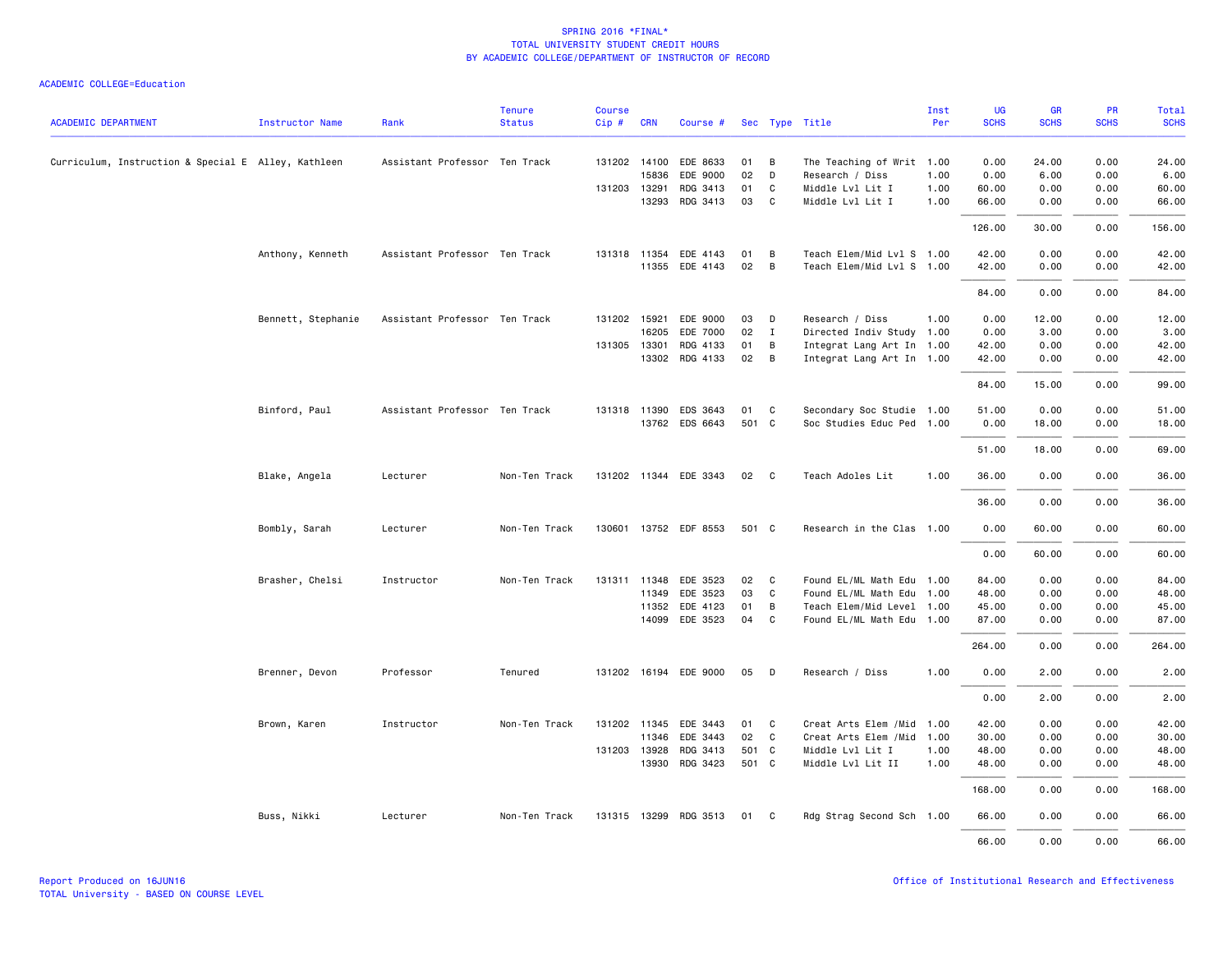|                                                     |                        |                               | <b>Tenure</b>  | <b>Course</b> |              |                       |       |              |                           | Inst | UG          | GR          | PR          | Total       |
|-----------------------------------------------------|------------------------|-------------------------------|----------------|---------------|--------------|-----------------------|-------|--------------|---------------------------|------|-------------|-------------|-------------|-------------|
| <b>ACADEMIC DEPARTMENT</b>                          | <b>Instructor Name</b> | Rank                          | <b>Status</b>  | Cip#          | <b>CRN</b>   | Course #              |       |              | Sec Type Title            | Per  | <b>SCHS</b> | <b>SCHS</b> | <b>SCHS</b> | <b>SCHS</b> |
| Curriculum, Instruction & Special E Chappell, Manya |                        | Instructor                    | Non-Ten Track  |               | 131202 11343 | EDE 3343              | 01    | C            | Teach Adoles Lit          | 1.00 | 69.00       | 0.00        | 0.00        | 69.00       |
|                                                     |                        |                               |                | 131203        | 13292        | RDG 3413              | 02    | <b>C</b>     | Middle Lvl Lit I          | 1.00 | 54.00       | 0.00        | 0.00        | 54.00       |
|                                                     |                        |                               |                |               | 13294        | RDG 3413              | 04    | C            | Middle Lvl Lit I          | 1.00 | 39.00       | 0.00        | 0.00        | 39.00       |
|                                                     |                        |                               |                |               | 13935        | RDG 8123              | 501 C |              | Sup MidSch Lit Learn 1.00 |      | 0.00        | 33.00       | 0.00        | 33.00       |
|                                                     |                        |                               |                |               |              |                       |       |              |                           |      | 162.00      | 33.00       | 0.00        | 195.00      |
|                                                     | Cirlot-New, Laura      | Non-Faculty                   | Not Applicable |               |              | 130101 11412 EDX 4353 | 01    | C            | Assistive Tech in Sp 1.00 |      | 69.00       | 0.00        | 0.00        | 69.00       |
|                                                     |                        |                               |                |               |              | 11418 EDX 6353        | 01    | C            | Assistive Tech in Sp 1.00 |      | 0.00        | 3.00        | 0.00        | 3.00        |
|                                                     |                        |                               |                |               |              |                       |       |              |                           |      | 69.00       | 3.00        | 0.00        | 72.00       |
|                                                     | Coffey, Kenneth        | Professor                     | Tenured        | 130101        | 11380        | EDF 4243              | 03    | C            | Plan for Diverse Lea 1.00 |      | 45.00       | 0.00        | 0.00        | 45.00       |
|                                                     |                        |                               |                | 131001        | 11411        | EDX 4123              | 01    | C            | Mthds & Mtrls Elem D 1.00 |      | 45.00       | 0.00        | 0.00        | 45.00       |
|                                                     |                        |                               |                |               | 131006 14103 | EDX 4503              | 01    | C            | Tch Stdts w/ Svre Di 1.00 |      | 39.00       | 0.00        | 0.00        | 39.00       |
|                                                     |                        |                               |                |               | 14104        | EDX 6503              | 01    | C            | Tch Stdts w/ Svre Di 1.00 |      | 0.00        | 3.00        | 0.00        | 3.00        |
|                                                     |                        |                               |                |               |              |                       |       |              |                           |      | 129.00      | 3.00        | 0.00        | 132.00      |
|                                                     | Craven, Penny          | Assistant Professor Ten Track |                |               |              | 131001 14818 EDX 8053 | 501 C |              | Fundamentals of Teac 1.00 |      | 0.00        | 33.00       | 0.00        | 33.00       |
|                                                     |                        |                               |                |               |              |                       |       |              |                           |      | 0.00        | 33.00       | 0.00        | 33.00       |
|                                                     | Davidson, Sandy        | Lecturer                      | Non-Ten Track  |               | 131202 14374 | EDE 3343              | 201 C |              | Teach Adoles Lit          | 1.00 | 42.00       | 0.00        | 0.00        | 42.00       |
|                                                     |                        |                               |                |               |              | 15437 EDE 8313        | 201 C |              | Thry & Dev Child Ed       | 1.00 | 0.00        | 21.00       | 0.00        | 21.00       |
|                                                     |                        |                               |                |               |              |                       |       |              |                           |      | 42.00       | 21.00       | 0.00        | 63.00       |
|                                                     | Davis, Shane           | Non-Faculty                   | Not Applicable |               |              | 131203 11339 EDE 3223 | 03    | $\mathbf{C}$ | Middle Level Educati 1.00 |      | 90.00       | 0.00        | 0.00        | 90.00       |
|                                                     |                        |                               |                |               |              |                       |       |              |                           |      | 90.00       | 0.00        | 0.00        | 90.00       |
|                                                     | Devlin, Sandy          | Professor                     | Tenured        | 131001        |              | 11422 EDX 8780        | 01    | E            | Intern-Sp Ed              | 1.00 | 0.00        | 27.00       | 0.00        | 27.00       |
|                                                     |                        |                               |                |               | 11423        | EDX 9413              | 01    | E            | College Teaching in       | 1.00 | 0.00        | 3.00        | 0.00        | 3.00        |
|                                                     |                        |                               |                |               | 15682        | EDX 8000              | 01    | D            | Research / Thesis         | 1.00 | 0.00        | 6.00        | 0.00        | 6.00        |
|                                                     |                        |                               |                |               | 15955        | EDX 7000              | 01    | $\mathbf{I}$ | Directed Indiv Study 1.00 |      | 0.00        | 3.00        | 0.00        | 3.00        |
|                                                     |                        |                               |                |               | 15957        | EDX 7000              | 02    | $\mathbf{I}$ | Directed Indiv Study 1.00 |      | 0.00        | 3.00        | 0.00        | 3.00        |
|                                                     |                        |                               |                |               | 16010        | EDX 7000              | 03    | $\mathbf{I}$ | Directed Indiv Study 1.00 |      | 0.00        | 3.00        | 0.00        | 3.00        |
|                                                     |                        |                               |                |               | 16062        | EDX 9000              | 01    | D            | Research / Diss           | 1.00 | 0.00        | 4.00        | 0.00        | 4.00        |
|                                                     |                        |                               |                |               | 16217        | EDX 7000              | 06    | $\mathbf{I}$ | Directed Indiv Study 1.00 |      | 0.00        | 3.00        | 0.00        | 3.00        |
|                                                     |                        |                               |                |               |              | 131005 11421 EDX 8403 | 01    | C            | Teaching Stdts w/Em/ 1.00 |      | 0.00        | 21.00       | 0.00        | 21.00       |
|                                                     |                        |                               |                |               |              |                       |       |              |                           |      | 0.00        | 73.00       | 0.00        | 73.00       |
|                                                     | Feasel, Mandy          | Lecturer                      | Non-Ten Track  |               |              | 131305 13559 EDS 3673 | 201 C |              | Second Language Arts 1.00 |      | 15.00       | 0.00        | 0.00        | 15.00       |
|                                                     |                        |                               |                |               |              |                       |       |              |                           |      | 15.00       | 0.00        | 0.00        | 15.00       |
|                                                     | Fondren, Patricia      | Instructor                    | Non-Ten Track  |               |              | 131001 11414 EDX 4873 | 01 S  |              | Prof Sem In Sp Ed         | 1.00 | 15.00       | 0.00        | 0.00        | 15.00       |
|                                                     |                        |                               |                |               | 13776        | EDX 4873              | 501 S |              | Prof Sem In Sp Ed         | 1.00 | 3.00        | 0.00        | 0.00        | 3.00        |
|                                                     |                        |                               |                |               | 422814 11406 | EDX 3213              | 03    | C            | Indiv Inst Except Ch 1.00 |      | 102.00      | 0.00        | 0.00        | 102.00      |
|                                                     |                        |                               |                |               | 11407        | EDX 3213              | 04    | C            | Indiv Inst Except Ch 1.00 |      | 96.00       | 0.00        | 0.00        | 96.00       |
|                                                     |                        |                               |                |               |              | 11410 EDX 3233        | 01    | $\mathbf{C}$ | Contingency Manageme 1.00 |      | 96.00       | 0.00        | 0.00        | 96.00       |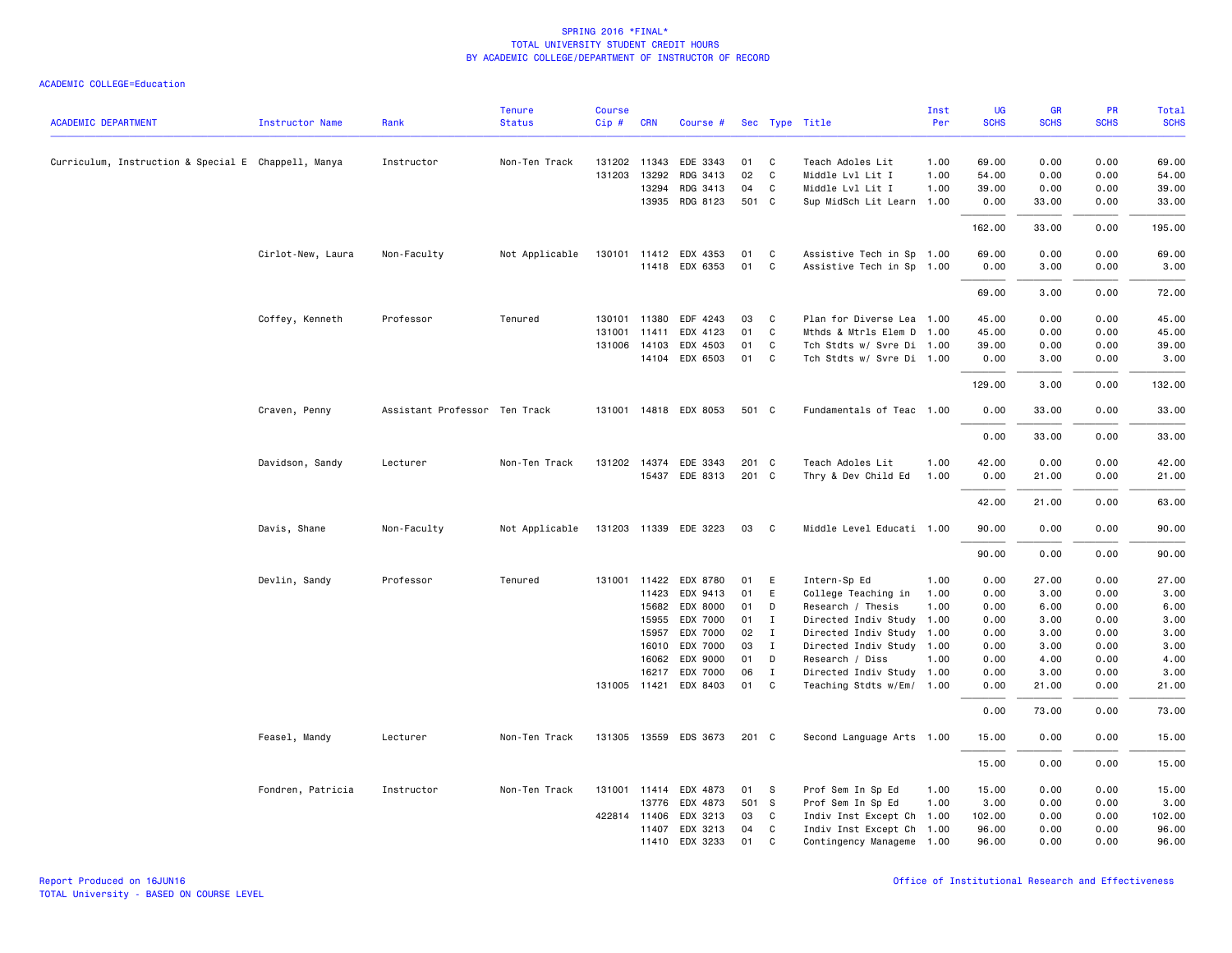| <b>ACADEMIC DEPARTMENT</b>                      | Instructor Name   | Rank                              | <b>Tenure</b><br><b>Status</b> | <b>Course</b><br>Cip# | <b>CRN</b>   | Course #                          |          |              | Sec Type Title                             | Inst<br>Per  | <b>UG</b><br><b>SCHS</b> | <b>GR</b><br><b>SCHS</b> | PR<br><b>SCHS</b> | <b>Total</b><br><b>SCHS</b> |
|-------------------------------------------------|-------------------|-----------------------------------|--------------------------------|-----------------------|--------------|-----------------------------------|----------|--------------|--------------------------------------------|--------------|--------------------------|--------------------------|-------------------|-----------------------------|
|                                                 |                   |                                   |                                |                       |              |                                   |          |              |                                            |              |                          |                          |                   |                             |
|                                                 |                   |                                   |                                |                       |              |                                   |          |              |                                            |              | 312.00                   | 0.00                     | 0.00              | 312.00                      |
| Curriculum, Instruction & Special E Franz, Dana |                   | Associate Professor Tenured       |                                |                       |              | 130301 15792 EDS 9413             | 03       | E            | Prac College Teach                         | 1.00         | 0.00                     | 3.00                     | 0.00              | 3.00                        |
|                                                 |                   |                                   |                                |                       | 131205 11400 | EDS 8683                          | 02       | $\mathsf{C}$ | Disposition & Reflec                       | 1.00         | 0.00                     | 21.00                    | 0.00              | 21.00                       |
|                                                 |                   |                                   |                                |                       | 16011        | EDS 9000                          | 04       | D            | Research / Diss                            | 1.00         | 0.00                     | 16.00                    | 0.00              | 16.00                       |
|                                                 |                   |                                   |                                |                       | 16185        | EDS 7000                          | 02       | $\mathbf{I}$ | Directed Indiv Study                       | 1.00         | 0.00                     | 1.00                     | 0.00              | 1.00                        |
|                                                 |                   |                                   |                                |                       | 16249        | <b>EDS 7000</b>                   |          | 501 I        | Directed Indiv Study 1.00                  |              | 0.00                     | 3.00                     | 0.00              | 3.00                        |
|                                                 |                   |                                   |                                |                       |              | 131206 11403 EDS 9553             | 01       | -S           | Teaching/Teacher EDU 1.00                  |              | 0.00                     | 27.00                    | 0.00              | 27.00                       |
|                                                 |                   |                                   |                                |                       |              |                                   |          |              |                                            |              | 0.00                     | 71.00                    | 0.00              | 71.00                       |
|                                                 | Hanna, Tania      | Clinical Assist Pro Non-Ten Track |                                |                       |              | 131203 13646 RDG 3413             | 201 C    |              | Middle Lvl Lit I                           | 1.00         | 30.00                    | 0.00                     | 0.00              | 30.00                       |
|                                                 |                   |                                   |                                |                       | 13647        | RDG 3423                          | 201 C    |              | Middle Lvl Lit II                          | 1.00         | 30.00                    | 0.00                     | 0.00              | 30.00                       |
|                                                 |                   |                                   |                                |                       | 131305 14378 | RDG 4133                          | 201 C    |              | Integrat Lang Art In 1.00                  |              | 15.00                    | 0.00                     | 0.00              | 15.00                       |
|                                                 |                   |                                   |                                |                       | 131315 13648 | RDG 3513                          | 201 C    |              | Rdg Strag Second Sch 1.00                  |              | 48.00                    | 0.00                     | 0.00              | 48.00                       |
|                                                 |                   |                                   |                                |                       |              |                                   |          |              |                                            |              | 123.00                   | 0.00                     | 0.00              | 123.00                      |
|                                                 | Holley, Kenne     | Lecturer                          | Non-Ten Track                  |                       |              | 131203 13733 EDE 3223             | 501 C    |              | Middle Level Educati 1.00                  |              | 48.00                    | 0.00                     | 0.00              | 48.00                       |
|                                                 |                   |                                   |                                |                       |              |                                   |          |              |                                            |              | 48.00                    | 0.00                     | 0.00              | 48.00                       |
|                                                 | Hollis, Anitra    | Lecturer                          | Non-Ten Track                  |                       |              | 131318 13742 EDE 4143             | 501 B    |              | Teach Elem/Mid Lvl S 1.00                  |              | 24.00                    | 0.00                     | 0.00              | 24.00                       |
|                                                 |                   |                                   |                                |                       |              |                                   |          |              |                                            |              | 24.00                    | 0.00                     | 0.00              | 24.00                       |
|                                                 | Hood, Laura       | Non-Faculty                       | Not Applicable                 |                       |              | 131202 13736 EDE 3343             | 501 C    |              | Teach Adoles Lit                           | 1.00         | 60.00                    | 0.00                     | 0.00              | 60.00                       |
|                                                 |                   |                                   |                                |                       |              |                                   |          |              |                                            |              | 60.00                    | 0.00                     | 0.00              | 60.00                       |
|                                                 | Hopper, Peggy     | Associate Professor Tenured       |                                |                       | 131202 15904 | <b>RDG 7000</b>                   | 01       | $\mathbf{I}$ | Directed Indiv Study 1.00                  |              | 0.00                     | 3.00                     | 0.00              | 3.00                        |
|                                                 |                   |                                   |                                |                       | 131205 15886 | EDS 4000                          | 02       | $\mathbf{I}$ | Directed Indiv Study 1.00                  |              | 3.00                     | 0.00                     | 0.00              | 3.00                        |
|                                                 |                   |                                   |                                |                       | 15887        | EDS 4000                          | 03       | $\mathbf{I}$ | Directed Indiv Study 1.00                  |              | 3.00                     | 0.00                     | 0.00              | 3.00                        |
|                                                 |                   |                                   |                                |                       | 15967        | EDS 9000                          | 03       | D            | Research / Diss                            | 1.00         | 0.00                     | 1.00                     | 0.00              | 1.00                        |
|                                                 |                   |                                   |                                |                       | 16071        | EDS 4000                          | 04       | $\mathbf{I}$ | Directed Indiv Study 1.00                  |              | 3.00                     | 0.00                     | 0.00              | 3.00                        |
|                                                 |                   |                                   |                                |                       | 16195        | EDS 4000                          | 05       | $\mathbf{I}$ | Directed Indiv Study 1.00                  |              | 3.00                     | 0.00                     | 0.00              | 3.00                        |
|                                                 |                   |                                   |                                |                       | 16369        | EDS 4000                          | 06       | I            | Directed Indiv Study 1.00                  |              | 3.00                     | 0.00                     | 0.00              | 3.00                        |
|                                                 |                   |                                   |                                |                       | 16378        | EDS 4000                          | 07       | $\mathbf{I}$ | Directed Indiv Study 1.00                  |              | 3.00                     | 0.00                     | 0.00              | 3.00                        |
|                                                 |                   |                                   |                                |                       | 16441        | EDS 4000                          | 08<br>01 | $\mathbf{I}$ | Directed Indiv Study                       | 1.00         | 3.00                     | 0.00                     | 0.00              | 3.00                        |
|                                                 |                   |                                   |                                |                       | 131305 11393 | EDS 3673<br>131315 13936 RDG 8653 | 501 C    | C            | Second Language Arts<br>Teach Read Sec Sch | 1.00<br>1.00 | 39.00<br>0.00            | 0.00<br>36.00            | 0.00<br>0.00      | 39.00<br>36.00              |
|                                                 |                   |                                   |                                |                       |              |                                   |          |              |                                            |              |                          |                          |                   |                             |
|                                                 |                   |                                   |                                |                       |              |                                   |          |              |                                            |              | 60.00                    | 40.00                    | 0.00              | 100.00                      |
|                                                 | Ivy, Jessica      | Assistant Professor Ten Track     |                                |                       | 131205 11394 | EDS 4873                          | 01       | C            | Managing Secondary C 1.00                  |              | 81.00                    | 0.00                     | 0.00              | 81.00                       |
|                                                 |                   |                                   |                                |                       | 15062        | EDS 4000                          | 01       | $\mathbf{I}$ | Directed Indiv Study 1.00                  |              | 3.00                     | 0.00                     | 0.00              | 3.00                        |
|                                                 |                   |                                   |                                |                       | 15775        | <b>EDS 7000</b>                   | 01       | $\mathbf{I}$ | Directed Indiv Study 1.00                  |              | 0.00                     | 3.00                     | 0.00              | 3.00                        |
|                                                 |                   |                                   |                                |                       |              | 131311 11389 EDS 3633             | 01       | $\mathsf{C}$ | Secondary Math Ed                          | 1.00         | 39.00                    | 0.00                     | 0.00              | 39.00                       |
|                                                 |                   |                                   |                                |                       |              |                                   |          |              |                                            |              | 123.00                   | 3.00                     | 0.00              | 126.00                      |
|                                                 | Jackson, Krystjan | Non-Faculty                       | Not Applicable                 |                       |              | 422814 13774 EDX 3213             | 501 C    |              | Indiv Inst Except Ch 1.00                  |              | 45.00                    | 0.00                     | 0.00              | 45.00                       |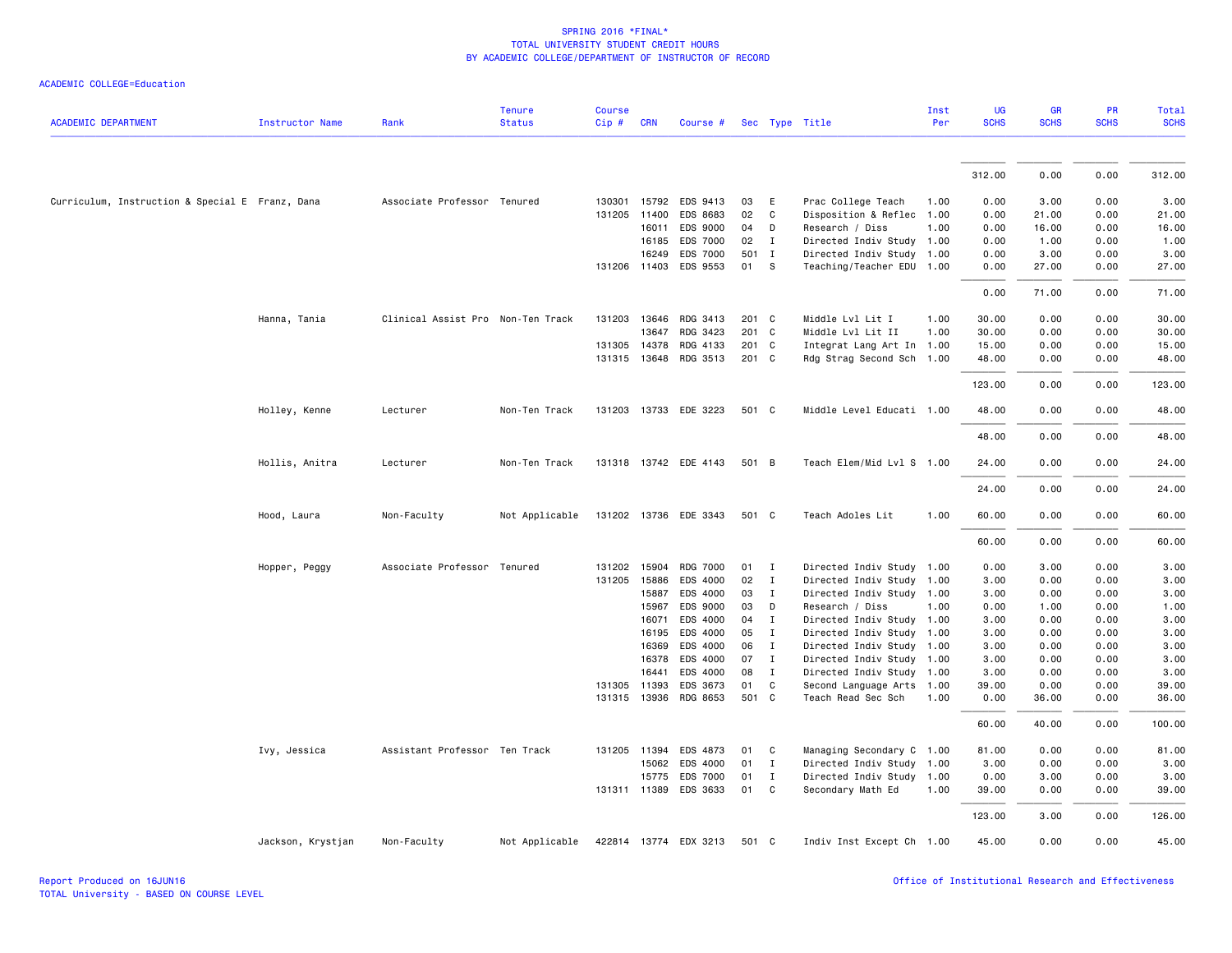| <b>ACADEMIC DEPARTMENT</b>                            | <b>Instructor Name</b> | Rank                          | <b>Tenure</b><br><b>Status</b> | <b>Course</b><br>Cip# | <b>CRN</b>   | Course #              |       |                            | Sec Type Title            | Inst<br>Per | UG<br><b>SCHS</b> | <b>GR</b><br><b>SCHS</b> | PR<br><b>SCHS</b> | Total<br><b>SCHS</b> |
|-------------------------------------------------------|------------------------|-------------------------------|--------------------------------|-----------------------|--------------|-----------------------|-------|----------------------------|---------------------------|-------------|-------------------|--------------------------|-------------------|----------------------|
|                                                       |                        |                               |                                |                       |              |                       |       |                            |                           |             |                   |                          |                   |                      |
|                                                       |                        |                               |                                |                       |              |                       |       |                            |                           |             | 45.00             | 0.00                     | 0.00              | 45.00                |
| Curriculum, Instruction & Special E Javorsky, Kristin |                        | Assistant Professor Ten Track |                                |                       |              | 131202 15219 EDE 8313 | 01    | C                          | Thry & Dev Child Ed       | 1.00        | 0.00              | 24.00                    | 0.00              | 24.00                |
|                                                       |                        |                               |                                |                       | 15989        | EDE 7000              | 01    | I                          | Directed Indiv Study      | 1.00        | 0.00              | 3.00                     | 0.00              | 3.00                 |
|                                                       |                        |                               |                                |                       | 16081        | EDE 9000              | 04    | D                          | Research / Diss           | 1.00        | 0.00              | 2.00                     | 0.00              | 2.00                 |
|                                                       |                        |                               |                                |                       | 131315 13924 | RDG 3113              | 501 C |                            | Early Literacy Instr 1.00 |             | 42.00             | 0.00                     | 0.00              | 42.00                |
|                                                       |                        |                               |                                |                       |              |                       |       |                            |                           |             | 42.00             | 29.00                    | 0.00              | 71.00                |
|                                                       | King, Mary             | Instructor                    | Non-Ten Track                  | 130301                | 12454        | LSK 1041              | 01    | C                          | College Success I         | 1.00        | 19.00             | 0.00                     | 0.00              | 19.00                |
|                                                       |                        |                               |                                |                       | 12456        | LSK 1141              | 01    | C                          | College Success II        | 1.00        | 13.00             | 0.00                     | 0.00              | 13.00                |
|                                                       |                        |                               |                                |                       | 12457        | LSK 1141              | 02    | $\mathbf{C}$               | College Success II        | 1.00        | 21.00             | 0.00                     | 0.00              | 21.00                |
|                                                       |                        |                               |                                |                       | 131315 12446 | LSK 1023              | 02    | C                          | Col Read/Study Skill      | 1.00        | 120.00            | 0.00                     | 0.00              | 120.00               |
|                                                       |                        |                               |                                |                       |              | 12449 LSK 1023        | 05    | $\overline{\phantom{a}}$ C | Col Read/Study Skill 1.00 |             | 78.00             | 0.00                     | 0.00              | 78.00                |
|                                                       |                        |                               |                                |                       |              |                       |       |                            |                           |             | 251.00            | 0.00                     | 0.00              | 251.00               |
|                                                       | Lowery, David          | Lecturer                      | Non-Ten Track                  |                       |              | 131305 13764 EDS 6673 | 501 C |                            | Language Arts Educ P 1.00 |             | 0.00              | 21.00                    | 0.00              | 21.00                |
|                                                       |                        |                               |                                |                       |              |                       |       |                            |                           |             | 0.00              | 21.00                    | 0.00              | 21.00                |
|                                                       | Mattox, Kimberly       | Instructor                    | Non-Ten Track                  | 422814                | 11404        | EDX 3213              | 01    | C                          | Indiv Inst Except Ch 1.00 |             | 105.00            | 0.00                     | 0.00              | 105.00               |
|                                                       |                        |                               |                                |                       | 11405        | EDX 3213              | 02    | C                          | Indiv Inst Except Ch 1.00 |             | 99.00             | 0.00                     | 0.00              | 99.00                |
|                                                       |                        |                               |                                |                       | 11408        | EDX 3213              | 05    | C                          | Indiv Inst Except Ch 1.00 |             | 93.00             | 0.00                     | 0.00              | 93.00                |
|                                                       |                        |                               |                                |                       | 11409        | EDX 3213              | 06    | $\mathbf{C}$               | Indiv Inst Except Ch 1.00 |             | 99.00             | 0.00                     | 0.00              | 99.00                |
|                                                       |                        |                               |                                |                       |              |                       |       |                            |                           |             | 396.00            | 0.00                     | 0.00              | 396.00               |
|                                                       | McDaniel, Christina    | Non-Faculty                   | Not Applicable                 | 131316 11391          |              | EDS 3653              | 01    | C                          | Secondary Science Ed 1.00 |             | 15.00             | 0.00                     | 0.00              | 15.00                |
|                                                       |                        |                               |                                |                       |              | 13763 EDS 6653        | 501 C |                            | Science Educ Pedago 1.00  |             | 0.00              | 27.00                    | 0.00              | 27.00                |
|                                                       |                        |                               |                                |                       |              |                       |       |                            |                           |             | 15.00             | 27.00                    | 0.00              | 42.00                |
|                                                       | McDowell, Teresa       | Lecturer                      | Non-Ten Track                  |                       |              | 131315 12442 LSK 1013 | 01    | C                          | Effective Reading         | 1.00        | 99.00             | 0.00                     | 0.00              | 99.00                |
|                                                       |                        |                               |                                |                       |              | 12443 LSK 1013        | 02    | C                          | Effective Reading         | 1.00        | 96.00             | 0.00                     | 0.00              | 96.00                |
|                                                       |                        |                               |                                |                       |              |                       |       |                            |                           |             | 195.00            | 0.00                     | 0.00              | 195.00               |
|                                                       | McGinnis, Brecken      | Instructor                    | Non-Ten Track                  |                       |              | 131001 13781 EDX 8173 | 501 C |                            | Sp Ed In Reg Classrm 1.00 |             | 0.00              | 42.00                    | 0.00              | 42.00                |
|                                                       |                        |                               |                                |                       |              | 13782 EDX 8173        | 502 C |                            | Sp Ed In Reg Classrm 1.00 |             | 0.00              | 15.00                    | 0.00              | 15.00                |
|                                                       |                        |                               |                                |                       |              |                       |       |                            |                           |             | 0.00              | 57.00                    | 0.00              | 57.00                |
|                                                       | McKissick, Bethany     | Assistant Professor Ten Track |                                |                       |              | 130604 11701 EPY 3253 | 03    | $\mathbf{C}$               | Evaluating Learning       | 1.00        | 45.00             | 0.00                     | 0.00              | 45.00                |
|                                                       |                        |                               |                                | 131001                | 14102        | EDX 4133              | S01 C |                            | Mthds & Mtrls for Sc 1.00 |             | 45.00             | 0.00                     | 0.00              | 45.00                |
|                                                       |                        |                               |                                |                       | 15267        | EDX 4000              | 01    | $\mathbf{I}$               | Directed Indiv Study 1.00 |             | 2.00              | 0.00                     | 0.00              | 2.00                 |
|                                                       |                        |                               |                                |                       |              | 15487 EDX 8013        | 501 C |                            | Fundamentals of Teac 1.00 |             | 0.00              | 30.00                    | 0.00              | 30.00                |
|                                                       |                        |                               |                                |                       |              |                       |       |                            |                           |             | 92.00             | 30.00                    | 0.00              | 122.00               |
|                                                       | McMillen, Carrie       | Lecturer                      | Non-Ten Track                  |                       |              | 131203 11338 EDE 3223 | 02    | <b>C</b>                   | Middle Level Educati 1.00 |             | 54.00             | 0.00                     | 0.00              | 54.00                |
|                                                       |                        |                               |                                |                       |              | 11340 EDE 3223        | 04    | C                          | Middle Level Educati 1.00 |             | 69.00             | 0.00                     | 0.00              | 69.00                |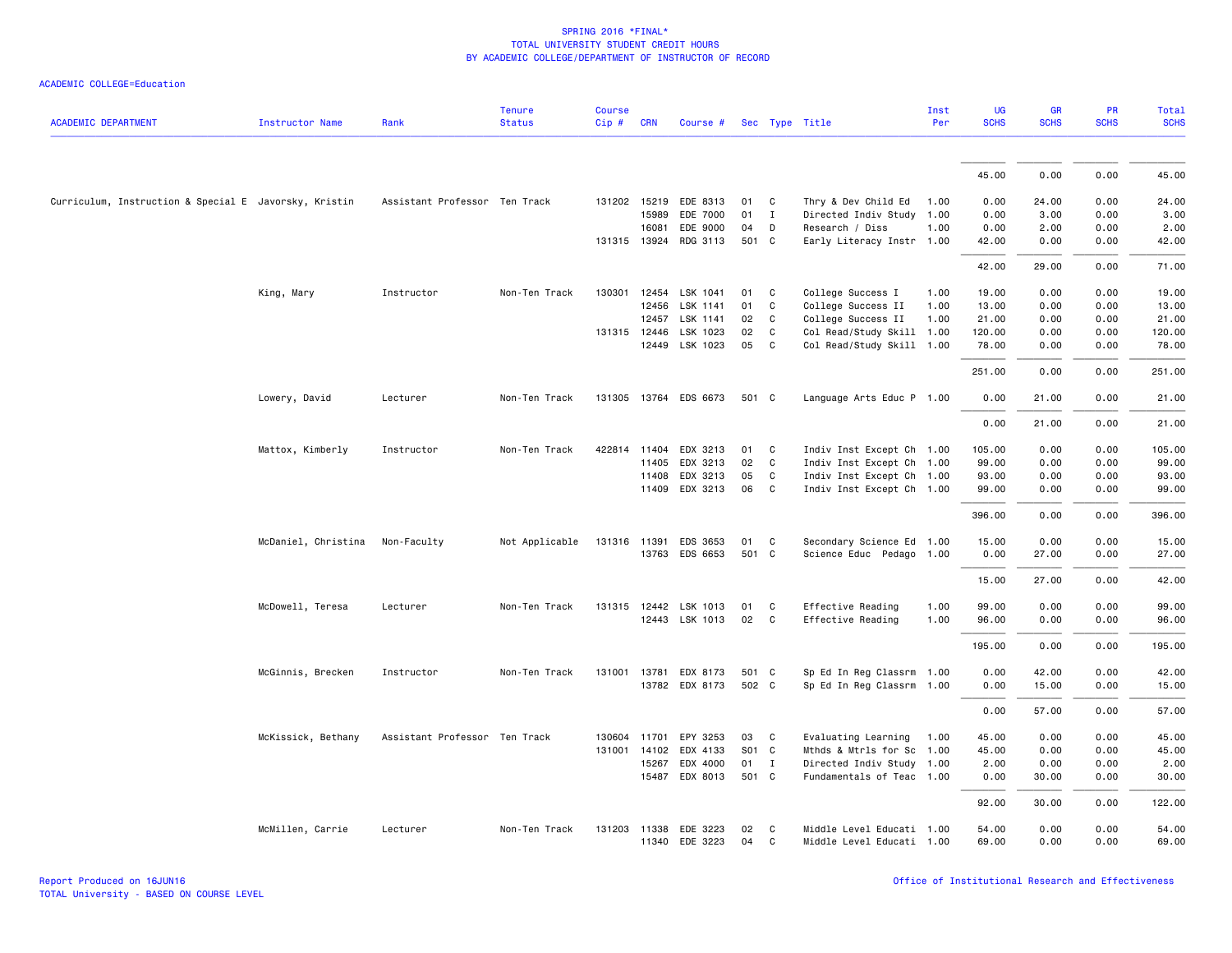| <b>ACADEMIC DEPARTMENT</b>                         | <b>Instructor Name</b> | Rank                          | <b>Tenure</b><br><b>Status</b> | <b>Course</b><br>Cip# | <b>CRN</b>     | Course #              |          |                   | Sec Type Title                            | Inst<br>Per  | UG<br><b>SCHS</b> | GR<br><b>SCHS</b> | <b>PR</b><br><b>SCHS</b> | Total<br><b>SCHS</b> |
|----------------------------------------------------|------------------------|-------------------------------|--------------------------------|-----------------------|----------------|-----------------------|----------|-------------------|-------------------------------------------|--------------|-------------------|-------------------|--------------------------|----------------------|
|                                                    |                        |                               |                                |                       |                |                       |          |                   |                                           |              |                   |                   |                          |                      |
|                                                    |                        |                               |                                |                       |                |                       |          |                   |                                           |              | 123.00            | 0.00              | 0.00                     | 123.00               |
| Curriculum, Instruction & Special E Miller, Nicole |                        | Assistant Professor Ten Track |                                | 131202 15789          |                | EDE 7000              | 501 I    |                   | Directed Indiv Study 1.00                 |              | 0.00              | 1.00              | 0.00                     | 1.00                 |
|                                                    |                        |                               |                                |                       | 131203 13746   | EDE 8113              | 501 C    |                   | Mid Level Mgmt & Y. 1.00                  |              | 0.00              | 51.00             | 0.00                     | 51.00                |
|                                                    |                        |                               |                                |                       |                | 131205 15782 EDS 9000 | 02       | D                 | Research / Diss                           | 1.00         | 0.00              | 1.00              | 0.00                     | 1.00                 |
|                                                    |                        |                               |                                |                       |                |                       |          |                   |                                           |              | 0.00              | 53.00             | 0.00                     | 53.00                |
|                                                    | Moser, Kelly           | Assistant Professor Ten Track |                                |                       | 131203 13767   | EDS 8243              | 501 C    |                   | Adv. Plan Manage Lea 1.00                 |              | 0.00              | 21.00             | 0.00                     | 21.00                |
|                                                    |                        |                               |                                |                       | 131306 14482   | FL 8693               | 01       | C                 | Adv. Foreign Languag                      | 1.00         | 0.00              | 12.00             | 0.00                     | 12.00                |
|                                                    |                        |                               |                                |                       | 15204          | EDS 8693              | 01       | C                 | Adv. Foreign Languag 1.00                 |              | 0.00              | 18.00             | 0.00                     | 18.00                |
|                                                    |                        |                               |                                |                       |                |                       |          |                   |                                           |              | 0.00              | 51.00             | 0.00                     | 51.00                |
|                                                    | Mulkana, Angela        | Lecturer                      | Non-Ten Track                  |                       |                | 131205 13770 EDS 8613 | 501 C    |                   | Mdle & Sec Sch Curr                       | 1.00         | 0.00              | 30.00             | 0.00                     | 30.00                |
|                                                    |                        |                               |                                |                       |                |                       |          |                   |                                           |              | 0.00              | 30.00             | 0.00                     | 30.00                |
|                                                    | Nichols, Ashley        | Lecturer                      | Non-Ten Track                  |                       |                | 422814 13775 EDX 3213 | 502 C    |                   | Indiv Inst Except Ch 1.00                 |              | 42.00             | 0.00              | 0.00                     | 42.00                |
|                                                    |                        |                               |                                |                       |                | 429999 11420 EDX 8183 | 01       | $\mathbf{s}$      | Sem In Learn Disab                        | 1.00         | 0.00              | 9.00              | 0.00                     | 9.00                 |
|                                                    |                        |                               |                                |                       |                |                       |          |                   |                                           |              | 42.00             | 9.00              | 0.00                     | 51.00                |
|                                                    | Nobles, Dena           | Lecturer                      | Non-Ten Track                  |                       | 131316 11350   | EDE 4113              | 01       | B                 | Teach Elem/Mid Level 1.00                 |              | 42.00             | 0.00              | 0.00                     | 42.00                |
|                                                    |                        |                               |                                |                       | 11351          | EDE 4113              | 02       | B                 | Teach Elem/Mid Level 1.00                 |              | 42.00             | 0.00              | 0.00                     | 42.00                |
|                                                    |                        |                               |                                |                       |                | 13739 EDE 4113        | 501 B    |                   | Teach Elem/Mid Level 1.00                 |              | 24.00             | 0.00              | 0.00                     | 24.00                |
|                                                    |                        |                               |                                |                       |                |                       |          |                   |                                           |              | 108.00            | 0.00              | 0.00                     | 108.00               |
|                                                    | Pate, Laura            | Instructor                    | Non-Ten Track                  | 130301                | 12451          | LSK 1033              | 02       | C                 | Fund of Achievement                       | 1.00         | 90.00             | 0.00              | 0.00                     | 90.00                |
|                                                    |                        |                               |                                |                       |                | 12452 LSK 1033        | 03       | C                 | Fund of Achievement                       | 1.00         | 90.00             | 0.00              | 0.00                     | 90.00                |
|                                                    |                        |                               |                                |                       | 12453<br>12455 | LSK 1033<br>LSK 1131  | 04<br>01 | $\mathsf{C}$<br>C | Fund of Achievement<br>Fund of Success    | 1.00<br>1.00 | 96.00<br>13.00    | 0.00<br>0.00      | 0.00<br>0.00             | 96.00<br>13.00       |
|                                                    |                        |                               |                                |                       |                |                       |          |                   |                                           |              |                   |                   |                          |                      |
|                                                    |                        |                               |                                |                       |                |                       |          |                   |                                           |              | 289.00            | 0.00              | 0.00                     | 289.00               |
|                                                    | Pauls, Amy             | Lecturer                      | Non-Ten Track                  |                       |                | 131315 13926 RDG 3123 | 501 C    |                   | Early Lit Instruct I 1.00                 |              | 42.00             | 0.00              | 0.00                     | 42.00                |
|                                                    |                        |                               |                                |                       |                |                       |          |                   |                                           |              | 42.00             | 0.00              | 0.00                     | 42.00                |
|                                                    | Platt, Jennifer        | Lecturer                      | Non-Ten Track                  |                       |                | 131315 13735 EDE 3233 | 501 C    |                   | Teach Lit at Elem/Mi 1.00                 |              | 48.00             | 0.00              | 0.00                     | 48.00                |
|                                                    |                        |                               |                                |                       |                |                       |          |                   |                                           |              | 48.00             | 0.00              | 0.00                     | 48.00                |
|                                                    | Prater, Kathy          | Lecturer                      | Non-Ten Track                  |                       |                | 131099 12438 LSK 0103 | 01       | C                 | Intermediate Reading 1.00                 |              | 36.00             | 0.00              | 0.00                     | 36.00                |
|                                                    |                        |                               |                                |                       | 131315 12440   | LSK 1011              | 01       | C                 | Study Skills                              | 1.00         | 34.00             | 0.00              | 0.00                     | 34.00                |
|                                                    |                        |                               |                                |                       | 12441<br>12447 | LSK 1011<br>LSK 1023  | 02<br>03 | C<br>C            | Study Skills<br>Col Read/Study Skill 1.00 | 1.00         | 33.00<br>93.00    | 0.00<br>0.00      | 0.00<br>0.00             | 33.00<br>93.00       |
|                                                    |                        |                               |                                |                       |                | 12448 LSK 1023        | 04       | $\mathsf{C}$      | Col Read/Study Skill 1.00                 |              | 87.00             | 0.00              | 0.00                     | 87.00                |
|                                                    |                        |                               |                                |                       |                |                       |          |                   |                                           |              | 283.00            | 0.00              | 0.00                     | 283.00               |
|                                                    | Ratliff, Lindon        | Associate Professor Tenured   |                                |                       |                | 131001 16139 EDS 8896 | 201 H    |                   | Dimensions of Learni 1.00                 |              | 0.00              | 6.00              | 0.00                     | 6.00                 |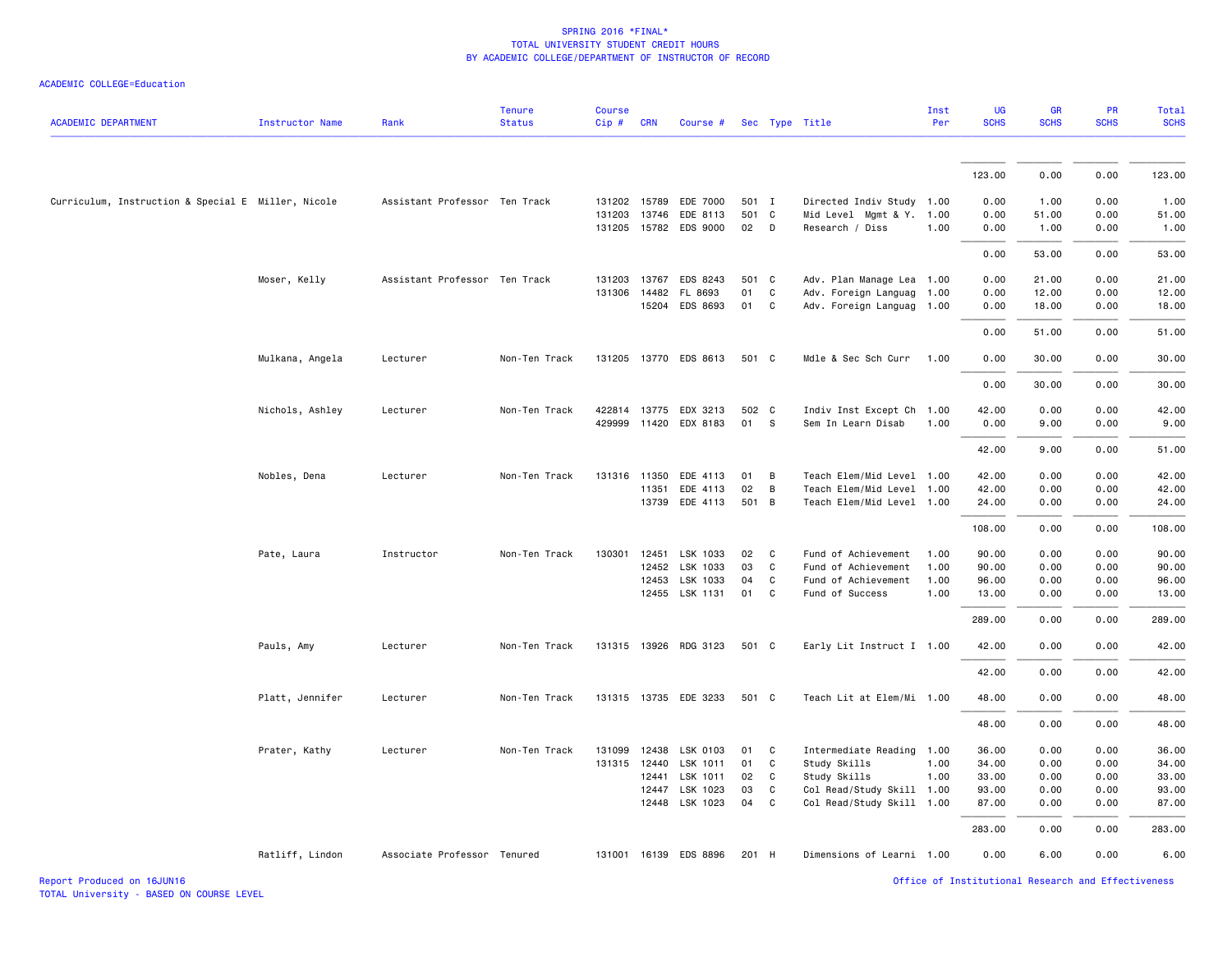| <b>ACADEMIC DEPARTMENT</b>                          | <b>Instructor Name</b> | Rank                                             | <b>Tenure</b><br><b>Status</b> | <b>Course</b><br>Cip# | <b>CRN</b>   | Course #              |       |                | Sec Type Title            | Inst<br>Per | <b>UG</b><br><b>SCHS</b> | <b>GR</b><br><b>SCHS</b> | <b>PR</b><br><b>SCHS</b> | Total<br><b>SCHS</b> |
|-----------------------------------------------------|------------------------|--------------------------------------------------|--------------------------------|-----------------------|--------------|-----------------------|-------|----------------|---------------------------|-------------|--------------------------|--------------------------|--------------------------|----------------------|
|                                                     |                        |                                                  |                                |                       |              |                       |       |                |                           |             |                          |                          |                          |                      |
| Curriculum, Instruction & Special E Ratliff, Lindon |                        | Associate Professor Tenured                      |                                |                       | 131205 13560 | EDS 4873              | 201 C |                | Managing Secondary C 1.00 |             | 12.00                    | 0.00                     | 0.00                     | 12.00                |
|                                                     |                        |                                                  |                                |                       | 14299        | EDS 8153              | 201 C |                | Prof Roles of Sec Ed 1.00 |             | 0.00                     | 21.00                    | 0.00                     | 21.00                |
|                                                     |                        |                                                  |                                |                       | 15498        | <b>EDS 7000</b>       | 201 I |                | Directed Indiv Study 1.00 |             | 0.00                     | 3.00                     | 0.00                     | 3.00                 |
|                                                     |                        |                                                  |                                |                       | 131318 13558 | EDS 3643              | 201 C |                | Secondary Soc Studie 1.00 |             | 24.00                    | 0.00                     | 0.00                     | 24.00                |
|                                                     |                        |                                                  |                                |                       |              |                       |       |                |                           |             | 36.00                    | 30.00                    | 0.00                     | 66.00                |
|                                                     | Rigdon, Laurel         | Lecturer                                         | Non-Ten Track                  |                       |              | 422814 13566 EDX 3213 | 201 C |                | Indiv Inst Except Ch 1.00 |             | 87.00                    | 0.00                     | 0.00                     | 87.00                |
|                                                     |                        |                                                  |                                |                       |              |                       |       |                |                           |             | 87.00                    | 0.00                     | 0.00                     | 87.00                |
|                                                     |                        | Robichaux-Davis, Reb Associate Professor Tenured |                                |                       |              | 131311 11353 EDE 4123 | 02    | $\overline{B}$ | Teach Elem/Mid Level 1.00 |             | 45.00                    | 0.00                     | 0.00                     | 45.00                |
|                                                     |                        |                                                  |                                |                       |              |                       |       |                |                           |             | 45.00                    | 0.00                     | 0.00                     | 45.00                |
|                                                     | Rutledge, Jodi         | Instructor                                       | Non-Ten Track                  | 130901                | 13552        | EDF 3333              | 201 C |                | Social Foundation Ed 1.00 |             | 63.00                    | 0.00                     | 0.00                     | 63.00                |
|                                                     |                        |                                                  |                                |                       | 131311 13547 | EDE 3523              | 201 C |                | Found EL/ML Math Edu 1.00 |             | 30.00                    | 0.00                     | 0.00                     | 30.00                |
|                                                     |                        |                                                  |                                |                       | 14298        | EDE 4123              | 201 C |                | Teach Elem/Mid Level 1.00 |             | 15.00                    | 0.00                     | 0.00                     | 15.00                |
|                                                     |                        |                                                  |                                |                       | 131316 14301 | EDE 4113              | 201 C |                | Teach Elem/Mid Level 1.00 |             | 15.00                    | 0.00                     | 0.00                     | 15.00                |
|                                                     |                        |                                                  |                                |                       |              |                       |       |                |                           |             | 123.00                   | 0.00                     | 0.00                     | 123.00               |
|                                                     | Sanders, Jennifer      | Lecturer                                         | Non-Ten Track                  |                       |              | 131305 13932 RDG 4133 | 501 B |                | Integrat Lang Art In 1.00 |             | 30.00                    | 0.00                     | 0.00                     | 30.00                |
|                                                     |                        |                                                  |                                |                       |              |                       |       |                |                           |             | 30.00                    | 0.00                     | 0.00                     | 30.00                |
|                                                     | Shea, Donna            | Non-Faculty                                      | Not Applicable                 | 131001 11415          |              | EDX 4886              | 01    | - F            | Teach Internship in       | 1.00        | 30.00                    | 0.00                     | 0.00                     | 30.00                |
|                                                     |                        |                                                  |                                |                       | 11416        | EDX 4896              | 01 F  |                | Teach Internship in       | 1.00        | 30.00                    | 0.00                     | 0.00                     | 30.00                |
|                                                     |                        |                                                  |                                |                       | 13773        | EDS 8896              | 501 H |                | Dimensions of Learni      | 1.00        | 0.00                     | 132.00                   | 0.00                     | 132.00               |
|                                                     |                        |                                                  |                                |                       | 13777        | EDX 4886              | 501 F |                | Teach Internship in       | 1.00        | 6.00                     | 0.00                     | 0.00                     | 6.00                 |
|                                                     |                        |                                                  |                                |                       | 13778        | EDX 4896              | 501 F |                | Teach Internship in       | 1.00        | 6.00                     | 0.00                     | 0.00                     | 6.00                 |
|                                                     |                        |                                                  |                                |                       | 15790        | EDX 8243              | 501 H |                | MATX Internship II        | 1.00        | 0.00                     | 30.00                    | 0.00                     | 30.00                |
|                                                     |                        |                                                  |                                |                       | 16099        | EDS 8886              | 501 H |                | Dimensions of Learni 1.00 |             | 0.00                     | 42.00                    | 0.00                     | 42.00                |
|                                                     |                        |                                                  |                                |                       | 131202 11358 | EDE 4886              | 01    | E              | Elem.Mid Lvl Interns 1.00 |             | 342.00                   | 0.00                     | 0.00                     | 342.00               |
|                                                     |                        |                                                  |                                |                       | 11359        | EDE 4896              | 01    | E              | Elem/Mid Levl Intern 1.00 |             | 348.00                   | 0.00                     | 0.00                     | 348.00               |
|                                                     |                        |                                                  |                                |                       | 13549        | EDE 4886              | 201 E |                | Elem.Mid Lvl Interns 1.00 |             | 54.00                    | 0.00                     | 0.00                     | 54.00                |
|                                                     |                        |                                                  |                                |                       | 13550        | EDE 4896              | 201 E |                | Elem/Mid Levl Intern 1.00 |             | 54.00                    | 0.00                     | 0.00                     | 54.00                |
|                                                     |                        |                                                  |                                |                       | 13744        | EDE 4886              | 501 E |                | Elem.Mid Lvl Interns 1.00 |             | 198.00                   | 0.00                     | 0.00                     | 198.00               |
|                                                     |                        |                                                  |                                |                       | 13745        | EDE 4896              | 501 E |                | Elem/Mid Levl Intern 1.00 |             | 198.00                   | 0.00                     | 0.00                     | 198.00               |
|                                                     |                        |                                                  |                                |                       | 131203 13749 | EDE 8143              | 501 H |                | Middle Level Intersh 1.00 |             | 0.00                     | 48.00                    | 0.00                     | 48.00                |
|                                                     |                        |                                                  |                                |                       | 15206        | EDE 8143              | 502 H |                | Middle Level Intersh 1.00 |             | 0.00                     | 6.00                     | 0.00                     | 6.00                 |
|                                                     |                        |                                                  |                                |                       | 131205 11396 | EDS 4886              | 01 F  |                | Teach Intern in Sec       | 1.00        | 120.00                   | 0.00                     | 0.00                     | 120.00               |
|                                                     |                        |                                                  |                                |                       | 11397        | EDS 4896              | 01 F  |                | Teach Intern in Sec       | 1.00        | 114.00                   | 0.00                     | 0.00                     | 114.00               |
|                                                     |                        |                                                  |                                |                       | 13561        | EDS 4886              | 201 F |                | Teach Intern in Sec       | 1.00        | 24.00                    | 0.00                     | 0.00                     | 24.00                |
|                                                     |                        |                                                  |                                |                       | 13562        | EDS 4896              | 201 F |                | Teach Intern in Sec       | 1.00        | 24.00                    | 0.00                     | 0.00                     | 24.00                |
|                                                     |                        |                                                  |                                |                       | 13759        | EDS 4886              | 501 F |                | Teach Intern in Sec       | 1.00        | 42.00                    | 0.00                     | 0.00                     | 42.00                |
|                                                     |                        |                                                  |                                |                       | 13760        | EDS 4896              | 501 F |                | Teach Intern in Sec       | 1.00        | 48.00                    | 0.00                     | 0.00                     | 48.00                |
|                                                     |                        |                                                  |                                |                       | 131314 12900 | PE 4886               | 01 F  |                | Teach Intern in PE        | 1.00        | 24.00                    | 0.00                     | 0.00                     | 24.00                |
|                                                     |                        |                                                  |                                |                       | 12902        | PE 4896               | 01 F  |                | Teach Intern in PE        | 1.00        | 24.00                    | 0.00                     | 0.00                     | 24.00                |
|                                                     |                        |                                                  |                                |                       |              |                       |       |                |                           |             | 1686.00                  | 258.00                   | 0.00                     | 1944.00              |
|                                                     | Shirley, Tory          | Assistant Professor Ten Track                    |                                | 131203                | 13546        | EDE 3223              | 201 C |                | Middle Level Educati 1.00 |             | 30.00<br>0.00            | 0.00<br>21.00            | 0.00<br>0.00             | 30.00                |
|                                                     |                        |                                                  |                                |                       |              | 131315 14853 RDG 8713 | 201 E |                | Tch Struggling Reade 1.00 |             |                          |                          |                          | 21.00                |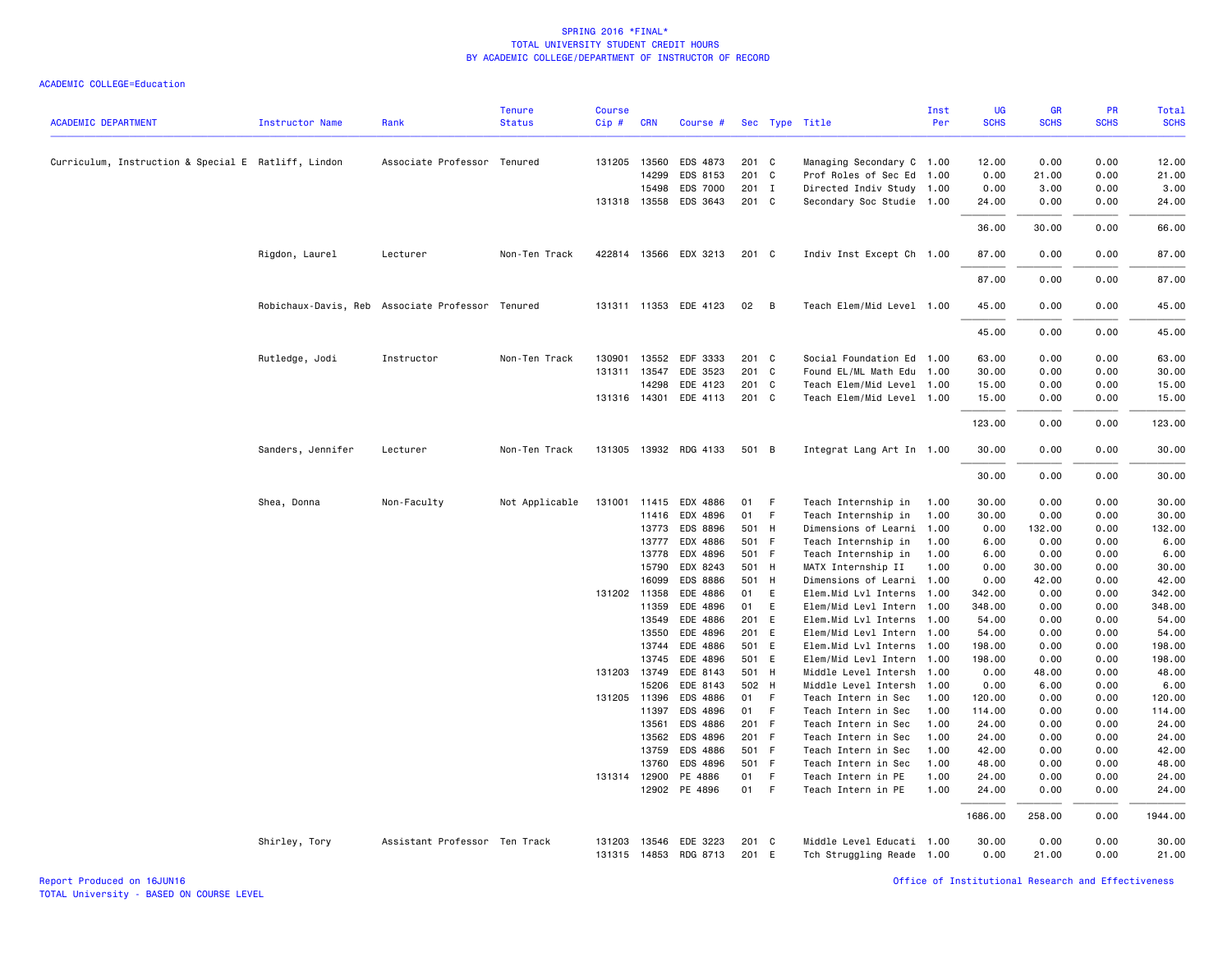| <b>ACADEMIC DEPARTMENT</b>                        | Instructor Name     | Rank                          | <b>Tenure</b><br><b>Status</b> | <b>Course</b><br>Cip# | <b>CRN</b>   | Course #                 |            |              | Sec Type Title                                  | Inst<br>Per | UG<br><b>SCHS</b> | <b>GR</b><br><b>SCHS</b> | <b>PR</b><br><b>SCHS</b> | Total<br><b>SCHS</b> |
|---------------------------------------------------|---------------------|-------------------------------|--------------------------------|-----------------------|--------------|--------------------------|------------|--------------|-------------------------------------------------|-------------|-------------------|--------------------------|--------------------------|----------------------|
| Curriculum, Instruction & Special E Shirley, Tory |                     | Assistant Professor Ten Track |                                |                       |              | 131318 14304 EDE 4143    | 201 C      |              | Teach Elem/Mid Lvl S 1.00                       |             | 15.00             | 0.00                     | 0.00                     | 15.00                |
|                                                   |                     |                               |                                |                       |              |                          |            |              |                                                 |             | 45.00             | 21.00                    | 0.00                     | 66.00                |
|                                                   |                     | Lecturer                      | Non-Ten Track                  |                       | 131202 11356 | EDE 4883                 | 01         | $\mathbf{C}$ | Manag Elem/Mid Lvl C 1.00                       |             | 108.00            | 0.00                     | 0.00                     | 108.00               |
|                                                   | Smith, Kimberly     |                               |                                |                       | 11357        | EDE 4883                 | 02         | $\mathbf{C}$ | Manag Elem/Mid Lvl C 1.00                       |             | 84.00             | 0.00                     | 0.00                     | 84.00                |
|                                                   |                     |                               |                                |                       | 13743        | EDE 4883                 | 501 C      |              | Manag Elem/Mid Lvl C 1.00                       |             | 78.00             | 0.00                     | 0.00                     | 78.00                |
|                                                   |                     |                               |                                |                       | 131315 13288 | RDG 3123                 | 01 C       |              | Early Lit Instruct I 1.00                       |             | 87.00             | 0.00                     | 0.00                     | 87.00                |
|                                                   |                     |                               |                                |                       |              |                          |            |              |                                                 |             | 357.00            | 0.00                     | 0.00                     | 357.00               |
|                                                   | Sumrall, Brandi     | Instructor                    | Non-Ten Track                  |                       | 130101 14303 | EDX 4353                 | 201 C      |              | Assistive Tech in Sp 1.00                       |             | 39.00             | 0.00                     | 0.00                     | 39.00                |
|                                                   |                     |                               |                                | 131001                | 13569        | EDX 4103                 | 201 C      |              | Intro to Intell/Dev                             | 1.00        | 36.00             | 0.00                     | 0.00                     | 36.00                |
|                                                   |                     |                               |                                |                       | 13570        | EDX 4113                 | 201 C      |              | Mthds/Mats Erly Chil 1.00                       |             | 6.00              | 0.00                     | 0.00                     | 6.00                 |
|                                                   |                     |                               |                                |                       | 13571        | EDX 4413                 | 201 C      |              | Wk W/Fams of Stdts w 1.00                       |             | 24.00             | 0.00                     | 0.00                     | 24.00                |
|                                                   |                     |                               |                                |                       | 14242        | EDX 4123                 | 201 C      |              | Mthds & Mtrls Elem D 1.00                       |             | 9.00              | 0.00                     | 0.00                     | 9.00                 |
|                                                   |                     |                               |                                |                       |              | 14262 EDX 4133           | 201 C      |              | Mthds & Mtrls for Sc 1.00                       |             | 9.00              | 0.00                     | 0.00                     | 9.00                 |
|                                                   |                     |                               |                                |                       |              |                          |            |              |                                                 |             | 123.00            | 0.00                     | 0.00                     | 123.00               |
|                                                   | Vanderford, Deborah | Lecturer                      | Non-Ten Track                  |                       |              | 131315 11341 EDE 3233    | 01         | $\mathbf{C}$ | Teach Lit at Elem/Mi 1.00                       |             | 69.00             | 0.00                     | 0.00                     | 69.00                |
|                                                   |                     |                               |                                |                       |              | 11342 EDE 3233           | 02         | $\mathbf{C}$ | Teach Lit at Elem/Mi 1.00                       |             | 63.00             | 0.00                     | 0.00                     | 63.00                |
|                                                   |                     |                               |                                |                       |              |                          |            |              |                                                 |             | 132.00            | 0.00                     | 0.00                     | 132.00               |
|                                                   | Vines, Courtney     | Instructor                    | Non-Ten Track                  |                       |              | 131202 13731 EDE 3123    | 501 C      |              | Early Childhood Ed                              | 1.00        | 51.00             | 0.00                     | 0.00                     | 51.00                |
|                                                   |                     |                               |                                |                       |              |                          |            |              |                                                 |             | 51.00             | 0.00                     | 0.00                     | 51.00                |
|                                                   | Virden, Jennifer    | Lecturer                      | Non-Ten Track                  |                       | 131311 13737 | EDE 3523                 | 501 C      |              | Found EL/ML Math Edu 1.00                       |             | 48.00             | 0.00                     | 0.00                     | 48.00                |
|                                                   |                     |                               |                                |                       |              | 13741 EDE 4123           | 501 B      |              | Teach Elem/Mid Level 1.00                       |             | 39.00             | 0.00                     | 0.00                     | 39.00                |
|                                                   |                     |                               |                                |                       |              |                          |            |              |                                                 |             | 87.00             | 0.00                     | 0.00                     | 87.00                |
|                                                   | Walker, Ryan        | Assistant Professor Ten Track |                                |                       | 131205 11398 | EDS 8663                 | 01         | $\mathbf{C}$ | Improving Instructio 1.00                       |             | 0.00              | 33.00                    | 0.00                     | 33.00                |
|                                                   |                     |                               |                                |                       | 15582        | EDS 9000                 | 01 D       |              | Research / Diss                                 | 1.00        | 0.00              | 15.00                    | 0.00                     | 15.00                |
|                                                   |                     |                               |                                |                       | 16522        | EDS 7000                 | 05         | $\mathbf{I}$ | Directed Indiv Study 1.00                       |             | 0.00              | 3.00                     | 0.00                     | 3.00                 |
|                                                   |                     |                               |                                |                       | 16580        | EDS 4000                 | 09         | $\mathbf{I}$ | Directed Indiv Study 1.00                       |             | 1.00              | 0.00                     | 0.00                     | 1.00                 |
|                                                   |                     |                               |                                |                       |              |                          |            |              |                                                 |             | 1.00              | 51.00                    | 0.00                     | 52.00                |
|                                                   | White, Terri        | Lecturer                      | Non-Ten Track                  |                       |              | 131203 15829 EDS 8243    | 201 C      |              | Adv. Plan Manage Lea 1.00                       |             | 0.00              | 45.00                    | 0.00                     | 45.00                |
|                                                   |                     |                               |                                |                       |              |                          |            |              |                                                 |             | 0.00              | 45.00                    | 0.00                     | 45.00                |
|                                                   | Wiley, Holly        | Instructor                    | Non-Ten Track                  |                       | 131307 12899 | PE 4883                  | 01 C       |              | School Health Ed                                | 1.00        | 51.00             | 0.00                     | 0.00                     | 51.00                |
|                                                   |                     |                               |                                |                       | 14546        | PE 6883                  | 01 C       |              | School Health Educ                              | 1.00        | 0.00              | 9.00                     | 0.00                     | 9.00                 |
|                                                   |                     |                               |                                | 260908                | 11651        | EP 4183                  | 01 B       |              | Exercise & Weight Co 1.00                       |             | 195.00            | 0.00                     | 0.00                     | 195.00               |
|                                                   |                     |                               |                                |                       | 310501 12398 | KI 2023<br>12892 PE 3153 | 02<br>01 C | $\mathbf{C}$ | Found of Health Educ 1.00<br>Methods of Elem PE | 1.00        | 180.00<br>48.00   | 0.00<br>0.00             | 0.00<br>0.00             | 180.00<br>48.00      |
|                                                   |                     |                               |                                |                       |              |                          |            |              |                                                 |             |                   |                          |                          |                      |
|                                                   |                     |                               |                                |                       |              |                          |            |              |                                                 |             | 474.00            | 9.00                     | 0.00                     | 483.00               |
|                                                   | Wofford, Jennifer   | Instructor                    | Non-Ten Track                  |                       |              | 131203 13295 RDG 3423    | 01 C       |              | Middle Lvl Lit II                               | 1.00        | 60.00             | 0.00                     | 0.00                     | 60.00                |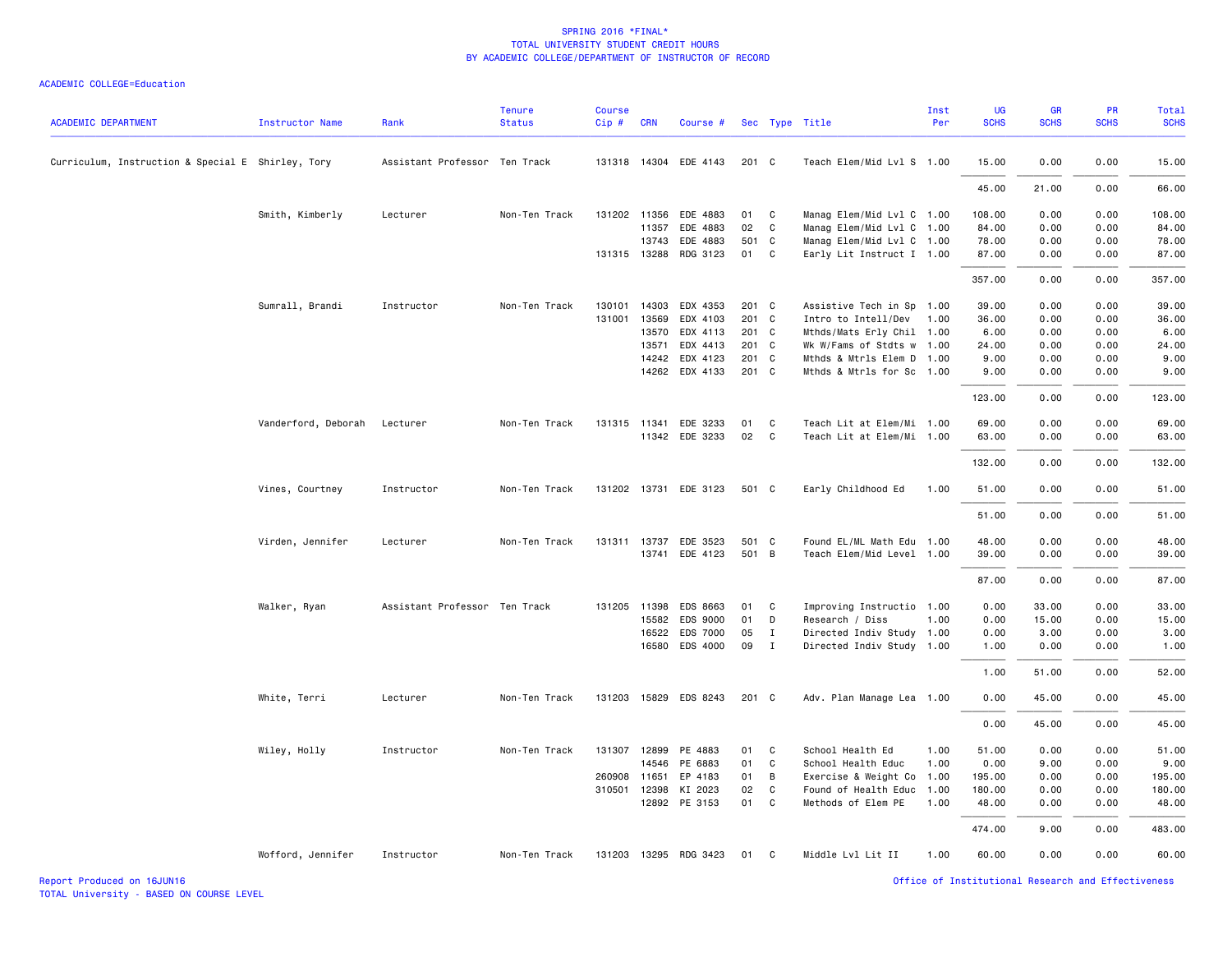| <b>ACADEMIC DEPARTMENT</b>                            | Instructor Name | Rank       | <b>Tenure</b><br><b>Status</b> | <b>Course</b><br>Cip# | <b>CRN</b> | Course #       |      |                | Sec Type Title            | Inst<br>Per | <b>UG</b><br><b>SCHS</b> | <b>GR</b><br><b>SCHS</b> | <b>PR</b><br><b>SCHS</b> | Total<br><b>SCHS</b>  |
|-------------------------------------------------------|-----------------|------------|--------------------------------|-----------------------|------------|----------------|------|----------------|---------------------------|-------------|--------------------------|--------------------------|--------------------------|-----------------------|
| Curriculum, Instruction & Special E Wofford, Jennifer |                 | Instructor | Non-Ten Track                  | 131203                | 13296      | RDG 3423       | 02   | $\overline{c}$ | Middle Lvl Lit II         | 1.00        | 54.00                    | 0.00                     | 0.00                     | 54.00                 |
|                                                       |                 |            |                                |                       | 13297      | RDG 3423       | 03   | $\mathbf{C}$   | Middle Lvl Lit II         | 1.00        | 66.00                    | 0.00                     | 0.00                     | 66.00                 |
|                                                       |                 |            |                                |                       | 13298      | RDG 3423       | 04   | - C            | Middle Lvl Lit II         | 1.00        | 39.00                    | 0.00                     | 0.00                     | 39.00                 |
|                                                       |                 |            |                                |                       |            |                |      |                |                           |             | 219.00                   | 0.00                     | 0.00                     | 219.00                |
|                                                       | Yuan, Ruiping   | Instructor | Non-Ten Track                  | 131202                | 11336      | EDE 3123       | 03   | $\overline{C}$ | Early Childhood Ed        | 1.00        | 87.00                    | 0.00                     | 0.00                     | 87.00                 |
|                                                       |                 |            |                                | 131315                | 13285      | RDG 3113       | 01   | $\mathbf{C}$   | Early Literacy Instr 1.00 |             | 30.00                    | 0.00                     | 0.00                     | 30.00                 |
|                                                       |                 |            |                                |                       |            | 13286 RDG 3113 | 02 C |                | Early Literacy Instr 1.00 |             | 57.00                    | 0.00                     | 0.00                     | 57.00                 |
|                                                       |                 |            |                                |                       |            |                |      |                |                           |             | 174.00                   | 0.00                     | 0.00                     | 174.00                |
| =====================================                 |                 |            |                                |                       |            |                |      |                |                           |             |                          |                          | ========                 | =======               |
| Curriculum, Instruction & Special E                   |                 |            |                                |                       |            |                |      |                |                           |             | 7777.00                  | 1126,00                  | 0.00                     | 8903.00               |
| =====================================                 |                 |            |                                |                       |            |                |      |                |                           |             | ========                 | ========                 | ========                 | $=$ = = = = = = = = = |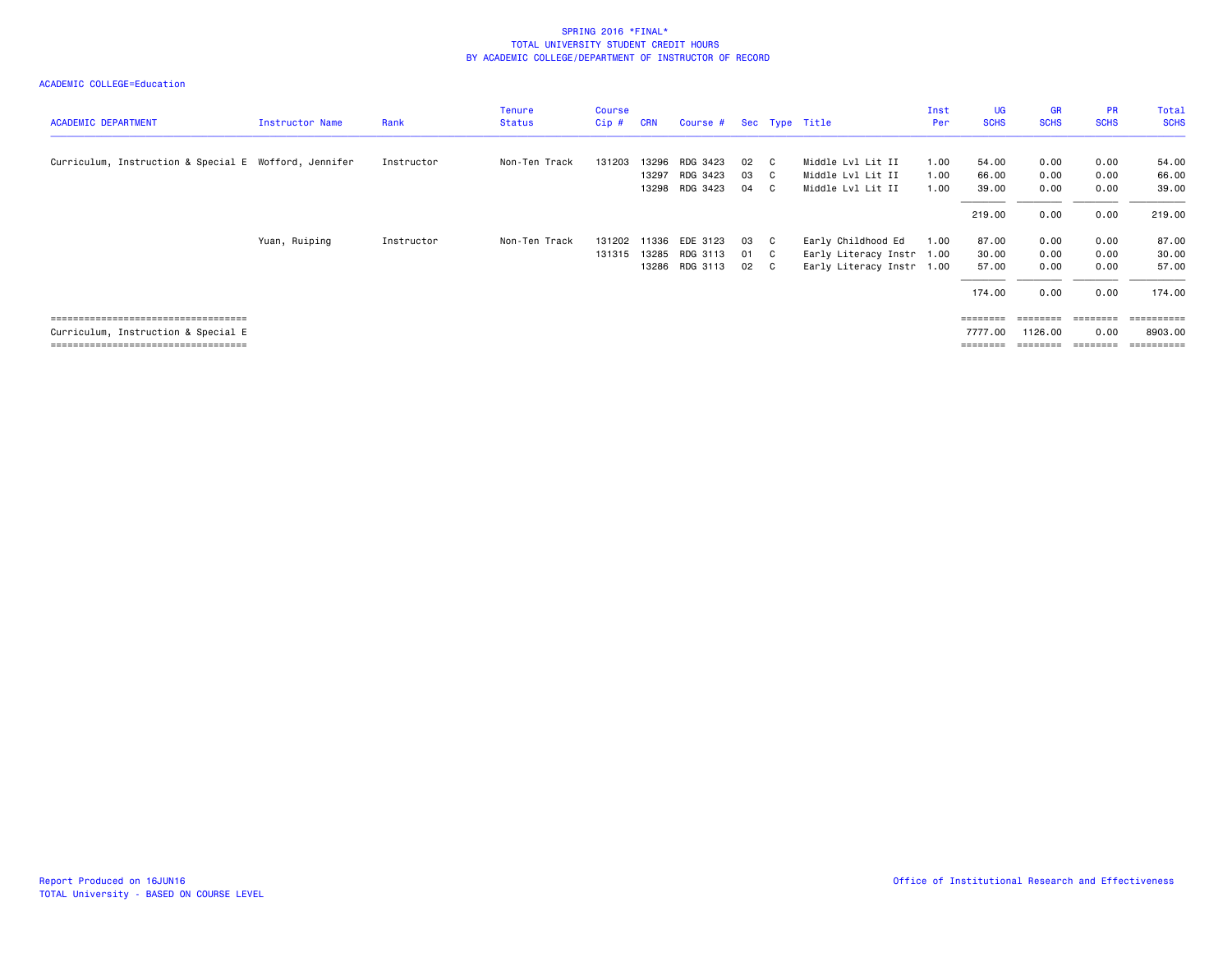| <b>ACADEMIC DEPARTMENT</b> | <b>Instructor Name</b> | Rank                              | <b>Tenure</b><br><b>Status</b> | Course<br>Cip# | <b>CRN</b>   | Course #              |       |              | Sec Type Title            | Inst<br>Per | UG<br><b>SCHS</b> | GR<br><b>SCHS</b> | PR<br><b>SCHS</b> | Total<br><b>SCHS</b> |
|----------------------------|------------------------|-----------------------------------|--------------------------------|----------------|--------------|-----------------------|-------|--------------|---------------------------|-------------|-------------------|-------------------|-------------------|----------------------|
| Educational Leadership     | Baham, Jeremy          | Non-Faculty                       | Not Applicable                 | 300000         | 13956        | TKT 4423              | 501 C |              | History of Veterans' 1.00 |             | 21.00             | 0.00              | 0.00              | 21.00                |
|                            |                        |                                   |                                |                | 13963        | TKT 6423              | 501 C |              | History of Veterans' 1.00 |             | 0.00              | 9.00              | 0.00              | 9.00                 |
|                            |                        |                                   |                                |                |              |                       |       |              |                           |             | 21.00             | 9.00              | 0.00              | 30.00                |
|                            | Blendinger, Jack       | Professor                         | Tenured                        | 130301         | 15167        | LSK 6013              | 01    | C            | Academic Writing for 1.00 |             | 0.00              | 21.00             | 0.00              | 21.00                |
|                            |                        |                                   |                                | 130401         | 15166        | EDA 8273              | 01    | $\mathtt{C}$ | Ed Admin And Supv         | 1.00        | 0.00              | 24.00             | 0.00              | 24.00                |
|                            |                        |                                   |                                |                |              | 15849 EDA 9000        | 02    | D            | Research / Diss           | 1.00        | 0.00              | 47.00             | 0.00              | 47.00                |
|                            |                        |                                   |                                |                |              |                       |       |              |                           |             | 0.00              | 92.00             | 0.00              | 92.00                |
|                            | Bloom, Kristen         | Non-Faculty                       | Not Applicable                 | 309999         |              | 12395 ISE 4103        | 01    | C            | Cross-Cultural Leade 1.00 |             | 54.00             | 0.00              | 0.00              | 54.00                |
|                            |                        |                                   |                                |                |              |                       |       |              |                           |             | 54.00             | 0.00              | 0.00              | 54.00                |
|                            | Boggan, Matthew        | Associate Professor Tenured       |                                | 130401         | 13556        | EDL 8613              | 201 H |              | Leadership Intern II 1.00 |             | 0.00              | 21.00             | 0.00              | 21.00                |
|                            |                        |                                   |                                | 131001         |              | 16063 EDX 4000        | 201 I |              | Directed Indiv Study 1.00 |             | 3.00              | 0.00              | 0.00              | 3.00                 |
|                            |                        |                                   |                                |                |              |                       |       |              |                           |             | 3.00              | 21.00             | 0.00              | 24.00                |
|                            | Bowen, Marilyn         | Research Assoc Prof Non-Ten Track |                                |                |              | 130901 11367 EDF 3333 | 04    | C            | Social Foundation Ed 1.00 |             | 33.00             | 0.00              | 0.00              | 33.00                |
|                            |                        |                                   |                                |                |              |                       |       |              |                           |             | 33.00             | 0.00              | 0.00              | 33.00                |
|                            | Brocato, Donna         | Associate Professor Tenured       |                                |                | 130101 11378 | EDF 4243              | S01 C |              | Plan for Diverse Lea      | 1.00        | 54.00             | 0.00              | 0.00              | 54.00                |
|                            |                        |                                   |                                |                | 11381        | EDF 6243              | 01    | C            | Plan for Diverse Lea      | 1.00        | 0.00              | 3.00              | 0.00              | 3.00                 |
|                            |                        |                                   |                                |                | 14138        | EDF 8393              | 01    | C            | Hist Of Ed In Us          | 1.00        | 0.00              | 27.00             | 0.00              | 27.00                |
|                            |                        |                                   |                                | 130401         | 15852        | EDA 9000              | 04    | D            | Research / Diss           | 1.00        | 0.00              | 16.00             | 0.00              | 16.00                |
|                            |                        |                                   |                                |                | 240101 16042 | HON 4093              | H07 S |              | Honors Thesis             | 1.00        | 3.00              | 0.00              | 0.00              | 3.00                 |
|                            |                        |                                   |                                |                |              |                       |       |              |                           |             | 57.00             | 46.00             | 0.00              | 103.00               |
|                            | Campbell, Annika       | Non-Faculty                       | Not Applicable                 |                |              | 309999 13975 ISE 4200 | 802 A |              | Intl Student Exchang 1.00 |             | 72.00             | 0.00              | 0.00              | 72.00                |
|                            |                        |                                   |                                |                |              | 13976 ISE 4200        | 803 A |              | Intl Student Exchang 1.00 |             | 96.00             | 0.00              | 0.00              | 96.00                |
|                            |                        |                                   |                                |                |              |                       |       |              |                           |             | 168.00            | 0.00              | 0.00              | 168.00               |
|                            | Coats, Linda           | Professor                         | Tenured                        | 130401         | 13726        | EDA 8190              | 501 S |              | Wkshp Ed Adm & Super 1.00 |             | 0.00              | 9.00              | 0.00              | 9.00                 |
|                            |                        |                                   |                                |                | 15850        | EDA 9000              | 03    | D            | Research / Diss           | 1.00        | 0.00              | 18.00             | 0.00              | 18.00                |
|                            |                        |                                   |                                |                | 130407 13682 | CCL 8113              | 501 C |              | Comm Col Hist/Philos 1.00 |             | 0.00              | 30.00             | 0.00              | 30.00                |
|                            |                        |                                   |                                |                | 15843        | CCL 9000              | 503 D |              | Diss./Dissertation R 1.00 |             | 0.00              | 11.00             | 0.00              | 11.00                |
|                            |                        |                                   |                                |                | 15997        | CCL 8113              | 503 C |              | Comm Col Hist/Philos 1.00 |             | 0.00              | 12.00             | 0.00              | 12.00                |
|                            |                        |                                   |                                |                |              |                       |       |              |                           |             | 0.00              | 80.00             | 0.00              | 80.00                |
|                            | Davis, James           | Associate Professor Tenured       |                                |                |              | 130407 15844 CCL 9000 | 504 D |              | Diss./Dissertation R 1.00 |             | 0.00              | 17.00             | 0.00              | 17.00                |
|                            |                        |                                   |                                |                |              |                       |       |              |                           |             | 0.00              | 17.00             | 0.00              | 17.00                |
|                            | Dedwylder, Daryl       | Lecturer                          | Non-Ten Track                  | 130601         |              | 14376 EDF 8363        | 201 C |              | Func & Met Res In Ed 1.00 |             | 0.00              | 27.00             | 0.00              | 27.00                |
|                            |                        |                                   |                                |                |              |                       |       |              |                           |             | 0.00              | 27.00             | 0.00              | 27.00                |
|                            | Derby, Christy         | Lecturer                          | Non-Ten Track                  |                |              | 130101 16417 EDF 4000 | 01    | I            | Directed Indiv Study 1.00 |             | 3.00              | 0.00              | 0.00              | 3.00                 |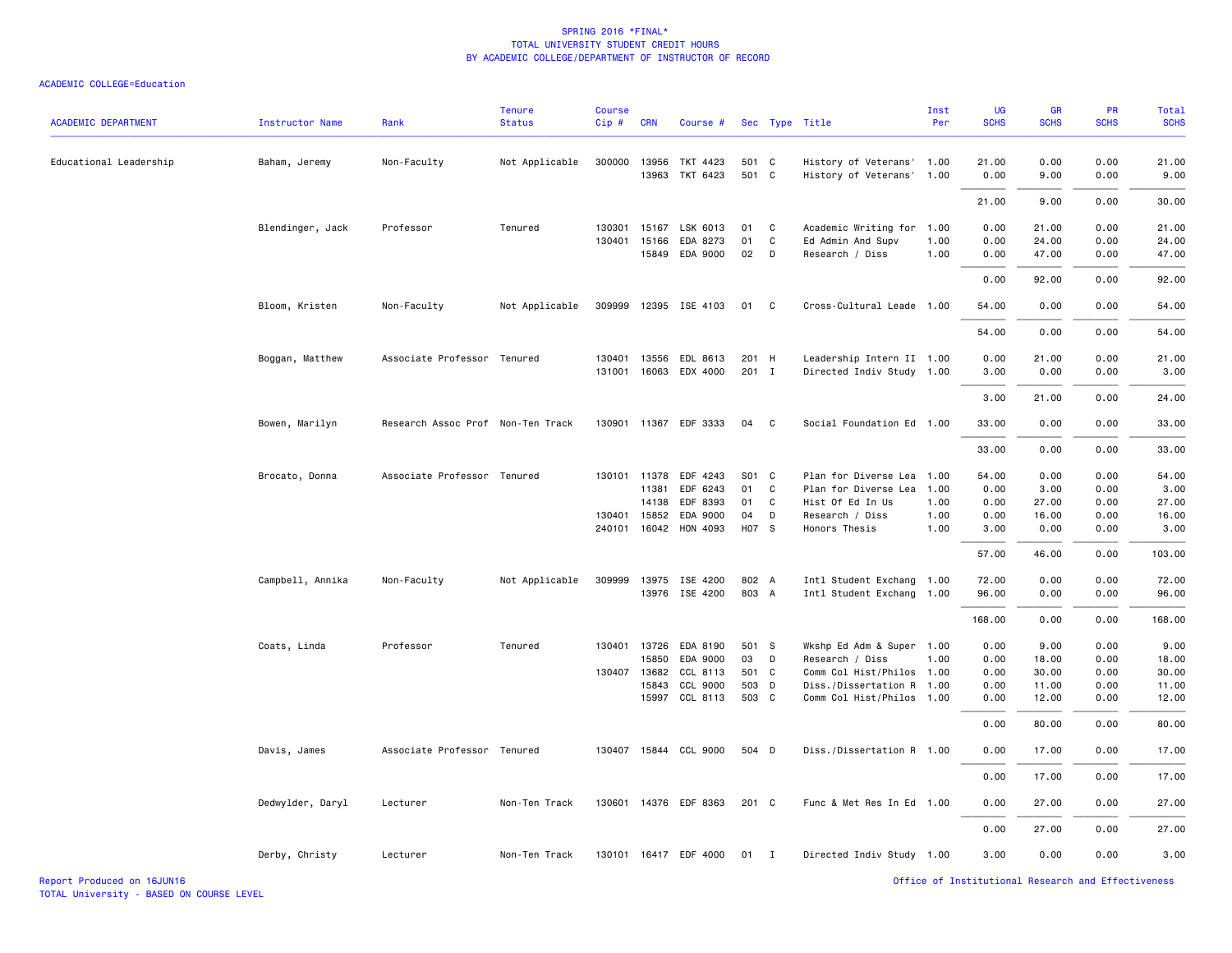|                            |                                 | Rank                               | <b>Tenure</b>  | <b>Course</b> |              |                       |       |              |                           | Inst | <b>UG</b>   | <b>GR</b>   | PR<br><b>SCHS</b> | <b>Total</b> |
|----------------------------|---------------------------------|------------------------------------|----------------|---------------|--------------|-----------------------|-------|--------------|---------------------------|------|-------------|-------------|-------------------|--------------|
| <b>ACADEMIC DEPARTMENT</b> | <b>Instructor Name</b>          |                                    | <b>Status</b>  | Cip#          | <b>CRN</b>   | Course #              |       |              | Sec Type Title            | Per  | <b>SCHS</b> | <b>SCHS</b> |                   | <b>SCHS</b>  |
| Educational Leadership     | Derby, Christy                  | Lecturer                           | Non-Ten Track  |               |              | 130101 16418 EDF 4000 | 02    | $\mathbf{I}$ | Directed Indiv Study 1.00 |      | 3.00        | 0.00        | 0.00              | 3.00         |
|                            |                                 |                                    |                | 130901        | 11364        | EDF 3333              | 01    | C            | Social Foundation Ed 1.00 |      | 84.00       | 0.00        | 0.00              | 84.00        |
|                            |                                 |                                    |                |               | 11366        | EDF 3333              | 03    | C            | Social Foundation Ed 1.00 |      | 90.00       | 0.00        | 0.00              | 90.00        |
|                            |                                 |                                    |                |               | 11369        | EDF 3333              | 06    | C            | Social Foundation Ed 1.00 |      | 90.00       | 0.00        | 0.00              | 90.00        |
|                            |                                 |                                    |                |               |              |                       |       |              |                           |      | 270.00      | 0.00        | 0.00              | 270.00       |
|                            | Exmeyer, Leslie                 | Non-Faculty                        | Not Applicable |               |              | 130301 12462 LSK 2010 | 01    | $\mathbf{C}$ | Praxis: Acad Core En 1.00 |      | 55.00       | 0.00        | 0.00              | 55.00        |
|                            |                                 |                                    |                |               |              |                       |       |              |                           |      | 55.00       | 0.00        | 0.00              | 55.00        |
|                            | Farmer, Angela                  | Assistant Professor Ten Track      |                |               | 130401 15848 | EDA 9000              | 01    | D            | Research / Diss           | 1.00 | 0.00        | 6.00        | 0.00              | 6.00         |
|                            |                                 |                                    |                |               | 15947        | EDA 8163              | 01    | C            | Pub Sch Finance           | 1.00 | 0.00        | 42.00       | 0.00              | 42.00        |
|                            |                                 |                                    |                |               |              | 130407 15163 EDA 9913 | 501 S |              | Dissertation Seminar      | 1.00 | 0.00        | 12.00       | 0.00              | 12.00        |
|                            |                                 |                                    |                |               |              |                       |       |              |                           |      | 0.00        | 60.00       | 0.00              | 60.00        |
|                            | Fincher, Mark                   | Assistant Professor Ten Track      |                |               | 130407 13683 | CCL 8133              | 501 C |              | Lead Theory Pract in 1.00 |      | 0.00        | 39.00       | 0.00              | 39.00        |
|                            |                                 |                                    |                |               | 14285        | CCL 8313              | 201 C |              | Comm Coll Instrl Ass 1.00 |      | 0.00        | 15.00       | 0.00              | 15.00        |
|                            |                                 |                                    |                |               | 15846        | CCL 9000              | 505 D |              | Diss./Dissertation R 1.00 |      | 0.00        | 12.00       | 0.00              | 12.00        |
|                            |                                 |                                    |                |               |              | 16502 CCL 7000        | 501 I |              | Directed Individual 1.00  |      | 0.00        | 3.00        | 0.00              | 3.00         |
|                            |                                 |                                    |                |               |              |                       |       |              |                           |      | 0.00        | 69.00       | 0.00              | 69.00        |
|                            | Hailey, Leigh                   | Clinical Assist Pro Non-Ten Track  |                |               |              | 130401 13755 EDL 8613 | 501 H |              | Leadership Intern II 1.00 |      | 0.00        | 21.00       | 0.00              | 21.00        |
|                            |                                 |                                    |                |               | 13757        | EDL 8623              | 501 C |              | Curric Leadership         | 1.00 | 0.00        | 27.00       | 0.00              | 27.00        |
|                            |                                 |                                    |                |               | 15946        | EDA 8210              | 02    | E            | Intern In Sup & Adm       | 1.00 | 0.00        | 15.00       | 0.00              | 15.00        |
|                            |                                 |                                    |                |               |              | 16410 EDA 7000        | 501 I |              | Directed Indiv Study 1.00 |      | 0.00        | 3.00        | 0.00              | 3.00         |
|                            |                                 |                                    |                |               |              |                       |       |              |                           |      | 0.00        | 66.00       | 0.00              | 66.00        |
|                            | Hanson, Bruce                   | Lecturer                           | Non-Ten Track  |               |              | 130407 13688 CCL 8343 | 501 C |              | Community Dev Resour 1.00 |      | 0.00        | 48.00       | 0.00              | 48.00        |
|                            |                                 |                                    |                |               |              |                       |       |              |                           |      | 0.00        | 48.00       | 0.00              | 48.00        |
|                            | King, Stephanie                 | Associate Professor Tenured        |                |               | 130407 13684 | CCL 8143              | 501 C |              | Program Planning and 1.00 |      | 0.00        | 33.00       | 0.00              | 33.00        |
|                            |                                 |                                    |                |               | 15839        | CCL 9000              | 501 D |              | Diss./Dissertation R 1.00 |      | 0.00        | 37.00       | 0.00              | 37.00        |
|                            |                                 |                                    |                |               |              | 16409 CCL 8143        | 502 C |              | Program Planning and 1.00 |      | 0.00        | 30.00       | 0.00              | 30.00        |
|                            |                                 |                                    |                |               |              |                       |       |              |                           |      | 0.00        | 100.00      | 0.00              | 100.00       |
|                            | McGregor, Shane                 | Grad Research Assis Not Applicable |                |               |              | 131205 13771 EDS 8623 | 501 C |              | Effective Instructio 1.00 |      | 0.00        | 54.00       | 0.00              | 54.00        |
|                            |                                 |                                    |                |               |              |                       |       |              |                           |      | 0.00        | 54.00       | 0.00              | 54.00        |
|                            | McReynolds, Ritalain Instructor |                                    | Non-Ten Track  |               |              | 131315 12463 LSK 2013 | 01    | C            | Speed Reading             | 1.00 | 93.00       | 0.00        | 0.00              | 93.00        |
|                            |                                 |                                    |                |               |              | 12464 LSK 2013        | 02    | C            | Speed Reading             | 1.00 | 81.00       | 0.00        | 0.00              | 81.00        |
|                            |                                 |                                    |                |               |              |                       |       |              |                           |      | 174.00      | 0.00        | 0.00              | 174.00       |
|                            | Miller, Marylyn                 | Lecturer                           | Non-Ten Track  |               |              | 231302 11371 EDF 3413 | 01    | В            | Writing For Thinking 1.00 |      | 90.00       | 0.00        | 0.00              | 90.00        |
|                            |                                 |                                    |                |               |              | 11372 EDF 3413        | 02    | В            | Writing For Thinking 1.00 |      | 93.00       | 0.00        | 0.00              | 93.00        |
|                            |                                 |                                    |                |               |              | 11375 EDF 3413        | 05    | $\mathbf{C}$ | Writing For Thinking 1.00 |      | 81.00       | 0.00        | 0.00              | 81.00        |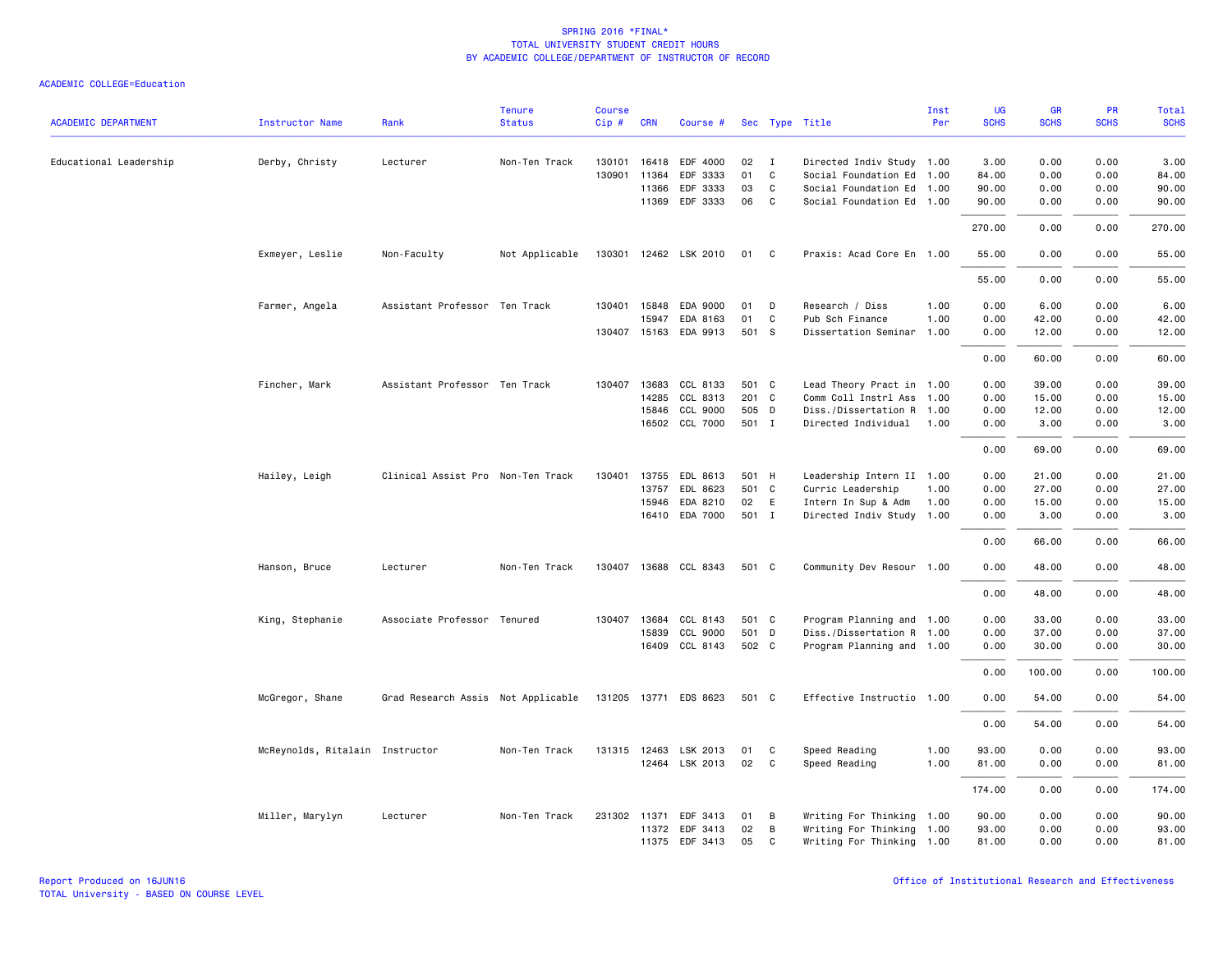|  | ACADEMIC COLLEGE=Education |  |
|--|----------------------------|--|
|--|----------------------------|--|

| <b>ACADEMIC DEPARTMENT</b>                                     | Instructor Name   | Rank                          | <b>Tenure</b><br><b>Status</b> | Course<br>Cip # CRN |              | Course #              |       |                | Sec Type Title            | Inst<br>Per | UG<br><b>SCHS</b>   | <b>GR</b><br><b>SCHS</b> | <b>PR</b><br><b>SCHS</b> | <b>Total</b><br><b>SCHS</b> |
|----------------------------------------------------------------|-------------------|-------------------------------|--------------------------------|---------------------|--------------|-----------------------|-------|----------------|---------------------------|-------------|---------------------|--------------------------|--------------------------|-----------------------------|
|                                                                |                   |                               |                                |                     |              |                       |       |                |                           |             |                     |                          |                          |                             |
|                                                                |                   |                               |                                |                     |              |                       |       |                |                           |             | 264.00              | 0.00                     | 0.00                     | 264.00                      |
| Educational Leadership                                         | Miller, Robert    | Lecturer                      | Non-Ten Track                  |                     |              | 130407 13730 EDA 8323 | 501 C |                | Ed Facilities Design 1.00 |             | 0.00                | 18.00                    | 0.00                     | 18.00                       |
|                                                                |                   |                               |                                |                     |              |                       |       |                |                           |             | 0.00                | 18.00                    | 0.00                     | 18.00                       |
|                                                                | Molina, Danielle  | Assistant Professor Ten Track |                                |                     |              | 130406 10947 COE 8563 | 01 E  |                | Intro Assesmt Stud A 1.00 |             | 0.00                | 36.00                    | 0.00                     | 36.00                       |
|                                                                |                   |                               |                                |                     |              | 12152 HED 8113        | 01 B  |                | Admin Of Stud Serv        | 1.00        | 0.00                | 36.00                    | 0.00                     | 36.00                       |
|                                                                |                   |                               |                                |                     | 422803 15192 | COE 7000              | 01    | $\mathbf{I}$   | Directed Indiv Study 1.00 |             | 0.00                | 3.00                     | 0.00                     | 3.00                        |
|                                                                |                   |                               |                                |                     |              | 15812 COE 7000        | 02    | $\mathbf{I}$   | Directed Indiv Study 1.00 |             | 0.00                | 1.00                     | 0.00                     | 1.00                        |
|                                                                |                   |                               |                                |                     |              |                       |       |                |                           |             | 0.00                | 76.00                    | 0.00                     | 76.00                       |
|                                                                | Musser, Madhurima | Grad Teach Assist             | Not Applicable                 |                     |              | 131202 11376 EDF 3423 | 01 C  |                | Exploring Diversity 1.00  |             | 90.00               | 0.00                     | 0.00                     | 90.00                       |
|                                                                |                   |                               |                                |                     | 231302 11373 | EDF 3413              | 03    | B              | Writing For Thinking 1.00 |             | 63.00               | 0.00                     | 0.00                     | 63.00                       |
|                                                                |                   |                               |                                |                     |              | 11374 EDF 3413        | 04    | $\overline{B}$ | Writing For Thinking 1.00 |             | 75.00               | 0.00                     | 0.00                     | 75.00                       |
|                                                                |                   |                               |                                |                     |              |                       |       |                |                           |             | 228.00              | 0.00                     | 0.00                     | 228.00                      |
|                                                                | Prince, Debra     | Associate Professor Tenured   |                                |                     | 130101 16058 | EDF 7000              | 01 I  |                | Directed Indiv Study 1.00 |             | 0.00                | 3.00                     | 0.00                     | 3.00                        |
|                                                                |                   |                               |                                |                     | 130601 11383 | EDF 8363              | 02 C  |                | Func & Met Res In Ed 1.00 |             | 0.00                | 21.00                    | 0.00                     | 21.00                       |
|                                                                |                   |                               |                                |                     |              | 13751 EDF 8363        | 501 C |                | Func & Met Res In Ed 1.00 |             | 0.00                | 27.00                    | 0.00                     | 27.00                       |
|                                                                |                   |                               |                                |                     |              |                       |       |                |                           |             | 0.00                | 51.00                    | 0.00                     | 51.00                       |
|                                                                | Stumpf, Arthur    | Associate Professor Tenured   |                                | 130407              | 13689        | CCL 8353              | 501 C |                | Appl Org Theory CC L 1.00 |             | 0.00                | 27.00                    | 0.00                     | 27.00                       |
|                                                                |                   |                               |                                |                     | 13690        | CCL 8383              | 501 C |                | Ethical Decision CC       | 1.00        | 0.00                | 30.00                    | 0.00                     | 30.00                       |
|                                                                |                   |                               |                                |                     | 15841        | CCL 9000              | 502 D |                | Diss./Dissertation R 1.00 |             | 0.00                | 40.00                    | 0.00                     | 40.00                       |
|                                                                |                   |                               |                                |                     |              |                       |       |                |                           |             | 0.00                | 97.00                    | 0.00                     | 97.00                       |
|                                                                | Wallin, Patsy     | Assistant Professor Ten Track |                                |                     |              | 130401 13557 EDL 8623 | 201 C |                | Curric Leadership         | 1.00        | 0.00                | 21.00                    | 0.00                     | 21.00                       |
|                                                                |                   |                               |                                |                     | 15981        | EDL 7000              | 201 I |                | Directed Indiv Study 1.00 |             | 0.00                | 3.00                     | 0.00                     | 3.00                        |
|                                                                |                   |                               |                                |                     | 15982        | EDL 7000              | 202 I |                | Directed Indiv Study 1.00 |             | 0.00                | 3.00                     | 0.00                     | 3.00                        |
|                                                                |                   |                               |                                |                     | 131202 13548 | EDE 4883              | 201 C |                | Manag Elem/Mid Lvl C 1.00 |             | 27.00               | 0.00                     | 0.00                     | 27.00                       |
|                                                                |                   |                               |                                |                     |              |                       |       |                |                           |             | 27.00               | 27.00                    | 0.00                     | 54.00                       |
|                                                                | Xu, Jianzhong     | Professor                     | Tenured                        |                     | 130601 11385 | EDF 9473              | 01    | $\mathbf{C}$   | Qual Data Anlys Prs       | 1.00        | 0.00                | 15.00                    | 0.00                     | 15.00                       |
|                                                                |                   |                               |                                |                     |              | 130603 11384 EDF 9453 | 01    | $\mathbf{C}$   | Intro Qual Research       | 1.00        | 0.00                | 27.00                    | 0.00                     | 27.00                       |
|                                                                |                   |                               |                                |                     |              |                       |       |                |                           |             | 0.00                | 42.00                    | 0.00                     | 42.00                       |
| ------------------------------------<br>Educational Leadership |                   |                               |                                |                     |              |                       |       |                |                           |             | ========<br>1354.00 | ========<br>1000.00      | ========<br>0.00         | ==========<br>2354.00       |
| -----------------------------------                            |                   |                               |                                |                     |              |                       |       |                |                           |             |                     |                          | -------- ------- ------- | - ==========                |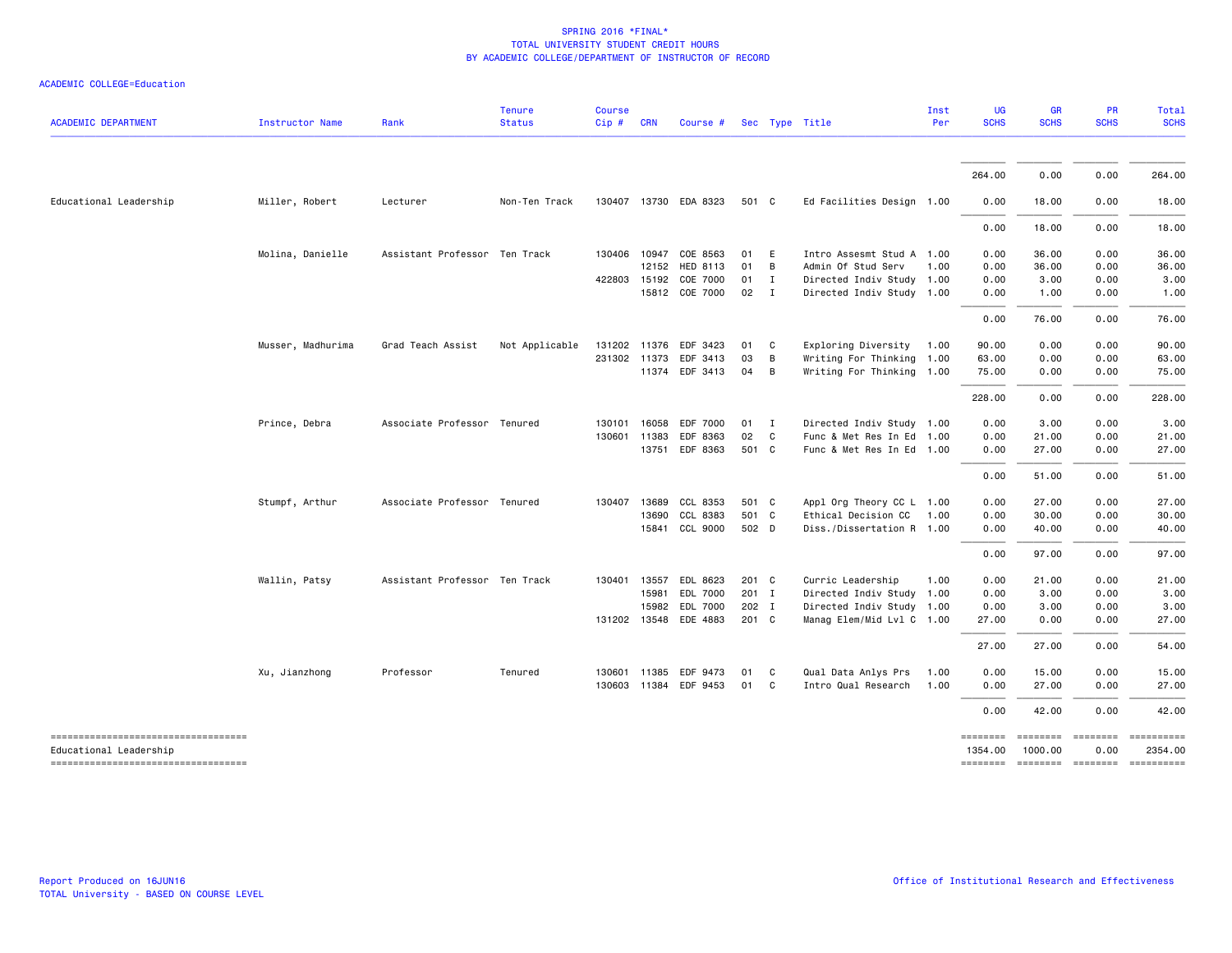| <b>ACADEMIC DEPARTMENT</b>                       | Instructor Name   | Rank                          | <b>Tenure</b><br><b>Status</b> | <b>Course</b><br>Cip# | <b>CRN</b>     | Course #              |                |              | Sec Type Title                             | Inst<br>Per  | UG<br><b>SCHS</b> | GR<br><b>SCHS</b> | PR<br><b>SCHS</b> | <b>Total</b><br><b>SCHS</b> |
|--------------------------------------------------|-------------------|-------------------------------|--------------------------------|-----------------------|----------------|-----------------------|----------------|--------------|--------------------------------------------|--------------|-------------------|-------------------|-------------------|-----------------------------|
|                                                  |                   |                               |                                |                       |                |                       |                |              |                                            |              |                   |                   |                   |                             |
| Instructional Systems & Workforce D Adams, James |                   | Associate Professor Tenured   |                                | 131309                | 13953<br>13961 | TKT 4143<br>TKT 6143  | 501 C<br>501 C |              | His & Phil Career &<br>His & Phil Career & | 1.00<br>1.00 | 18,00<br>0.00     | 0.00<br>15.00     | 0.00<br>0.00      | 18,00<br>15.00              |
|                                                  |                   |                               |                                |                       | 14201          | TKT 4886              | 01             | E            | Teaching Intern Tech 1.00                  |              | 12.00             | 0.00              | 0.00              | 12.00                       |
|                                                  |                   |                               |                                |                       | 14202          | TKT 4896              | 01             | E            | Teaching Intern Tech 1.00                  |              | 12.00             | 0.00              | 0.00              | 12.00                       |
|                                                  |                   |                               |                                |                       | 14203          | TKT 4873              | 01             | $\mathsf{C}$ | Prof Sem Voc/Tech Ed 1.00                  |              | 6.00              | 0.00              | 0.00              | 6.00                        |
|                                                  |                   |                               |                                |                       | 14719          | TKT 4886              | 501 F          |              | Teaching Intern Tech 1.00                  |              | 6.00              | 0.00              | 0.00              | 6.00                        |
|                                                  |                   |                               |                                |                       | 14720          | TKT 4896              | 501 F          |              | Teaching Intern Tech 1.00                  |              | 6.00              | 0.00              | 0.00              | 6.00                        |
|                                                  |                   |                               |                                |                       | 14731          | TKT 4873              | 501 C          |              | Prof Sem Voc/Tech Ed 1.00                  |              | 3.00              | 0.00              | 0.00              | 3.00                        |
|                                                  |                   |                               |                                | 131319 15554          |                | <b>TKT 9000</b>       | 01             | D            | Research / Diss                            | 1.00         | 0.00              | 21.00             | 0.00              | 21.00                       |
|                                                  |                   |                               |                                | 131399 13955          |                | TKT 4263              | 501            | C            | Diverse Wrk & Ed Env 1.00                  |              | 63.00             | 0.00              | 0.00              | 63.00                       |
|                                                  |                   |                               |                                |                       |                | 13962 TKT 6263        | 501 C          |              | Diverse Wrk & Ed Env 1.00                  |              | 0.00              | 6.00              | 0.00              | 6.00                        |
|                                                  |                   |                               |                                |                       |                |                       |                |              |                                            |              | 126.00            | 42.00             | 0.00              | 168.00                      |
|                                                  | Bailey, Ennis     | Non-Faculty                   | Not Applicable                 |                       |                | 300000 13957 TKT 4433 | 501 C          |              | Dev of Veteran's Ben 1.00                  |              | 24,00             | 0.00              | 0.00              | 24.00                       |
|                                                  |                   |                               |                                |                       | 13964          | TKT 6433              | 501 C          |              | Dev of Veterans' Ben 1.00                  |              | 0.00              | 3.00              | 0.00              | 3.00                        |
|                                                  |                   |                               |                                |                       |                |                       |                |              |                                            |              | 24.00             | 3.00              | 0.00              | 27.00                       |
|                                                  | Ballard, Iva      | Instructor                    | Non-Ten Track                  | 521302 10588          |                | BQA 3123              | 03             | C            | Bus Stat Methods II                        | 1.00         | 201.00            | 0.00              | 0.00              | 201.00                      |
|                                                  |                   |                               |                                |                       | 10590          | BQA 3123              | 05             | $\mathsf{C}$ | Bus Stat Methods II                        | 1.00         | 198.00            | 0.00              | 0.00              | 198.00                      |
|                                                  |                   |                               |                                |                       | 13681          | BQA 8443              | 501 C          |              | Stat Analy Bus Dec                         | 1.00         | 0.00              | 72.00             | 0.00              | 72.00                       |
|                                                  |                   |                               |                                |                       | 14090          | BQA 3123              | 06             | C            | Bus Stat Methods II                        | 1.00         | 135.00            | 0.00              | 0.00              | 135.00                      |
|                                                  |                   |                               |                                |                       |                |                       |                |              |                                            |              | 534.00            | 72.00             | 0.00              | 606.00                      |
|                                                  | Bass, Amy         | Lecturer                      | Non-Ten Track                  | 130301                | 13884          | LSK 2010              | 501 C          |              | Praxis: Acad Core En 1.00                  |              | 30.00             | 0.00              | 0.00              | 30.00                       |
|                                                  |                   |                               |                                |                       |                | 131315 13883 LSK 1023 | 501 C          |              | Col Read/Study Skill 1.00                  |              | 96.00             | 0.00              | 0.00              | 96.00                       |
|                                                  |                   |                               |                                |                       |                |                       |                |              |                                            |              | 126.00            | 0.00              | 0.00              | 126.00                      |
|                                                  | Beriswill, Joanne | Assistant Professor Ten Track |                                |                       | 131309 13462   | TKT 3623              | 01             | C            | Dsgn Technology Trai 1.00                  |              | 45.00             | 0.00              | 0.00              | 45.00                       |
|                                                  |                   |                               |                                |                       | 13465          | TKT 4623              | 01             | C            | Del/Eval Tech Traini 1.00                  |              | 51.00             | 0.00              | 0.00              | 51.00                       |
|                                                  |                   |                               |                                |                       | 131319 15188   | <b>TKT 7000</b>       | 01             | $\mathbf{I}$ | Directed Indiv Study 1.00                  |              | 0.00              | 3.00              | 0.00              | 3.00                        |
|                                                  |                   |                               |                                |                       |                | 15966 TKT 9000        | 07             | D            | Research / Diss                            | 1.00         | 0.00              | 1.00              | 0.00              | 1.00                        |
|                                                  |                   |                               |                                |                       |                |                       |                |              |                                            |              | 96.00             | 4.00              | 0.00              | 100.00                      |
|                                                  | Berryhill, Amy    | Non-Faculty                   | Not Applicable                 |                       |                | 131303 15564 TKB 2133 | 501 B          |              | Sprdsht Design & Ana 1.00                  |              | 39.00             | 0.00              | 0.00              | 39.00                       |
|                                                  |                   |                               |                                |                       |                |                       |                |              |                                            |              | 39.00             | 0.00              | 0.00              | 39.00                       |
|                                                  | Busby, Michael    | Non-Faculty                   | Not Applicable                 |                       |                | 240102 13872 IDS 4111 | 501 C          |              | Professional Seminar 1.00                  |              | 18.00             | 0.00              | 0.00              | 18.00                       |
|                                                  |                   |                               |                                |                       |                |                       |                |              |                                            |              | 18.00             | 0.00              | 0.00              | 18.00                       |
|                                                  | Cornelious, Linda | Professor                     | Tenured                        | 131309                | 14735          | TKT 8263              | 501 C          |              | Phil & Adm Career &                        | 1.00         | 0.00              | 12.00             | 0.00              | 12.00                       |
|                                                  |                   |                               |                                |                       | 131319 15555   | <b>TKT 9000</b>       | 02             | D            | Research / Diss                            | 1.00         | 0.00              | 15.00             | 0.00              | 15.00                       |
|                                                  |                   |                               |                                |                       | 131321 13960   | TKT 4803              | 501 C          |              | Integ Tech for Learn 1.00                  |              | 54.00             | 0.00              | 0.00              | 54.00                       |
|                                                  |                   |                               |                                |                       | 13967          | TKT 6803              | 501 C          |              | Integ Tech for Learn 1.00                  |              | 0.00              | 18.00             | 0.00              | 18.00                       |
|                                                  |                   |                               |                                |                       |                |                       |                |              |                                            |              | 54.00             | 45.00             | 0.00              | 99.00                       |
|                                                  | Crawford, Amie    | Grad Teach Assist             | Not Applicable                 |                       |                | 110301 13457 TKT 1273 | 04             | C.           | Computer Application 1.00                  |              | 96.00             | 0.00              | 0.00              | 96.00                       |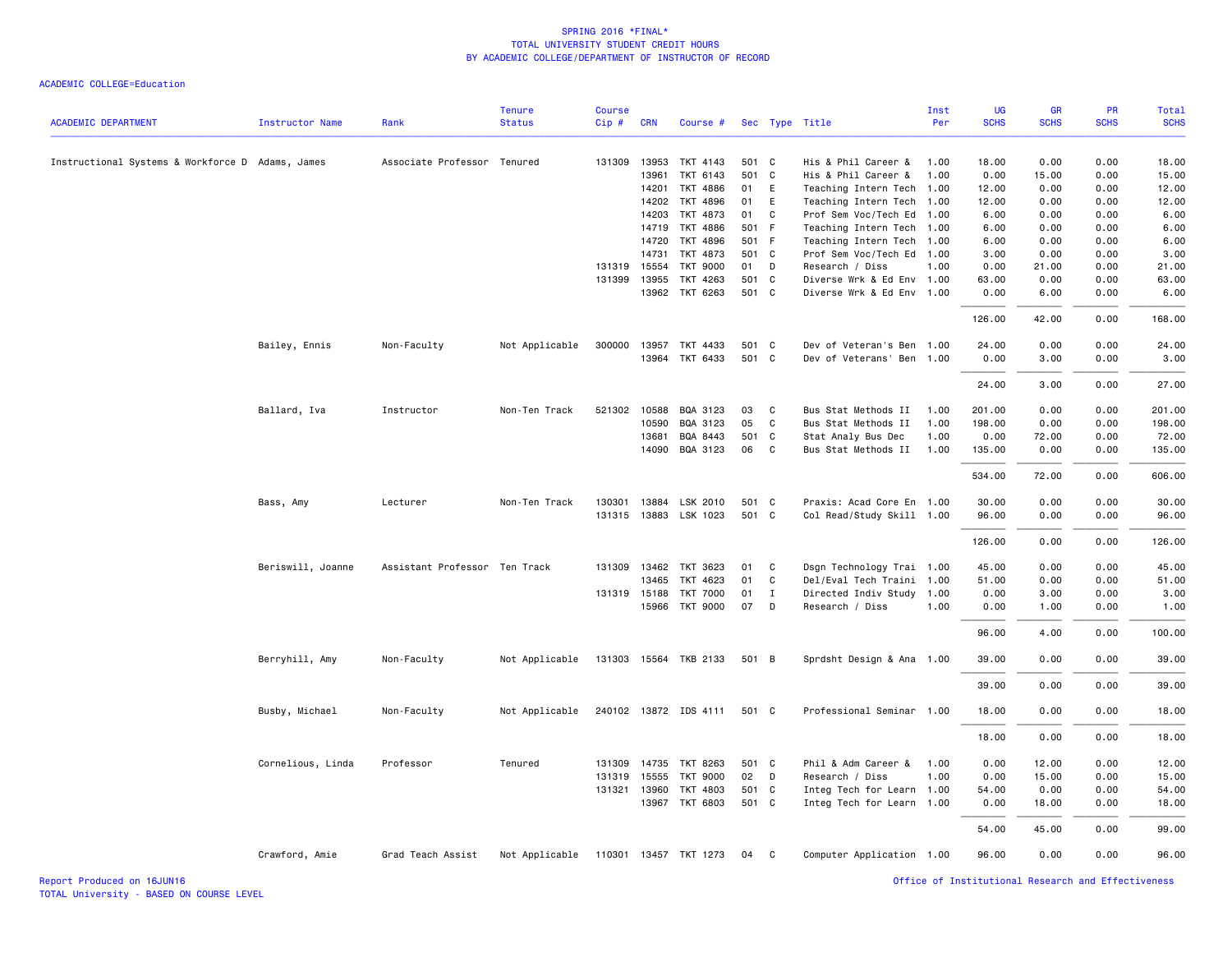| <b>ACADEMIC DEPARTMENT</b>                         | Instructor Name  | Rank                              | <b>Tenure</b><br><b>Status</b> | <b>Course</b><br>Cip# | <b>CRN</b>     | Course #              |          |              | Sec Type Title                        | Inst<br>Per  | <b>UG</b><br><b>SCHS</b> | GR<br><b>SCHS</b> | <b>PR</b><br><b>SCHS</b> | Total<br><b>SCHS</b> |
|----------------------------------------------------|------------------|-----------------------------------|--------------------------------|-----------------------|----------------|-----------------------|----------|--------------|---------------------------------------|--------------|--------------------------|-------------------|--------------------------|----------------------|
| Instructional Systems & Workforce D Crawford, Amie |                  | Grad Teach Assist                 | Not Applicable                 |                       |                | 110301 13950 TKT 1273 | 502 C    |              | Computer Application 1.00             |              | 66.00                    | 0.00              | 0.00                     | 66.00                |
|                                                    |                  |                                   |                                |                       |                |                       |          |              |                                       |              | 162.00                   | 0.00              | 0.00                     | 162.00               |
|                                                    | Forde, Connie    | Professor                         | Tenured                        |                       | 131319 15556   | <b>TKT 9000</b>       | 03       | D            | Research / Diss                       | 1.00         | 0.00                     | 11.00             | 0.00                     | 11.00                |
|                                                    |                  |                                   |                                |                       | 15628          | TKT 4000              | 01       | I            | Directed Indiv Study                  | 1.00         | 3.00                     | 0.00              | 0.00                     | 3.00                 |
|                                                    |                  |                                   |                                |                       | 15892          | TKT 4000              | 02       | $\mathbf{I}$ | Directed Indiv Study 1.00             |              | 3.00                     | 0.00              | 0.00                     | 3.00                 |
|                                                    |                  |                                   |                                |                       | 15925          | TKT 4000              | 03       | I            | Directed Indiv Study 1.00             |              | 3.00                     | 0.00              | 0.00                     | 3.00                 |
|                                                    |                  |                                   |                                |                       | 16143          | TKT 4000              | 04       | $\mathbf{I}$ | Directed Indiv Study 1.00             |              | 3.00                     | 0.00              | 0.00                     | 3.00                 |
|                                                    |                  |                                   |                                |                       |                |                       |          |              |                                       |              | 12.00                    | 11.00             | 0.00                     | 23.00                |
|                                                    | Giordano, Mickey | Instructor                        | Non-Ten Track                  | 131319                | 15999          | TKI 4000              | 02       | $\mathbf I$  | Directed Indiv Study 1.00             |              | 3.00                     | 0.00              | 0.00                     | 3.00                 |
|                                                    |                  |                                   |                                | 150303                | 13445          | TKI 3104              | 01       | B            | Adv Ind Ele, Electro                  | 1.00         | 112.00                   | 0.00              | 0.00                     | 112.00               |
|                                                    |                  |                                   |                                | 150505                | 13452          | TKI 4213              | 01       | C            | Energy Source&Power                   | 1.00         | 108.00                   | 0.00              | 0.00                     | 108.00               |
|                                                    |                  |                                   |                                |                       | 150612 13439   | TKI 2113              | 01       | C            | Intro to PLC Program                  | 1.00         | 108.00                   | 0.00              | 0.00                     | 108.00               |
|                                                    |                  |                                   |                                |                       | 13451          | TKI 4203              | 01       | B            | Automated Systems                     | 1.00         | 78.00                    | 0.00              | 0.00                     | 78.00                |
|                                                    |                  |                                   |                                |                       |                |                       |          |              |                                       |              | 409.00                   | 0.00              | 0.00                     | 409.00               |
|                                                    | Huang, Kun       | Assistant Professor Ten Track     |                                | 110301                | 13433          | TKB 4283              | 01       | B            | Advanced Office Syst 1.00             |              | 60.00                    | 0.00              | 0.00                     | 60.00                |
|                                                    |                  |                                   |                                | 131309                | 13959          | TKT 4763              | 501 C    |              | Digital Tools/Learni 1.00             |              | 75.00                    | 0.00              | 0.00                     | 75.00                |
|                                                    |                  |                                   |                                |                       | 13966          | TKT 6763              | 501 C    |              | Digital Tools/Learni 1.00             |              | 0.00                     | 6.00              | 0.00                     | 6.00                 |
|                                                    |                  |                                   |                                |                       |                | 131319 16362 TKT 7000 | 03       | $\mathbf{I}$ | Directed Indiv Study 1.00             |              | 0.00                     | 3.00              | 0.00                     | 3.00                 |
|                                                    |                  |                                   |                                |                       |                |                       |          |              |                                       |              | 135.00                   | 9.00              | 0.00                     | 144.00               |
|                                                    | Irvin, Lemond    | Research Assist Pro Non-Ten Track |                                |                       |                | 090101 10823 CO 1013  | 04       | <b>C</b>     | Intro to Communicati 1.00             |              | 93.00                    | 0.00              | 0.00                     | 93.00                |
|                                                    |                  |                                   |                                |                       |                |                       |          |              |                                       |              | 93.00                    | 0.00              | 0.00                     | 93.00                |
|                                                    | Keel, Vicki      | Instructor                        | Non-Ten Track                  |                       | 110301 13434   | TKB 4543              | 01       | В            | Information Processi 1.00             |              | 87.00                    | 0.00              | 0.00                     | 87.00                |
|                                                    |                  |                                   |                                |                       | 13949          | TKT 1273              | 501 C    |              | Computer Application 1.00             |              | 87.00                    | 0.00              | 0.00                     | 87.00                |
|                                                    |                  |                                   |                                | 110401                | 15563          | <b>TKB 2123</b>       | 501 B    |              | Database Mgt                          | 1.00         | 45.00                    | 0.00              | 0.00                     | 45.00                |
|                                                    |                  |                                   |                                | 131309                | 13459          | TKT 3213              | 01       | C            | Call Center Manageme 1.00             |              | 93.00                    | 0.00              | 0.00                     | 93.00                |
|                                                    |                  |                                   |                                |                       |                |                       |          |              |                                       |              | 312.00                   | 0.00              | 0.00                     | 312.00               |
|                                                    | Lee, Sang Joon   | Assistant Professor Ten Track     |                                | 110801                | 13435          | <b>TKB 4583</b>       | 01       | B            | Graphics and Web Des 1.00             |              | 72.00                    | 0.00              | 0.00                     | 72.00                |
|                                                    |                  |                                   |                                | 130501                | 14204          | TKT 8643              | 01       | C            | Multimedia Design II 1.00             |              | 0.00                     | 15.00             | 0.00                     | 15.00                |
|                                                    |                  |                                   |                                |                       |                | 131303 13437 TKB 6583 | 01       | В            | Graphics and Web Des 1.00             |              | 0.00                     | 12.00             | 0.00                     | 12.00                |
|                                                    |                  |                                   |                                |                       |                |                       |          |              |                                       |              | 72.00                    | 27.00             | 0.00                     | 99.00                |
|                                                    | Mize, Mervin     | Instructor                        | Non-Ten Track                  |                       | 131319 15266   | TKI 4000              | 01       | $\mathbf{I}$ | Directed Indiv Study 1.00             |              | 3.00                     | 0.00              | 0.00                     | 3.00                 |
|                                                    |                  |                                   |                                |                       | 16276          | TKI 4000              | 04       | $\mathbf{I}$ | Directed Indiv Study                  | 1.00         | 3.00                     | 0.00              | 0.00                     | 3.00                 |
|                                                    |                  |                                   |                                |                       | 150612 13447   | TKI 3224              | 01       | B            | Ind Materials Tech                    | 1.00         | 152.00                   | 0.00              | 0.00                     | 152.00               |
|                                                    |                  |                                   |                                |                       | 13449          | TKI 3363              | 01       | B            | Motion & Time Study                   | 1.00         | 114.00                   | 0.00              | 0.00                     | 114.00               |
|                                                    |                  |                                   |                                |                       | 13450<br>13453 | TKI 4113<br>TKI 4233  | 01<br>01 | В<br>C       | Indust Fluid Power<br>Maintenance Mgt | 1.00<br>1.00 | 111.00<br>114.00         | 0.00<br>0.00      | 0.00<br>0.00             | 111.00<br>114.00     |
|                                                    |                  |                                   |                                |                       |                |                       |          |              |                                       |              | 497.00                   | 0.00              | 0.00                     | 497.00               |
|                                                    |                  |                                   |                                |                       |                |                       |          |              |                                       |              |                          |                   |                          |                      |
|                                                    | Okojie, Mabel    | Professor                         | Tenured                        |                       |                | 130501 14205 TKT 8843 | 01       | C.           | Found Instr Sys Tech 1.00             |              | 0.00                     | 9.00              | 0.00                     | 9.00                 |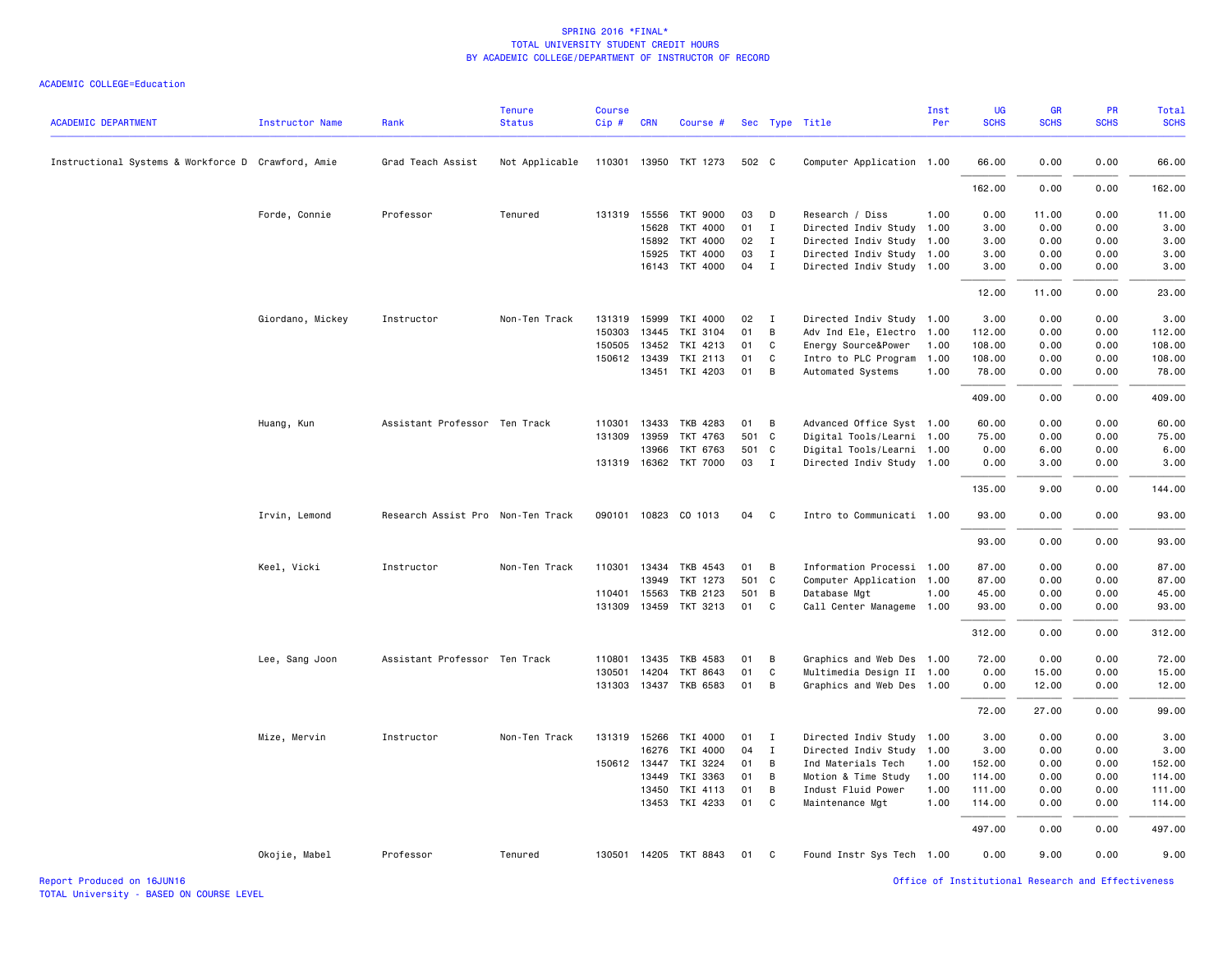| <b>ACADEMIC DEPARTMENT</b>                        | <b>Instructor Name</b> | Rank                                               | <b>Tenure</b><br><b>Status</b> | <b>Course</b><br>$Cip \#$ | <b>CRN</b>   | Course #              |       |                | Sec Type Title            | Inst<br>Per | <b>UG</b><br><b>SCHS</b> | GR<br><b>SCHS</b> | PR<br><b>SCHS</b> | Total<br><b>SCHS</b>                                                                                                                                                                                                                                                                                                                                                                                                                                                                   |
|---------------------------------------------------|------------------------|----------------------------------------------------|--------------------------------|---------------------------|--------------|-----------------------|-------|----------------|---------------------------|-------------|--------------------------|-------------------|-------------------|----------------------------------------------------------------------------------------------------------------------------------------------------------------------------------------------------------------------------------------------------------------------------------------------------------------------------------------------------------------------------------------------------------------------------------------------------------------------------------------|
| Instructional Systems & Workforce D Okojie, Mabel |                        | Professor                                          | Tenured                        | 131309                    | 14732        | TKT 8273              | 501 C |                | Con Iss Cur Pla ISWE 1.00 |             | 0.00                     | 9.00              | 0.00              | 9.00                                                                                                                                                                                                                                                                                                                                                                                                                                                                                   |
|                                                   |                        |                                                    |                                |                           | 131319 15557 | TKT 9000              | 04    | D              | Research / Diss           | 1.00        | 0.00                     | 6.00              | 0.00              | 6.00                                                                                                                                                                                                                                                                                                                                                                                                                                                                                   |
|                                                   |                        |                                                    |                                |                           | 15951        | <b>TKT 7000</b>       | 02    | $\mathbf{I}$   | Directed Indiv Study 1.00 |             | 0.00                     | 3.00              | 0.00              | 3.00                                                                                                                                                                                                                                                                                                                                                                                                                                                                                   |
|                                                   |                        |                                                    |                                |                           |              | 139999 16124 TKT 8990 | 01 C  |                | Special Topic In TKT 1.00 |             | 0.00                     | 6.00              | 0.00              | 6.00                                                                                                                                                                                                                                                                                                                                                                                                                                                                                   |
|                                                   |                        |                                                    |                                |                           |              |                       |       |                |                           |             | 0.00                     | 33.00             | 0.00              | 33.00                                                                                                                                                                                                                                                                                                                                                                                                                                                                                  |
|                                                   | Roberts, Frank         | Non-Faculty                                        | Not Applicable                 |                           |              | 150612 15184 TKI 3353 | 01 B  |                | Forecast & Cost Mode 1.00 |             | 105.00                   | 0.00              | 0.00              | 105.00                                                                                                                                                                                                                                                                                                                                                                                                                                                                                 |
|                                                   |                        |                                                    |                                |                           |              |                       |       |                |                           |             | 105.00                   | 0.00              | 0.00              | 105.00                                                                                                                                                                                                                                                                                                                                                                                                                                                                                 |
|                                                   |                        | Scott-Bracey, Pamela Assistant Professor Ten Track |                                |                           | 130501 15183 | TKT 8533              | 501 C |                | Eval & Assess Instr       | 1.00        | 0.00                     | 36.00             | 0.00              | 36.00                                                                                                                                                                                                                                                                                                                                                                                                                                                                                  |
|                                                   |                        |                                                    |                                | 131303                    | 13948        | <b>TKB 3133</b>       |       | 501 C          | Admin Management & P      | 1.00        | 102.00                   | 0.00              | 0.00              | 102.00                                                                                                                                                                                                                                                                                                                                                                                                                                                                                 |
|                                                   |                        |                                                    |                                |                           |              | 131309 13466 TKT 4683 | 01 S  |                | Senior Seminar            | 1.00        | 36.00                    | 0.00              | 0.00              | 36.00                                                                                                                                                                                                                                                                                                                                                                                                                                                                                  |
|                                                   |                        |                                                    |                                |                           |              |                       |       |                |                           |             | 138.00                   | 36.00             | 0.00              | 174.00                                                                                                                                                                                                                                                                                                                                                                                                                                                                                 |
|                                                   | Walton, Angela         | Grad Service Assist Not Applicable                 |                                | 110301                    | 13455        | TKT 1273              | 02    | $\mathbf{C}$   | Computer Application 1.00 |             | 99.00                    | 0.00              | 0.00              | 99.00                                                                                                                                                                                                                                                                                                                                                                                                                                                                                  |
|                                                   |                        |                                                    |                                |                           |              | 13458 TKT 1273        | 05    | $\mathbf{C}$   | Computer Application 1.00 |             | 93.00                    | 0.00              | 0.00              | 93.00                                                                                                                                                                                                                                                                                                                                                                                                                                                                                  |
|                                                   |                        |                                                    |                                |                           |              |                       |       |                |                           |             | 192.00                   | 0.00              | 0.00              | 192.00                                                                                                                                                                                                                                                                                                                                                                                                                                                                                 |
|                                                   | Wyatt, John            | Associate Professor Tenured                        |                                |                           | 131319 15558 | TKT 9000              | 05    | $\Box$         | Research / Diss           | 1.00        | 0.00                     | 5.00              | 0.00              | 5.00                                                                                                                                                                                                                                                                                                                                                                                                                                                                                   |
|                                                   |                        |                                                    |                                |                           | 16269        | TKI 4000              | 03    | $\mathbf{I}$   | Directed Indiv Study      | 1.00        | 3.00                     | 0.00              | 0.00              | 3.00                                                                                                                                                                                                                                                                                                                                                                                                                                                                                   |
|                                                   |                        |                                                    |                                |                           | 150611 13446 | TKI 3183              | 01    | $\mathsf{L}$   | Machine Metal Proc        | 1.00        | 63.00                    | 0.00              | 0.00              | 63.00                                                                                                                                                                                                                                                                                                                                                                                                                                                                                  |
|                                                   |                        |                                                    |                                |                           |              | 150612 13448 TKI 3243 | 01    | $\overline{B}$ | Industrial Metrology 1.00 |             | 114.00                   | 0.00              | 0.00              | 114.00                                                                                                                                                                                                                                                                                                                                                                                                                                                                                 |
|                                                   |                        |                                                    |                                |                           |              |                       |       |                |                           |             | 180.00                   | 5.00              | 0.00              | 185.00                                                                                                                                                                                                                                                                                                                                                                                                                                                                                 |
|                                                   | Yarbrough, Steven      | Grad Teach Assist                                  | Not Applicable                 | 110301 13454              |              | TKT 1273              | 01    | C              | Computer Application 1.00 |             | 99.00                    | 0.00              | 0.00              | 99.00                                                                                                                                                                                                                                                                                                                                                                                                                                                                                  |
|                                                   |                        |                                                    |                                |                           |              | 13456 TKT 1273        | 03    | $\mathbf{C}$   | Computer Application 1.00 |             | 99.00                    | 0.00              | 0.00              | 99.00                                                                                                                                                                                                                                                                                                                                                                                                                                                                                  |
|                                                   |                        |                                                    |                                |                           |              |                       |       |                |                           |             | 198.00                   | 0.00              | 0.00              | 198.00                                                                                                                                                                                                                                                                                                                                                                                                                                                                                 |
|                                                   | Yu, Chien              | Professor                                          | Tenured                        | 110301                    | 13467        | TKT 4743              | 01    | $\overline{B}$ | Desktop Publishing        | 1.00        | 57.00                    | 0.00              | 0.00              | 57.00                                                                                                                                                                                                                                                                                                                                                                                                                                                                                  |
|                                                   |                        |                                                    |                                |                           | 130501 14733 | TKT 8443              |       | 501 C          | Theory of Multimedia      | 1.00        | 0.00                     | 48.00             | 0.00              | 48.00                                                                                                                                                                                                                                                                                                                                                                                                                                                                                  |
|                                                   |                        |                                                    |                                |                           |              | 131319 15559 TKT 9000 | 06 D  |                | Research / Diss           | 1.00        | 0.00                     | 23.00             | 0.00              | 23.00                                                                                                                                                                                                                                                                                                                                                                                                                                                                                  |
|                                                   |                        |                                                    |                                |                           |              |                       |       |                |                           |             | 57.00                    | 71.00             | 0.00              | 128.00                                                                                                                                                                                                                                                                                                                                                                                                                                                                                 |
|                                                   | Yu, Wei-Chieh          | Assistant Professor Ten Track                      |                                |                           | 110301 13468 | TKT 4753              | 01    | $\mathbf{C}$   | Media for Present In 1.00 |             | 27.00                    | 0.00              | 0.00              | 27.00                                                                                                                                                                                                                                                                                                                                                                                                                                                                                  |
|                                                   |                        |                                                    |                                | 131309                    | 13460        | TKT 3463              | 01    | $\overline{B}$ | Computer Repair/Main 1.00 |             | 45.00                    | 0.00              | 0.00              | 45.00                                                                                                                                                                                                                                                                                                                                                                                                                                                                                  |
|                                                   |                        |                                                    |                                |                           |              | 131319 16155 TKT 4000 | 05    | $\mathbf{I}$   | Directed Indiv Study 1.00 |             | 3.00                     | 0.00              | 0.00              | 3.00                                                                                                                                                                                                                                                                                                                                                                                                                                                                                   |
|                                                   |                        |                                                    |                                |                           |              |                       |       |                |                           |             | 75.00                    | 0.00              | 0.00              | 75.00                                                                                                                                                                                                                                                                                                                                                                                                                                                                                  |
| ======================================            |                        |                                                    |                                |                           |              |                       |       |                |                           |             | ========                 | ========          | <b>EEEEEEE</b>    | ==========                                                                                                                                                                                                                                                                                                                                                                                                                                                                             |
| Instructional Systems & Workforce D               |                        |                                                    |                                |                           |              |                       |       |                |                           |             | 3654.00                  | 358.00            | 0.00              | 4012.00                                                                                                                                                                                                                                                                                                                                                                                                                                                                                |
| -----------------------------------               |                        |                                                    |                                |                           |              |                       |       |                |                           |             | ========                 |                   | ======== =======  | $\begin{array}{cccccccccc} \multicolumn{2}{c}{} & \multicolumn{2}{c}{} & \multicolumn{2}{c}{} & \multicolumn{2}{c}{} & \multicolumn{2}{c}{} & \multicolumn{2}{c}{} & \multicolumn{2}{c}{} & \multicolumn{2}{c}{} & \multicolumn{2}{c}{} & \multicolumn{2}{c}{} & \multicolumn{2}{c}{} & \multicolumn{2}{c}{} & \multicolumn{2}{c}{} & \multicolumn{2}{c}{} & \multicolumn{2}{c}{} & \multicolumn{2}{c}{} & \multicolumn{2}{c}{} & \multicolumn{2}{c}{} & \multicolumn{2}{c}{} & \mult$ |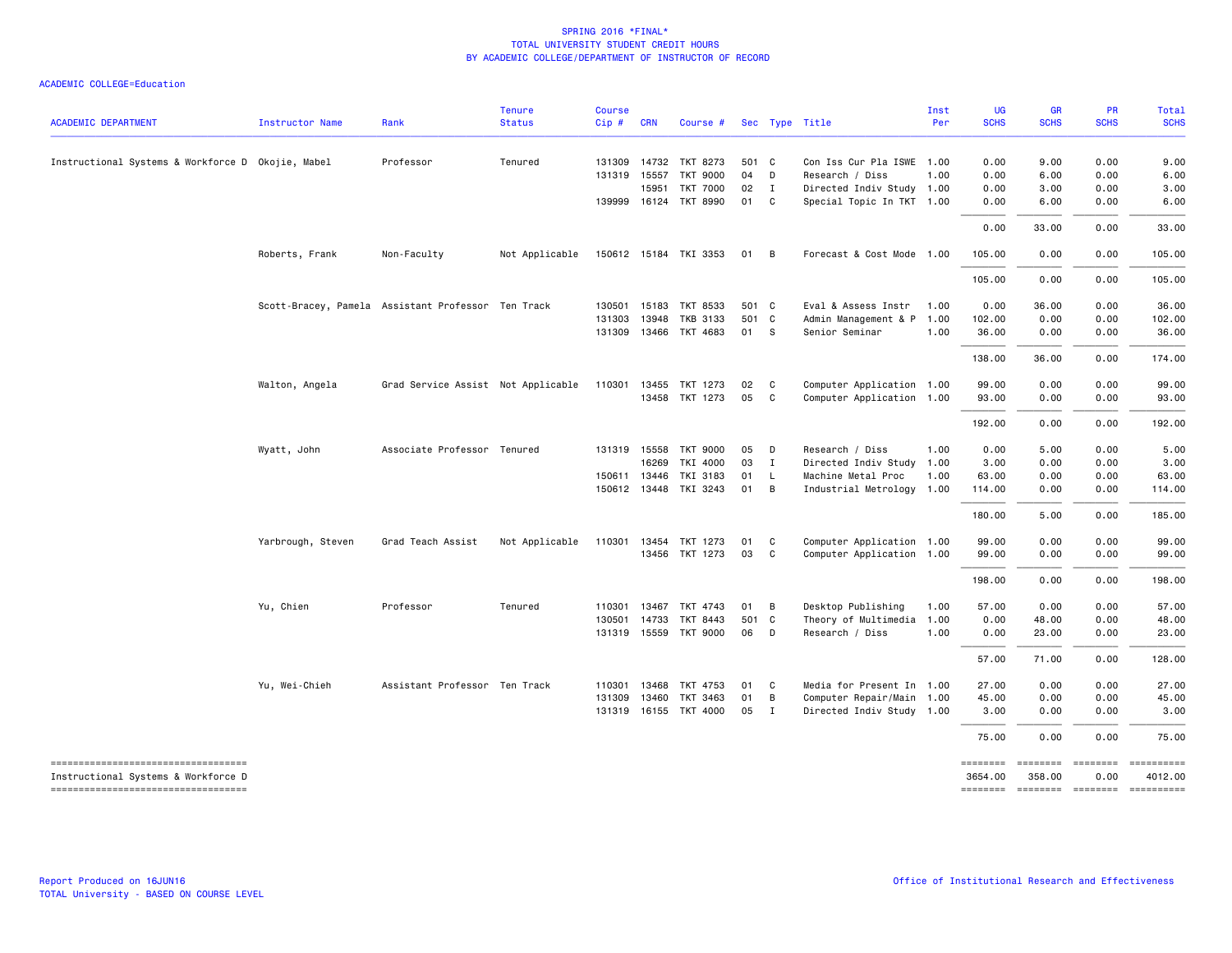| <b>ACADEMIC DEPARTMENT</b> | <b>Instructor Name</b> | Rank                                             | <b>Tenure</b><br><b>Status</b> | <b>Course</b><br>Cip# | <b>CRN</b>   | Course #             |    |              | Sec Type Title            | Inst<br>Per | UG<br><b>SCHS</b> | <b>GR</b><br><b>SCHS</b> | <b>PR</b><br><b>SCHS</b> | Total<br><b>SCHS</b> |
|----------------------------|------------------------|--------------------------------------------------|--------------------------------|-----------------------|--------------|----------------------|----|--------------|---------------------------|-------------|-------------------|--------------------------|--------------------------|----------------------|
|                            |                        |                                                  |                                |                       |              |                      |    |              |                           |             |                   |                          |                          |                      |
| Kinesiology                | Abadie, Ben            | Professor                                        | Tenured                        |                       | 260908 14535 | EP 8323              | 01 | C            | Sci & Prac Cardio Re 1.00 |             | 0.00              | 6.00                     | 0.00                     | 6.00                 |
|                            |                        |                                                  |                                |                       | 310505 11638 | EP 3613              | 01 | C            | Exercise Electrocard      | 1.00        | 96.00             | 0.00                     | 0.00                     | 96.00                |
|                            |                        |                                                  |                                |                       | 11639        | EP 3613              | 02 | C            | Exercise Electrocard      | 1.00        | 135.00            | 0.00                     | 0.00                     | 135.00               |
|                            |                        |                                                  |                                |                       |              |                      |    |              |                           |             | 231.00            | 6.00                     | 0.00                     | 237.00               |
|                            |                        | Agiovlasitis, Stamat Associate Professor Tenured |                                |                       | 260908 11648 | EP 4133              | 01 | C            | Ex Prog Clinical Pop 1.00 |             | 102.00            | 0.00                     | 0.00                     | 102.00               |
|                            |                        |                                                  |                                |                       | 11649        | EP 4133              | 02 | C            | Ex Prog Clinical Pop 1.00 |             | 207.00            | 0.00                     | 0.00                     | 207.00               |
|                            |                        |                                                  |                                |                       | 310505 14536 | EP 8603              | 01 | C            | Disability, Phys Act 1.00 |             | 0.00              | 21.00                    | 0.00                     | 21.00                |
|                            |                        |                                                  |                                |                       | 15546        | EP 4000              | 02 | $\mathbf{I}$ | Directed Indiv Study 1.00 |             | 3.00              | 0.00                     | 0.00                     | 3.00                 |
|                            |                        |                                                  |                                |                       | 15684        | EP 7000              | 01 | I            | Directed Indiv Study 1.00 |             | 0.00              | 6.00                     | 0.00                     | 6.00                 |
|                            |                        |                                                  |                                |                       | 15937        | EP 4000              | 04 | $\mathbf I$  | Directed Indiv Study 1.00 |             | 3.00              | 0.00                     | 0.00                     | 3.00                 |
|                            |                        |                                                  |                                |                       | 16459        | EP 4000              | 06 | $\mathbf{I}$ | Directed Indiv Study 1.00 |             | 3.00              | 0.00                     | 0.00                     | 3.00                 |
|                            |                        |                                                  |                                |                       |              |                      |    |              |                           |             | 318.00            | 27.00                    | 0.00                     | 345.00               |
|                            | Brown, Stanley         | Professor                                        | Tenured                        |                       |              | 310505 11620 EP 2013 | 01 | $\mathbf{C}$ | Fundamentals of Kine 0.20 |             | 91.20             | 0.00                     | 0.00                     | 91.20                |
|                            |                        |                                                  |                                |                       |              |                      |    |              |                           |             | 91.20             | 0.00                     | 0.00                     | 91.20                |
|                            | Chander, Harish        | Assistant Professor Ten Track                    |                                |                       | 260908 11641 | EP 3643              | 01 | C            | Applied Anat & Patho      | 1.00        | 204.00            | 0.00                     | 0.00                     | 204.00               |
|                            |                        |                                                  |                                | 310505                | 12896        | PE 4283              | 01 | C            | Sport Biomechanics        | 1.00        | 153.00            | 0.00                     | 0.00                     | 153.00               |
|                            |                        |                                                  |                                |                       | 15268        | EP 4000              | 01 | $\mathbf{I}$ | Directed Indiv Study 1.00 |             | 1.00              | 0.00                     | 0.00                     | 1.00                 |
|                            |                        |                                                  |                                |                       | 15584        | KI 8000              | 06 | D            | Research/Thesis           | 1.00        | 0.00              | 9.00                     | 0.00                     | 9.00                 |
|                            |                        |                                                  |                                |                       | 15906        | KI 7000              | 03 | $\mathbf{I}$ | Directed Indiv Study 1.00 |             | 0.00              | 3.00                     | 0.00                     | 3.00                 |
|                            |                        |                                                  |                                |                       | 16591        | EP 4000              | 08 | $\mathbf{I}$ | Directed Indiv Study 1.00 |             | 4.00              | 0.00                     | 0.00                     | 4.00                 |
|                            |                        |                                                  |                                |                       |              |                      |    |              |                           |             | 362.00            | 12.00                    | 0.00                     | 374.00               |
|                            | Chen, Chih Chia        | Assistant Professor Ten Track                    |                                |                       | 310501 12891 | PE 3133              | 01 | B            | Adapted Physical Ed       | 1.00        | 102.00            | 0.00                     | 0.00                     | 102.00               |
|                            |                        |                                                  |                                |                       |              | 310505 15178 PE 4853 | 01 | C            | Motor Lrng and Skill 1.00 |             | 51.00             | 0.00                     | 0.00                     | 51.00                |
|                            |                        |                                                  |                                |                       |              |                      |    |              |                           |             |                   |                          |                          |                      |
|                            |                        |                                                  |                                |                       |              |                      |    |              |                           |             | 153.00            | 0.00                     | 0.00                     | 153.00               |
|                            | Connor, Kristen        | Grad Teach Assist                                | Not Applicable                 |                       |              | 310501 12870 PE 1061 | 04 | L            | Fitness Walking/ Jog 1.00 |             | 12.00             | 0.00                     | 0.00                     | 12.00                |
|                            |                        |                                                  |                                |                       |              | 14545 PE 1001        | 01 | $\mathsf{L}$ | Racquetball               | 0.50        | 6.00              | 0.00                     | 0.00                     | 6.00                 |
|                            |                        |                                                  |                                |                       |              | 310504 14717 PE 1212 | 01 | B            | Teaching Ind/Dual Sp      | 0.40        | 16.80             | 0.00                     | 0.00                     | 16.80                |
|                            |                        |                                                  |                                |                       |              |                      |    |              |                           |             | 34.80             | 0.00                     | 0.00                     | 34.80                |
|                            | Curtis, Jasmine        | Grad Teach Assist                                | Not Applicable                 |                       |              | 131314 15187 PE 2990 | 03 | <b>L</b>     | Special Topic In PE       | 1.00        | 12.00             | 0.00                     | 0.00                     | 12.00                |
|                            |                        |                                                  |                                |                       |              | 310501 12868 PE 1061 | 02 | <b>L</b>     | Fitness Walking/ Jog 1.00 |             | 12.00             | 0.00                     | 0.00                     | 12.00                |
|                            |                        |                                                  |                                |                       |              |                      |    |              |                           |             | 24.00             | 0.00                     | 0.00                     | 24.00                |
|                            | Debusk, John           | Grad Teach Assist                                | Not Applicable                 |                       | 260908 14526 | EP 3304              | 11 | B            | Exercise Physiology       | 0.40        | 17.60             | 0.00                     | 0.00                     | 17.60                |
|                            |                        |                                                  |                                | 310501                | 12875        | PE 1151              | 01 | $\mathsf{L}$ | Strength Training         | 1.00        | 12.00             | 0.00                     | 0.00                     | 12.00                |
|                            |                        |                                                  |                                |                       | 12877        | PE 1151              | 03 | $\mathsf{L}$ | Strength Training         | 1.00        | 13.00             | 0.00                     | 0.00                     | 13.00                |
|                            |                        |                                                  |                                |                       |              | 310505 12401 KI 2213 | 03 | C            | Emergency Health Car 1.00 |             | 60.00             | 0.00                     | 0.00                     | 60.00                |
|                            |                        |                                                  |                                |                       |              |                      |    |              |                           |             | 102.60            | 0.00                     | 0.00                     | 102.60               |
|                            | Downs, Benjamin        | Grad Teach Assist                                | Not Applicable                 |                       |              | 131314 14505 PE 1171 | 01 | <b>L</b>     | Strength & Condition 1.00 |             | 11.00             | 0.00                     | 0.00                     | 11.00                |
|                            |                        |                                                  |                                |                       |              | 310504 13376 SS 4303 | 01 | C            | Globalization & Spor 1.00 |             | 135.00            | 0.00                     | 0.00                     | 135.00               |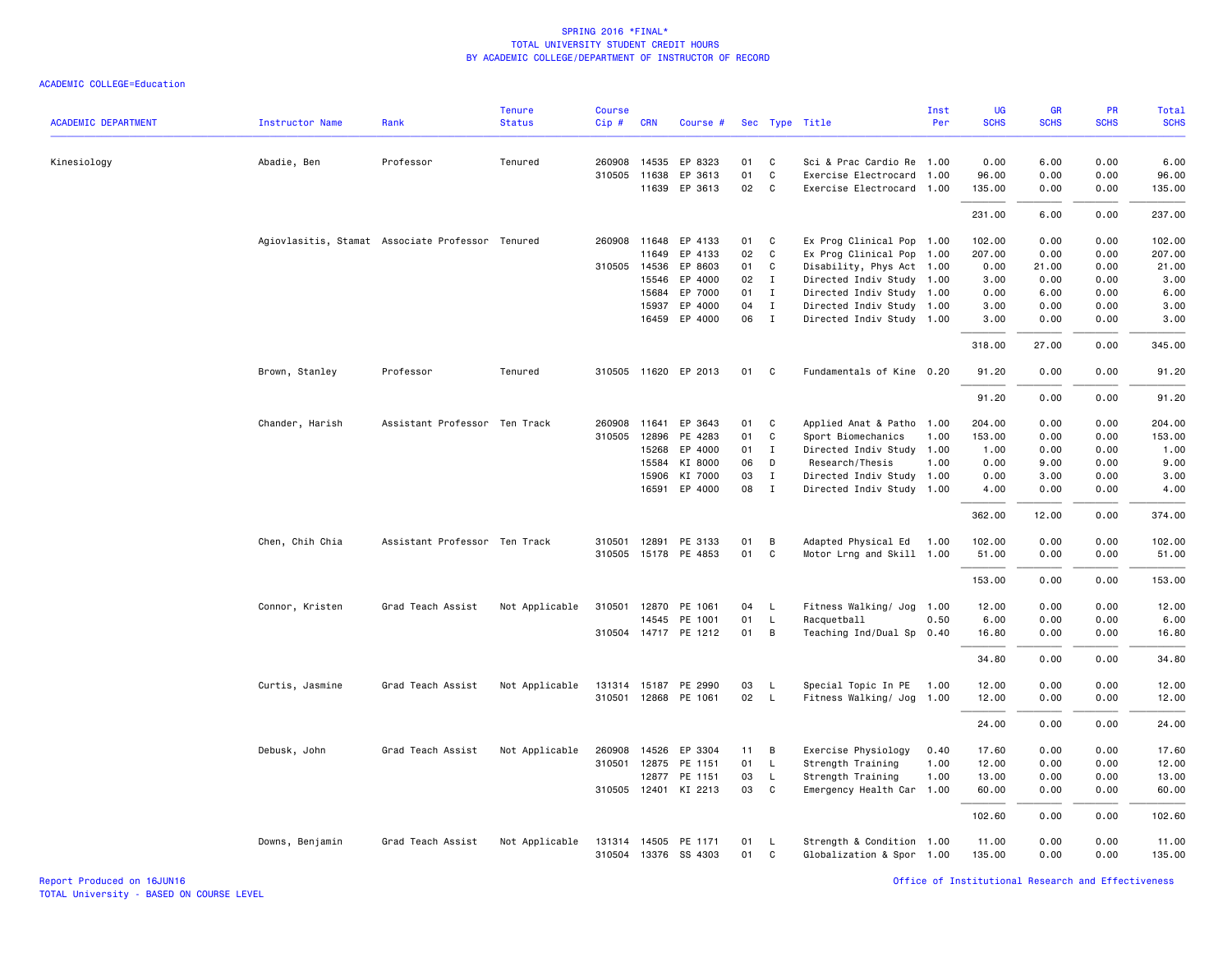#### ACADEMIC COLLEGE=Education

| <b>ACADEMIC DEPARTMENT</b> | <b>Instructor Name</b> | Rank                          | <b>Tenure</b><br><b>Status</b> | <b>Course</b><br>Cip# | <b>CRN</b>   | Course #             |                 |              | Sec Type Title            | Inst<br>Per | <b>UG</b><br><b>SCHS</b> | <b>GR</b><br><b>SCHS</b> | PR<br><b>SCHS</b> | Total<br><b>SCHS</b> |
|----------------------------|------------------------|-------------------------------|--------------------------------|-----------------------|--------------|----------------------|-----------------|--------------|---------------------------|-------------|--------------------------|--------------------------|-------------------|----------------------|
| Kinesiology                | Downs, Benjamin        | Grad Teach Assist             | Not Applicable                 |                       |              | 310504 14549 SS 2103 | 01              | C            | Sport Careers and Pr 1.00 |             | 123.00                   | 0.00                     | 0.00              | 123.00               |
|                            |                        |                               |                                |                       |              |                      |                 |              |                           |             | 269.00                   | 0.00                     | 0.00              | 269.00               |
|                            | Funderburk, Deborah    | Instructor                    | Non-Ten Track                  |                       |              | 310501 14854 PE 1253 | 01              | B            | Teaching Lifetime Ac 1.00 |             | 51.00                    | 0.00                     | 0.00              | 51.00                |
|                            |                        |                               |                                |                       | 14855        | PE 1263              | 01              | B            | Methods of Teaching       | 1.00        | 42.00                    | 0.00                     | 0.00              | 42.00                |
|                            |                        |                               |                                | 500301                | 12882        | PE 1161              | 01              | $\mathsf{L}$ | Modern Dance              | 1.00        | 24.00                    | 0.00                     | 0.00              | 24.00                |
|                            |                        |                               |                                |                       | 12885        | PE 1323              | 01              | C            | Hist & Apprec of Dan      | 1.00        | 144.00                   | 0.00                     | 0.00              | 144.00               |
|                            |                        |                               |                                |                       |              | 14064 PE 1161        | 02 <sub>2</sub> | $\mathsf{L}$ | Modern Dance              | 1.00        | 33.00                    | 0.00                     | 0.00              | 33.00                |
|                            |                        |                               |                                |                       |              |                      |                 |              |                           |             | 294.00                   | 0.00                     | 0.00              | 294.00               |
|                            | Gordon, Kymberle       | Grad Teach Assist             | Not Applicable                 |                       |              | 131314 15179 PE 2990 | 01              | $\mathsf{L}$ | Special Topic In PE       | 0.60        | 9.60                     | 0.00                     | 0.00              | 9.60                 |
|                            |                        |                               |                                |                       | 15185        | PE 2990              | 02              | $\mathsf{L}$ | Special Topic In PE       | 0.60        | 8.40                     | 0.00                     | 0.00              | 8.40                 |
|                            |                        |                               |                                | 310501                | 12861        | PE 1021              | 01              | $\mathsf{L}$ | Volleyball                | 0.60        | 10.20                    | 0.00                     | 0.00              | 10.20                |
|                            |                        |                               |                                |                       | 12869        | PE 1061              | 03              | $\mathsf{L}$ | Fitness Walking/ Jog      | 0.40        | 4.40                     | 0.00                     | 0.00              | 4.40                 |
|                            |                        |                               |                                |                       | 14501        | PE 1021              | 02              | $\mathsf{L}$ | Volleyball                | 0.50        | 9.00                     | 0.00                     | 0.00              | 9.00                 |
|                            |                        |                               |                                |                       |              |                      |                 |              |                           |             | 41.60                    | 0.00                     | 0.00              | 41.60                |
|                            | Grant, Erin            | Instructor                    | Non-Ten Track                  |                       |              | 260908 11655 EP 4603 | 01              | C            | Physical Activity Ep 1.00 |             | 225.00                   | 0.00                     | 0.00              | 225.00               |
|                            |                        |                               |                                |                       | 310501 12397 | KI 2023              | 01              | C            | Found of Health Educ 1.00 |             | 180.00                   | 0.00                     | 0.00              | 180.00               |
|                            |                        |                               |                                |                       | 14537        | KI 1803              | 01              | $\mathsf{C}$ | Health Trends & Topi 1.00 |             | 96.00                    | 0.00                     | 0.00              | 96.00                |
|                            |                        |                               |                                |                       | 14538        | KI 2023              | 03              | $\mathsf{C}$ | Found of Health Educ 1.00 |             | 174.00                   | 0.00                     | 0.00              | 174.00               |
|                            |                        |                               |                                |                       |              | 310505 16375 KI 4000 | 05              | $\mathbf{I}$ | Directed Indiv Study 1.00 |             | 3.00                     | 0.00                     | 0.00              | 3.00                 |
|                            |                        |                               |                                |                       |              |                      |                 |              |                           |             | 678.00                   | 0.00                     | 0.00              | 678.00               |
|                            | Hill, Christopher      | Grad Teach Assist             | Not Applicable                 |                       |              | 260908 14514 EP 3304 | 06              | В            | Exercise Physiology       | 0.40        | 11.20                    | 0.00                     | 0.00              | 11.20                |
|                            |                        |                               |                                |                       | 14527        | EP 3304              | 12              | B            | Exercise Physiology       | 0.40        | 16.00                    | 0.00                     | 0.00              | 16.00                |
|                            |                        |                               |                                |                       | 14528        | EP 3304              | 13              | B            | Exercise Physiology       | 0.40        | 20.80                    | 0.00                     | 0.00              | 20.80                |
|                            |                        |                               |                                |                       | 310501 12866 | PE 1051              | 01              | $\mathsf{L}$ | Beginning Karate          | 1.00        | 11.00                    | 0.00                     | 0.00              | 11.00                |
|                            |                        |                               |                                |                       |              |                      |                 |              |                           |             | 59.00                    | 0.00                     | 0.00              | 59.00                |
|                            | Hilton, Laura          | Instructor                    | Non-Ten Track                  | 260908                |              | 14282 EP 3304        | 201 C           |              | Exercise Physiology       | 1.00        | 48.00                    | 0.00                     | 0.00              | 48.00                |
|                            |                        |                               |                                |                       | 14858        | EP 4810              | 201 H           |              | Clin Exercise Phys I      | 1.00        | 48.00                    | 0.00                     | 0.00              | 48.00                |
|                            |                        |                               |                                |                       | 14861        | EP 3304              | 202 K           |              | Exercise Physiology       | 1.00        | 0.00                     | 0.00                     | 0.00              | 0.00                 |
|                            |                        |                               |                                |                       | 14863        | EP 3304              | 203 K           |              | Exercise Physiology       | 1.00        | 0.00                     | 0.00                     | 0.00              | 0.00                 |
|                            |                        |                               |                                |                       |              | 310504 14283 EP 4143 | 201 C           |              | Aging and Disability 0.01 |             | 0.81                     | 0.00                     | 0.00              | 0.81                 |
|                            |                        |                               |                                |                       |              |                      |                 |              |                           |             | 96.81                    | 0.00                     | 0.00              | 96.81                |
|                            | Holmes, Megan          | Assistant Professor Ten Track |                                |                       |              | 260908 11656 EP 4603 | 02              | C            | Physical Activity Ep 1.00 |             | 90.00                    | 0.00                     | 0.00              | 90.00                |
|                            |                        |                               |                                |                       |              | 310501 11643 EP 4113 | 01              | B            | Fitness Prog & Testi 1.00 |             | 90.00                    | 0.00                     | 0.00              | 90.00                |
|                            |                        |                               |                                |                       |              |                      |                 |              |                           |             | 180.00                   | 0.00                     | 0.00              | 180.00               |
|                            | Joe, Lee               | Instructor                    | Non-Ten Track                  |                       | 260908 11657 | EP 4803              | 01              | -S           | Prof Seminar in Ex S 1.00 |             | 333.00                   | 0.00                     | 0.00              | 333.00               |
|                            |                        |                               |                                |                       | 11658        | EP 4810              | 01              | H            | Clin Exercise Phys I 1.00 |             | 246.00                   | 0.00                     | 0.00              | 246.00               |
|                            |                        |                               |                                |                       | 11659        | EP 4810              | 02              | H            | Clin Exercise Phys I 1.00 |             | 246.00                   | 0.00                     | 0.00              | 246.00               |
|                            |                        |                               |                                |                       | 14511        | EP 3304              | 03              | В            | Exercise Physiology       | 0.60        | 28.80                    | 0.00                     | 0.00              | 28.80                |
|                            |                        |                               |                                |                       |              | 14513 EP 3304        | 05              | B            | Exercise Physiology       | 0.60        | 7.20                     | 0.00                     | 0.00              | 7.20                 |
|                            |                        |                               |                                |                       |              | 14514 EP 3304        | 06              | B            | Exercise Physiology       | 0.60        | 16.80                    | 0.00                     | 0.00              | 16.80                |

Report Produced on 16JUN16 Office of Institutional Research and Effectiveness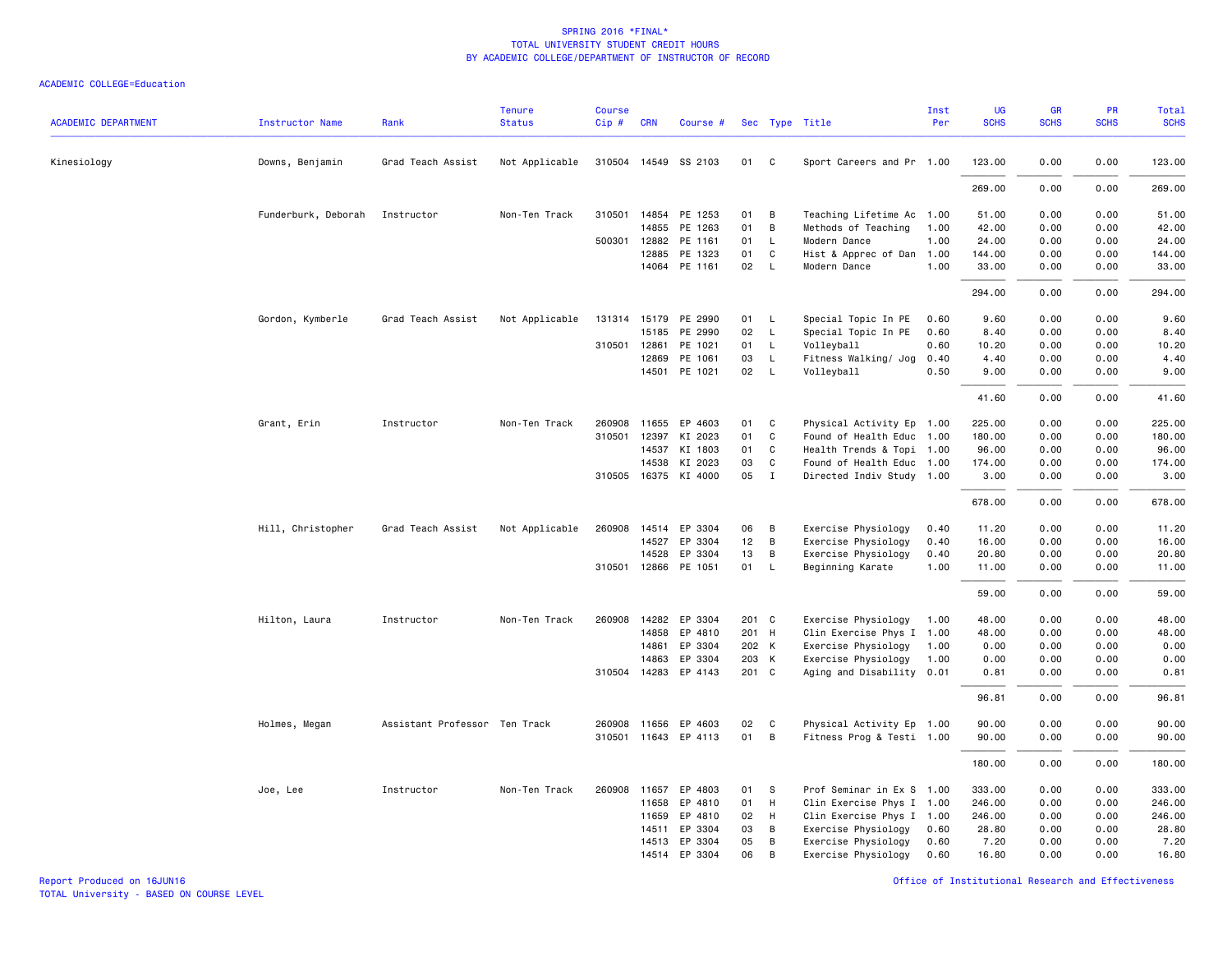| <b>ACADEMIC DEPARTMENT</b> | <b>Instructor Name</b> | Rank                          | <b>Tenure</b><br><b>Status</b> | <b>Course</b><br>Cip# | <b>CRN</b>   | Course #             |    |                | Sec Type Title            | Inst<br>Per | <b>UG</b><br><b>SCHS</b>                           | <b>GR</b><br><b>SCHS</b> | <b>PR</b><br><b>SCHS</b> | Total<br><b>SCHS</b> |
|----------------------------|------------------------|-------------------------------|--------------------------------|-----------------------|--------------|----------------------|----|----------------|---------------------------|-------------|----------------------------------------------------|--------------------------|--------------------------|----------------------|
|                            |                        |                               |                                |                       |              |                      |    |                |                           |             |                                                    |                          |                          |                      |
| Kinesiology                | Joe, Lee               | Instructor                    | Non-Ten Track                  | 260908                | 14516        | EP 3304              | 07 | $\overline{B}$ | Exercise Physiology       | 0.60        | 26.40                                              | 0.00                     | 0.00                     | 26.40                |
|                            |                        |                               |                                | 310501                | 11653        | EP 4210              | 01 | E              | Hlth Fitness Stdies       | 1.00        | 30.00                                              | 0.00                     | 0.00                     | 30.00                |
|                            |                        |                               |                                |                       | 310505 15778 | EP 4000              | 03 | $\mathbf I$    | Directed Indiv Study 1.00 |             | 3.00                                               | 0.00                     | 0.00                     | 3.00                 |
|                            |                        |                               |                                |                       |              | 16552 KI 4000        | 09 | $\mathbf{I}$   | Directed Indiv Study 1.00 |             | 3.00                                               | 0.00                     | 0.00                     | 3.00                 |
|                            |                        |                               |                                |                       |              |                      |    |                |                           |             | 940.20                                             | 0.00                     | 0.00                     | 940.20               |
|                            | Knight, Adam           | Associate Professor Tenured   |                                |                       | 131314 11654 | EP 4503              | 01 | C              | Mechanical Analysis       | 1.00        | 258.00                                             | 0.00                     | 0.00                     | 258.00               |
|                            |                        |                               |                                | 260908                | 11622        | EP 3233              | 01 | C              | Anatomical Kinesiolo 1.00 |             | 198.00                                             | 0.00                     | 0.00                     | 198.00               |
|                            |                        |                               |                                | 310505                | 14954        | KI 7000              | 01 | $\mathbf{I}$   | Directed Indiv Study 1.00 |             | 0.00                                               | 3.00                     | 0.00                     | 3.00                 |
|                            |                        |                               |                                |                       |              | 15960 KI 7000        | 04 | $\mathbf{I}$   | Directed Indiv Study 1.00 |             | 0.00                                               | 3.00                     | 0.00                     | 3.00                 |
|                            |                        |                               |                                |                       |              |                      |    |                |                           |             | 456.00                                             | 6.00                     | 0.00                     | 462.00               |
|                            | Krings, Benjamin       | Grad Teach Assist             | Not Applicable                 | 260908                |              | 14513 EP 3304        | 05 | В              | Exercise Physiology       | 0.40        | 4.80                                               | 0.00                     | 0.00                     | 4.80                 |
|                            |                        |                               |                                | 310501                | 11646        | EP 4113              | 04 | В              | Fitness Prog & Testi 1.00 |             | 87.00                                              | 0.00                     | 0.00                     | 87.00                |
|                            |                        |                               |                                | 310505                | 12399        | KI 2213              | 01 | C              | Emergency Health Car 1.00 |             | 36.00                                              | 0.00                     | 0.00                     | 36.00                |
|                            |                        |                               |                                |                       |              |                      |    |                |                           |             | 127.80                                             | 0.00                     | 0.00                     | 127.80               |
|                            | Lamberth, John         | Associate Professor Tenured   |                                | 260908                | 11623        | EP 3233              | 02 | C              | Anatomical Kinesiolo 1.00 |             | 87.00                                              | 0.00                     | 0.00                     | 87.00                |
|                            |                        |                               |                                |                       | 11624        | EP 3233              | 03 | $\mathsf{C}$   | Anatomical Kinesiolo 1.00 |             | 234.00                                             | 0.00                     | 0.00                     | 234.00               |
|                            |                        |                               |                                |                       | 11642        | EP 3643              | 02 | C              | Applied Anat & Patho 1.00 |             | 144.00                                             | 0.00                     | 0.00                     | 144.00               |
|                            |                        |                               |                                |                       | 310505 15190 | KI 4000              | 01 | $\mathbf{I}$   | Directed Indiv Study 1.00 |             | 3.00                                               | 0.00                     | 0.00                     | 3.00                 |
|                            |                        |                               |                                |                       | 15780        | KI 4000              | 03 | $\mathbf{I}$   | Directed Indiv Study 1.00 |             | 3.00                                               | 0.00                     | 0.00                     | 3.00                 |
|                            |                        |                               |                                |                       | 15784        | KI 4000              | 04 | $\mathbf{I}$   | Directed Indiv Study 1.00 |             | 3.00                                               | 0.00                     | 0.00                     | 3.00                 |
|                            |                        |                               |                                |                       | 15827        | KI 8000              | 07 | D              | Research/Thesis           | 1.00        | 0.00                                               | 6.00                     | 0.00                     | 6.00                 |
|                            |                        |                               |                                |                       |              | 16420 KI 4000        | 07 | $\mathbf I$    | Directed Indiv Study 1.00 |             | 3.00                                               | 0.00                     | 0.00                     | 3.00                 |
|                            |                        |                               |                                |                       |              |                      |    |                |                           |             | 477.00                                             | 6.00                     | 0.00                     | 483.00               |
|                            | Lee, Young Han         | Assistant Professor Ten Track |                                | 131314                | 13380        | SS 8203              | 01 | C              | Funding of Sport          | 1.00        | 0.00                                               | 57.00                    | 0.00                     | 57.00                |
|                            |                        |                               |                                | 310504                | 14550        | SS 3103              | 01 | C              | Sport Sponsorship         | 1.00        | 114.00                                             | 0.00                     | 0.00                     | 114.00               |
|                            |                        |                               |                                | 310505                | 15419        | KI 8000              | 05 | D              | Research/Thesis           | 1.00        | 0.00                                               | 6.00                     | 0.00                     | 6.00                 |
|                            |                        |                               |                                |                       |              | 16318 SS 4000        | 02 | $\mathbf{I}$   | Directed Indiv Study      | 1.00        | 3.00                                               | 0.00                     | 0.00                     | 3.00                 |
|                            |                        |                               |                                |                       |              |                      |    |                |                           |             | 117.00                                             | 63.00                    | 0.00                     | 180.00               |
|                            | Love, Adam             | Associate Professor Tenured   |                                |                       |              | 310504 13378 SS 4396 | 01 | E              | Sports Studies Inter 1.00 |             | 54.00                                              | 0.00                     | 0.00                     | 54.00                |
|                            |                        |                               |                                |                       | 13382        | SS 8883              | 01 | C              | Ethical Issues in Sp 1.00 |             | 0.00                                               | 48.00                    | 0.00                     | 48.00                |
|                            |                        |                               |                                | 310505                | 12406        | KI 8710              | 01 | E              | Internship                | 1.00        | 0.00                                               | 15.00                    | 0.00                     | 15.00                |
|                            |                        |                               |                                |                       | 15326        | KI 8000              | 02 | D              | Research/Thesis           | 1.00        | 0.00                                               | 6.00                     | 0.00                     | 6.00                 |
|                            |                        |                               |                                |                       | 16072        | SS 7000              | 01 | $\mathbf{I}$   | Directed Indiv Study 1.00 |             | 0.00                                               | 3.00                     | 0.00                     | 3.00                 |
|                            |                        |                               |                                |                       |              | 16352 SS 4000        | 03 | $\mathbf{I}$   | Directed Indiv Study 1.00 |             | 3.00                                               | 0.00                     | 0.00                     | 3.00                 |
|                            |                        |                               |                                |                       |              |                      |    |                |                           |             | 57.00                                              | 72.00                    | 0.00                     | 129.00               |
|                            | Luczak, Anthony        | Grad Teach Assist             | Not Applicable                 | 260908                | 14511        | EP 3304              | 03 | B              | Exercise Physiology       | 0.35        | 16.80                                              | 0.00                     | 0.00                     | 16.80                |
|                            |                        |                               |                                | 310501                |              | 12867 PE 1061        | 01 | L              | Fitness Walking/ Jog 0.60 |             | 6.60                                               | 0.00                     | 0.00                     | 6.60                 |
|                            |                        |                               |                                | 310505                |              | 12400 KI 2213        | 02 | $\mathbf{C}$   | Emergency Health Car 0.60 |             | 55.80                                              | 0.00                     | 0.00                     | 55.80                |
|                            |                        |                               |                                |                       |              |                      |    |                |                           |             | 79.20                                              | 0.00                     | 0.00                     | 79.20                |
|                            | McAllister, Matthew    | Assistant Professor Ten Track |                                |                       |              | 131314 15179 PE 2990 | 01 | - L            | Special Topic In PE       | 0.40        | 6.40                                               | 0.00                     | 0.00                     | 6.40                 |
| Report Produced on 16JUN16 |                        |                               |                                |                       |              |                      |    |                |                           |             | Office of Institutional Research and Effectiveness |                          |                          |                      |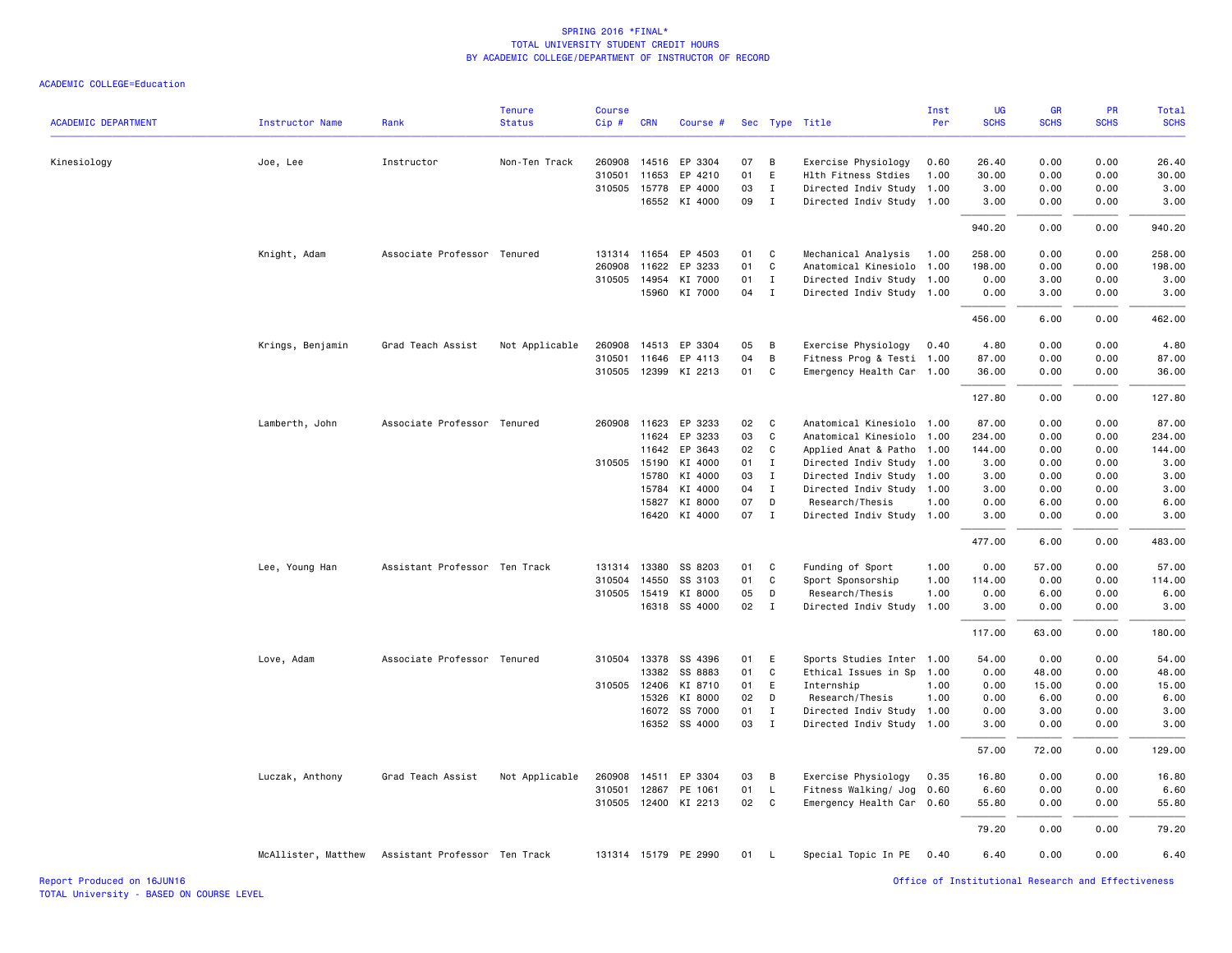| <b>ACADEMIC DEPARTMENT</b> | <b>Instructor Name</b> | Rank                          | <b>Tenure</b><br><b>Status</b> | <b>Course</b><br>Cip# | <b>CRN</b>     | Course #             |                 |              | Sec Type Title                             | Inst<br>Per  | UG<br><b>SCHS</b> | <b>GR</b><br><b>SCHS</b> | PR<br><b>SCHS</b> | Total<br><b>SCHS</b> |
|----------------------------|------------------------|-------------------------------|--------------------------------|-----------------------|----------------|----------------------|-----------------|--------------|--------------------------------------------|--------------|-------------------|--------------------------|-------------------|----------------------|
|                            |                        |                               |                                |                       |                |                      |                 |              |                                            |              |                   |                          |                   |                      |
| Kinesiology                | McAllister, Matthew    | Assistant Professor Ten Track |                                |                       |                | 131314 15185 PE 2990 | 02              | L.           | Special Topic In PE                        | 0.40         | 5.60              | 0.00                     | 0.00              | 5.60                 |
|                            |                        |                               |                                |                       | 260908 11652   | EP 4183              | 02              | B            | Exercise & Weight Co                       | 1.00         | 81.00             | 0.00                     | 0.00              | 81.00                |
|                            |                        |                               |                                |                       | 14511          | EP 3304              | 03              | B            | Exercise Physiology                        | 0.05         | 2.40              | 0.00                     | 0.00              | 2.40                 |
|                            |                        |                               |                                |                       | 14525          | EP 3304              | 10              | B            | Exercise Physiology                        | 0.60         | 24.00             | 0.00                     | 0.00              | 24.00                |
|                            |                        |                               |                                |                       | 14526          | EP 3304              | 11              | В<br>B       | Exercise Physiology                        | 0.60         | 26.40             | 0.00<br>0.00             | 0.00<br>0.00      | 26.40                |
|                            |                        |                               |                                |                       | 14527<br>14528 | EP 3304<br>EP 3304   | 12<br>13        | B            | Exercise Physiology<br>Exercise Physiology | 0.60<br>0.60 | 24.00<br>31.20    | 0.00                     | 0.00              | 24.00<br>31.20       |
|                            |                        |                               |                                | 310501                | 12861          | PE 1021              | 01              | L            | Volleyball                                 | 0.40         | 6.80              | 0.00                     | 0.00              | 6.80                 |
|                            |                        |                               |                                |                       | 12867          | PE 1061              | 01              | L            | Fitness Walking/ Jog                       | 0.40         | 4.40              | 0.00                     | 0.00              | 4.40                 |
|                            |                        |                               |                                |                       | 12869          | PE 1061              | 03              | L            | Fitness Walking/ Jog                       | 0.60         | 6.60              | 0.00                     | 0.00              | 6.60                 |
|                            |                        |                               |                                |                       | 12871          | PE 1061              | 05              | $\mathsf{L}$ | Fitness Walking/ Jog                       | 0.60         | 7.20              | 0.00                     | 0.00              | 7.20                 |
|                            |                        |                               |                                |                       | 14501          | PE 1021              | 02              | L.           | Volleyball                                 | 0.50         | 9.00              | 0.00                     | 0.00              | 9.00                 |
|                            |                        |                               |                                |                       |                | 14502 PE 1031        | 01              | $\mathsf{L}$ | Tennis                                     | 0.40         | 7.20              | 0.00                     | 0.00              | 7.20                 |
|                            |                        |                               |                                |                       | 14503          | PE 1031              | 02              | $\mathsf{L}$ | Tennis                                     | 0.40         | 7.20              | 0.00                     | 0.00              | 7.20                 |
|                            |                        |                               |                                |                       | 14545          | PE 1001              | 01              | $\mathsf{L}$ | Racquetball                                | 0.50         | 6.00              | 0.00                     | 0.00              | 6.00                 |
|                            |                        |                               |                                | 310504                | 14717          | PE 1212              | 01              | B            | Teaching Ind/Dual Sp                       | 0.60         | 25.20             | 0.00                     | 0.00              | 25.20                |
|                            |                        |                               |                                | 310505                | 12400          | KI 2213              | 02              | C            | Emergency Health Car                       | 0.40         | 37.20             | 0.00                     | 0.00              | 37.20                |
|                            |                        |                               |                                |                       | 14959          | KI 8000              | 01              | D            | Research/Thesis                            | 1.00         | 0.00              | 3.00                     | 0.00              | 3.00                 |
|                            |                        |                               |                                |                       |                | 16588 KI 7000        | 07              | $\mathbf{I}$ | Directed Indiv Study 1.00                  |              | 0.00              | 3.00                     | 0.00              | 3.00                 |
|                            |                        |                               |                                |                       |                |                      |                 |              |                                            |              |                   |                          |                   |                      |
|                            |                        |                               |                                |                       |                |                      |                 |              |                                            |              | 317.80            | 6.00                     | 0.00              | 323.80               |
|                            | Miller, Brandon        | Grad Teach Assist             | Not Applicable                 | 260908                |                | 14516 EP 3304        | 07              | B            | Exercise Physiology                        | 0.40         | 17.60             | 0.00                     | 0.00              | 17.60                |
|                            |                        |                               |                                | 310501                |                | 11644 EP 4113        | 02              | B            | Fitness Prog & Testi 1.00                  |              | 87.00             | 0.00                     | 0.00              | 87.00                |
|                            |                        |                               |                                |                       |                | 310505 11620 EP 2013 | 01              | C            | Fundamentals of Kine 0.60                  |              | 273.60            | 0.00                     | 0.00              | 273.60               |
|                            |                        |                               |                                |                       |                |                      |                 |              |                                            |              | 378.20            | 0.00                     | 0.00              | 378.20               |
|                            | North, Mary            | Non-Faculty                   | Not Applicable                 | 010101                |                | 12008 GA 2001        | 01              | $\mathbf{C}$ | CALS Amb. Leadership 1.00                  |              | 37.00             | 0.00                     | 0.00              | 37.00                |
|                            |                        |                               |                                |                       |                |                      |                 |              |                                            |              | 37.00             | 0.00                     | 0.00              | 37.00                |
|                            |                        | Assistant Professor Ten Track |                                |                       | 260908 11621   | EP 3183              | 01              | C            | Exercise Psychology                        |              | 414.00            | 0.00                     | 0.00              | 414.00               |
|                            | Pan, Zhujun            |                               |                                |                       |                | 310505 12405 KI 8313 | 01              | C            | Interpret Data Kines 1.00                  | 1.00         | 0.00              | 66.00                    | 0.00              | 66.00                |
|                            |                        |                               |                                |                       |                |                      |                 |              |                                            |              |                   |                          |                   |                      |
|                            |                        |                               |                                |                       |                |                      |                 |              |                                            |              | 414.00            | 66.00                    | 0.00              | 480.00               |
|                            | Rountree, Jaden        | Grad Teach Assist             | Not Applicable                 | 260908                | 14525          | EP 3304              | 10 <sup>1</sup> | В            | Exercise Physiology                        | 0.40         | 16.00             | 0.00                     | 0.00              | 16.00                |
|                            |                        |                               |                                | 310501                | 12863          | PE 1041              | 01              | L.           | Aerobics                                   | 1.00         | 18.00             | 0.00                     | 0.00              | 18.00                |
|                            |                        |                               |                                |                       | 12864          | PE 1041              | 02              | $\mathsf{L}$ | Aerobics                                   | 1.00         | 19.00             | 0.00                     | 0.00              | 19.00                |
|                            |                        |                               |                                |                       |                | 14504 PE 1061        | 07              | L.           | Fitness Walking/ Jog                       | 1.00         | 13.00             | 0.00                     | 0.00              | 13.00                |
|                            |                        |                               |                                |                       |                |                      |                 |              |                                            |              | 66.00             | 0.00                     | 0.00              | 66.00                |
|                            | Rudolph, William       | Grad Teach Assist             | Not Applicable                 | 310501                | 12876          | PE 1151              | 02              | L.           | Strength Training                          | 1.00         | 12.00             | 0.00                     | 0.00              | 12.00                |
|                            |                        |                               |                                |                       |                | 12878 PE 1151        | 04              | $\mathsf{L}$ | Strength Training                          | 1.00         | 12.00             | 0.00                     | 0.00              | 12.00                |
|                            |                        |                               |                                |                       | 12879          | PE 1151              | 05              | L            | Strength Training                          | 1.00         | 12.00             | 0.00                     | 0.00              | 12.00                |
|                            |                        |                               |                                |                       |                | 310504 13372 SS 2003 | 01              | C            | Foundations Sport Mg                       | 1.00         | 204.00            | 0.00                     | 0.00              | 204.00               |
|                            |                        |                               |                                |                       |                |                      |                 |              |                                            |              | 240.00            | 0.00                     | 0.00              | 240.00               |
|                            | Rye, David             | Instructor                    | Non-Ten Track                  |                       | 131314 12898   | PE 4873              | 01              | C            | Prof Sem In Physica 1.00                   |              | 12.00             | 0.00                     | 0.00              | 12.00                |
|                            |                        |                               |                                |                       | 310504 13373   | SS 3203              | 01              | $\mathsf{C}$ | Sport Law                                  | 1.00         | 111.00            | 0.00                     | 0.00              | 111.00               |
|                            |                        |                               |                                |                       | 13375          | SS 4203              | 01              | C            | Funding of Sport                           | 1.00         | 105.00            | 0.00                     | 0.00              | 105.00               |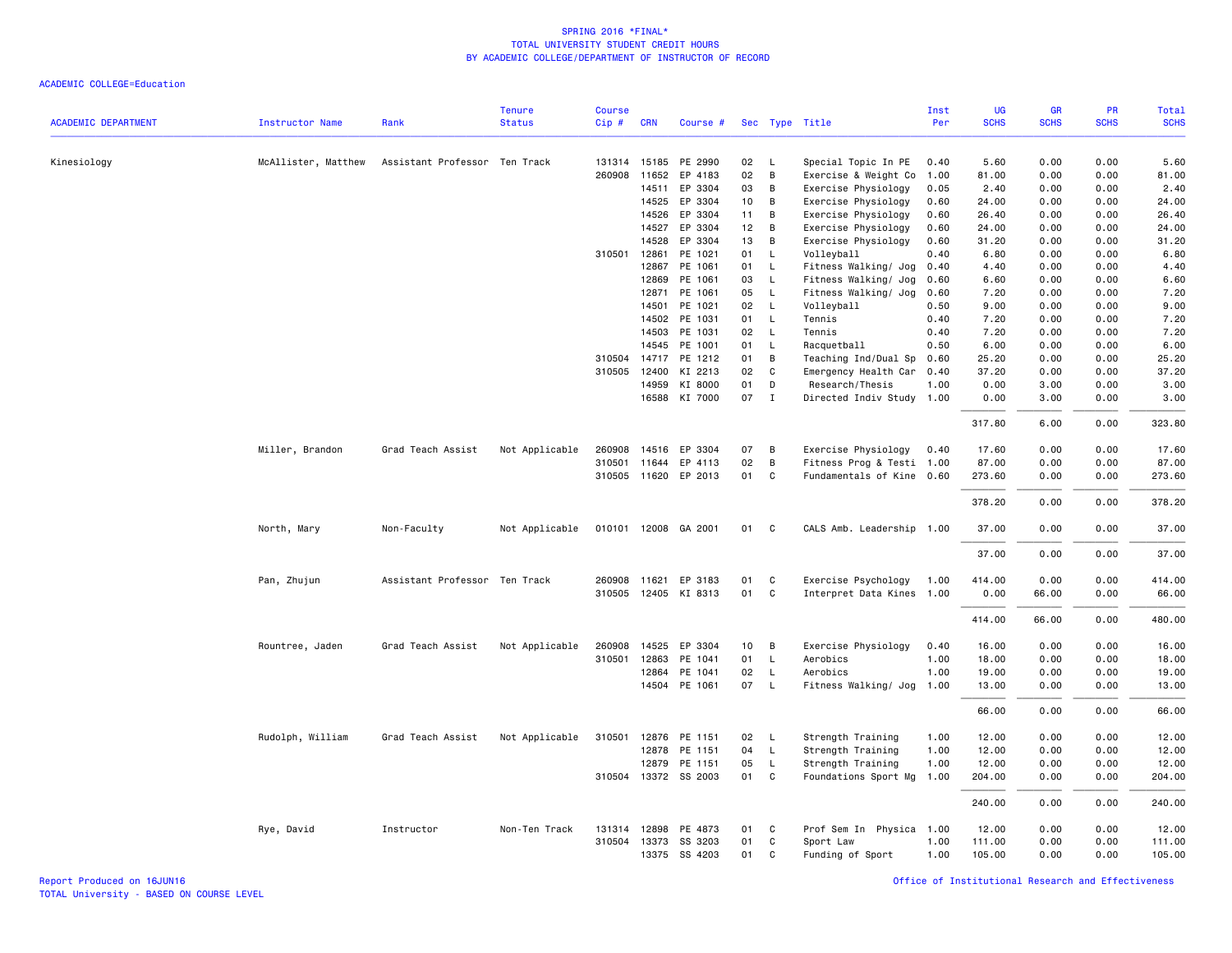| <b>ACADEMIC DEPARTMENT</b> | Instructor Name  | Rank                                               | <b>Tenure</b><br><b>Status</b> | <b>Course</b><br>Cip# | <b>CRN</b>   | Course #             |       |                | Sec Type Title            | Inst<br>Per | <b>UG</b><br><b>SCHS</b> | <b>GR</b><br><b>SCHS</b> | <b>PR</b><br><b>SCHS</b> | Total<br><b>SCHS</b> |
|----------------------------|------------------|----------------------------------------------------|--------------------------------|-----------------------|--------------|----------------------|-------|----------------|---------------------------|-------------|--------------------------|--------------------------|--------------------------|----------------------|
| Kinesiology                | Rye, David       | Instructor                                         | Non-Ten Track                  |                       |              | 310504 14551 SS 3503 | 01    | $\mathbf{C}$   | Sport and Rec Leader 1.00 |             | 138.00                   | 0.00                     | 0.00                     | 138.00               |
|                            |                  |                                                    |                                |                       |              |                      |       |                |                           |             | 366.00                   | 0.00                     | 0.00                     | 366.00               |
|                            | Simpson, Jeffrey | Grad Teach Assist                                  | Not Applicable                 |                       | 310501 12396 | KI 1803              | 02    | $\mathbf{C}$   | Health Trends & Topi 1.00 |             | 27.00                    | 0.00                     | 0.00                     | 27.00                |
|                            |                  |                                                    |                                |                       |              | 310505 12403 KI 2603 | 01 C  |                | Medical Terminology       | 1.00        | 597.00                   | 0.00                     | 0.00                     | 597.00               |
|                            |                  |                                                    |                                |                       |              |                      |       |                |                           |             | 624.00                   | 0.00                     | 0.00                     | 624.00               |
|                            | Smith, JohnEric  | Assistant Professor Ten Track                      |                                |                       | 310501 11645 | EP 4113              | 03    | $\overline{B}$ | Fitness Prog & Testi 1.00 |             | 84.00                    | 0.00                     | 0.00                     | 84.00                |
|                            |                  |                                                    |                                |                       | 14533        | EP 3663              | 01    | $\overline{B}$ | Personal Fitness Tra 1.00 |             | 105.00                   | 0.00                     | 0.00                     | 105.00               |
|                            |                  |                                                    |                                | 310505                | 15506        | KI 7000              | 02    | $\mathbf{I}$   | Directed Indiv Study 1.00 |             | 0.00                     | 3.00                     | 0.00                     | 3.00                 |
|                            |                  |                                                    |                                |                       | 15707        | KI 4000              | 02    | $\mathbf{I}$   | Directed Indiv Study 1.00 |             | 3.00                     | 0.00                     | 0.00                     | 3.00                 |
|                            |                  |                                                    |                                |                       | 16190        | KI 7000              | 05 I  |                | Directed Indiv Study 1.00 |             | 0.00                     | 3.00                     | 0.00                     | 3.00                 |
|                            |                  |                                                    |                                |                       | 16458        | KI 8000              | 08    | D              | Research/Thesis           | 1.00        | 0.00                     | 3.00                     | 0.00                     | 3.00                 |
|                            |                  |                                                    |                                |                       |              | 16518 KI 7000        | 06 I  |                | Directed Indiv Study 1.00 |             | 0.00                     | 1.00                     | 0.00                     | 1.00                 |
|                            |                  |                                                    |                                |                       |              |                      |       |                |                           |             | 192.00                   | 10.00                    | 0.00                     | 202.00               |
|                            | Thompson, Pamela | Lecturer                                           | Non-Ten Track                  |                       |              | 310505 14237 EP 3613 | 201 C |                | Exercise Electrocard 1.00 |             | 48.00                    | 0.00                     | 0.00                     | 48.00                |
|                            |                  |                                                    |                                |                       |              |                      |       |                |                           |             | 48.00                    | 0.00                     | 0.00                     | 48.00                |
|                            |                  | Twietmeyer, Greggory Assistant Professor Ten Track |                                |                       | 310504 13379 | SS 4803              | 01    | C              | Seminar in Sports St 1.00 |             | 45.00                    | 0.00                     | 0.00                     | 45.00                |
|                            |                  |                                                    |                                |                       | 13381        | SS 8803              | 01    | C              | Sport Law                 | 1.00        | 0.00                     | 45.00                    | 0.00                     | 45.00                |
|                            |                  |                                                    |                                |                       | 310505 11620 | EP 2013              | 01    | $\mathbf{C}$   | Fundamentals of Kine 0.20 |             | 91.20                    | 0.00                     | 0.00                     | 91.20                |
|                            |                  |                                                    |                                |                       | 15191        | SS 4000              | 01 I  |                | Directed Indiv Study 1.00 |             | 3.00                     | 0.00                     | 0.00                     | 3.00                 |
|                            |                  |                                                    |                                |                       |              |                      |       |                |                           |             | 139.20                   | 45.00                    | 0.00                     | 184.20               |
|                            | Vickers, J.      | Associate Professor Tenured                        |                                |                       | 131314 12893 | PE 3163              | 01 C  |                | Sport Psychology          | 1.00        | 258.00                   | 0.00                     | 0.00                     | 258.00               |
|                            |                  |                                                    |                                |                       | 14548        | PE 8203              | 01    | C              | Psych Aspects of Spo 1.00 |             | 0.00                     | 57.00                    | 0.00                     | 57.00                |
|                            |                  |                                                    |                                |                       | 15043        | PE 4000              | 501 I |                | Directed Indiv Study 1.00 |             | 1.00                     | 0.00                     | 0.00                     | 1.00                 |
|                            |                  |                                                    |                                |                       | 310505 16534 | KI 4000              | 08    | $\mathbf{I}$   | Directed Indiv Study 1.00 |             | 3.00                     | 0.00                     | 0.00                     | 3.00                 |
|                            |                  |                                                    |                                |                       |              |                      |       |                |                           |             | 262.00                   | 57.00                    | 0.00                     | 319.00               |
|                            | Watkins, James   | Grad Teach Assist                                  | Not Applicable                 | 310501                | 12871        | PE 1061              | 05    | - L            | Fitness Walking/ Jog      | 0.40        | 4.80                     | 0.00                     | 0.00                     | 4.80                 |
|                            |                  |                                                    |                                |                       | 14502        | PE 1031              | 01    | $\mathsf{L}$   | Tennis                    | 0.60        | 10.80                    | 0.00                     | 0.00                     | 10.80                |
|                            |                  |                                                    |                                |                       |              | 14503 PE 1031        | 02 L  |                | Tennis                    | 0.60        | 10.80                    | 0.00                     | 0.00                     | 10.80                |
|                            |                  |                                                    |                                |                       |              |                      |       |                |                           |             | 26.40                    | 0.00                     | 0.00                     | 26.40                |
|                            | Wax, Benjamin    | Associate Professor Tenured                        |                                |                       | 260908 13592 | EP 4603              | 201 C |                | Physical Activity Ep 1.00 |             | 63.00                    | 0.00                     | 0.00                     | 63.00                |
|                            |                  |                                                    |                                |                       | 14284        | EP 4803              | 201 S |                | Prof Seminar in Ex S 1.00 |             | 45.00                    | 0.00                     | 0.00                     | 45.00                |
|                            |                  |                                                    |                                |                       |              | 310501 13614 KI 2023 | 201 C |                | Found of Health Educ 1.00 |             | 39.00                    | 0.00                     | 0.00                     | 39.00                |
|                            |                  |                                                    |                                |                       |              |                      |       |                |                           |             | 147.00                   | 0.00                     | 0.00                     | 147.00               |
|                            | Winston, Tommy   | Lecturer                                           | Non-Ten Track                  |                       |              | 310504 14283 EP 4143 | 201 C |                | Aging and Disability 0.99 |             | 80.19                    | 0.00                     | 0.00                     | 80.19                |
|                            |                  |                                                    |                                |                       |              |                      |       |                |                           |             | 80.19                    | 0.00                     | 0.00                     | 80.19                |
|                            | Young, Glen      | Instructor                                         | Non-Ten Track                  |                       |              | 131314 12894 PE 3422 | 01    | $\mathbf{C}$   | Coach Football            | 1.00        | 80.00                    | 0.00                     | 0.00                     | 80.00                |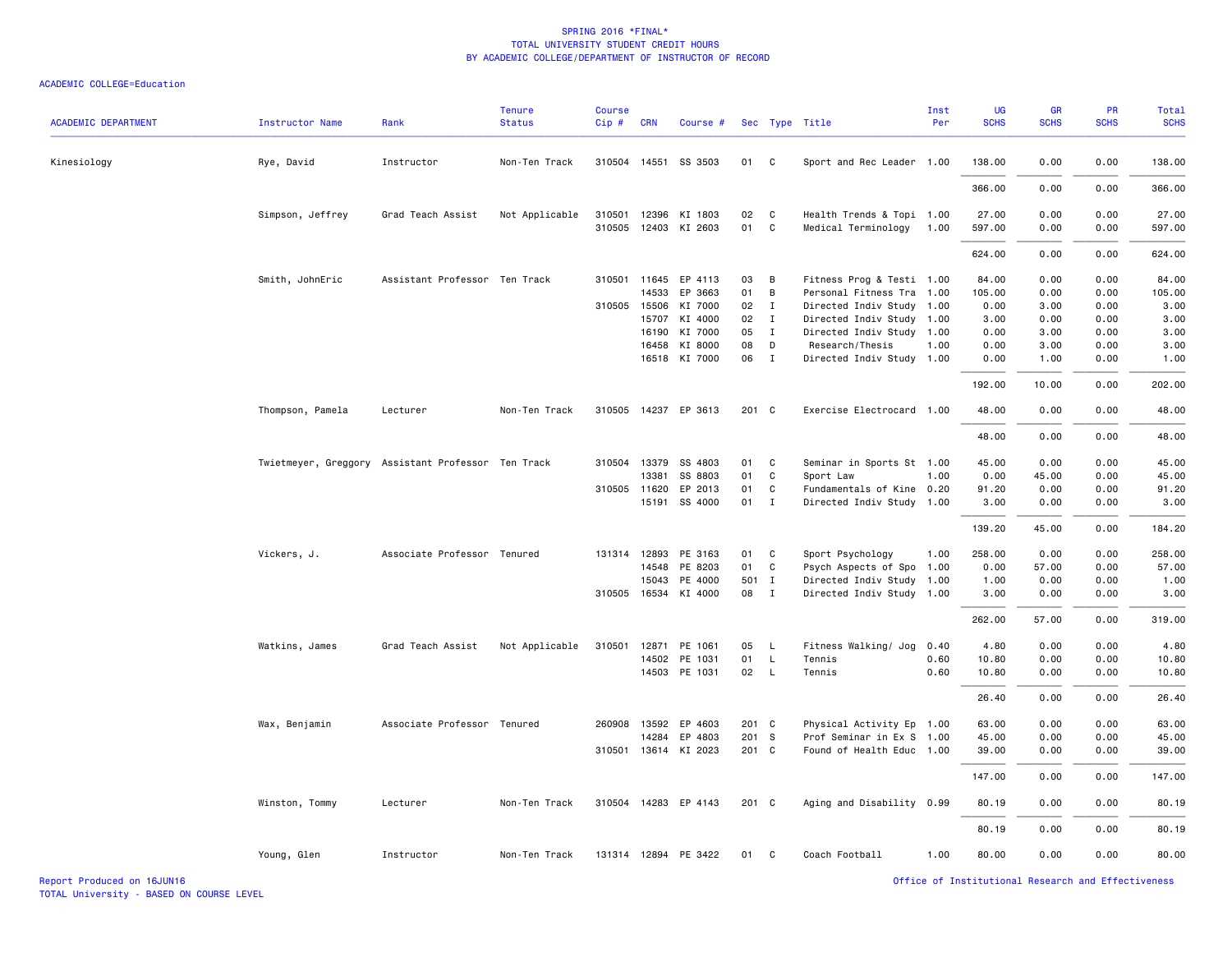| <b>ACADEMIC DEPARTMENT</b>                                                                    | <b>Instructor Name</b> | Rank       | <b>Tenure</b><br><b>Status</b> | Course<br>Cip#             | <b>CRN</b>     | Course #                                             |                      | Sec Type Title                                                                                          | Inst<br>Per | UG<br><b>SCHS</b>                           | <b>GR</b><br><b>SCHS</b>                   | <b>PR</b><br><b>SCHS</b>             | Total<br><b>SCHS</b>                       |
|-----------------------------------------------------------------------------------------------|------------------------|------------|--------------------------------|----------------------------|----------------|------------------------------------------------------|----------------------|---------------------------------------------------------------------------------------------------------|-------------|---------------------------------------------|--------------------------------------------|--------------------------------------|--------------------------------------------|
| Kinesiology                                                                                   | Young, Glen            | Instructor | Non-Ten Track                  | 131314<br>310501<br>310505 | 12895<br>12884 | PE 3432<br>14547 PE 3033<br>PE 1202<br>16382 KI 4000 | 01<br>01<br>01<br>06 | Coach Basketball<br>Basket/Football Offi 1.00<br>Teaching Team Sports 1.00<br>Directed Indiv Study 1.00 | 1.00        | 64.00<br>165.00<br>60.00<br>3,00<br>372.00  | 0.00<br>0.00<br>0.00<br>0.00<br>0.00       | 0.00<br>0.00<br>0.00<br>0.00<br>0.00 | 64.00<br>165.00<br>60.00<br>3.00<br>372.00 |
| =====================================<br>Kinesiology<br>===================================== |                        |            |                                |                            |                |                                                      |                      |                                                                                                         |             | ========<br>8899,00<br>--------<br>-------- | ========<br>376.00<br>--------<br>-------- | ========<br>0.00                     | ==========<br>9275.00<br>==========        |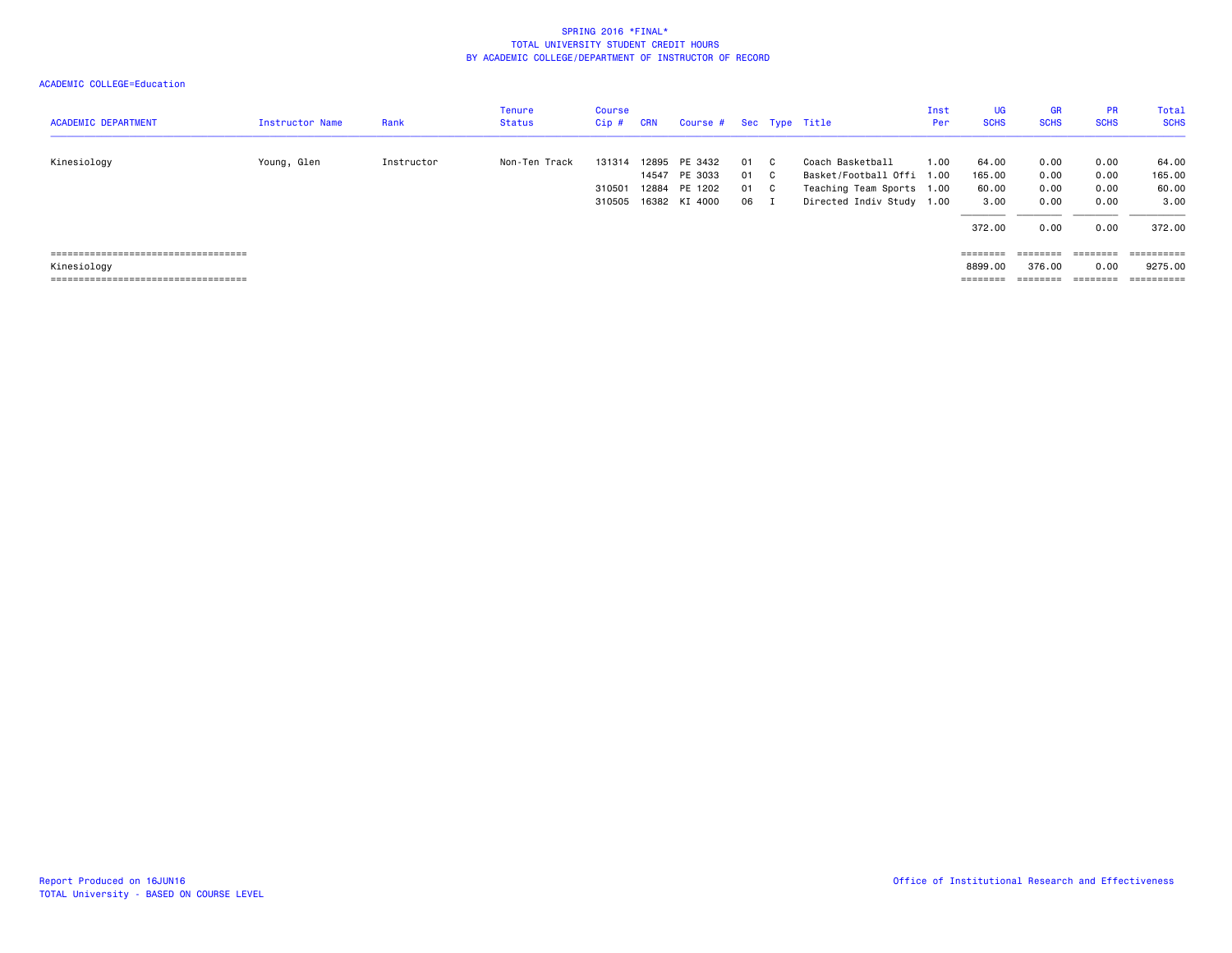|                            |                                |                             | <b>Tenure</b>  | <b>Course</b> |                       |                      |          |                              |                                           | Inst         | <b>UG</b>      | <b>GR</b>    | <b>PR</b>    | Total          |
|----------------------------|--------------------------------|-----------------------------|----------------|---------------|-----------------------|----------------------|----------|------------------------------|-------------------------------------------|--------------|----------------|--------------|--------------|----------------|
| <b>ACADEMIC DEPARTMENT</b> | <b>Instructor Name</b>         | Rank                        | <b>Status</b>  | Cip#          | <b>CRN</b>            | Course #             |          |                              | Sec Type Title                            | Per          | <b>SCHS</b>    | <b>SCHS</b>  | <b>SCHS</b>  | <b>SCHS</b>    |
| Music                      |                                | Associate Professor Tenured |                |               | 131312 12851          | MUE 3212             | 01       | L                            | Brass Methods                             | 1.00         | 14.00          | 0.00         | 0.00         | 14.00          |
|                            | Aarhus, Craig                  |                             |                |               | 500903 12739          | MU 2531              | 01       | E                            | Concert Band                              | 1.00         | 47.00          | 0.00         | 0.00         | 47.00          |
|                            |                                |                             |                |               | 12740                 | MU 2531              | 02       | E                            | Concert Band                              | 1.00         | 61.00          | 0.00         | 0.00         | 61.00          |
|                            |                                |                             |                |               |                       |                      |          |                              |                                           |              | 122.00         | 0.00         | 0.00         | 122.00         |
|                            |                                |                             |                |               |                       |                      |          |                              |                                           |              |                |              |              |                |
|                            | Baker, Jason                   | Associate Professor Tenured |                |               | 131312 12741<br>12852 | MU 2551<br>MUE 3242  | 01<br>01 | E<br>C                       | Percussion Ensemble<br>Percussion Methods | 1.00<br>1.00 | 12.00<br>14.00 | 0.00<br>0.00 | 0.00<br>0.00 | 12.00<br>14.00 |
|                            |                                |                             |                |               | 500903 12797          | MUA 1610             | 01       | E                            | Percussion - Non Maj                      | 1.00         | 3.00           | 0.00         | 0.00         | 3.00           |
|                            |                                |                             |                |               | 12798                 | MUA 1610             | 02       | E                            | Percussion - Majors                       | 1.00         | 9.00           | 0.00         | 0.00         | 9.00           |
|                            |                                |                             |                |               | 12830                 | MUA 2610             | 01       | E                            | Percussion - Non Maj                      | 1.00         | 2.00           | 0.00         | 0.00         | 2.00           |
|                            |                                |                             |                |               | 12831                 | MUA 2610             | 02       | E                            | Percussion - Majors                       | 1.00         | 6.00           | 0.00         | 0.00         | 6.00           |
|                            |                                |                             |                |               | 12848                 | MUA 3610             | 02       | E                            | Percussion - Majors                       | 1.00         | 7.00           | 0.00         | 0.00         | 7.00           |
|                            |                                |                             |                |               | 15207                 | MU 2521              | 01       | C                            | Steel Drum Ensemble                       | 1.00         | 13.00          | 0.00         | 0.00         | 13.00          |
|                            |                                |                             |                |               |                       |                      |          |                              |                                           |              | 66.00          | 0.00         | 0.00         | 66.00          |
|                            | Banks, Jessica                 | Lecturer                    | Non-Ten Track  |               | 500903 12777          | MUA 1110             | 01       | E                            | Flute-Non Majors                          | 1.00         | 2.00           | 0.00         | 0.00         | 2.00           |
|                            |                                |                             |                |               | 12778                 | MUA 1110             | 02       | E                            | Flute-Majors                              | 1.00         | 4.00           | 0.00         | 0.00         | 4.00           |
|                            |                                |                             |                |               | 12811                 | MUA 2110             | 01       | E                            | Flute-Majors                              | 1.00         | 2.00           | 0.00         | 0.00         | 2.00           |
|                            |                                |                             |                |               | 12812                 | MUA 2110             | 02       | E                            | Flute - Non Majors                        | 1.00         | 2.00           | 0.00         | 0.00         | 2.00           |
|                            |                                |                             |                |               | 500904 12720          | MU 1003              | 01       | C                            | Fund of Music Theory                      | 1.00         | 66.00          | 0.00         | 0.00         | 66.00          |
|                            |                                |                             |                |               |                       | 500915 12732 MU 2011 | 01       | E                            | Woodwind Ensembles                        | 1.00         | 7.00           | 0.00         | 0.00         | 7.00           |
|                            |                                |                             |                |               |                       |                      |          |                              |                                           |              | 83.00          | 0.00         | 0.00         | 83.00          |
|                            | Bradley, David                 | Non-Faculty                 | Not Applicable | 500903 12789  |                       | MUA 1410             | 01       | E                            | Horn-Non Majors                           | 1.00         | 3.00           | 0.00         | 0.00         | 3.00           |
|                            |                                |                             |                |               | 12823                 | MUA 2410             | 02       | E                            | Horn - Majors                             | 1.00         | 2.00           | 0.00         | 0.00         | 2.00           |
|                            |                                |                             |                |               |                       |                      |          |                              |                                           |              | 5.00           | 0.00         | 0.00         | 5.00           |
|                            |                                |                             |                |               |                       |                      |          |                              |                                           |              |                |              |              |                |
|                            | Brown, Michael R.              | Professor                   | Tenured        | 131312        | 13904                 | MU 1123              | 501 C    |                              | American Music App.                       | 1.00         | 72.00          | 0.00         | 0.00         | 72.00          |
|                            |                                |                             |                | 500901        | 12723                 | MU 1113              | 02       | C                            | His & Apprec Of Musi                      | 1.00         | 972.00         | 0.00         | 0.00         | 972.00         |
|                            |                                |                             |                |               |                       | 500903 12756 MU 2951 | 01       | Q                            | Philharmonia                              | 1.00         | 11.00          | 0.00         | 0.00         | 11.00          |
|                            |                                |                             |                |               |                       |                      |          |                              |                                           |              | 1055.00        | 0.00         | 0.00         | 1055.00        |
|                            | Damm, Robert                   | Professor                   | Tenured        |               | 050201 10004          | AAS 1103             | 01       | C                            | African American Mus                      | 1.00         | 45.00          | 0.00         | 0.00         | 45.00          |
|                            |                                |                             |                |               | 14129                 | AAS 1103             | 02       | C                            | African American Mus                      | 1.00         | 51.00          | 0.00         | 0.00         | 51.00          |
|                            |                                |                             |                |               | 131312 13905          | MUE 4886             | 501 F    |                              | Stu Teach Music Ed                        | 1.00         | 12.00          | 0.00         | 0.00         | 12.00          |
|                            |                                |                             |                |               | 13906                 | MUE 4896             | 501 F    |                              | Stu Teach Music Ed                        | 1.00         | 12.00          | 0.00         | 0.00         | 12.00          |
|                            |                                |                             |                | 500901        | 12721                 | MU 1103              | 01       | C                            | African-Amer Music                        | 1.00         | 30.00          | 0.00         | 0.00         | 30.00          |
|                            |                                |                             |                |               | 14127<br>15529        | MU 1103<br>MU 4000   | 02<br>02 | $\mathbf{C}$<br>$\mathbf{I}$ | African-Amer Music                        | 1.00         | 27.00<br>1.00  | 0.00<br>0.00 | 0.00<br>0.00 | 27.00          |
|                            |                                |                             |                |               |                       |                      |          |                              | Directed Indiv Study 1.00                 |              |                |              |              | 1.00           |
|                            |                                |                             |                |               |                       |                      |          |                              |                                           |              | 178.00         | 0.00         | 0.00         | 178.00         |
|                            | Edwards-Henry, Jacqu Professor |                             | Tenured        | 500901        | 16168                 | MU 4000              | 06       | I                            | Directed Indiv Study                      | 1.00         | 2.00           | 0.00         | 0.00         | 2.00           |
|                            |                                |                             |                |               | 16169                 | MU 4000              | 07       | $\mathbf{I}$                 | Directed Indiv Study                      | 1.00         | 2.00           | 0.00         | 0.00         | 2.00           |
|                            |                                |                             |                | 500903        | 12766                 | MUA 1010             | 04       | E                            | Piano - Majors                            | 1.00         | 8.00           | 0.00         | 0.00         | 8.00           |
|                            |                                |                             |                |               | 12834                 | MUA 3010             | 04       | E                            | Piano - Majors                            | 1.00         | 1.00           | 0.00         | 0.00         | 1.00           |
|                            |                                |                             |                |               | 500907 12735          | MU 2121              | 01       | L                            | Music Majors Piano I 1.00                 |              | 11.00          | 0.00         | 0.00         | 11.00          |
|                            |                                |                             |                |               | 12736                 | MU 2121              | 02       | L                            | Music Majors Piano I 1.00                 |              | 11.00          | 0.00         | 0.00         | 11.00          |
|                            |                                |                             |                |               | 12758                 | MU 3121              | 02       | L                            | Piano Class                               | 1.00         | 6.00           | 0.00         | 0.00         | 6.00           |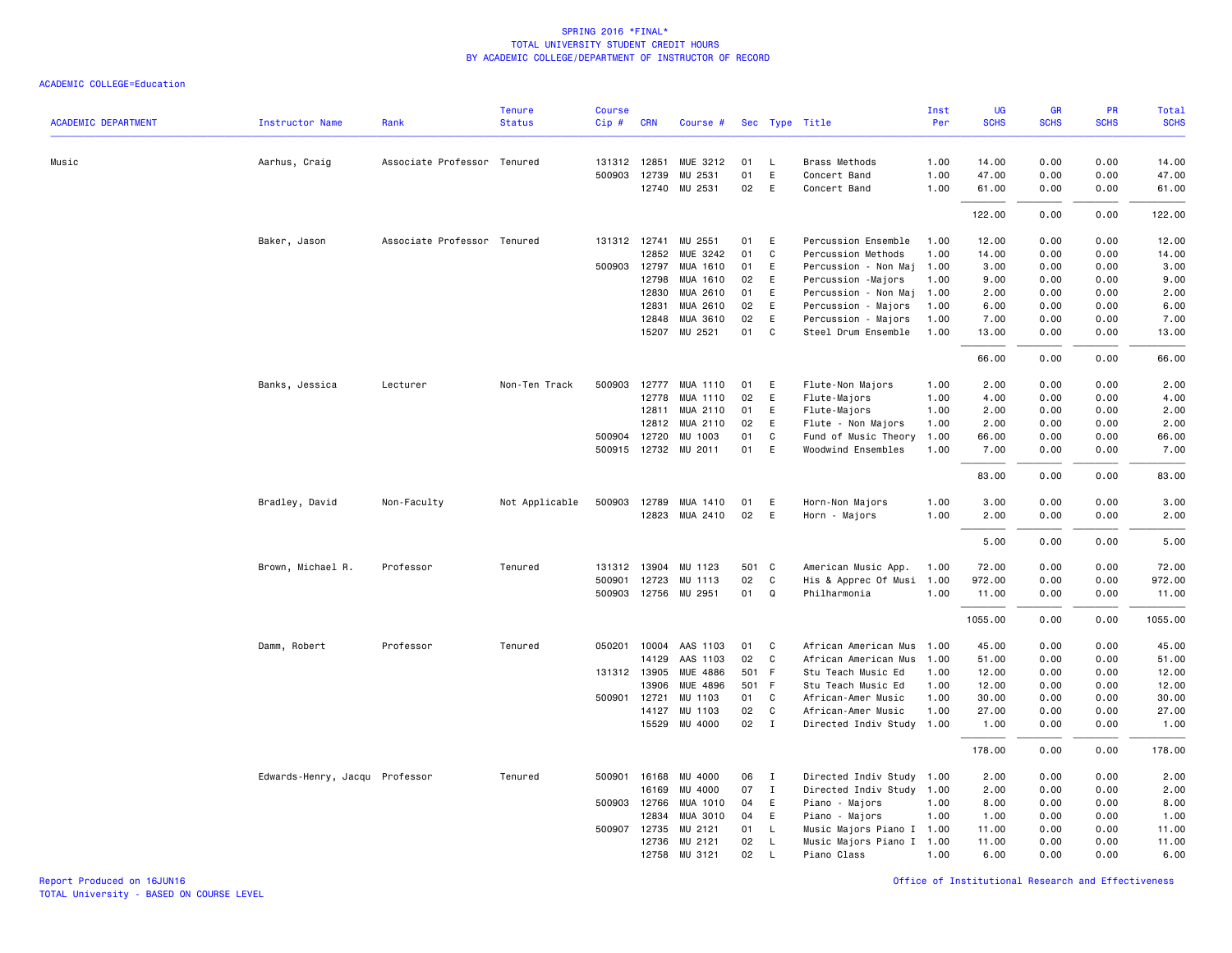|                            |                                |                             | <b>Tenure</b>  | <b>Course</b> |              |                            |          |                |                                        | Inst         | <b>UG</b>    | <b>GR</b>    | <b>PR</b>    | Total        |
|----------------------------|--------------------------------|-----------------------------|----------------|---------------|--------------|----------------------------|----------|----------------|----------------------------------------|--------------|--------------|--------------|--------------|--------------|
| <b>ACADEMIC DEPARTMENT</b> | <b>Instructor Name</b>         | Rank                        | <b>Status</b>  | Cip#          | <b>CRN</b>   | Course #                   |          |                | Sec Type Title                         | Per          | <b>SCHS</b>  | <b>SCHS</b>  | <b>SCHS</b>  | <b>SCHS</b>  |
| Music                      | Edwards-Henry, Jacqu Professor |                             | Tenured        |               |              | 500907 12759 MU 3122       | 01       | $\mathsf{L}$   | Funct Skills Piano I 1.00              |              | 12.00        | 0.00         | 0.00         | 12.00        |
|                            |                                |                             |                |               |              | 14132 MU 2121              | 03       | $\mathsf{L}$   | Music Majors Piano I 1.00              |              | 9.00         | 0.00         | 0.00         | 9.00         |
|                            |                                |                             |                |               |              |                            |          |                |                                        |              | 62.00        | 0.00         | 0.00         | 62.00        |
|                            | Falcone, Sheri                 | Instructor                  | Non-Ten Track  | 500903        | 12781        | MUA 1210                   | 01       | E              | Saxophone- Non Major                   | 1.00         | 3.00         | 0.00         | 0.00         | 3.00         |
|                            |                                |                             |                |               | 12782        | MUA 1210                   | 02       | E              | Saxophone-Majors                       | 1.00         | 18.00        | 0.00         | 0.00         | 18.00        |
|                            |                                |                             |                |               | 12784        | MUA 1250                   | 02       | E              | Oboe - Majors                          | 1.00         | 2.00         | 0.00         | 0.00         | 2.00         |
|                            |                                |                             |                |               | 12786        | MUA 1310                   | 02       | E              | Bassoon - Majors                       | 1.00         | 2.00         | 0.00         | 0.00         | 2.00         |
|                            |                                |                             |                |               | 12814        | MUA 2150                   | 02       | E              | Clarinet - Majors                      | 1.00         | 6.00         | 0.00         | 0.00         | 6.00         |
|                            |                                |                             |                |               |              | 12816 MUA 2210             | 02       | E              | Saxophone - Majors                     | 1.00         | 2.00         | 0.00         | 0.00         | 2.00         |
|                            |                                |                             |                |               | 12840        | MUA 3210                   | 02       | E              | Saxophone - Majors                     | 1.00         | 4.00         | 0.00         | 0.00         | 4.00         |
|                            |                                |                             |                |               | 12841        | MUA 3250                   | 02       | E              | Oboe - Majors                          | 1.00         | 2.00         | 0.00         | 0.00         | 2.00         |
|                            |                                |                             |                |               | 500915 12733 | MU 2011                    | 02       | E              | Woodwind Ensembles                     | 1.00         | 6.00         | 0.00         | 0.00         | 6.00         |
|                            |                                |                             |                |               |              | 12734 MU 2011              | 03       | E              | Woodwind Ensembles                     | 1.00         | 11.00        | 0.00         | 0.00         | 11.00        |
|                            |                                |                             |                |               |              |                            |          |                |                                        |              | 56.00        | 0.00         | 0.00         | 56.00        |
|                            | Fontaine, Jeanette             | Lecturer                    | Non-Ten Track  |               |              | 500903 12775 MUA 1050      | 05       | E              | Voice - Majors                         | 0.50         | 3.00         | 0.00         | 0.00         | 3.00         |
|                            |                                |                             |                |               | 12807        | MUA 2050                   | 02       | E              | Voice - Non-majors                     | 0.50         | 3.00         | 0.00         | 0.00         | 3.00         |
|                            |                                |                             |                |               | 12809        | MUA 2050                   | 05       | E              | Voice - Majors                         | 0.50         | 4.00         | 0.00         | 0.00         | 4.00         |
|                            |                                |                             |                |               | 12836        | MUA 3050                   | 05       | E              | Voice - Majors                         | 0.50         | 4.00         | 0.00         | 0.00         | 4.00         |
|                            |                                |                             |                |               |              |                            |          |                |                                        |              | 14.00        | 0.00         | 0.00         | 14.00        |
|                            | Hause, Barry                   | Lecturer                    | Non-Ten Track  |               |              | 500902 14711 MU 1133       | 501 C    |                | The History of Rock                    | 1.00         | 84.00        | 0.00         | 0.00         | 84.00        |
|                            |                                |                             |                |               |              | 500903 12801 MUA 1710      | 01       | Q              | Guitar - Non Majors                    | 1.00         | 28.00        | 0.00         | 0.00         | 28.00        |
|                            |                                |                             |                |               |              |                            |          |                |                                        |              | 112.00       | 0.00         | 0.00         | 112.00       |
|                            | Human, Richard                 | Associate Professor Tenured |                |               | 131312 12751 | MU 2851                    | 04       | E              | Brass Ensemble                         | 1.00         | 5.00         | 0.00         | 0.00         | 5.00         |
|                            |                                |                             |                |               | 500901 12722 | MU 1113                    | 01       | C              | His & Apprec Of Musi                   | 1.00         | 192.00       | 0.00         | 0.00         | 192.00       |
|                            |                                |                             |                |               | 14713        | MU 2990                    | 01       | C              | Special Topic In MU                    | 1.00         | 18.00        | 0.00         | 0.00         | 18.00        |
|                            |                                |                             |                |               | 15042        | MU 2990                    | 02       | C              | Special Topic In MU                    | 1.00         | 13.00        | 0.00         | 0.00         | 13.00        |
|                            |                                |                             |                |               | 500903 12791 | MUA 1450                   | 01       | E              | Trombone - Non Major                   | 1.00         | 2.00         | 0.00         | 0.00         | 2.00         |
|                            |                                |                             |                |               | 12792        | MUA 1450                   | 02       | E              | Trombone - Majors                      | 1.00         | 4.00         | 0.00         | 0.00         | 4.00         |
|                            |                                |                             |                |               | 12796        | MUA 1550                   | 02       | E              | Tuba - Majors                          | 1.00         | 2.00         | 0.00         | 0.00         | 2.00         |
|                            |                                |                             |                |               | 12827        | MUA 2510<br>12845 MUA 3450 | 02<br>02 | E<br>E         | Euphonium- Majors<br>Trombone - Majors | 1.00<br>1.00 | 2.00<br>4.00 | 0.00<br>0.00 | 0.00<br>0.00 | 2.00<br>4.00 |
|                            |                                |                             |                |               |              |                            |          |                |                                        |              | 242.00       | 0.00         | 0.00         | 242.00       |
|                            | Infanger, Peter                | Non-Faculty                 | Not Applicable |               |              | 131312 12745 MU 2611       | 02       | E              | Concert Choir                          | 0.50         | 25.50        | 0.00         | 0.00         | 25.50        |
|                            |                                |                             |                |               |              | 500903 12771 MUA 1050      | 01       | E              | Voice - Non-majors                     | 0.50         | 6.50         | 0.00         | 0.00         | 6.50         |
|                            |                                |                             |                |               |              |                            |          |                |                                        |              | 32.00        | 0.00         | 0.00         | 32.00        |
|                            | Jackson, Terrell               | Non-Faculty                 | Not Applicable |               |              | 500907 14134 MUA 1031      | 02       | $\blacksquare$ | Piano for Non-Music                    | 1.00         | 10.00        | 0.00         | 0.00         | 10.00        |
|                            |                                |                             |                |               |              |                            |          |                |                                        |              | 10.00        | 0.00         | 0.00         | 10.00        |
|                            | Jenkins, Thomas                | Non-Faculty                 | Not Applicable |               |              | 500907 14137 MUA 1020      | 02       | E              | Piano Lessons                          | 1.00         | 6.00         | 0.00         | 0.00         | 6.00         |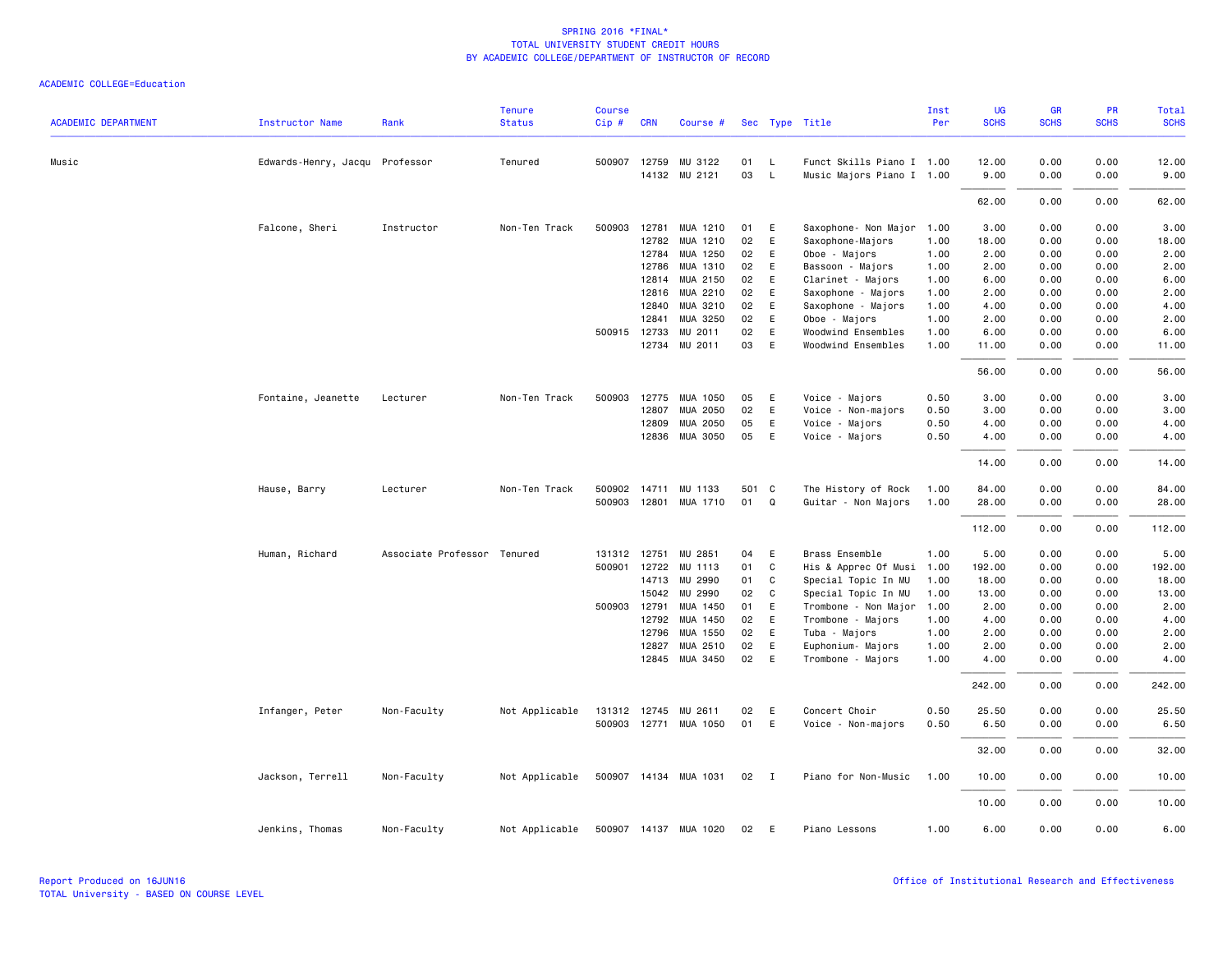| <b>ACADEMIC DEPARTMENT</b> | Instructor Name     | Rank                          | <b>Tenure</b><br><b>Status</b> | <b>Course</b><br>Cip# | <b>CRN</b>   | Course #              |          |                          | Sec Type Title            | Inst<br>Per | <b>UG</b><br><b>SCHS</b> | <b>GR</b><br><b>SCHS</b> | PR<br><b>SCHS</b> | Total<br><b>SCHS</b> |
|----------------------------|---------------------|-------------------------------|--------------------------------|-----------------------|--------------|-----------------------|----------|--------------------------|---------------------------|-------------|--------------------------|--------------------------|-------------------|----------------------|
|                            |                     |                               |                                |                       |              |                       |          |                          |                           |             |                          |                          |                   |                      |
|                            |                     |                               |                                |                       |              |                       |          |                          |                           |             | 6.00                     | 0.00                     | 0.00              | 6.00                 |
| Music                      | Jordan, Christopher | Lecturer                      | Non-Ten Track                  | 500903                | 12772        | MUA 1050              | 02       | E                        | Voice - Non-majors        | 0.50        | 7.00                     | 0.00                     | 0.00              | 7.00                 |
|                            |                     |                               |                                |                       | 14126        | MUA 2050              | 03       | E                        | Voice-Majors              | 0.50        | 3.00                     | 0.00                     | 0.00              | 3.00                 |
|                            |                     |                               |                                |                       |              | 14712 MUA 1050        | 08       | E                        | Voice                     | 0.50        | 11.50                    | 0.00                     | 0.00              | 11.50                |
|                            |                     |                               |                                |                       |              |                       |          |                          |                           |             | 21.50                    | 0.00                     | 0.00              | 21.50                |
|                            | Kirkland, Anthony   | Assistant Professor Ten Track |                                | 131312 12748          |              | MU 2851               | 01       | E                        | Brass Ensemble            | 1.00        | 5.00                     | 0.00                     | 0.00              | 5.00                 |
|                            |                     |                               |                                |                       | 12853        | MUE 3262              | 01       | $\mathsf{B}$             | Instrumental Methods      | 1.00        | 6.00                     | 0.00                     | 0.00              | 6.00                 |
|                            |                     |                               |                                | 500901                | 16247        | MU 4000               | 501 I    |                          | Directed Indiv Study      | 1.00        | 2.00                     | 0.00                     | 0.00              | 2.00                 |
|                            |                     |                               |                                | 500903 12788          |              | MUA 1350              | 02       | E                        | Trumpet - Majors          | 1.00        | 4.00                     | 0.00                     | 0.00              | 4.00                 |
|                            |                     |                               |                                |                       | 12822        | MUA 2350              | 02       | E                        | Trumpet - Majors          | 1.00        | 5.00                     | 0.00                     | 0.00              | 5.00                 |
|                            |                     |                               |                                |                       | 12843        | MUA 3350              | 02<br>01 | E                        | Trumpet - Majors          | 1.00        | 7.00                     | 0.00                     | 0.00              | 7.00                 |
|                            |                     |                               |                                |                       | 14130        | MU 1010               |          | E                        | Recital Hour              | 1.00        | 0.00                     | 0.00                     | 0.00              | 0.00                 |
|                            |                     |                               |                                |                       |              |                       |          |                          |                           |             | 29.00                    | 0.00                     | 0.00              | 29.00                |
|                            | Kopetz, Catherine   | Lecturer                      | Non-Ten Track                  |                       | 131312 12744 | MU 2611               | 01       | E                        | Concert Choir             | 0.50        | 43.50                    | 0.00                     | 0.00              | 43.50                |
|                            |                     |                               |                                |                       | 12854        | MUE 4873              | 01       | - S                      | Prof Sem Mus Ed           | 1.00        | 24.00                    | 0.00                     | 0.00              | 24.00                |
|                            |                     |                               |                                |                       |              | 500907 14136 MUA 1020 | 01       | E                        | Piano Lessons             | 1.00        | 9.00                     | 0.00                     | 0.00              | 9.00                 |
|                            |                     |                               |                                |                       |              |                       |          |                          |                           |             | 76.50                    | 0.00                     | 0.00              | 76.50                |
|                            | Lance, Elva         | Instructor                    | Non-Ten Track                  |                       | 131312 12855 | MUE 4886              | 01       | $-F$                     | Stu Teach Music Ed        | 0.50        | 18.00                    | 0.00                     | 0.00              | 18.00                |
|                            |                     |                               |                                |                       | 12856        | MUE 4896              | 01       | F                        | Stu Teach Music Ed        | 0.50        | 18.00                    | 0.00                     | 0.00              | 18.00                |
|                            |                     |                               |                                |                       |              | 500915 12743 MU 2571  | 01       | E                        | Wind Ensemble             | 1.00        | 64.00                    | 0.00                     | 0.00              | 64.00                |
|                            |                     |                               |                                |                       |              |                       |          |                          |                           |             | 100.00                   | 0.00                     | 0.00              | 100.00               |
|                            | Landis, Ryan        | Lecturer                      | Non-Ten Track                  | 500901 12731          |              | MU 1521               | 01       | $\mathsf{L}$             | Ear Training II           | 0.50        | 9.50                     | 0.00                     | 0.00              | 9.50                 |
|                            |                     |                               |                                |                       | 16427        | MU 1521               | 02       | $\overline{\phantom{a}}$ | Ear Training II           | 1.00        | 17.00                    | 0.00                     | 0.00              | 17.00                |
|                            |                     |                               |                                | 500903                | 12773        | MUA 1050              | 03       | E                        | Voice - Non-majors        | 0.50        | 6.50                     | 0.00                     | 0.00              | 6.50                 |
|                            |                     |                               |                                |                       | 12776        | MUA 1050              | 06       | E                        | Voice- Majors             | 0.50        | 5.50                     | 0.00                     | 0.00              | 5.50                 |
|                            |                     |                               |                                |                       | 12810        | MUA 2050              | 06       | E                        | Voice - Majors            | 0.50        | 6.00                     | 0.00                     | 0.00              | 6.00                 |
|                            |                     |                               |                                |                       | 12837        | MUA 3050              | 06       | E                        | Voice - Majors            | 0.50        | 1.00                     | 0.00                     | 0.00              | 1.00                 |
|                            |                     |                               |                                |                       |              |                       |          |                          |                           |             | 45.50                    | 0.00                     | 0.00              | 45.50                |
|                            | Murphy, Karen       | Instructor                    | Non-Ten Track                  |                       |              | 500907 12757 MU 3121  | 01       | $\mathsf{L}$             | Piano Class               | 1.00        | 6.00                     | 0.00                     | 0.00              | 6.00                 |
|                            |                     |                               |                                |                       |              |                       |          |                          |                           |             | 6.00                     | 0.00                     | 0.00              | 6.00                 |
|                            | Packwood, Gary      | Associate Professor Tenured   |                                |                       | 131312 12744 | MU 2611               | 01       | E                        | Concert Choir             | 0.50        | 43.50                    | 0.00                     | 0.00              | 43.50                |
|                            |                     |                               |                                |                       | 12745        | MU 2611               | 02       | E                        | Concert Choir             | 0.50        | 25.50                    | 0.00                     | 0.00              | 25.50                |
|                            |                     |                               |                                |                       | 12855        | MUE 4886              | 01       | - F                      | Stu Teach Music Ed        | 0.50        | 18.00                    | 0.00                     | 0.00              | 18.00                |
|                            |                     |                               |                                |                       | 12856        | MUE 4896              | 01       | - F                      | Stu Teach Music Ed        | 0.50        | 18.00                    | 0.00                     | 0.00              | 18.00                |
|                            |                     |                               |                                | 500903 12746          |              | MU 2731               | 01       | E                        | Chamber Singers           | 1.00        | 63.00                    | 0.00                     | 0.00              | 63.00                |
|                            |                     |                               |                                | 500906                | 12761        | MU 3442               | 01       | C.                       | Advanced Conducting       | 0.50        | 13.00                    | 0.00                     | 0.00              | 13.00                |
|                            |                     |                               |                                |                       |              |                       |          |                          |                           |             | 181.00                   | 0.00                     | 0.00              | 181.00               |
|                            | Patilla, Carol      | Lecturer                      | Non-Ten Track                  |                       |              | 500901 13903 MU 1113  | 501 C    |                          | His & Apprec Of Musi 1.00 |             | 39.00                    | 0.00                     | 0.00              | 39.00                |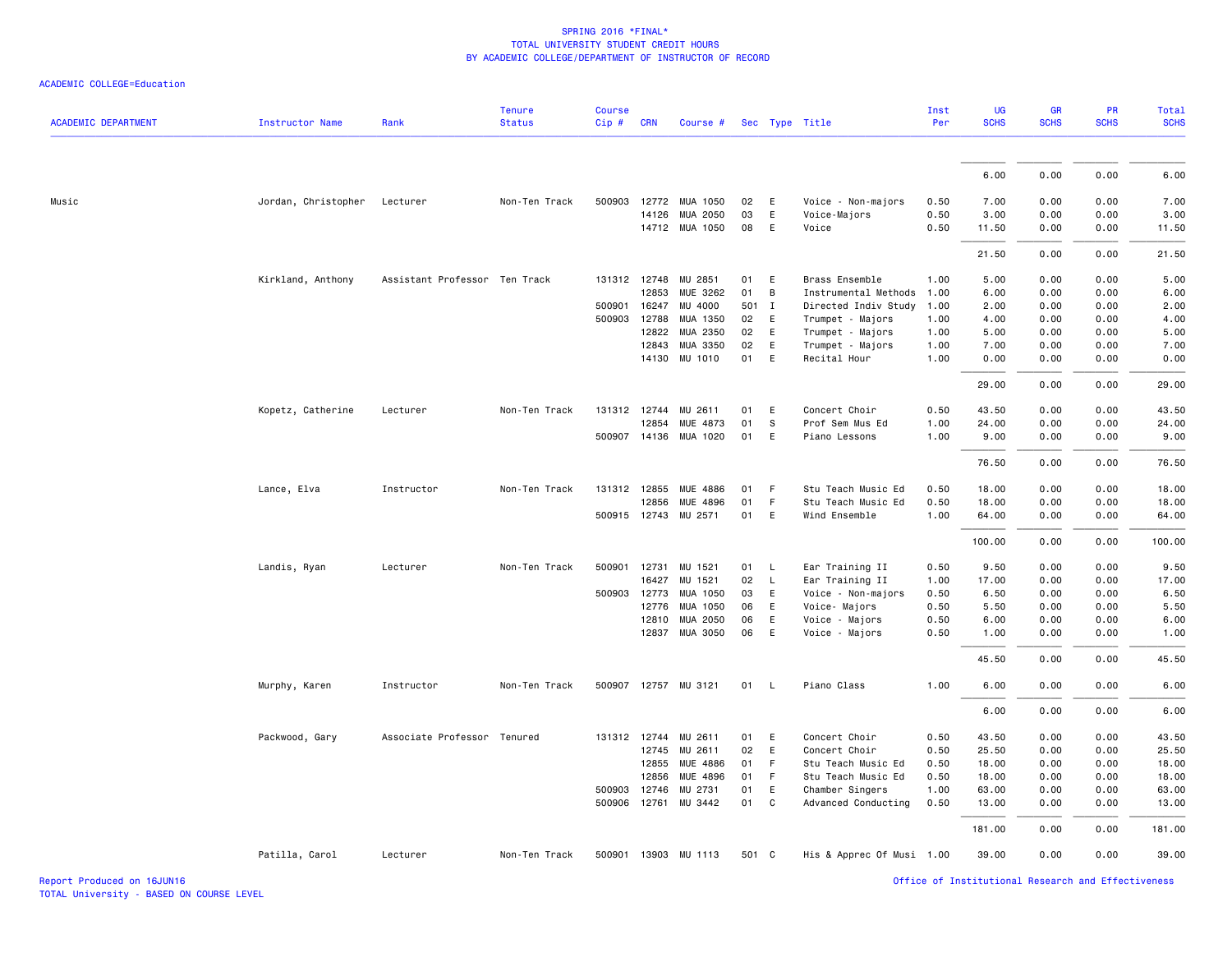| <b>ACADEMIC DEPARTMENT</b> | <b>Instructor Name</b> | Rank                          | <b>Tenure</b><br><b>Status</b> | <b>Course</b><br>Cip# | <b>CRN</b> | Course #              |                   |              | Sec Type Title       | Inst<br>Per | <b>UG</b><br><b>SCHS</b> | GR<br><b>SCHS</b> | PR<br><b>SCHS</b> | Total<br><b>SCHS</b> |
|----------------------------|------------------------|-------------------------------|--------------------------------|-----------------------|------------|-----------------------|-------------------|--------------|----------------------|-------------|--------------------------|-------------------|-------------------|----------------------|
| Music                      | Patilla, Carol         | Lecturer                      | Non-Ten Track                  |                       |            | 500907 14133 MUA 1031 | 01                | $\mathbf{I}$ | Piano for Non-Music  | 1.00        | 26.00                    | 0.00              | 0.00              | 26.00                |
|                            |                        |                               |                                |                       |            |                       |                   |              |                      |             | 65.00                    | 0.00              | 0.00              | 65.00                |
|                            | Patilla, Michael       | Associate Professor Tenured   |                                | 500902 14131          |            | MU 1133               | 01                | C            | The History of Rock  | 1.00        | 195.00                   | 0.00              | 0.00              | 195.00               |
|                            |                        |                               |                                | 500903                | 12738      | MU 2411               | 01                | Q            | Guitar Ensemble      | 1.00        | 7.00                     | 0.00              | 0.00              | 7.00                 |
|                            |                        |                               |                                |                       | 12802      | MUA 1710              | 02                | Q            | Guitar- Majors       | 1.00        | 8.00                     | 0.00              | 0.00              | 8.00                 |
|                            |                        |                               |                                |                       | 12832      | MUA 2710              | 01                | Q            | Guitar - Major       | 1.00        | 6.00                     | 0.00              | 0.00              | 6.00                 |
|                            |                        |                               |                                |                       | 12849      | MUA 3710              | 02                | Q            | Guitar- Majors       | 1.00        | 2.00                     | 0.00              | 0.00              | 2.00                 |
|                            |                        |                               |                                |                       |            |                       |                   |              |                      |             | 218.00                   | 0.00              | 0.00              | 218.00               |
|                            | Phillips, Shandy       | Non-Faculty                   | Not Applicable                 |                       |            | 500903 12799 MUA 1650 | 01                | E            | Strings Majors       | 1.00        | 4.00                     | 0.00              | 0.00              | 4.00                 |
|                            |                        |                               |                                |                       |            | 12800 MUA 1650        | 02                | E            | Strings Non Majors   | 1.00        | 3,00                     | 0.00              | 0.00              | 3.00                 |
|                            |                        |                               |                                |                       |            |                       |                   |              |                      |             | 7.00                     | 0.00              | 0.00              | 7.00                 |
|                            | Prickett, Amy          | Non-Faculty                   | Not Applicable                 |                       |            | 500903 14115 MUA 1050 | 07                | E            | Voice-Non Majors     | 0.50        | 6.00                     | 0.00              | 0.00              | 6.00                 |
|                            |                        |                               |                                |                       |            |                       |                   |              |                      |             | 6.00                     | 0.00              | 0.00              | 6.00                 |
|                            | Ross, Ryan             | Assistant Professor Ten Track |                                | 500901                | 12726      | MU 1113               | H <sub>01</sub> C |              | Honors His & Apprec  | 1.00        | 87.00                    | 0.00              | 0.00              | 87.00                |
|                            |                        |                               |                                | 500902                | 12728      | MU 1162               | 01                | C            | Music History I      | 1.00        | 24.00                    | 0.00              | 0.00              | 24.00                |
|                            |                        |                               |                                |                       |            | 12737 MU 2323         | 01                | C            | Music History III    | 1.00        | 48.00                    | 0.00              | 0.00              | 48.00                |
|                            |                        |                               |                                |                       |            |                       |                   |              |                      |             |                          |                   |                   |                      |
|                            |                        |                               |                                |                       |            |                       |                   |              |                      |             | 159.00                   | 0.00              | 0.00              | 159.00               |
|                            | Sebba, Rosangela       | Professor                     | Tenured                        | 500901                | 12731      | MU 1521               | 01                | L            | Ear Training II      | 0.50        | 9.50                     | 0.00              | 0.00              | 9.50                 |
|                            |                        |                               |                                | 500902                | 12730      | MU 1413               | 01                | C            | Music Theory II      | 1.00        | 108.00                   | 0.00              | 0.00              | 108.00               |
|                            |                        |                               |                                | 500903                | 12767      | MUA 1010              | 05                | E            | Piano - Majors       | 1.00        | 7.00                     | 0.00              | 0.00              | 7.00                 |
|                            |                        |                               |                                |                       | 12805      | MUA 2010              | 05                | E            | Piano - Majors       | 1.00        | 2.00                     | 0.00              | 0.00              | 2.00                 |
|                            |                        |                               |                                |                       | 12833      | MUA 3010              | 03                | E            | Piano - Majors       | 1.00        | 2.00                     | 0.00              | 0.00              | 2.00                 |
|                            |                        |                               |                                |                       |            |                       |                   |              |                      |             | 128.50                   | 0.00              | 0.00              | 128.50               |
|                            | Sobaskie, James        | Associate Professor Tenured   |                                | 500901                | 12755      | MU 2921               | 01                | L            | Ear Training IV      | 1.00        | 12.00                    | 0.00              | 0.00              | 12.00                |
|                            |                        |                               |                                |                       | 14057      | MU 4000               | 01                | $\mathbf{I}$ | Directed Indiv Study | 1.00        | 6.00                     | 0.00              | 0.00              | 6.00                 |
|                            |                        |                               |                                |                       | 15786      | MU 4000               | 05                | $\mathbf{I}$ | Directed Indiv Study | 1.00        | 2.00                     | 0.00              | 0.00              | 2.00                 |
|                            |                        |                               |                                | 500902 12747          |            | MU 2813               | 01                | C            | Music Theory IV      | 1.00        | 39.00                    | 0.00              | 0.00              | 39.00                |
|                            |                        |                               |                                |                       |            | 500904 14113 MU 3333  | 01                | C            | Orchestration        | 1.00        | 15.00                    | 0.00              | 0.00              | 15.00                |
|                            |                        |                               |                                |                       |            |                       |                   |              |                      |             | 74.00                    | 0.00              | 0.00              | 74.00                |
|                            | Taylor, Clifton        | Associate Professor Tenured   |                                | 131312 12742          |            | MU 2561               | 01                | E            | Symphonic Band       | 1.00        | 60.00                    | 0.00              | 0.00              | 60.00                |
|                            |                        |                               |                                |                       | 12753      | MU 2911               | 01                | E            | Jazz Ensemble        | 1.00        | 18.00                    | 0.00              | 0.00              | 18.00                |
|                            |                        |                               |                                |                       |            | 500906 12761 MU 3442  | 01                | C            | Advanced Conducting  | 0.50        | 13.00                    | 0.00              | 0.00              | 13.00                |
|                            |                        |                               |                                |                       |            |                       |                   |              |                      |             | 91.00                    | 0.00              | 0.00              | 91.00                |
|                            | Wallace, Katherine     | Non-Faculty                   | Not Applicable                 |                       |            | 500907 14135 MUA 1031 | 03                | $\mathbf{I}$ | Piano for Non-Music  | 1.00        | 4.00                     | 0.00              | 0.00              | 4.00                 |
|                            |                        |                               |                                |                       |            |                       |                   |              |                      |             | 4.00                     | 0.00              | 0.00              | 4.00                 |
|                            | Warfield, Tara         | Assistant Professor Ten Track |                                |                       |            | 500903 12771 MUA 1050 | 01                | E            | Voice - Non-majors   | 0.50        | 6.50                     | 0.00              | 0.00              | 6.50                 |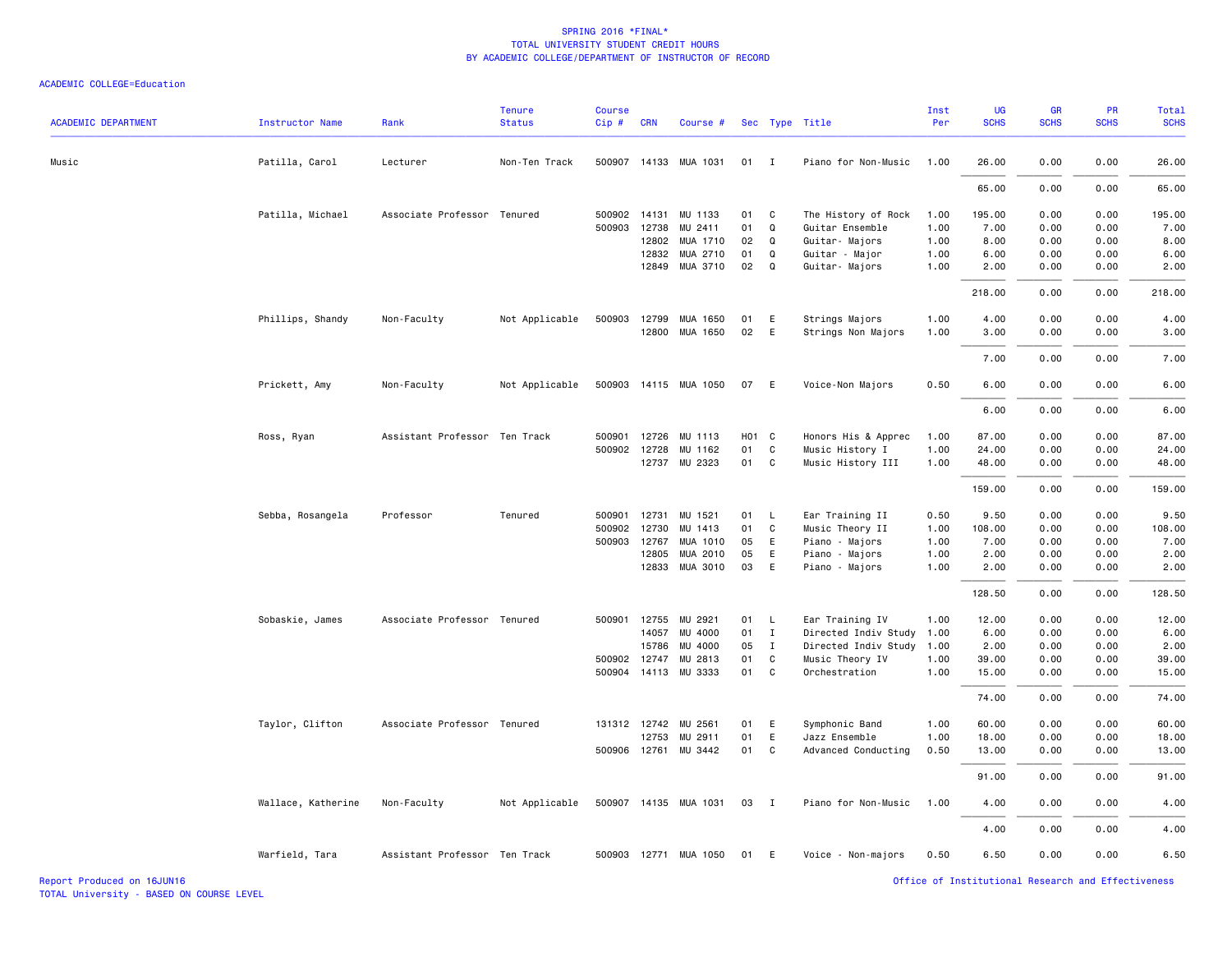|                                       |                        |                               | <b>Tenure</b> | <b>Course</b> |            |                         |      |     |                    | Inst | <b>UG</b>   | <b>GR</b>   | <b>PR</b>   | Total          |
|---------------------------------------|------------------------|-------------------------------|---------------|---------------|------------|-------------------------|------|-----|--------------------|------|-------------|-------------|-------------|----------------|
| <b>ACADEMIC DEPARTMENT</b>            | <b>Instructor Name</b> | Rank                          | <b>Status</b> | Cip#          | <b>CRN</b> | Course # Sec Type Title |      |     |                    | Per  | <b>SCHS</b> | <b>SCHS</b> | <b>SCHS</b> | <b>SCHS</b>    |
| Music                                 | Warfield, Tara         | Assistant Professor Ten Track |               | 500903        |            | 12772 MUA 1050          | 02   | - E | Voice - Non-majors | 0.50 | 7.00        | 0.00        | 0.00        | 7.00           |
|                                       |                        |                               |               |               |            | 12773 MUA 1050          | 03   | E   | Voice - Non-majors | 0.50 | 6.50        | 0.00        | 0.00        | 6.50           |
|                                       |                        |                               |               |               |            | 12774 MUA 1050          | 04   | E   | Voice - Majors     | 1.00 | 8.00        | 0.00        | 0.00        | 8.00           |
|                                       |                        |                               |               |               |            | 12775 MUA 1050          | 05   | E   | Voice - Majors     | 0.50 | 3.00        | 0.00        | 0.00        | 3.00           |
|                                       |                        |                               |               |               |            | 12776 MUA 1050          | 06   | E   | Voice-Majors       | 0.50 | 5.50        | 0.00        | 0.00        | 5.50           |
|                                       |                        |                               |               |               |            | 12806 MUA 2050          | 01   | E   | Voice - Non-majors | 1.00 | 1.00        | 0.00        | 0.00        | 1.00           |
|                                       |                        |                               |               |               | 12807      | MUA 2050                | 02   | E   | Voice - Non-majors | 0.50 | 3.00        | 0.00        | 0.00        | 3.00           |
|                                       |                        |                               |               |               |            | 12808 MUA 2050          | 04   | E   | Voice - Majors     | 1.00 | 6.00        | 0.00        | 0.00        | 6.00           |
|                                       |                        |                               |               |               |            | 12809 MUA 2050          | 05   | E   | Voice - Majors     | 0.50 | 4.00        | 0.00        | 0.00        | 4.00           |
|                                       |                        |                               |               |               |            | 12810 MUA 2050          | 06   | E   | Voice - Majors     | 0.50 | 6.00        | 0.00        | 0.00        | 6.00           |
|                                       |                        |                               |               |               |            | 12835 MUA 3050          | 04   | E   | Voice - Majors     | 1.00 | 10.00       | 0.00        | 0.00        | 10.00          |
|                                       |                        |                               |               |               |            | 12836 MUA 3050          | 05   | E   | Voice - Majors     | 0.50 | 4.00        | 0.00        | 0.00        | 4.00           |
|                                       |                        |                               |               |               | 12837      | MUA 3050                | 06   | E   | Voice - Majors     | 0.50 | 1.00        | 0.00        | 0.00        | 1.00           |
|                                       |                        |                               |               |               |            | 14115 MUA 1050          | 07   | E   | Voice-Non Majors   | 0.50 | 6.00        | 0.00        | 0.00        | 6.00           |
|                                       |                        |                               |               |               |            | 14126 MUA 2050          | 03   | E   | Voice-Majors       | 0.50 | 3.00        | 0.00        | 0.00        | 3.00           |
|                                       |                        |                               |               |               |            | 14712 MUA 1050          | 08   | E   | Voice              | 0.50 | 11.50       | 0.00        | 0.00        | 11.50          |
|                                       |                        |                               |               |               |            | 500912 14114 MU 1151    | 01 S |     | Vocal Pedagogy     | 1.00 | 10.00       | 0.00        | 0.00        | 10.00          |
|                                       |                        |                               |               |               |            |                         |      |     |                    |      | 102.00      | 0.00        | 0.00        | 102.00         |
| ===================================== |                        |                               |               |               |            |                         |      |     |                    |      | ========    | ========    |             | $=$ ========== |
| Music                                 |                        |                               |               |               |            |                         |      |     |                    |      | 3357.00     | 0.00        | 0.00        | 3357.00        |
| ===================================== |                        |                               |               |               |            |                         |      |     |                    |      | ========    | ========    | ========    | ==========     |
|                                       |                        |                               |               |               |            |                         |      |     |                    |      |             |             |             |                |
|                                       |                        |                               |               |               |            |                         |      |     |                    |      |             |             |             |                |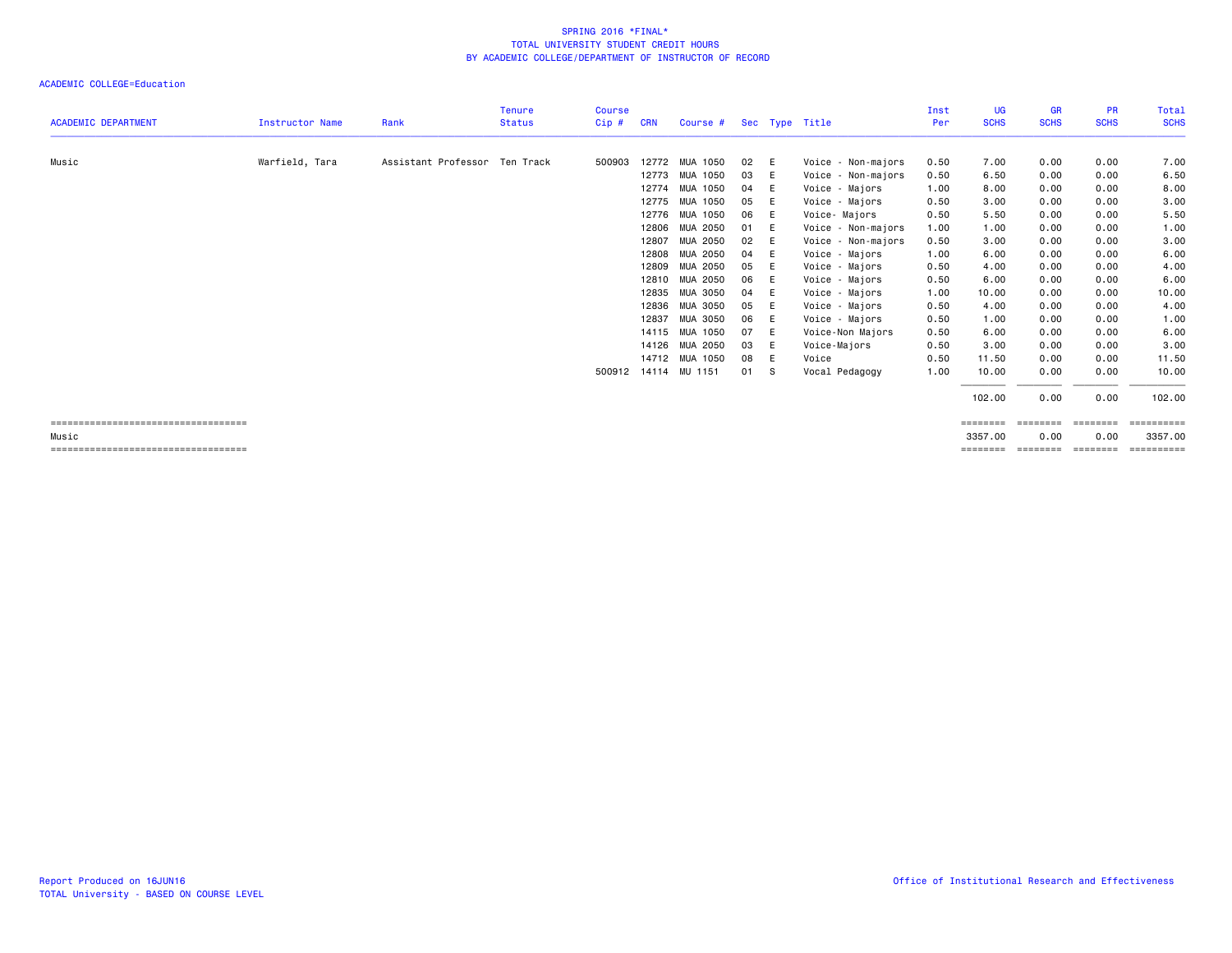| <b>ACADEMIC DEPARTMENT</b> | <b>Instructor Name</b> | Rank                          | <b>Tenure</b><br><b>Status</b> | <b>Course</b><br>Cip# | <b>CRN</b> | Course #              |       |              | Sec Type Title            | Inst<br>Per | <b>UG</b><br><b>SCHS</b> | <b>GR</b><br><b>SCHS</b> | PR<br><b>SCHS</b> | Total<br><b>SCHS</b> |
|----------------------------|------------------------|-------------------------------|--------------------------------|-----------------------|------------|-----------------------|-------|--------------|---------------------------|-------------|--------------------------|--------------------------|-------------------|----------------------|
|                            |                        |                               |                                |                       |            |                       |       |              |                           |             |                          |                          |                   |                      |
| Aerospace Engineering      | Bhatia, Manav          | Assistant Professor Ten Track |                                | 140201                | 15672      | ASE 4990              | 01    | C            | Special Topic In ASE 1.00 |             | 9.00                     | 0.00                     | 0.00              | 9.00                 |
|                            |                        |                               |                                |                       | 15673      | ASE 6990              | 01    | C            | Special Topic In ASE      | 1.00        | 0.00                     | 12.00                    | 0.00              | 12.00                |
|                            |                        |                               |                                |                       |            | 16165 ASE 9000        | 11    | D            | Research/Diss             | 1.00        | 0.00                     | 7.00                     | 0.00              | 7.00                 |
|                            |                        |                               |                                |                       |            |                       |       |              |                           |             | 9.00                     | 19.00                    | 0.00              | 28.00                |
|                            | Bhushan, Shanti        | Assistant Professor Ten Track |                                | 141901                | 12624      | ME 3513               | 01    | C            | Thermodynamics I          | 1.00        | 186.00                   | 0.00                     | 0.00              | 186.00               |
|                            |                        |                               |                                |                       | 15439      | ME 8000               | 02    | D            | Research / Thesis         | 1.00        | 0.00                     | 19.00                    | 0.00              | 19.00                |
|                            |                        |                               |                                |                       | 15458      | ME 9000               | 02    | D            | Research / Diss           | 1.00        | 0.00                     | 3.00                     | 0.00              | 3.00                 |
|                            |                        |                               |                                |                       |            |                       |       |              |                           |             | 186.00                   | 22.00                    | 0.00              | 208.00               |
|                            | Cheng, Yang            | Associate Professor Tenured   |                                |                       |            | 140201 15694 ASE 9000 | 01 D  |              | Research/Diss             | 1.00        | 0.00                     | 7.00                     | 0.00              | 7.00                 |
|                            |                        |                               |                                |                       |            |                       |       |              |                           |             | 0.00                     | 7.00                     | 0.00              | 7.00                 |
|                            | Cinnella, Pasquale     | Professor                     | Tenured                        |                       |            | 141101 11443 EM 3313  | 02 C  |              | Fluid Mechanics           | 1.00        | 105.00                   | 0.00                     | 0.00              | 105.00               |
|                            |                        |                               |                                |                       |            |                       |       |              |                           |             | 105.00                   | 0.00                     | 0.00              | 105.00               |
|                            | Coley, Lorenzo         | Instructor                    | Non-Ten Track                  | 140201                |            | 10357 ASE 4721        | 01    | L.           | Aero Engr Lab II          | 1.00        | 8.00                     | 0.00                     | 0.00              | 8.00                 |
|                            |                        |                               |                                |                       | 10358      | ASE 4721              | 02    | L            | Aero Engr Lab II          | 1.00        | 12.00                    | 0.00                     | 0.00              | 12.00                |
|                            |                        |                               |                                |                       | 10359      | ASE 4721              | 03    | L            | Aero Engr Lab II          | 1.00        | 10.00                    | 0.00                     | 0.00              | 10.00                |
|                            |                        |                               |                                |                       |            | 10360 ASE 4721        | 04    | $\mathsf{L}$ | Aero Engr Lab II          | 1.00        | 12.00                    | 0.00                     | 0.00              | 12.00                |
|                            |                        |                               |                                |                       |            |                       |       |              |                           |             | 42.00                    | 0.00                     | 0.00              | 42.00                |
|                            | Hannigan, Thomas       | Instructor                    | Non-Ten Track                  | 141101                | 11442      | EM 3313               | 01    | C            | Fluid Mechanics           | 1.00        | 168.00                   | 0.00                     | 0.00              | 168.00               |
|                            |                        |                               |                                |                       | 11444      | EM 3313               | 03    | C            | Fluid Mechanics           | 1.00        | 195.00                   | 0.00                     | 0.00              | 195.00               |
|                            |                        |                               |                                |                       |            | 11445 EM 3313         | 04    | C            | Fluid Mechanics           | 1.00        | 138.00                   | 0.00                     | 0.00              | 138.00               |
|                            |                        |                               |                                |                       |            |                       |       |              |                           |             | 501.00                   | 0.00                     | 0.00              | 501.00               |
|                            | Janus, Jonathan        | Associate Professor Tenured   |                                | 140201                | 10348      | ASE 3313              | 01    | C            | Incompress Aerodynam      | 1.00        | 81.00                    | 0.00                     | 0.00              | 81.00                |
|                            |                        |                               |                                |                       | 10351      | ASE 4413              | 01    | C            | Aircraft Propulsion       | 1.00        | 90.00                    | 0.00                     | 0.00              | 90.00                |
|                            |                        |                               |                                |                       | 10366      | ASE 8423              | 01    | C            | Comput Fluid Dyn II       | 1.00        | 0.00                     | 45.00                    | 0.00              | 45.00                |
|                            |                        |                               |                                |                       | 15692      | ASE 8000              | 06    | D            | Research / Thesis         | 1.00        | 0.00                     | 30.00                    | 0.00              | 30.00                |
|                            |                        |                               |                                |                       | 16077      | ASE 8000              | 501 D |              | Research / Thesis         | 1.00        | 0.00                     | 1.00                     | 0.00              | 1.00                 |
|                            |                        |                               |                                |                       | 16078      | ASE 9000              | 501 D |              | Research/Diss             | 1.00        | 0.00                     | 2.00                     | 0.00              | 2.00                 |
|                            |                        |                               |                                |                       |            |                       |       |              |                           |             | 171.00                   | 78.00                    | 0.00              | 249.00               |
|                            | Jha, Ratneshwar        | Professor                     | Tenured                        | 140201                |            | 15696 ASE 9000        | 03    | D            | Research/Diss             | 1.00        | 0.00                     | 17.00                    | 0.00              | 17.00                |
|                            |                        |                               |                                |                       |            |                       |       |              |                           |             | 0.00                     | 17.00                    | 0.00              | 17.00                |
|                            | Koenig, Keith          | Professor                     | Tenured                        | 140201                | 10344      | ASE 1501              | 02    | E            | Design Competition        | 1.00        | 8.00                     | 0.00                     | 0.00              | 8.00                 |
|                            |                        |                               |                                |                       | 10345      | ASE 2013              | 01    | C            | Astro, Propul, Struc 1.00 |             | 195.00                   | 0.00                     | 0.00              | 195.00               |
|                            |                        |                               |                                |                       | 10353      | ASE 4443              | 01    | C            | Spacecraft Propulsio      | 1.00        | 54.00                    | 0.00                     | 0.00              | 54.00                |
|                            |                        |                               |                                |                       | 10355      | ASE 4543              | 01    | C            | Spacecraft Design II 0.50 |             | 22.50                    | 0.00                     | 0.00              | 22.50                |
|                            |                        |                               |                                |                       | 15688      | ASE 8000              | 02    | D            | Research / Thesis         | 1.00        | 0.00                     | 34.00                    | 0.00              | 34.00                |
|                            |                        |                               |                                |                       | 15774      | ASE 6013              | 01    | E            | Directed Project in       | 1.00        | 0.00                     | 3.00                     | 0.00              | 3.00                 |
|                            |                        |                               |                                |                       | 15805      | ASE 7000              | 01    | $\mathbf{I}$ | Directed Indiv Study 1.00 |             | 0.00                     | 6.00                     | 0.00              | 6.00                 |
|                            |                        |                               |                                |                       |            | 15838 ASE 7000        | 02    | $\mathbf{I}$ | Directed Indiv Study 1.00 |             | 0.00                     | 3.00                     | 0.00              | 3.00                 |
|                            |                        |                               |                                |                       |            |                       |       |              |                           |             |                          |                          |                   |                      |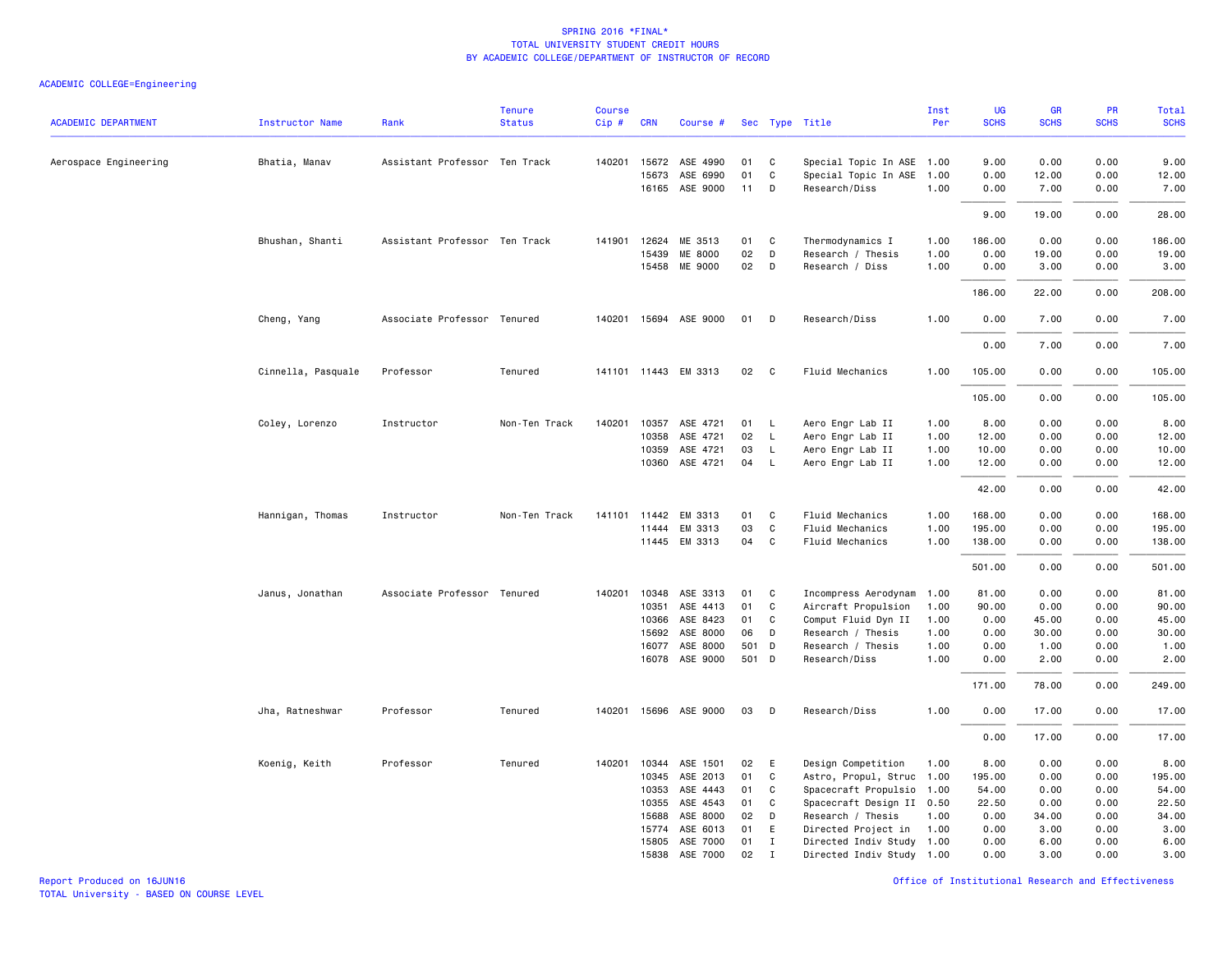| <b>ACADEMIC DEPARTMENT</b> | <b>Instructor Name</b> | Rank                          | <b>Tenure</b><br><b>Status</b> | <b>Course</b><br>Cip# | <b>CRN</b>            | Course #              |             |              | Sec Type Title                                    | Inst<br>Per  | <b>UG</b><br><b>SCHS</b> | <b>GR</b><br><b>SCHS</b> | <b>PR</b><br><b>SCHS</b> | <b>Total</b><br><b>SCHS</b> |
|----------------------------|------------------------|-------------------------------|--------------------------------|-----------------------|-----------------------|-----------------------|-------------|--------------|---------------------------------------------------|--------------|--------------------------|--------------------------|--------------------------|-----------------------------|
| Aerospace Engineering      | Koenig, Keith          | Professor                     | Tenured                        | 140201                |                       | 16411 ASE 7000        | 16          | $\mathbf{I}$ | Directed Indiv Study 1.00                         |              | 0.00                     | 3.00                     | 0.00                     | 3.00                        |
|                            |                        |                               |                                |                       |                       |                       |             |              |                                                   |              | 279.50                   | 49.00                    | 0.00                     | 328.50                      |
|                            | Lacy, Thomas           | Professor                     | Tenured                        | 140201                | 10347                 | ASE 3223              | 01          | C            | Aerospace Structural                              | 1.00         | 135.00                   | 0.00                     | 0.00                     | 135.00                      |
|                            |                        |                               |                                |                       | 15693                 | ASE 8000              | 07          | D            | Research / Thesis                                 | 1.00         | 0.00                     | 12.00                    | 0.00                     | 12.00                       |
|                            |                        |                               |                                |                       | 15697                 | ASE 9000              | 04          | D            | Research/Diss                                     | 1.00         | 0.00                     | 36.00                    | 0.00                     | 36.00                       |
|                            |                        |                               |                                |                       |                       |                       |             |              |                                                   |              | 135.00                   | 48.00                    | 0.00                     | 183.00                      |
|                            | Moore, Timothy         | Instructor                    | Non-Ten Track                  | 141101                | 11430                 | EM 2413               | 04          | C            | Engineering Mech I                                | 1.00         | 132.00                   | 0.00                     | 0.00                     | 132.00                      |
|                            |                        |                               |                                |                       | 11431                 | EM 2413               | 05          | C            | Engineering Mech I                                | 1.00         | 141.00                   | 0.00                     | 0.00                     | 141.00                      |
|                            |                        |                               |                                |                       | 11433                 | EM 2433               | 01          | C            | Engineering Mech II                               | 1.00         | 168.00                   | 0.00                     | 0.00                     | 168.00                      |
|                            |                        |                               |                                |                       | 11434                 | EM 2433               | 02          | C            | Engineering Mech II                               | 1.00         | 189.00                   | 0.00                     | 0.00                     | 189.00                      |
|                            |                        |                               |                                |                       |                       |                       |             |              |                                                   |              | 630.00                   | 0.00                     | 0.00                     | 630.00                      |
|                            | Newman, James          | Professor                     | Tenured                        | 140201                | 15698                 | ASE 9000              | 05          | D            | Research/Diss                                     | 1.00         | 0.00                     | 4.00                     | 0.00                     | 4.00                        |
|                            |                        |                               |                                |                       | 16149                 | ASE 8000              | 10          | D            | Research / Thesis                                 | 1.00         | 0.00                     | 3.00                     | 0.00                     | 3.00                        |
|                            |                        |                               |                                |                       | 16516                 | ASE 7000              | 17          | I            | Directed Indiv Study                              | 1.00         | 0.00                     | 3.00                     | 0.00                     | 3.00                        |
|                            |                        |                               |                                | 141901 14295          | 14666                 | ME 8253<br>ME 8253    | 01<br>501 C | C            | Fatigue in Engin Des<br>Fatigue in Engin Des 1.00 | 1.00         | 0.00<br>0.00             | 87.00<br>21.00           | 0.00<br>0.00             | 87.00<br>21.00              |
|                            |                        |                               |                                |                       |                       |                       |             |              |                                                   |              | 0.00                     | 118.00                   | 0.00                     | 118.00                      |
|                            | Olsen, Gregory         | Instructor                    | Non-Ten Track                  | 140201                | 10349                 | ASE 3823              | 01          | C            | Space Attitude Dynam                              | 1.00         | 48.00                    | 0.00                     | 0.00                     | 48.00                       |
|                            |                        |                               |                                |                       | 15853                 | ASE 7000              | 06          | Ι            | Directed Indiv Study                              | 1.00         | 0.00                     | 3.00                     | 0.00                     | 3.00                        |
|                            |                        |                               |                                |                       | 15854                 | ASE 7000              | 07          | I            | Directed Indiv Study 1.00                         |              | 0.00                     | 3.00                     | 0.00                     | 3.00                        |
|                            |                        |                               |                                |                       | 15855                 | ASE 7000              | 08          | $\mathbf{I}$ | Directed Indiv Study 1.00                         |              | 0.00                     | 3.00                     | 0.00                     | 3.00                        |
|                            |                        |                               |                                |                       | 15857                 | ASE 7000              | 09          | I            | Directed Indiv Study 1.00                         |              | 0.00                     | 3.00                     | 0.00                     | 3.00                        |
|                            |                        |                               |                                |                       | 15858                 | ASE 7000              | 10          | $\mathbf{I}$ | Directed Indiv Study 1.00                         |              | 0.00                     | 3.00                     | 0.00                     | 3.00                        |
|                            |                        |                               |                                |                       | 15859                 | ASE 7000              | 11          | $\mathbf{I}$ | Directed Indiv Study                              | 1.00         | 0.00                     | 3.00                     | 0.00                     | 3.00                        |
|                            |                        |                               |                                |                       | 141101 11440<br>11441 | EM 3213<br>EM 3213    | 03<br>04    | C<br>C       | Mech Of Materials<br>Mech Of Materials            | 1.00<br>1.00 | 189.00<br>186.00         | 0.00<br>0.00             | 0.00<br>0.00             | 189.00<br>186.00            |
|                            |                        |                               |                                |                       |                       |                       |             |              |                                                   |              | 423.00                   | 18.00                    | 0.00                     | 441.00                      |
|                            | Rais-Rohani, Masoud    | Professor                     | Tenured                        | 140201                | 10356                 | ASE 4553              | 01          | C            | Eng Design Optimizat 1.00                         |              | 24.00                    | 0.00                     | 0.00                     | 24.00                       |
|                            |                        |                               |                                |                       | 10363                 | ASE 6553              | 01          | C            | Eng Design Optimizat 1.00                         |              | 0.00                     | 45.00                    | 0.00                     | 45.00                       |
|                            |                        |                               |                                |                       | 11448                 | EM 4143               | 01          | C            | Eng Design Optimizat 1.00                         |              | 15.00                    | 0.00                     | 0.00                     | 15.00                       |
|                            |                        |                               |                                |                       | 11452                 | EM 6143               | 01          | C            | Eng Design Optimizat                              | 1.00         | 0.00                     | 15.00                    | 0.00                     | 15.00                       |
|                            |                        |                               |                                |                       | 12369                 | IE 4743               | 01          | C            | Eng Design Optimizat 1.00                         |              | 3.00                     | 0.00                     | 0.00                     | 3.00                        |
|                            |                        |                               |                                |                       | 13668                 | ASE 6553              | 501 C       |              | Eng Design Optimizat 1.00                         |              | 0.00                     | 12.00                    | 0.00                     | 12.00                       |
|                            |                        |                               |                                |                       | 15699                 | ASE 9000              | 06          | D            | Research/Diss                                     | 1.00         | 0.00                     | 9.00                     | 0.00                     | 9.00                        |
|                            |                        |                               |                                | 141101                | 11447                 | EM 4133<br>EM 6133    | 01<br>01    | C<br>C       | Composite Materials                               | 1.00         | 27.00                    | 0.00                     | 0.00                     | 27.00                       |
|                            |                        |                               |                                |                       | 11451                 |                       |             |              | Composite Materials                               | 1.00         | 0.00                     | 21.00                    | 0.00                     | 21.00                       |
|                            |                        |                               |                                |                       |                       |                       |             |              |                                                   |              | 69.00                    | 102.00                   | 0.00                     | 171.00                      |
|                            | Rhodes, Brooke         | Grad Teach Assist             | Not Applicable                 |                       |                       | 140201 10355 ASE 4543 | 01          | $\mathbf{C}$ | Spacecraft Design II 0.50                         |              | 22.50                    | 0.00                     | 0.00                     | 22.50                       |
|                            |                        |                               |                                |                       |                       |                       |             |              |                                                   |              | 22.50                    | 0.00                     | 0.00                     | 22.50                       |
|                            | Sescu, Adrian          | Assistant Professor Ten Track |                                |                       |                       | 140201 15617 ASE 4990 | 02          | C            | Special Topic In ASE 1.00                         |              | 51.00                    | 0.00                     | 0.00                     | 51.00                       |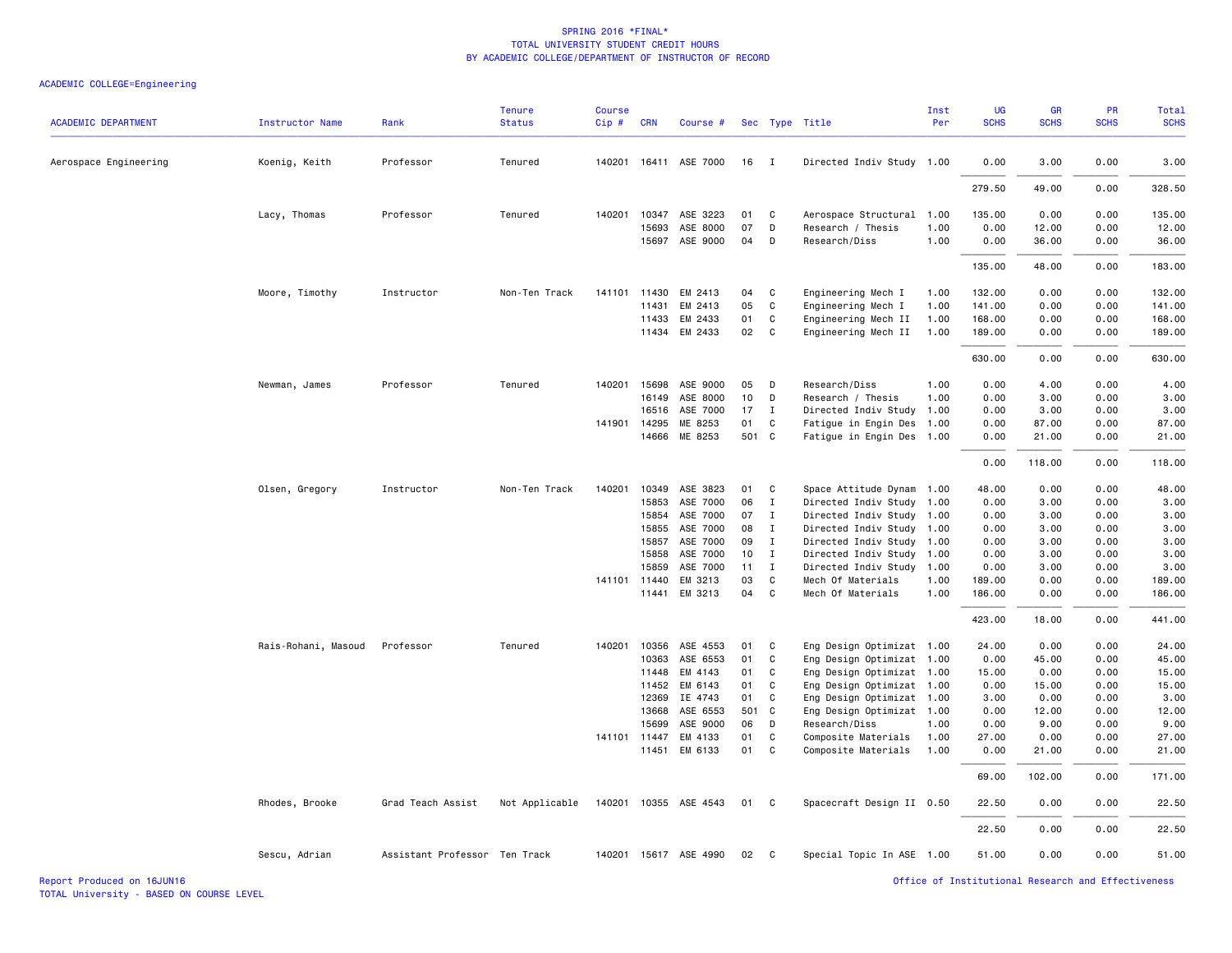|                                                             |                        |                                   | <b>Tenure</b> | <b>Course</b> |              |                       |        |                |                           | Inst | <b>UG</b>           | GR                 | PR                      | Total                 |
|-------------------------------------------------------------|------------------------|-----------------------------------|---------------|---------------|--------------|-----------------------|--------|----------------|---------------------------|------|---------------------|--------------------|-------------------------|-----------------------|
| <b>ACADEMIC DEPARTMENT</b>                                  | <b>Instructor Name</b> | Rank                              | <b>Status</b> | Cip#          | <b>CRN</b>   | Course #              |        |                | Sec Type Title            | Per  | <b>SCHS</b>         | <b>SCHS</b>        | <b>SCHS</b>             | <b>SCHS</b>           |
| Aerospace Engineering                                       | Sescu, Adrian          | Assistant Professor Ten Track     |               | 140201        | 15619        | ASE 6990              | 02     | $\mathbf{C}$   | Special Topic In ASE      | 1.00 | 0.00                | 75.00              | 0.00                    | 75.00                 |
|                                                             |                        |                                   |               |               | 15690        | ASE 8000              | 04     | D              | Research / Thesis         | 1.00 | 0.00                | 12.00              | 0.00                    | 12.00                 |
|                                                             |                        |                                   |               |               | 15700        | ASE 9000              | 07     | D              | Research/Diss             | 1.00 | 0.00                | 20.00              | 0.00                    | 20.00                 |
|                                                             |                        |                                   |               |               | 15860        | ASE 7000              | 12     | $\blacksquare$ | Directed Indiv Study 1.00 |      | 0.00                | 3.00               | 0.00                    | 3.00                  |
|                                                             |                        |                                   |               |               | 15862        | ASE 7000              | 13     | $\mathbf{I}$   | Directed Indiv Study 1.00 |      | 0.00                | 3.00               | 0.00                    | 3.00                  |
|                                                             |                        |                                   |               |               | 15863        | ASE 7000              | $14$ I |                | Directed Indiv Study 1.00 |      | 0.00                | 3.00               | 0.00                    | 3.00                  |
|                                                             |                        |                                   |               |               | 15866        | ASE 7000              | 15     | $\blacksquare$ | Directed Indiv Study 1.00 |      | 0.00                | 3.00               | 0.00                    | 3.00                  |
|                                                             |                        |                                   |               |               | 16079        | ASE 9000              | 503 D  |                | Research/Diss             | 1.00 | 0.00                | 6.00               | 0.00                    | 6.00                  |
|                                                             |                        |                                   |               |               |              |                       |        |                |                           |      | 51.00               | 125.00             | 0.00                    | 176.00                |
|                                                             | Sullivan, Rani         | Associate Professor Tenured       |               |               |              | 140201 15691 ASE 8000 | 05     | $\Box$         | Research / Thesis         | 1.00 | 0.00                | 12.00              | 0.00                    | 12.00                 |
|                                                             |                        |                                   |               |               |              |                       |        |                |                           |      | 0.00                | 12.00              | 0.00                    | 12.00                 |
|                                                             | Thompson, David        | Professor                         | Tenured       |               | 140201 10352 | ASE 4423              | 01     | $\overline{c}$ | Int Comput Fluid Dyn 1.00 |      | 39.00               | 0.00               | 0.00                    | 39.00                 |
|                                                             |                        |                                   |               |               | 10362        | ASE 6423              | 01     | $\mathbf{C}$   | Int Comput Fluid Dyn 1.00 |      | 0.00                | 15.00              | 0.00                    | 15.00                 |
|                                                             |                        |                                   |               |               | 15702        | ASE 9000              | 09     | D.             | Research/Diss             | 1.00 | 0.00                | 20.00              | 0.00                    | 20.00                 |
|                                                             |                        |                                   |               |               | 15804        | ASE 8000              | 08     | $\mathsf{D}$   | Research / Thesis         | 1.00 | 0.00                | 9.00               | 0.00                    | 9.00                  |
|                                                             |                        |                                   |               |               | 15840        | ASE 7000              | 03     | $\mathbf{I}$   | Directed Indiv Study 1.00 |      | 0.00                | 3.00               | 0.00                    | 3.00                  |
|                                                             |                        |                                   |               |               | 15842        | ASE 7000              | 04 I   |                | Directed Indiv Study 1.00 |      | 0.00                | 3.00               | 0.00                    | 3.00                  |
|                                                             |                        |                                   |               |               | 15845        | ASE 7000              | 05     | $\blacksquare$ | Directed Indiv Study 1.00 |      | 0.00                | 3.00               | 0.00                    | 3.00                  |
|                                                             |                        |                                   |               |               | 16080        | ASE 9000              | 502 D  |                | Research/Diss             | 1.00 | 0.00                | 2.00               | 0.00                    | 2.00                  |
|                                                             |                        |                                   |               |               |              |                       |        |                |                           |      | 39.00               | 55.00              | 0.00                    | 94.00                 |
|                                                             | Walker, Calvin         | Instructor                        | Non-Ten Track | 140201        | 10343        | ASE 1501              | 01     | E              | Design Competition        | 0.50 | 4.00                | 0.00               | 0.00                    | 4.00                  |
|                                                             |                        |                                   |               |               | 10346        | ASE 3123              | 01     | C.             | Aircraft Attitude Dy      | 1.00 | 69.00               | 0.00               | 0.00                    | 69.00                 |
|                                                             |                        |                                   |               |               |              | 10354 ASE 4523        | 01 B   |                | Aircraft Design II        | 1.00 | 72.00               | 0.00               | 0.00                    | 72.00                 |
|                                                             |                        |                                   |               |               |              |                       |        |                |                           |      | 145.00              | 0.00               | 0.00                    | 145.00                |
|                                                             | Walters, Andrew        | Instructor                        | Non-Ten Track | 141101        | 11435        | EM 2433               | 03     | $\mathbf{C}$   | Engineering Mech II       | 1.00 | 168.00              | 0.00               | 0.00                    | 168.00                |
|                                                             |                        |                                   |               |               | 11436        | EM 2433               | 04     | C              | Engineering Mech II       | 1.00 | 171.00              | 0.00               | 0.00                    | 171.00                |
|                                                             |                        |                                   |               |               | 11438        | EM 3213               | 01     | $\mathbf{C}$   | Mech Of Materials         | 1.00 | 150.00              | 0.00               | 0.00                    | 150.00                |
|                                                             |                        |                                   |               |               |              | 11439 EM 3213         | 02     | C <sub>c</sub> | Mech Of Materials         | 1.00 | 165.00              | 0.00               | 0.00                    | 165.00                |
|                                                             |                        |                                   |               |               |              |                       |        |                |                           |      | 654.00              | 0.00               | 0.00                    | 654.00                |
|                                                             | Weed, Richard          | Research Assoc Prof Non-Ten Track |               |               |              | 140201 15851 ASE 8000 | 09     | $\Box$         | Research / Thesis         | 1.00 | 0.00                | 7.00               | 0.00                    | 7.00                  |
|                                                             |                        |                                   |               |               |              |                       |        |                |                           |      | 0.00                | 7.00               | 0.00                    | 7.00                  |
| ----------------------------------<br>Aerospace Engineering |                        |                                   |               |               |              |                       |        |                |                           |      | ========<br>3462.00 | ========<br>677.00 | <b>EEEEEEEE</b><br>0.00 | ==========<br>4139.00 |
| ----------------------------------                          |                        |                                   |               |               |              |                       |        |                |                           |      | ========            |                    |                         |                       |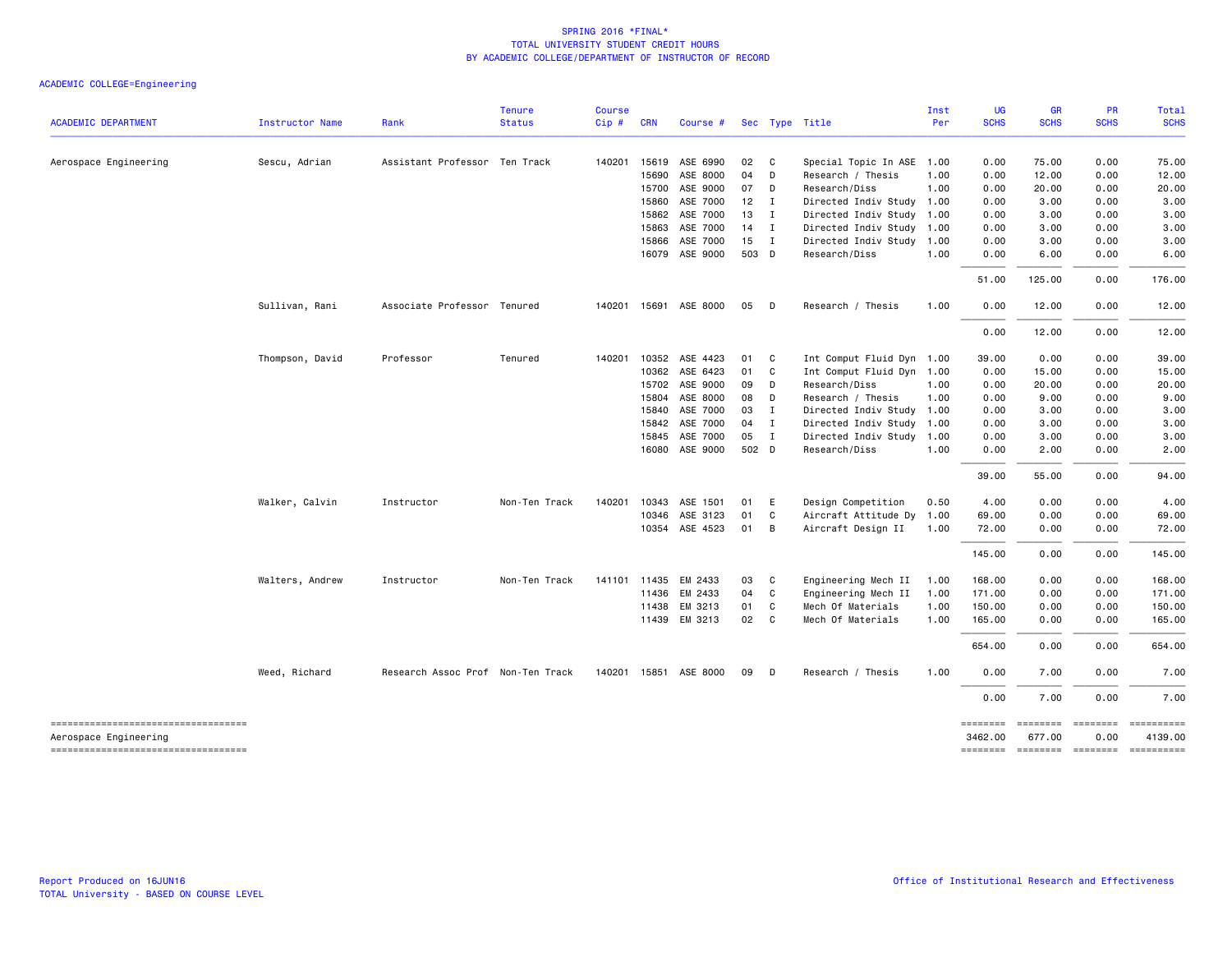| <b>ACADEMIC DEPARTMENT</b> | <b>Instructor Name</b> | Rank                          | <b>Tenure</b><br><b>Status</b> | <b>Course</b><br>Cip # | <b>CRN</b>   | Course #              |       |              | Sec Type Title            | Inst<br>Per | UG<br><b>SCHS</b> | GR<br><b>SCHS</b> | PR<br><b>SCHS</b> | <b>Total</b><br><b>SCHS</b> |
|----------------------------|------------------------|-------------------------------|--------------------------------|------------------------|--------------|-----------------------|-------|--------------|---------------------------|-------------|-------------------|-------------------|-------------------|-----------------------------|
|                            |                        |                               |                                |                        |              |                       |       |              |                           |             |                   |                   |                   |                             |
| Ag & Bio Engineering       | Cathcart, Thomas       | Professor                     | Tenured                        | 140301                 | 15725        | ABE 9000              | 01    | D            | Research / Diss           | 1.00        | 0.00              | 1.00              | 0.00              | 1.00                        |
|                            |                        |                               |                                | 140501                 | 10023        | ABE 3303              | 01    | C            | Transport in Bio Eng      | 1.00        | 156.00            | 0.00              | 0.00              | 156.00                      |
|                            |                        |                               |                                |                        | 10033        | ABE 4803              | 01    | C            | Biosyst Simulation        | 1.00        | 144.00            | 0.00              | 0.00              | 144.00                      |
|                            |                        |                               |                                |                        |              |                       |       |              |                           |             | 300.00            | 1.00              | 0.00              | 301.00                      |
|                            | Elder, Steven          | Professor                     | Tenured                        | 010000                 | 15703        | GA 4000               | 10    | $\mathbf{I}$ | Dis in Agriculture        | 1.00        | 3.00              | 0.00              | 0.00              | 3.00                        |
|                            |                        |                               |                                | 140301                 | 10015        | ABE 1921              | 01    | L.           | Intro to Engineer De      | 1.00        | 67.00             | 0.00              | 0.00              | 67.00                       |
|                            |                        |                               |                                |                        | 10016        | ABE 1921              | 02    | L.           | Intro to Engineer De      | 1.00        | 57.00             | 0.00              | 0.00              | 57.00                       |
|                            |                        |                               |                                |                        | 15710        | ABE 8000              | 02    | D            | Research / Thesis         | 1.00        | 0.00              | 11.00             | 0.00              | 11.00                       |
|                            |                        |                               |                                |                        | 15726        | ABE 9000              | 02    | D            | Research / Diss           | 1.00        | 0.00              | 9.00              | 0.00              | 9.00                        |
|                            |                        |                               |                                |                        | 15935        | ABE 7000              | 02    | I            | Directed Indiv Study 1.00 |             | 0.00              | 1.00              | 0.00              | 1.00                        |
|                            |                        |                               |                                |                        | 16393        | ABE 4000              | 15    | $\mathbf{I}$ | Directed Indiv Study 1.00 |             | 1.00              | 0.00              | 0.00              | 1.00                        |
|                            |                        |                               |                                |                        | 16424        | ABE 7000              | 06    | $\mathbf{I}$ | Directed Indiv Study 1.00 |             | 0.00              | 3.00              | 0.00              | 3.00                        |
|                            |                        |                               |                                |                        | 16546        | ABE 4000              | 17    | $\mathbf{I}$ | Directed Indiv Study 1.00 |             | 3.00              | 0.00              | 0.00              | 3.00                        |
|                            |                        |                               |                                |                        |              |                       |       |              |                           |             | 131.00            | 24.00             | 0.00              | 155.00                      |
|                            | Gilbert, Jerome        | Professor                     | Tenured                        |                        |              | 309999 12858 NSE 4200 | 01    | A            | Natl Student Exchang 1.00 |             | 12.00             | 0.00              | 0.00              | 12.00                       |
|                            |                        |                               |                                |                        |              |                       |       |              |                           |             | 12.00             | 0.00              | 0.00              | 12.00                       |
|                            | Liao, Jun              | Associate Professor Tenured   |                                | 010000                 | 15680        | GA 4000               | 08    | $\mathbf{I}$ | Dis in Agriculture        | 1.00        | 3.00              | 0.00              | 0.00              | 3.00                        |
|                            |                        |                               |                                | 140301                 | 10045        | ABE 8911              | 01    | S            | Agr/Bio Engr Seminar      | 1.00        | 0.00              | 3.00              | 0.00              | 3.00                        |
|                            |                        |                               |                                |                        | 10046        | ABE 8921              | 01    | S            | Agr/Bio Engr Seminar      | 1.00        | 0.00              | 4.00              | 0.00              | 4.00                        |
|                            |                        |                               |                                |                        | 15180        | ABE 4000              | 02    | I            | Directed Indiv Study 1.00 |             | 3.00              | 0.00              | 0.00              | 3.00                        |
|                            |                        |                               |                                |                        | 15728        | ABE 9000              | 04    | D            | Research / Diss           | 1.00        | 0.00              | 23.00             | 0.00              | 23.00                       |
|                            |                        |                               |                                | 140501                 | 10043        | ABE 8723              | 01    | C            | Cell & Tissue Biomec 1.00 |             | 0.00              | 18.00             | 0.00              | 18.00                       |
|                            |                        |                               |                                | 240101                 | 16098        | HON 4000              | 12    | $\mathbf I$  | Directed Individual       | 1.00        | 3.00              | 0.00              | 0.00              | 3.00                        |
|                            |                        |                               |                                |                        |              |                       |       |              |                           |             | 9.00              | 48.00             | 0.00              | 57.00                       |
|                            | Parajuli, Prem         | Associate Professor Tenured   |                                |                        |              | 140301 10024 ABE 3513 | 01    | C            | GPS/GIS - AG. & ENG       | 1.00        | 60.00             | 0.00              | 0.00              | 60.00                       |
|                            |                        |                               |                                |                        | 15730        | ABE 9000              | 06    | D            | Research / Diss           | 1.00        | 0.00              | 5.00              | 0.00              | 5.00                        |
|                            |                        |                               |                                | 140501                 | 10034        | ABE 4803              | 02    | C            | Biosys Simulation- E      | 1.00        | 48.00             | 0.00              | 0.00              | 48.00                       |
|                            |                        |                               |                                |                        |              | 10042 ABE 6803        | 02    | C            | Biosyst Simulation        | 1.00        | 0.00              | 3.00              | 0.00              | 3.00                        |
|                            |                        |                               |                                |                        |              |                       |       |              |                           |             | 108.00            | 8,00              | 0.00              | 116.00                      |
|                            | Prabhu, Rajkumar       | Assistant Professor Ten Track |                                | 140301                 | 15160        | ABE 4000              | 01    | $\mathbf I$  | Directed Indiv Study 1.00 |             | 3.00              | 0.00              | 0.00              | 3.00                        |
|                            |                        |                               |                                |                        | 15497        | ABE 4000              | 09    | $\mathbf{I}$ | Directed Indiv Study 1.00 |             | 3.00              | 0.00              | 0.00              | 3.00                        |
|                            |                        |                               |                                |                        | 15716        | ABE 8000              | 08    | D            | Research / Thesis         | 1.00        | 0.00              | 3.00              | 0.00              | 3.00                        |
|                            |                        |                               |                                |                        | 15732        | ABE 9000              | 08    | D            | Research / Diss           | 1.00        | 0.00              | 28.00             | 0.00              | 28.00                       |
|                            |                        |                               |                                |                        | 15813        | ABE 4000              | 10    | $\mathbf{I}$ | Directed Indiv Study 1.00 |             | 3.00              | 0.00              | 0.00              | 3.00                        |
|                            |                        |                               |                                |                        | 16134        | ABE 7000              | 03    | $\mathbf{I}$ | Directed Indiv Study      | 1.00        | 0.00              | 3.00              | 0.00              | 3.00                        |
|                            |                        |                               |                                |                        | 16226        | ABE 7000              | 05    | $\mathbf{I}$ | Directed Indiv Study      | 1.00        | 0.00              | 2.00              | 0.00              | 2.00                        |
|                            |                        |                               |                                |                        | 240101 16531 | HON 4093              | H15 S |              | Honors Thesis             | 1.00        | 3.00              | 0.00              | 0.00              | 3.00                        |
|                            |                        |                               |                                |                        |              |                       |       |              |                           |             | 12.00             | 36.00             | 0.00              | 48.00                       |
|                            | To, Suminto            | Professor                     | Tenured                        | 140301                 | 15986        | ABE 4000              | 11    | I            | Directed Indiv Study 1.00 |             | 3.00              | 0.00              | 0.00              | 3.00                        |
|                            |                        |                               |                                |                        | 15987        | ABE 4000              | 12    | $\mathbf{I}$ | Directed Indiv Study 1.00 |             | 3.00              | 0.00              | 0.00              | 3.00                        |
|                            |                        |                               |                                |                        | 15988        | ABE 4000              | 13    | I            | Directed Indiv Study 1.00 |             | 3.00              | 0.00              | 0.00              | 3.00                        |
|                            |                        |                               |                                | 140501                 | 10030        | ABE 4423              | 01    | C            | Bioinstrum II             | 1.00        | 204.00            | 0.00              | 0.00              | 204.00                      |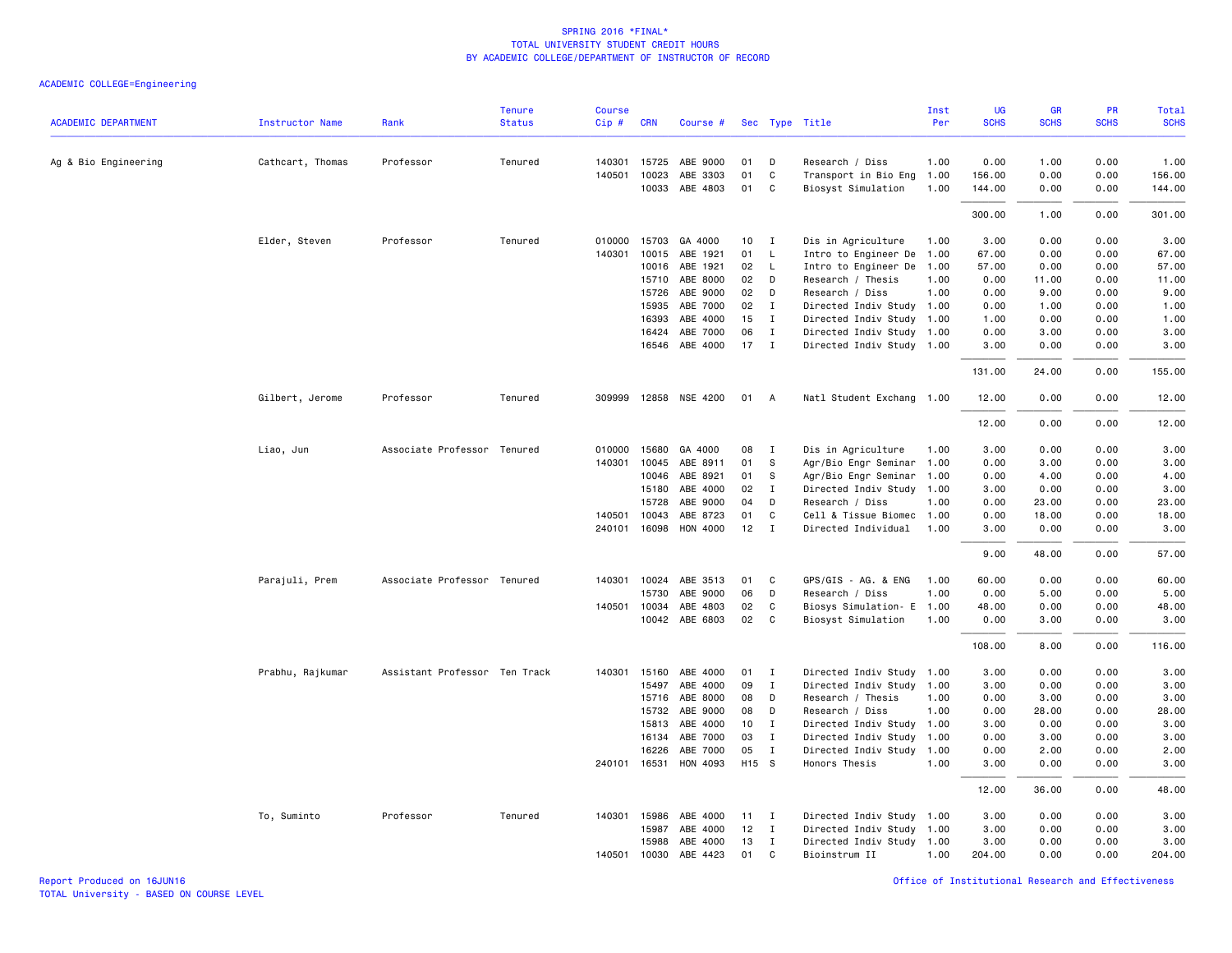|                                        |                    |                     | <b>Tenure</b> | <b>Course</b> |            |                         |    |                            |                      | Inst | UG          | <b>GR</b>   | <b>PR</b>   | <b>Total</b> |
|----------------------------------------|--------------------|---------------------|---------------|---------------|------------|-------------------------|----|----------------------------|----------------------|------|-------------|-------------|-------------|--------------|
| <b>ACADEMIC DEPARTMENT</b>             | Instructor Name    | Rank                | <b>Status</b> | Cip#          | <b>CRN</b> | Course # Sec Type Title |    |                            |                      | Per  | <b>SCHS</b> | <b>SCHS</b> | <b>SCHS</b> | <b>SCHS</b>  |
|                                        |                    |                     |               |               |            |                         |    |                            |                      |      |             |             |             |              |
| Ag & Bio Engineering                   | To, Suminto        | Professor           | Tenured       | 140501        | 10031      | ABE 4423                | 02 | K                          | Bioinstrum II        | 1.00 | 0.00        | 0.00        | 0.00        | 0.00         |
|                                        |                    |                     |               |               |            | 10032 ABE 4423          | 03 | K                          | Bioinstrum II        | 1.00 | 0.00        | 0.00        | 0.00        | 0.00         |
|                                        |                    |                     |               |               | 10038      | ABE 6423                | 01 | $\overline{\phantom{a}}$ C | Bioinstrum II        | 1.00 | 0.00        | 3.00        | 0.00        | 3.00         |
|                                        |                    |                     |               |               | 10039      | ABE 6423                | 02 | K                          | Bioinstrum II        | 1.00 | 0.00        | 0.00        | 0.00        | 0.00         |
|                                        |                    |                     |               |               |            |                         |    |                            |                      |      | 213.00      | 3.00        | 0.00        | 216.00       |
|                                        | Warnock, James     | Professor           | Tenured       | 140301        |            | 15933 ABE 8000          | 17 | D.                         | Research / Thesis    | 1.00 | 0.00        | 4.00        | 0.00        | 4.00         |
|                                        |                    |                     |               |               |            |                         |    |                            |                      |      | 0.00        | 4.00        | 0.00        | 4.00         |
|                                        | Williams, Lakiesha | Associate Professor | Tenured       | 140301        | 10035      | ABE 4833                | 01 | B                          | Practice of Engr Des | 1.00 | 192.00      | 0.00        | 0.00        | 192.00       |
|                                        |                    |                     |               |               | 15723      | ABE 8000                | 15 | D                          | Research / Thesis    | 1.00 | 0.00        | 11.00       | 0.00        | 11.00        |
|                                        |                    |                     |               |               | 15739      | ABE 9000                | 15 | D                          | Research / Diss      | 1.00 | 0.00        | 22.00       | 0.00        | 22.00        |
|                                        |                    |                     |               |               |            |                         |    |                            |                      |      | 192.00      | 33.00       | 0.00        | 225.00       |
| ====================================== |                    |                     |               |               |            |                         |    |                            |                      |      |             |             |             | ========     |
| Ag & Bio Engineering                   |                    |                     |               |               |            |                         |    |                            |                      |      | 977.00      | 157.00      | 0.00        | 1134.00      |
| ====================================== |                    |                     |               |               |            |                         |    |                            |                      |      |             |             |             | ==========   |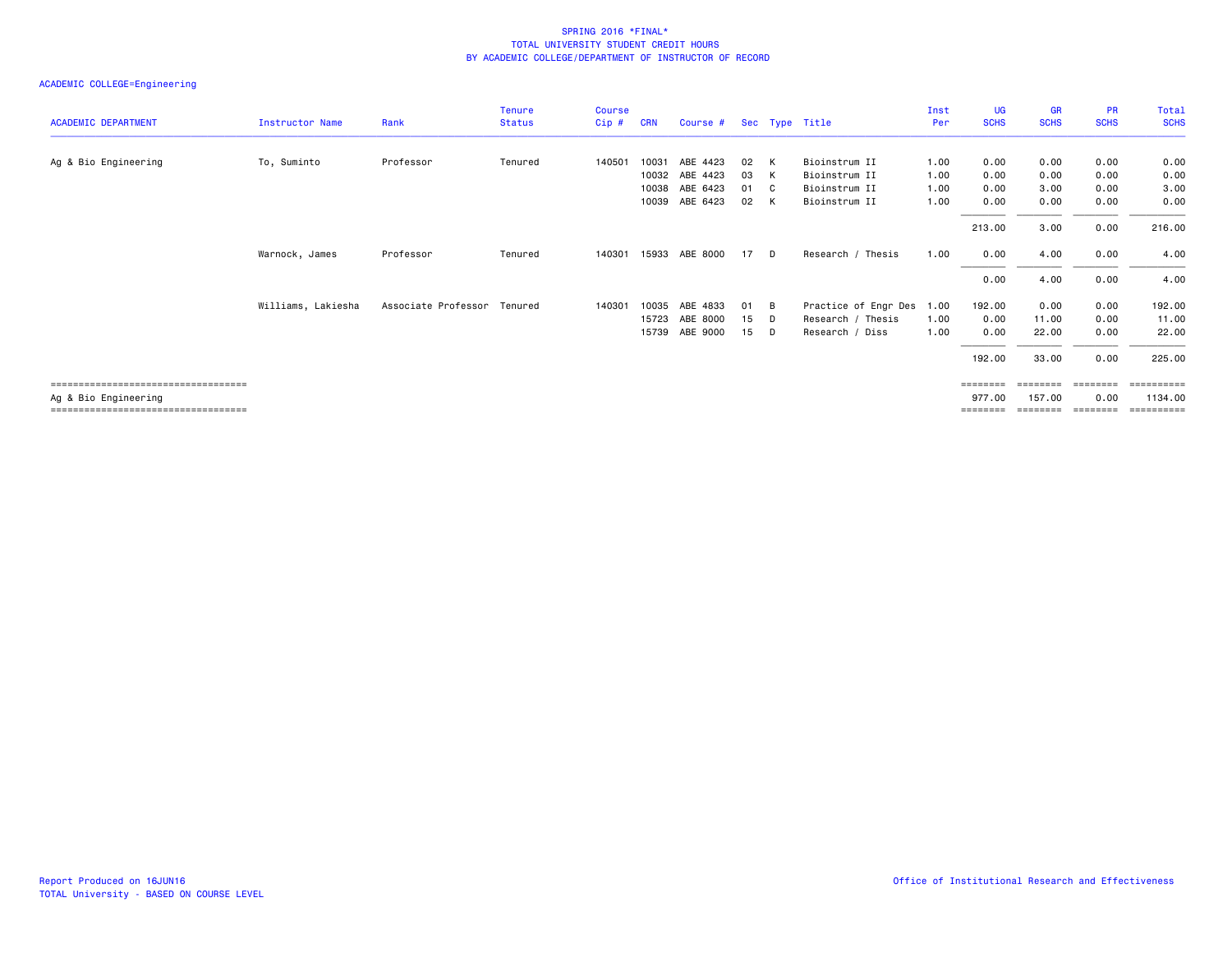| <b>ACADEMIC DEPARTMENT</b>        | <b>Instructor Name</b> | Rank                          | <b>Tenure</b><br><b>Status</b> | <b>Course</b><br>Cip# | <b>CRN</b>   | Course #                 |          |                   | Sec Type Title                                         | Inst<br>Per | UG<br><b>SCHS</b> | <b>GR</b><br><b>SCHS</b> | PR<br><b>SCHS</b> | <b>Total</b><br><b>SCHS</b> |
|-----------------------------------|------------------------|-------------------------------|--------------------------------|-----------------------|--------------|--------------------------|----------|-------------------|--------------------------------------------------------|-------------|-------------------|--------------------------|-------------------|-----------------------------|
|                                   |                        |                               |                                |                       |              |                          |          |                   |                                                        |             |                   |                          |                   |                             |
| Civil & Environmental Engineering | Aleithawe, Imad        | Lecturer                      | Non-Ten Track                  |                       | 140801 10638 | CE 4743<br>10646 CE 6743 | 01<br>01 | C<br>$\mathbf{C}$ | Analysis Mitigat. Of 1.00<br>Analysis Mitigat. Of 1.00 |             | 123.00<br>0.00    | 0.00<br>3.00             | 0.00<br>0.00      | 123.00<br>3.00              |
|                                   |                        |                               |                                |                       |              |                          |          |                   |                                                        |             | 123.00            | 3.00                     | 0.00              | 126.00                      |
|                                   | Freyne, Seamus         | Assistant Professor Ten Track |                                | 140801                | 10642        | CE 4953                  | 01       | C                 | Concrete and Steel S 1.00                              |             | 195.00            | 0.00                     | 0.00              | 195.00                      |
|                                   |                        |                               |                                |                       | 14328        | CE 4993                  | 01       | C                 | Prestr Concr Structu 1.00                              |             | 27.00             | 0.00                     | 0.00              | 27.00                       |
|                                   |                        |                               |                                |                       | 14329        | CE 6993                  | 01       | C                 | Prestr Concr Structu 1.00                              |             | 0.00              | 9.00                     | 0.00              | 9.00                        |
|                                   |                        |                               |                                |                       | 14672        | CE 6993                  | 501 C    |                   | Prestr Concr Structu                                   | 1.00        | 0.00              | 42.00                    | 0.00              | 42.00                       |
|                                   |                        |                               |                                |                       | 14743        | CE 9000                  | 501 D    |                   | Research / Diss                                        | 1.00        | 0.00              | 13.00                    | 0.00              | 13.00                       |
|                                   |                        |                               |                                |                       |              | 15592 CE 8000            | 02       | $\mathsf{D}$      | Research / Thesis                                      | 1.00        | 0.00              | 1.00                     | 0.00              | 1.00                        |
|                                   |                        |                               |                                |                       |              |                          |          |                   |                                                        |             | 222.00            | 65.00                    | 0.00              | 287.00                      |
|                                   | Gude, Veera            | Assistant Professor Ten Track |                                | 140801                | 10639        | CE 4863                  | 01 C     |                   | Water & Waste Engr.                                    | 1.00        | 81.00             | 0.00                     | 0.00              | 81.00                       |
|                                   |                        |                               |                                |                       | 10647        | CE 6863                  | 01       | C                 | Water & Waste Engr.                                    | 1.00        | 0.00              | 3.00                     | 0.00              | 3.00                        |
|                                   |                        |                               |                                |                       | 14761        | CE 8000                  | 502 D    |                   | Research / Thesis                                      | 1.00        | 0.00              | 4.00                     | 0.00              | 4.00                        |
|                                   |                        |                               |                                |                       | 15600        | CE 9000                  | 03       | D                 | Research / Diss                                        | 1.00        | 0.00              | 9.00                     | 0.00              | 9.00                        |
|                                   |                        |                               |                                |                       | 15872        | CE 4000                  | 05       | $\mathbf{I}$      | Directed Indiv Study 1.00                              |             | 3.00              | 0.00                     | 0.00              | 3.00                        |
|                                   |                        |                               |                                |                       | 15873        | CE 4000                  | 06       | $\mathbf{I}$      | Directed Indiv Study 1.00                              |             | 3.00              | 0.00                     | 0.00              | 3.00                        |
|                                   |                        |                               |                                |                       |              | 15879 CE 4000            | 07 I     |                   | Directed Indiv Study 1.00                              |             | 3.00              | 0.00                     | 0.00              | 3.00                        |
|                                   |                        |                               |                                |                       |              |                          |          |                   |                                                        |             | 90.00             | 16.00                    | 0.00              | 106.00                      |
|                                   | Gullett, Philip        | Associate Professor Tenured   |                                |                       |              | 140801 14343 CE 8603     | 01 C     |                   | Mat Struct Analysis                                    | 1.00        | 0.00              | 6.00                     | 0.00              | 6.00                        |
|                                   |                        |                               |                                |                       | 14745        | CE 9000                  | 503 D    |                   | Research / Diss                                        | 1.00        | 0.00              | 2.00                     | 0.00              | 2.00                        |
|                                   |                        |                               |                                |                       | 14762        | CE 8000                  | 503 D    |                   | Research / Thesis                                      | 1.00        | 0.00              | 2.00                     | 0.00              | 2.00                        |
|                                   |                        |                               |                                |                       | 16279        | CE 8000                  | 10 D     |                   | Research / Thesis                                      | 1.00        | 0.00              | 3.00                     | 0.00              | 3.00                        |
|                                   |                        |                               |                                |                       | 141101 11446 | EM 4123                  | 01       | C                 | Intro Finite Element 1.00                              |             | 45.00             | 0.00                     | 0.00              | 45.00                       |
|                                   |                        |                               |                                |                       |              | 11450 EM 6123            | 01       | $\mathbf{C}$      | Intro Finite Element 1.00                              |             | 0.00              | 21.00                    | 0.00              | 21.00                       |
|                                   |                        |                               |                                |                       |              |                          |          |                   |                                                        |             | 45.00             | 34.00                    | 0.00              | 79.00                       |
|                                   | Howard, Isaac          | Associate Professor Tenured   |                                | 140801                | 10625        | CE 3311                  | 01       | L.                | Construction Matls L 0.40                              |             | 10.80             | 0.00                     | 0.00              | 10.80                       |
|                                   |                        |                               |                                |                       | 10626        | CE 3311                  | 02       | $\mathsf{L}$      | Construction Matls L 0.40                              |             | 12.40             | 0.00                     | 0.00              | 12.40                       |
|                                   |                        |                               |                                |                       | 10627        | CE 3311                  | 03       | L.                | Construction Matls L                                   | 0.40        | 10.40             | 0.00                     | 0.00              | 10.40                       |
|                                   |                        |                               |                                |                       | 10628        | CE 3313                  | 01       | C                 | Construction Materia 1.00                              |             | 258.00            | 0.00                     | 0.00              | 258.00                      |
|                                   |                        |                               |                                |                       | 14746        | CE 9000                  | 504 D    |                   | Research / Diss                                        | 1.00        | 0.00              | 4.00                     | 0.00              | 4.00                        |
|                                   |                        |                               |                                |                       | 15522        | CE 8000                  | 01       | D                 | Research / Thesis                                      | 1.00        | 0.00              | 1.00                     | 0.00              | 1.00                        |
|                                   |                        |                               |                                |                       | 15523        | CE 9000                  | 02       | D                 | Research / Diss                                        | 1.00        | 0.00              | 8.00                     | 0.00              | 8.00                        |
|                                   |                        |                               |                                |                       |              | 15616 CE 8000            | 504 D    |                   | Research / Thesis                                      | 1.00        | 0.00              | 1.00                     | 0.00              | 1.00                        |
|                                   |                        |                               |                                |                       |              |                          |          |                   |                                                        |             | 291.60            | 14.00                    | 0.00              | 305.60                      |
|                                   | Jiang, Yi              | Grad Teach Assist             | Not Applicable                 | 140802                | 10629        | CE 3501                  | 01       | $\mathsf{L}$      | Water Res. Engr Lab                                    | 0.90        | 21.60             | 0.00                     | 0.00              | 21.60                       |
|                                   |                        |                               |                                |                       | 10630        | CE 3501                  | 02       | $\mathsf{L}$      | Water Res. Engr Lab                                    | 0.90        | 16.20             | 0.00                     | 0.00              | 16.20                       |
|                                   |                        |                               |                                |                       | 10631        | CE 3501                  | 03       | L.                | Water Res. Engr Lab                                    | 0.90        | 20.70             | 0.00                     | 0.00              | 20.70                       |
|                                   |                        |                               |                                |                       |              | 10632 CE 3501            | 04       | $\mathsf{L}$      | Water Res. Engr Lab                                    | 0.90        | 13.50             | 0.00                     | 0.00              | 13.50                       |
|                                   |                        |                               |                                |                       |              |                          |          |                   |                                                        |             | 72.00             | 0.00                     | 0.00              | 72.00                       |
|                                   | King, Herbert          | Instructor                    | Non-Ten Track                  | 143801                |              | 10619 CE 2213            | 01       | C                 | Surveying                                              | 1.00        | 213.00            | 0.00                     | 0.00              | 213.00                      |
|                                   |                        |                               |                                |                       |              | 151102 10635 CE 4243     | 01       | C                 | Land Surveys                                           | 1.00        | 33.00             | 0.00                     | 0.00              | 33.00                       |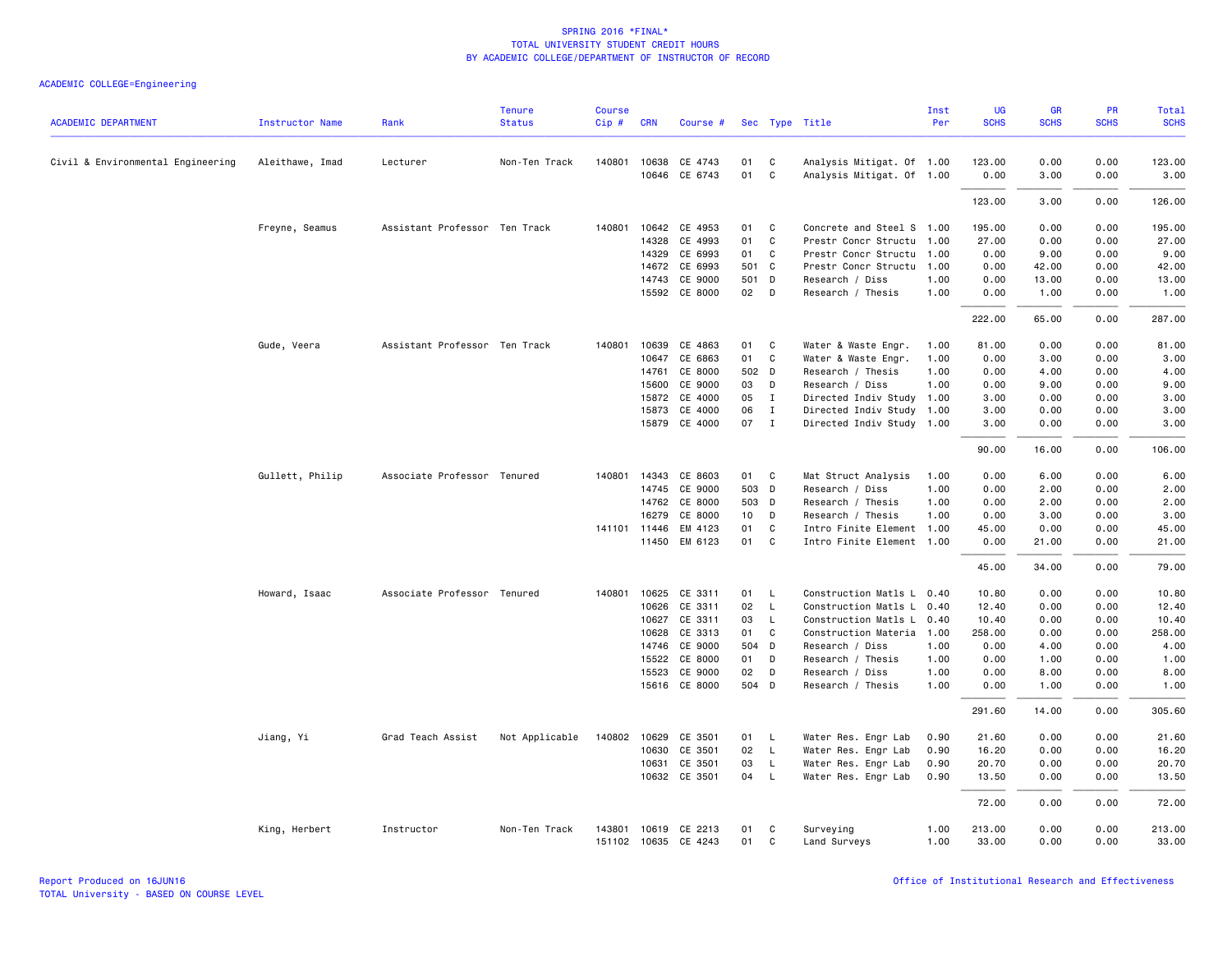|                                   |                                        |                                                       | <b>Tenure</b>  | Course  |              |                      |    |              |                           | Inst | UG          | GR          | PR          | Total       |
|-----------------------------------|----------------------------------------|-------------------------------------------------------|----------------|---------|--------------|----------------------|----|--------------|---------------------------|------|-------------|-------------|-------------|-------------|
| <b>ACADEMIC DEPARTMENT</b>        | <b>Instructor Name</b>                 | Rank                                                  | <b>Status</b>  | $Cip$ # | <b>CRN</b>   | Course #             |    |              | Sec Type Title            | Per  | <b>SCHS</b> | <b>SCHS</b> | <b>SCHS</b> | <b>SCHS</b> |
|                                   |                                        |                                                       |                |         |              |                      |    |              |                           |      |             |             |             |             |
|                                   |                                        |                                                       |                |         |              |                      |    |              |                           |      | 246.00      | 0.00        | 0.00        | 246.00      |
| Civil & Environmental Engineering | Martin, James L.                       | Professor                                             | Tenured        |         |              | 140801 10623 CE 2803 |    | 01 C         | Environ Engr Issues       | 1.00 | 159.00      | 0.00        | 0.00        | 159.00      |
|                                   |                                        |                                                       |                |         | 10633        | CE 3503              | 01 | C            | Water Resource Engr.      | 1.00 | 264.00      | 0.00        | 0.00        | 264.00      |
|                                   |                                        |                                                       |                |         | 14747        | CE 9000              |    | 507 D        | Research / Diss           | 1.00 | 0.00        | 6.00        | 0.00        | 6.00        |
|                                   |                                        |                                                       |                |         | 14763        | CE 8000              |    | 507 D        | Research / Thesis         | 1.00 | 0.00        | 2.00        | 0.00        | 2.00        |
|                                   |                                        |                                                       |                |         | 15594        | CE 8000              | 04 | D            | Research / Thesis         | 1.00 | 0.00        | 3.00        | 0.00        | 3.00        |
|                                   |                                        |                                                       |                |         | 15604        | CE 7000              | 01 | $\mathbf{I}$ | Directed Indiv Study      | 1.00 | 0.00        | 6.00        | 0.00        | 6.00        |
|                                   |                                        |                                                       |                |         | 15605        | CE 7000              | 02 | $\mathbf{I}$ | Directed Indiv Study      | 1.00 | 0.00        | 3.00        | 0.00        | 3.00        |
|                                   |                                        |                                                       |                |         | 16145        | CE 8923              | 02 | $\mathbf{C}$ | Surf Wat Qual Mod         | 1.00 | 0.00        | 6.00        | 0.00        | 6.00        |
|                                   |                                        |                                                       |                |         | 16327        | CE 7000              |    | 502 I        | Directed Indiv Study      | 1.00 | 0.00        | 6.00        | 0.00        | 6.00        |
|                                   |                                        |                                                       |                |         | 140802 10629 | CE 3501              |    | 01 L         | Water Res. Engr Lab       | 0.10 | 2.40        | 0.00        | 0.00        | 2.40        |
|                                   |                                        |                                                       |                |         | 10630        | CE 3501              | 02 | $\mathsf{L}$ | Water Res. Engr Lab       | 0.10 | 1.80        | 0.00        | 0.00        | 1.80        |
|                                   |                                        |                                                       |                |         | 10631        | CE 3501              | 03 | - L          | Water Res. Engr Lab       | 0.10 | 2.30        | 0.00        | 0.00        | 2.30        |
|                                   |                                        |                                                       |                |         |              | 10632 CE 3501        |    | 04 L         | Water Res. Engr Lab       | 0.10 | 1.50        | 0.00        | 0.00        | 1.50        |
|                                   |                                        |                                                       |                |         |              |                      |    |              |                           |      |             |             |             |             |
|                                   |                                        |                                                       |                |         |              |                      |    |              |                           |      | 431.00      | 32.00       | 0.00        | 463.00      |
|                                   | Martinez Ortiz, Edit Grad Teach Assist |                                                       | Not Applicable | 143801  | 10620        | CE 2213              | 02 | $\mathsf{K}$ | Surveying                 | 1.00 | 0.00        | 0.00        | 0.00        | 0.00        |
|                                   |                                        |                                                       |                |         | 10621        | CE 2213              | 03 | K            | Surveying                 | 1.00 | 0.00        | 0.00        | 0.00        | 0.00        |
|                                   |                                        |                                                       |                |         |              | 10622 CE 2213        | 04 | K            | Surveying                 | 1.00 | 0.00        | 0.00        | 0.00        | 0.00        |
|                                   |                                        |                                                       |                |         |              |                      |    |              |                           |      | 0.00        | 0.00        | 0.00        | 0.00        |
|                                   |                                        | Ramirez Avila, John Research Assist Pro Non-Ten Track |                | 140801  | 14764        | CE 8000              |    | 508 D        | Research / Thesis         | 1.00 | 0.00        | 3.00        | 0.00        | 3.00        |
|                                   |                                        |                                                       |                |         | 15587        | CE 4000              |    | 01 I         | Directed Indiv Study      | 1.00 | 3.00        | 0.00        | 0.00        | 3.00        |
|                                   |                                        |                                                       |                |         | 15588        | CE 4000              | 02 | $\mathbf{I}$ | Directed Indiv Study      | 1.00 | 3.00        | 0.00        | 0.00        | 3.00        |
|                                   |                                        |                                                       |                |         | 15595        | CE 8000              | 05 | D            | Research / Thesis         | 1.00 | 0.00        | 3.00        | 0.00        | 3.00        |
|                                   |                                        |                                                       |                |         | 140805 10637 | CE 4513              | 01 | C            | Engr. Hydrology           | 1.00 | 63.00       | 0.00        | 0.00        | 63.00       |
|                                   |                                        |                                                       |                |         | 13694        | CE 6513              |    | 501 C        | Engr. Hydrology           | 1.00 | 0.00        | 27.00       | 0.00        | 27.00       |
|                                   |                                        |                                                       |                |         |              | 14342 CE 8593        |    | 01 C         | Environmental Hydrol      | 1.00 | 0.00        | 12.00       | 0.00        | 12.00       |
|                                   |                                        |                                                       |                |         |              | 14678 CE 8593        |    | 501 C        | Environmental Hydrol 1.00 |      | 0.00        | 36.00       | 0.00        | 36.00       |
|                                   |                                        |                                                       |                |         |              |                      |    |              |                           |      | 69.00       | 81.00       | 0.00        | 150.00      |
|                                   | Smith, Matthew                         | Lecturer                                              | Non-Ten Track  | 140801  | 14339        | CE 6963              | 01 | C            | Steel Structures          | 1.00 | 0.00        | 3.00        | 0.00        | 3.00        |
|                                   |                                        |                                                       |                |         |              | 14647 CE 4963        | 01 | C            | Steel Structures I        | 1.00 | 15.00       | 0.00        | 0.00        | 15.00       |
|                                   |                                        |                                                       |                |         |              | 14670 CE 6963        |    | 501 C        | Steel Structures          | 1.00 | 0.00        | 36.00       | 0.00        | 36.00       |
|                                   |                                        |                                                       |                |         |              |                      |    |              |                           |      | 15.00       | 39.00       | 0.00        | 54.00       |
|                                   | Truax, Dennis                          | Professor                                             | Tenured        | 140801  | 14749        | CE 9000              |    | 509 D        | Research / Diss           | 1.00 | 0.00        | 3.00        | 0.00        | 3.00        |
|                                   |                                        |                                                       |                |         |              | 15602 CE 9000        |    | 05 D         | Research / Diss           | 1.00 | 0.00        | 9.00        | 0.00        | 9.00        |
|                                   |                                        |                                                       |                |         |              |                      |    |              |                           |      | 0.00        | 12.00       | 0.00        | 12.00       |
|                                   | Vahedifard, Farshid                    | Assistant Professor Ten Track                         |                | 140801  | 14341        | CE 8463              |    | 01 C         | Slopes & Embankments      | 1.00 | 0.00        | 15.00       | 0.00        | 15.00       |
|                                   |                                        |                                                       |                |         | 14677        | CE 8463              |    | 501 C        | Slopes & Embankments      | 1.00 | 0.00        | 21.00       | 0.00        | 21.00       |
|                                   |                                        |                                                       |                |         | 15499        | CE 9000              | 01 | D            | Research / Diss           | 1.00 | 0.00        | 33.00       | 0.00        | 33.00       |
|                                   |                                        |                                                       |                |         | 15597        | CE 8000              | 07 | D            | Research / Thesis         | 1.00 | 0.00        | 21.00       | 0.00        | 21.00       |
|                                   |                                        |                                                       |                |         | 15615        | CE 9000              |    | 510 D        | Research / Diss           | 1.00 | 0.00        | 3.00        | 0.00        | 3.00        |
|                                   |                                        |                                                       |                |         |              | 15871 CE 4000        | 04 | $\mathbf{I}$ | Directed Indiv Study      | 1.00 | 3.00        | 0.00        | 0.00        | 3.00        |
|                                   |                                        |                                                       |                |         |              | 16115 CE 7000        | 05 | $\mathbf I$  | Directed Indiv Study 1.00 |      | 0.00        | 3.00        | 0.00        | 3.00        |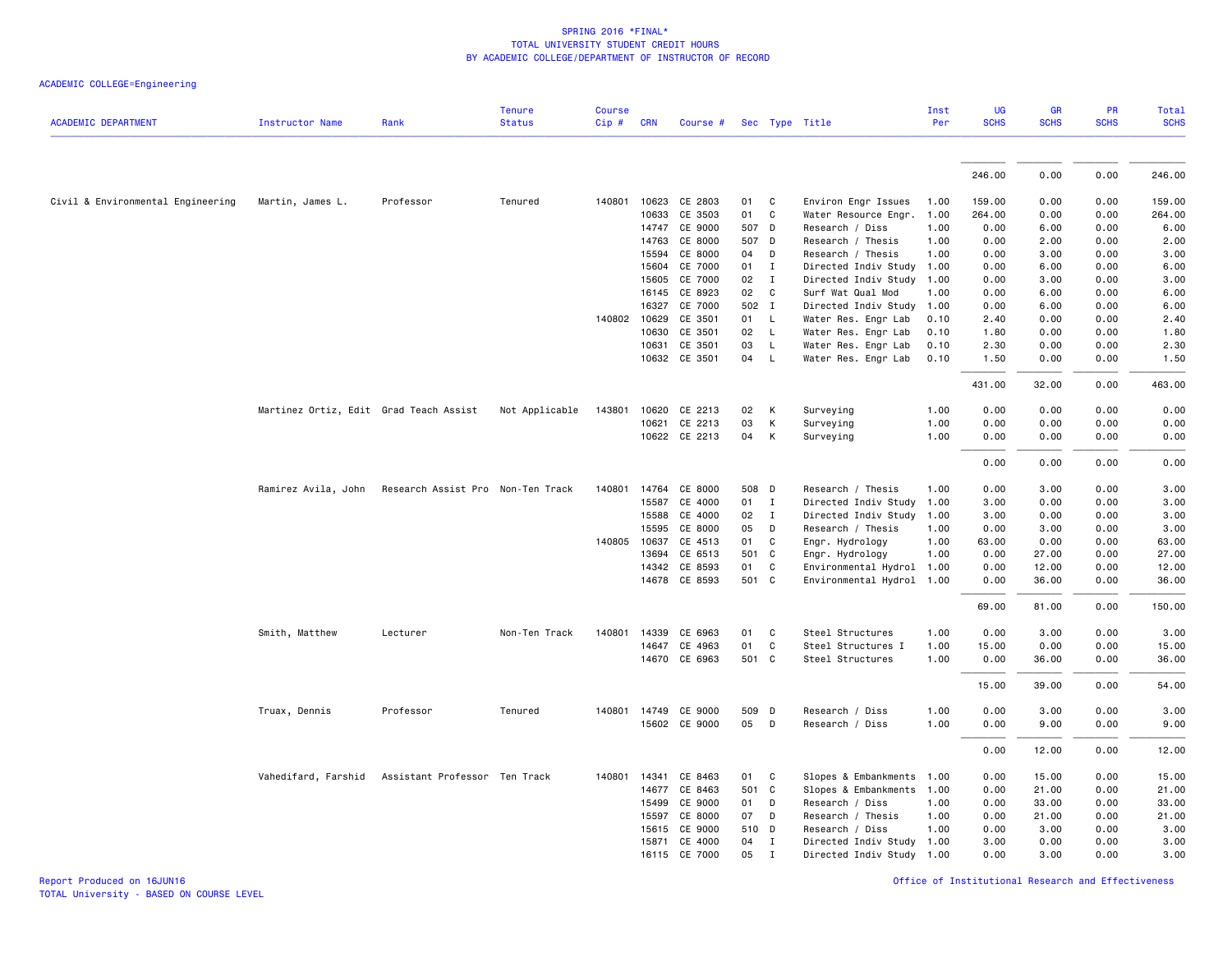|                                                                            |                        |                             | <b>Tenure</b> | <b>Course</b> |            |               |       |     |                           | Inst | UG                  | <b>GR</b>        | <b>PR</b>   | <b>Total</b>          |
|----------------------------------------------------------------------------|------------------------|-----------------------------|---------------|---------------|------------|---------------|-------|-----|---------------------------|------|---------------------|------------------|-------------|-----------------------|
| <b>ACADEMIC DEPARTMENT</b>                                                 | <b>Instructor Name</b> | Rank                        | <b>Status</b> | Cip#          | <b>CRN</b> | Course #      |       |     | Sec Type Title            | Per  | <b>SCHS</b>         | <b>SCHS</b>      | <b>SCHS</b> | <b>SCHS</b>           |
|                                                                            |                        |                             |               |               |            |               |       |     |                           |      |                     |                  |             |                       |
|                                                                            |                        |                             |               |               |            |               |       |     |                           |      | 3.00                | 96.00            | 0.00        | 99.00                 |
| Civil & Environmental Engineering                                          | White, Thomas          | Professor                   | Tenured       | 140801        |            | 10636 CE 4433 | 01    | C.  | Foundations               | 1.00 | 117,00              | 0.00             | 0.00        | 117.00                |
|                                                                            |                        |                             |               |               | 10640      | CE 4903       | 01    | C.  | Civil Engr Comp           | 1.00 | 150.00              | 0.00             | 0.00        | 150.00                |
|                                                                            |                        |                             |               |               |            | 14750 CE 9000 | 511 D |     | Research / Diss           | 1.00 | 0.00                | 5.00             | 0.00        | 5.00                  |
|                                                                            |                        |                             |               |               |            |               |       |     |                           |      | 267.00              | 5.00             | 0.00        | 272.00                |
|                                                                            | Zhang, Li              | Associate Professor Tenured |               | 140801        |            | 10624 CE 3113 | 01    | C.  | Transportation Engr       | 0.20 | 56.40               | 0.00             | 0.00        | 56.40                 |
|                                                                            |                        |                             |               |               |            | 10643 CE 6143 | 01    | - C | Traffic Engineering       | 1.00 | 0.00                | 3.00             | 0.00        | 3.00                  |
|                                                                            |                        |                             |               |               |            | 14751 CE 9000 | 512 D |     | Research / Diss           | 1.00 | 0.00                | 5.00             | 0.00        | 5.00                  |
|                                                                            |                        |                             |               |               | 15603      | CE 9000       | 06    | D   | Research / Diss           | 1.00 | 0.00                | 14.00            | 0.00        | 14.00                 |
|                                                                            |                        |                             |               |               | 16025      | CE 7000       | 03    | I   | Directed Indiv Study      | 1.00 | 0.00                | 3.00             | 0.00        | 3.00                  |
|                                                                            |                        |                             |               |               | 16026      | CE 7000       | 04    | I   | Directed Indiv Study 1.00 |      | 0.00                | 3,00             | 0.00        | 3.00                  |
|                                                                            |                        |                             |               |               |            | 16177 CE 7000 | 06    | I   | Directed Indiv Study 1.00 |      | 0.00                | 3.00             | 0.00        | 3.00                  |
|                                                                            |                        |                             |               |               |            | 16178 CE 7000 | 07    | - I | Directed Indiv Study 1.00 |      | 0.00                | 3.00             | 0.00        | 3.00                  |
|                                                                            |                        |                             |               |               |            | 16278 CE 7000 | 08    | I   | Directed Indiv Study 1.00 |      | 0.00                | 3.00             | 0.00        | 3.00                  |
|                                                                            |                        |                             |               | 140804        |            | 10634 CE 4143 | 01 C  |     | Traffic Engineering       | 1.00 | 54.00               | 0.00             | 0.00        | 54.00                 |
|                                                                            |                        |                             |               |               |            |               |       |     |                           |      | 110.40              | 37.00            | 0.00        | 147.40                |
| =====================================<br>Civil & Environmental Engineering |                        |                             |               |               |            |               |       |     |                           |      | ========<br>1985,00 | $=$<br>434,00    | 0.00        | ==========<br>2419,00 |
| ======================================                                     |                        |                             |               |               |            |               |       |     |                           |      | ========            | eessesse seesses |             | eeeeeeee              |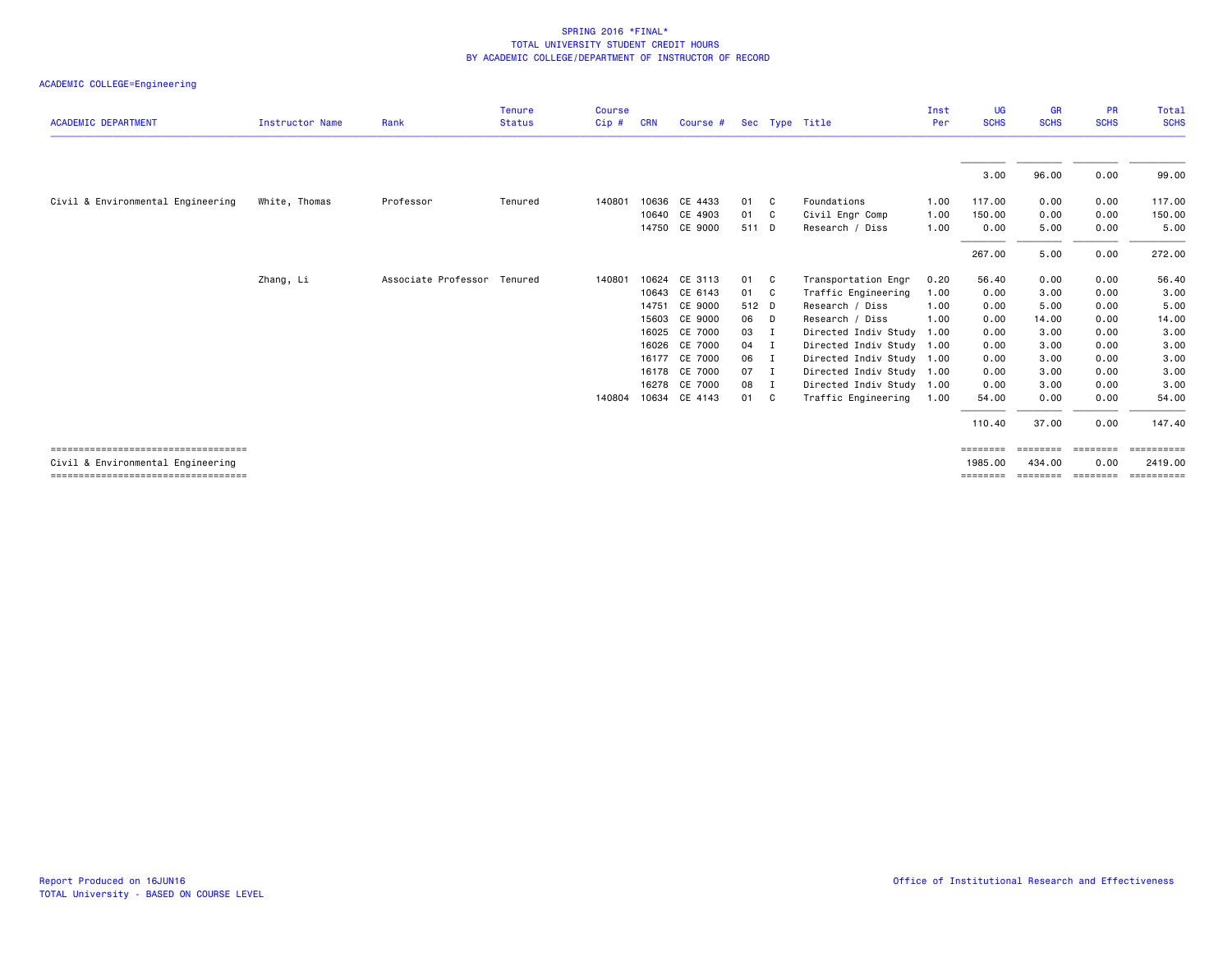| <b>ACADEMIC DEPARTMENT</b>     | Instructor Name   | Rank                                               | <b>Tenure</b><br><b>Status</b> | <b>Course</b><br>Cip# | <b>CRN</b>   | Course #             |                   |             | Sec Type Title            | Inst<br>Per | UG<br><b>SCHS</b> | GR<br><b>SCHS</b> | PR<br><b>SCHS</b> | Total<br><b>SCHS</b> |
|--------------------------------|-------------------|----------------------------------------------------|--------------------------------|-----------------------|--------------|----------------------|-------------------|-------------|---------------------------|-------------|-------------------|-------------------|-------------------|----------------------|
| Computer Science & Engineering | Anderson, Richard | Instructor                                         | Non-Ten Track                  |                       | 110201 11013 | CSE 1384             | H <sub>01</sub> C |             | Honors Intermed Comp      | 1.00        | 72.00             | 0.00              | 0.00              | 72.00                |
|                                |                   |                                                    |                                |                       | 11014        | CSE 2383             | 01                | C           | Data Struc & Anal of 1.00 |             | 111.00            | 0.00              | 0.00              | 111.00               |
|                                |                   |                                                    |                                |                       | 11015        | CSE 2383             | 02                | C           | Data Struc & Anal of 1.00 |             | 168.00            | 0.00              | 0.00              | 168.00               |
|                                |                   |                                                    |                                |                       |              | 11016 CSE 2383       | H <sub>01</sub> C |             | HonorsData Struc & A 1.00 |             | 6.00              | 0.00              | 0.00              | 6.00                 |
|                                |                   |                                                    |                                |                       |              |                      |                   |             |                           |             | 357.00            | 0.00              | 0.00              | 357.00               |
|                                |                   | Archibald, Christoph Assistant Professor Ten Track |                                |                       | 110101 14754 | CSE 4990             | 02                | C           | Special Topic in CS       | 1.00        | 21.00             | 0.00              | 0.00              | 21.00                |
|                                |                   |                                                    |                                |                       | 14755        | CSE 6990             | 02                | C           | Special Topic in CSE      | 1.00        | 0.00              | 39.00             | 0.00              | 39.00                |
|                                |                   |                                                    |                                |                       | 15222        | CSE 8000             | 01                | D           | Research / Thesis         | 1.00        | 0.00              | 7.00              | 0.00              | 7.00                 |
|                                |                   |                                                    |                                |                       | 15240        | CSE 9000             | 09                | D           | Research/Diss             | 1.00        | 0.00              | 3.00              | 0.00              | 3.00                 |
|                                |                   |                                                    |                                |                       |              |                      |                   |             |                           |             | 21.00             | 49.00             | 0.00              | 70.00                |
|                                | Banicescu, Ioana  | Professor                                          | Tenured                        | 110101                | 15223        | CSE 8000             | 02                | D           | Research / Thesis         | 1.00        | 0.00              | 3.00              | 0.00              | 3.00                 |
|                                |                   |                                                    |                                |                       | 15241        | CSE 9000             | 10                | D           | Research/Diss             | 1.00        | 0.00              | 3.00              | 0.00              | 3.00                 |
|                                |                   |                                                    |                                |                       |              | 16015 CSE 7000       | 01                | I           | Directed Indiv Study      | 1.00        | 0.00              | 3.00              | 0.00              | 3.00                 |
|                                |                   |                                                    |                                |                       |              |                      |                   |             |                           |             | 0.00              | 9.00              | 0.00              | 9.00                 |
|                                | Bethel, Cindy     | Associate Professor Ten Track                      |                                | 110101                | 14347        | CSE 4663             | 01                | C           | Human-Computer Inter      | 1.00        | 69.00             | 0.00              | 0.00              | 69.00                |
|                                |                   |                                                    |                                |                       | 14348        | CSE 6663             | 01                | C           | Human-Computer Inter      | 1.00        | 0.00              | 36.00             | 0.00              | 36.00                |
|                                |                   |                                                    |                                |                       | 15224        | CSE 8000             | 03                | D           | Research / Thesis         | 1.00        | 0.00              | 33.00             | 0.00              | 33.00                |
|                                |                   |                                                    |                                |                       | 15242        | CSE 9000             | 11                | D           | Research/Diss             | 1.00        | 0.00              | 9.00              | 0.00              | 9.00                 |
|                                |                   |                                                    |                                |                       | 16587        | CSE 7000             | 04                | $\mathbf I$ | Directed Indiv Study      | 1.00        | 0.00              | 3.00              | 0.00              | 3.00                 |
|                                |                   |                                                    |                                |                       |              |                      |                   |             |                           |             | 69.00             | 81.00             | 0.00              | 150.00               |
|                                | Crumpton, Joseph  | Research Assist Pro Non-Ten Track                  |                                |                       | 110101 11038 | CSE 4503             | 01                | C           | Database Management       | 1.00        | 159.00            | 0.00              | 0.00              | 159.00               |
|                                |                   |                                                    |                                |                       | 11040        | CSE 4713             | 01                | C           | Prog Languages            | 1.00        | 69.00             | 0.00              | 0.00              | 69.00                |
|                                |                   |                                                    |                                |                       | 11050        | CSE 6503             | 01                | C           | Database Management       | 1.00        | 0.00              | 9.00              | 0.00              | 9.00                 |
|                                |                   |                                                    |                                |                       |              | 11052 CSE 6713       | 01                | C           | Prog Languages            | 1.00        | 0.00              | 12.00             | 0.00              | 12.00                |
|                                |                   |                                                    |                                |                       |              |                      |                   |             |                           |             | 228.00            | 21.00             | 0.00              | 249.00               |
|                                | Dampier, David    | Professor                                          | Tenured                        |                       | 110101 15225 | CSE 8000             | 04                | D           | Research / Thesis         | 1.00        | 0.00              | 3.00              | 0.00              | 3.00                 |
|                                |                   |                                                    |                                |                       | 15243        | CSE 9000             | 12                | D           | Research/Diss             | 1.00        | 0.00              | 13.00             | 0.00              | 13.00                |
|                                |                   |                                                    |                                |                       | 16324        | CSE 7000             | 501 I             |             | Directed Indiv Study      | 1.00        | 0.00              | 3.00              | 0.00              | 3.00                 |
|                                |                   |                                                    |                                |                       | 16593        | CSE 8000             | 501 D             |             | Research / Thesis         | 1.00        | 0.00              | 1.00              | 0.00              | 1.00                 |
|                                |                   |                                                    |                                |                       |              |                      |                   |             |                           |             | 0.00              | 20.00             | 0.00              | 20.00                |
|                                | El-Attar, Mohamed | Associate Professor Ten Track                      |                                |                       | 110701 11032 | CSE 4214             | 01                | C           | Intro to Software En      | 1.00        | 116.00            | 0.00              | 0.00              | 116.00               |
|                                |                   |                                                    |                                |                       | 11033        | CSE 4214             | 02                | К           | Intro to Software En      | 1.00        | 0.00              | 0.00              | 0.00              | 0.00                 |
|                                |                   |                                                    |                                |                       | 11044        | CSE 6214             | 01                | C           | Intro to Software E 1.00  |             | 0.00              | 24.00             | 0.00              | 24.00                |
|                                |                   |                                                    |                                |                       | 11045        | CSE 6214             | 02                | К           | Intro to Software E 1.00  |             | 0.00              | 0.00              | 0.00              | 0.00                 |
|                                |                   |                                                    |                                |                       | 14345        | CSE 4214             | 04                | К           | Intro to Software En 1.00 |             | 0.00              | 0.00              | 0.00              | 0.00                 |
|                                |                   |                                                    |                                |                       |              | 14346 CSE 6214       | 04                | K           | Intro to Software E 1.00  |             | 0.00              | 0.00              | 0.00              | 0.00                 |
|                                |                   |                                                    |                                |                       |              |                      |                   |             |                           |             | 116.00            | 24.00             | 0.00              | 140.00               |
|                                | Fulcher, William  | Grad Research Assis Not Applicable                 |                                |                       |              | 140801 10624 CE 3113 | 01                | C           | Transportation Engr       | 0.80        | 225.60            | 0.00              | 0.00              | 225.60               |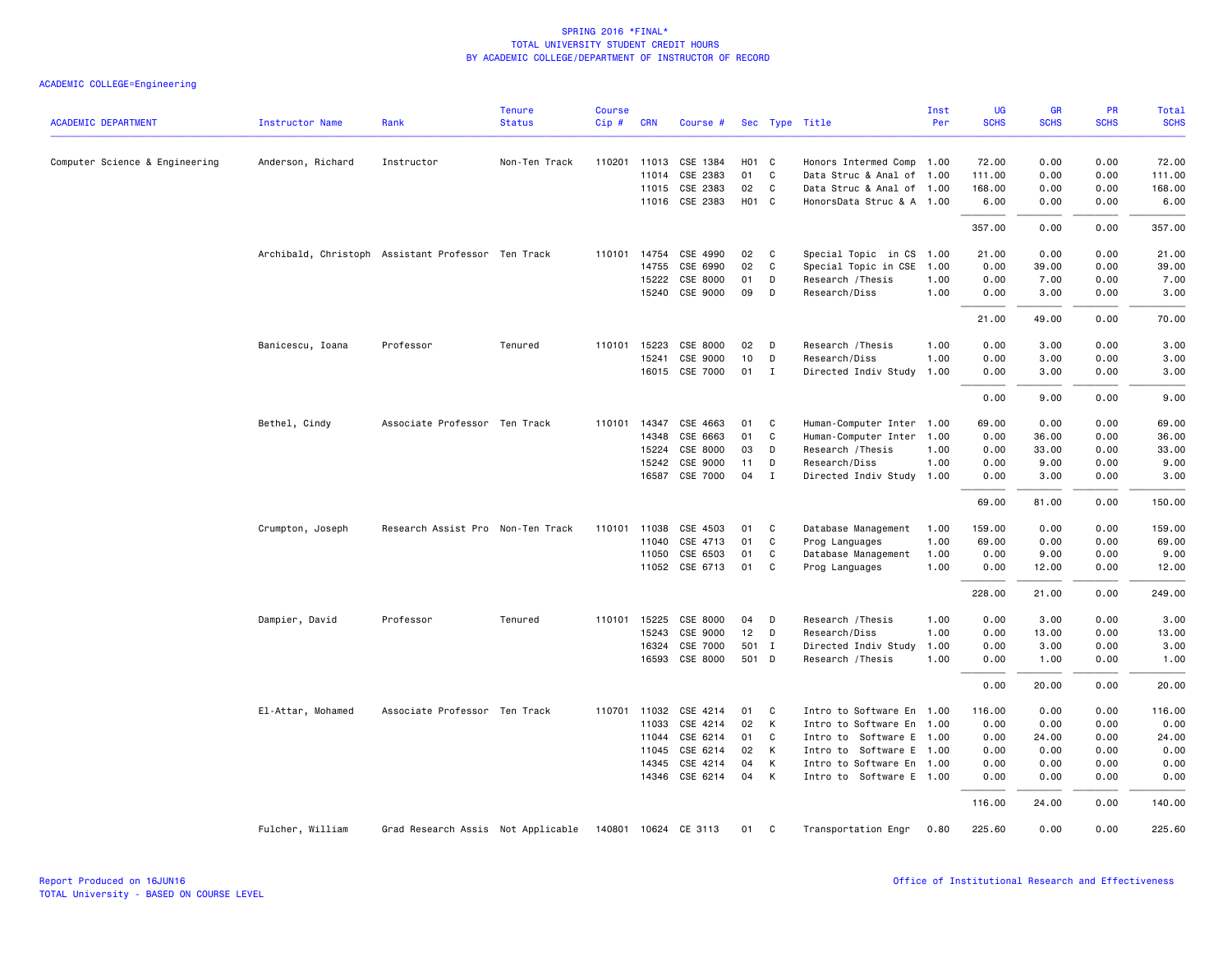| <b>ACADEMIC DEPARTMENT</b>     | <b>Instructor Name</b>        | Rank                              | <b>Tenure</b><br><b>Status</b> | <b>Course</b><br>Cip# | <b>CRN</b>   | Course #              |                  |             | Sec Type Title            | Inst<br>Per | <b>UG</b><br><b>SCHS</b> | <b>GR</b><br><b>SCHS</b> | PR<br><b>SCHS</b> | <b>Total</b><br><b>SCHS</b> |
|--------------------------------|-------------------------------|-----------------------------------|--------------------------------|-----------------------|--------------|-----------------------|------------------|-------------|---------------------------|-------------|--------------------------|--------------------------|-------------------|-----------------------------|
|                                |                               |                                   |                                |                       |              |                       |                  |             |                           |             |                          |                          |                   |                             |
|                                |                               |                                   |                                |                       |              |                       |                  |             |                           |             | 225.60                   | 0.00                     | 0.00              | 225.60                      |
| Computer Science & Engineering | Glendowne, Dae                | Research Assist Pro Non-Ten Track |                                |                       | 110101 14956 | CSE 4990              | 04               | C           | Special Topic in CSE 1.00 |             | 18.00                    | 0.00                     | 0.00              | 18.00                       |
|                                |                               |                                   |                                |                       |              | 14957 CSE 6990        | 04               | C           | Special Topic in CSE 1.00 |             | 0.00                     | 21.00                    | 0.00              | 21.00                       |
|                                |                               |                                   |                                |                       |              |                       |                  |             |                           |             | 18.00                    | 21.00                    | 0.00              | 39.00                       |
|                                | Griffin, Walter               | Non-Faculty                       | Not Applicable                 |                       |              | 110201 10988 CSE 1233 | 02               | C           | Cmptr Prog-C              | 1.00        | 198.00                   | 0.00                     | 0.00              | 198.00                      |
|                                |                               |                                   |                                |                       |              |                       |                  |             |                           |             | 198.00                   | 0.00                     | 0.00              | 198.00                      |
|                                | Hansen, Eric                  | Associate Professor Tenured       |                                |                       | 110101 11042 | CSE 4833              | 01               | C           | Intro to Algorithms       | 1.00        | 126.00                   | 0.00                     | 0.00              | 126.00                      |
|                                |                               |                                   |                                |                       | 11054        | CSE 6833              | 01               | C           | Intro to Algorithms       | 1.00        | 0.00                     | 9.00                     | 0.00              | 9.00                        |
|                                |                               |                                   |                                |                       | 14955        | CSE 8990              | 02               | C           | Special Topic in CS       | 1.00        | 0.00                     | 33.00                    | 0.00              | 33.00                       |
|                                |                               |                                   |                                |                       | 15227        | CSE 8000              | 06               | D           | Research / Thesis         | 1.00        | 0.00                     | 3.00                     | 0.00              | 3.00                        |
|                                |                               |                                   |                                |                       |              | 15245 CSE 9000        | 14               | D           | Research/Diss             | 1.00        | 0.00                     | 18.00                    | 0.00              | 18.00                       |
|                                |                               |                                   |                                |                       |              |                       |                  |             |                           |             | 126.00                   | 63.00                    | 0.00              | 189.00                      |
|                                |                               | Instructor                        | Non-Ten Track                  | 110201                | 11000        | CSE 1384              | 01               | C           | Intermed Comp Prog        | 1.00        | 168.00                   | 0.00                     | 0.00              | 168.00                      |
|                                | Henderson, Lisa               |                                   |                                |                       |              |                       |                  |             |                           |             |                          |                          |                   |                             |
|                                |                               |                                   |                                |                       | 11001        | CSE 1384              | 02               | C           | Intermed Comp Prog        | 1.00        | 176.00                   | 0.00                     | 0.00              | 176.00                      |
|                                |                               |                                   |                                |                       | 11002        | CSE 1384              | 03               | C           | Intermed Comp Prog        | 1.00        | 160.00                   | 0.00                     | 0.00              | 160.00                      |
|                                |                               |                                   |                                |                       | 11003        | CSE 1384              | 04               | C           | Intermed Comp Prog        | 1.00        | 120.00                   | 0.00                     | 0.00              | 120.00                      |
|                                |                               |                                   |                                |                       | 11004        | CSE 1384              | 05               | K           | Intermed Comp Prog        | 1.00        | 0.00                     | 0.00                     | 0.00              | 0.00                        |
|                                |                               |                                   |                                |                       | 11005        | CSE 1384              | 06               | K           | Intermed Comp Prog        | 1.00        | 0.00                     | 0.00                     | 0.00              | 0.00                        |
|                                |                               |                                   |                                |                       | 11006        | CSE 1384              | 07               | К           | Intermed Comp Prog        | 1.00        | 0.00                     | 0.00                     | 0.00              | 0.00                        |
|                                |                               |                                   |                                |                       | 11007        | CSE 1384              | 08               | K           | Intermed Comp Prog        | 1.00        | 0.00                     | 0.00                     | 0.00              | 0.00                        |
|                                |                               |                                   |                                |                       | 11008        | CSE 1384              | 09               | K           | Intermed Comp Prog        | 1.00        | 0.00                     | 0.00                     | 0.00              | 0.00                        |
|                                |                               |                                   |                                |                       | 11009        | CSE 1384              | 10               | К           | Intermed Comp Prog        | 1.00        | 0.00                     | 0.00                     | 0.00              | 0.00                        |
|                                |                               |                                   |                                |                       | 11010        | CSE 1384              | 11               | K           | Intermed Comp Prog        | 1.00        | 0.00                     | 0.00                     | 0.00              | 0.00                        |
|                                |                               |                                   |                                |                       |              | 11011 CSE 1384        | 12               | K           | Intermed Comp Prog        | 1.00        | 0.00                     | 0.00                     | 0.00              | 0.00                        |
|                                |                               |                                   |                                |                       |              |                       |                  |             |                           |             | 624.00                   | 0.00                     | 0.00              | 624.00                      |
|                                | Jankun-Kelly, Monika Lecturer |                                   | Non-Ten Track                  | 110201                | 10990        | CSE 1284              | 01               | C           | Intro Comp Prog           | 1.00        | 204.00                   | 0.00                     | 0.00              | 204.00                      |
|                                |                               |                                   |                                |                       | 10991        | CSE 1284              | 02               | $\mathbf c$ | Intro Comp Prog           | 1.00        | 176.00                   | 0.00                     | 0.00              | 176.00                      |
|                                |                               |                                   |                                |                       | 10992        | CSE 1284              | 03               | К           | Intro Comp Prog           | 1.00        | 0.00                     | 0.00                     | 0.00              | 0.00                        |
|                                |                               |                                   |                                |                       | 10993        | CSE 1284              | 04               | K           | Intro Comp Prog           | 1.00        | 0.00                     | 0.00                     | 0.00              | 0.00                        |
|                                |                               |                                   |                                |                       | 10994        | CSE 1284              | 05               | K           | Intro Comp Prog           | 1.00        | 0.00                     | 0.00                     | 0.00              | 0.00                        |
|                                |                               |                                   |                                |                       | 10995        | CSE 1284              | 06               | K           | Intro Comp Prog           | 1.00        | 0.00                     | 0.00                     | 0.00              | 0.00                        |
|                                |                               |                                   |                                |                       | 10996        | CSE 1284              | 07               | K           | Intro Comp Prog           | 1.00        | 0.00                     | 0.00                     | 0.00              | 0.00                        |
|                                |                               |                                   |                                |                       | 10998        | CSE 1284              | H <sub>0</sub> 1 | C           | Honors Intro Comp Pr      | 1.00        | 16.00                    | 0.00                     | 0.00              | 16.00                       |
|                                |                               |                                   |                                |                       | 10999        | CSE 1284              | H02 C            |             | Honors Intro Comp Pr 1.00 |             | 12.00                    | 0.00                     | 0.00              | 12.00                       |
|                                |                               |                                   |                                |                       |              |                       |                  |             |                           |             | 408.00                   | 0.00                     | 0.00              | 408.00                      |
|                                | Jankun-Kelly, T.              | Associate Professor Tenured       |                                |                       | 110101 11027 | CSE 3813              | 01               | C           | Intro to Formal Lang      | 1.00        | 111.00                   | 0.00                     | 0.00              | 111.00                      |
|                                |                               |                                   |                                |                       | 15246        | CSE 9000              | 15               | D           | Research/Diss             | 1.00        | 0.00                     | 1.00                     | 0.00              | 1.00                        |
|                                |                               |                                   |                                |                       | 110701 11037 | CSE 4453              | 01               | C           | Game Design               | 1.00        | 27.00                    | 0.00                     | 0.00              | 27.00                       |
|                                |                               |                                   |                                |                       | 11049        | CSE 6453              | 01               | C           | Game Design               | 1.00        | 0.00                     | 6.00                     | 0.00              | 6.00                        |
|                                |                               |                                   |                                |                       |              |                       |                  |             |                           |             | 138.00                   | 7.00                     | 0.00              | 145.00                      |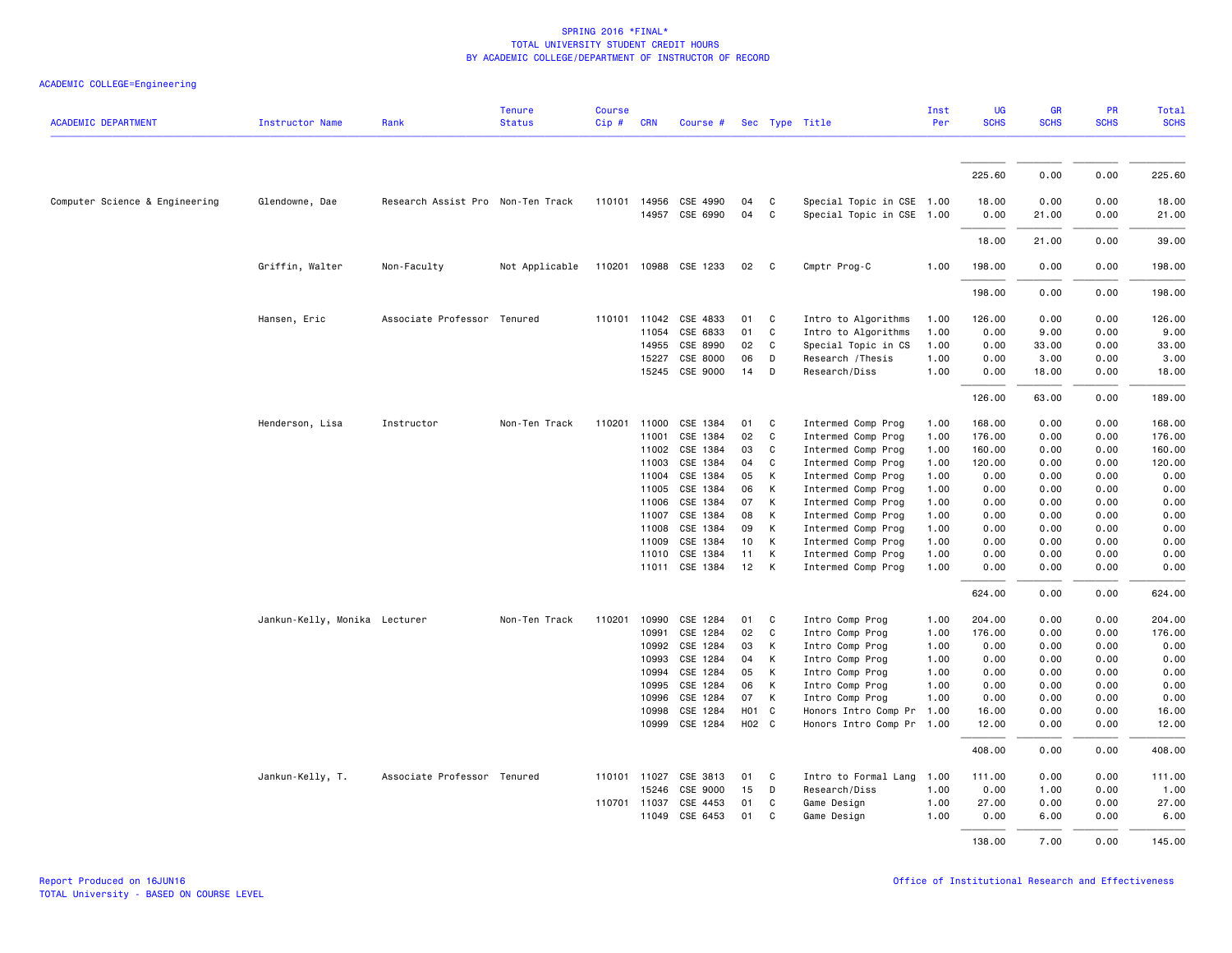| <b>ACADEMIC DEPARTMENT</b>     | <b>Instructor Name</b> | Rank                                             | <b>Tenure</b><br><b>Status</b> | <b>Course</b><br>Cip# | <b>CRN</b>     | Course #                          |          |              | Sec Type Title                                 | Inst<br>Per  | UG<br><b>SCHS</b> | <b>GR</b><br><b>SCHS</b> | PR<br><b>SCHS</b> | <b>Total</b><br><b>SCHS</b> |
|--------------------------------|------------------------|--------------------------------------------------|--------------------------------|-----------------------|----------------|-----------------------------------|----------|--------------|------------------------------------------------|--------------|-------------------|--------------------------|-------------------|-----------------------------|
| Computer Science & Engineering | Lee, David             | Non-Faculty                                      | Not Applicable                 |                       |                | 110201 10989 CSE 1233             | 03       | C.           | Cmptr Prog-C                                   | 1.00         | 153.00            | 0.00                     | 0.00              | 153.00                      |
|                                |                        |                                                  |                                |                       |                |                                   |          |              |                                                |              | 153.00            | 0.00                     | 0.00              | 153.00                      |
|                                | Lee, Sarah             | Clinical Assist Pro Non-Ten Track                |                                |                       | 110101 11022   | CSE 3223                          | 01       | $\mathsf{L}$ | Software Eng Sr Proj 1.00                      |              | 99.00             | 0.00                     | 0.00              | 99.00                       |
|                                |                        |                                                  |                                |                       | 16214          | CSE 7000                          | 03       | $\mathbf{I}$ | Directed Indiv Study                           | 1.00         | 0.00              | 3.00                     | 0.00              | 3.00                        |
|                                |                        |                                                  |                                | 110701 11023          |                | CSE 3324                          | 01       | C            | Dist Client/Server P 1.00                      |              | 240.00            | 0.00                     | 0.00              | 240.00                      |
|                                |                        |                                                  |                                |                       | 11025          | CSE 3324                          | 03       | К            | Dist Client/Server P 1.00                      |              | 0.00              | 0.00                     | 0.00              | 0.00                        |
|                                |                        |                                                  |                                |                       | 11026          | CSE 3324                          | 04       | K            | Dist Client/Server P 1.00                      |              | 0.00              | 0.00                     | 0.00              | 0.00                        |
|                                |                        |                                                  |                                |                       |                |                                   |          |              |                                                |              | 339.00            | 3.00                     | 0.00              | 342.00                      |
|                                | Luke, Edward           | Professor                                        | Tenured                        | 140201                | 15837          | ASE 9000                          | 10       | D            | Research/Diss                                  | 1.00         | 0.00              | 12.00                    | 0.00              | 12.00                       |
|                                |                        |                                                  |                                | 309999                |                | 16181 CME 9000                    | 05       | D            | Research/Dis                                   | 1.00         | 0.00              | 9.00                     | 0.00              | 9.00                        |
|                                |                        |                                                  |                                |                       |                |                                   |          |              |                                                |              | 0.00              | 21.00                    | 0.00              | 21.00                       |
|                                | McGrew, Robert         | Research Assist Pro Non-Ten Track                |                                | 110101                | 11063          | CSE 8080                          | 09       | I            | Directed Project Cs                            | 1.00         | 0.00              | 3.00                     | 0.00              | 3.00                        |
|                                |                        |                                                  |                                | 110701                | 15961          | CSE 4363                          | 01       | C            | Software Reverse Eng                           | 1.00         | 9.00              | 0.00                     | 0.00              | 9.00                        |
|                                |                        |                                                  |                                |                       |                | 15962 CSE 6363                    | 01       | C            | Software Reverse Eng 1.00                      |              | 0.00              | 15.00                    | 0.00              | 15.00                       |
|                                |                        |                                                  |                                |                       |                |                                   |          |              |                                                |              | 9.00              | 18.00                    | 0.00              | 27.00                       |
|                                | Nadeem, Muhammad       | Grad Teach Assist                                | Not Applicable                 |                       |                | 110201 10987 CSE 1233             | 01       | C.           | Cmptr Prog-C                                   | 1.00         | 177.00            | 0.00                     | 0.00              | 177.00                      |
|                                |                        |                                                  |                                |                       |                |                                   |          |              |                                                |              | 177.00            | 0.00                     | 0.00              | 177.00                      |
|                                | Perkins, Andy          | Associate Professor Tenured                      |                                |                       | 110101 14752   | CSE 4990                          | 01       | C            | Special Topic in CS 0.50                       |              | 0.50              | 0.00                     | 0.00              | 0.50                        |
|                                |                        |                                                  |                                |                       | 15324          | CSE 8990                          | 03       | C            | Special Topic in CS                            | 1.00         | 0.00              | 54.00                    | 0.00              | 54.00                       |
|                                |                        |                                                  |                                |                       | 15880          | CSE 8990                          | 503      | C.           | Special Topic in CS                            | 1.00         | 0.00              | 3.00                     | 0.00              | 3.00                        |
|                                |                        |                                                  |                                |                       | 260101 11039   | CSE 4623                          | 01       | C            | Computational Biolog                           | 1.00         | 21.00             | 0.00                     | 0.00              | 21.00                       |
|                                |                        |                                                  |                                |                       | 11051          | CSE 6623                          | 01       | C            | Computational Biolog                           | 1.00         | 0.00              | 27.00                    | 0.00              | 27.00                       |
|                                |                        |                                                  |                                |                       | 512401 15607   | CVM 6990                          | 01       | C            | Special Topic In CVM 0.50                      |              | 0.00              | 2.00                     | 0.00              | 2.00                        |
|                                |                        |                                                  |                                |                       |                |                                   |          |              |                                                |              | 21.50             | 86.00                    | 0.00              | 107.50                      |
|                                |                        | Ramkumar, Mahalingam Associate Professor Tenured |                                |                       | 110101 11048   | CSE 6383                          | 01       | C            | Crypto & Network Sec 1.00                      |              | 0.00              | 24.00                    | 0.00              | 24.00                       |
|                                |                        |                                                  |                                |                       | 15234          | CSE 9000                          | 03       | D            | Research/Diss                                  | 1.00         | 0.00              | 3.00                     | 0.00              | 3.00                        |
|                                |                        |                                                  |                                |                       | 15251          | CSE 8000<br>111003 11036 CSE 4383 | 13<br>01 | D<br>C       | Research / Thesis<br>Crypto & Network Sec 1.00 | 1.00         | 0.00<br>111.00    | 9.00<br>0.00             | 0.00<br>0.00      | 9.00<br>111.00              |
|                                |                        |                                                  |                                |                       |                |                                   |          |              |                                                |              |                   |                          |                   |                             |
|                                |                        |                                                  |                                |                       |                |                                   |          |              |                                                |              | 111.00            | 36.00                    | 0.00              | 147.00                      |
|                                | Reese, Donna           | Professor                                        | Tenured                        | 110101                | 11028          | CSE 3981                          | 01       | C            | Computer Ethics                                | 1.00         | 13.00             | 0.00                     | 0.00              | 13.00                       |
|                                |                        |                                                  |                                |                       | 11029          | CSE 3981                          | 02       | C            | Computer Ethics                                | 1.00         | 13.00             | 0.00                     | 0.00              | 13.00                       |
|                                |                        |                                                  |                                |                       | 11030<br>11041 | CSE 3981<br>CSE 4733              | 03<br>01 | C<br>C       | Computer Ethics<br>Operating Systems I         | 1.00<br>0.05 | 12.00<br>5.25     | 0.00<br>0.00             | 0.00<br>0.00      | 12.00<br>5.25               |
|                                |                        |                                                  |                                |                       | 11053          | CSE 6733                          | 01       | C            | Operating Systems I                            | 0.95         | 0.00              | 14.25                    | 0.00              | 14.25                       |
|                                |                        |                                                  |                                |                       | 15235          | CSE 9000                          | 04       | D            | Research/Diss                                  | 1.00         | 0.00              | 9.00                     | 0.00              | 9.00                        |
|                                |                        |                                                  |                                |                       | 15252          | CSE 8000                          | 14       | D            | Research / Thesis                              | 1.00         | 0.00              | 3.00                     | 0.00              | 3.00                        |
|                                |                        |                                                  |                                | 110201                | 11012          | CSE 1384                          | DO 1     | B            | Intermed Comp Prog                             | 1.00         | 8.00              | 0.00                     | 0.00              | 8.00                        |
|                                |                        |                                                  |                                |                       |                |                                   |          |              |                                                |              | 51.25             | 26.25                    | 0.00              | 77.50                       |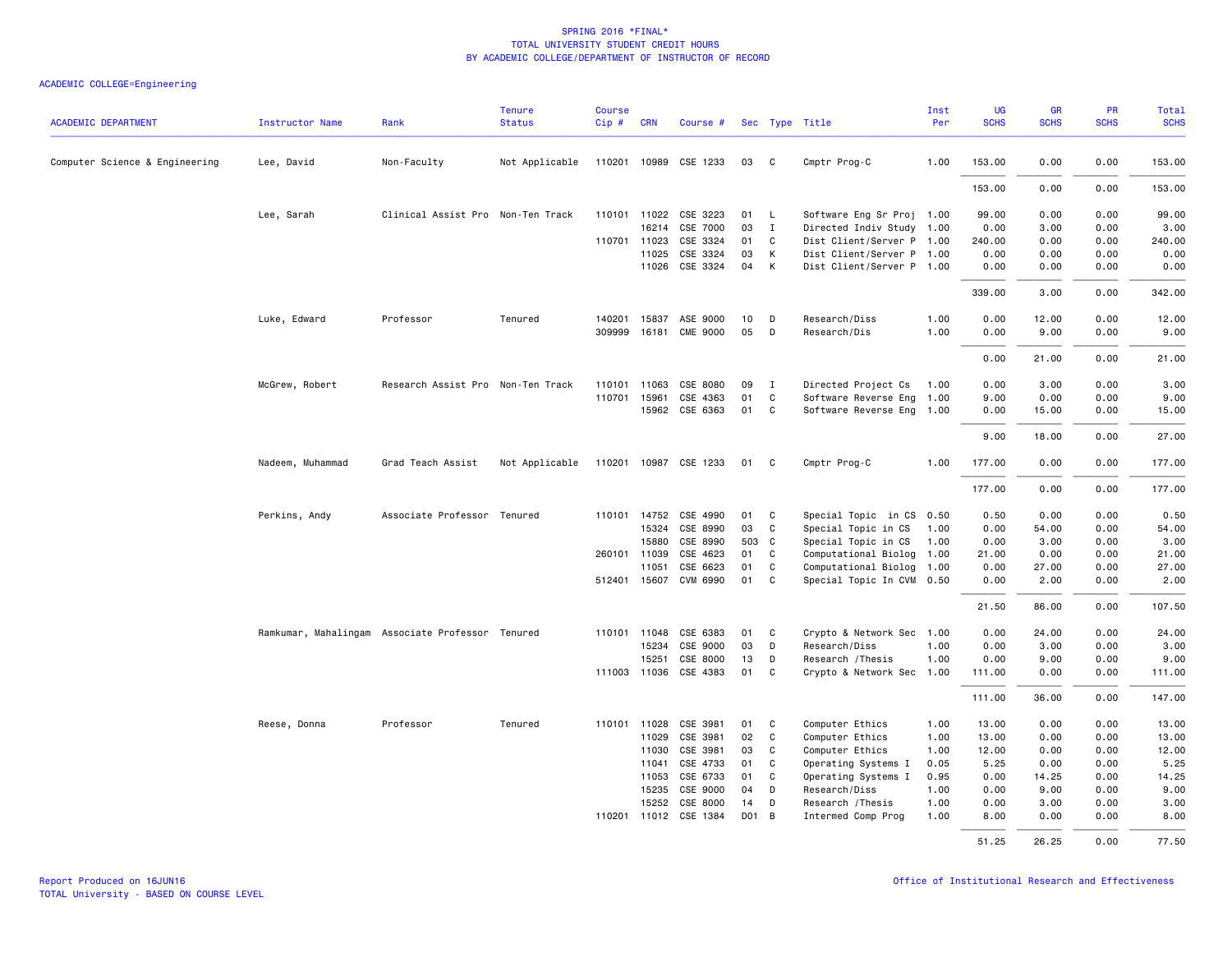| <b>ACADEMIC DEPARTMENT</b>                                           | Instructor Name     | Rank                               | <b>Tenure</b><br><b>Status</b> | <b>Course</b><br>Cip# | <b>CRN</b>   | Course #       |                   |                | Sec Type Title            | Inst<br>Per | <b>UG</b><br><b>SCHS</b> | <b>GR</b><br><b>SCHS</b> | <b>PR</b><br><b>SCHS</b> | Total<br><b>SCHS</b>                                                                                                                                                                                                                                                                                                                                                                                                                                                                            |
|----------------------------------------------------------------------|---------------------|------------------------------------|--------------------------------|-----------------------|--------------|----------------|-------------------|----------------|---------------------------|-------------|--------------------------|--------------------------|--------------------------|-------------------------------------------------------------------------------------------------------------------------------------------------------------------------------------------------------------------------------------------------------------------------------------------------------------------------------------------------------------------------------------------------------------------------------------------------------------------------------------------------|
| Computer Science & Engineering                                       | Ritter, Thomas      | Non-Faculty                        | Not Applicable                 |                       | 110101 11041 | CSE 4733       | 01                | $\mathbf{C}$   | Operating Systems I       | 0.95        | 99.75                    | 0.00                     | 0.00                     | 99.75                                                                                                                                                                                                                                                                                                                                                                                                                                                                                           |
|                                                                      |                     |                                    |                                |                       |              | 11053 CSE 6733 | 01                | $\mathbf{C}$   | Operating Systems I       | 0.05        | 0.00                     | 0.75                     | 0.00                     | 0.75                                                                                                                                                                                                                                                                                                                                                                                                                                                                                            |
|                                                                      |                     |                                    |                                |                       |              |                |                   |                |                           |             | 99.75                    | 0.75                     | 0.00                     | 100.50                                                                                                                                                                                                                                                                                                                                                                                                                                                                                          |
|                                                                      | Sawadpong, Puntitra | Research Assist Pro Non-Ten Track  |                                |                       | 110201 11018 | CSE 2813       | 01                | $\mathbf{C}$   | Discrete Structures       | 1.00        | 132.00                   | 0.00                     | 0.00                     | 132.00                                                                                                                                                                                                                                                                                                                                                                                                                                                                                          |
|                                                                      |                     |                                    |                                |                       | 11019        | CSE 2813       | 02                | $\mathbf{C}$   | Discrete Structures       | 1.00        | 93.00                    | 0.00                     | 0.00                     | 93.00                                                                                                                                                                                                                                                                                                                                                                                                                                                                                           |
|                                                                      |                     |                                    |                                |                       |              | 11020 CSE 2813 | H <sub>01</sub> C |                | Honors Discrete Stru 1.00 |             | 12.00                    | 0.00                     | 0.00                     | 12.00                                                                                                                                                                                                                                                                                                                                                                                                                                                                                           |
|                                                                      |                     |                                    |                                |                       |              |                |                   |                |                           |             | 237.00                   | 0.00                     | 0.00                     | 237.00                                                                                                                                                                                                                                                                                                                                                                                                                                                                                          |
|                                                                      | Smith, Braden       | Grad Research Assis Not Applicable |                                | 140801                | 10625        | CE 3311        | 01 L              |                | Construction Matls L 0.60 |             | 16.20                    | 0.00                     | 0.00                     | 16.20                                                                                                                                                                                                                                                                                                                                                                                                                                                                                           |
|                                                                      |                     |                                    |                                |                       | 10626        | CE 3311        | 02                | L              | Construction Matls L 0.60 |             | 18.60                    | 0.00                     | 0.00                     | 18.60                                                                                                                                                                                                                                                                                                                                                                                                                                                                                           |
|                                                                      |                     |                                    |                                |                       |              | 10627 CE 3311  | 03                | L              | Construction Matls L 0.60 |             | 15.60                    | 0.00                     | 0.00                     | 15.60                                                                                                                                                                                                                                                                                                                                                                                                                                                                                           |
|                                                                      |                     |                                    |                                |                       |              |                |                   |                |                           |             | 50.40                    | 0.00                     | 0.00                     | 50.40                                                                                                                                                                                                                                                                                                                                                                                                                                                                                           |
|                                                                      | Swan, John          | Professor                          | Tenured                        |                       | 110101 11068 | CSE 8080       | 15                | $\blacksquare$ | Directed Project Cs       | 1.00        | 0.00                     | 3.00                     | 0.00                     | 3.00                                                                                                                                                                                                                                                                                                                                                                                                                                                                                            |
|                                                                      |                     |                                    |                                |                       | 14351        | CSE 8433       | 01                | $\mathbf{C}$   | Adv Cmptr Graphics        | 1.00        | 0.00                     | 15.00                    | 0.00                     | 15.00                                                                                                                                                                                                                                                                                                                                                                                                                                                                                           |
|                                                                      |                     |                                    |                                |                       | 15236        | CSE 9000       | 05                | D              | Research/Diss             | 1.00        | 0.00                     | 34.00                    | 0.00                     | 34.00                                                                                                                                                                                                                                                                                                                                                                                                                                                                                           |
|                                                                      |                     |                                    |                                |                       |              | 15253 CSE 8000 | 15                | D              | Research / Thesis         | 1.00        | 0.00                     | 1.00                     | 0.00                     | 1.00                                                                                                                                                                                                                                                                                                                                                                                                                                                                                            |
|                                                                      |                     |                                    |                                |                       |              |                |                   |                |                           |             | 0.00                     | 53.00                    | 0.00                     | 53.00                                                                                                                                                                                                                                                                                                                                                                                                                                                                                           |
|                                                                      | Williams, Byron     | Assistant Professor Ten Track      |                                |                       | 110101 11035 | CSE 4283       | 01                | $\mathbf{C}$   | Software Testing and 1.00 |             | 105.00                   | 0.00                     | 0.00                     | 105.00                                                                                                                                                                                                                                                                                                                                                                                                                                                                                          |
|                                                                      |                     |                                    |                                |                       | 11047        | CSE 6283       | 01                | $\mathbf{C}$   | Software Testing and 1.00 |             | 0.00                     | 9.00                     | 0.00                     | 9.00                                                                                                                                                                                                                                                                                                                                                                                                                                                                                            |
|                                                                      |                     |                                    |                                |                       | 14349        | CSE 8253       | 01                | C              | Software Design           | 1.00        | 0.00                     | 54.00                    | 0.00                     | 54.00                                                                                                                                                                                                                                                                                                                                                                                                                                                                                           |
|                                                                      |                     |                                    |                                |                       | 15237        | CSE 9000       | 06                | $\Box$         | Research/Diss             | 1.00        | 0.00                     | 51.00                    | 0.00                     | 51.00                                                                                                                                                                                                                                                                                                                                                                                                                                                                                           |
|                                                                      |                     |                                    |                                |                       |              |                |                   |                |                           |             | 105.00                   | 114.00                   | 0.00                     | 219.00                                                                                                                                                                                                                                                                                                                                                                                                                                                                                          |
|                                                                      | Young, Maxwell      | Assistant Professor Ten Track      |                                |                       | 110101 11031 | CSE 4153       | 01                | $\mathbf{C}$   | Data Comm Networks        | 1.00        | 111.00                   | 0.00                     | 0.00                     | 111.00                                                                                                                                                                                                                                                                                                                                                                                                                                                                                          |
|                                                                      |                     |                                    |                                |                       | 141001 11317 | ECE 4833       | 01                | $\mathbf{C}$   | Data Comm Networks        | 1.00        | 39.00                    | 0.00                     | 0.00                     | 39.00                                                                                                                                                                                                                                                                                                                                                                                                                                                                                           |
|                                                                      |                     |                                    |                                |                       |              | 11328 ECE 6833 | 01                | $\mathbf{C}$   | Data Comm Networks        | 1.00        | 0.00                     | 6.00                     | 0.00                     | 6.00                                                                                                                                                                                                                                                                                                                                                                                                                                                                                            |
|                                                                      |                     |                                    |                                |                       |              |                |                   |                |                           |             | 150.00                   | 6.00                     | 0.00                     | 156.00                                                                                                                                                                                                                                                                                                                                                                                                                                                                                          |
|                                                                      | Zhang, Song         | Associate Professor Tenured        |                                |                       | 110101 11069 | CSE 8080       | 19                | $\blacksquare$ | Directed Project Cs       | 1.00        | 0.00                     | 3.00                     | 0.00                     | 3.00                                                                                                                                                                                                                                                                                                                                                                                                                                                                                            |
|                                                                      |                     |                                    |                                |                       | 14758        | CSE 8990       | 01 C              |                | Special Topic in CS       | 1.00        | 0.00                     | 60.00                    | 0.00                     | 60.00                                                                                                                                                                                                                                                                                                                                                                                                                                                                                           |
|                                                                      |                     |                                    |                                |                       | 14759        | CSE 8990       | 501 C             |                | Special Topic in CS       | 1.00        | 0.00                     | 6.00                     | 0.00                     | 6.00                                                                                                                                                                                                                                                                                                                                                                                                                                                                                            |
|                                                                      |                     |                                    |                                |                       | 15239        | CSE 9000       | 08                | D              | Research/Diss             | 1.00        | 0.00                     | 9.00                     | 0.00                     | 9.00                                                                                                                                                                                                                                                                                                                                                                                                                                                                                            |
|                                                                      |                     |                                    |                                |                       | 15256        | CSE 8000       | 18                | $\Box$         | Research / Thesis         | 1.00        | 0.00                     | 19.00                    | 0.00                     | 19.00                                                                                                                                                                                                                                                                                                                                                                                                                                                                                           |
|                                                                      |                     |                                    |                                |                       |              |                |                   |                |                           |             | 0.00                     | 97.00                    | 0.00                     | 97.00                                                                                                                                                                                                                                                                                                                                                                                                                                                                                           |
| ----------------------------------<br>Computer Science & Engineering |                     |                                    |                                |                       |              |                |                   |                |                           |             | ========<br>4032.50      | 756.00                   | ======== =======<br>0.00 | $\begin{array}{c} \multicolumn{3}{c}{}\\ \multicolumn{3}{c}{}\\ \multicolumn{3}{c}{}\\ \multicolumn{3}{c}{}\\ \multicolumn{3}{c}{}\\ \multicolumn{3}{c}{}\\ \multicolumn{3}{c}{}\\ \multicolumn{3}{c}{}\\ \multicolumn{3}{c}{}\\ \multicolumn{3}{c}{}\\ \multicolumn{3}{c}{}\\ \multicolumn{3}{c}{}\\ \multicolumn{3}{c}{}\\ \multicolumn{3}{c}{}\\ \multicolumn{3}{c}{}\\ \multicolumn{3}{c}{}\\ \multicolumn{3}{c}{}\\ \multicolumn{3}{c}{}\\ \multicolumn{3}{c}{}\\ \multicolumn$<br>4788.50 |
| ====================================                                 |                     |                                    |                                |                       |              |                |                   |                |                           |             |                          |                          |                          | ======== ======== ======== ==========                                                                                                                                                                                                                                                                                                                                                                                                                                                           |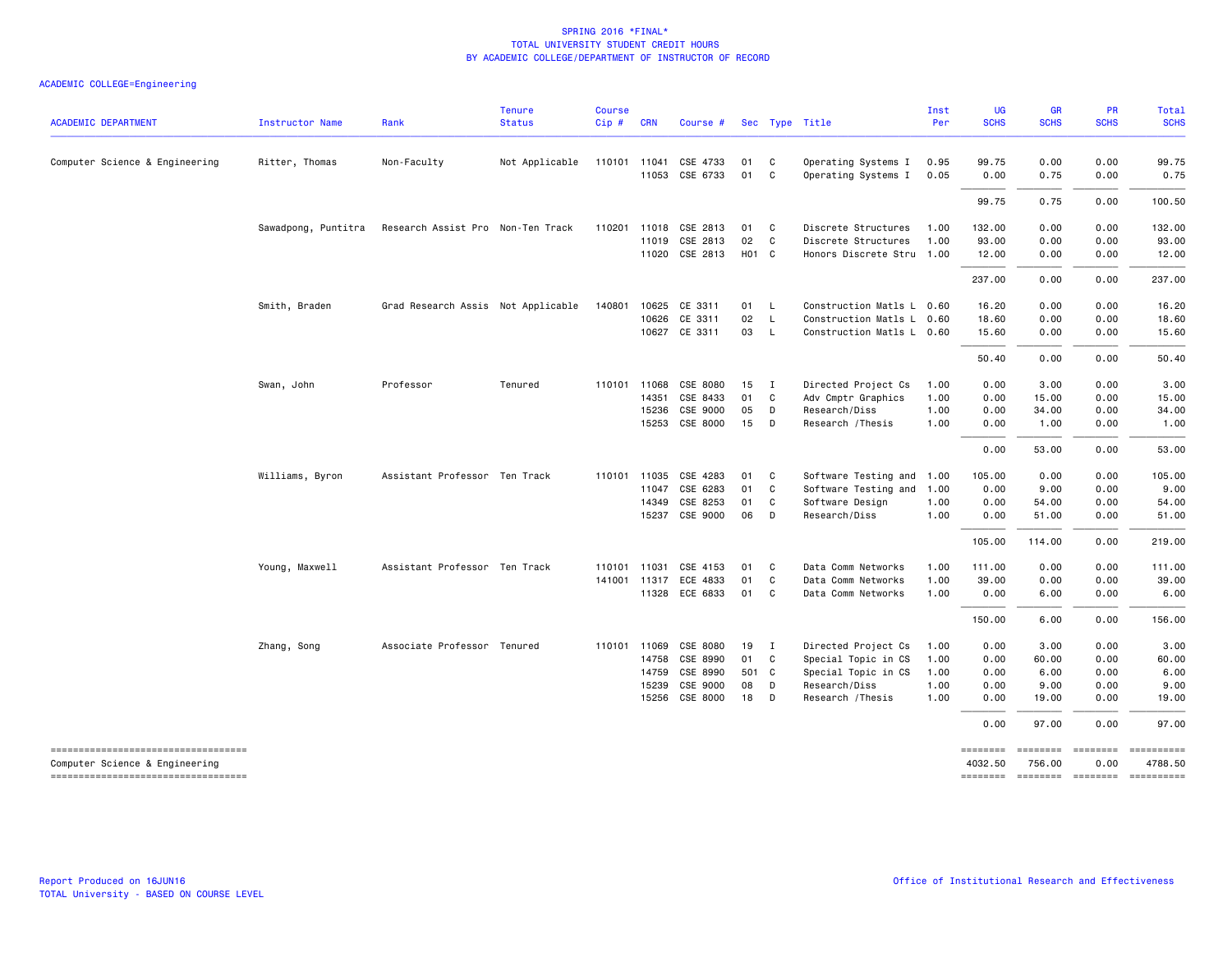| <b>ACADEMIC DEPARTMENT</b>        | <b>Instructor Name</b> | Rank                               | <b>Tenure</b><br><b>Status</b> | <b>Course</b><br>Cip# | <b>CRN</b>            | Course #             |          |                   | Sec Type Title                               | Inst<br>Per  | UG<br><b>SCHS</b> | GR<br><b>SCHS</b> | PR<br><b>SCHS</b> | Total<br><b>SCHS</b> |
|-----------------------------------|------------------------|------------------------------------|--------------------------------|-----------------------|-----------------------|----------------------|----------|-------------------|----------------------------------------------|--------------|-------------------|-------------------|-------------------|----------------------|
|                                   |                        |                                    |                                |                       |                       |                      |          |                   |                                              |              |                   |                   | 0.00              | 120.00               |
| Electrical & Computer Engineering | Abdelwahed, Sherif     | Associate Professor Tenured        |                                |                       | 140901 11313<br>11324 | ECE 4713<br>ECE 6713 | 01<br>01 | C<br>$\mathsf{C}$ | Computer Architectur<br>Computer Architectur | 1.00<br>1.00 | 120.00<br>0.00    | 0.00<br>9.00      | 0.00              | 9.00                 |
|                                   |                        |                                    |                                |                       | 141001 14723          | ECE 9000             | 501 D    |                   | Research/Diss                                | 1.00         | 0.00              | 12.00             | 0.00              | 12.00                |
|                                   |                        |                                    |                                |                       | 14734                 | ECE 8000             | 501 D    |                   | Research/Thesis                              | 1.00         | 0.00              | 1.00              | 0.00              | 1.00                 |
|                                   |                        |                                    |                                |                       | 15630                 | ECE 8000             | 01       | D                 | Research/Thesis                              | 1.00         | 0.00              | 7.00              | 0.00              | 7.00                 |
|                                   |                        |                                    |                                |                       | 15650                 | ECE 9000             | 01       | D                 | Research/Diss                                | 1.00         | 0.00              | 27.00             | 0.00              | 27.00                |
|                                   |                        |                                    |                                |                       |                       |                      |          |                   |                                              |              | 120.00            | 56.00             | 0.00              | 176.00               |
|                                   | Anderson, Derek        | Assistant Professor Ten Track      |                                | 141001                | 14260                 | ECE 8833             | 01       | C                 | Computational Intell 1.00                    |              | 0.00              | 51.00             | 0.00              | 51.00                |
|                                   |                        |                                    |                                |                       | 14684                 | ECE 8833             | 501      | $\mathbf c$       | Computational Intell                         | 1.00         | 0.00              | 12.00             | 0.00              | 12.00                |
|                                   |                        |                                    |                                |                       | 14736                 | ECE 8000             | 502 D    |                   | Research/Thesis                              | 1.00         | 0.00              | 7.00              | 0.00              | 7.00                 |
|                                   |                        |                                    |                                |                       | 15631                 | ECE 8000             | 02       | D                 | Research/Thesis                              | 1.00         | 0.00              | 27.00             | 0.00              | 27.00                |
|                                   |                        |                                    |                                |                       | 15651                 | <b>ECE 9000</b>      | 02       | D                 | Research/Diss                                | 1.00         | 0.00              | 12.00             | 0.00              | 12.00                |
|                                   |                        |                                    |                                |                       |                       |                      |          |                   |                                              |              | 0.00              | 109.00            | 0.00              | 109.00               |
|                                   | Asili, Mustafa         | Grad Research Assis Not Applicable |                                | 141001                | 11246                 | ECE 3313             | 01       | B                 | Electromagnetics I                           | 1.00         | 27.00             | 0.00              | 0.00              | 27.00                |
|                                   |                        |                                    |                                |                       | 11247                 | ECE 3313             | 02       | В                 | Electromagnetics I                           | 1.00         | 24.00             | 0.00              | 0.00              | 24.00                |
|                                   |                        |                                    |                                |                       |                       | 11250 ECE 3313       | 05       | B                 | Electromagnetics I                           | 1.00         | 24.00             | 0.00              | 0.00              | 24.00                |
|                                   |                        |                                    |                                |                       |                       |                      |          |                   |                                              |              | 75.00             | 0.00              | 0.00              | 75.00                |
|                                   | Ball, John             | Assistant Professor Ten Track      |                                | 141001                | 14245                 | ECE 4433             | 01       | C                 | Introduction to Rada                         | 1.00         | 63.00             | 0.00              | 0.00              | 63.00                |
|                                   |                        |                                    |                                |                       | 14246                 | ECE 6433             | 01       | $\mathtt{C}$      | Introduction to Rada                         | 1.00         | 0.00              | 12.00             | 0.00              | 12.00                |
|                                   |                        |                                    |                                |                       | 14683                 | ECE 6433             | 501 C    |                   | Introduction to Rada                         | 1.00         | 0.00              | 21.00             | 0.00              | 21.00                |
|                                   |                        |                                    |                                |                       | 15632                 | ECE 8000             | 03       | D                 | Research/Thesis                              | 1.00         | 0.00              | 23.00             | 0.00              | 23.00                |
|                                   |                        |                                    |                                |                       |                       | 15652 ECE 9000       | 03       | D                 | Research/Diss                                | 1.00         | 0.00              | 10.00             | 0.00              | 10.00                |
|                                   |                        |                                    |                                |                       |                       |                      |          |                   |                                              |              | 63.00             | 66.00             | 0.00              | 129.00               |
|                                   | Bruce, Jerry           | Associate Professor Tenured        |                                | 141001                | 11243                 | ECE 1002             | 01       | B                 | Intro to ECE                                 | 0.50         | 63.00             | 0.00              | 0.00              | 63.00                |
|                                   |                        |                                    |                                |                       | 11256                 | ECE 3413             | 01       | C                 | Intro to Electronic                          | 1.00         | 213.00            | 0.00              | 0.00              | 213.00               |
|                                   |                        |                                    |                                |                       | 15393                 | ECE 1002             | 601 B    |                   | Intro to ECE                                 | 0.50         | 3.00              | 0.00              | 0.00              | 3.00                 |
|                                   |                        |                                    |                                |                       | 15633                 | ECE 8000             | 04       | D                 | Research/Thesis                              | 1.00         | 0.00              | 7.00              | 0.00              | 7.00                 |
|                                   |                        |                                    |                                |                       | 15653                 | ECE 9000             | 04       | D                 | Research/Diss                                | 1.00         | 0.00              | 1.00              | 0.00              | 1.00                 |
|                                   |                        |                                    |                                |                       | 16509                 | ECE 1002             | 602 B    |                   | Intro to ECE                                 | 0.50         | 4.00              | 0.00              | 0.00              | 4.00                 |
|                                   |                        |                                    |                                |                       |                       |                      |          |                   |                                              |              | 283.00            | 8.00              | 0.00              | 291.00               |
|                                   | Donohoe, John          | Professor                          | Tenured                        |                       | 141001 11251          | ECE 3323             | 01       | В                 | Electromagnetics II                          | 1.00         | 21.00             | 0.00              | 0.00              | 21.00                |
|                                   |                        |                                    |                                |                       | 11252                 | ECE 3323             | 02       | B                 | Electromagnetics II                          | 1.00         | 24.00             | 0.00              | 0.00              | 24.00                |
|                                   |                        |                                    |                                |                       | 11255                 | ECE 3323             | 05       | В                 | Electromagnetics II                          | 1.00         | 12.00             | 0.00              | 0.00              | 12.00                |
|                                   |                        |                                    |                                |                       | 14737                 | ECE 8000             | 506 D    |                   | Research/Thesis                              | 1.00         | 0.00              | 1.00              | 0.00              | 1.00                 |
|                                   |                        |                                    |                                |                       | 15654                 | ECE 9000             | 05       | D                 | Research/Diss                                | 1.00         | 0.00              | 26.00             | 0.00              | 26.00                |
|                                   |                        |                                    |                                |                       |                       |                      |          |                   |                                              |              | 57.00             | 27.00             | 0.00              | 84.00                |
|                                   | Du, Qian               | Professor                          | Tenured                        |                       | 141001 14243          | ECE 4423             | 01       | C                 | Intro to Remote Sens                         | 1.00         | 30.00             | 0.00              | 0.00              | 30.00                |
|                                   |                        |                                    |                                |                       | 14244                 | ECE 6423             | 01       | C                 | Intro to Remote Sens                         | 1.00         | 0.00              | 24.00             | 0.00              | 24.00                |
|                                   |                        |                                    |                                |                       | 14682                 | ECE 6423             | 501 C    |                   | Intro to Remote Sens                         | 1.00         | 0.00              | 24.00             | 0.00              | 24.00                |
|                                   |                        |                                    |                                |                       | 14726                 | ECE 9000             | 507 D    |                   | Research/Diss                                | 1.00         | 0.00              | 1.00              | 0.00              | 1.00                 |
|                                   |                        |                                    |                                |                       | 15655                 | ECE 9000             | 06       | D                 | Research/Diss                                | 1.00         | 0.00              | 27,00             | 0.00              | 27.00                |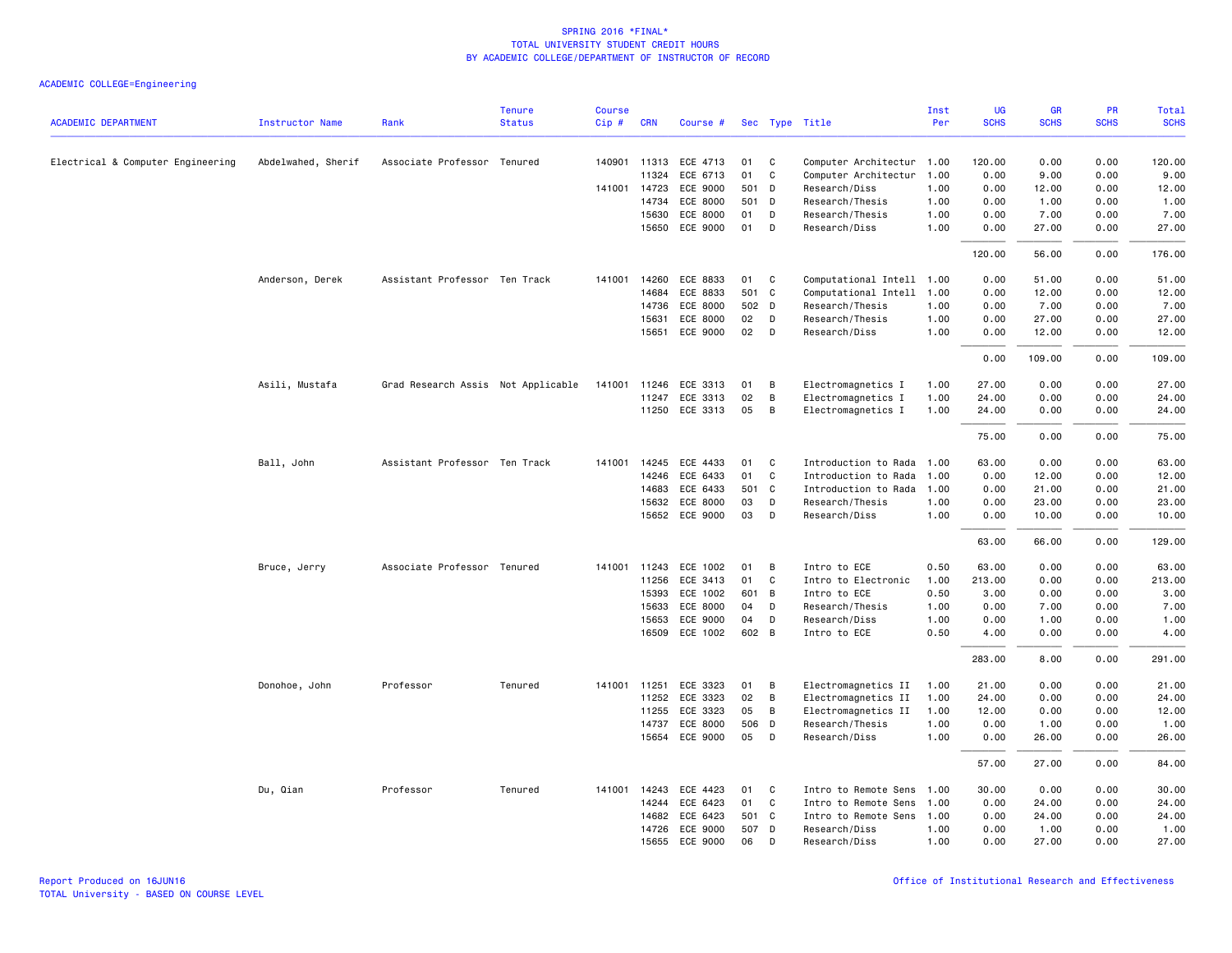| <b>ACADEMIC DEPARTMENT</b>        | <b>Instructor Name</b> | Rank                                               | <b>Tenure</b><br><b>Status</b> | <b>Course</b><br>Cip# | <b>CRN</b>     | Course #              |          | Sec Type Title |                                    | Inst<br>Per  | UG<br><b>SCHS</b> | GR<br><b>SCHS</b> | PR<br><b>SCHS</b> | Total<br><b>SCHS</b> |
|-----------------------------------|------------------------|----------------------------------------------------|--------------------------------|-----------------------|----------------|-----------------------|----------|----------------|------------------------------------|--------------|-------------------|-------------------|-------------------|----------------------|
|                                   |                        |                                                    |                                |                       |                |                       |          |                |                                    |              |                   |                   |                   |                      |
|                                   |                        |                                                    |                                |                       |                |                       |          |                |                                    |              | 30.00             | 76.00             | 0.00              | 106.00               |
| Electrical & Computer Engineering | Follett, Randolph      | Associate Professor Tenured                        |                                | 140201                | 10343          | ASE 1501              | 01       | E              | Design Competition                 | 0.50         | 4.00              | 0.00              | 0.00              | 4.00                 |
|                                   |                        |                                                    |                                | 141001                | 11308          | ECE 4522              | 01       | В              | EE Design II                       | 1.00         | 60.00             | 0.00              | 0.00              | 60.00                |
|                                   |                        |                                                    |                                |                       | 11310          | ECE 4542              | 01       | В              | CPE Design II                      | 1.00         | 18.00             | 0.00              | 0.00              | 18.00                |
|                                   |                        |                                                    |                                |                       | 14261          | ECE 8943              | 01       | C              | Optimal Control Dyna               | 1.00         | 0.00              | 12.00             | 0.00              | 12.00                |
|                                   |                        |                                                    |                                |                       | 14663          | ASE 8863              |          | 501 C          | Optimal Control Dyna               | 1.00         | 0.00              | 3.00              | 0.00              | 3.00                 |
|                                   |                        |                                                    |                                |                       |                | 15636 ECE 8000        | 07       | D              | Research/Thesis                    | 1.00         | 0.00              | 9.00              | 0.00              | 9.00                 |
|                                   |                        |                                                    |                                |                       |                |                       |          |                |                                    |              | 82.00             | 24.00             | 0.00              | 106.00               |
|                                   | Fowler, James          | Professor                                          | Tenured                        |                       | 141001 11275   | ECE 3443              | 01       | C              | Signals and Systems                | 1.00         | 99.00             | 0.00              | 0.00              | 99.00                |
|                                   |                        |                                                    |                                |                       | 14681          | ECE 3443              |          | 501 C          | Signals and Systems                | 1.00         | 6.00              | 0.00              | 0.00              | 6.00                 |
|                                   |                        |                                                    |                                |                       | 14727          | ECE 9000              |          | 509 D          | Research/Diss                      | 1.00         | 0.00              | 6.00              | 0.00              | 6.00                 |
|                                   |                        |                                                    |                                |                       | 15637          | ECE 8000              | 08       | D              | Research/Thesis                    | 1.00         | 0.00              | 14.00             | 0.00              | 14.00                |
|                                   |                        |                                                    |                                |                       | 15657          | ECE 9000              | 08       | D              | Research/Diss                      | 1.00         | 0.00              | 21.00             | 0.00              | 21.00                |
|                                   |                        |                                                    |                                |                       |                |                       |          |                |                                    |              | 105.00            | 41.00             | 0.00              | 146.00               |
|                                   | Fu, Yong               | Associate Professor Tenured                        |                                |                       | 141001 11311   | ECE 4633              | 01       | C.             | Pwer Distrib Systems 1.00          |              | 78.00             | 0.00              | 0.00              | 78.00                |
|                                   |                        |                                                    |                                |                       | 11322          | ECE 6633              | 01       | C              | Pwer Distrib Systems               | 1.00         | 0.00              | 21.00             | 0.00              | 21.00                |
|                                   |                        |                                                    |                                |                       | 13720          | ECE 6633              |          | 501 C          | Pwer Distrib Systems               | 1.00         | 0.00              | 6.00              | 0.00              | 6.00                 |
|                                   |                        |                                                    |                                |                       | 14259          | ECE 8623              | 01       | C.             | Stabil&Contr Pow Sys               | 1.00         | 0.00              | 48.00             | 0.00              | 48.00                |
|                                   |                        |                                                    |                                |                       | 14728          | ECE 9000              |          | 510 D          | Research/Diss                      | 1.00         | 0.00              | 6.00              | 0.00              | 6.00                 |
|                                   |                        |                                                    |                                |                       | 15638          | ECE 8000              | 09       | D              | Research/Thesis                    | 1.00         | 0.00              | 4.00              | 0.00              | 4.00                 |
|                                   |                        |                                                    |                                |                       | 15658          | ECE 9000              | 09       | D              | Research/Diss                      | 1.00         | 0.00              | 60.00             | 0.00              | 60.00                |
|                                   |                        |                                                    |                                |                       | 15768          | ECE 7000              | 01       | $\mathbf I$    | Directed Indiv Study               | 1.00         | 0.00              | 3.00              | 0.00              | 3.00                 |
|                                   |                        |                                                    |                                |                       |                |                       |          |                |                                    |              | 78.00             | 148.00            | 0.00              | 226.00               |
|                                   | Jones, Bryan           | Associate Professor Tenured                        |                                |                       | 141001 11291   | ECE 3724              | 01       | C              | Microprocessors                    | 0.50         | 86.00             | 0.00              | 0.00              | 86.00                |
|                                   |                        |                                                    |                                |                       | 11292          | ECE 3724              | 02       | C              | Microprocessors                    | 0.50         | 90.00             | 0.00              | 0.00              | 90.00                |
|                                   |                        |                                                    |                                |                       | 11293          | ECE 3724              | 03       | К              | Microprocessors                    | 1.00         | 0.00              | 0.00              | 0.00              | 0.00                 |
|                                   |                        |                                                    |                                |                       | 11294          | ECE 3724              | 04       | К              | Microprocessors                    | 1.00         | 0.00              | 0.00              | 0.00              | 0.00                 |
|                                   |                        |                                                    |                                |                       | 11295          | ECE 3724              | 05       | К              | Microprocessors                    | 1.00         | 0.00              | 0.00              | 0.00              | 0.00                 |
|                                   |                        |                                                    |                                |                       | 11296          | ECE 3724              | 06       | К              | Microprocessors                    | 1.00         | 0.00              | 0.00              | 0.00              | 0.00                 |
|                                   |                        |                                                    |                                |                       | 11297          | ECE 3724              | 07       | К              | Microprocessors                    | 1.00         | 0.00              | 0.00              | 0.00              | 0.00                 |
|                                   |                        |                                                    |                                |                       | 11298<br>11299 | ECE 3724<br>ECE 3724  | 08<br>09 | К              | Microprocessors                    | 1.00         | 0.00<br>0.00      | 0.00              | 0.00<br>0.00      | 0.00<br>0.00         |
|                                   |                        |                                                    |                                |                       | 11300          | ECE 3724              | 10       | К<br>К         | Microprocessors<br>Microprocessors | 1.00<br>1.00 | 0.00              | 0.00<br>0.00      | 0.00              | 0.00                 |
|                                   |                        |                                                    |                                |                       | 11301          | ECE 3724              | 11       | K              | Microprocessors                    | 1.00         | 0.00              | 0.00              | 0.00              | 0.00                 |
|                                   |                        |                                                    |                                |                       | 11307          | ECE 4512              | 01       | В              | EE Design I                        | 1.00         | 34.00             | 0.00              | 0.00              | 34.00                |
|                                   |                        |                                                    |                                |                       | 11309          | ECE 4532              | 01       | B              | CPE Design I                       | 1.00         | 16.00             | 0.00              | 0.00              | 16.00                |
|                                   |                        |                                                    |                                |                       | 15659          | ECE 9000              | 10       | D              | Research/Diss                      | 1.00         | 0.00              | 11.00             | 0.00              | 11.00                |
|                                   |                        |                                                    |                                |                       |                |                       |          |                |                                    |              | 226.00            | 11.00             | 0.00              | 237.00               |
|                                   |                        | Karimi-Ghartemani, M Associate Professor Ten Track |                                |                       |                | 141001 11276 ECE 3614 | 01       | C.             | Fundamentals of Ener 1.00          |              | 96.00             | 0.00              | 0.00              | 96.00                |
|                                   |                        |                                                    |                                |                       | 11277          | ECE 3614              | 02       | K              | Fudamentals of Energ 1.00          |              | 0.00              | 0.00              | 0.00              | 0.00                 |
|                                   |                        |                                                    |                                |                       | 11278          | ECE 3614              | 03       | К              | Fundamentals of Ener 1.00          |              | 0.00              | 0.00              | 0.00              | 0.00                 |
|                                   |                        |                                                    |                                |                       | 11279          | ECE 3614              | 04       | К              | Fundamentals of Ener 1.00          |              | 0.00              | 0.00              | 0.00              | 0.00                 |
|                                   |                        |                                                    |                                |                       | 11280          | ECE 3614              | 05       | К              | Fundamentals of Ener               | 1.00         | 0.00              | 0.00              | 0.00              | 0.00                 |
|                                   |                        |                                                    |                                |                       | 11281          | ECE 3614              | 06       | K              | Fundamentals of Ener 1.00          |              | 0.00              | 0.00              | 0.00              | 0.00                 |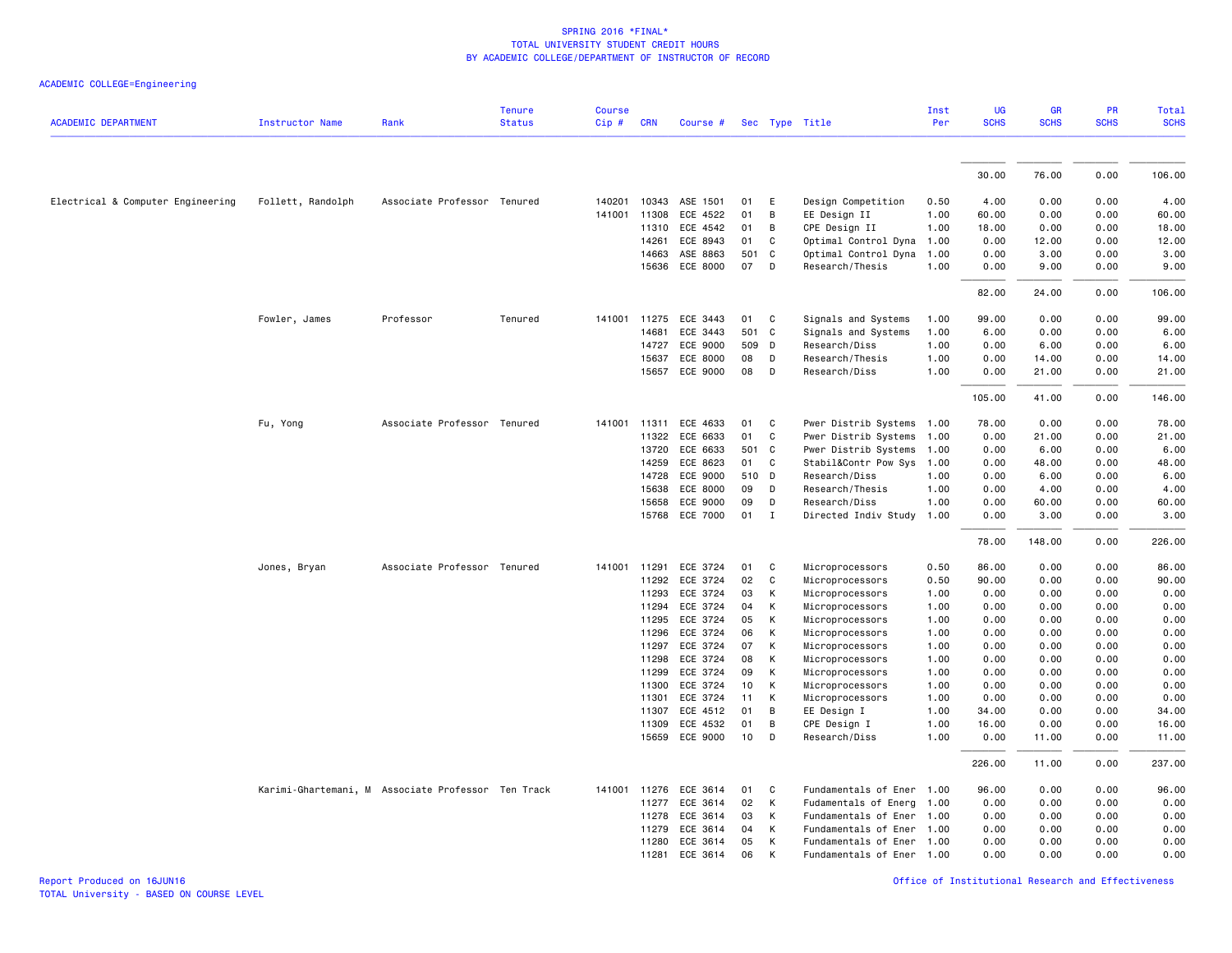|                                   |                                  |                                                        | <b>Tenure</b>  | <b>Course</b> |            |                       |     |              |                           | Inst | UG          | GR          | PR          | <b>Total</b> |
|-----------------------------------|----------------------------------|--------------------------------------------------------|----------------|---------------|------------|-----------------------|-----|--------------|---------------------------|------|-------------|-------------|-------------|--------------|
| <b>ACADEMIC DEPARTMENT</b>        | <b>Instructor Name</b>           | Rank                                                   | <b>Status</b>  | Cip#          | <b>CRN</b> | Course #              |     |              | Sec Type Title            | Per  | <b>SCHS</b> | <b>SCHS</b> | <b>SCHS</b> | <b>SCHS</b>  |
| Electrical & Computer Engineering |                                  | Karimi-Ghartemani, M Associate Professor Ten Track     |                |               |            | 141001 11284 ECE 3614 | 09  | Κ            | Fundamentals of Ener 1.00 |      | 0.00        | 0.00        | 0.00        | 0.00         |
|                                   |                                  |                                                        |                |               | 14860      | ECE 8990              | 01  | C            | Special Topic in ECE      | 1.00 | 0.00        | 18.00       | 0.00        | 18.00        |
|                                   |                                  |                                                        |                |               | 14862      | ECE 8990              | 501 | C.           | Special Topic in ECE      | 1.00 | 0.00        | 12.00       | 0.00        | 12.00        |
|                                   |                                  |                                                        |                |               | 15640      | ECE 8000              | 11  | D            | Research/Thesis           | 1.00 | 0.00        | 8.00        | 0.00        | 8.00         |
|                                   |                                  |                                                        |                |               |            | 15660 ECE 9000        | 11  | D            | Research/Diss             | 1.00 | 0.00        | 40.00       | 0.00        | 40.00        |
|                                   |                                  |                                                        |                |               |            |                       |     |              |                           |      | 96.00       | 78.00       | 0.00        | 174.00       |
|                                   | King, Roger                      | Professor                                              | Tenured        | 309999        |            | 15994 CME 9000        | 02  | D            | Research/Dis              | 1.00 | 0.00        | 1.00        | 0.00        | 1.00         |
|                                   |                                  |                                                        |                |               |            |                       |     |              |                           |      | 0.00        | 1.00        | 0.00        | 1.00         |
|                                   |                                  | Kluss, Joni Viljami Visiting Assist Pro Non-Ten Track  |                |               |            | 141001 14253 ECE 4673 | 01  | C            | Fund of HV Engin          | 1.00 | 51.00       | 0.00        | 0.00        | 51.00        |
|                                   |                                  |                                                        |                |               |            | 14254 ECE 6673        | 01  | C            | Fund of HV Engin          | 1.00 | 0.00        | 9.00        | 0.00        | 9.00         |
|                                   |                                  |                                                        |                |               |            |                       |     |              |                           |      |             |             |             |              |
|                                   |                                  |                                                        |                |               |            |                       |     |              |                           |      | 51.00       | 9.00        | 0.00        | 60.00        |
|                                   | Koshka, Yaroslav                 | Professor                                              | Tenured        |               |            | 141001 11245 ECE 3213 | 01  | C            | Solid State Electron 1.00 |      | 84.00       | 0.00        | 0.00        | 84.00        |
|                                   |                                  |                                                        |                |               |            | 15927 ECE 4000        | 01  | $\mathbf{I}$ | Directed Indiv Study 1.00 |      | 3.00        | 0.00        | 0.00        | 3.00         |
|                                   |                                  |                                                        |                |               |            |                       |     |              |                           |      | 87.00       | 0.00        | 0.00        | 87.00        |
|                                   | Kulandaivelu Govinda Non-Faculty |                                                        | Not Applicable | 141001        |            | 11270 ECE 3434        | 01  | С            | Adv Electronic Circu 1.00 |      | 100.00      | 0.00        | 0.00        | 100.00       |
|                                   |                                  |                                                        |                |               | 11271      | ECE 3434              | 02  | Κ            | Adv Electronic Circu      | 1.00 | 0.00        | 0.00        | 0.00        | 0.00         |
|                                   |                                  |                                                        |                |               |            | 11272 ECE 3434        | 03  | Κ            | Adv Electronic Circu      | 1.00 | 0.00        | 0.00        | 0.00        | 0.00         |
|                                   |                                  |                                                        |                |               |            | 11273 ECE 3434        | 04  | К            | Adv Electronic Circu 1.00 |      | 0.00        | 0.00        | 0.00        | 0.00         |
|                                   |                                  |                                                        |                |               |            | 11274 ECE 3434        | 05  | K            | Adv Electronic Circu 1.00 |      | 0.00        | 0.00        | 0.00        | 0.00         |
|                                   |                                  |                                                        |                |               |            |                       |     |              |                           |      | 100.00      | 0.00        | 0.00        | 100.00       |
|                                   | Mazzola, Michael                 | Professor                                              | Tenured        | 140101        | 12009      | GE 3011               | 01  | -S           | Engr Entrepreneur Se 0.60 |      | 51.00       | 0.00        | 0.00        | 51.00        |
|                                   |                                  |                                                        |                | 141001        | 11312      | ECE 4653              | 01  | C            | Intro to Power Elect      | 1.00 | 18.00       | 0.00        | 0.00        | 18.00        |
|                                   |                                  |                                                        |                |               | 11323      | ECE 6653              | 01  | C            | Intro to Power Elect 1.00 |      | 0.00        | 6.00        | 0.00        | 6.00         |
|                                   |                                  |                                                        |                |               | 13721      | ECE 6653              | 501 | $\mathbf{C}$ | Intro to Power Elect 1.00 |      | 0.00        | 15.00       | 0.00        | 15.00        |
|                                   |                                  |                                                        |                |               | 15642      | ECE 8000              | 13  | D            | Research/Thesis           | 1.00 | 0.00        | 7.00        | 0.00        | 7.00         |
|                                   |                                  |                                                        |                |               | 15662      | ECE 9000              | 13  | D            | Research/Diss             | 1.00 | 0.00        | 30.00       | 0.00        | 30.00        |
|                                   |                                  |                                                        |                |               |            | 15928 ECE 4000        | 02  | I            | Directed Indiv Study 1.00 |      | 3.00        | 0.00        | 0.00        | 3.00         |
|                                   |                                  |                                                        |                |               |            |                       |     |              |                           |      | 72.00       | 58.00       | 0.00        | 130.00       |
|                                   |                                  | Mohammadi-Aragh, Mah Research Assist Pro Non-Ten Track |                | 141001        | 11291      | ECE 3724              | 01  | C            | Microprocessors           | 0.50 | 86.00       | 0.00        | 0.00        | 86.00        |
|                                   |                                  |                                                        |                |               |            | 11292 ECE 3724        | 02  | C            | Microprocessors           | 0.50 | 90.00       | 0.00        | 0.00        | 90.00        |
|                                   |                                  |                                                        |                |               |            | 15643 ECE 8000        | 14  | D            | Research/Thesis           | 1.00 | 0.00        | 6.00        | 0.00        | 6.00         |
|                                   |                                  |                                                        |                |               |            |                       |     |              |                           |      | 176.00      | 6.00        | 0.00        | 182.00       |
|                                   | Molen, G. Marshall               | Professor                                              | Tenured        | 141001        | 11258      | ECE 3424              | 01  | C            | Intm Electronic Circ      | 1.00 | 132.00      | 0.00        | 0.00        | 132.00       |
|                                   |                                  |                                                        |                |               |            | 11260 ECE 3424        | 03  | К            | Intm Electronic Circ      | 1.00 | 0.00        | 0.00        | 0.00        | 0.00         |
|                                   |                                  |                                                        |                |               | 11263      | ECE 3424              | 06  | К            | Intm Electronic Circ 1.00 |      | 0.00        | 0.00        | 0.00        | 0.00         |
|                                   |                                  |                                                        |                |               | 11264      | ECE 3424              | 07  | К            | Intm Electronic Circ 1.00 |      | 0.00        | 0.00        | 0.00        | 0.00         |
|                                   |                                  |                                                        |                |               | 11265      | ECE 3424              | 08  | Κ            | Intm Electronic Circ      | 1.00 | 0.00        | 0.00        | 0.00        | 0.00         |
|                                   |                                  |                                                        |                |               |            | 11266 ECE 3424        | 09  | К            | Intm Electronic Circ 1.00 |      | 0.00        | 0.00        | 0.00        | 0.00         |
|                                   |                                  |                                                        |                |               |            | 15664 ECE 9000        | 15  | D            | Research/Diss             | 1.00 | 0.00        | 7.00        | 0.00        | 7.00         |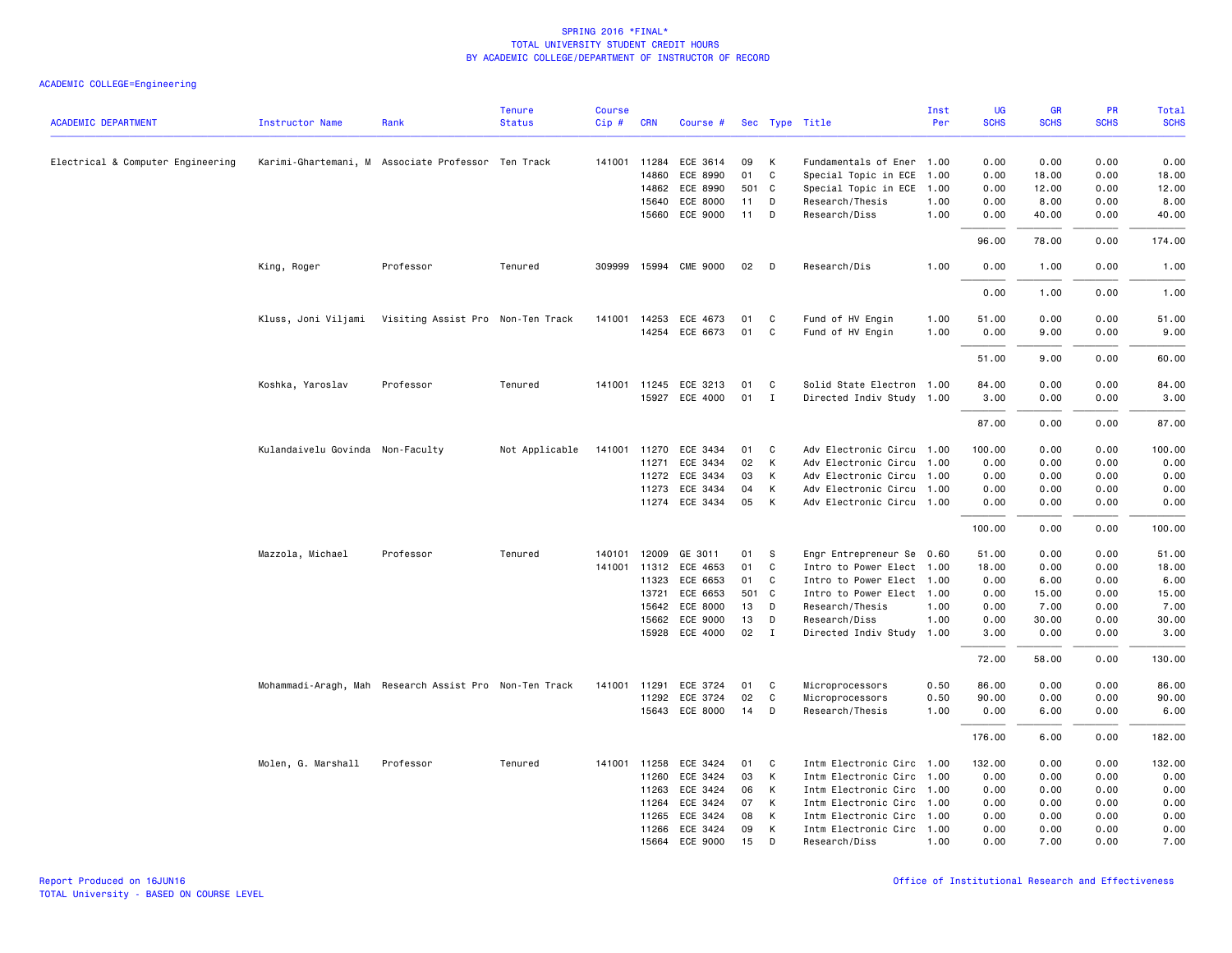| ACADEMIC COLLEGE=Engineering |  |  |  |  |
|------------------------------|--|--|--|--|
|------------------------------|--|--|--|--|

| <b>ACADEMIC DEPARTMENT</b>                                                 | <b>Instructor Name</b> | Rank                                                   | <b>Tenure</b><br><b>Status</b> | <b>Course</b><br>Cip# | <b>CRN</b>   | Course #              |               |                | Sec Type Title            | Inst<br>Per | <b>UG</b><br><b>SCHS</b> | <b>GR</b><br><b>SCHS</b> | <b>PR</b><br><b>SCHS</b> | Total<br><b>SCHS</b>  |
|----------------------------------------------------------------------------|------------------------|--------------------------------------------------------|--------------------------------|-----------------------|--------------|-----------------------|---------------|----------------|---------------------------|-------------|--------------------------|--------------------------|--------------------------|-----------------------|
|                                                                            |                        |                                                        |                                |                       |              |                       |               |                |                           |             |                          |                          |                          |                       |
|                                                                            |                        |                                                        |                                |                       |              |                       |               |                |                           |             | 132.00                   | 7.00                     | 0.00                     | 139.00                |
| Electrical & Computer Engineering                                          | Moorhead, Jane         | Instructor                                             | Non-Ten Track                  |                       | 141001 11257 | ECE 3413              | 02            | $\mathbf{C}$   | Intro to Electronic       | 1.00        | 204.00                   | 0.00                     | 0.00                     | 204.00                |
|                                                                            |                        |                                                        |                                |                       | 11285        | ECE 3714              | 01 C          |                | Digital Devices           | 1.00        | 412.00                   | 0.00                     | 0.00                     | 412.00                |
|                                                                            |                        |                                                        |                                |                       | 11287        | ECE 3714              | 03            | K              | Digital Devices           | 1.00        | 0.00                     | 0.00                     | 0.00                     | 0.00                  |
|                                                                            |                        |                                                        |                                |                       | 11288        | ECE 3714              | 04            | K              | Digital Devices           | 1.00        | 0.00                     | 0.00                     | 0.00                     | 0.00                  |
|                                                                            |                        |                                                        |                                |                       | 11289        | ECE 3714              | 05            | K              | Digital Devices           | 1.00        | 0.00                     | 0.00                     | 0.00                     | 0.00                  |
|                                                                            |                        |                                                        |                                |                       | 11290        | ECE 3714              | 06            | K              | Digital Devices           | 1.00        | 0.00                     | 0.00                     | 0.00                     | 0.00                  |
|                                                                            |                        |                                                        |                                |                       |              | 14238 ECE 3714        | 07            | $\mathsf{K}$   | Digital Devices           | 1.00        | 0.00                     | 0.00                     | 0.00                     | 0.00                  |
|                                                                            |                        |                                                        |                                |                       |              |                       |               |                |                           |             | 616.00                   | 0.00                     | 0.00                     | 616.00                |
|                                                                            | Reese, Robert          | Associate Professor Tenured                            |                                |                       | 140901 11314 | ECE 4743              | 01            | $\overline{B}$ | Digital Sys Design        | 1.00        | 30.00                    | 0.00                     | 0.00                     | 30.00                 |
|                                                                            |                        |                                                        |                                |                       | 11325        | ECE 6743              | 01            | B              | Digital Sys Design        | 1.00        | 0.00                     | 6.00                     | 0.00                     | 6.00                  |
|                                                                            |                        |                                                        |                                |                       | 141001 11303 | ECE 4263              | 01            | B              | Prin of VLSI Design       | 1.00        | 39.00                    | 0.00                     | 0.00                     | 39.00                 |
|                                                                            |                        |                                                        |                                |                       | 15666        | ECE 9000              | 17 D          |                | Research/Diss             | 1.00        | 0.00                     | 13.00                    | 0.00                     | 13.00                 |
|                                                                            |                        |                                                        |                                |                       |              |                       |               |                |                           |             | 69.00                    | 19.00                    | 0.00                     | 88.00                 |
|                                                                            | Shi, Jian              | Research Assist Pro Non-Ten Track                      |                                |                       |              | 141001 15980 ECE 7000 | $02 \qquad I$ |                | Directed Indiv Study 1.00 |             | 0.00                     | 3.00                     | 0.00                     | 3.00                  |
|                                                                            |                        |                                                        |                                |                       |              |                       |               |                |                           |             | 0.00                     | 3.00                     | 0.00                     | 3.00                  |
|                                                                            |                        | Shivakumaraiah, Loke Clinical Assist Pro Non-Ten Track |                                |                       | 141001 11243 | ECE 1002              | 01 B          |                | Intro to ECE              | 0.50        | 63.00                    | 0.00                     | 0.00                     | 63.00                 |
|                                                                            |                        |                                                        |                                |                       | 15393        | ECE 1002              | 601 B         |                | Intro to ECE              | 0.50        | 3.00                     | 0.00                     | 0.00                     | 3.00                  |
|                                                                            |                        |                                                        |                                |                       |              | 16509 ECE 1002        | 602 B         |                | Intro to ECE              | 0.50        | 4.00                     | 0.00                     | 0.00                     | 4.00                  |
|                                                                            |                        |                                                        |                                |                       |              |                       |               |                |                           |             | 70.00                    | 0.00                     | 0.00                     | 70.00                 |
|                                                                            | Younan, Nicolas        | Professor                                              | Tenured                        |                       | 141001 14730 | ECE 9000              | 520 D         |                | Research/Diss             | 1.00        | 0.00                     | 1.00                     | 0.00                     | 1.00                  |
|                                                                            |                        |                                                        |                                |                       |              | 14742 ECE 8000        | 520 D         |                | Research/Thesis           | 1.00        | 0.00                     | 1.00                     | 0.00                     | 1.00                  |
|                                                                            |                        |                                                        |                                |                       |              |                       |               |                |                           |             | 0.00                     | 2.00                     | 0.00                     | 2.00                  |
| -------------------------------------<br>Electrical & Computer Engineering |                        |                                                        |                                |                       |              |                       |               |                |                           |             | ========<br>2588.00      | 749.00                   | 0.00                     | ==========<br>3337.00 |
| ----------------------------------                                         |                        |                                                        |                                |                       |              |                       |               |                |                           |             | ========                 | --------- --------       |                          |                       |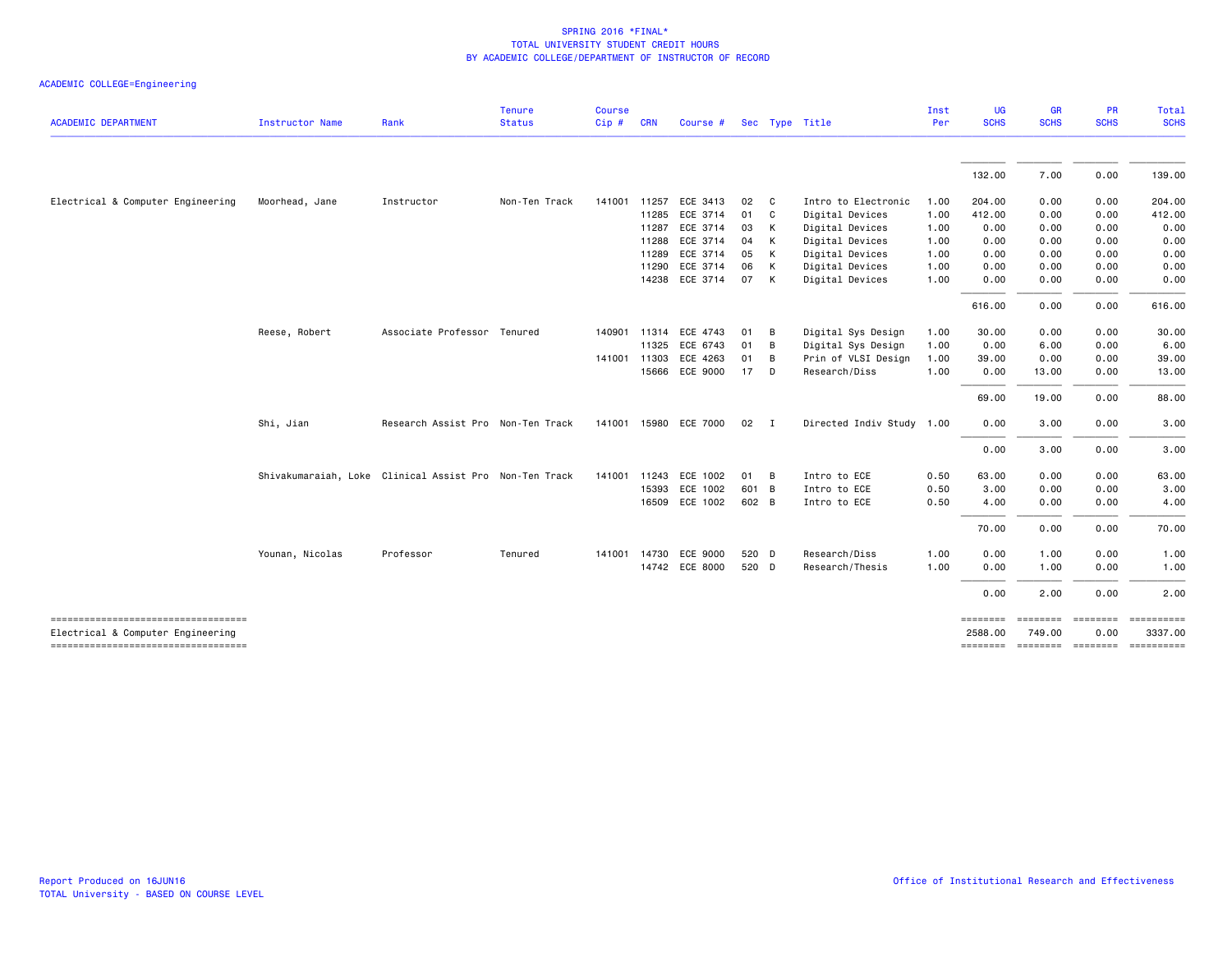| <b>ACADEMIC DEPARTMENT</b>       | Instructor Name     | Rank                              | <b>Tenure</b><br><b>Status</b> | <b>Course</b><br>Cip# | <b>CRN</b>   | Course #              |       |              | Sec Type Title            | Inst<br>Per | UG<br><b>SCHS</b> | <b>GR</b><br><b>SCHS</b> | <b>PR</b><br><b>SCHS</b> | <b>Total</b><br><b>SCHS</b> |
|----------------------------------|---------------------|-----------------------------------|--------------------------------|-----------------------|--------------|-----------------------|-------|--------------|---------------------------|-------------|-------------------|--------------------------|--------------------------|-----------------------------|
| Industrial & Systems Engineering | Asio, Sarah         | Visiting Assist Pro Non-Ten Track |                                | 143501                | 12361        | IE 3913               | 01    | C            | Engr Economy I            | 1.00        | 732.00            | 0.00                     | 0.00                     | 732.00                      |
|                                  |                     |                                   |                                | 270301                | 12366        | IE 4613               | 01    | C            | Eng Statistics I          | 1.00        | 474.00            | 0.00                     | 0.00                     | 474.00                      |
|                                  |                     |                                   |                                |                       | 12380        | IE 6613               | 01    | C            | Eng Statistics I          | 1.00        | 0.00              | 9.00                     | 0.00                     | 9.00                        |
|                                  |                     |                                   |                                |                       |              |                       |       |              |                           |             | 1206.00           | 9.00                     | 0.00                     | 1215.00                     |
|                                  | Bian, Linkan        | Assistant Professor Ten Track     |                                | 142701                | 14269        | IE 8353               | 01    | C            | Mfg Systems Modeling      | 1.00        | 0.00              | 15.00                    | 0.00                     | 15.00                       |
|                                  |                     |                                   |                                |                       | 14660        | IE 8353               | 501 C |              | Mfg Systems Modeling      | 1.00        | 0.00              | 15.00                    | 0.00                     | 15.00                       |
|                                  |                     |                                   |                                | 143501 14771          |              | IE 9000               | 503 D |              | Research/DIss             | 1.00        | 0.00              | 9.00                     | 0.00                     | 9.00                        |
|                                  |                     |                                   |                                |                       | 15070        | IE 8000               | 01    | D            | Research / Thesis         | 1.00        | 0.00              | 3.00                     | 0.00                     | 3.00                        |
|                                  |                     |                                   |                                |                       | 15079        | IE 9000               | 01    | D            | Research/DIss             | 1.00        | 0.00              | 12.00                    | 0.00                     | 12.00                       |
|                                  |                     |                                   |                                | 270301                | 12367        | IE 4623               | 01    | C            | Eng Statistics II         | 1.00        | 141.00            | 0.00                     | 0.00                     | 141.00                      |
|                                  |                     |                                   |                                |                       | 12381        | IE 6623               | 01    | C            | Eng Statistics II         | 1.00        | 0.00              | 30.00                    | 0.00                     | 30.00                       |
|                                  |                     |                                   |                                |                       | 14657        | IE 6623               | 501 C |              | Eng Statistics II         | 1.00        | 0.00              | 12.00                    | 0.00                     | 12.00                       |
|                                  |                     |                                   |                                |                       |              |                       |       |              |                           |             | 141.00            | 96.00                    | 0.00                     | 237.00                      |
|                                  | Bostick, Lisa       | Lecturer                          | Non-Ten Track                  |                       |              | 151302 11425 EG 1142  | 01    | C            | Engineering Graphics      | 1.00        | 74.00             | 0.00                     | 0.00                     | 74.00                       |
|                                  |                     |                                   |                                |                       |              | 11426 EG 1143         | 01    | B            | Graphic Com               | 1.00        | 129.00            | 0.00                     | 0.00                     | 129.00                      |
|                                  |                     |                                   |                                |                       |              |                       |       |              |                           |             | 203.00            | 0.00                     | 0.00                     | 203.00                      |
|                                  | Bullington, Stanley | Professor                         | Tenured                        | 142701                |              | 12371 IE 4915         | 01    | C            | Design Of Ind Sys         | 1.00        | 110.00            | 0.00                     | 0.00                     | 110.00                      |
|                                  |                     |                                   |                                |                       | 12372        | IE 4915               | 02    | K            | Design Of Ind Sys         | 1.00        | 0.00              | 0.00                     | 0.00                     | 0.00                        |
|                                  |                     |                                   |                                |                       | 143501 12365 | IE 4573               | 01    | C            | Process Imprvmnt Eng      | 1.00        | 39.00             | 0.00                     | 0.00                     | 39.00                       |
|                                  |                     |                                   |                                |                       | 12378        | IE 6573               | 01    | C            | Process Imprvmnt Eng      | 1.00        | 0.00              | 12.00                    | 0.00                     | 12.00                       |
|                                  |                     |                                   |                                |                       | 13875        | IE 6573               | 501 C |              | Process Imprvmnt Eng      | 1.00        | 0.00              | 51.00                    | 0.00                     | 51.00                       |
|                                  |                     |                                   |                                |                       | 14273        | IE 8913               | 01    | C            | Engr Economy II           | 1.00        | 0.00              | 21.00                    | 0.00                     | 21.00                       |
|                                  |                     |                                   |                                |                       | 14662        | IE 8913               | 501 C |              | Engr Economy II           | 1.00        | 0.00              | 48.00                    | 0.00                     | 48.00                       |
|                                  |                     |                                   |                                |                       | 14777        | IE 9000               | 509 D |              | Research/DIss             | 1.00        | 0.00              | 1.00                     | 0.00                     | 1.00                        |
|                                  |                     |                                   |                                |                       | 15080        | IE 9000               | 02    | D            | Research/DIss             | 1.00        | 0.00              | 1.00                     | 0.00                     | 1.00                        |
|                                  |                     |                                   |                                |                       |              | 15478 IE 7000         | 02    | $\mathbf{I}$ | Directed Indiv Study      | 1.00        | 0.00              | 3.00                     | 0.00                     | 3.00                        |
|                                  |                     |                                   |                                |                       |              |                       |       |              |                           |             | 149.00            | 137.00                   | 0.00                     | 286.00                      |
|                                  | Dendy, Robert       | Lecturer                          | Non-Ten Track                  | 141101                | 11428        | EM 2413               | 02    | C            | Engineering Mech I        | 1.00        | 204.00            | 0.00                     | 0.00                     | 204.00                      |
|                                  |                     |                                   |                                |                       | 11429        | EM 2413               | 03    | C            | Engineering Mech I        | 1.00        | 165.00            | 0.00                     | 0.00                     | 165.00                      |
|                                  |                     |                                   |                                |                       | 11432        | EM 2413               | 06    | C            | Engineering Mech I        | 1.00        | 75.00             | 0.00                     | 0.00                     | 75.00                       |
|                                  |                     |                                   |                                |                       |              | 151302 11427 EG 1143  | 03    | B            | Graphic Com               | 1.00        | 102.00            | 0.00                     | 0.00                     | 102.00                      |
|                                  |                     |                                   |                                |                       |              |                       |       |              |                           |             | 546.00            | 0.00                     | 0.00                     | 546.00                      |
|                                  | Green, Robert       | Non-Faculty                       | Not Applicable                 | 143501                | 12363        | IE 4513               | 01    | C            | Engineering Admin         | 1.00        | 105.00            | 0.00                     | 0.00                     | 105.00                      |
|                                  |                     |                                   |                                |                       | 12375        | IE 6513               | 01    | C            | Engineering Admin         | 0.90        | 0.00              | 8.10                     | 0.00                     | 8.10                        |
|                                  |                     |                                   |                                | 240101                | 12260        | HON 4003              | H02 I |              | Oxbridge Tutorial         | 1.00        | 3.00              | 0.00                     | 0.00                     | 3.00                        |
|                                  |                     |                                   |                                |                       |              | 521003 11752 EXL 1191 | 02    | E            | Leadership Internshi      | 1.00        | 4.00              | 0.00                     | 0.00                     | 4.00                        |
|                                  |                     |                                   |                                |                       |              |                       |       |              |                           |             | 112.00            | 8.10                     | 0.00                     | 120.10                      |
|                                  | Hill, Eric          | Non-Faculty                       | Not Applicable                 | 140101                |              | 12009 GE 3011         | 01    | - S          | Engr Entrepreneur Se 0.40 |             | 34.00             | 0.00                     | 0.00                     | 34.00                       |
|                                  |                     |                                   |                                |                       |              |                       |       |              |                           |             | 34.00             | 0.00                     | 0.00                     | 34.00                       |
|                                  | Jaradat, Raed       | Assistant Professor Ten Track     |                                |                       |              | 143501 12364 IE 4543  | 01    | C            | Logistics Engineerin 1.00 |             | 90.00             | 0.00                     | 0.00                     | 90.00                       |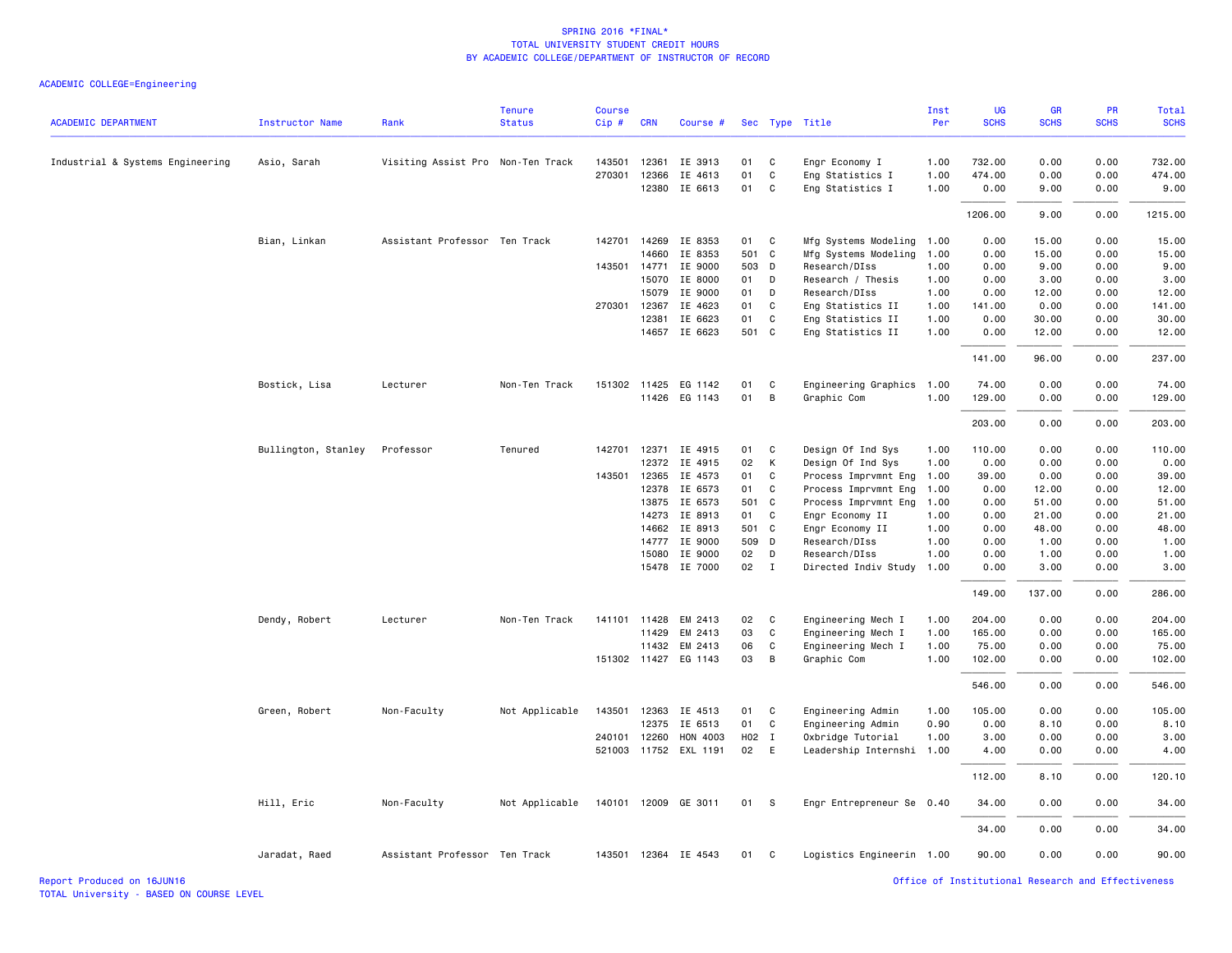|                                  |                                                    |                                   | <b>Tenure</b> | Course |              |                      |       |                |                           | Inst | UG          | <b>GR</b>   | PR          | Total       |
|----------------------------------|----------------------------------------------------|-----------------------------------|---------------|--------|--------------|----------------------|-------|----------------|---------------------------|------|-------------|-------------|-------------|-------------|
| <b>ACADEMIC DEPARTMENT</b>       | <b>Instructor Name</b>                             | Rank                              | <b>Status</b> | Cip#   | <b>CRN</b>   | Course #             |       |                | Sec Type Title            | Per  | <b>SCHS</b> | <b>SCHS</b> | <b>SCHS</b> | <b>SCHS</b> |
| Industrial & Systems Engineering | Jaradat, Raed                                      | Assistant Professor Ten Track     |               | 143501 |              | 12377 IE 6543        | 01    | C <sub>1</sub> | Logistics Engineerin 1.00 |      | 0.00        | 9.00        | 0.00        | 9.00        |
|                                  |                                                    |                                   |               |        | 14655        | IE 6543              | 501 C |                | Logistics Engineerin 1.00 |      | 0.00        | 15.00       | 0.00        | 15.00       |
|                                  |                                                    |                                   |               |        |              | 15081 IE 9000        | 03    | D              | Research/DIss             | 1.00 | 0.00        | 3.00        | 0.00        | 3.00        |
|                                  |                                                    |                                   |               |        |              |                      |       |                |                           |      | 90.00       | 27.00       | 0.00        | 117.00      |
|                                  | Marufuzzaman, Mohamm Assistant Professor Ten Track |                                   |               | 143501 |              | 12373 IE 4934        | 01    | B              | Info Systems for IE       | 1.00 | 144.00      | 0.00        | 0.00        | 144.00      |
|                                  |                                                    |                                   |               |        | 14775        | IE 9000              | 507 D |                | Research/DIss             | 1.00 | 0.00        | 8.00        | 0.00        | 8.00        |
|                                  |                                                    |                                   |               |        | 15082        | IE 9000              | 04    | D              | Research/DIss             | 1.00 | 0.00        | 12.00       | 0.00        | 12.00       |
|                                  |                                                    |                                   |               |        |              | 15972 IE 7000        |       | 502 I          | Directed Indiv Study 1.00 |      | 0.00        | 3.00        | 0.00        | 3.00        |
|                                  |                                                    |                                   |               |        |              | 16353 IE 7000        | 04 I  |                | Directed Indiv Study      | 1.00 | 0.00        | 3.00        | 0.00        | 3.00        |
|                                  |                                                    |                                   |               |        |              |                      |       |                |                           |      | 144.00      | 26.00       | 0.00        | 170.00      |
|                                  | Medal, Hugh                                        | Assistant Professor Ten Track     |               | 143501 |              | 14774 IE 9000        | 506 D |                | Research/DIss             | 1.00 | 0.00        | 5.00        | 0.00        | 5.00        |
|                                  |                                                    |                                   |               |        | 15083        | IE 9000              | 05    | D              | Research/DIss             | 1.00 | 0.00        | 20.00       | 0.00        | 20.00       |
|                                  |                                                    |                                   |               | 149999 | 16266        | IE 4000              | 03    | $\mathbf{I}$   | Directed Indiv Study      | 1.00 | 3.00        | 0.00        | 0.00        | 3.00        |
|                                  |                                                    |                                   |               |        | 16315        | IE 4000              | 04    | $\mathbf I$    | Directed Indiv Study      | 1.00 | 3.00        | 0.00        | 0.00        | 3.00        |
|                                  |                                                    |                                   |               |        | 270101 12368 | IE 4733              | 01    | C              | Linear Programming I 1.00 |      | 123.00      | 0.00        | 0.00        | 123.00      |
|                                  |                                                    |                                   |               |        | 12382        | IE 6733              | 01    | $\mathbf{C}$   | Linear Programming I      | 1.00 | 0.00        | 6.00        | 0.00        | 6.00        |
|                                  |                                                    |                                   |               |        | 12599        | MA 4733              | 01    | C              | Linear Programming        | 1.00 | 33.00       | 0.00        | 0.00        | 33.00       |
|                                  |                                                    |                                   |               |        | 12607        | MA 6733              | 01    | C              | Linear Programming        | 1.00 | 0.00        | 3.00        | 0.00        | 3.00        |
|                                  |                                                    |                                   |               |        | 14271        | IE 8743              | 01    | C              | Nonlinear Prog I          | 1.00 | 0.00        | 15.00       | 0.00        | 15.00       |
|                                  |                                                    |                                   |               |        | 14658        | IE 6733              | 501 C |                | Linear Programming I      | 1.00 | 0.00        | 9.00        | 0.00        | 9.00        |
|                                  |                                                    |                                   |               |        |              | 14661 IE 8743        | 501 C |                | Nonlinear Prog I          | 1.00 | 0.00        | 12.00       | 0.00        | 12.00       |
|                                  |                                                    |                                   |               |        |              |                      |       |                |                           |      | 162.00      | 70.00       | 0.00        | 232.00      |
|                                  | Purnell, Raymond                                   | Lecturer                          | Non-Ten Track |        |              | 142701 12370 IE 4773 | 01    | C.             | Sys Simulation I          | 1.00 | 39,00       | 0.00        | 0.00        | 39.00       |
|                                  |                                                    |                                   |               |        |              | 12384 IE 6773        | 01    | C              | Sys Simulation I          | 0.90 | 0.00        | 2.70        | 0.00        | 2.70        |
|                                  |                                                    |                                   |               |        |              |                      |       |                |                           |      |             |             |             |             |
|                                  |                                                    |                                   |               |        |              |                      |       |                |                           |      | 39.00       | 2.70        | 0.00        | 41.70       |
|                                  | Reeves, Kari                                       | Associate Professor Non-Ten Track |               |        |              | 143501 14772 IE 9000 | 504 D |                | Research/DIss             | 1.00 | 0.00        | 14.00       | 0.00        | 14.00       |
|                                  |                                                    |                                   |               |        | 14781        | IE 8000              | 504 D |                | Research / Thesis         | 1.00 | 0.00        | 1.00        | 0.00        | 1.00        |
|                                  |                                                    |                                   |               |        |              | 15075 IE 8000        | 06    | D              | Research / Thesis         | 1.00 | 0.00        | 2.00        | 0.00        | 2.00        |
|                                  |                                                    |                                   |               |        | 15084        | IE 9000              | 06    | D              | Research/DIss             | 1.00 | 0.00        | 12.00       | 0.00        | 12.00       |
|                                  |                                                    |                                   |               | 149999 |              | 15189 IE 4000        | 02    | $\mathbf{I}$   | Directed Indiv Study      | 1.00 | 3.00        | 0.00        | 0.00        | 3.00        |
|                                  |                                                    |                                   |               |        |              |                      |       |                |                           |      | 3.00        | 29.00       | 0.00        | 32.00       |
|                                  | Smith, Brian                                       | Assistant Professor Ten Track     |               | 143501 | 12359        | IE 3323              | 01    | $\mathbf{C}$   | Mfg Processes             | 1.00 | 42.00       | 0.00        | 0.00        | 42.00       |
|                                  |                                                    |                                   |               |        | 12360        | IE 3323              | 02    | $\mathsf{K}$   | Mfg Processes             | 1.00 | 0.00        | 0.00        | 0.00        | 0.00        |
|                                  |                                                    |                                   |               |        | 14769        | IE 9000              | 502 D |                | Research/DIss             | 1.00 | 0.00        | 19.00       | 0.00        | 19.00       |
|                                  |                                                    |                                   |               |        | 14779        | IE 8000              | 502 D |                | Research / Thesis         | 1.00 | 0.00        | 1.00        | 0.00        | 1.00        |
|                                  |                                                    |                                   |               |        | 15085        | IE 9000              | 07    | D              | Research/DIss             | 1.00 | 0.00        | 6.00        | 0.00        | 6.00        |
|                                  |                                                    |                                   |               |        |              | 16173 IE 7000        | 03    | $\mathbf{I}$   | Directed Indiv Study      | 1.00 | 0.00        | 3.00        | 0.00        | 3.00        |
|                                  |                                                    |                                   |               |        |              |                      |       |                |                           |      | 42.00       | 29.00       | 0.00        | 71.00       |
|                                  | Strawderman, Lesley Associate Professor Tenured    |                                   |               | 143501 | 14263        | IE 8163              | 01    | C              | Macroergonomics           | 1.00 | 0.00        | 42.00       | 0.00        | 42.00       |
|                                  |                                                    |                                   |               |        |              | 14659 IE 8163        | 501 C |                | Macroergonomics           | 1.00 | 0.00        | 42.00       | 0.00        | 42.00       |
|                                  |                                                    |                                   |               |        | 14767        | IE 9000              | 501 D |                | Research/DIss             | 1.00 | 0.00        | 8.00        | 0.00        | 8.00        |
|                                  |                                                    |                                   |               |        |              | 15077 IE 8000        | 08    | D              | Research / Thesis         | 1.00 | 0.00        | 22.00       | 0.00        | 22.00       |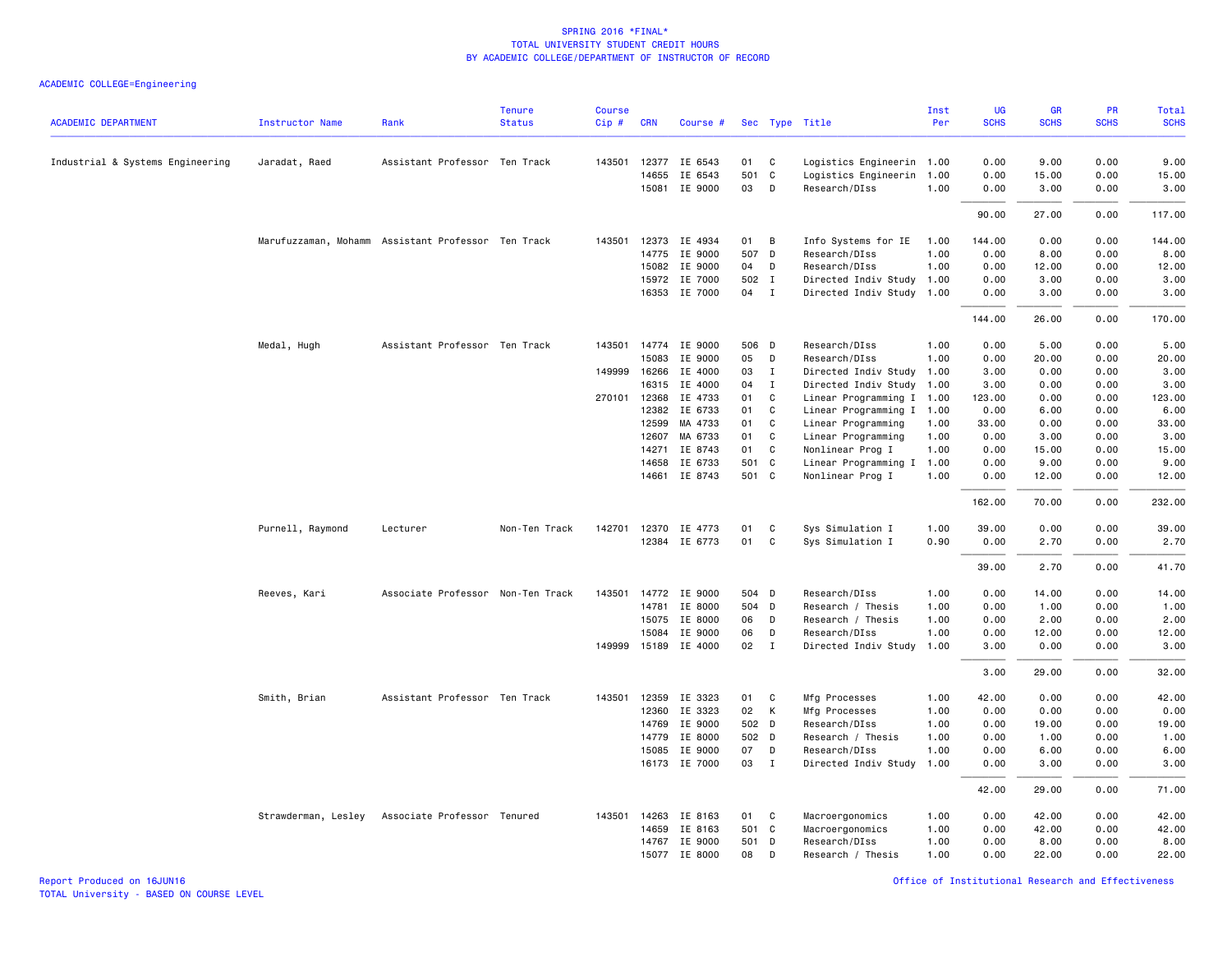## ACADEMIC COLLEGE=Engineering

| <b>ACADEMIC DEPARTMENT</b>            | Instructor Name     | Rank                        | <b>Tenure</b><br><b>Status</b> | <b>Course</b><br>$Cip$ # | <b>CRN</b> | Course #      |              | Sec Type Title            | Inst<br>Per | UG<br><b>SCHS</b> | GR<br><b>SCHS</b> | <b>PR</b><br><b>SCHS</b> | <b>Total</b><br><b>SCHS</b> |
|---------------------------------------|---------------------|-----------------------------|--------------------------------|--------------------------|------------|---------------|--------------|---------------------------|-------------|-------------------|-------------------|--------------------------|-----------------------------|
|                                       |                     |                             |                                |                          |            |               |              |                           |             |                   |                   |                          |                             |
| Industrial & Systems Engineering      | Strawderman, Lesley | Associate Professor Tenured |                                | 143501                   | 15086      | IE 9000       | 08 D         | Research/DIss             | 1.00        | 0.00              | 23.00             | 0.00                     | 23.00                       |
|                                       |                     |                             |                                |                          | 15159      | IE 7000       | $01$ I       | Directed Indiv Study 1.00 |             | 0.00              | 3.00              | 0.00                     | 3.00                        |
|                                       |                     |                             |                                |                          | 15325      | IE 7000       | 501 I        | Directed Indiv Study 1.00 |             | 0.00              | 3.00              | 0.00                     | 3.00                        |
|                                       |                     |                             |                                |                          |            |               |              |                           |             | 0.00              | 143.00            | 0.00                     | 143.00                      |
|                                       | Usher, John         | Professor                   | Tenured                        | 142701                   | 12384      | IE 6773       | 01 C         | Sys Simulation I          | 0.10        | 0.00              | 0.30              | 0.00                     | 0.30                        |
|                                       |                     |                             |                                | 143501                   |            | 12375 IE 6513 | 01 C         | Engineering Admin         | 0.10        | 0.00              | 0.90              | 0.00                     | 0.90                        |
|                                       |                     |                             |                                |                          |            | 14773 IE 9000 | 505 D        | Research/DIss             | 1.00        | 0.00              | 3.00              | 0.00                     | 3.00                        |
|                                       |                     |                             |                                |                          |            | 14782 IE 8000 | 505 D        | Research / Thesis         | 1.00        | 0.00              | 3.00              | 0.00                     | 3.00                        |
|                                       |                     |                             |                                | 149999                   |            | 15069 IE 4000 | $01 \quad I$ | Directed Indiv Study 1.00 |             | 1.00              | 0.00              | 0.00                     | 1.00                        |
|                                       |                     |                             |                                |                          |            |               |              |                           |             | 1.00              | 7.20              | 0.00                     | 8.20                        |
| ===================================== |                     |                             |                                |                          |            |               |              |                           |             | ========          | ========          | ========                 | -----------                 |

 Industrial & Systems Engineering 2872.00 584.00 0.00 3456.00 =================================== ======== ======== ======== ==========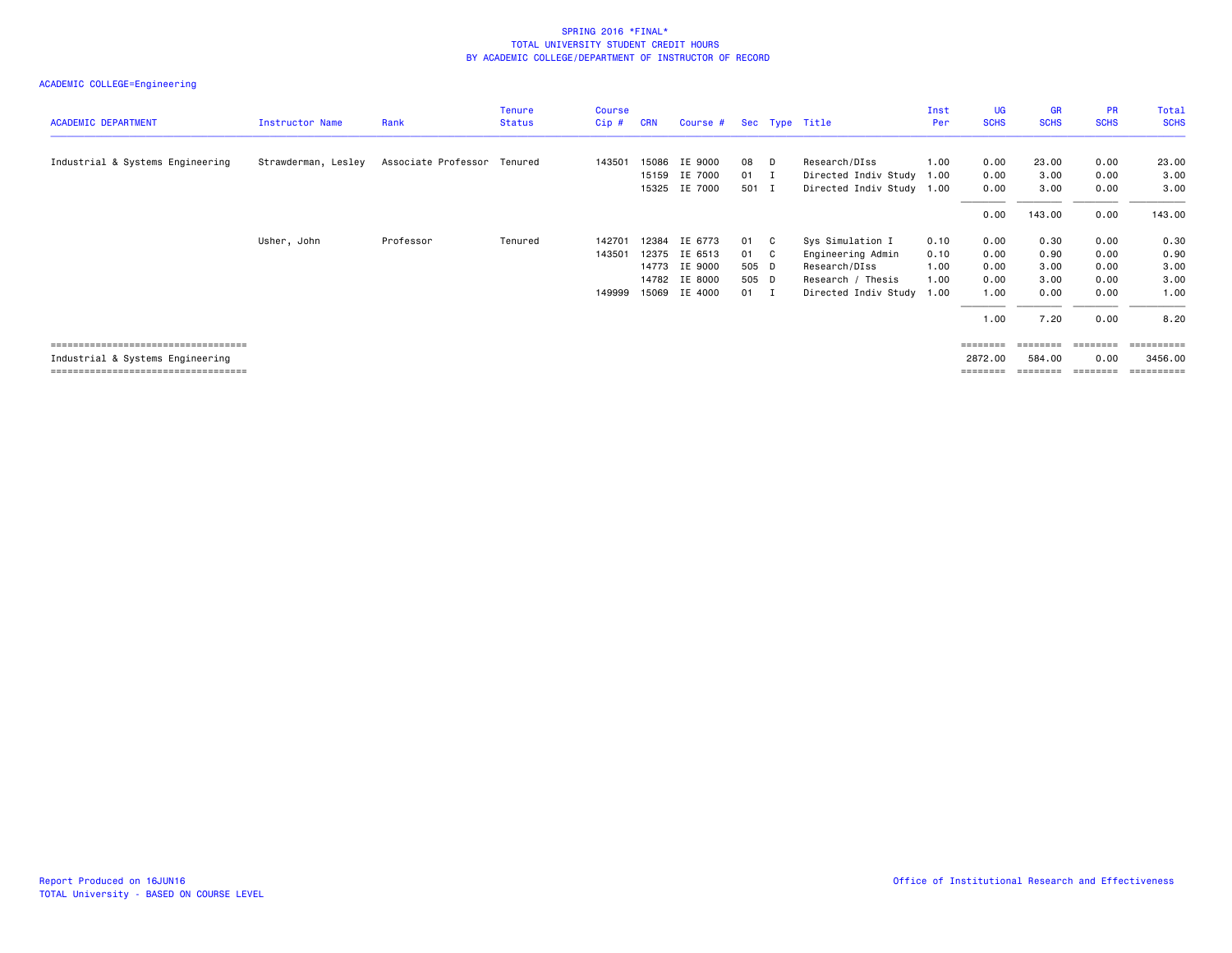|                            |                        |                               | <b>Tenure</b> | <b>Course</b> |              |                                 |          |                              |                                                        | Inst         | UG             | <b>GR</b>    | PR           | Total          |
|----------------------------|------------------------|-------------------------------|---------------|---------------|--------------|---------------------------------|----------|------------------------------|--------------------------------------------------------|--------------|----------------|--------------|--------------|----------------|
| <b>ACADEMIC DEPARTMENT</b> | <b>Instructor Name</b> | Rank                          | <b>Status</b> | Cip#          | <b>CRN</b>   | Course #                        |          |                              | Sec Type Title                                         | Per          | <b>SCHS</b>    | <b>SCHS</b>  | <b>SCHS</b>  | <b>SCHS</b>    |
| Mechanical Engineering     | Bammann, Douglas       | Professor                     | Tenured       |               |              | 141101 14232 EM 8313            | 01       | $\mathbf{C}$                 | Advanced Dynamics                                      | 1.00         | 0.00           | 6.00         | 0.00         | 6.00           |
|                            |                        |                               |               |               |              |                                 |          |                              |                                                        |              | 0.00           | 6.00         | 0.00         | 6.00           |
|                            | Chen, Lei              | Assistant Professor Ten Track |               |               |              | 141901 12622 ME 3403            | 01       | C                            | Materials for ME Des 1.00                              |              | 135.00         | 0.00         | 0.00         | 135.00         |
|                            |                        |                               |               |               |              |                                 |          |                              |                                                        |              | 135.00         | 0.00         | 0.00         | 135.00         |
|                            | Cho, HeeJin            | Assistant Professor Ten Track |               | 141901        | 15441        | ME 8000                         | 04       | D                            | Research / Thesis                                      | 1.00         | 0.00           | 10.00        | 0.00         | 10.00          |
|                            |                        |                               |               |               | 15460        | ME 9000                         | 04       | D                            | Research / Diss                                        | 1.00         | 0.00           | 38.00        | 0.00         | 38.00          |
|                            |                        |                               |               |               | 16345        | ME 7000                         | 12       | $\mathbf{I}$                 | Directed Indiv Study 1.00                              |              | 0.00           | 3.00         | 0.00         | 3.00           |
|                            |                        |                               |               |               | 16346        | ME 7000                         | 13       | $\mathbf{I}$                 | Directed Indiv Study 1.00                              |              | 0.00           | 3.00         | 0.00         | 3.00           |
|                            |                        |                               |               |               | 16347        | ME 7000                         | 14       | $\mathbf{I}$                 | Directed Indiv Study 1.00                              |              | 0.00           | 3.00         | 0.00         | 3.00           |
|                            |                        |                               |               |               | 16348        | ME 7000                         | 15       | $\mathbf{I}$                 | Directed Indiv Study 1.00                              |              | 0.00           | 3.00         | 0.00         | 3.00           |
|                            |                        |                               |               |               | 16349        | ME 7000                         | 16       | $\mathbf{I}$                 | Directed Indiv Study 1.00                              |              | 0.00           | 3.00         | 0.00         | 3.00           |
|                            |                        |                               |               |               |              | 16403 ME 7000                   | 20       | $\mathbf{I}$                 | Directed Indiv Study 1.00                              |              | 0.00           | 3.00         | 0.00         | 3.00           |
|                            |                        |                               |               |               |              |                                 |          |                              |                                                        |              | 0.00           | 66.00        | 0.00         | 66.00          |
|                            | Daniewicz, Steven      | Professor                     | Tenured       |               | 141901 15442 | ME 8000                         | 05       | D                            | Research / Thesis                                      | 1.00         | 0.00           | 6.00         | 0.00         | 6.00           |
|                            |                        |                               |               |               | 15461        | ME 9000                         | 05       | D                            | Research / Diss                                        | 1.00         | 0.00           | 1.00         | 0.00         | 1.00           |
|                            |                        |                               |               |               | 16342        | ME 7000                         | 09       | $\mathbf{I}$                 | Directed Indiv Study                                   | 1.00         | 0.00           | 3.00         | 0.00         | 3.00           |
|                            |                        |                               |               |               | 16351        | ME 7000                         | 18       | $\mathbf{I}$                 |                                                        |              | 0.00           |              | 0.00         | 3.00           |
|                            |                        |                               |               |               | 16431        | ME 4000                         | 03       | $\mathbf{I}$                 | Directed Indiv Study 1.00<br>Directed Indiv Study 1.00 |              | 3.00           | 3.00<br>0.00 | 0.00         | 3.00           |
|                            |                        |                               |               |               |              |                                 |          |                              |                                                        |              |                |              |              |                |
|                            |                        |                               |               |               | 16433        | ME 4000<br>142701 12628 ME 3613 | 04<br>01 | $\mathbf{I}$<br>$\mathbf{C}$ | Directed Indiv Study<br>System Dynamics                | 1.00<br>1.00 | 3.00<br>180.00 | 0.00<br>0.00 | 0.00<br>0.00 | 3.00<br>180.00 |
|                            |                        |                               |               |               |              |                                 |          |                              |                                                        |              | 186.00         | 13.00        | 0.00         | 199.00         |
|                            | El Kadiri, Haitham     | Associate Professor Tenured   |               | 141901        | 14289        | ME 3403                         | 02       | C                            | Materials for ME Des                                   | 1.00         | 87.00          | 0.00         | 0.00         | 87.00          |
|                            |                        |                               |               |               | 15443        | ME 8000                         | 06       | D                            | Research / Thesis                                      | 1.00         | 0.00           | 29.00        | 0.00         | 29.00          |
|                            |                        |                               |               |               | 15462        | ME 9000                         | 06       | D                            | Research / Diss                                        | 1.00         | 0.00           | 22.00        | 0.00         | 22.00          |
|                            |                        |                               |               |               | 16344        | ME 7000                         | 11       | $\mathbf{I}$                 | Directed Indiv Study                                   | 1.00         | 0.00           | 3.00         | 0.00         | 3.00           |
|                            |                        |                               |               |               | 16444        | ME 4000                         | 12       | $\mathbf{I}$                 | Directed Indiv Study                                   | 1.00         | 3.00           | 0.00         | 0.00         | 3.00           |
|                            |                        |                               |               |               |              | 309999 16004 CME 9000           | 04       | D                            | Research/Dis                                           | 1.00         | 0.00           | 9.00         | 0.00         | 9.00           |
|                            |                        |                               |               |               |              |                                 |          |                              |                                                        |              | 90.00          | 63.00        | 0.00         | 153.00         |
|                            | Hodge, B. Keith        | Lecturer                      | Non-Ten Track | 141901        | 12631        | ME 4333                         | 01       | C                            | Energy Sys Design                                      | 1.00         | 210.00         | 0.00         | 0.00         | 210.00         |
|                            |                        |                               |               |               | 12632        | ME 4353                         | 01       | C                            | Alt Energy Sources                                     | 1.00         | 180.00         | 0.00         | 0.00         | 180.00         |
|                            |                        |                               |               |               | 12638        | ME 6333                         | 01       | C                            | Energy Sys Design                                      | 1.00         | 0.00           | 3.00         | 0.00         | 3.00           |
|                            |                        |                               |               |               | 12639        | ME 6353                         | 01       | C                            | Alt Energy Sources                                     | 1.00         | 0.00           | 18.00        | 0.00         | 18.00          |
|                            |                        |                               |               |               |              |                                 |          |                              |                                                        |              |                |              |              |                |
|                            |                        |                               |               |               |              |                                 |          |                              |                                                        |              | 390.00         | 21.00        | 0.00         | 411.00         |
|                            | Horstemeyer, Mark      | Professor                     | Tenured       |               | 141901 14294 | ME 8223                         | 01       | $\mathbf{C}$                 | Inelasticity                                           | 1.00         | 0.00           | 36.00        | 0.00         | 36.00          |
|                            |                        |                               |               |               | 14665        | ME 8223                         | 501 C    |                              | Inelasticity                                           | 1.00         | 0.00           | 9.00         | 0.00         | 9.00           |
|                            |                        |                               |               |               | 15444        | ME 8000                         | 07       | D                            | Research / Thesis                                      | 1.00         | 0.00           | 8.00         | 0.00         | 8.00           |
|                            |                        |                               |               |               | 15463        | ME 9000                         | 07       | D                            | Research / Diss                                        | 1.00         | 0.00           | 98.00        | 0.00         | 98.00          |
|                            |                        |                               |               |               | 16075        | <b>ME 8000</b>                  | 507 D    |                              | Research / Thesis                                      | 1.00         | 0.00           | 5.00         | 0.00         | 5.00           |
|                            |                        |                               |               |               | 16219        | ME 7000                         | 06       | $\mathbf{I}$                 | Directed Indiv Study                                   | 1.00         | 0.00           | 3.00         | 0.00         | 3.00           |
|                            |                        |                               |               |               |              | 16475 ME 4000                   | 15       | $\mathbf{I}$                 | Directed Indiv Study 1.00                              |              | 3.00           | 0.00         | 0.00         | 3.00           |
|                            |                        |                               |               |               |              | 309999 15993 CME 9000           | 01       | D                            | Research/Dis                                           | 1.00         | 0.00           | 20.00        | 0.00         | 20.00          |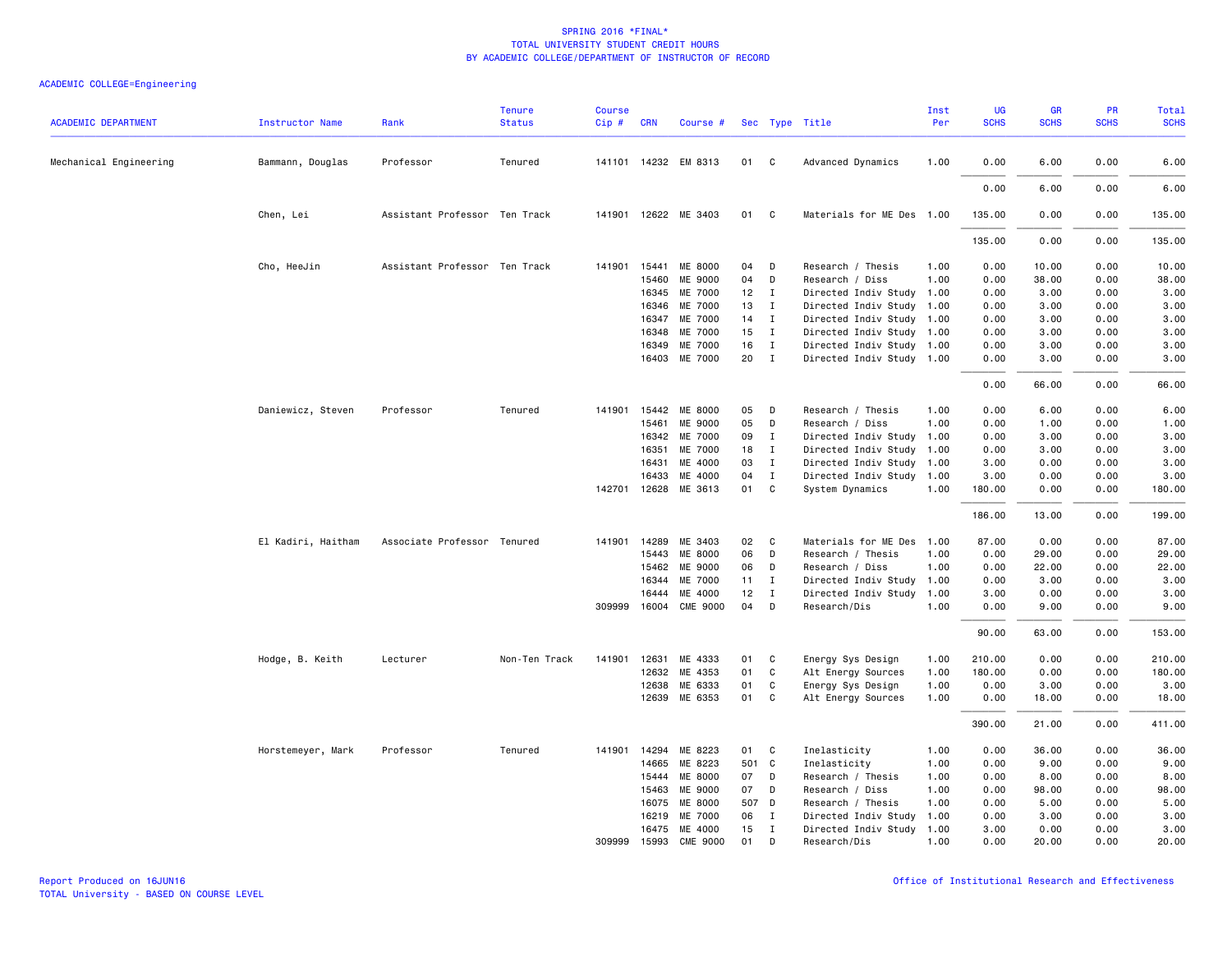|  |  | ACADEMIC COLLEGE=Engineering |
|--|--|------------------------------|
|--|--|------------------------------|

|                            |                        |                                    | <b>Tenure</b> | <b>Course</b> |              |                      |                 |              |                           | Inst | UG          | <b>GR</b>   | PR          | Total       |
|----------------------------|------------------------|------------------------------------|---------------|---------------|--------------|----------------------|-----------------|--------------|---------------------------|------|-------------|-------------|-------------|-------------|
| <b>ACADEMIC DEPARTMENT</b> | <b>Instructor Name</b> | Rank                               | <b>Status</b> | Cip#          | <b>CRN</b>   | Course #             |                 |              | Sec Type Title            | Per  | <b>SCHS</b> | <b>SCHS</b> | <b>SCHS</b> | <b>SCHS</b> |
|                            |                        |                                    |               |               |              |                      |                 |              |                           |      |             |             |             |             |
|                            |                        |                                    |               |               |              |                      |                 |              |                           |      | 3.00        | 179.00      | 0.00        | 182.00      |
| Mechanical Engineering     | Knizley, Alta          | Instructor                         | Non-Ten Track | 141901        | 12620        | ME 3113              | 02              | $\mathbf{C}$ | Engineering Analysis 1.00 |      | 138.00      | 0.00        | 0.00        | 138.00      |
|                            |                        |                                    |               |               | 12621        | ME 3313              | 01              | $\mathbf{C}$ | Heat Transfer             | 1.00 | 183.00      | 0.00        | 0.00        | 183.00      |
|                            |                        |                                    |               |               | 14288        | ME 1111              | 01              | C.           | Introduction To ME        | 1.00 | 68.00       | 0.00        | 0.00        | 68.00       |
|                            |                        |                                    |               |               | 16442        | ME 4000              | 10 <sub>1</sub> | $\mathbf I$  | Directed Indiv Study 1.00 |      | 3.00        | 0.00        | 0.00        | 3.00        |
|                            |                        |                                    |               |               | 16443        | ME 4000              | 11              | $\mathbf{I}$ | Directed Indiv Study 1.00 |      | 3.00        | 0.00        | 0.00        | 3.00        |
|                            |                        |                                    |               |               | 16446        | ME 4000              | 13              | $\mathbf{I}$ | Directed Indiv Study 1.00 |      | 1.00        | 0.00        | 0.00        | 1.00        |
|                            |                        |                                    |               |               |              | 16447 ME 4000        | 14              | $\mathbf{I}$ | Directed Indiv Study 1.00 |      | 1.00        | 0.00        | 0.00        | 1.00        |
|                            |                        |                                    |               |               |              |                      |                 |              |                           |      | 397.00      | 0.00        | 0.00        | 397.00      |
|                            | Krishnan, Sundar       | Associate Professor Tenured        |               |               | 141901 12636 | ME 4543              | 01              | C            | Combustion Engines        | 1.00 | 21.00       | 0.00        | 0.00        | 21.00       |
|                            |                        |                                    |               |               | 12641        | ME 6543              | 01              | C            | Combustion Engines        | 1.00 | 0.00        | 6.00        | 0.00        | 6.00        |
|                            |                        |                                    |               |               | 14664        | ME 6543              | 501 C           |              | Combustion Engines        | 1.00 | 0.00        | 24.00       | 0.00        | 24.00       |
|                            |                        |                                    |               |               | 15445        | ME 8000              | 08              | D            | Research / Thesis         | 1.00 | 0.00        | 9.00        | 0.00        | 9.00        |
|                            |                        |                                    |               |               | 15464        | ME 9000              | 08              | D            | Research / Diss           | 1.00 | 0.00        | 23.00       | 0.00        | 23.00       |
|                            |                        |                                    |               |               |              |                      |                 |              |                           |      | 21.00       | 62.00       | 0.00        | 83.00       |
|                            | Liu, Yucheng           | Associate Professor Ten Track      |               | 141901        | 12635        | ME 4443              | 01              | $\mathbf{C}$ | Mech Systems Design       | 1.00 | 171.00      | 0.00        | 0.00        | 171.00      |
|                            |                        |                                    |               |               | 12640        | ME 6443              | 01              | C            | Mech Systems Design       | 1.00 | 0.00        | 3.00        | 0.00        | 3.00        |
|                            |                        |                                    |               |               | 15446        | ME 8000              | 09              | D            | Research / Thesis         | 1.00 | 0.00        | 7.00        | 0.00        | 7.00        |
|                            |                        |                                    |               |               | 15465        | ME 9000              | 09              | D            | Research / Diss           | 1.00 | 0.00        | 26.00       | 0.00        | 26.00       |
|                            |                        |                                    |               |               |              | 16220 ME 7000        | 07              | $\mathbf{I}$ | Directed Indiv Study      | 1.00 | 0.00        | 3.00        | 0.00        | 3.00        |
|                            |                        |                                    |               |               |              |                      |                 |              |                           |      | 171.00      | 39.00       | 0.00        | 210.00      |
|                            | Luck, Rogelio          | Professor                          | Tenured       |               | 141901 15466 | ME 9000              | 10              | D            | Research / Diss           | 1.00 | 0.00        | 23.00       | 0.00        | 23.00       |
|                            |                        |                                    |               |               |              | 15963 ME 8733        | 01              | C            | Exper Procedures          | 1.00 | 0.00        | 48.00       | 0.00        | 48.00       |
|                            |                        |                                    |               |               |              |                      |                 |              |                           |      | 0.00        | 71.00       | 0.00        | 71.00       |
|                            | Mago, Pedro            | Professor                          | Tenured       | 141901        | 15448        | ME 8000              | 11              | D            | Research / Thesis         | 1.00 | 0.00        | 9.00        | 0.00        | 9.00        |
|                            |                        |                                    |               |               |              | 15467 ME 9000        | 11              | D            | Research / Diss           | 1.00 | 0.00        | 2.00        | 0.00        | 2.00        |
|                            |                        |                                    |               |               |              |                      |                 |              |                           |      | 0.00        | 11.00       | 0.00        | 11.00       |
|                            | Mahajan, Govinda       | Grad Research Assis Not Applicable |               |               |              | 141901 12627 ME 3523 | 02              | $\mathbf{C}$ | Thermodynamics II         | 1.00 | 96.00       | 0.00        | 0.00        | 96.00       |
|                            |                        |                                    |               |               |              |                      |                 |              |                           |      | 96.00       | 0.00        | 0.00        | 96.00       |
|                            | Marcum, David          | Professor                          | Tenured       |               |              | 141901 12619 ME 3113 | 01              | $\mathbf{C}$ | Engineering Analysis 1.00 |      | 123.00      | 0.00        | 0.00        | 123.00      |
|                            |                        |                                    |               |               |              |                      |                 |              |                           |      | 123.00      | 0.00        | 0.00        | 123.00      |
|                            | Patton, Richard        | Associate Professor Tenured        |               | 141901        | 12615        | ME 2133              | 01              | B            | Modeling and Manuf        | 1.00 | 144.00      | 0.00        | 0.00        | 144.00      |
|                            |                        |                                    |               |               | 12637        | ME 4643              | 01              | C            | Intro Vibration/Cont      | 1.00 | 150.00      | 0.00        | 0.00        | 150.00      |
|                            |                        |                                    |               |               | 15983        | ME 4990              | 01              | C            | Special Topic In ME       | 1.00 | 48.00       | 0.00        | 0.00        | 48.00       |
|                            |                        |                                    |               |               | 15984        | ME 6990              | 01              | C            | Special Topic In ME       | 1.00 | 0.00        | 18.00       | 0.00        | 18.00       |
|                            |                        |                                    |               |               |              |                      |                 |              |                           |      | 342.00      | 18,00       | 0.00        | 360.00      |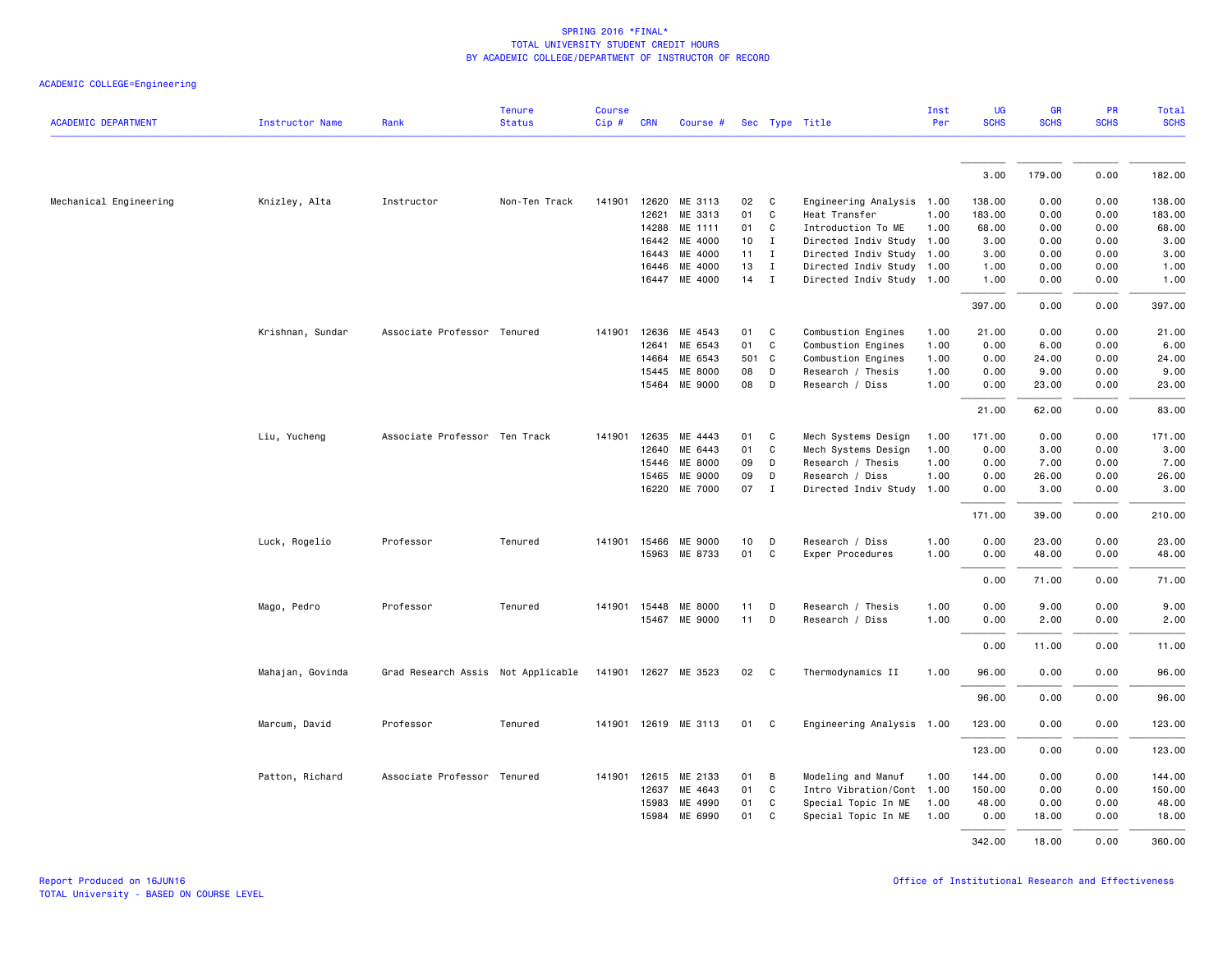|                            |                                                  |                                   | <b>Tenure</b>  | <b>Course</b> |                |                       |             |                |                                           | Inst         | UG           | <b>GR</b>    | PR           | <b>Total</b> |
|----------------------------|--------------------------------------------------|-----------------------------------|----------------|---------------|----------------|-----------------------|-------------|----------------|-------------------------------------------|--------------|--------------|--------------|--------------|--------------|
| <b>ACADEMIC DEPARTMENT</b> | <b>Instructor Name</b>                           | Rank                              | <b>Status</b>  | Cip#          | <b>CRN</b>     | Course #              |             |                | Sec Type Title                            | Per          | <b>SCHS</b>  | <b>SCHS</b>  | <b>SCHS</b>  | <b>SCHS</b>  |
| Mechanical Engineering     | Rhee, Hongjoo                                    | Research Assoc Prof Non-Ten Track |                |               |                | 141901 15470 ME 9000  | 14 D        |                | Research / Diss                           | 1.00         | 0.00         | 13.00        | 0.00         | 13.00        |
|                            |                                                  |                                   |                |               |                |                       |             |                |                                           |              |              |              |              |              |
|                            |                                                  |                                   |                |               |                |                       |             |                |                                           |              | 0.00         | 13.00        | 0.00         | 13.00        |
|                            | Schneider, Judith                                | Non-Employee                      | Not Applicable |               |                | 141901 16125 ME 9000  | 20          | D              | Research / Diss                           | 1.00         | 0.00         | 13.00        | 0.00         | 13.00        |
|                            |                                                  |                                   |                |               | 16126          | ME 8000               | 20          | D              | Research / Thesis                         | 1.00         | 0.00         | 1.00         | 0.00         | 1.00         |
|                            |                                                  |                                   |                |               | 16326          | ME 9000               | 520 D       |                | Research / Diss                           | 1.00         | 0.00         | 1.00         | 0.00         | 1.00         |
|                            |                                                  |                                   |                |               |                | 260101 14652 EPP 8144 | 01          | C              | Transmission E M                          | 0.40         | 0.00         | 4.80         | 0.00         | 4.80         |
|                            |                                                  |                                   |                |               |                |                       |             |                |                                           |              | 0.00         | 19.80        | 0.00         | 19.80        |
|                            | Shamsaei, Nima                                   | Assistant Professor Ten Track     |                | 141901        | 12634          | ME 4403               | 01          | C              | Machine Design                            | 1.00         | 189.00       | 0.00         | 0.00         | 189.00       |
|                            |                                                  |                                   |                |               | 15452          | ME 8000               | 15          | D              | Research / Thesis                         | 1.00         | 0.00         | 30.00        | 0.00         | 30.00        |
|                            |                                                  |                                   |                |               | 15471          | ME 9000               | 15          | D              | Research / Diss                           | 1.00         | 0.00         | 29.00        | 0.00         | 29.00        |
|                            |                                                  |                                   |                |               | 15891          | ME 7000               | 01          | $\mathbf{I}$   | Directed Indiv Study                      | 1.00         | 0.00         | 3.00         | 0.00         | 3.00         |
|                            |                                                  |                                   |                |               | 15942          | ME 7000               | 02          | $\mathbf{I}$   | Directed Indiv Study                      | 1.00         | 0.00         | 3.00         | 0.00         | 3.00         |
|                            |                                                  |                                   |                |               | 16146          | ME 9000               | 515 D       |                | Research / Diss                           | 1.00         | 0.00         | 3.00         | 0.00         | 3.00         |
|                            |                                                  |                                   |                |               | 16160          | ME 7000               | 04          | $\mathbf{I}$   | Directed Indiv Study 1.00                 |              | 0.00         | 3.00         | 0.00         | 3.00         |
|                            |                                                  |                                   |                |               | 16161          | ME 7000               | 05          | $\mathbf{I}$   | Directed Indiv Study 1.00                 |              | 0.00         | 3.00         | 0.00         | 3.00         |
|                            |                                                  |                                   |                |               | 16435          | ME 4000               | 05          | $\mathbf{I}$   | Directed Indiv Study 1.00                 |              | 3.00         | 0.00         | 0.00         | 3.00         |
|                            |                                                  |                                   |                |               | 16439          | ME 4000               | 08          | $\mathbf{I}$   | Directed Indiv Study 1.00                 |              | 3.00         | 0.00         | 0.00         | 3.00         |
|                            |                                                  |                                   |                |               |                | 16440 ME 4000         | 09          | $\mathbf{I}$   | Directed Indiv Study 1.00                 |              | 3.00         | 0.00         | 0.00         | 3.00         |
|                            |                                                  |                                   |                |               |                |                       |             |                |                                           |              | 198.00       | 74.00        | 0.00         | 272.00       |
|                            | Spayde, Dustin                                   | Instructor                        | Non-Ten Track  | 141901        | 12617          | ME 3103               | 01          | В              | Exp Meas and Techniq 1.00                 |              | 141.00       | 0.00         | 0.00         | 141.00       |
|                            |                                                  |                                   |                |               | 12618          | ME 3103               | 02          | B              | Exp Meas and Techniq                      | 1.00         | 66.00        | 0.00         | 0.00         | 66.00        |
|                            |                                                  |                                   |                |               | 12630          | ME 4301               | 01          | L.             | Thermo-Fluids Labora                      | 1.00         | 21.00        | 0.00         | 0.00         | 21.00        |
|                            |                                                  |                                   |                |               | 12633          | ME 4401               | 01          | L              | Solid Mechanics Lab                       | 1.00         | 21.00        | 0.00         | 0.00         | 21.00        |
|                            |                                                  |                                   |                |               | 14291          | ME 4301               | 02          | $\mathsf{L}$   | Thermo-Fluids Labora                      | 1.00         | 19.00        | 0.00         | 0.00         | 19.00        |
|                            |                                                  |                                   |                |               | 14292          | ME 4301               | 03          | L              | Thermo-Fluids Labora                      | 1.00         | 24.00        | 0.00         | 0.00         | 24.00        |
|                            |                                                  |                                   |                |               | 14293          | ME 4401               | 02          | $\mathsf{L}$   | Solid Mechanics Lab                       | 1.00         | 22.00        | 0.00         | 0.00         | 22.00        |
|                            |                                                  |                                   |                |               |                | 14718 ME 4401         | 03          | L.             | Solid Mechanics Lab                       | 1.00         | 23.00        | 0.00         | 0.00         | 23.00        |
|                            |                                                  |                                   |                |               |                |                       |             |                |                                           |              | 337.00       | 0.00         | 0.00         | 337.00       |
|                            | Spayde, Emily                                    | Lecturer                          | Non-Ten Track  | 141901        |                | 12616 ME 2133         | 02          | $\overline{B}$ | Modeling and Manuf                        | 1.00         | 141.00       | 0.00         | 0.00         | 141.00       |
|                            |                                                  |                                   |                |               | 12625          | ME 3513               | 02          | $\mathtt{C}$   | Thermodynamics I                          | 1.00         | 204.00       | 0.00         | 0.00         | 204.00       |
|                            |                                                  |                                   |                |               |                | 14290 ME 3513         | 03          | C              | Thermodynamics I                          | 1.00         | 123.00       | 0.00         | 0.00         | 123.00       |
|                            |                                                  |                                   |                |               |                |                       |             |                |                                           |              | 468.00       | 0.00         | 0.00         | 468.00       |
|                            | Srinivasan, Kalyan K Associate Professor Tenured |                                   |                | 141901        | 12626          | ME 3523               | 01          | C              | Thermodynamics II                         | 1.00         | 177.00       | 0.00         | 0.00         | 177.00       |
|                            |                                                  |                                   |                |               | 15453          | ME 8000               | 16          | D              | Research / Thesis                         | 1.00         | 0.00         | 13.00        | 0.00         | 13.00        |
|                            |                                                  |                                   |                |               |                | 15472 ME 9000         | 16          | D              | Research / Diss                           | 1.00         | 0.00         | 20.00        | 0.00         | 20.00        |
|                            |                                                  |                                   |                |               |                |                       |             |                |                                           |              | 177.00       | 33.00        | 0.00         | 210.00       |
|                            |                                                  |                                   |                |               |                |                       |             |                |                                           |              |              |              |              |              |
|                            | Stone, Tonya                                     | Assistant Professor Ten Track     |                | 141901        | 12623          | ME 3423               | 01          | C              | Mech Of Machinery                         | 1.00         | 213.00       | 0.00         | 0.00         | 213.00       |
|                            |                                                  |                                   |                |               | 15454          | ME 8000               | 17          | D              | Research / Thesis                         | 1.00         | 0.00         | 6.00         | 0.00         | 6.00         |
|                            |                                                  |                                   |                |               | 15473<br>16009 | ME 9000               | 17          | D              | Research / Diss                           | 1.00         | 0.00         | 13.00        | 0.00         | 13.00        |
|                            |                                                  |                                   |                |               | 16206          | ME 7000<br>ME 8000    | 03<br>517 D | $\mathbf{I}$   | Directed Indiv Study<br>Research / Thesis | 1.00<br>1.00 | 0.00<br>0.00 | 3.00<br>1.00 | 0.00<br>0.00 | 3.00<br>1.00 |
|                            |                                                  |                                   |                |               | 16241          | ME 4000               | 02          | $\mathbf I$    | Directed Indiv Study 1.00                 |              | 3.00         | 0.00         | 0.00         | 3.00         |
|                            |                                                  |                                   |                |               |                |                       |             |                |                                           |              |              |              |              |              |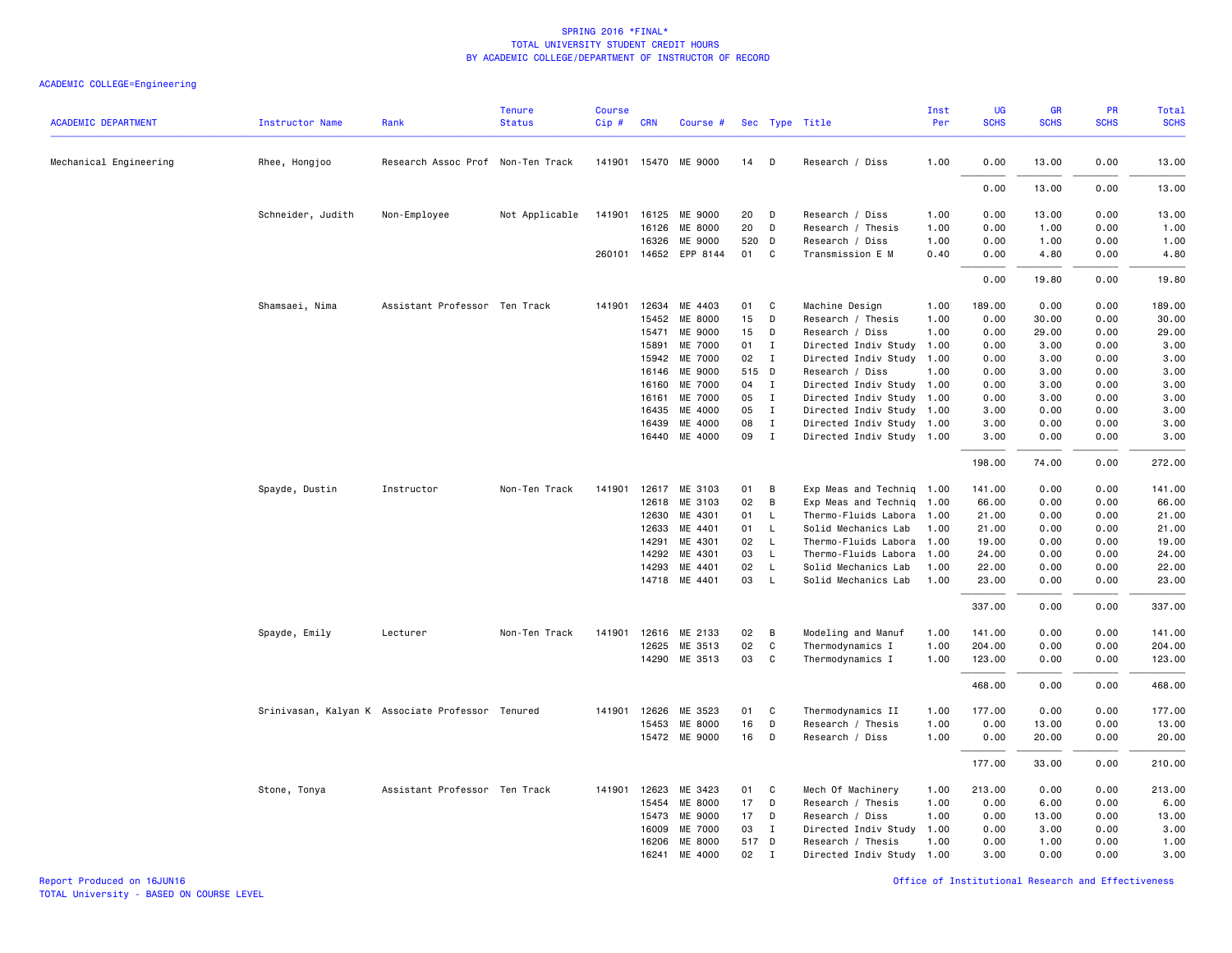|                                                                |                        |                               | <b>Tenure</b> | <b>Course</b> |            |                |              |                |                           | Inst | UG                  | <b>GR</b>          | <b>PR</b>        | Total                 |
|----------------------------------------------------------------|------------------------|-------------------------------|---------------|---------------|------------|----------------|--------------|----------------|---------------------------|------|---------------------|--------------------|------------------|-----------------------|
| <b>ACADEMIC DEPARTMENT</b>                                     | <b>Instructor Name</b> | Rank                          | <b>Status</b> | Cip#          | <b>CRN</b> | Course #       |              |                | Sec Type Title            | Per  | <b>SCHS</b>         | <b>SCHS</b>        | <b>SCHS</b>      | <b>SCHS</b>           |
| Mechanical Engineering                                         | Stone, Tonya           | Assistant Professor Ten Track |               | 309999        |            | 15995 CME 9000 | 03           | D              | Research/Dis              | 1.00 | 0.00                | 1.00               | 0.00             | 1.00                  |
|                                                                |                        |                               |               |               |            |                |              |                |                           |      | 216.00              | 24.00              | 0.00             | 240.00                |
|                                                                | Thompson, Scott        | Assistant Professor Ten Track |               | 141901        |            | 14296 ME 8333  | 01           | - C            | Convective Heat Tr        | 1.00 | 0.00                | 33,00              | 0.00             | 33.00                 |
|                                                                |                        |                               |               |               | 15455      | ME 8000        | 18           | D              | Research / Thesis         | 1.00 | 0.00                | 14.00              | 0.00             | 14.00                 |
|                                                                |                        |                               |               |               |            | 15474 ME 9000  | 18           | - D            | Research / Diss           | 1.00 | 0.00                | 65.00              | 0.00             | 65.00                 |
|                                                                |                        |                               |               |               | 15971      | ME 7000        | 501 I        |                | Directed Indiv Study      | 1.00 | 0.00                | 3.00               | 0.00             | 3.00                  |
|                                                                |                        |                               |               |               | 16240      | ME 4000        | $01 \quad I$ |                | Directed Indiv Study 1.00 |      | 3.00                | 0.00               | 0.00             | 3.00                  |
|                                                                |                        |                               |               |               |            | 16339 ME 7000  | 08 I         |                | Directed Indiv Study 1.00 |      | 0.00                | 3.00               | 0.00             | 3.00                  |
|                                                                |                        |                               |               |               |            | 16343 ME 7000  | $10$ I       |                | Directed Indiv Study 1.00 |      | 0.00                | 3.00               | 0.00             | 3.00                  |
|                                                                |                        |                               |               |               | 16350      | ME 7000        | $17 \quad I$ |                | Directed Indiv Study 1.00 |      | 0.00                | 3.00               | 0.00             | 3.00                  |
|                                                                |                        |                               |               |               |            | 16379 ME 7000  | $19$ I       |                | Directed Indiv Study 1.00 |      | 0.00                | 3.00               | 0.00             | 3.00                  |
|                                                                |                        |                               |               |               | 16437      | ME 4000        | 06           | $\blacksquare$ | Directed Indiv Study 1.00 |      | 3.00                | 0.00               | 0.00             | 3.00                  |
|                                                                |                        |                               |               |               | 16438      | ME 4000        | 07           | - I            | Directed Indiv Study 1.00 |      | 3.00                | 0.00               | 0.00             | 3.00                  |
|                                                                |                        |                               |               |               |            |                |              |                |                           |      | 9.00                | 127.00             | 0.00             | 136.00                |
|                                                                | Walters, Dibbon        | Professor                     | Tenured       | 141901        | 14297      | ME 8823        | 01           | - C            | Viscous Flow II           | 1.00 | 0.00                | 21.00              | 0.00             | 21.00                 |
|                                                                |                        |                               |               |               |            | 15456 ME 8000  | 19           | D              | Research / Thesis         | 1.00 | 0.00                | 13.00              | 0.00             | 13.00                 |
|                                                                |                        |                               |               |               |            | 15475 ME 9000  | 19           | D              | Research / Diss           | 1.00 | 0.00                | 7.00               | 0.00             | 7.00                  |
|                                                                |                        |                               |               |               |            |                |              |                |                           |      | 0.00                | 41.00              | 0.00             | 41.00                 |
| ====================================                           |                        |                               |               |               |            |                |              |                |                           |      | ========            | ========           | ========         | ==========            |
| Mechanical Engineering<br>==================================== |                        |                               |               |               |            |                |              |                |                           |      | 3359,00<br>======== | 880.80<br>======== | 0.00<br>======== | 4239.80<br>========== |
|                                                                |                        |                               |               |               |            |                |              |                |                           |      |                     |                    |                  |                       |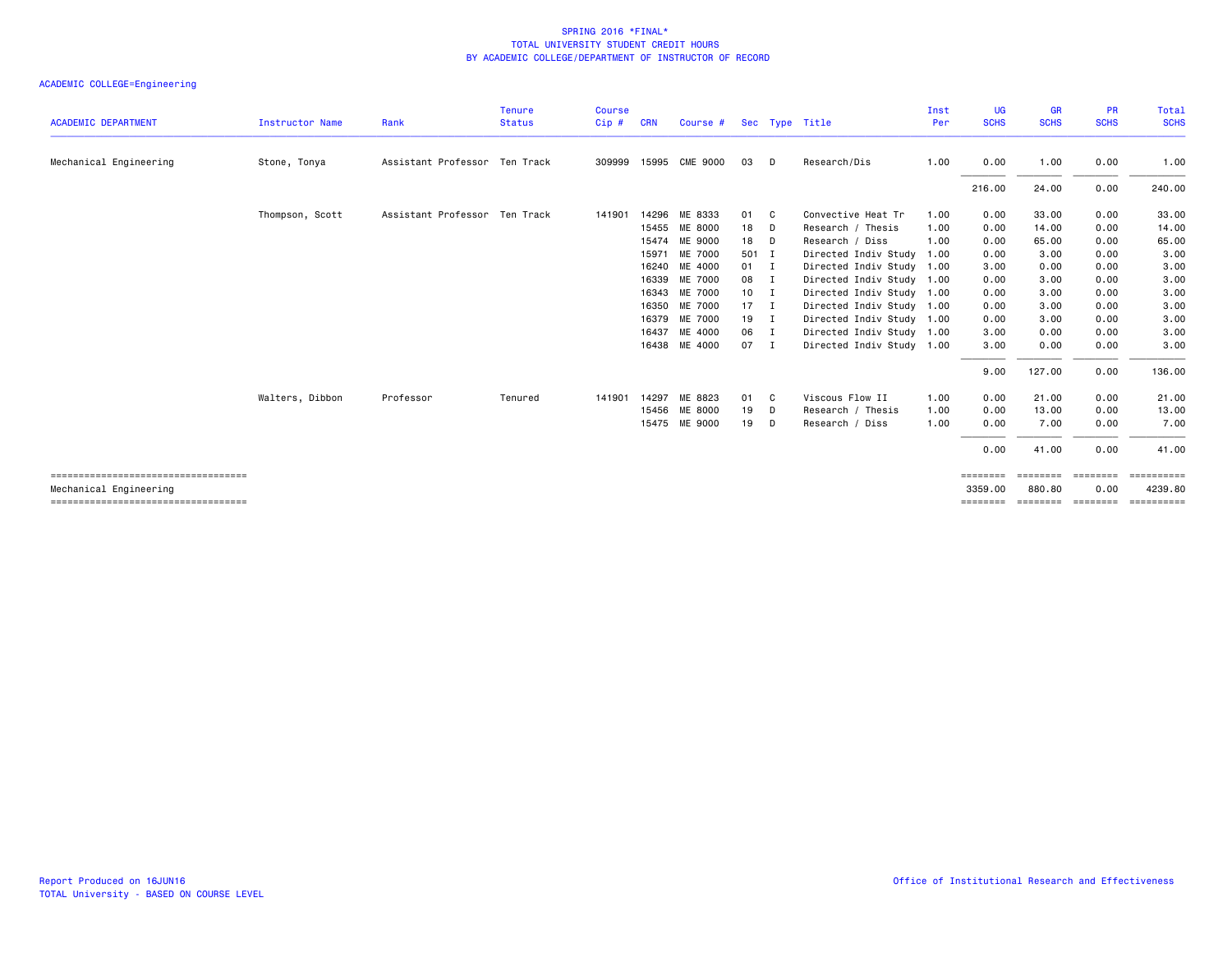| <b>ACADEMIC DEPARTMENT</b>     | <b>Instructor Name</b> | Rank                          | <b>Tenure</b><br><b>Status</b> | <b>Course</b><br>Cip# | <b>CRN</b>     | Course #                    |          |                  | Sec Type Title                                         | Inst<br>Per | UG<br><b>SCHS</b> | <b>GR</b><br><b>SCHS</b> | PR<br><b>SCHS</b> | Total<br><b>SCHS</b> |
|--------------------------------|------------------------|-------------------------------|--------------------------------|-----------------------|----------------|-----------------------------|----------|------------------|--------------------------------------------------------|-------------|-------------------|--------------------------|-------------------|----------------------|
| School of Chemical Engineering | Amirlatifi, Amin       | Assistant Professor Ten Track |                                |                       |                | 142501 14234 PTE 3953       | 01 C     |                  | Petr Reservoir Rock                                    | 1.00        | 48.00             | 0.00                     | 0.00              | 48.00                |
|                                |                        |                               |                                |                       |                |                             |          |                  |                                                        |             | 48.00             | 0.00                     | 0.00              | 48.00                |
|                                | Bricka, Ray            | Associate Professor Tenured   |                                | 140701                | 10793          | CHE 4233                    | 01       | C                | Chemical Plant Desig 1.00                              |             | 273.00            | 0.00                     | 0.00              | 273.00               |
|                                |                        |                               |                                |                       | 10796          | CHE 4633                    | 01       | C                | Chemical Pro Safety                                    | 1.00        | 243.00            | 0.00                     | 0.00              | 243.00               |
|                                |                        |                               |                                |                       | 10801          | CHE 6633                    | 01       | C                | Chemical Pro Safety                                    | 1.00        | 0.00              | 3.00                     | 0.00              | 3.00                 |
|                                |                        |                               |                                |                       | 15396          | CHE 8000                    | 01       | D                | Research / Thesis                                      | 1.00        | 0.00              | 1.00                     | 0.00              | 1.00                 |
|                                |                        |                               |                                |                       | 15406          | CHE 9000                    | 01       | D                | Research/Diss                                          | 1.00        | 0.00              | 1.00                     | 0.00              | 1.00                 |
|                                |                        |                               |                                |                       |                | 16321 CHE 4000              | 14       | $\mathbf{I}$     | Directed Indiv Study 1.00                              |             | 3.00              | 0.00                     | 0.00              | 3.00                 |
|                                |                        |                               |                                |                       |                |                             |          |                  |                                                        |             | 519.00            | 5.00                     | 0.00              | 524.00               |
|                                | Elmore, Billy          | Associate Professor Tenured   |                                |                       |                | 140701 10780 CHE 2213       | 01       | $\mathbf{C}$     | Chemical Eng Analysi 1.00                              |             | 423.00            | 0.00                     | 0.00              | 423.00               |
|                                |                        |                               |                                |                       | 10785          | CHE 3222                    | 01       | L                | Chem Eng Lab I                                         | 1.00        | 146.00            | 0.00                     | 0.00              | 146.00               |
|                                |                        |                               |                                |                       | 10795          | CHE 4441                    | 01       | C                | Fund of Engr Seminar                                   | 1.00        | 29.00             | 0.00                     | 0.00              | 29.00                |
|                                |                        |                               |                                |                       | 15476          | CHE 4000                    | 02       | $\mathbf I$      | Directed Indiv Study                                   | 1.00        | 3.00              | 0.00                     | 0.00              | 3.00                 |
|                                |                        |                               |                                |                       | 16137          | CHE 4000                    | 05       | $\mathbf{I}$     | Directed Indiv Study 1.00                              |             | 3.00              | 0.00                     | 0.00              | 3.00                 |
|                                |                        |                               |                                |                       | 16252          | CHE 4000                    | 07       | $\mathbf{I}$     | Directed Indiv Study 1.00                              |             | 3.00              | 0.00                     | 0.00              | 3.00                 |
|                                |                        |                               |                                |                       | 16449          | CHE 4000                    | 15       | $\mathbf{I}$     | Directed Indiv Study 1.00                              |             | 3.00              | 0.00                     | 0.00              | 3.00                 |
|                                |                        |                               |                                |                       | 16451          | CHE 4000                    | 17       | $\mathbf{I}$     | Directed Indiv Study 1.00                              |             | 3.00              | 0.00                     | 0.00              | 3.00                 |
|                                |                        |                               |                                |                       | 16608          | CHE 4000                    | 20       | I                | Directed Indiv Study 1.00                              |             | 3.00              | 0.00                     | 0.00              | 3.00                 |
|                                |                        |                               |                                |                       |                | 142501 14233 PTE 3903       | 01       | $\mathbf{C}$     | Petr Reserv Fluid Pr 0.50                              |             | 33.00             | 0.00                     | 0.00              | 33.00                |
|                                |                        |                               |                                |                       |                |                             |          |                  |                                                        |             | 649.00            | 0.00                     | 0.00              | 649.00               |
|                                | French, William        | Associate Professor Tenured   |                                |                       | 140701 10791   | CHE 3331                    | 01       | s                | Prof Develop Seminar                                   | 1.00        | 70.00             | 0.00                     | 0.00              | 70.00                |
|                                |                        |                               |                                |                       | 10802          | CHE 6673                    | 01       | $\mathtt{C}$     | CHE Indust. Microbio 1.00                              |             | 0.00              | 12.00                    | 0.00              | 12.00                |
|                                |                        |                               |                                |                       | 10803          | CHE 8011                    | 01       | -S               | Chem En Seminar                                        | 1.00        | 0.00              | 14.00                    | 0.00              | 14.00                |
|                                |                        |                               |                                |                       | 15408          | CHE 9000                    | 03       | D                | Research/Diss                                          | 1.00        | 0.00              | 6.00                     | 0.00              | 6.00                 |
|                                |                        |                               |                                |                       | 261201 10797   | CHE 4673                    | 01       | C                | CHE Indust. Microbio 1.00                              |             | 42.00             | 0.00                     | 0.00              | 42.00                |
|                                |                        |                               |                                |                       |                |                             |          |                  |                                                        |             | 112.00            | 32.00                    | 0.00              | 144.00               |
|                                | Hill, Priscilla        | Associate Professor Tenured   |                                |                       |                | 140701 10790 CHE 3223       | 01 C     |                  | Separation Processes 1.00                              |             | 213.00            | 0.00                     | 0.00              | 213.00               |
|                                |                        |                               |                                |                       |                |                             |          |                  |                                                        |             | 213.00            | 0.00                     | 0.00              | 213.00               |
|                                | Keith, Jason           | Professor                     | Tenured                        |                       |                | 140701 15410 CHE 9000       | 05       | D                | Research/Diss                                          | 1.00        | 0.00              | 12.00                    | 0.00              | 12.00                |
|                                |                        |                               |                                |                       |                |                             |          |                  |                                                        |             | 0.00              | 12.00                    | 0.00              | 12.00                |
|                                | Kundu, Santanu         | Assistant Professor Ten Track |                                |                       | 140701 10805   | CHE 8523                    | 01       | C.               | Adv Tran Pheno                                         | 1.00        | 0.00              | 12.00                    | 0.00              | 12.00                |
|                                |                        |                               |                                |                       | 15221          | CHE 4990                    | 01       | C                | Special Topic in CHE                                   | 1.00        | 30.00             | 0.00                     | 0.00              | 30.00                |
|                                |                        |                               |                                |                       | 15322          | CHE 6990                    | 01       | C                | Special Topic In CHE                                   | 1.00        | 0.00              | 27.00                    | 0.00              | 27.00                |
|                                |                        |                               |                                |                       | 15411          | CHE 9000                    | 06       | D                | Research/Diss                                          | 1.00        | 0.00              | 30.00                    | 0.00              | 30.00                |
|                                |                        |                               |                                |                       | 15481          | CHE 4000                    | 03       | I                | Directed Indiv Study 1.00                              |             | 3.00              | 0.00                     | 0.00              | 3.00                 |
|                                |                        |                               |                                |                       | 15899          | CHE 4000                    | 04       | $\mathbf I$      | Directed Indiv Study 1.00                              |             | 3.00              | 0.00                     | 0.00              | 3.00                 |
|                                |                        |                               |                                |                       | 16262          | CHE 7000                    | 01       | $\mathbf{I}$     | Directed Indiv Study 1.00                              |             | 0.00              | 1.00                     | 0.00              | 1.00                 |
|                                |                        |                               |                                |                       | 16263<br>16264 | CHE 7000<br><b>CHE 7000</b> | 02<br>03 | $\mathbf I$<br>I | Directed Indiv Study 1.00<br>Directed Indiv Study 1.00 |             | 0.00<br>0.00      | 1.00<br>1.00             | 0.00<br>0.00      | 1.00<br>1.00         |
|                                |                        |                               |                                |                       |                |                             |          |                  |                                                        |             | 36.00             | 72.00                    | 0.00              | 108.00               |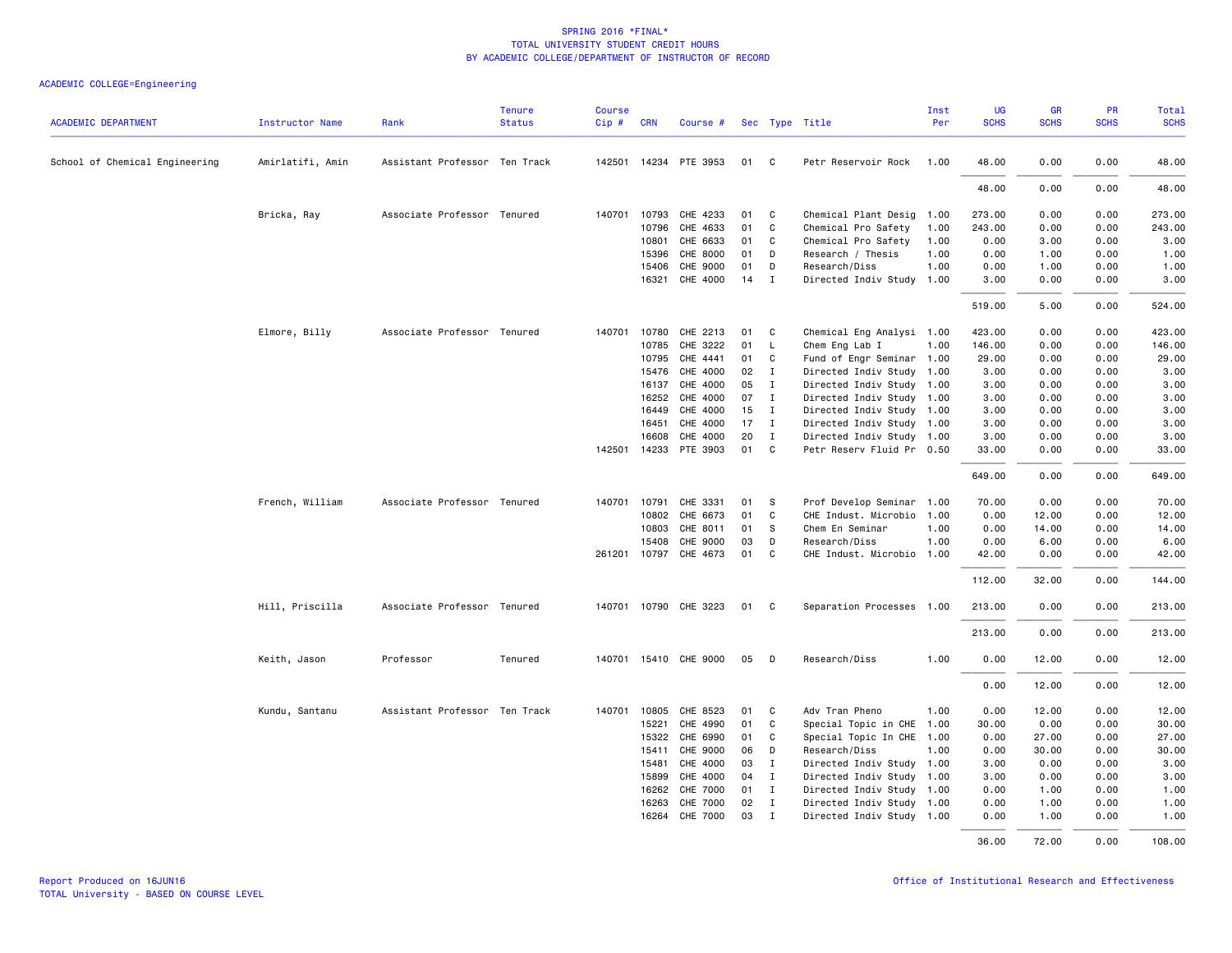| <b>ACADEMIC DEPARTMENT</b>                                           | Instructor Name   | Rank                          | <b>Tenure</b><br><b>Status</b> | <b>Course</b> | <b>CRN</b> | Course #              |                 |                |                           | Inst<br>Per | <b>UG</b><br><b>SCHS</b> | <b>GR</b><br><b>SCHS</b> | PR<br><b>SCHS</b>        | Total<br><b>SCHS</b>  |
|----------------------------------------------------------------------|-------------------|-------------------------------|--------------------------------|---------------|------------|-----------------------|-----------------|----------------|---------------------------|-------------|--------------------------|--------------------------|--------------------------|-----------------------|
|                                                                      |                   |                               |                                | Cip#          |            |                       |                 |                | Sec Type Title            |             |                          |                          |                          |                       |
| School of Chemical Engineering                                       | Meng, Dong        | Assistant Professor Ten Track |                                | 140701        | 10792      | CHE 4223              | 01              | C.             | Pro Instr & Con           | 1.00        | 282.00                   | 0.00                     | 0.00                     | 282.00                |
|                                                                      |                   |                               |                                |               |            | 10798 CHE 6223        | 01              | $\mathbf{C}$   | Pro Instr & Con           | 1.00        | 0.00                     | 3.00                     | 0.00                     | 3.00                  |
|                                                                      |                   |                               |                                |               |            |                       |                 |                |                           |             | 282.00                   | 3.00                     | 0.00                     | 285.00                |
|                                                                      | Pearson, Larry    | Instructor                    | Non-Ten Track                  |               |            | 140701 10779 CHE 2114 | 01              | B              | Mass & Energy Balanc      | 1.00        | 184.00                   | 0.00                     | 0.00                     | 184.00                |
|                                                                      |                   |                               |                                |               | 10783      | CHE 3123              | 01              | C.             | Chem En Thermo II         | 1.00        | 129.00                   | 0.00                     | 0.00                     | 129.00                |
|                                                                      |                   |                               |                                |               | 10784      | CHE 3213              | 01              | C.             | Heat Transfer Op          | 1.00        | 207.00                   | 0.00                     | 0.00                     | 207.00                |
|                                                                      |                   |                               |                                |               |            | 142501 14233 PTE 3903 | 01              | C <sub>c</sub> | Petr Reserv Fluid Pr 0.50 |             | 33.00                    | 0.00                     | 0.00                     | 33.00                 |
|                                                                      |                   |                               |                                |               |            |                       |                 |                |                           |             | 553.00                   | 0.00                     | 0.00                     | 553.00                |
|                                                                      | Rai, Neeraj       | Assistant Professor Ten Track |                                | 140701        | 10781      | CHE 3113              | 01              | $\mathbf{C}$   | Chem En Thermo I          | 1.00        | 183.00                   | 0.00                     | 0.00                     | 183.00                |
|                                                                      |                   |                               |                                |               |            | 15413 CHE 9000        | 08              | D              | Research/Diss             | 1.00        | 0.00                     | 40.00                    | 0.00                     | 40.00                 |
|                                                                      |                   |                               |                                |               |            |                       |                 |                |                           |             | 183.00                   | 40.00                    | 0.00                     | 223.00                |
|                                                                      | Toghiani, Hossein | Professor                     | Tenured                        | 140701        | 10804      | CHE 8123              | 01              | C.             | Chem Kinetics Dyn         | 1.00        | 0.00                     | 15.00                    | 0.00                     | 15.00                 |
|                                                                      |                   |                               |                                |               |            | 15404 CHE 8000        | 09              | D              | Research / Thesis         | 1.00        | 0.00                     | 1.00                     | 0.00                     | 1.00                  |
|                                                                      |                   |                               |                                |               |            |                       |                 |                |                           |             | 0.00                     | 16.00                    | 0.00                     | 16.00                 |
|                                                                      | Walters, Keisha   | Associate Professor Tenured   |                                | 140701        | 10794      | CHE 4313              | 01              | C.             | Transport Phenomena       | 1.00        | 72.00                    | 0.00                     | 0.00                     | 72.00                 |
|                                                                      |                   |                               |                                |               | 10800      | CHE 6313              | 01              | $\mathbf{C}$   | Transport Phenomena       | 1.00        | 0.00                     | 6.00                     | 0.00                     | 6.00                  |
|                                                                      |                   |                               |                                |               | 15405      | CHE 8000              | 10 <sub>1</sub> | D              | Research / Thesis         | 1.00        | 0.00                     | 2.00                     | 0.00                     | 2.00                  |
|                                                                      |                   |                               |                                |               | 16201      | CHE 4000              | 06              | $\mathbf{I}$   | Directed Indiv Study 1.00 |             | 3.00                     | 0.00                     | 0.00                     | 3.00                  |
|                                                                      |                   |                               |                                |               | 16270      | CHE 4000              | 08              | I              | Directed Indiv Study 1.00 |             | 1.00                     | 0.00                     | 0.00                     | 1.00                  |
|                                                                      |                   |                               |                                |               | 16271      | CHE 4000              | 09 I            |                | Directed Indiv Study 1.00 |             | 1.00                     | 0.00                     | 0.00                     | 1.00                  |
|                                                                      |                   |                               |                                |               | 16272      | CHE 4000              | 10 <sub>1</sub> | $\mathbf I$    | Directed Indiv Study 1.00 |             | 1.00                     | 0.00                     | 0.00                     | 1.00                  |
|                                                                      |                   |                               |                                |               | 16317      | <b>CHE 7000</b>       | 04              | I              | Directed Indiv Study 1.00 |             | 0.00                     | 1.00                     | 0.00                     | 1.00                  |
|                                                                      |                   |                               |                                |               |            | 16319 CHE 4000        | 13              | I              | Directed Indiv Study 1.00 |             | 1.00                     | 0.00                     | 0.00                     | 1.00                  |
|                                                                      |                   |                               |                                |               |            | 16450 CHE 4000        | 16              | I              | Directed Indiv Study 1.00 |             | 1.00                     | 0.00                     | 0.00                     | 1.00                  |
|                                                                      |                   |                               |                                |               | 16488      | CHE 4000              | 18              | $\mathbf{I}$   | Directed Indiv Study 1.00 |             | 1.00                     | 0.00                     | 0.00                     | 1.00                  |
|                                                                      |                   |                               |                                |               | 16490      | <b>CHE 7000</b>       | 05              | I              | Directed Indiv Study 1.00 |             | 0.00                     | 1.00                     | 0.00                     | 1.00                  |
|                                                                      |                   |                               |                                |               | 16537      | CHE 4000              | 19              | $\mathbf{I}$   | Directed Indiv Study 1.00 |             | 1.00                     | 0.00                     | 0.00                     | 1.00                  |
|                                                                      |                   |                               |                                |               |            |                       |                 |                |                           |             | 82.00                    | 10.00                    | 0.00                     | 92.00                 |
| ----------------------------------                                   |                   |                               |                                |               |            |                       |                 |                |                           |             | ========                 | ========                 | ========                 | ==========            |
| School of Chemical Engineering<br>---------------------------------- |                   |                               |                                |               |            |                       |                 |                |                           |             | 2677.00<br>========      | 190.00                   | 0.00<br>======== ======= | 2867.00<br>========== |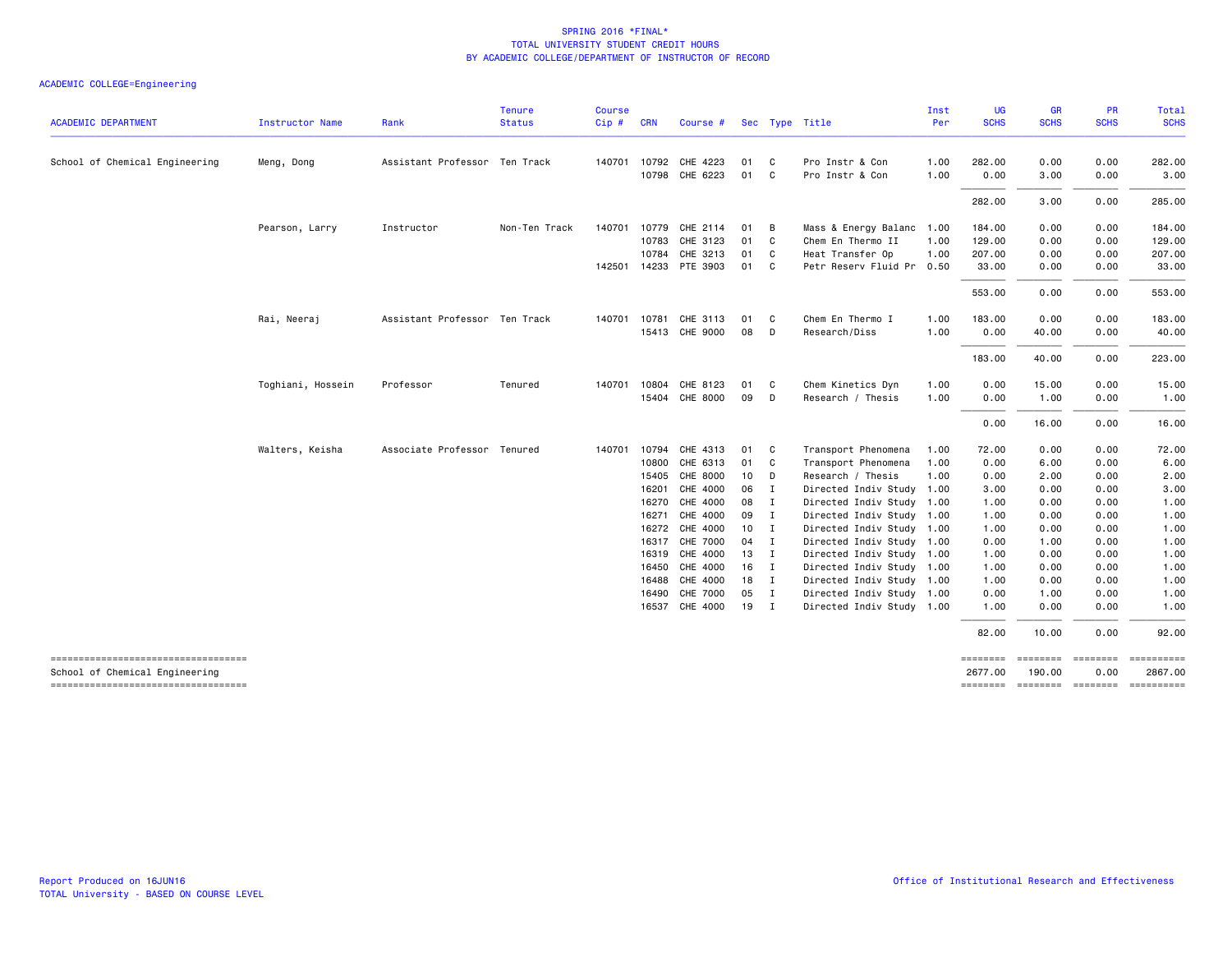|                            |                        |                               | <b>Tenure</b> | <b>Course</b> |              |                      |       |              |                      | Inst | <b>UG</b>   | <b>GR</b>   | PR          | <b>Total</b> |
|----------------------------|------------------------|-------------------------------|---------------|---------------|--------------|----------------------|-------|--------------|----------------------|------|-------------|-------------|-------------|--------------|
| <b>ACADEMIC DEPARTMENT</b> | <b>Instructor Name</b> | Rank                          | <b>Status</b> | Cip#          | <b>CRN</b>   | Course #             |       |              | Sec Type Title       | Per  | <b>SCHS</b> | <b>SCHS</b> | <b>SCHS</b> | <b>SCHS</b>  |
| Forestry                   | Alexander, Heather     | Assistant Professor Ten Track |               | 030501        | 11960        | F0 2113              | 01    | C            | Dendrology           | 1.00 | 111.00      | 0.00        | 0.00        | 111.00       |
|                            |                        |                               |               |               | 11961        | F0 2113              | 02    | К            | Dendrology           | 1.00 | 0.00        | 0.00        | 0.00        | 0.00         |
|                            |                        |                               |               |               | 11962        | F0 2113              | 03    | К            | Dendrology           | 1.00 | 0.00        | 0.00        | 0.00        | 0.00         |
|                            |                        |                               |               |               | 14787        | F0 8000              | 01    | D            | Research / Thesis    | 1.00 | 0.00        | 6.00        | 0.00        | 6.00         |
|                            |                        |                               |               |               |              | 15590 F0 4000        | 02    | $\mathbf{I}$ | Directed Indiv Study | 1.00 | 3.00        | 0.00        | 0.00        | 3.00         |
|                            |                        |                               |               |               |              |                      |       |              |                      |      | 114.00      | 6.00        | 0.00        | 120.00       |
|                            | Evans, David           | Professor                     | Tenured       | 030501        | 11991        | F0 6451              | 01    | $\mathsf{L}$ | Remote Sensing Lab   | 1.00 | 0.00        | 1.00        | 0.00        | 1.00         |
|                            |                        |                               |               |               | 11992        | F0 6452              | 01    | C            | Remote Sensing Appl  | 1.00 | 0.00        | 2.00        | 0.00        | 2.00         |
|                            |                        |                               |               |               | 14788        | F0 8000              | 02    | D            | Research / Thesis    | 1.00 | 0.00        | 6.00        | 0.00        | 6.00         |
|                            |                        |                               |               |               | 16234        | F0 7000              | 01    | $\mathbf{I}$ | Directed Indiv Study | 1.00 | 0.00        | 3.00        | 0.00        | 3.00         |
|                            |                        |                               |               |               | 450702 11980 | F0 4451              | 01    | $\mathsf{L}$ | Remote Sensing Lab   | 1.00 | 15.00       | 0.00        | 0.00        | 15.00        |
|                            |                        |                               |               |               |              | 11981 F0 4452        | 01    | C            | Remote Sensing Appl  | 1.00 | 30.00       | 0.00        | 0.00        | 30.00        |
|                            |                        |                               |               |               |              |                      |       |              |                      |      | 45.00       | 12.00       | 0.00        | 57.00        |
|                            | Ezell, Andrew          | Professor                     | Tenured       |               | 030501 14789 | F0 8000              | 03    | D            | Research / Thesis    | 1.00 | 0.00        | 24.00       | 0.00        | 24.00        |
|                            |                        |                               |               |               | 14807        | F0 9000              | 01    | D            | Research / Diss      | 1.00 | 0.00        | 12.00       | 0.00        | 12.00        |
|                            |                        |                               |               |               |              | 030502 14402 FO 8213 | 01    | C            | Advanced Silvicul    | 1.00 | 0.00        | 6.00        | 0.00        | 6.00         |
|                            |                        |                               |               |               |              |                      |       |              |                      |      | 0.00        | 42.00       | 0.00        | 42.00        |
|                            | Frey, Brent            | Assistant Professor Ten Track |               |               | 030501 11973 | F0 4221              | 01    | $\mathsf{L}$ | Prac Silv Lab        | 1.00 | 25.00       | 0.00        | 0.00        | 25.00        |
|                            |                        |                               |               |               | 11974        | F0 4221              | 02    | $\mathsf{L}$ | Prac Silv Lab        | 1.00 | 21.00       | 0.00        | 0.00        | 21.00        |
|                            |                        |                               |               |               | 11975        | F0 4223              | 01    | C            | Prac Of Silviculture | 1.00 | 144.00      | 0.00        | 0.00        | 144.00       |
|                            |                        |                               |               |               | 11986        | F0 6221              | 02    | $\mathsf{L}$ | Prac Silv Lab        | 1.00 | 0.00        | 1.00        | 0.00        | 1.00         |
|                            |                        |                               |               |               | 11987        | FO 6223              | 01    | $\mathsf{C}$ | Prac Of Silviculture | 1.00 | 0.00        | 3.00        | 0.00        | 3.00         |
|                            |                        |                               |               |               |              | 14715 FO 8990        | 01    | C            | Special Topic In FO  | 1.00 | 0.00        | 18.00       | 0.00        | 18.00        |
|                            |                        |                               |               |               | 14790        | F0 8000              | 04    | D            | Research / Thesis    | 1.00 | 0.00        | 12.00       | 0.00        | 12.00        |
|                            |                        |                               |               |               |              | 16536 F0 7000        | 501 I |              | Directed Indiv Study | 1.00 | 0.00        | 1.00        | 0.00        | 1.00         |
|                            |                        |                               |               |               |              |                      |       |              |                      |      | 190.00      | 35.00       | 0.00        | 225.00       |
|                            | Grado, Stephen         | Professor                     | Tenured       | 030501        | 15776        | F0 9000              | 08    | D            | Research / Diss      | 1.00 | 0.00        | 1.00        | 0.00        | 1.00         |
|                            |                        |                               |               |               |              | 16051 FO 8000        | 503 D |              | Research / Thesis    | 1.00 | 0.00        | 2.00        | 0.00        | 2.00         |
|                            |                        |                               |               |               |              |                      |       |              |                      |      | 0.00        | 3.00        | 0.00        | 3.00         |
|                            | Grala, Robert          | Associate Professor Tenured   |               |               |              | 030501 11971 F0 4113 | 01    | C            | Forest Resource Econ | 1.00 | 132.00      | 0.00        | 0.00        | 132.00       |
|                            |                        |                               |               |               | 11983        | F0 6113              | 01    | $\mathsf{C}$ | Forest Resource Econ | 1.00 | 0.00        | 9.00        | 0.00        | 9.00         |
|                            |                        |                               |               |               |              | 13817 FO 4113        | 501 C |              | Forest Resource Econ | 1.00 | 3.00        | 0.00        | 0.00        | 3.00         |
|                            |                        |                               |               |               | 13819        | FO 6113              | 501 C |              | Forest Resource Econ | 1.00 | 0.00        | 9.00        | 0.00        | 9.00         |
|                            |                        |                               |               |               | 14794        | F0 8000              | 08    | D            | Research / Thesis    | 1.00 | 0.00        | 7.00        | 0.00        | 7.00         |
|                            |                        |                               |               |               | 14808        | F0 9000              | 02    | D            | Research / Diss      | 1.00 | 0.00        | 27.00       | 0.00        | 27.00        |
|                            |                        |                               |               |               |              | 16196 F0 8293        | 502 D |              | Professional Paper   | 1.00 | 0.00        | 3.00        | 0.00        | 3.00         |
|                            |                        |                               |               |               |              |                      |       |              |                      |      | 135.00      | 55.00       | 0.00        | 190.00       |
|                            | Grebner, Donald        | Professor                     | Tenured       |               |              | 030501 14795 F0 8000 | 09    | D            | Research / Thesis    | 1.00 | 0.00        | 10.00       | 0.00        | 10.00        |
|                            |                        |                               |               |               |              | 16122 FO 8000        | 504 D |              | Research / Thesis    | 1.00 | 0.00        | 1.00        | 0.00        | 1.00         |
|                            |                        |                               |               |               |              |                      |       |              |                      |      | 0.00        | 11.00       | 0.00        | 11.00        |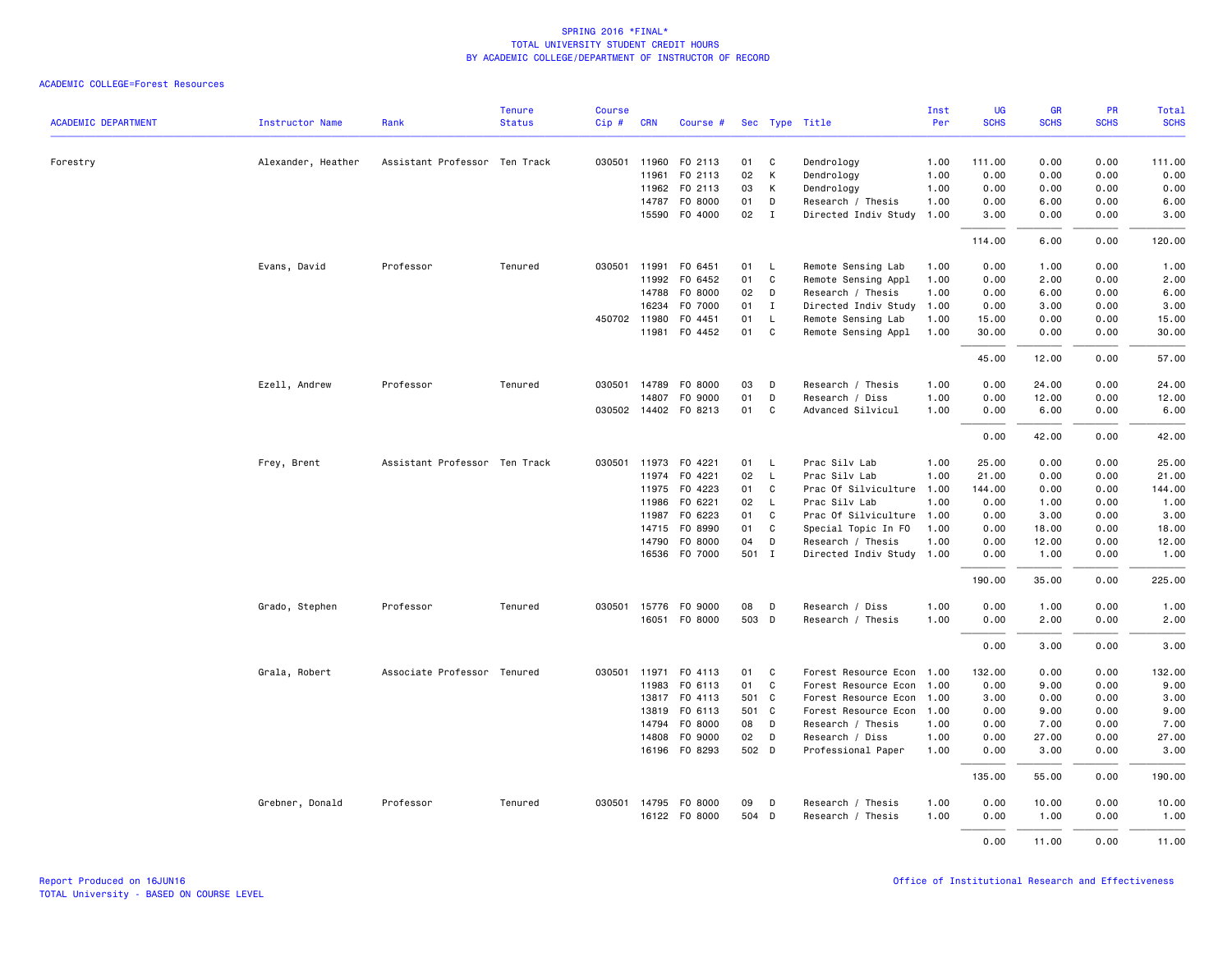|                            |                        |                                   | <b>Tenure</b> | <b>Course</b> |              |                      |       |                |                           | Inst | UG          | <b>GR</b>   | PR          | Total       |
|----------------------------|------------------------|-----------------------------------|---------------|---------------|--------------|----------------------|-------|----------------|---------------------------|------|-------------|-------------|-------------|-------------|
| <b>ACADEMIC DEPARTMENT</b> | <b>Instructor Name</b> | Rank                              | <b>Status</b> | $Cip \#$      | <b>CRN</b>   | Course #             |       |                | Sec Type Title            | Per  | <b>SCHS</b> | <b>SCHS</b> | <b>SCHS</b> | <b>SCHS</b> |
| Forestry                   | Henderson, James       | Extension Assoc Pro Non-Ten Track |               |               | 030501 14796 | F0 8000              | 10    | D              | Research / Thesis         | 1.00 | 0.00        | 3.00        | 0.00        | 3.00        |
|                            |                        |                                   |               |               |              | 16202 F0 9000        | 10    | D              | Research / Diss           | 1.00 | 0.00        | 3.00        | 0.00        | 3.00        |
|                            |                        |                                   |               |               |              |                      |       |                |                           |      | 0.00        | 6.00        | 0.00        | 6.00        |
|                            | Matney, Thomas         | Professor                         | Tenured       |               | 030501 11984 | F0 6213              | 01    | $\mathbf{C}$   | Forest Biometrics         | 1.00 | 0.00        | 3.00        | 0.00        | 3.00        |
|                            |                        |                                   |               |               | 14797        | F0 8000              | 11    | D              | Research / Thesis         | 1.00 | 0.00        | 4.00        | 0.00        | 4.00        |
|                            |                        |                                   |               |               | 14813        | F0 9000              | 07    | D              | Research / Diss           | 1.00 | 0.00        | 10.00       | 0.00        | 10.00       |
|                            |                        |                                   |               |               | 16158        | F0 8990              | 04    | C              | Special Topic In FO       | 1.00 | 0.00        | 6.00        | 0.00        | 6.00        |
|                            |                        |                                   |               |               |              | 261101 11972 F0 4213 | 01    | C              | Forest Biometrics         | 1.00 | 144.00      | 0.00        | 0.00        | 144.00      |
|                            |                        |                                   |               |               |              |                      |       |                |                           |      | 144.00      | 23.00       | 0.00        | 167.00      |
|                            | Munn, Ian              | Professor                         | Tenured       |               |              | 030506 11979 F0 4423 | 01    | $\overline{B}$ | Professional Practic 1.00 |      | 99.00       | 0.00        | 0.00        | 99.00       |
|                            |                        |                                   |               |               |              |                      |       |                |                           |      | 99.00       | 0.00        | 0.00        | 99.00       |
|                            | Renninger, Heidi       | Assistant Professor Ten Track     |               |               | 030501 14799 | F0 8000              | 13    | D              | Research / Thesis         | 1.00 | 0.00        | 6.00        | 0.00        | 6.00        |
|                            |                        |                                   |               |               | 15068        | F0 4990              | 02    | $\mathtt{C}$   | Special Topic In FO       | 1.00 | 57.00       | 0.00        | 0.00        | 57.00       |
|                            |                        |                                   |               |               |              |                      |       |                |                           |      | 57.00       | 6.00        | 0.00        | 63.00       |
|                            | Roberts, Scott         | Professor                         | Tenured       |               | 030501 11970 | F0 3203              | 01    | $\overline{B}$ | Forest Fire               | 1.00 | 42.00       | 0.00        | 0.00        | 42.00       |
|                            |                        |                                   |               |               | 13823        | F0 8293              | 501 D |                | Professional Paper        | 1.00 | 0.00        | 3.00        | 0.00        | 3.00        |
|                            |                        |                                   |               |               | 14800        | F0 8000              | 14    | D              | Research / Thesis         | 1.00 | 0.00        | 1.00        | 0.00        | 1.00        |
|                            |                        |                                   |               |               |              | 15882 F0 8000        | 502 D |                | Research / Thesis         | 1.00 | 0.00        | 7.00        | 0.00        | 7.00        |
|                            |                        |                                   |               |               |              |                      |       |                |                           |      | 42.00       | 11.00       | 0.00        | 53.00       |
|                            | Rousseau, Randall      | Extension Professor Non-Ten Track |               |               | 030501 14801 | F0 8000              | 15    | D              | Research / Thesis         | 1.00 | 0.00        | 13.00       | 0.00        | 13.00       |
|                            |                        |                                   |               |               |              | 14810 FO 9000        | 04    | D              | Research / Diss           | 1.00 | 0.00        | 7.00        | 0.00        | 7.00        |
|                            |                        |                                   |               |               |              |                      |       |                |                           |      | 0.00        | 20.00       | 0.00        | 20.00       |
|                            | Sabatia, Charles       | Assistant Professor Ten Track     |               |               | 030501 11964 | F0 2213              | 01    | C              | Forest Measurements       | 1.00 | 120.00      | 0.00        | 0.00        | 120.00      |
|                            |                        |                                   |               |               | 14405        | F0 4990              | 01    | C              | Special Topic In FO       | 1.00 | 9.00        | 0.00        | 0.00        | 9.00        |
|                            |                        |                                   |               |               |              | 14721 F0 6990        | 01    | C              | Special Topic In FO       | 1.00 | 0.00        | 9.00        | 0.00        | 9.00        |
|                            |                        |                                   |               |               |              |                      |       |                |                           |      | 129.00      | 9.00        | 0.00        | 138.00      |
|                            | Schultz, Emily         | Professor                         | Tenured       |               | 030104 12857 | NREC 3213 01         |       | B              | Environmental Measur      | 1.00 | 21.00       | 0.00        | 0.00        | 21.00       |
|                            |                        |                                   |               |               | 030501 11966 | F0 3103              | 01    | C              | Comp Appl Fo Res          | 1.00 | 159.00      | 0.00        | 0.00        | 159.00      |
|                            |                        |                                   |               |               | 11967        | F0 3103              | 02    | К              | Comp Appl Fo Res          | 1.00 | 0.00        | 0.00        | 0.00        | 0.00        |
|                            |                        |                                   |               |               | 11968        | F0 3103              | 03    | К              | Comp Appl Fo Res          | 1.00 | 0.00        | 0.00        | 0.00        | 0.00        |
|                            |                        |                                   |               |               | 11994        | F0 8211              | 01    | - S            | Graduate Seminar          | 1.00 | 0.00        | 6.00        | 0.00        | 6.00        |
|                            |                        |                                   |               |               |              |                      |       |                |                           |      | 180.00      | 6.00        | 0.00        | 186.00      |
|                            | Siegert, Courtney      | Assistant Professor Ten Track     |               |               | 030104 14403 | NREC 4423            | 01    | B              | Environmental Assess 1.00 |      | 18.00       | 0.00        | 0.00        | 18.00       |
|                            |                        |                                   |               |               | 030501 14804 | F0 8000              | 18    | D              | Research / Thesis         | 1.00 | 0.00        | 18.00       | 0.00        | 18.00       |
|                            |                        |                                   |               |               | 15589        | F0 4000              | 01    | $\mathbf{I}$   | Directed Indiv Study 1.00 |      | 3.00        | 0.00        | 0.00        | 3.00        |
|                            |                        |                                   |               |               | 030502 14400 | F0 4463              | 01    | C              | Forest Hydro & Water 1.00 |      | 33.00       | 0.00        | 0.00        | 33.00       |
|                            |                        |                                   |               |               | 14401        | F0 6463              | 01    | C              | Forest Hydro & Water 1.00 |      | 0.00        | 15.00       | 0.00        | 15.00       |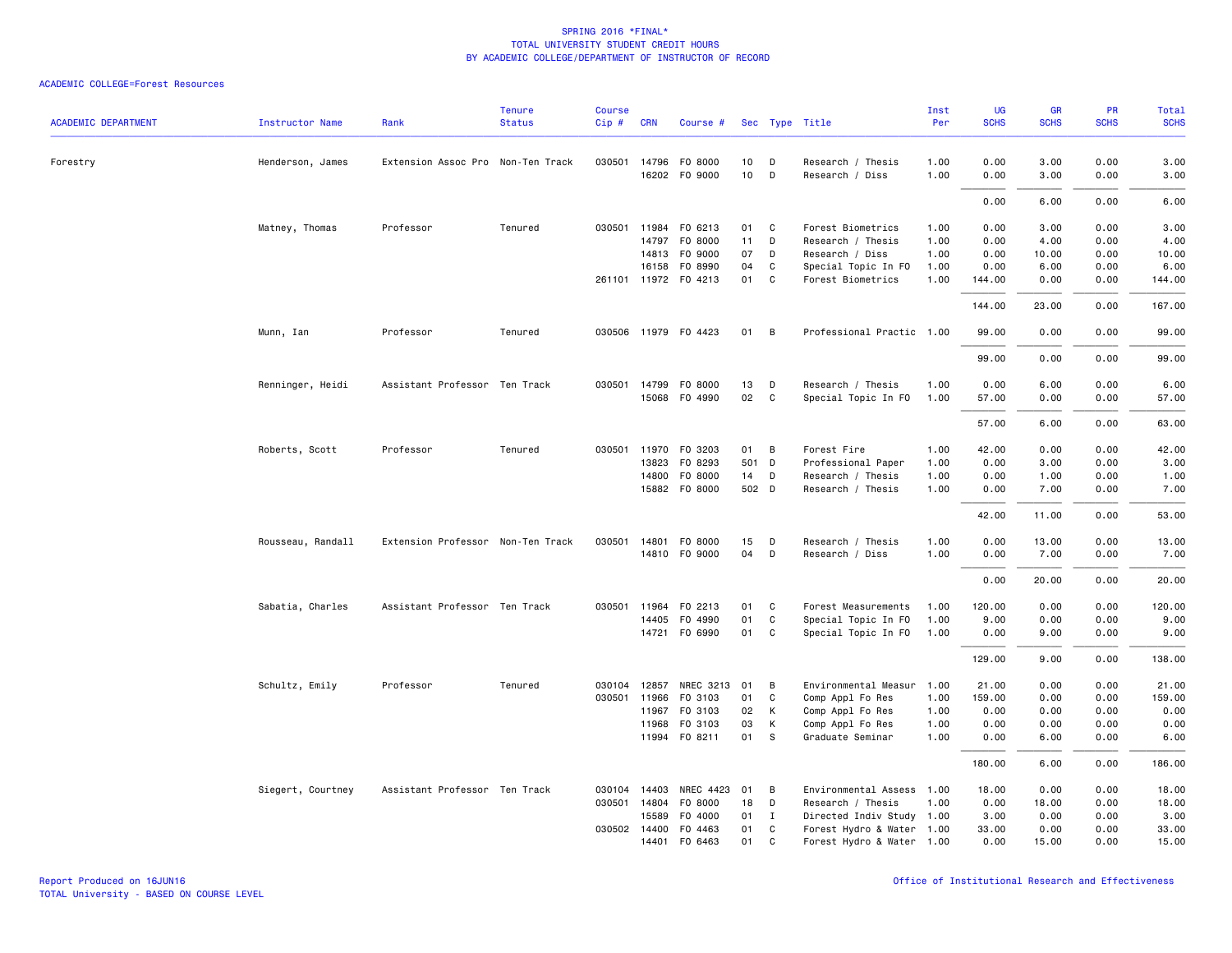| <b>ACADEMIC DEPARTMENT</b>            | <b>Instructor Name</b> | Rank                          | <b>Tenure</b><br><b>Status</b> | <b>Course</b><br>Cip# | <b>CRN</b> | Course #      |        |     | Sec Type Title            | Inst<br>Per | <b>UG</b><br><b>SCHS</b> | <b>GR</b><br><b>SCHS</b> | <b>PR</b><br><b>SCHS</b> | Total<br><b>SCHS</b> |
|---------------------------------------|------------------------|-------------------------------|--------------------------------|-----------------------|------------|---------------|--------|-----|---------------------------|-------------|--------------------------|--------------------------|--------------------------|----------------------|
|                                       |                        |                               |                                |                       |            |               |        |     |                           |             |                          |                          |                          |                      |
|                                       |                        |                               |                                |                       |            |               |        |     |                           |             | 54.00                    | 33.00                    | 0.00                     | 87.00                |
| Forestry                              | Sun, Changyou          | Professor                     | Tenured                        | 030501                |            | 11978 FO 4413 | 01 C   |     | Natural Res Policy        | 1.00        | 102.00                   | 0.00                     | 0.00                     | 102.00               |
|                                       |                        |                               |                                |                       |            | 11988 FO 6353 | 01     | - C | Natural Resource Law      | 1.00        | 0.00                     | 3.00                     | 0.00                     | 3.00                 |
|                                       |                        |                               |                                |                       |            | 11989 FO 6413 | 01     | - C | Natural Res Policy        | 1.00        | 0.00                     | 6.00                     | 0.00                     | 6.00                 |
|                                       |                        |                               |                                |                       |            | 14812 FO 9000 | 06     | D.  | Research / Diss           | 1.00        | 0.00                     | 16.00                    | 0.00                     | 16.00                |
|                                       |                        |                               |                                |                       | 16237      | F0 7000       | $02$ I |     | Directed Indiv Study 1.00 |             | 0.00                     | 3.00                     | 0.00                     | 3.00                 |
|                                       |                        |                               |                                |                       |            | 16238 F0 7000 | 03 I   |     | Directed Indiv Study 1.00 |             | 0.00                     | 3.00                     | 0.00                     | 3.00                 |
|                                       |                        |                               |                                | 220207                |            | 11977 FO 4353 | 01 C   |     | Natural Resource Law 1.00 |             | 72.00                    | 0.00                     | 0.00                     | 72.00                |
|                                       |                        |                               |                                |                       |            |               |        |     |                           |             | 174.00                   | 31.00                    | 0.00                     | 205.00               |
|                                       | Willis, John           | Assistant Professor Ten Track |                                | 030501                | 15066      | F0 8990       | 03     | C.  | Special Topic In FO       | 1.00        | 0.00                     | 8.00                     | 0.00                     | 8.00                 |
|                                       |                        |                               |                                |                       | 15067      | F0 8990       | 501 C  |     | Special Topic In FO       | 1.00        | 0.00                     | 7.00                     | 0.00                     | 7.00                 |
|                                       |                        |                               |                                |                       |            |               |        |     |                           |             | 0.00                     | 15.00                    | 0.00                     | 15.00                |
| ===================================== |                        |                               |                                |                       |            |               |        |     |                           |             | ========                 |                          |                          | ========             |
| Forestry                              |                        |                               |                                |                       |            |               |        |     |                           |             | 1363,00                  | 324.00                   | 0.00                     | 1687.00              |
| ===================================== |                        |                               |                                |                       |            |               |        |     |                           |             | ========                 | ========                 | ========                 | ==========           |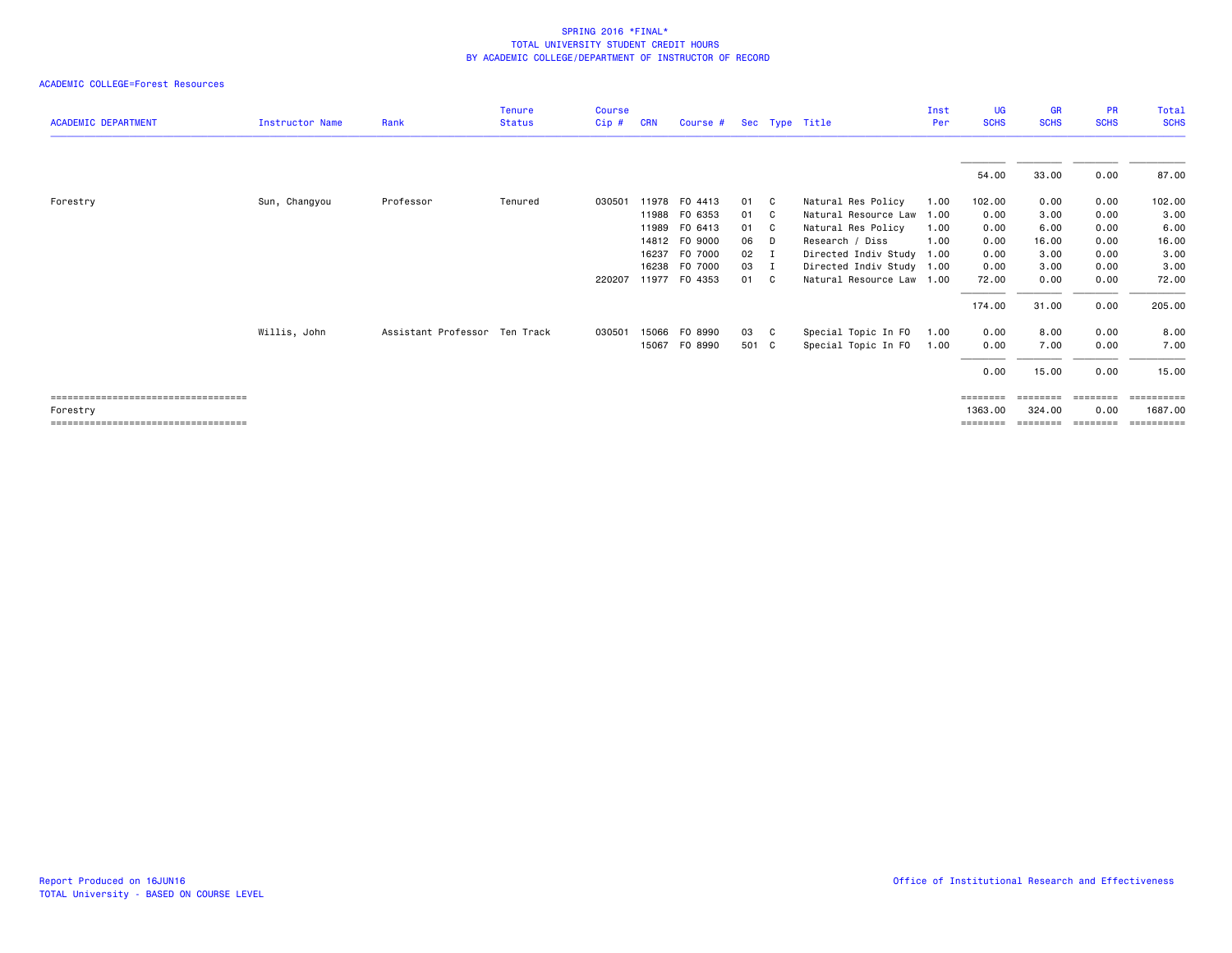| <b>ACADEMIC DEPARTMENT</b> | Instructor Name                | Rank                                               | <b>Tenure</b><br><b>Status</b> | <b>Course</b><br>Cip# | <b>CRN</b>   | Course #             |        |              | Sec Type Title            | Inst<br>Per | UG<br><b>SCHS</b> | GR<br><b>SCHS</b> | PR<br><b>SCHS</b> | Total<br><b>SCHS</b> |
|----------------------------|--------------------------------|----------------------------------------------------|--------------------------------|-----------------------|--------------|----------------------|--------|--------------|---------------------------|-------------|-------------------|-------------------|-------------------|----------------------|
| Sustainable Bioproducts    | Barnes, H. Michael             | Professor                                          | Tenured                        |                       |              | 030509 14603 FP 8121 | 01     | <b>S</b>     | Research Seminar II       | 0.70        | 0.00              | 5.60              | 0.00              | 5.60                 |
|                            |                                |                                                    |                                |                       |              |                      |        |              |                           |             | 0.00              | 5.60              | 0.00              | 5.60                 |
|                            | Borazjani, Abdolhami Professor |                                                    | Tenured                        |                       |              | 030501 15429 FP 8000 | 01 D   |              | Research / Thesis         | 1.00        | 0.00              | 7.00              | 0.00              | 7.00                 |
|                            |                                |                                                    |                                |                       |              |                      |        |              |                           |             | 0.00              | 7.00              | 0.00              | 7.00                 |
|                            | Diehl, Susan                   | Professor                                          | Tenured                        |                       |              | 030501 15420 FP 9000 | 01 D   |              | Research / Diss           | 1.00        | 0.00              | 26.00             | 0.00              | 26.00                |
|                            |                                |                                                    |                                |                       |              |                      |        |              |                           |             | 0.00              | 26.00             | 0.00              | 26.00                |
|                            | Hassan, El Barbary             | Associate Professor Tenured                        |                                |                       |              | 030501 15421 FP 9000 | 02     | D            | Research / Diss           | 1.00        | 0.00              | 13.00             | 0.00              | 13.00                |
|                            |                                |                                                    |                                |                       |              | 16492 FP 8000        | 08     | D            | Research / Thesis         | 1.00        | 0.00              | 2.00              | 0.00              | 2.00                 |
|                            |                                |                                                    |                                |                       |              |                      |        |              |                           |             | 0.00              | 15.00             | 0.00              | 15.00                |
|                            |                                | Jeremic Nikolic, Dra Assistant Professor Ten Track |                                |                       |              | 030501 15422 FP 9000 | 03     | D            | Research / Diss           | 1.00        | 0.00              | 31.00             | 0.00              | 31.00                |
|                            |                                |                                                    |                                |                       |              | 15431 FP 8000        | 03     | D            | Research / Thesis         | 1.00        | 0.00              | 18.00             | 0.00              | 18.00                |
|                            |                                |                                                    |                                |                       |              |                      |        |              |                           |             | 0.00              | 49.00             | 0.00              | 49.00                |
|                            | Nejad, Mojgan                  | Assistant Professor Ten Track                      |                                |                       | 030101 16464 | SBP 4000             | 01     | $\mathbf I$  | Directed Indiv Study 1.00 |             | 3.00              | 0.00              | 0.00              | 3.00                 |
|                            |                                |                                                    |                                |                       | 16533        | SBP 4000             | 02     | $\mathbf{I}$ | Directed Indiv Study      | 1.00        | 3.00              | 0.00              | 0.00              | 3.00                 |
|                            |                                |                                                    |                                |                       | 030501 15424 | FP 9000              | 05     | D            | Research / Diss           | 1.00        | 0.00              | 12.00             | 0.00              | 12.00                |
|                            |                                |                                                    |                                |                       |              | 16494 FP 4000        | 01     | $\mathbf{I}$ | Directed Indiv Study 1.00 |             | 3.00              | 0.00              | 0.00              | 3.00                 |
|                            |                                |                                                    |                                |                       |              |                      |        |              |                           |             | 9.00              | 12.00             | 0.00              | 21.00                |
|                            | Seale, Roy                     | Professor                                          | Tenured                        |                       | 030101 14543 | SBP 4253             | 01     | C            | Quant Method Sust Bi 1.00 |             | 18.00             | 0.00              | 0.00              | 18.00                |
|                            |                                |                                                    |                                |                       | 14544        | SBP 6253             | 01     | $\mathbf c$  | Quant Method Sust Bi 1.00 |             | 0.00              | 6.00              | 0.00              | 6.00                 |
|                            |                                |                                                    |                                |                       | 030501 15425 | FP 9000              | 06     | D            | Research / Diss           | 1.00        | 0.00              | 36.00             | 0.00              | 36.00                |
|                            |                                |                                                    |                                |                       |              |                      |        |              |                           |             | 18.00             | 42.00             | 0.00              | 60.00                |
|                            | Shmulsky, Rubin                | Professor                                          | Tenured                        |                       |              | 030501 15426 FP 9000 | 07     | D            | Research / Diss           | 1.00        | 0.00              | 19.00             | 0.00              | 19.00                |
|                            |                                |                                                    |                                |                       |              | 15434 FP 8000        | 06     | D            | Research / Thesis         | 1.00        | 0.00              | 32.00             | 0.00              | 32.00                |
|                            |                                |                                                    |                                |                       |              |                      |        |              |                           |             | 0.00              | 51.00             | 0.00              | 51.00                |
|                            | Stokes, Carrlet                | Assistant Professor Ten Track                      |                                |                       | 030101 14601 | SBP 4313             | 01     | C            | Bioproducts Environm 1.00 |             | 3.00              | 0.00              | 0.00              | 3.00                 |
|                            |                                |                                                    |                                |                       | 14602        | SBP 6313             | 01     | C            | Bioproducts Environm      | 1.00        | 0.00              | 15.00             | 0.00              | 15.00                |
|                            |                                |                                                    |                                | 030501 15435          |              | FP 8000              | 07     | D            | Research / Thesis         | 1.00        | 0.00              | 10.00             | 0.00              | 10.00                |
|                            |                                |                                                    |                                |                       |              | 030509 14603 FP 8121 | 01     | s            | Research Seminar II 0.30  |             | 0.00              | 2.40              | 0.00              | 2.40                 |
|                            |                                |                                                    |                                |                       |              |                      |        |              |                           |             | 3.00              | 27.40             | 0.00              | 30.40                |
|                            | Street, Jason                  | Assistant Professor Ten Track                      |                                |                       |              | 030501 16048 FP 9000 | $11$ D |              | Research / Diss           | 1.00        | 0.00              | 3.00              | 0.00              | 3.00                 |
|                            |                                |                                                    |                                |                       |              |                      |        |              |                           |             | 0.00              | 3.00              | 0.00              | 3.00                 |
|                            | Wan, Hui                       | Associate Professor Ten Track                      |                                |                       |              | 030501 15427 FP 9000 | 08     | D            | Research / Diss           | 1.00        | 0.00              | 17.00             | 0.00              | 17.00                |
|                            |                                |                                                    |                                |                       | 16460        | FP 7000              | 02     | $\mathbf{I}$ | Directed Indiv Study 1.00 |             | 0.00              | 3.00              | 0.00              | 3.00                 |
|                            |                                |                                                    |                                |                       |              | 16465 FP 7000        | 03     | $\mathbf{I}$ | Directed Indiv Study 1.00 |             | 0.00              | 3.00              | 0.00              | 3.00                 |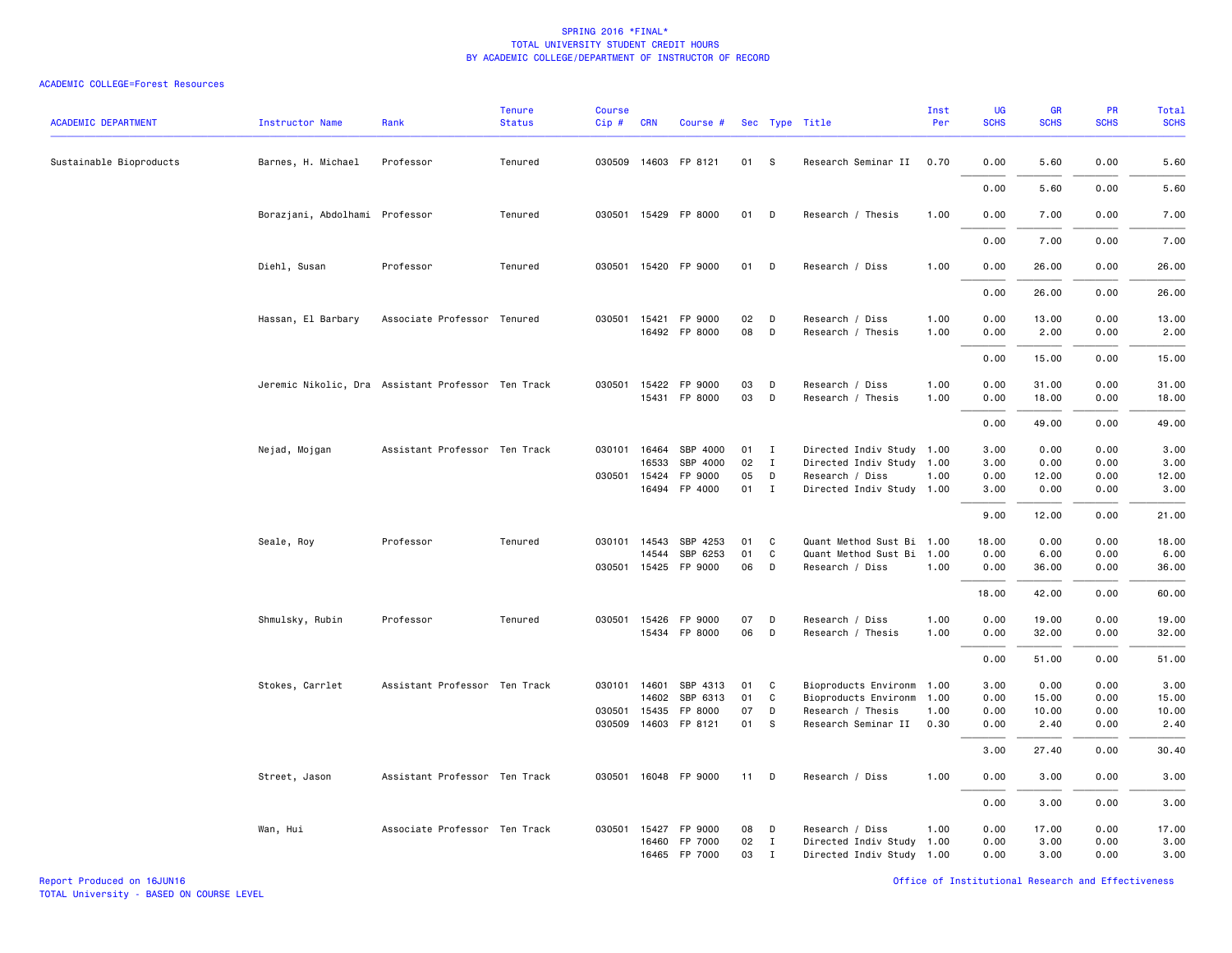| <b>ACADEMIC DEPARTMENT</b>             | Instructor Name | Rank                          | <b>Tenure</b><br><b>Status</b> | <b>Course</b><br>Cip# | <b>CRN</b> | Course #                       |              |                | Sec Type Title                            | Inst<br>Per  | <b>UG</b><br><b>SCHS</b> | <b>GR</b><br><b>SCHS</b> | <b>PR</b><br><b>SCHS</b> | <b>Total</b><br><b>SCHS</b> |
|----------------------------------------|-----------------|-------------------------------|--------------------------------|-----------------------|------------|--------------------------------|--------------|----------------|-------------------------------------------|--------------|--------------------------|--------------------------|--------------------------|-----------------------------|
| Sustainable Bioproducts                | Wan, Hui        | Associate Professor Ten Track |                                | 030501                |            | 16493 FP 7000                  | 04           | $\blacksquare$ | Directed Indiv Study 1.00                 |              | 0.00                     | 3.00                     | 0.00                     | 3.00                        |
|                                        |                 |                               |                                |                       |            |                                |              |                |                                           |              | 0.00                     | 26.00                    | 0.00                     | 26.00                       |
|                                        | Zhang, Jilei    | Professor                     | Tenured                        | 030501                | 15428      | FP 9000                        | 09           | - D            | Research / Diss                           | 1.00         | 0.00                     | 43.00                    | 0.00                     | 43.00                       |
|                                        |                 |                               |                                |                       |            | 16204 FP 7000<br>16555 FP 8000 | $01$ I<br>09 | D.             | Directed Indiv Study<br>Research / Thesis | 1.00<br>1.00 | 0.00<br>0.00             | 3.00<br>1.00             | 0.00<br>0.00             | 3.00<br>1.00                |
|                                        |                 |                               |                                |                       |            |                                |              |                |                                           |              |                          |                          |                          |                             |
|                                        |                 |                               |                                |                       |            |                                |              |                |                                           |              | 0.00                     | 47.00                    | 0.00                     | 47.00                       |
| ______________________________________ |                 |                               |                                |                       |            |                                |              |                |                                           |              | ========                 | ========                 | ========                 | ==========                  |
| Sustainable Bioproducts                |                 |                               |                                |                       |            |                                |              |                |                                           |              | 30.00                    | 311,00                   | 0.00                     | 341.00                      |
| ====================================   |                 |                               |                                |                       |            |                                |              |                |                                           |              | ========                 |                          | $=$ = = = = = = =        | $=$ = = = = = = = = =       |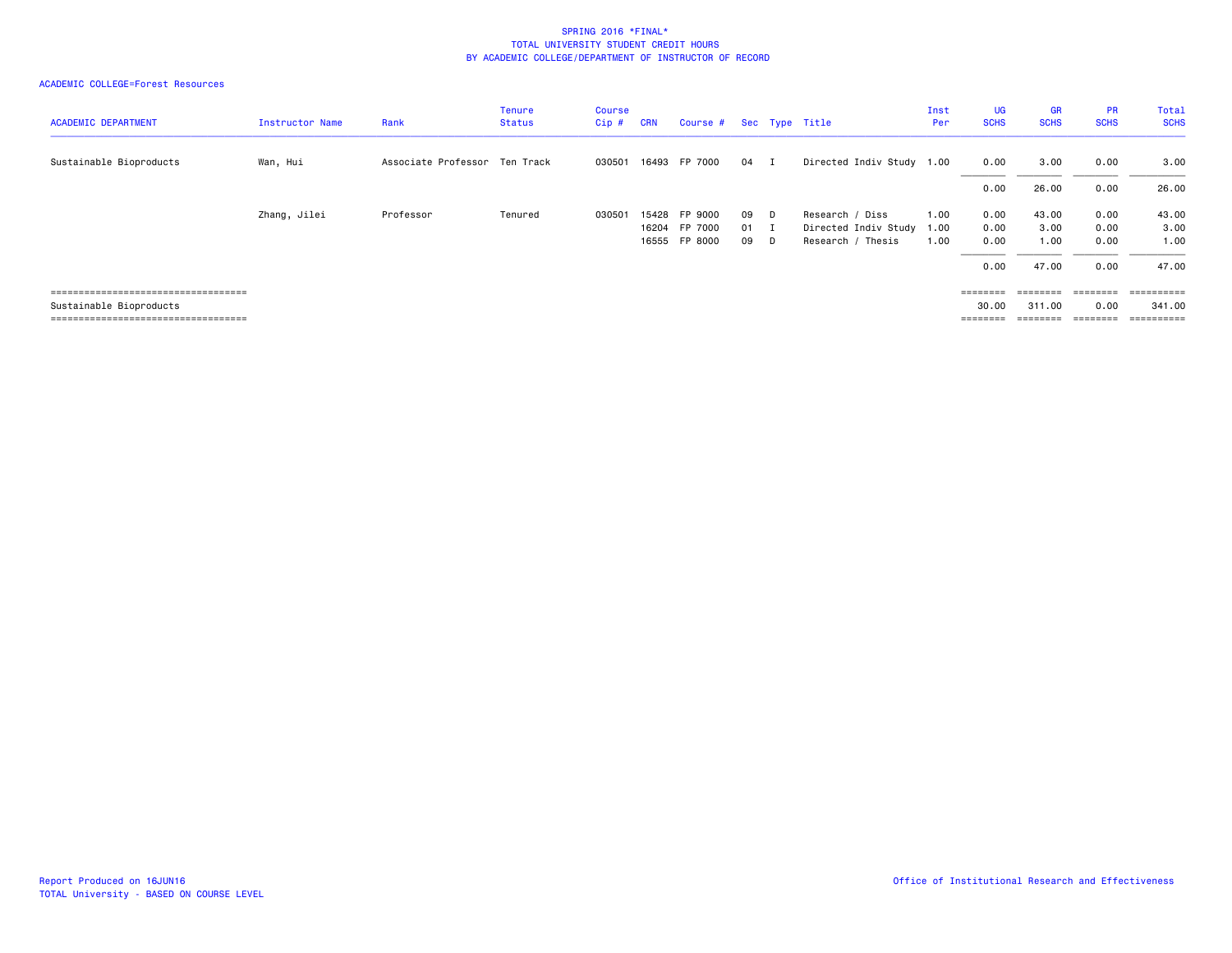|                                   |                        |                                   | <b>Tenure</b> | <b>Course</b> |              |                         |    |                |                           | Inst | UG          | <b>GR</b>   | PR          | Total       |
|-----------------------------------|------------------------|-----------------------------------|---------------|---------------|--------------|-------------------------|----|----------------|---------------------------|------|-------------|-------------|-------------|-------------|
| <b>ACADEMIC DEPARTMENT</b>        | <b>Instructor Name</b> | Rank                              | <b>Status</b> | Cip#          | <b>CRN</b>   | Course # Sec Type Title |    |                |                           | Per  | <b>SCHS</b> | <b>SCHS</b> | <b>SCHS</b> | <b>SCHS</b> |
| Wildlife, Fisheries & Aquaculture | Allen, Peter           | Associate Professor Tenured       |               |               | 030201 14552 | WFA 4183                | 01 | B              | Prin & Pract of Aqua 1.00 |      | 24.00       | 0.00        | 0.00        | 24.00       |
|                                   |                        |                                   |               |               | 14558        | WFA 8212                | 01 | C              | W & F Communications      | 1.00 | 0.00        | 22.00       | 0.00        | 22.00       |
|                                   |                        |                                   |               |               | 030301 14553 | WFA 6183                | 01 | B              | Prin & Pract of Aqua 1.00 |      | 0.00        | 6.00        | 0.00        | 6.00        |
|                                   |                        |                                   |               |               | 030601 15378 | <b>WFA 8000</b>         | 01 | D              | Research / Thesis         | 1.00 | 0.00        | 22.00       | 0.00        | 22.00       |
|                                   |                        |                                   |               |               | 15909        | <b>WFA 9000</b>         | 10 | D              | Research / Diss           | 1.00 | 0.00        | 14.00       | 0.00        | 14.00       |
|                                   |                        |                                   |               |               |              |                         |    |                |                           |      | 24.00       | 64.00       | 0.00        | 88.00       |
|                                   | Ayers, Christopher     | Instructor                        | Non-Ten Track | 030101        | 15186        | WFA 8343                | 01 | C              | Con Eco & Res Man         | 1.00 | 0.00        | 27.00       | 0.00        | 27.00       |
|                                   |                        |                                   |               | 030201        | 13491        | WFA 4443                | 01 | C              | Ornithology               | 1.00 | 135.00      | 0.00        | 0.00        | 135.00      |
|                                   |                        |                                   |               |               | 13492        | <b>WFA 4443</b>         | 02 | К              | Ornithology               | 1.00 | 0.00        | 0.00        | 0.00        | 0.00        |
|                                   |                        |                                   |               |               | 13493        | WFA 4443                | 03 | К              | Ornithology               | 1.00 | 0.00        | 0.00        | 0.00        | 0.00        |
|                                   |                        |                                   |               |               | 13494        | WFA 4443                | 04 | K              | Ornithology               | 1.00 | 0.00        | 0.00        | 0.00        | 0.00        |
|                                   |                        |                                   |               |               |              |                         |    |                |                           |      | 135.00      | 27.00       | 0.00        | 162.00      |
|                                   | Barton, Martha         | Lecturer                          | Non-Ten Track | 030201        |              | 14559 WFA 3133          | 01 | C              | Ap Aq Ter Ecol            | 1.00 | 81.00       | 0.00        | 0.00        | 81.00       |
|                                   |                        |                                   |               |               |              | 14560 WFA 3133          | 02 | К              | Ap Aq Ter Ecol            | 1.00 | 0.00        | 0.00        | 0.00        | 0.00        |
|                                   |                        |                                   |               |               |              |                         |    |                |                           |      | 81.00       | 0.00        | 0.00        | 81.00       |
|                                   | Belant, Jerrold        | Professor                         | Tenured       | 030601        | 14563        | WFA 4990                | 01 | C              | Special Topic In WFA 1.00 |      | 21.00       | 0.00        | 0.00        | 21.00       |
|                                   |                        |                                   |               |               | 14564        | WFA 6990                | 01 | C              | Special Topic In WFA 1.00 |      | 0.00        | 6.00        | 0.00        | 6.00        |
|                                   |                        |                                   |               |               | 15379        | <b>WFA 8000</b>         | 02 | D              | Research / Thesis         | 1.00 | 0.00        | 24.00       | 0.00        | 24.00       |
|                                   |                        |                                   |               |               | 15910        | <b>WFA 9000</b>         | 11 | D              | Research / Diss           | 1.00 | 0.00        | 31.00       | 0.00        | 31.00       |
|                                   |                        |                                   |               |               | 16559        | WFA 4990                | 02 | C <sub>c</sub> | Special Topic In WFA 1.00 |      | 1.00        | 0.00        | 0.00        | 1.00        |
|                                   |                        |                                   |               |               |              |                         |    |                |                           |      | 22.00       | 61.00       | 0.00        | 83.00       |
|                                   | Burger, Leslie         | Extension Assist Pr Non-Ten Track |               | 030201        | 13482        | <b>WFA 3000</b>         | 01 | E              | Internship                | 1.00 | 3.00        | 0.00        | 0.00        | 3.00        |
|                                   |                        |                                   |               | 030601        | 13485        | WFA 4243                | 01 | C              | Wildlife Tech             | 1.00 | 177.00      | 0.00        | 0.00        | 177.00      |
|                                   |                        |                                   |               |               | 13486        | WFA 4243                | 02 | K              | Wildlife Tech             | 1.00 | 0.00        | 0.00        | 0.00        | 0.00        |
|                                   |                        |                                   |               |               | 13487        | WFA 4243                | 03 | K              | Wildlife Tech             | 1.00 | 0.00        | 0.00        | 0.00        | 0.00        |
|                                   |                        |                                   |               |               | 15380        | <b>WFA 8000</b>         | 03 | D              | Research / Thesis         | 1.00 | 0.00        | 8.00        | 0.00        | 8.00        |
|                                   |                        |                                   |               |               | 16568        | WFA 4000                | 04 | $\mathbf{I}$   | Directed Indiv Study      | 1.00 | 3.00        | 0.00        | 0.00        | 3.00        |
|                                   |                        |                                   |               |               |              |                         |    |                |                           |      | 183.00      | 8.00        | 0.00        | 191.00      |
|                                   | Burger, Loren          | Professor                         | Tenured       |               |              | 030601 15573 WFA 9000   | 01 | D              | Research / Diss           | 1.00 | 0.00        | 1.00        | 0.00        | 1.00        |
|                                   |                        |                                   |               |               |              |                         |    |                |                           |      | 0.00        | 1.00        | 0.00        | 1.00        |
|                                   | Colvin, Michael        | Assistant Professor Ten Track     |               | 030201        | 13484        | WFA 4133                | 01 | В              | Fisheries Science         | 1.00 | 63.00       | 0.00        | 0.00        | 63.00       |
|                                   |                        |                                   |               | 030601        | 15381        | WFA 8000                | 04 | D              | Research / Thesis         | 1.00 | 0.00        | 16.00       | 0.00        | 16.00       |
|                                   |                        |                                   |               |               |              |                         |    |                |                           |      | 63.00       | 16.00       | 0.00        | 79.00       |
|                                   | Davis, John            | Assistant Professor Ten Track     |               |               | 030201 13497 | WFA 4473                | 01 | C              | Wild And Fish Prac        | 1.00 | 105.00      | 0.00        | 0.00        | 105.00      |
|                                   |                        |                                   |               |               | 13498        | WFA 4473                | 02 | К              | Wild And Fish Prac        | 1.00 | 0.00        | 0.00        | 0.00        | 0.00        |
|                                   |                        |                                   |               |               | 13499        | <b>WFA 4473</b>         | 03 | К              | Wild And Fish Prac        | 1.00 | 0.00        | 0.00        | 0.00        | 0.00        |
|                                   |                        |                                   |               | 030601        | 15907        | <b>WFA 8000</b>         | 16 | D              | Research / Thesis         | 1.00 | 0.00        | 1.00        | 0.00        | 1.00        |
|                                   |                        |                                   |               |               | 15908        | <b>WFA 9000</b>         | 09 | D              | Research / Diss           | 1.00 | 0.00        | 26.00       | 0.00        | 26.00       |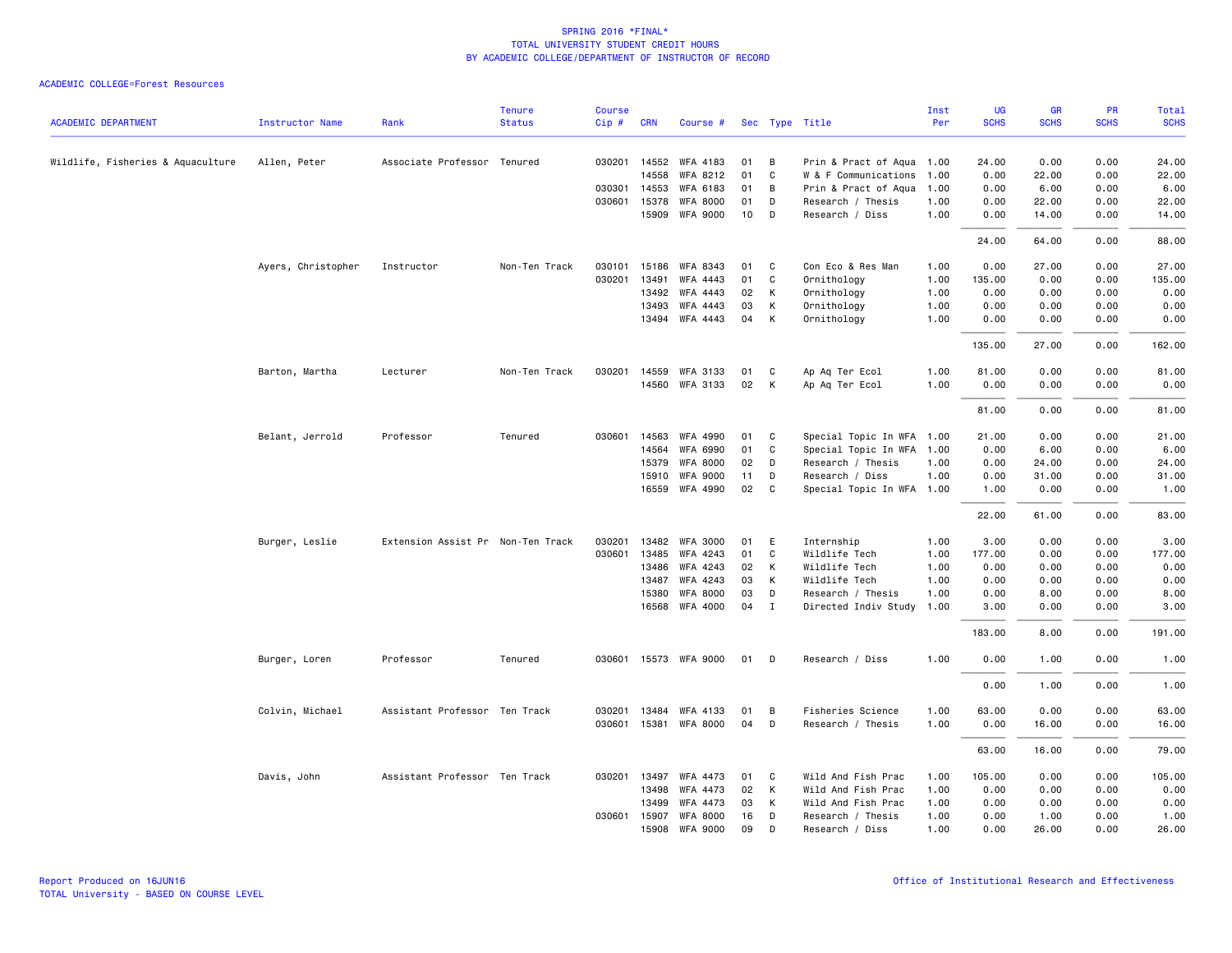|                                   |                        |                                   | <b>Tenure</b>  | <b>Course</b> |            |                       |      |              |                           | Inst | <b>UG</b>   | <b>GR</b>   | PR          | <b>Total</b> |
|-----------------------------------|------------------------|-----------------------------------|----------------|---------------|------------|-----------------------|------|--------------|---------------------------|------|-------------|-------------|-------------|--------------|
| <b>ACADEMIC DEPARTMENT</b>        | <b>Instructor Name</b> | Rank                              | <b>Status</b>  | $Cip$ #       | <b>CRN</b> | Course #              |      |              | Sec Type Title            | Per  | <b>SCHS</b> | <b>SCHS</b> | <b>SCHS</b> | <b>SCHS</b>  |
|                                   |                        |                                   |                |               |            |                       |      |              |                           |      | 105.00      | 27.00       | 0.00        | 132.00       |
|                                   |                        |                                   |                |               |            |                       |      |              |                           |      |             |             |             |              |
| Wildlife, Fisheries & Aquaculture | Demarais, Stephen      | Professor                         | Tenured        | 030601        | 14554      | WFA 4263              | 01   | В            | Wildlife Diseases         | 1.00 | 60.00       | 0.00        | 0.00        | 60.00        |
|                                   |                        |                                   |                |               | 14555      | WFA 6263              | 01   | В            | Wildlife Diseases         | 1.00 | 0.00        | 3.00        | 0.00        | 3.00         |
|                                   |                        |                                   |                |               | 15382      | <b>WFA 8000</b>       | 05   | D            | Research / Thesis         | 1.00 | 0.00        | 20.00       | 0.00        | 20.00        |
|                                   |                        |                                   |                |               | 15574      | <b>WFA 9000</b>       | 02   | D            | Research / Diss           | 1.00 | 0.00        | 6.00        | 0.00        | 6.00         |
|                                   |                        |                                   |                |               |            | 15742 WFA 4000        | 02 I |              | Directed Indiv Study 1.00 |      | 3.00        | 0.00        | 0.00        | 3.00         |
|                                   |                        |                                   |                |               |            |                       |      |              |                           |      | 63.00       | 29.00       | 0.00        | 92.00        |
|                                   | Dibble, Eric           | Professor                         | Tenured        | 030201        |            | 13495 WFA 4453        | 01   | C            | Icthyology                | 1.00 | 48.00       | 0.00        | 0.00        | 48.00        |
|                                   |                        |                                   |                |               |            | 13496 WFA 4453        | 02   | K            | Icthyology                | 1.00 | 0.00        | 0.00        | 0.00        | 0.00         |
|                                   |                        |                                   |                |               |            |                       |      |              |                           |      | 48.00       | 0.00        | 0.00        | 48.00        |
|                                   | Hunt, Kevin            | Professor                         | Tenured        | 030601        | 15383      | <b>WFA 8000</b>       | 06   | D            | Research / Thesis         | 1.00 | 0.00        | 7.00        | 0.00        | 7.00         |
|                                   |                        |                                   |                |               | 16006      | <b>WFA 7000</b>       | 02   | $\mathbf{I}$ | Directed Indiv Study      | 1.00 | 0.00        | 3.00        | 0.00        | 3.00         |
|                                   |                        |                                   |                |               | 16007      | <b>WFA 7000</b>       | 03   | $\mathbf{I}$ | Directed Indiv Study 1.00 |      | 0.00        | 3.00        | 0.00        | 3.00         |
|                                   |                        |                                   |                |               |            |                       |      |              |                           |      | 0.00        | 13.00       | 0.00        | 13.00        |
|                                   | Jones, Jeanne          | Professor                         | Tenured        |               |            | 030601 15572 WFA 8000 | 15   | D            | Research / Thesis         | 1.00 | 0.00        | 2.00        | 0.00        | 2.00         |
|                                   |                        |                                   |                |               |            | 15576 WFA 9000        | 04   | D            | Research / Diss           | 1.00 | 0.00        | 6.00        | 0.00        | 6.00         |
|                                   |                        |                                   |                |               |            |                       |      |              |                           |      | 0.00        | 8.00        | 0.00        | 8.00         |
|                                   | Jones, Walter          | Extension Professor Non-Ten Track |                |               |            | 030601 15577 WFA 9000 | 05   | D            | Research / Diss           | 1.00 | 0.00        | 1.00        | 0.00        | 1.00         |
|                                   |                        |                                   |                |               |            |                       |      |              |                           |      | 0.00        | 1.00        | 0.00        | 1.00         |
|                                   | Lashley, Marcus        | Assistant Professor Ten Track     |                |               |            | 030601 15384 WFA 8000 | 07   | D            | Research / Thesis         | 1.00 | 0.00        | 10.00       | 0.00        | 10.00        |
|                                   |                        |                                   |                |               |            |                       |      |              |                           |      | 0.00        | 10.00       | 0.00        | 10.00        |
|                                   | Miranda, Leandro       | Non-Employee                      | Not Applicable | 030601        | 14651      | WFA 8223              | 01   | C            | Mgt of Impounded Riv      | 1.00 | 0.00        | 18.00       | 0.00        | 18.00        |
|                                   |                        |                                   |                |               |            | 16050 WFA 8000        | 18   | D            | Research / Thesis         | 1.00 | 0.00        | 1.00        | 0.00        | 1.00         |
|                                   |                        |                                   |                |               |            |                       |      |              |                           |      | 0.00        | 19.00       | 0.00        | 19.00        |
|                                   | Neal, Jason            | Extension Assoc Pro Non-Ten Track |                |               |            | 030601 15385 WFA 8000 | 08   | D            | Research / Thesis         | 1.00 | 0.00        | 20.00       | 0.00        | 20.00        |
|                                   |                        |                                   |                |               |            | 15977 WFA 9000        | 15   | D            | Research / Diss           | 1.00 | 0.00        | 1.00        | 0.00        | 1.00         |
|                                   |                        |                                   |                |               |            |                       |      |              |                           |      | 0.00        | 21.00       | 0.00        | 21.00        |
|                                   | Rush, Scott            | Assistant Professor Ten Track     |                | 030101        | 13490      | WFA 4423              | 01   | В            | Herpetology               | 1.00 | 63.00       | 0.00        | 0.00        | 63.00        |
|                                   |                        |                                   |                | 030601        | 15386      | <b>WFA 8000</b>       | 09   | D            | Research / Thesis         | 1.00 | 0.00        | 32.00       | 0.00        | 32.00        |
|                                   |                        |                                   |                |               |            | 15905 WFA 9000        | 08   | D            | Research / Diss           | 1.00 | 0.00        | 14.00       | 0.00        | 14.00        |
|                                   |                        |                                   |                |               |            |                       |      |              |                           |      | 63.00       | 46.00       | 0.00        | 109.00       |
|                                   | Schramm, Harold        | Non-Employee                      | Not Applicable |               |            | 030601 15387 WFA 8000 | 10   | D            | Research / Thesis         | 1.00 | 0.00        | 10.00       | 0.00        | 10.00        |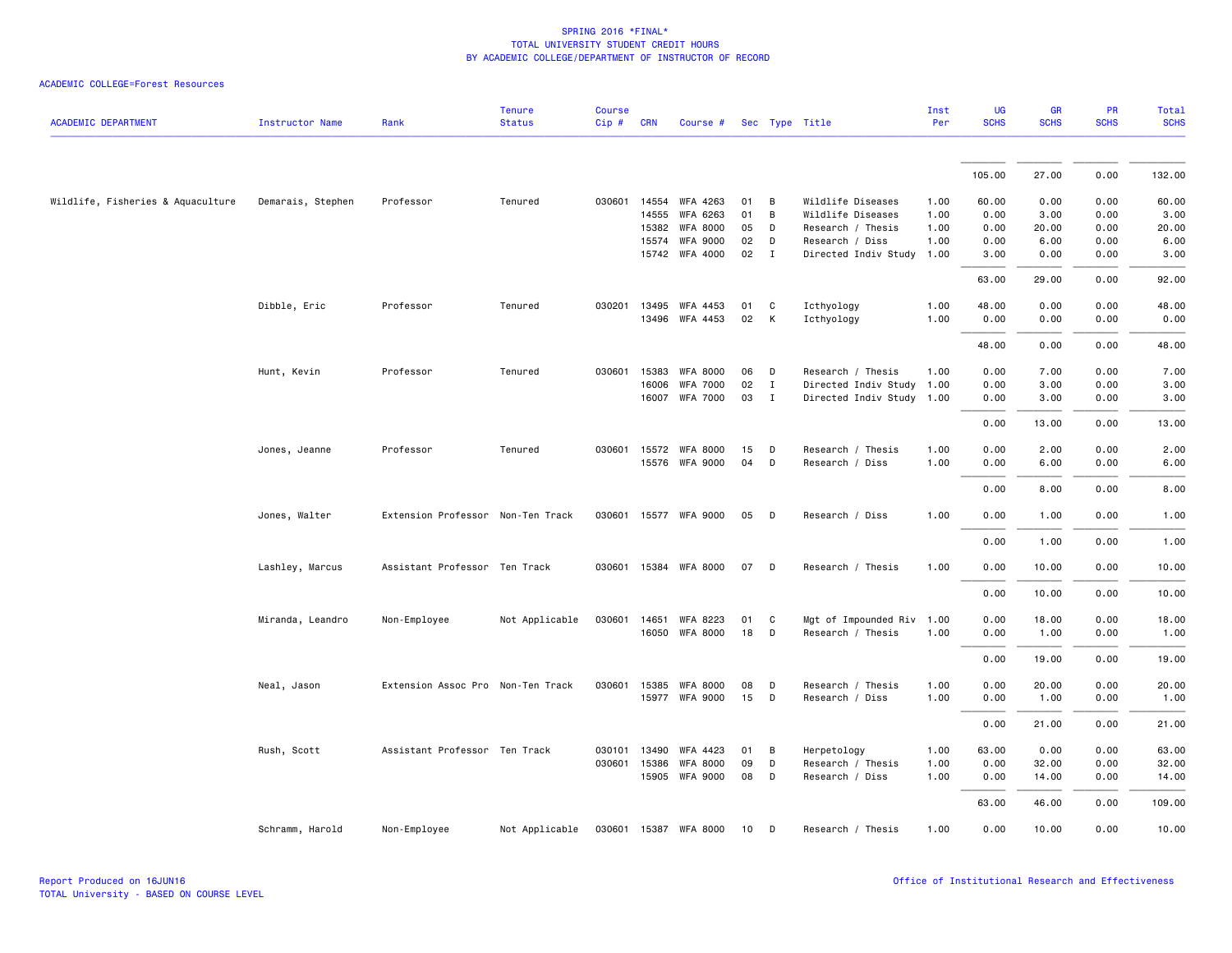| <b>ACADEMIC DEPARTMENT</b>                                               | <b>Instructor Name</b> | Rank                              | <b>Tenure</b><br><b>Status</b> | <b>Course</b><br>Cip# | <b>CRN</b> | Course #              |              |                | Sec Type Title            | Inst<br>Per | <b>UG</b><br><b>SCHS</b> | <b>GR</b><br><b>SCHS</b>    | <b>PR</b><br><b>SCHS</b> | Total<br><b>SCHS</b>  |
|--------------------------------------------------------------------------|------------------------|-----------------------------------|--------------------------------|-----------------------|------------|-----------------------|--------------|----------------|---------------------------|-------------|--------------------------|-----------------------------|--------------------------|-----------------------|
|                                                                          |                        |                                   |                                |                       |            |                       |              |                |                           |             |                          |                             |                          |                       |
|                                                                          |                        |                                   |                                |                       |            |                       |              |                |                           |             | 0.00                     | 10.00                       | 0.00                     | 10.00                 |
| Wildlife, Fisheries & Aquaculture                                        | Sparks, Eric           | Extension Assist Pr Non-Ten Track |                                |                       |            | 030601 16059 WFA 8000 | 19 D         |                | Research / Thesis         | 1.00        | 0.00                     | 9.00                        | 0.00                     | 9.00                  |
|                                                                          |                        |                                   |                                |                       |            |                       |              |                |                           |             | 0.00                     | 9.00                        | 0.00                     | 9.00                  |
|                                                                          | Street, Garrett        | Assistant Professor Ten Track     |                                |                       |            | 030601 14562 WFA 6253 | 01           | $\overline{B}$ | Application of GIS i 1.00 |             | 0.00                     | 51.00                       | 0.00                     | 51.00                 |
|                                                                          |                        |                                   |                                |                       | 15388      | <b>WFA 8000</b>       | $11$ D       |                | Research / Thesis         | 1.00        | 0.00                     | 14.00                       | 0.00                     | 14.00                 |
|                                                                          |                        |                                   |                                |                       | 15931      | <b>WFA 7000</b>       | $01 \quad I$ |                | Directed Indiv Study 1.00 |             | 0.00                     | 3.00                        | 0.00                     | 3.00                  |
|                                                                          |                        |                                   |                                |                       |            | 450702 14561 WFA 4253 | 01 B         |                | Application of GIS i 1.00 |             | 27.00                    | 0.00                        | 0.00                     | 27.00                 |
|                                                                          |                        |                                   |                                |                       |            |                       |              |                |                           |             | 27.00                    | 68.00                       | 0.00                     | 95.00                 |
|                                                                          | Strickland, Bronson    | Extension Assoc Pro Non-Ten Track |                                | 030601                | 15389      | <b>WFA 8000</b>       | 12           | D              | Research / Thesis         | 1.00        | 0.00                     | 8.00                        | 0.00                     | 8.00                  |
|                                                                          |                        |                                   |                                |                       |            | 15579 WFA 9000        | 07           | $\mathsf{D}$   | Research / Diss           | 1.00        | 0.00                     | 14.00                       | 0.00                     | 14.00                 |
|                                                                          |                        |                                   |                                |                       |            |                       |              |                |                           |             | 0.00                     | 22.00                       | 0.00                     | 22.00                 |
|                                                                          | Tegt, Jessica          | Extension Assist Pr Non-Ten Track |                                | 030601                | 15929      | <b>WFA 4000</b>       | 03           | $\mathbf{I}$   | Directed Indiv Study      | 1.00        | 3.00                     | 0.00                        | 0.00                     | 3.00                  |
|                                                                          |                        |                                   |                                |                       |            | 261301 16567 WFA 4512 | 01 C         |                | Advanced HWC I            | 1.00        | 2.00                     | 0.00                        | 0.00                     | 2.00                  |
|                                                                          |                        |                                   |                                |                       |            |                       |              |                |                           |             | 5.00                     | 0.00                        | 0.00                     | 5.00                  |
|                                                                          | Vilella, Francisco     | Non-Employee                      | Not Applicable                 | 030201                |            | 14556 WFA 4483        | 01           | B              | Sem Tropical Biology      | 1.00        | 3.00                     | 0.00                        | 0.00                     | 3.00                  |
|                                                                          |                        |                                   |                                |                       |            | 030601 15912 WFA 9000 | 13           | D              | Research / Diss           | 1.00        | 0.00                     | 22.00                       | 0.00                     | 22.00                 |
|                                                                          |                        |                                   |                                |                       |            | 15914 WFA 8000        | 17 D         |                | Research / Thesis         | 1.00        | 0.00                     | 13.00                       | 0.00                     | 13.00                 |
|                                                                          |                        |                                   |                                |                       |            |                       |              |                |                           |             | 3.00                     | 35.00                       | 0.00                     | 38.00                 |
|                                                                          | Wang, Guiming          | Associate Professor Tenured       |                                |                       |            | 030601 15391 WFA 8000 | 14           | D.             | Research / Thesis         | 1.00        | 0.00                     | 26.00                       | 0.00                     | 26.00                 |
|                                                                          |                        |                                   |                                |                       |            |                       |              |                |                           |             | 0.00                     | 26.00                       | 0.00                     | 26.00                 |
| -----------------------------------<br>Wildlife, Fisheries & Aquaculture |                        |                                   |                                |                       |            |                       |              |                |                           |             | ========<br>822.00       | ========<br>521.00          | $=$ ========<br>0.00     | ==========<br>1343.00 |
| ----------------------------------                                       |                        |                                   |                                |                       |            |                       |              |                |                           |             | ========                 | -------- -------- --------- |                          |                       |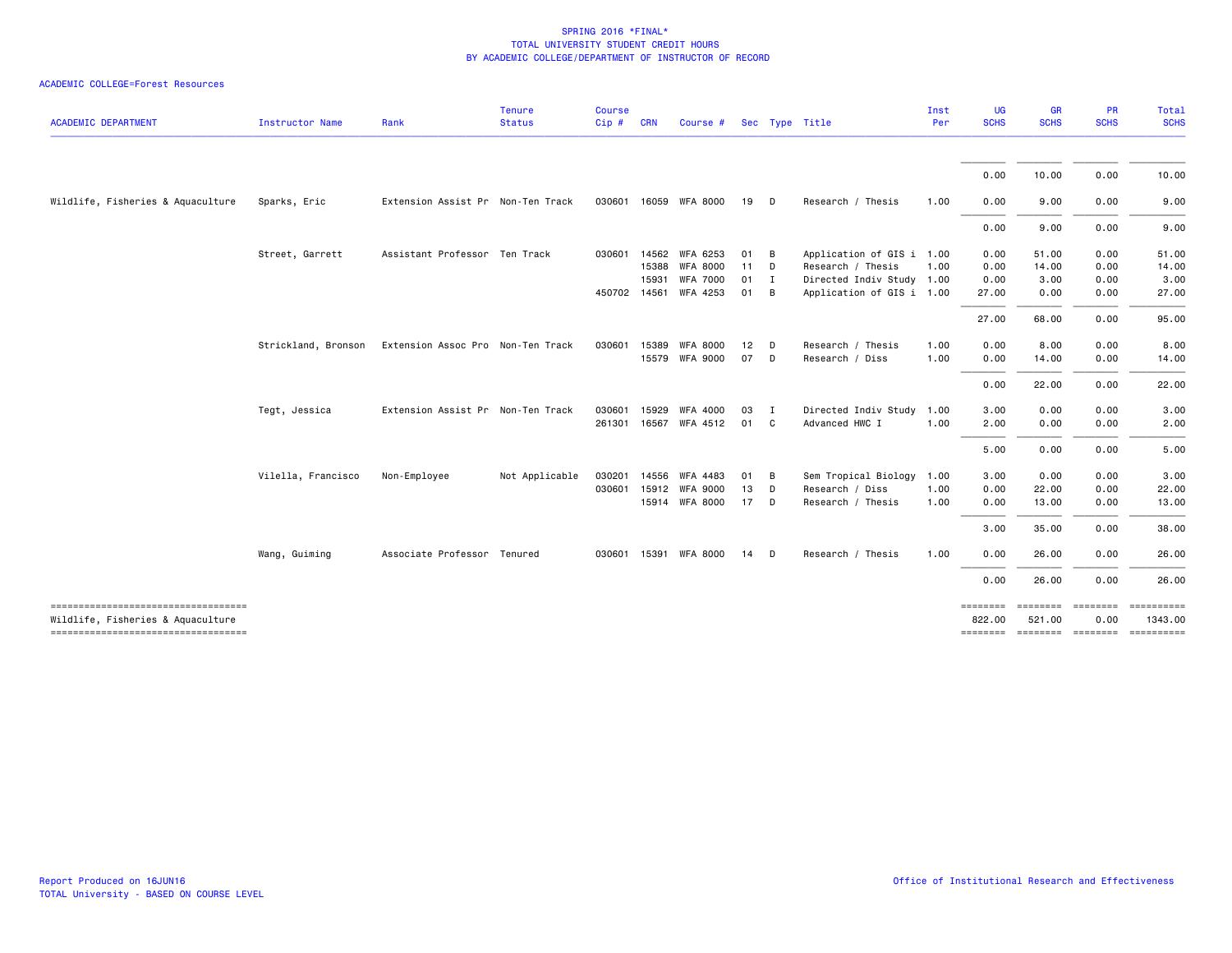| <b>ACADEMIC DEPARTMENT</b> | <b>Instructor Name</b> | Rank                              | <b>Tenure</b><br><b>Status</b> | <b>Course</b><br>Cip# | <b>CRN</b>   | Course #              |    |                | Sec Type Title            | Inst<br>Per | UG<br><b>SCHS</b> | GR<br><b>SCHS</b> | PR<br><b>SCHS</b> | Total<br><b>SCHS</b> |
|----------------------------|------------------------|-----------------------------------|--------------------------------|-----------------------|--------------|-----------------------|----|----------------|---------------------------|-------------|-------------------|-------------------|-------------------|----------------------|
| Veterinary Medicine        | Archer, Todd           | Assistant Professor Ten Track     |                                |                       | 512401 11130 | CVM 5380              | 01 | E              | Small Anim Int Med        | 1.00        | 0.00              | 0.00              | 288.00            | 288.00               |
|                            |                        |                                   |                                |                       | 11153        | CVM 5580              | 03 | E              | Adv Clin Rot 3            | 1.00        | 0.00              | 0.00              | 3.00              | 3.00                 |
|                            |                        |                                   |                                |                       | 512501 11180 | CVM 8081              | 01 | C              | Clin Sci Journal Rev      | 1.00        | 0.00              | 1.00              | 0.00              | 1.00                 |
|                            |                        |                                   |                                |                       | 15272        | <b>CVM 8000</b>       | 01 | D              | Research / Thesis         | 1.00        | 0.00              | 3.00              | 0.00              | 3.00                 |
|                            |                        |                                   |                                |                       |              |                       |    |                |                           |             | 0.00              | 4.00              | 291.00            | 295.00               |
|                            | Austin, Frank          | Professor                         | Tenured                        | 512401                |              | 11113 CVM 5183        | 01 | C              | Special Species           | 1.00        | 0.00              | 0.00              | 252.00            | 252.00               |
|                            |                        |                                   |                                |                       |              | 11114 CVM 5193        | 01 | C              | Infectious Agents I       | 1.00        | 0.00              | 0.00              | 267.00            | 267.00               |
|                            |                        |                                   |                                |                       |              |                       |    |                |                           |             | 0.00              | 0.00              | 519.00            | 519.00               |
|                            | Bailey, R. Hart        | Professor                         | Tenured                        |                       | 512401 11107 | CVM 5133              | 01 | C              | Vet Preventive Med        | 0.25        | 0.00              | 0.00              | 63.00             | 63.00                |
|                            |                        |                                   |                                |                       | 16561        | CVM 4990              | 02 | C              | Special Topic In CVM      | 0.25        | 0.25              | 0.00              | 0.00              | 0.25                 |
|                            |                        |                                   |                                |                       | 512501 16497 | <b>CVM 7000</b>       | 06 | $\mathbf{I}$   | Directed Indiv Study 1.00 |             | 0.00              | 2.00              | 0.00              | 2.00                 |
|                            |                        |                                   |                                |                       | 16503        | <b>CVM 7000</b>       | 07 | $\mathbf{I}$   | Directed Indiv Study 1.00 |             | 0.00              | 2.00              | 0.00              | 2.00                 |
|                            |                        |                                   |                                |                       |              |                       |    |                |                           |             | 0.25              | 4.00              | 63.00             | 67.25                |
|                            | Betbeze, Caroline      | Clinical Assist Pro Non-Ten Track |                                |                       |              | 512401 11160 CVM 5682 | 01 | C.             | Veterninary Ophthalm 1.00 |             | 0.00              | 0.00              | 24.00             | 24.00                |
|                            |                        |                                   |                                |                       |              |                       |    |                |                           |             | 0.00              | 0.00              | 24.00             | 24.00                |
|                            | Bowser, Jacquelyn      | Assistant Professor Ten Track     |                                | 512401                |              | 16583 CVM 5000        | 07 | $\mathbf{I}$   | Directed Indiv Study 1.00 |             | 0.00              | 0.00              | 2.00              | 2.00                 |
|                            |                        |                                   |                                |                       |              | 512501 15273 CVM 8000 | 02 | D              | Research / Thesis         | 1.00        | 0.00              | 1.00              | 0.00              | 1.00                 |
|                            |                        |                                   |                                |                       |              |                       |    |                |                           |             | 0.00              | 1.00              | 2.00              | 3.00                 |
|                            | Brashier, Michael      | Associate Professor Tenured       |                                |                       |              | 512401 11110 CVM 5173 | 01 | $\overline{B}$ | Equine Med & Surgery 1.00 |             | 0.00              | 0.00              | 252.00            | 252.00               |
|                            |                        |                                   |                                |                       |              |                       |    |                |                           |             | 0.00              | 0.00              | 252.00            | 252.00               |
|                            | Brett, James           | Clinical Assoc Prof Non-Ten Track |                                |                       |              | 512401 11161 CVM 5692 | 01 | C              | Vet Art & Business M 0.10 |             | 0.00              | 0.00              | 6.80              | 6.80                 |
|                            |                        |                                   |                                |                       |              |                       |    |                |                           |             | 0.00              | 0.00              | 6.80              | 6.80                 |
|                            | Brinkman, Erin         | Clinical Assist Pro Non-Ten Track |                                |                       |              | 512401 11108 CVM 5162 | 01 | C              | Diagnostic Imaging        | 1.00        | 0.00              | 0.00              | 168.00            | 168.00               |
|                            |                        |                                   |                                |                       | 11119        | CVM 5224              | 01 | E              | Radiology                 | 1.00        | 0.00              | 0.00              | 80.00             | 80.00                |
|                            |                        |                                   |                                |                       |              | 11132 CVM 5420        | 01 | E              | Adv Rot in Radiology      | 1.00        | 0.00              | 0.00              | 16.00             | 16.00                |
|                            |                        |                                   |                                |                       |              | 512501 11177 CVM 8041 | 01 | H              | Adv Clin Rad Seminar 1.00 |             | 0.00              | 7.00              | 0.00              | 7.00                 |
|                            |                        |                                   |                                |                       |              |                       |    |                |                           |             | 0.00              | 7.00              | 264.00            | 271.00               |
|                            | Bryan, Christine       | Clinical Assist Pro Non-Ten Track |                                |                       |              | 512401 11127 CVM 5302 | 01 | B              | Clinicopathologic Co 1.00 |             | 0.00              | 0.00              | 166.00            | 166.00               |
|                            |                        |                                   |                                |                       |              |                       |    |                |                           |             | 0.00              | 0.00              | 166.00            | 166.00               |
|                            | Bulla, Camillo         | Associate Professor Tenured       |                                |                       |              | 512401 11117 CVM 5214 | 01 | E              | Lab Services              | 1.00        | 0.00              | 0.00              | 80.00             | 80.00                |
|                            |                        |                                   |                                |                       | 11144        | CVM 5560              | 02 | E              | Adv Clin Rot 1            | 1.00        | 0.00              | 0.00              | 22.00             | 22.00                |
|                            |                        |                                   |                                | 512501                | 15293        | CVM 9000              | 02 | D              | Research / Diss           | 1.00        | 0.00              | 6.00              | 0.00              | 6.00                 |
|                            |                        |                                   |                                |                       |              |                       |    |                |                           |             | 0.00              | 6.00              | 102.00            | 108.00               |
|                            | Burt, Gary             | Clinical Assoc Prof Non-Ten Track |                                |                       |              | 512401 11161 CVM 5692 | 01 | C              | Vet Art & Business M 0.90 |             | 0.00              | 0.00              | 61.20             | 61.20                |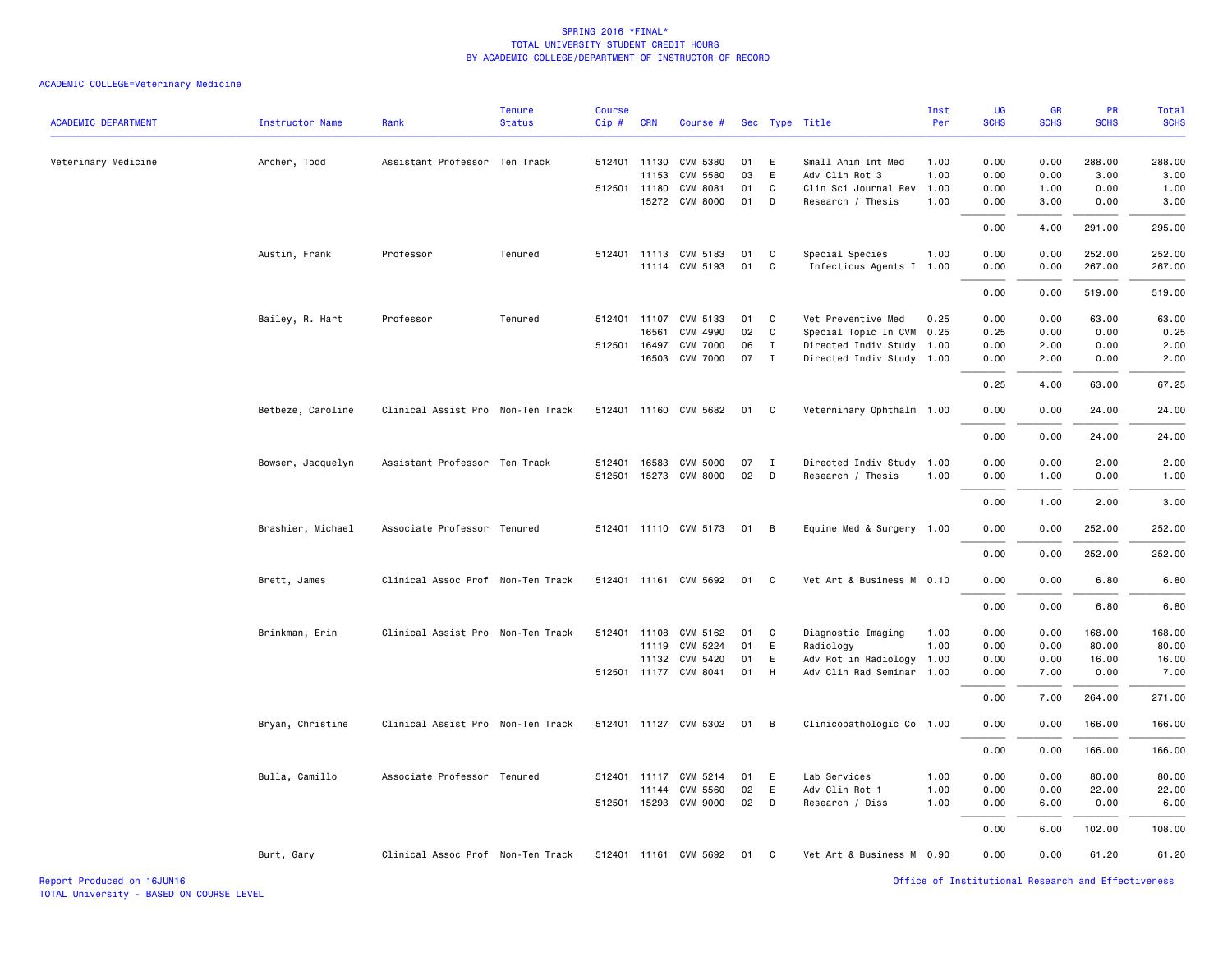# ACADEMIC COLLEGE=Veterinary Medicine

| <b>ACADEMIC DEPARTMENT</b> | <b>Instructor Name</b> | Rank                              | <b>Tenure</b><br><b>Status</b> | <b>Course</b><br>Cip# | <b>CRN</b>     | Course #                   |          |              | Sec Type Title                                    | Inst<br>Per  | <b>UG</b><br><b>SCHS</b> | GR<br><b>SCHS</b> | <b>PR</b><br><b>SCHS</b> | Total<br><b>SCHS</b> |
|----------------------------|------------------------|-----------------------------------|--------------------------------|-----------------------|----------------|----------------------------|----------|--------------|---------------------------------------------------|--------------|--------------------------|-------------------|--------------------------|----------------------|
|                            |                        |                                   |                                |                       |                |                            |          |              |                                                   |              |                          |                   |                          |                      |
|                            |                        |                                   |                                |                       |                |                            |          |              |                                                   |              | 0.00                     | 0.00              | 61.20                    | 61.20                |
| Veterinary Medicine        | Butler, James          | Assistant Professor Ten Track     |                                |                       |                | 140501 10044 ABE 8801      | 01       | E            | Clin Exp for Biomed                               | 1.00         | 0.00                     | 8.00              | 0.00                     | 8.00                 |
|                            |                        |                                   |                                |                       |                |                            |          |              |                                                   |              | 0.00                     | 8.00              | 0.00                     | 8.00                 |
|                            | Calder, Christine      | Non-Faculty                       | Not Applicable                 |                       |                | 512401 14236 CVM 5812      | 01       | $\mathbf{C}$ | Behavior Comp. Anim. 1.00                         |              | 0.00                     | 0.00              | 8.00                     | 8.00                 |
|                            |                        |                                   |                                |                       |                |                            |          |              |                                                   |              | 0.00                     | 0.00              | 8.00                     | 8.00                 |
|                            | Carr, Russell          | Associate Professor Tenured       |                                |                       | 512501 14650   | CVM 8523<br>15294 CVM 9000 | 01<br>03 | C<br>D       | Organ Systems Tox I<br>Research / Diss            | 1.00<br>1.00 | 0.00<br>0.00             | 18.00<br>11.00    | 0.00<br>0.00             | 18.00<br>11.00       |
|                            |                        |                                   |                                |                       |                |                            |          |              |                                                   |              | 0.00                     | 29.00             | 0.00                     | 29.00                |
|                            | Chambers, Janice       | Professor                         | Tenured                        | 512401                | 16333          | CVM 4000                   | 01       | $\mathbf{I}$ | Directed Indiv Study 1.00                         |              | 1.00                     | 0.00              | 0.00                     | 1.00                 |
|                            |                        |                                   |                                |                       | 16336          | CVM 4000                   | 02       | $\mathbf{I}$ | Directed Indiv Study 1.00                         |              | 1.00                     | 0.00              | 0.00                     | 1.00                 |
|                            |                        |                                   |                                |                       | 512501 11186   | CVM 8101                   | 01       | -S           | Case Studies Res Eth 1.00                         |              | 0.00                     | 7.00              | 0.00                     | 7.00                 |
|                            |                        |                                   |                                |                       | 15295          | <b>CVM 9000</b>            | 04       | D            | Research / Diss                                   | 1.00         | 0.00                     | 24.00             | 0.00                     | 24.00                |
|                            |                        |                                   |                                |                       |                |                            |          |              |                                                   |              | 2.00                     | 31.00             | 0.00                     | 33.00                |
|                            | Christiansen, David    | Clinical Assist Pro Non-Ten Track |                                |                       |                | 512401 11155 CVM 5580      | 05       | C            | Adv Clin Rot 3                                    | 1.00         | 0.00                     | 0.00              | 4.00                     | 4.00                 |
|                            |                        |                                   |                                |                       |                | 512501 11125 CVM 5282      | 01       | E            | Lg Animal/Ambulatory                              | 1.00         | 0.00                     | 0.00              | 66.00                    | 66.00                |
|                            |                        |                                   |                                |                       |                |                            |          |              |                                                   |              | 0.00                     | 0.00              | 70.00                    | 70.00                |
|                            | Claude, Andrew         | Assistant Professor Ten Track     |                                |                       |                | 512401 11120 CVM 5234      | 01       | E            | Anesthesiolgy                                     | 1.00         | 0.00                     | 0.00              | 80.00                    | 80.00                |
|                            |                        |                                   |                                |                       | 11133          | CVM 5430                   | 01       | E            | Adv Rot in Anesth                                 | 1.00         | 0.00                     | 0.00              | 2.00                     | 2.00                 |
|                            |                        |                                   |                                |                       |                | 512501 11184 CVM 8081      | 05       | C            | Clin Sci Journal Rev                              | 1.00         | 0.00                     | 1.00              | 0.00                     | 1.00                 |
|                            |                        |                                   |                                |                       |                |                            |          |              |                                                   |              | 0.00                     | 1.00              | 82.00                    | 83.00                |
|                            | Cooper, Dana           | Non-Faculty                       | Not Applicable                 |                       |                | 510808 11076 CVM 3031      | 01       | $\mathsf{L}$ | Fd Anim Tech Skls &                               | 0.50         | 9.50                     | 0.00              | 0.00                     | 9.50                 |
|                            |                        |                                   |                                |                       | 11088          | CVM 4003                   | 01       | E            | Internship Experienc                              | 0.50         | 19.50                    | 0.00              | 0.00                     | 19.50                |
|                            |                        |                                   |                                |                       | 11090          | CVM 4103                   | 01       | H            | Large Animal Exp I                                | 0.50         | 9.00                     | 0.00              | 0.00                     | 9.00                 |
|                            |                        |                                   |                                |                       | 11094          | CVM 4201                   | 01       | H            | Clinical Experience                               | 0.50         | 6.00                     | 0.00              | 0.00                     | 6.00                 |
|                            |                        |                                   |                                |                       | 11095          | CVM 4206                   | 01       | H            | Small Animal Clinica                              | 0.50         | 18.00                    | 0.00              | 0.00                     | 18.00                |
|                            |                        |                                   |                                |                       | 11096          | CVM 4213                   | 01       | H            | Sm Anim Surg & Anes                               | 0.50         | 10.50                    | 0.00              | 0.00                     | 10.50                |
|                            |                        |                                   |                                |                       | 11097<br>11098 | CVM 4223<br>CVM 4333       | 01<br>01 | H<br>H       | Small Animal Clinica<br>Emergency/ICU Clinic 0.50 | 0.50         | 15.00<br>9.00            | 0.00<br>0.00      | 0.00<br>0.00             | 15.00<br>9.00        |
|                            |                        |                                   |                                |                       | 11099          | CVM 4501                   | 01       | H            | Diagnostic Lab Exp                                | 0.50         | 1.00                     | 0.00              | 0.00                     | 1.00                 |
|                            |                        |                                   |                                |                       | 11100          | CVM 4511                   | 01       | H            | Biomed Research Exp                               | 0.50         | 1.50                     | 0.00              | 0.00                     | 1.50                 |
|                            |                        |                                   |                                |                       | 11101          | CVM 4601                   | 01       | H            | Anl Emerg & Refer Ct 0.50                         |              | 2.50                     | 0.00              | 0.00                     | 2.50                 |
|                            |                        |                                   |                                |                       |                | 512501 11091 CVM 4113      | 01       | H            | Large Animal Clin El 0.50                         |              | 9.00                     | 0.00              | 0.00                     | 9.00                 |
|                            |                        |                                   |                                |                       |                |                            |          |              |                                                   |              | 110.50                   | 0.00              | 0.00                     | 110.50               |
|                            | Coyne, Cody            | Professor                         | Tenured                        |                       |                | 512501 14648 CVM 8403      | 01       | $\mathbf{C}$ | Pharmacology                                      | 1.00         | 0.00                     | 3.00              | 0.00                     | 3.00                 |
|                            |                        |                                   |                                |                       |                |                            |          |              |                                                   |              | 0.00                     | 3.00              | 0.00                     | 3.00                 |
|                            | Eddy, Alison           | Clinical Assoc Prof Non-Ten Track |                                |                       |                | 510808 11080 CVM 3042      | 01       | $\mathbf{C}$ | Equine Disease & Mgt 0.50                         |              | 19.00                    | 0.00              | 0.00                     | 19.00                |

Report Produced on 16JUN16 Office of Institutional Research and Effectiveness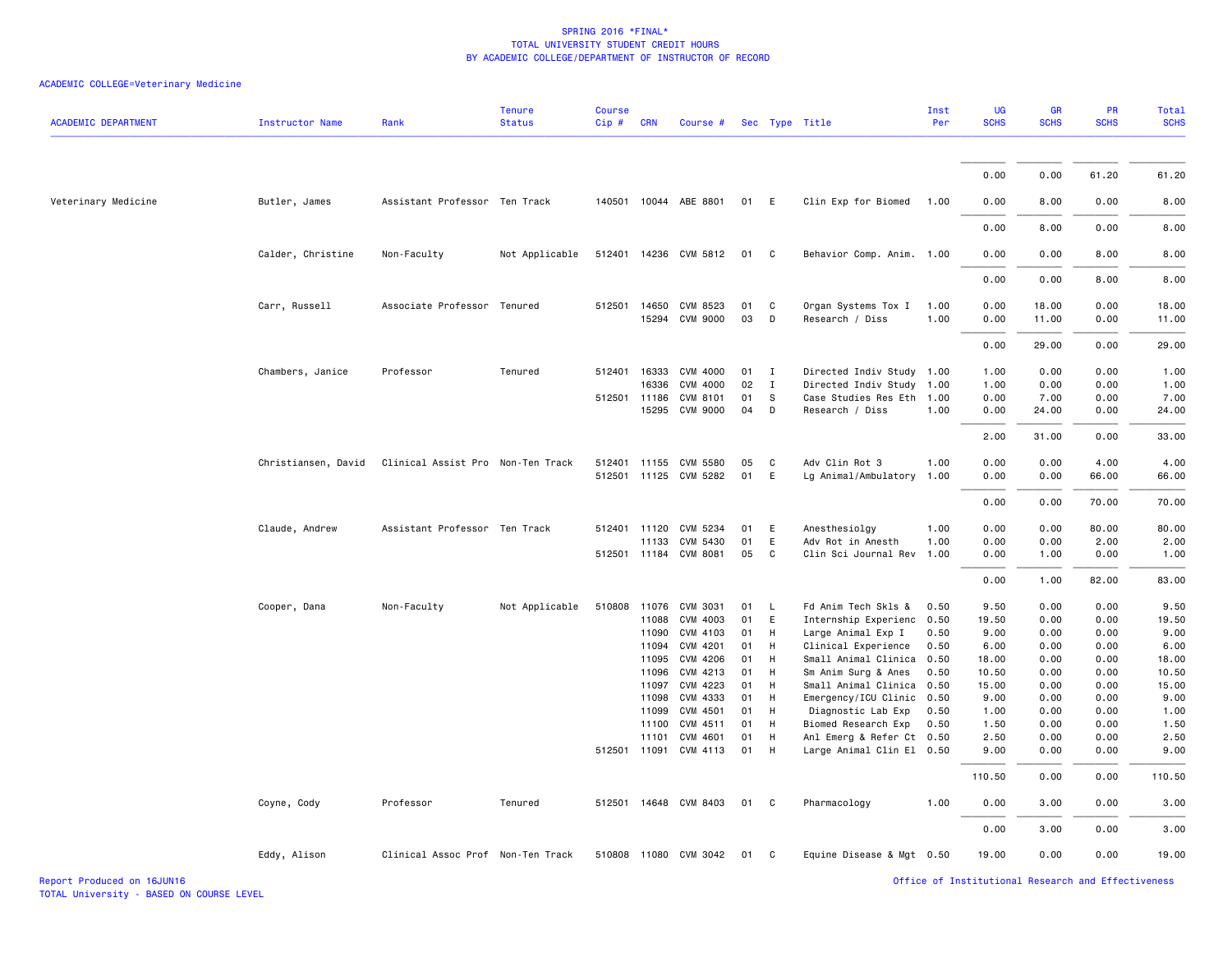| <b>ACADEMIC DEPARTMENT</b> | <b>Instructor Name</b> | Rank                              | <b>Tenure</b><br><b>Status</b> | <b>Course</b><br>$Cip \#$ | <b>CRN</b>   | Course #                                |          |              | Sec Type Title                              | Inst<br>Per  | UG<br><b>SCHS</b> | GR<br><b>SCHS</b> | PR<br><b>SCHS</b> | Total<br><b>SCHS</b> |
|----------------------------|------------------------|-----------------------------------|--------------------------------|---------------------------|--------------|-----------------------------------------|----------|--------------|---------------------------------------------|--------------|-------------------|-------------------|-------------------|----------------------|
| Veterinary Medicine        | Eddy, Alison           | Clinical Assoc Prof Non-Ten Track |                                |                           |              | 512401 11123 CVM 5266<br>11146 CVM 5560 | 01<br>04 | C<br>E       | Equine Med & Surg<br>Adv Clin Rot 1         | 1.00<br>1.00 | 0.00<br>0.00      | 0.00<br>0.00      | 240.00<br>6.00    | 240.00<br>6.00       |
|                            |                        |                                   |                                |                           |              |                                         |          |              |                                             |              | 19.00             | 0.00              | 246.00            | 265.00               |
|                            | Eells, Jeffrey         | Associate Professor Tenured       |                                |                           |              | 512501 15277 CVM 8000                   | 06       | D            | Research / Thesis                           | 1.00         | 0.00              | 9.00              | 0.00              | 9.00                 |
|                            |                        |                                   |                                |                           |              |                                         |          |              |                                             |              | 0.00              | 9.00              | 0.00              | 9.00                 |
|                            | Epperson, William      | Professor                         | Tenured                        |                           | 512401 11106 | CVM 5121                                | 01       | C            | Prof Develop IV                             | 1.00         | 0.00              | 0.00              | 84.00             | 84.00                |
|                            |                        |                                   |                                |                           |              | 512501 15278 CVM 8000                   | 07       | D            | Research / Thesis                           | 1.00         | 0.00              | 1.00              | 0.00              | 1.00                 |
|                            |                        |                                   |                                |                           |              |                                         |          |              |                                             |              | 0.00              | 1.00              | 84.00             | 85.00                |
|                            | Eubanks, Diana         | Clinical Assoc Prof Non-Ten Track |                                | 512401                    | 11121        | CVM 5246                                | 01       | E            | Community Veterinary 1.00                   |              | 0.00              | 0.00              | 192.00            | 192.00               |
|                            |                        |                                   |                                |                           | 11148        | CVM 5570<br>11159 CVM 5672              | 02<br>01 | E<br>E       | Adv Clin Rot 2<br>Veterinary Dentistry 1.00 | 1.00         | 0.00<br>0.00      | 0.00<br>0.00      | 10.00<br>26.00    | 10.00<br>26.00       |
|                            |                        |                                   |                                |                           |              |                                         |          |              |                                             |              | 0.00              | 0.00              | 228.00            | 228.00               |
|                            | Fleming, Sherrill      | Associate Professor Tenured       |                                |                           |              | 512401 11111 CVM 5175                   | 01       | C.           | Food Animal Med & Su 1.00                   |              | 0.00              | 0.00              | 420.00            | 420.00               |
|                            |                        |                                   |                                |                           | 11124        | CVM 5276                                | 01       | C            | Food Animal Practice 1.00                   |              | 0.00              | 0.00              | 240.00            | 240.00               |
|                            |                        |                                   |                                |                           |              | 11162 CVM 5722                          | 01       | E            | Small Ruminant Prod                         | 1.00         | 0.00              | 0.00              | 8.00              | 8.00                 |
|                            |                        |                                   |                                |                           |              |                                         |          |              |                                             |              | 0.00              | 0.00              | 668.00            | 668.00               |
|                            | Fontenot, Robin        | Clinical Assist Pro Non-Ten Track |                                | 240101                    | 16045        | HON 4093                                | H11 S    |              | Honors Thesis                               | 0.50         | 1.50              | 0.00              | 0.00              | 1.50                 |
|                            |                        |                                   |                                | 512501                    |              | 11182 CVM 8081                          | 03       | C            | Clin Sci Journal Rev                        | 1.00         | 0.00              | 2.00              | 0.00              | 2.00                 |
|                            |                        |                                   |                                |                           |              |                                         |          |              |                                             |              | 1.50              | 2.00              | 0.00              | 3.50                 |
|                            | Gardner, Allison       | Clinical Assist Pro Non-Ten Track |                                | 510808                    | 11078        | CVM 3041                                | 01       | B            | Equine Tech Slks & N 1.00                   |              | 15.00             | 0.00              | 0.00              | 15.00                |
|                            |                        |                                   |                                |                           | 11079        | CVM 3041                                | 02       | В            | Equine Tech Slks & N 1.00                   |              | 4.00              | 0.00              | 0.00              | 4.00                 |
|                            |                        |                                   |                                |                           | 11080        | CVM 3042                                | 01       | C            | Equine Disease & Mgt 0.50                   |              | 19.00             | 0.00              | 0.00              | 19.00                |
|                            |                        |                                   |                                |                           | 11081        | CVM 3101                                | 01       | C            | Vet Tech Med Termino 1.00                   |              | 44.00             | 0.00              | 0.00              | 44.00                |
|                            |                        |                                   |                                |                           | 11087        | CVM 3232                                | 01       | C            | Pharm/Toxi:Vet Tech                         | 0.50         | 19.00             | 0.00              | 0.00              | 19.00                |
|                            |                        |                                   |                                |                           | 11088        | CVM 4003                                | 01       | E            | Internship Experienc                        | 0.50         | 19.50             | 0.00              | 0.00              | 19.50                |
|                            |                        |                                   |                                |                           | 11090        | CVM 4103                                | 01       | H            | Large Animal Exp I                          | 0.50         | 9.00              | 0.00              | 0.00              | 9.00                 |
|                            |                        |                                   |                                |                           | 11095        | CVM 4206                                | 01       | H            | Small Animal Clinica                        | 0.50         | 18.00             | 0.00              | 0.00              | 18.00                |
|                            |                        |                                   |                                |                           | 11098        | CVM 4333                                | 01       | H            | Emergency/ICU Clinic                        | 0.50         | 9.00              | 0.00              | 0.00              | 9.00                 |
|                            |                        |                                   |                                |                           | 11099        | CVM 4501                                | 01       | H            | Diagnostic Lab Exp                          | 0.50         | 1.00              | 0.00              | 0.00              | 1.00                 |
|                            |                        |                                   |                                |                           | 11100        | CVM 4511                                | 01       | H            | Biomed Research Exp                         | 0.50         | 1.50              | 0.00              | 0.00              | 1.50                 |
|                            |                        |                                   |                                |                           |              |                                         |          |              |                                             |              | 159.00            | 0.00              | 0.00              | 159.00               |
|                            | Grace, Sharon          | Clinical Professor                | Non-Ten Track                  |                           |              | 512401 11102 CVM 5021                   | 01       | -S           | Professional Develop 1.00                   |              | 0.00              | 0.00              | 89.00             | 89.00                |
|                            |                        |                                   |                                |                           |              | 11115 CVM 5196                          | 01       | B            | Small Anim Med & Sur 1.00                   |              | 0.00              | 0.00              | 504.00            | 504.00               |
|                            |                        |                                   |                                |                           | 16179        | <b>CVM 5000</b>                         | 03       | $\mathbf{I}$ | Directed Indiv Study 1.00                   |              | 0.00              | 0.00              | 2.00              | 2.00                 |
|                            |                        |                                   |                                |                           | 16575        | <b>CVM 5000</b>                         | 06       | I            | Directed Indiv Study 1.00                   |              | 0.00              | 0.00              | 2.00              | 2.00                 |
|                            |                        |                                   |                                |                           | 512501 13478 | VS 3014                                 | 01       | B            | Anatomy & Physiology 1.00                   |              | 120.00            | 0.00              | 0.00              | 120.00               |
|                            |                        |                                   |                                |                           | 13479        | VS 3014                                 | 02       | B            | Anatomy & Physiology 1.00                   |              | 116.00            | 0.00              | 0.00              | 116.00               |
|                            |                        |                                   |                                |                           |              |                                         |          |              |                                             |              | 236.00            | 0.00              | 597.00            | 833.00               |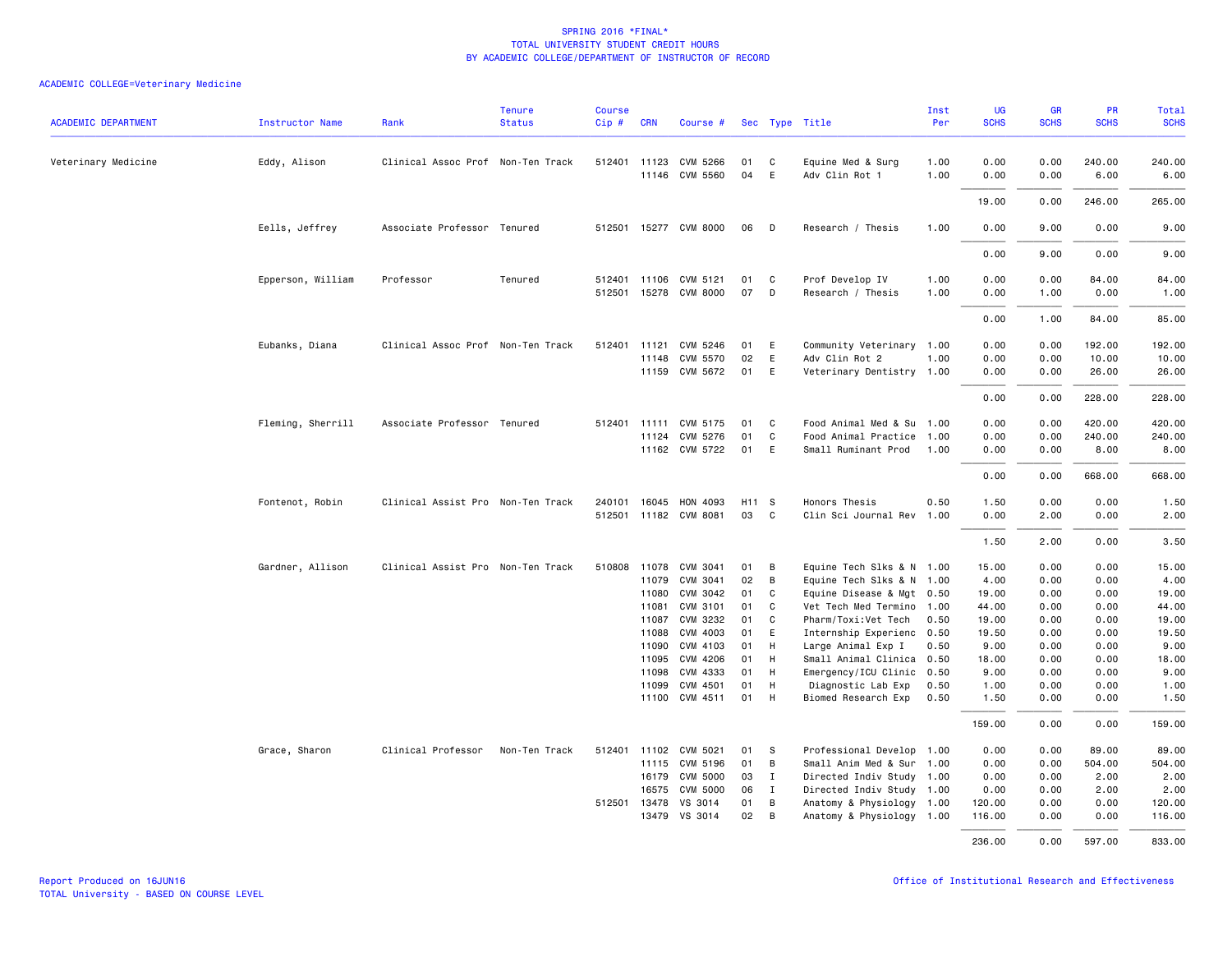| <b>ACADEMIC DEPARTMENT</b> | <b>Instructor Name</b> | Rank                              | <b>Tenure</b><br><b>Status</b> | <b>Course</b><br>Cip# | <b>CRN</b>   | Course #                   |          |              | Sec Type Title                        | Inst<br>Per  | UG<br><b>SCHS</b> | <b>GR</b><br><b>SCHS</b> | <b>PR</b><br><b>SCHS</b> | Total<br><b>SCHS</b> |
|----------------------------|------------------------|-----------------------------------|--------------------------------|-----------------------|--------------|----------------------------|----------|--------------|---------------------------------------|--------------|-------------------|--------------------------|--------------------------|----------------------|
| Veterinary Medicine        | Griffin, Matthew       | Research Assoc Prof Non-Ten Track |                                |                       |              | 512501 15298 CVM 9000      | 07       | D            | Research / Diss                       | 1.00         | 0.00              | 32.00                    | 0.00                     | 32.00                |
|                            |                        |                                   |                                |                       |              |                            |          |              |                                       |              | 0.00              | 32.00                    | 0.00                     | 32.00                |
|                            | Gunter, Miriam         | Clinical Assist Pro Non-Ten Track |                                |                       |              | 512401 11145 CVM 5560      | 03       | E            | Adv Clin Rot 1                        | 1.00         | 0.00              | 0.00                     | 6.00                     | 6.00                 |
|                            |                        |                                   |                                |                       |              |                            |          |              |                                       |              | 0.00              | 0.00                     | 6.00                     | 6.00                 |
|                            | Hanson, Larry          | Professor                         | Tenured                        |                       |              | 512501 15299 CVM 9000      | 08       | D            | Research / Diss                       | 1.00         | 0.00              | 9.00                     | 0.00                     | 9.00                 |
|                            |                        |                                   |                                |                       |              |                            |          |              |                                       |              | 0.00              | 9.00                     | 0.00                     | 9.00                 |
|                            | Hopper, Richard        | Professor                         | Tenured                        |                       |              | 512501 16273 CVM 9000      | 30       | D            | Research / Diss                       | 1.00         | 0.00              | 1.00                     | 0.00                     | 1.00                 |
|                            |                        |                                   |                                |                       |              |                            |          |              |                                       |              | 0.00              | 1.00                     | 0.00                     | 1.00                 |
|                            | Howell, George         | Assistant Professor Ten Track     |                                | 261001                | 11093        | CVM 4193                   | 01       | C            | Medical Pharmacology                  | 0.50         | 4.50              | 0.00                     | 0.00                     | 4.50                 |
|                            |                        |                                   |                                |                       | 11172        | CVM 6193                   | 01       | C            | Medical Pharmacology                  | 0.50         | 0.00              | 3.00                     | 0.00                     | 3.00                 |
|                            |                        |                                   |                                |                       |              | 512501 16151 CVM 9000      | 29       | D            | Research / Diss                       | 1.00         | 0.00              | 1.00                     | 0.00                     | 1.00                 |
|                            |                        |                                   |                                |                       |              |                            |          |              |                                       |              | 4.50              | 4.00                     | 0.00                     | 8.50                 |
|                            | Huston, Carla          | Associate Professor Tenured       |                                |                       |              | 512401 11107 CVM 5133      | 01       | C            | Vet Preventive Med                    | 0.75         | 0.00              | 0.00                     | 189.00                   | 189.00               |
|                            |                        |                                   |                                |                       |              | 11112 CVM 5182             | 01       | C            | Vet Disaster Managem 1.00             |              | 0.00              | 0.00                     | 56.00                    | 56.00                |
|                            |                        |                                   |                                |                       |              |                            |          |              |                                       |              | 0.00              | 0.00                     | 245.00                   | 245.00               |
|                            | Jack, Sherman          | Professor                         | Tenured                        | 512401                | 11168        | CVM 5854                   | 01       | C            | Aquarium Health                       | 1.00         | 0.00              | 0.00                     | 12.00                    | 12.00                |
|                            |                        |                                   |                                |                       | 11208        | <b>CVM 8890</b>            | 08       | C            | EC & Preformance Med                  | 1.00         | 0.00              | 1.00                     | 0.00                     | 1.00                 |
|                            |                        |                                   |                                |                       | 15973        | CVM 6263                   | 01       | C            | Wildlife Diseases                     | 0.50         | 0.00              | 1.50                     | 0.00                     | 1.50                 |
|                            |                        |                                   |                                |                       | 16561        | CVM 4990                   | 02       | C            | Special Topic In CVM 0.25             |              | 0.25              | 0.00                     | 0.00                     | 0.25                 |
|                            |                        |                                   |                                |                       | 16574        | <b>CVM 5000</b>            | 05       | $\mathbf{I}$ | Directed Indiv Study 1.00             |              | 0.00              | 0.00                     | 2.00                     | 2.00                 |
|                            |                        |                                   |                                |                       |              |                            |          |              |                                       |              | 0.25              | 2.50                     | 14.00                    | 16.75                |
|                            | Jackson, Elizabeth     | Clinical Instructor Non-Ten Track |                                | 510808                | 11075        | CVM 3013                   | 01       | C            | Sm Anim Diseases & M 1.00             |              | 57.00             | 0.00                     | 0.00                     | 57.00                |
|                            |                        |                                   |                                |                       | 11076        | CVM 3031                   | 01       | L.           | Fd Anim Tech Skls &                   | 0.50         | 9.50              | 0.00                     | 0.00                     | 9.50                 |
|                            |                        |                                   |                                |                       | 11077        | CVM 3032                   | 01       | C            | Food Anim Diseases &                  | 1.00         | 38.00             | 0.00                     | 0.00                     | 38.00                |
|                            |                        |                                   |                                |                       | 11087        | CVM 3232                   | 01       | C            | Pharm/Toxi:Vet Tech                   | 0.50         | 19.00             | 0.00                     | 0.00                     | 19.00                |
|                            |                        |                                   |                                |                       | 11094        | CVM 4201                   | 01       | H            | Clinical Experience                   | 0.50         | 6.00              | 0.00                     | 0.00                     | 6.00                 |
|                            |                        |                                   |                                |                       | 11096        | CVM 4213                   | 01       | H            | Sm Anim Surg & Anes                   | 0.50         | 10.50             | 0.00                     | 0.00                     | 10.50                |
|                            |                        |                                   |                                |                       | 11097        | CVM 4223                   | 01       | - H          | Small Animal Clinica 0.50             |              | 15.00             | 0.00                     | 0.00                     | 15.00                |
|                            |                        |                                   |                                |                       | 11101        | CVM 4601                   | 01       | H            | Anl Emerg & Refer Ct 0.50             |              | 2.50              | 0.00                     | 0.00                     | 2.50                 |
|                            |                        |                                   |                                |                       | 512501 11091 | CVM 4113                   | 01       | H            | Large Animal Clin El 0.50             |              | 9.00              | 0.00                     | 0.00                     | 9.00                 |
|                            |                        |                                   |                                |                       |              |                            |          |              |                                       |              | 166.50            | 0.00                     | 0.00                     | 166.50               |
|                            | Kaplan, Barbara        | Assistant Professor Ten Track     |                                |                       | 261001 11093 | CVM 4193                   | 01       | C            | Medical Pharmacology 0.50             |              | 4.50              | 0.00                     | 0.00                     | 4.50                 |
|                            |                        |                                   |                                |                       |              | 11172 CVM 6193             | 01 C     |              | Medical Pharmacology 0.50             |              | 0.00              | 3.00                     | 0.00                     | 3.00                 |
|                            |                        |                                   |                                |                       |              |                            |          |              |                                       |              | 4.50              | 3.00                     | 0.00                     | 7.50                 |
|                            | Karsi, Attila          | Associate Professor Ten Track     |                                | 010000<br>512501      | 14649        | CVM 8973<br>15302 CVM 9000 | 01<br>11 | C<br>D       | Scientific Writing<br>Research / Diss | 1.00<br>1.00 | 0.00<br>0.00      | 21.00<br>26.00           | 0.00<br>0.00             | 21.00<br>26.00       |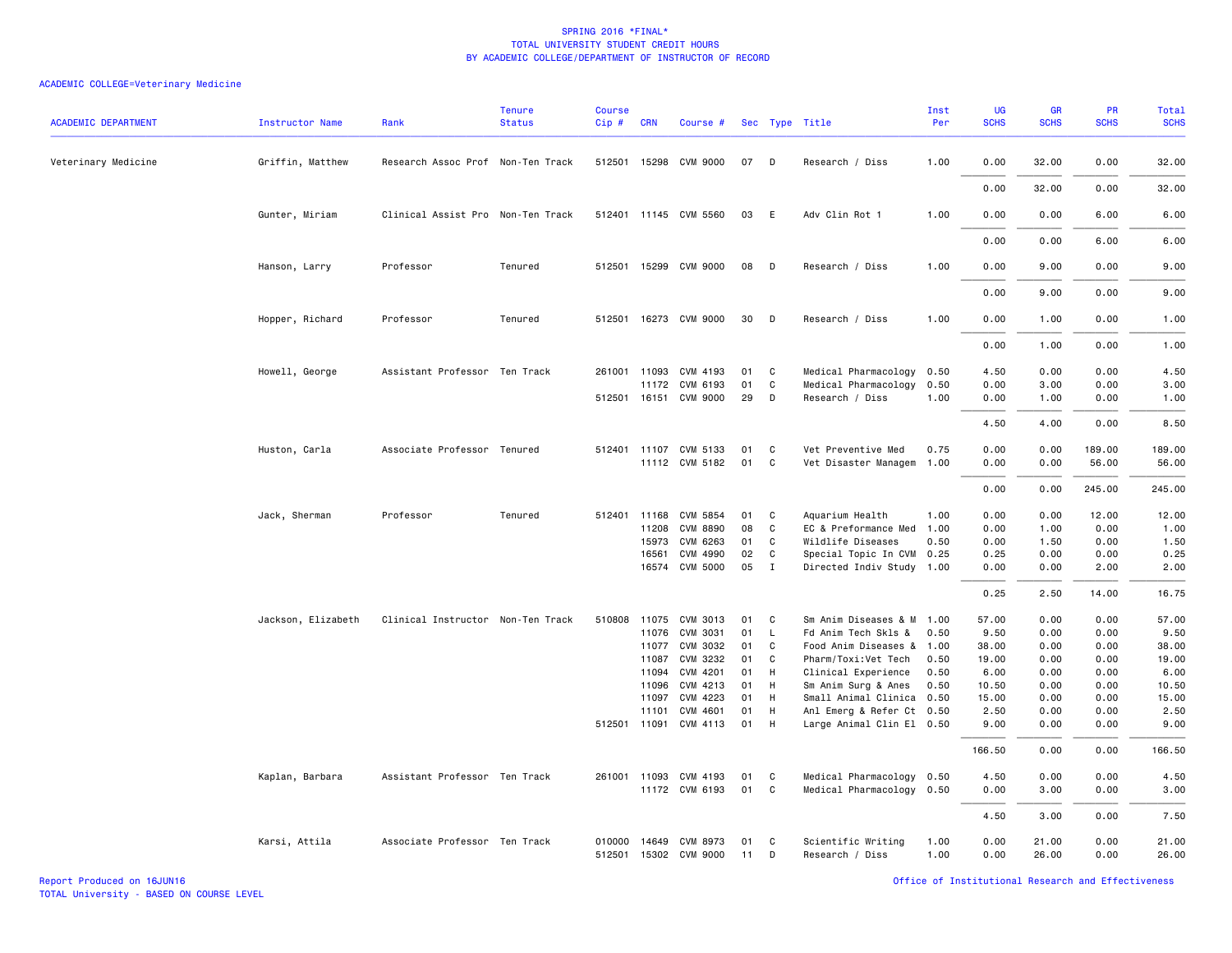| <b>ACADEMIC DEPARTMENT</b> | <b>Instructor Name</b> | Rank                                             | <b>Tenure</b><br><b>Status</b> | <b>Course</b><br>Cip# | <b>CRN</b> | Course #                                |          |              | Sec Type Title                                        | Inst<br>Per | UG<br><b>SCHS</b> | <b>GR</b><br><b>SCHS</b> | PR<br><b>SCHS</b> | Total<br><b>SCHS</b> |
|----------------------------|------------------------|--------------------------------------------------|--------------------------------|-----------------------|------------|-----------------------------------------|----------|--------------|-------------------------------------------------------|-------------|-------------------|--------------------------|-------------------|----------------------|
|                            |                        |                                                  |                                |                       |            |                                         |          |              |                                                       |             | 0.00              | 47.00                    | 0.00              | 47.00                |
| Veterinary Medicine        | Khaitsa, Margaret      | Professor                                        | Tenured                        |                       |            | 512401 16561 CVM 4990                   | 02       | $\mathbf{C}$ | Special Topic In CVM 0.50                             |             | 0.50              | 0.00                     | 0.00              | 0.50                 |
|                            |                        |                                                  |                                |                       |            |                                         |          |              |                                                       |             | 0.50              | 0.00                     | 0.00              | 0.50                 |
|                            | King, Elmer            | Clinical Assist Pro Non-Ten Track                |                                |                       |            | 512401 11164 CVM 5764                   | 01       | $\mathbf{C}$ | Adv Equine Repro                                      | 0.50        | 0.00              | 0.00                     | 6.00              | 6.00                 |
|                            |                        |                                                  |                                |                       |            | 11169 CVM 5874                          | 01       | E            | Bovine Theriogenolog                                  | 1.00        | 0.00              | 0.00                     | 28.00             | 28.00                |
|                            |                        |                                                  |                                |                       |            |                                         |          |              |                                                       |             | 0.00              | 0.00                     | 34.00             | 34.00                |
|                            | Kohler, Amanda         | Clinical Instructor Non-Ten Track                |                                | 510808 11082          |            | CVM 3121                                | 01       | C            | Hematology: Vet Tech                                  | 1.00        | 19.00             | 0.00                     | 0.00              | 19.00                |
|                            |                        |                                                  |                                |                       | 11083      | CVM 3141                                | 01       | C            | Anatomical Path Lab                                   | 1.00        | 19.00             | 0.00                     | 0.00              | 19.00                |
|                            |                        |                                                  |                                |                       | 11084      | CVM 3141                                | 02       | K            | Anatomical Path Lab                                   | 1.00        | 0.00              | 0.00                     | 0.00              | 0.00                 |
|                            |                        |                                                  |                                |                       | 11085      | CVM 3141                                | 03       | К            | Anatomical Path Lab                                   | 1.00        | 0.00              | 0.00                     | 0.00              | 0.00                 |
|                            |                        |                                                  |                                |                       |            | 512401 13475 VS 1012                    | 02       | C            | Intro Vet Med Career                                  | 1.00        | 118.00            | 0.00                     | 0.00              | 118.00               |
|                            |                        |                                                  |                                |                       |            |                                         |          |              |                                                       |             | 156.00            | 0.00                     | 0.00              | 156.00               |
|                            | Langston, Vernon       | Professor                                        | Tenured                        |                       |            | 512401 11118 CVM 5223                   | 01       | C            | Pharmacology I                                        | 1.00        | 0.00              | 0.00                     | 267.00            | 267.00               |
|                            |                        |                                                  |                                |                       | 15545      | CVM 6223                                | 01       | C            | Pharmacology I                                        | 1.00        | 0.00              | 3.00                     | 0.00              | 3.00                 |
|                            |                        |                                                  |                                |                       |            |                                         |          |              |                                                       |             | 0.00              | 3.00                     | 267.00            | 270.00               |
|                            | Lathan, Patricia       | Associate Professor Tenured                      |                                |                       |            | 512501 15284 CVM 8000                   | 13       | D            | Research / Thesis                                     | 1.00        | 0.00              | 1.00                     | 0.00              | 1.00                 |
|                            |                        |                                                  |                                |                       |            |                                         |          |              |                                                       |             | 0.00              | 1.00                     | 0.00              | 1.00                 |
|                            | Lawrence, Mark         | Professor                                        | Tenured                        | 512501                |            | 15303 CVM 9000                          | 12       | D            | Research / Diss                                       | 1.00        | 0.00              | 20.00                    | 0.00              | 20.00                |
|                            |                        |                                                  |                                |                       |            |                                         |          |              |                                                       |             | 0.00              | 20.00                    | 0.00              | 20.00                |
|                            | Linford, Robert        | Professor                                        | Tenured                        | 512401                | 11105      | CVM 5072                                | 01       | В            | Veterinary Anatomy I 1.00                             |             | 0.00              | 0.00                     | 178.00            | 178.00               |
|                            |                        |                                                  |                                |                       |            |                                         |          |              |                                                       |             |                   |                          |                   |                      |
|                            |                        |                                                  |                                |                       | 16086      | <b>CVM 8990</b>                         | 01       | B            | Special Topic In CVM                                  | 1.00        | 0.00              | 4.00                     | 0.00              | 4.00                 |
|                            |                        |                                                  |                                |                       |            | 512501 15304 CVM 9000                   | 13       | D            | Research / Diss                                       | 1.00        | 0.00              | 6.00                     | 0.00              | 6.00                 |
|                            |                        |                                                  |                                |                       |            |                                         |          |              |                                                       |             | 0.00              | 10.00                    | 178.00            | 188.00               |
|                            | Mackin, Andrew         | Professor                                        | Tenured                        | 512501 11174          |            | CVM 8011                                | 01       | -S           | Seminar                                               | 1.00        | 0.00              | 21.00                    | 0.00              | 21.00                |
|                            |                        |                                                  |                                |                       |            | 15305 CVM 9000                          | 14       | D            | Research / Diss                                       | 1.00        | 0.00              | 2.00                     | 0.00              | 2.00                 |
|                            |                        |                                                  |                                |                       |            |                                         |          |              |                                                       |             | 0.00              | 23.00                    | 0.00              | 23.00                |
|                            | Morgan, Timothy        | Associate Professor Ten Track                    |                                |                       |            | 512401 11104 CVM 5044                   | 01       | $\mathbf{C}$ | Intro Vet Pathology                                   | 1.00        | 0.00              | 0.00                     | 360.00            | 360.00               |
|                            |                        |                                                  |                                |                       |            |                                         |          |              |                                                       |             | 0.00              | 0.00                     | 360.00            | 360.00               |
|                            | Nabors, Ben            | Clinical Instructor Non-Ten Track                |                                |                       |            | 512501 11157 CVM 5652                   | 01       | $\mathbf{C}$ | Equine Podiatry                                       | 1.00        | 0.00              | 0.00                     | 16.00             | 16.00                |
|                            |                        |                                                  |                                |                       |            |                                         |          |              |                                                       |             | 0.00              | 0.00                     | 16.00             | 16.00                |
|                            |                        | Nanduri, Bindumadhav Associate Professor Tenured |                                | 512401                |            | 110101 14752 CSE 4990<br>15607 CVM 6990 | 01<br>01 | C<br>C       | Special Topic in CS 0.50<br>Special Topic In CVM 0.50 |             | 0.50<br>0.00      | 0.00<br>2.00             | 0.00<br>0.00      | 0.50<br>2.00         |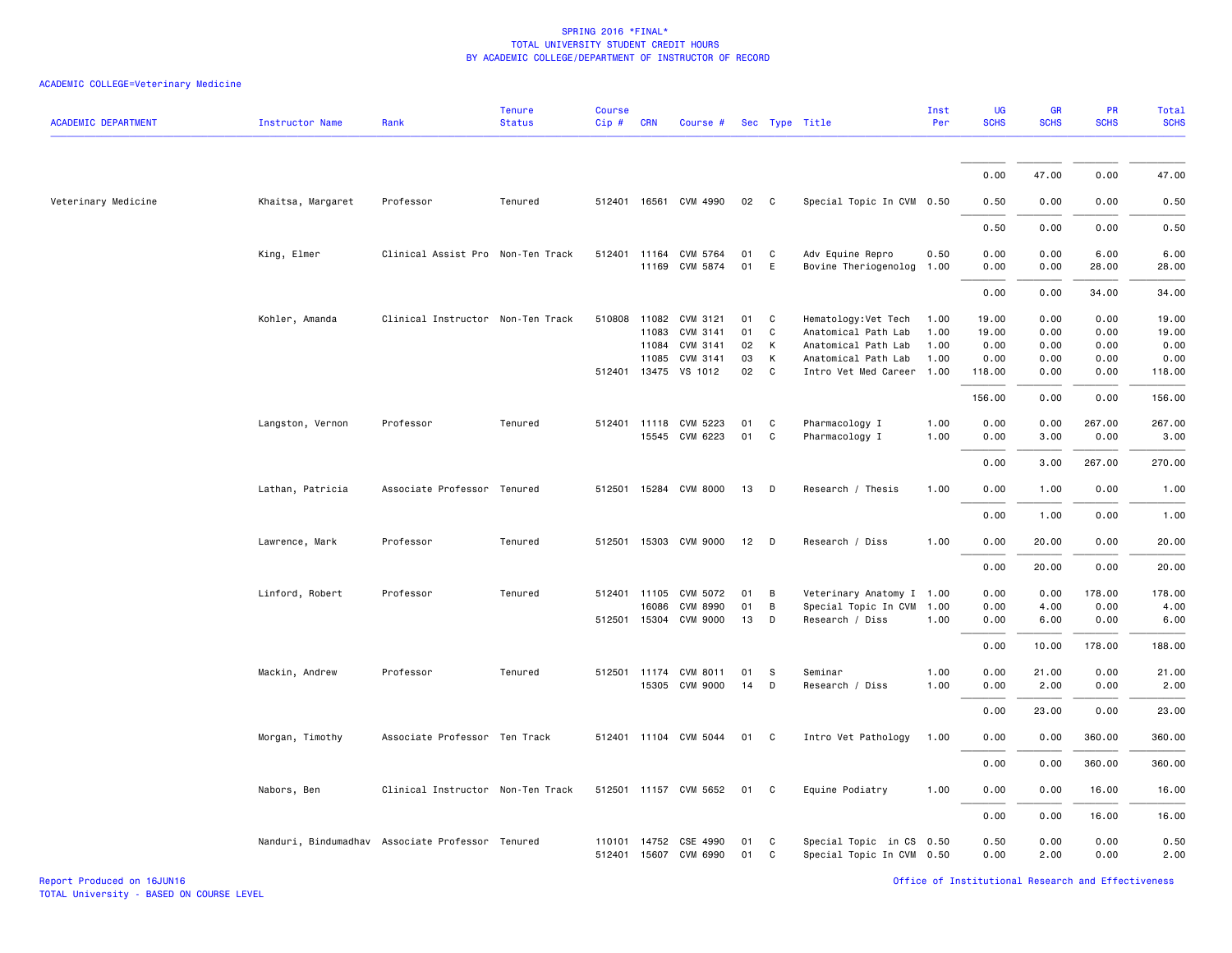| Veterinary Medicine<br>Nanduri, Bindumadhav Associate Professor Tenured<br>512501 15307 CVM 9000<br>16<br><b>D</b><br>Research / Diss<br>1.00<br>0.00<br>1.00<br>0.00<br>0.50<br>3.00<br>0.00<br>Petrie-Hanson, Lora<br>Associate Professor Tenured<br>512401<br>16413 CVM 4000<br>03<br>Directed Indiv Study<br>1.00<br>3.00<br>0.00<br>0.00<br>$\mathbf{I}$<br>15308 CVM 9000<br>17<br>1.00<br>512501<br>D<br>Research / Diss<br>0.00<br>18.00<br>0.00<br>18.00<br>3.00<br>0.00<br><b>CVM 8303</b><br>Advanced Immunology<br>0.00<br>18.00<br>0.00<br>Pharr, Gregory<br>Associate Professor Tenured<br>512501 11192<br>01<br>C<br>1.00<br>15309<br>CVM 9000<br>18<br>D<br>Research / Diss<br>1.00<br>0.00<br>9.00<br>0.00<br>27.00<br>0.00<br>0.00<br>15310 CVM 9000<br>0.00<br>2.00<br>Pinchuk, Lesya<br>Associate Professor Tenured<br>512501<br>19<br>D<br>Research / Diss<br>1.00<br>0.00<br>0.00<br>2.00<br>0.00<br>Professor<br><b>CVM 9000</b><br>20<br>1.00<br>0.00<br>7.00<br>0.00<br>Pruett, Stephen<br>Tenured<br>512501<br>15311<br>D<br>Research / Diss<br>08<br>16504 CVM 7000<br>$\mathbf{I}$<br>Directed Indiv Study<br>1.00<br>0.00<br>3.00<br>0.00<br>0.00<br>10.00<br>0.00<br>Assistant Professor Ten Track<br>512501 15313 CVM 9000<br>Seo, Keun Seok<br>22<br>D<br>Research / Diss<br>1.00<br>0.00<br>29.00<br>0.00<br>0.00<br>29.00<br>0.00<br>Clinical Professor<br>Non-Ten Track<br>512401 11129 CVM 5364<br>01<br>- H<br>VSC Clinical Rotatio 1.00<br>0.00<br>0.00<br>148.00<br>Shores, James<br>0.00<br>0.00<br>148.00<br>15314 CVM 9000<br>23<br>1.00<br>Smith, David<br>Professor<br>Tenured<br>512501<br>D<br>Research / Diss<br>0.00<br>14.00<br>0.00<br>0.00<br>14.00<br>0.00<br>Smith, Jack<br>Associate Professor Tenured<br>512401 11126<br>CVM 5292<br>01<br>E<br>Flowood/MVRDL Extern<br>1.00<br>0.00<br>0.00<br>68.00<br>01<br>11137<br>CVM 5510<br>E<br>Vm An Externship 1<br>1.00<br>0.00<br>0.00<br>151.00<br>151.00<br>11138<br>CVM 5520<br>01<br>E<br>Vm An Externship 2<br>1.00<br>0.00<br>0.00<br>61.00<br>61.00<br>11139<br>CVM 5530<br>01<br>Ε<br>Vm An Externship 3<br>1.00<br>0.00<br>0.00<br>23.00<br>23.00<br>11140<br>CVM 5540<br>01<br>E<br>Vm An Externship 4<br>1.00<br>0.00<br>0.00<br>2.00<br>2.00<br><b>CVM 5550</b><br>01<br>E<br>0.00<br>0.00<br>2.00<br>2.00<br>11141<br>Vm An Externship 5<br>1.00<br>CVM 5552<br>01<br>62.00<br>62.00<br>11142<br>C<br>Veterinary Cardiolog<br>1.00<br>0.00<br>0.00<br><b>CVM 5560</b><br>01<br>E<br>11143<br>Adv Clin Rot 1<br>1.00<br>0.00<br>0.00<br>32.00<br>32.00<br>E<br>1.00<br>0.00<br>2.00<br>CVM 5570<br>01<br>Adv Clin Rot 2<br>0.00<br>2.00<br>11147<br>01<br>11151 CVM 5580<br>E<br>Adv Clin Rot 3<br>1.00<br>0.00<br>0.00<br>12.00<br>0.00<br>0.00<br>415.00<br>Clinical Assist Pro Non-Ten Track<br>512401<br>11150<br>CVM 5570<br>04<br>E<br>Adv Clin Rot 2<br>1.00<br>0.00<br>0.00<br>6.00<br>6.00<br>Syrcle, Jason<br>0.00<br>72.00<br>11163 CVM 5754<br>01<br>B<br>Adv Sm Anim Surgery<br>1.00<br>0.00<br>72.00<br>11178 CVM 8061<br>01<br>S<br>Small Anim Surg Lit<br>1.00<br>0.00<br>2.00<br>0.00<br>2.00<br>E<br>Small Animal Surgery 1.00<br>512501 11122 CVM 5256 | <b>ACADEMIC DEPARTMENT</b> | <b>Instructor Name</b> | Rank | <b>Tenure</b><br><b>Status</b> | <b>Course</b><br>Cip# | <b>CRN</b> | Course # |    | Sec Type Title | Inst<br>Per | UG<br><b>SCHS</b> | GR<br><b>SCHS</b> | PR<br><b>SCHS</b> | <b>Total</b><br><b>SCHS</b> |
|-------------------------------------------------------------------------------------------------------------------------------------------------------------------------------------------------------------------------------------------------------------------------------------------------------------------------------------------------------------------------------------------------------------------------------------------------------------------------------------------------------------------------------------------------------------------------------------------------------------------------------------------------------------------------------------------------------------------------------------------------------------------------------------------------------------------------------------------------------------------------------------------------------------------------------------------------------------------------------------------------------------------------------------------------------------------------------------------------------------------------------------------------------------------------------------------------------------------------------------------------------------------------------------------------------------------------------------------------------------------------------------------------------------------------------------------------------------------------------------------------------------------------------------------------------------------------------------------------------------------------------------------------------------------------------------------------------------------------------------------------------------------------------------------------------------------------------------------------------------------------------------------------------------------------------------------------------------------------------------------------------------------------------------------------------------------------------------------------------------------------------------------------------------------------------------------------------------------------------------------------------------------------------------------------------------------------------------------------------------------------------------------------------------------------------------------------------------------------------------------------------------------------------------------------------------------------------------------------------------------------------------------------------------------------------------------------------------------------------------------------------------------------------------------------------------------------------------------------------------------------------------------------------------------------------------------------------------------------------------------------------------------------------------------------------------------------------------------------------------------------------------------------------------------------------------------|----------------------------|------------------------|------|--------------------------------|-----------------------|------------|----------|----|----------------|-------------|-------------------|-------------------|-------------------|-----------------------------|
|                                                                                                                                                                                                                                                                                                                                                                                                                                                                                                                                                                                                                                                                                                                                                                                                                                                                                                                                                                                                                                                                                                                                                                                                                                                                                                                                                                                                                                                                                                                                                                                                                                                                                                                                                                                                                                                                                                                                                                                                                                                                                                                                                                                                                                                                                                                                                                                                                                                                                                                                                                                                                                                                                                                                                                                                                                                                                                                                                                                                                                                                                                                                                                                           |                            |                        |      |                                |                       |            |          |    |                |             |                   |                   |                   | 1.00                        |
|                                                                                                                                                                                                                                                                                                                                                                                                                                                                                                                                                                                                                                                                                                                                                                                                                                                                                                                                                                                                                                                                                                                                                                                                                                                                                                                                                                                                                                                                                                                                                                                                                                                                                                                                                                                                                                                                                                                                                                                                                                                                                                                                                                                                                                                                                                                                                                                                                                                                                                                                                                                                                                                                                                                                                                                                                                                                                                                                                                                                                                                                                                                                                                                           |                            |                        |      |                                |                       |            |          |    |                |             |                   |                   |                   | 3.50                        |
|                                                                                                                                                                                                                                                                                                                                                                                                                                                                                                                                                                                                                                                                                                                                                                                                                                                                                                                                                                                                                                                                                                                                                                                                                                                                                                                                                                                                                                                                                                                                                                                                                                                                                                                                                                                                                                                                                                                                                                                                                                                                                                                                                                                                                                                                                                                                                                                                                                                                                                                                                                                                                                                                                                                                                                                                                                                                                                                                                                                                                                                                                                                                                                                           |                            |                        |      |                                |                       |            |          |    |                |             |                   |                   |                   | 3.00<br>18.00               |
|                                                                                                                                                                                                                                                                                                                                                                                                                                                                                                                                                                                                                                                                                                                                                                                                                                                                                                                                                                                                                                                                                                                                                                                                                                                                                                                                                                                                                                                                                                                                                                                                                                                                                                                                                                                                                                                                                                                                                                                                                                                                                                                                                                                                                                                                                                                                                                                                                                                                                                                                                                                                                                                                                                                                                                                                                                                                                                                                                                                                                                                                                                                                                                                           |                            |                        |      |                                |                       |            |          |    |                |             |                   |                   |                   | 21.00                       |
|                                                                                                                                                                                                                                                                                                                                                                                                                                                                                                                                                                                                                                                                                                                                                                                                                                                                                                                                                                                                                                                                                                                                                                                                                                                                                                                                                                                                                                                                                                                                                                                                                                                                                                                                                                                                                                                                                                                                                                                                                                                                                                                                                                                                                                                                                                                                                                                                                                                                                                                                                                                                                                                                                                                                                                                                                                                                                                                                                                                                                                                                                                                                                                                           |                            |                        |      |                                |                       |            |          |    |                |             |                   |                   |                   | 18.00<br>9.00               |
|                                                                                                                                                                                                                                                                                                                                                                                                                                                                                                                                                                                                                                                                                                                                                                                                                                                                                                                                                                                                                                                                                                                                                                                                                                                                                                                                                                                                                                                                                                                                                                                                                                                                                                                                                                                                                                                                                                                                                                                                                                                                                                                                                                                                                                                                                                                                                                                                                                                                                                                                                                                                                                                                                                                                                                                                                                                                                                                                                                                                                                                                                                                                                                                           |                            |                        |      |                                |                       |            |          |    |                |             |                   |                   |                   | 27.00                       |
|                                                                                                                                                                                                                                                                                                                                                                                                                                                                                                                                                                                                                                                                                                                                                                                                                                                                                                                                                                                                                                                                                                                                                                                                                                                                                                                                                                                                                                                                                                                                                                                                                                                                                                                                                                                                                                                                                                                                                                                                                                                                                                                                                                                                                                                                                                                                                                                                                                                                                                                                                                                                                                                                                                                                                                                                                                                                                                                                                                                                                                                                                                                                                                                           |                            |                        |      |                                |                       |            |          |    |                |             |                   |                   |                   | 2.00                        |
|                                                                                                                                                                                                                                                                                                                                                                                                                                                                                                                                                                                                                                                                                                                                                                                                                                                                                                                                                                                                                                                                                                                                                                                                                                                                                                                                                                                                                                                                                                                                                                                                                                                                                                                                                                                                                                                                                                                                                                                                                                                                                                                                                                                                                                                                                                                                                                                                                                                                                                                                                                                                                                                                                                                                                                                                                                                                                                                                                                                                                                                                                                                                                                                           |                            |                        |      |                                |                       |            |          |    |                |             |                   |                   |                   | 2.00                        |
|                                                                                                                                                                                                                                                                                                                                                                                                                                                                                                                                                                                                                                                                                                                                                                                                                                                                                                                                                                                                                                                                                                                                                                                                                                                                                                                                                                                                                                                                                                                                                                                                                                                                                                                                                                                                                                                                                                                                                                                                                                                                                                                                                                                                                                                                                                                                                                                                                                                                                                                                                                                                                                                                                                                                                                                                                                                                                                                                                                                                                                                                                                                                                                                           |                            |                        |      |                                |                       |            |          |    |                |             |                   |                   |                   | 7.00<br>3.00                |
|                                                                                                                                                                                                                                                                                                                                                                                                                                                                                                                                                                                                                                                                                                                                                                                                                                                                                                                                                                                                                                                                                                                                                                                                                                                                                                                                                                                                                                                                                                                                                                                                                                                                                                                                                                                                                                                                                                                                                                                                                                                                                                                                                                                                                                                                                                                                                                                                                                                                                                                                                                                                                                                                                                                                                                                                                                                                                                                                                                                                                                                                                                                                                                                           |                            |                        |      |                                |                       |            |          |    |                |             |                   |                   |                   | 10.00                       |
|                                                                                                                                                                                                                                                                                                                                                                                                                                                                                                                                                                                                                                                                                                                                                                                                                                                                                                                                                                                                                                                                                                                                                                                                                                                                                                                                                                                                                                                                                                                                                                                                                                                                                                                                                                                                                                                                                                                                                                                                                                                                                                                                                                                                                                                                                                                                                                                                                                                                                                                                                                                                                                                                                                                                                                                                                                                                                                                                                                                                                                                                                                                                                                                           |                            |                        |      |                                |                       |            |          |    |                |             |                   |                   |                   | 29.00                       |
|                                                                                                                                                                                                                                                                                                                                                                                                                                                                                                                                                                                                                                                                                                                                                                                                                                                                                                                                                                                                                                                                                                                                                                                                                                                                                                                                                                                                                                                                                                                                                                                                                                                                                                                                                                                                                                                                                                                                                                                                                                                                                                                                                                                                                                                                                                                                                                                                                                                                                                                                                                                                                                                                                                                                                                                                                                                                                                                                                                                                                                                                                                                                                                                           |                            |                        |      |                                |                       |            |          |    |                |             |                   |                   |                   | 29.00                       |
|                                                                                                                                                                                                                                                                                                                                                                                                                                                                                                                                                                                                                                                                                                                                                                                                                                                                                                                                                                                                                                                                                                                                                                                                                                                                                                                                                                                                                                                                                                                                                                                                                                                                                                                                                                                                                                                                                                                                                                                                                                                                                                                                                                                                                                                                                                                                                                                                                                                                                                                                                                                                                                                                                                                                                                                                                                                                                                                                                                                                                                                                                                                                                                                           |                            |                        |      |                                |                       |            |          |    |                |             |                   |                   |                   | 148.00                      |
|                                                                                                                                                                                                                                                                                                                                                                                                                                                                                                                                                                                                                                                                                                                                                                                                                                                                                                                                                                                                                                                                                                                                                                                                                                                                                                                                                                                                                                                                                                                                                                                                                                                                                                                                                                                                                                                                                                                                                                                                                                                                                                                                                                                                                                                                                                                                                                                                                                                                                                                                                                                                                                                                                                                                                                                                                                                                                                                                                                                                                                                                                                                                                                                           |                            |                        |      |                                |                       |            |          |    |                |             |                   |                   |                   | 148.00                      |
|                                                                                                                                                                                                                                                                                                                                                                                                                                                                                                                                                                                                                                                                                                                                                                                                                                                                                                                                                                                                                                                                                                                                                                                                                                                                                                                                                                                                                                                                                                                                                                                                                                                                                                                                                                                                                                                                                                                                                                                                                                                                                                                                                                                                                                                                                                                                                                                                                                                                                                                                                                                                                                                                                                                                                                                                                                                                                                                                                                                                                                                                                                                                                                                           |                            |                        |      |                                |                       |            |          |    |                |             |                   |                   |                   | 14.00                       |
|                                                                                                                                                                                                                                                                                                                                                                                                                                                                                                                                                                                                                                                                                                                                                                                                                                                                                                                                                                                                                                                                                                                                                                                                                                                                                                                                                                                                                                                                                                                                                                                                                                                                                                                                                                                                                                                                                                                                                                                                                                                                                                                                                                                                                                                                                                                                                                                                                                                                                                                                                                                                                                                                                                                                                                                                                                                                                                                                                                                                                                                                                                                                                                                           |                            |                        |      |                                |                       |            |          |    |                |             |                   |                   |                   | 14.00                       |
|                                                                                                                                                                                                                                                                                                                                                                                                                                                                                                                                                                                                                                                                                                                                                                                                                                                                                                                                                                                                                                                                                                                                                                                                                                                                                                                                                                                                                                                                                                                                                                                                                                                                                                                                                                                                                                                                                                                                                                                                                                                                                                                                                                                                                                                                                                                                                                                                                                                                                                                                                                                                                                                                                                                                                                                                                                                                                                                                                                                                                                                                                                                                                                                           |                            |                        |      |                                |                       |            |          |    |                |             |                   |                   |                   | 68.00                       |
|                                                                                                                                                                                                                                                                                                                                                                                                                                                                                                                                                                                                                                                                                                                                                                                                                                                                                                                                                                                                                                                                                                                                                                                                                                                                                                                                                                                                                                                                                                                                                                                                                                                                                                                                                                                                                                                                                                                                                                                                                                                                                                                                                                                                                                                                                                                                                                                                                                                                                                                                                                                                                                                                                                                                                                                                                                                                                                                                                                                                                                                                                                                                                                                           |                            |                        |      |                                |                       |            |          |    |                |             |                   |                   |                   |                             |
|                                                                                                                                                                                                                                                                                                                                                                                                                                                                                                                                                                                                                                                                                                                                                                                                                                                                                                                                                                                                                                                                                                                                                                                                                                                                                                                                                                                                                                                                                                                                                                                                                                                                                                                                                                                                                                                                                                                                                                                                                                                                                                                                                                                                                                                                                                                                                                                                                                                                                                                                                                                                                                                                                                                                                                                                                                                                                                                                                                                                                                                                                                                                                                                           |                            |                        |      |                                |                       |            |          |    |                |             |                   |                   |                   |                             |
|                                                                                                                                                                                                                                                                                                                                                                                                                                                                                                                                                                                                                                                                                                                                                                                                                                                                                                                                                                                                                                                                                                                                                                                                                                                                                                                                                                                                                                                                                                                                                                                                                                                                                                                                                                                                                                                                                                                                                                                                                                                                                                                                                                                                                                                                                                                                                                                                                                                                                                                                                                                                                                                                                                                                                                                                                                                                                                                                                                                                                                                                                                                                                                                           |                            |                        |      |                                |                       |            |          |    |                |             |                   |                   |                   |                             |
|                                                                                                                                                                                                                                                                                                                                                                                                                                                                                                                                                                                                                                                                                                                                                                                                                                                                                                                                                                                                                                                                                                                                                                                                                                                                                                                                                                                                                                                                                                                                                                                                                                                                                                                                                                                                                                                                                                                                                                                                                                                                                                                                                                                                                                                                                                                                                                                                                                                                                                                                                                                                                                                                                                                                                                                                                                                                                                                                                                                                                                                                                                                                                                                           |                            |                        |      |                                |                       |            |          |    |                |             |                   |                   |                   |                             |
|                                                                                                                                                                                                                                                                                                                                                                                                                                                                                                                                                                                                                                                                                                                                                                                                                                                                                                                                                                                                                                                                                                                                                                                                                                                                                                                                                                                                                                                                                                                                                                                                                                                                                                                                                                                                                                                                                                                                                                                                                                                                                                                                                                                                                                                                                                                                                                                                                                                                                                                                                                                                                                                                                                                                                                                                                                                                                                                                                                                                                                                                                                                                                                                           |                            |                        |      |                                |                       |            |          |    |                |             |                   |                   |                   |                             |
|                                                                                                                                                                                                                                                                                                                                                                                                                                                                                                                                                                                                                                                                                                                                                                                                                                                                                                                                                                                                                                                                                                                                                                                                                                                                                                                                                                                                                                                                                                                                                                                                                                                                                                                                                                                                                                                                                                                                                                                                                                                                                                                                                                                                                                                                                                                                                                                                                                                                                                                                                                                                                                                                                                                                                                                                                                                                                                                                                                                                                                                                                                                                                                                           |                            |                        |      |                                |                       |            |          |    |                |             |                   |                   |                   |                             |
|                                                                                                                                                                                                                                                                                                                                                                                                                                                                                                                                                                                                                                                                                                                                                                                                                                                                                                                                                                                                                                                                                                                                                                                                                                                                                                                                                                                                                                                                                                                                                                                                                                                                                                                                                                                                                                                                                                                                                                                                                                                                                                                                                                                                                                                                                                                                                                                                                                                                                                                                                                                                                                                                                                                                                                                                                                                                                                                                                                                                                                                                                                                                                                                           |                            |                        |      |                                |                       |            |          |    |                |             |                   |                   |                   |                             |
|                                                                                                                                                                                                                                                                                                                                                                                                                                                                                                                                                                                                                                                                                                                                                                                                                                                                                                                                                                                                                                                                                                                                                                                                                                                                                                                                                                                                                                                                                                                                                                                                                                                                                                                                                                                                                                                                                                                                                                                                                                                                                                                                                                                                                                                                                                                                                                                                                                                                                                                                                                                                                                                                                                                                                                                                                                                                                                                                                                                                                                                                                                                                                                                           |                            |                        |      |                                |                       |            |          |    |                |             |                   |                   |                   | 12.00                       |
|                                                                                                                                                                                                                                                                                                                                                                                                                                                                                                                                                                                                                                                                                                                                                                                                                                                                                                                                                                                                                                                                                                                                                                                                                                                                                                                                                                                                                                                                                                                                                                                                                                                                                                                                                                                                                                                                                                                                                                                                                                                                                                                                                                                                                                                                                                                                                                                                                                                                                                                                                                                                                                                                                                                                                                                                                                                                                                                                                                                                                                                                                                                                                                                           |                            |                        |      |                                |                       |            |          |    |                |             |                   |                   |                   | 415.00                      |
|                                                                                                                                                                                                                                                                                                                                                                                                                                                                                                                                                                                                                                                                                                                                                                                                                                                                                                                                                                                                                                                                                                                                                                                                                                                                                                                                                                                                                                                                                                                                                                                                                                                                                                                                                                                                                                                                                                                                                                                                                                                                                                                                                                                                                                                                                                                                                                                                                                                                                                                                                                                                                                                                                                                                                                                                                                                                                                                                                                                                                                                                                                                                                                                           |                            |                        |      |                                |                       |            |          |    |                |             |                   |                   |                   |                             |
|                                                                                                                                                                                                                                                                                                                                                                                                                                                                                                                                                                                                                                                                                                                                                                                                                                                                                                                                                                                                                                                                                                                                                                                                                                                                                                                                                                                                                                                                                                                                                                                                                                                                                                                                                                                                                                                                                                                                                                                                                                                                                                                                                                                                                                                                                                                                                                                                                                                                                                                                                                                                                                                                                                                                                                                                                                                                                                                                                                                                                                                                                                                                                                                           |                            |                        |      |                                |                       |            |          |    |                |             |                   |                   |                   |                             |
|                                                                                                                                                                                                                                                                                                                                                                                                                                                                                                                                                                                                                                                                                                                                                                                                                                                                                                                                                                                                                                                                                                                                                                                                                                                                                                                                                                                                                                                                                                                                                                                                                                                                                                                                                                                                                                                                                                                                                                                                                                                                                                                                                                                                                                                                                                                                                                                                                                                                                                                                                                                                                                                                                                                                                                                                                                                                                                                                                                                                                                                                                                                                                                                           |                            |                        |      |                                |                       |            |          |    |                |             |                   |                   |                   |                             |
|                                                                                                                                                                                                                                                                                                                                                                                                                                                                                                                                                                                                                                                                                                                                                                                                                                                                                                                                                                                                                                                                                                                                                                                                                                                                                                                                                                                                                                                                                                                                                                                                                                                                                                                                                                                                                                                                                                                                                                                                                                                                                                                                                                                                                                                                                                                                                                                                                                                                                                                                                                                                                                                                                                                                                                                                                                                                                                                                                                                                                                                                                                                                                                                           |                            |                        |      |                                |                       |            |          | 01 |                |             | 0.00              | 0.00              | 186.00            | 186.00                      |